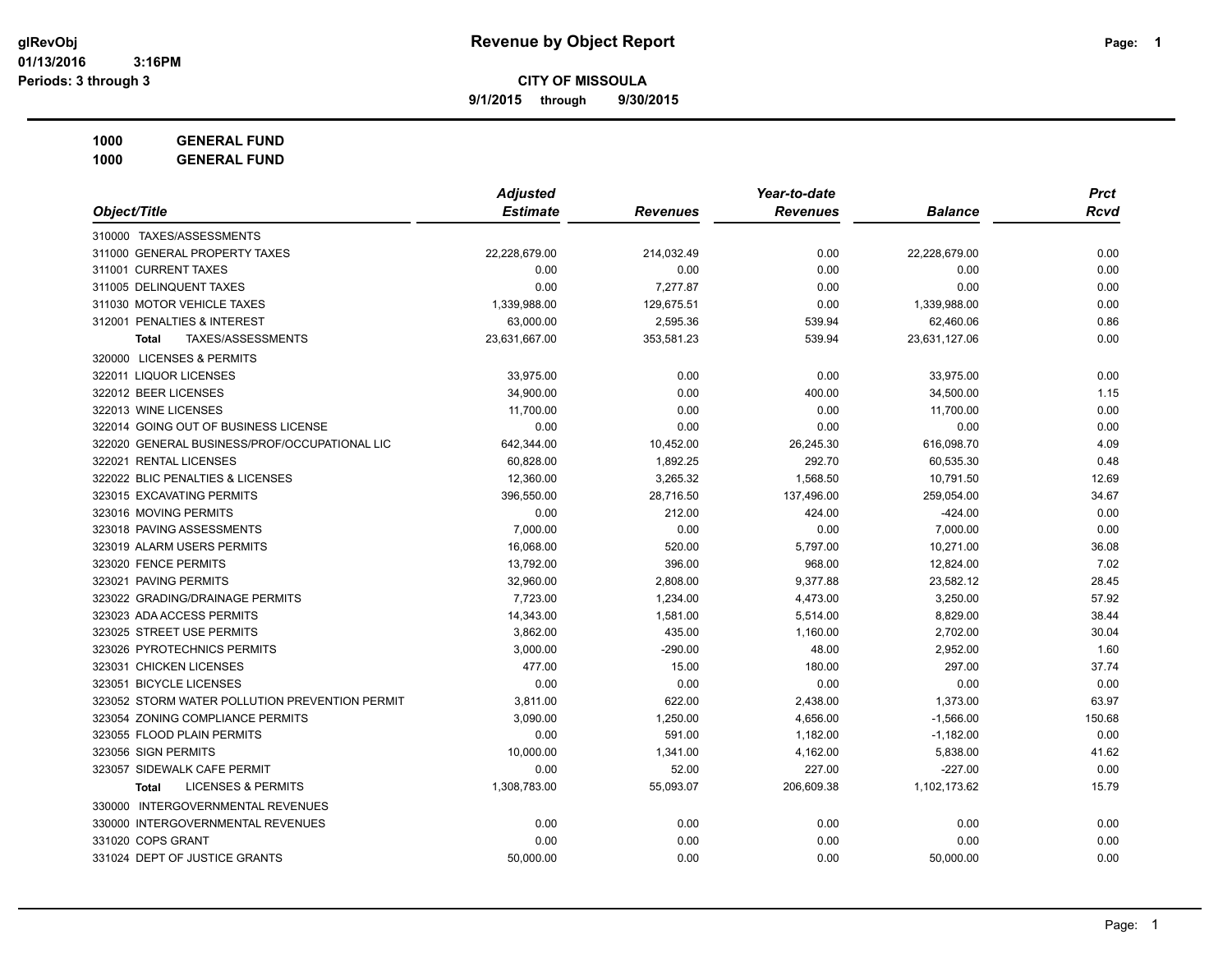**9/1/2015 through 9/30/2015**

**1000 GENERAL FUND 1000 GENERAL FUND**

|                                                   | <b>Adjusted</b> |                 |                 | <b>Prct</b>    |        |
|---------------------------------------------------|-----------------|-----------------|-----------------|----------------|--------|
| Object/Title                                      | <b>Estimate</b> | <b>Revenues</b> | <b>Revenues</b> | <b>Balance</b> | Rcvd   |
| 331025 DV ACCOUNTABILITY PROJECT                  | 0.00            | 0.00            | 0.00            | 0.00           | 0.00   |
| 331050 ISTEA/CTEP GRANT                           | 0.00            | 0.00            | 0.00            | 0.00           | 0.00   |
| 331054 FHWA PL GRANT                              | 0.00            | 0.00            | 0.00            | 0.00           | 0.00   |
| 331055 FTA GRANT                                  | 0.00            | 0.00            | 0.00            | 0.00           | 0.00   |
| 331056 MDT FEDERAL CMAQ                           | 0.00            | 0.00            | 0.00            | 0.00           | 0.00   |
| 331057 TRANSIT-MUTD CMAQ                          | 0.00            | 0.00            | 0.00            | 0.00           | 0.00   |
| 331091 US DOT HMEP GRANT                          | 0.00            | 0.00            | 0.00            | 0.00           | 0.00   |
| 331112 SAFER GRANT                                | 0.00            | 0.00            | 0.00            | 0.00           | 0.00   |
| 331113 *** Title Not Found ***                    | 0.00            | 0.00            | 0.00            | 0.00           | 0.00   |
| 331114 TITLE III GRANT-MSLA CO                    | 14,500.00       | 0.00            | 0.00            | 14,500.00      | 0.00   |
| 331160 SAFE ROUTES TO SCHOOLS fY08 \$82,500       | 0.00            | 0.00            | 0.00            | 0.00           | 0.00   |
| 331170 HISTORICAL PRESERVATION GRANT              | 0.00            | 0.00            | 0.00            | 0.00           | 0.00   |
| 331178 DUI TASK FORCE                             | 0.00            | 0.00            | 0.00            | 0.00           | 0.00   |
| 334014 *** Title Not Found ***                    | 0.00            | 0.00            | 0.00            | 0.00           | 0.00   |
| 334017 SCHOOL RESOURCE OFFICER                    | 240,000.00      | 68,850.00       | 248,850.00      | $-8,850.00$    | 103.69 |
| 335075 STATE GAMBLING/VIDEO/KENO/BINGO FEES       | 127,650.00      | 0.00            | 0.00            | 127,650.00     | 0.00   |
| 335076 STATE GAMBLING LICENSE FEES                | 0.00            | 0.00            | 0.00            | 0.00           | 0.00   |
| 335077 STATE KENO/BINGO PROCEEDS TAX              | 0.00            | 0.00            | 0.00            | 0.00           | 0.00   |
| 335210 PERSONAL PROPERTY TAX REIMBURSEMENT        | 428,686.00      | 0.00            | 0.00            | 428,686.00     | 0.00   |
| 335230 HB 124 REVENUE                             | 7,773,820.00    | 2,050,626.44    | 2,050,626.44    | 5,723,193.56   | 26.38  |
| 336021 STATE CONTRIB - POLICE RETIREMENT          | 2,257,772.00    | 0.00            | 306,616.35      | 1,951,155.65   | 13.58  |
| 336022 STATE CONTRIB. - FIRE RETIREMENT           | 2,265,164.00    | 0.00            | 336,136.88      | 1,929,027.12   | 14.84  |
| 336023 STATE CONTRIB. - PERS                      | 9,986.00        | 0.00            | 1,698.88        | 8,287.12       | 17.01  |
| 336030 COUNTY CONTRIBUTION                        | 0.00            | 0.00            | 0.00            | 0.00           | 0.00   |
| 337009 *** Title Not Found ***                    | 0.00            | 0.00            | 0.00            | 0.00           | 0.00   |
| 337012 LEGAL SERVICES-CONTRACTED/REIMB.           | 0.00            | 0.00            | 0.00            | 0.00           | 0.00   |
| 337013 MUTD SIGN MAINTENANCE AGREEMENT            | 3,000.00        | 0.00            | 0.00            | 3,000.00       | 0.00   |
| 338000 LOCAL SHARING OF TAX INCREMENT             | 0.00            | 0.00            | 0.00            | 0.00           | 0.00   |
| 338100 PLANNING MILLS PASSED THRU COUNTY          | 0.00            | 0.00            | 0.00            | 0.00           | 0.00   |
| 339000 PAYMENT IN LIEU OF TAXES                   | 34,056.00       | 0.00            | 0.00            | 34,056.00      | 0.00   |
| <b>INTERGOVERNMENTAL REVENUES</b><br><b>Total</b> | 13,204,634.00   | 2,119,476.44    | 2,943,928.55    | 10,260,705.45  | 22.29  |
| 340000 CHARGES FOR SERVICES                       |                 |                 |                 |                |        |
| 341009 BLDG ADMIN FEES                            | 310,310.00      | 0.00            | 0.00            | 310,310.00     | 0.00   |
| 341010 MISCELLANEOUS COLLECTIONS                  | 350.00          | 0.00            | 0.00            | 350.00         | 0.00   |
| 341011 TRANSPORTATION ADMIN FEES                  | 24,720.00       | 0.00            | 0.00            | 24,720.00      | 0.00   |
| 341012 MAYORS PROCLAMATION FEES                   | 100.00          | 0.00            | 0.00            | 100.00         | 0.00   |
| 341013 AIR FUND FEES                              | 250.00          | 0.00            | 0.00            | 250.00         | 0.00   |
| 341015 SEWER ADMINISTRATION FEES                  | 1,227,202.00    | 0.00            | 0.00            | 1,227,202.00   | 0.00   |
| 341016 MRA ADMINISTRATION FEES                    | 138,879.00      | 0.00            | 0.00            | 138,879.00     | 0.00   |
|                                                   |                 |                 |                 |                |        |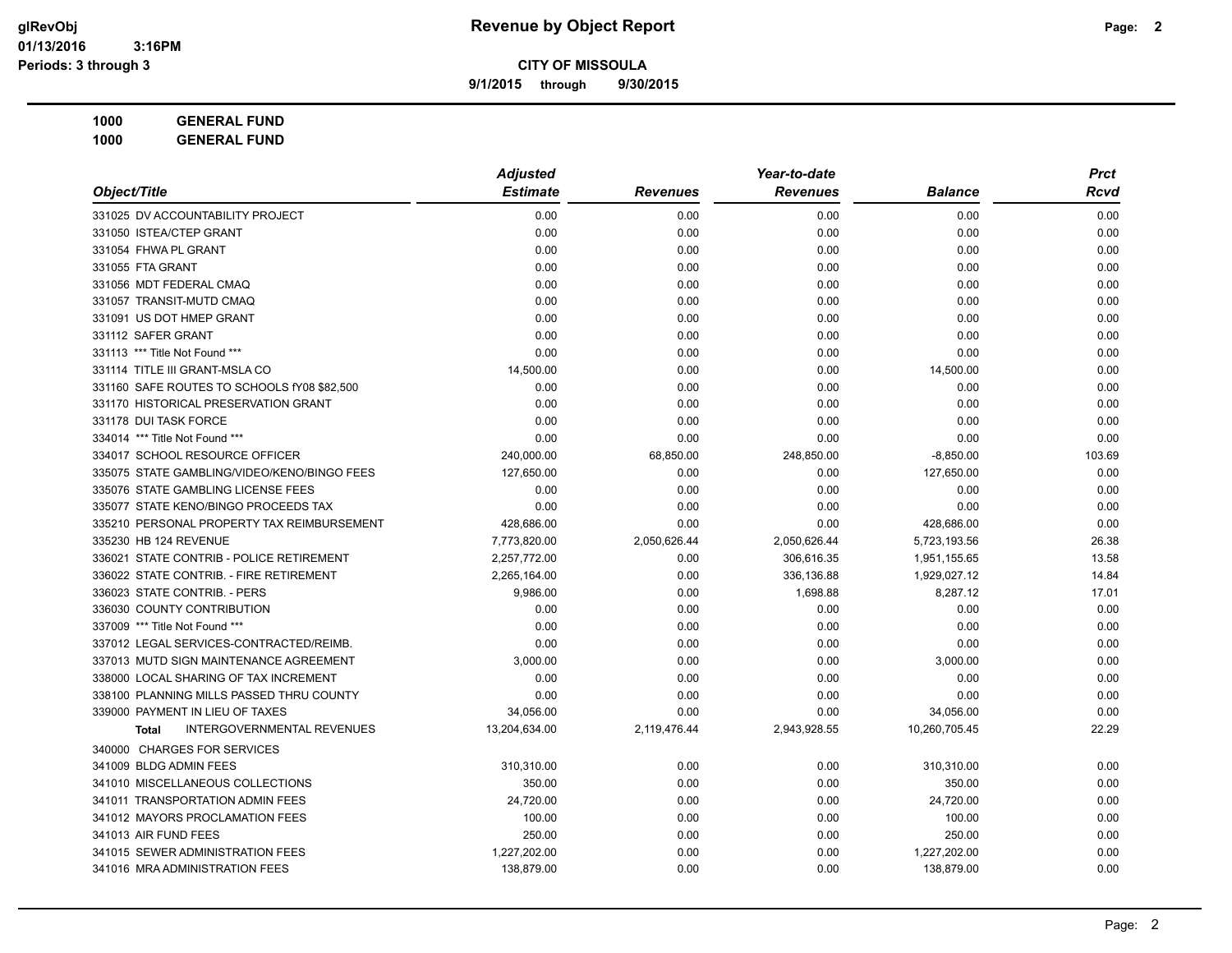**9/1/2015 through 9/30/2015**

**1000 GENERAL FUND 1000 GENERAL FUND**

|                                          | <b>Adjusted</b> |                 | Year-to-date    |                | <b>Prct</b> |
|------------------------------------------|-----------------|-----------------|-----------------|----------------|-------------|
| Object/Title                             | <b>Estimate</b> | <b>Revenues</b> | <b>Revenues</b> | <b>Balance</b> | Rcvd        |
| 341017 LIGHTING ADMINISTRATION FEES      | 15,452.00       | 0.00            | 0.00            | 15,452.00      | 0.00        |
| 341018 PARKING COMM ADMIN FEES           | 188,805.00      | 0.00            | 0.00            | 188,805.00     | 0.00        |
| 341019 *** Title Not Found ***           | 4,512.00        | 0.00            | 0.00            | 4,512.00       | 0.00        |
| 341021 SID ADMINISTRATION FEES           | 0.00            | 0.00            | 0.00            | 0.00           | 0.00        |
| 341022 PROJECT ADMIN FEES                | 0.00            | 0.00            | 0.00            | 0.00           | 0.00        |
| 341023 PLANNING ADMIN FEES               | 24,720.00       | 0.00            | 0.00            | 24,720.00      | 0.00        |
| 341031 STATE REIMB MUNI COURT            | 0.00            | 0.00            | 0.00            | 0.00           | 0.00        |
| 341041 SEWER EXTENSION RECORDING FEES    | 4,500.00        | 326.00          | 978.00          | 3,522.00       | 21.73       |
| 341052 MUNICIPAL COURT FILING FEES       | 283,400.00      | 0.00            | 34,459.35       | 248,940.65     | 12.16       |
| 341055 CRIME VICTIM SURCHARGE            | 2,500.00        | 0.00            | 124.99          | 2,375.01       | 5.00        |
| 341067 SUBDIVISION EXEMPTION AFFIDAVITS  | 0.00            | 400.00          | 1,400.00        | $-1,400.00$    | 0.00        |
| 341068 SUBDIVISON FEES                   | 5.000.00        | 1,213.00        | 2,426.00        | 2,574.00       | 48.52       |
| 341069 REZONING FEES                     | 5,000.00        | 0.00            | 0.00            | 5,000.00       | 0.00        |
| 341070 DESIGN REVIEW BOARD               | 15,000.00       | 787.80          | 4,421.89        | 10,578.11      | 29.48       |
| 341071 BOARD OF ADJUST. ZONING, SIGNS    | 0.00            | 0.00            | 0.00            | 0.00           | 0.00        |
| 341072 FLOOD PLAIN-0THER FEES            | 0.00            | 0.00            | 0.00            | 0.00           | 0.00        |
| 341073 FIRE PLAN CHECK FEES              | 27,981.00       | 2,848.00        | 8,036.00        | 19,945.00      | 28.72       |
| 341074 FIRE INSPECTION FEES              | 25,000.00       | 3,563.00        | 13,415.00       | 11,585.00      | 53.66       |
| 341076 ENGINEERING PLAN CHECK FEES       | 33,478.00       | 3,537.00        | 11,459.00       | 22,019.00      | 34.23       |
| 341077 ZONING COMPLIANCE INSPECTIONS     | 0.00            | 0.00            | 0.00            | 0.00           | 0.00        |
| 341078 ENGINEERING MAP FEES              | 120.00          | 15.00           | 35.00           | 85.00          | 29.17       |
| 341079 GREASE INTERCEPTOR APPEAL FEES    | 2,000.00        | 0.00            | 0.00            | 2,000.00       | 0.00        |
| 341090 STREET VACATION PETITION FEES     | 0.00            | 1,981.00        | 1,981.00        | $-1,981.00$    | 0.00        |
| 341091 INSPECTION CODE BOOKS & COPIES    | 0.00            | 0.00            | 0.00            | 0.00           | 0.00        |
| 341100 GRANT ADMINISTRATION SERVICE FEES | 0.00            | 0.00            | 0.00            | 0.00           | 0.00        |
| 342010 POLICE/BID AGREEMENT              | 0.00            | 23,842.00       | 23,842.00       | $-23,842.00$   | 0.00        |
| 342012 PD REIMBURSABLE SERVICES          | 0.00            | 0.00            | 0.00            | 0.00           | 0.00        |
| 342013 SECURITY INVEST FEES              | 11,000.00       | 979.00          | 3,051.75        | 7,948.25       | 27.74       |
| 342014 POLICE DEPARTMENT SERVICE FEES    | 15,000.00       | 2,013.00        | 4,587.00        | 10,413.00      | 30.58       |
| 342015 POLICE OVERTIME FEES              | 84,000.00       | 6,568.85        | 18,343.28       | 65,656.72      | 21.84       |
| 342016 POLICE TRAINING FEES              | 36,000.00       | 1,490.31        | 2,944.31        | 33,055.69      | 8.18        |
| 342017 CATERING FEES                     | 7,200.00        | 770.00          | 2,345.00        | 4,855.00       | 32.57       |
| 342018 DESK REPORTS                      | 20,000.00       | 3,675.00        | 9,210.00        | 10,790.00      | 46.05       |
| 342019 ABANDONED VEHICLE REVENUE FEES    | 12,500.00       | 0.00            | 490.00          | 12,010.00      | 3.92        |
| 342020 FIRE DEPARTMENT FEES              | 100.00          | 0.00            | 134.50          | $-34.50$       | 134.50      |
| 342021 CPR EDUCATION PROGRAM             | 7,435.00        | 280.00          | 1,260.00        | 6,175.00       | 16.95       |
| 342022 OUTSIDE HIRES                     | 524,890.00      | 18,288.36       | 19,987.66       | 504,902.34     | 3.81        |
| 342060 BIKE PROGRAM SALES & FEES         | 2,700.00        | 0.00            | 0.00            | 2,700.00       | 0.00        |
| 343000 PW REIMBURSABLE SERVICES          | 31,258.00       | 0.00            | 0.00            | 31,258.00      | 0.00        |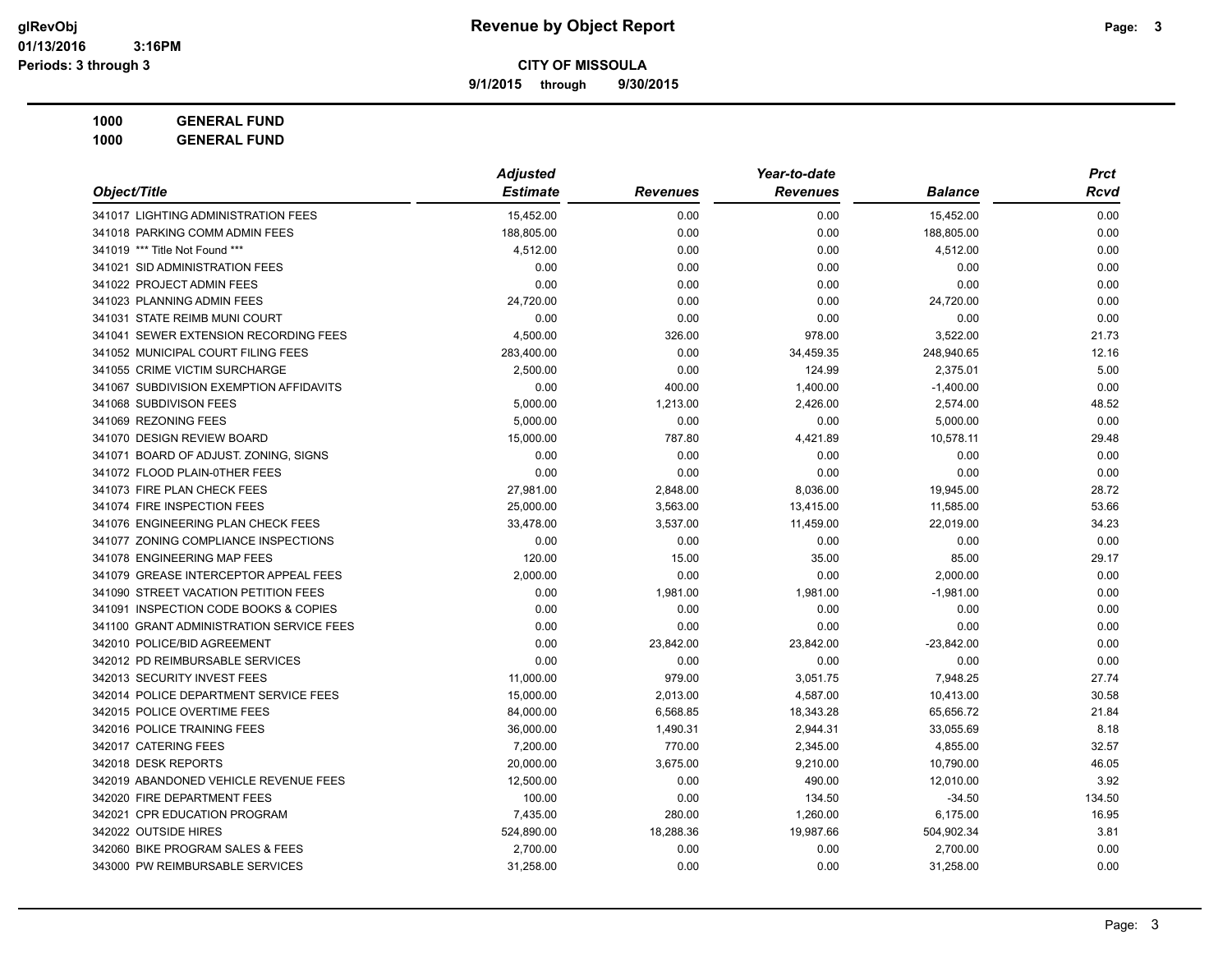**9/1/2015 through 9/30/2015**

|                                             | <b>Adjusted</b><br>Year-to-date |                 |                 |                | <b>Prct</b> |
|---------------------------------------------|---------------------------------|-----------------|-----------------|----------------|-------------|
| Object/Title                                | <b>Estimate</b>                 | <b>Revenues</b> | <b>Revenues</b> | <b>Balance</b> | <b>Rcvd</b> |
| 343001 SIGN FABRICATION & CONTRACTS         | 500.00                          | 0.00            | 0.00            | 500.00         | 0.00        |
| 343002 OTHER AGENCIES - VEH MAINT           | 48,000.00                       | 20.40           | 99.90           | 47,900.10      | 0.21        |
| 343003 STATE PAYMENT - TRAFFIC COUNTS       | 4,450.00                        | 0.00            | 0.00            | 4,450.00       | 0.00        |
| 343004 SPECIAL STATE CONTRACTS              | 80,000.00                       | 129,087.13      | 129,087.13      | $-49,087.13$   | 161.36      |
| 343006 OTHER GOVT AGENCY-STREET PROJECTS    | 98,318.00                       | 0.00            | 0.00            | 98,318.00      | 0.00        |
| 343008 PRIVATE COMPANY STREET PAYMENTS      | 0.00                            | 0.00            | 0.00            | 0.00           | 0.00        |
| 343010 STREET DEPT SALES & SERVICES         | 19,195.00                       | 0.00            | 0.00            | 19,195.00      | 0.00        |
| 343013 SNOW REMOVAL FEES                    | 1,500.00                        | 0.00            | 0.00            | 1,500.00       | 0.00        |
| 343018 *** Title Not Found ***              | 0.00                            | 0.00            | 0.00            | 0.00           | 0.00        |
| 343080 STATE MAINTENANCE CONTRACT           | 530,082.00                      | 0.00            | 0.00            | 530,082.00     | 0.00        |
| 343082 MDT URBAN PROJECTS                   | 0.00                            | 0.00            | 0.00            | 0.00           | 0.00        |
| 343083 CONTRACT SEWER APPLICATIONS          | 0.00                            | 0.00            | 0.00            | 0.00           | 0.00        |
| 343084 STREET MAINTENANCE MATERIALS REIMB   | 55,500.00                       | 0.00            | 0.00            | 55,500.00      | 0.00        |
| 343097 SIDEWALK AND CURB FEES               | 340,000.00                      | 29,994.25       | 121,993.61      | 218,006.39     | 35.88       |
| 343311 SALE OF NICHES                       | 3,200.00                        | 0.00            | 0.00            | 3,200.00       | 0.00        |
| 343320 CEMETERY - SALE OF PLOTS             | 12,870.00                       | 1,400.00        | 3,300.00        | 9,570.00       | 25.64       |
| 343321 CEMETERY FOUNDATIONS                 | 1,570.00                        | 125.00          | 790.00          | 780.00         | 50.32       |
| 343322 CEMETERY FLOWER CARE                 | 4.250.00                        | 0.00            | 0.00            | 4,250.00       | 0.00        |
| 343323 CEMETERY - LINER INSTALL FEES        | 5,580.00                        | 1,600.00        | 3,800.00        | 1,780.00       | 68.10       |
| 343324 OTHER CEMETERY FEES                  | 1,500.00                        | 0.00            | 450.00          | 1,050.00       | 30.00       |
| 343325 2ND INTERMENT RIGHT                  | 0.00                            | 200.00          | 600.00          | $-600.00$      | 0.00        |
| 343340 CEMETERY - OPENINGS & CLOSINGS       | 10,950.00                       | 2,025.00        | 4,350.00        | 6,600.00       | 39.73       |
| 343350 CEMETERY CARE, FEES                  | 24,000.00                       | 0.00            | 0.00            | 24,000.00      | 0.00        |
| 343360 WEED CONTROL                         | 3,000.00                        | 0.00            | 0.00            | 3,000.00       | 0.00        |
| 346029 PARKS PETTY CASH FUND                | 0.00                            | 0.00            | 0.00            | 0.00           | 0.00        |
| 346031 RECREATION FEES                      | 166,294.00                      | 7,319.10        | 48,331.60       | 117,962.40     | 29.06       |
| 346033 PARK FEES/FACILITY RENTALS           | 170,000.00                      | 7,037.08        | 22,506.89       | 147,493.11     | 13.24       |
| 346034 GROUNDS MAINTENANCE CONTRACT         | 0.00                            | 0.00            | 0.00            | 0.00           | 0.00        |
| 346036 PARK CONCESSION FEES                 | 3,000.00                        | 94.50           | 634.94          | 2,365.06       | 21.16       |
| 346037 YOUTH DRUG COURT CONTRACT            | 11,700.00                       | 0.00            | 0.00            | 11,700.00      | 0.00        |
| 346050 COUNTY PLAYGROUND CONTRACT           | 3,150.00                        | 0.00            | 0.00            | 3,150.00       | 0.00        |
| 346051 MONTANA PARKS/REC CONFERENCE 2012    | 4,500.00                        | 0.00            | 333.40          | 4,166.60       | 7.41        |
| 346070 RECREATION GENERAL MERCHANDISE       | 0.00                            | 0.00            | 0.00            | 0.00           | 0.00        |
| <b>CHARGES FOR SERVICES</b><br><b>Total</b> | 4,694,471.00                    | 251,479.78      | 501,209.20      | 4,193,261.80   | 10.68       |
| 350000 FINES & FORFEITURES                  |                                 |                 |                 |                |             |
| 351022 LAW ENFORCEMENT ACADEMY SURCHARGE #5 | 0.00                            | 0.00            | 6,546.95        | $-6,546.95$    | 0.00        |
| 351031 TRAFFIC FINES                        | 1,325,000.00                    | 0.00            | 108,971.41      | 1,216,028.59   | 8.22        |
| 351032 SURCHARGE ON FINES                   | 129,089.00                      | 0.00            | 9,498.81        | 119,590.19     | 7.36        |
| 351034 CELLULAR PHONE FINES                 | 80,000.00                       | 0.00            | 21,804.00       | 58,196.00      | 27.26       |
|                                             |                                 |                 |                 |                |             |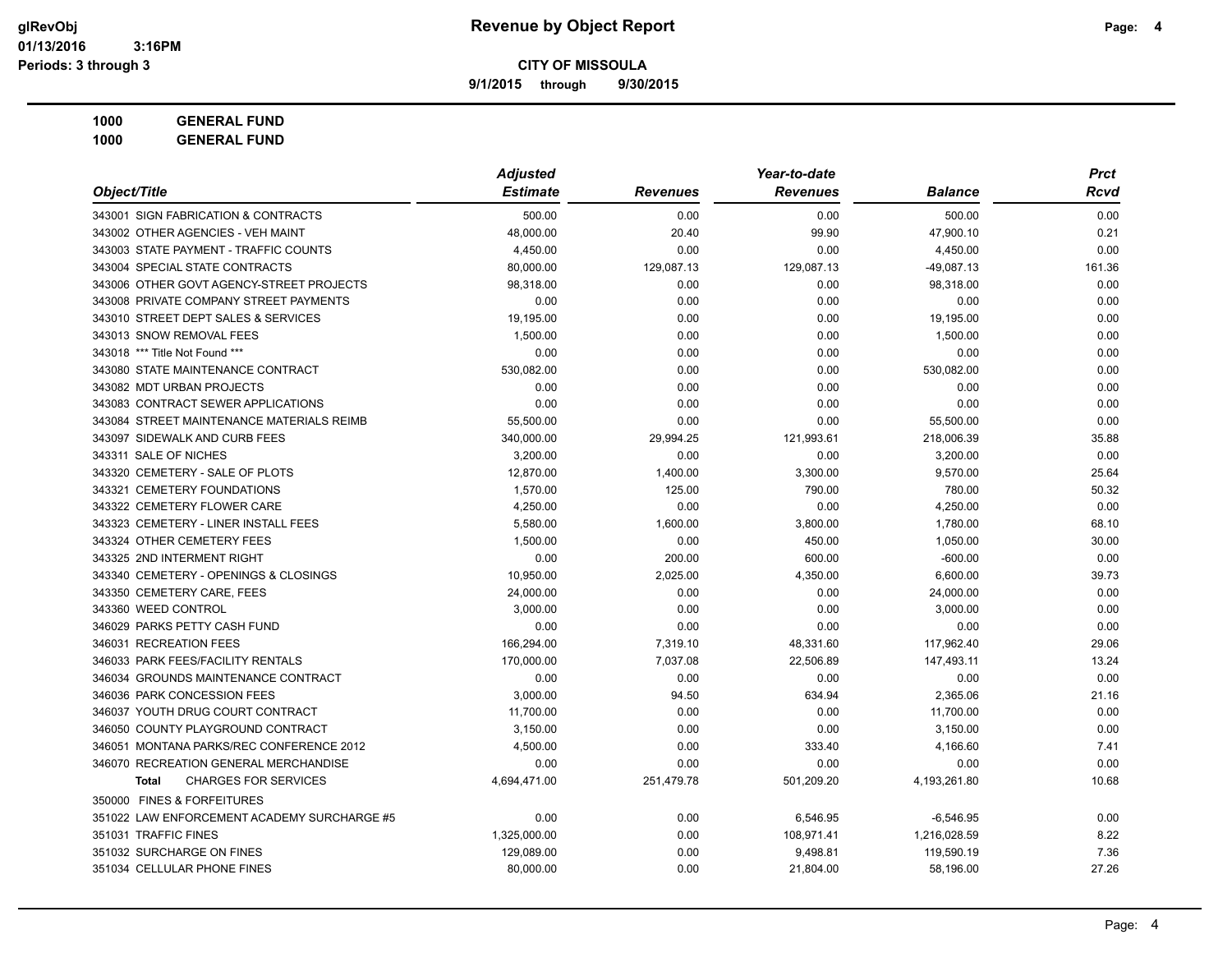**9/1/2015 through 9/30/2015**

| <b>GENERAL FUND</b><br>1000 |
|-----------------------------|
|-----------------------------|

|                                                | Year-to-date<br><b>Adjusted</b> |                 |                 |                |       |
|------------------------------------------------|---------------------------------|-----------------|-----------------|----------------|-------|
| Object/Title                                   | <b>Estimate</b>                 | <b>Revenues</b> | <b>Revenues</b> | <b>Balance</b> | Rcvd  |
| 351035 CELL PHONE FINES: EDUCATION             | 0.00                            | 0.00            | 0.00            | 0.00           | 0.00  |
| 355000 FALSE ALARM PENALTY                     | 10.000.00                       | 468.00          | 1,612.00        | 8,388.00       | 16.12 |
| <b>FINES &amp; FORFEITURES</b><br><b>Total</b> | 1,544,089.00                    | 468.00          | 148,433.17      | 1,395,655.83   | 9.61  |
| 360000 MISCELLANEOUS REVENUES                  |                                 |                 |                 |                |       |
| 360000 MISCELLANEOUS REVENUES                  | 0.00                            | 0.00            | 0.00            | 0.00           | 0.00  |
| 360001 COPIES                                  | 2,200.00                        | 43.50           | 473.25          | 1,726.75       | 21.51 |
| 360002 PHONES                                  | 0.00                            | 0.00            | 0.00            | 0.00           | 0.00  |
| 360003 MMIA REIMBURSEMENT-ATTORNEY             | 0.00                            | 0.00            | 101.42          | $-101.42$      | 0.00  |
| 360010 MISCELLANEOUS                           | 15,000.00                       | 1,334.47        | 3,013.06        | 11,986.94      | 20.09 |
| 360011 ENERGY REBATES FOR COMPUTER UPGRADES    | 0.00                            | 0.00            | 0.00            | 0.00           | 0.00  |
| 360050 OVER/SHORT                              | 0.00                            | 0.00            | 0.00            | 0.00           | 0.00  |
| 360100 REFUNDS                                 | 200.00                          | 0.00            | 0.00            | 200.00         | 0.00  |
| 362000 OTHER MISCELLANEOUS REVENUE             | 8.000.00                        | 0.00            | 0.00            | 8,000.00       | 0.00  |
| 362001 MUNICIPAL COURT BAD CHECK CHARGES       | 0.00                            | 0.00            | 0.00            | 0.00           | 0.00  |
| 362002 BAD CHECK CHARGES                       | 500.00                          | 60.00           | 105.00          | 395.00         | 21.00 |
| 362003 US BANK FEE REIMBURSEMENT               | 0.00                            | 0.00            | 0.00            | 0.00           | 0.00  |
| 362004 URD III FACADE IMPROVEMENT LOAN REC     | 0.00                            | 0.00            | 0.00            | 0.00           | 0.00  |
| 362011 SALE OF UNCLAIMED PROPERTY              | 0.00                            | 0.00            | 0.00            | 0.00           | 0.00  |
| 362012 REC/GREEN TAG PROGRAM                   | 300.00                          | 0.00            | 0.00            | 300.00         | 0.00  |
| 364012 SALE OF SURPLUS PROPERTY                | 40,000.00                       | 0.00            | 0.00            | 40,000.00      | 0.00  |
| 364040 INSURANCE AND DAMAGE RECOVERY           | 40,000.00                       | 381.50          | 1,103.37        | 38,896.63      | 2.76  |
| 364041 WORKERS COMPENSATION REIMBURSEMENT      | 2,500.00                        | 0.00            | 0.00            | 2,500.00       | 0.00  |
| 364042 EXPENDITURE REIMBURSEMENTS              | 1,200.00                        | 0.00            | 0.00            | 1,200.00       | 0.00  |
| 364043 RATTLESNAKE CORRIDOR REIMBURSEMENT      | 10,000.00                       | 572.00          | 2,288.00        | 7,712.00       | 22.88 |
| 364044 EMERGENCY RESPONSE REIMBURSEMENT        | 50,000.00                       | 0.00            | 0.00            | 50,000.00      | 0.00  |
| 364047 MMIA EXPENDITURE REIMBURSEMENT          | 0.00                            | 0.00            | 0.00            | 0.00           | 0.00  |
| 364051 DOT RADAR GRANT                         | 0.00                            | 0.00            | 0.00            | 0.00           | 0.00  |
| 364053 EXPENDITURE REIMB-FIRE SERVICES         | 0.00                            | 0.00            | 0.00            | 0.00           | 0.00  |
| 364060 REIMB LETTER OF CREDIT-709 PARKVIEW     | 0.00                            | 0.00            | 0.00            | 0.00           | 0.00  |
| 364061 REIMB LETTER OF CREDIT-LINNEA LANE      | 0.00                            | 0.00            | 0.00            | 0.00           | 0.00  |
| 365000 DONATIONS                               | 0.00                            | 0.00            | 0.00            | 0.00           | 0.00  |
| 365003 DONATIONS - SMOKE ALARMS                | 0.00                            | 0.00            | 0.00            | 0.00           | 0.00  |
| 365004 GRANT CR TRAIL ASSN DONATION            | 0.00                            | 0.00            | 0.00            | 0.00           | 0.00  |
| 365015 DONATIONS - COMBAT CHALLENGE            | 0.00                            | 0.00            | 0.00            | 0.00           | 0.00  |
| 365016 LOCAL MATCH MDT                         | 0.00                            | 0.00            | 0.00            | 0.00           | 0.00  |
| 365017 LOCAL MATCH TRANSIT                     | 0.00                            | 0.00            | 0.00            | 0.00           | 0.00  |
| 365018 DONATIONS - THERMAL IMAGING             | 0.00                            | 0.00            | 0.00            | 0.00           | 0.00  |
| 365021 COMBAT CHALLENGE DONATIONS              | 0.00                            | 0.00            | 0.00            | 0.00           | 0.00  |
| 365022 NEIGHBORHOOD COUNCIL DONATIONS          | 0.00                            | 0.00            | 0.00            | 0.00           | 0.00  |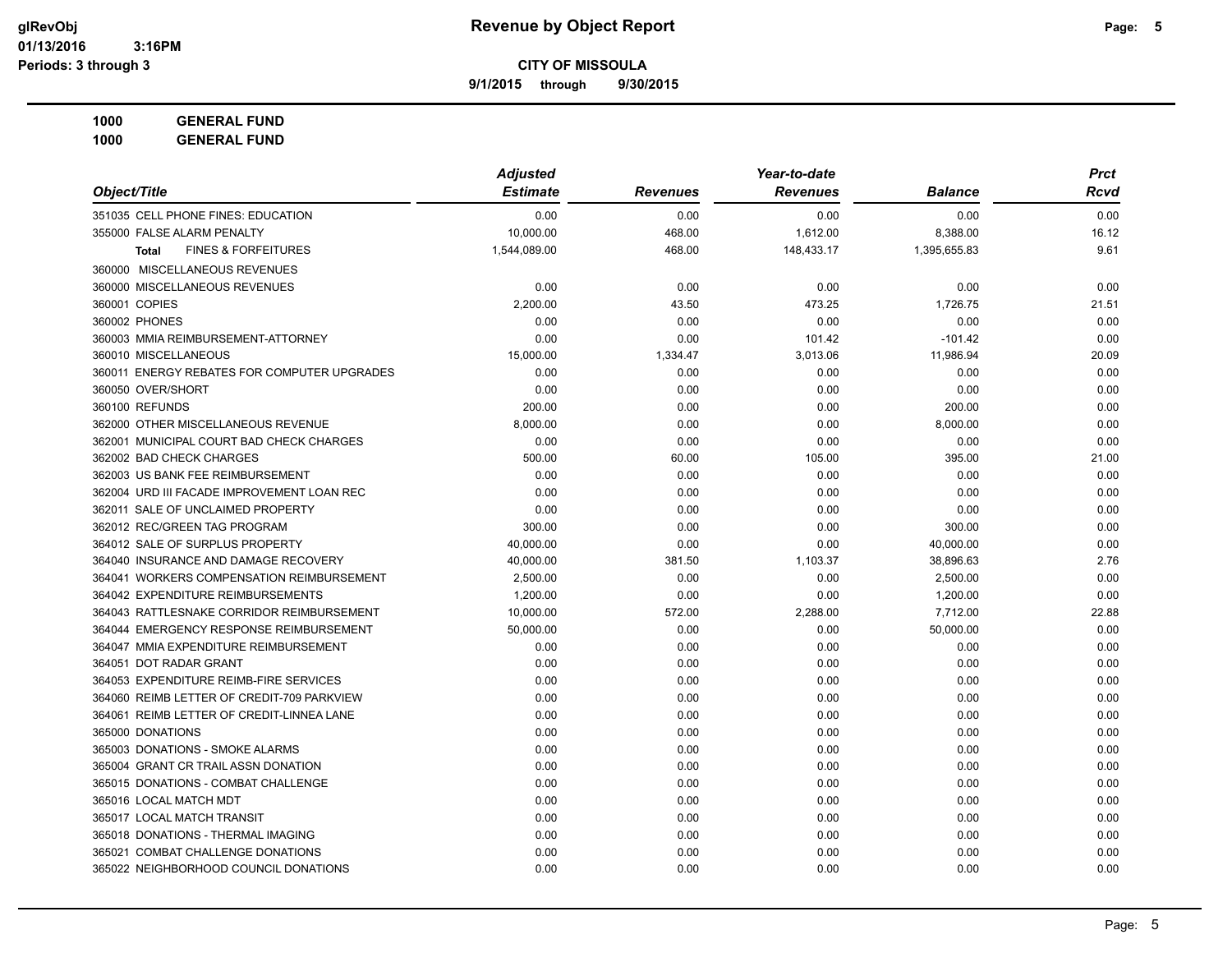**9/1/2015 through 9/30/2015**

**1000 GENERAL FUND 1000 GENERAL FUND**

|                                                           | <b>Adjusted</b> |                 | Year-to-date    |                | <b>Prct</b> |
|-----------------------------------------------------------|-----------------|-----------------|-----------------|----------------|-------------|
| Object/Title                                              | <b>Estimate</b> | <b>Revenues</b> | <b>Revenues</b> | <b>Balance</b> | <b>Rcvd</b> |
| 368000 SALE OF COINS                                      | 0.00            | 0.00            | 0.00            | 0.00           | 0.00        |
| 368001 SALE OF POLICE PROMOTIONS                          | 0.00            | 0.00            | 0.00            | 0.00           | 0.00        |
| 368002 SALE OF FIRE PROMOTIONS                            | 0.00            | 0.00            | 0.00            | 0.00           | 0.00        |
| MISCELLANEOUS REVENUES<br><b>Total</b>                    | 169,900.00      | 2,391.47        | 7,084.10        | 162,815.90     | 4.17        |
| 370000 INVESTMENTS & ROYALTY EARNINGS                     |                 |                 |                 |                |             |
| 371010 INTEREST ON INVESTMENTS                            | 3,500.00        | 0.00            | 275.11          | 3,224.89       | 7.86        |
| 371020 GAIN/LOSS IN MARKET VALUE OF INVESTMENTS           | 0.00            | 0.00            | 0.00            | 0.00           | 0.00        |
| <b>INVESTMENTS &amp; ROYALTY EARNINGS</b><br><b>Total</b> | 3,500.00        | 0.00            | 275.11          | 3,224.89       | 7.86        |
| 380000 OTHER FINANCING SOURCES                            |                 |                 |                 |                |             |
| 381070 PROCEEDS FROM NOTES/LOANS/INTERCAP                 | 0.00            | 0.00            | 0.00            | 0.00           | 0.00        |
| 381090 PROCEEDS FROM CAPITAL LEASE                        | 0.00            | 0.00            | 0.00            | 0.00           | 0.00        |
| 382010 SALE OF FIXED ASSETS                               | 0.00            | 0.00            | 0.00            | 0.00           | 0.00        |
| 383000 OPERATING TRANSFERS                                | 0.00            | 0.00            | 0.00            | 0.00           | 0.00        |
| 383001 TRANS FR FLUSHING DISTRICT                         | 27,281.00       | 0.00            | 0.00            | 27,281.00      | 0.00        |
| 383002 TRANS FR GAS TAX                                   | 564,000.00      | 0.00            | 0.00            | 564,000.00     | 0.00        |
| 383003 TRANS FR COMPREHENSIVE INSURANCE LEVY              | 0.00            | 0.00            | 0.00            | 0.00           | 0.00        |
| 383004 TRANS FR EMPLOYEE HEALTH INSURANCE LEVY            | 4,409,908.00    | 0.00            | 0.00            | 4,409,908.00   | 0.00        |
| 383007 TRANS FR CABLE FRANCHISE                           | 251,433.00      | 0.00            | 0.00            | 251,433.00     | 0.00        |
| 383008 TRANS FR RUSSELL PARK DISTRICT                     | 0.00            | 0.00            | 0.00            | 0.00           | 0.00        |
| 383009 TRANS FR TITLE I                                   | 0.00            | 0.00            | 0.00            | 0.00           | 0.00        |
| 383010 TRANS FR CIP                                       | 0.00            | 0.00            | 0.00            | 0.00           | 0.00        |
| 383011 TRANS FR SID REVOLVING                             | 100,000.00      | 0.00            | 0.00            | 100,000.00     | 0.00        |
| 383014 TRANS FR MRA                                       | 0.00            | 0.00            | 0.00            | 0.00           | 0.00        |
| 383015 TRANS FR MPC                                       | 0.00            | 0.00            | 0.00            | 0.00           | 0.00        |
| 383017 TRANS FR BUILDING                                  | 0.00            | 0.00            | 0.00            | 0.00           | 0.00        |
| 383018 TRANS FR WILLOWWOOD PARK DISTRICT                  | 0.00            | 0.00            | 0.00            | 0.00           | 0.00        |
| 383020 TRANS FR CEMETERY CARE                             | 9,545.00        | 0.00            | 0.00            | 9,545.00       | 0.00        |
| 383021 TRANS FR P&R TRAILS DEVLP                          | 50,000.00       | 0.00            | 0.00            | 50,000.00      | 0.00        |
| 383024 TRANS FR SEWER CLEARING                            | 0.00            | 0.00            | 0.00            | 0.00           | 0.00        |
| 383027 TRANS FR URD                                       | 0.00            | 0.00            | 0.00            | 0.00           | 0.00        |
| 383028 TRANS FROM GF FOR HEALTH RESERVE                   | 0.00            | 0.00            | 0.00            | 0.00           | 0.00        |
| 383046 TRANS FR PARKS MAINTENANCE DIST                    | 0.00            | 0.00            | 0.00            | 0.00           | 0.00        |
| 383047 TRANS FR STREET MAINTENANCE DISTRICT               | 0.00            | 0.00            | 0.00            | 0.00           | 0.00        |
| 383050 TRANSFER FROM IMPACT FEES                          | 0.00            | 0.00            | 0.00            | 0.00           | 0.00        |
| 383065 TRANSFER FROM WWTF                                 | 0.00            | 0.00            | 0.00            | 0.00           | 0.00        |
| OTHER FINANCING SOURCES<br><b>Total</b>                   | 5,412,167.00    | 0.00            | 0.00            | 5,412,167.00   | 0.00        |
| 390000 INTERNAL SERVICES                                  |                 |                 |                 |                |             |
| 399999 NEW REQUESTS FUNDING                               | 0.00            | 0.00            | 0.00            | 0.00           | 0.00        |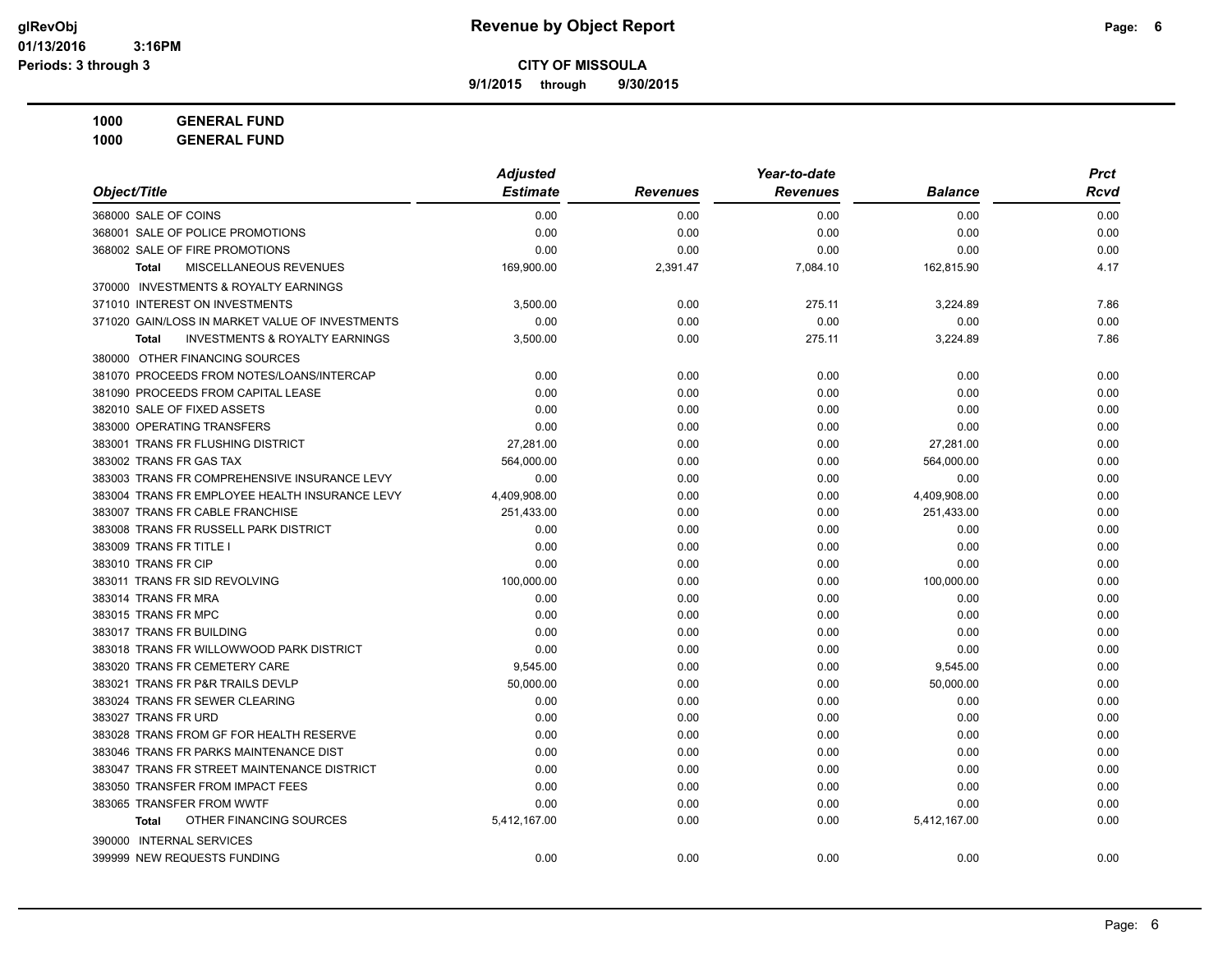**01/13/2016 3:16PM Periods: 3 through 3**

# **glRevObj Revenue by Object Report Page: 7**

**CITY OF MISSOULA**

**9/1/2015 through 9/30/2015**

**1000 GENERAL FUND 1000 GENERAL FUND**

|              |                          | <b>Adjusted</b> |                 | Year-to-date    |                 | Prct        |
|--------------|--------------------------|-----------------|-----------------|-----------------|-----------------|-------------|
| Object/Title |                          | <b>Estimate</b> | <b>Revenues</b> | <b>Revenues</b> | <b>Balance</b>  | <b>Rcvd</b> |
| <b>Total</b> | <b>INTERNAL SERVICES</b> | 0.00            | 0.00            | 0.00            | 0.00            | 0.00        |
| Total        | <b>GENERAL FUND</b>      | 49,969,211.00   | 2,782,489.99    | 3,808,079.45    | 46, 161, 131.55 | 7.62        |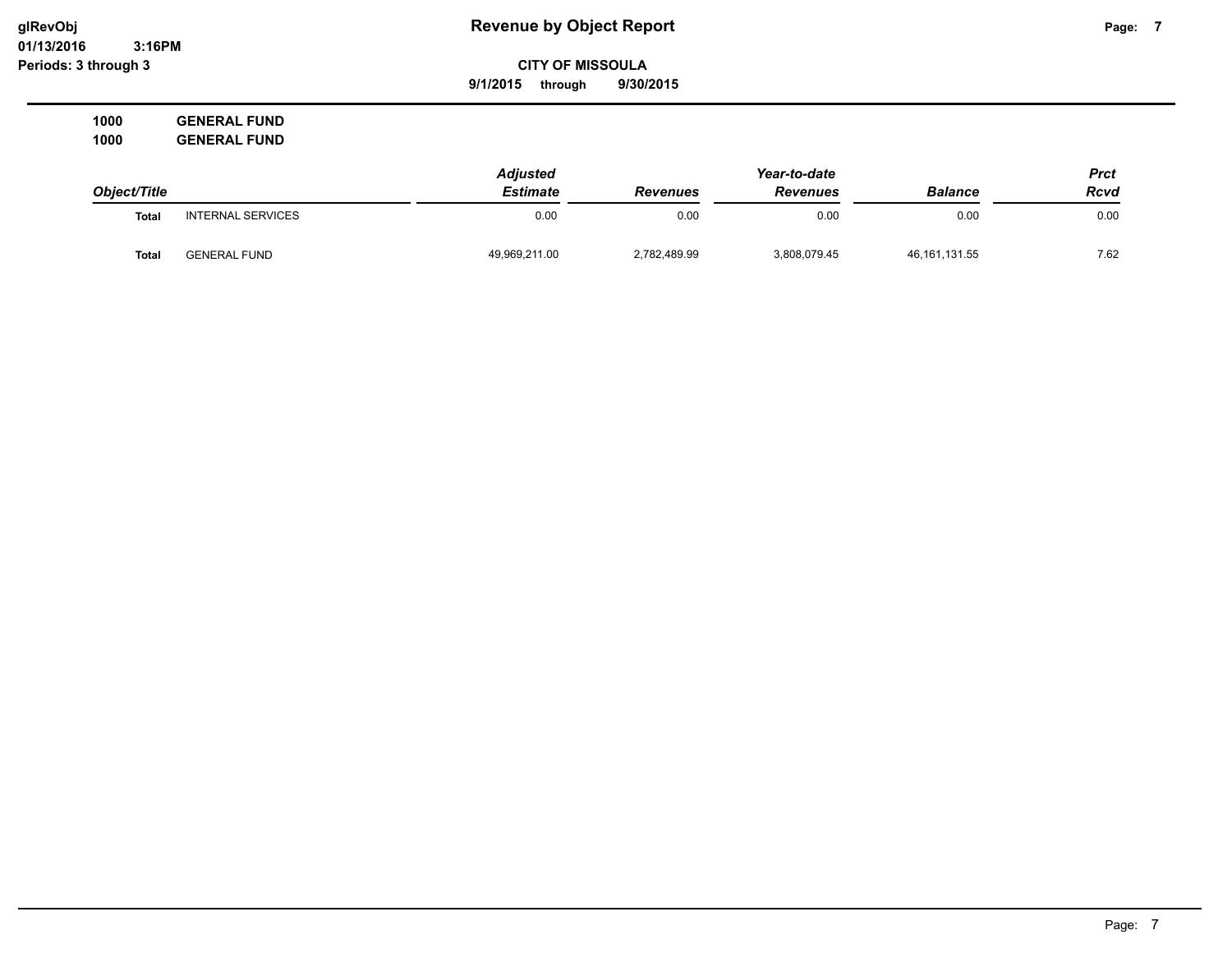**9/1/2015 through 9/30/2015**

| Object/Title<br><b>Estimate</b><br><b>Revenues</b><br><b>Balance</b><br><b>Revenues</b>                  | <b>Rcvd</b> |
|----------------------------------------------------------------------------------------------------------|-------------|
|                                                                                                          |             |
| 310000 TAXES/ASSESSMENTS                                                                                 |             |
| 311000 GENERAL PROPERTY TAXES<br>22,228,679.00<br>214,032.49<br>0.00<br>22,228,679.00                    | 0.00        |
| 311001 CURRENT TAXES<br>0.00<br>0.00<br>0.00<br>0.00                                                     | 0.00        |
| 311005 DELINQUENT TAXES<br>0.00<br>7,277.87<br>0.00<br>0.00                                              | 0.00        |
| 311030 MOTOR VEHICLE TAXES<br>129,675.51<br>1,339,988.00<br>0.00<br>1,339,988.00                         | 0.00        |
| 312001 PENALTIES & INTEREST<br>63,000.00<br>2,595.36<br>539.94<br>62,460.06                              | 0.86        |
| TAXES/ASSESSMENTS<br>23,631,667.00<br>353,581.23<br>539.94<br>23,631,127.06<br><b>Total</b>              | 0.00        |
| 320000 LICENSES & PERMITS                                                                                |             |
| 322011 LIQUOR LICENSES<br>33,975.00<br>0.00<br>0.00<br>33,975.00                                         | 0.00        |
| 322012 BEER LICENSES<br>0.00<br>400.00<br>34,900.00<br>34,500.00                                         | 1.15        |
| 322013 WINE LICENSES<br>0.00<br>11,700.00<br>0.00<br>11,700.00                                           | 0.00        |
| 322014 GOING OUT OF BUSINESS LICENSE<br>0.00<br>0.00<br>0.00<br>0.00                                     | 0.00        |
| 322020 GENERAL BUSINESS/PROF/OCCUPATIONAL LIC<br>616,098.70<br>642,344.00<br>10,452.00<br>26,245.30      | 4.09        |
| 322021 RENTAL LICENSES<br>292.70<br>60,828.00<br>1,892.25<br>60,535.30                                   | 0.48        |
| 322022 BLIC PENALTIES & LICENSES<br>12,360.00<br>3,265.32<br>1,568.50<br>10,791.50                       | 12.69       |
| 323015 EXCAVATING PERMITS<br>28,716.50<br>137,496.00<br>396,550.00<br>259,054.00                         | 34.67       |
| 323016 MOVING PERMITS<br>0.00<br>212.00<br>$-424.00$<br>424.00                                           | 0.00        |
| 323018 PAVING ASSESSMENTS<br>7,000.00<br>0.00<br>7,000.00<br>0.00                                        | 0.00        |
| 323019 ALARM USERS PERMITS<br>16,068.00<br>520.00<br>10,271.00<br>5,797.00                               | 36.08       |
| 323020 FENCE PERMITS<br>13,792.00<br>396.00<br>968.00<br>12,824.00                                       | 7.02        |
| 323021 PAVING PERMITS<br>9,377.88<br>23,582.12<br>32,960.00<br>2,808.00                                  | 28.45       |
| 323022 GRADING/DRAINAGE PERMITS<br>7,723.00<br>3,250.00<br>1,234.00<br>4,473.00                          | 57.92       |
| 323023 ADA ACCESS PERMITS<br>14,343.00<br>1,581.00<br>8,829.00<br>5,514.00                               | 38.44       |
| 323025 STREET USE PERMITS<br>3,862.00<br>435.00<br>1,160.00<br>2,702.00                                  | 30.04       |
| 323026 PYROTECHNICS PERMITS<br>3,000.00<br>$-290.00$<br>48.00<br>2,952.00                                | 1.60        |
| 323031 CHICKEN LICENSES<br>297.00<br>477.00<br>15.00<br>180.00                                           | 37.74       |
| 323051 BICYCLE LICENSES<br>0.00<br>0.00<br>0.00<br>0.00                                                  | 0.00        |
| 323052 STORM WATER POLLUTION PREVENTION PERM<br>622.00<br>1,373.00<br>3,811.00<br>2,438.00               | 63.97       |
| 323054 ZONING COMPLIANCE PERMITS<br>3,090.00<br>1,250.00<br>4,656.00<br>$-1,566.00$                      | 150.68      |
| 323055 FLOOD PLAIN PERMITS<br>0.00<br>591.00<br>1,182.00<br>$-1,182.00$                                  | 0.00        |
| 323056 SIGN PERMITS<br>10,000.00<br>4,162.00<br>5,838.00<br>1,341.00                                     | 41.62       |
| 323057 SIDEWALK CAFE PERMIT<br>0.00<br>52.00<br>227.00<br>$-227.00$                                      | 0.00        |
| <b>LICENSES &amp; PERMITS</b><br>1,308,783.00<br>55,093.07<br>206,609.38<br>1,102,173.62<br><b>Total</b> | 15.79       |
| 330000 INTERGOVERNMENTAL REVENUES                                                                        |             |
| 330000 INTERGOVERNMENTAL REVENUES<br>0.00<br>0.00<br>0.00<br>0.00                                        | 0.00        |
| 331020 COPS GRANT<br>0.00<br>0.00<br>0.00<br>0.00                                                        | 0.00        |
| 331024 DEPT OF JUSTICE GRANTS<br>50,000.00<br>0.00<br>0.00<br>50,000.00                                  | 0.00        |
| 331025 DV ACCOUNTABILITY PROJECT<br>0.00<br>0.00<br>0.00<br>0.00                                         | 0.00        |
| 331050 ISTEA/CTEP GRANT<br>0.00<br>0.00<br>0.00<br>0.00                                                  | 0.00        |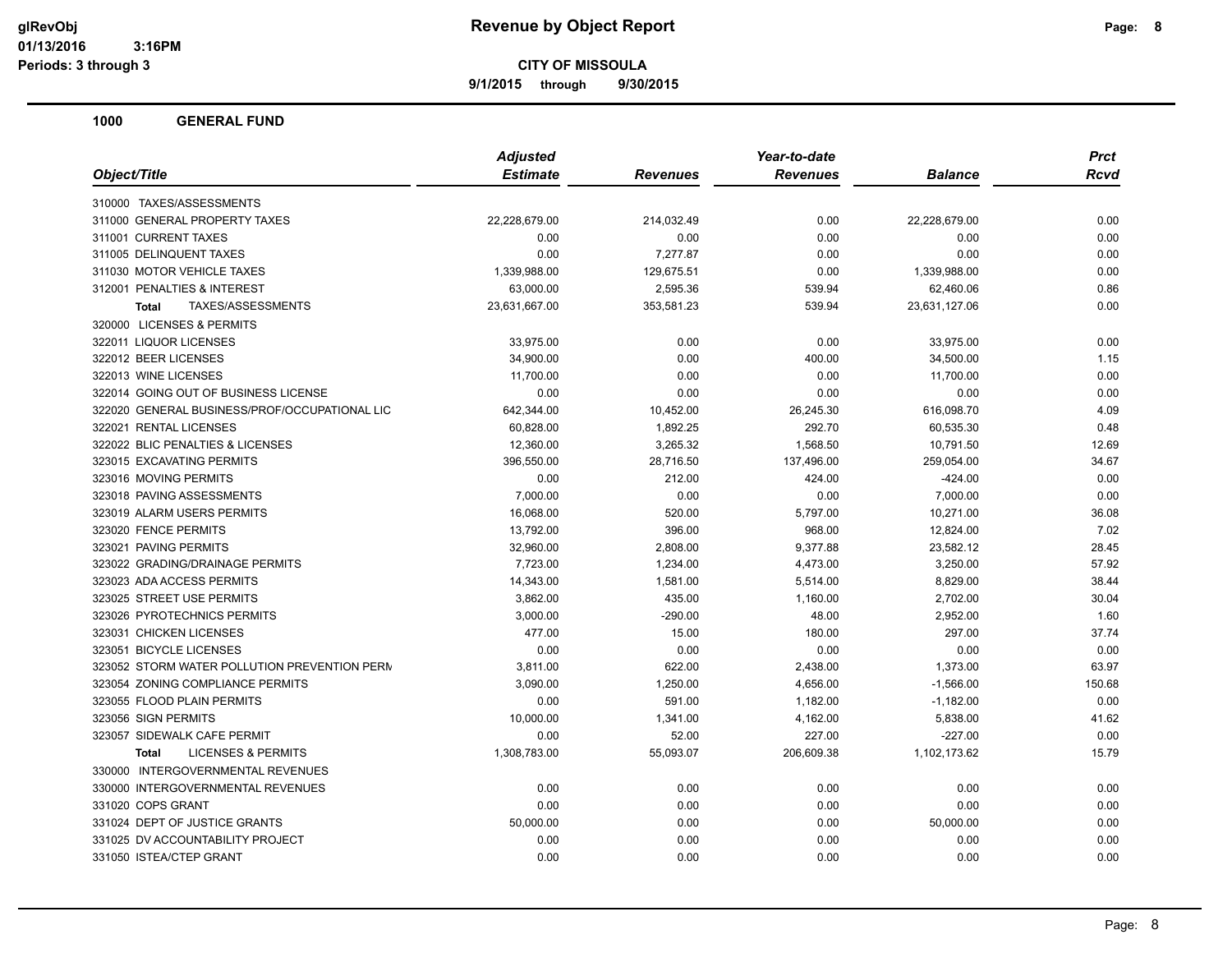**9/1/2015 through 9/30/2015**

| <b>Estimate</b><br><b>Revenues</b><br><b>Revenues</b><br><b>Balance</b><br>0.00<br>0.00<br>0.00<br>0.00<br>0.00<br>0.00<br>0.00<br>0.00<br>0.00<br>0.00<br>0.00<br>0.00<br>0.00<br>0.00<br>0.00<br>0.00<br>0.00<br>0.00<br>0.00<br>0.00<br>0.00<br>0.00<br>0.00<br>0.00<br>0.00<br>0.00<br>0.00<br>0.00<br>14,500.00<br>0.00<br>0.00<br>14,500.00<br>0.00<br>0.00<br>0.00<br>0.00<br>0.00<br>0.00<br>0.00<br>0.00<br>0.00<br>0.00<br>0.00<br>0.00<br>0.00<br>0.00<br>0.00<br>0.00<br>240,000.00<br>68,850.00<br>248,850.00<br>$-8,850.00$<br>127,650.00<br>0.00<br>0.00<br>127,650.00<br>0.00<br>0.00<br>0.00<br>0.00<br>0.00<br>0.00<br>0.00<br>0.00<br>428,686.00<br>0.00<br>0.00<br>428,686.00<br>7,773,820.00<br>2,050,626.44<br>2,050,626.44<br>5,723,193.56<br>2,257,772.00<br>0.00<br>306,616.35<br>1,951,155.65<br>2,265,164.00<br>0.00<br>336,136.88<br>1,929,027.12<br>9,986.00<br>0.00<br>1,698.88<br>8,287.12<br>0.00<br>0.00<br>0.00<br>0.00<br>0.00<br>0.00<br>0.00<br>0.00<br>0.00<br>0.00<br>0.00<br>0.00<br>3,000.00<br>0.00<br>0.00<br>3,000.00<br>0.00<br>0.00<br>0.00<br>0.00<br>0.00<br>0.00<br>0.00<br>0.00<br>34,056.00<br>0.00<br>0.00<br>34,056.00<br>INTERGOVERNMENTAL REVENUES<br>13,204,634.00<br>10,260,705.45<br>2,119,476.44<br>2,943,928.55<br><b>Total</b><br>310,310.00<br>0.00<br>0.00<br>310,310.00<br>350.00<br>0.00<br>0.00<br>350.00<br>24,720.00<br>0.00<br>0.00<br>24,720.00<br>100.00<br>0.00<br>0.00<br>100.00<br>250.00<br>0.00<br>0.00<br>250.00<br>1,227,202.00<br>1,227,202.00<br>0.00<br>0.00<br>138,879.00<br>138,879.00<br>0.00<br>0.00<br>15,452.00<br>0.00<br>0.00<br>15,452.00<br>188,805.00<br>0.00<br>0.00<br>188,805.00<br>4,512.00<br>4,512.00<br>0.00<br>0.00 |                                             | <b>Adjusted</b> |  | <b>Prct</b> |        |
|-------------------------------------------------------------------------------------------------------------------------------------------------------------------------------------------------------------------------------------------------------------------------------------------------------------------------------------------------------------------------------------------------------------------------------------------------------------------------------------------------------------------------------------------------------------------------------------------------------------------------------------------------------------------------------------------------------------------------------------------------------------------------------------------------------------------------------------------------------------------------------------------------------------------------------------------------------------------------------------------------------------------------------------------------------------------------------------------------------------------------------------------------------------------------------------------------------------------------------------------------------------------------------------------------------------------------------------------------------------------------------------------------------------------------------------------------------------------------------------------------------------------------------------------------------------------------------------------------------------------------------------------------------------------------------------------------------------------------|---------------------------------------------|-----------------|--|-------------|--------|
|                                                                                                                                                                                                                                                                                                                                                                                                                                                                                                                                                                                                                                                                                                                                                                                                                                                                                                                                                                                                                                                                                                                                                                                                                                                                                                                                                                                                                                                                                                                                                                                                                                                                                                                         | Object/Title                                |                 |  |             | Rcvd   |
|                                                                                                                                                                                                                                                                                                                                                                                                                                                                                                                                                                                                                                                                                                                                                                                                                                                                                                                                                                                                                                                                                                                                                                                                                                                                                                                                                                                                                                                                                                                                                                                                                                                                                                                         | 331054 FHWA PL GRANT                        |                 |  |             | 0.00   |
|                                                                                                                                                                                                                                                                                                                                                                                                                                                                                                                                                                                                                                                                                                                                                                                                                                                                                                                                                                                                                                                                                                                                                                                                                                                                                                                                                                                                                                                                                                                                                                                                                                                                                                                         | 331055 FTA GRANT                            |                 |  |             | 0.00   |
|                                                                                                                                                                                                                                                                                                                                                                                                                                                                                                                                                                                                                                                                                                                                                                                                                                                                                                                                                                                                                                                                                                                                                                                                                                                                                                                                                                                                                                                                                                                                                                                                                                                                                                                         | 331056 MDT FEDERAL CMAQ                     |                 |  |             | 0.00   |
|                                                                                                                                                                                                                                                                                                                                                                                                                                                                                                                                                                                                                                                                                                                                                                                                                                                                                                                                                                                                                                                                                                                                                                                                                                                                                                                                                                                                                                                                                                                                                                                                                                                                                                                         | 331057 TRANSIT-MUTD CMAQ                    |                 |  |             | 0.00   |
|                                                                                                                                                                                                                                                                                                                                                                                                                                                                                                                                                                                                                                                                                                                                                                                                                                                                                                                                                                                                                                                                                                                                                                                                                                                                                                                                                                                                                                                                                                                                                                                                                                                                                                                         | 331091 US DOT HMEP GRANT                    |                 |  |             | 0.00   |
|                                                                                                                                                                                                                                                                                                                                                                                                                                                                                                                                                                                                                                                                                                                                                                                                                                                                                                                                                                                                                                                                                                                                                                                                                                                                                                                                                                                                                                                                                                                                                                                                                                                                                                                         | 331112 SAFER GRANT                          |                 |  |             | 0.00   |
|                                                                                                                                                                                                                                                                                                                                                                                                                                                                                                                                                                                                                                                                                                                                                                                                                                                                                                                                                                                                                                                                                                                                                                                                                                                                                                                                                                                                                                                                                                                                                                                                                                                                                                                         | 331113 *** Title Not Found ***              |                 |  |             | 0.00   |
|                                                                                                                                                                                                                                                                                                                                                                                                                                                                                                                                                                                                                                                                                                                                                                                                                                                                                                                                                                                                                                                                                                                                                                                                                                                                                                                                                                                                                                                                                                                                                                                                                                                                                                                         | 331114 TITLE III GRANT-MSLA CO              |                 |  |             | 0.00   |
|                                                                                                                                                                                                                                                                                                                                                                                                                                                                                                                                                                                                                                                                                                                                                                                                                                                                                                                                                                                                                                                                                                                                                                                                                                                                                                                                                                                                                                                                                                                                                                                                                                                                                                                         | 331160 SAFE ROUTES TO SCHOOLS fY08 \$82,500 |                 |  |             | 0.00   |
|                                                                                                                                                                                                                                                                                                                                                                                                                                                                                                                                                                                                                                                                                                                                                                                                                                                                                                                                                                                                                                                                                                                                                                                                                                                                                                                                                                                                                                                                                                                                                                                                                                                                                                                         | 331170 HISTORICAL PRESERVATION GRANT        |                 |  |             | 0.00   |
|                                                                                                                                                                                                                                                                                                                                                                                                                                                                                                                                                                                                                                                                                                                                                                                                                                                                                                                                                                                                                                                                                                                                                                                                                                                                                                                                                                                                                                                                                                                                                                                                                                                                                                                         | 331178 DUI TASK FORCE                       |                 |  |             | 0.00   |
|                                                                                                                                                                                                                                                                                                                                                                                                                                                                                                                                                                                                                                                                                                                                                                                                                                                                                                                                                                                                                                                                                                                                                                                                                                                                                                                                                                                                                                                                                                                                                                                                                                                                                                                         | 334014 *** Title Not Found ***              |                 |  |             | 0.00   |
|                                                                                                                                                                                                                                                                                                                                                                                                                                                                                                                                                                                                                                                                                                                                                                                                                                                                                                                                                                                                                                                                                                                                                                                                                                                                                                                                                                                                                                                                                                                                                                                                                                                                                                                         | 334017 SCHOOL RESOURCE OFFICER              |                 |  |             | 103.69 |
|                                                                                                                                                                                                                                                                                                                                                                                                                                                                                                                                                                                                                                                                                                                                                                                                                                                                                                                                                                                                                                                                                                                                                                                                                                                                                                                                                                                                                                                                                                                                                                                                                                                                                                                         | 335075 STATE GAMBLING/VIDEO/KENO/BINGO FEES |                 |  |             | 0.00   |
|                                                                                                                                                                                                                                                                                                                                                                                                                                                                                                                                                                                                                                                                                                                                                                                                                                                                                                                                                                                                                                                                                                                                                                                                                                                                                                                                                                                                                                                                                                                                                                                                                                                                                                                         | 335076 STATE GAMBLING LICENSE FEES          |                 |  |             | 0.00   |
|                                                                                                                                                                                                                                                                                                                                                                                                                                                                                                                                                                                                                                                                                                                                                                                                                                                                                                                                                                                                                                                                                                                                                                                                                                                                                                                                                                                                                                                                                                                                                                                                                                                                                                                         | 335077 STATE KENO/BINGO PROCEEDS TAX        |                 |  |             | 0.00   |
|                                                                                                                                                                                                                                                                                                                                                                                                                                                                                                                                                                                                                                                                                                                                                                                                                                                                                                                                                                                                                                                                                                                                                                                                                                                                                                                                                                                                                                                                                                                                                                                                                                                                                                                         | 335210 PERSONAL PROPERTY TAX REIMBURSEMENT  |                 |  |             | 0.00   |
|                                                                                                                                                                                                                                                                                                                                                                                                                                                                                                                                                                                                                                                                                                                                                                                                                                                                                                                                                                                                                                                                                                                                                                                                                                                                                                                                                                                                                                                                                                                                                                                                                                                                                                                         | 335230 HB 124 REVENUE                       |                 |  |             | 26.38  |
|                                                                                                                                                                                                                                                                                                                                                                                                                                                                                                                                                                                                                                                                                                                                                                                                                                                                                                                                                                                                                                                                                                                                                                                                                                                                                                                                                                                                                                                                                                                                                                                                                                                                                                                         | 336021 STATE CONTRIB - POLICE RETIREMENT    |                 |  |             | 13.58  |
|                                                                                                                                                                                                                                                                                                                                                                                                                                                                                                                                                                                                                                                                                                                                                                                                                                                                                                                                                                                                                                                                                                                                                                                                                                                                                                                                                                                                                                                                                                                                                                                                                                                                                                                         | 336022 STATE CONTRIB. - FIRE RETIREMENT     |                 |  |             | 14.84  |
|                                                                                                                                                                                                                                                                                                                                                                                                                                                                                                                                                                                                                                                                                                                                                                                                                                                                                                                                                                                                                                                                                                                                                                                                                                                                                                                                                                                                                                                                                                                                                                                                                                                                                                                         | 336023 STATE CONTRIB. - PERS                |                 |  |             | 17.01  |
|                                                                                                                                                                                                                                                                                                                                                                                                                                                                                                                                                                                                                                                                                                                                                                                                                                                                                                                                                                                                                                                                                                                                                                                                                                                                                                                                                                                                                                                                                                                                                                                                                                                                                                                         | 336030 COUNTY CONTRIBUTION                  |                 |  |             | 0.00   |
|                                                                                                                                                                                                                                                                                                                                                                                                                                                                                                                                                                                                                                                                                                                                                                                                                                                                                                                                                                                                                                                                                                                                                                                                                                                                                                                                                                                                                                                                                                                                                                                                                                                                                                                         | 337009 *** Title Not Found ***              |                 |  |             | 0.00   |
|                                                                                                                                                                                                                                                                                                                                                                                                                                                                                                                                                                                                                                                                                                                                                                                                                                                                                                                                                                                                                                                                                                                                                                                                                                                                                                                                                                                                                                                                                                                                                                                                                                                                                                                         | 337012 LEGAL SERVICES-CONTRACTED/REIMB.     |                 |  |             | 0.00   |
|                                                                                                                                                                                                                                                                                                                                                                                                                                                                                                                                                                                                                                                                                                                                                                                                                                                                                                                                                                                                                                                                                                                                                                                                                                                                                                                                                                                                                                                                                                                                                                                                                                                                                                                         | 337013 MUTD SIGN MAINTENANCE AGREEMENT      |                 |  |             | 0.00   |
|                                                                                                                                                                                                                                                                                                                                                                                                                                                                                                                                                                                                                                                                                                                                                                                                                                                                                                                                                                                                                                                                                                                                                                                                                                                                                                                                                                                                                                                                                                                                                                                                                                                                                                                         | 338000 LOCAL SHARING OF TAX INCREMENT       |                 |  |             | 0.00   |
|                                                                                                                                                                                                                                                                                                                                                                                                                                                                                                                                                                                                                                                                                                                                                                                                                                                                                                                                                                                                                                                                                                                                                                                                                                                                                                                                                                                                                                                                                                                                                                                                                                                                                                                         | 338100 PLANNING MILLS PASSED THRU COUNTY    |                 |  |             | 0.00   |
|                                                                                                                                                                                                                                                                                                                                                                                                                                                                                                                                                                                                                                                                                                                                                                                                                                                                                                                                                                                                                                                                                                                                                                                                                                                                                                                                                                                                                                                                                                                                                                                                                                                                                                                         | 339000 PAYMENT IN LIEU OF TAXES             |                 |  |             | 0.00   |
|                                                                                                                                                                                                                                                                                                                                                                                                                                                                                                                                                                                                                                                                                                                                                                                                                                                                                                                                                                                                                                                                                                                                                                                                                                                                                                                                                                                                                                                                                                                                                                                                                                                                                                                         |                                             |                 |  |             | 22.29  |
|                                                                                                                                                                                                                                                                                                                                                                                                                                                                                                                                                                                                                                                                                                                                                                                                                                                                                                                                                                                                                                                                                                                                                                                                                                                                                                                                                                                                                                                                                                                                                                                                                                                                                                                         | 340000 CHARGES FOR SERVICES                 |                 |  |             |        |
|                                                                                                                                                                                                                                                                                                                                                                                                                                                                                                                                                                                                                                                                                                                                                                                                                                                                                                                                                                                                                                                                                                                                                                                                                                                                                                                                                                                                                                                                                                                                                                                                                                                                                                                         | 341009 BLDG ADMIN FEES                      |                 |  |             | 0.00   |
|                                                                                                                                                                                                                                                                                                                                                                                                                                                                                                                                                                                                                                                                                                                                                                                                                                                                                                                                                                                                                                                                                                                                                                                                                                                                                                                                                                                                                                                                                                                                                                                                                                                                                                                         | 341010 MISCELLANEOUS COLLECTIONS            |                 |  |             | 0.00   |
|                                                                                                                                                                                                                                                                                                                                                                                                                                                                                                                                                                                                                                                                                                                                                                                                                                                                                                                                                                                                                                                                                                                                                                                                                                                                                                                                                                                                                                                                                                                                                                                                                                                                                                                         | 341011 TRANSPORTATION ADMIN FEES            |                 |  |             | 0.00   |
|                                                                                                                                                                                                                                                                                                                                                                                                                                                                                                                                                                                                                                                                                                                                                                                                                                                                                                                                                                                                                                                                                                                                                                                                                                                                                                                                                                                                                                                                                                                                                                                                                                                                                                                         | 341012 MAYORS PROCLAMATION FEES             |                 |  |             | 0.00   |
|                                                                                                                                                                                                                                                                                                                                                                                                                                                                                                                                                                                                                                                                                                                                                                                                                                                                                                                                                                                                                                                                                                                                                                                                                                                                                                                                                                                                                                                                                                                                                                                                                                                                                                                         | 341013 AIR FUND FEES                        |                 |  |             | 0.00   |
|                                                                                                                                                                                                                                                                                                                                                                                                                                                                                                                                                                                                                                                                                                                                                                                                                                                                                                                                                                                                                                                                                                                                                                                                                                                                                                                                                                                                                                                                                                                                                                                                                                                                                                                         | 341015 SEWER ADMINISTRATION FEES            |                 |  |             | 0.00   |
|                                                                                                                                                                                                                                                                                                                                                                                                                                                                                                                                                                                                                                                                                                                                                                                                                                                                                                                                                                                                                                                                                                                                                                                                                                                                                                                                                                                                                                                                                                                                                                                                                                                                                                                         | 341016 MRA ADMINISTRATION FEES              |                 |  |             | 0.00   |
|                                                                                                                                                                                                                                                                                                                                                                                                                                                                                                                                                                                                                                                                                                                                                                                                                                                                                                                                                                                                                                                                                                                                                                                                                                                                                                                                                                                                                                                                                                                                                                                                                                                                                                                         | 341017 LIGHTING ADMINISTRATION FEES         |                 |  |             | 0.00   |
|                                                                                                                                                                                                                                                                                                                                                                                                                                                                                                                                                                                                                                                                                                                                                                                                                                                                                                                                                                                                                                                                                                                                                                                                                                                                                                                                                                                                                                                                                                                                                                                                                                                                                                                         | 341018 PARKING COMM ADMIN FEES              |                 |  |             | 0.00   |
|                                                                                                                                                                                                                                                                                                                                                                                                                                                                                                                                                                                                                                                                                                                                                                                                                                                                                                                                                                                                                                                                                                                                                                                                                                                                                                                                                                                                                                                                                                                                                                                                                                                                                                                         | 341019 *** Title Not Found ***              |                 |  |             | 0.00   |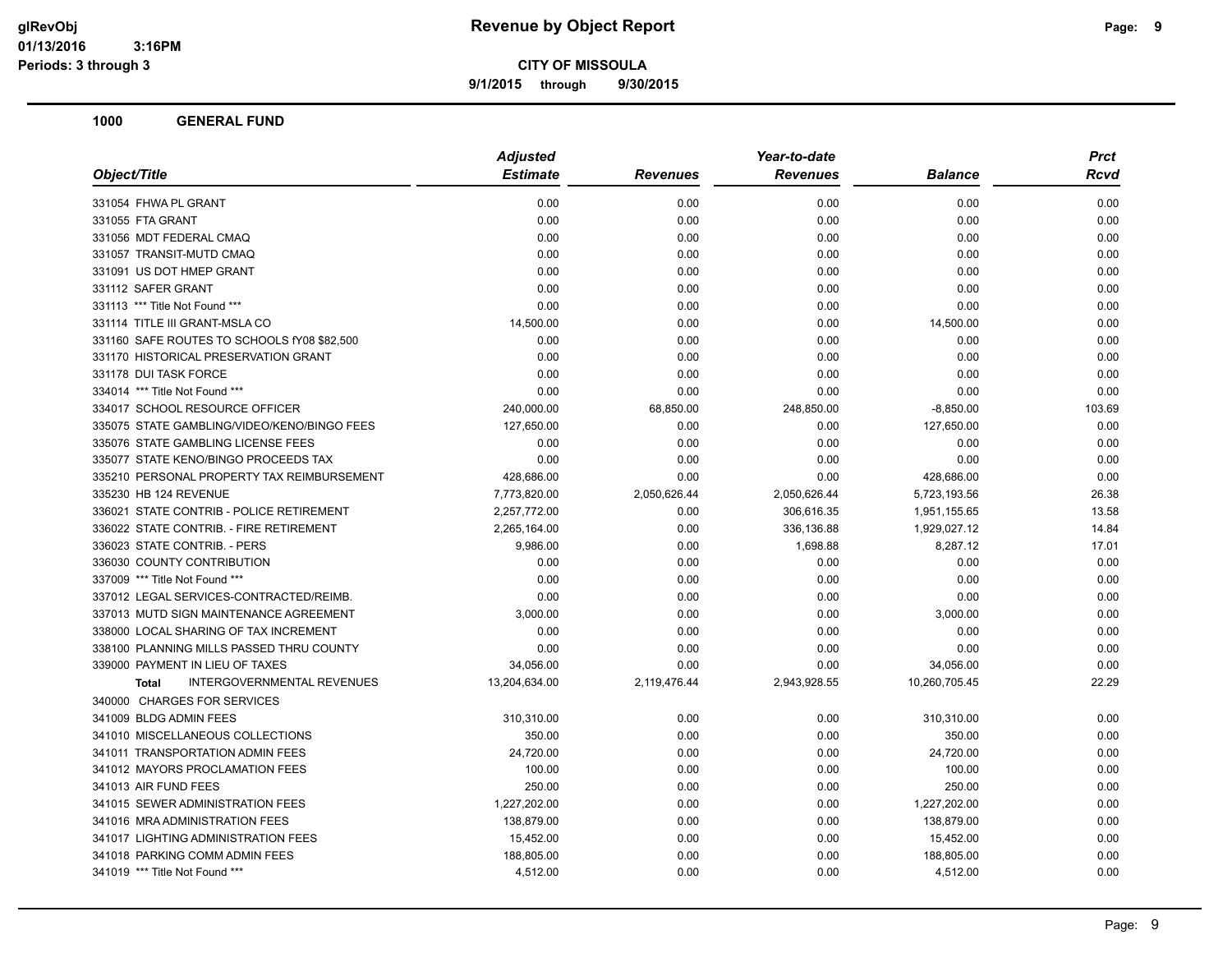**9/1/2015 through 9/30/2015**

|                                          | <b>Adjusted</b> | Year-to-date    |                 |                |        |
|------------------------------------------|-----------------|-----------------|-----------------|----------------|--------|
| Object/Title                             | <b>Estimate</b> | <b>Revenues</b> | <b>Revenues</b> | <b>Balance</b> | Rcvd   |
| 341021 SID ADMINISTRATION FEES           | 0.00            | 0.00            | 0.00            | 0.00           | 0.00   |
| 341022 PROJECT ADMIN FEES                | 0.00            | 0.00            | 0.00            | 0.00           | 0.00   |
| 341023 PLANNING ADMIN FEES               | 24,720.00       | 0.00            | 0.00            | 24,720.00      | 0.00   |
| 341031 STATE REIMB MUNI COURT            | 0.00            | 0.00            | 0.00            | 0.00           | 0.00   |
| 341041 SEWER EXTENSION RECORDING FEES    | 4,500.00        | 326.00          | 978.00          | 3,522.00       | 21.73  |
| 341052 MUNICIPAL COURT FILING FEES       | 283,400.00      | 0.00            | 34,459.35       | 248,940.65     | 12.16  |
| 341055 CRIME VICTIM SURCHARGE            | 2,500.00        | 0.00            | 124.99          | 2,375.01       | 5.00   |
| 341067 SUBDIVISION EXEMPTION AFFIDAVITS  | 0.00            | 400.00          | 1,400.00        | $-1,400.00$    | 0.00   |
| 341068 SUBDIVISON FEES                   | 5,000.00        | 1,213.00        | 2,426.00        | 2,574.00       | 48.52  |
| 341069 REZONING FEES                     | 5,000.00        | 0.00            | 0.00            | 5,000.00       | 0.00   |
| 341070 DESIGN REVIEW BOARD               | 15,000.00       | 787.80          | 4,421.89        | 10,578.11      | 29.48  |
| 341071 BOARD OF ADJUST. ZONING, SIGNS    | 0.00            | 0.00            | 0.00            | 0.00           | 0.00   |
| 341072 FLOOD PLAIN-0THER FEES            | 0.00            | 0.00            | 0.00            | 0.00           | 0.00   |
| 341073 FIRE PLAN CHECK FEES              | 27,981.00       | 2,848.00        | 8,036.00        | 19,945.00      | 28.72  |
| 341074 FIRE INSPECTION FEES              | 25,000.00       | 3,563.00        | 13,415.00       | 11,585.00      | 53.66  |
| 341076 ENGINEERING PLAN CHECK FEES       | 33,478.00       | 3,537.00        | 11,459.00       | 22,019.00      | 34.23  |
| 341077 ZONING COMPLIANCE INSPECTIONS     | 0.00            | 0.00            | 0.00            | 0.00           | 0.00   |
| 341078 ENGINEERING MAP FEES              | 120.00          | 15.00           | 35.00           | 85.00          | 29.17  |
| 341079 GREASE INTERCEPTOR APPEAL FEES    | 2,000.00        | 0.00            | 0.00            | 2,000.00       | 0.00   |
| 341090 STREET VACATION PETITION FEES     | 0.00            | 1,981.00        | 1,981.00        | $-1,981.00$    | 0.00   |
| 341091 INSPECTION CODE BOOKS & COPIES    | 0.00            | 0.00            | 0.00            | 0.00           | 0.00   |
| 341100 GRANT ADMINISTRATION SERVICE FEES | 0.00            | 0.00            | 0.00            | 0.00           | 0.00   |
| 342010 POLICE/BID AGREEMENT              | 0.00            | 23,842.00       | 23,842.00       | $-23,842.00$   | 0.00   |
| 342012 PD REIMBURSABLE SERVICES          | 0.00            | 0.00            | 0.00            | 0.00           | 0.00   |
| 342013 SECURITY INVEST FEES              | 11,000.00       | 979.00          | 3,051.75        | 7,948.25       | 27.74  |
| 342014 POLICE DEPARTMENT SERVICE FEES    | 15,000.00       | 2,013.00        | 4,587.00        | 10,413.00      | 30.58  |
| 342015 POLICE OVERTIME FEES              | 84,000.00       | 6,568.85        | 18,343.28       | 65,656.72      | 21.84  |
| 342016 POLICE TRAINING FEES              | 36,000.00       | 1,490.31        | 2,944.31        | 33,055.69      | 8.18   |
| 342017 CATERING FEES                     | 7,200.00        | 770.00          | 2,345.00        | 4,855.00       | 32.57  |
| 342018 DESK REPORTS                      | 20,000.00       | 3,675.00        | 9,210.00        | 10,790.00      | 46.05  |
| 342019 ABANDONED VEHICLE REVENUE FEES    | 12,500.00       | 0.00            | 490.00          | 12,010.00      | 3.92   |
| 342020 FIRE DEPARTMENT FEES              | 100.00          | 0.00            | 134.50          | $-34.50$       | 134.50 |
| 342021 CPR EDUCATION PROGRAM             | 7,435.00        | 280.00          | 1,260.00        | 6,175.00       | 16.95  |
| 342022 OUTSIDE HIRES                     | 524,890.00      | 18,288.36       | 19,987.66       | 504,902.34     | 3.81   |
| 342060 BIKE PROGRAM SALES & FEES         | 2,700.00        | 0.00            | 0.00            | 2,700.00       | 0.00   |
| 343000 PW REIMBURSABLE SERVICES          | 31,258.00       | 0.00            | 0.00            | 31,258.00      | 0.00   |
| 343001 SIGN FABRICATION & CONTRACTS      | 500.00          | 0.00            | 0.00            | 500.00         | 0.00   |
| 343002 OTHER AGENCIES - VEH MAINT        | 48,000.00       | 20.40           | 99.90           | 47,900.10      | 0.21   |
| 343003 STATE PAYMENT - TRAFFIC COUNTS    | 4,450.00        | 0.00            | 0.00            | 4,450.00       | 0.00   |
| 343004 SPECIAL STATE CONTRACTS           | 80,000.00       | 129,087.13      | 129,087.13      | $-49,087.13$   | 161.36 |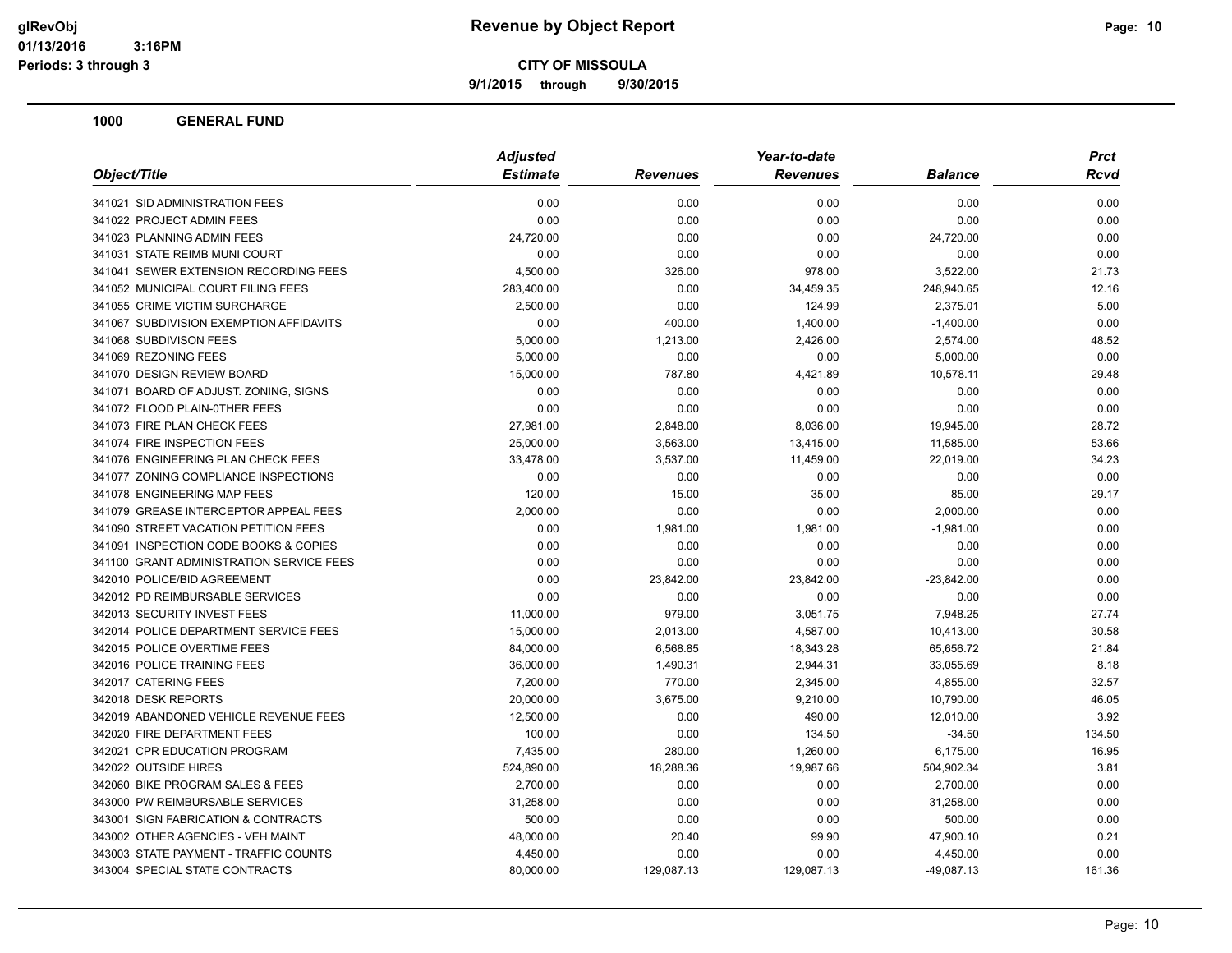**9/1/2015 through 9/30/2015**

| Object/Title                                   | <b>Adjusted</b> |                 | Year-to-date    |                | <b>Prct</b> |
|------------------------------------------------|-----------------|-----------------|-----------------|----------------|-------------|
|                                                | <b>Estimate</b> | <b>Revenues</b> | <b>Revenues</b> | <b>Balance</b> | <b>Rcvd</b> |
| 343006 OTHER GOVT AGENCY-STREET PROJECTS       | 98,318.00       | 0.00            | 0.00            | 98,318.00      | 0.00        |
| 343008 PRIVATE COMPANY STREET PAYMENTS         | 0.00            | 0.00            | 0.00            | 0.00           | 0.00        |
| 343010 STREET DEPT SALES & SERVICES            | 19,195.00       | 0.00            | 0.00            | 19,195.00      | 0.00        |
| 343013 SNOW REMOVAL FEES                       | 1,500.00        | 0.00            | 0.00            | 1,500.00       | 0.00        |
| 343018 *** Title Not Found ***                 | 0.00            | 0.00            | 0.00            | 0.00           | 0.00        |
| 343080 STATE MAINTENANCE CONTRACT              | 530,082.00      | 0.00            | 0.00            | 530,082.00     | 0.00        |
| 343082 MDT URBAN PROJECTS                      | 0.00            | 0.00            | 0.00            | 0.00           | 0.00        |
| 343083 CONTRACT SEWER APPLICATIONS             | 0.00            | 0.00            | 0.00            | 0.00           | 0.00        |
| 343084 STREET MAINTENANCE MATERIALS REIMB      | 55,500.00       | 0.00            | 0.00            | 55,500.00      | 0.00        |
| 343097 SIDEWALK AND CURB FEES                  | 340,000.00      | 29,994.25       | 121,993.61      | 218,006.39     | 35.88       |
| 343311 SALE OF NICHES                          | 3,200.00        | 0.00            | 0.00            | 3,200.00       | 0.00        |
| 343320 CEMETERY - SALE OF PLOTS                | 12,870.00       | 1,400.00        | 3,300.00        | 9,570.00       | 25.64       |
| 343321 CEMETERY FOUNDATIONS                    | 1,570.00        | 125.00          | 790.00          | 780.00         | 50.32       |
| 343322 CEMETERY FLOWER CARE                    | 4,250.00        | 0.00            | 0.00            | 4,250.00       | 0.00        |
| 343323 CEMETERY - LINER INSTALL FEES           | 5,580.00        | 1,600.00        | 3,800.00        | 1,780.00       | 68.10       |
| 343324 OTHER CEMETERY FEES                     | 1,500.00        | 0.00            | 450.00          | 1,050.00       | 30.00       |
| 343325 2ND INTERMENT RIGHT                     | 0.00            | 200.00          | 600.00          | $-600.00$      | 0.00        |
| 343340 CEMETERY - OPENINGS & CLOSINGS          | 10,950.00       | 2,025.00        | 4,350.00        | 6,600.00       | 39.73       |
| 343350 CEMETERY CARE, FEES                     | 24,000.00       | 0.00            | 0.00            | 24,000.00      | 0.00        |
| 343360 WEED CONTROL                            | 3,000.00        | 0.00            | 0.00            | 3,000.00       | 0.00        |
| 346029 PARKS PETTY CASH FUND                   | 0.00            | 0.00            | 0.00            | 0.00           | 0.00        |
| 346031 RECREATION FEES                         | 166,294.00      | 7,319.10        | 48,331.60       | 117,962.40     | 29.06       |
| 346033 PARK FEES/FACILITY RENTALS              | 170,000.00      | 7,037.08        | 22,506.89       | 147,493.11     | 13.24       |
| 346034 GROUNDS MAINTENANCE CONTRACT            | 0.00            | 0.00            | 0.00            | 0.00           | 0.00        |
| 346036 PARK CONCESSION FEES                    | 3,000.00        | 94.50           | 634.94          | 2,365.06       | 21.16       |
| 346037 YOUTH DRUG COURT CONTRACT               | 11,700.00       | 0.00            | 0.00            | 11,700.00      | 0.00        |
| 346050 COUNTY PLAYGROUND CONTRACT              | 3,150.00        | 0.00            | 0.00            | 3,150.00       | 0.00        |
| 346051 MONTANA PARKS/REC CONFERENCE 2012       | 4,500.00        | 0.00            | 333.40          | 4,166.60       | 7.41        |
| 346070 RECREATION GENERAL MERCHANDISE          | 0.00            | 0.00            | 0.00            | 0.00           | 0.00        |
| <b>CHARGES FOR SERVICES</b><br><b>Total</b>    | 4,694,471.00    | 251,479.78      | 501,209.20      | 4,193,261.80   | 10.68       |
| 350000 FINES & FORFEITURES                     |                 |                 |                 |                |             |
| 351022 LAW ENFORCEMENT ACADEMY SURCHARGE #!    | 0.00            | 0.00            | 6,546.95        | $-6,546.95$    | 0.00        |
| 351031 TRAFFIC FINES                           | 1,325,000.00    | 0.00            | 108,971.41      | 1,216,028.59   | 8.22        |
| 351032 SURCHARGE ON FINES                      | 129,089.00      | 0.00            | 9,498.81        | 119,590.19     | 7.36        |
| 351034 CELLULAR PHONE FINES                    | 80,000.00       | 0.00            | 21,804.00       | 58,196.00      | 27.26       |
| 351035 CELL PHONE FINES: EDUCATION             | 0.00            | 0.00            | 0.00            | 0.00           | 0.00        |
| 355000 FALSE ALARM PENALTY                     | 10,000.00       | 468.00          | 1,612.00        | 8,388.00       | 16.12       |
| <b>FINES &amp; FORFEITURES</b><br><b>Total</b> | 1,544,089.00    | 468.00          | 148,433.17      | 1,395,655.83   | 9.61        |
| 360000 MISCELLANEOUS REVENUES                  |                 |                 |                 |                |             |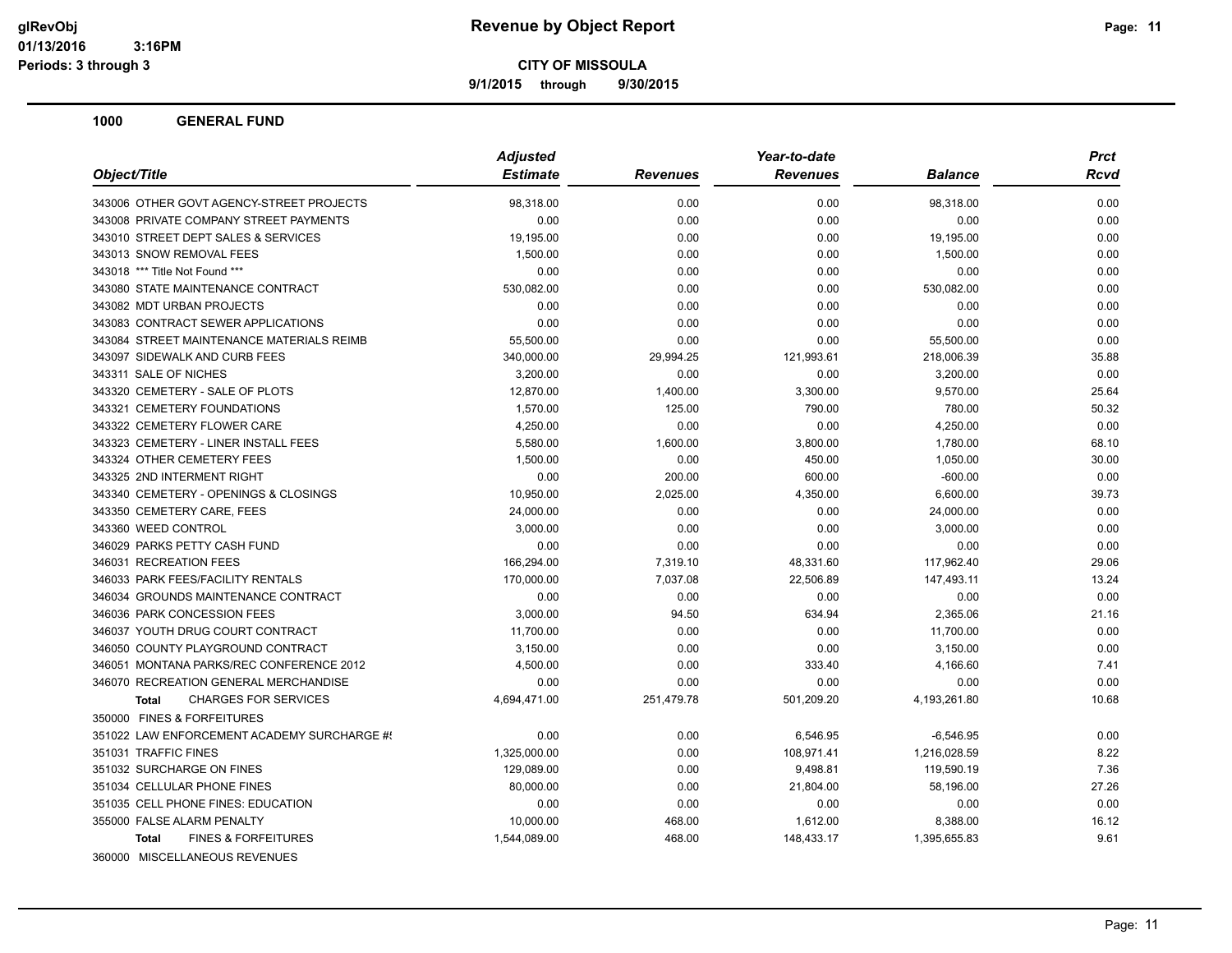**9/1/2015 through 9/30/2015**

| Object/Title                                                        | <b>Adjusted</b><br><b>Estimate</b> | <b>Revenues</b>  | Year-to-date<br><b>Revenues</b> | <b>Balance</b> | <b>Prct</b><br>Rcvd |
|---------------------------------------------------------------------|------------------------------------|------------------|---------------------------------|----------------|---------------------|
|                                                                     |                                    |                  |                                 |                |                     |
| 360000 MISCELLANEOUS REVENUES                                       | 0.00                               | 0.00             | 0.00                            | 0.00           | 0.00                |
| 360001 COPIES                                                       | 2,200.00                           | 43.50            | 473.25                          | 1,726.75       | 21.51               |
| 360002 PHONES                                                       | 0.00                               | 0.00             | 0.00                            | 0.00           | 0.00                |
| 360003 MMIA REIMBURSEMENT-ATTORNEY                                  | 0.00                               | 0.00             | 101.42                          | $-101.42$      | 0.00                |
| 360010 MISCELLANEOUS<br>360011 ENERGY REBATES FOR COMPUTER UPGRADES | 15,000.00<br>0.00                  | 1,334.47<br>0.00 | 3,013.06                        | 11,986.94      | 20.09<br>0.00       |
| 360050 OVER/SHORT                                                   | 0.00                               | 0.00             | 0.00<br>0.00                    | 0.00<br>0.00   | 0.00                |
| 360100 REFUNDS                                                      | 200.00                             | 0.00             | 0.00                            | 200.00         | 0.00                |
| 362000 OTHER MISCELLANEOUS REVENUE                                  | 8,000.00                           | 0.00             | 0.00                            | 8,000.00       | 0.00                |
| 362001 MUNICIPAL COURT BAD CHECK CHARGES                            |                                    |                  |                                 |                |                     |
|                                                                     | 0.00                               | 0.00             | 0.00                            | 0.00           | 0.00                |
| 362002 BAD CHECK CHARGES                                            | 500.00                             | 60.00            | 105.00                          | 395.00         | 21.00               |
| 362003 US BANK FEE REIMBURSEMENT                                    | 0.00                               | 0.00             | 0.00                            | 0.00           | 0.00                |
| 362004 URD III FACADE IMPROVEMENT LOAN REC                          | 0.00                               | 0.00             | 0.00                            | 0.00           | 0.00                |
| 362011 SALE OF UNCLAIMED PROPERTY                                   | 0.00                               | 0.00             | 0.00                            | 0.00           | 0.00                |
| 362012 REC/GREEN TAG PROGRAM                                        | 300.00                             | 0.00             | 0.00                            | 300.00         | 0.00                |
| 364012 SALE OF SURPLUS PROPERTY                                     | 40,000.00                          | 0.00             | 0.00                            | 40,000.00      | 0.00                |
| 364040 INSURANCE AND DAMAGE RECOVERY                                | 40,000.00                          | 381.50           | 1,103.37                        | 38,896.63      | 2.76                |
| 364041 WORKERS COMPENSATION REIMBURSEMENT                           | 2,500.00                           | 0.00             | 0.00                            | 2,500.00       | 0.00                |
| 364042 EXPENDITURE REIMBURSEMENTS                                   | 1,200.00                           | 0.00             | 0.00                            | 1,200.00       | 0.00                |
| 364043 RATTLESNAKE CORRIDOR REIMBURSEMENT                           | 10,000.00                          | 572.00           | 2,288.00                        | 7,712.00       | 22.88               |
| 364044 EMERGENCY RESPONSE REIMBURSEMENT                             | 50,000.00                          | 0.00             | 0.00                            | 50,000.00      | 0.00                |
| 364047 MMIA EXPENDITURE REIMBURSEMENT                               | 0.00                               | 0.00             | 0.00                            | 0.00           | 0.00                |
| 364051 DOT RADAR GRANT                                              | 0.00                               | 0.00             | 0.00                            | 0.00           | 0.00                |
| 364053 EXPENDITURE REIMB-FIRE SERVICES                              | 0.00                               | 0.00             | 0.00                            | 0.00           | 0.00                |
| 364060 REIMB LETTER OF CREDIT-709 PARKVIEW                          | 0.00                               | 0.00             | 0.00                            | 0.00           | 0.00                |
| 364061 REIMB LETTER OF CREDIT-LINNEA LANE                           | 0.00                               | 0.00             | 0.00                            | 0.00           | 0.00                |
| 365000 DONATIONS                                                    | 0.00                               | 0.00             | 0.00                            | 0.00           | 0.00                |
| 365003 DONATIONS - SMOKE ALARMS                                     | 0.00                               | 0.00             | 0.00                            | 0.00           | 0.00                |
| 365004 GRANT CR TRAIL ASSN DONATION                                 | 0.00                               | 0.00             | 0.00                            | 0.00           | 0.00                |
| 365015 DONATIONS - COMBAT CHALLENGE                                 | 0.00                               | 0.00             | 0.00                            | 0.00           | 0.00                |
| 365016 LOCAL MATCH MDT                                              | 0.00                               | 0.00             | 0.00                            | 0.00           | 0.00                |
| 365017 LOCAL MATCH TRANSIT                                          | 0.00                               | 0.00             | 0.00                            | 0.00           | 0.00                |
| 365018 DONATIONS - THERMAL IMAGING                                  | 0.00                               | 0.00             | 0.00                            | 0.00           | 0.00                |
| 365021 COMBAT CHALLENGE DONATIONS                                   | 0.00                               | 0.00             | 0.00                            | 0.00           | 0.00                |
| 365022 NEIGHBORHOOD COUNCIL DONATIONS                               | 0.00                               | 0.00             | 0.00                            | 0.00           | 0.00                |
| 368000 SALE OF COINS                                                | 0.00                               | 0.00             | 0.00                            | 0.00           | 0.00                |
| 368001 SALE OF POLICE PROMOTIONS                                    | 0.00                               | 0.00             | 0.00                            | 0.00           | 0.00                |
| 368002 SALE OF FIRE PROMOTIONS                                      | 0.00                               | 0.00             | 0.00                            | 0.00           | 0.00                |
| MISCELLANEOUS REVENUES<br><b>Total</b>                              | 169,900.00                         | 2,391.47         | 7,084.10                        | 162,815.90     | 4.17                |
| 370000 INVESTMENTS & ROYALTY EARNINGS                               |                                    |                  |                                 |                |                     |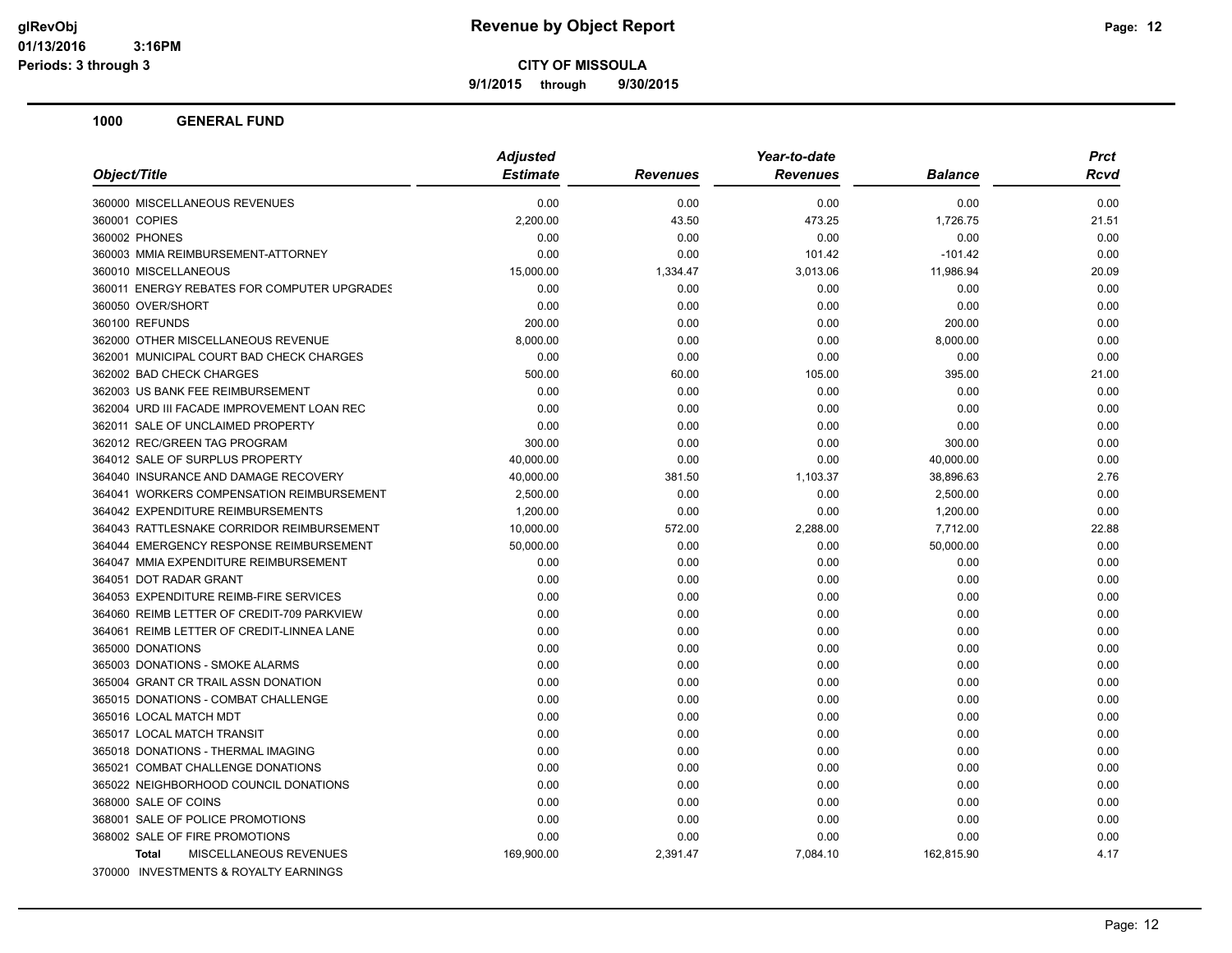**9/1/2015 through 9/30/2015**

| Object/Title                                              | <b>Adjusted</b> |                 |                 | <b>Prct</b>     |             |
|-----------------------------------------------------------|-----------------|-----------------|-----------------|-----------------|-------------|
|                                                           | <b>Estimate</b> | <b>Revenues</b> | <b>Revenues</b> | <b>Balance</b>  | <b>Rcvd</b> |
| 371010 INTEREST ON INVESTMENTS                            | 3,500.00        | 0.00            | 275.11          | 3,224.89        | 7.86        |
| 371020 GAIN/LOSS IN MARKET VALUE OF INVESTMENT            | 0.00            | 0.00            | 0.00            | 0.00            | 0.00        |
| <b>INVESTMENTS &amp; ROYALTY EARNINGS</b><br><b>Total</b> | 3,500.00        | 0.00            | 275.11          | 3,224.89        | 7.86        |
| 380000 OTHER FINANCING SOURCES                            |                 |                 |                 |                 |             |
| 381070 PROCEEDS FROM NOTES/LOANS/INTERCAP                 | 0.00            | 0.00            | 0.00            | 0.00            | 0.00        |
| 381090 PROCEEDS FROM CAPITAL LEASE                        | 0.00            | 0.00            | 0.00            | 0.00            | 0.00        |
| 382010 SALE OF FIXED ASSETS                               | 0.00            | 0.00            | 0.00            | 0.00            | 0.00        |
| 383000 OPERATING TRANSFERS                                | 0.00            | 0.00            | 0.00            | 0.00            | 0.00        |
| 383001 TRANS FR FLUSHING DISTRICT                         | 27,281.00       | 0.00            | 0.00            | 27,281.00       | 0.00        |
| 383002 TRANS FR GAS TAX                                   | 564,000.00      | 0.00            | 0.00            | 564,000.00      | 0.00        |
| 383003 TRANS FR COMPREHENSIVE INSURANCE LEVY              | 0.00            | 0.00            | 0.00            | 0.00            | 0.00        |
| 383004 TRANS FR EMPLOYEE HEALTH INSURANCE LEV             | 4,409,908.00    | 0.00            | 0.00            | 4,409,908.00    | 0.00        |
| 383007 TRANS FR CABLE FRANCHISE                           | 251,433.00      | 0.00            | 0.00            | 251,433.00      | 0.00        |
| 383008 TRANS FR RUSSELL PARK DISTRICT                     | 0.00            | 0.00            | 0.00            | 0.00            | 0.00        |
| 383009 TRANS FR TITLE I                                   | 0.00            | 0.00            | 0.00            | 0.00            | 0.00        |
| 383010 TRANS FR CIP                                       | 0.00            | 0.00            | 0.00            | 0.00            | 0.00        |
| 383011 TRANS FR SID REVOLVING                             | 100,000.00      | 0.00            | 0.00            | 100,000.00      | 0.00        |
| 383014 TRANS FR MRA                                       | 0.00            | 0.00            | 0.00            | 0.00            | 0.00        |
| 383015 TRANS FR MPC                                       | 0.00            | 0.00            | 0.00            | 0.00            | 0.00        |
| 383017 TRANS FR BUILDING                                  | 0.00            | 0.00            | 0.00            | 0.00            | 0.00        |
| 383018 TRANS FR WILLOWWOOD PARK DISTRICT                  | 0.00            | 0.00            | 0.00            | 0.00            | 0.00        |
| 383020 TRANS FR CEMETERY CARE                             | 9,545.00        | 0.00            | 0.00            | 9,545.00        | 0.00        |
| 383021 TRANS FR P&R TRAILS DEVLP                          | 50,000.00       | 0.00            | 0.00            | 50,000.00       | 0.00        |
| 383024 TRANS FR SEWER CLEARING                            | 0.00            | 0.00            | 0.00            | 0.00            | 0.00        |
| 383027 TRANS FR URD                                       | 0.00            | 0.00            | 0.00            | 0.00            | 0.00        |
| 383028 TRANS FROM GF FOR HEALTH RESERVE                   | 0.00            | 0.00            | 0.00            | 0.00            | 0.00        |
| 383046 TRANS FR PARKS MAINTENANCE DIST                    | 0.00            | 0.00            | 0.00            | 0.00            | 0.00        |
| 383047 TRANS FR STREET MAINTENANCE DISTRICT               | 0.00            | 0.00            | 0.00            | 0.00            | 0.00        |
| 383050 TRANSFER FROM IMPACT FEES                          | 0.00            | 0.00            | 0.00            | 0.00            | 0.00        |
| 383065 TRANSFER FROM WWTF                                 | 0.00            | 0.00            | 0.00            | 0.00            | 0.00        |
| OTHER FINANCING SOURCES<br><b>Total</b>                   | 5,412,167.00    | 0.00            | 0.00            | 5,412,167.00    | 0.00        |
| 390000 INTERNAL SERVICES                                  |                 |                 |                 |                 |             |
| 399999 NEW REQUESTS FUNDING                               | 0.00            | 0.00            | 0.00            | 0.00            | 0.00        |
| <b>INTERNAL SERVICES</b><br><b>Total</b>                  | 0.00            | 0.00            | 0.00            | 0.00            | 0.00        |
| <b>GENERAL FUND</b><br><b>Total</b>                       | 49,969,211.00   | 2,782,489.99    | 3,808,079.45    | 46, 161, 131.55 | 7.62        |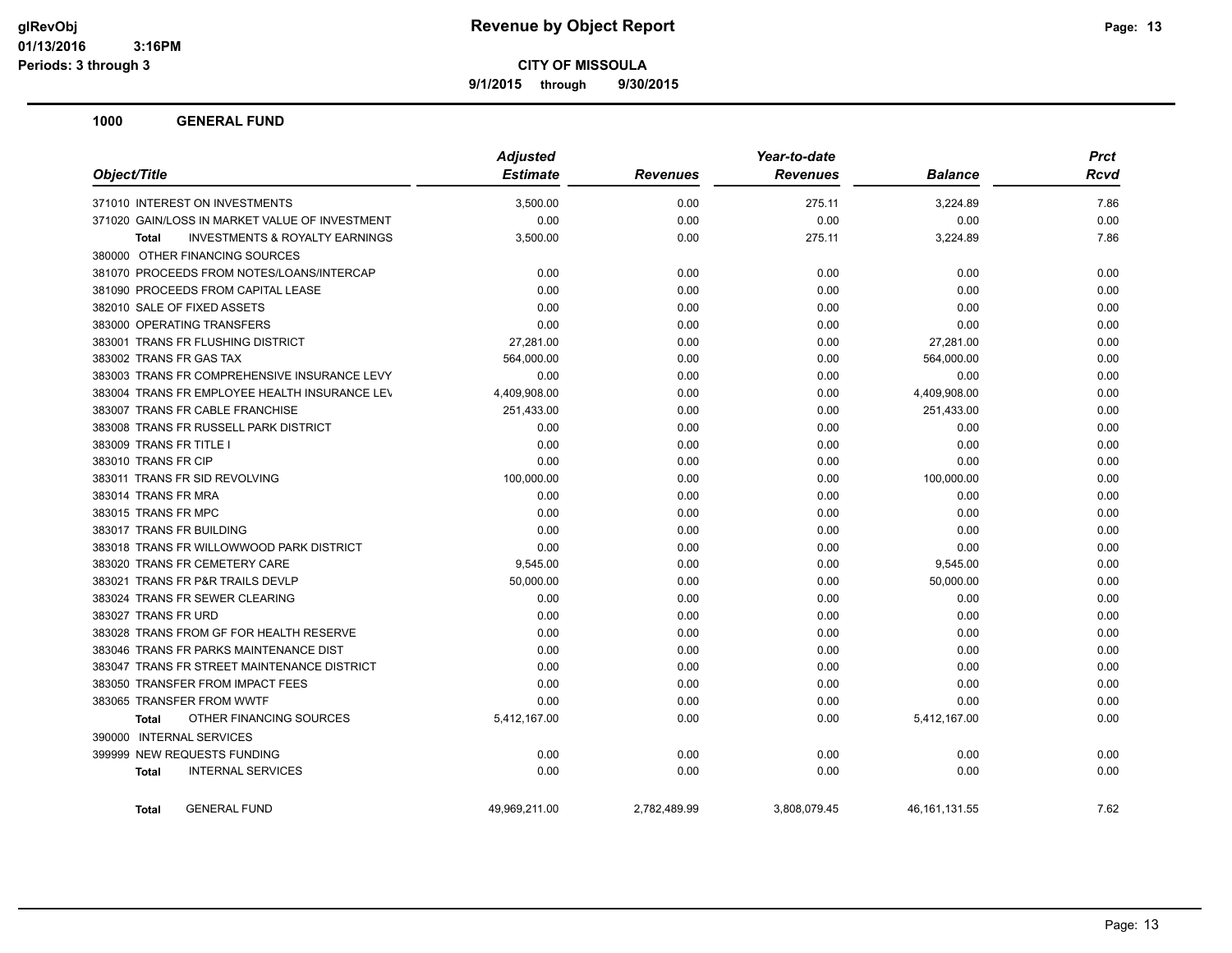**9/1/2015 through 9/30/2015**

# **1211 PARK ACQUISITION & DEVELOPMENT**

#### **1211 PARK ACQUISITION & DEVELOPMENT**

|                                                           | <b>Adjusted</b> |                 | Year-to-date    |                | <b>Prct</b> |
|-----------------------------------------------------------|-----------------|-----------------|-----------------|----------------|-------------|
| Object/Title                                              | <b>Estimate</b> | <b>Revenues</b> | <b>Revenues</b> | <b>Balance</b> | Rcvd        |
| 340000 CHARGES FOR SERVICES                               |                 |                 |                 |                |             |
| 346080 PAYMENT IN LIEU OF PARKS                           | 213,578.00      | 0.00            | 0.00            | 213,578.00     | 0.00        |
| 346082 HIGH PARK EASEMENT EXCHANGE                        | 0.00            | 0.00            | 0.00            | 0.00           | 0.00        |
| <b>CHARGES FOR SERVICES</b><br><b>Total</b>               | 213,578.00      | 0.00            | 0.00            | 213,578.00     | 0.00        |
| 360000 MISCELLANEOUS REVENUES                             |                 |                 |                 |                |             |
| 360010 MISCELLANEOUS                                      | 0.00            | 10.00           | 10.00           | $-10.00$       | 0.00        |
| 360016 LAFRAY PARK DONATIONS                              | 0.00            | 0.00            | 0.00            | 0.00           | 0.00        |
| 360017 PARK PLANS FORFEITURE                              | 0.00            | 0.00            | 210.00          | $-210.00$      | 0.00        |
| 360020 GREENOUGH PARK ENCROACHMENTS                       | 0.00            | 0.00            | 0.00            | 0.00           | 0.00        |
| 365102 RECREATION YOUTH & ADULT SPORTS                    | 0.00            | 0.00            | 0.00            | 0.00           | 0.00        |
| MISCELLANEOUS REVENUES<br><b>Total</b>                    | 0.00            | 10.00           | 220.00          | $-220.00$      | 0.00        |
| <b>INVESTMENTS &amp; ROYALTY EARNINGS</b><br>370000       |                 |                 |                 |                |             |
| 371010 INTEREST ON INVESTMENTS                            | 0.00            | 0.00            | 0.00            | 0.00           | 0.00        |
| 371020 GAIN/LOSS IN MARKET VALUE OF INVESTMENTS           | 0.00            | 0.00            | 0.00            | 0.00           | 0.00        |
| <b>INVESTMENTS &amp; ROYALTY EARNINGS</b><br><b>Total</b> | 0.00            | 0.00            | 0.00            | 0.00           | 0.00        |
| OTHER FINANCING SOURCES<br>380000                         |                 |                 |                 |                |             |
| 383000 OPERATING TRANSFERS                                | 0.00            | 0.00            | 0.00            | 0.00           | 0.00        |
| 383029 TRANS FR GENERAL                                   | 0.00            | 0.00            | 0.00            | 0.00           | 0.00        |
| OTHER FINANCING SOURCES<br><b>Total</b>                   | 0.00            | 0.00            | 0.00            | 0.00           | 0.00        |
| PARK ACQUISITION & DEVELOPMENT<br><b>Total</b>            | 213.578.00      | 10.00           | 220.00          | 213.358.00     | 0.10        |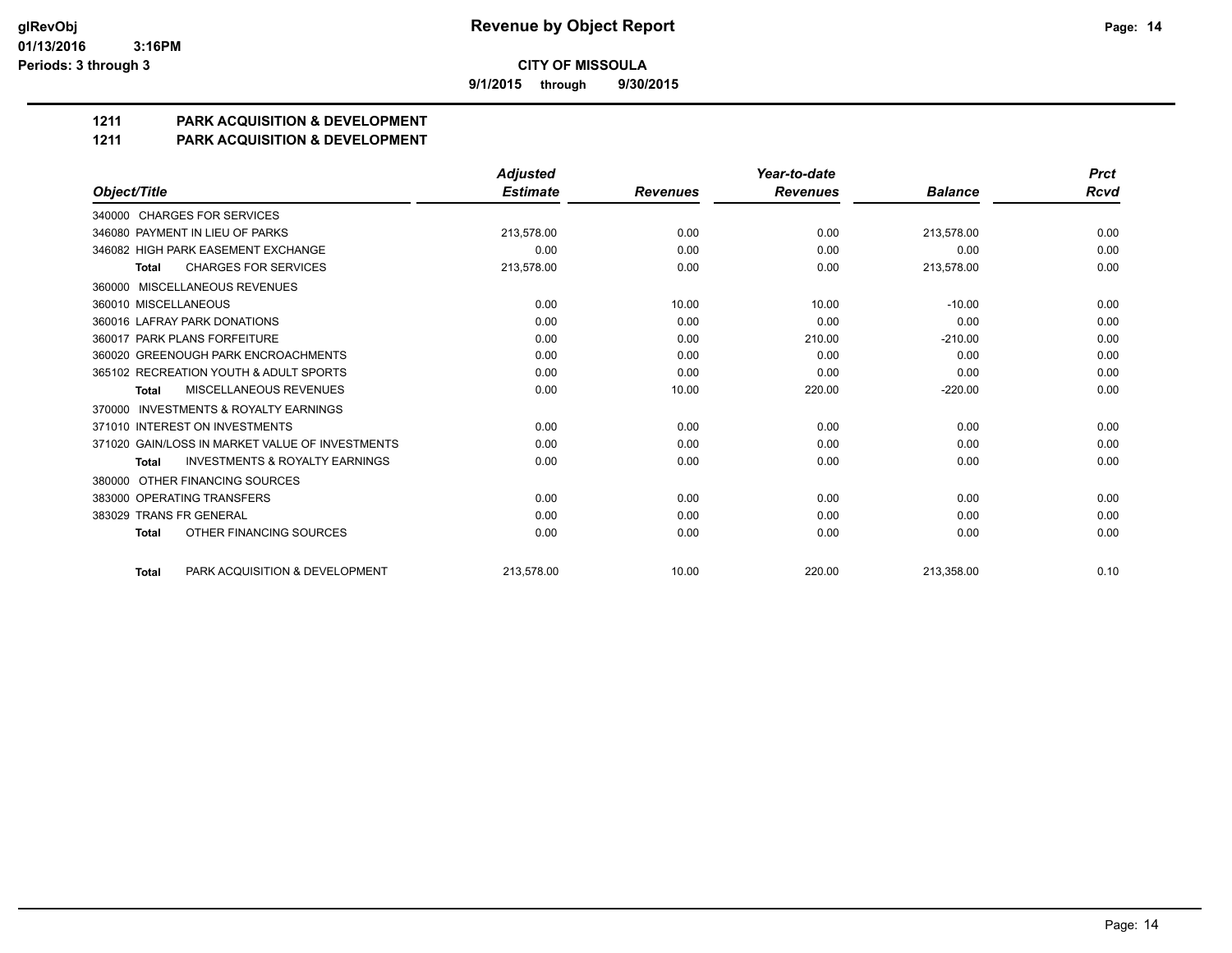**9/1/2015 through 9/30/2015**

# **1211 PARK ACQUISITION & DEVELOPMENT**

|                                                           | <b>Adjusted</b> |                 | Year-to-date    |                | <b>Prct</b> |
|-----------------------------------------------------------|-----------------|-----------------|-----------------|----------------|-------------|
| Object/Title                                              | <b>Estimate</b> | <b>Revenues</b> | <b>Revenues</b> | <b>Balance</b> | Rcvd        |
| 340000 CHARGES FOR SERVICES                               |                 |                 |                 |                |             |
| 346080 PAYMENT IN LIEU OF PARKS                           | 213,578.00      | 0.00            | 0.00            | 213,578.00     | 0.00        |
| 346082 HIGH PARK EASEMENT EXCHANGE                        | 0.00            | 0.00            | 0.00            | 0.00           | 0.00        |
| <b>CHARGES FOR SERVICES</b><br><b>Total</b>               | 213,578.00      | 0.00            | 0.00            | 213,578.00     | 0.00        |
| MISCELLANEOUS REVENUES<br>360000                          |                 |                 |                 |                |             |
| 360010 MISCELLANEOUS                                      | 0.00            | 10.00           | 10.00           | $-10.00$       | 0.00        |
| 360016 LAFRAY PARK DONATIONS                              | 0.00            | 0.00            | 0.00            | 0.00           | 0.00        |
| 360017 PARK PLANS FORFEITURE                              | 0.00            | 0.00            | 210.00          | $-210.00$      | 0.00        |
| 360020 GREENOUGH PARK ENCROACHMENTS                       | 0.00            | 0.00            | 0.00            | 0.00           | 0.00        |
| 365102 RECREATION YOUTH & ADULT SPORTS                    | 0.00            | 0.00            | 0.00            | 0.00           | 0.00        |
| <b>MISCELLANEOUS REVENUES</b><br><b>Total</b>             | 0.00            | 10.00           | 220.00          | $-220.00$      | 0.00        |
| <b>INVESTMENTS &amp; ROYALTY EARNINGS</b><br>370000       |                 |                 |                 |                |             |
| 371010 INTEREST ON INVESTMENTS                            | 0.00            | 0.00            | 0.00            | 0.00           | 0.00        |
| 371020 GAIN/LOSS IN MARKET VALUE OF INVESTMENT            | 0.00            | 0.00            | 0.00            | 0.00           | 0.00        |
| <b>INVESTMENTS &amp; ROYALTY EARNINGS</b><br><b>Total</b> | 0.00            | 0.00            | 0.00            | 0.00           | 0.00        |
| OTHER FINANCING SOURCES<br>380000                         |                 |                 |                 |                |             |
| 383000 OPERATING TRANSFERS                                | 0.00            | 0.00            | 0.00            | 0.00           | 0.00        |
| 383029 TRANS FR GENERAL                                   | 0.00            | 0.00            | 0.00            | 0.00           | 0.00        |
| OTHER FINANCING SOURCES<br><b>Total</b>                   | 0.00            | 0.00            | 0.00            | 0.00           | 0.00        |
| PARK ACQUISITION & DEVELOPMENT<br><b>Total</b>            | 213,578.00      | 10.00           | 220.00          | 213,358.00     | 0.10        |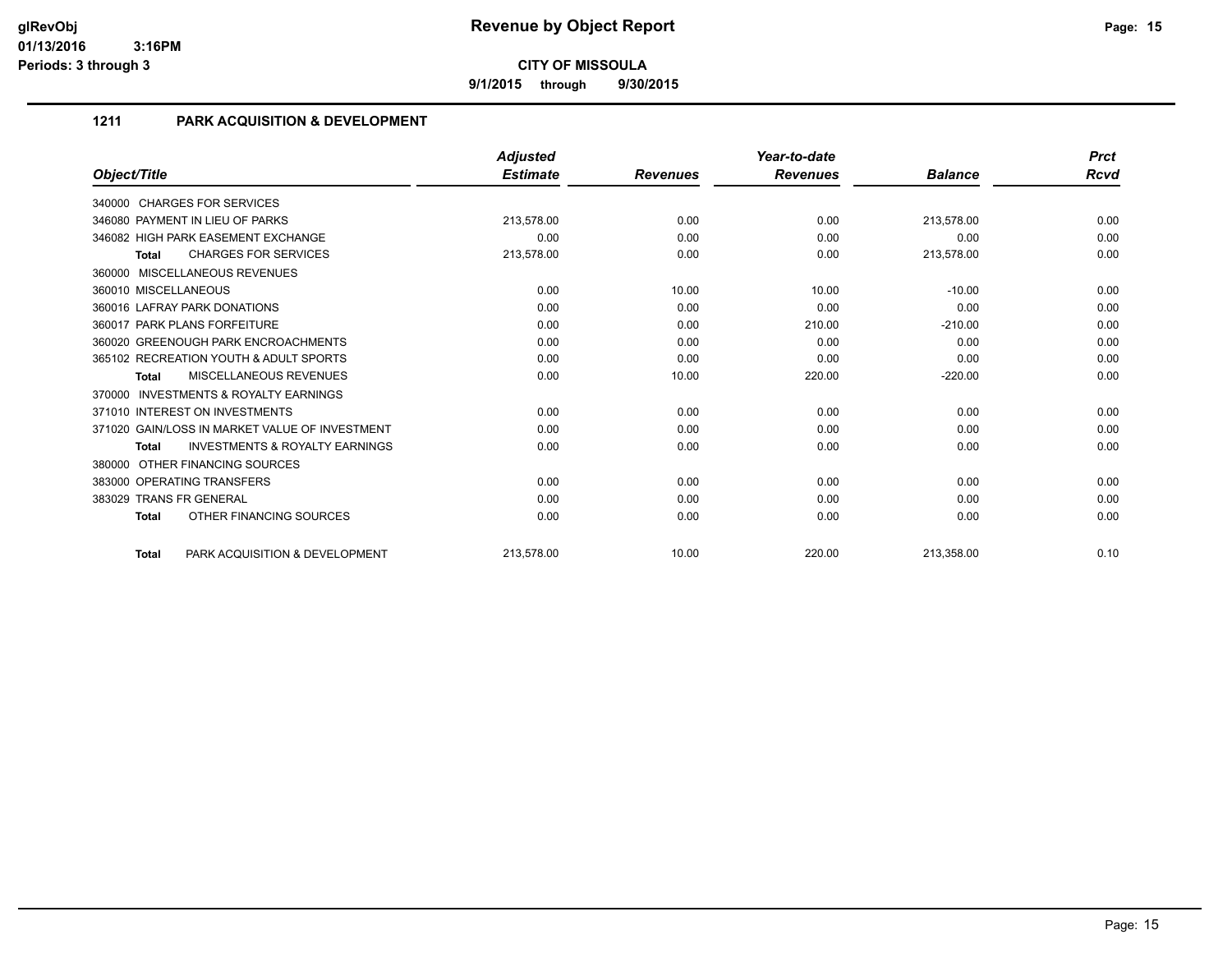**9/1/2015 through 9/30/2015**

**1212 PARK ENTERPRISE FUND**

**1212 PARK ENTERPRISE FUND**

|                                                           | <b>Adjusted</b> |                 | Year-to-date    |                | <b>Prct</b> |
|-----------------------------------------------------------|-----------------|-----------------|-----------------|----------------|-------------|
| Object/Title                                              | <b>Estimate</b> | <b>Revenues</b> | <b>Revenues</b> | <b>Balance</b> | <b>Rcvd</b> |
| 340000 CHARGES FOR SERVICES                               |                 |                 |                 |                |             |
| 346000 FEES                                               | 220,000.00      | 6,083.82        | 17,073.71       | 202,926.29     | 7.76        |
| 346001 TENNIS FEE                                         | 0.00            | 0.00            | 1,410.00        | $-1,410.00$    | 0.00        |
| 346030 SWIMMING POOL FEES                                 | 0.00            | 0.00            | 750.00          | $-750.00$      | 0.00        |
| 346040 MCCORMICK SWIMMING POOL                            | 0.00            | 0.00            | 0.00            | 0.00           | 0.00        |
| 346056 PICNIC SITE FEES                                   | 0.00            | 0.00            | 0.00            | 0.00           | 0.00        |
| 346060 CURRENTS SWIMMING FACILITY                         | 0.00            | 0.00            | 0.00            | 0.00           | 0.00        |
| <b>CHARGES FOR SERVICES</b><br>Total                      | 220,000.00      | 6,083.82        | 19,233.71       | 200,766.29     | 8.74        |
| MISCELLANEOUS REVENUES<br>360000                          |                 |                 |                 |                |             |
| 360010 MISCELLANEOUS                                      | 0.00            | 0.00            | 0.00            | 0.00           | 0.00        |
| MISCELLANEOUS REVENUES<br><b>Total</b>                    | 0.00            | 0.00            | 0.00            | 0.00           | 0.00        |
| <b>INVESTMENTS &amp; ROYALTY EARNINGS</b><br>370000       |                 |                 |                 |                |             |
| 371010 INTEREST ON INVESTMENTS                            | 0.00            | 0.00            | 0.00            | 0.00           | 0.00        |
| 371020 GAIN/LOSS IN MARKET VALUE OF INVESTMENTS           | 0.00            | 0.00            | 0.00            | 0.00           | 0.00        |
| <b>INVESTMENTS &amp; ROYALTY EARNINGS</b><br><b>Total</b> | 0.00            | 0.00            | 0.00            | 0.00           | 0.00        |
| PARK ENTERPRISE FUND<br><b>Total</b>                      | 220,000.00      | 6,083.82        | 19,233.71       | 200,766.29     | 8.74        |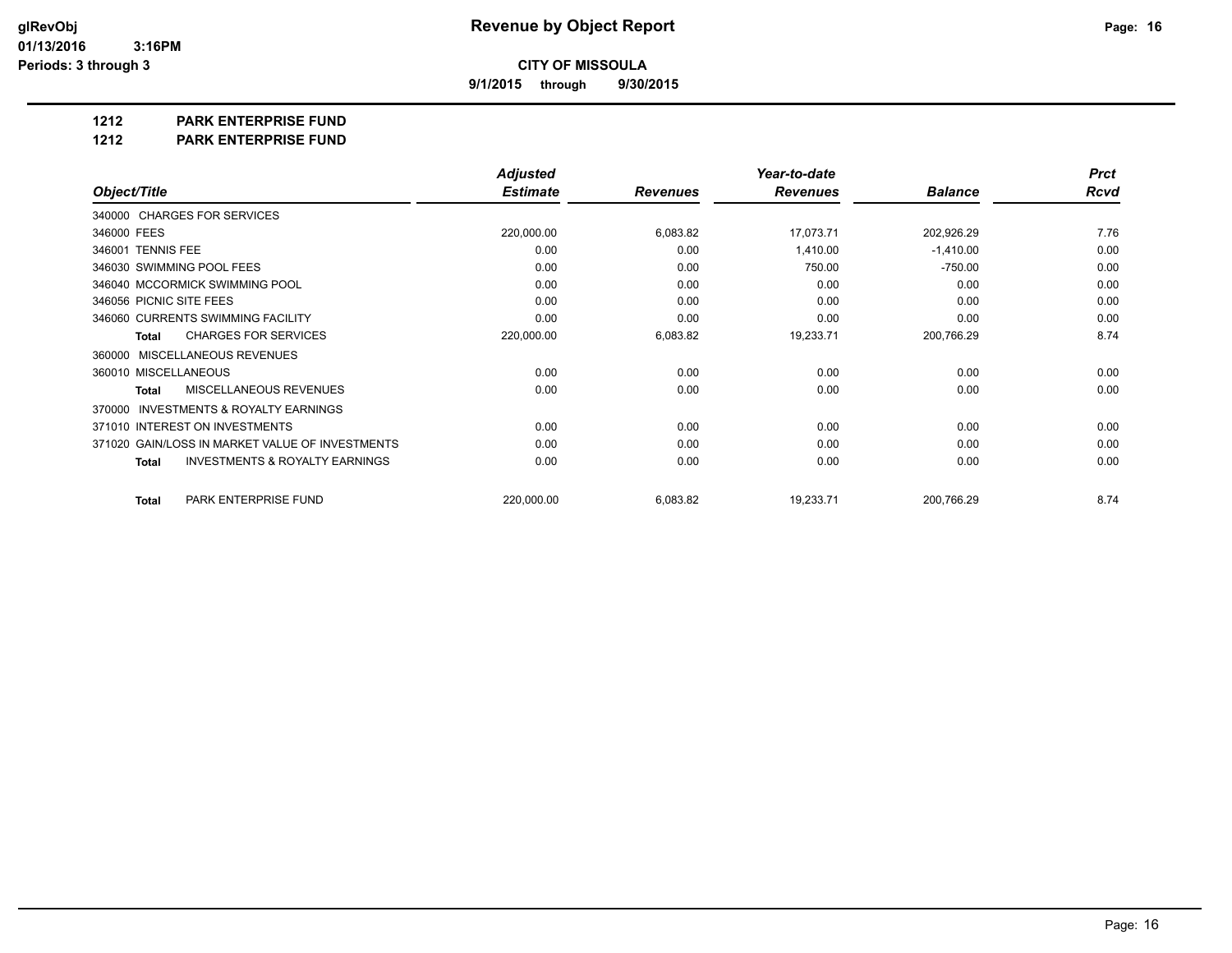**9/1/2015 through 9/30/2015**

# **1212 PARK ENTERPRISE FUND**

|                                                           | <b>Adjusted</b> |                 | Year-to-date    |                | <b>Prct</b> |
|-----------------------------------------------------------|-----------------|-----------------|-----------------|----------------|-------------|
| Object/Title                                              | <b>Estimate</b> | <b>Revenues</b> | <b>Revenues</b> | <b>Balance</b> | <b>Rcvd</b> |
| 340000 CHARGES FOR SERVICES                               |                 |                 |                 |                |             |
| 346000 FEES                                               | 220,000.00      | 6,083.82        | 17,073.71       | 202,926.29     | 7.76        |
| 346001 TENNIS FEE                                         | 0.00            | 0.00            | 1,410.00        | $-1,410.00$    | 0.00        |
| 346030 SWIMMING POOL FEES                                 | 0.00            | 0.00            | 750.00          | $-750.00$      | 0.00        |
| 346040 MCCORMICK SWIMMING POOL                            | 0.00            | 0.00            | 0.00            | 0.00           | 0.00        |
| 346056 PICNIC SITE FEES                                   | 0.00            | 0.00            | 0.00            | 0.00           | 0.00        |
| 346060 CURRENTS SWIMMING FACILITY                         | 0.00            | 0.00            | 0.00            | 0.00           | 0.00        |
| <b>CHARGES FOR SERVICES</b><br>Total                      | 220,000.00      | 6,083.82        | 19,233.71       | 200,766.29     | 8.74        |
| MISCELLANEOUS REVENUES<br>360000                          |                 |                 |                 |                |             |
| 360010 MISCELLANEOUS                                      | 0.00            | 0.00            | 0.00            | 0.00           | 0.00        |
| <b>MISCELLANEOUS REVENUES</b><br><b>Total</b>             | 0.00            | 0.00            | 0.00            | 0.00           | 0.00        |
| <b>INVESTMENTS &amp; ROYALTY EARNINGS</b><br>370000       |                 |                 |                 |                |             |
| 371010 INTEREST ON INVESTMENTS                            | 0.00            | 0.00            | 0.00            | 0.00           | 0.00        |
| 371020 GAIN/LOSS IN MARKET VALUE OF INVESTMENT            | 0.00            | 0.00            | 0.00            | 0.00           | 0.00        |
| <b>INVESTMENTS &amp; ROYALTY EARNINGS</b><br><b>Total</b> | 0.00            | 0.00            | 0.00            | 0.00           | 0.00        |
| PARK ENTERPRISE FUND<br><b>Total</b>                      | 220,000.00      | 6,083.82        | 19,233.71       | 200,766.29     | 8.74        |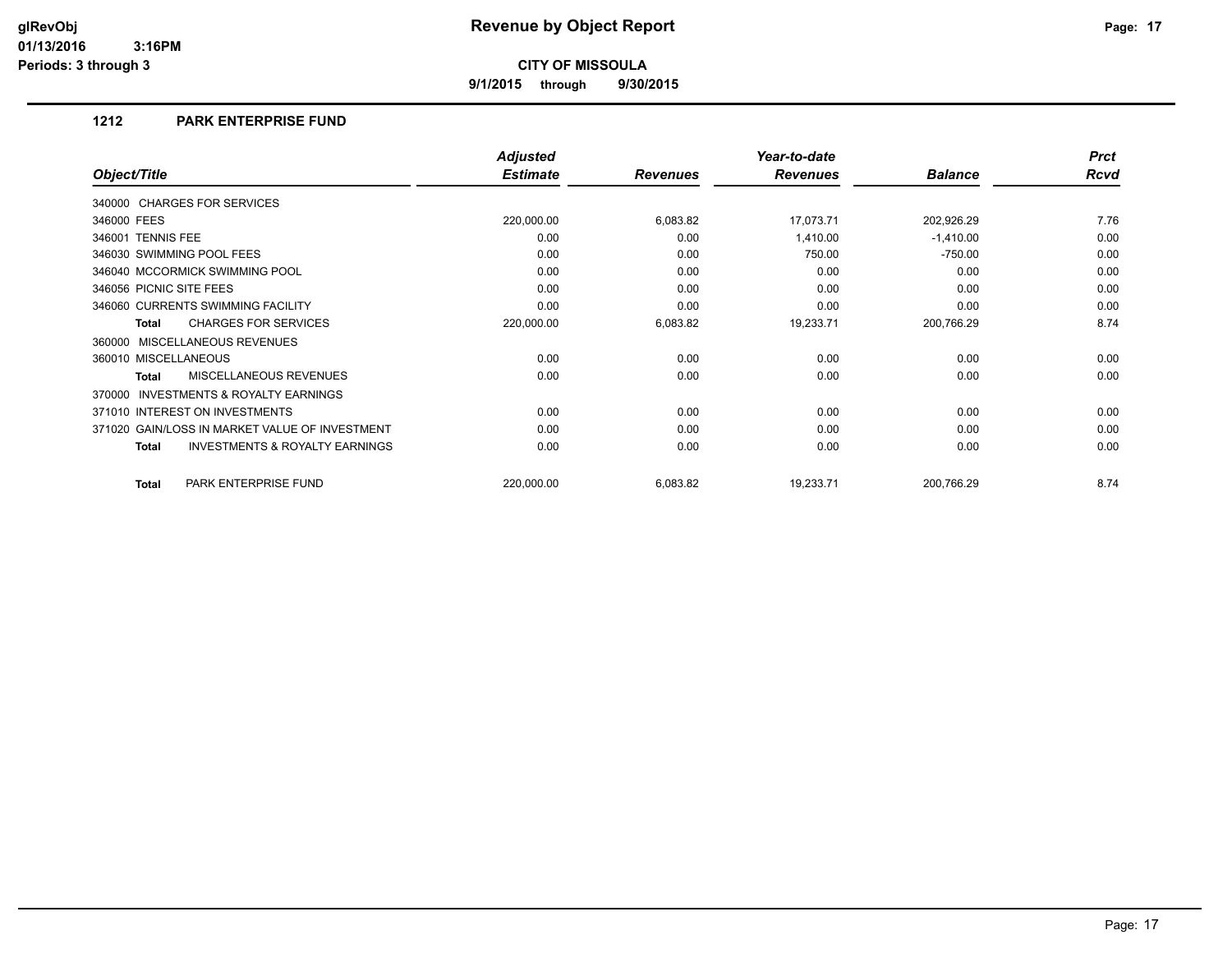**9/1/2015 through 9/30/2015**

**1216 PARKS & REC TRAILS, DEV 1216 PARKS & REC TRAILS, DEV**

|                                             | <b>Adjusted</b> |                 | Year-to-date    |                | <b>Prct</b> |
|---------------------------------------------|-----------------|-----------------|-----------------|----------------|-------------|
| Object/Title                                | <b>Estimate</b> | <b>Revenues</b> | <b>Revenues</b> | <b>Balance</b> | Rcvd        |
| 330000 INTERGOVERNMENTAL REVENUES           |                 |                 |                 |                |             |
| 331013 NORTHSIDE PED BRIDGE ARRA GRANT      | 0.00            | 0.00            | 0.00            | 0.00           | 0.00        |
| 331014 WHITE PINE PLAYGROUND-CDBG GRANT     | 158,650.00      | 0.00            | 0.00            | 158,650.00     | 0.00        |
| 334025 COUNTY WEED                          | 15,000.00       | 0.00            | 67.50           | 14,932.50      | 0.45        |
| 334026 FOREST HEALTH GRANT                  | 0.00            | 0.00            | $-27,490.00$    | 27,490.00      | 0.00        |
| 334028 DEPT OF AG INTERN GRANT              | 0.00            | 0.00            | 0.00            | 0.00           | 0.00        |
| 334121 DNRC GRANT                           | 59,000.00       | 0.00            | 30,000.00       | 29,000.00      | 50.85       |
| 334125 FWP GRANT                            | 90,000.00       | 0.00            | 0.00            | 90,000.00      | 0.00        |
| 334251 RTP/TAP STATE GRANTS                 | 0.00            | 0.00            | 0.00            | 0.00           | 0.00        |
| 336023 STATE CONTRIB. - PERS                | 0.00            | 0.00            | 3.79            | $-3.79$        | 0.00        |
| <b>INTERGOVERNMENTAL REVENUES</b><br>Total  | 322,650.00      | 0.00            | 2,581.29        | 320,068.71     | 0.80        |
| 340000 CHARGES FOR SERVICES                 |                 |                 |                 |                |             |
| 343036 *** Title Not Found ***              | 0.00            | 0.00            | 0.00            | 0.00           | 0.00        |
| 343302 PARKS SOIL PROJECT                   | 0.00            | 0.00            | 0.00            | 0.00           | 0.00        |
| 346034 GROUNDS MAINTENANCE CONTRACT         | 0.00            | 0.00            | 0.00            | 0.00           | 0.00        |
| 346052 PLAYGROUND SAFETY TRAINING           | 0.00            | 2,880.00        | 10,480.00       | $-10,480.00$   | 0.00        |
| 346055 COUNTY PARK SUPPORT                  | 0.00            | 0.00            | 0.00            | 0.00           | 0.00        |
| <b>CHARGES FOR SERVICES</b><br><b>Total</b> | 0.00            | 2,880.00        | 10,480.00       | $-10,480.00$   | 0.00        |
| 360000 MISCELLANEOUS REVENUES               |                 |                 |                 |                |             |
| 360000 MISCELLANEOUS REVENUES               | 25,000.00       | 0.00            | 0.00            | 25,000.00      | 0.00        |
| 360010 MISCELLANEOUS                        | 0.00            | 0.00            | 0.00            | 0.00           | 0.00        |
| 361000 RATTLESNAKE LAND LEASES              | 1,100.00        | 0.00            | 0.00            | 1,100.00       | 0.00        |
| 361003 CARAS PARK CONCERT REVENUE           | 0.00            | 0.00            | 0.00            | 0.00           | 0.00        |
| 364040 INSURANCE AND DAMAGE RECOVERY        | 0.00            | 0.00            | 0.00            | 0.00           | 0.00        |
| 365000 DONATIONS                            | 0.00            | 0.00            | 0.00            | 0.00           | 0.00        |
| 365001 *** Title Not Found ***              | 0.00            | 0.00            | 0.00            | 0.00           | 0.00        |
| 365002 OTHER RECREATION DONATIONS           | 70,000.00       | 50.00           | 3,446.30        | 66,553.70      | 4.92        |
| 365003 DONATIONS - SMOKE ALARMS             | 0.00            | 0.00            | 0.00            | 0.00           | 0.00        |
| 365004 GRANT CR TRAIL ASSN DONATION         | 0.00            | 0.00            | 0.00            | 0.00           | 0.00        |
| 365005 DONATIONS - ARCO                     | 157,270.00      | 0.00            | 0.00            | 157,270.00     | 0.00        |
| 365009 DONATIONS - BASKETBALL/TENNIS COURT  | 65,000.00       | 0.00            | 0.00            | 65,000.00      | 0.00        |
| 365019 PARKS DONATIONS                      | 150,000.00      | 2,271.96        | 3,845.83        | 146, 154. 17   | 2.56        |
| 365020 OPEN SPACE DONATIONS                 | 10,000.00       | 25.00           | 25.00           | 9,975.00       | 0.25        |
| 365100 RECREATION OUTDOOR                   | 30.000.00       | 706.00          | 3,216.00        | 26,784.00      | 10.72       |
| 365101 RECREATION SCHOLARSHIP               | 0.00            | $-26.19$        | 772.90          | $-772.90$      | 0.00        |
| 365102 RECREATION YOUTH & ADULT SPORTS      | 60,000.00       | 0.00            | 8.00            | 59,992.00      | 0.01        |
| 365103 URBAN FORESTRY PROGRAMS              | 55,000.00       | 1,986.62        | 1,986.62        | 53,013.38      | 3.61        |
| 365109 CONSERVATION LANDS DONATIONS         | 0.00            | 0.00            | 0.00            | 0.00           | 0.00        |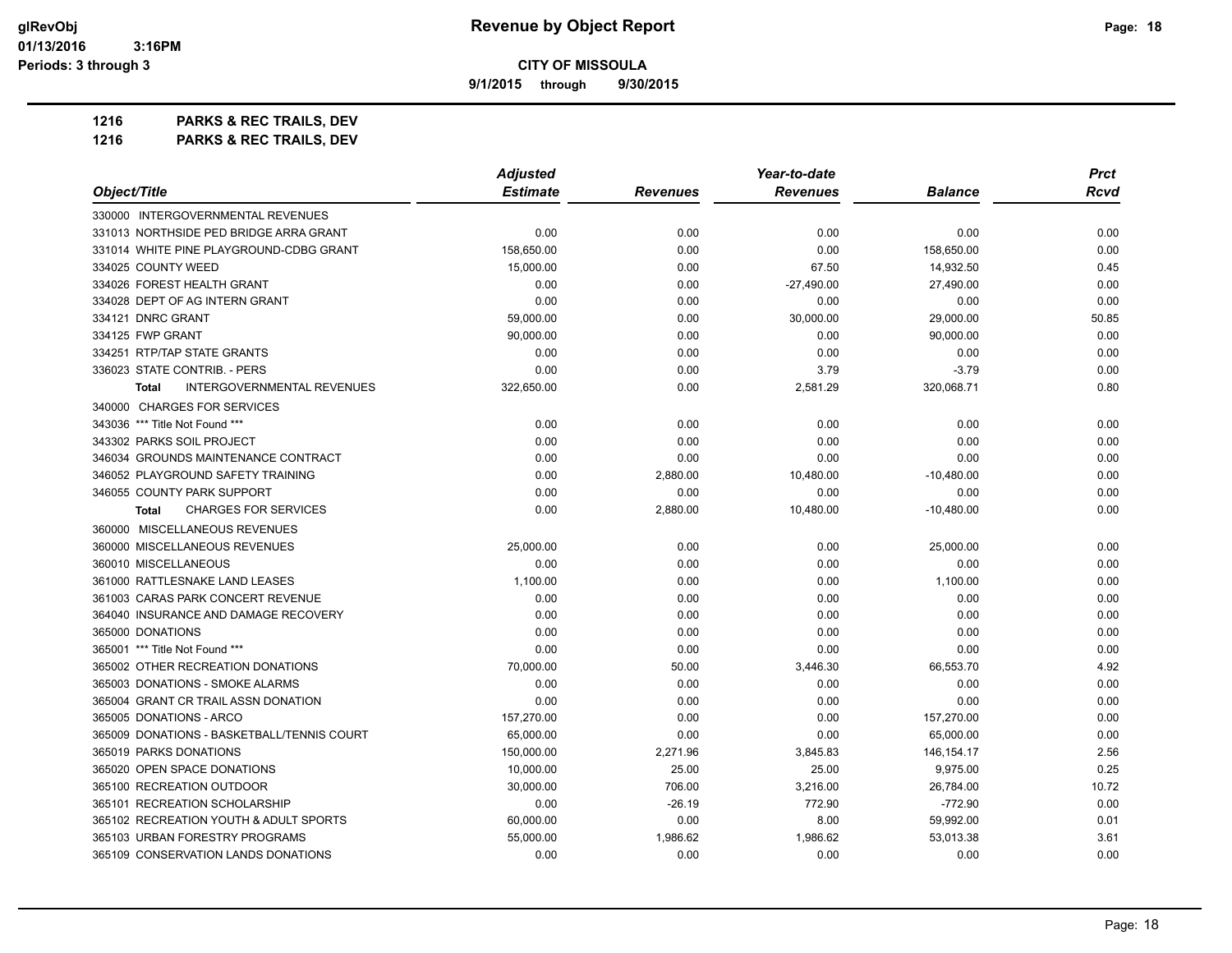**9/1/2015 through 9/30/2015**

**1216 PARKS & REC TRAILS, DEV 1216 PARKS & REC TRAILS, DEV**

|                                                           | <b>Adjusted</b> |                 | Year-to-date    |                |      |  |
|-----------------------------------------------------------|-----------------|-----------------|-----------------|----------------|------|--|
| Object/Title                                              | <b>Estimate</b> | <b>Revenues</b> | <b>Revenues</b> | <b>Balance</b> | Rcvd |  |
| MISCELLANEOUS REVENUES<br><b>Total</b>                    | 623,370.00      | 5,013.39        | 13,300.65       | 610,069.35     | 2.13 |  |
| 370000 INVESTMENTS & ROYALTY EARNINGS                     |                 |                 |                 |                |      |  |
| 371010 INTEREST ON INVESTMENTS                            | 0.00            | 0.00            | 0.00            | 0.00           | 0.00 |  |
| 371020 GAIN/LOSS IN MARKET VALUE OF INVESTMENTS           | 0.00            | 0.00            | 0.00            | 0.00           | 0.00 |  |
| <b>INVESTMENTS &amp; ROYALTY EARNINGS</b><br><b>Total</b> | 0.00            | 0.00            | 0.00            | 0.00           | 0.00 |  |
| 380000 OTHER FINANCING SOURCES                            |                 |                 |                 |                |      |  |
| 383000 OPERATING TRANSFERS                                | 10.000.00       | 0.00            | 0.00            | 10.000.00      | 0.00 |  |
| 383001 TRANS FR FLUSHING DISTRICT                         | 0.00            | 0.00            | 0.00            | 0.00           | 0.00 |  |
| 383026 TRANS FR CDBG                                      | 0.00            | 0.00            | 0.00            | 0.00           | 0.00 |  |
| 383043 TRANSFERS FROM IMPACT FEES                         | 0.00            | 0.00            | 0.00            | 0.00           | 0.00 |  |
| OTHER FINANCING SOURCES<br><b>Total</b>                   | 10,000.00       | 0.00            | 0.00            | 10,000.00      | 0.00 |  |
| <b>Total</b><br>PARKS & REC TRAILS, DEV                   | 956.020.00      | 7.893.39        | 26.361.94       | 929.658.06     | 2.76 |  |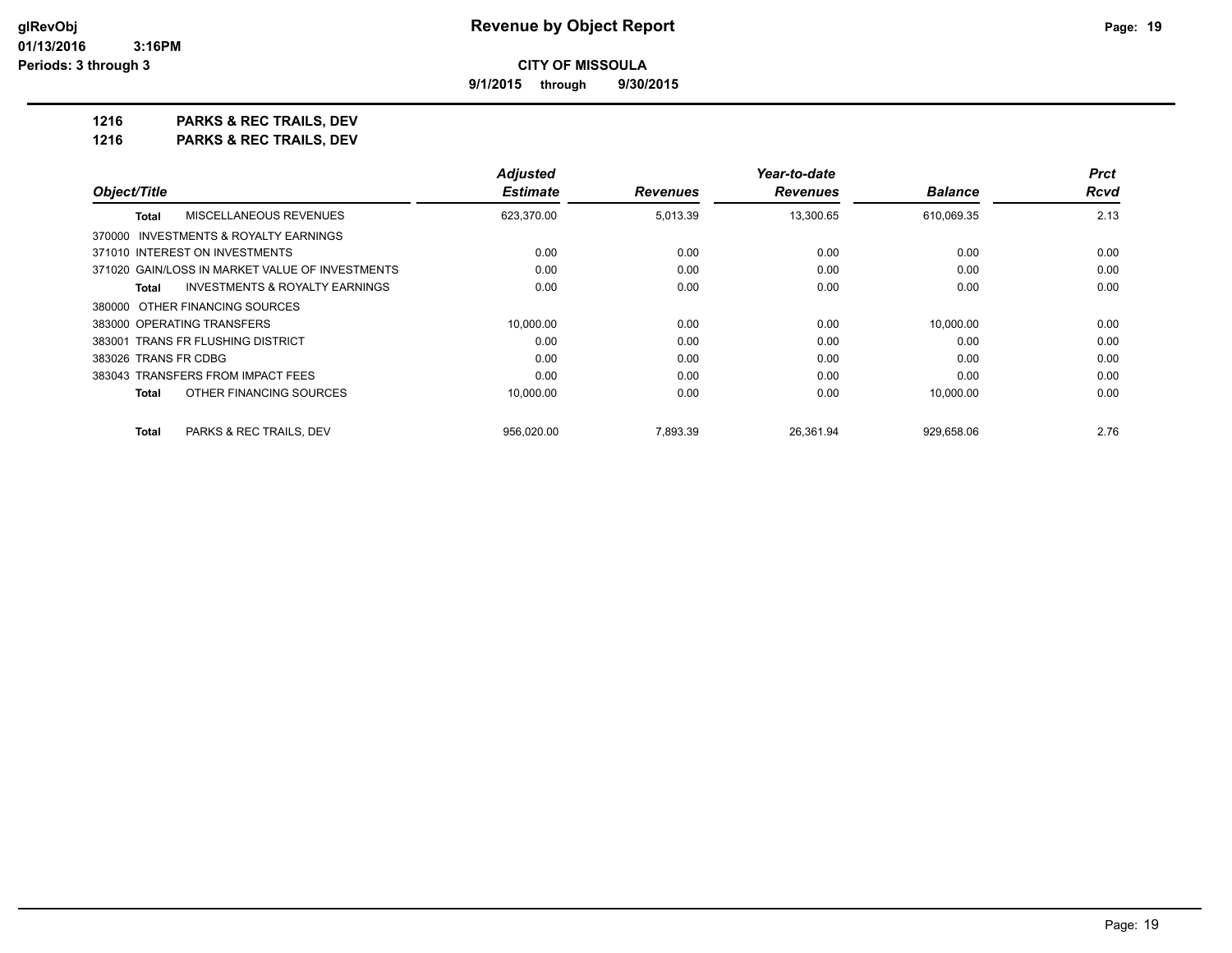**9/1/2015 through 9/30/2015**

# **1216 PARKS & REC TRAILS, DEV**

| Object/Title                                  | <b>Adjusted</b><br>Year-to-date |                 |                 |                | <b>Prct</b> |
|-----------------------------------------------|---------------------------------|-----------------|-----------------|----------------|-------------|
|                                               | <b>Estimate</b>                 | <b>Revenues</b> | <b>Revenues</b> | <b>Balance</b> | <b>Rcvd</b> |
| 330000 INTERGOVERNMENTAL REVENUES             |                                 |                 |                 |                |             |
| 331013 NORTHSIDE PED BRIDGE ARRA GRANT        | 0.00                            | 0.00            | 0.00            | 0.00           | 0.00        |
| 331014 WHITE PINE PLAYGROUND-CDBG GRANT       | 158,650.00                      | 0.00            | 0.00            | 158,650.00     | 0.00        |
| 334025 COUNTY WEED                            | 15,000.00                       | 0.00            | 67.50           | 14,932.50      | 0.45        |
| 334026 FOREST HEALTH GRANT                    | 0.00                            | 0.00            | $-27,490.00$    | 27,490.00      | 0.00        |
| 334028 DEPT OF AG INTERN GRANT                | 0.00                            | 0.00            | 0.00            | 0.00           | 0.00        |
| 334121 DNRC GRANT                             | 59,000.00                       | 0.00            | 30,000.00       | 29,000.00      | 50.85       |
| 334125 FWP GRANT                              | 90,000.00                       | 0.00            | 0.00            | 90,000.00      | 0.00        |
| 334251 RTP/TAP STATE GRANTS                   | 0.00                            | 0.00            | 0.00            | 0.00           | 0.00        |
| 336023 STATE CONTRIB. - PERS                  | 0.00                            | 0.00            | 3.79            | $-3.79$        | 0.00        |
| INTERGOVERNMENTAL REVENUES<br><b>Total</b>    | 322,650.00                      | 0.00            | 2,581.29        | 320,068.71     | 0.80        |
| 340000 CHARGES FOR SERVICES                   |                                 |                 |                 |                |             |
| 343036 *** Title Not Found ***                | 0.00                            | 0.00            | 0.00            | 0.00           | 0.00        |
| 343302 PARKS SOIL PROJECT                     | 0.00                            | 0.00            | 0.00            | 0.00           | 0.00        |
| 346034 GROUNDS MAINTENANCE CONTRACT           | 0.00                            | 0.00            | 0.00            | 0.00           | 0.00        |
| 346052 PLAYGROUND SAFETY TRAINING             | 0.00                            | 2,880.00        | 10,480.00       | $-10,480.00$   | 0.00        |
| 346055 COUNTY PARK SUPPORT                    | 0.00                            | 0.00            | 0.00            | 0.00           | 0.00        |
| <b>CHARGES FOR SERVICES</b><br><b>Total</b>   | 0.00                            | 2,880.00        | 10,480.00       | $-10,480.00$   | 0.00        |
| 360000 MISCELLANEOUS REVENUES                 |                                 |                 |                 |                |             |
| 360000 MISCELLANEOUS REVENUES                 | 25,000.00                       | 0.00            | 0.00            | 25,000.00      | 0.00        |
| 360010 MISCELLANEOUS                          | 0.00                            | 0.00            | 0.00            | 0.00           | 0.00        |
| 361000 RATTLESNAKE LAND LEASES                | 1,100.00                        | 0.00            | 0.00            | 1,100.00       | 0.00        |
| 361003 CARAS PARK CONCERT REVENUE             | 0.00                            | 0.00            | 0.00            | 0.00           | 0.00        |
| 364040 INSURANCE AND DAMAGE RECOVERY          | 0.00                            | 0.00            | 0.00            | 0.00           | 0.00        |
| 365000 DONATIONS                              | 0.00                            | 0.00            | 0.00            | 0.00           | 0.00        |
| 365001 *** Title Not Found ***                | 0.00                            | 0.00            | 0.00            | 0.00           | 0.00        |
| 365002 OTHER RECREATION DONATIONS             | 70,000.00                       | 50.00           | 3,446.30        | 66,553.70      | 4.92        |
| 365003 DONATIONS - SMOKE ALARMS               | 0.00                            | 0.00            | 0.00            | 0.00           | 0.00        |
| 365004 GRANT CR TRAIL ASSN DONATION           | 0.00                            | 0.00            | 0.00            | 0.00           | 0.00        |
| 365005 DONATIONS - ARCO                       | 157,270.00                      | 0.00            | 0.00            | 157,270.00     | 0.00        |
| 365009 DONATIONS - BASKETBALL/TENNIS COURT    | 65,000.00                       | 0.00            | 0.00            | 65,000.00      | 0.00        |
| 365019 PARKS DONATIONS                        | 150,000.00                      | 2,271.96        | 3,845.83        | 146, 154. 17   | 2.56        |
| 365020 OPEN SPACE DONATIONS                   | 10,000.00                       | 25.00           | 25.00           | 9,975.00       | 0.25        |
| 365100 RECREATION OUTDOOR                     | 30,000.00                       | 706.00          | 3,216.00        | 26,784.00      | 10.72       |
| 365101 RECREATION SCHOLARSHIP                 | 0.00                            | $-26.19$        | 772.90          | $-772.90$      | 0.00        |
| 365102 RECREATION YOUTH & ADULT SPORTS        | 60,000.00                       | 0.00            | 8.00            | 59,992.00      | 0.01        |
| 365103 URBAN FORESTRY PROGRAMS                | 55,000.00                       | 1,986.62        | 1,986.62        | 53,013.38      | 3.61        |
| 365109 CONSERVATION LANDS DONATIONS           | 0.00                            | 0.00            | 0.00            | 0.00           | 0.00        |
| <b>MISCELLANEOUS REVENUES</b><br><b>Total</b> | 623.370.00                      | 5.013.39        | 13.300.65       | 610.069.35     | 2.13        |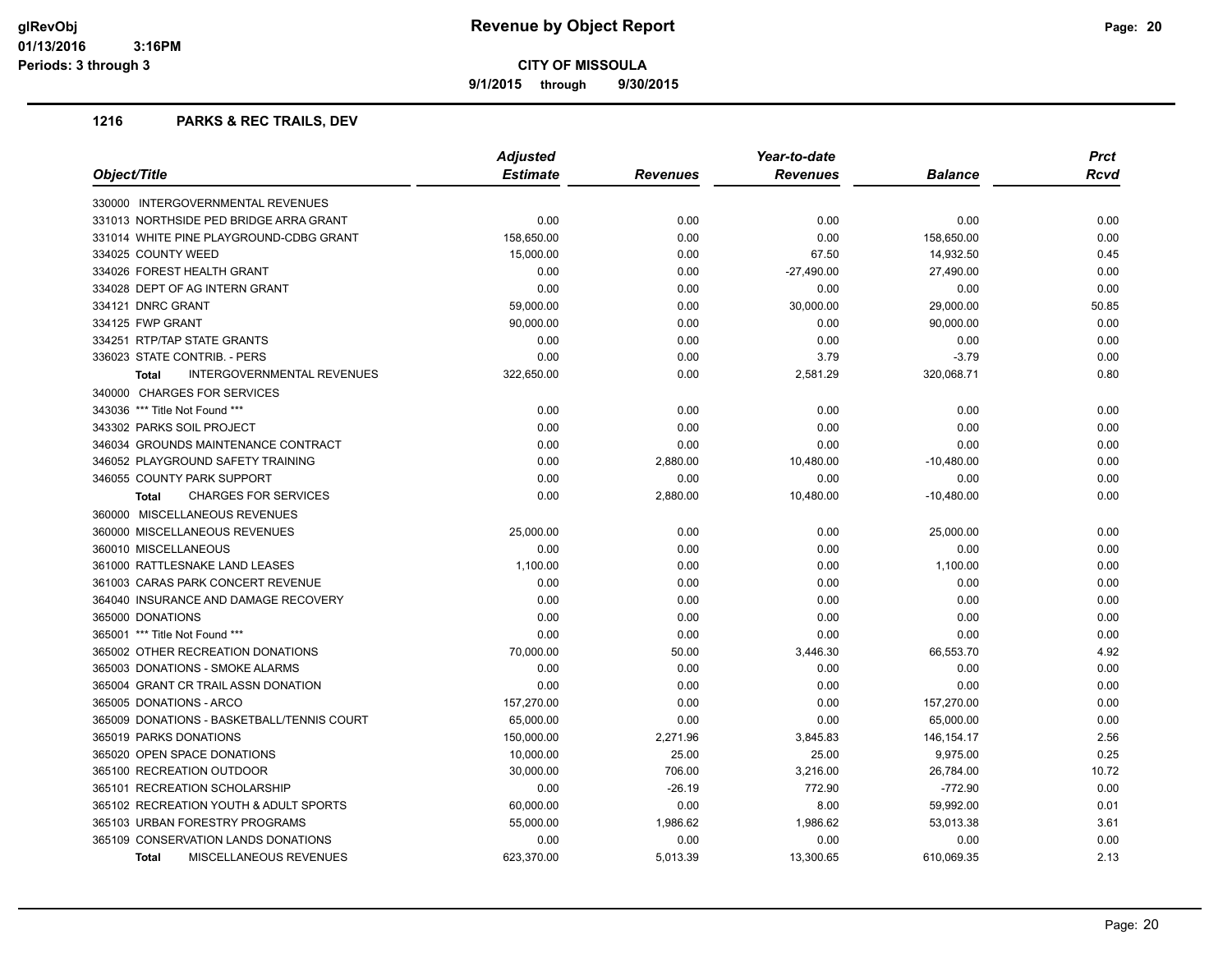**9/1/2015 through 9/30/2015**

# **1216 PARKS & REC TRAILS, DEV**

|                                                    | <b>Adjusted</b> |                 | Year-to-date    |                | <b>Prct</b> |
|----------------------------------------------------|-----------------|-----------------|-----------------|----------------|-------------|
| Object/Title                                       | <b>Estimate</b> | <b>Revenues</b> | <b>Revenues</b> | <b>Balance</b> | <b>Rcvd</b> |
| 370000 INVESTMENTS & ROYALTY EARNINGS              |                 |                 |                 |                |             |
| 371010 INTEREST ON INVESTMENTS                     | 0.00            | 0.00            | 0.00            | 0.00           | 0.00        |
| 371020 GAIN/LOSS IN MARKET VALUE OF INVESTMENT     | 0.00            | 0.00            | 0.00            | 0.00           | 0.00        |
| <b>INVESTMENTS &amp; ROYALTY EARNINGS</b><br>Total | 0.00            | 0.00            | 0.00            | 0.00           | 0.00        |
| 380000 OTHER FINANCING SOURCES                     |                 |                 |                 |                |             |
| 383000 OPERATING TRANSFERS                         | 10.000.00       | 0.00            | 0.00            | 10.000.00      | 0.00        |
| 383001 TRANS FR FLUSHING DISTRICT                  | 0.00            | 0.00            | 0.00            | 0.00           | 0.00        |
| 383026 TRANS FR CDBG                               | 0.00            | 0.00            | 0.00            | 0.00           | 0.00        |
| 383043 TRANSFERS FROM IMPACT FEES                  | 0.00            | 0.00            | 0.00            | 0.00           | 0.00        |
| OTHER FINANCING SOURCES<br>Total                   | 10.000.00       | 0.00            | 0.00            | 10.000.00      | 0.00        |
| PARKS & REC TRAILS, DEV<br><b>Total</b>            | 956.020.00      | 7.893.39        | 26.361.94       | 929.658.06     | 2.76        |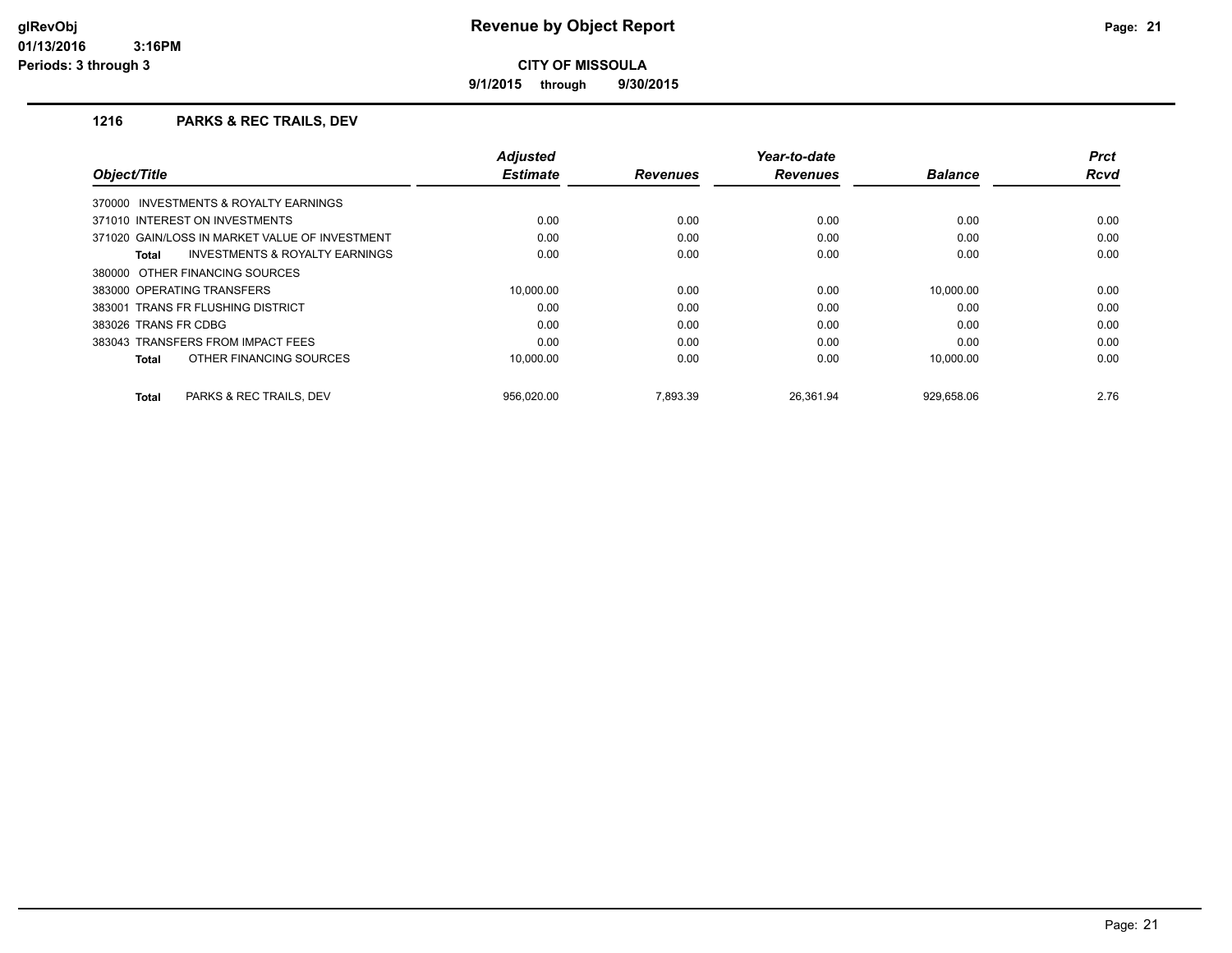**9/1/2015 through 9/30/2015**

# **1217 PARKS CITY LIFE GYM LEASE**

**1217 PARKS CITY LIFE GYM LEASE**

|                                            | <b>Adjusted</b> |                 | Year-to-date    |                | <b>Prct</b> |
|--------------------------------------------|-----------------|-----------------|-----------------|----------------|-------------|
| Object/Title                               | <b>Estimate</b> | <b>Revenues</b> | <b>Revenues</b> | <b>Balance</b> | <b>Rcvd</b> |
| 330000 INTERGOVERNMENTAL REVENUES          |                 |                 |                 |                |             |
| 336023 STATE CONTRIB. - PERS               | 0.00            | 0.00            | 0.00            | 0.00           | 0.00        |
| INTERGOVERNMENTAL REVENUES<br><b>Total</b> | 0.00            | 0.00            | 0.00            | 0.00           | 0.00        |
| 340000 CHARGES FOR SERVICES                |                 |                 |                 |                |             |
| 346031 RECREATION FEES                     | 30,900.00       | 6,222.50        | 9,302.50        | 21,597.50      | 30.11       |
| 346032 PRESCHOOL PROGRAMS                  | 0.00            | 0.00            | 0.00            | 0.00           | 0.00        |
| 346053 CITY LIFE PROGRAMS                  | 12,500.00       | 10.00           | 10.00           | 12,490.00      | 0.08        |
| <b>CHARGES FOR SERVICES</b><br>Total       | 43,400.00       | 6,232.50        | 9,312.50        | 34,087.50      | 21.46       |
| 360000 MISCELLANEOUS REVENUES              |                 |                 |                 |                |             |
| 365019 PARKS DONATIONS                     | 0.00            | 0.00            | 0.00            | 0.00           | 0.00        |
| MISCELLANEOUS REVENUES<br><b>Total</b>     | 0.00            | 0.00            | 0.00            | 0.00           | 0.00        |
| <b>Total</b><br>PARKS CITY LIFE GYM LEASE  | 43.400.00       | 6.232.50        | 9,312.50        | 34.087.50      | 21.46       |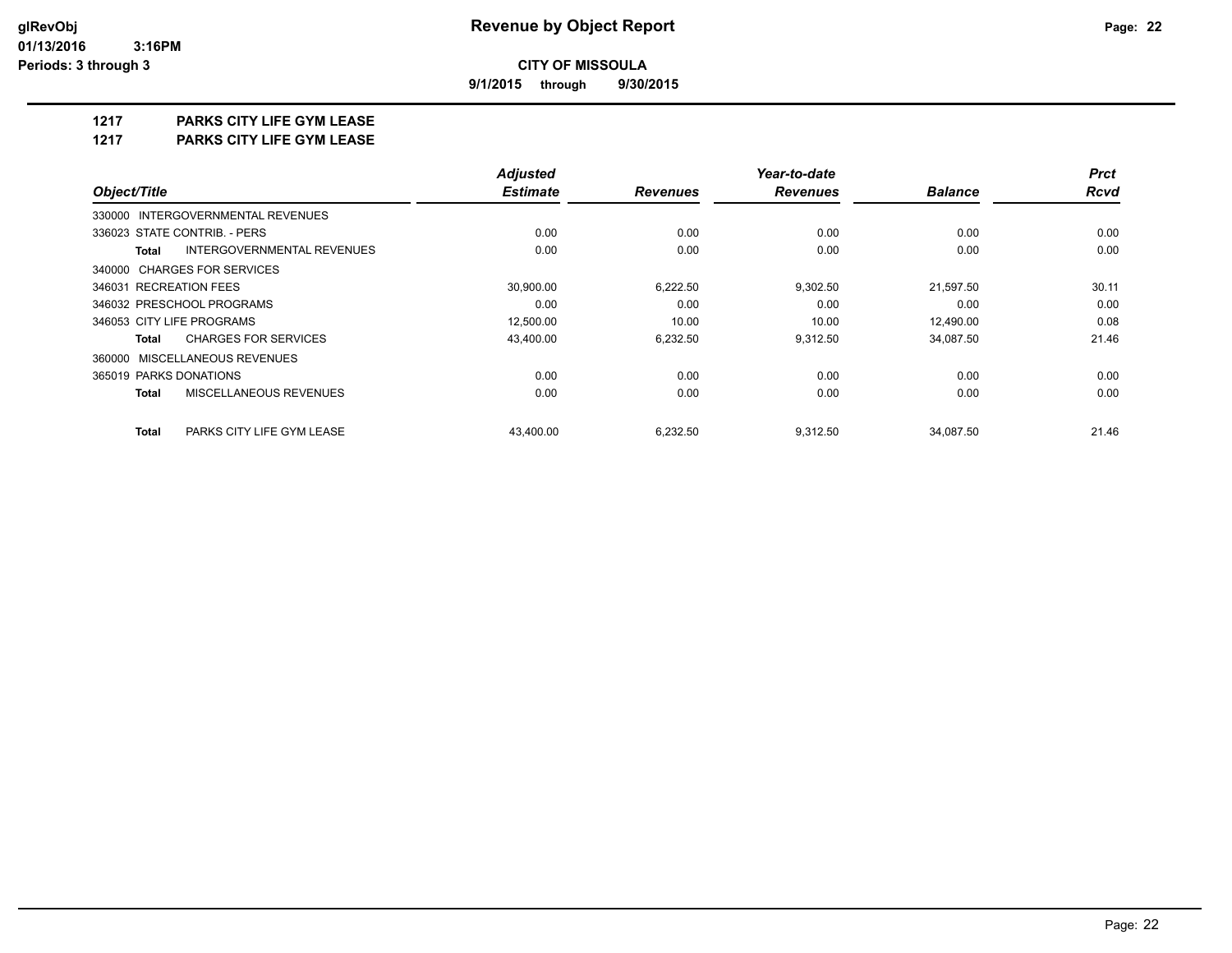**9/1/2015 through 9/30/2015**

# **1217 PARKS CITY LIFE GYM LEASE**

| Object/Title                               | <b>Adjusted</b><br><b>Estimate</b> | <b>Revenues</b> | Year-to-date<br><b>Revenues</b> | <b>Balance</b> | <b>Prct</b><br><b>Rcvd</b> |
|--------------------------------------------|------------------------------------|-----------------|---------------------------------|----------------|----------------------------|
| 330000 INTERGOVERNMENTAL REVENUES          |                                    |                 |                                 |                |                            |
| 336023 STATE CONTRIB. - PERS               | 0.00                               | 0.00            | 0.00                            | 0.00           | 0.00                       |
| INTERGOVERNMENTAL REVENUES<br><b>Total</b> | 0.00                               | 0.00            | 0.00                            | 0.00           | 0.00                       |
| 340000 CHARGES FOR SERVICES                |                                    |                 |                                 |                |                            |
| 346031 RECREATION FEES                     | 30.900.00                          | 6,222.50        | 9,302.50                        | 21.597.50      | 30.11                      |
| 346032 PRESCHOOL PROGRAMS                  | 0.00                               | 0.00            | 0.00                            | 0.00           | 0.00                       |
| 346053 CITY LIFE PROGRAMS                  | 12,500.00                          | 10.00           | 10.00                           | 12.490.00      | 0.08                       |
| <b>CHARGES FOR SERVICES</b><br>Total       | 43,400.00                          | 6,232.50        | 9.312.50                        | 34,087.50      | 21.46                      |
| 360000 MISCELLANEOUS REVENUES              |                                    |                 |                                 |                |                            |
| 365019 PARKS DONATIONS                     | 0.00                               | 0.00            | 0.00                            | 0.00           | 0.00                       |
| MISCELLANEOUS REVENUES<br><b>Total</b>     | 0.00                               | 0.00            | 0.00                            | 0.00           | 0.00                       |
| <b>Total</b><br>PARKS CITY LIFE GYM LEASE  | 43.400.00                          | 6.232.50        | 9.312.50                        | 34.087.50      | 21.46                      |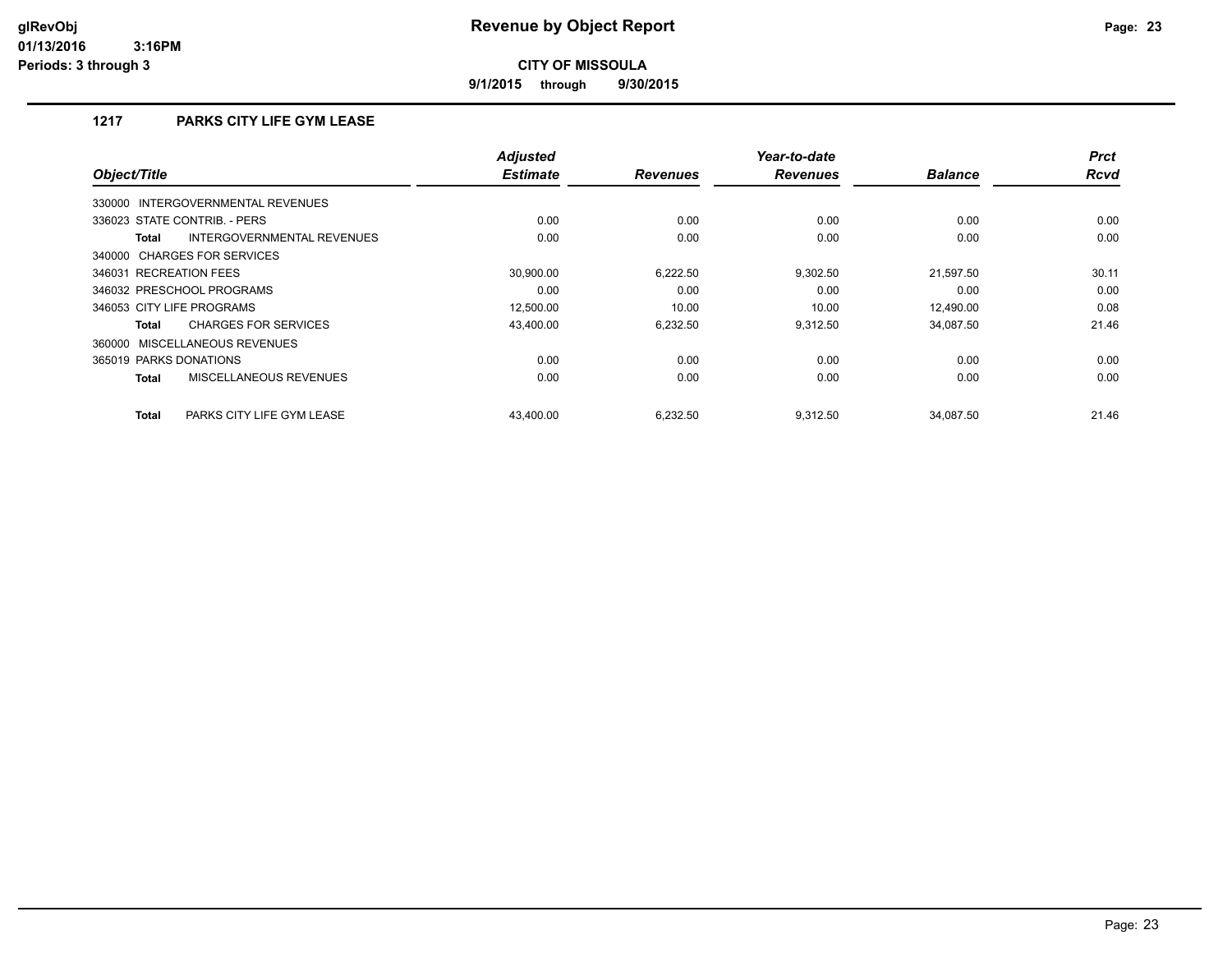**9/1/2015 through 9/30/2015**

# **1218 ALL ABILITIES PLAYGROUND**

**1218 ALL ABILITIES PLAYGROUND**

|                                               | <b>Adjusted</b> |                 | Year-to-date    |                | <b>Prct</b> |
|-----------------------------------------------|-----------------|-----------------|-----------------|----------------|-------------|
| Object/Title                                  | <b>Estimate</b> | <b>Revenues</b> | <b>Revenues</b> | <b>Balance</b> | <b>Rcvd</b> |
| 360000 MISCELLANEOUS REVENUES                 |                 |                 |                 |                |             |
| 365019 PARKS DONATIONS                        | 490,861.00      | 0.00            | 0.00            | 490.861.00     | 0.00        |
| <b>MISCELLANEOUS REVENUES</b><br><b>Total</b> | 490,861.00      | 0.00            | 0.00            | 490.861.00     | 0.00        |
| 380000 OTHER FINANCING SOURCES                |                 |                 |                 |                |             |
| 383010 TRANS FR CIP                           | 0.00            | 0.00            | 0.00            | 0.00           | 0.00        |
| OTHER FINANCING SOURCES<br><b>Total</b>       | 0.00            | 0.00            | 0.00            | 0.00           | 0.00        |
|                                               |                 |                 |                 |                |             |
| ALL ABILITIES PLAYGROUND<br><b>Total</b>      | 490.861.00      | 0.00            | 0.00            | 490.861.00     | 0.00        |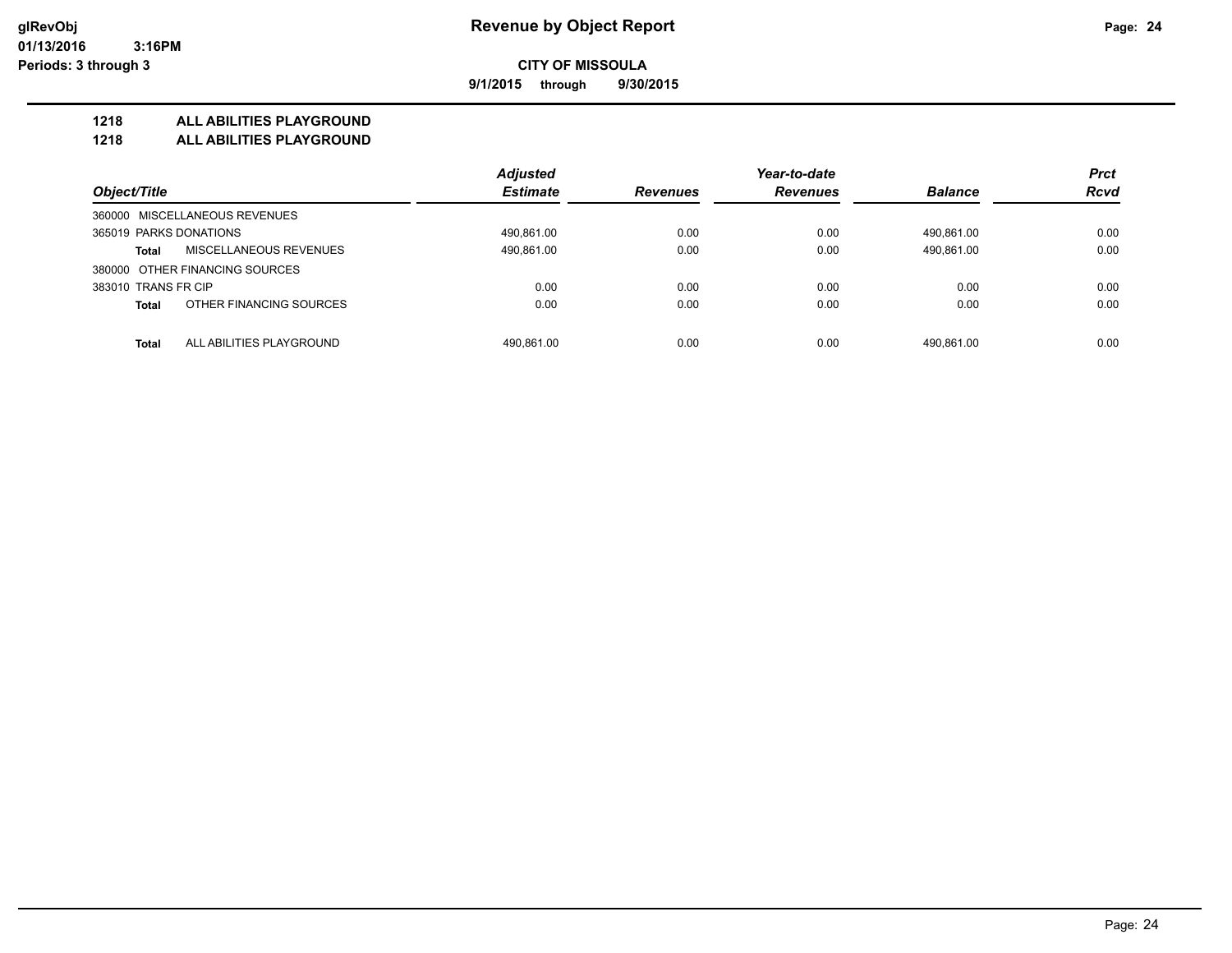**9/1/2015 through 9/30/2015**

# **1218 ALL ABILITIES PLAYGROUND**

| Object/Title                             | <b>Adjusted</b><br><b>Estimate</b> | <b>Revenues</b> | Year-to-date<br><b>Revenues</b> | <b>Balance</b> | <b>Prct</b><br><b>Rcvd</b> |
|------------------------------------------|------------------------------------|-----------------|---------------------------------|----------------|----------------------------|
| 360000 MISCELLANEOUS REVENUES            |                                    |                 |                                 |                |                            |
| 365019 PARKS DONATIONS                   | 490.861.00                         | 0.00            | 0.00                            | 490.861.00     | 0.00                       |
| MISCELLANEOUS REVENUES<br>Total          | 490,861.00                         | 0.00            | 0.00                            | 490,861.00     | 0.00                       |
| 380000 OTHER FINANCING SOURCES           |                                    |                 |                                 |                |                            |
| 383010 TRANS FR CIP                      | 0.00                               | 0.00            | 0.00                            | 0.00           | 0.00                       |
| OTHER FINANCING SOURCES<br><b>Total</b>  | 0.00                               | 0.00            | 0.00                            | 0.00           | 0.00                       |
|                                          |                                    |                 |                                 |                |                            |
| ALL ABILITIES PLAYGROUND<br><b>Total</b> | 490.861.00                         | 0.00            | 0.00                            | 490.861.00     | 0.00                       |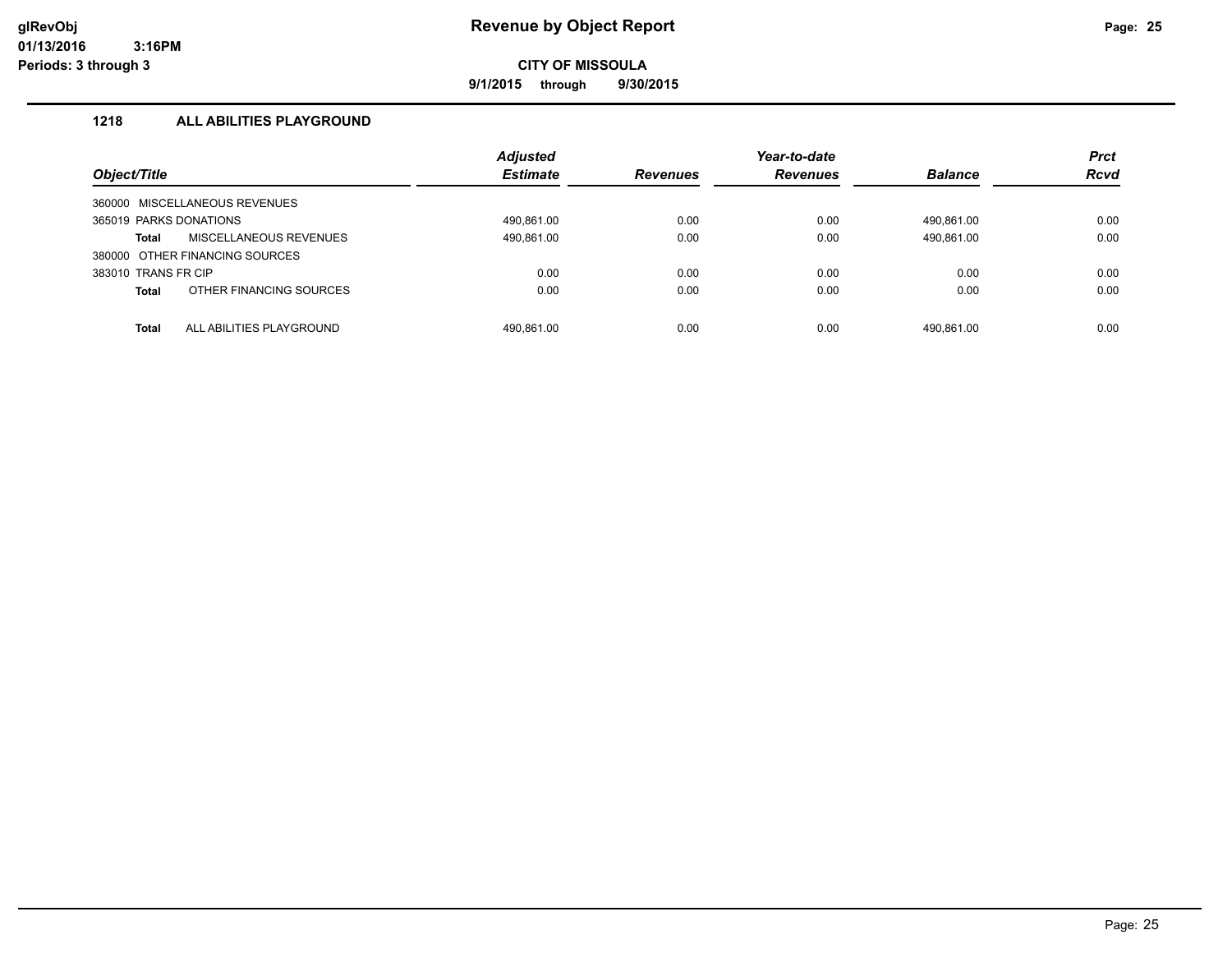**9/1/2015 through 9/30/2015**

**1219 FY14 PARK & TRAIL BOND**

**1219 FY14 PARK & TRAIL BOND**

|                                            | <b>Adjusted</b> |          | Year-to-date    |                | <b>Prct</b> |
|--------------------------------------------|-----------------|----------|-----------------|----------------|-------------|
| Object/Title                               | <b>Estimate</b> | Revenues | <b>Revenues</b> | <b>Balance</b> | <b>Rcvd</b> |
| 330000 INTERGOVERNMENTAL REVENUES          |                 |          |                 |                |             |
| 330000 INTERGOVERNMENTAL REVENUES          | 0.00            | 0.00     | 0.00            | 0.00           | 0.00        |
| INTERGOVERNMENTAL REVENUES<br>Total        | 0.00            | 0.00     | 0.00            | 0.00           | 0.00        |
| 380000 OTHER FINANCING SOURCES             |                 |          |                 |                |             |
| 381010 BOND PROCEEDS                       | 0.00            | 0.00     | 0.00            | 0.00           | 0.00        |
| 383050 TRANSFER FROM IMPACT FEES           | 0.00            | 0.00     | 0.00            | 0.00           | 0.00        |
| OTHER FINANCING SOURCES<br>Total           | 0.00            | 0.00     | 0.00            | 0.00           | 0.00        |
|                                            |                 |          |                 |                |             |
| <b>FY14 PARK &amp; TRAIL BOND</b><br>Total | 0.00            | 0.00     | 0.00            | 0.00           | 0.00        |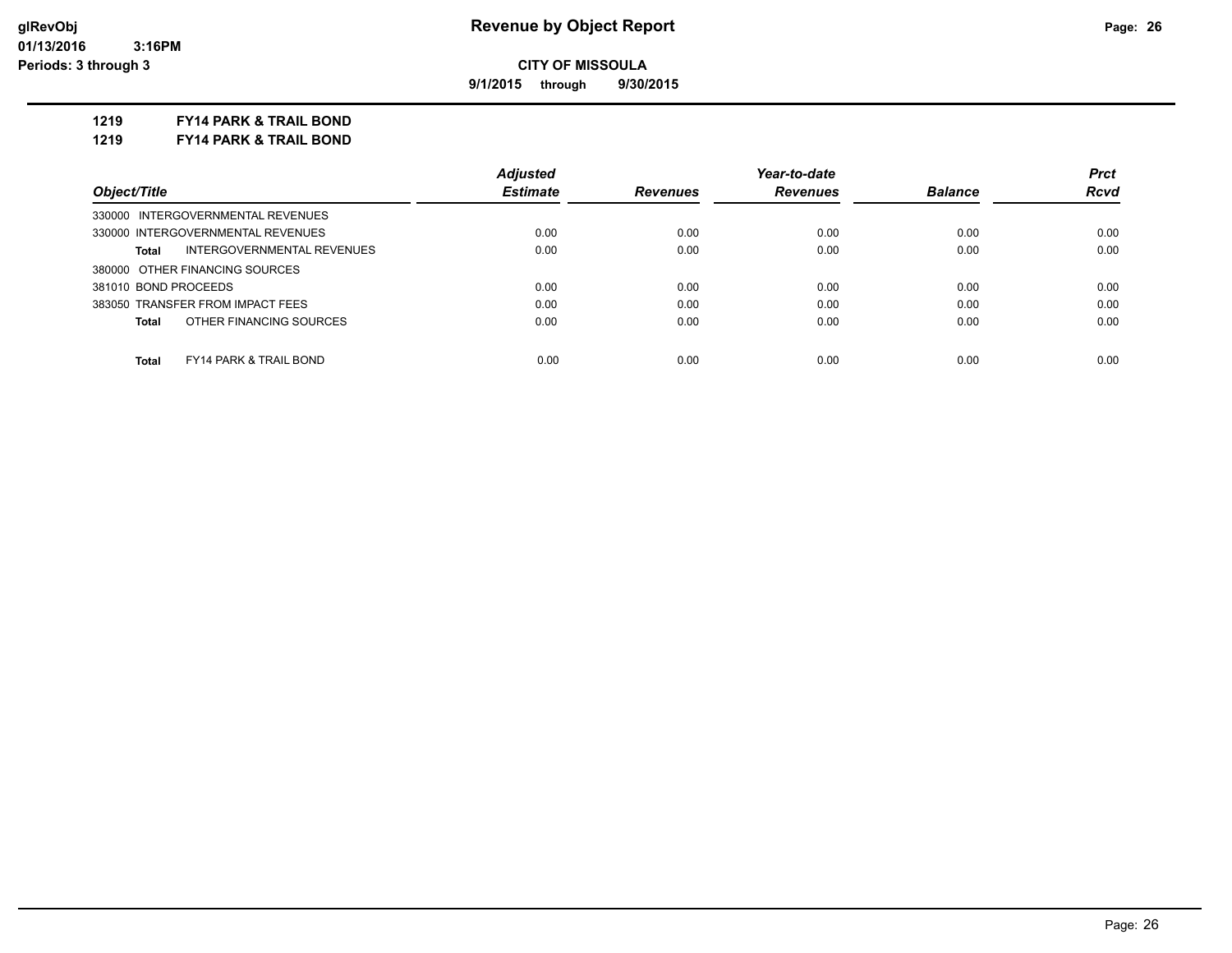**9/1/2015 through 9/30/2015**

## **1219 FY14 PARK & TRAIL BOND**

|                                            | <b>Adjusted</b> |                 | Year-to-date    |                | <b>Prct</b> |
|--------------------------------------------|-----------------|-----------------|-----------------|----------------|-------------|
| Object/Title                               | <b>Estimate</b> | <b>Revenues</b> | <b>Revenues</b> | <b>Balance</b> | Rcvd        |
| 330000 INTERGOVERNMENTAL REVENUES          |                 |                 |                 |                |             |
| 330000 INTERGOVERNMENTAL REVENUES          | 0.00            | 0.00            | 0.00            | 0.00           | 0.00        |
| INTERGOVERNMENTAL REVENUES<br>Total        | 0.00            | 0.00            | 0.00            | 0.00           | 0.00        |
| 380000 OTHER FINANCING SOURCES             |                 |                 |                 |                |             |
| 381010 BOND PROCEEDS                       | 0.00            | 0.00            | 0.00            | 0.00           | 0.00        |
| 383050 TRANSFER FROM IMPACT FEES           | 0.00            | 0.00            | 0.00            | 0.00           | 0.00        |
| OTHER FINANCING SOURCES<br>Total           | 0.00            | 0.00            | 0.00            | 0.00           | 0.00        |
|                                            |                 |                 |                 |                |             |
| Total<br><b>FY14 PARK &amp; TRAIL BOND</b> | 0.00            | 0.00            | 0.00            | 0.00           | 0.00        |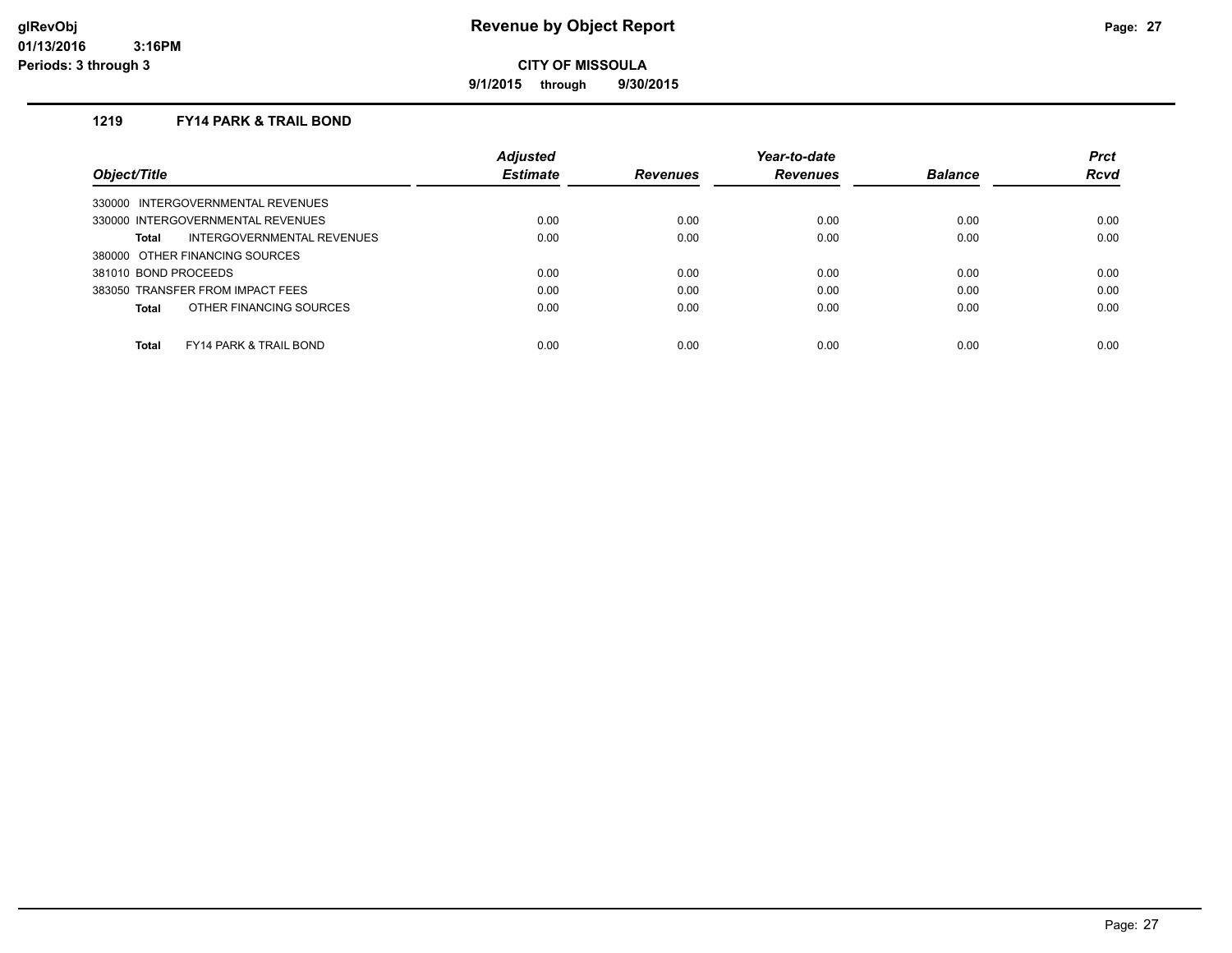**9/1/2015 through 9/30/2015**

# **1241 CREMAIN WALL & CEMETERY DONATIONS FUND**

# **1241 CREMAIN WALL & CEMETERY DONATIONS FUND**

|                                                         | <b>Adjusted</b> |                 | Year-to-date    |                | <b>Prct</b> |
|---------------------------------------------------------|-----------------|-----------------|-----------------|----------------|-------------|
| Object/Title                                            | <b>Estimate</b> | <b>Revenues</b> | <b>Revenues</b> | <b>Balance</b> | <b>Rcvd</b> |
| 340000 CHARGES FOR SERVICES                             |                 |                 |                 |                |             |
| 343310 SALE OF NICHE NAMEPLATES & VASES                 | 0.00            | 1,000.00        | 3,700.00        | $-3.700.00$    | 0.00        |
| 343311 SALE OF NICHES                                   | 0.00            | 0.00            | 0.00            | 0.00           | 0.00        |
| <b>CHARGES FOR SERVICES</b><br>Total                    | 0.00            | 1,000.00        | 3,700.00        | $-3,700.00$    | 0.00        |
| MISCELLANEOUS REVENUES<br>360000                        |                 |                 |                 |                |             |
| 360010 MISCELLANEOUS                                    | 0.00            | 0.00            | 0.00            | 0.00           | 0.00        |
| 365000 DONATIONS                                        | 0.00            | 0.00            | 0.00            | 0.00           | 0.00        |
| MISCELLANEOUS REVENUES<br>Total                         | 0.00            | 0.00            | 0.00            | 0.00           | 0.00        |
| INVESTMENTS & ROYALTY EARNINGS<br>370000                |                 |                 |                 |                |             |
| 371010 INTEREST ON INVESTMENTS                          | 0.00            | 0.00            | 0.00            | 0.00           | 0.00        |
| 371020 GAIN/LOSS IN MARKET VALUE OF INVESTMENTS         | 0.00            | 0.00            | 0.00            | 0.00           | 0.00        |
| <b>INVESTMENTS &amp; ROYALTY EARNINGS</b><br>Total      | 0.00            | 0.00            | 0.00            | 0.00           | 0.00        |
| <b>CREMAIN WALL &amp; CEMETERY DONATIONS F</b><br>Total | 0.00            | 1,000.00        | 3,700.00        | $-3,700.00$    | 0.00        |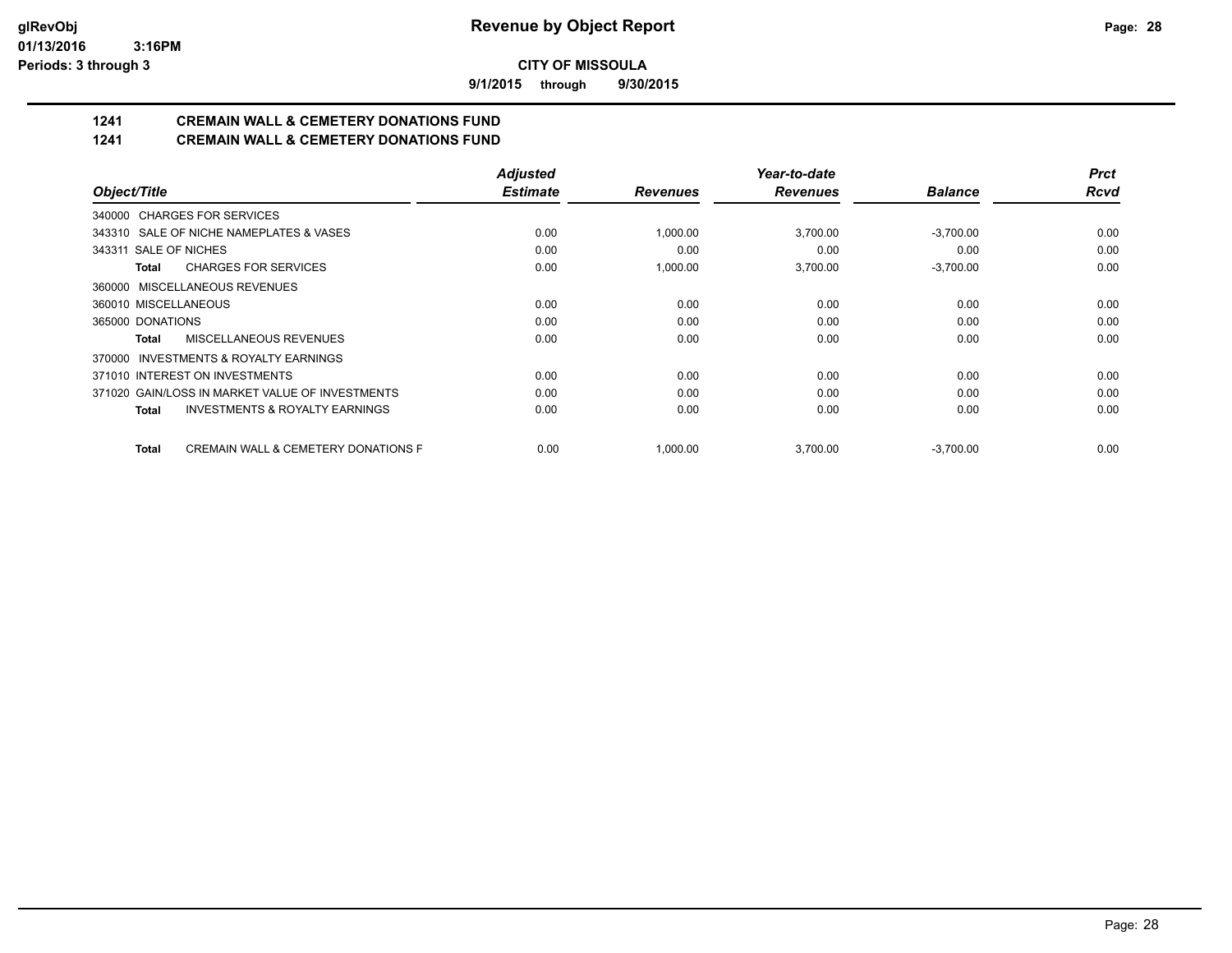**9/1/2015 through 9/30/2015**

# **1241 CREMAIN WALL & CEMETERY DONATIONS FUND**

|                                                         | <b>Adjusted</b> |                 | Year-to-date    |                | <b>Prct</b> |
|---------------------------------------------------------|-----------------|-----------------|-----------------|----------------|-------------|
| Object/Title                                            | <b>Estimate</b> | <b>Revenues</b> | <b>Revenues</b> | <b>Balance</b> | <b>Rcvd</b> |
| 340000 CHARGES FOR SERVICES                             |                 |                 |                 |                |             |
| 343310 SALE OF NICHE NAMEPLATES & VASES                 | 0.00            | 1,000.00        | 3,700.00        | $-3,700.00$    | 0.00        |
| 343311 SALE OF NICHES                                   | 0.00            | 0.00            | 0.00            | 0.00           | 0.00        |
| <b>CHARGES FOR SERVICES</b><br>Total                    | 0.00            | 1,000.00        | 3,700.00        | $-3,700.00$    | 0.00        |
| 360000 MISCELLANEOUS REVENUES                           |                 |                 |                 |                |             |
| 360010 MISCELLANEOUS                                    | 0.00            | 0.00            | 0.00            | 0.00           | 0.00        |
| 365000 DONATIONS                                        | 0.00            | 0.00            | 0.00            | 0.00           | 0.00        |
| MISCELLANEOUS REVENUES<br>Total                         | 0.00            | 0.00            | 0.00            | 0.00           | 0.00        |
| INVESTMENTS & ROYALTY EARNINGS<br>370000                |                 |                 |                 |                |             |
| 371010 INTEREST ON INVESTMENTS                          | 0.00            | 0.00            | 0.00            | 0.00           | 0.00        |
| 371020 GAIN/LOSS IN MARKET VALUE OF INVESTMENT          | 0.00            | 0.00            | 0.00            | 0.00           | 0.00        |
| <b>INVESTMENTS &amp; ROYALTY EARNINGS</b><br>Total      | 0.00            | 0.00            | 0.00            | 0.00           | 0.00        |
| <b>CREMAIN WALL &amp; CEMETERY DONATIONS F</b><br>Total | 0.00            | 1,000.00        | 3,700.00        | $-3,700.00$    | 0.00        |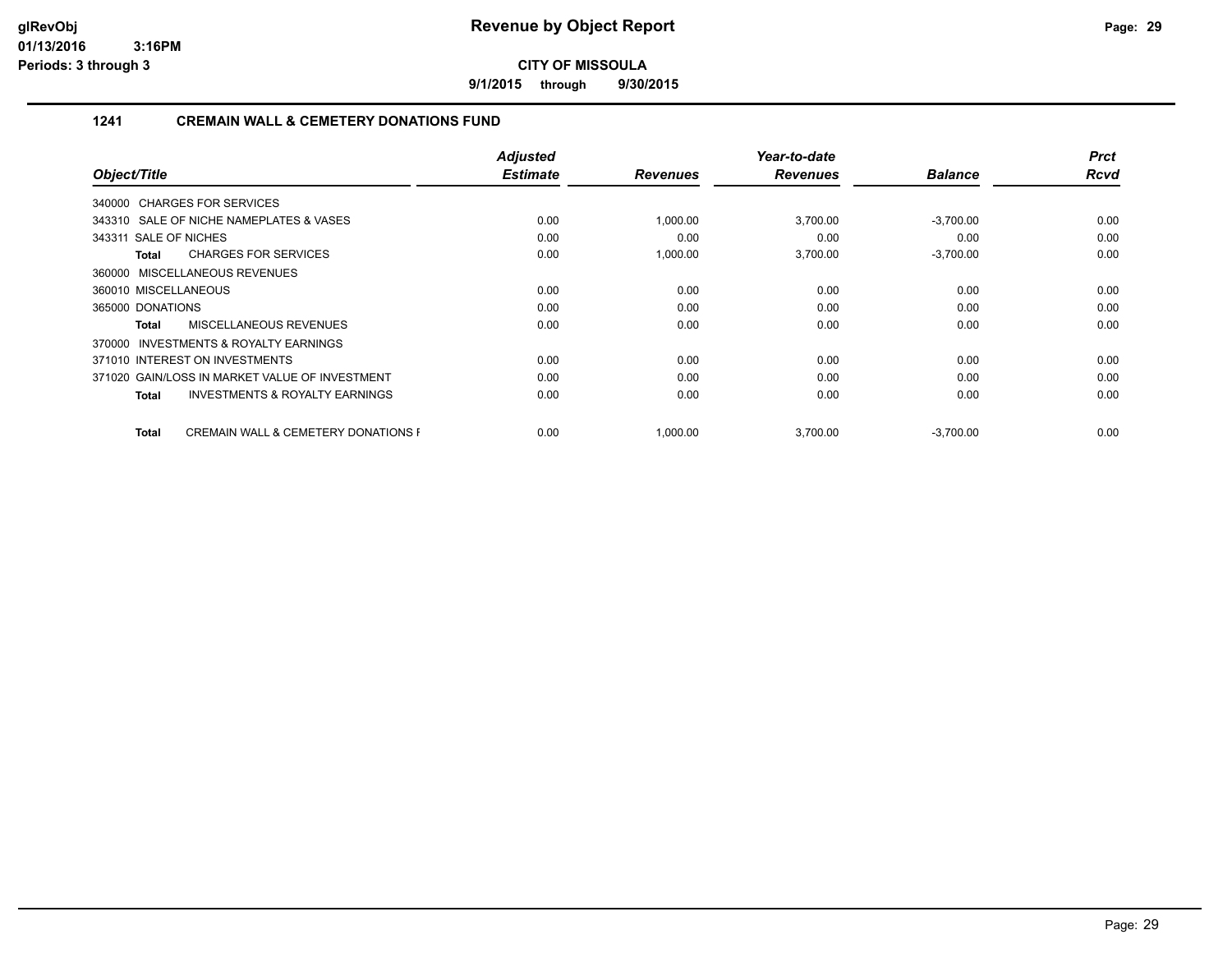**9/1/2015 through 9/30/2015**

# **1242 CEMETERY CARE FUND**

**1242 CEMETERY CARE FUND**

|                                                     | <b>Adjusted</b> |                 | Year-to-date    |                | <b>Prct</b> |
|-----------------------------------------------------|-----------------|-----------------|-----------------|----------------|-------------|
| Object/Title                                        | <b>Estimate</b> | <b>Revenues</b> | <b>Revenues</b> | <b>Balance</b> | Rcvd        |
| 340000 CHARGES FOR SERVICES                         |                 |                 |                 |                |             |
| 343320 CEMETERY - SALE OF PLOTS                     | 0.00            | 1,400.00        | 3,300.00        | $-3,300.00$    | 0.00        |
| 343321 CEMETERY FOUNDATIONS                         | 0.00            | 125.00          | 790.00          | $-790.00$      | 0.00        |
| 343322 CEMETERY FLOWER CARE                         | 0.00            | 0.00            | 0.00            | 0.00           | 0.00        |
| 343323 CEMETERY - LINER INSTALL FEES                | 0.00            | 1,600.00        | 3,800.00        | $-3,800.00$    | 0.00        |
| 343324 OTHER CEMETERY FEES                          | 0.00            | 300.00          | 450.00          | $-450.00$      | 0.00        |
| 343325 2ND INTERMENT RIGHT                          | 0.00            | 200.00          | 600.00          | $-600.00$      | 0.00        |
| 343340 CEMETERY - OPENINGS & CLOSINGS               | 0.00            | 2,025.00        | 4,350.00        | $-4,350.00$    | 0.00        |
| 343350 CEMETERY CARE, FEES                          | 75,000.00       | 0.00            | 0.00            | 75,000.00      | 0.00        |
| <b>CHARGES FOR SERVICES</b><br><b>Total</b>         | 75,000.00       | 5,650.00        | 13,290.00       | 61,710.00      | 17.72       |
| MISCELLANEOUS REVENUES<br>360000                    |                 |                 |                 |                |             |
| 360010 MISCELLANEOUS                                | 0.00            | 0.00            | 0.00            | 0.00           | 0.00        |
| MISCELLANEOUS REVENUES<br><b>Total</b>              | 0.00            | 0.00            | 0.00            | 0.00           | 0.00        |
| <b>INVESTMENTS &amp; ROYALTY EARNINGS</b><br>370000 |                 |                 |                 |                |             |
| 371010 INTEREST ON INVESTMENTS                      | 0.00            | 0.00            | 0.00            | 0.00           | 0.00        |
| 371020 GAIN/LOSS IN MARKET VALUE OF INVESTMENTS     | 0.00            | 0.00            | 0.00            | 0.00           | 0.00        |
| <b>INVESTMENTS &amp; ROYALTY EARNINGS</b><br>Total  | 0.00            | 0.00            | 0.00            | 0.00           | 0.00        |
| 380000 OTHER FINANCING SOURCES                      |                 |                 |                 |                |             |
| 382010 SALE OF FIXED ASSETS                         | 0.00            | 0.00            | 0.00            | 0.00           | 0.00        |
| OTHER FINANCING SOURCES<br><b>Total</b>             | 0.00            | 0.00            | 0.00            | 0.00           | 0.00        |
| <b>CEMETERY CARE FUND</b><br><b>Total</b>           | 75.000.00       | 5,650.00        | 13,290.00       | 61,710.00      | 17.72       |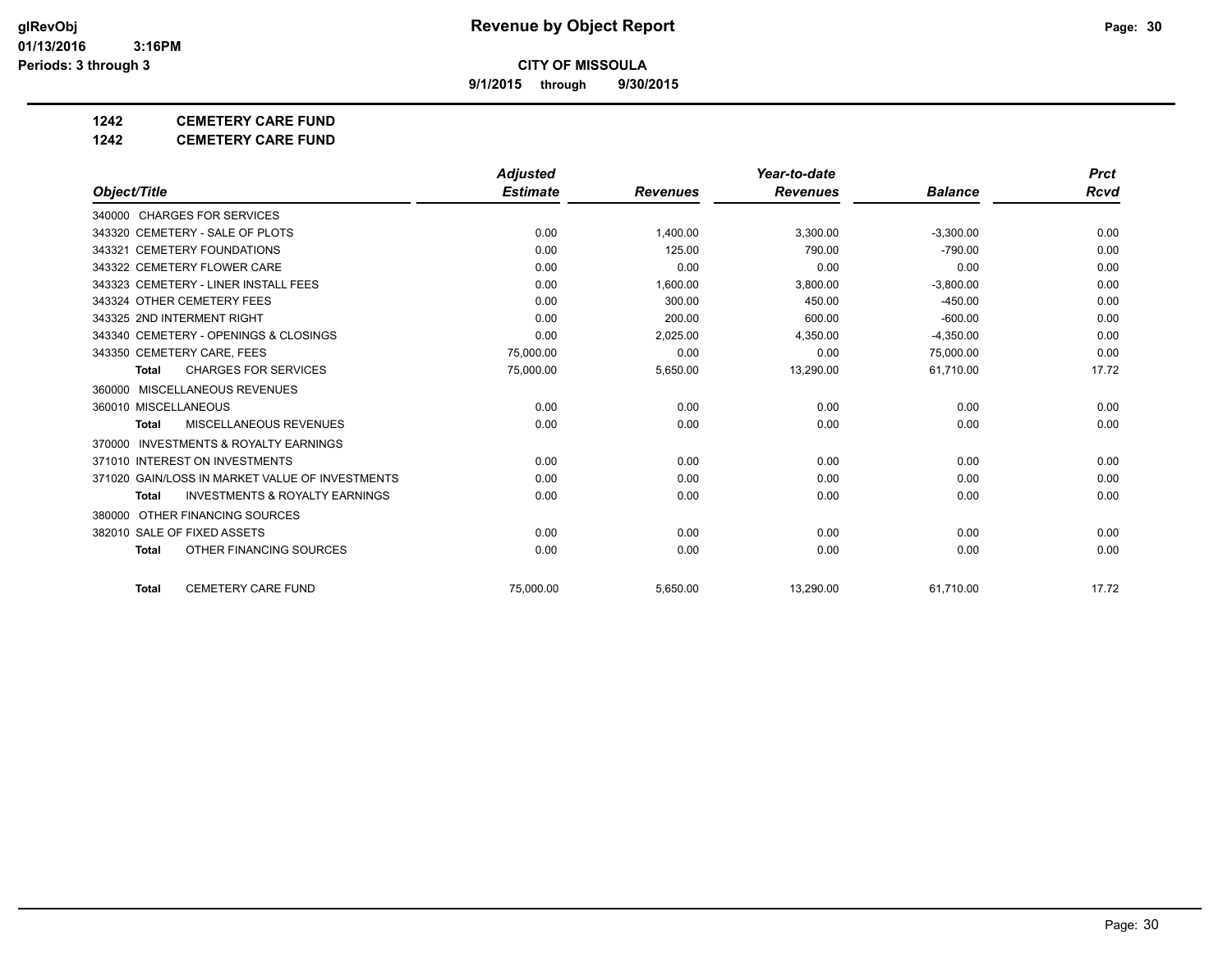**9/1/2015 through 9/30/2015**

## **1242 CEMETERY CARE FUND**

|                                                           | <b>Adjusted</b> |                 | Year-to-date    |                | <b>Prct</b> |
|-----------------------------------------------------------|-----------------|-----------------|-----------------|----------------|-------------|
| Object/Title                                              | <b>Estimate</b> | <b>Revenues</b> | <b>Revenues</b> | <b>Balance</b> | Rcvd        |
| 340000 CHARGES FOR SERVICES                               |                 |                 |                 |                |             |
| 343320 CEMETERY - SALE OF PLOTS                           | 0.00            | 1,400.00        | 3,300.00        | $-3,300.00$    | 0.00        |
| 343321 CEMETERY FOUNDATIONS                               | 0.00            | 125.00          | 790.00          | $-790.00$      | 0.00        |
| 343322 CEMETERY FLOWER CARE                               | 0.00            | 0.00            | 0.00            | 0.00           | 0.00        |
| 343323 CEMETERY - LINER INSTALL FEES                      | 0.00            | 1,600.00        | 3,800.00        | $-3,800.00$    | 0.00        |
| 343324 OTHER CEMETERY FEES                                | 0.00            | 300.00          | 450.00          | $-450.00$      | 0.00        |
| 343325 2ND INTERMENT RIGHT                                | 0.00            | 200.00          | 600.00          | $-600.00$      | 0.00        |
| 343340 CEMETERY - OPENINGS & CLOSINGS                     | 0.00            | 2,025.00        | 4,350.00        | $-4,350.00$    | 0.00        |
| 343350 CEMETERY CARE, FEES                                | 75,000.00       | 0.00            | 0.00            | 75,000.00      | 0.00        |
| <b>CHARGES FOR SERVICES</b><br><b>Total</b>               | 75,000.00       | 5,650.00        | 13,290.00       | 61,710.00      | 17.72       |
| 360000 MISCELLANEOUS REVENUES                             |                 |                 |                 |                |             |
| 360010 MISCELLANEOUS                                      | 0.00            | 0.00            | 0.00            | 0.00           | 0.00        |
| <b>MISCELLANEOUS REVENUES</b><br><b>Total</b>             | 0.00            | 0.00            | 0.00            | 0.00           | 0.00        |
| 370000 INVESTMENTS & ROYALTY EARNINGS                     |                 |                 |                 |                |             |
| 371010 INTEREST ON INVESTMENTS                            | 0.00            | 0.00            | 0.00            | 0.00           | 0.00        |
| 371020 GAIN/LOSS IN MARKET VALUE OF INVESTMENT            | 0.00            | 0.00            | 0.00            | 0.00           | 0.00        |
| <b>INVESTMENTS &amp; ROYALTY EARNINGS</b><br><b>Total</b> | 0.00            | 0.00            | 0.00            | 0.00           | 0.00        |
| 380000 OTHER FINANCING SOURCES                            |                 |                 |                 |                |             |
| 382010 SALE OF FIXED ASSETS                               | 0.00            | 0.00            | 0.00            | 0.00           | 0.00        |
| OTHER FINANCING SOURCES<br><b>Total</b>                   | 0.00            | 0.00            | 0.00            | 0.00           | 0.00        |
| <b>CEMETERY CARE FUND</b><br><b>Total</b>                 | 75.000.00       | 5,650.00        | 13,290.00       | 61.710.00      | 17.72       |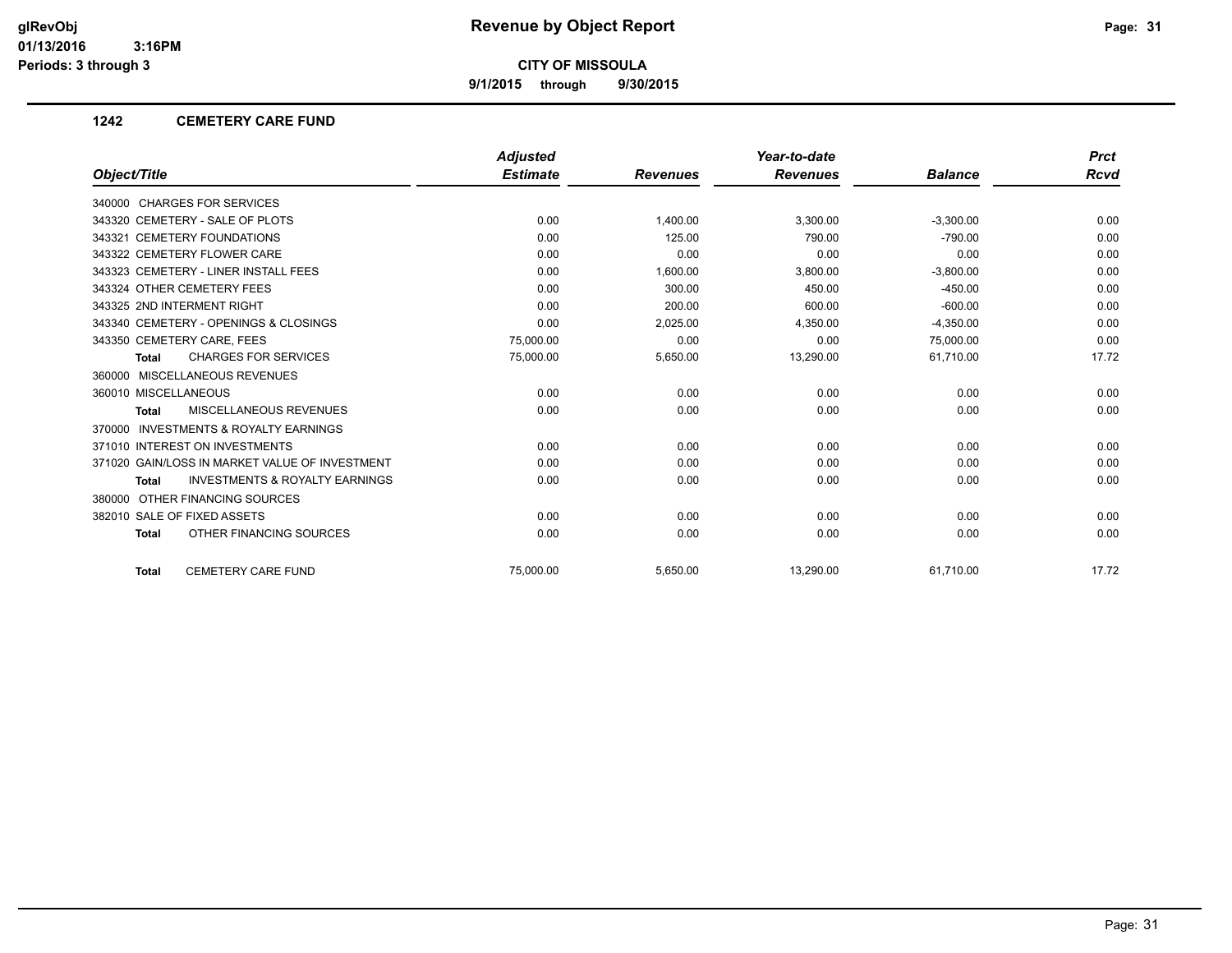**9/1/2015 through 9/30/2015**

# **1243 CEMETERY MEMORIAL FUND**

**1243 CEMETERY MEMORIAL FUND**

|                      |                                                 | <b>Adjusted</b> |                 | Year-to-date    |                | <b>Prct</b> |
|----------------------|-------------------------------------------------|-----------------|-----------------|-----------------|----------------|-------------|
| Object/Title         |                                                 | <b>Estimate</b> | <b>Revenues</b> | <b>Revenues</b> | <b>Balance</b> | <b>Rcvd</b> |
|                      | 360000 MISCELLANEOUS REVENUES                   |                 |                 |                 |                |             |
| 360010 MISCELLANEOUS |                                                 | 0.00            | 0.00            | 0.00            | 0.00           | 0.00        |
| 365000 DONATIONS     |                                                 | 1.500.00        | 100.00          | 100.00          | 1.400.00       | 6.67        |
| Total                | MISCELLANEOUS REVENUES                          | 1.500.00        | 100.00          | 100.00          | 1.400.00       | 6.67        |
|                      | 370000 INVESTMENTS & ROYALTY EARNINGS           |                 |                 |                 |                |             |
|                      | 371010 INTEREST ON INVESTMENTS                  | 0.00            | 0.00            | 0.00            | 0.00           | 0.00        |
|                      | 371020 GAIN/LOSS IN MARKET VALUE OF INVESTMENTS | 0.00            | 0.00            | 0.00            | 0.00           | 0.00        |
| Total                | INVESTMENTS & ROYALTY EARNINGS                  | 0.00            | 0.00            | 0.00            | 0.00           | 0.00        |
| <b>Total</b>         | <b>CEMETERY MEMORIAL FUND</b>                   | 1.500.00        | 100.00          | 100.00          | 1.400.00       | 6.67        |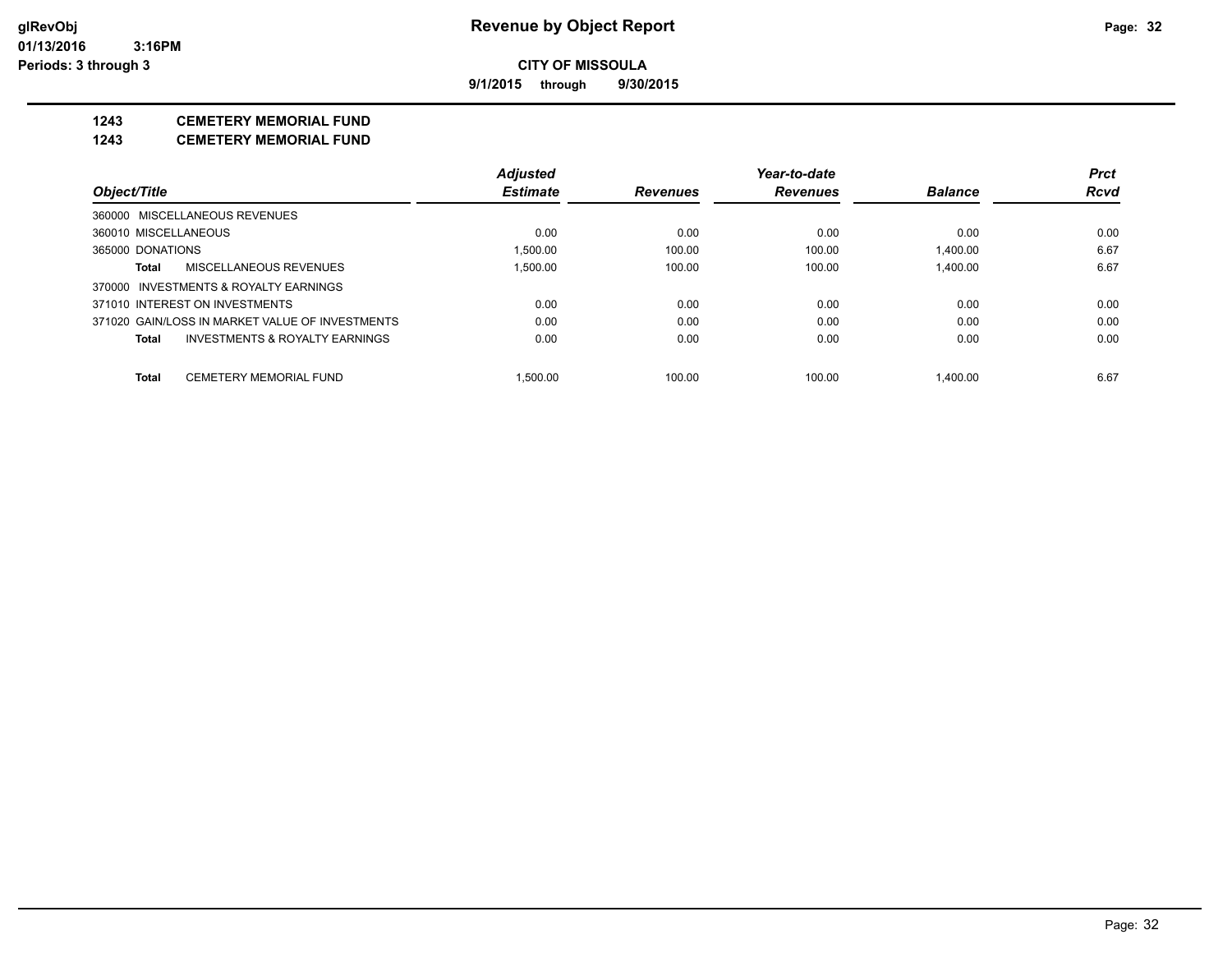**9/1/2015 through 9/30/2015**

# **1243 CEMETERY MEMORIAL FUND**

|                      |                                                | <b>Adjusted</b> |                 | Year-to-date    |                | <b>Prct</b> |
|----------------------|------------------------------------------------|-----------------|-----------------|-----------------|----------------|-------------|
| Object/Title         |                                                | <b>Estimate</b> | <b>Revenues</b> | <b>Revenues</b> | <b>Balance</b> | <b>Rcvd</b> |
|                      | 360000 MISCELLANEOUS REVENUES                  |                 |                 |                 |                |             |
| 360010 MISCELLANEOUS |                                                | 0.00            | 0.00            | 0.00            | 0.00           | 0.00        |
| 365000 DONATIONS     |                                                | 1.500.00        | 100.00          | 100.00          | 1.400.00       | 6.67        |
| Total                | MISCELLANEOUS REVENUES                         | 1.500.00        | 100.00          | 100.00          | 1.400.00       | 6.67        |
| 370000               | INVESTMENTS & ROYALTY EARNINGS                 |                 |                 |                 |                |             |
|                      | 371010 INTEREST ON INVESTMENTS                 | 0.00            | 0.00            | 0.00            | 0.00           | 0.00        |
|                      | 371020 GAIN/LOSS IN MARKET VALUE OF INVESTMENT | 0.00            | 0.00            | 0.00            | 0.00           | 0.00        |
| <b>Total</b>         | INVESTMENTS & ROYALTY EARNINGS                 | 0.00            | 0.00            | 0.00            | 0.00           | 0.00        |
| <b>Total</b>         | CEMETERY MEMORIAL FUND                         | 1.500.00        | 100.00          | 100.00          | 1.400.00       | 6.67        |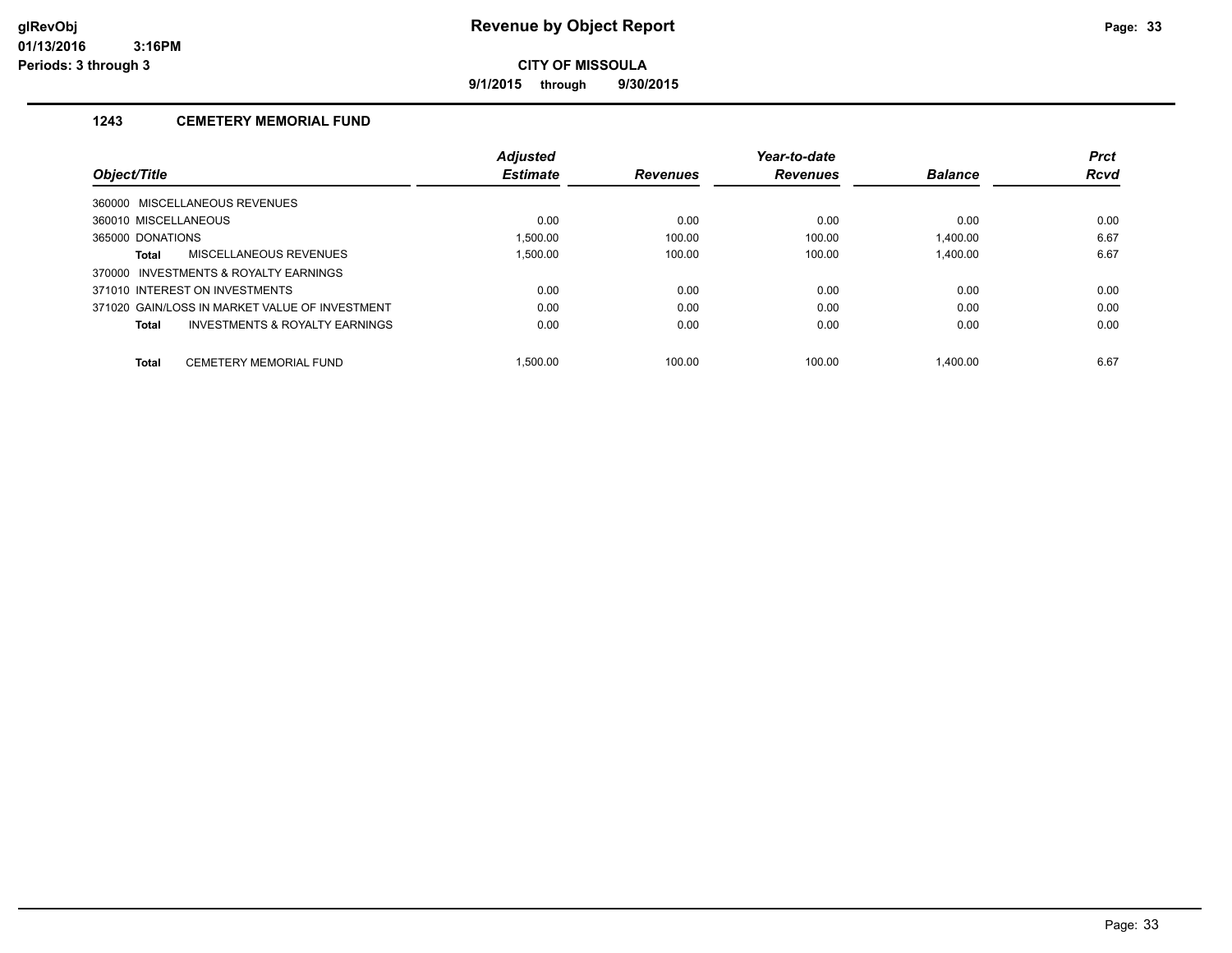**9/1/2015 through 9/30/2015**

**1265 TITLE 1 PROJECTS FUND**

**1265 TITLE 1 PROJECTS FUND**

|                                                    | <b>Adjusted</b> |                 | Year-to-date    |                | <b>Prct</b> |
|----------------------------------------------------|-----------------|-----------------|-----------------|----------------|-------------|
| Object/Title                                       | <b>Estimate</b> | <b>Revenues</b> | <b>Revenues</b> | <b>Balance</b> | Rcvd        |
| 360000 MISCELLANEOUS REVENUES                      |                 |                 |                 |                |             |
| 360010 MISCELLANEOUS                               | 0.00            | 0.00            | 0.00            | 0.00           | 0.00        |
| MISCELLANEOUS REVENUES<br>Total                    | 0.00            | 0.00            | 0.00            | 0.00           | 0.00        |
| 370000 INVESTMENTS & ROYALTY EARNINGS              |                 |                 |                 |                |             |
| 371010 INTEREST ON INVESTMENTS                     | 0.00            | 0.00            | 0.00            | 0.00           | 0.00        |
| 373002 LOAN REPAYMENT - FAMILY SERVICES            | 70.000.00       | 0.00            | 0.00            | 70.000.00      | 0.00        |
| 373006 BURNS ST COMMONS                            | 0.00            | 0.00            | 0.00            | 0.00           | 0.00        |
| <b>INVESTMENTS &amp; ROYALTY EARNINGS</b><br>Total | 70.000.00       | 0.00            | 0.00            | 70.000.00      | 0.00        |
| TITLE 1 PROJECTS FUND<br>Total                     | 70.000.00       | 0.00            | 0.00            | 70.000.00      | 0.00        |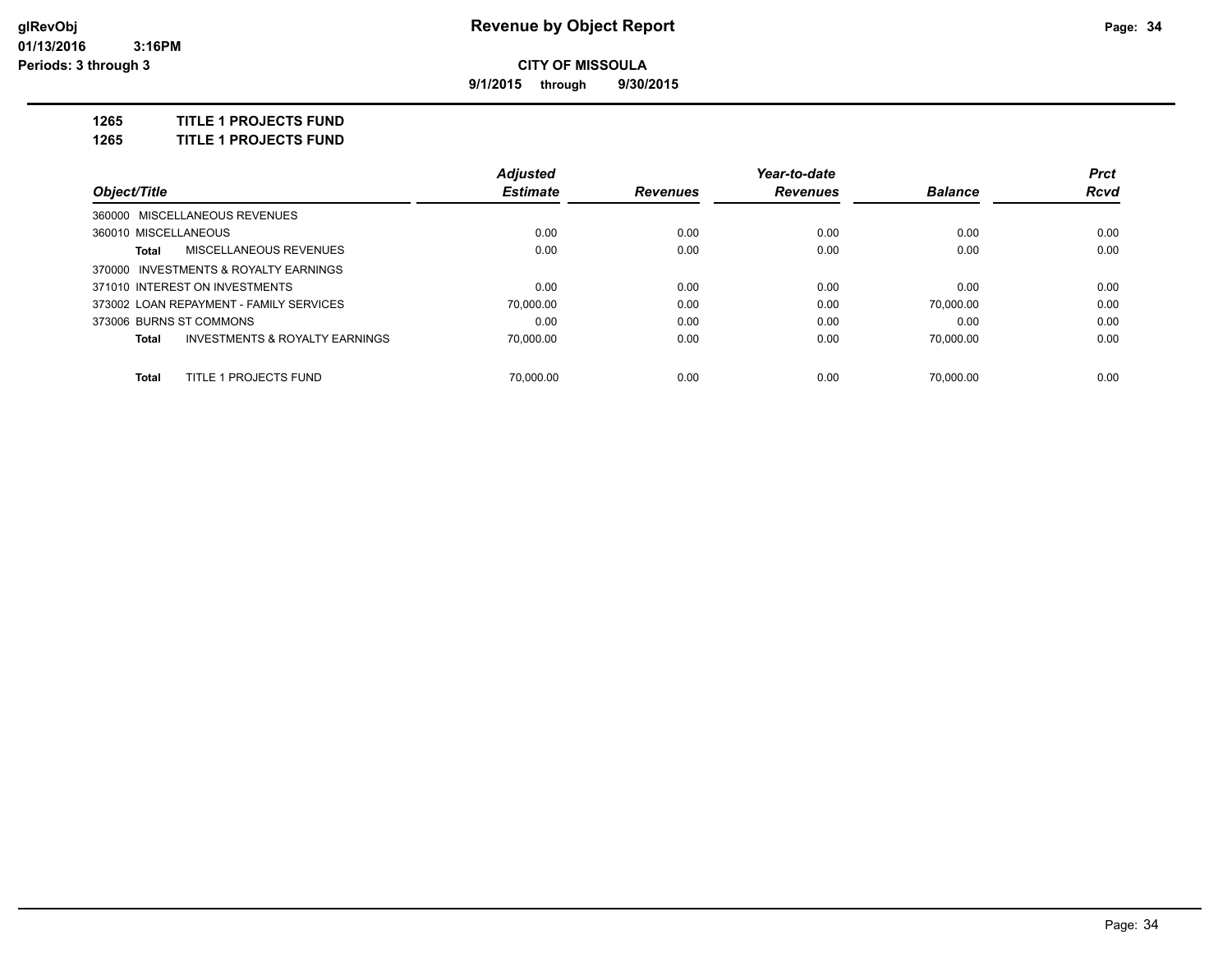**9/1/2015 through 9/30/2015**

# **1265 TITLE 1 PROJECTS FUND**

| Object/Title                                       | <b>Adjusted</b> |                 | Year-to-date    |                | <b>Prct</b> |
|----------------------------------------------------|-----------------|-----------------|-----------------|----------------|-------------|
|                                                    | <b>Estimate</b> | <b>Revenues</b> | <b>Revenues</b> | <b>Balance</b> | <b>Rcvd</b> |
| 360000 MISCELLANEOUS REVENUES                      |                 |                 |                 |                |             |
| 360010 MISCELLANEOUS                               | 0.00            | 0.00            | 0.00            | 0.00           | 0.00        |
| <b>MISCELLANEOUS REVENUES</b><br>Total             | 0.00            | 0.00            | 0.00            | 0.00           | 0.00        |
| 370000 INVESTMENTS & ROYALTY EARNINGS              |                 |                 |                 |                |             |
| 371010 INTEREST ON INVESTMENTS                     | 0.00            | 0.00            | 0.00            | 0.00           | 0.00        |
| 373002 LOAN REPAYMENT - FAMILY SERVICES            | 70.000.00       | 0.00            | 0.00            | 70.000.00      | 0.00        |
| 373006 BURNS ST COMMONS                            | 0.00            | 0.00            | 0.00            | 0.00           | 0.00        |
| <b>INVESTMENTS &amp; ROYALTY EARNINGS</b><br>Total | 70.000.00       | 0.00            | 0.00            | 70.000.00      | 0.00        |
| TITLE 1 PROJECTS FUND<br><b>Total</b>              | 70.000.00       | 0.00            | 0.00            | 70.000.00      | 0.00        |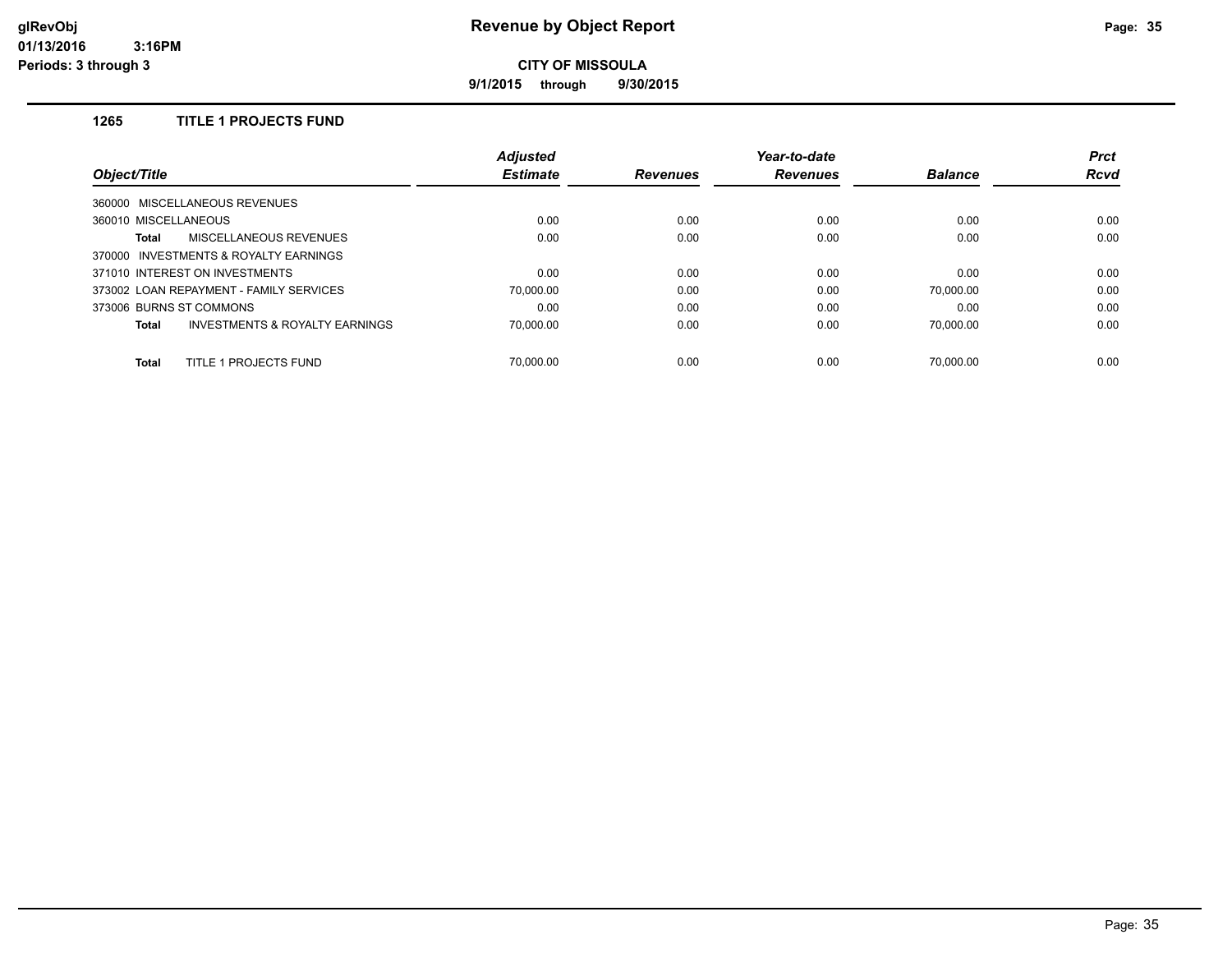**9/1/2015 through 9/30/2015**

#### **1396 PROGRAM INCOME REVOLVING LOAN PROGRAM 1396 PROGRAM INCOME REVOLVING LOAN PROGRAM**

| Object/Title                                       | <b>Adjusted</b> |                 | Year-to-date<br><b>Revenues</b> | <b>Balance</b> | <b>Prct</b><br>Rcvd |
|----------------------------------------------------|-----------------|-----------------|---------------------------------|----------------|---------------------|
|                                                    | <b>Estimate</b> | <b>Revenues</b> |                                 |                |                     |
| 330000 INTERGOVERNMENTAL REVENUES                  |                 |                 |                                 |                |                     |
| 331010 ENTITLEMENT - CDBG                          | 0.00            | 0.00            | 0.00                            | 0.00           | 0.00                |
| <b>INTERGOVERNMENTAL REVENUES</b><br><b>Total</b>  | 0.00            | 0.00            | 0.00                            | 0.00           | 0.00                |
| 360000 MISCELLANEOUS REVENUES                      |                 |                 |                                 |                |                     |
| 360005 LOAN REPAYMENTS                             | 0.00            | 0.00            | 0.00                            | 0.00           | 0.00                |
| 360010 MISCELLANEOUS                               | 0.00            | 0.00            | 0.00                            | 0.00           | 0.00                |
| 360013 REPAYMENT OF SEWER GRANT                    | 7,000.00        | 0.00            | 5,390.00                        | 1,610.00       | 77.00               |
| 360014 REPAYMENT OF LOAN/MHA                       | 0.00            | 0.00            | 0.00                            | 0.00           | 0.00                |
| 361013 CLOSED GRANT REPAYMENTS                     | 0.00            | 0.00            | 0.00                            | 0.00           | 0.00                |
| <b>MISCELLANEOUS REVENUES</b><br>Total             | 7,000.00        | 0.00            | 5,390.00                        | 1,610.00       | 77.00               |
| 370000 INVESTMENTS & ROYALTY EARNINGS              |                 |                 |                                 |                |                     |
| 371010 INTEREST ON INVESTMENTS                     | 0.00            | 0.00            | 0.00                            | 0.00           | 0.00                |
| 371020 GAIN/LOSS IN MARKET VALUE OF INVESTMENTS    | 0.00            | 0.00            | 0.00                            | 0.00           | 0.00                |
| <b>INVESTMENTS &amp; ROYALTY EARNINGS</b><br>Total | 0.00            | 0.00            | 0.00                            | 0.00           | 0.00                |
| 380000 OTHER FINANCING SOURCES                     |                 |                 |                                 |                |                     |
| 383026 TRANS FR CDBG                               | 0.00            | 0.00            | 0.00                            | 0.00           | 0.00                |
| OTHER FINANCING SOURCES<br>Total                   | 0.00            | 0.00            | 0.00                            | 0.00           | 0.00                |
| PROGRAM INCOME REVOLVING LOAN PRO<br><b>Total</b>  | 7,000.00        | 0.00            | 5,390.00                        | 1,610.00       | 77.00               |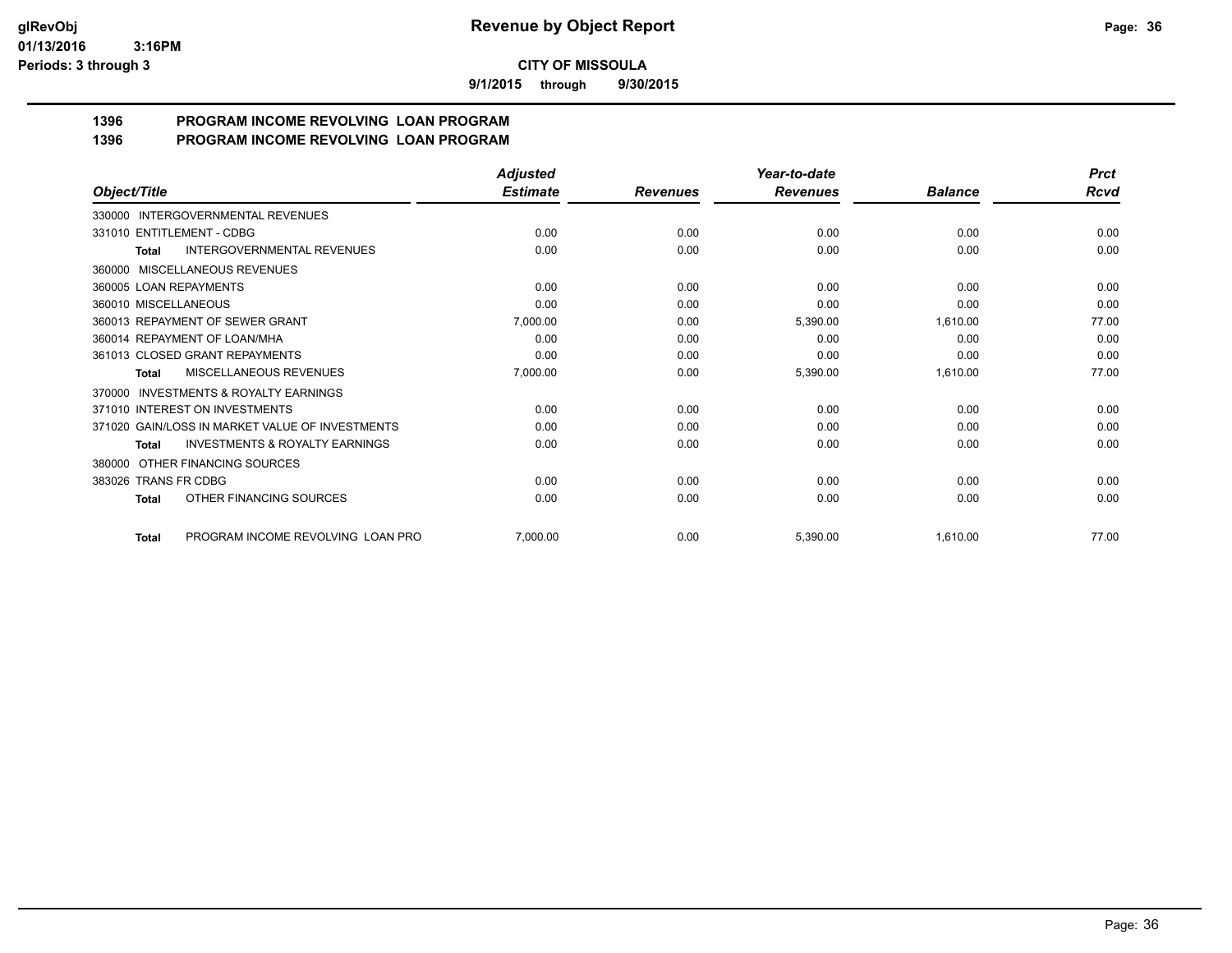**9/1/2015 through 9/30/2015**

#### **1396 PROGRAM INCOME REVOLVING LOAN PROGRAM**

|                                                           | <b>Adjusted</b> |                 | Year-to-date    |                | <b>Prct</b> |
|-----------------------------------------------------------|-----------------|-----------------|-----------------|----------------|-------------|
| Object/Title                                              | <b>Estimate</b> | <b>Revenues</b> | <b>Revenues</b> | <b>Balance</b> | <b>Rcvd</b> |
| 330000 INTERGOVERNMENTAL REVENUES                         |                 |                 |                 |                |             |
| 331010 ENTITLEMENT - CDBG                                 | 0.00            | 0.00            | 0.00            | 0.00           | 0.00        |
| <b>INTERGOVERNMENTAL REVENUES</b><br>Total                | 0.00            | 0.00            | 0.00            | 0.00           | 0.00        |
| 360000 MISCELLANEOUS REVENUES                             |                 |                 |                 |                |             |
| 360005 LOAN REPAYMENTS                                    | 0.00            | 0.00            | 0.00            | 0.00           | 0.00        |
| 360010 MISCELLANEOUS                                      | 0.00            | 0.00            | 0.00            | 0.00           | 0.00        |
| 360013 REPAYMENT OF SEWER GRANT                           | 7,000.00        | 0.00            | 5,390.00        | 1,610.00       | 77.00       |
| 360014 REPAYMENT OF LOAN/MHA                              | 0.00            | 0.00            | 0.00            | 0.00           | 0.00        |
| 361013 CLOSED GRANT REPAYMENTS                            | 0.00            | 0.00            | 0.00            | 0.00           | 0.00        |
| MISCELLANEOUS REVENUES<br>Total                           | 7,000.00        | 0.00            | 5,390.00        | 1,610.00       | 77.00       |
| <b>INVESTMENTS &amp; ROYALTY EARNINGS</b><br>370000       |                 |                 |                 |                |             |
| 371010 INTEREST ON INVESTMENTS                            | 0.00            | 0.00            | 0.00            | 0.00           | 0.00        |
| 371020 GAIN/LOSS IN MARKET VALUE OF INVESTMENT            | 0.00            | 0.00            | 0.00            | 0.00           | 0.00        |
| <b>INVESTMENTS &amp; ROYALTY EARNINGS</b><br><b>Total</b> | 0.00            | 0.00            | 0.00            | 0.00           | 0.00        |
| 380000 OTHER FINANCING SOURCES                            |                 |                 |                 |                |             |
| 383026 TRANS FR CDBG                                      | 0.00            | 0.00            | 0.00            | 0.00           | 0.00        |
| OTHER FINANCING SOURCES<br>Total                          | 0.00            | 0.00            | 0.00            | 0.00           | 0.00        |
| PROGRAM INCOME REVOLVING LOAN PRC<br><b>Total</b>         | 7,000.00        | 0.00            | 5,390.00        | 1,610.00       | 77.00       |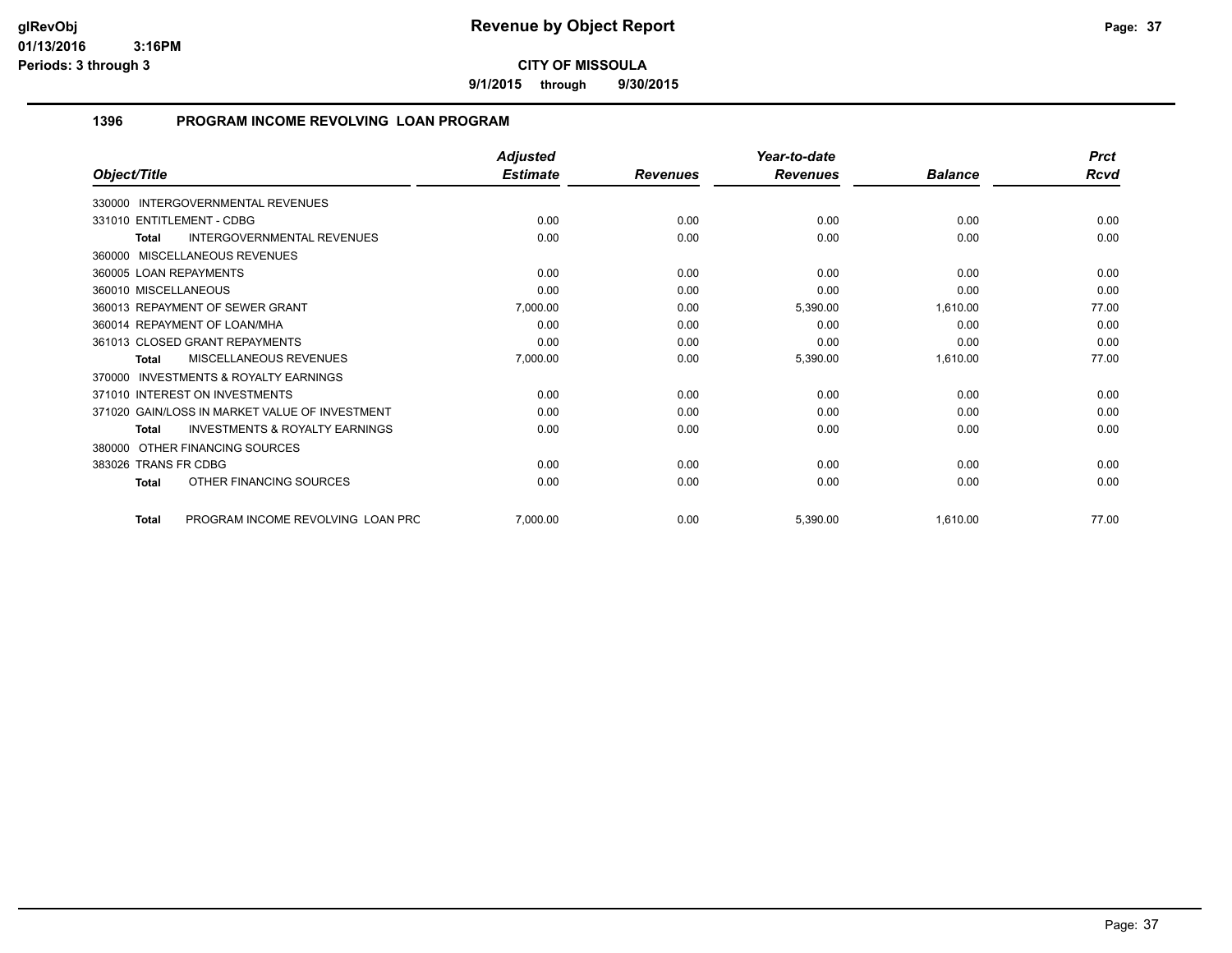**9/1/2015 through 9/30/2015**

#### **1397 STATE HOME PROGRAM INCOME**

**1397 STATE HOME PROGRAM INCOME**

|                                         | <b>Adjusted</b> |                 | Year-to-date    |                | <b>Prct</b> |
|-----------------------------------------|-----------------|-----------------|-----------------|----------------|-------------|
| Object/Title                            | <b>Estimate</b> | <b>Revenues</b> | <b>Revenues</b> | <b>Balance</b> | <b>Rcvd</b> |
| 330000 INTERGOVERNMENTAL REVENUES       |                 |                 |                 |                |             |
| 331003 STATE HOME PROGRAM INCOME        | 186.935.00      | 0.00            | 0.00            | 186.935.00     | 0.00        |
| INTERGOVERNMENTAL REVENUES<br>Total     | 186,935.00      | 0.00            | 0.00            | 186,935.00     | 0.00        |
| 360000 MISCELLANEOUS REVENUES           |                 |                 |                 |                |             |
| 360005 LOAN REPAYMENTS                  | 0.00            | 0.00            | 0.00            | 0.00           | 0.00        |
| MISCELLANEOUS REVENUES<br>Total         | 0.00            | 0.00            | 0.00            | 0.00           | 0.00        |
| 370000 INVESTMENTS & ROYALTY EARNINGS   |                 |                 |                 |                |             |
| 371010 INTEREST ON INVESTMENTS          | 0.00            | 0.00            | 0.00            | 0.00           | 0.00        |
| INVESTMENTS & ROYALTY EARNINGS<br>Total | 0.00            | 0.00            | 0.00            | 0.00           | 0.00        |
| STATE HOME PROGRAM INCOME<br>Total      | 186.935.00      | 0.00            | 0.00            | 186.935.00     | 0.00        |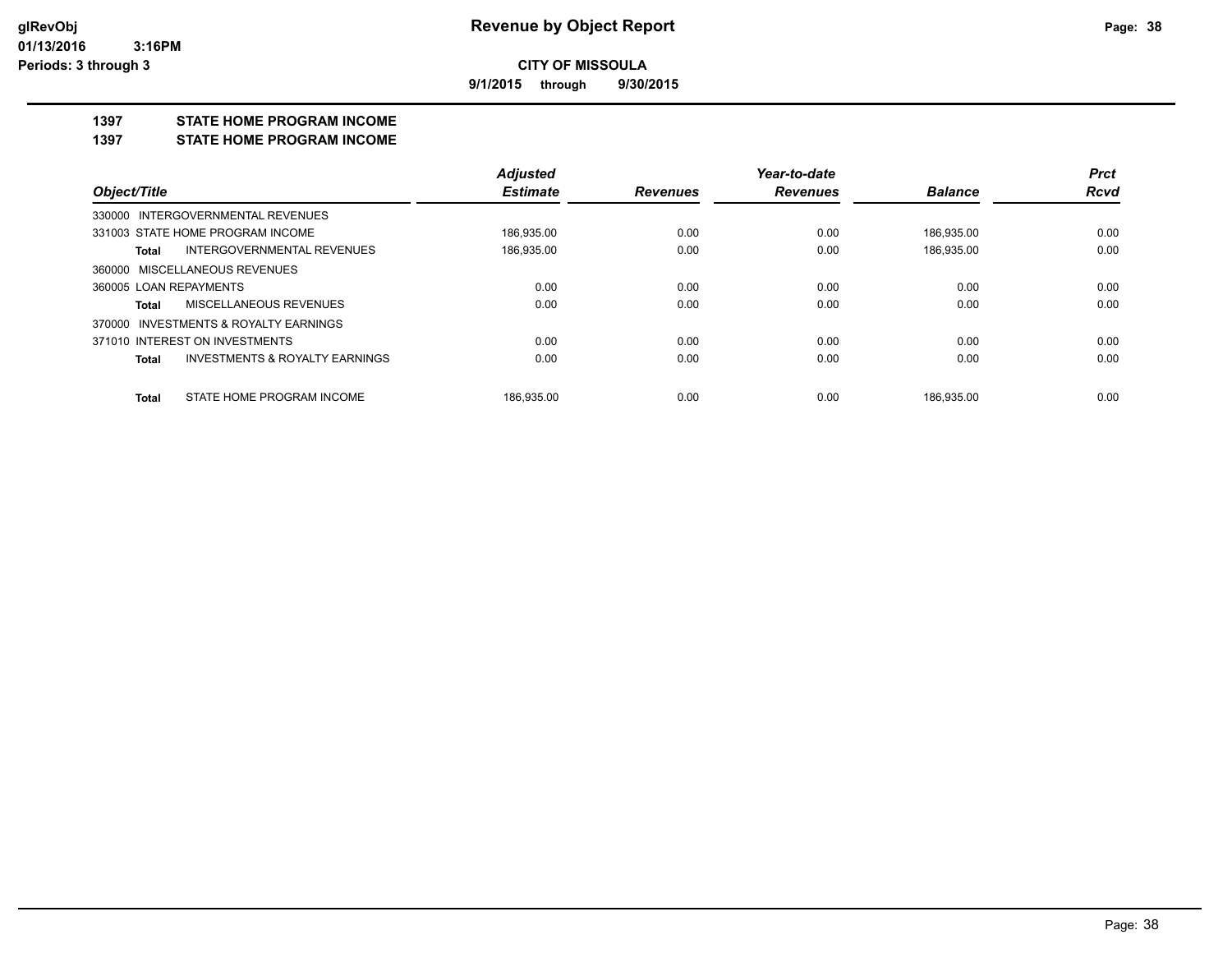**9/1/2015 through 9/30/2015**

#### **1397 STATE HOME PROGRAM INCOME**

| Object/Title           |                                           | <b>Adjusted</b><br><b>Estimate</b> | <b>Revenues</b> | Year-to-date<br><b>Revenues</b> | <b>Balance</b> | <b>Prct</b><br><b>Rcvd</b> |
|------------------------|-------------------------------------------|------------------------------------|-----------------|---------------------------------|----------------|----------------------------|
| 330000                 | <b>INTERGOVERNMENTAL REVENUES</b>         |                                    |                 |                                 |                |                            |
|                        | 331003 STATE HOME PROGRAM INCOME          | 186.935.00                         | 0.00            | 0.00                            | 186,935.00     | 0.00                       |
| Total                  | INTERGOVERNMENTAL REVENUES                | 186,935.00                         | 0.00            | 0.00                            | 186,935.00     | 0.00                       |
| 360000                 | MISCELLANEOUS REVENUES                    |                                    |                 |                                 |                |                            |
| 360005 LOAN REPAYMENTS |                                           | 0.00                               | 0.00            | 0.00                            | 0.00           | 0.00                       |
| <b>Total</b>           | MISCELLANEOUS REVENUES                    | 0.00                               | 0.00            | 0.00                            | 0.00           | 0.00                       |
| 370000                 | INVESTMENTS & ROYALTY EARNINGS            |                                    |                 |                                 |                |                            |
|                        | 371010 INTEREST ON INVESTMENTS            | 0.00                               | 0.00            | 0.00                            | 0.00           | 0.00                       |
| <b>Total</b>           | <b>INVESTMENTS &amp; ROYALTY EARNINGS</b> | 0.00                               | 0.00            | 0.00                            | 0.00           | 0.00                       |
| <b>Total</b>           | STATE HOME PROGRAM INCOME                 | 186.935.00                         | 0.00            | 0.00                            | 186.935.00     | 0.00                       |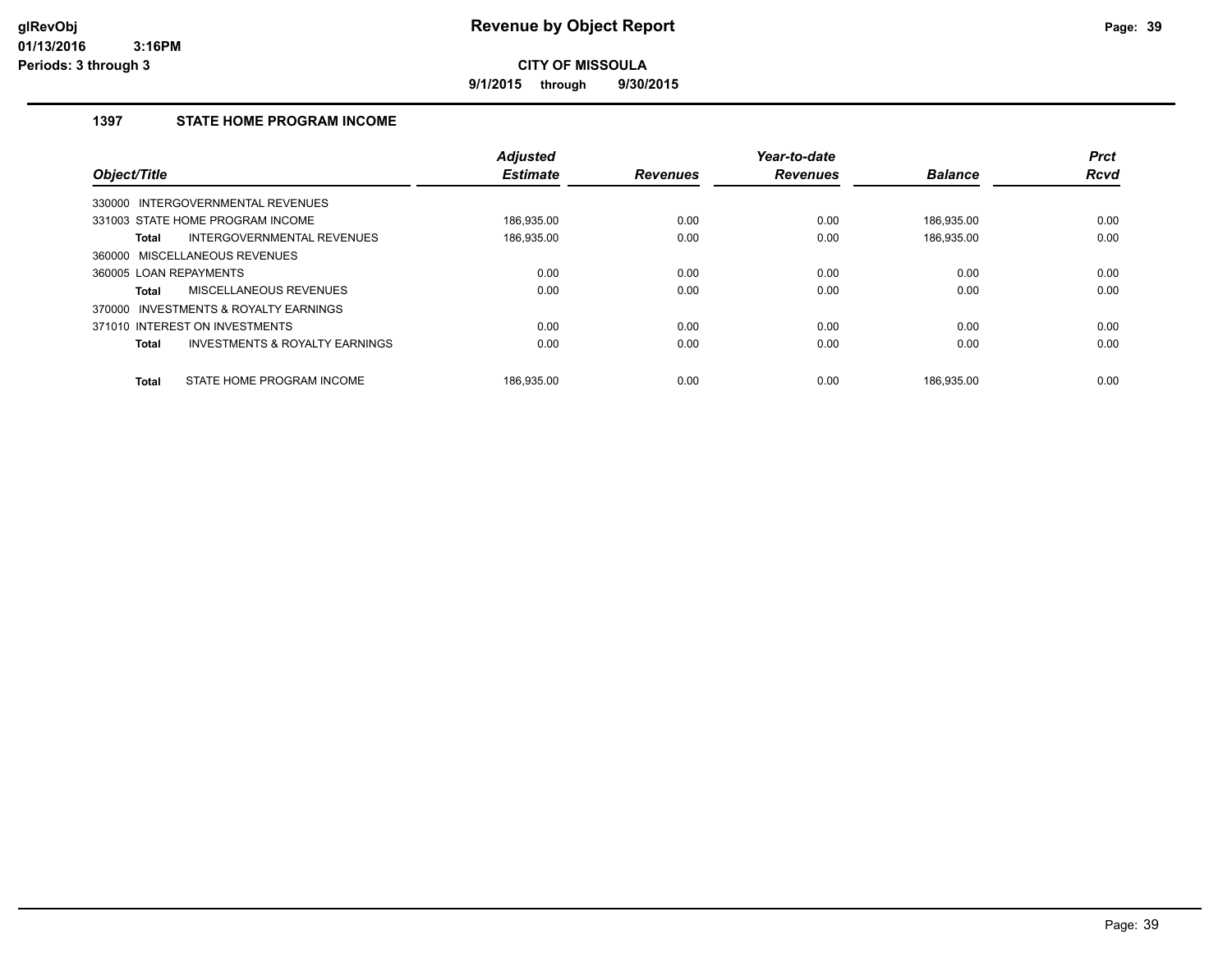**9/1/2015 through 9/30/2015**

**2250 PLANNING FUND**

**2250 PLANNING FUND**

|                                                           | <b>Adjusted</b> |                 | Year-to-date    |                | <b>Prct</b> |
|-----------------------------------------------------------|-----------------|-----------------|-----------------|----------------|-------------|
| Object/Title                                              | <b>Estimate</b> | <b>Revenues</b> | <b>Revenues</b> | <b>Balance</b> | Rcvd        |
| 330000 INTERGOVERNMENTAL REVENUES                         |                 |                 |                 |                |             |
| 331054 FHWA PL GRANT                                      | 0.00            | 0.00            | 0.00            | 0.00           | 0.00        |
| 331055 FTA GRANT                                          | 0.00            | 0.00            | 0.00            | 0.00           | 0.00        |
| 331056 MDT FEDERAL CMAQ                                   | 0.00            | 0.00            | 0.00            | 0.00           | 0.00        |
| 331057 TRANSIT-MUTD CMAQ                                  | 0.00            | 0.00            | 0.00            | 0.00           | 0.00        |
| 331170 HISTORICAL PRESERVATION GRANT                      | 5,500.00        | 0.00            | 0.00            | 5,500.00       | 0.00        |
| 336023 STATE CONTRIB. - PERS                              | 0.00            | 0.00            | 33.86           | $-33.86$       | 0.00        |
| 336030 COUNTY CONTRIBUTION                                | 0.00            | 0.00            | 0.00            | 0.00           | 0.00        |
| 338100 PLANNING MILLS PASSED THRU COUNTY                  | 329,157.00      | 0.00            | 0.00            | 329,157.00     | 0.00        |
| <b>INTERGOVERNMENTAL REVENUES</b><br><b>Total</b>         | 334,657.00      | 0.00            | 33.86           | 334,623.14     | 0.01        |
| <b>MISCELLANEOUS REVENUES</b><br>360000                   |                 |                 |                 |                |             |
| 365016 LOCAL MATCH MDT                                    | 0.00            | 0.00            | 0.00            | 0.00           | 0.00        |
| 365017 LOCAL MATCH TRANSIT                                | 0.00            | 0.00            | 0.00            | 0.00           | 0.00        |
| MISCELLANEOUS REVENUES<br><b>Total</b>                    | 0.00            | 0.00            | 0.00            | 0.00           | 0.00        |
| <b>INVESTMENTS &amp; ROYALTY EARNINGS</b><br>370000       |                 |                 |                 |                |             |
| 371010 INTEREST ON INVESTMENTS                            | 0.00            | 0.00            | 0.00            | 0.00           | 0.00        |
| <b>INVESTMENTS &amp; ROYALTY EARNINGS</b><br><b>Total</b> | 0.00            | 0.00            | 0.00            | 0.00           | 0.00        |
| OTHER FINANCING SOURCES<br>380000                         |                 |                 |                 |                |             |
| 383000 OPERATING TRANSFERS                                | 0.00            | 0.00            | 0.00            | 0.00           | 0.00        |
| 383029 TRANS FR GENERAL                                   | 83,734.00       | 0.00            | 0.00            | 83,734.00      | 0.00        |
| OTHER FINANCING SOURCES<br><b>Total</b>                   | 83,734.00       | 0.00            | 0.00            | 83,734.00      | 0.00        |
| <b>PLANNING FUND</b><br><b>Total</b>                      | 418,391.00      | 0.00            | 33.86           | 418,357.14     | 0.01        |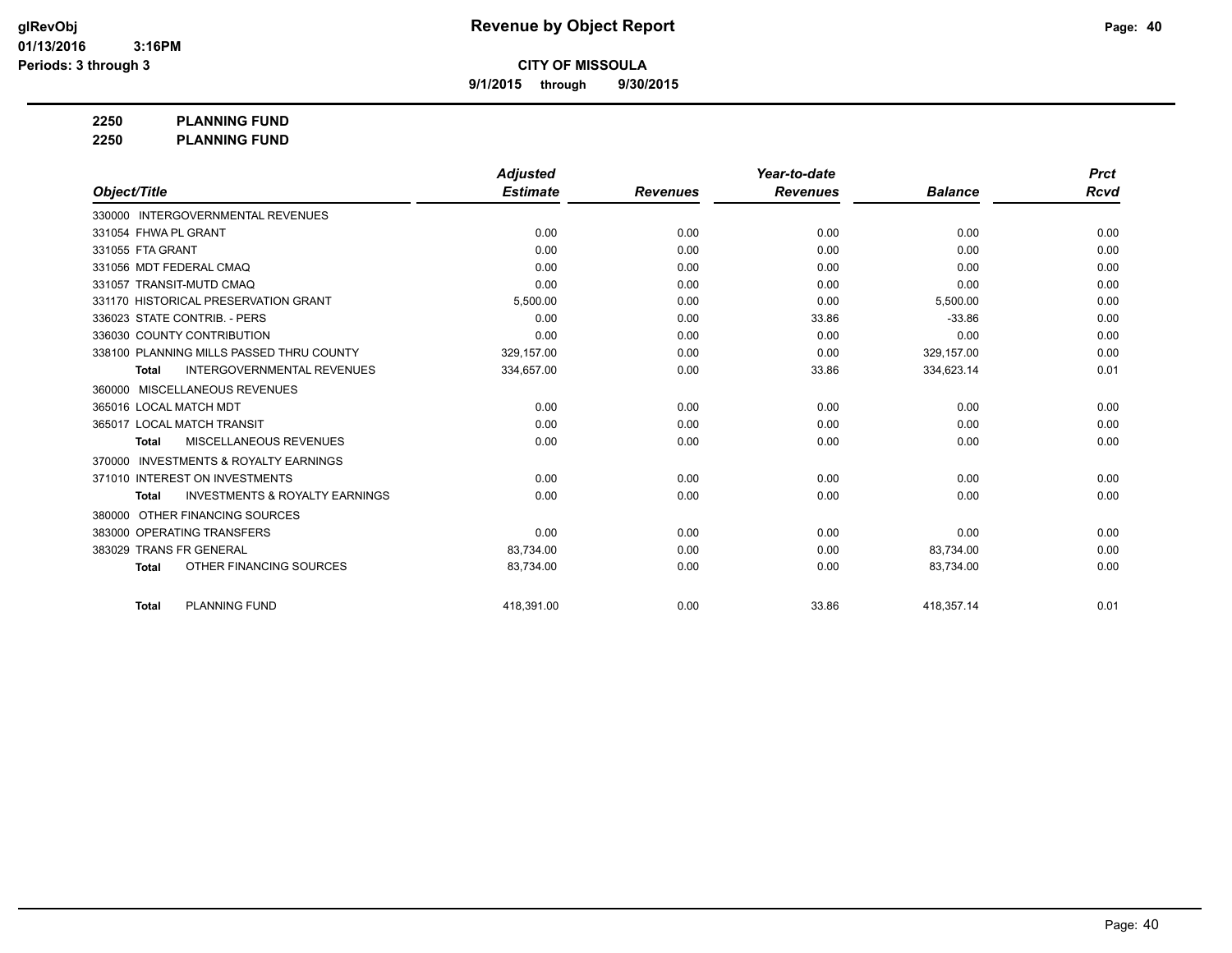**9/1/2015 through 9/30/2015**

#### **2250 PLANNING FUND**

|                                                           | <b>Adjusted</b> |                 | Year-to-date    |                | <b>Prct</b> |
|-----------------------------------------------------------|-----------------|-----------------|-----------------|----------------|-------------|
| Object/Title                                              | <b>Estimate</b> | <b>Revenues</b> | <b>Revenues</b> | <b>Balance</b> | Rcvd        |
| 330000 INTERGOVERNMENTAL REVENUES                         |                 |                 |                 |                |             |
| 331054 FHWA PL GRANT                                      | 0.00            | 0.00            | 0.00            | 0.00           | 0.00        |
| 331055 FTA GRANT                                          | 0.00            | 0.00            | 0.00            | 0.00           | 0.00        |
| 331056 MDT FEDERAL CMAQ                                   | 0.00            | 0.00            | 0.00            | 0.00           | 0.00        |
| 331057 TRANSIT-MUTD CMAQ                                  | 0.00            | 0.00            | 0.00            | 0.00           | 0.00        |
| 331170 HISTORICAL PRESERVATION GRANT                      | 5,500.00        | 0.00            | 0.00            | 5,500.00       | 0.00        |
| 336023 STATE CONTRIB. - PERS                              | 0.00            | 0.00            | 33.86           | $-33.86$       | 0.00        |
| 336030 COUNTY CONTRIBUTION                                | 0.00            | 0.00            | 0.00            | 0.00           | 0.00        |
| 338100 PLANNING MILLS PASSED THRU COUNTY                  | 329,157.00      | 0.00            | 0.00            | 329,157.00     | 0.00        |
| <b>INTERGOVERNMENTAL REVENUES</b><br><b>Total</b>         | 334,657.00      | 0.00            | 33.86           | 334,623.14     | 0.01        |
| 360000 MISCELLANEOUS REVENUES                             |                 |                 |                 |                |             |
| 365016 LOCAL MATCH MDT                                    | 0.00            | 0.00            | 0.00            | 0.00           | 0.00        |
| 365017 LOCAL MATCH TRANSIT                                | 0.00            | 0.00            | 0.00            | 0.00           | 0.00        |
| <b>MISCELLANEOUS REVENUES</b><br><b>Total</b>             | 0.00            | 0.00            | 0.00            | 0.00           | 0.00        |
| 370000 INVESTMENTS & ROYALTY EARNINGS                     |                 |                 |                 |                |             |
| 371010 INTEREST ON INVESTMENTS                            | 0.00            | 0.00            | 0.00            | 0.00           | 0.00        |
| <b>INVESTMENTS &amp; ROYALTY EARNINGS</b><br><b>Total</b> | 0.00            | 0.00            | 0.00            | 0.00           | 0.00        |
| 380000 OTHER FINANCING SOURCES                            |                 |                 |                 |                |             |
| 383000 OPERATING TRANSFERS                                | 0.00            | 0.00            | 0.00            | 0.00           | 0.00        |
| 383029 TRANS FR GENERAL                                   | 83,734.00       | 0.00            | 0.00            | 83,734.00      | 0.00        |
| OTHER FINANCING SOURCES<br><b>Total</b>                   | 83,734.00       | 0.00            | 0.00            | 83,734.00      | 0.00        |
| <b>PLANNING FUND</b><br><b>Total</b>                      | 418.391.00      | 0.00            | 33.86           | 418.357.14     | 0.01        |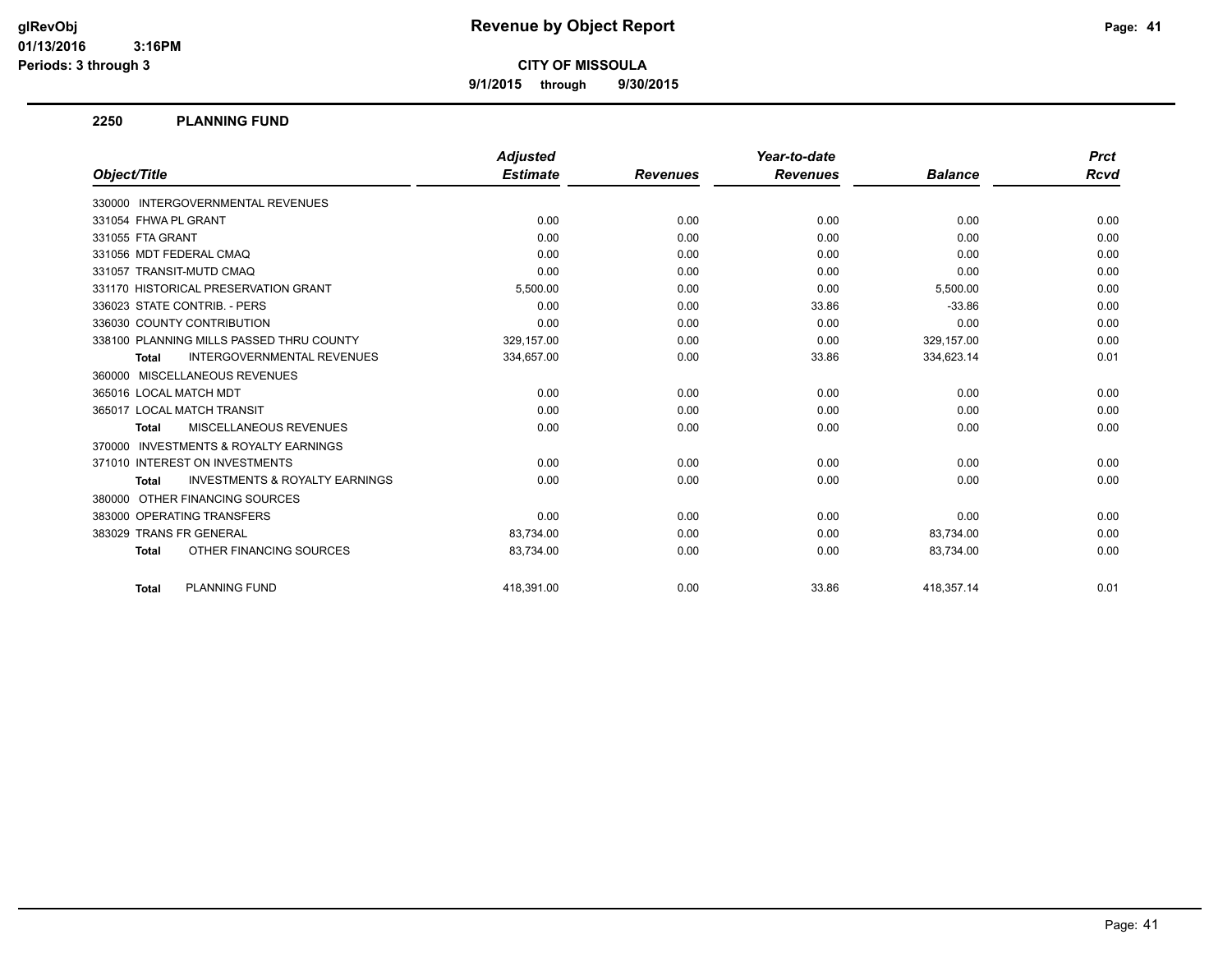**9/1/2015 through 9/30/2015**

# **2310 PUBLIC SAFETY INFORMATION SYSTEMS**

#### **2310 PUBLIC SAFETY INFORMATION SYSTEMS**

|                                                     | <b>Adjusted</b> |                 | Year-to-date    |                | <b>Prct</b> |
|-----------------------------------------------------|-----------------|-----------------|-----------------|----------------|-------------|
| Object/Title                                        | <b>Estimate</b> | <b>Revenues</b> | <b>Revenues</b> | <b>Balance</b> | <b>Rcvd</b> |
| INTERGOVERNMENTAL REVENUES<br>330000                |                 |                 |                 |                |             |
| 330000 INTERGOVERNMENTAL REVENUES                   | 18,000.00       | 6,000.00        | 6,000.00        | 12,000.00      | 33.33       |
| <b>INTERGOVERNMENTAL REVENUES</b><br>Total          | 18,000.00       | 6,000.00        | 6,000.00        | 12,000.00      | 33.33       |
| MISCELLANEOUS REVENUES<br>360000                    |                 |                 |                 |                |             |
| 363000 ASSESSMENTS PAID                             | 0.00            | 0.00            | 0.00            | 0.00           | 0.00        |
| MISCELLANEOUS REVENUES<br>Total                     | 0.00            | 0.00            | 0.00            | 0.00           | 0.00        |
| <b>INVESTMENTS &amp; ROYALTY EARNINGS</b><br>370000 |                 |                 |                 |                |             |
| 371010 INTEREST ON INVESTMENTS                      | 0.00            | 0.00            | 0.00            | 0.00           | 0.00        |
| <b>INVESTMENTS &amp; ROYALTY EARNINGS</b><br>Total  | 0.00            | 0.00            | 0.00            | 0.00           | 0.00        |
| OTHER FINANCING SOURCES<br>380000                   |                 |                 |                 |                |             |
| 383029 TRANS FR GENERAL                             | 6,000.00        | 0.00            | 0.00            | 6,000.00       | 0.00        |
| OTHER FINANCING SOURCES<br><b>Total</b>             | 6,000.00        | 0.00            | 0.00            | 6,000.00       | 0.00        |
| PUBLIC SAFETY INFORMATION SYSTEMS<br><b>Total</b>   | 24,000.00       | 6,000.00        | 6,000.00        | 18,000.00      | 25.00       |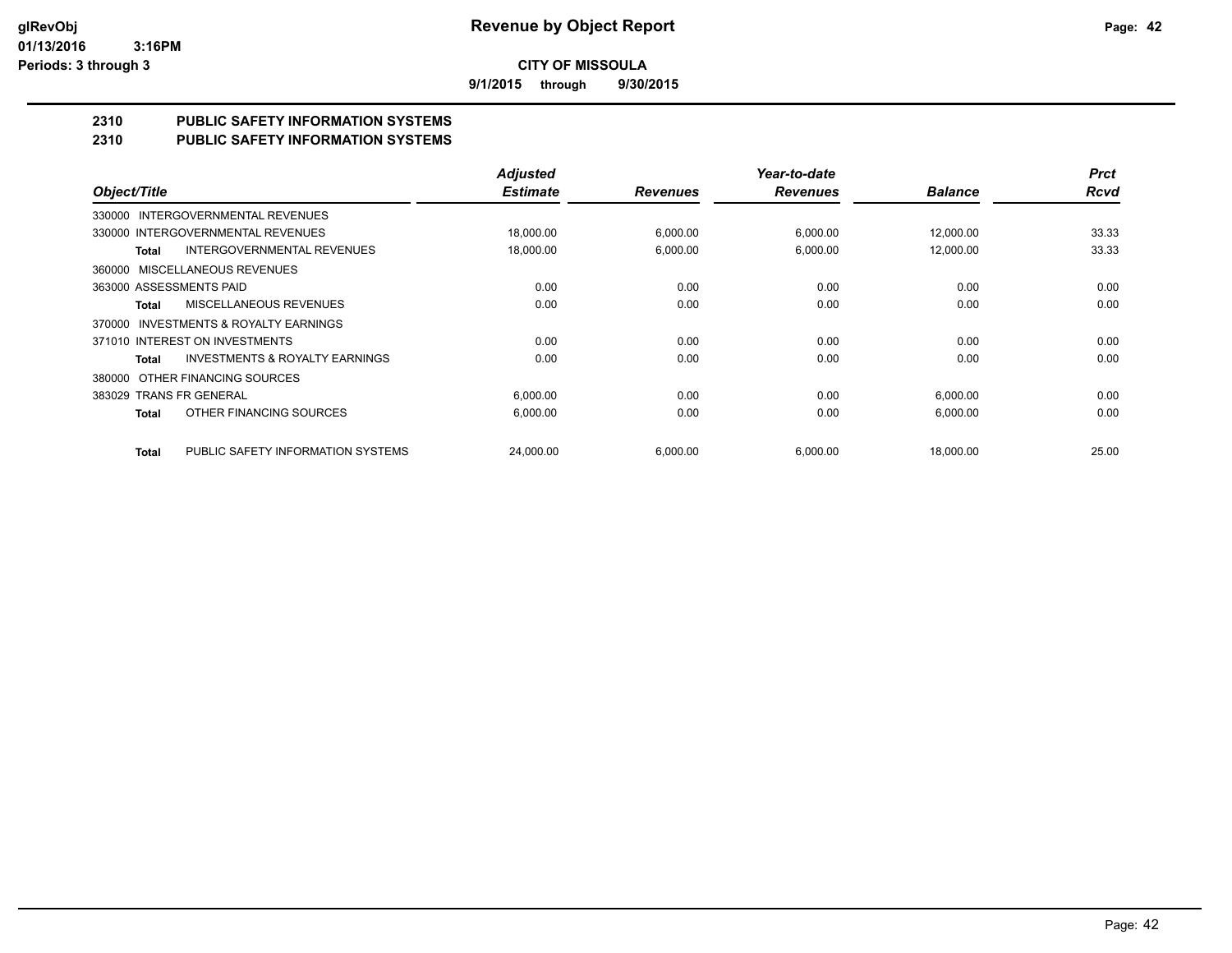**9/1/2015 through 9/30/2015**

#### **2310 PUBLIC SAFETY INFORMATION SYSTEMS**

| Object/Title                                       | <b>Adjusted</b><br><b>Estimate</b> | <b>Revenues</b> | Year-to-date<br><b>Revenues</b> | <b>Balance</b> | <b>Prct</b><br><b>Rcvd</b> |
|----------------------------------------------------|------------------------------------|-----------------|---------------------------------|----------------|----------------------------|
| 330000 INTERGOVERNMENTAL REVENUES                  |                                    |                 |                                 |                |                            |
| 330000 INTERGOVERNMENTAL REVENUES                  | 18,000.00                          | 6,000.00        | 6,000.00                        | 12,000.00      | 33.33                      |
|                                                    |                                    |                 |                                 |                |                            |
| INTERGOVERNMENTAL REVENUES<br>Total                | 18,000.00                          | 6,000.00        | 6,000.00                        | 12,000.00      | 33.33                      |
| 360000 MISCELLANEOUS REVENUES                      |                                    |                 |                                 |                |                            |
| 363000 ASSESSMENTS PAID                            | 0.00                               | 0.00            | 0.00                            | 0.00           | 0.00                       |
| MISCELLANEOUS REVENUES<br><b>Total</b>             | 0.00                               | 0.00            | 0.00                            | 0.00           | 0.00                       |
| INVESTMENTS & ROYALTY EARNINGS<br>370000           |                                    |                 |                                 |                |                            |
| 371010 INTEREST ON INVESTMENTS                     | 0.00                               | 0.00            | 0.00                            | 0.00           | 0.00                       |
| <b>INVESTMENTS &amp; ROYALTY EARNINGS</b><br>Total | 0.00                               | 0.00            | 0.00                            | 0.00           | 0.00                       |
| 380000 OTHER FINANCING SOURCES                     |                                    |                 |                                 |                |                            |
| 383029 TRANS FR GENERAL                            | 6,000.00                           | 0.00            | 0.00                            | 6,000.00       | 0.00                       |
| OTHER FINANCING SOURCES<br><b>Total</b>            | 6,000.00                           | 0.00            | 0.00                            | 6,000.00       | 0.00                       |
| PUBLIC SAFETY INFORMATION SYSTEMS<br>Total         | 24,000.00                          | 6,000.00        | 6,000.00                        | 18,000.00      | 25.00                      |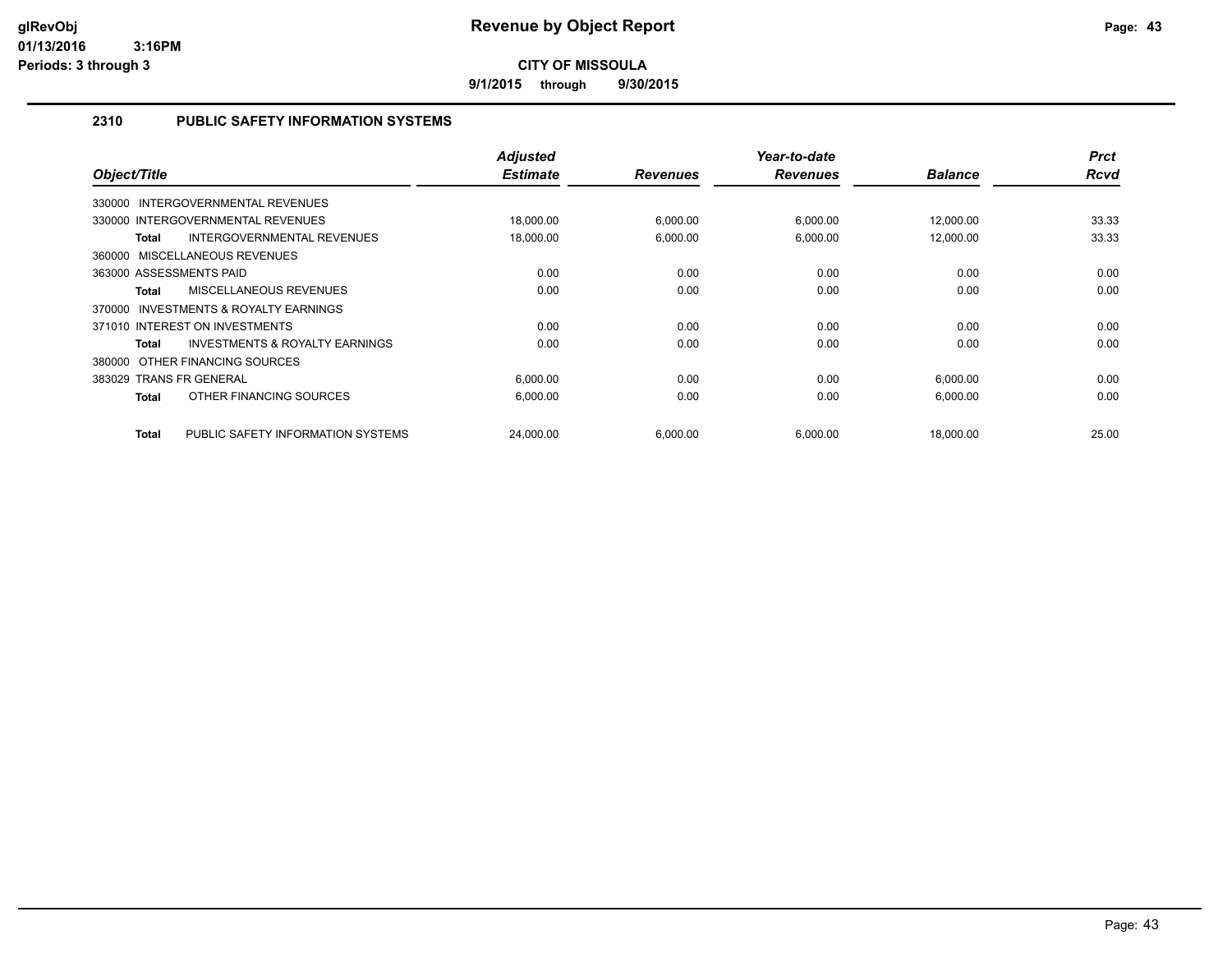**9/1/2015 through 9/30/2015**

**2321 IMPACT FEE FUND**

| <b>IMPACT FEE FUND</b><br>2321 |
|--------------------------------|
|--------------------------------|

|                                                           | <b>Adjusted</b> |                 | Year-to-date    |                | <b>Prct</b> |
|-----------------------------------------------------------|-----------------|-----------------|-----------------|----------------|-------------|
| Object/Title                                              | <b>Estimate</b> | <b>Revenues</b> | <b>Revenues</b> | <b>Balance</b> | Rcvd        |
| 340000 CHARGES FOR SERVICES                               |                 |                 |                 |                |             |
| 341032 IMPACT FEE CLEARING ACCOUNT                        | 1,200,000.00    | 167,498.16      | 332.121.83      | 867,878.17     | 27.68       |
| 341033 IMPACT FEES-PARKS SHARE                            | 0.00            | 0.00            | 0.00            | 0.00           | 0.00        |
| 341034 IMPACT FEES-FIRE SHARE                             | 0.00            | 0.00            | 0.00            | 0.00           | 0.00        |
| 341035 IMPACT FEES-POLICE SHARE                           | 0.00            | 0.00            | 0.00            | 0.00           | 0.00        |
| 341036 IMPACT FEES-COMMUNITY SERVICE SHARE                | 0.00            | 0.00            | 0.00            | 0.00           | 0.00        |
| 341037 IMPACT FEE-ROAD SHARE                              | 0.00            | 0.00            | 0.00            | 0.00           | 0.00        |
| <b>CHARGES FOR SERVICES</b><br>Total                      | 1,200,000.00    | 167,498.16      | 332,121.83      | 867,878.17     | 27.68       |
| INVESTMENTS & ROYALTY EARNINGS<br>370000                  |                 |                 |                 |                |             |
| 371010 INTEREST ON INVESTMENTS                            | 0.00            | 0.00            | 0.00            | 0.00           | 0.00        |
| <b>INVESTMENTS &amp; ROYALTY EARNINGS</b><br><b>Total</b> | 0.00            | 0.00            | 0.00            | 0.00           | 0.00        |
| <b>IMPACT FEE FUND</b><br>Total                           | 1.200.000.00    | 167.498.16      | 332.121.83      | 867.878.17     | 27.68       |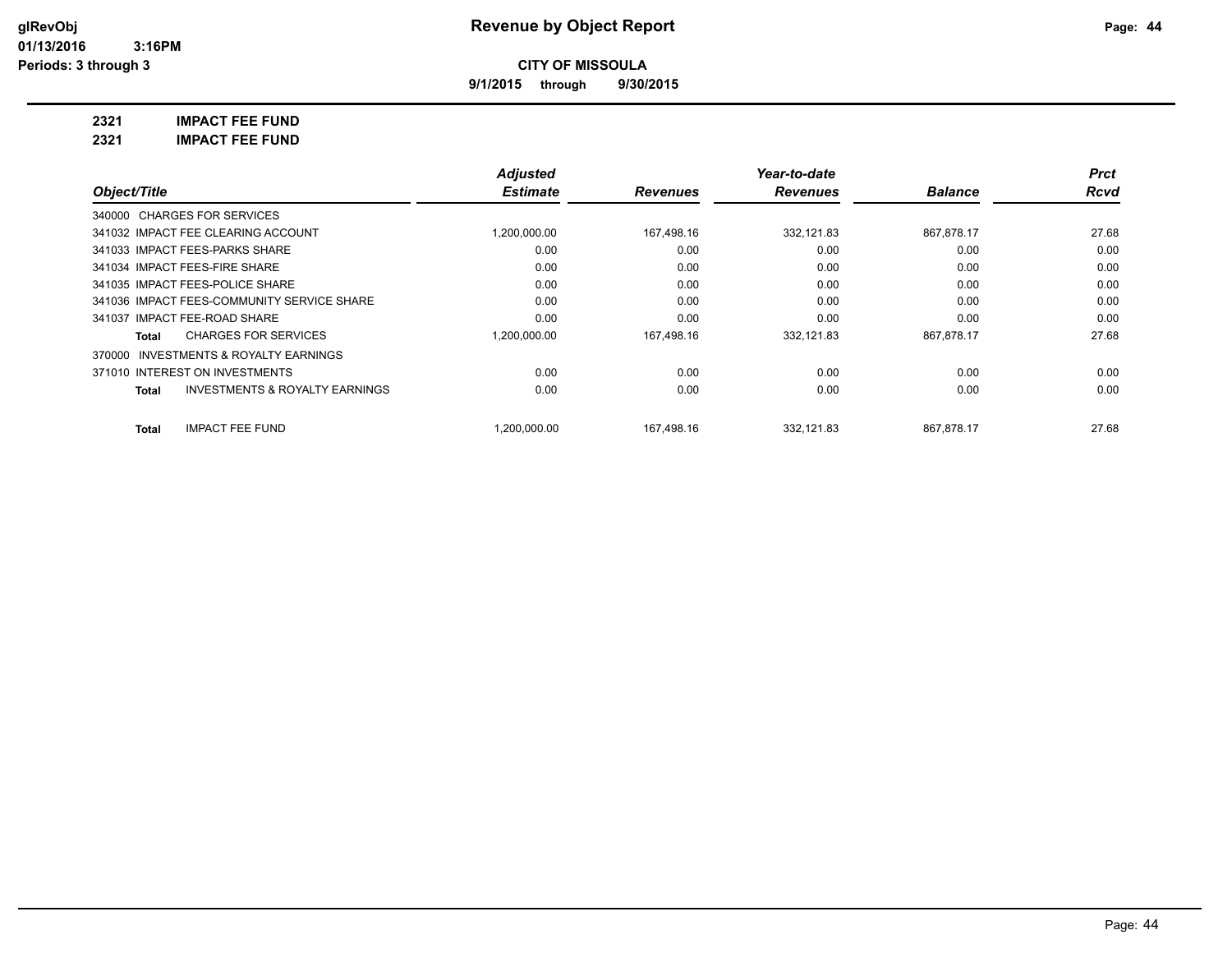**9/1/2015 through 9/30/2015**

#### **2321 IMPACT FEE FUND**

|                                                           | <b>Adjusted</b> |                 | Year-to-date    |                | <b>Prct</b> |
|-----------------------------------------------------------|-----------------|-----------------|-----------------|----------------|-------------|
| Object/Title                                              | <b>Estimate</b> | <b>Revenues</b> | <b>Revenues</b> | <b>Balance</b> | <b>Rcvd</b> |
| 340000 CHARGES FOR SERVICES                               |                 |                 |                 |                |             |
| 341032 IMPACT FEE CLEARING ACCOUNT                        | 1.200.000.00    | 167,498.16      | 332,121.83      | 867,878.17     | 27.68       |
| 341033 IMPACT FEES-PARKS SHARE                            | 0.00            | 0.00            | 0.00            | 0.00           | 0.00        |
| 341034 IMPACT FEES-FIRE SHARE                             | 0.00            | 0.00            | 0.00            | 0.00           | 0.00        |
| 341035 IMPACT FEES-POLICE SHARE                           | 0.00            | 0.00            | 0.00            | 0.00           | 0.00        |
| 341036 IMPACT FEES-COMMUNITY SERVICE SHARE                | 0.00            | 0.00            | 0.00            | 0.00           | 0.00        |
| 341037 IMPACT FEE-ROAD SHARE                              | 0.00            | 0.00            | 0.00            | 0.00           | 0.00        |
| <b>CHARGES FOR SERVICES</b><br>Total                      | 1.200.000.00    | 167,498.16      | 332.121.83      | 867,878.17     | 27.68       |
| <b>INVESTMENTS &amp; ROYALTY EARNINGS</b><br>370000       |                 |                 |                 |                |             |
| 371010 INTEREST ON INVESTMENTS                            | 0.00            | 0.00            | 0.00            | 0.00           | 0.00        |
| <b>INVESTMENTS &amp; ROYALTY EARNINGS</b><br><b>Total</b> | 0.00            | 0.00            | 0.00            | 0.00           | 0.00        |
| <b>IMPACT FEE FUND</b><br><b>Total</b>                    | 1.200.000.00    | 167.498.16      | 332.121.83      | 867.878.17     | 27.68       |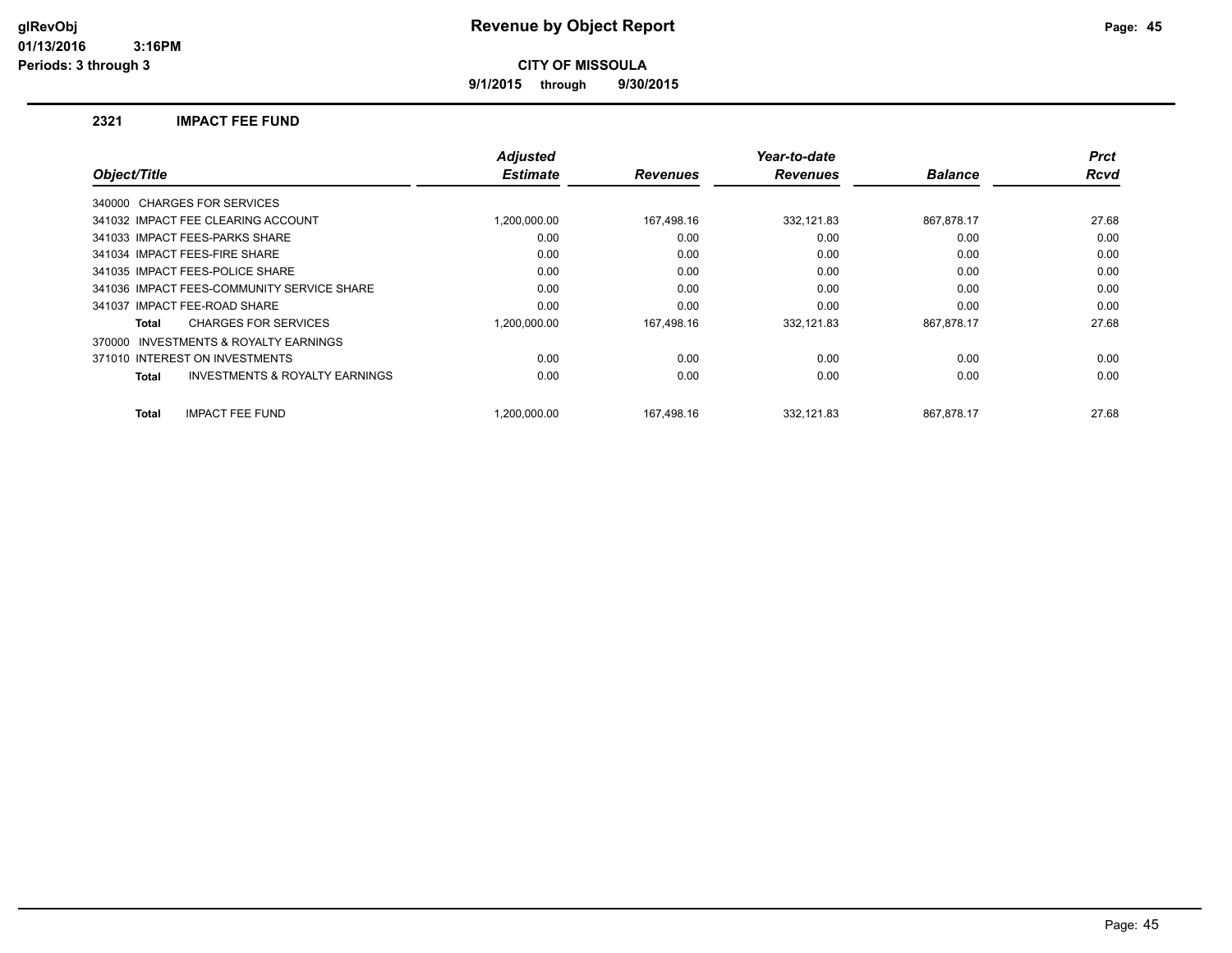**9/1/2015 through 9/30/2015**

# **2322 GEORGE ELMER/CATTLE DR INTERSECTION**

#### **2322 GEORGE ELMER/CATTLE DR INTERSECTION**

|                                                           | <b>Adjusted</b> |                 | Year-to-date    |                | <b>Prct</b> |
|-----------------------------------------------------------|-----------------|-----------------|-----------------|----------------|-------------|
| Object/Title                                              | <b>Estimate</b> | <b>Revenues</b> | <b>Revenues</b> | <b>Balance</b> | <b>Rcvd</b> |
| TAXES/ASSESSMENTS<br>310000                               |                 |                 |                 |                |             |
| 312001 PENALTIES & INTEREST                               | 0.00            | 0.00            | 0.00            | 0.00           | 0.00        |
| TAXES/ASSESSMENTS<br>Total                                | 0.00            | 0.00            | 0.00            | 0.00           | 0.00        |
| 360000 MISCELLANEOUS REVENUES                             |                 |                 |                 |                |             |
| 365000 DEVELOPER CONRIBUTIONS                             | 15.000.00       | 0.00            | 0.00            | 15,000.00      | 0.00        |
| MISCELLANEOUS REVENUES<br><b>Total</b>                    | 15.000.00       | 0.00            | 0.00            | 15.000.00      | 0.00        |
| 370000 INVESTMENTS & ROYALTY EARNINGS                     |                 |                 |                 |                |             |
| 371010 INTEREST ON INVESTMENTS                            | 0.00            | 0.00            | 0.00            | 0.00           | 0.00        |
| 371020 GAIN/LOSS IN MARKET VALUE OF INVESTMENTS           | 0.00            | 0.00            | 0.00            | 0.00           | 0.00        |
| <b>INVESTMENTS &amp; ROYALTY EARNINGS</b><br><b>Total</b> | 0.00            | 0.00            | 0.00            | 0.00           | 0.00        |
| <b>GEORGE ELMER/CATTLE DR INTERSECTION</b><br>Total       | 15.000.00       | 0.00            | 0.00            | 15.000.00      | 0.00        |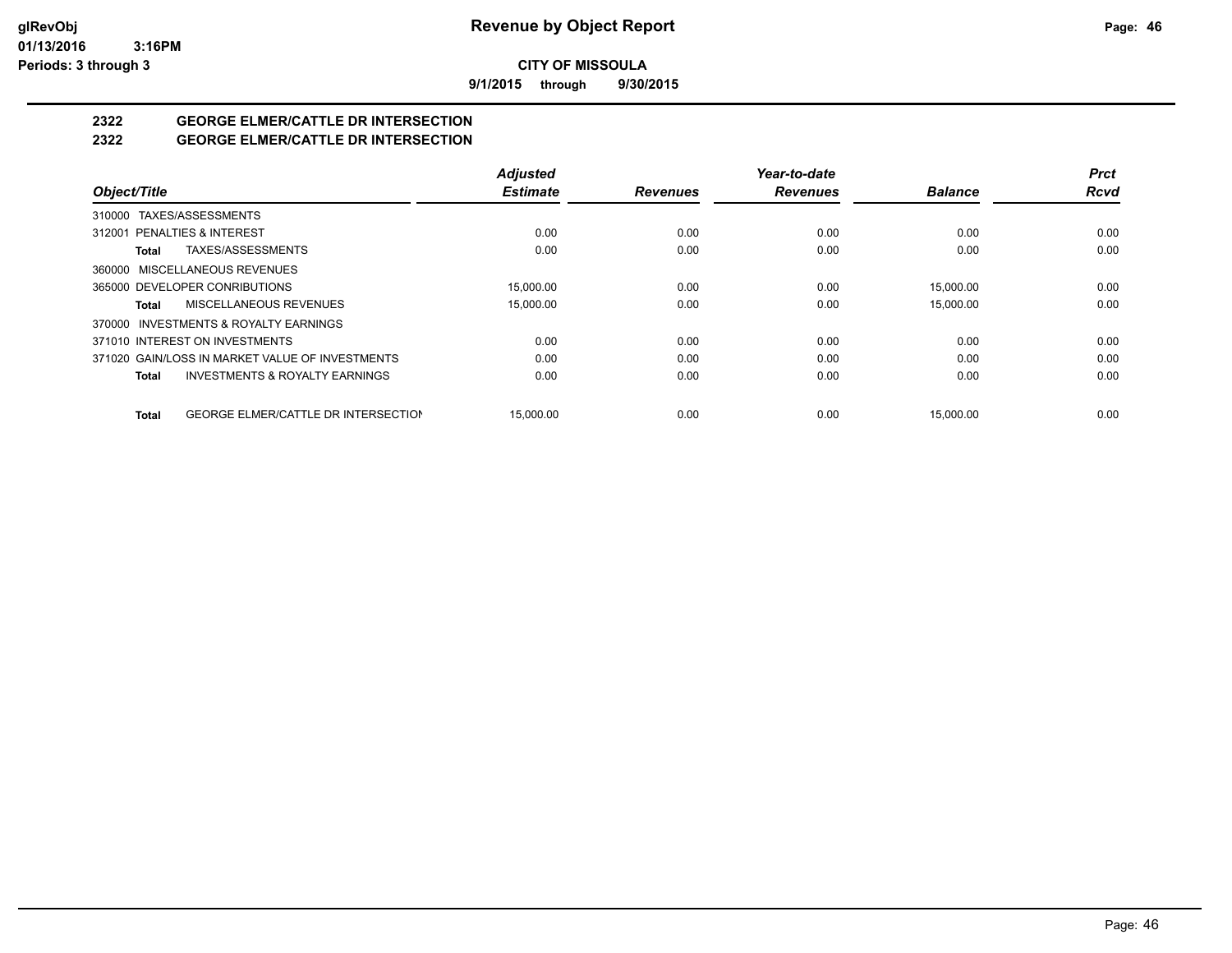**9/1/2015 through 9/30/2015**

#### **2322 GEORGE ELMER/CATTLE DR INTERSECTION**

|                                                     | <b>Adjusted</b> |                 | Year-to-date    |                | <b>Prct</b> |
|-----------------------------------------------------|-----------------|-----------------|-----------------|----------------|-------------|
| Object/Title                                        | <b>Estimate</b> | <b>Revenues</b> | <b>Revenues</b> | <b>Balance</b> | <b>Rcvd</b> |
| TAXES/ASSESSMENTS<br>310000                         |                 |                 |                 |                |             |
| 312001 PENALTIES & INTEREST                         | 0.00            | 0.00            | 0.00            | 0.00           | 0.00        |
| TAXES/ASSESSMENTS<br>Total                          | 0.00            | 0.00            | 0.00            | 0.00           | 0.00        |
| 360000 MISCELLANEOUS REVENUES                       |                 |                 |                 |                |             |
| 365000 DEVELOPER CONRIBUTIONS                       | 15.000.00       | 0.00            | 0.00            | 15.000.00      | 0.00        |
| MISCELLANEOUS REVENUES<br>Total                     | 15,000.00       | 0.00            | 0.00            | 15,000.00      | 0.00        |
| 370000 INVESTMENTS & ROYALTY EARNINGS               |                 |                 |                 |                |             |
| 371010 INTEREST ON INVESTMENTS                      | 0.00            | 0.00            | 0.00            | 0.00           | 0.00        |
| 371020 GAIN/LOSS IN MARKET VALUE OF INVESTMENT      | 0.00            | 0.00            | 0.00            | 0.00           | 0.00        |
| <b>INVESTMENTS &amp; ROYALTY EARNINGS</b><br>Total  | 0.00            | 0.00            | 0.00            | 0.00           | 0.00        |
|                                                     |                 |                 |                 |                |             |
| <b>GEORGE ELMER/CATTLE DR INTERSECTIOL</b><br>Total | 15.000.00       | 0.00            | 0.00            | 15.000.00      | 0.00        |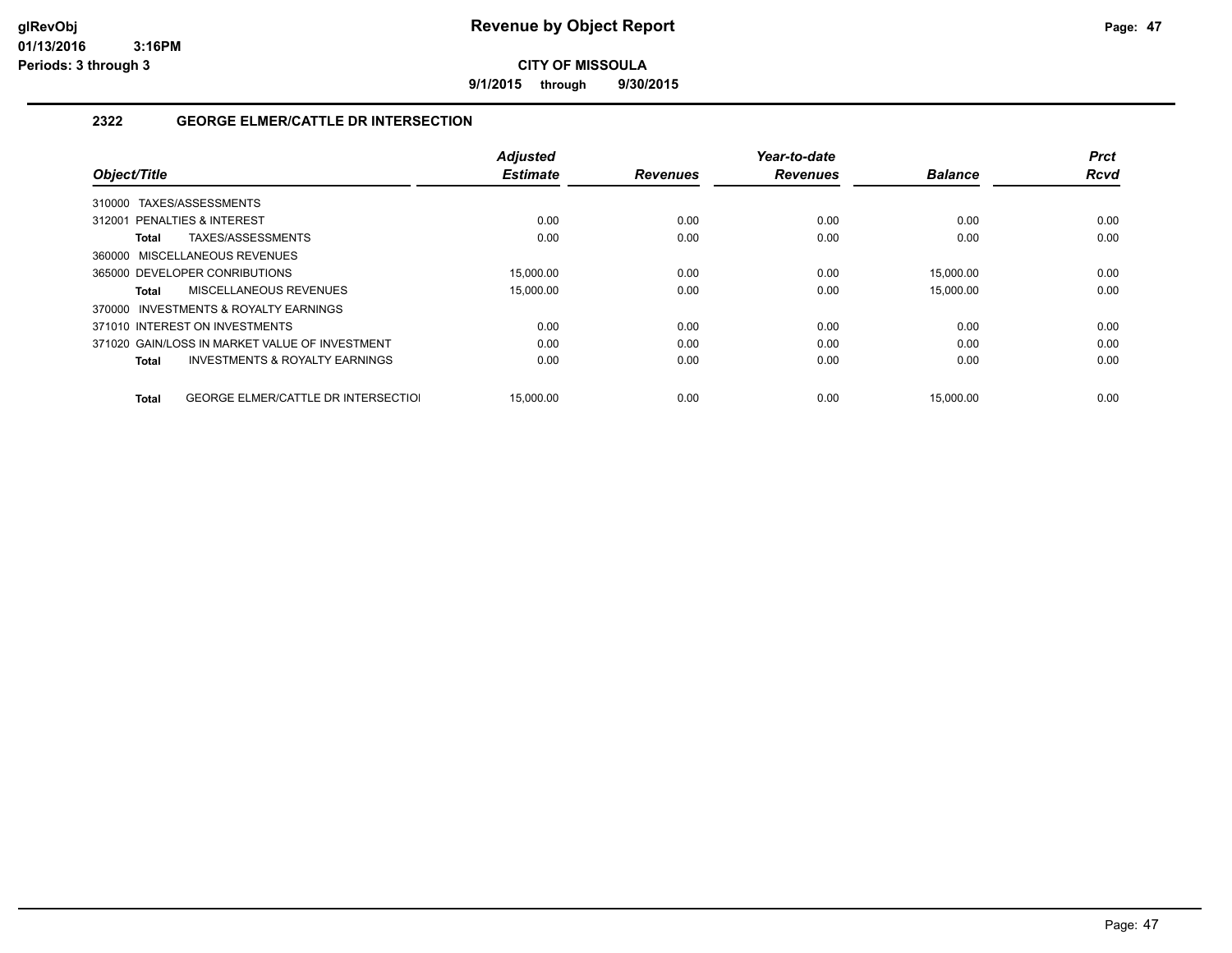**9/1/2015 through 9/30/2015**

**2365 PUBLIC ART FUND**

**2365 PUBLIC ART FUND**

|                                                           | <b>Adjusted</b> |                 | Year-to-date    |                | <b>Prct</b> |
|-----------------------------------------------------------|-----------------|-----------------|-----------------|----------------|-------------|
| Object/Title                                              | <b>Estimate</b> | <b>Revenues</b> | <b>Revenues</b> | <b>Balance</b> | <b>Rcvd</b> |
| 330000 INTERGOVERNMENTAL REVENUES                         |                 |                 |                 |                |             |
| 337000 LOCAL GRANTS                                       | 0.00            | 0.00            | 0.00            | 0.00           | 0.00        |
| 337002 MRA GRANT                                          | 0.00            | 0.00            | 0.00            | 0.00           | 0.00        |
| <b>INTERGOVERNMENTAL REVENUES</b><br><b>Total</b>         | 0.00            | 0.00            | 0.00            | 0.00           | 0.00        |
| 360000 MISCELLANEOUS REVENUES                             |                 |                 |                 |                |             |
| 360010 MISCELLANEOUS                                      | 0.00            | 0.00            | 0.00            | 0.00           | 0.00        |
| 364040 INSURANCE AND DAMAGE RECOVERY                      | 0.00            | 0.00            | 0.00            | 0.00           | 0.00        |
| 365000 DONATIONS                                          | 0.00            | 0.00            | 7,500.00        | $-7,500.00$    | 0.00        |
| 368010 SALE OF T-SHIRTS                                   | 0.00            | 0.00            | 0.00            | 0.00           | 0.00        |
| <b>MISCELLANEOUS REVENUES</b><br><b>Total</b>             | 0.00            | 0.00            | 7,500.00        | $-7,500.00$    | 0.00        |
| <b>INVESTMENTS &amp; ROYALTY EARNINGS</b><br>370000       |                 |                 |                 |                |             |
| 371010 INTEREST ON INVESTMENTS                            | 0.00            | 0.00            | 0.00            | 0.00           | 0.00        |
| 371020 GAIN/LOSS IN MARKET VALUE OF INVESTMENTS           | 0.00            | 0.00            | 0.00            | 0.00           | 0.00        |
| <b>INVESTMENTS &amp; ROYALTY EARNINGS</b><br><b>Total</b> | 0.00            | 0.00            | 0.00            | 0.00           | 0.00        |
| OTHER FINANCING SOURCES<br>380000                         |                 |                 |                 |                |             |
| 383000 OPERATING TRANSFERS                                | 0.00            | 0.00            | 0.00            | 0.00           | 0.00        |
| 383029 TRANS FR GENERAL                                   | 0.00            | 0.00            | 0.00            | 0.00           | 0.00        |
| OTHER FINANCING SOURCES<br><b>Total</b>                   | 0.00            | 0.00            | 0.00            | 0.00           | 0.00        |
| PUBLIC ART FUND<br><b>Total</b>                           | 0.00            | 0.00            | 7,500.00        | $-7,500.00$    | 0.00        |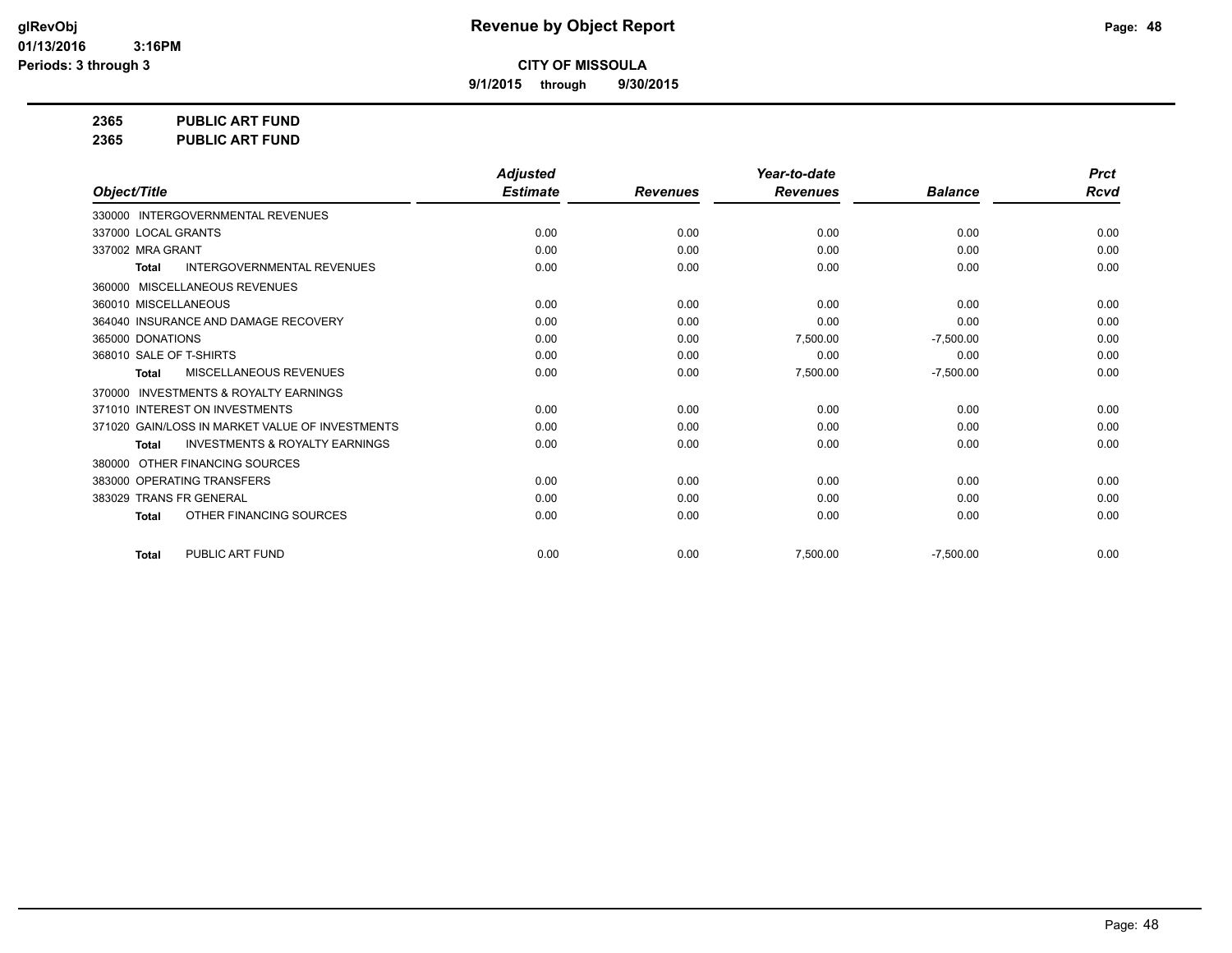**9/1/2015 through 9/30/2015**

#### **2365 PUBLIC ART FUND**

|                                                           | <b>Adjusted</b> |                 | Year-to-date    |                | <b>Prct</b> |
|-----------------------------------------------------------|-----------------|-----------------|-----------------|----------------|-------------|
| Object/Title                                              | <b>Estimate</b> | <b>Revenues</b> | <b>Revenues</b> | <b>Balance</b> | <b>Rcvd</b> |
| <b>INTERGOVERNMENTAL REVENUES</b><br>330000               |                 |                 |                 |                |             |
| 337000 LOCAL GRANTS                                       | 0.00            | 0.00            | 0.00            | 0.00           | 0.00        |
| 337002 MRA GRANT                                          | 0.00            | 0.00            | 0.00            | 0.00           | 0.00        |
| <b>INTERGOVERNMENTAL REVENUES</b><br><b>Total</b>         | 0.00            | 0.00            | 0.00            | 0.00           | 0.00        |
| MISCELLANEOUS REVENUES<br>360000                          |                 |                 |                 |                |             |
| 360010 MISCELLANEOUS                                      | 0.00            | 0.00            | 0.00            | 0.00           | 0.00        |
| 364040 INSURANCE AND DAMAGE RECOVERY                      | 0.00            | 0.00            | 0.00            | 0.00           | 0.00        |
| 365000 DONATIONS                                          | 0.00            | 0.00            | 7,500.00        | $-7,500.00$    | 0.00        |
| 368010 SALE OF T-SHIRTS                                   | 0.00            | 0.00            | 0.00            | 0.00           | 0.00        |
| <b>MISCELLANEOUS REVENUES</b><br><b>Total</b>             | 0.00            | 0.00            | 7,500.00        | $-7,500.00$    | 0.00        |
| <b>INVESTMENTS &amp; ROYALTY EARNINGS</b><br>370000       |                 |                 |                 |                |             |
| 371010 INTEREST ON INVESTMENTS                            | 0.00            | 0.00            | 0.00            | 0.00           | 0.00        |
| 371020 GAIN/LOSS IN MARKET VALUE OF INVESTMENT            | 0.00            | 0.00            | 0.00            | 0.00           | 0.00        |
| <b>INVESTMENTS &amp; ROYALTY EARNINGS</b><br><b>Total</b> | 0.00            | 0.00            | 0.00            | 0.00           | 0.00        |
| OTHER FINANCING SOURCES<br>380000                         |                 |                 |                 |                |             |
| 383000 OPERATING TRANSFERS                                | 0.00            | 0.00            | 0.00            | 0.00           | 0.00        |
| 383029 TRANS FR GENERAL                                   | 0.00            | 0.00            | 0.00            | 0.00           | 0.00        |
| OTHER FINANCING SOURCES<br><b>Total</b>                   | 0.00            | 0.00            | 0.00            | 0.00           | 0.00        |
|                                                           |                 |                 |                 |                |             |
| PUBLIC ART FUND<br><b>Total</b>                           | 0.00            | 0.00            | 7,500.00        | $-7,500.00$    | 0.00        |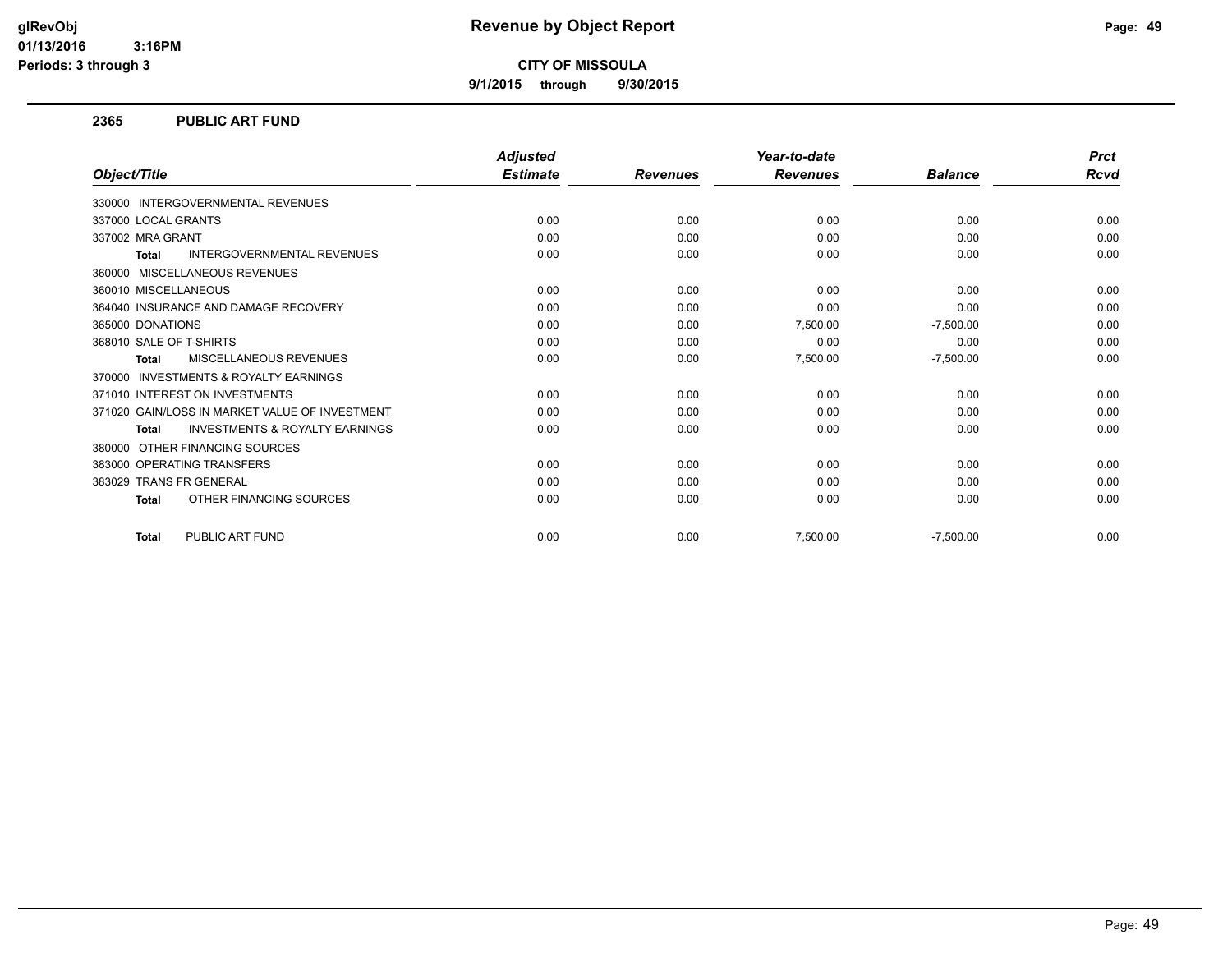**9/1/2015 through 9/30/2015**

## **2371 EMPLOYEE HEALTH INSURANCE LEVY FUND**

#### **2371 EMPLOYEE HEALTH INSURANCE LEVY FUND**

|                                                     | <b>Adjusted</b> |                 | Year-to-date    |                | <b>Prct</b> |
|-----------------------------------------------------|-----------------|-----------------|-----------------|----------------|-------------|
| Object/Title                                        | <b>Estimate</b> | <b>Revenues</b> | <b>Revenues</b> | <b>Balance</b> | <b>Rcvd</b> |
| 310000 TAXES/ASSESSMENTS                            |                 |                 |                 |                |             |
| 311000 GENERAL PROPERTY TAXES                       | 4.462.00        | 10.500.88       | 0.00            | 4.462.00       | 0.00        |
| 312001 PENALTIES & INTEREST                         | 0.00            | 133.01          | 0.00            | 0.00           | 0.00        |
| TAXES/ASSESSMENTS<br>Total                          | 4,462.00        | 10.633.89       | 0.00            | 4.462.00       | 0.00        |
| 370000 INVESTMENTS & ROYALTY EARNINGS               |                 |                 |                 |                |             |
| 371010 INTEREST ON INVESTMENTS                      | 0.00            | 0.00            | 0.00            | 0.00           | 0.00        |
| INVESTMENTS & ROYALTY EARNINGS<br><b>Total</b>      | 0.00            | 0.00            | 0.00            | 0.00           | 0.00        |
| EMPLOYEE HEALTH INSURANCE LEVY FUNI<br><b>Total</b> | 4.462.00        | 10.633.89       | 0.00            | 4.462.00       | 0.00        |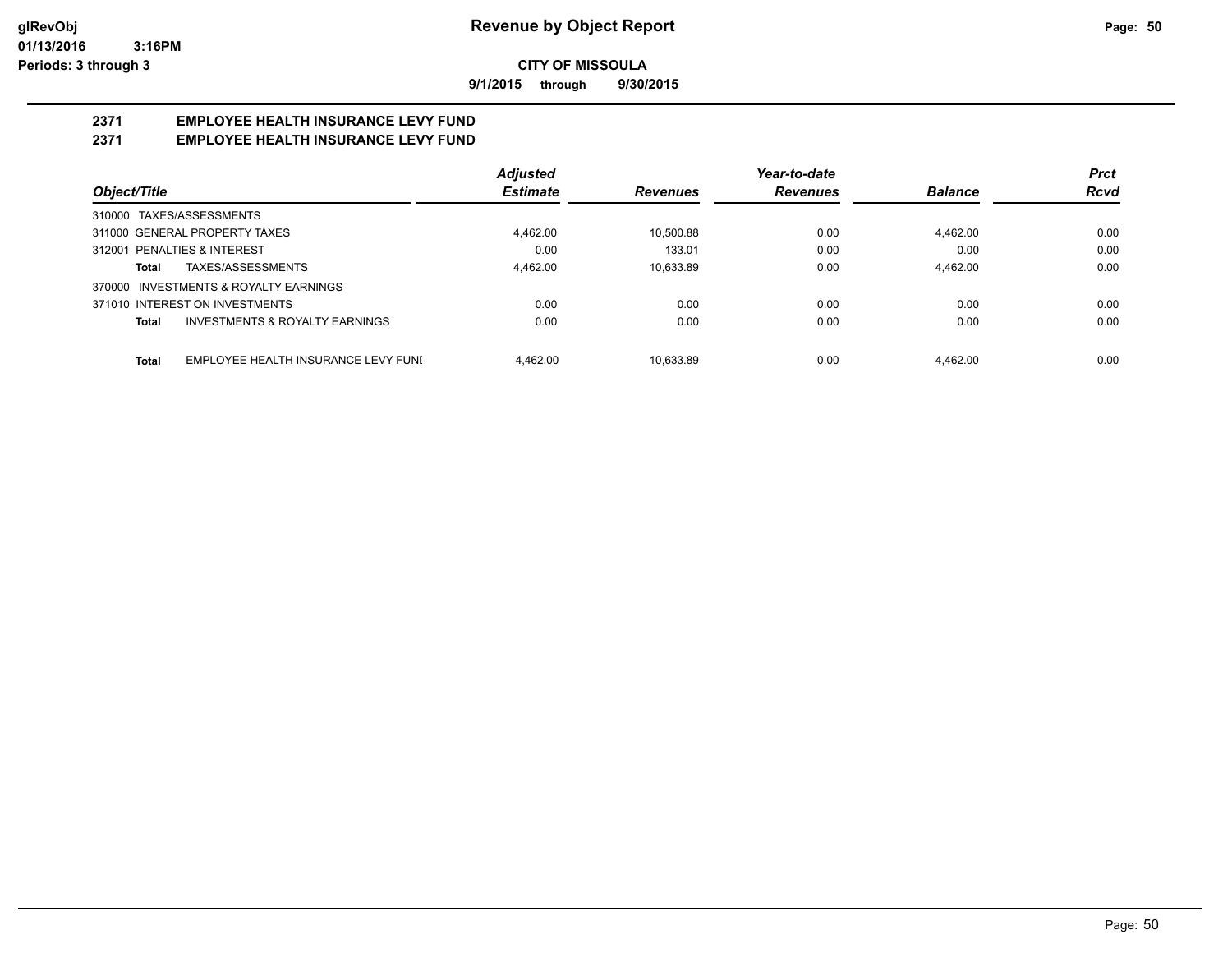**9/1/2015 through 9/30/2015**

#### **2371 EMPLOYEE HEALTH INSURANCE LEVY FUND**

|              |                                       | <b>Adjusted</b> |                 | Year-to-date    |                | <b>Prct</b> |
|--------------|---------------------------------------|-----------------|-----------------|-----------------|----------------|-------------|
| Object/Title |                                       | <b>Estimate</b> | <b>Revenues</b> | <b>Revenues</b> | <b>Balance</b> | <b>Rcvd</b> |
|              | 310000 TAXES/ASSESSMENTS              |                 |                 |                 |                |             |
|              | 311000 GENERAL PROPERTY TAXES         | 4.462.00        | 10.500.88       | 0.00            | 4.462.00       | 0.00        |
|              | 312001 PENALTIES & INTEREST           | 0.00            | 133.01          | 0.00            | 0.00           | 0.00        |
| Total        | TAXES/ASSESSMENTS                     | 4.462.00        | 10.633.89       | 0.00            | 4.462.00       | 0.00        |
|              | 370000 INVESTMENTS & ROYALTY EARNINGS |                 |                 |                 |                |             |
|              | 371010 INTEREST ON INVESTMENTS        | 0.00            | 0.00            | 0.00            | 0.00           | 0.00        |
| Total        | INVESTMENTS & ROYALTY EARNINGS        | 0.00            | 0.00            | 0.00            | 0.00           | 0.00        |
| <b>Total</b> | EMPLOYEE HEALTH INSURANCE LEVY FUN    | 4.462.00        | 10.633.89       | 0.00            | 4.462.00       | 0.00        |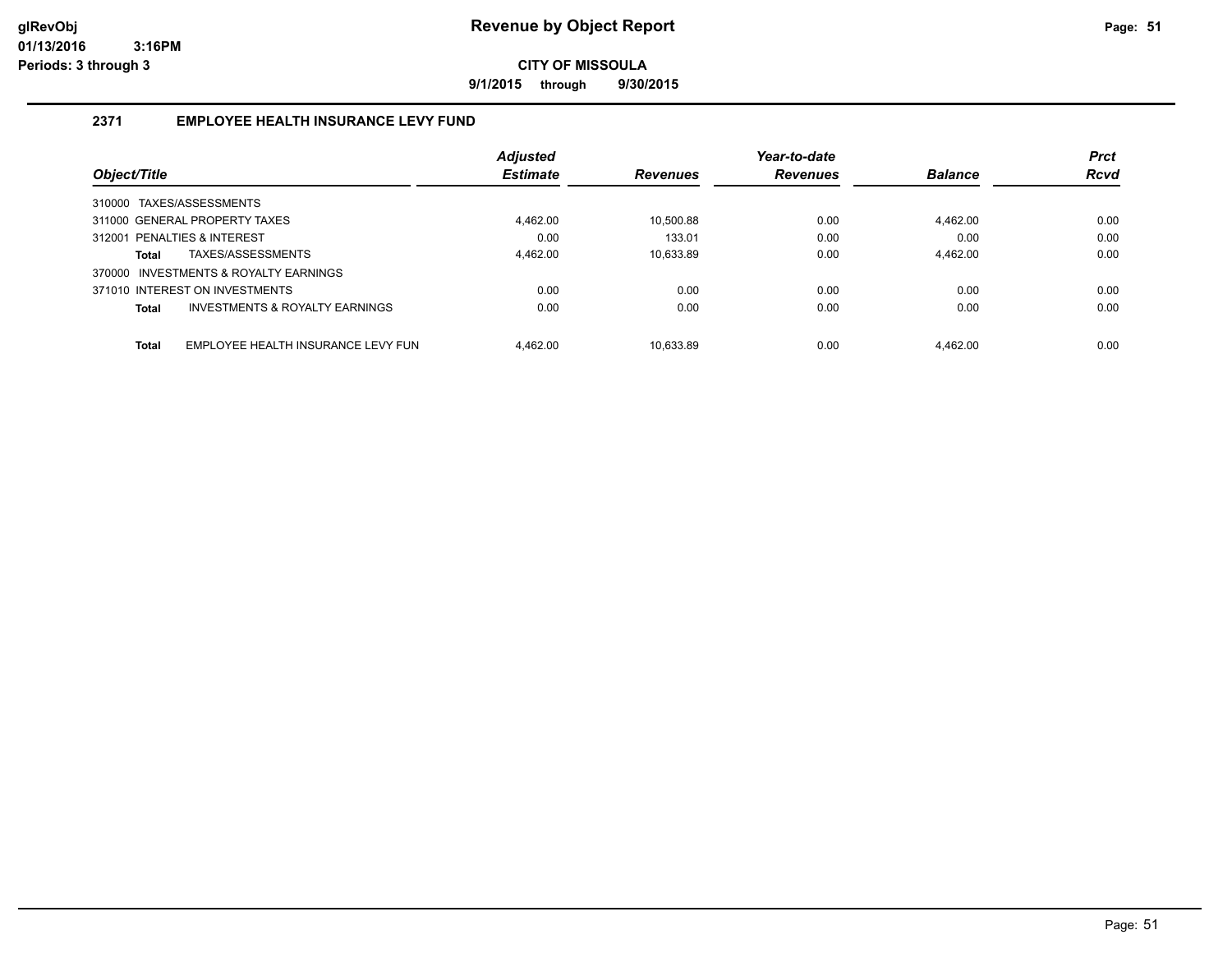**9/1/2015 through 9/30/2015**

#### **2372 PERMISSIVE MEDICAL LEVY**

**2372 PERMISSIVE MEDICAL LEVY**

|                                                    | <b>Adjusted</b> |                                    | Year-to-date    |                | <b>Prct</b> |
|----------------------------------------------------|-----------------|------------------------------------|-----------------|----------------|-------------|
| Object/Title                                       |                 | <b>Estimate</b><br><b>Revenues</b> | <b>Revenues</b> | <b>Balance</b> | Rcvd        |
| 310000 TAXES/ASSESSMENTS                           |                 |                                    |                 |                |             |
| 311000 GENERAL PROPERTY TAXES                      | 4,405,445.00    | 34.545.13                          | 0.00            | 4,405,445.00   | 0.00        |
| 312001 PENALTIES & INTEREST                        |                 | 310.42<br>0.00                     | 0.00            | 0.00           | 0.00        |
| TAXES/ASSESSMENTS<br>Total                         | 4.405.445.00    | 34.855.55                          | 0.00            | 4.405.445.00   | 0.00        |
| 370000 INVESTMENTS & ROYALTY EARNINGS              |                 |                                    |                 |                |             |
| 371010 INTEREST ON INVESTMENTS                     |                 | 0.00                               | 0.00<br>0.00    | 0.00           | 0.00        |
| <b>INVESTMENTS &amp; ROYALTY EARNINGS</b><br>Total |                 | 0.00                               | 0.00<br>0.00    | 0.00           | 0.00        |
| Total<br>PERMISSIVE MEDICAL LEVY                   | 4.405.445.00    | 34.855.55                          | 0.00            | 4.405.445.00   | 0.00        |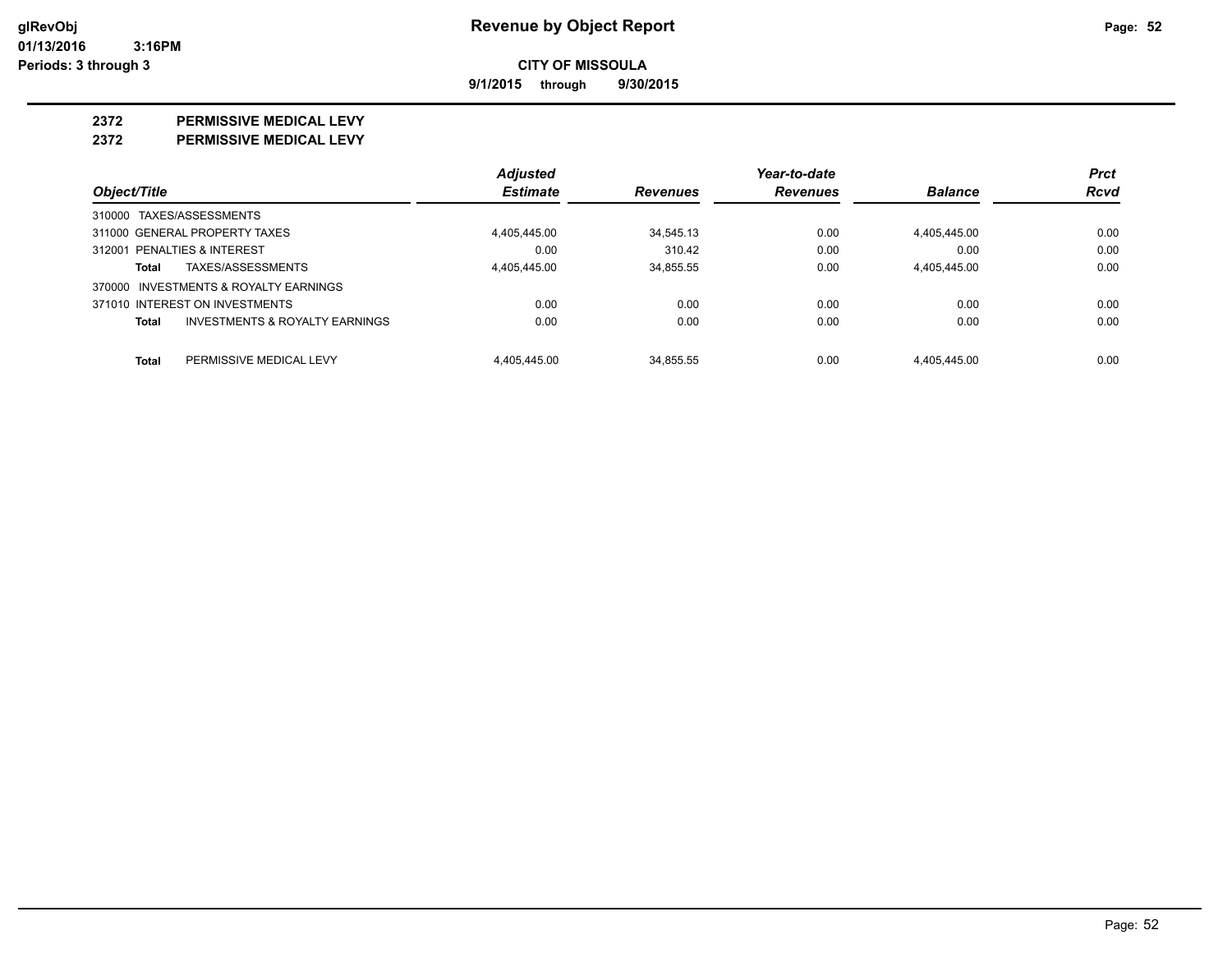**9/1/2015 through 9/30/2015**

#### **2372 PERMISSIVE MEDICAL LEVY**

|                                |                                       | <b>Adjusted</b> |                 | Year-to-date    |                | <b>Prct</b> |
|--------------------------------|---------------------------------------|-----------------|-----------------|-----------------|----------------|-------------|
| Object/Title                   |                                       | <b>Estimate</b> | <b>Revenues</b> | <b>Revenues</b> | <b>Balance</b> | <b>Rcvd</b> |
| 310000 TAXES/ASSESSMENTS       |                                       |                 |                 |                 |                |             |
| 311000 GENERAL PROPERTY TAXES  |                                       | 4.405.445.00    | 34.545.13       | 0.00            | 4.405.445.00   | 0.00        |
| 312001 PENALTIES & INTEREST    |                                       | 0.00            | 310.42          | 0.00            | 0.00           | 0.00        |
| <b>Total</b>                   | TAXES/ASSESSMENTS                     | 4.405.445.00    | 34,855.55       | 0.00            | 4.405.445.00   | 0.00        |
|                                | 370000 INVESTMENTS & ROYALTY EARNINGS |                 |                 |                 |                |             |
| 371010 INTEREST ON INVESTMENTS |                                       | 0.00            | 0.00            | 0.00            | 0.00           | 0.00        |
| <b>Total</b>                   | INVESTMENTS & ROYALTY EARNINGS        | 0.00            | 0.00            | 0.00            | 0.00           | 0.00        |
|                                |                                       |                 |                 |                 |                |             |
| <b>Total</b>                   | PERMISSIVE MEDICAL LEVY               | 4.405.445.00    | 34.855.55       | 0.00            | 4.405.445.00   | 0.00        |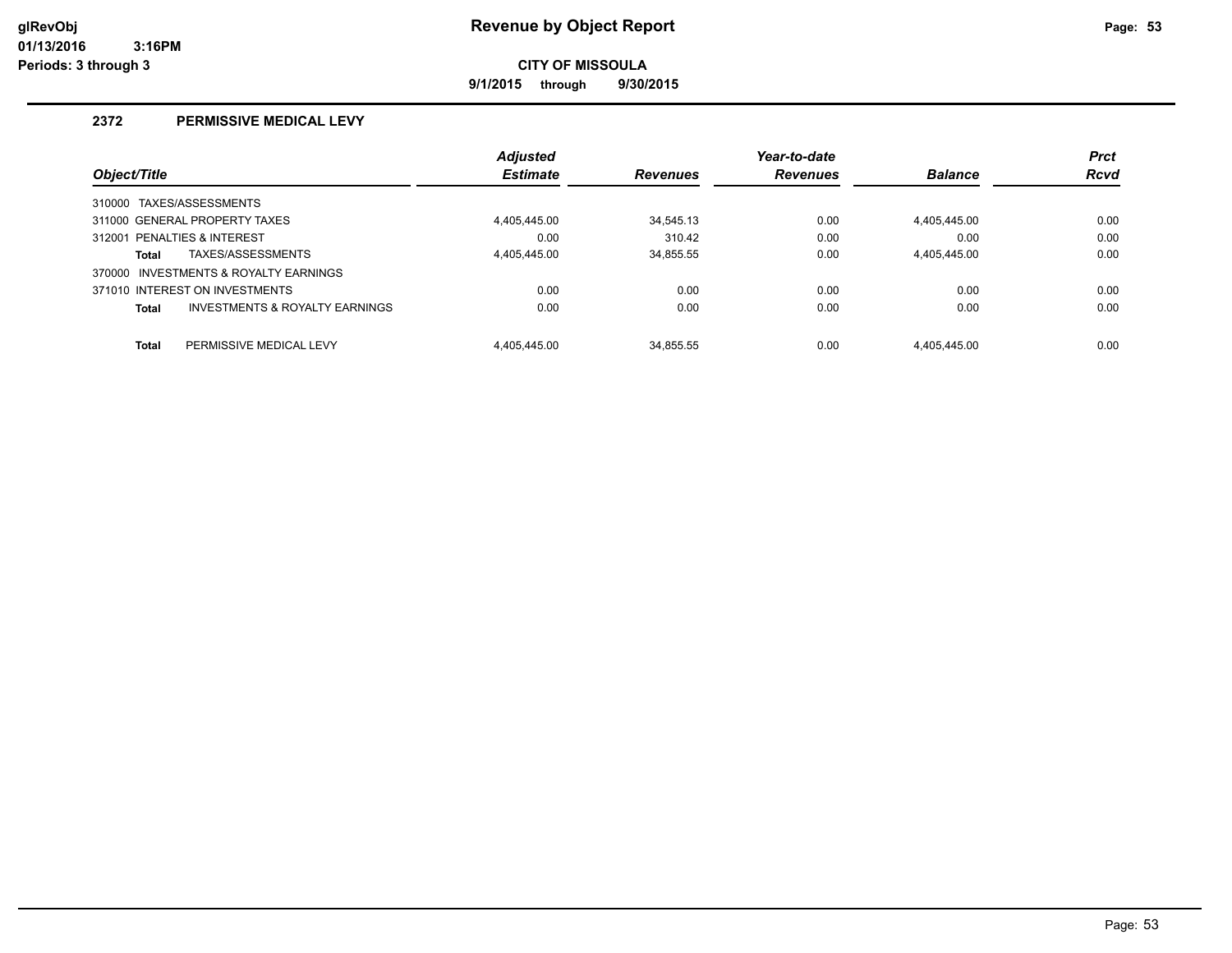**9/1/2015 through 9/30/2015**

### **2389 CABLE TELEVISION FRANCHISE FUND**

#### **2389 CABLE TELEVISION FRANCHISE FUND**

|                                                 | Adjusted        |                 | Year-to-date    |                | <b>Prct</b> |
|-------------------------------------------------|-----------------|-----------------|-----------------|----------------|-------------|
| Object/Title                                    | <b>Estimate</b> | <b>Revenues</b> | <b>Revenues</b> | <b>Balance</b> | <b>Rcvd</b> |
| 320000 LICENSES & PERMITS                       |                 |                 |                 |                |             |
| 322031 FRANCHISE FEE - AT&T                     | 680,000.00      | 0.00            | 0.00            | 680,000.00     | 0.00        |
| 322034 PEG ACCESS                               | 56.000.00       | 0.00            | 0.00            | 56.000.00      | 0.00        |
| <b>LICENSES &amp; PERMITS</b><br>Total          | 736.000.00      | 0.00            | 0.00            | 736.000.00     | 0.00        |
| 360000 MISCELLANEOUS REVENUES                   |                 |                 |                 |                |             |
| 365000 DONATIONS                                | 0.00            | 0.00            | 0.00            | 0.00           | 0.00        |
| MISCELLANEOUS REVENUES<br><b>Total</b>          | 0.00            | 0.00            | 0.00            | 0.00           | 0.00        |
|                                                 |                 |                 |                 |                |             |
| <b>Total</b><br>CABLE TELEVISION FRANCHISE FUND | 736.000.00      | 0.00            | 0.00            | 736.000.00     | 0.00        |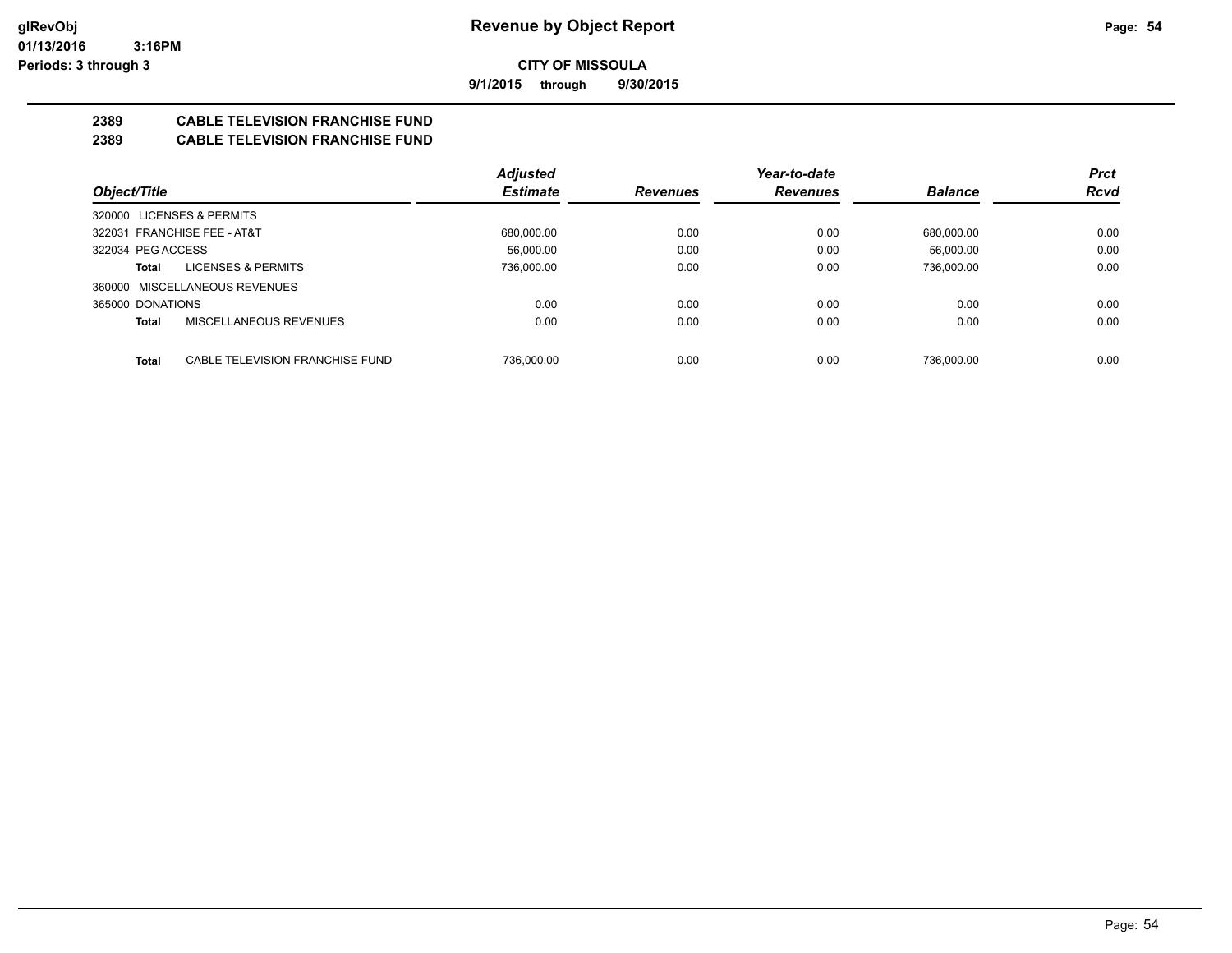**9/1/2015 through 9/30/2015**

#### **2389 CABLE TELEVISION FRANCHISE FUND**

|                           |                                 | <b>Adjusted</b> |                 | Year-to-date    |                | <b>Prct</b> |
|---------------------------|---------------------------------|-----------------|-----------------|-----------------|----------------|-------------|
| Object/Title              |                                 | <b>Estimate</b> | <b>Revenues</b> | <b>Revenues</b> | <b>Balance</b> | <b>Rcvd</b> |
| 320000 LICENSES & PERMITS |                                 |                 |                 |                 |                |             |
|                           | 322031 FRANCHISE FEE - AT&T     | 680.000.00      | 0.00            | 0.00            | 680.000.00     | 0.00        |
| 322034 PEG ACCESS         |                                 | 56.000.00       | 0.00            | 0.00            | 56.000.00      | 0.00        |
| Total                     | <b>LICENSES &amp; PERMITS</b>   | 736,000.00      | 0.00            | 0.00            | 736,000.00     | 0.00        |
|                           | 360000 MISCELLANEOUS REVENUES   |                 |                 |                 |                |             |
| 365000 DONATIONS          |                                 | 0.00            | 0.00            | 0.00            | 0.00           | 0.00        |
| Total                     | MISCELLANEOUS REVENUES          | 0.00            | 0.00            | 0.00            | 0.00           | 0.00        |
|                           |                                 |                 |                 |                 |                |             |
| <b>Total</b>              | CABLE TELEVISION FRANCHISE FUND | 736.000.00      | 0.00            | 0.00            | 736.000.00     | 0.00        |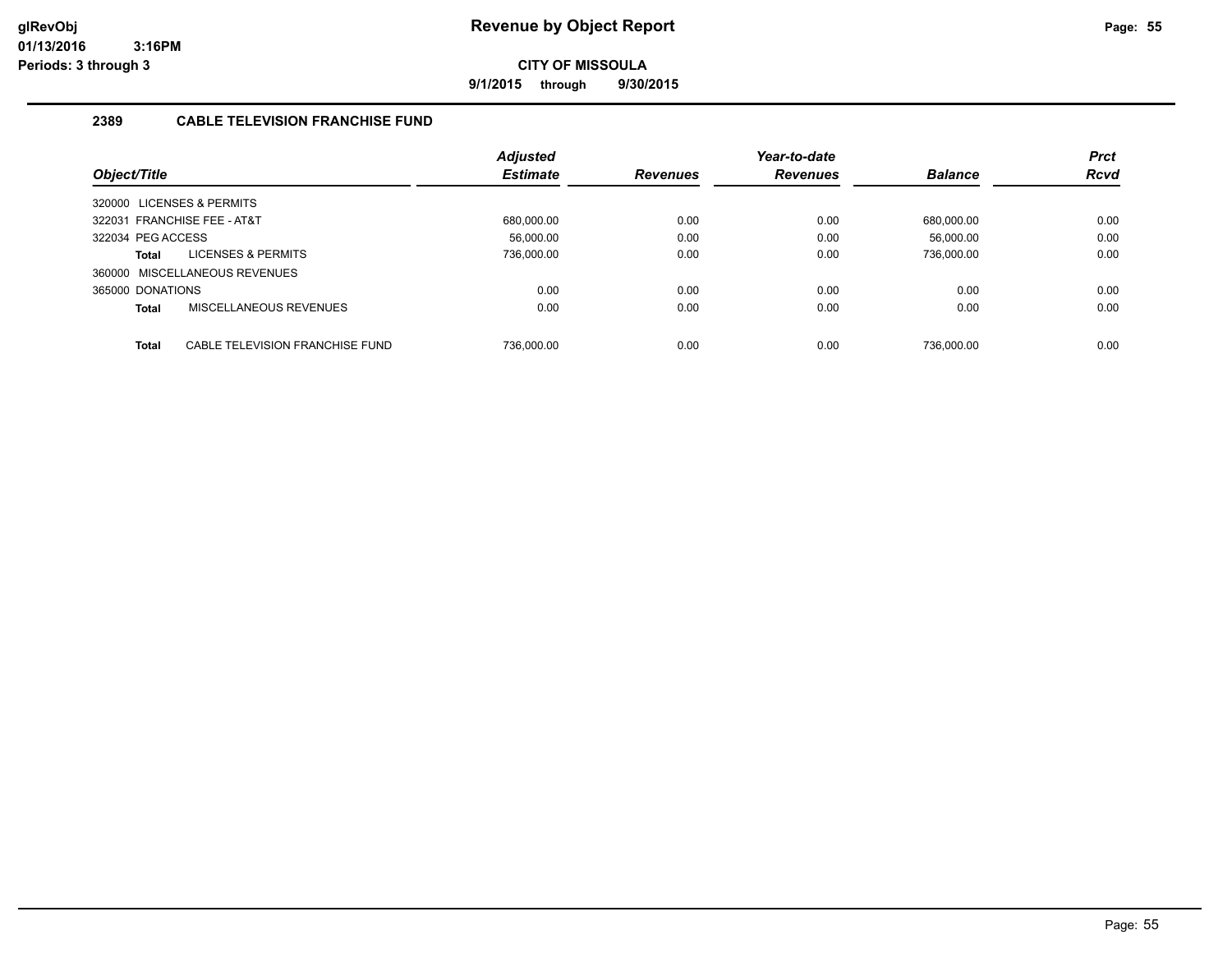**9/1/2015 through 9/30/2015**

#### **2390 DRUG FORFEITURE FUND**

**2390 DRUG FORFEITURE FUND**

|                                         | <b>Adjusted</b> |                 | Year-to-date    |                | <b>Prct</b> |
|-----------------------------------------|-----------------|-----------------|-----------------|----------------|-------------|
| Object/Title                            | <b>Estimate</b> | <b>Revenues</b> | <b>Revenues</b> | <b>Balance</b> | <b>Rcvd</b> |
| 350000 FINES & FORFEITURES              |                 |                 |                 |                |             |
| 351013 DRUG FORFEITURES                 | 16.800.00       | 518.67          | 1.465.45        | 15.334.55      | 8.72        |
| <b>FINES &amp; FORFEITURES</b><br>Total | 16,800.00       | 518.67          | 1,465.45        | 15,334.55      | 8.72        |
| 370000 INVESTMENTS & ROYALTY EARNINGS   |                 |                 |                 |                |             |
| 371010 INTEREST ON INVESTMENTS          | 0.00            | 0.00            | 0.00            | 0.00           | 0.00        |
| INVESTMENTS & ROYALTY EARNINGS<br>Total | 0.00            | 0.00            | 0.00            | 0.00           | 0.00        |
| DRUG FORFEITURE FUND<br>Total           | 16.800.00       | 518.67          | 1.465.45        | 15.334.55      | 8.72        |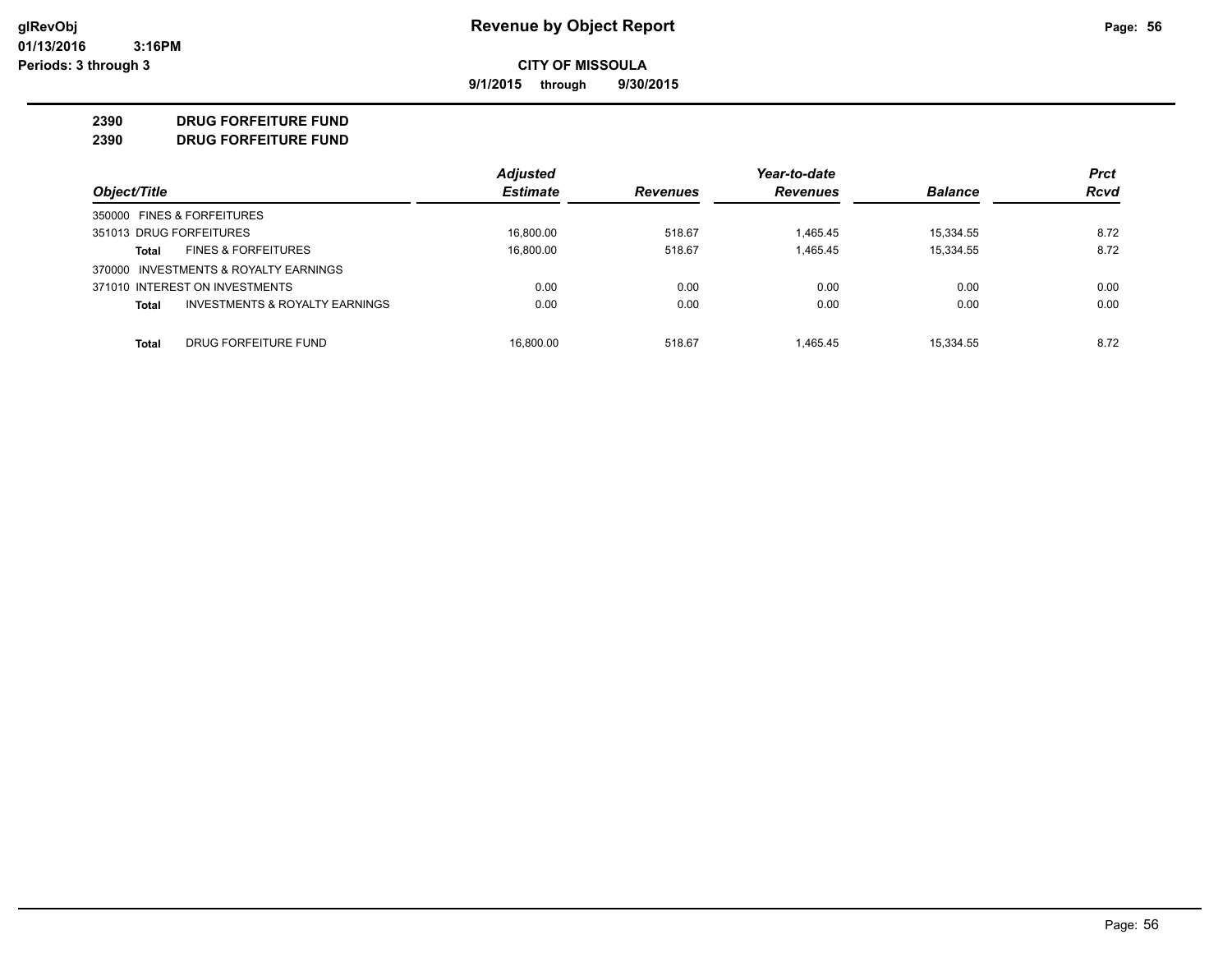**9/1/2015 through 9/30/2015**

#### **2390 DRUG FORFEITURE FUND**

| Object/Title |                                           | <b>Adjusted</b><br><b>Estimate</b> | <b>Revenues</b> | Year-to-date<br><b>Revenues</b> | <b>Balance</b> | <b>Prct</b><br><b>Rcvd</b> |
|--------------|-------------------------------------------|------------------------------------|-----------------|---------------------------------|----------------|----------------------------|
|              | 350000 FINES & FORFEITURES                |                                    |                 |                                 |                |                            |
|              | 351013 DRUG FORFEITURES                   | 16.800.00                          | 518.67          | 1.465.45                        | 15.334.55      | 8.72                       |
| Total        | <b>FINES &amp; FORFEITURES</b>            | 16.800.00                          | 518.67          | 1,465.45                        | 15.334.55      | 8.72                       |
|              | 370000 INVESTMENTS & ROYALTY EARNINGS     |                                    |                 |                                 |                |                            |
|              | 371010 INTEREST ON INVESTMENTS            | 0.00                               | 0.00            | 0.00                            | 0.00           | 0.00                       |
| <b>Total</b> | <b>INVESTMENTS &amp; ROYALTY EARNINGS</b> | 0.00                               | 0.00            | 0.00                            | 0.00           | 0.00                       |
| <b>Total</b> | DRUG FORFEITURE FUND                      | 16.800.00                          | 518.67          | 1.465.45                        | 15.334.55      | 8.72                       |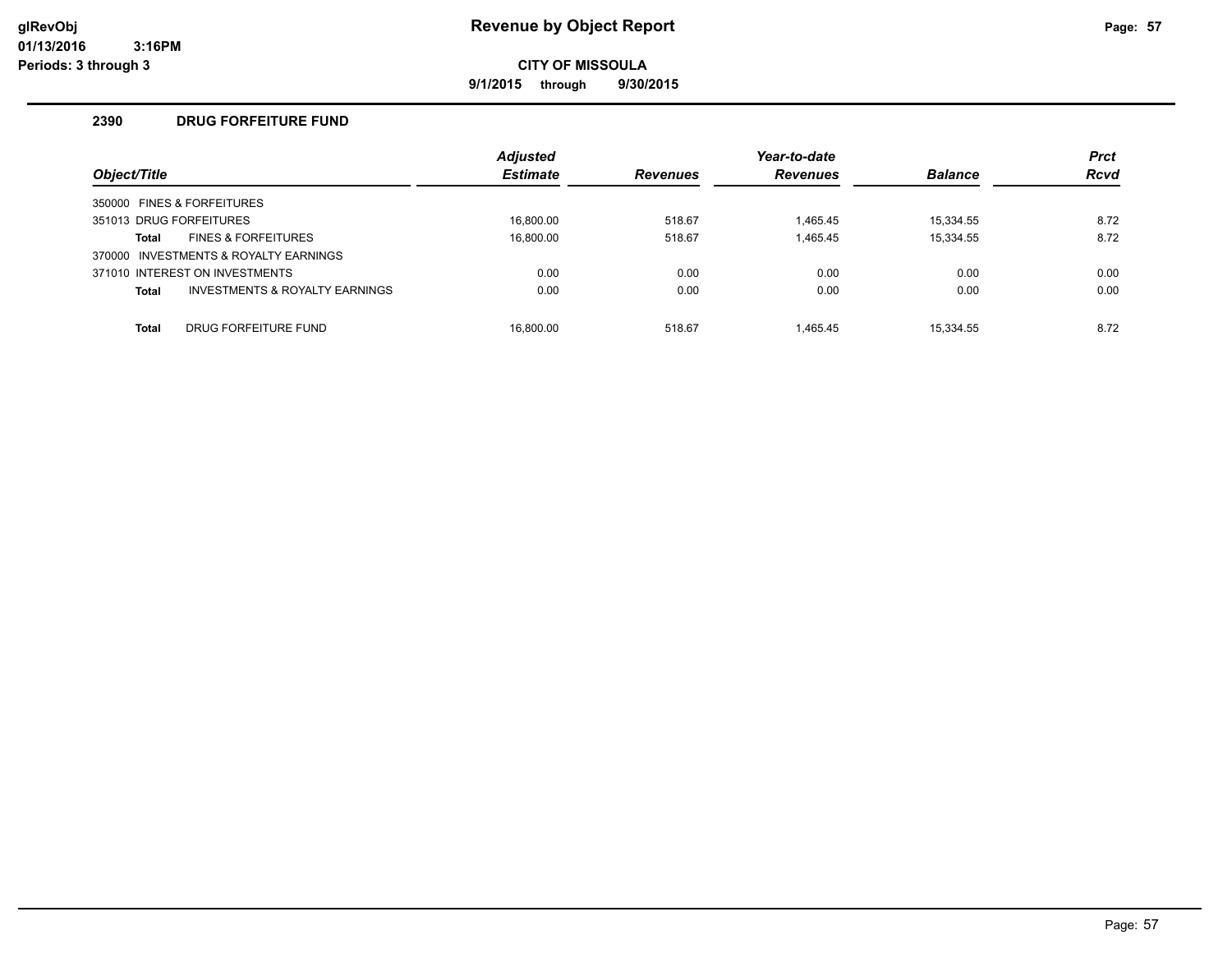**9/1/2015 through 9/30/2015**

#### **2394 BUILDING INSPECTION FUND**

**2394 BUILDING INSPECTION FUND**

|                                                           | <b>Adjusted</b> |                 | Year-to-date    |                | <b>Prct</b> |
|-----------------------------------------------------------|-----------------|-----------------|-----------------|----------------|-------------|
| Object/Title                                              | <b>Estimate</b> | <b>Revenues</b> | <b>Revenues</b> | <b>Balance</b> | <b>Rcvd</b> |
| 320000 LICENSES & PERMITS                                 |                 |                 |                 |                |             |
| 323011 BUILDING PERMITS                                   | 1,074,058.00    | 146,756.86      | 310,619.36      | 763,438.64     | 28.92       |
| 323012 ELECTRICAL PERMITS                                 | 231,537.00      | 23,015.30       | 70.224.14       | 161,312.86     | 30.33       |
| 323013 PLUMBING PERMITS                                   | 132,373.00      | 11,594.00       | 37,903.00       | 94,470.00      | 28.63       |
| 323014 BLDG PERMIT REVIEW FEE                             | 0.00            | 0.00            | 0.00            | 0.00           | 0.00        |
| 323016 MOVING PERMITS                                     | 0.00            | 0.00            | 0.00            | 0.00           | 0.00        |
| 323017 MECHANICAL PERMITS                                 | 96,891.00       | 9,123.00        | 30,929.00       | 65,962.00      | 31.92       |
| <b>LICENSES &amp; PERMITS</b><br><b>Total</b>             | 1,534,859.00    | 190,489.16      | 449,675.50      | 1,085,183.50   | 29.30       |
| 330000 INTERGOVERNMENTAL REVENUES                         |                 |                 |                 |                |             |
| 336023 STATE CONTRIB. - PERS                              | 0.00            | 0.00            | 71.46           | $-71.46$       | 0.00        |
| <b>INTERGOVERNMENTAL REVENUES</b><br><b>Total</b>         | 0.00            | 0.00            | 71.46           | $-71.46$       | 0.00        |
| 340000 CHARGES FOR SERVICES                               |                 |                 |                 |                |             |
| 341091 INSPECTION CODE BOOKS & COPIES                     | 1,346.00        | 3.50            | 43.75           | 1,302.25       | 3.25        |
| <b>CHARGES FOR SERVICES</b><br><b>Total</b>               | 1,346.00        | 3.50            | 43.75           | 1,302.25       | 3.25        |
| 360000 MISCELLANEOUS REVENUES                             |                 |                 |                 |                |             |
| 360010 MISCELLANEOUS                                      | 0.00            | 0.00            | 0.00            | 0.00           | 0.00        |
| 360015 CONFERENCE REVENUES - BUILDING                     | 0.00            | 0.00            | 0.00            | 0.00           | 0.00        |
| MISCELLANEOUS REVENUES<br><b>Total</b>                    | 0.00            | 0.00            | 0.00            | 0.00           | 0.00        |
| 370000 INVESTMENTS & ROYALTY EARNINGS                     |                 |                 |                 |                |             |
| 371010 INTEREST ON INVESTMENTS                            | 0.00            | 0.00            | 0.00            | 0.00           | 0.00        |
| 371020 GAIN/LOSS IN MARKET VALUE OF INVESTMENTS           | 0.00            | 0.00            | 0.00            | 0.00           | 0.00        |
| <b>INVESTMENTS &amp; ROYALTY EARNINGS</b><br><b>Total</b> | 0.00            | 0.00            | 0.00            | 0.00           | 0.00        |
| 380000 OTHER FINANCING SOURCES                            |                 |                 |                 |                |             |
| 382010 SALE OF FIXED ASSETS                               | 0.00            | 0.00            | 0.00            | 0.00           | 0.00        |
| 383000 OPERATING TRANSFERS                                | 0.00            | 0.00            | 0.00            | 0.00           | 0.00        |
| OTHER FINANCING SOURCES<br><b>Total</b>                   | 0.00            | 0.00            | 0.00            | 0.00           | 0.00        |
| <b>BUILDING INSPECTION FUND</b><br>Total                  | 1,536,205.00    | 190,492.66      | 449,790.71      | 1,086,414.29   | 29.28       |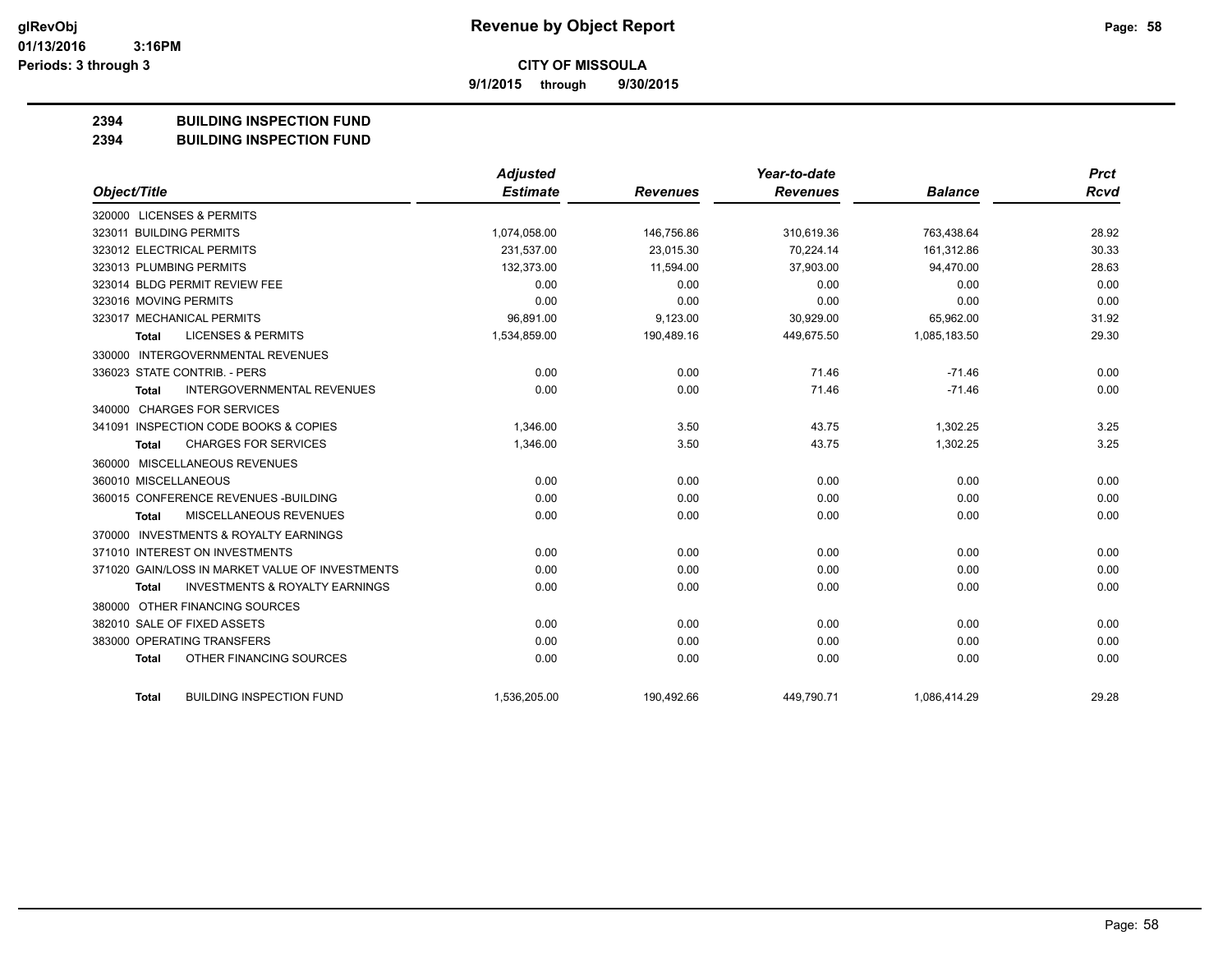**9/1/2015 through 9/30/2015**

#### **2394 BUILDING INSPECTION FUND**

|                                                           | <b>Adjusted</b> |                 | Year-to-date    |                | <b>Prct</b> |
|-----------------------------------------------------------|-----------------|-----------------|-----------------|----------------|-------------|
| Object/Title                                              | <b>Estimate</b> | <b>Revenues</b> | <b>Revenues</b> | <b>Balance</b> | Rcvd        |
| 320000 LICENSES & PERMITS                                 |                 |                 |                 |                |             |
| 323011 BUILDING PERMITS                                   | 1,074,058.00    | 146,756.86      | 310,619.36      | 763,438.64     | 28.92       |
| 323012 ELECTRICAL PERMITS                                 | 231.537.00      | 23.015.30       | 70.224.14       | 161.312.86     | 30.33       |
| 323013 PLUMBING PERMITS                                   | 132,373.00      | 11,594.00       | 37,903.00       | 94,470.00      | 28.63       |
| 323014 BLDG PERMIT REVIEW FEE                             | 0.00            | 0.00            | 0.00            | 0.00           | 0.00        |
| 323016 MOVING PERMITS                                     | 0.00            | 0.00            | 0.00            | 0.00           | 0.00        |
| 323017 MECHANICAL PERMITS                                 | 96,891.00       | 9,123.00        | 30,929.00       | 65,962.00      | 31.92       |
| <b>LICENSES &amp; PERMITS</b><br><b>Total</b>             | 1,534,859.00    | 190,489.16      | 449,675.50      | 1,085,183.50   | 29.30       |
| 330000 INTERGOVERNMENTAL REVENUES                         |                 |                 |                 |                |             |
| 336023 STATE CONTRIB. - PERS                              | 0.00            | 0.00            | 71.46           | $-71.46$       | 0.00        |
| <b>INTERGOVERNMENTAL REVENUES</b><br><b>Total</b>         | 0.00            | 0.00            | 71.46           | $-71.46$       | 0.00        |
| 340000 CHARGES FOR SERVICES                               |                 |                 |                 |                |             |
| 341091 INSPECTION CODE BOOKS & COPIES                     | 1,346.00        | 3.50            | 43.75           | 1,302.25       | 3.25        |
| <b>CHARGES FOR SERVICES</b><br><b>Total</b>               | 1,346.00        | 3.50            | 43.75           | 1,302.25       | 3.25        |
| 360000 MISCELLANEOUS REVENUES                             |                 |                 |                 |                |             |
| 360010 MISCELLANEOUS                                      | 0.00            | 0.00            | 0.00            | 0.00           | 0.00        |
| 360015 CONFERENCE REVENUES - BUILDING                     | 0.00            | 0.00            | 0.00            | 0.00           | 0.00        |
| MISCELLANEOUS REVENUES<br><b>Total</b>                    | 0.00            | 0.00            | 0.00            | 0.00           | 0.00        |
| 370000 INVESTMENTS & ROYALTY EARNINGS                     |                 |                 |                 |                |             |
| 371010 INTEREST ON INVESTMENTS                            | 0.00            | 0.00            | 0.00            | 0.00           | 0.00        |
| 371020 GAIN/LOSS IN MARKET VALUE OF INVESTMENT            | 0.00            | 0.00            | 0.00            | 0.00           | 0.00        |
| <b>INVESTMENTS &amp; ROYALTY EARNINGS</b><br><b>Total</b> | 0.00            | 0.00            | 0.00            | 0.00           | 0.00        |
| 380000 OTHER FINANCING SOURCES                            |                 |                 |                 |                |             |
| 382010 SALE OF FIXED ASSETS                               | 0.00            | 0.00            | 0.00            | 0.00           | 0.00        |
| 383000 OPERATING TRANSFERS                                | 0.00            | 0.00            | 0.00            | 0.00           | 0.00        |
| OTHER FINANCING SOURCES<br><b>Total</b>                   | 0.00            | 0.00            | 0.00            | 0.00           | 0.00        |
| <b>BUILDING INSPECTION FUND</b><br><b>Total</b>           | 1,536,205.00    | 190,492.66      | 449,790.71      | 1,086,414.29   | 29.28       |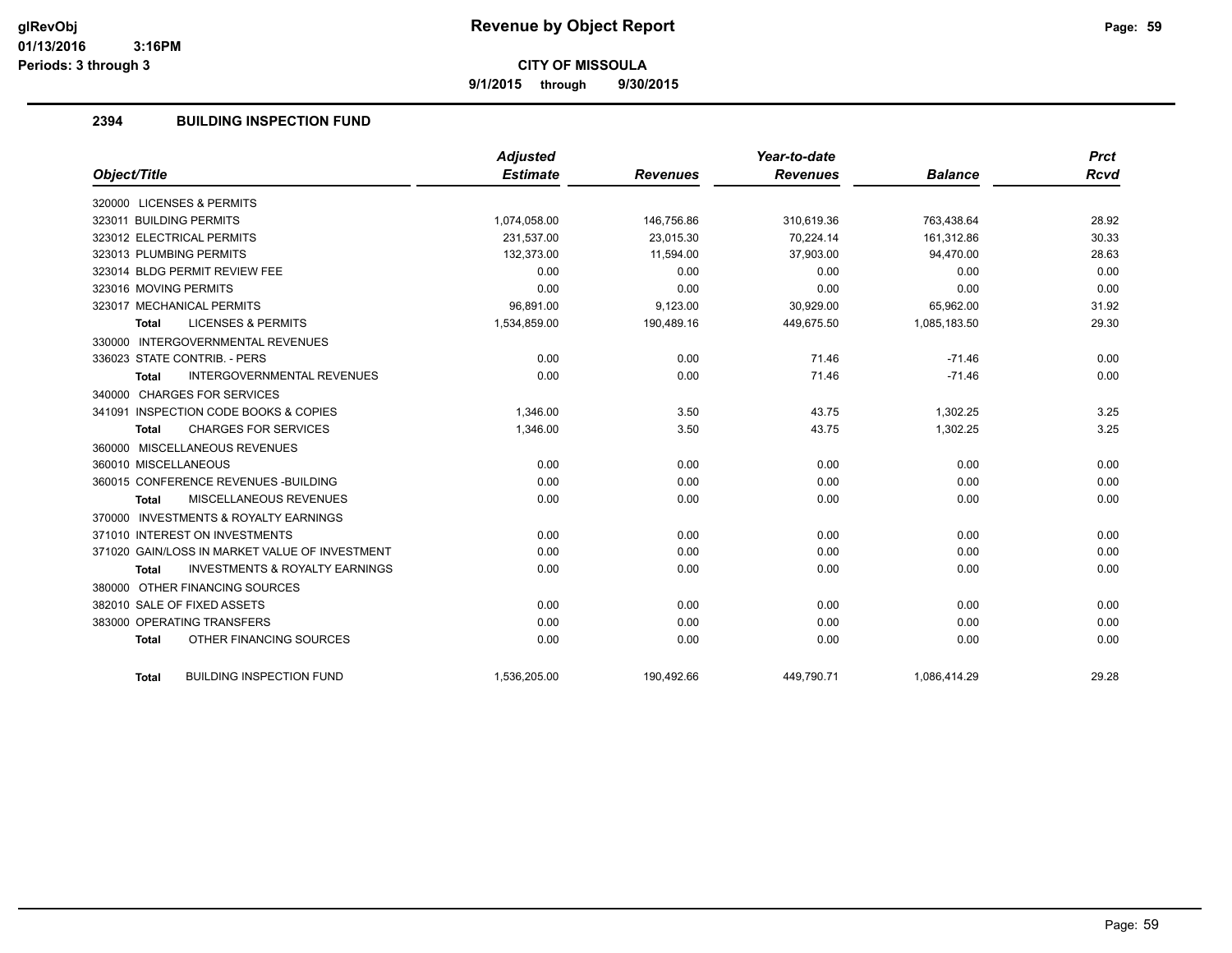**9/1/2015 through 9/30/2015**

### **2395 CITY GRANTS & PROGRAM INCOME FUND**

#### **2395 CITY GRANTS & PROGRAM INCOME FUND**

|                                                    | <b>Adjusted</b> |                 | Year-to-date    |                | <b>Prct</b> |
|----------------------------------------------------|-----------------|-----------------|-----------------|----------------|-------------|
| Object/Title                                       | <b>Estimate</b> | <b>Revenues</b> | <b>Revenues</b> | <b>Balance</b> | Rcvd        |
| 330000 INTERGOVERNMENTAL REVENUES                  |                 |                 |                 |                |             |
| 331010 ENTITLEMENT - CDBG                          | 0.00            | 0.00            | 0.00            | 0.00           | 0.00        |
| INTERGOVERNMENTAL REVENUES<br><b>Total</b>         | 0.00            | 0.00            | 0.00            | 0.00           | 0.00        |
| 360000 MISCELLANEOUS REVENUES                      |                 |                 |                 |                |             |
| 360005 LOAN REPAYMENTS                             | 0.00            | 0.00            | 0.00            | 0.00           | 0.00        |
| 360010 MISCELLANEOUS                               | 0.00            | 0.00            | 0.00            | 0.00           | 0.00        |
| 360013 REPAYMENT OF SEWER GRANT                    | 0.00            | 0.00            | 0.00            | 0.00           | 0.00        |
| 360014 REPAYMENT OF LOAN/MHA                       | 0.00            | 0.00            | 0.00            | 0.00           | 0.00        |
| 362000 OTHER MISCELLANEOUS REVENUE                 | 0.00            | 0.00            | 0.00            | 0.00           | 0.00        |
| MISCELLANEOUS REVENUES<br>Total                    | 0.00            | 0.00            | 0.00            | 0.00           | 0.00        |
| INVESTMENTS & ROYALTY EARNINGS<br>370000           |                 |                 |                 |                |             |
| 371010 INTEREST ON INVESTMENTS                     | 0.00            | 0.00            | 0.00            | 0.00           | 0.00        |
| 371020 GAIN/LOSS IN MARKET VALUE OF INVESTMENTS    | 0.00            | 0.00            | 0.00            | 0.00           | 0.00        |
| <b>INVESTMENTS &amp; ROYALTY EARNINGS</b><br>Total | 0.00            | 0.00            | 0.00            | 0.00           | 0.00        |
| 380000 OTHER FINANCING SOURCES                     |                 |                 |                 |                |             |
| 383026 TRANS FR CDBG                               | 0.00            | 0.00            | 0.00            | 0.00           | 0.00        |
| OTHER FINANCING SOURCES<br><b>Total</b>            | 0.00            | 0.00            | 0.00            | 0.00           | 0.00        |
| CITY GRANTS & PROGRAM INCOME FUND<br><b>Total</b>  | 0.00            | 0.00            | 0.00            | 0.00           | 0.00        |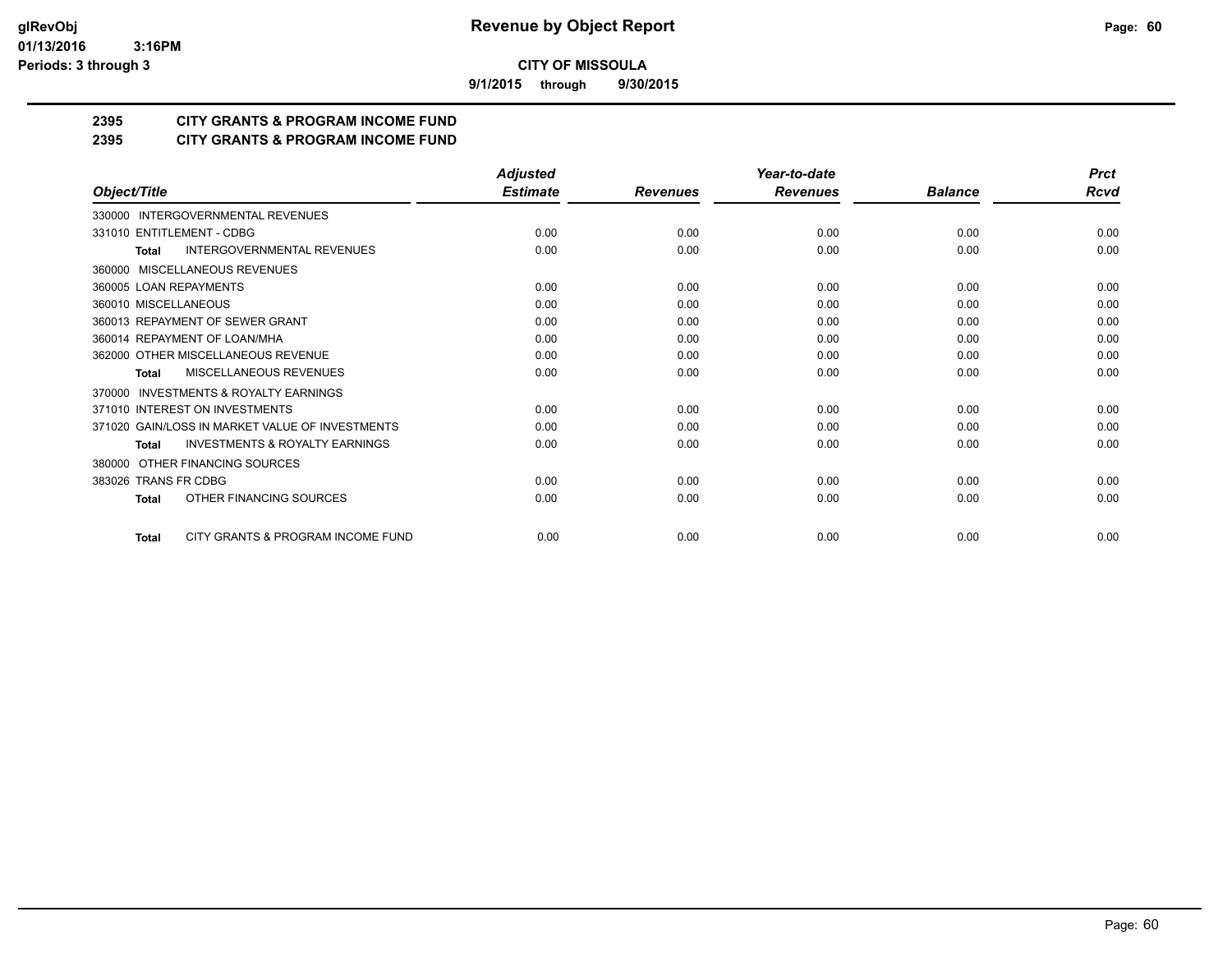**9/1/2015 through 9/30/2015**

#### **2395 CITY GRANTS & PROGRAM INCOME FUND**

|                                                           | <b>Adjusted</b> |                 | Year-to-date    |                | <b>Prct</b> |
|-----------------------------------------------------------|-----------------|-----------------|-----------------|----------------|-------------|
| Object/Title                                              | <b>Estimate</b> | <b>Revenues</b> | <b>Revenues</b> | <b>Balance</b> | <b>Rcvd</b> |
| 330000 INTERGOVERNMENTAL REVENUES                         |                 |                 |                 |                |             |
| 331010 ENTITLEMENT - CDBG                                 | 0.00            | 0.00            | 0.00            | 0.00           | 0.00        |
| INTERGOVERNMENTAL REVENUES<br><b>Total</b>                | 0.00            | 0.00            | 0.00            | 0.00           | 0.00        |
| 360000 MISCELLANEOUS REVENUES                             |                 |                 |                 |                |             |
| 360005 LOAN REPAYMENTS                                    | 0.00            | 0.00            | 0.00            | 0.00           | 0.00        |
| 360010 MISCELLANEOUS                                      | 0.00            | 0.00            | 0.00            | 0.00           | 0.00        |
| 360013 REPAYMENT OF SEWER GRANT                           | 0.00            | 0.00            | 0.00            | 0.00           | 0.00        |
| 360014 REPAYMENT OF LOAN/MHA                              | 0.00            | 0.00            | 0.00            | 0.00           | 0.00        |
| 362000 OTHER MISCELLANEOUS REVENUE                        | 0.00            | 0.00            | 0.00            | 0.00           | 0.00        |
| <b>MISCELLANEOUS REVENUES</b><br><b>Total</b>             | 0.00            | 0.00            | 0.00            | 0.00           | 0.00        |
| 370000 INVESTMENTS & ROYALTY EARNINGS                     |                 |                 |                 |                |             |
| 371010 INTEREST ON INVESTMENTS                            | 0.00            | 0.00            | 0.00            | 0.00           | 0.00        |
| 371020 GAIN/LOSS IN MARKET VALUE OF INVESTMENT            | 0.00            | 0.00            | 0.00            | 0.00           | 0.00        |
| <b>INVESTMENTS &amp; ROYALTY EARNINGS</b><br><b>Total</b> | 0.00            | 0.00            | 0.00            | 0.00           | 0.00        |
| 380000 OTHER FINANCING SOURCES                            |                 |                 |                 |                |             |
| 383026 TRANS FR CDBG                                      | 0.00            | 0.00            | 0.00            | 0.00           | 0.00        |
| OTHER FINANCING SOURCES<br><b>Total</b>                   | 0.00            | 0.00            | 0.00            | 0.00           | 0.00        |
| CITY GRANTS & PROGRAM INCOME FUND<br><b>Total</b>         | 0.00            | 0.00            | 0.00            | 0.00           | 0.00        |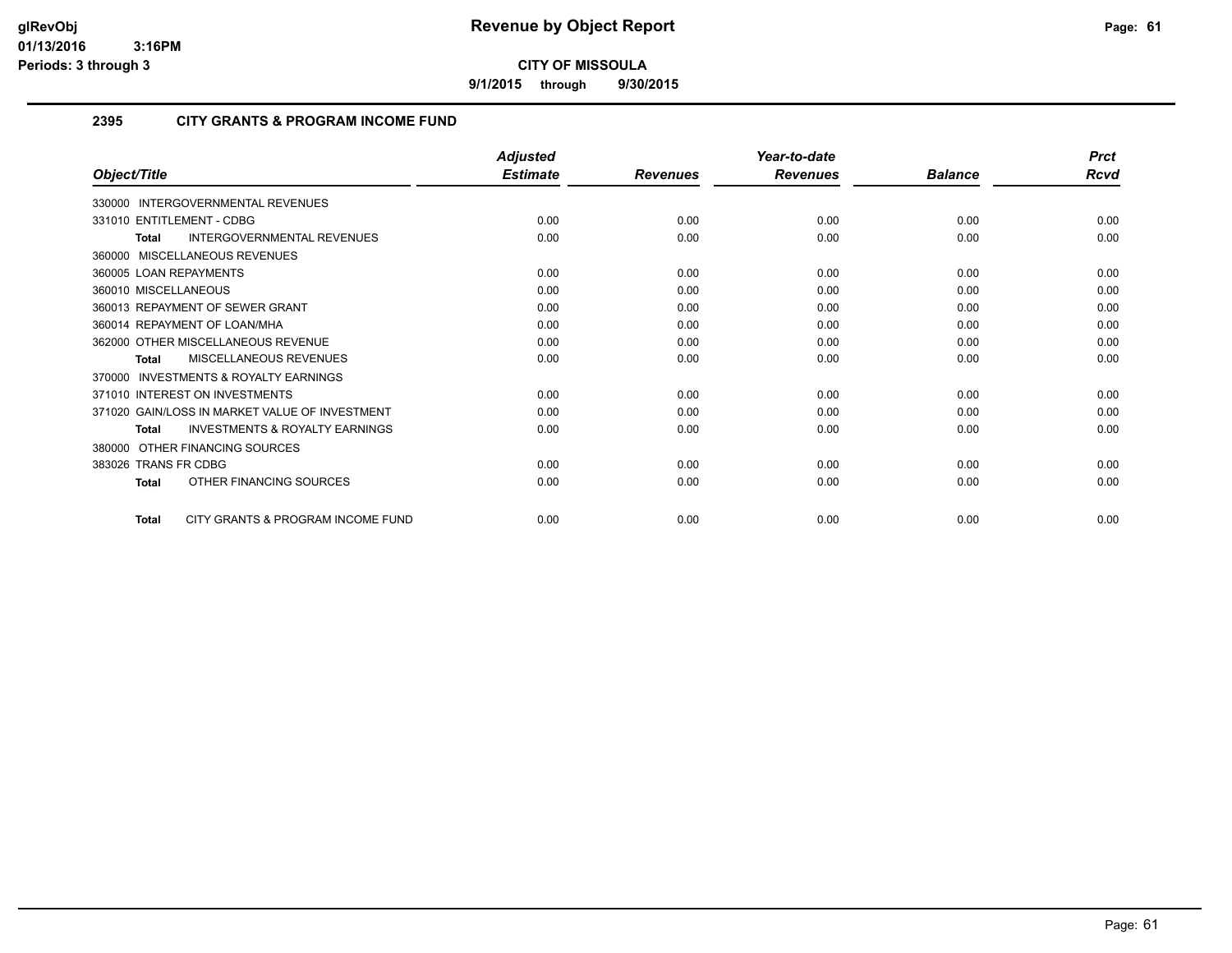**9/1/2015 through 9/30/2015**

#### **2396 ENERGY EFFICIENCY REVOLVING LOAN FUND 2396 ENERGY EFFICIENCY REVOLVING LOAN FUND**

|                                                    | <b>Adjusted</b> |                 | Year-to-date    |                | <b>Prct</b> |
|----------------------------------------------------|-----------------|-----------------|-----------------|----------------|-------------|
| Object/Title                                       | <b>Estimate</b> | <b>Revenues</b> | <b>Revenues</b> | <b>Balance</b> | Rcvd        |
| 330000 INTERGOVERNMENTAL REVENUES                  |                 |                 |                 |                |             |
| 331031 EECBG REVOLVING LOAN                        | 0.00            | 0.00            | 0.00            | 0.00           | 0.00        |
| INTERGOVERNMENTAL REVENUES<br>Total                | 0.00            | 0.00            | 0.00            | 0.00           | 0.00        |
| 370000 INVESTMENTS & ROYALTY EARNINGS              |                 |                 |                 |                |             |
| 371010 INTEREST ON INVESTMENTS                     | 0.00            | 0.00            | 0.00            | 0.00           | 0.00        |
| <b>INVESTMENTS &amp; ROYALTY EARNINGS</b><br>Total | 0.00            | 0.00            | 0.00            | 0.00           | 0.00        |
| ENERGY EFFICIENCY REVOLVING LOAN FUI<br>Total      | 0.00            | 0.00            | 0.00            | 0.00           | 0.00        |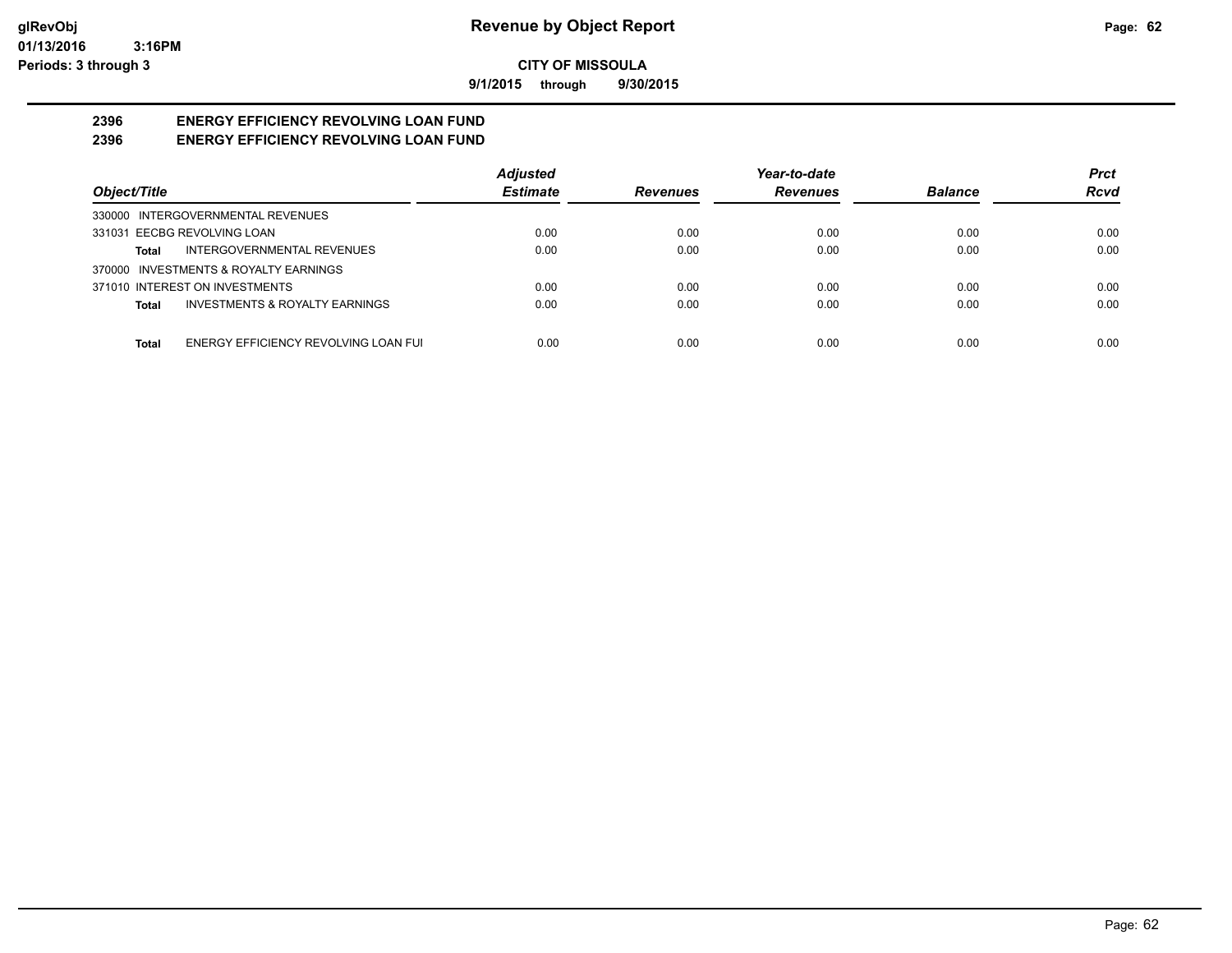**9/1/2015 through 9/30/2015**

#### **2396 ENERGY EFFICIENCY REVOLVING LOAN FUND**

| Object/Title                                   | <b>Adjusted</b><br><b>Estimate</b> | <b>Revenues</b> | Year-to-date<br><b>Revenues</b> | <b>Balance</b> | <b>Prct</b><br><b>Rcvd</b> |
|------------------------------------------------|------------------------------------|-----------------|---------------------------------|----------------|----------------------------|
| 330000 INTERGOVERNMENTAL REVENUES              |                                    |                 |                                 |                |                            |
| 331031 EECBG REVOLVING LOAN                    | 0.00                               | 0.00            | 0.00                            | 0.00           | 0.00                       |
| INTERGOVERNMENTAL REVENUES<br>Total            | 0.00                               | 0.00            | 0.00                            | 0.00           | 0.00                       |
| 370000 INVESTMENTS & ROYALTY EARNINGS          |                                    |                 |                                 |                |                            |
| 371010 INTEREST ON INVESTMENTS                 | 0.00                               | 0.00            | 0.00                            | 0.00           | 0.00                       |
| INVESTMENTS & ROYALTY EARNINGS<br><b>Total</b> | 0.00                               | 0.00            | 0.00                            | 0.00           | 0.00                       |
|                                                |                                    |                 |                                 |                |                            |
| ENERGY EFFICIENCY REVOLVING LOAN FU<br>Total   | 0.00                               | 0.00            | 0.00                            | 0.00           | 0.00                       |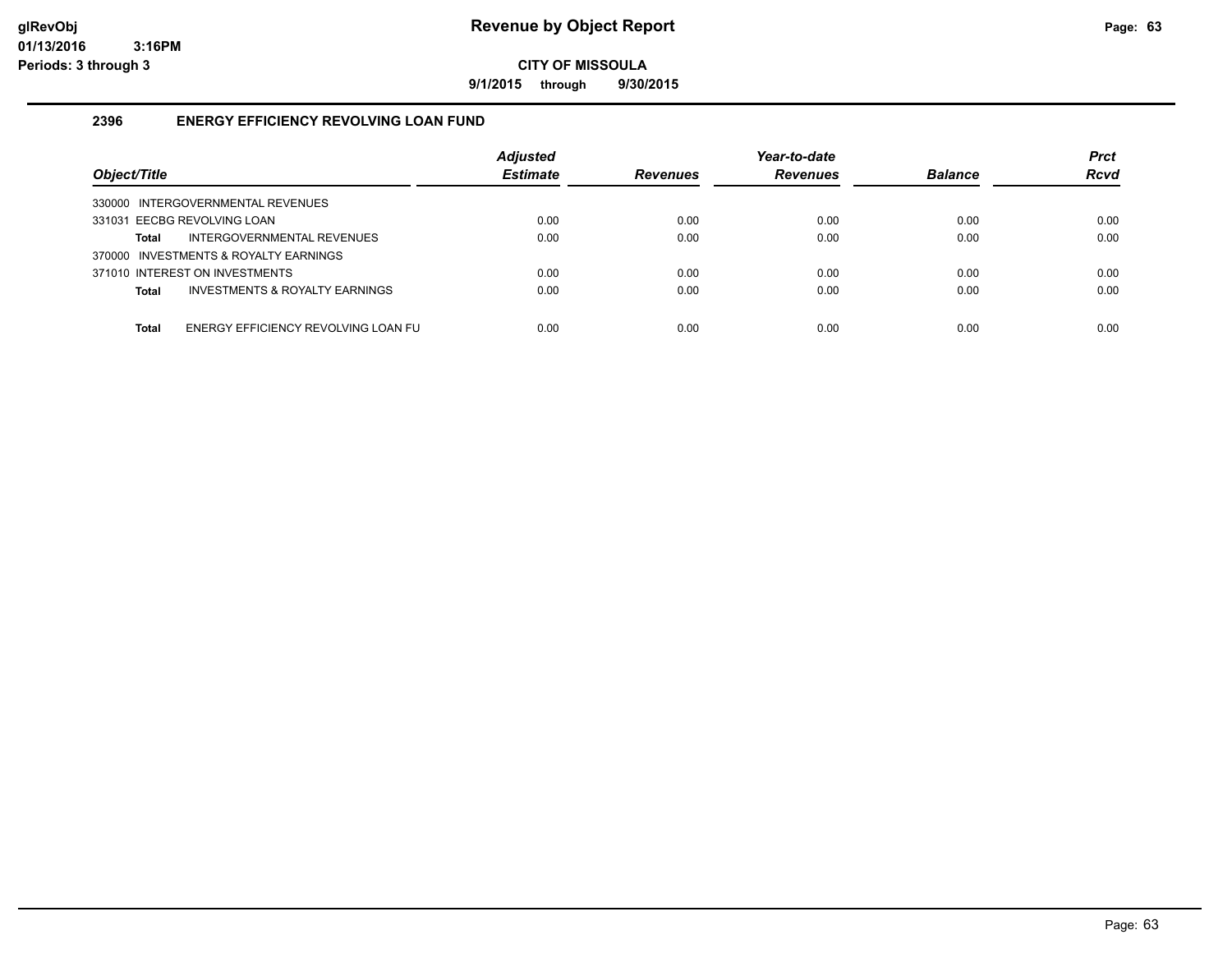**9/1/2015 through 9/30/2015**

#### **2399 DANGEROUS BUILDING DEMOLITION & REPAIR F 2399 DANGEROUS BUILDING DEMOLITION & REPAIR F**

|                         |                                      | <b>Adjusted</b> |                 | Year-to-date    |                |      |
|-------------------------|--------------------------------------|-----------------|-----------------|-----------------|----------------|------|
| Object/Title            |                                      | <b>Estimate</b> | <b>Revenues</b> | <b>Revenues</b> | <b>Balance</b> | Rcvd |
|                         | 360000 MISCELLANEOUS REVENUES        |                 |                 |                 |                |      |
| 363000 ASSESSMENTS PAID |                                      | 15.000.00       | 0.00            | 0.00            | 15.000.00      | 0.00 |
| Total                   | MISCELLANEOUS REVENUES               | 15.000.00       | 0.00            | 0.00            | 15.000.00      | 0.00 |
| Total                   | DANGEROUS BUILDING DEMOLITION & REP. | 15.000.00       | 0.00            | 0.00            | 15.000.00      | 0.00 |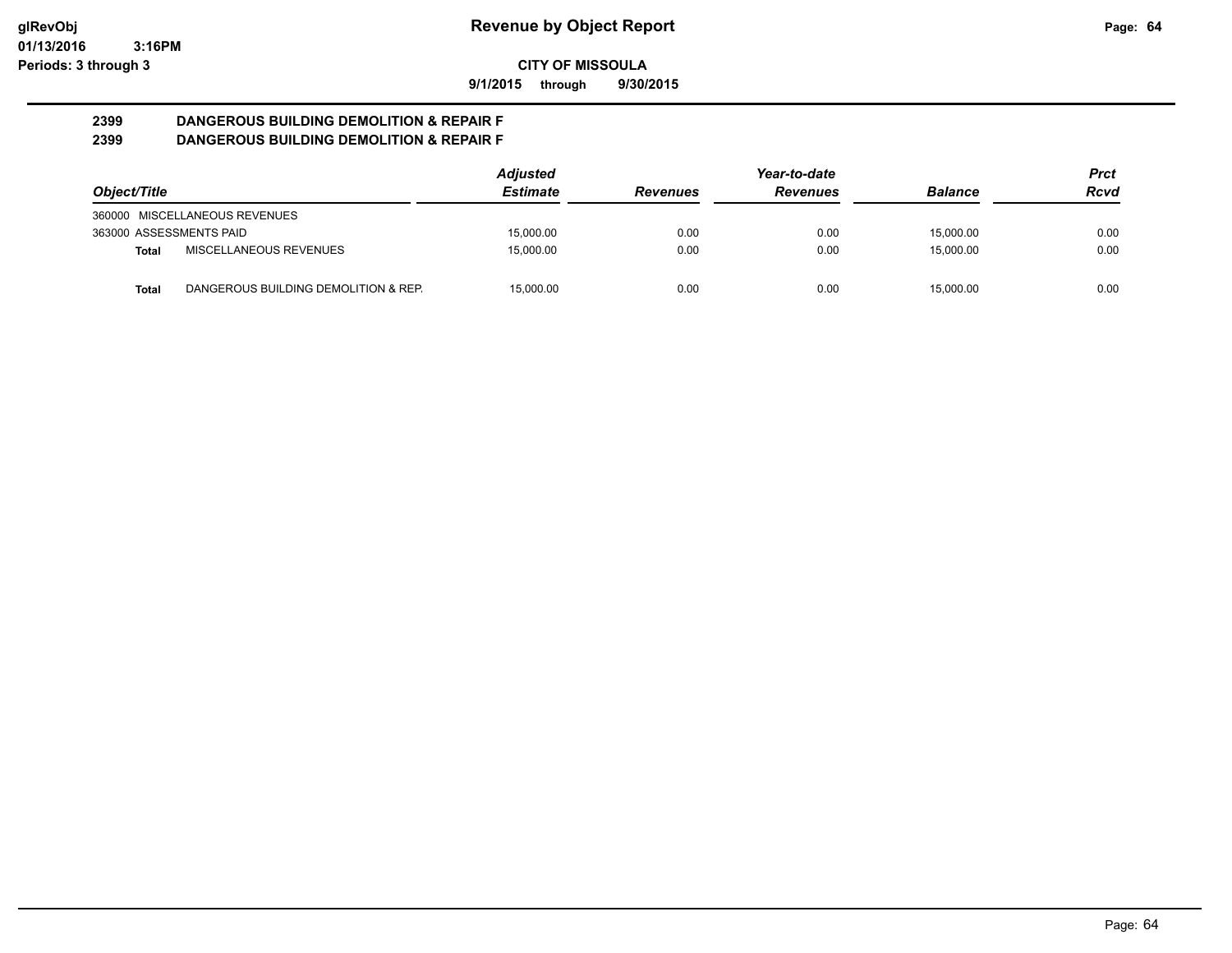**9/1/2015 through 9/30/2015**

#### **2399 DANGEROUS BUILDING DEMOLITION & REPAIR F**

|                         |                                     | <b>Adjusted</b> |                 | Year-to-date    |                | <b>Prct</b> |
|-------------------------|-------------------------------------|-----------------|-----------------|-----------------|----------------|-------------|
| Object/Title            |                                     | <b>Estimate</b> | <b>Revenues</b> | <b>Revenues</b> | <b>Balance</b> | <b>Rcvd</b> |
|                         | 360000 MISCELLANEOUS REVENUES       |                 |                 |                 |                |             |
| 363000 ASSESSMENTS PAID |                                     | 15.000.00       | 0.00            | 0.00            | 15.000.00      | 0.00        |
| <b>Total</b>            | <b>MISCELLANEOUS REVENUES</b>       | 15.000.00       | 0.00            | 0.00            | 15.000.00      | 0.00        |
| Total                   | DANGEROUS BUILDING DEMOLITION & REF | 15.000.00       | 0.00            | 0.00            | 15,000.00      | 0.00        |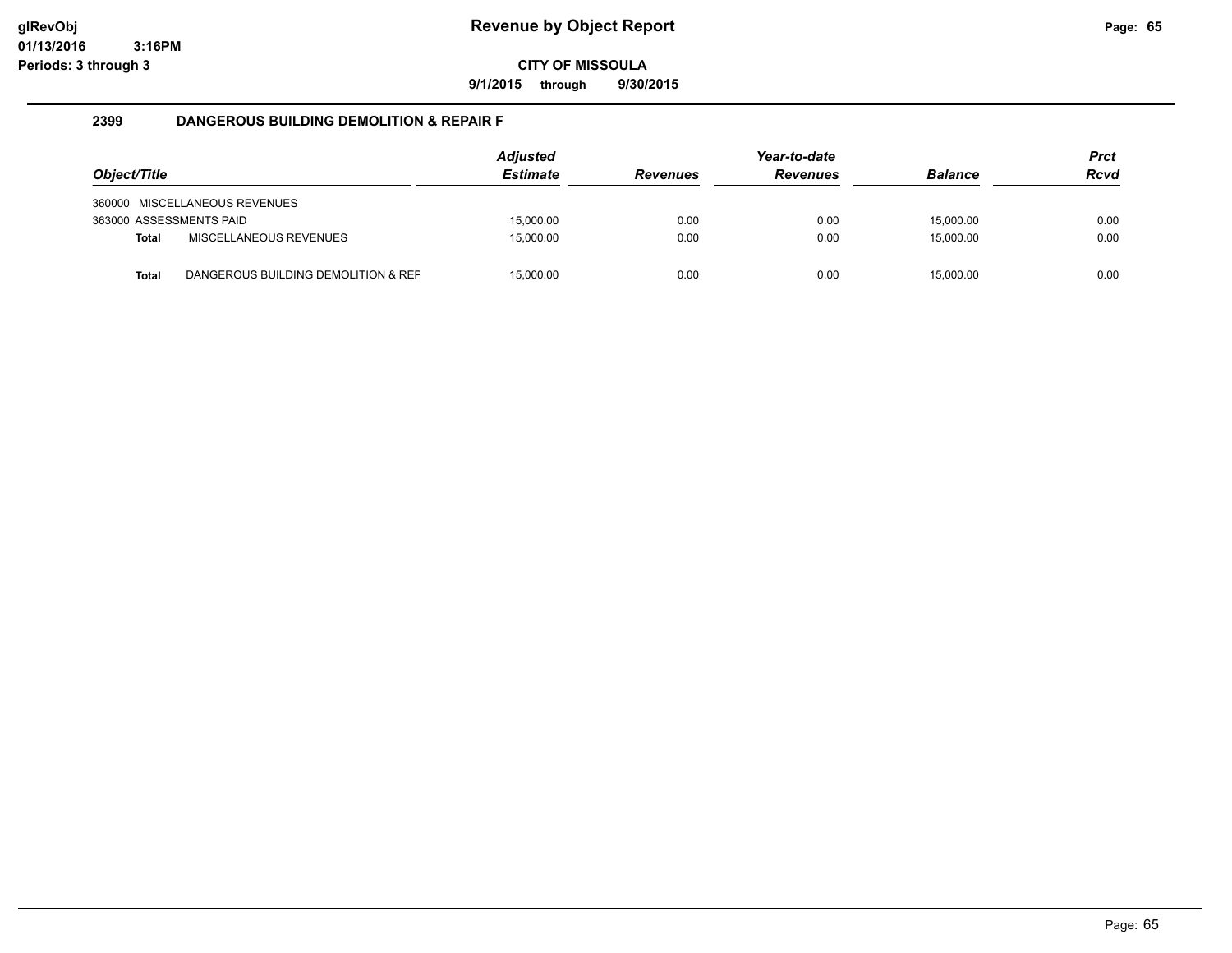**9/1/2015 through 9/30/2015**

#### **2400 STREET LIGHTING ASSESSMENTS FUND 2400 STREET LIGHTING ASSESSMENTS FUND**

|                                                    | <b>Adjusted</b> |                 | Year-to-date    |                | <b>Prct</b> |
|----------------------------------------------------|-----------------|-----------------|-----------------|----------------|-------------|
| Object/Title                                       | <b>Estimate</b> | <b>Revenues</b> | <b>Revenues</b> | <b>Balance</b> | Rcvd        |
| 360000 MISCELLANEOUS REVENUES                      |                 |                 |                 |                |             |
| 360010 MISCELLANEOUS                               | 0.00            | 0.00            | 0.00            | 0.00           | 0.00        |
| 363010 LIGHTING ASSESSMENTS                        | 345.357.00      | 318.48          | 0.00            | 345.357.00     | 0.00        |
| 363040 PENALTY AND INTEREST                        | 0.00            | 29.52           | 0.00            | 0.00           | 0.00        |
| MISCELLANEOUS REVENUES<br>Total                    | 345,357.00      | 348.00          | 0.00            | 345,357.00     | 0.00        |
| 370000 INVESTMENTS & ROYALTY EARNINGS              |                 |                 |                 |                |             |
| 371010 INTEREST ON INVESTMENTS                     | 0.00            | 0.00            | 0.00            | 0.00           | 0.00        |
| 371020 GAIN/LOSS IN MARKET VALUE OF INVESTMENTS    | 0.00            | 0.00            | 0.00            | 0.00           | 0.00        |
| <b>INVESTMENTS &amp; ROYALTY EARNINGS</b><br>Total | 0.00            | 0.00            | 0.00            | 0.00           | 0.00        |
| STREET LIGHTING ASSESSMENTS FUND<br><b>Total</b>   | 345.357.00      | 348.00          | 0.00            | 345.357.00     | 0.00        |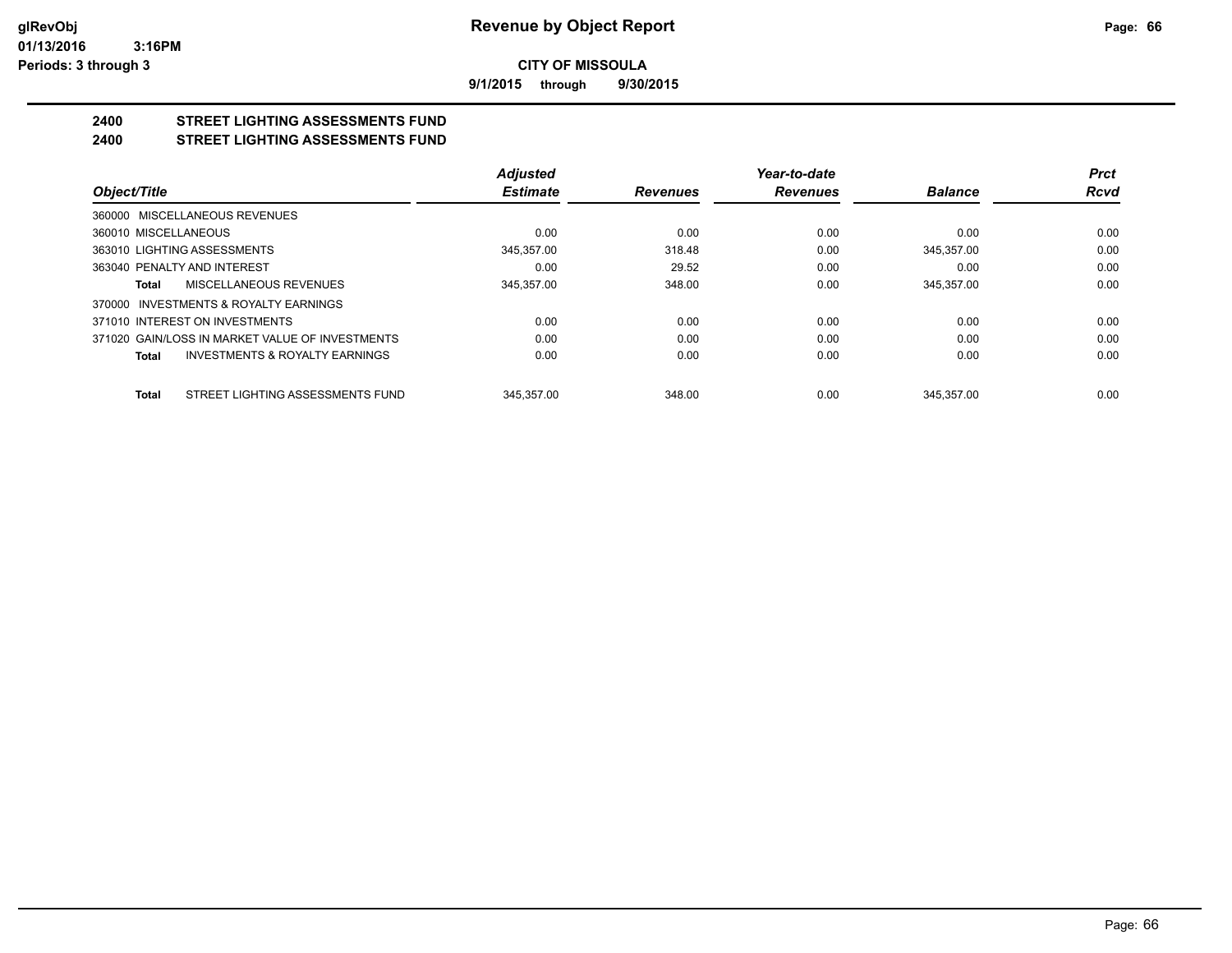**9/1/2015 through 9/30/2015**

#### **2400 STREET LIGHTING ASSESSMENTS FUND**

| Object/Title                                       | <b>Adjusted</b><br><b>Estimate</b> | <b>Revenues</b> | Year-to-date<br><b>Revenues</b> | <b>Balance</b> | <b>Prct</b><br><b>Rcvd</b> |
|----------------------------------------------------|------------------------------------|-----------------|---------------------------------|----------------|----------------------------|
| 360000 MISCELLANEOUS REVENUES                      |                                    |                 |                                 |                |                            |
| 360010 MISCELLANEOUS                               | 0.00                               | 0.00            | 0.00                            | 0.00           | 0.00                       |
| 363010 LIGHTING ASSESSMENTS                        | 345.357.00                         | 318.48          | 0.00                            | 345.357.00     | 0.00                       |
| 363040 PENALTY AND INTEREST                        | 0.00                               | 29.52           | 0.00                            | 0.00           | 0.00                       |
| MISCELLANEOUS REVENUES<br>Total                    | 345,357.00                         | 348.00          | 0.00                            | 345,357.00     | 0.00                       |
| INVESTMENTS & ROYALTY EARNINGS<br>370000           |                                    |                 |                                 |                |                            |
| 371010 INTEREST ON INVESTMENTS                     | 0.00                               | 0.00            | 0.00                            | 0.00           | 0.00                       |
| 371020 GAIN/LOSS IN MARKET VALUE OF INVESTMENT     | 0.00                               | 0.00            | 0.00                            | 0.00           | 0.00                       |
| <b>INVESTMENTS &amp; ROYALTY EARNINGS</b><br>Total | 0.00                               | 0.00            | 0.00                            | 0.00           | 0.00                       |
| STREET LIGHTING ASSESSMENTS FUND<br>Total          | 345.357.00                         | 348.00          | 0.00                            | 345.357.00     | 0.00                       |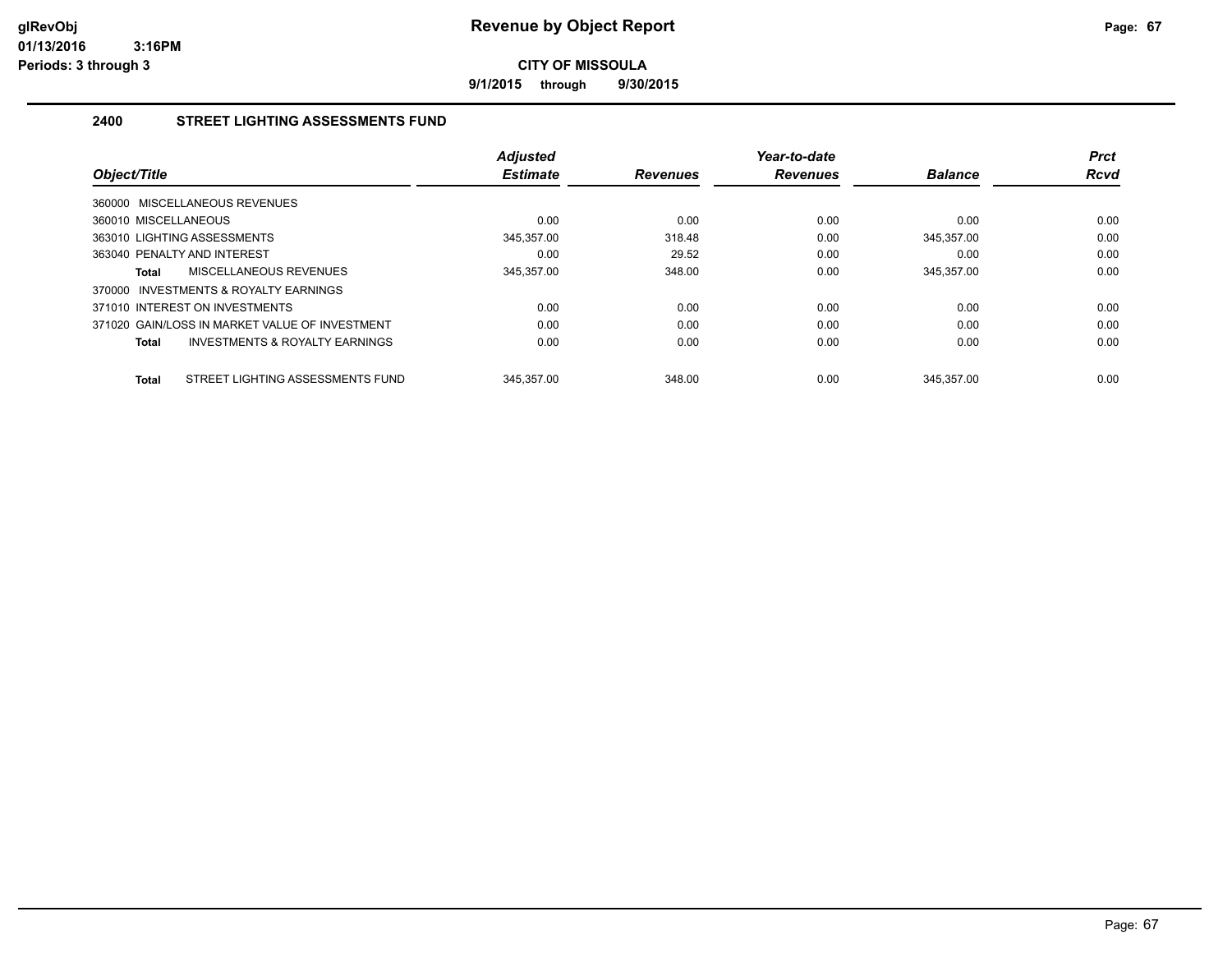**9/1/2015 through 9/30/2015**

### **2500 STREET MAINTENANCE ASSESSMENT FUND**

#### **2500 STREET MAINTENANCE ASSESSMENT FUND**

|                                                    | <b>Adjusted</b> |                 | Year-to-date    |                | <b>Prct</b> |
|----------------------------------------------------|-----------------|-----------------|-----------------|----------------|-------------|
| Object/Title                                       | <b>Estimate</b> | <b>Revenues</b> | <b>Revenues</b> | <b>Balance</b> | <b>Rcvd</b> |
| 360000 MISCELLANEOUS REVENUES                      |                 |                 |                 |                |             |
| 363010 LIGHTING ASSESSMENTS                        | 59,295.00       | 0.00            | 0.00            | 59,295.00      | 0.00        |
| 363040 PENALTY AND INTEREST                        | 0.00            | 0.00            | 0.00            | 0.00           | 0.00        |
| <b>MISCELLANEOUS REVENUES</b><br>Total             | 59,295.00       | 0.00            | 0.00            | 59,295.00      | 0.00        |
| 370000 INVESTMENTS & ROYALTY EARNINGS              |                 |                 |                 |                |             |
| 371010 INTEREST ON INVESTMENTS                     | 0.00            | 0.00            | 0.00            | 0.00           | 0.00        |
| 371020 GAIN/LOSS IN MARKET VALUE OF INVESTMENTS    | 0.00            | 0.00            | 0.00            | 0.00           | 0.00        |
| <b>INVESTMENTS &amp; ROYALTY EARNINGS</b><br>Total | 0.00            | 0.00            | 0.00            | 0.00           | 0.00        |
| OTHER FINANCING SOURCES<br>380000                  |                 |                 |                 |                |             |
| 383000 OPERATING TRANSFERS                         | 0.00            | 0.00            | 0.00            | 0.00           | 0.00        |
| OTHER FINANCING SOURCES<br>Total                   | 0.00            | 0.00            | 0.00            | 0.00           | 0.00        |
| STREET MAINTENANCE ASSESSMENT FUND<br><b>Total</b> | 59.295.00       | 0.00            | 0.00            | 59.295.00      | 0.00        |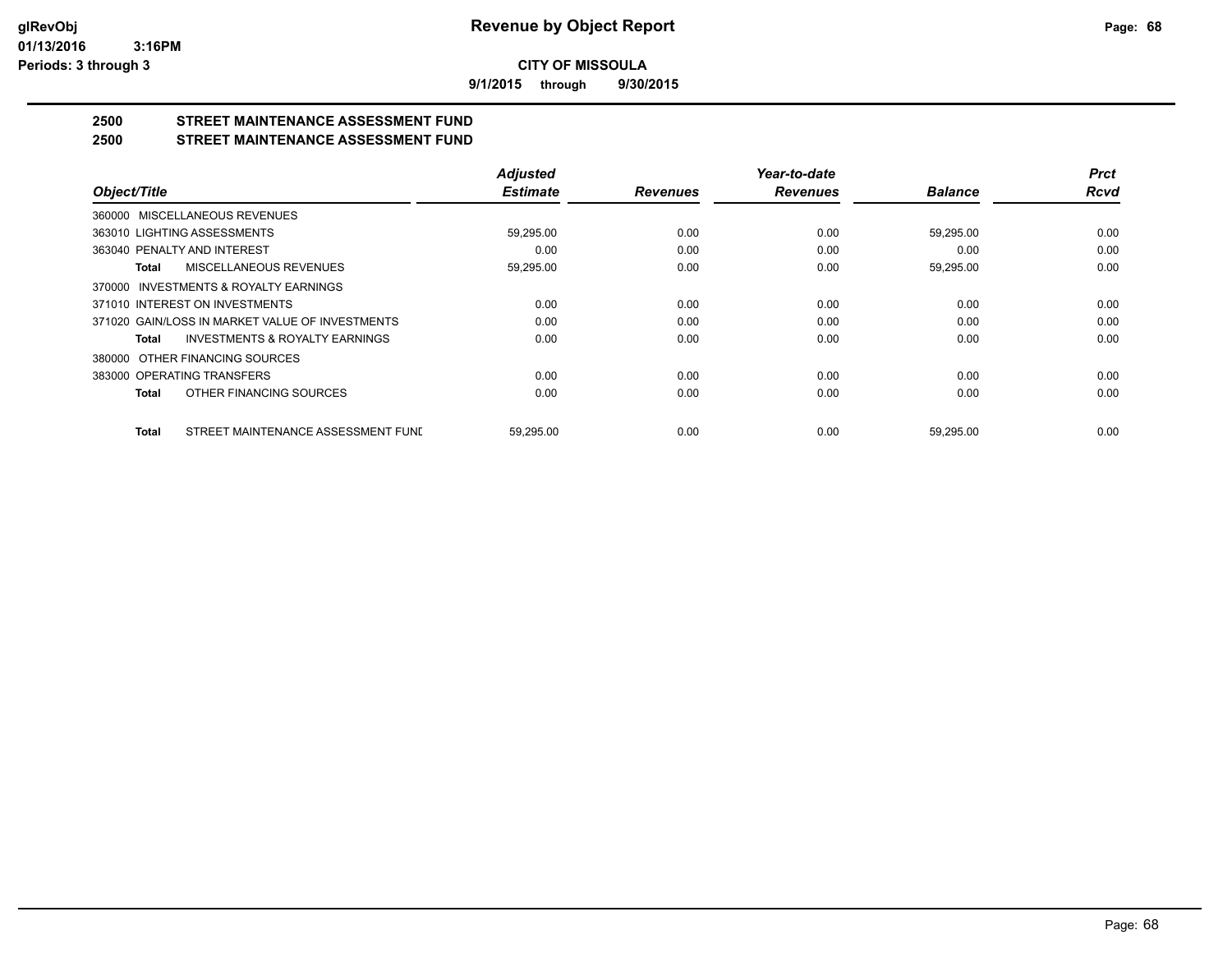**9/1/2015 through 9/30/2015**

#### **2500 STREET MAINTENANCE ASSESSMENT FUND**

| Object/Title                                       | <b>Adjusted</b><br><b>Estimate</b> | <b>Revenues</b> | Year-to-date<br><b>Revenues</b> | <b>Balance</b> | <b>Prct</b><br><b>Rcvd</b> |
|----------------------------------------------------|------------------------------------|-----------------|---------------------------------|----------------|----------------------------|
| 360000 MISCELLANEOUS REVENUES                      |                                    |                 |                                 |                |                            |
| 363010 LIGHTING ASSESSMENTS                        | 59,295.00                          | 0.00            | 0.00                            | 59,295.00      | 0.00                       |
| 363040 PENALTY AND INTEREST                        | 0.00                               | 0.00            | 0.00                            | 0.00           | 0.00                       |
| MISCELLANEOUS REVENUES<br>Total                    | 59,295.00                          | 0.00            | 0.00                            | 59,295.00      | 0.00                       |
| 370000 INVESTMENTS & ROYALTY EARNINGS              |                                    |                 |                                 |                |                            |
| 371010 INTEREST ON INVESTMENTS                     | 0.00                               | 0.00            | 0.00                            | 0.00           | 0.00                       |
| 371020 GAIN/LOSS IN MARKET VALUE OF INVESTMENT     | 0.00                               | 0.00            | 0.00                            | 0.00           | 0.00                       |
| <b>INVESTMENTS &amp; ROYALTY EARNINGS</b><br>Total | 0.00                               | 0.00            | 0.00                            | 0.00           | 0.00                       |
| 380000 OTHER FINANCING SOURCES                     |                                    |                 |                                 |                |                            |
| 383000 OPERATING TRANSFERS                         | 0.00                               | 0.00            | 0.00                            | 0.00           | 0.00                       |
| OTHER FINANCING SOURCES<br><b>Total</b>            | 0.00                               | 0.00            | 0.00                            | 0.00           | 0.00                       |
| STREET MAINTENANCE ASSESSMENT FUNI<br>Total        | 59,295.00                          | 0.00            | 0.00                            | 59,295.00      | 0.00                       |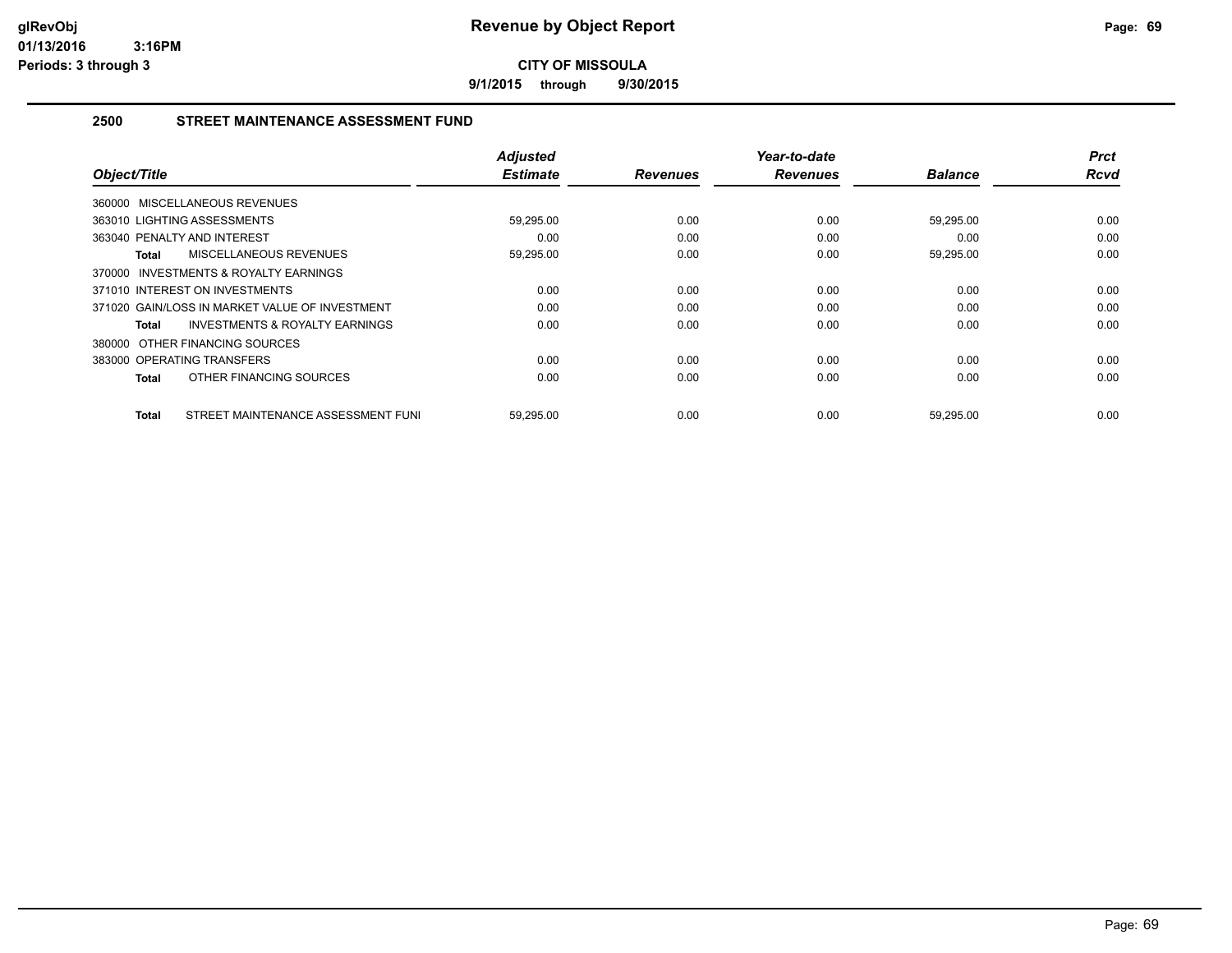**9/1/2015 through 9/30/2015**

# **2510 RUSSELL PARK MAINTENANCE ASSESSMENT FUND**

| 2510 | <b>RUSSELL PARK MAINTENANCE ASSESSMENT FUND</b> |
|------|-------------------------------------------------|
|------|-------------------------------------------------|

|                                                    | <b>Adjusted</b> |                 | Year-to-date    |                | Prct |
|----------------------------------------------------|-----------------|-----------------|-----------------|----------------|------|
| Object/Title                                       | <b>Estimate</b> | <b>Revenues</b> | <b>Revenues</b> | <b>Balance</b> | Rcvd |
| 360000 MISCELLANEOUS REVENUES                      |                 |                 |                 |                |      |
| 360010 MISCELLANEOUS                               | 0.00            | 0.00            | 0.00            | 0.00           | 0.00 |
| 363010 LIGHTING ASSESSMENTS                        | 0.00            | 0.00            | 0.00            | 0.00           | 0.00 |
| 363020 PROPERTY ASSESSMENTS                        | 0.00            | 0.00            | 0.00            | 0.00           | 0.00 |
| 363040 PENALTY AND INTEREST                        | 0.00            | 0.00            | 0.00            | 0.00           | 0.00 |
| MISCELLANEOUS REVENUES<br>Total                    | 0.00            | 0.00            | 0.00            | 0.00           | 0.00 |
| 370000 INVESTMENTS & ROYALTY EARNINGS              |                 |                 |                 |                |      |
| 371010 INTEREST ON INVESTMENTS                     | 0.00            | 0.00            | 0.00            | 0.00           | 0.00 |
| 371020 GAIN/LOSS IN MARKET VALUE OF INVESTMENTS    | 0.00            | 0.00            | 0.00            | 0.00           | 0.00 |
| <b>INVESTMENTS &amp; ROYALTY EARNINGS</b><br>Total | 0.00            | 0.00            | 0.00            | 0.00           | 0.00 |
| 380000 OTHER FINANCING SOURCES                     |                 |                 |                 |                |      |
| 383000 OPERATING TRANSFERS                         | 0.00            | 0.00            | 0.00            | 0.00           | 0.00 |
| OTHER FINANCING SOURCES<br>Total                   | 0.00            | 0.00            | 0.00            | 0.00           | 0.00 |
| RUSSELL PARK MAINTENANCE ASSESSMEN<br>Total        | 0.00            | 0.00            | 0.00            | 0.00           | 0.00 |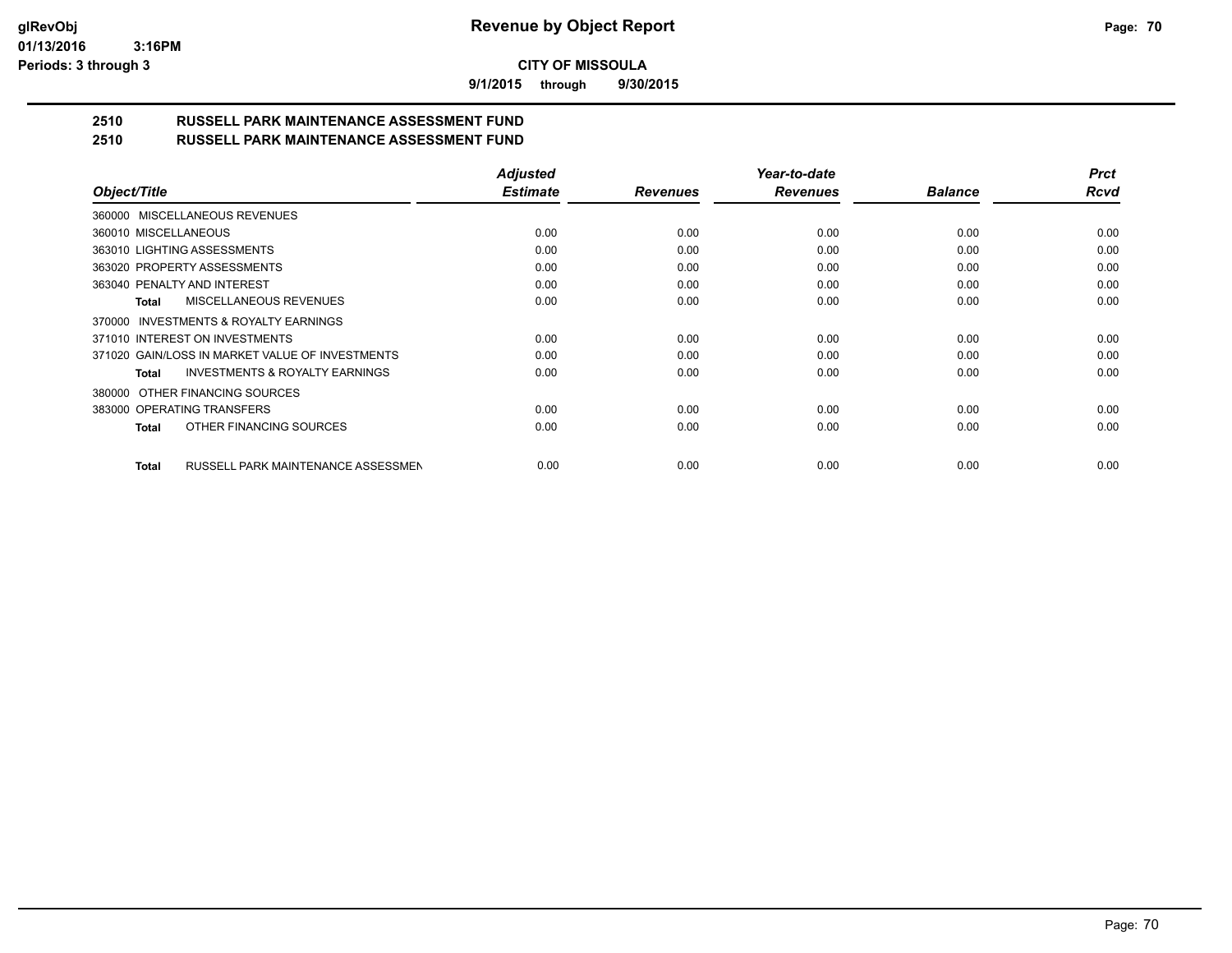**9/1/2015 through 9/30/2015**

#### **2510 RUSSELL PARK MAINTENANCE ASSESSMENT FUND**

| Object/Title                                       | <b>Adjusted</b><br><b>Estimate</b> | <b>Revenues</b> | Year-to-date<br><b>Revenues</b> | <b>Balance</b> | <b>Prct</b><br>Rcvd |
|----------------------------------------------------|------------------------------------|-----------------|---------------------------------|----------------|---------------------|
| 360000 MISCELLANEOUS REVENUES                      |                                    |                 |                                 |                |                     |
| 360010 MISCELLANEOUS                               | 0.00                               | 0.00            | 0.00                            | 0.00           | 0.00                |
| 363010 LIGHTING ASSESSMENTS                        | 0.00                               | 0.00            | 0.00                            | 0.00           | 0.00                |
| 363020 PROPERTY ASSESSMENTS                        | 0.00                               | 0.00            | 0.00                            | 0.00           | 0.00                |
| 363040 PENALTY AND INTEREST                        | 0.00                               | 0.00            | 0.00                            | 0.00           | 0.00                |
| <b>MISCELLANEOUS REVENUES</b><br>Total             | 0.00                               | 0.00            | 0.00                            | 0.00           | 0.00                |
| 370000 INVESTMENTS & ROYALTY EARNINGS              |                                    |                 |                                 |                |                     |
| 371010 INTEREST ON INVESTMENTS                     | 0.00                               | 0.00            | 0.00                            | 0.00           | 0.00                |
| 371020 GAIN/LOSS IN MARKET VALUE OF INVESTMENT     | 0.00                               | 0.00            | 0.00                            | 0.00           | 0.00                |
| <b>INVESTMENTS &amp; ROYALTY EARNINGS</b><br>Total | 0.00                               | 0.00            | 0.00                            | 0.00           | 0.00                |
| 380000 OTHER FINANCING SOURCES                     |                                    |                 |                                 |                |                     |
| 383000 OPERATING TRANSFERS                         | 0.00                               | 0.00            | 0.00                            | 0.00           | 0.00                |
| OTHER FINANCING SOURCES<br>Total                   | 0.00                               | 0.00            | 0.00                            | 0.00           | 0.00                |
|                                                    |                                    |                 |                                 |                |                     |
| RUSSELL PARK MAINTENANCE ASSESSMEN<br>Total        | 0.00                               | 0.00            | 0.00                            | 0.00           | 0.00                |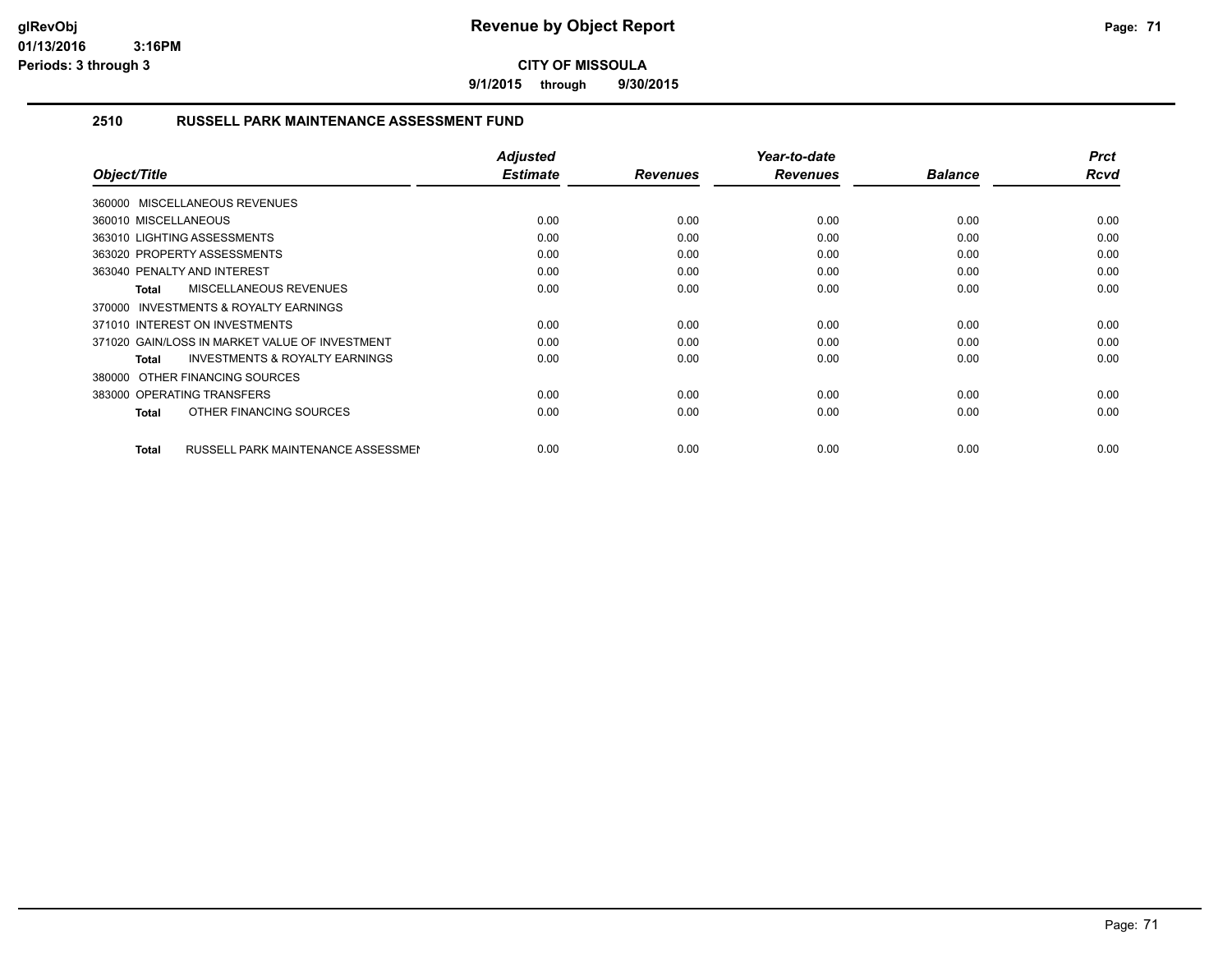**9/1/2015 through 9/30/2015**

# **2511 WILLOWWOOD PARK MAINTENANCE ASSESSMENT F**

**2511 WILLOWWOOD PARK MAINTENANCE ASSESSMENT F**

| Object/Title                                       | <b>Adjusted</b> |                 | Year-to-date    |                | Prct |
|----------------------------------------------------|-----------------|-----------------|-----------------|----------------|------|
|                                                    | <b>Estimate</b> | <b>Revenues</b> | <b>Revenues</b> | <b>Balance</b> | Rcvd |
| 360000 MISCELLANEOUS REVENUES                      |                 |                 |                 |                |      |
| 360010 MISCELLANEOUS                               | 0.00            | 0.00            | 0.00            | 0.00           | 0.00 |
| 363010 LIGHTING ASSESSMENTS                        | 0.00            | 0.00            | 0.00            | 0.00           | 0.00 |
| 363020 PROPERTY ASSESSMENTS                        | 0.00            | 0.00            | 0.00            | 0.00           | 0.00 |
| 363040 PENALTY AND INTEREST                        | 0.00            | 0.00            | 0.00            | 0.00           | 0.00 |
| MISCELLANEOUS REVENUES<br>Total                    | 0.00            | 0.00            | 0.00            | 0.00           | 0.00 |
| 370000 INVESTMENTS & ROYALTY EARNINGS              |                 |                 |                 |                |      |
| 371010 INTEREST ON INVESTMENTS                     | 0.00            | 0.00            | 0.00            | 0.00           | 0.00 |
| 371020 GAIN/LOSS IN MARKET VALUE OF INVESTMENTS    | 0.00            | 0.00            | 0.00            | 0.00           | 0.00 |
| <b>INVESTMENTS &amp; ROYALTY EARNINGS</b><br>Total | 0.00            | 0.00            | 0.00            | 0.00           | 0.00 |
| WILLOWWOOD PARK MAINTENANCE ASSES<br><b>Total</b>  | 0.00            | 0.00            | 0.00            | 0.00           | 0.00 |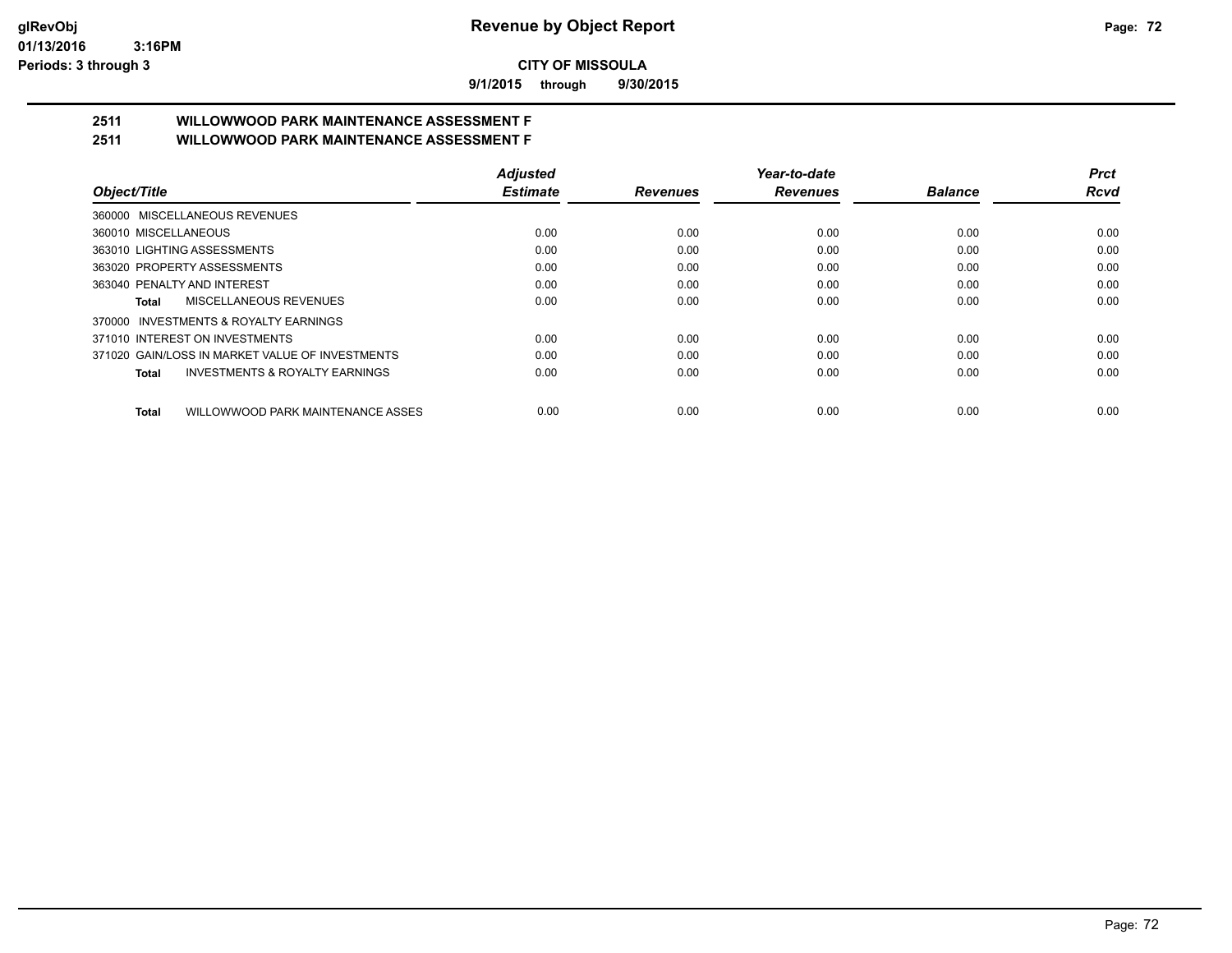**9/1/2015 through 9/30/2015**

# **2511 WILLOWWOOD PARK MAINTENANCE ASSESSMENT F**

|                                                    | <b>Adjusted</b> |                 | Year-to-date    |                | <b>Prct</b> |
|----------------------------------------------------|-----------------|-----------------|-----------------|----------------|-------------|
| Object/Title                                       | <b>Estimate</b> | <b>Revenues</b> | <b>Revenues</b> | <b>Balance</b> | <b>Rcvd</b> |
| 360000 MISCELLANEOUS REVENUES                      |                 |                 |                 |                |             |
| 360010 MISCELLANEOUS                               | 0.00            | 0.00            | 0.00            | 0.00           | 0.00        |
| 363010 LIGHTING ASSESSMENTS                        | 0.00            | 0.00            | 0.00            | 0.00           | 0.00        |
| 363020 PROPERTY ASSESSMENTS                        | 0.00            | 0.00            | 0.00            | 0.00           | 0.00        |
| 363040 PENALTY AND INTEREST                        | 0.00            | 0.00            | 0.00            | 0.00           | 0.00        |
| MISCELLANEOUS REVENUES<br>Total                    | 0.00            | 0.00            | 0.00            | 0.00           | 0.00        |
| 370000 INVESTMENTS & ROYALTY EARNINGS              |                 |                 |                 |                |             |
| 371010 INTEREST ON INVESTMENTS                     | 0.00            | 0.00            | 0.00            | 0.00           | 0.00        |
| 371020 GAIN/LOSS IN MARKET VALUE OF INVESTMENT     | 0.00            | 0.00            | 0.00            | 0.00           | 0.00        |
| <b>INVESTMENTS &amp; ROYALTY EARNINGS</b><br>Total | 0.00            | 0.00            | 0.00            | 0.00           | 0.00        |
|                                                    |                 |                 |                 |                |             |
| WILLOWWOOD PARK MAINTENANCE ASSES<br><b>Total</b>  | 0.00            | 0.00            | 0.00            | 0.00           | 0.00        |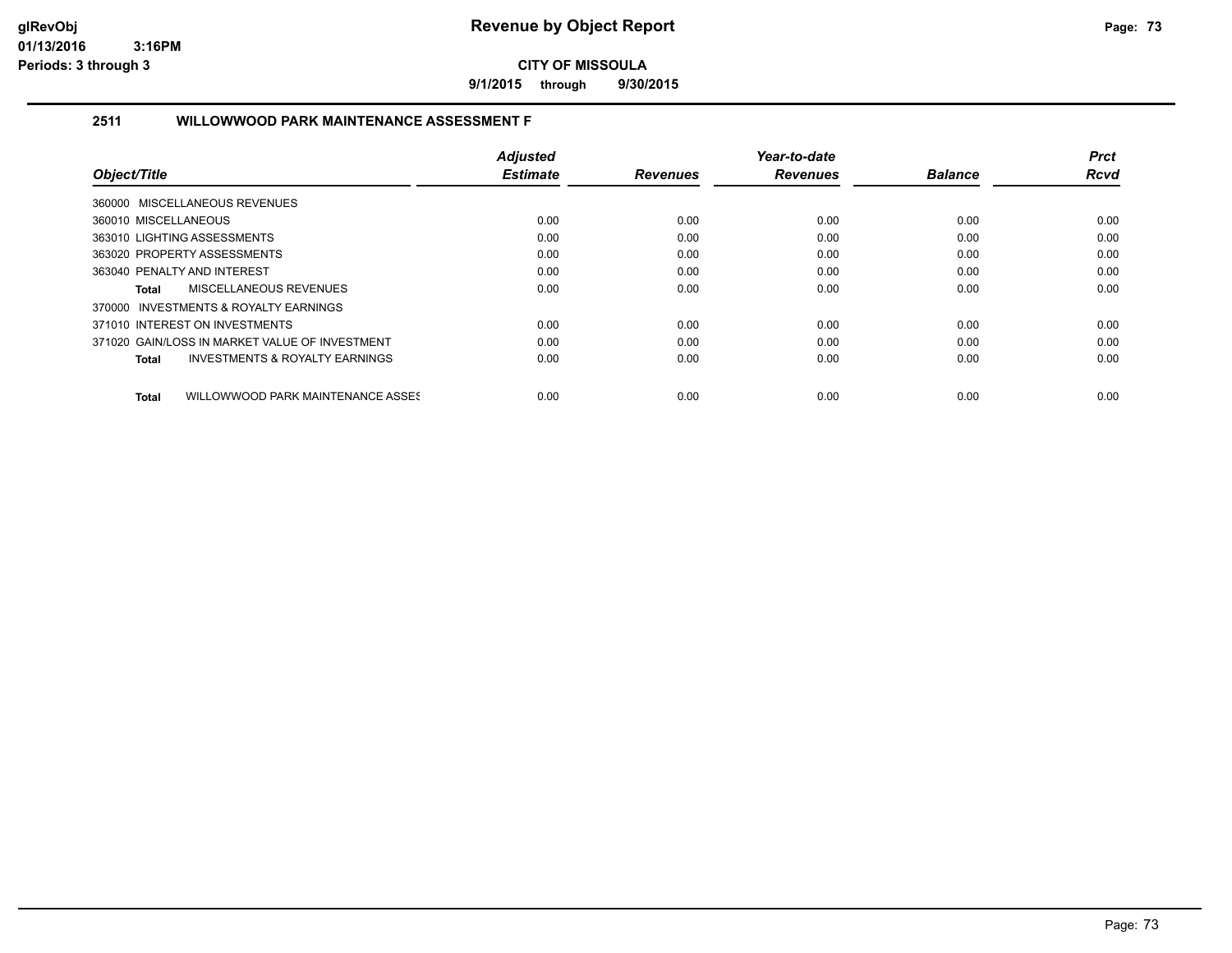**9/1/2015 through 9/30/2015**

**2512 ROAD DISTRICT #1**

**2512 ROAD DISTRICT #1**

|                                                           | <b>Adjusted</b> |                 | Year-to-date    |                | <b>Prct</b> |
|-----------------------------------------------------------|-----------------|-----------------|-----------------|----------------|-------------|
| Object/Title                                              | <b>Estimate</b> | <b>Revenues</b> | <b>Revenues</b> | <b>Balance</b> | <b>Rcvd</b> |
| 330000 INTERGOVERNMENTAL REVENUES                         |                 |                 |                 |                |             |
| 336023 STATE CONTRIB. - PERS                              | 0.00            | 0.00            | 0.00            | 0.00           | 0.00        |
| <b>INTERGOVERNMENTAL REVENUES</b><br><b>Total</b>         | 0.00            | 0.00            | 0.00            | 0.00           | 0.00        |
| 360000 MISCELLANEOUS REVENUES                             |                 |                 |                 |                |             |
| 363020 PROPERTY ASSESSMENTS                               | 1,604,151.00    | 8,994.13        | 0.00            | 1,604,151.00   | 0.00        |
| 363040 PENALTY AND INTEREST                               | 0.00            | 61.86           | 16.18           | $-16.18$       | 0.00        |
| MISCELLANEOUS REVENUES<br><b>Total</b>                    | 1,604,151.00    | 9,055.99        | 16.18           | 1,604,134.82   | 0.00        |
| INVESTMENTS & ROYALTY EARNINGS<br>370000                  |                 |                 |                 |                |             |
| 371010 INTEREST ON INVESTMENTS                            | 0.00            | 0.00            | 0.00            | 0.00           | 0.00        |
| <b>INVESTMENTS &amp; ROYALTY EARNINGS</b><br><b>Total</b> | 0.00            | 0.00            | 0.00            | 0.00           | 0.00        |
| OTHER FINANCING SOURCES<br>380000                         |                 |                 |                 |                |             |
| 381090 PROCEEDS FROM CAPITAL LEASE                        | 0.00            | 0.00            | 0.00            | 0.00           | 0.00        |
| OTHER FINANCING SOURCES<br><b>Total</b>                   | 0.00            | 0.00            | 0.00            | 0.00           | 0.00        |
|                                                           |                 |                 |                 |                |             |
| <b>ROAD DISTRICT #1</b><br><b>Total</b>                   | 1,604,151.00    | 9,055.99        | 16.18           | 1,604,134.82   | 0.00        |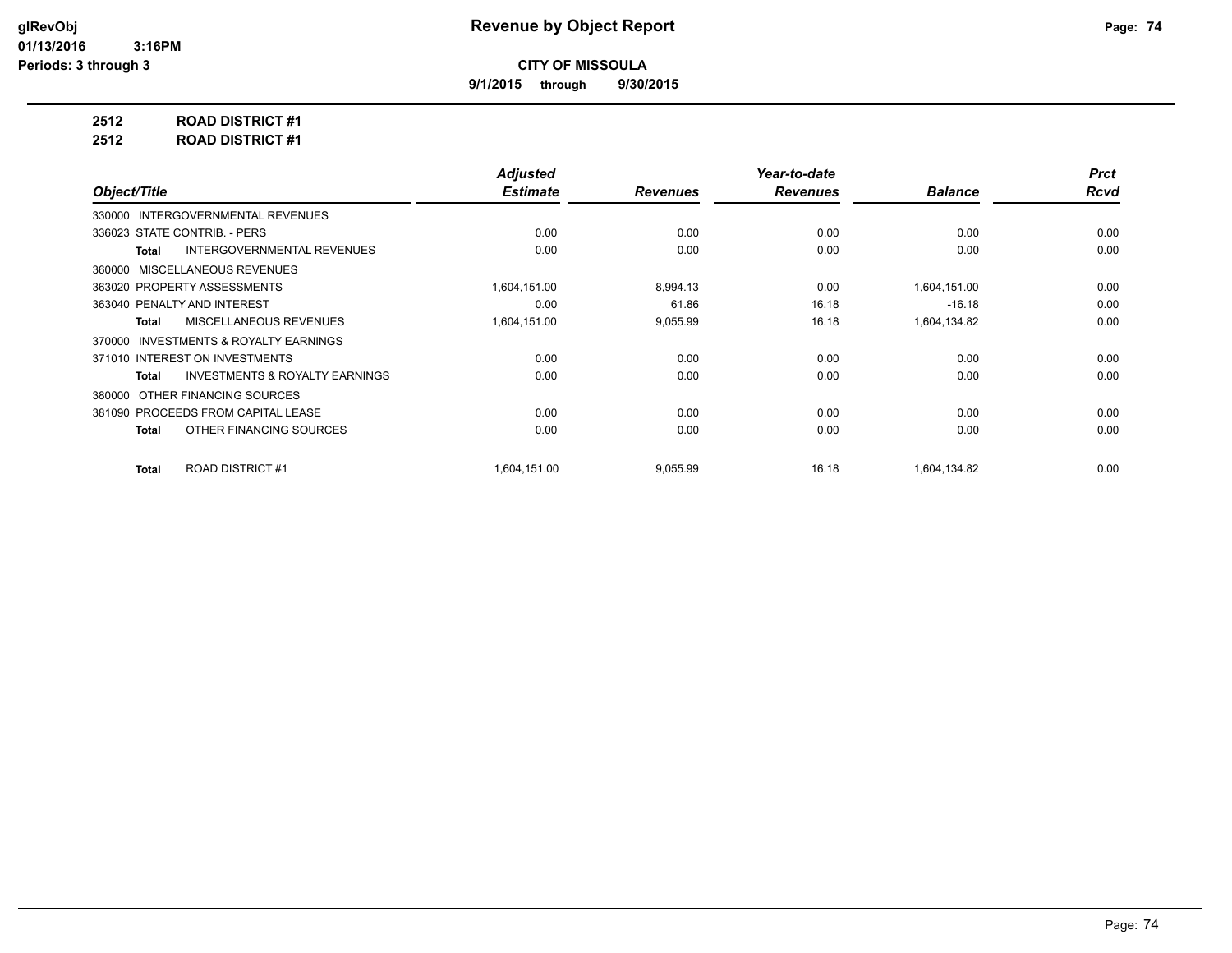**9/1/2015 through 9/30/2015**

## **2512 ROAD DISTRICT #1**

| Object/Title                                              | <b>Adjusted</b><br><b>Estimate</b> | <b>Revenues</b> | Year-to-date<br><b>Revenues</b> | <b>Balance</b> | <b>Prct</b><br><b>Rcvd</b> |
|-----------------------------------------------------------|------------------------------------|-----------------|---------------------------------|----------------|----------------------------|
| 330000 INTERGOVERNMENTAL REVENUES                         |                                    |                 |                                 |                |                            |
| 336023 STATE CONTRIB. - PERS                              | 0.00                               | 0.00            | 0.00                            | 0.00           | 0.00                       |
| <b>INTERGOVERNMENTAL REVENUES</b><br><b>Total</b>         | 0.00                               | 0.00            | 0.00                            | 0.00           | 0.00                       |
| MISCELLANEOUS REVENUES<br>360000                          |                                    |                 |                                 |                |                            |
| 363020 PROPERTY ASSESSMENTS                               | 1,604,151.00                       | 8,994.13        | 0.00                            | 1,604,151.00   | 0.00                       |
| 363040 PENALTY AND INTEREST                               | 0.00                               | 61.86           | 16.18                           | $-16.18$       | 0.00                       |
| <b>MISCELLANEOUS REVENUES</b><br>Total                    | 1,604,151.00                       | 9,055.99        | 16.18                           | 1,604,134.82   | 0.00                       |
| <b>INVESTMENTS &amp; ROYALTY EARNINGS</b><br>370000       |                                    |                 |                                 |                |                            |
| 371010 INTEREST ON INVESTMENTS                            | 0.00                               | 0.00            | 0.00                            | 0.00           | 0.00                       |
| <b>INVESTMENTS &amp; ROYALTY EARNINGS</b><br><b>Total</b> | 0.00                               | 0.00            | 0.00                            | 0.00           | 0.00                       |
| 380000 OTHER FINANCING SOURCES                            |                                    |                 |                                 |                |                            |
| 381090 PROCEEDS FROM CAPITAL LEASE                        | 0.00                               | 0.00            | 0.00                            | 0.00           | 0.00                       |
| OTHER FINANCING SOURCES<br><b>Total</b>                   | 0.00                               | 0.00            | 0.00                            | 0.00           | 0.00                       |
|                                                           |                                    |                 |                                 |                |                            |
| <b>ROAD DISTRICT #1</b><br>Total                          | 1,604,151.00                       | 9,055.99        | 16.18                           | 1,604,134.82   | 0.00                       |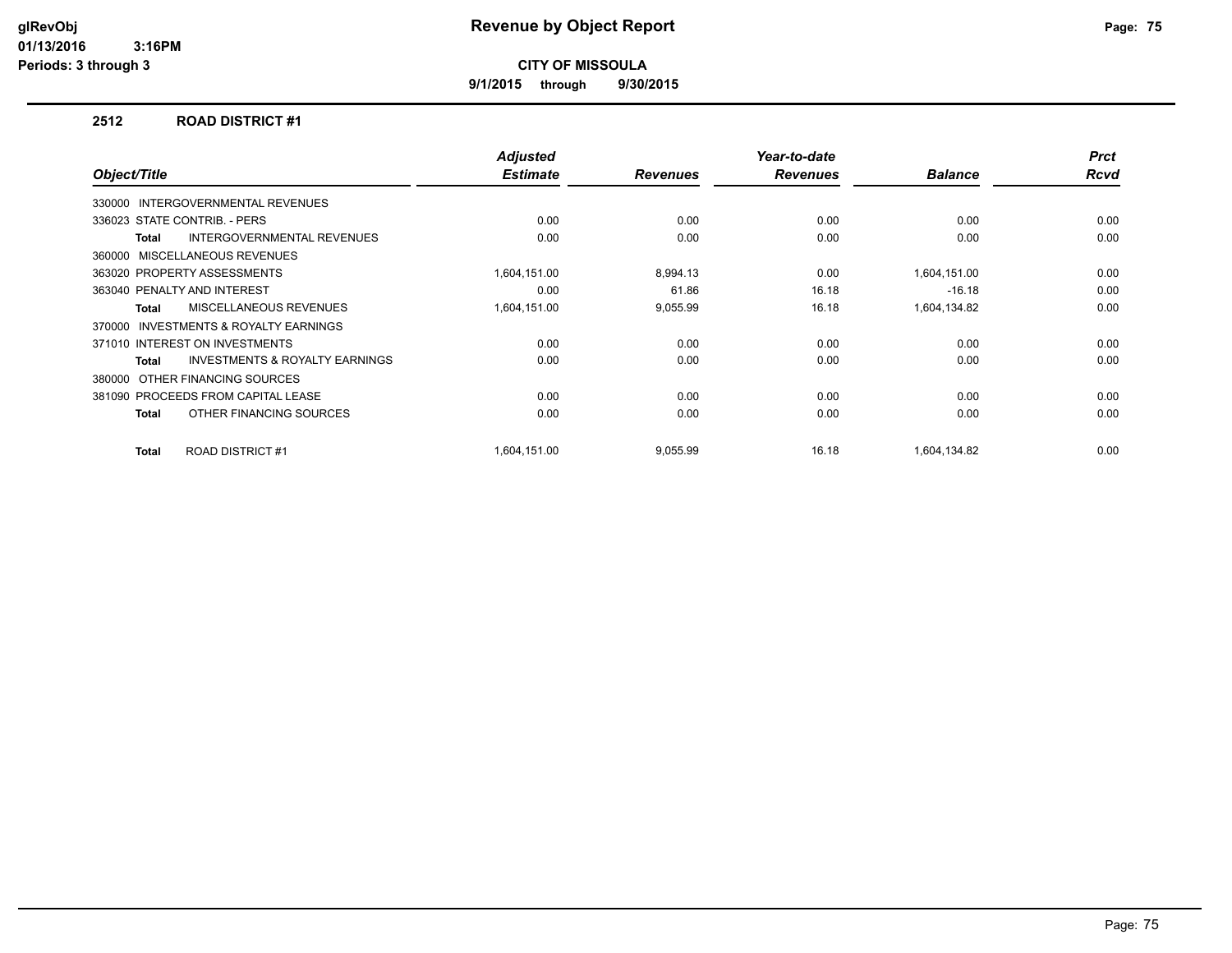**9/1/2015 through 9/30/2015**

**2513 PARK DISTRICT #1**

**2513 PARK DISTRICT #1**

|                                                    | <b>Adjusted</b> |                 | Year-to-date    |                | <b>Prct</b> |
|----------------------------------------------------|-----------------|-----------------|-----------------|----------------|-------------|
| Object/Title                                       | <b>Estimate</b> | <b>Revenues</b> | <b>Revenues</b> | <b>Balance</b> | <b>Rcvd</b> |
| 330000 INTERGOVERNMENTAL REVENUES                  |                 |                 |                 |                |             |
| 336023 STATE CONTRIB. - PERS                       | 0.00            | 0.00            | 12.41           | $-12.41$       | 0.00        |
| <b>INTERGOVERNMENTAL REVENUES</b><br>Total         | 0.00            | 0.00            | 12.41           | $-12.41$       | 0.00        |
| 360000 MISCELLANEOUS REVENUES                      |                 |                 |                 |                |             |
| 363020 PROPERTY ASSESSMENTS                        | 931,280.00      | 4,529.58        | 0.00            | 931,280.00     | 0.00        |
| 363040 PENALTY AND INTEREST                        | 0.00            | 35.94           | 8.55            | $-8.55$        | 0.00        |
| MISCELLANEOUS REVENUES<br>Total                    | 931,280.00      | 4,565.52        | 8.55            | 931,271.45     | 0.00        |
| 370000 INVESTMENTS & ROYALTY EARNINGS              |                 |                 |                 |                |             |
| 371010 INTEREST ON INVESTMENTS                     | 0.00            | 0.00            | 0.00            | 0.00           | 0.00        |
| <b>INVESTMENTS &amp; ROYALTY EARNINGS</b><br>Total | 0.00            | 0.00            | 0.00            | 0.00           | 0.00        |
| 380000 OTHER FINANCING SOURCES                     |                 |                 |                 |                |             |
| 381090 PROCEEDS FROM CAPITAL LEASE                 | 0.00            | 0.00            | 0.00            | 0.00           | 0.00        |
| OTHER FINANCING SOURCES<br>Total                   | 0.00            | 0.00            | 0.00            | 0.00           | 0.00        |
|                                                    |                 |                 |                 |                |             |
| <b>PARK DISTRICT #1</b><br><b>Total</b>            | 931,280.00      | 4,565.52        | 20.96           | 931,259.04     | 0.00        |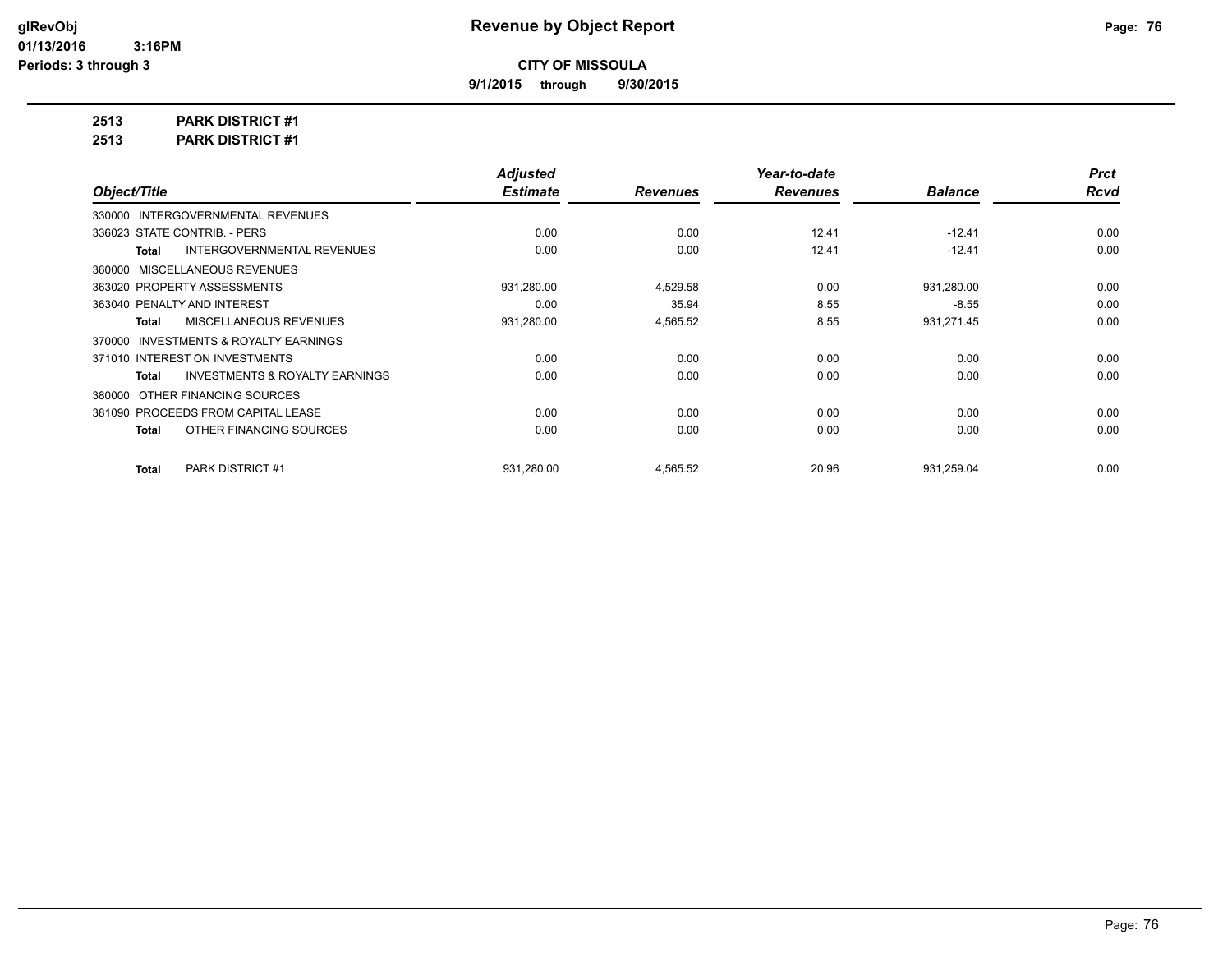**9/1/2015 through 9/30/2015**

## **2513 PARK DISTRICT #1**

|              |                                           | <b>Adjusted</b> |                 | Year-to-date    |                | <b>Prct</b> |
|--------------|-------------------------------------------|-----------------|-----------------|-----------------|----------------|-------------|
| Object/Title |                                           | <b>Estimate</b> | <b>Revenues</b> | <b>Revenues</b> | <b>Balance</b> | <b>Rcvd</b> |
|              | 330000 INTERGOVERNMENTAL REVENUES         |                 |                 |                 |                |             |
|              | 336023 STATE CONTRIB. - PERS              | 0.00            | 0.00            | 12.41           | $-12.41$       | 0.00        |
| Total        | <b>INTERGOVERNMENTAL REVENUES</b>         | 0.00            | 0.00            | 12.41           | $-12.41$       | 0.00        |
|              | 360000 MISCELLANEOUS REVENUES             |                 |                 |                 |                |             |
|              | 363020 PROPERTY ASSESSMENTS               | 931,280.00      | 4,529.58        | 0.00            | 931,280.00     | 0.00        |
|              | 363040 PENALTY AND INTEREST               | 0.00            | 35.94           | 8.55            | $-8.55$        | 0.00        |
| Total        | MISCELLANEOUS REVENUES                    | 931,280.00      | 4,565.52        | 8.55            | 931,271.45     | 0.00        |
|              | 370000 INVESTMENTS & ROYALTY EARNINGS     |                 |                 |                 |                |             |
|              | 371010 INTEREST ON INVESTMENTS            | 0.00            | 0.00            | 0.00            | 0.00           | 0.00        |
| Total        | <b>INVESTMENTS &amp; ROYALTY EARNINGS</b> | 0.00            | 0.00            | 0.00            | 0.00           | 0.00        |
|              | 380000 OTHER FINANCING SOURCES            |                 |                 |                 |                |             |
|              | 381090 PROCEEDS FROM CAPITAL LEASE        | 0.00            | 0.00            | 0.00            | 0.00           | 0.00        |
| Total        | OTHER FINANCING SOURCES                   | 0.00            | 0.00            | 0.00            | 0.00           | 0.00        |
| Total        | <b>PARK DISTRICT #1</b>                   | 931.280.00      | 4,565.52        | 20.96           | 931.259.04     | 0.00        |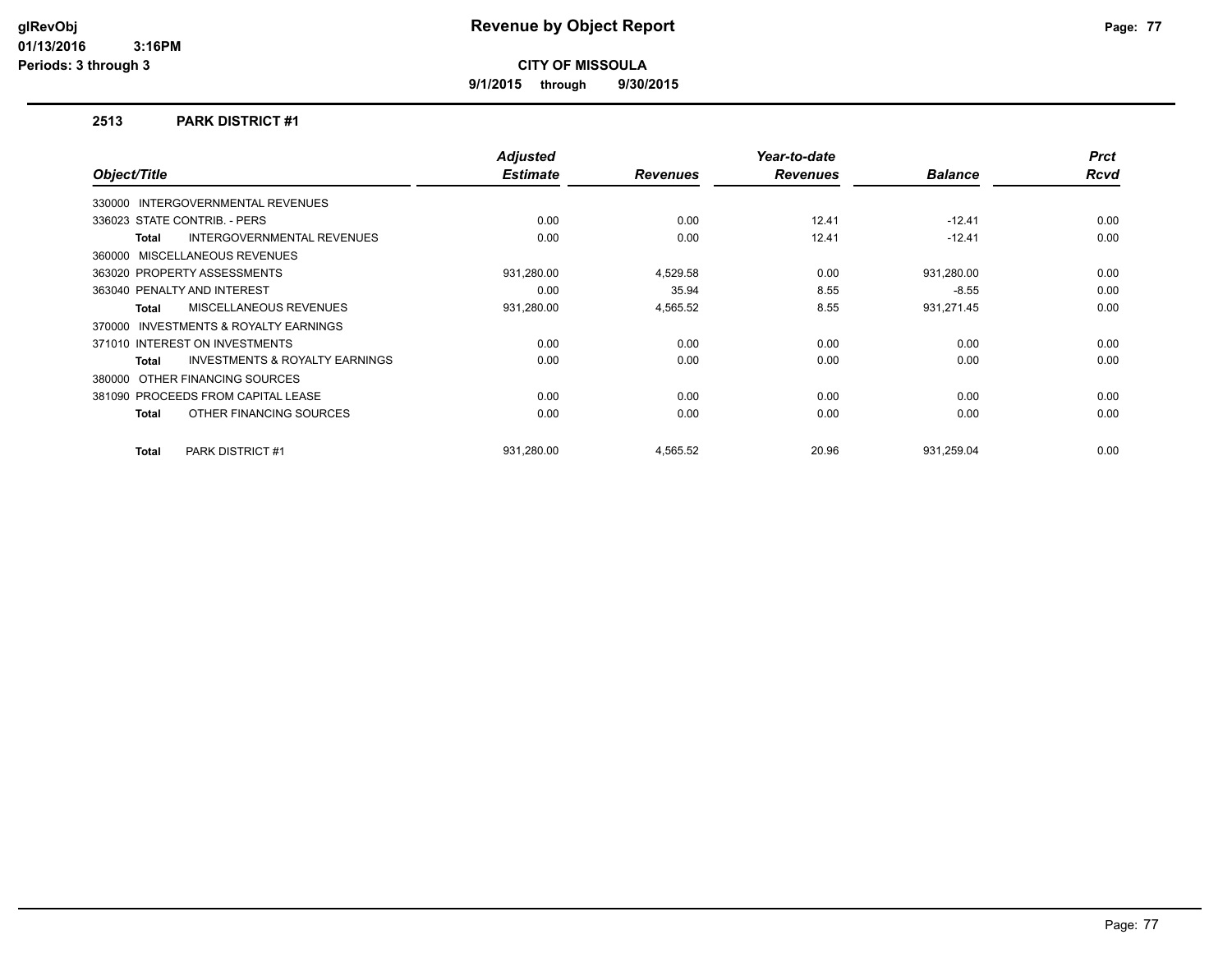**9/1/2015 through 9/30/2015**

**2820 STATE GAS TAX FUND**

**2820 STATE GAS TAX FUND**

|              |                                   | <b>Adjusted</b> |                 | Year-to-date    |                | <b>Prct</b> |
|--------------|-----------------------------------|-----------------|-----------------|-----------------|----------------|-------------|
| Object/Title |                                   | <b>Estimate</b> | <b>Revenues</b> | <b>Revenues</b> | <b>Balance</b> | <b>Rcvd</b> |
|              | 330000 INTERGOVERNMENTAL REVENUES |                 |                 |                 |                |             |
|              | 331052 MDT CMAQ STRIPING GRANT    | 0.00            | 0.00            | 0.00            | 0.00           | 0.00        |
|              | 334040 GAS TAX APPORTIONMENT      | 1.080.419.00    | 90.034.88       | 270.104.65      | 810.314.35     | 25.00       |
| Total        | INTERGOVERNMENTAL REVENUES        | 1.080.419.00    | 90.034.88       | 270.104.65      | 810,314.35     | 25.00       |
|              | 380000 OTHER FINANCING SOURCES    |                 |                 |                 |                |             |
|              | 383000 OPERATING TRANSFERS        | 0.00            | 0.00            | 0.00            | 0.00           | 0.00        |
| Total        | OTHER FINANCING SOURCES           | 0.00            | 0.00            | 0.00            | 0.00           | 0.00        |
| Total        | STATE GAS TAX FUND                | 1.080.419.00    | 90.034.88       | 270.104.65      | 810.314.35     | 25.00       |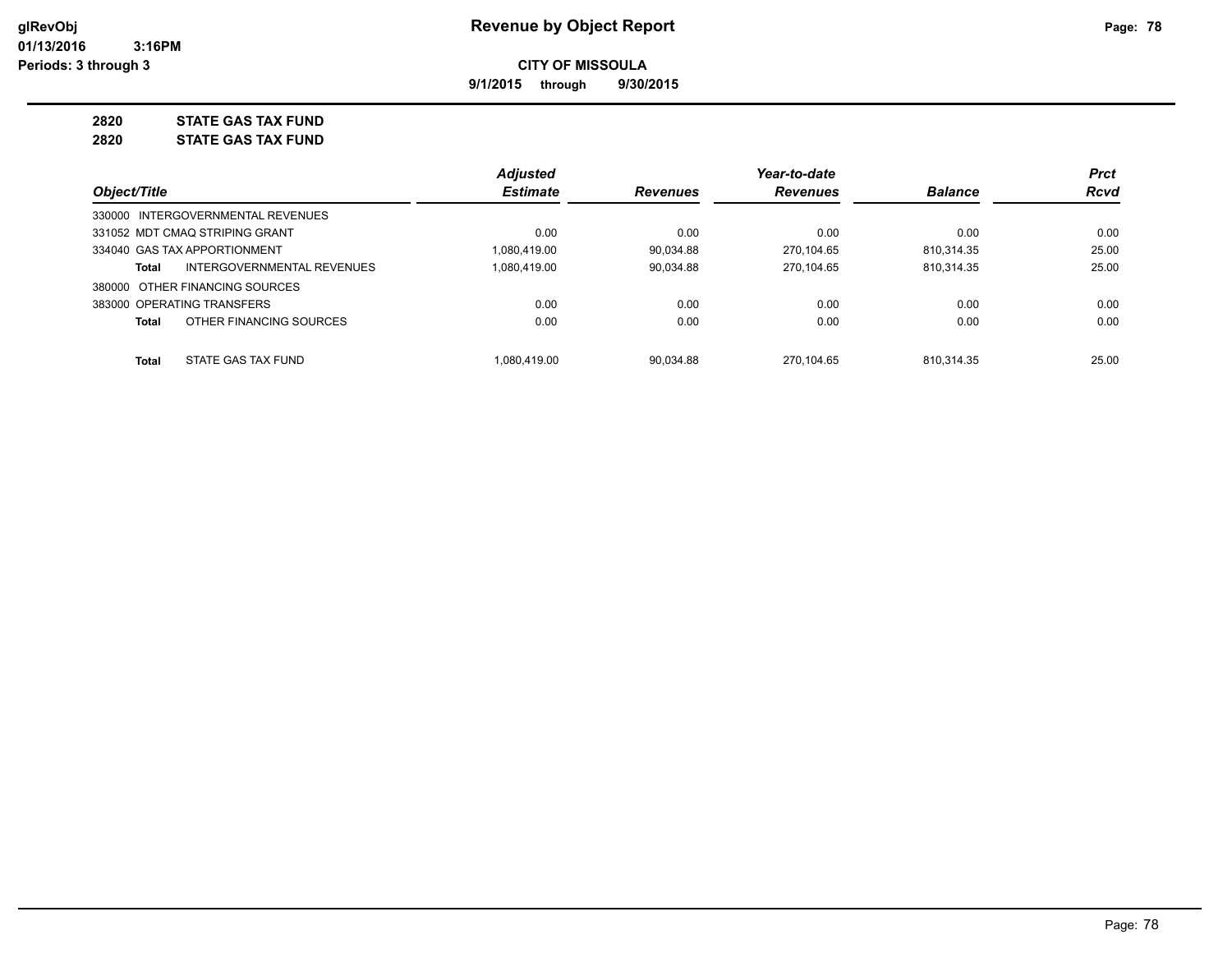**9/1/2015 through 9/30/2015**

## **2820 STATE GAS TAX FUND**

|              |                                   | <b>Adjusted</b> |                 | Year-to-date    |                | <b>Prct</b> |
|--------------|-----------------------------------|-----------------|-----------------|-----------------|----------------|-------------|
| Object/Title |                                   | <b>Estimate</b> | <b>Revenues</b> | <b>Revenues</b> | <b>Balance</b> | <b>Rcvd</b> |
|              | 330000 INTERGOVERNMENTAL REVENUES |                 |                 |                 |                |             |
|              | 331052 MDT CMAQ STRIPING GRANT    | 0.00            | 0.00            | 0.00            | 0.00           | 0.00        |
|              | 334040 GAS TAX APPORTIONMENT      | 1.080.419.00    | 90.034.88       | 270.104.65      | 810.314.35     | 25.00       |
| Total        | INTERGOVERNMENTAL REVENUES        | 1.080.419.00    | 90,034.88       | 270.104.65      | 810,314.35     | 25.00       |
|              | 380000 OTHER FINANCING SOURCES    |                 |                 |                 |                |             |
|              | 383000 OPERATING TRANSFERS        | 0.00            | 0.00            | 0.00            | 0.00           | 0.00        |
| Total        | OTHER FINANCING SOURCES           | 0.00            | 0.00            | 0.00            | 0.00           | 0.00        |
| <b>Total</b> | STATE GAS TAX FUND                | 1.080.419.00    | 90.034.88       | 270.104.65      | 810.314.35     | 25.00       |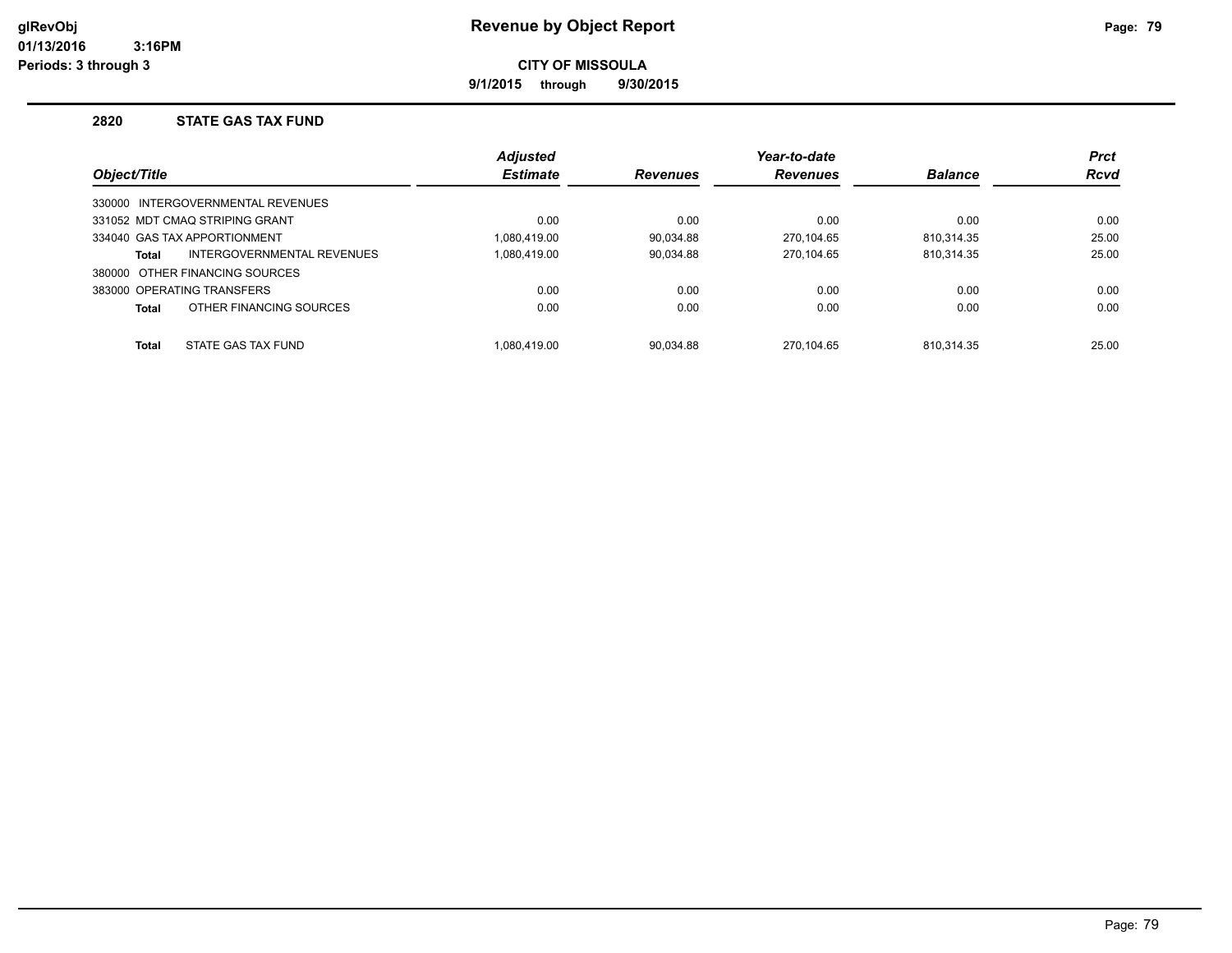**9/1/2015 through 9/30/2015**

#### **2917 CRIME VICTIM SURCHARGE**

**2917 CRIME VICTIM SURCHARGE**

|                                                    | <b>Adjusted</b> |                 | Year-to-date    |                | <b>Prct</b> |
|----------------------------------------------------|-----------------|-----------------|-----------------|----------------|-------------|
| Object/Title                                       | <b>Estimate</b> | <b>Revenues</b> | <b>Revenues</b> | <b>Balance</b> | Rcvd        |
| 350000 FINES & FORFEITURES                         |                 |                 |                 |                |             |
| 351032 SURCHARGE ON FINES                          | 0.00            | 0.00            | 5.915.20        | $-5.915.20$    | 0.00        |
| <b>FINES &amp; FORFEITURES</b><br>Total            | 0.00            | 0.00            | 5.915.20        | $-5.915.20$    | 0.00        |
| 370000 INVESTMENTS & ROYALTY EARNINGS              |                 |                 |                 |                |             |
| 371010 INTEREST ON INVESTMENTS                     | 0.00            | 0.00            | 0.00            | 0.00           | 0.00        |
| 371020 GAIN/LOSS IN MARKET VALUE OF INVESTMENTS    | 0.00            | 0.00            | 0.00            | 0.00           | 0.00        |
| <b>INVESTMENTS &amp; ROYALTY EARNINGS</b><br>Total | 0.00            | 0.00            | 0.00            | 0.00           | 0.00        |
| Total<br><b>CRIME VICTIM SURCHARGE</b>             | 0.00            | 0.00            | 5.915.20        | $-5.915.20$    | 0.00        |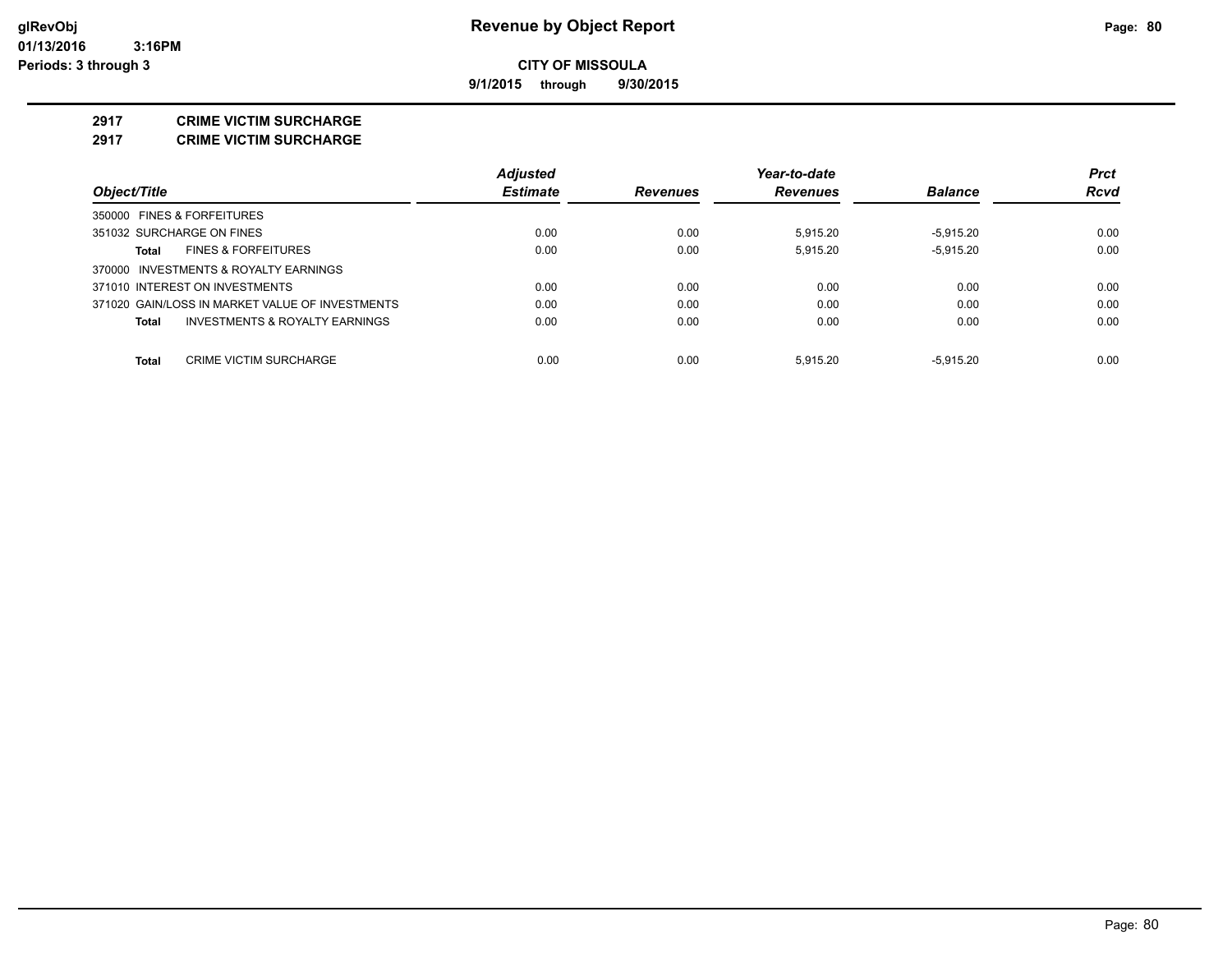**9/1/2015 through 9/30/2015**

# **2917 CRIME VICTIM SURCHARGE**

|                                                | Adjusted        |                 | Year-to-date    |                | <b>Prct</b> |
|------------------------------------------------|-----------------|-----------------|-----------------|----------------|-------------|
| Object/Title                                   | <b>Estimate</b> | <b>Revenues</b> | <b>Revenues</b> | <b>Balance</b> | <b>Rcvd</b> |
| 350000 FINES & FORFEITURES                     |                 |                 |                 |                |             |
| 351032 SURCHARGE ON FINES                      | 0.00            | 0.00            | 5.915.20        | $-5.915.20$    | 0.00        |
| <b>FINES &amp; FORFEITURES</b><br><b>Total</b> | 0.00            | 0.00            | 5.915.20        | $-5.915.20$    | 0.00        |
| 370000 INVESTMENTS & ROYALTY EARNINGS          |                 |                 |                 |                |             |
| 371010 INTEREST ON INVESTMENTS                 | 0.00            | 0.00            | 0.00            | 0.00           | 0.00        |
| 371020 GAIN/LOSS IN MARKET VALUE OF INVESTMENT | 0.00            | 0.00            | 0.00            | 0.00           | 0.00        |
| INVESTMENTS & ROYALTY EARNINGS<br><b>Total</b> | 0.00            | 0.00            | 0.00            | 0.00           | 0.00        |
|                                                |                 |                 |                 |                |             |
| CRIME VICTIM SURCHARGE<br><b>Total</b>         | 0.00            | 0.00            | 5.915.20        | $-5.915.20$    | 0.00        |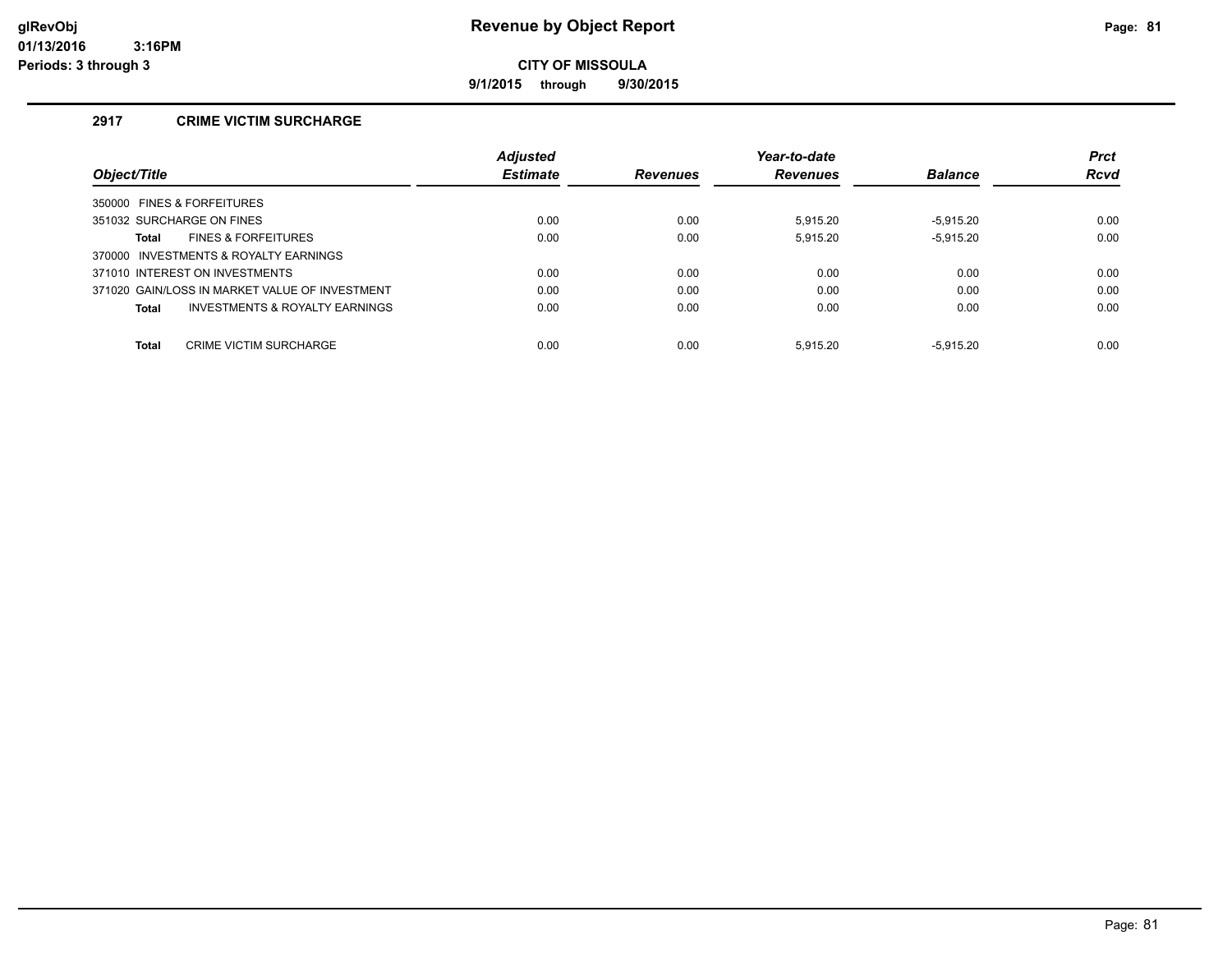**9/1/2015 through 9/30/2015**

# **2918 LAW ENFORCEMENT BLOCK GRANT FUND**

**2918 LAW ENFORCEMENT BLOCK GRANT FUND**

|                                                           | <b>Adjusted</b> |                 | Year-to-date    |                | <b>Prct</b> |
|-----------------------------------------------------------|-----------------|-----------------|-----------------|----------------|-------------|
| Object/Title                                              | <b>Estimate</b> | <b>Revenues</b> | <b>Revenues</b> | <b>Balance</b> | <b>Rcvd</b> |
| 330000 INTERGOVERNMENTAL REVENUES                         |                 |                 |                 |                |             |
| 331000 FEDERAL GRANTS                                     | 24,590.00       | 0.00            | 0.00            | 24,590.00      | 0.00        |
| 331001 BYRNE DISCRETIONARY                                | 0.00            | 0.00            | 0.00            | 0.00           | 0.00        |
| 331022 EQUIPMENT GRANT                                    | 0.00            | 0.00            | 0.00            | 0.00           | 0.00        |
| 331023 COPS HIRING GRANT 2011                             | 42,000.00       | 0.00            | 0.00            | 42,000.00      | 0.00        |
| 331024 DEPT OF JUSTICE GRANTS                             | 0.00            | 0.00            | 0.00            | 0.00           | 0.00        |
| 331026 ICAC GRANT                                         | 0.00            | 0.00            | 0.00            | 0.00           | 0.00        |
| 331027 JAG GRANTS REVENUE                                 | 0.00            | 0.00            | $-904.61$       | 904.61         | 0.00        |
| 331028 JAG VII                                            | 0.00            | 0.00            | 0.00            | 0.00           | 0.00        |
| 336021 STATE CONTRIB - POLICE RETIREMENT                  | 0.00            | 0.00            | 0.00            | 0.00           | 0.00        |
| <b>INTERGOVERNMENTAL REVENUES</b><br><b>Total</b>         | 66,590.00       | 0.00            | $-904.61$       | 67,494.61      | $-1.36$     |
| 340000 CHARGES FOR SERVICES                               |                 |                 |                 |                |             |
| 342010 POLICE/BID AGREEMENT                               | 0.00            | 0.00            | 0.00            | 0.00           | 0.00        |
| <b>CHARGES FOR SERVICES</b><br><b>Total</b>               | 0.00            | 0.00            | 0.00            | 0.00           | 0.00        |
| 360000 MISCELLANEOUS REVENUES                             |                 |                 |                 |                |             |
| 360010 MISCELLANEOUS                                      | 0.00            | 0.00            | 0.00            | 0.00           | 0.00        |
| <b>MISCELLANEOUS REVENUES</b><br><b>Total</b>             | 0.00            | 0.00            | 0.00            | 0.00           | 0.00        |
| 370000 INVESTMENTS & ROYALTY EARNINGS                     |                 |                 |                 |                |             |
| 371010 INTEREST ON INVESTMENTS                            | 0.00            | 0.00            | 0.00            | 0.00           | 0.00        |
| 371020 GAIN/LOSS IN MARKET VALUE OF INVESTMENTS           | 0.00            | 0.00            | 0.00            | 0.00           | 0.00        |
| <b>INVESTMENTS &amp; ROYALTY EARNINGS</b><br><b>Total</b> | 0.00            | 0.00            | 0.00            | 0.00           | 0.00        |
| 380000 OTHER FINANCING SOURCES                            |                 |                 |                 |                |             |
| 383023 TRANS FR DRUG FORFEITURE                           | 0.00            | 0.00            | 0.00            | 0.00           | 0.00        |
| 383036 TRANSFER - GRANT                                   | 0.00            | 0.00            | 0.00            | 0.00           | 0.00        |
| OTHER FINANCING SOURCES<br><b>Total</b>                   | 0.00            | 0.00            | 0.00            | 0.00           | 0.00        |
| LAW ENFORCEMENT BLOCK GRANT FUND<br><b>Total</b>          | 66,590.00       | 0.00            | $-904.61$       | 67,494.61      | $-1.36$     |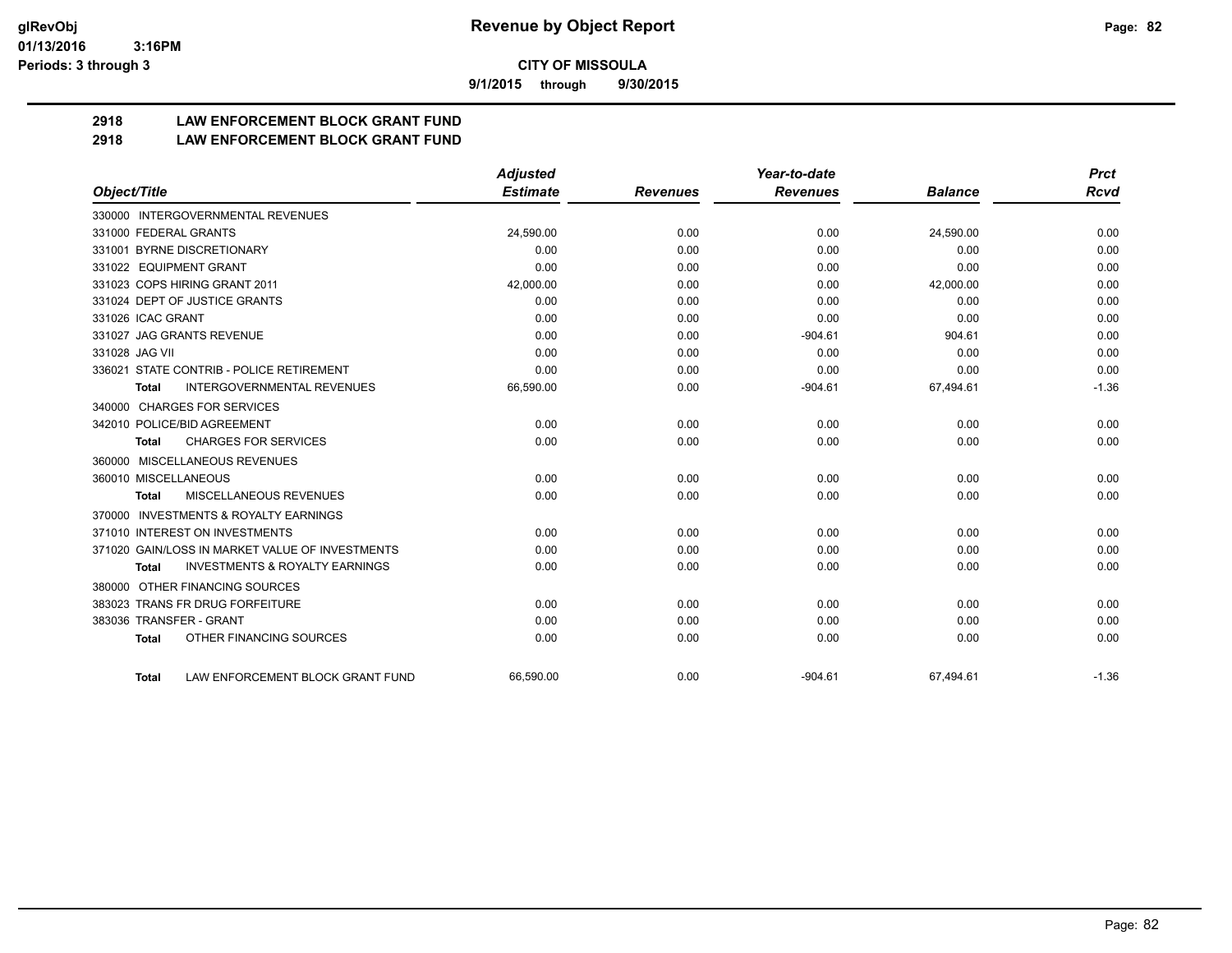**9/1/2015 through 9/30/2015**

# **2918 LAW ENFORCEMENT BLOCK GRANT FUND**

|                                                    | <b>Adjusted</b> |                 | Year-to-date    |                | <b>Prct</b> |
|----------------------------------------------------|-----------------|-----------------|-----------------|----------------|-------------|
| Object/Title                                       | <b>Estimate</b> | <b>Revenues</b> | <b>Revenues</b> | <b>Balance</b> | <b>Rcvd</b> |
| 330000 INTERGOVERNMENTAL REVENUES                  |                 |                 |                 |                |             |
| 331000 FEDERAL GRANTS                              | 24.590.00       | 0.00            | 0.00            | 24,590.00      | 0.00        |
| 331001 BYRNE DISCRETIONARY                         | 0.00            | 0.00            | 0.00            | 0.00           | 0.00        |
| 331022 EQUIPMENT GRANT                             | 0.00            | 0.00            | 0.00            | 0.00           | 0.00        |
| 331023 COPS HIRING GRANT 2011                      | 42,000.00       | 0.00            | 0.00            | 42,000.00      | 0.00        |
| 331024 DEPT OF JUSTICE GRANTS                      | 0.00            | 0.00            | 0.00            | 0.00           | 0.00        |
| 331026 ICAC GRANT                                  | 0.00            | 0.00            | 0.00            | 0.00           | 0.00        |
| 331027 JAG GRANTS REVENUE                          | 0.00            | 0.00            | $-904.61$       | 904.61         | 0.00        |
| 331028 JAG VII                                     | 0.00            | 0.00            | 0.00            | 0.00           | 0.00        |
| 336021 STATE CONTRIB - POLICE RETIREMENT           | 0.00            | 0.00            | 0.00            | 0.00           | 0.00        |
| <b>INTERGOVERNMENTAL REVENUES</b><br>Total         | 66,590.00       | 0.00            | $-904.61$       | 67,494.61      | $-1.36$     |
| 340000 CHARGES FOR SERVICES                        |                 |                 |                 |                |             |
| 342010 POLICE/BID AGREEMENT                        | 0.00            | 0.00            | 0.00            | 0.00           | 0.00        |
| <b>CHARGES FOR SERVICES</b><br><b>Total</b>        | 0.00            | 0.00            | 0.00            | 0.00           | 0.00        |
| 360000 MISCELLANEOUS REVENUES                      |                 |                 |                 |                |             |
| 360010 MISCELLANEOUS                               | 0.00            | 0.00            | 0.00            | 0.00           | 0.00        |
| MISCELLANEOUS REVENUES<br><b>Total</b>             | 0.00            | 0.00            | 0.00            | 0.00           | 0.00        |
| 370000 INVESTMENTS & ROYALTY EARNINGS              |                 |                 |                 |                |             |
| 371010 INTEREST ON INVESTMENTS                     | 0.00            | 0.00            | 0.00            | 0.00           | 0.00        |
| 371020 GAIN/LOSS IN MARKET VALUE OF INVESTMENT     | 0.00            | 0.00            | 0.00            | 0.00           | 0.00        |
| <b>INVESTMENTS &amp; ROYALTY EARNINGS</b><br>Total | 0.00            | 0.00            | 0.00            | 0.00           | 0.00        |
| 380000 OTHER FINANCING SOURCES                     |                 |                 |                 |                |             |
| 383023 TRANS FR DRUG FORFEITURE                    | 0.00            | 0.00            | 0.00            | 0.00           | 0.00        |
| 383036 TRANSFER - GRANT                            | 0.00            | 0.00            | 0.00            | 0.00           | 0.00        |
| OTHER FINANCING SOURCES<br><b>Total</b>            | 0.00            | 0.00            | 0.00            | 0.00           | 0.00        |
| LAW ENFORCEMENT BLOCK GRANT FUND<br>Total          | 66.590.00       | 0.00            | $-904.61$       | 67.494.61      | $-1.36$     |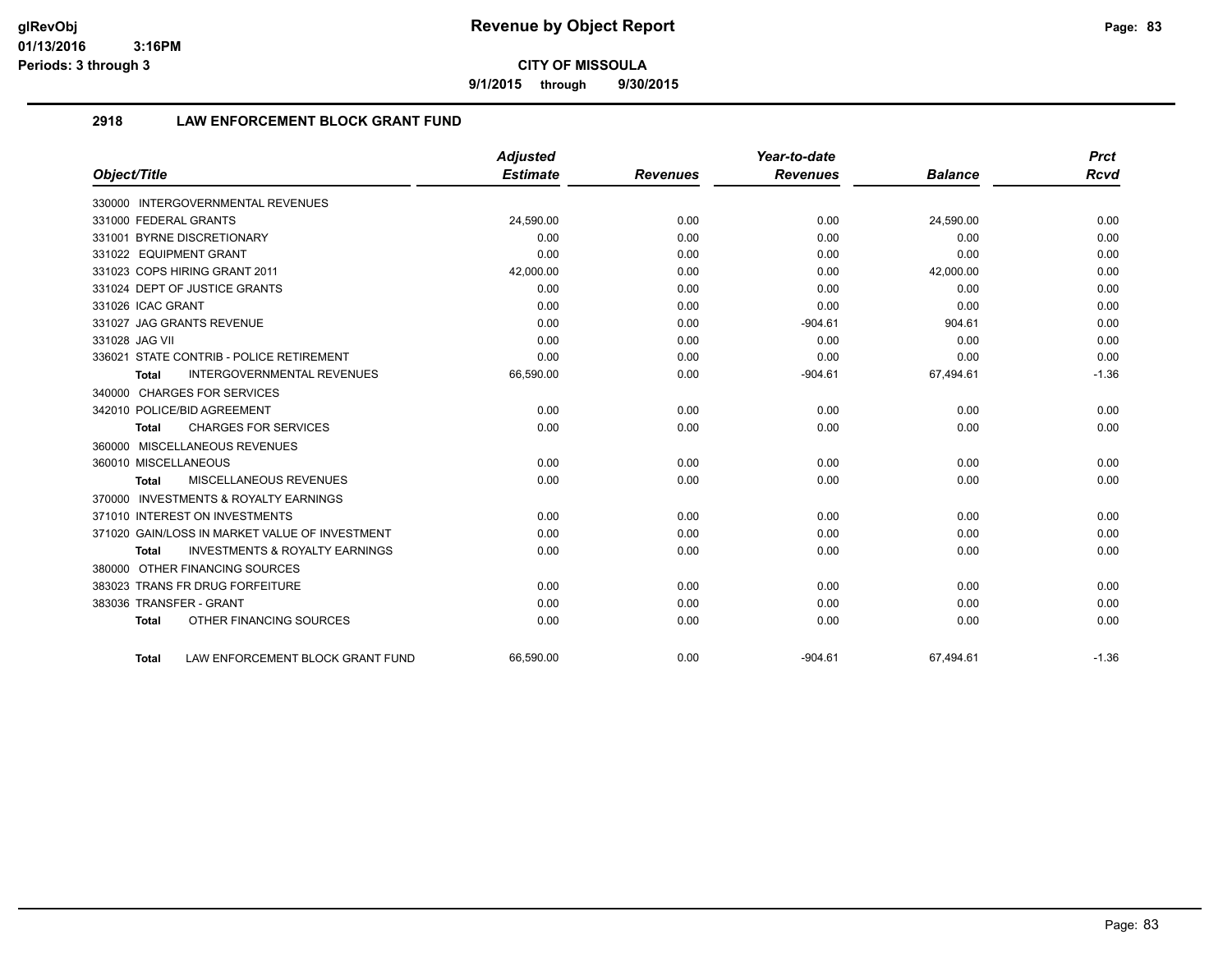**9/1/2015 through 9/30/2015**

# **2919 HIDTA FUND**

**2919 HIDTA FUND**

|                                                    | <b>Adjusted</b> |                 | Year-to-date    |                | <b>Prct</b> |
|----------------------------------------------------|-----------------|-----------------|-----------------|----------------|-------------|
| Object/Title                                       | <b>Estimate</b> | <b>Revenues</b> | <b>Revenues</b> | <b>Balance</b> | <b>Rcvd</b> |
| 340000 CHARGES FOR SERVICES                        |                 |                 |                 |                |             |
| 342013 SECURITY INVEST FEES                        | 50,000.00       | 3.022.94        | 3.067.94        | 46.932.06      | 6.14        |
| 342014 POLICE DEPARTMENT SERVICE FEES              | 142.300.00      | 0.00            | 0.00            | 142.300.00     | 0.00        |
| <b>CHARGES FOR SERVICES</b><br>Total               | 192,300.00      | 3.022.94        | 3.067.94        | 189,232.06     | 1.60        |
| 360000 MISCELLANEOUS REVENUES                      |                 |                 |                 |                |             |
| 360010 MISCELLANEOUS                               | 0.00            | 0.00            | 0.00            | 0.00           | 0.00        |
| MISCELLANEOUS REVENUES<br>Total                    | 0.00            | 0.00            | 0.00            | 0.00           | 0.00        |
| INVESTMENTS & ROYALTY EARNINGS<br>370000           |                 |                 |                 |                |             |
| 371010 INTEREST ON INVESTMENTS                     | 0.00            | 0.00            | 0.00            | 0.00           | 0.00        |
| <b>INVESTMENTS &amp; ROYALTY EARNINGS</b><br>Total | 0.00            | 0.00            | 0.00            | 0.00           | 0.00        |
| <b>HIDTA FUND</b><br><b>Total</b>                  | 192.300.00      | 3.022.94        | 3.067.94        | 189.232.06     | 1.60        |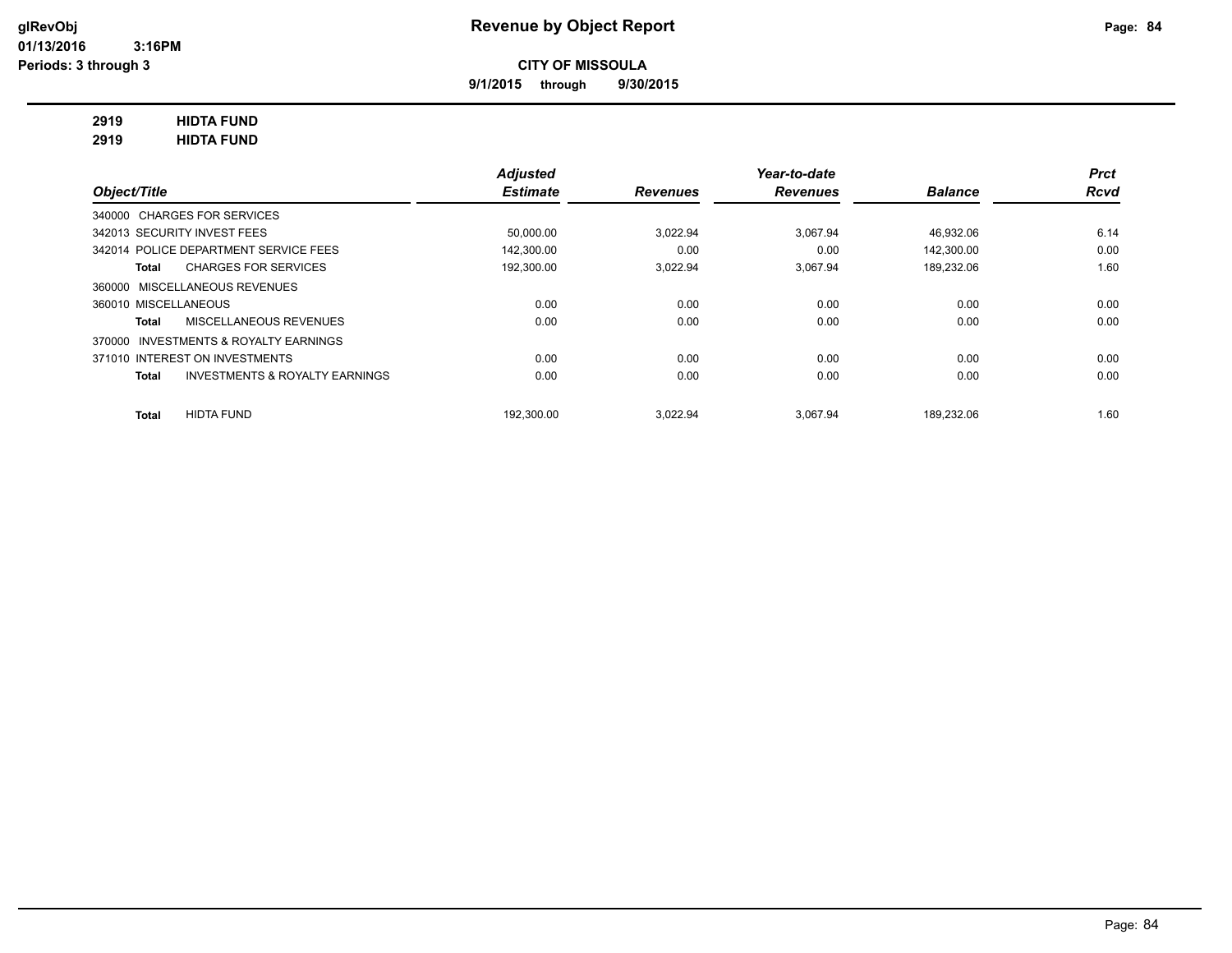**9/1/2015 through 9/30/2015**

## **2919 HIDTA FUND**

|                                                    | <b>Adjusted</b> |                 | Year-to-date    |                | <b>Prct</b> |
|----------------------------------------------------|-----------------|-----------------|-----------------|----------------|-------------|
| Object/Title                                       | <b>Estimate</b> | <b>Revenues</b> | <b>Revenues</b> | <b>Balance</b> | <b>Rcvd</b> |
| 340000 CHARGES FOR SERVICES                        |                 |                 |                 |                |             |
| 342013 SECURITY INVEST FEES                        | 50,000.00       | 3,022.94        | 3.067.94        | 46,932.06      | 6.14        |
| 342014 POLICE DEPARTMENT SERVICE FEES              | 142.300.00      | 0.00            | 0.00            | 142.300.00     | 0.00        |
| <b>CHARGES FOR SERVICES</b><br>Total               | 192,300.00      | 3,022.94        | 3.067.94        | 189,232.06     | 1.60        |
| 360000 MISCELLANEOUS REVENUES                      |                 |                 |                 |                |             |
| 360010 MISCELLANEOUS                               | 0.00            | 0.00            | 0.00            | 0.00           | 0.00        |
| MISCELLANEOUS REVENUES<br><b>Total</b>             | 0.00            | 0.00            | 0.00            | 0.00           | 0.00        |
| 370000 INVESTMENTS & ROYALTY EARNINGS              |                 |                 |                 |                |             |
| 371010 INTEREST ON INVESTMENTS                     | 0.00            | 0.00            | 0.00            | 0.00           | 0.00        |
| <b>INVESTMENTS &amp; ROYALTY EARNINGS</b><br>Total | 0.00            | 0.00            | 0.00            | 0.00           | 0.00        |
| <b>HIDTA FUND</b><br><b>Total</b>                  | 192.300.00      | 3.022.94        | 3.067.94        | 189.232.06     | 1.60        |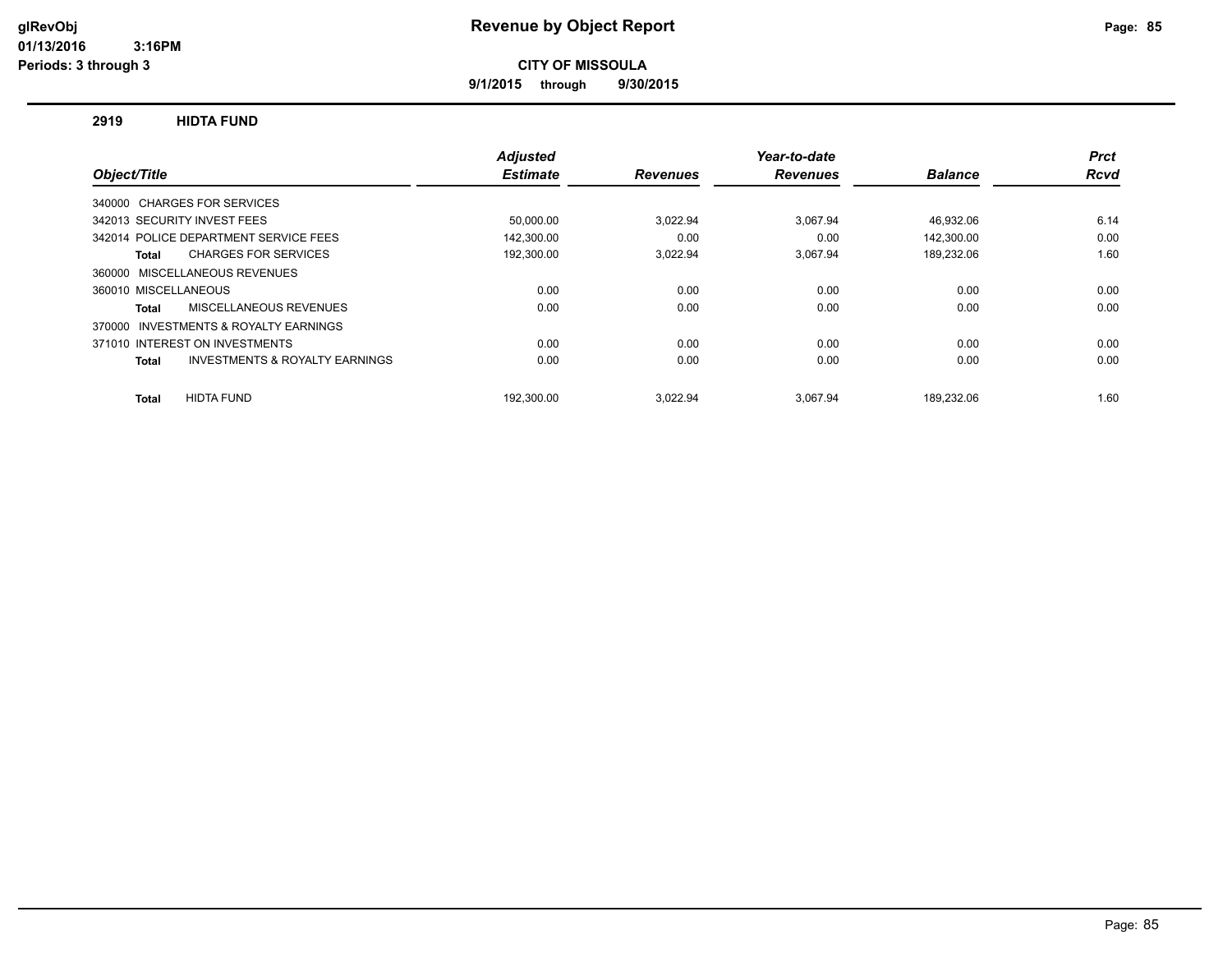**9/1/2015 through 9/30/2015**

# **2939 CDBG PROGRAM INCOME ACCOUNT**

**2939 CDBG PROGRAM INCOME ACCOUNT**

|                                                           | <b>Adjusted</b> |                 | Year-to-date    |                | <b>Prct</b> |
|-----------------------------------------------------------|-----------------|-----------------|-----------------|----------------|-------------|
| Object/Title                                              | <b>Estimate</b> | <b>Revenues</b> | <b>Revenues</b> | <b>Balance</b> | <b>Rcvd</b> |
| INTERGOVERNMENTAL REVENUES<br>330000                      |                 |                 |                 |                |             |
| 331000 FEDERAL GRANTS                                     | 14,383.00       | 0.00            | 11,083.06       | 3,299.94       | 77.06       |
| <b>INTERGOVERNMENTAL REVENUES</b><br><b>Total</b>         | 14,383.00       | 0.00            | 11,083.06       | 3,299.94       | 77.06       |
| MISCELLANEOUS REVENUES<br>360000                          |                 |                 |                 |                |             |
| 360010 MISCELLANEOUS                                      | 0.00            | 0.00            | 0.00            | 0.00           | 0.00        |
| MISCELLANEOUS REVENUES<br>Total                           | 0.00            | 0.00            | 0.00            | 0.00           | 0.00        |
| INVESTMENTS & ROYALTY EARNINGS<br>370000                  |                 |                 |                 |                |             |
| 371010 INTEREST ON INVESTMENTS                            | 0.00            | 0.00            | 0.00            | 0.00           | 0.00        |
| 371020 GAIN/LOSS IN MARKET VALUE OF INVESTMENTS           | 0.00            | 0.00            | 0.00            | 0.00           | 0.00        |
| <b>INVESTMENTS &amp; ROYALTY EARNINGS</b><br><b>Total</b> | 0.00            | 0.00            | 0.00            | 0.00           | 0.00        |
| OTHER FINANCING SOURCES<br>380000                         |                 |                 |                 |                |             |
| 383000 OPERATING TRANSFERS                                | 0.00            | 0.00            | 0.00            | 0.00           | 0.00        |
| 383009 TRANS FR TITLE I                                   | 0.00            | 0.00            | 0.00            | 0.00           | 0.00        |
| OTHER FINANCING SOURCES<br><b>Total</b>                   | 0.00            | 0.00            | 0.00            | 0.00           | 0.00        |
| CDBG PROGRAM INCOME ACCOUNT<br><b>Total</b>               | 14,383.00       | 0.00            | 11,083.06       | 3,299.94       | 77.06       |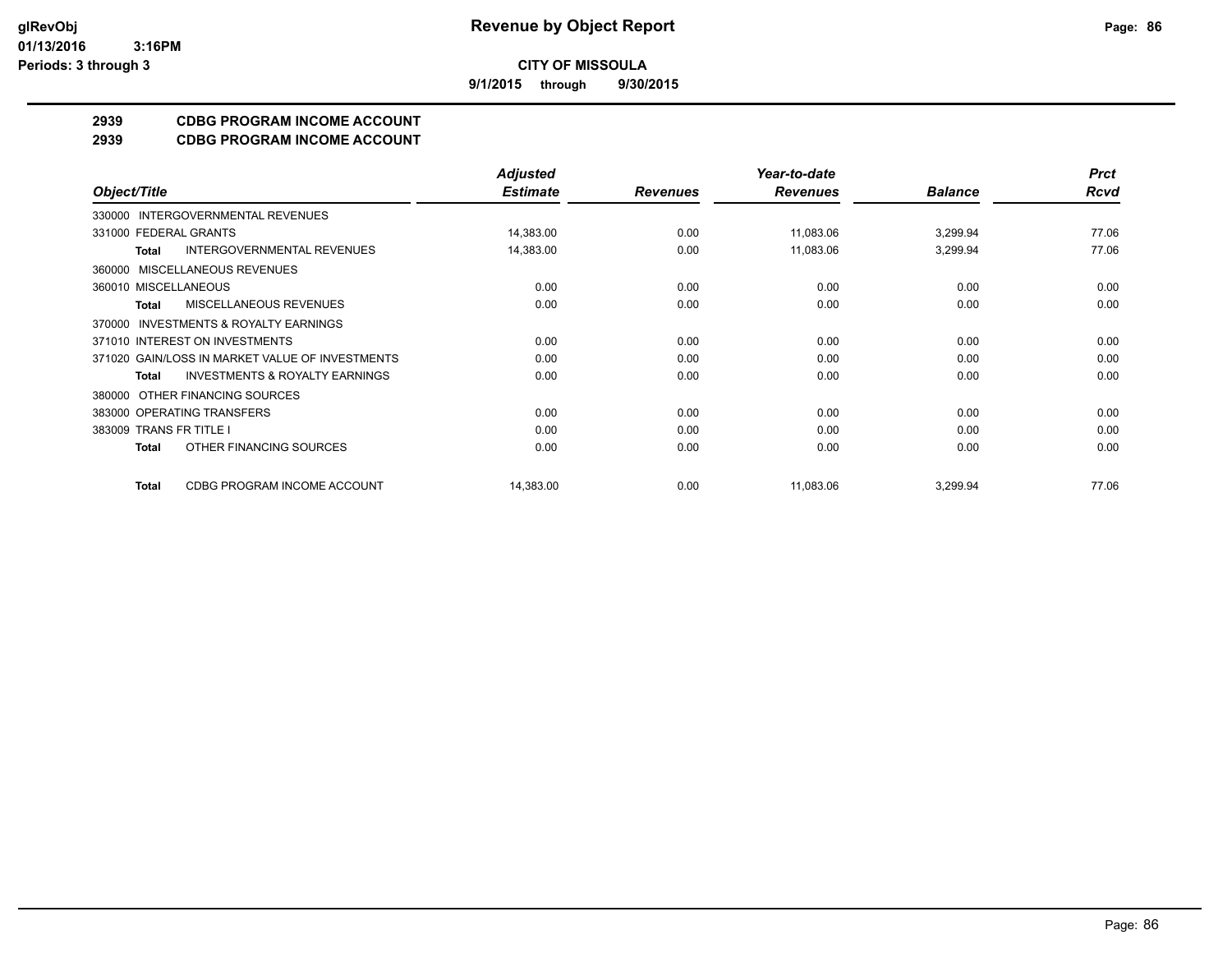**9/1/2015 through 9/30/2015**

# **2939 CDBG PROGRAM INCOME ACCOUNT**

|                                                           | <b>Adjusted</b> |                 | Year-to-date    |                | <b>Prct</b> |
|-----------------------------------------------------------|-----------------|-----------------|-----------------|----------------|-------------|
| Object/Title                                              | <b>Estimate</b> | <b>Revenues</b> | <b>Revenues</b> | <b>Balance</b> | Rcvd        |
| 330000 INTERGOVERNMENTAL REVENUES                         |                 |                 |                 |                |             |
| 331000 FEDERAL GRANTS                                     | 14,383.00       | 0.00            | 11,083.06       | 3,299.94       | 77.06       |
| <b>INTERGOVERNMENTAL REVENUES</b><br><b>Total</b>         | 14,383.00       | 0.00            | 11,083.06       | 3,299.94       | 77.06       |
| 360000 MISCELLANEOUS REVENUES                             |                 |                 |                 |                |             |
| 360010 MISCELLANEOUS                                      | 0.00            | 0.00            | 0.00            | 0.00           | 0.00        |
| MISCELLANEOUS REVENUES<br><b>Total</b>                    | 0.00            | 0.00            | 0.00            | 0.00           | 0.00        |
| <b>INVESTMENTS &amp; ROYALTY EARNINGS</b><br>370000       |                 |                 |                 |                |             |
| 371010 INTEREST ON INVESTMENTS                            | 0.00            | 0.00            | 0.00            | 0.00           | 0.00        |
| 371020 GAIN/LOSS IN MARKET VALUE OF INVESTMENT            | 0.00            | 0.00            | 0.00            | 0.00           | 0.00        |
| <b>INVESTMENTS &amp; ROYALTY EARNINGS</b><br><b>Total</b> | 0.00            | 0.00            | 0.00            | 0.00           | 0.00        |
| OTHER FINANCING SOURCES<br>380000                         |                 |                 |                 |                |             |
| 383000 OPERATING TRANSFERS                                | 0.00            | 0.00            | 0.00            | 0.00           | 0.00        |
| 383009 TRANS FR TITLE I                                   | 0.00            | 0.00            | 0.00            | 0.00           | 0.00        |
| OTHER FINANCING SOURCES<br>Total                          | 0.00            | 0.00            | 0.00            | 0.00           | 0.00        |
| CDBG PROGRAM INCOME ACCOUNT<br><b>Total</b>               | 14,383.00       | 0.00            | 11,083.06       | 3,299.94       | 77.06       |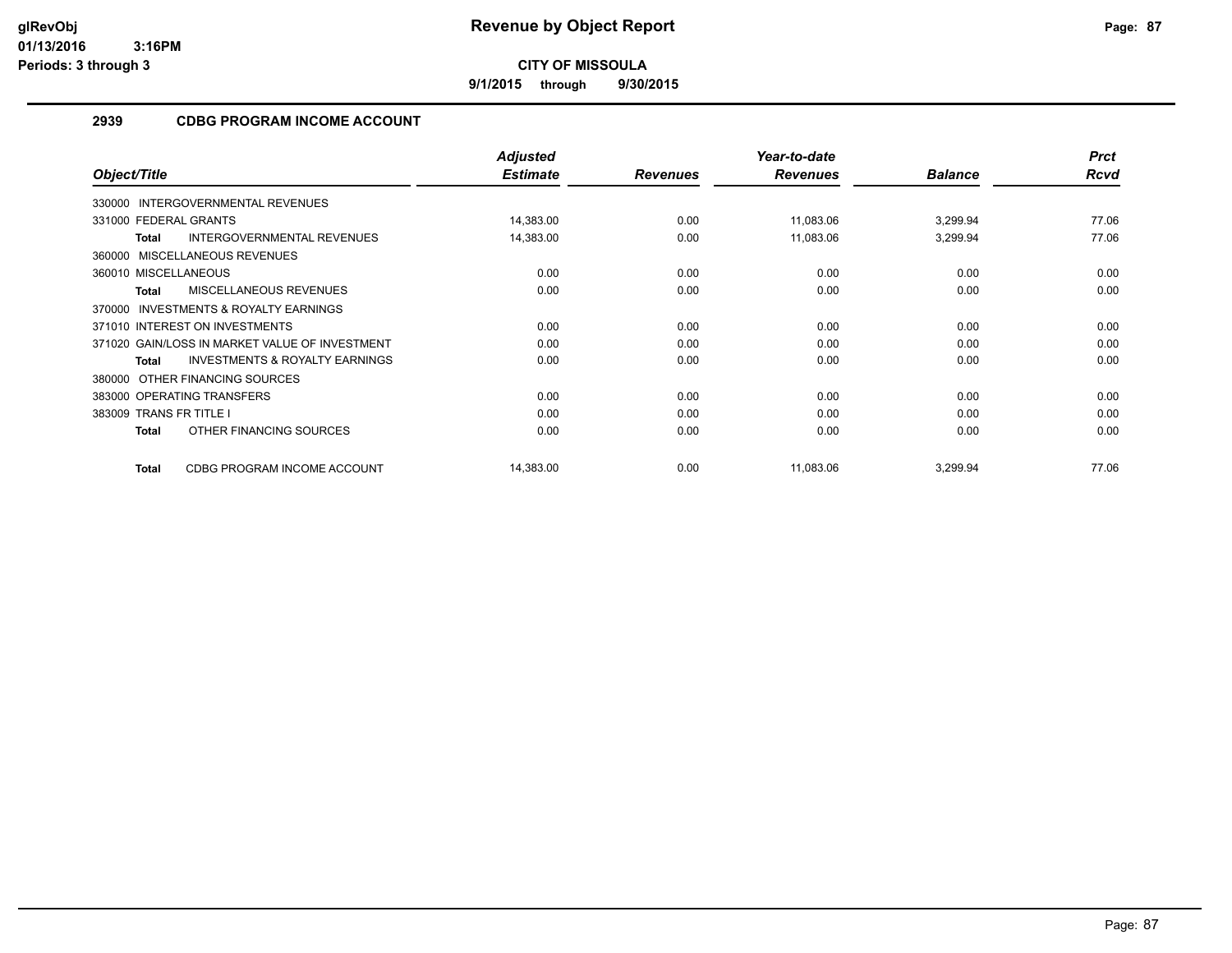**9/1/2015 through 9/30/2015**

## **2940 CDBG FUND**

**2940 CDBG FUND**

|                         |                                           | Adjusted        |                 | Year-to-date    |                | <b>Prct</b> |
|-------------------------|-------------------------------------------|-----------------|-----------------|-----------------|----------------|-------------|
| Object/Title            |                                           | <b>Estimate</b> | <b>Revenues</b> | <b>Revenues</b> | <b>Balance</b> | <b>Rcvd</b> |
|                         | 330000 INTERGOVERNMENTAL REVENUES         |                 |                 |                 |                |             |
|                         | 331010 ENTITLEMENT - CDBG                 | 405,605.00      | 7,459.20        | $-23,687.48$    | 429,292.48     | $-5.84$     |
|                         | 331012 ARRA/CDBG STIMULUS REVENUE         | 0.00            | 0.00            | 0.00            | 0.00           | 0.00        |
| Total                   | <b>INTERGOVERNMENTAL REVENUES</b>         | 405,605.00      | 7,459.20        | $-23,687.48$    | 429,292.48     | $-5.84$     |
| 360000                  | MISCELLANEOUS REVENUES                    |                 |                 |                 |                |             |
| 360010 MISCELLANEOUS    |                                           | 0.00            | 0.00            | 0.00            | 0.00           | 0.00        |
| Total                   | MISCELLANEOUS REVENUES                    | 0.00            | 0.00            | 0.00            | 0.00           | 0.00        |
| 370000                  | <b>INVESTMENTS &amp; ROYALTY EARNINGS</b> |                 |                 |                 |                |             |
|                         | 371010 INTEREST ON INVESTMENTS            | 0.00            | 0.00            | 0.00            | 0.00           | 0.00        |
| Total                   | <b>INVESTMENTS &amp; ROYALTY EARNINGS</b> | 0.00            | 0.00            | 0.00            | 0.00           | 0.00        |
| 380000                  | OTHER FINANCING SOURCES                   |                 |                 |                 |                |             |
|                         | 383000 OPERATING TRANSFERS                | 158.650.00      | 0.00            | 0.00            | 158.650.00     | 0.00        |
| 383009 TRANS FR TITLE I |                                           | 0.00            | 0.00            | 0.00            | 0.00           | 0.00        |
| Total                   | OTHER FINANCING SOURCES                   | 158,650.00      | 0.00            | 0.00            | 158,650.00     | 0.00        |
| Total                   | <b>CDBG FUND</b>                          | 564,255.00      | 7,459.20        | $-23,687.48$    | 587,942.48     | $-4.20$     |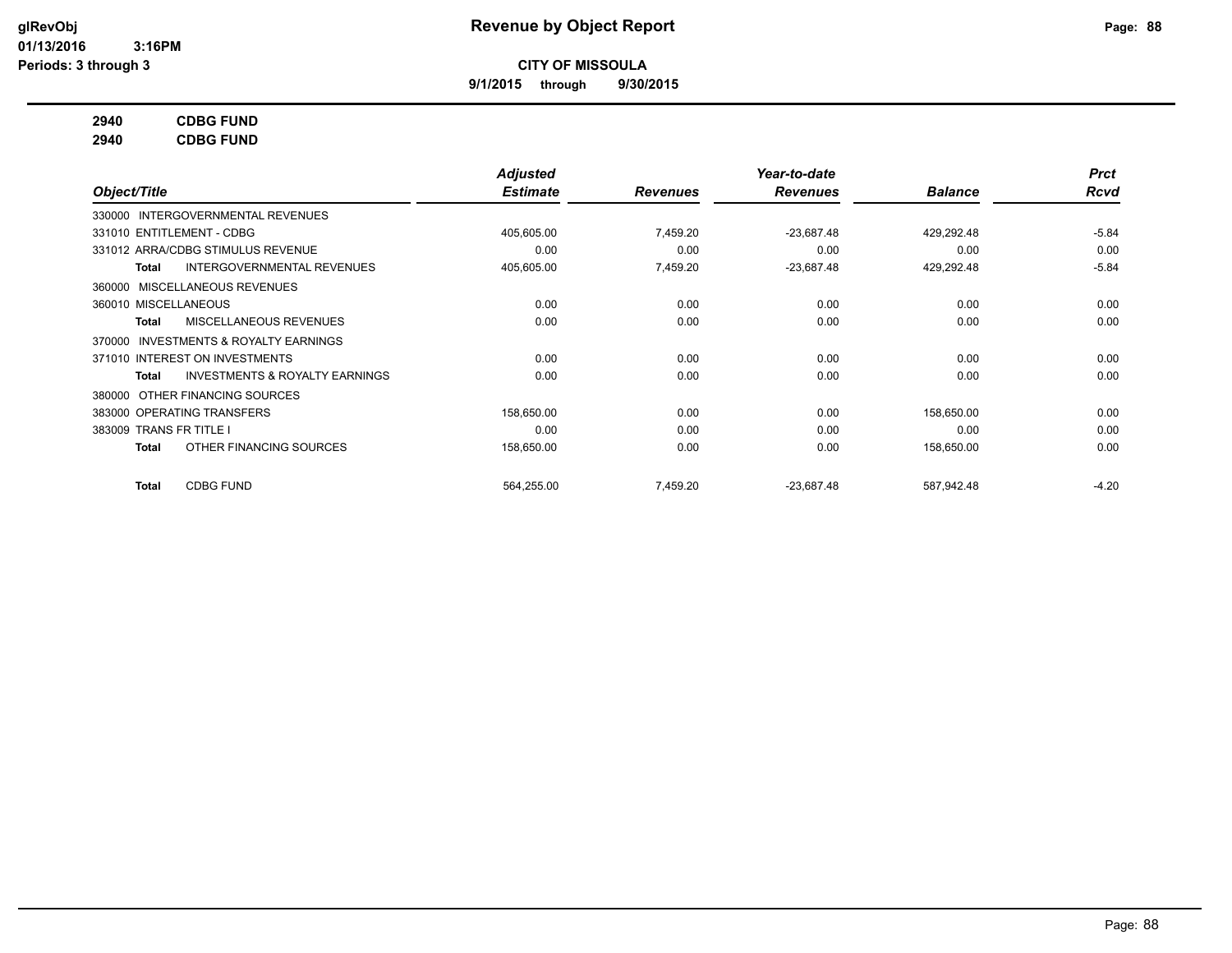**9/1/2015 through 9/30/2015**

## **2940 CDBG FUND**

|                                                           | <b>Adjusted</b> |                 | Year-to-date    |                | <b>Prct</b> |
|-----------------------------------------------------------|-----------------|-----------------|-----------------|----------------|-------------|
| Object/Title                                              | <b>Estimate</b> | <b>Revenues</b> | <b>Revenues</b> | <b>Balance</b> | <b>Rcvd</b> |
| 330000 INTERGOVERNMENTAL REVENUES                         |                 |                 |                 |                |             |
| 331010 ENTITLEMENT - CDBG                                 | 405,605.00      | 7,459.20        | $-23,687.48$    | 429,292.48     | $-5.84$     |
| 331012 ARRA/CDBG STIMULUS REVENUE                         | 0.00            | 0.00            | 0.00            | 0.00           | 0.00        |
| INTERGOVERNMENTAL REVENUES<br><b>Total</b>                | 405,605.00      | 7,459.20        | $-23,687.48$    | 429,292.48     | $-5.84$     |
| 360000 MISCELLANEOUS REVENUES                             |                 |                 |                 |                |             |
| 360010 MISCELLANEOUS                                      | 0.00            | 0.00            | 0.00            | 0.00           | 0.00        |
| MISCELLANEOUS REVENUES<br><b>Total</b>                    | 0.00            | 0.00            | 0.00            | 0.00           | 0.00        |
| 370000 INVESTMENTS & ROYALTY EARNINGS                     |                 |                 |                 |                |             |
| 371010 INTEREST ON INVESTMENTS                            | 0.00            | 0.00            | 0.00            | 0.00           | 0.00        |
| <b>INVESTMENTS &amp; ROYALTY EARNINGS</b><br><b>Total</b> | 0.00            | 0.00            | 0.00            | 0.00           | 0.00        |
| 380000 OTHER FINANCING SOURCES                            |                 |                 |                 |                |             |
| 383000 OPERATING TRANSFERS                                | 158,650.00      | 0.00            | 0.00            | 158,650.00     | 0.00        |
| 383009 TRANS FR TITLE I                                   | 0.00            | 0.00            | 0.00            | 0.00           | 0.00        |
| OTHER FINANCING SOURCES<br><b>Total</b>                   | 158,650.00      | 0.00            | 0.00            | 158,650.00     | 0.00        |
| <b>CDBG FUND</b><br><b>Total</b>                          | 564,255.00      | 7.459.20        | $-23.687.48$    | 587,942.48     | $-4.20$     |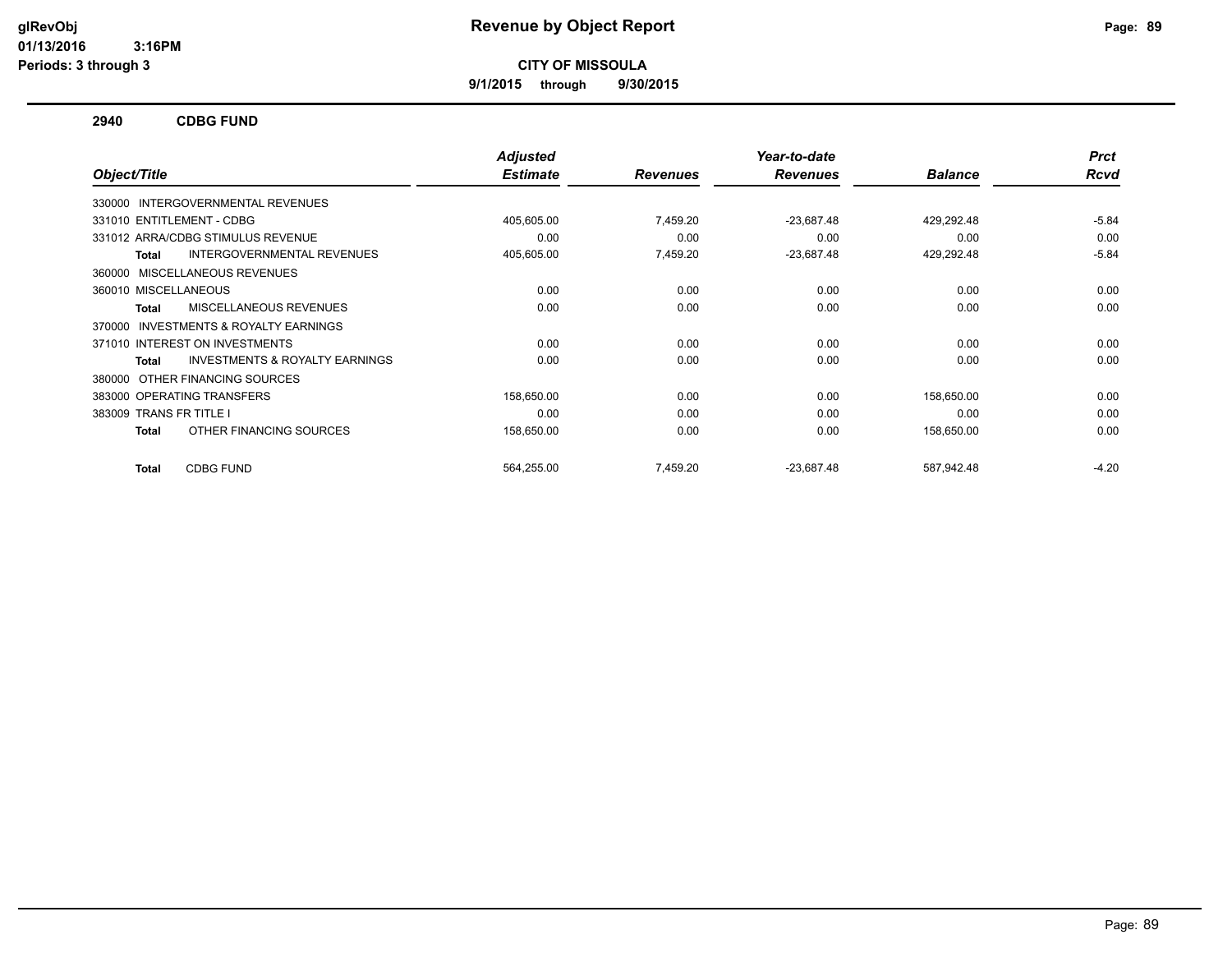**9/1/2015 through 9/30/2015**

# **2941 HOME FUND**

**2941 HOME FUND**

|                                |                                                 | <b>Adjusted</b> |                 | Year-to-date    |                | <b>Prct</b> |
|--------------------------------|-------------------------------------------------|-----------------|-----------------|-----------------|----------------|-------------|
| Object/Title                   |                                                 | <b>Estimate</b> | <b>Revenues</b> | <b>Revenues</b> | <b>Balance</b> | <b>Rcvd</b> |
|                                | 330000 INTERGOVERNMENTAL REVENUES               |                 |                 |                 |                |             |
|                                | 330000 INTERGOVERNMENTAL REVENUES               | 57,921.00       | 0.00            | $-21,760.99$    | 79,681.99      | $-37.57$    |
|                                | 331016 HOMEWORD 1800 PHILLIPS                   | 0.00            | 0.00            | 0.00            | 0.00           | 0.00        |
| 331033 WORD                    |                                                 | 0.00            | 0.00            | $-999.91$       | 999.91         | 0.00        |
|                                | 334145 WESTERN MT MENTAL HEALTH CTR             | 0.00            | 0.00            | 0.00            | 0.00           | 0.00        |
|                                | 334149 MISSOULA HOMEOWNERSHIP PROGRAM           | 335,666.00      | 0.00            | 0.00            | 335,666.00     | 0.00        |
|                                | 334153 FY14 DISTRICT XI HRC TBRA                | 0.00            | 0.00            | 0.00            | 0.00           | 0.00        |
| 334154 FY08 homeWORD           |                                                 | 0.00            | 0.00            | 0.00            | 0.00           | 0.00        |
| 334155 FY08 NMCDC              |                                                 | 0.00            | 0.00            | 0.00            | 0.00           | 0.00        |
|                                | 334156 HOME PROGRAM INCOME                      | 0.00            | 0.00            | 0.00            | 0.00           | 0.00        |
| 334157 FY09 MHA                |                                                 | 0.00            | 0.00            | 0.00            | 0.00           | 0.00        |
| 334159 FY09 HOMEWORD           |                                                 | 0.00            | 0.00            | 0.00            | 0.00           | 0.00        |
| 334160 FY09 NMCDC              |                                                 | 0.00            | 0.00            | 0.00            | 0.00           | 0.00        |
|                                | 334161 FY10 DISTRICT XI HRC                     | 0.00            | 0.00            | 0.00            | 0.00           | 0.00        |
|                                | 334163 FY10 homeWORD/SOLSTICE APT               | 0.00            | 0.00            | 0.00            | 0.00           | 0.00        |
| <b>Total</b>                   | <b>INTERGOVERNMENTAL REVENUES</b>               | 393,587.00      | 0.00            | $-22,760.90$    | 416,347.90     | $-5.78$     |
|                                | 340000 CHARGES FOR SERVICES                     |                 |                 |                 |                |             |
| 341450 *** Title Not Found *** |                                                 | 0.00            | 0.00            | 0.00            | 0.00           | 0.00        |
| <b>Total</b>                   | <b>CHARGES FOR SERVICES</b>                     | 0.00            | 0.00            | 0.00            | 0.00           | 0.00        |
|                                | 360000 MISCELLANEOUS REVENUES                   |                 |                 |                 |                |             |
| 360010 MISCELLANEOUS           |                                                 | 0.00            | 0.00            | 0.00            | 0.00           | 0.00        |
| <b>Total</b>                   | MISCELLANEOUS REVENUES                          | 0.00            | 0.00            | 0.00            | 0.00           | 0.00        |
| 370000                         | <b>INVESTMENTS &amp; ROYALTY EARNINGS</b>       |                 |                 |                 |                |             |
|                                | 371020 GAIN/LOSS IN MARKET VALUE OF INVESTMENTS | 0.00            | 0.00            | 0.00            | 0.00           | 0.00        |
| <b>Total</b>                   | <b>INVESTMENTS &amp; ROYALTY EARNINGS</b>       | 0.00            | 0.00            | 0.00            | 0.00           | 0.00        |
|                                |                                                 |                 |                 |                 |                |             |
| <b>Total</b>                   | <b>HOME FUND</b>                                | 393,587.00      | 0.00            | $-22,760.90$    | 416,347.90     | $-5.78$     |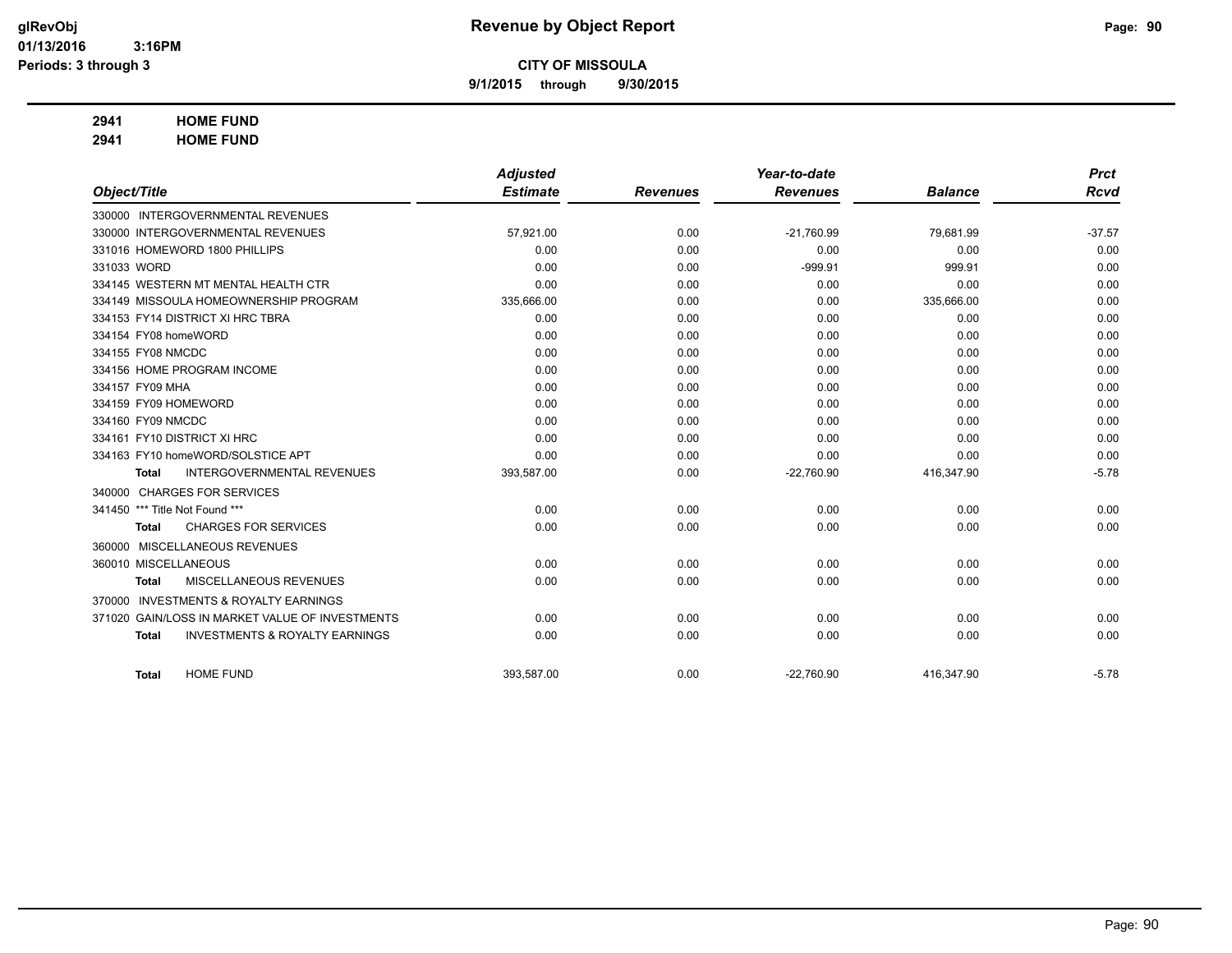**9/1/2015 through 9/30/2015**

**2941 HOME FUND**

|                                                           | <b>Adjusted</b> |                 | Year-to-date    |                | <b>Prct</b> |
|-----------------------------------------------------------|-----------------|-----------------|-----------------|----------------|-------------|
| Object/Title                                              | <b>Estimate</b> | <b>Revenues</b> | <b>Revenues</b> | <b>Balance</b> | <b>Rcvd</b> |
| 330000 INTERGOVERNMENTAL REVENUES                         |                 |                 |                 |                |             |
| 330000 INTERGOVERNMENTAL REVENUES                         | 57,921.00       | 0.00            | $-21,760.99$    | 79.681.99      | $-37.57$    |
| 331016 HOMEWORD 1800 PHILLIPS                             | 0.00            | 0.00            | 0.00            | 0.00           | 0.00        |
| 331033 WORD                                               | 0.00            | 0.00            | $-999.91$       | 999.91         | 0.00        |
| 334145 WESTERN MT MENTAL HEALTH CTR                       | 0.00            | 0.00            | 0.00            | 0.00           | 0.00        |
| 334149 MISSOULA HOMEOWNERSHIP PROGRAM                     | 335,666.00      | 0.00            | 0.00            | 335,666.00     | 0.00        |
| 334153 FY14 DISTRICT XI HRC TBRA                          | 0.00            | 0.00            | 0.00            | 0.00           | 0.00        |
| 334154 FY08 homeWORD                                      | 0.00            | 0.00            | 0.00            | 0.00           | 0.00        |
| 334155 FY08 NMCDC                                         | 0.00            | 0.00            | 0.00            | 0.00           | 0.00        |
| 334156 HOME PROGRAM INCOME                                | 0.00            | 0.00            | 0.00            | 0.00           | 0.00        |
| 334157 FY09 MHA                                           | 0.00            | 0.00            | 0.00            | 0.00           | 0.00        |
| 334159 FY09 HOMEWORD                                      | 0.00            | 0.00            | 0.00            | 0.00           | 0.00        |
| 334160 FY09 NMCDC                                         | 0.00            | 0.00            | 0.00            | 0.00           | 0.00        |
| 334161 FY10 DISTRICT XI HRC                               | 0.00            | 0.00            | 0.00            | 0.00           | 0.00        |
| 334163 FY10 homeWORD/SOLSTICE APT                         | 0.00            | 0.00            | 0.00            | 0.00           | 0.00        |
| <b>INTERGOVERNMENTAL REVENUES</b><br>Total                | 393,587.00      | 0.00            | $-22,760.90$    | 416,347.90     | $-5.78$     |
| 340000 CHARGES FOR SERVICES                               |                 |                 |                 |                |             |
| 341450 *** Title Not Found ***                            | 0.00            | 0.00            | 0.00            | 0.00           | 0.00        |
| <b>CHARGES FOR SERVICES</b><br>Total                      | 0.00            | 0.00            | 0.00            | 0.00           | 0.00        |
| 360000 MISCELLANEOUS REVENUES                             |                 |                 |                 |                |             |
| 360010 MISCELLANEOUS                                      | 0.00            | 0.00            | 0.00            | 0.00           | 0.00        |
| MISCELLANEOUS REVENUES<br><b>Total</b>                    | 0.00            | 0.00            | 0.00            | 0.00           | 0.00        |
| 370000 INVESTMENTS & ROYALTY EARNINGS                     |                 |                 |                 |                |             |
| 371020 GAIN/LOSS IN MARKET VALUE OF INVESTMENT            | 0.00            | 0.00            | 0.00            | 0.00           | 0.00        |
| <b>INVESTMENTS &amp; ROYALTY EARNINGS</b><br><b>Total</b> | 0.00            | 0.00            | 0.00            | 0.00           | 0.00        |
| <b>HOME FUND</b><br>Total                                 | 393.587.00      | 0.00            | $-22,760.90$    | 416,347.90     | $-5.78$     |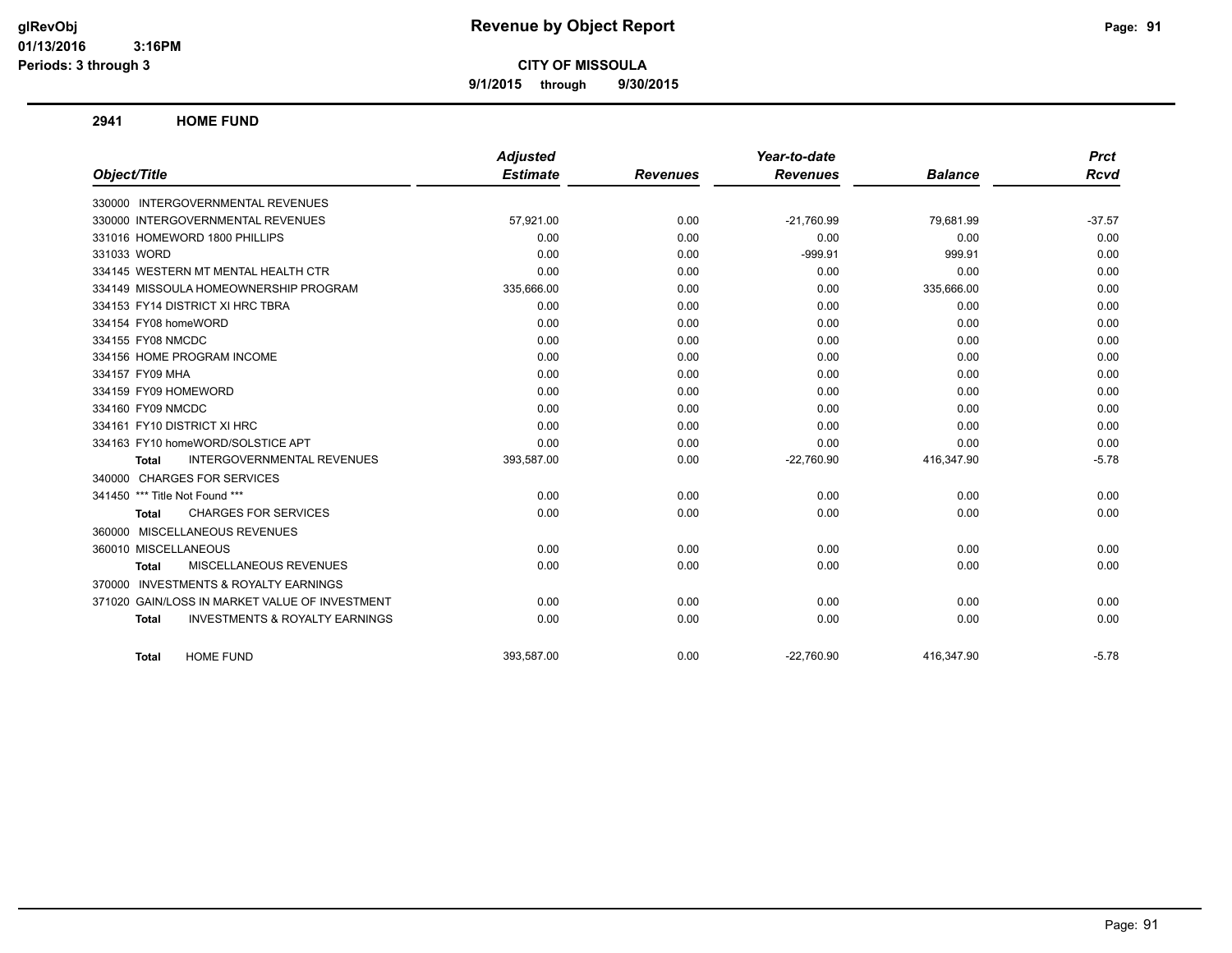**9/1/2015 through 9/30/2015**

**2942 ADDI PROGRAM**

**2942 ADDI PROGRAM**

|                                                    | <b>Adjusted</b> |                 | Year-to-date    |                | <b>Prct</b> |
|----------------------------------------------------|-----------------|-----------------|-----------------|----------------|-------------|
| Object/Title                                       | <b>Estimate</b> | <b>Revenues</b> | <b>Revenues</b> | <b>Balance</b> | <b>Rcvd</b> |
| 330000 INTERGOVERNMENTAL REVENUES                  |                 |                 |                 |                |             |
| 330000 INTERGOVERNMENTAL REVENUES                  | 0.00            | 0.00            | 0.00            | 0.00           | 0.00        |
| 334146 ADDI FUNDS-1ST TIME HOMEBUYERS              | 12.846.00       | 0.00            | 0.00            | 12.846.00      | 0.00        |
| INTERGOVERNMENTAL REVENUES<br>Total                | 12.846.00       | 0.00            | 0.00            | 12.846.00      | 0.00        |
| INVESTMENTS & ROYALTY EARNINGS<br>370000           |                 |                 |                 |                |             |
| 371010 INTEREST ON INVESTMENTS                     | 0.00            | 0.00            | 0.00            | 0.00           | 0.00        |
| 371020 GAIN/LOSS IN MARKET VALUE OF INVESTMENTS    | 0.00            | 0.00            | 0.00            | 0.00           | 0.00        |
| <b>INVESTMENTS &amp; ROYALTY EARNINGS</b><br>Total | 0.00            | 0.00            | 0.00            | 0.00           | 0.00        |
|                                                    |                 |                 |                 |                |             |
| <b>ADDI PROGRAM</b><br><b>Total</b>                | 12.846.00       | 0.00            | 0.00            | 12.846.00      | 0.00        |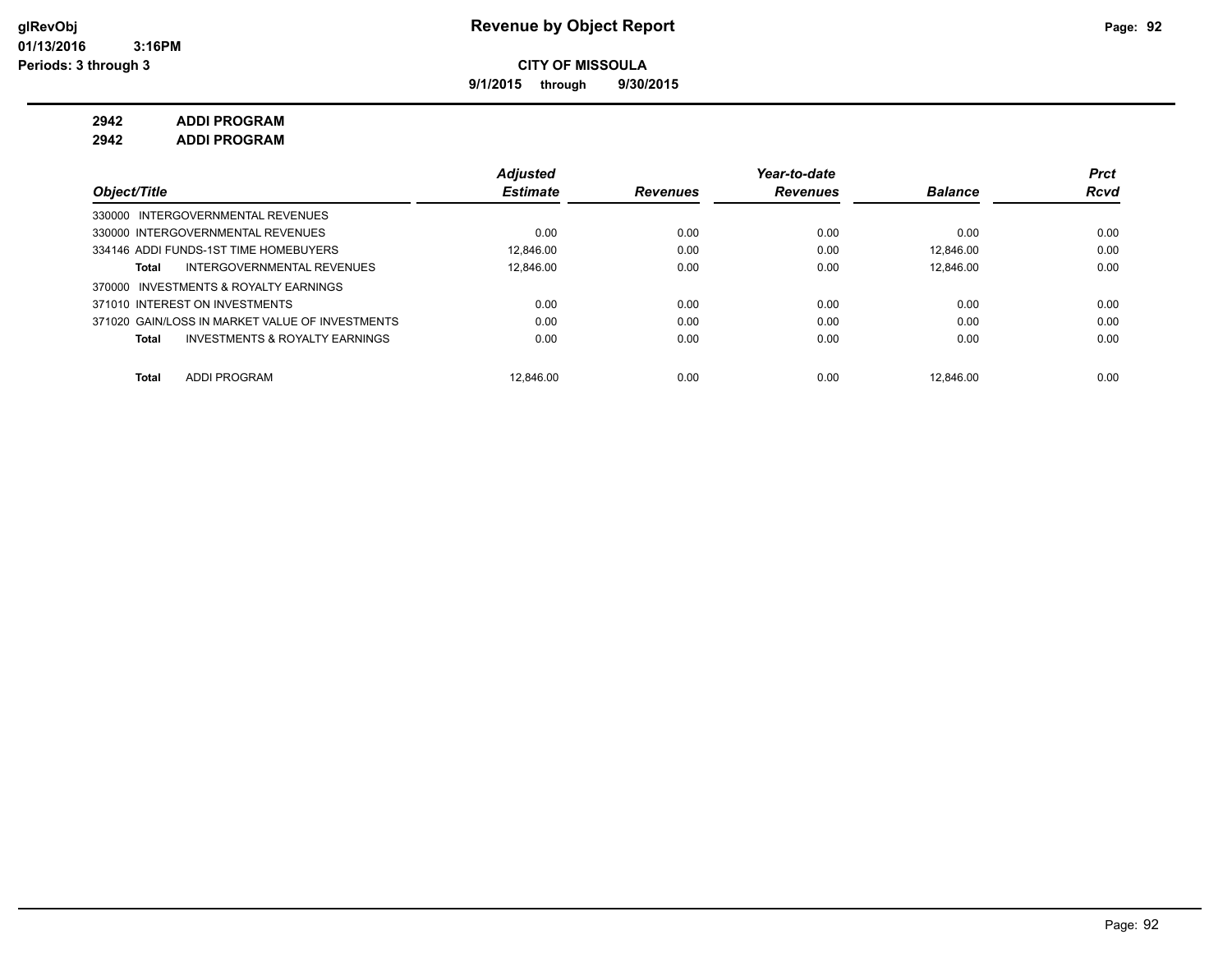**9/1/2015 through 9/30/2015**

## **2942 ADDI PROGRAM**

|                                                | <b>Adjusted</b> |                 | Year-to-date    |                | <b>Prct</b> |
|------------------------------------------------|-----------------|-----------------|-----------------|----------------|-------------|
| Object/Title                                   | <b>Estimate</b> | <b>Revenues</b> | <b>Revenues</b> | <b>Balance</b> | <b>Rcvd</b> |
| 330000 INTERGOVERNMENTAL REVENUES              |                 |                 |                 |                |             |
| 330000 INTERGOVERNMENTAL REVENUES              | 0.00            | 0.00            | 0.00            | 0.00           | 0.00        |
| 334146 ADDI FUNDS-1ST TIME HOMEBUYERS          | 12.846.00       | 0.00            | 0.00            | 12.846.00      | 0.00        |
| INTERGOVERNMENTAL REVENUES<br>Total            | 12.846.00       | 0.00            | 0.00            | 12.846.00      | 0.00        |
| 370000 INVESTMENTS & ROYALTY EARNINGS          |                 |                 |                 |                |             |
| 371010 INTEREST ON INVESTMENTS                 | 0.00            | 0.00            | 0.00            | 0.00           | 0.00        |
| 371020 GAIN/LOSS IN MARKET VALUE OF INVESTMENT | 0.00            | 0.00            | 0.00            | 0.00           | 0.00        |
| INVESTMENTS & ROYALTY EARNINGS<br>Total        | 0.00            | 0.00            | 0.00            | 0.00           | 0.00        |
|                                                |                 |                 |                 |                |             |
| ADDI PROGRAM<br>Total                          | 12.846.00       | 0.00            | 0.00            | 12.846.00      | 0.00        |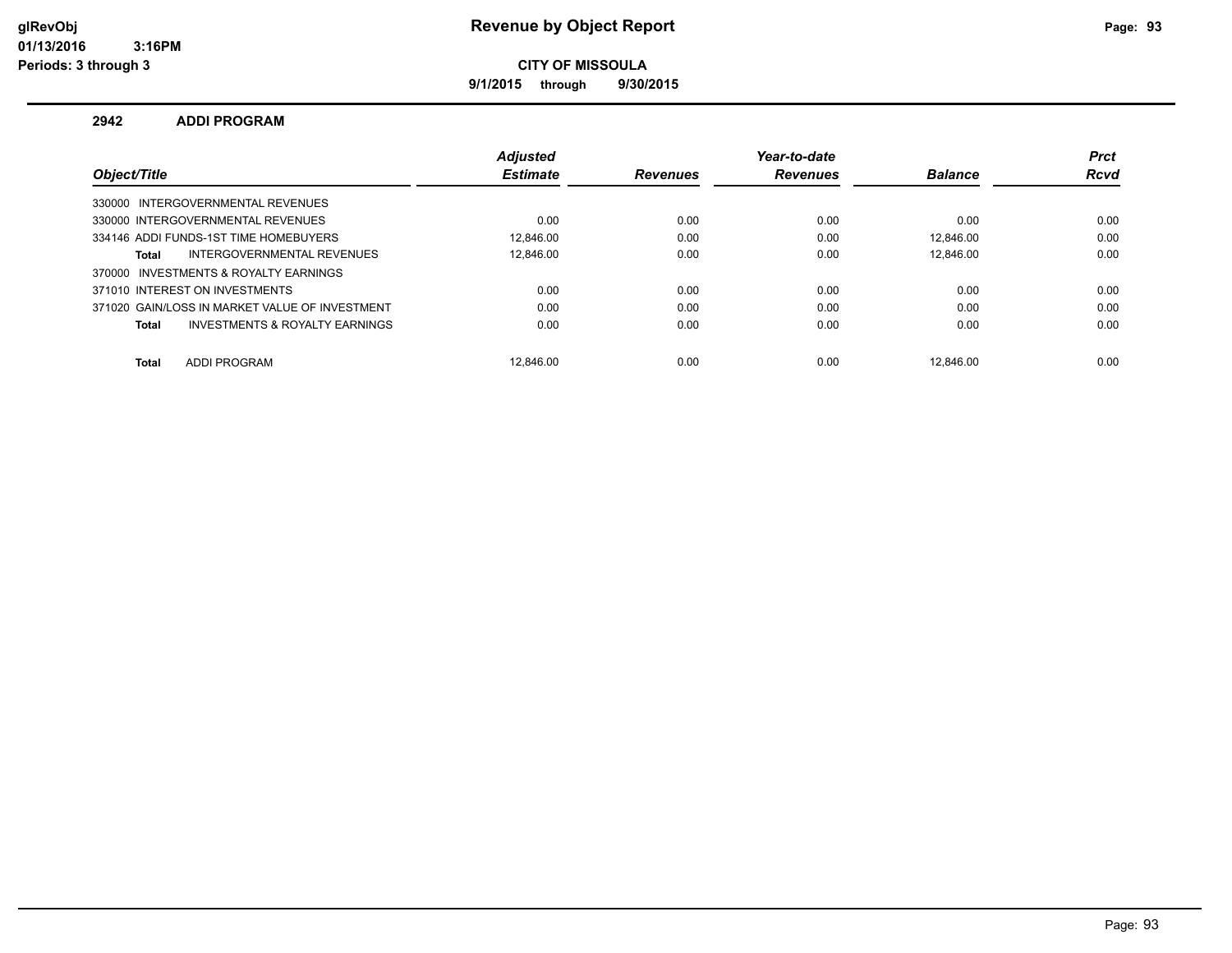**9/1/2015 through 9/30/2015**

## **2943 CITY HOME PROGRAM INCOME**

#### **2943 CITY HOME PROGRAM INCOME**

|                                          | <b>Adjusted</b> |                 | Year-to-date    |                | <b>Prct</b> |
|------------------------------------------|-----------------|-----------------|-----------------|----------------|-------------|
| Object/Title                             | <b>Estimate</b> | <b>Revenues</b> | <b>Revenues</b> | <b>Balance</b> | <b>Rcvd</b> |
| 330000 INTERGOVERNMENTAL REVENUES        |                 |                 |                 |                |             |
| 334156 *** Title Not Found ***           | 31,500.00       | 0.00            | 0.00            | 31,500.00      | 0.00        |
| INTERGOVERNMENTAL REVENUES<br>Total      | 31,500.00       | 0.00            | 0.00            | 31,500.00      | 0.00        |
| 360000 MISCELLANEOUS REVENUES            |                 |                 |                 |                |             |
| 360005 LOAN REPAYMENTS                   | 0.00            | 0.00            | 0.00            | 0.00           | 0.00        |
| 360010 MISCELLANEOUS                     | 0.00            | 0.00            | 66.67           | $-66.67$       | 0.00        |
| MISCELLANEOUS REVENUES<br>Total          | 0.00            | 0.00            | 66.67           | $-66.67$       | 0.00        |
| 380000 OTHER FINANCING SOURCES           |                 |                 |                 |                |             |
| 383000 OPERATING TRANSFERS               | 0.00            | 0.00            | 66.67           | $-66.67$       | 0.00        |
| OTHER FINANCING SOURCES<br>Total         | 0.00            | 0.00            | 66.67           | $-66.67$       | 0.00        |
| CITY HOME PROGRAM INCOME<br><b>Total</b> | 31.500.00       | 0.00            | 133.34          | 31.366.66      | 0.42        |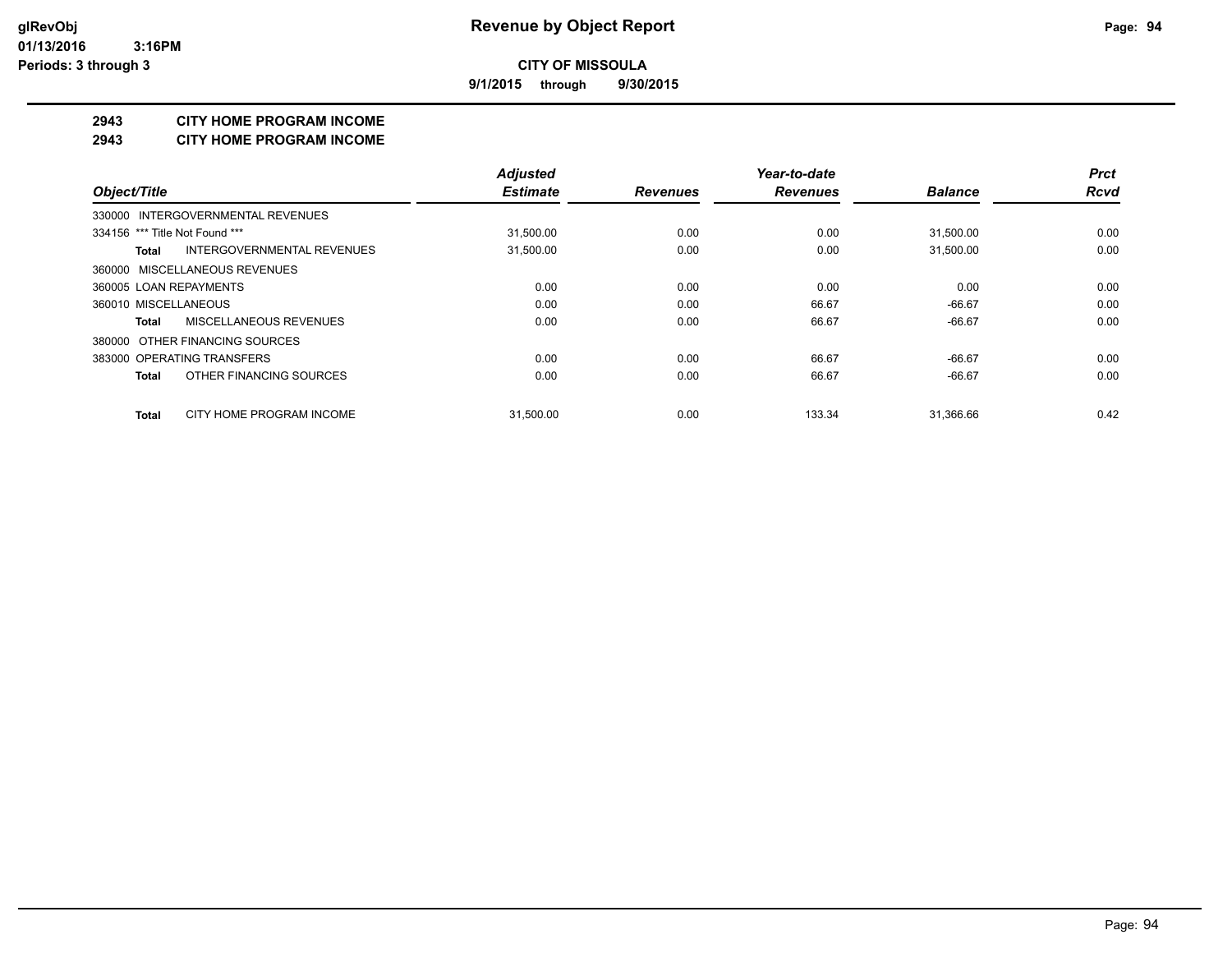**9/1/2015 through 9/30/2015**

# **2943 CITY HOME PROGRAM INCOME**

|                                            | <b>Adjusted</b> |                 | Year-to-date    |                | <b>Prct</b> |
|--------------------------------------------|-----------------|-----------------|-----------------|----------------|-------------|
| Object/Title                               | <b>Estimate</b> | <b>Revenues</b> | <b>Revenues</b> | <b>Balance</b> | <b>Rcvd</b> |
| 330000 INTERGOVERNMENTAL REVENUES          |                 |                 |                 |                |             |
| 334156 *** Title Not Found ***             | 31.500.00       | 0.00            | 0.00            | 31.500.00      | 0.00        |
| INTERGOVERNMENTAL REVENUES<br><b>Total</b> | 31.500.00       | 0.00            | 0.00            | 31.500.00      | 0.00        |
| 360000 MISCELLANEOUS REVENUES              |                 |                 |                 |                |             |
| 360005 LOAN REPAYMENTS                     | 0.00            | 0.00            | 0.00            | 0.00           | 0.00        |
| 360010 MISCELLANEOUS                       | 0.00            | 0.00            | 66.67           | $-66.67$       | 0.00        |
| MISCELLANEOUS REVENUES<br><b>Total</b>     | 0.00            | 0.00            | 66.67           | $-66.67$       | 0.00        |
| 380000 OTHER FINANCING SOURCES             |                 |                 |                 |                |             |
| 383000 OPERATING TRANSFERS                 | 0.00            | 0.00            | 66.67           | $-66.67$       | 0.00        |
| OTHER FINANCING SOURCES<br><b>Total</b>    | 0.00            | 0.00            | 66.67           | $-66.67$       | 0.00        |
| CITY HOME PROGRAM INCOME<br><b>Total</b>   | 31.500.00       | 0.00            | 133.34          | 31.366.66      | 0.42        |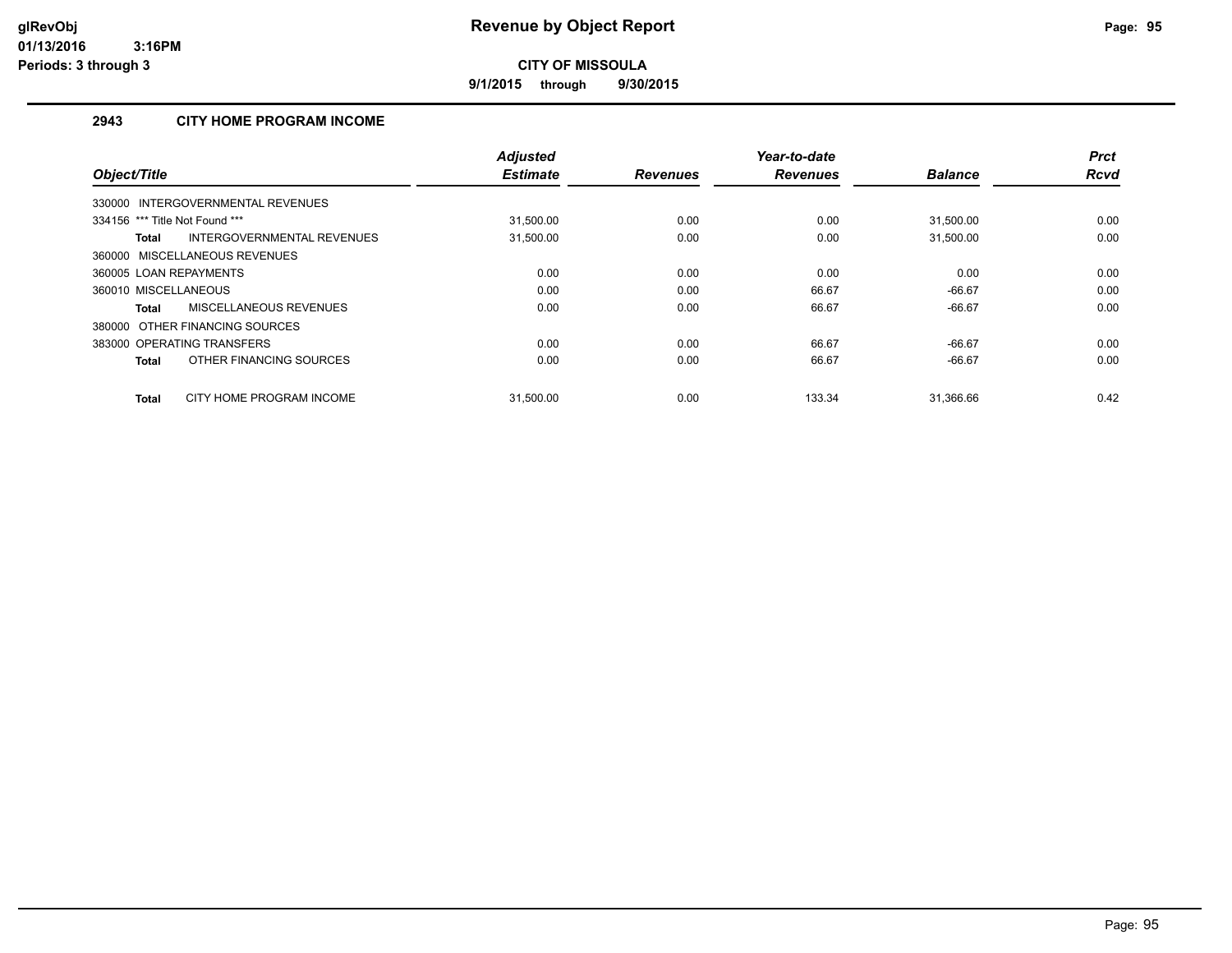**9/1/2015 through 9/30/2015**

# **2944 NEIGHBORHOOD STABILIZATION PROGRAM**

# **2944 NEIGHBORHOOD STABILIZATION PROGRAM**

|                                                    | <b>Adjusted</b> |                 | Year-to-date    |                | Prct |
|----------------------------------------------------|-----------------|-----------------|-----------------|----------------|------|
| Object/Title                                       | <b>Estimate</b> | <b>Revenues</b> | <b>Revenues</b> | <b>Balance</b> | Rcvd |
| 330000 INTERGOVERNMENTAL REVENUES                  |                 |                 |                 |                |      |
| 331011 NSP GRANT/SILVERTIP PROJECT                 | 0.00            | 0.00            | 0.00            | 0.00           | 0.00 |
| 331017 HUD 6.7M/SILVERTIP APTS                     | 0.00            | 0.00            | 0.00            | 0.00           | 0.00 |
| 331018 MHA 1M/SILVERTIP APTS                       | 0.00            | 0.00            | 0.00            | 0.00           | 0.00 |
| INTERGOVERNMENTAL REVENUES<br>Total                | 0.00            | 0.00            | 0.00            | 0.00           | 0.00 |
|                                                    |                 |                 |                 |                |      |
| NEIGHBORHOOD STABILIZATION PROGRAM<br><b>Total</b> | 0.00            | 0.00            | 0.00            | 0.00           | 0.00 |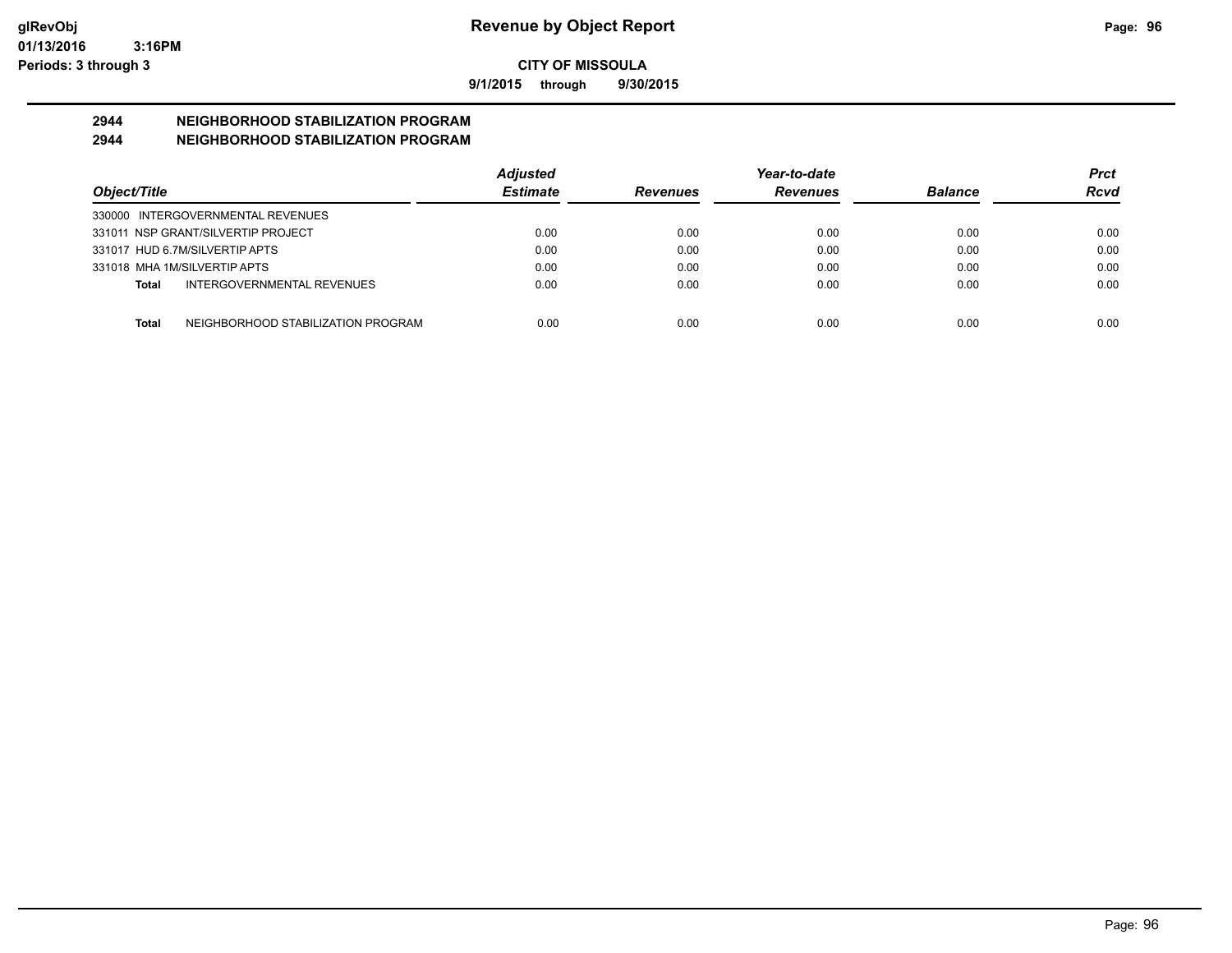**9/1/2015 through 9/30/2015**

## **2944 NEIGHBORHOOD STABILIZATION PROGRAM**

| Obiect/Title |                                    | <b>Adjusted</b><br><b>Estimate</b> | <b>Revenues</b> | Year-to-date<br><b>Revenues</b> | <b>Balance</b> | Prct<br><b>Rcvd</b> |
|--------------|------------------------------------|------------------------------------|-----------------|---------------------------------|----------------|---------------------|
|              | 330000 INTERGOVERNMENTAL REVENUES  |                                    |                 |                                 |                |                     |
|              | 331011 NSP GRANT/SILVERTIP PROJECT | 0.00                               | 0.00            | 0.00                            | 0.00           | 0.00                |
|              | 331017 HUD 6.7M/SILVERTIP APTS     | 0.00                               | 0.00            | 0.00                            | 0.00           | 0.00                |
|              | 331018 MHA 1M/SILVERTIP APTS       | 0.00                               | 0.00            | 0.00                            | 0.00           | 0.00                |
| Total        | INTERGOVERNMENTAL REVENUES         | 0.00                               | 0.00            | 0.00                            | 0.00           | 0.00                |
| Total        | NEIGHBORHOOD STABILIZATION PROGRAN | 0.00                               | 0.00            | 0.00                            | 0.00           | 0.00                |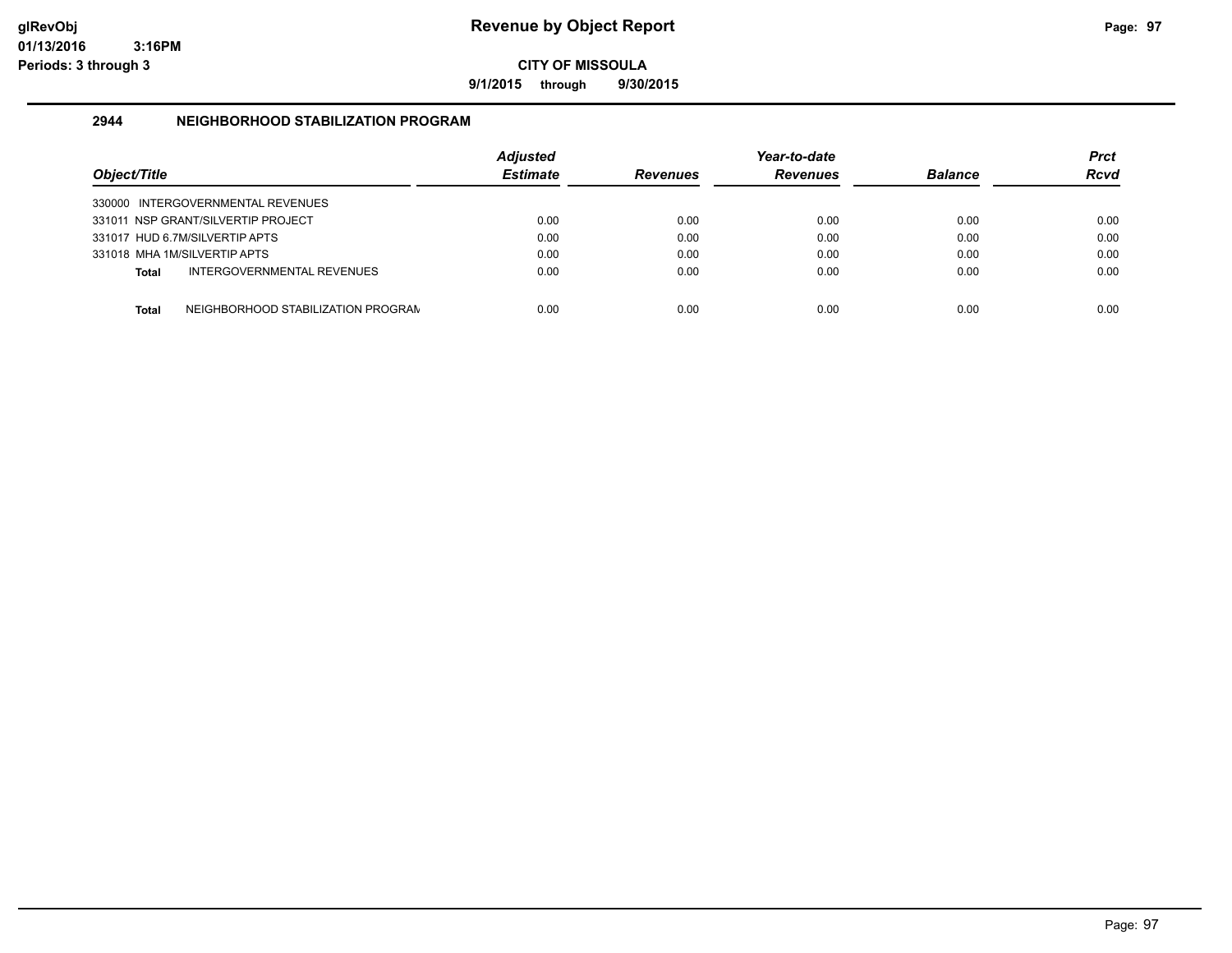**9/1/2015 through 9/30/2015**

**2955 TRANSPORTATION**

|                                                           | <b>Adjusted</b> |                 | Year-to-date    |                | <b>Prct</b> |
|-----------------------------------------------------------|-----------------|-----------------|-----------------|----------------|-------------|
| Object/Title                                              | <b>Estimate</b> | <b>Revenues</b> | <b>Revenues</b> | <b>Balance</b> | <b>Rcvd</b> |
| 330000 INTERGOVERNMENTAL REVENUES                         |                 |                 |                 |                |             |
| 330000 INTERGOVERNMENTAL REVENUES                         | 0.00            | 0.00            | 0.00            | 0.00           | 0.00        |
| 330005 MUTD GRANT ADMIN FEE                               | 0.00            | 0.00            | 0.00            | 0.00           | 0.00        |
| 331054 FHWA PL GRANT                                      | 650,194.00      | 0.00            | 0.00            | 650,194.00     | 0.00        |
| 331055 FTA GRANT                                          | 164,937.00      | 0.00            | 0.00            | 164,937.00     | 0.00        |
| 331056 MDT FEDERAL CMAQ                                   | 285.698.00      | 66,436.55       | 9,915.79        | 275.782.21     | 3.47        |
| 336023 STATE CONTRIB. - PERS                              | 0.00            | 0.00            | 63.86           | $-63.86$       | 0.00        |
| 336030 COUNTY CONTRIBUTION                                | 9,900.00        | 0.00            | 0.00            | 9,900.00       | 0.00        |
| <b>INTERGOVERNMENTAL REVENUES</b><br><b>Total</b>         | 1,110,729.00    | 66,436.55       | 9,979.65        | 1,100,749.35   | 0.90        |
| <b>MISCELLANEOUS REVENUES</b><br>360000                   |                 |                 |                 |                |             |
| 362000 OTHER MISCELLANEOUS REVENUE                        | 10,000.00       | 0.00            | 0.00            | 10,000.00      | 0.00        |
| 362007 *** Title Not Found ***                            | 0.00            | 0.00            | 420.00          | $-420.00$      | 0.00        |
| 365016 LOCAL MATCH MDT                                    | 30.000.00       | 1.823.00        | 4,993.87        | 25.006.13      | 16.65       |
| MISCELLANEOUS REVENUES<br>Total                           | 40,000.00       | 1,823.00        | 5,413.87        | 34,586.13      | 13.53       |
| <b>INVESTMENTS &amp; ROYALTY EARNINGS</b><br>370000       |                 |                 |                 |                |             |
| 371010 INTEREST ON INVESTMENTS                            | 0.00            | 0.00            | 0.00            | 0.00           | 0.00        |
| <b>INVESTMENTS &amp; ROYALTY EARNINGS</b><br><b>Total</b> | 0.00            | 0.00            | 0.00            | 0.00           | 0.00        |
| OTHER FINANCING SOURCES<br>380000                         |                 |                 |                 |                |             |
| 383000 OPERATING TRANSFERS                                | 9.900.00        | 0.00            | 0.00            | 9,900.00       | 0.00        |
| <b>TRANS FR GENERAL</b><br>383029                         | 82,086.00       | 0.00            | 0.00            | 82,086.00      | 0.00        |
| OTHER FINANCING SOURCES<br><b>Total</b>                   | 91,986.00       | 0.00            | 0.00            | 91,986.00      | 0.00        |
| <b>TRANSPORTATION</b><br><b>Total</b>                     | 1.242.715.00    | 68,259.55       | 15,393.52       | 1,227,321.48   | 1.24        |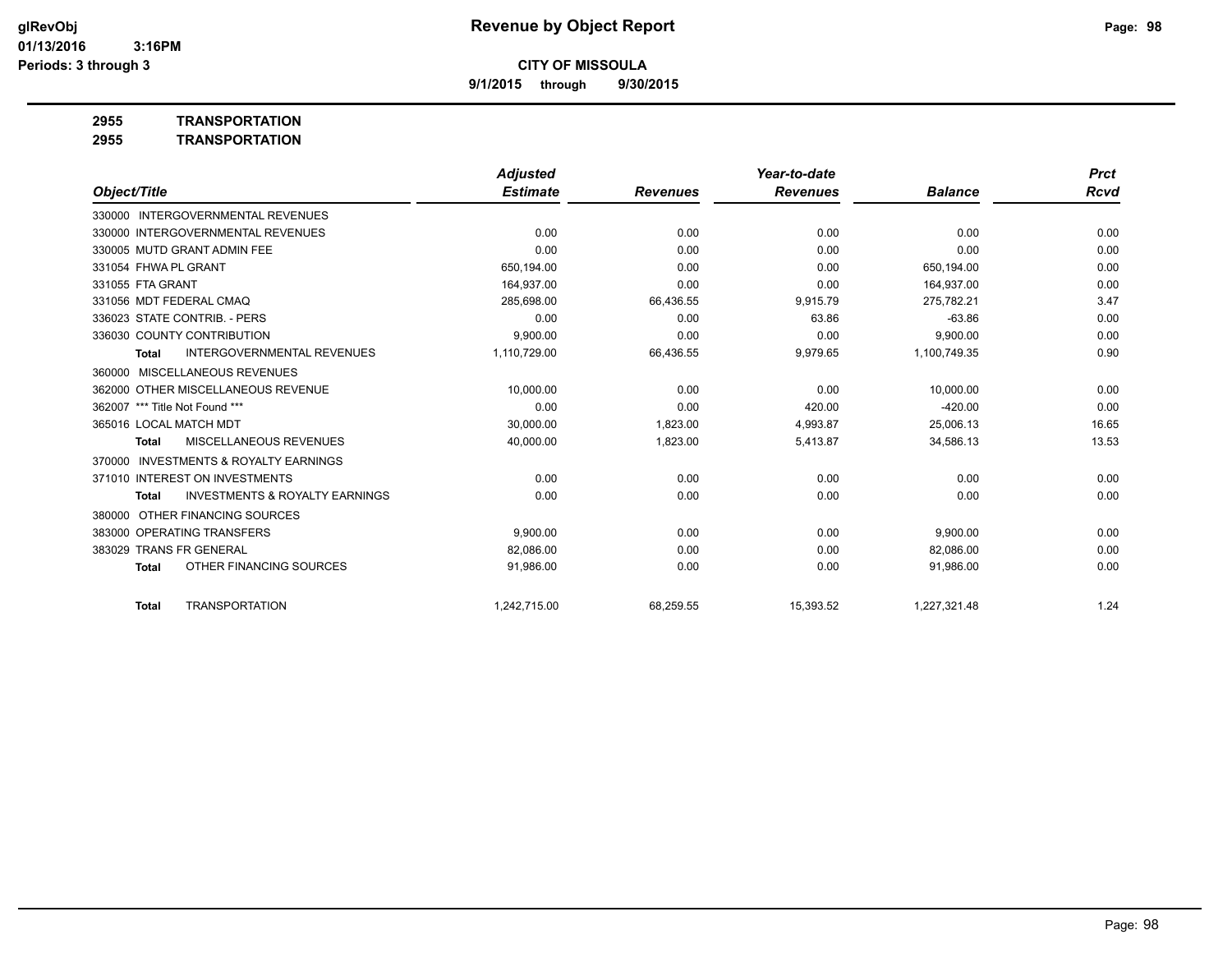**9/1/2015 through 9/30/2015**

## **2955 TRANSPORTATION**

|                                                           | <b>Adjusted</b> |                 | Year-to-date    |                | <b>Prct</b> |
|-----------------------------------------------------------|-----------------|-----------------|-----------------|----------------|-------------|
| Object/Title                                              | <b>Estimate</b> | <b>Revenues</b> | <b>Revenues</b> | <b>Balance</b> | Rcvd        |
| 330000 INTERGOVERNMENTAL REVENUES                         |                 |                 |                 |                |             |
| 330000 INTERGOVERNMENTAL REVENUES                         | 0.00            | 0.00            | 0.00            | 0.00           | 0.00        |
| 330005 MUTD GRANT ADMIN FEE                               | 0.00            | 0.00            | 0.00            | 0.00           | 0.00        |
| 331054 FHWA PL GRANT                                      | 650,194.00      | 0.00            | 0.00            | 650,194.00     | 0.00        |
| 331055 FTA GRANT                                          | 164,937.00      | 0.00            | 0.00            | 164,937.00     | 0.00        |
| 331056 MDT FEDERAL CMAQ                                   | 285,698.00      | 66,436.55       | 9,915.79        | 275,782.21     | 3.47        |
| 336023 STATE CONTRIB. - PERS                              | 0.00            | 0.00            | 63.86           | $-63.86$       | 0.00        |
| 336030 COUNTY CONTRIBUTION                                | 9,900.00        | 0.00            | 0.00            | 9,900.00       | 0.00        |
| <b>INTERGOVERNMENTAL REVENUES</b><br><b>Total</b>         | 1,110,729.00    | 66,436.55       | 9,979.65        | 1,100,749.35   | 0.90        |
| 360000 MISCELLANEOUS REVENUES                             |                 |                 |                 |                |             |
| 362000 OTHER MISCELLANEOUS REVENUE                        | 10.000.00       | 0.00            | 0.00            | 10.000.00      | 0.00        |
| 362007 *** Title Not Found ***                            | 0.00            | 0.00            | 420.00          | $-420.00$      | 0.00        |
| 365016 LOCAL MATCH MDT                                    | 30,000.00       | 1,823.00        | 4,993.87        | 25,006.13      | 16.65       |
| MISCELLANEOUS REVENUES<br><b>Total</b>                    | 40,000.00       | 1,823.00        | 5,413.87        | 34,586.13      | 13.53       |
| <b>INVESTMENTS &amp; ROYALTY EARNINGS</b><br>370000       |                 |                 |                 |                |             |
| 371010 INTEREST ON INVESTMENTS                            | 0.00            | 0.00            | 0.00            | 0.00           | 0.00        |
| <b>INVESTMENTS &amp; ROYALTY EARNINGS</b><br><b>Total</b> | 0.00            | 0.00            | 0.00            | 0.00           | 0.00        |
| 380000 OTHER FINANCING SOURCES                            |                 |                 |                 |                |             |
| 383000 OPERATING TRANSFERS                                | 9,900.00        | 0.00            | 0.00            | 9,900.00       | 0.00        |
| 383029 TRANS FR GENERAL                                   | 82,086.00       | 0.00            | 0.00            | 82,086.00      | 0.00        |
| OTHER FINANCING SOURCES<br><b>Total</b>                   | 91,986.00       | 0.00            | 0.00            | 91,986.00      | 0.00        |
| <b>TRANSPORTATION</b><br><b>Total</b>                     | 1.242,715.00    | 68,259.55       | 15,393.52       | 1.227.321.48   | 1.24        |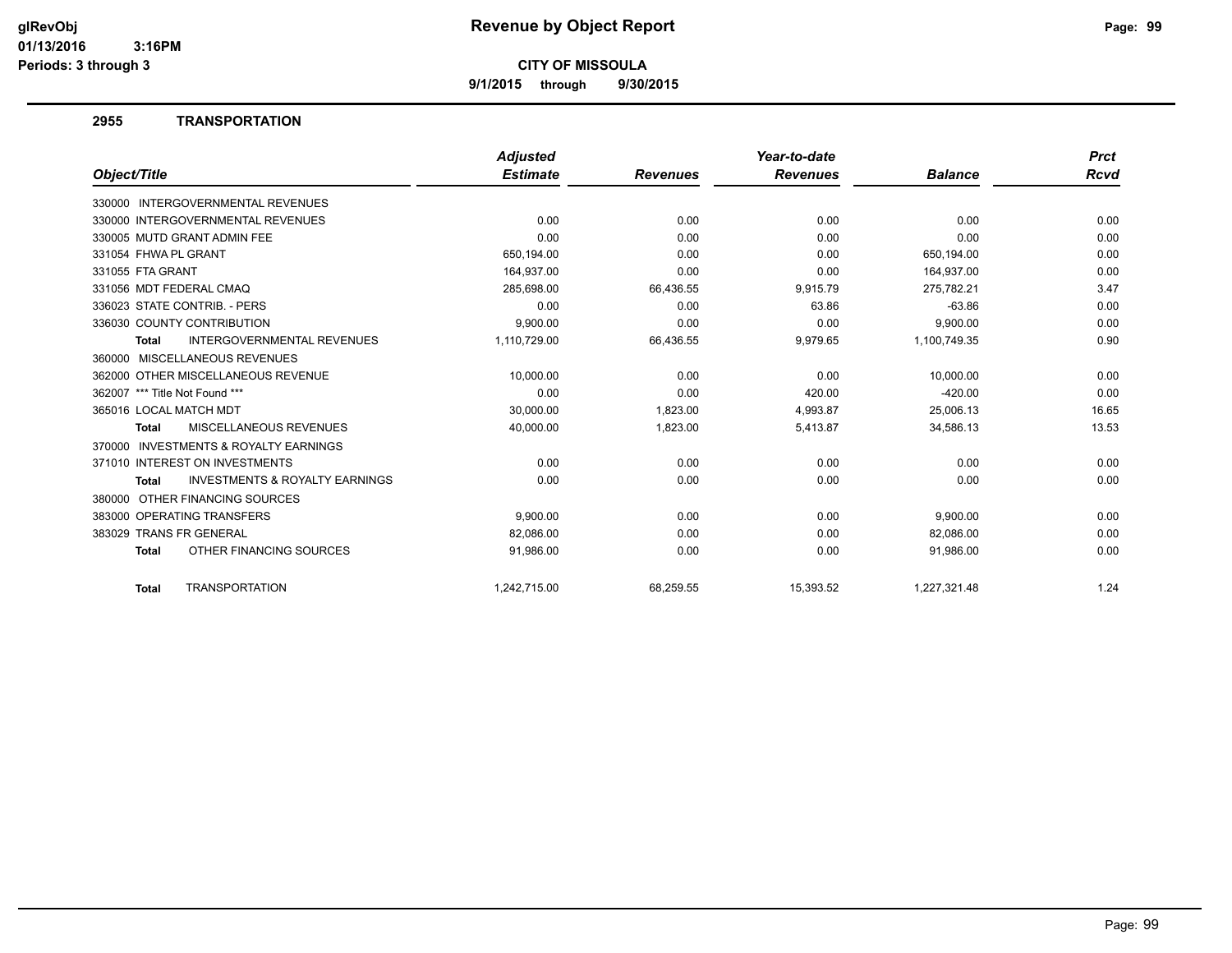**9/1/2015 through 9/30/2015**

# **2987 FEDERAL TRANSPORTATION FUND**

|                                                           | <b>Adjusted</b> |                 | Year-to-date    |                | <b>Prct</b> |
|-----------------------------------------------------------|-----------------|-----------------|-----------------|----------------|-------------|
| Object/Title                                              | <b>Estimate</b> | <b>Revenues</b> | <b>Revenues</b> | <b>Balance</b> | Rcvd        |
| 310000 TAXES/ASSESSMENTS                                  |                 |                 |                 |                |             |
| 311011 TAX INCREMENT                                      | 0.00            | 0.00            | 0.00            | 0.00           | 0.00        |
| TAXES/ASSESSMENTS<br>Total                                | 0.00            | 0.00            | 0.00            | 0.00           | 0.00        |
| 330000 INTERGOVERNMENTAL REVENUES                         |                 |                 |                 |                |             |
| 331050 ISTEA/CTEP GRANT                                   | 0.00            | 0.00            | 0.00            | 0.00           | 0.00        |
| 331051 ISTEA/CTEP-HIGGINS HILL/BECKWITH                   | 0.00            | 0.00            | 0.00            | 0.00           | 0.00        |
| 331052 MDT CMAQ STRIPING GRANT                            | 0.00            | 0.00            | 0.00            | 0.00           | 0.00        |
| 331053 CTEP PLAYFAIR                                      | 0.00            | 0.00            | $-16,579.25$    | 16,579.25      | 0.00        |
| 331153 RUSSELL S 3RD IMPROVEMENTS                         | 0.00            | 0.00            | 0.00            | 0.00           | 0.00        |
| 331154 CTEP-MILWAUKEE RR TRAIL                            | 0.00            | 0.00            | 0.00            | 0.00           | 0.00        |
| 331155 CTEP/GRANT CREEK TRAIL BCN                         | 0.00            | 0.00            | $-39,721.52$    | 39,721.52      | 0.00        |
| 331156 CTEP GRANT - S HILLS TRAILS SYSTEM                 | 375,500.00      | 0.00            | 0.00            | 375,500.00     | 0.00        |
| 331159 CTEP-U OF M CROSSWALK PROJECT                      | 0.00            | 0.00            | 0.00            | 0.00           | 0.00        |
| 331161 CTEP-LOLO ST/BRIDGE TO DUNCAN S/C                  | 0.00            | 0.00            | 0.00            | 0.00           | 0.00        |
| 331180 LIBRARY LITERACY GRANT                             | 0.00            | 0.00            | 0.00            | 0.00           | 0.00        |
| 331181 CTEP/CMAQ MADISON ST TO U CONNECTOR                | 0.00            | 0.00            | 0.00            | 0.00           | 0.00        |
| 334045 MONTANA DEPARTMENT TRANSPORTATION                  | 0.00            | 0.00            | 0.00            | 0.00           | 0.00        |
| 336023 STATE CONTRIB. - PERS                              | 0.00            | 0.00            | 0.48            | $-0.48$        | 0.00        |
| <b>INTERGOVERNMENTAL REVENUES</b><br><b>Total</b>         | 375,500.00      | 0.00            | $-56,300.29$    | 431,800.29     | $-14.99$    |
| 340000 CHARGES FOR SERVICES                               |                 |                 |                 |                |             |
| 343011 STREET AND ROADWAY REPAIR CHARGES                  | 0.00            | 0.00            | 0.00            | 0.00           | 0.00        |
| <b>CHARGES FOR SERVICES</b><br><b>Total</b>               | 0.00            | 0.00            | 0.00            | 0.00           | 0.00        |
| 360000 MISCELLANEOUS REVENUES                             |                 |                 |                 |                |             |
| 360010 MISCELLANEOUS                                      | 0.00            | 0.00            | 0.00            | 0.00           | 0.00        |
| 363020 PROPERTY ASSESSMENTS                               | 0.00            | 0.00            | 0.00            | 0.00           | 0.00        |
| 365000 DONATIONS                                          | 386,689.00      | 0.00            | 0.00            | 386,689.00     | 0.00        |
| 365004 GRANT CR TRAIL ASSN DONATION                       | 0.00            | 0.00            | 0.00            | 0.00           | 0.00        |
| MISCELLANEOUS REVENUES<br>Total                           | 386,689.00      | 0.00            | 0.00            | 386,689.00     | 0.00        |
| 370000 INVESTMENTS & ROYALTY EARNINGS                     |                 |                 |                 |                |             |
| 371010 INTEREST ON INVESTMENTS                            | 0.00            | 0.00            | 0.00            | 0.00           | 0.00        |
| 371020 GAIN/LOSS IN MARKET VALUE OF INVESTMENTS           | 0.00            | 0.00            | 0.00            | 0.00           | 0.00        |
| <b>INVESTMENTS &amp; ROYALTY EARNINGS</b><br><b>Total</b> | 0.00            | 0.00            | 0.00            | 0.00           | 0.00        |
| 380000 OTHER FINANCING SOURCES                            |                 |                 |                 |                |             |
| 381009 TRANSFERS IN-OPEN SPACE BOND                       | 0.00            | 0.00            | 0.00            | 0.00           | 0.00        |
| 381010 BOND PROCEEDS                                      | 0.00            | 0.00            | 0.00            | 0.00           | 0.00        |
| 381011 OPEN SPACE REVENUE                                 | 0.00            | 0.00            | 0.00            | 0.00           | 0.00        |
| 383000 OPERATING TRANSFERS                                | 0.00            | 0.00            | 0.00            | 0.00           | 0.00        |
| 383002 TRANS FR GAS TAX                                   | 0.00            | 0.00            | 0.00            | 0.00           | 0.00        |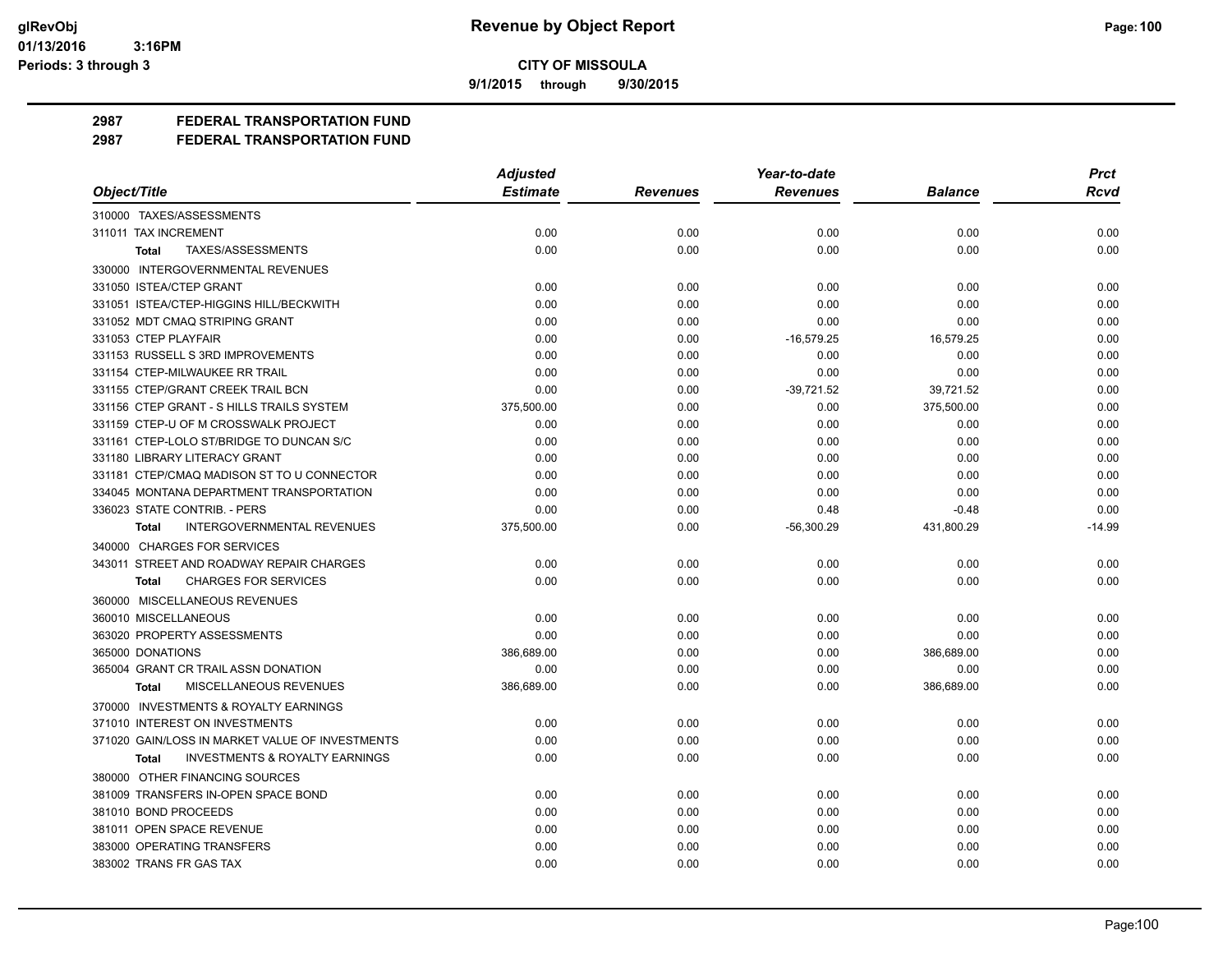**9/1/2015 through 9/30/2015**

# **2987 FEDERAL TRANSPORTATION FUND**

|                                         | <b>Adjusted</b> |                 | Year-to-date    |                | <b>Prct</b> |
|-----------------------------------------|-----------------|-----------------|-----------------|----------------|-------------|
| Object/Title                            | <b>Estimate</b> | <b>Revenues</b> | <b>Revenues</b> | <b>Balance</b> | Rcvd        |
| 383010 TRANS FR CIP                     | 0.00            | 0.00            | 0.00            | 0.00           | 0.00        |
| 383014 TRANS FR MRA                     | 0.00            | 0.00            | 0.00            | 0.00           | 0.00        |
| 383021 TRANS FR P&R TRAILS DEVLP        | 0.00            | 0.00            | 0.00            | 0.00           | 0.00        |
| 383043 TRANSFERS FROM IMPACT FEES       | 0.00            | 0.00            | 0.00            | 0.00           | 0.00        |
| OTHER FINANCING SOURCES<br><b>Total</b> | 0.00            | 0.00            | 0.00            | 0.00           | 0.00        |
| FEDERAL TRANSPORTATION FUND<br>Total    | 762.189.00      | 0.00            | $-56.300.29$    | 818.489.29     | $-7.39$     |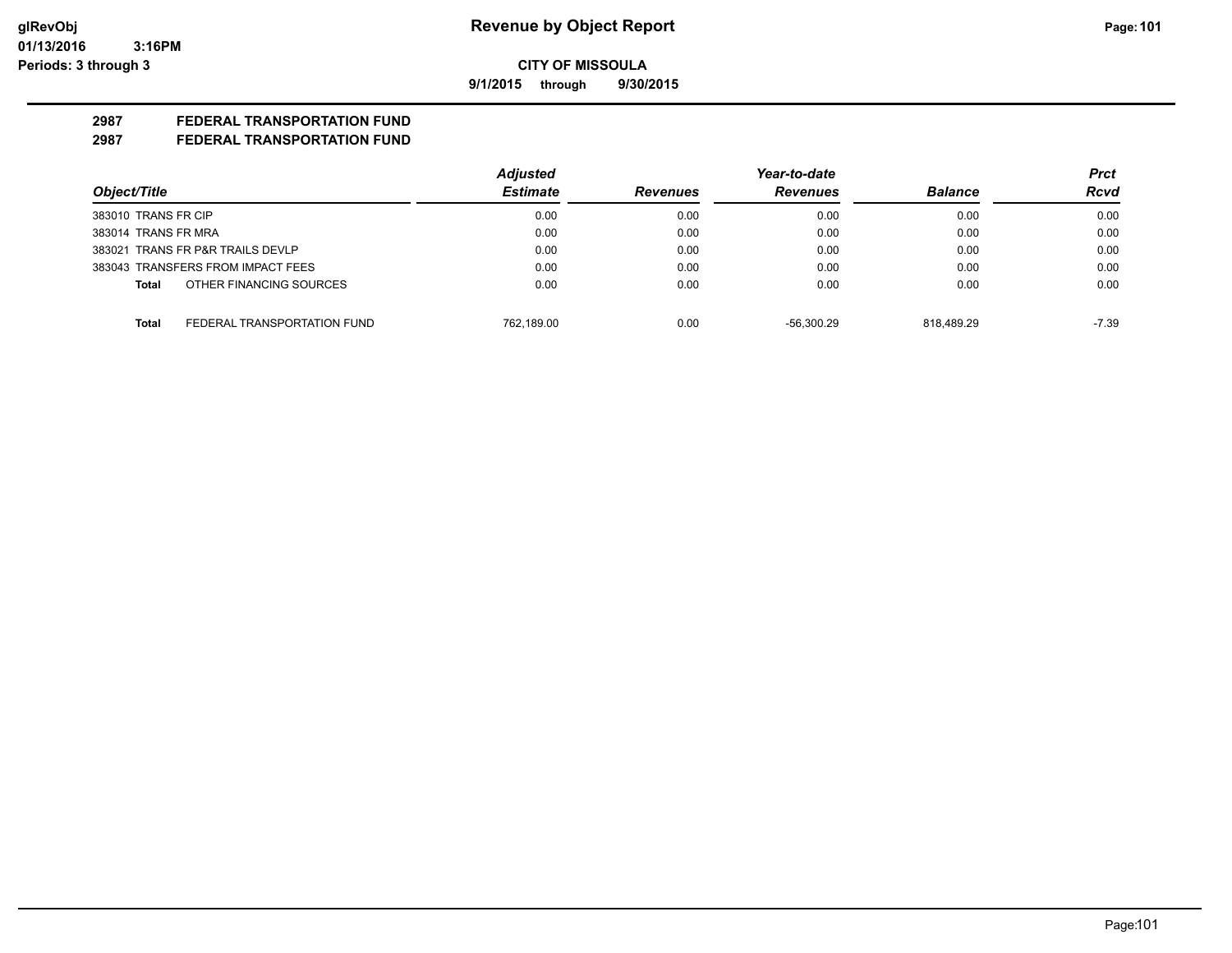**9/1/2015 through 9/30/2015**

|                                                           | <b>Adjusted</b> |                 | Year-to-date    |            | <b>Prct</b> |
|-----------------------------------------------------------|-----------------|-----------------|-----------------|------------|-------------|
| Object/Title                                              | <b>Estimate</b> | <b>Revenues</b> | <b>Revenues</b> | Balance    | Rcvd        |
| 310000 TAXES/ASSESSMENTS                                  |                 |                 |                 |            |             |
| 311011 TAX INCREMENT                                      | 0.00            | 0.00            | 0.00            | 0.00       | 0.00        |
| TAXES/ASSESSMENTS<br><b>Total</b>                         | 0.00            | 0.00            | 0.00            | 0.00       | 0.00        |
| 330000 INTERGOVERNMENTAL REVENUES                         |                 |                 |                 |            |             |
| 331050 ISTEA/CTEP GRANT                                   | 0.00            | 0.00            | 0.00            | 0.00       | 0.00        |
| 331051 ISTEA/CTEP-HIGGINS HILL/BECKWITH                   | 0.00            | 0.00            | 0.00            | 0.00       | 0.00        |
| 331052 MDT CMAQ STRIPING GRANT                            | 0.00            | 0.00            | 0.00            | 0.00       | 0.00        |
| 331053 CTEP PLAYFAIR                                      | 0.00            | 0.00            | $-16,579.25$    | 16,579.25  | 0.00        |
| 331153 RUSSELL S 3RD IMPROVEMENTS                         | 0.00            | 0.00            | 0.00            | 0.00       | 0.00        |
| 331154 CTEP-MILWAUKEE RR TRAIL                            | 0.00            | 0.00            | 0.00            | 0.00       | 0.00        |
| 331155 CTEP/GRANT CREEK TRAIL BCN                         | 0.00            | 0.00            | $-39,721.52$    | 39,721.52  | 0.00        |
| 331156 CTEP GRANT - S HILLS TRAILS SYSTEM                 | 375,500.00      | 0.00            | 0.00            | 375,500.00 | 0.00        |
| 331159 CTEP-U OF M CROSSWALK PROJECT                      | 0.00            | 0.00            | 0.00            | 0.00       | 0.00        |
| 331161 CTEP-LOLO ST/BRIDGE TO DUNCAN S/C                  | 0.00            | 0.00            | 0.00            | 0.00       | 0.00        |
| 331180 LIBRARY LITERACY GRANT                             | 0.00            | 0.00            | 0.00            | 0.00       | 0.00        |
| 331181 CTEP/CMAQ MADISON ST TO U CONNECTOR                | 0.00            | 0.00            | 0.00            | 0.00       | 0.00        |
| 334045 MONTANA DEPARTMENT TRANSPORTATION                  | 0.00            | 0.00            | 0.00            | 0.00       | 0.00        |
| 336023 STATE CONTRIB. - PERS                              | 0.00            | 0.00            | 0.48            | $-0.48$    | 0.00        |
| INTERGOVERNMENTAL REVENUES<br>Total                       | 375,500.00      | 0.00            | -56,300.29      | 431,800.29 | $-14.99$    |
| 340000 CHARGES FOR SERVICES                               |                 |                 |                 |            |             |
| 343011 STREET AND ROADWAY REPAIR CHARGES                  | 0.00            | 0.00            | 0.00            | 0.00       | 0.00        |
| <b>CHARGES FOR SERVICES</b><br><b>Total</b>               | 0.00            | 0.00            | 0.00            | 0.00       | 0.00        |
| 360000 MISCELLANEOUS REVENUES                             |                 |                 |                 |            |             |
| 360010 MISCELLANEOUS                                      | 0.00            | 0.00            | 0.00            | 0.00       | 0.00        |
| 363020 PROPERTY ASSESSMENTS                               | 0.00            | 0.00            | 0.00            | 0.00       | 0.00        |
| 365000 DONATIONS                                          | 386,689.00      | 0.00            | 0.00            | 386,689.00 | 0.00        |
| 365004 GRANT CR TRAIL ASSN DONATION                       | 0.00            | 0.00            | 0.00            | 0.00       | 0.00        |
| <b>MISCELLANEOUS REVENUES</b><br><b>Total</b>             | 386,689.00      | 0.00            | 0.00            | 386,689.00 | 0.00        |
| 370000 INVESTMENTS & ROYALTY EARNINGS                     |                 |                 |                 |            |             |
| 371010 INTEREST ON INVESTMENTS                            | 0.00            | 0.00            | 0.00            | 0.00       | 0.00        |
| 371020 GAIN/LOSS IN MARKET VALUE OF INVESTMENT            | 0.00            | 0.00            | 0.00            | 0.00       | 0.00        |
| <b>INVESTMENTS &amp; ROYALTY EARNINGS</b><br><b>Total</b> | 0.00            | 0.00            | 0.00            | 0.00       | 0.00        |
| 380000 OTHER FINANCING SOURCES                            |                 |                 |                 |            |             |
| 381009 TRANSFERS IN-OPEN SPACE BOND                       | 0.00            | 0.00            | 0.00            | 0.00       | 0.00        |
| 381010 BOND PROCEEDS                                      | 0.00            | 0.00            | 0.00            | 0.00       | 0.00        |
| 381011 OPEN SPACE REVENUE                                 | 0.00            | 0.00            | 0.00            | 0.00       | 0.00        |
| 383000 OPERATING TRANSFERS                                | 0.00            | 0.00            | 0.00            | 0.00       | 0.00        |
| 383002 TRANS FR GAS TAX                                   | 0.00            | 0.00            | 0.00            | 0.00       | 0.00        |
| 383010 TRANS FR CIP                                       | 0.00            | 0.00            | 0.00            | 0.00       | 0.00        |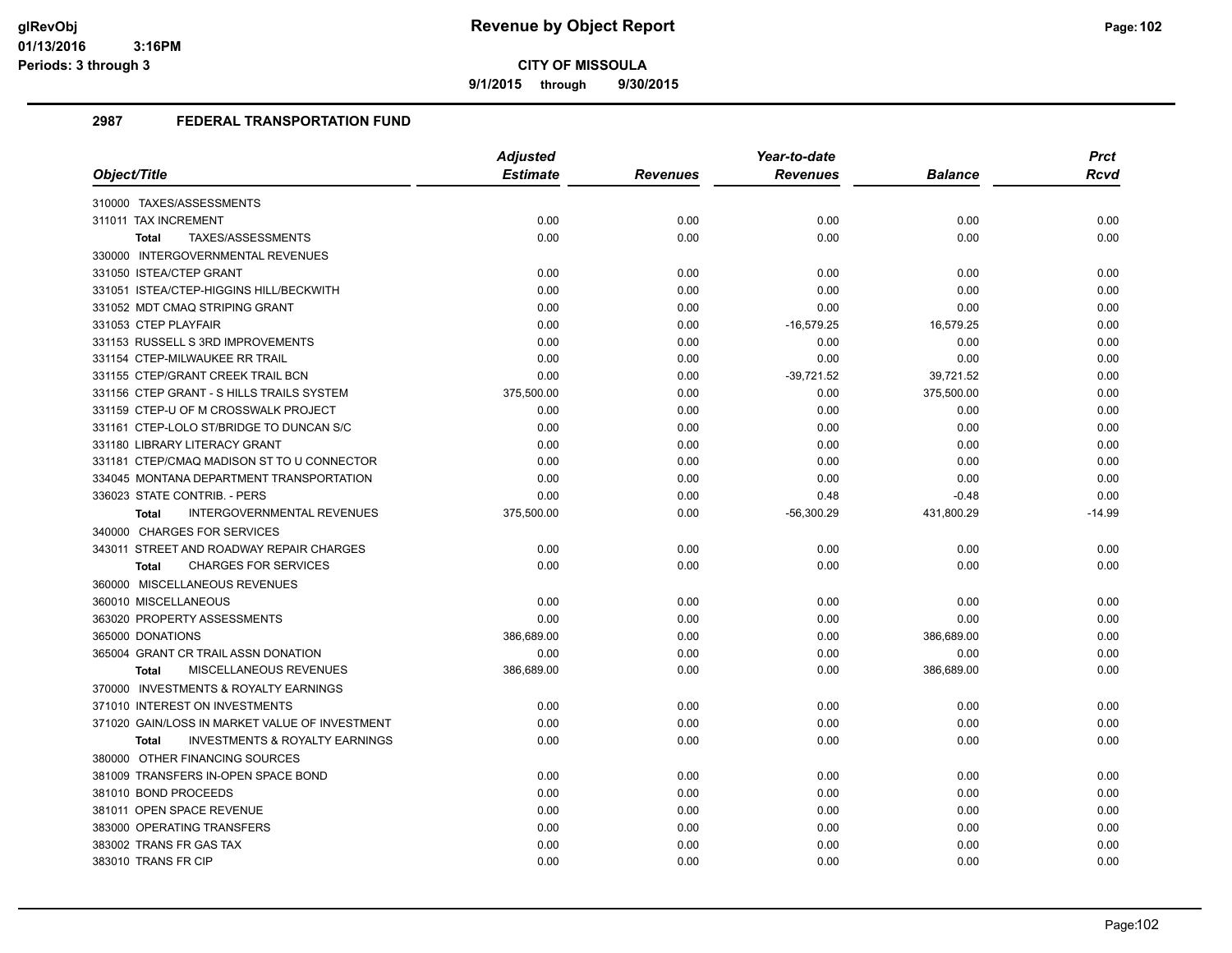**9/1/2015 through 9/30/2015**

|                                             | <b>Adjusted</b> |                 | Year-to-date    |                | <b>Prct</b> |
|---------------------------------------------|-----------------|-----------------|-----------------|----------------|-------------|
| Object/Title                                | <b>Estimate</b> | <b>Revenues</b> | <b>Revenues</b> | <b>Balance</b> | <b>Rcvd</b> |
| 383014 TRANS FR MRA                         | 0.00            | 0.00            | 0.00            | 0.00           | 0.00        |
| 383021 TRANS FR P&R TRAILS DEVLP            | 0.00            | 0.00            | 0.00            | 0.00           | 0.00        |
| 383043 TRANSFERS FROM IMPACT FEES           | 0.00            | 0.00            | 0.00            | 0.00           | 0.00        |
| OTHER FINANCING SOURCES<br><b>Total</b>     | 0.00            | 0.00            | 0.00            | 0.00           | 0.00        |
|                                             |                 |                 |                 |                |             |
| FEDERAL TRANSPORTATION FUND<br><b>Total</b> | 762.189.00      | 0.00            | $-56.300.29$    | 818.489.29     | -7.39       |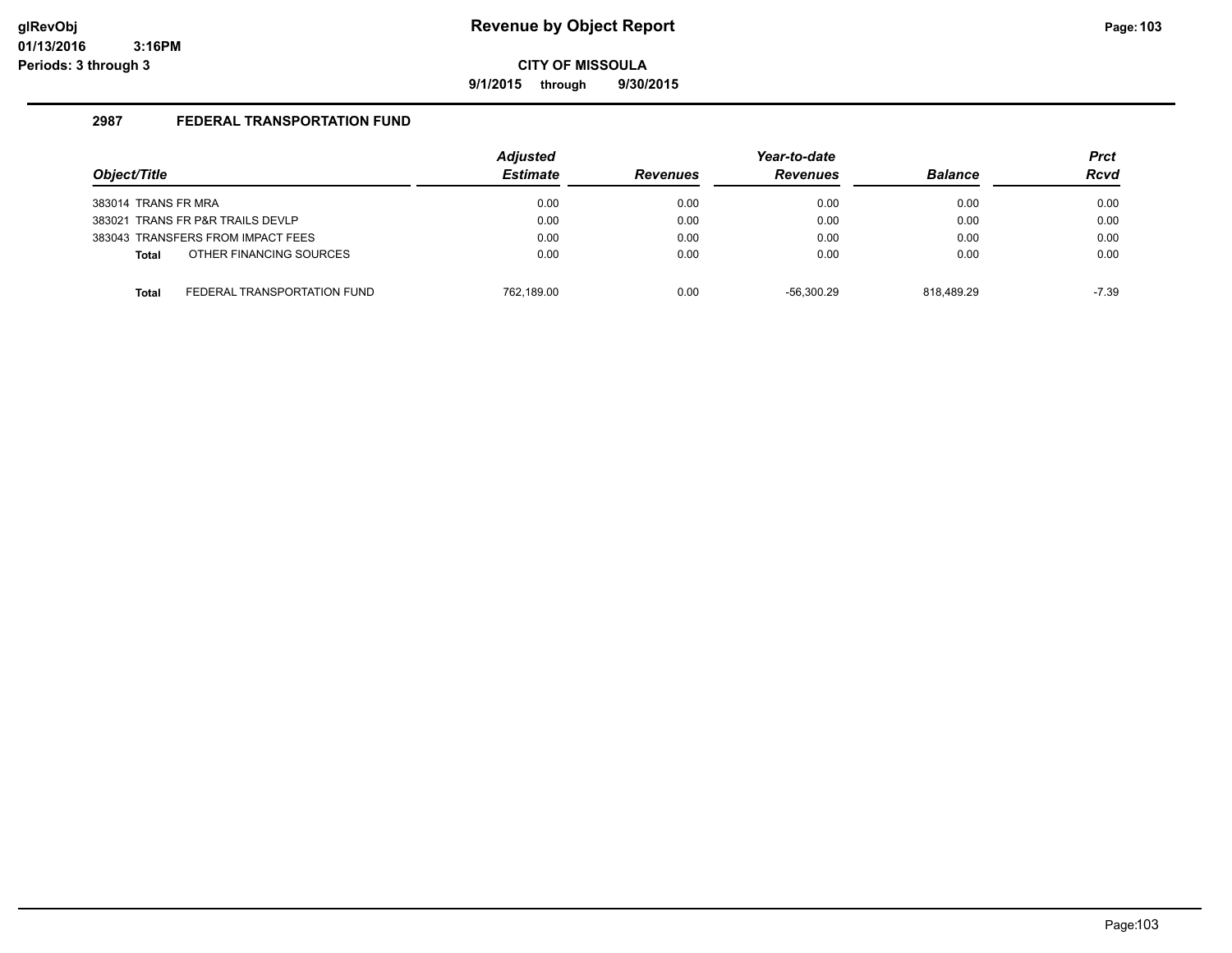**9/1/2015 through 9/30/2015**

## **2988 GRANTS & DONATIONS FUND**

| <b>Estimate</b><br>Object/Title<br><b>Revenues</b><br><b>Balance</b><br><b>Rcvd</b><br><b>Revenues</b><br>330000 INTERGOVERNMENTAL REVENUES<br>331013 NORTHSIDE PED BRIDGE/ARRA-CDBG GRANT<br>0.00<br>0.00<br>0.00<br>0.00<br>0.00<br>331014 EECBG GRANT<br>0.00<br>0.00<br>0.00<br>0.00<br>0.00<br>331022 EQUIPMENT GRANT<br>0.00<br>0.00<br>0.00<br>0.00<br>0.00<br>331025 DV ACCOUNTABILITY PROJECT<br>993,592.00<br>0.00<br>0.00<br>993,592.00<br>0.00<br>331026 FY09 POLICE ICAC FEDERAL GRANT<br>0.00<br>0.00<br>$-68,317.90$<br>68,317.90<br>0.00<br>331028 DUI-COPS IN SHOPS<br>5,000.00<br>0.00<br>5,000.00<br>0.00<br>0.00<br>331029 CHRP GRANT<br>0.00<br>0.00<br>0.00<br>0.00<br>0.00<br>331030 COMMUNITY RESOURCE OFFICER/MCPS<br>0.00<br>0.00<br>0.00<br>0.00<br>0.00<br>331081 GRANTS/DONATIONS - FORT MISSOULA<br>0.00<br>0.00<br>0.00<br>0.00<br>0.00<br>331090 EPA GRANT<br>587,106.00<br>0.00<br>$-361.50$<br>587,467.50<br>$-0.06$<br>0.00<br>331113 *** Title Not Found ***<br>0.00<br>0.00<br>0.00<br>0.00<br>331178 DUI TASK FORCE GRANT<br>0.00<br>0.00<br>0.00<br>0.00<br>0.00<br>0.00<br>0.00<br>331181 GRANTS/DONATIONS - FORT MISSOULA<br>0.00<br>0.00<br>0.00<br>334013 STATE GRANT - OT SEATBELT<br>17.23<br>60,000.00<br>10,338.00<br>10,338.00<br>49,662.00<br>334014 *** Title Not Found ***<br>0.00<br>0.00<br>0.00<br>0.00<br>0.00<br>299,498.00<br>334015 COPS TECHNOLOGY GRANT<br>0.00<br>0.00<br>299,498.00<br>0.00<br>334016 BULLETPROOF VEST GRANT<br>10,500.00<br>0.00<br>0.00<br>10,500.00<br>0.00<br>334018 STATE GRANT - CAPITAL<br>0.00<br>0.00<br>0.00<br>0.00<br>0.00<br>334020 UNDERAGE DRINKING GRANT<br>0.00<br>0.00<br>0.00<br>0.00<br>0.00<br>334025 COUNTY WEED<br>0.00<br>0.00<br>0.00<br>0.00<br>0.00<br>334028 DEPT OF AG INTERN GRANT<br>0.00<br>0.00<br>0.00<br>0.00<br>0.00<br>334076 BIG SKY TRUST FUND GRANTS<br>0.00<br>0.00<br>0.00<br>0.00<br>0.00<br>0.00<br>0.00<br>0.00<br>0.00<br>334121 DNRC-EPA AREA WIDE ASSESSMENT GRANT<br>0.00<br>336021 STATE CONTRIB - POLICE RETIREMENT<br>0.00<br>0.00<br>2,669.86<br>$-2,669.86$<br>0.00<br>0.00<br>336023 STATE CONTRIB. - PERS<br>0.00<br>4.37<br>$-4.37$<br>0.00<br><b>INTERGOVERNMENTAL REVENUES</b><br>$-55,667.17$<br>2,011,363.17<br>$-2.85$<br>1,955,696.00<br>10,338.00<br><b>Total</b><br>340000 CHARGES FOR SERVICES<br>342000 ANTI-GRAFFITI PROJECT<br>5,000.00<br>0.00<br>0.00<br>5,000.00<br>0.00<br>342013 SECURITY INVEST FEES<br>0.00<br>0.00<br>0.00<br>0.00<br>0.00<br><b>CHARGES FOR SERVICES</b><br>5,000.00<br>0.00<br>0.00<br>5,000.00<br>0.00<br><b>Total</b><br>360000 MISCELLANEOUS REVENUES<br>360010 MISCELLANEOUS<br>0.00<br>0.00<br>0.00<br>0.00<br>0.00<br>365000 DONATIONS<br>50,338.00<br>0.00<br>50.00<br>50,288.00<br>0.10<br>365015 GREEN BLOCK PILOT PROJECT<br>0.00<br>0.00<br>0.00<br>0.00<br>0.00<br>365021 COMBAT CHALLENGE DONATIONS<br>0.00<br>0.00<br>0.00<br>0.00<br>0.00<br>MISCELLANEOUS REVENUES<br>0.00<br>50,288.00<br>0.10<br>50,338.00<br>50.00<br><b>Total</b> |                                | <b>Adjusted</b> | Year-to-date | <b>Prct</b> |
|------------------------------------------------------------------------------------------------------------------------------------------------------------------------------------------------------------------------------------------------------------------------------------------------------------------------------------------------------------------------------------------------------------------------------------------------------------------------------------------------------------------------------------------------------------------------------------------------------------------------------------------------------------------------------------------------------------------------------------------------------------------------------------------------------------------------------------------------------------------------------------------------------------------------------------------------------------------------------------------------------------------------------------------------------------------------------------------------------------------------------------------------------------------------------------------------------------------------------------------------------------------------------------------------------------------------------------------------------------------------------------------------------------------------------------------------------------------------------------------------------------------------------------------------------------------------------------------------------------------------------------------------------------------------------------------------------------------------------------------------------------------------------------------------------------------------------------------------------------------------------------------------------------------------------------------------------------------------------------------------------------------------------------------------------------------------------------------------------------------------------------------------------------------------------------------------------------------------------------------------------------------------------------------------------------------------------------------------------------------------------------------------------------------------------------------------------------------------------------------------------------------------------------------------------------------------------------------------------------------------------------------------------------------------------------------------------------------------------------------------------------------------------------------------------------------------------------------------------------------------------------------------------------------------------------------------------------------------------------------------------------------------------------|--------------------------------|-----------------|--------------|-------------|
|                                                                                                                                                                                                                                                                                                                                                                                                                                                                                                                                                                                                                                                                                                                                                                                                                                                                                                                                                                                                                                                                                                                                                                                                                                                                                                                                                                                                                                                                                                                                                                                                                                                                                                                                                                                                                                                                                                                                                                                                                                                                                                                                                                                                                                                                                                                                                                                                                                                                                                                                                                                                                                                                                                                                                                                                                                                                                                                                                                                                                                    |                                |                 |              |             |
|                                                                                                                                                                                                                                                                                                                                                                                                                                                                                                                                                                                                                                                                                                                                                                                                                                                                                                                                                                                                                                                                                                                                                                                                                                                                                                                                                                                                                                                                                                                                                                                                                                                                                                                                                                                                                                                                                                                                                                                                                                                                                                                                                                                                                                                                                                                                                                                                                                                                                                                                                                                                                                                                                                                                                                                                                                                                                                                                                                                                                                    |                                |                 |              |             |
|                                                                                                                                                                                                                                                                                                                                                                                                                                                                                                                                                                                                                                                                                                                                                                                                                                                                                                                                                                                                                                                                                                                                                                                                                                                                                                                                                                                                                                                                                                                                                                                                                                                                                                                                                                                                                                                                                                                                                                                                                                                                                                                                                                                                                                                                                                                                                                                                                                                                                                                                                                                                                                                                                                                                                                                                                                                                                                                                                                                                                                    |                                |                 |              |             |
|                                                                                                                                                                                                                                                                                                                                                                                                                                                                                                                                                                                                                                                                                                                                                                                                                                                                                                                                                                                                                                                                                                                                                                                                                                                                                                                                                                                                                                                                                                                                                                                                                                                                                                                                                                                                                                                                                                                                                                                                                                                                                                                                                                                                                                                                                                                                                                                                                                                                                                                                                                                                                                                                                                                                                                                                                                                                                                                                                                                                                                    |                                |                 |              |             |
|                                                                                                                                                                                                                                                                                                                                                                                                                                                                                                                                                                                                                                                                                                                                                                                                                                                                                                                                                                                                                                                                                                                                                                                                                                                                                                                                                                                                                                                                                                                                                                                                                                                                                                                                                                                                                                                                                                                                                                                                                                                                                                                                                                                                                                                                                                                                                                                                                                                                                                                                                                                                                                                                                                                                                                                                                                                                                                                                                                                                                                    |                                |                 |              |             |
|                                                                                                                                                                                                                                                                                                                                                                                                                                                                                                                                                                                                                                                                                                                                                                                                                                                                                                                                                                                                                                                                                                                                                                                                                                                                                                                                                                                                                                                                                                                                                                                                                                                                                                                                                                                                                                                                                                                                                                                                                                                                                                                                                                                                                                                                                                                                                                                                                                                                                                                                                                                                                                                                                                                                                                                                                                                                                                                                                                                                                                    |                                |                 |              |             |
|                                                                                                                                                                                                                                                                                                                                                                                                                                                                                                                                                                                                                                                                                                                                                                                                                                                                                                                                                                                                                                                                                                                                                                                                                                                                                                                                                                                                                                                                                                                                                                                                                                                                                                                                                                                                                                                                                                                                                                                                                                                                                                                                                                                                                                                                                                                                                                                                                                                                                                                                                                                                                                                                                                                                                                                                                                                                                                                                                                                                                                    |                                |                 |              |             |
|                                                                                                                                                                                                                                                                                                                                                                                                                                                                                                                                                                                                                                                                                                                                                                                                                                                                                                                                                                                                                                                                                                                                                                                                                                                                                                                                                                                                                                                                                                                                                                                                                                                                                                                                                                                                                                                                                                                                                                                                                                                                                                                                                                                                                                                                                                                                                                                                                                                                                                                                                                                                                                                                                                                                                                                                                                                                                                                                                                                                                                    |                                |                 |              |             |
|                                                                                                                                                                                                                                                                                                                                                                                                                                                                                                                                                                                                                                                                                                                                                                                                                                                                                                                                                                                                                                                                                                                                                                                                                                                                                                                                                                                                                                                                                                                                                                                                                                                                                                                                                                                                                                                                                                                                                                                                                                                                                                                                                                                                                                                                                                                                                                                                                                                                                                                                                                                                                                                                                                                                                                                                                                                                                                                                                                                                                                    |                                |                 |              |             |
|                                                                                                                                                                                                                                                                                                                                                                                                                                                                                                                                                                                                                                                                                                                                                                                                                                                                                                                                                                                                                                                                                                                                                                                                                                                                                                                                                                                                                                                                                                                                                                                                                                                                                                                                                                                                                                                                                                                                                                                                                                                                                                                                                                                                                                                                                                                                                                                                                                                                                                                                                                                                                                                                                                                                                                                                                                                                                                                                                                                                                                    |                                |                 |              |             |
|                                                                                                                                                                                                                                                                                                                                                                                                                                                                                                                                                                                                                                                                                                                                                                                                                                                                                                                                                                                                                                                                                                                                                                                                                                                                                                                                                                                                                                                                                                                                                                                                                                                                                                                                                                                                                                                                                                                                                                                                                                                                                                                                                                                                                                                                                                                                                                                                                                                                                                                                                                                                                                                                                                                                                                                                                                                                                                                                                                                                                                    |                                |                 |              |             |
|                                                                                                                                                                                                                                                                                                                                                                                                                                                                                                                                                                                                                                                                                                                                                                                                                                                                                                                                                                                                                                                                                                                                                                                                                                                                                                                                                                                                                                                                                                                                                                                                                                                                                                                                                                                                                                                                                                                                                                                                                                                                                                                                                                                                                                                                                                                                                                                                                                                                                                                                                                                                                                                                                                                                                                                                                                                                                                                                                                                                                                    |                                |                 |              |             |
|                                                                                                                                                                                                                                                                                                                                                                                                                                                                                                                                                                                                                                                                                                                                                                                                                                                                                                                                                                                                                                                                                                                                                                                                                                                                                                                                                                                                                                                                                                                                                                                                                                                                                                                                                                                                                                                                                                                                                                                                                                                                                                                                                                                                                                                                                                                                                                                                                                                                                                                                                                                                                                                                                                                                                                                                                                                                                                                                                                                                                                    |                                |                 |              |             |
|                                                                                                                                                                                                                                                                                                                                                                                                                                                                                                                                                                                                                                                                                                                                                                                                                                                                                                                                                                                                                                                                                                                                                                                                                                                                                                                                                                                                                                                                                                                                                                                                                                                                                                                                                                                                                                                                                                                                                                                                                                                                                                                                                                                                                                                                                                                                                                                                                                                                                                                                                                                                                                                                                                                                                                                                                                                                                                                                                                                                                                    |                                |                 |              |             |
|                                                                                                                                                                                                                                                                                                                                                                                                                                                                                                                                                                                                                                                                                                                                                                                                                                                                                                                                                                                                                                                                                                                                                                                                                                                                                                                                                                                                                                                                                                                                                                                                                                                                                                                                                                                                                                                                                                                                                                                                                                                                                                                                                                                                                                                                                                                                                                                                                                                                                                                                                                                                                                                                                                                                                                                                                                                                                                                                                                                                                                    |                                |                 |              |             |
|                                                                                                                                                                                                                                                                                                                                                                                                                                                                                                                                                                                                                                                                                                                                                                                                                                                                                                                                                                                                                                                                                                                                                                                                                                                                                                                                                                                                                                                                                                                                                                                                                                                                                                                                                                                                                                                                                                                                                                                                                                                                                                                                                                                                                                                                                                                                                                                                                                                                                                                                                                                                                                                                                                                                                                                                                                                                                                                                                                                                                                    |                                |                 |              |             |
|                                                                                                                                                                                                                                                                                                                                                                                                                                                                                                                                                                                                                                                                                                                                                                                                                                                                                                                                                                                                                                                                                                                                                                                                                                                                                                                                                                                                                                                                                                                                                                                                                                                                                                                                                                                                                                                                                                                                                                                                                                                                                                                                                                                                                                                                                                                                                                                                                                                                                                                                                                                                                                                                                                                                                                                                                                                                                                                                                                                                                                    |                                |                 |              |             |
|                                                                                                                                                                                                                                                                                                                                                                                                                                                                                                                                                                                                                                                                                                                                                                                                                                                                                                                                                                                                                                                                                                                                                                                                                                                                                                                                                                                                                                                                                                                                                                                                                                                                                                                                                                                                                                                                                                                                                                                                                                                                                                                                                                                                                                                                                                                                                                                                                                                                                                                                                                                                                                                                                                                                                                                                                                                                                                                                                                                                                                    |                                |                 |              |             |
|                                                                                                                                                                                                                                                                                                                                                                                                                                                                                                                                                                                                                                                                                                                                                                                                                                                                                                                                                                                                                                                                                                                                                                                                                                                                                                                                                                                                                                                                                                                                                                                                                                                                                                                                                                                                                                                                                                                                                                                                                                                                                                                                                                                                                                                                                                                                                                                                                                                                                                                                                                                                                                                                                                                                                                                                                                                                                                                                                                                                                                    |                                |                 |              |             |
|                                                                                                                                                                                                                                                                                                                                                                                                                                                                                                                                                                                                                                                                                                                                                                                                                                                                                                                                                                                                                                                                                                                                                                                                                                                                                                                                                                                                                                                                                                                                                                                                                                                                                                                                                                                                                                                                                                                                                                                                                                                                                                                                                                                                                                                                                                                                                                                                                                                                                                                                                                                                                                                                                                                                                                                                                                                                                                                                                                                                                                    |                                |                 |              |             |
|                                                                                                                                                                                                                                                                                                                                                                                                                                                                                                                                                                                                                                                                                                                                                                                                                                                                                                                                                                                                                                                                                                                                                                                                                                                                                                                                                                                                                                                                                                                                                                                                                                                                                                                                                                                                                                                                                                                                                                                                                                                                                                                                                                                                                                                                                                                                                                                                                                                                                                                                                                                                                                                                                                                                                                                                                                                                                                                                                                                                                                    |                                |                 |              |             |
|                                                                                                                                                                                                                                                                                                                                                                                                                                                                                                                                                                                                                                                                                                                                                                                                                                                                                                                                                                                                                                                                                                                                                                                                                                                                                                                                                                                                                                                                                                                                                                                                                                                                                                                                                                                                                                                                                                                                                                                                                                                                                                                                                                                                                                                                                                                                                                                                                                                                                                                                                                                                                                                                                                                                                                                                                                                                                                                                                                                                                                    |                                |                 |              |             |
|                                                                                                                                                                                                                                                                                                                                                                                                                                                                                                                                                                                                                                                                                                                                                                                                                                                                                                                                                                                                                                                                                                                                                                                                                                                                                                                                                                                                                                                                                                                                                                                                                                                                                                                                                                                                                                                                                                                                                                                                                                                                                                                                                                                                                                                                                                                                                                                                                                                                                                                                                                                                                                                                                                                                                                                                                                                                                                                                                                                                                                    |                                |                 |              |             |
|                                                                                                                                                                                                                                                                                                                                                                                                                                                                                                                                                                                                                                                                                                                                                                                                                                                                                                                                                                                                                                                                                                                                                                                                                                                                                                                                                                                                                                                                                                                                                                                                                                                                                                                                                                                                                                                                                                                                                                                                                                                                                                                                                                                                                                                                                                                                                                                                                                                                                                                                                                                                                                                                                                                                                                                                                                                                                                                                                                                                                                    |                                |                 |              |             |
|                                                                                                                                                                                                                                                                                                                                                                                                                                                                                                                                                                                                                                                                                                                                                                                                                                                                                                                                                                                                                                                                                                                                                                                                                                                                                                                                                                                                                                                                                                                                                                                                                                                                                                                                                                                                                                                                                                                                                                                                                                                                                                                                                                                                                                                                                                                                                                                                                                                                                                                                                                                                                                                                                                                                                                                                                                                                                                                                                                                                                                    |                                |                 |              |             |
|                                                                                                                                                                                                                                                                                                                                                                                                                                                                                                                                                                                                                                                                                                                                                                                                                                                                                                                                                                                                                                                                                                                                                                                                                                                                                                                                                                                                                                                                                                                                                                                                                                                                                                                                                                                                                                                                                                                                                                                                                                                                                                                                                                                                                                                                                                                                                                                                                                                                                                                                                                                                                                                                                                                                                                                                                                                                                                                                                                                                                                    |                                |                 |              |             |
|                                                                                                                                                                                                                                                                                                                                                                                                                                                                                                                                                                                                                                                                                                                                                                                                                                                                                                                                                                                                                                                                                                                                                                                                                                                                                                                                                                                                                                                                                                                                                                                                                                                                                                                                                                                                                                                                                                                                                                                                                                                                                                                                                                                                                                                                                                                                                                                                                                                                                                                                                                                                                                                                                                                                                                                                                                                                                                                                                                                                                                    |                                |                 |              |             |
|                                                                                                                                                                                                                                                                                                                                                                                                                                                                                                                                                                                                                                                                                                                                                                                                                                                                                                                                                                                                                                                                                                                                                                                                                                                                                                                                                                                                                                                                                                                                                                                                                                                                                                                                                                                                                                                                                                                                                                                                                                                                                                                                                                                                                                                                                                                                                                                                                                                                                                                                                                                                                                                                                                                                                                                                                                                                                                                                                                                                                                    |                                |                 |              |             |
|                                                                                                                                                                                                                                                                                                                                                                                                                                                                                                                                                                                                                                                                                                                                                                                                                                                                                                                                                                                                                                                                                                                                                                                                                                                                                                                                                                                                                                                                                                                                                                                                                                                                                                                                                                                                                                                                                                                                                                                                                                                                                                                                                                                                                                                                                                                                                                                                                                                                                                                                                                                                                                                                                                                                                                                                                                                                                                                                                                                                                                    |                                |                 |              |             |
|                                                                                                                                                                                                                                                                                                                                                                                                                                                                                                                                                                                                                                                                                                                                                                                                                                                                                                                                                                                                                                                                                                                                                                                                                                                                                                                                                                                                                                                                                                                                                                                                                                                                                                                                                                                                                                                                                                                                                                                                                                                                                                                                                                                                                                                                                                                                                                                                                                                                                                                                                                                                                                                                                                                                                                                                                                                                                                                                                                                                                                    |                                |                 |              |             |
|                                                                                                                                                                                                                                                                                                                                                                                                                                                                                                                                                                                                                                                                                                                                                                                                                                                                                                                                                                                                                                                                                                                                                                                                                                                                                                                                                                                                                                                                                                                                                                                                                                                                                                                                                                                                                                                                                                                                                                                                                                                                                                                                                                                                                                                                                                                                                                                                                                                                                                                                                                                                                                                                                                                                                                                                                                                                                                                                                                                                                                    |                                |                 |              |             |
|                                                                                                                                                                                                                                                                                                                                                                                                                                                                                                                                                                                                                                                                                                                                                                                                                                                                                                                                                                                                                                                                                                                                                                                                                                                                                                                                                                                                                                                                                                                                                                                                                                                                                                                                                                                                                                                                                                                                                                                                                                                                                                                                                                                                                                                                                                                                                                                                                                                                                                                                                                                                                                                                                                                                                                                                                                                                                                                                                                                                                                    |                                |                 |              |             |
|                                                                                                                                                                                                                                                                                                                                                                                                                                                                                                                                                                                                                                                                                                                                                                                                                                                                                                                                                                                                                                                                                                                                                                                                                                                                                                                                                                                                                                                                                                                                                                                                                                                                                                                                                                                                                                                                                                                                                                                                                                                                                                                                                                                                                                                                                                                                                                                                                                                                                                                                                                                                                                                                                                                                                                                                                                                                                                                                                                                                                                    |                                |                 |              |             |
|                                                                                                                                                                                                                                                                                                                                                                                                                                                                                                                                                                                                                                                                                                                                                                                                                                                                                                                                                                                                                                                                                                                                                                                                                                                                                                                                                                                                                                                                                                                                                                                                                                                                                                                                                                                                                                                                                                                                                                                                                                                                                                                                                                                                                                                                                                                                                                                                                                                                                                                                                                                                                                                                                                                                                                                                                                                                                                                                                                                                                                    |                                |                 |              |             |
|                                                                                                                                                                                                                                                                                                                                                                                                                                                                                                                                                                                                                                                                                                                                                                                                                                                                                                                                                                                                                                                                                                                                                                                                                                                                                                                                                                                                                                                                                                                                                                                                                                                                                                                                                                                                                                                                                                                                                                                                                                                                                                                                                                                                                                                                                                                                                                                                                                                                                                                                                                                                                                                                                                                                                                                                                                                                                                                                                                                                                                    |                                |                 |              |             |
|                                                                                                                                                                                                                                                                                                                                                                                                                                                                                                                                                                                                                                                                                                                                                                                                                                                                                                                                                                                                                                                                                                                                                                                                                                                                                                                                                                                                                                                                                                                                                                                                                                                                                                                                                                                                                                                                                                                                                                                                                                                                                                                                                                                                                                                                                                                                                                                                                                                                                                                                                                                                                                                                                                                                                                                                                                                                                                                                                                                                                                    |                                |                 |              |             |
|                                                                                                                                                                                                                                                                                                                                                                                                                                                                                                                                                                                                                                                                                                                                                                                                                                                                                                                                                                                                                                                                                                                                                                                                                                                                                                                                                                                                                                                                                                                                                                                                                                                                                                                                                                                                                                                                                                                                                                                                                                                                                                                                                                                                                                                                                                                                                                                                                                                                                                                                                                                                                                                                                                                                                                                                                                                                                                                                                                                                                                    |                                |                 |              |             |
|                                                                                                                                                                                                                                                                                                                                                                                                                                                                                                                                                                                                                                                                                                                                                                                                                                                                                                                                                                                                                                                                                                                                                                                                                                                                                                                                                                                                                                                                                                                                                                                                                                                                                                                                                                                                                                                                                                                                                                                                                                                                                                                                                                                                                                                                                                                                                                                                                                                                                                                                                                                                                                                                                                                                                                                                                                                                                                                                                                                                                                    |                                |                 |              |             |
|                                                                                                                                                                                                                                                                                                                                                                                                                                                                                                                                                                                                                                                                                                                                                                                                                                                                                                                                                                                                                                                                                                                                                                                                                                                                                                                                                                                                                                                                                                                                                                                                                                                                                                                                                                                                                                                                                                                                                                                                                                                                                                                                                                                                                                                                                                                                                                                                                                                                                                                                                                                                                                                                                                                                                                                                                                                                                                                                                                                                                                    | 380000 OTHER FINANCING SOURCES |                 |              |             |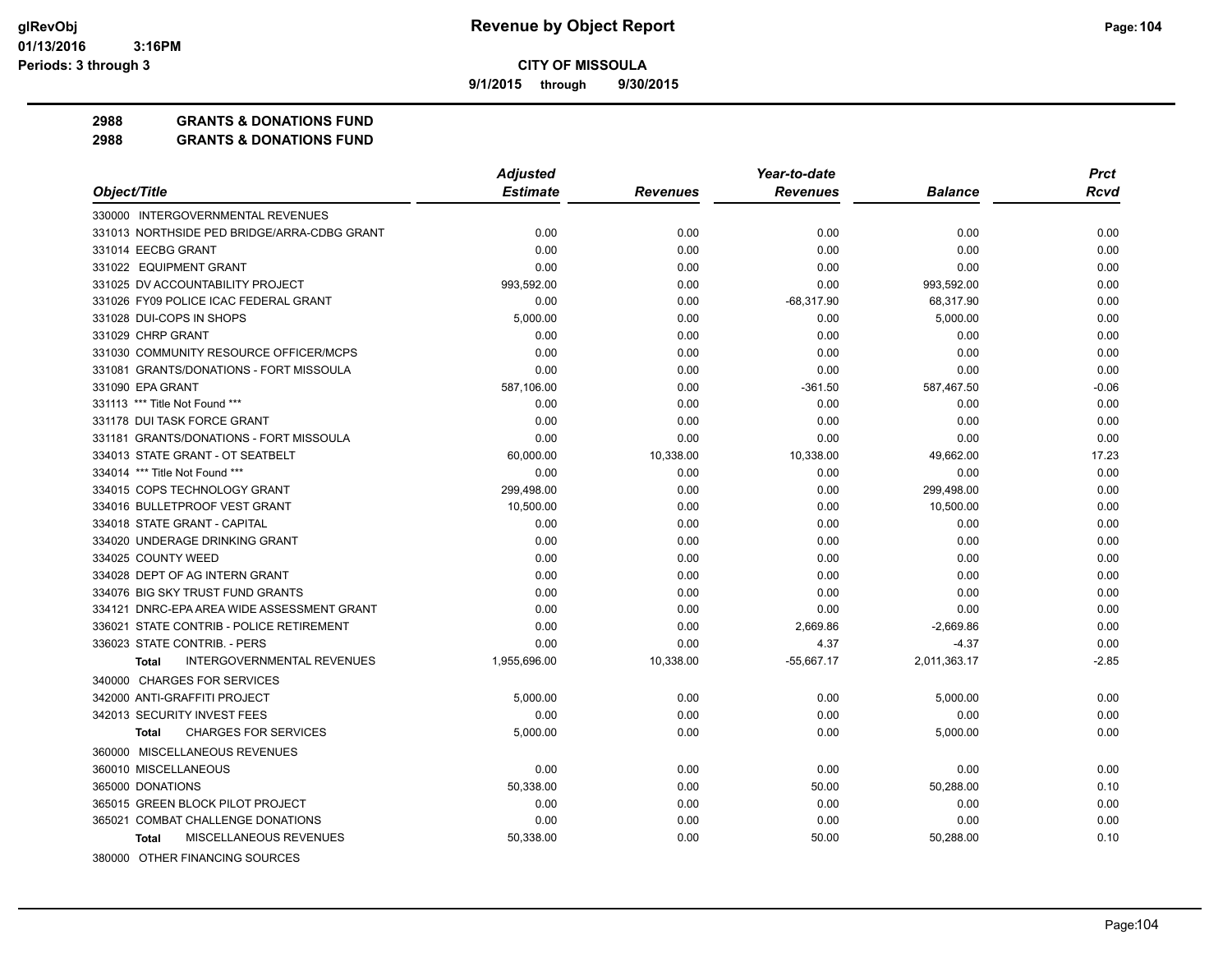**9/1/2015 through 9/30/2015**

# **2988 GRANTS & DONATIONS FUND**

|                                                    | <b>Adjusted</b> |                 | Year-to-date    |                | Prct    |
|----------------------------------------------------|-----------------|-----------------|-----------------|----------------|---------|
| Object/Title                                       | <b>Estimate</b> | <b>Revenues</b> | <b>Revenues</b> | <b>Balance</b> | Rcvd    |
| 381023 DOMESTIC VIOLENCE ACCOUNTABILITY GRANT      | 0.00            | 0.00            | 0.00            | 0.00           | 0.00    |
| 383002 TRANS FR GAS TAX                            | 0.00            | 0.00            | 0.00            | 0.00           | 0.00    |
| 383022 TRANS FR OPEN SPACE BOND                    | 0.00            | 0.00            | 0.00            | 0.00           | 0.00    |
| 383042 TRANSFERS FROM OTHER FUNDS                  | 0.00            | 0.00            | 0.00            | 0.00           | 0.00    |
| OTHER FINANCING SOURCES<br>Total                   | 0.00            | 0.00            | 0.00            | 0.00           | 0.00    |
| <b>GRANTS &amp; DONATIONS FUND</b><br><b>Total</b> | 2,011,034.00    | 10.338.00       | $-55.617.17$    | 2.066.651.17   | $-2.77$ |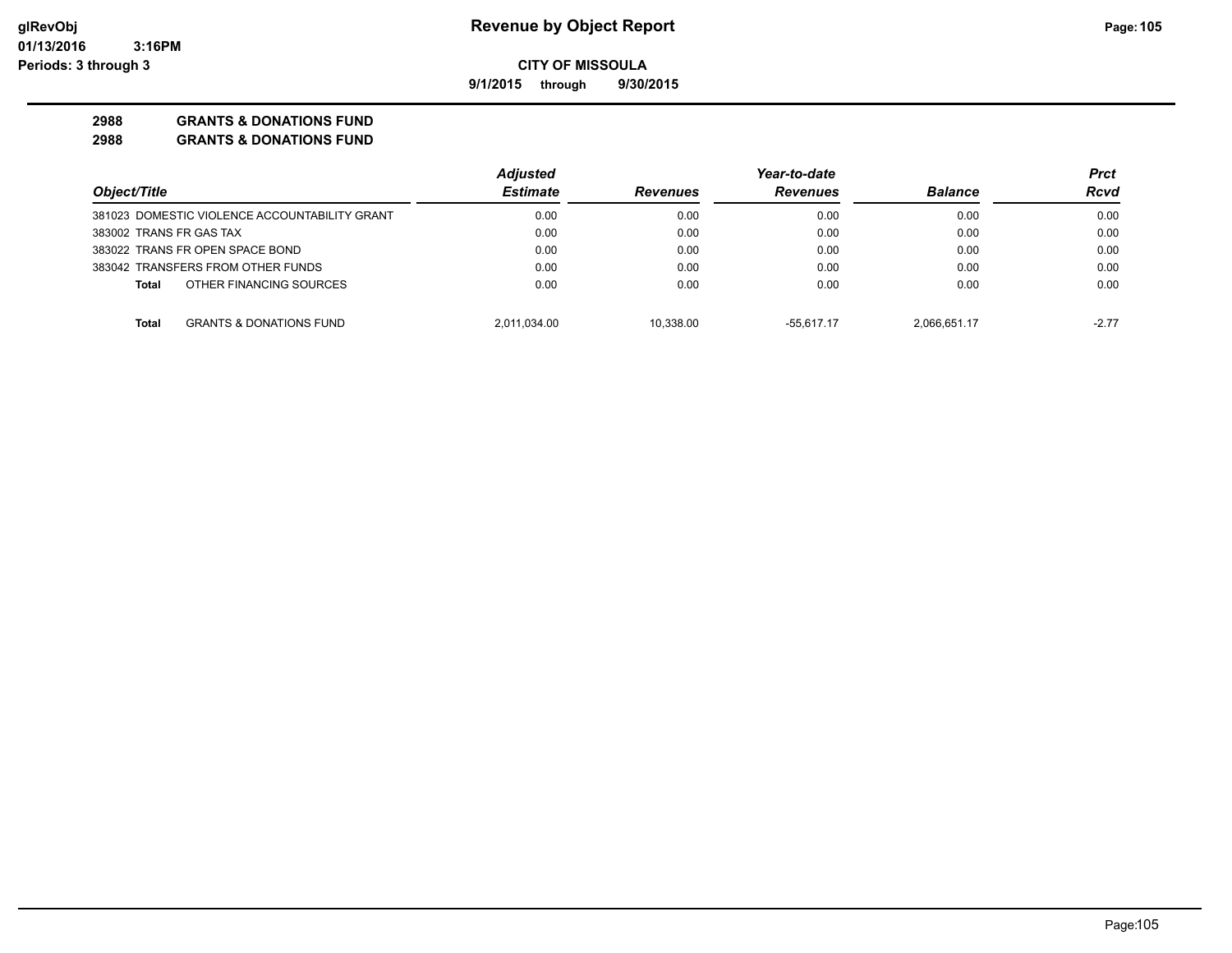**9/1/2015 through 9/30/2015**

|                                                   | <b>Adjusted</b> |                 | Year-to-date    |                | <b>Prct</b> |
|---------------------------------------------------|-----------------|-----------------|-----------------|----------------|-------------|
| Object/Title                                      | <b>Estimate</b> | <b>Revenues</b> | <b>Revenues</b> | <b>Balance</b> | <b>Rcvd</b> |
| 330000 INTERGOVERNMENTAL REVENUES                 |                 |                 |                 |                |             |
| 331013 NORTHSIDE PED BRIDGE/ARRA-CDBG GRANT       | 0.00            | 0.00            | 0.00            | 0.00           | 0.00        |
| 331014 EECBG GRANT                                | 0.00            | 0.00            | 0.00            | 0.00           | 0.00        |
| 331022 EQUIPMENT GRANT                            | 0.00            | 0.00            | 0.00            | 0.00           | 0.00        |
| 331025 DV ACCOUNTABILITY PROJECT                  | 993,592.00      | 0.00            | 0.00            | 993,592.00     | 0.00        |
| 331026 FY09 POLICE ICAC FEDERAL GRANT             | 0.00            | 0.00            | $-68,317.90$    | 68,317.90      | 0.00        |
| 331028 DUI-COPS IN SHOPS                          | 5,000.00        | 0.00            | 0.00            | 5,000.00       | 0.00        |
| 331029 CHRP GRANT                                 | 0.00            | 0.00            | 0.00            | 0.00           | 0.00        |
| 331030 COMMUNITY RESOURCE OFFICER/MCPS            | 0.00            | 0.00            | 0.00            | 0.00           | 0.00        |
| 331081 GRANTS/DONATIONS - FORT MISSOULA           | 0.00            | 0.00            | 0.00            | 0.00           | 0.00        |
| 331090 EPA GRANT                                  | 587,106.00      | 0.00            | $-361.50$       | 587,467.50     | $-0.06$     |
| 331113 *** Title Not Found ***                    | 0.00            | 0.00            | 0.00            | 0.00           | 0.00        |
| 331178 DUI TASK FORCE GRANT                       | 0.00            | 0.00            | 0.00            | 0.00           | 0.00        |
| 331181 GRANTS/DONATIONS - FORT MISSOULA           | 0.00            | 0.00            | 0.00            | 0.00           | 0.00        |
| 334013 STATE GRANT - OT SEATBELT                  | 60,000.00       | 10,338.00       | 10,338.00       | 49,662.00      | 17.23       |
| 334014 *** Title Not Found ***                    | 0.00            | 0.00            | 0.00            | 0.00           | 0.00        |
| 334015 COPS TECHNOLOGY GRANT                      | 299,498.00      | 0.00            | 0.00            | 299,498.00     | 0.00        |
| 334016 BULLETPROOF VEST GRANT                     | 10,500.00       | 0.00            | 0.00            | 10,500.00      | 0.00        |
| 334018 STATE GRANT - CAPITAL                      | 0.00            | 0.00            | 0.00            | 0.00           | 0.00        |
| 334020 UNDERAGE DRINKING GRANT                    | 0.00            | 0.00            | 0.00            | 0.00           | 0.00        |
| 334025 COUNTY WEED                                | 0.00            | 0.00            | 0.00            | 0.00           | 0.00        |
| 334028 DEPT OF AG INTERN GRANT                    | 0.00            | 0.00            | 0.00            | 0.00           | 0.00        |
| 334076 BIG SKY TRUST FUND GRANTS                  | 0.00            | 0.00            | 0.00            | 0.00           | 0.00        |
| 334121 DNRC-EPA AREA WIDE ASSESSMENT GRANT        | 0.00            | 0.00            | 0.00            | 0.00           | 0.00        |
| 336021 STATE CONTRIB - POLICE RETIREMENT          | 0.00            | 0.00            | 2,669.86        | $-2,669.86$    | 0.00        |
| 336023 STATE CONTRIB. - PERS                      | 0.00            | 0.00            | 4.37            | $-4.37$        | 0.00        |
| <b>INTERGOVERNMENTAL REVENUES</b><br><b>Total</b> | 1,955,696.00    | 10,338.00       | $-55,667.17$    | 2,011,363.17   | $-2.85$     |
| 340000 CHARGES FOR SERVICES                       |                 |                 |                 |                |             |
| 342000 ANTI-GRAFFITI PROJECT                      | 5,000.00        | 0.00            | 0.00            | 5,000.00       | 0.00        |
| 342013 SECURITY INVEST FEES                       | 0.00            | 0.00            | 0.00            | 0.00           | 0.00        |
| <b>CHARGES FOR SERVICES</b><br><b>Total</b>       | 5,000.00        | 0.00            | 0.00            | 5,000.00       | 0.00        |
| 360000 MISCELLANEOUS REVENUES                     |                 |                 |                 |                |             |
| 360010 MISCELLANEOUS                              | 0.00            | 0.00            | 0.00            | 0.00           | 0.00        |
| 365000 DONATIONS                                  | 50,338.00       | 0.00            | 50.00           | 50,288.00      | 0.10        |
| 365015 GREEN BLOCK PILOT PROJECT                  | 0.00            | 0.00            | 0.00            | 0.00           | 0.00        |
| 365021 COMBAT CHALLENGE DONATIONS                 | 0.00            | 0.00            | 0.00            | 0.00           | 0.00        |
| MISCELLANEOUS REVENUES<br><b>Total</b>            | 50,338.00       | 0.00            | 50.00           | 50,288.00      | 0.10        |
| 380000 OTHER FINANCING SOURCES                    |                 |                 |                 |                |             |
| 381023 DOMESTIC VIOLENCE ACCOUNTABILITY GRANT     | 0.00            | 0.00            | 0.00            | 0.00           | 0.00        |
|                                                   |                 |                 |                 |                |             |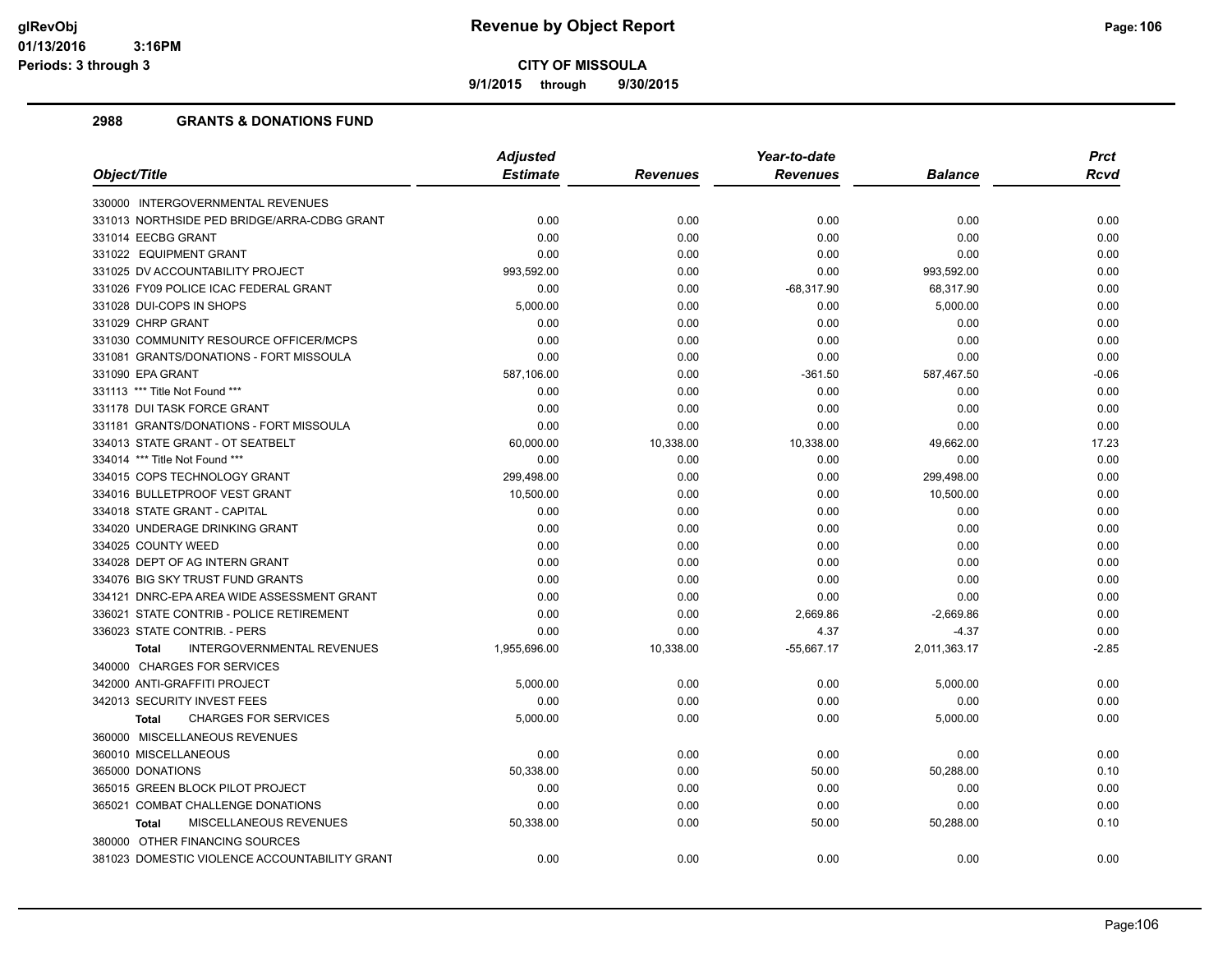**9/1/2015 through 9/30/2015**

| Object/Title                      |                                    | <b>Adjusted</b><br><b>Estimate</b> | <b>Revenues</b> | Year-to-date<br><b>Revenues</b> | <b>Balance</b> | <b>Prct</b><br><b>Rcvd</b> |
|-----------------------------------|------------------------------------|------------------------------------|-----------------|---------------------------------|----------------|----------------------------|
|                                   |                                    |                                    |                 |                                 |                |                            |
| 383002 TRANS FR GAS TAX           |                                    | 0.00                               | 0.00            | 0.00                            | 0.00           | 0.00                       |
| 383022 TRANS FR OPEN SPACE BOND   |                                    | 0.00                               | 0.00            | 0.00                            | 0.00           | 0.00                       |
| 383042 TRANSFERS FROM OTHER FUNDS |                                    | 0.00                               | 0.00            | 0.00                            | 0.00           | 0.00                       |
| <b>Total</b>                      | OTHER FINANCING SOURCES            | 0.00                               | 0.00            | 0.00                            | 0.00           | 0.00                       |
| <b>Total</b>                      | <b>GRANTS &amp; DONATIONS FUND</b> | 2.011.034.00                       | 10.338.00       | $-55.617.17$                    | 2.066.651.17   | $-2.77$                    |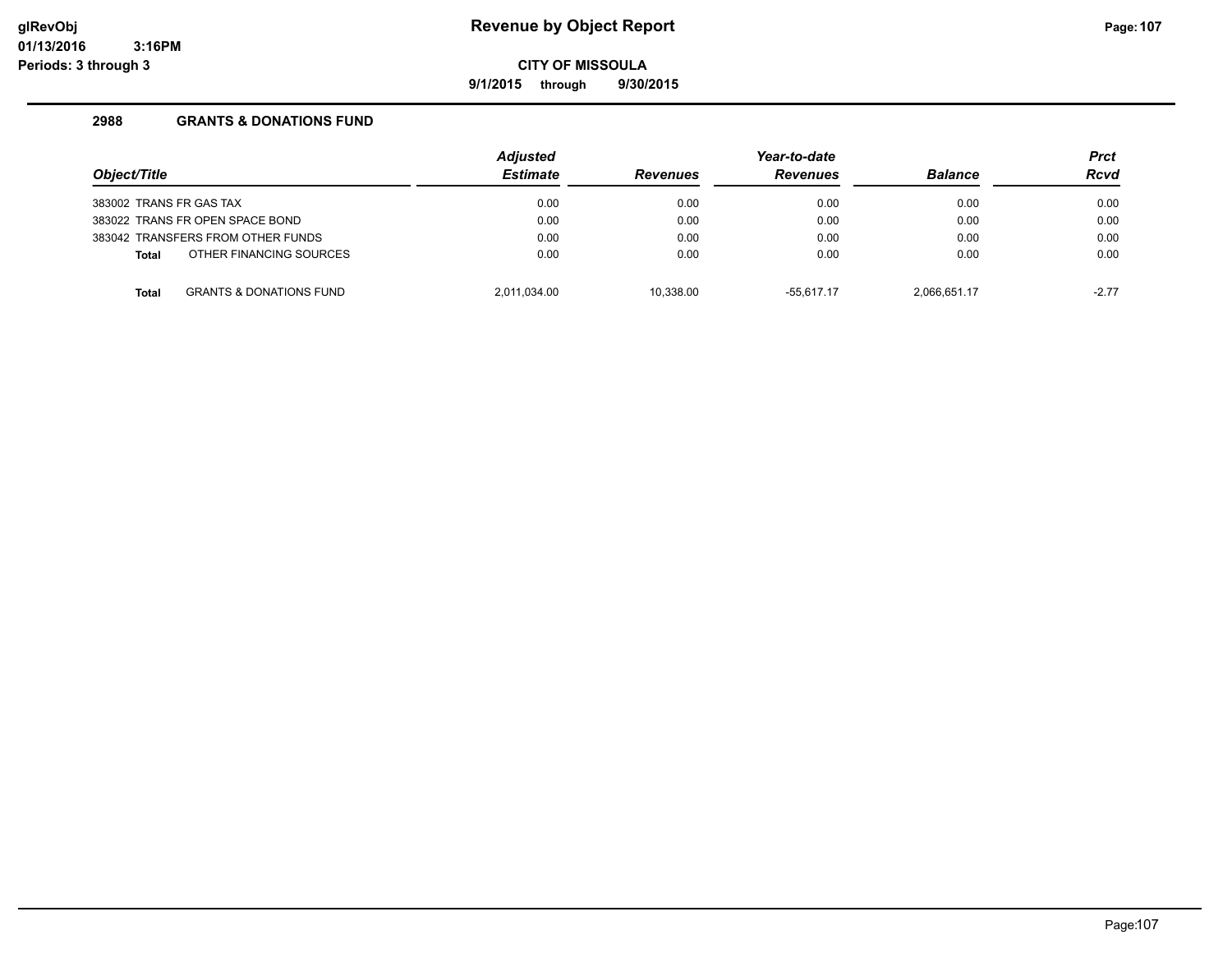**9/1/2015 through 9/30/2015**

**3000 SID REVOLVING FUND**

**3000 SID REVOLVING FUND**

| Object/Title                                              | <b>Adjusted</b><br><b>Estimate</b> |                 | Year-to-date<br><b>Revenues</b> | <b>Balance</b> | <b>Prct</b><br>Rcvd |
|-----------------------------------------------------------|------------------------------------|-----------------|---------------------------------|----------------|---------------------|
|                                                           |                                    | <b>Revenues</b> |                                 |                |                     |
| MISCELLANEOUS REVENUES<br>360000                          |                                    |                 |                                 |                |                     |
| 360000 MISCELLANEOUS REVENUES                             | 0.00                               | 0.00            | 0.00                            | 0.00           | 0.00                |
| 360010 MISCELLANEOUS                                      | 0.00                               | 0.00            | 0.00                            | 0.00           | 0.00                |
| 362000 OTHER MISCELLANEOUS REVENUE                        | 0.00                               | 0.00            | 0.00                            | 0.00           | 0.00                |
| MISCELLANEOUS REVENUES<br><b>Total</b>                    | 0.00                               | 0.00            | 0.00                            | 0.00           | 0.00                |
| <b>INVESTMENTS &amp; ROYALTY EARNINGS</b><br>370000       |                                    |                 |                                 |                |                     |
| 371010 INTEREST ON INVESTMENTS                            | 0.00                               | 0.00            | 0.00                            | 0.00           | 0.00                |
| 371020 GAIN/LOSS IN MARKET VALUE OF INVESTMENTS           | 0.00                               | 0.00            | 0.00                            | 0.00           | 0.00                |
| <b>INVESTMENTS &amp; ROYALTY EARNINGS</b><br><b>Total</b> | 0.00                               | 0.00            | 0.00                            | 0.00           | 0.00                |
| OTHER FINANCING SOURCES<br>380000                         |                                    |                 |                                 |                |                     |
| 380000 OTHER FINANCING SOURCES                            | 0.00                               | 0.00            | 0.00                            | 0.00           | 0.00                |
| 381002 SRF LOAN                                           | 0.00                               | 0.00            | 0.00                            | 0.00           | 0.00                |
| 381009 TRANSFERS IN                                       | 0.00                               | 0.00            | 0.00                            | 0.00           | 0.00                |
| 381030 SID BONDS PROCEEDS                                 | 0.00                               | 29,930.00       | 29,930.00                       | $-29,930.00$   | 0.00                |
| 383000 OPERATING TRANSFERS                                | 0.00                               | 0.00            | 0.00                            | 0.00           | 0.00                |
| 383039 FROM SID TRANSFERS                                 | 0.00                               | 0.00            | 0.00                            | 0.00           | 0.00                |
| OTHER FINANCING SOURCES<br><b>Total</b>                   | 0.00                               | 29,930.00       | 29,930.00                       | $-29,930.00$   | 0.00                |
| SID REVOLVING FUND<br><b>Total</b>                        | 0.00                               | 29,930.00       | 29,930.00                       | $-29,930.00$   | 0.00                |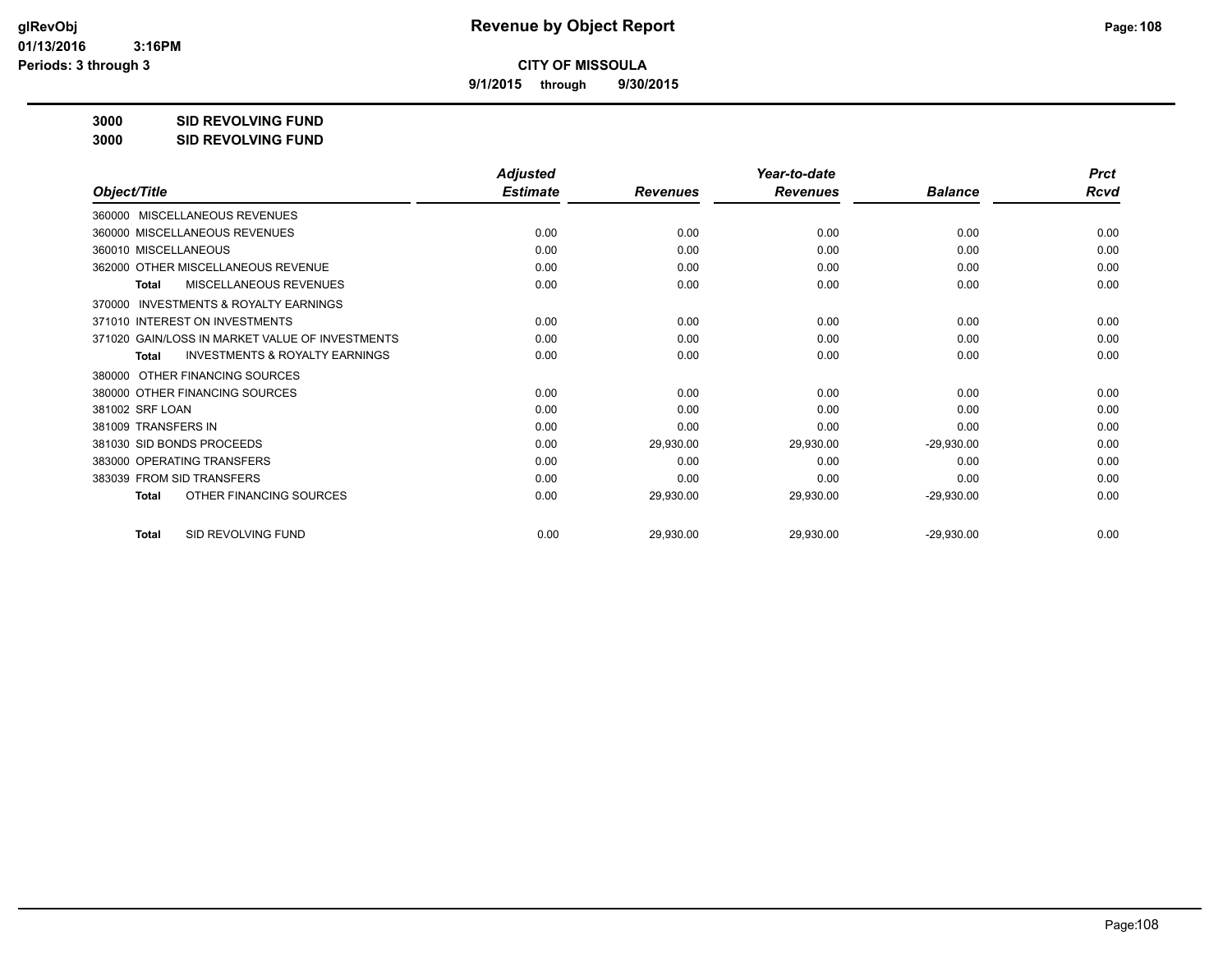**9/1/2015 through 9/30/2015**

#### **3000 SID REVOLVING FUND**

|                                                     | <b>Adjusted</b> |                 | Year-to-date    |                | <b>Prct</b> |
|-----------------------------------------------------|-----------------|-----------------|-----------------|----------------|-------------|
| Object/Title                                        | <b>Estimate</b> | <b>Revenues</b> | <b>Revenues</b> | <b>Balance</b> | Rcvd        |
| 360000 MISCELLANEOUS REVENUES                       |                 |                 |                 |                |             |
| 360000 MISCELLANEOUS REVENUES                       | 0.00            | 0.00            | 0.00            | 0.00           | 0.00        |
| 360010 MISCELLANEOUS                                | 0.00            | 0.00            | 0.00            | 0.00           | 0.00        |
| 362000 OTHER MISCELLANEOUS REVENUE                  | 0.00            | 0.00            | 0.00            | 0.00           | 0.00        |
| MISCELLANEOUS REVENUES<br>Total                     | 0.00            | 0.00            | 0.00            | 0.00           | 0.00        |
| <b>INVESTMENTS &amp; ROYALTY EARNINGS</b><br>370000 |                 |                 |                 |                |             |
| 371010 INTEREST ON INVESTMENTS                      | 0.00            | 0.00            | 0.00            | 0.00           | 0.00        |
| 371020 GAIN/LOSS IN MARKET VALUE OF INVESTMENT      | 0.00            | 0.00            | 0.00            | 0.00           | 0.00        |
| <b>INVESTMENTS &amp; ROYALTY EARNINGS</b><br>Total  | 0.00            | 0.00            | 0.00            | 0.00           | 0.00        |
| 380000 OTHER FINANCING SOURCES                      |                 |                 |                 |                |             |
| 380000 OTHER FINANCING SOURCES                      | 0.00            | 0.00            | 0.00            | 0.00           | 0.00        |
| 381002 SRF LOAN                                     | 0.00            | 0.00            | 0.00            | 0.00           | 0.00        |
| 381009 TRANSFERS IN                                 | 0.00            | 0.00            | 0.00            | 0.00           | 0.00        |
| 381030 SID BONDS PROCEEDS                           | 0.00            | 29,930.00       | 29,930.00       | $-29,930.00$   | 0.00        |
| 383000 OPERATING TRANSFERS                          | 0.00            | 0.00            | 0.00            | 0.00           | 0.00        |
| 383039 FROM SID TRANSFERS                           | 0.00            | 0.00            | 0.00            | 0.00           | 0.00        |
| OTHER FINANCING SOURCES<br><b>Total</b>             | 0.00            | 29,930.00       | 29,930.00       | $-29,930.00$   | 0.00        |
| SID REVOLVING FUND<br><b>Total</b>                  | 0.00            | 29,930.00       | 29,930.00       | $-29,930.00$   | 0.00        |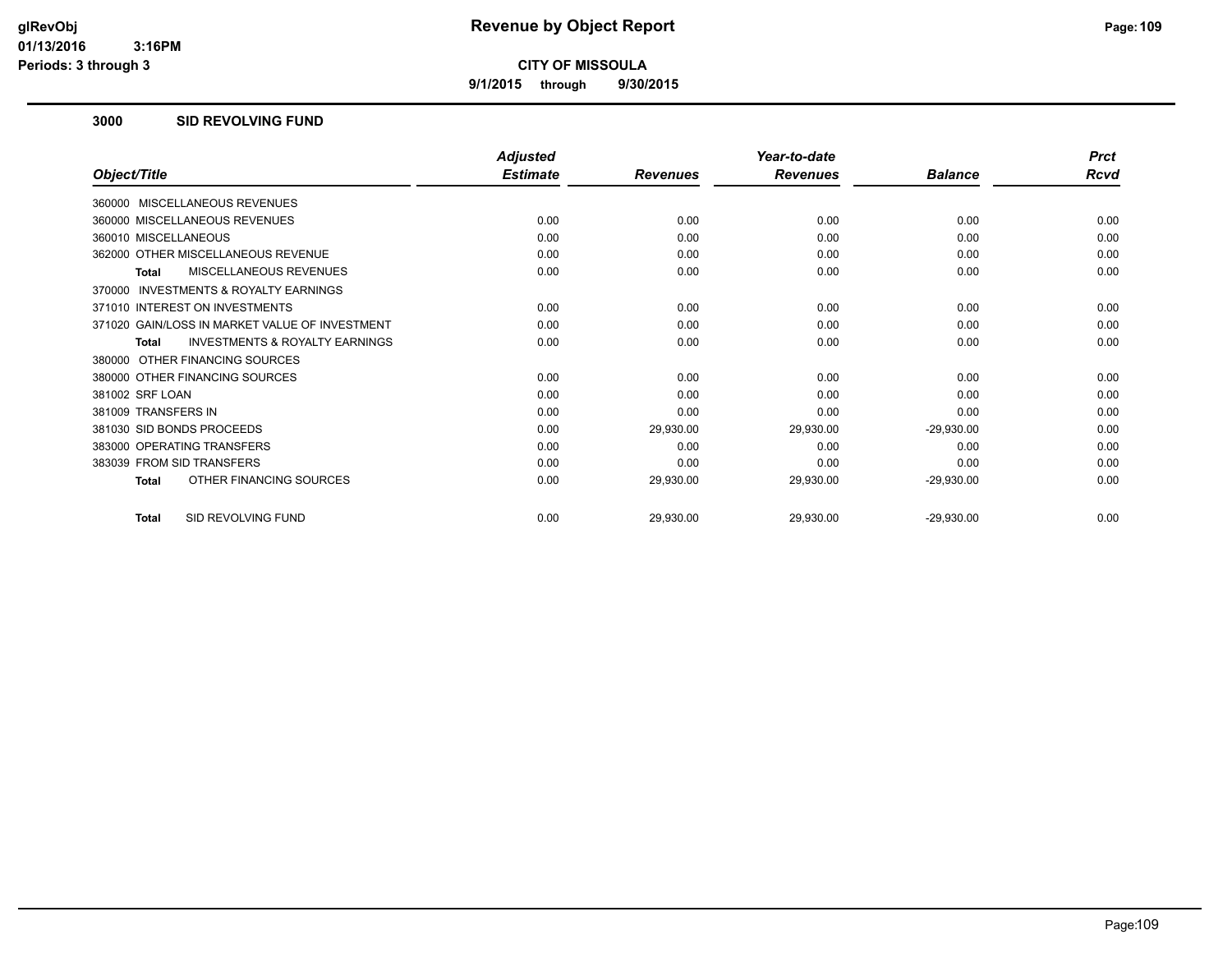**9/1/2015 through 9/30/2015**

# **3065 1998 PUBLIC SAFETY G O BONDS FUND**

**3065 1998 PUBLIC SAFETY G O BONDS FUND**

|                                                     | <b>Adjusted</b> |                 | Year-to-date    |                | <b>Prct</b> |
|-----------------------------------------------------|-----------------|-----------------|-----------------|----------------|-------------|
| Object/Title                                        | <b>Estimate</b> | <b>Revenues</b> | <b>Revenues</b> | <b>Balance</b> | Rcvd        |
| 310000 TAXES/ASSESSMENTS                            |                 |                 |                 |                |             |
| 310000 TAXES/ASSESSMENTS                            | 0.00            | 0.00            | 0.00            | 0.00           | 0.00        |
| 311000 GENERAL PROPERTY TAXES                       | 0.00            | 0.00            | 0.00            | 0.00           | 0.00        |
| 311001 CURRENT TAXES                                | 0.00            | 0.00            | 0.00            | 0.00           | 0.00        |
| 311030 MOTOR VEHICLE TAXES                          | 0.00            | 0.00            | 0.00            | 0.00           | 0.00        |
| 312000 PENALTIES & INTEREST - DELINQUENT TAXES      | 0.00            | 0.00            | 0.00            | 0.00           | 0.00        |
| 312001 PENALTIES & INTEREST                         | 0.00            | 0.00            | 0.00            | 0.00           | 0.00        |
| 314000 PROP TAX - OTHER THAN ASSESSED VAL           | 0.00            | 0.00            | 0.00            | 0.00           | 0.00        |
| 314001 LIGHT VEHICLE TAX                            | 0.00            | 0.00            | 0.00            | 0.00           | 0.00        |
| TAXES/ASSESSMENTS<br>Total                          | 0.00            | 0.00            | 0.00            | 0.00           | 0.00        |
| 330000 INTERGOVERNMENTAL REVENUES                   |                 |                 |                 |                |             |
| 334056 BANK CORP. LIC. TAX - (PREVIOUS YEARS)       | 0.00            | 0.00            | 0.00            | 0.00           | 0.00        |
| 335210 PERSONAL PROPERTY TAX REIMBURSEMENT          | 0.00            | 0.00            | 0.00            | 0.00           | 0.00        |
| 335230 HB 124 REVENUE                               | 0.00            | 0.00            | 0.00            | 0.00           | 0.00        |
| 335250 STATE REIMB - SB #184                        | 0.00            | 0.00            | 0.00            | 0.00           | 0.00        |
| <b>INTERGOVERNMENTAL REVENUES</b><br><b>Total</b>   | 0.00            | 0.00            | 0.00            | 0.00           | 0.00        |
| 360000 MISCELLANEOUS REVENUES                       |                 |                 |                 |                |             |
| 360010 MISCELLANEOUS                                | 0.00            | 0.00            | 0.00            | 0.00           | 0.00        |
| <b>MISCELLANEOUS REVENUES</b><br>Total              | 0.00            | 0.00            | 0.00            | 0.00           | 0.00        |
| <b>INVESTMENTS &amp; ROYALTY EARNINGS</b><br>370000 |                 |                 |                 |                |             |
| 371010 INTEREST ON INVESTMENTS                      | 0.00            | 0.00            | 0.00            | 0.00           | 0.00        |
| 371020 GAIN/LOSS IN MARKET VALUE OF INVESTMENTS     | 0.00            | 0.00            | 0.00            | 0.00           | 0.00        |
| <b>INVESTMENTS &amp; ROYALTY EARNINGS</b><br>Total  | 0.00            | 0.00            | 0.00            | 0.00           | 0.00        |
| 380000 OTHER FINANCING SOURCES                      |                 |                 |                 |                |             |
| 381010 BOND PROCEEDS                                | 0.00            | 0.00            | 0.00            | 0.00           | 0.00        |
| 383042 TRANSFERS FROM OTHER FUNDS                   | 0.00            | 0.00            | 0.00            | 0.00           | 0.00        |
| OTHER FINANCING SOURCES<br><b>Total</b>             | 0.00            | 0.00            | 0.00            | 0.00           | 0.00        |
| 1998 PUBLIC SAFETY G O BONDS FUND<br>Total          | 0.00            | 0.00            | 0.00            | 0.00           | 0.00        |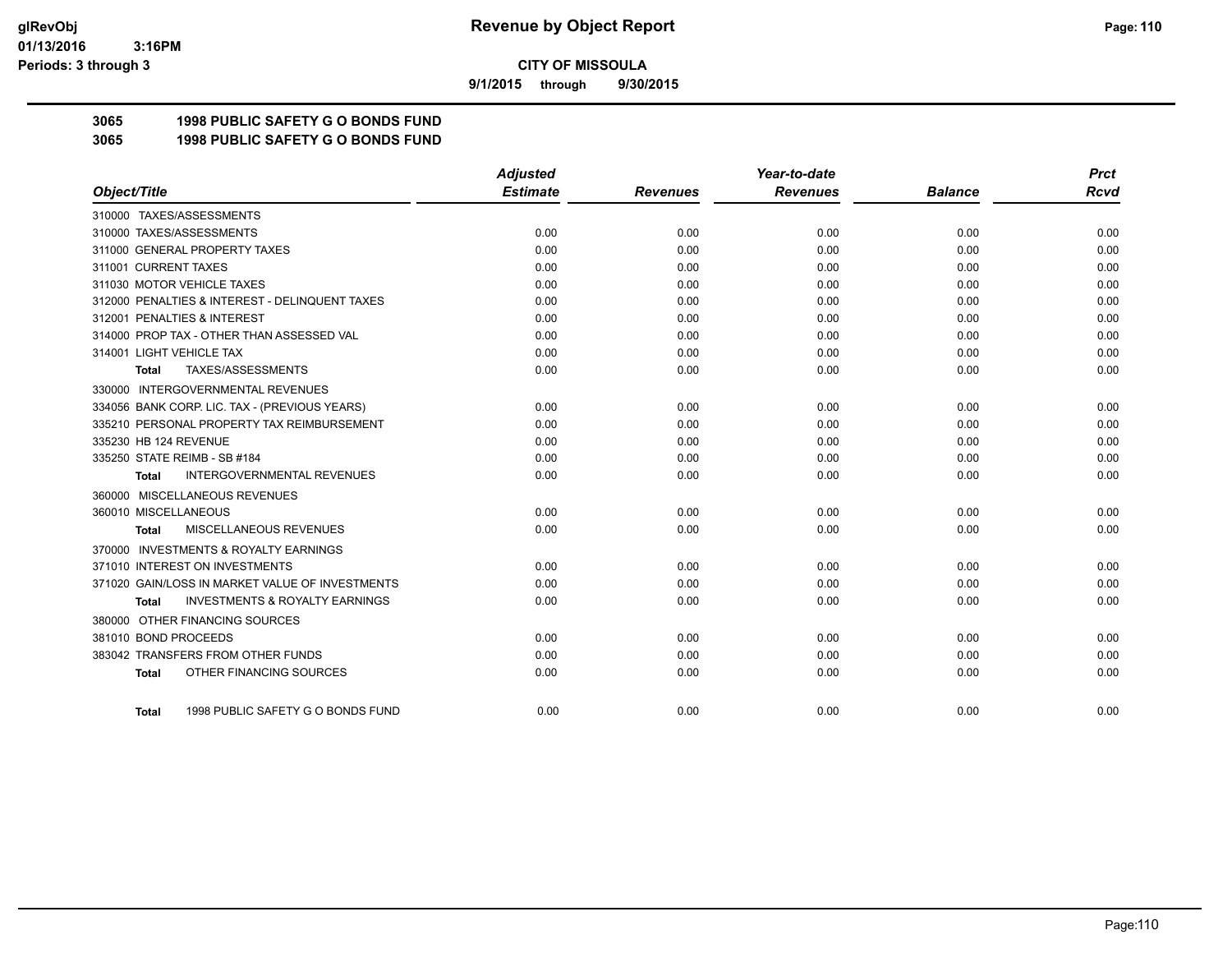**9/1/2015 through 9/30/2015**

## **3065 1998 PUBLIC SAFETY G O BONDS FUND**

|                                                    | <b>Adjusted</b> |                 | Year-to-date    |                | <b>Prct</b> |
|----------------------------------------------------|-----------------|-----------------|-----------------|----------------|-------------|
| Object/Title                                       | <b>Estimate</b> | <b>Revenues</b> | <b>Revenues</b> | <b>Balance</b> | <b>Rcvd</b> |
| 310000 TAXES/ASSESSMENTS                           |                 |                 |                 |                |             |
| 310000 TAXES/ASSESSMENTS                           | 0.00            | 0.00            | 0.00            | 0.00           | 0.00        |
| 311000 GENERAL PROPERTY TAXES                      | 0.00            | 0.00            | 0.00            | 0.00           | 0.00        |
| 311001 CURRENT TAXES                               | 0.00            | 0.00            | 0.00            | 0.00           | 0.00        |
| 311030 MOTOR VEHICLE TAXES                         | 0.00            | 0.00            | 0.00            | 0.00           | 0.00        |
| 312000 PENALTIES & INTEREST - DELINQUENT TAXES     | 0.00            | 0.00            | 0.00            | 0.00           | 0.00        |
| 312001 PENALTIES & INTEREST                        | 0.00            | 0.00            | 0.00            | 0.00           | 0.00        |
| 314000 PROP TAX - OTHER THAN ASSESSED VAL          | 0.00            | 0.00            | 0.00            | 0.00           | 0.00        |
| 314001 LIGHT VEHICLE TAX                           | 0.00            | 0.00            | 0.00            | 0.00           | 0.00        |
| TAXES/ASSESSMENTS<br>Total                         | 0.00            | 0.00            | 0.00            | 0.00           | 0.00        |
| 330000 INTERGOVERNMENTAL REVENUES                  |                 |                 |                 |                |             |
| 334056 BANK CORP. LIC. TAX - (PREVIOUS YEARS)      | 0.00            | 0.00            | 0.00            | 0.00           | 0.00        |
| 335210 PERSONAL PROPERTY TAX REIMBURSEMENT         | 0.00            | 0.00            | 0.00            | 0.00           | 0.00        |
| 335230 HB 124 REVENUE                              | 0.00            | 0.00            | 0.00            | 0.00           | 0.00        |
| 335250 STATE REIMB - SB #184                       | 0.00            | 0.00            | 0.00            | 0.00           | 0.00        |
| INTERGOVERNMENTAL REVENUES<br><b>Total</b>         | 0.00            | 0.00            | 0.00            | 0.00           | 0.00        |
| 360000 MISCELLANEOUS REVENUES                      |                 |                 |                 |                |             |
| 360010 MISCELLANEOUS                               | 0.00            | 0.00            | 0.00            | 0.00           | 0.00        |
| <b>MISCELLANEOUS REVENUES</b><br>Total             | 0.00            | 0.00            | 0.00            | 0.00           | 0.00        |
| 370000 INVESTMENTS & ROYALTY EARNINGS              |                 |                 |                 |                |             |
| 371010 INTEREST ON INVESTMENTS                     | 0.00            | 0.00            | 0.00            | 0.00           | 0.00        |
| 371020 GAIN/LOSS IN MARKET VALUE OF INVESTMENT     | 0.00            | 0.00            | 0.00            | 0.00           | 0.00        |
| <b>INVESTMENTS &amp; ROYALTY EARNINGS</b><br>Total | 0.00            | 0.00            | 0.00            | 0.00           | 0.00        |
| 380000 OTHER FINANCING SOURCES                     |                 |                 |                 |                |             |
| 381010 BOND PROCEEDS                               | 0.00            | 0.00            | 0.00            | 0.00           | 0.00        |
| 383042 TRANSFERS FROM OTHER FUNDS                  | 0.00            | 0.00            | 0.00            | 0.00           | 0.00        |
| OTHER FINANCING SOURCES<br><b>Total</b>            | 0.00            | 0.00            | 0.00            | 0.00           | 0.00        |
| 1998 PUBLIC SAFETY G O BONDS FUND<br>Total         | 0.00            | 0.00            | 0.00            | 0.00           | 0.00        |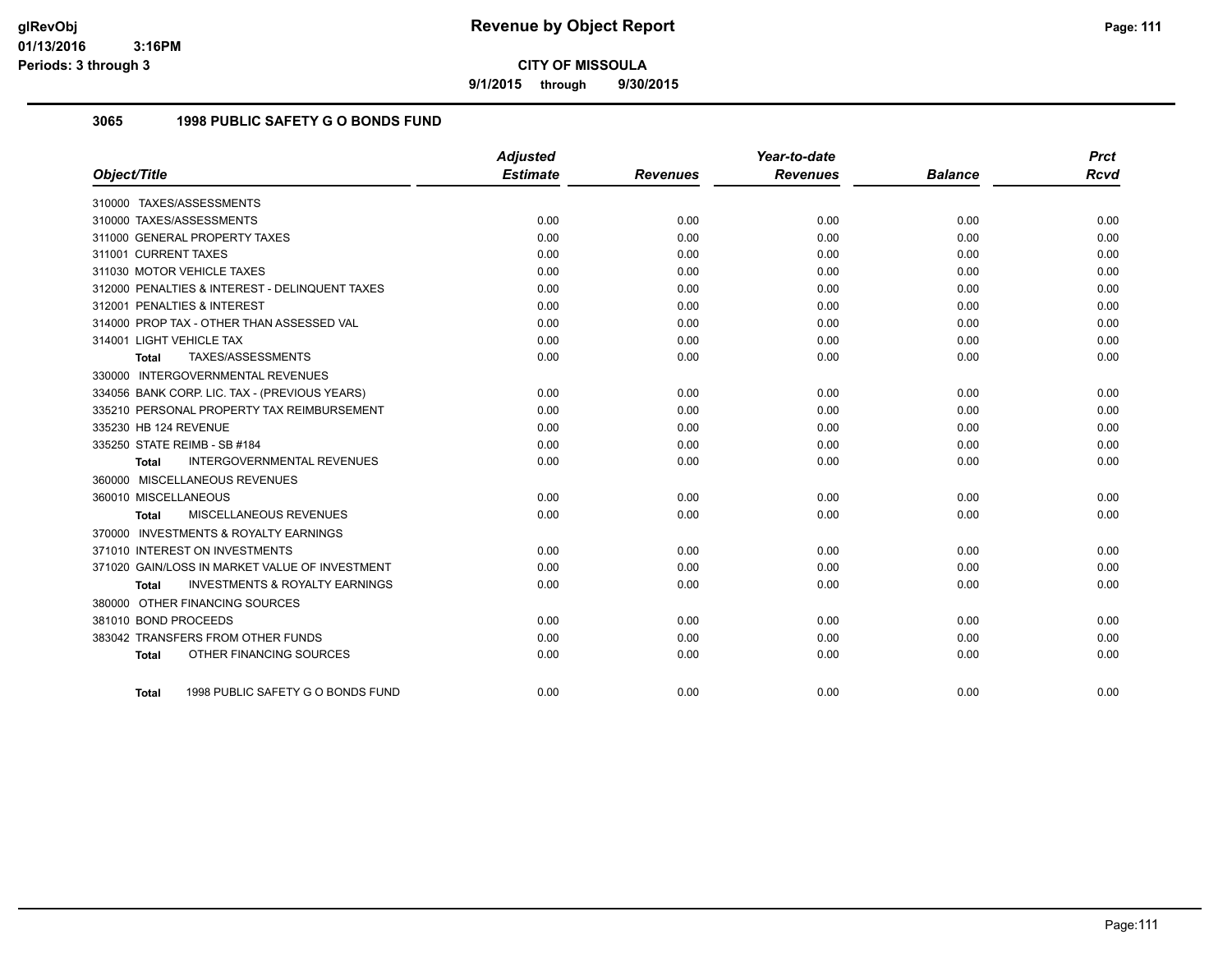**9/1/2015 through 9/30/2015**

**3070 1996 OPEN SPACE GO BONDS**

**3070 1996 OPEN SPACE GO BONDS**

|                                                           | <b>Adjusted</b> |                 | Year-to-date    |                | <b>Prct</b> |
|-----------------------------------------------------------|-----------------|-----------------|-----------------|----------------|-------------|
| Object/Title                                              | <b>Estimate</b> | <b>Revenues</b> | <b>Revenues</b> | <b>Balance</b> | Rcvd        |
| 310000 TAXES/ASSESSMENTS                                  |                 |                 |                 |                |             |
| 310000 TAXES/ASSESSMENTS                                  | 0.00            | 0.00            | 0.00            | 0.00           | 0.00        |
| 311000 GENERAL PROPERTY TAXES                             | 0.00            | 0.00            | 0.00            | 0.00           | 0.00        |
| 311030 MOTOR VEHICLE TAXES                                | 0.00            | 0.00            | 0.00            | 0.00           | 0.00        |
| 312000 PENALTIES & INTEREST - DELINQUENT TAXES            | 0.00            | 0.00            | 0.00            | 0.00           | 0.00        |
| 312001 PENALTIES & INTEREST                               | 0.00            | 0.00            | 0.00            | 0.00           | 0.00        |
| 314000 PROP TAX - OTHER THAN ASSESSED VAL                 | 0.00            | 0.00            | 0.00            | 0.00           | 0.00        |
| 314001 LIGHT VEHICLE TAX                                  | 0.00            | 0.00            | 0.00            | 0.00           | 0.00        |
| TAXES/ASSESSMENTS<br><b>Total</b>                         | 0.00            | 0.00            | 0.00            | 0.00           | 0.00        |
| 330000 INTERGOVERNMENTAL REVENUES                         |                 |                 |                 |                |             |
| 334056 BANK CORP. LIC. TAX - (PREVIOUS YEARS)             | 0.00            | 0.00            | 0.00            | 0.00           | 0.00        |
| 335210 PERSONAL PROPERTY TAX REIMBURSEMENT                | 0.00            | 0.00            | 0.00            | 0.00           | 0.00        |
| 335230 HB 124 REVENUE                                     | 0.00            | 0.00            | 0.00            | 0.00           | 0.00        |
| 335250 STATE REIMB - SB #184                              | 0.00            | 0.00            | 0.00            | 0.00           | 0.00        |
| <b>INTERGOVERNMENTAL REVENUES</b><br><b>Total</b>         | 0.00            | 0.00            | 0.00            | 0.00           | 0.00        |
| <b>INVESTMENTS &amp; ROYALTY EARNINGS</b><br>370000       |                 |                 |                 |                |             |
| 371010 INTEREST ON INVESTMENTS                            | 0.00            | 0.00            | 0.00            | 0.00           | 0.00        |
| 371020 GAIN/LOSS IN MARKET VALUE OF INVESTMENTS           | 0.00            | 0.00            | 0.00            | 0.00           | 0.00        |
| <b>INVESTMENTS &amp; ROYALTY EARNINGS</b><br><b>Total</b> | 0.00            | 0.00            | 0.00            | 0.00           | 0.00        |
| OTHER FINANCING SOURCES<br>380000                         |                 |                 |                 |                |             |
| 381010 BOND PROCEEDS                                      | 0.00            | 0.00            | 0.00            | 0.00           | 0.00        |
| OTHER FINANCING SOURCES<br><b>Total</b>                   | 0.00            | 0.00            | 0.00            | 0.00           | 0.00        |
| 1996 OPEN SPACE GO BONDS<br><b>Total</b>                  | 0.00            | 0.00            | 0.00            | 0.00           | 0.00        |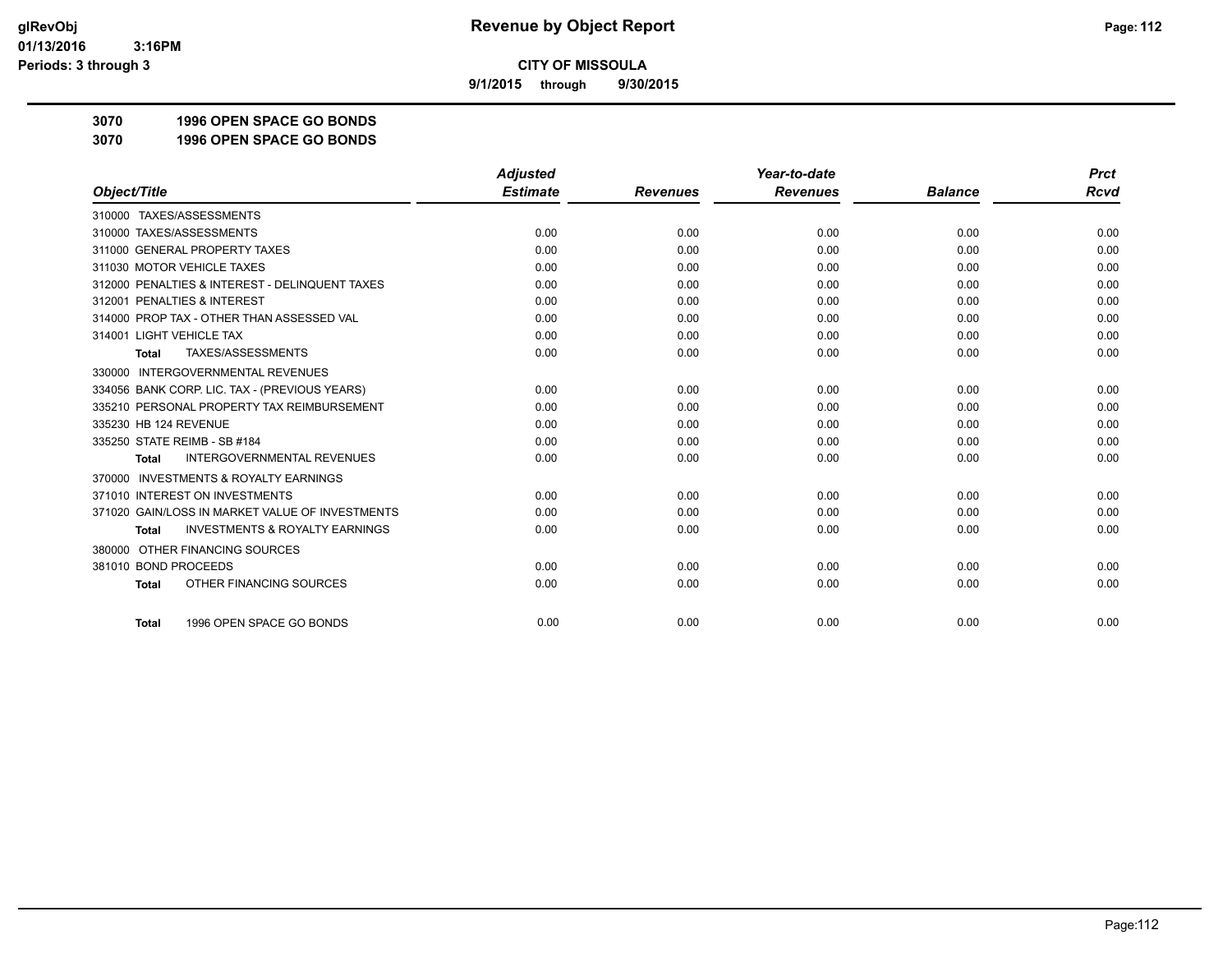**9/1/2015 through 9/30/2015**

# **3070 1996 OPEN SPACE GO BONDS**

|                                                           | <b>Adjusted</b> |                 | Year-to-date    |                | <b>Prct</b> |
|-----------------------------------------------------------|-----------------|-----------------|-----------------|----------------|-------------|
| Object/Title                                              | <b>Estimate</b> | <b>Revenues</b> | <b>Revenues</b> | <b>Balance</b> | <b>Rcvd</b> |
| 310000 TAXES/ASSESSMENTS                                  |                 |                 |                 |                |             |
| 310000 TAXES/ASSESSMENTS                                  | 0.00            | 0.00            | 0.00            | 0.00           | 0.00        |
| 311000 GENERAL PROPERTY TAXES                             | 0.00            | 0.00            | 0.00            | 0.00           | 0.00        |
| 311030 MOTOR VEHICLE TAXES                                | 0.00            | 0.00            | 0.00            | 0.00           | 0.00        |
| 312000 PENALTIES & INTEREST - DELINQUENT TAXES            | 0.00            | 0.00            | 0.00            | 0.00           | 0.00        |
| 312001 PENALTIES & INTEREST                               | 0.00            | 0.00            | 0.00            | 0.00           | 0.00        |
| 314000 PROP TAX - OTHER THAN ASSESSED VAL                 | 0.00            | 0.00            | 0.00            | 0.00           | 0.00        |
| 314001 LIGHT VEHICLE TAX                                  | 0.00            | 0.00            | 0.00            | 0.00           | 0.00        |
| TAXES/ASSESSMENTS<br>Total                                | 0.00            | 0.00            | 0.00            | 0.00           | 0.00        |
| 330000 INTERGOVERNMENTAL REVENUES                         |                 |                 |                 |                |             |
| 334056 BANK CORP. LIC. TAX - (PREVIOUS YEARS)             | 0.00            | 0.00            | 0.00            | 0.00           | 0.00        |
| 335210 PERSONAL PROPERTY TAX REIMBURSEMENT                | 0.00            | 0.00            | 0.00            | 0.00           | 0.00        |
| 335230 HB 124 REVENUE                                     | 0.00            | 0.00            | 0.00            | 0.00           | 0.00        |
| 335250 STATE REIMB - SB #184                              | 0.00            | 0.00            | 0.00            | 0.00           | 0.00        |
| <b>INTERGOVERNMENTAL REVENUES</b><br><b>Total</b>         | 0.00            | 0.00            | 0.00            | 0.00           | 0.00        |
| 370000 INVESTMENTS & ROYALTY EARNINGS                     |                 |                 |                 |                |             |
| 371010 INTEREST ON INVESTMENTS                            | 0.00            | 0.00            | 0.00            | 0.00           | 0.00        |
| 371020 GAIN/LOSS IN MARKET VALUE OF INVESTMENT            | 0.00            | 0.00            | 0.00            | 0.00           | 0.00        |
| <b>INVESTMENTS &amp; ROYALTY EARNINGS</b><br><b>Total</b> | 0.00            | 0.00            | 0.00            | 0.00           | 0.00        |
| 380000 OTHER FINANCING SOURCES                            |                 |                 |                 |                |             |
| 381010 BOND PROCEEDS                                      | 0.00            | 0.00            | 0.00            | 0.00           | 0.00        |
| OTHER FINANCING SOURCES<br><b>Total</b>                   | 0.00            | 0.00            | 0.00            | 0.00           | 0.00        |
|                                                           |                 |                 |                 |                |             |
| 1996 OPEN SPACE GO BONDS<br><b>Total</b>                  | 0.00            | 0.00            | 0.00            | 0.00           | 0.00        |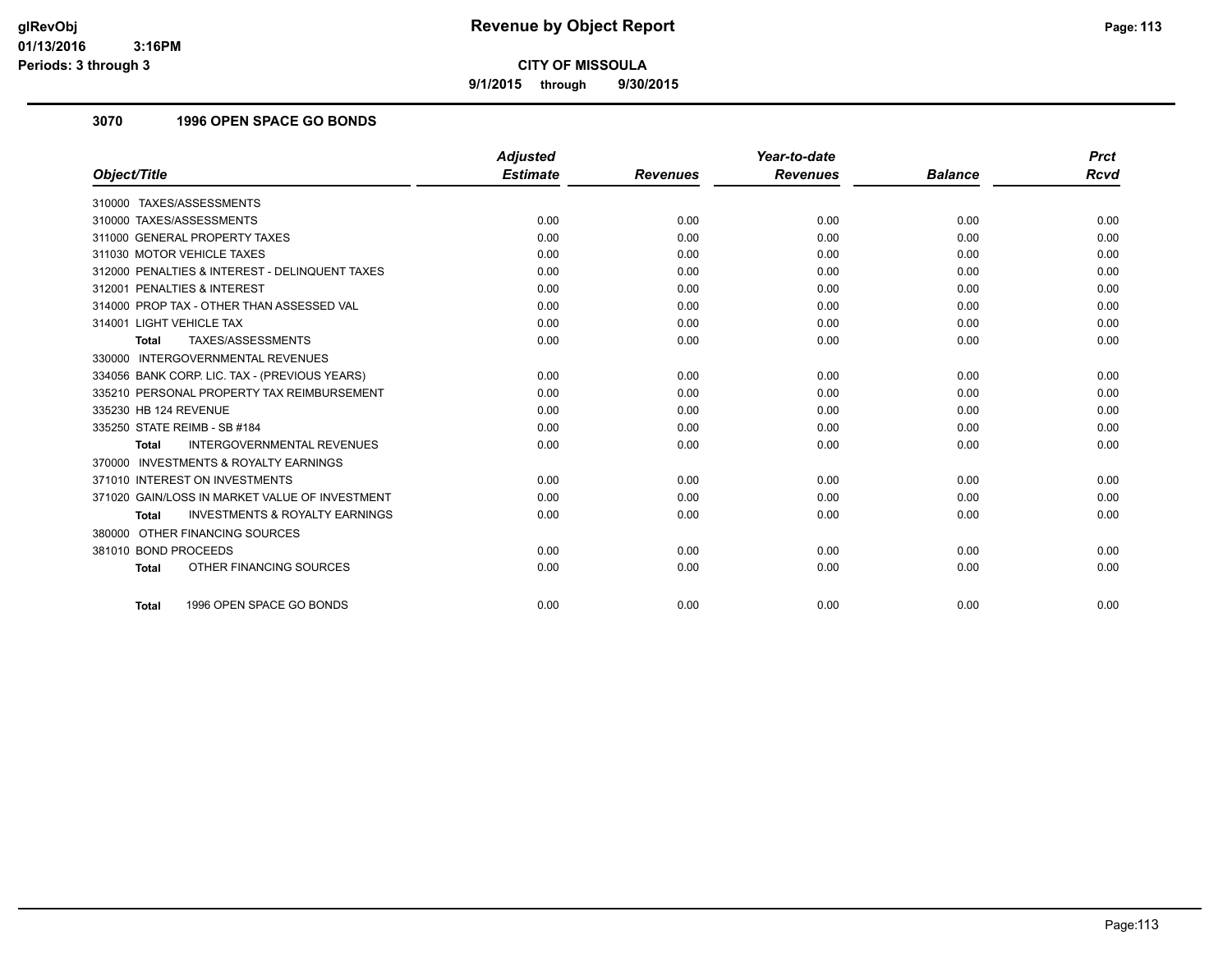**9/1/2015 through 9/30/2015**

**3075 1997 OPEN SPACE G O BOND FUND**

**3075 1997 OPEN SPACE G O BOND FUND**

|                                                           | <b>Adjusted</b> |                 | Year-to-date    |                | <b>Prct</b> |
|-----------------------------------------------------------|-----------------|-----------------|-----------------|----------------|-------------|
| Object/Title                                              | <b>Estimate</b> | <b>Revenues</b> | <b>Revenues</b> | <b>Balance</b> | <b>Rcvd</b> |
| 310000 TAXES/ASSESSMENTS                                  |                 |                 |                 |                |             |
| 310000 TAXES/ASSESSMENTS                                  | 0.00            | 0.00            | 0.00            | 0.00           | 0.00        |
| 311000 GENERAL PROPERTY TAXES                             | 0.00            | 0.00            | 0.00            | 0.00           | 0.00        |
| 311030 MOTOR VEHICLE TAXES                                | 0.00            | 0.00            | 0.00            | 0.00           | 0.00        |
| 312000 PENALTIES & INTEREST - DELINQUENT TAXES            | 0.00            | 0.00            | 0.00            | 0.00           | 0.00        |
| 312001 PENALTIES & INTEREST                               | 0.00            | 0.00            | 0.00            | 0.00           | 0.00        |
| 314000 PROP TAX - OTHER THAN ASSESSED VAL                 | 0.00            | 0.00            | 0.00            | 0.00           | 0.00        |
| 314001 LIGHT VEHICLE TAX                                  | 0.00            | 0.00            | 0.00            | 0.00           | 0.00        |
| TAXES/ASSESSMENTS<br>Total                                | 0.00            | 0.00            | 0.00            | 0.00           | 0.00        |
| 330000 INTERGOVERNMENTAL REVENUES                         |                 |                 |                 |                |             |
| 334056 BANK CORP. LIC. TAX - (PREVIOUS YEARS)             | 0.00            | 0.00            | 0.00            | 0.00           | 0.00        |
| 335210 PERSONAL PROPERTY TAX REIMBURSEMENT                | 0.00            | 0.00            | 0.00            | 0.00           | 0.00        |
| 335230 HB 124 REVENUE                                     | 0.00            | 0.00            | 0.00            | 0.00           | 0.00        |
| 335250 STATE REIMB - SB #184                              | 0.00            | 0.00            | 0.00            | 0.00           | 0.00        |
| <b>INTERGOVERNMENTAL REVENUES</b><br>Total                | 0.00            | 0.00            | 0.00            | 0.00           | 0.00        |
| 360000 MISCELLANEOUS REVENUES                             |                 |                 |                 |                |             |
| 360010 MISCELLANEOUS                                      | 0.00            | 0.00            | 0.00            | 0.00           | 0.00        |
| MISCELLANEOUS REVENUES<br>Total                           | 0.00            | 0.00            | 0.00            | 0.00           | 0.00        |
| 370000 INVESTMENTS & ROYALTY EARNINGS                     |                 |                 |                 |                |             |
| 371010 INTEREST ON INVESTMENTS                            | 0.00            | 0.00            | 0.00            | 0.00           | 0.00        |
| 371020 GAIN/LOSS IN MARKET VALUE OF INVESTMENTS           | 0.00            | 0.00            | 0.00            | 0.00           | 0.00        |
| <b>INVESTMENTS &amp; ROYALTY EARNINGS</b><br><b>Total</b> | 0.00            | 0.00            | 0.00            | 0.00           | 0.00        |
| 380000 OTHER FINANCING SOURCES                            |                 |                 |                 |                |             |
| 380000 OTHER FINANCING SOURCES                            | 0.00            | 0.00            | 0.00            | 0.00           | 0.00        |
| 381010 BOND PROCEEDS                                      | 0.00            | 0.00            | 0.00            | 0.00           | 0.00        |
| OTHER FINANCING SOURCES<br>Total                          | 0.00            | 0.00            | 0.00            | 0.00           | 0.00        |
|                                                           |                 |                 |                 |                |             |
| 1997 OPEN SPACE G O BOND FUND<br><b>Total</b>             | 0.00            | 0.00            | 0.00            | 0.00           | 0.00        |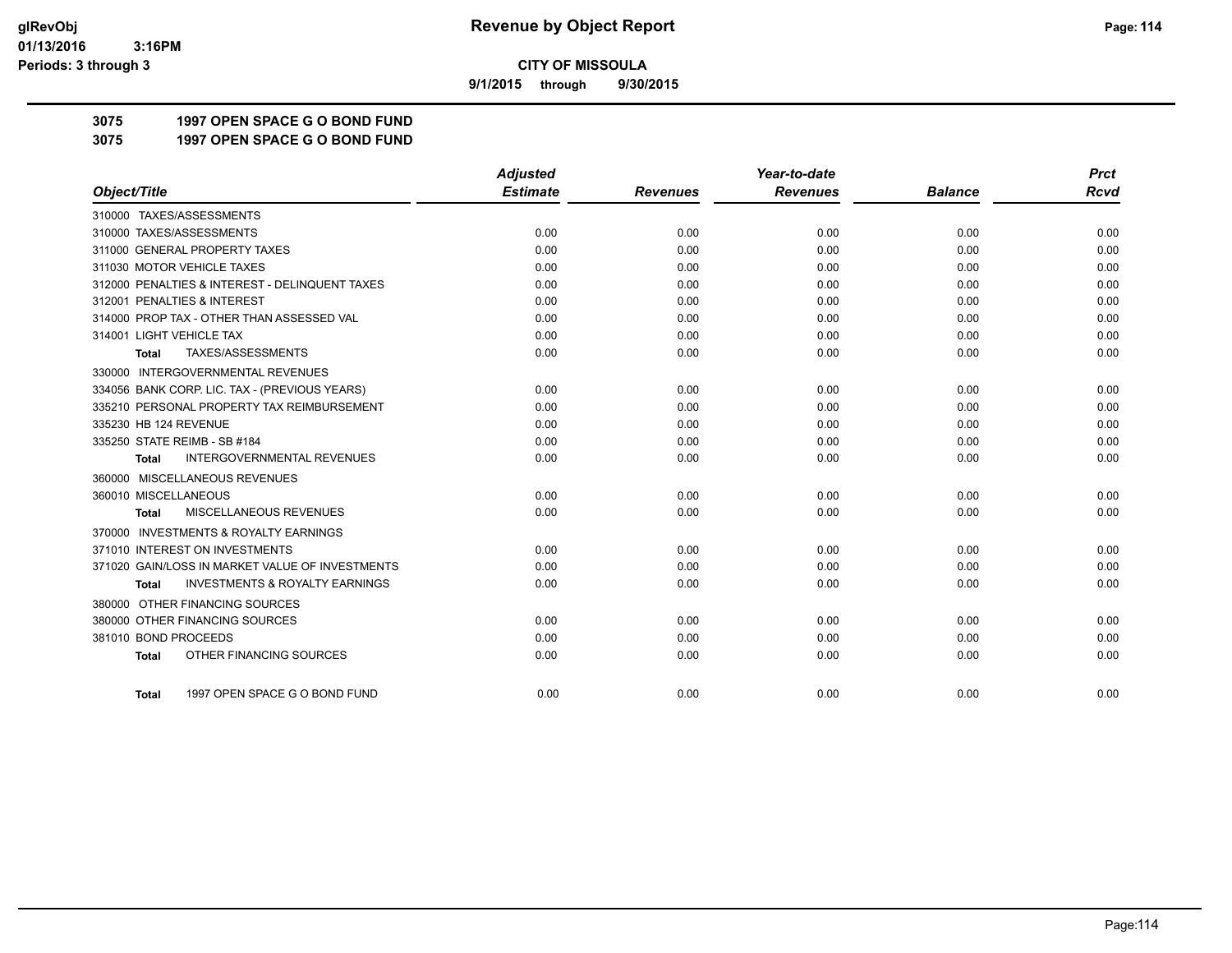**9/1/2015 through 9/30/2015**

# **3075 1997 OPEN SPACE G O BOND FUND**

|                                                           | <b>Adjusted</b> |                 | Year-to-date    |                | <b>Prct</b> |
|-----------------------------------------------------------|-----------------|-----------------|-----------------|----------------|-------------|
| Object/Title                                              | <b>Estimate</b> | <b>Revenues</b> | <b>Revenues</b> | <b>Balance</b> | <b>Rcvd</b> |
| 310000 TAXES/ASSESSMENTS                                  |                 |                 |                 |                |             |
| 310000 TAXES/ASSESSMENTS                                  | 0.00            | 0.00            | 0.00            | 0.00           | 0.00        |
| 311000 GENERAL PROPERTY TAXES                             | 0.00            | 0.00            | 0.00            | 0.00           | 0.00        |
| 311030 MOTOR VEHICLE TAXES                                | 0.00            | 0.00            | 0.00            | 0.00           | 0.00        |
| 312000 PENALTIES & INTEREST - DELINQUENT TAXES            | 0.00            | 0.00            | 0.00            | 0.00           | 0.00        |
| 312001 PENALTIES & INTEREST                               | 0.00            | 0.00            | 0.00            | 0.00           | 0.00        |
| 314000 PROP TAX - OTHER THAN ASSESSED VAL                 | 0.00            | 0.00            | 0.00            | 0.00           | 0.00        |
| 314001 LIGHT VEHICLE TAX                                  | 0.00            | 0.00            | 0.00            | 0.00           | 0.00        |
| TAXES/ASSESSMENTS<br><b>Total</b>                         | 0.00            | 0.00            | 0.00            | 0.00           | 0.00        |
| 330000 INTERGOVERNMENTAL REVENUES                         |                 |                 |                 |                |             |
| 334056 BANK CORP. LIC. TAX - (PREVIOUS YEARS)             | 0.00            | 0.00            | 0.00            | 0.00           | 0.00        |
| 335210 PERSONAL PROPERTY TAX REIMBURSEMENT                | 0.00            | 0.00            | 0.00            | 0.00           | 0.00        |
| 335230 HB 124 REVENUE                                     | 0.00            | 0.00            | 0.00            | 0.00           | 0.00        |
| 335250 STATE REIMB - SB #184                              | 0.00            | 0.00            | 0.00            | 0.00           | 0.00        |
| <b>INTERGOVERNMENTAL REVENUES</b><br><b>Total</b>         | 0.00            | 0.00            | 0.00            | 0.00           | 0.00        |
| 360000 MISCELLANEOUS REVENUES                             |                 |                 |                 |                |             |
| 360010 MISCELLANEOUS                                      | 0.00            | 0.00            | 0.00            | 0.00           | 0.00        |
| <b>MISCELLANEOUS REVENUES</b><br>Total                    | 0.00            | 0.00            | 0.00            | 0.00           | 0.00        |
| 370000 INVESTMENTS & ROYALTY EARNINGS                     |                 |                 |                 |                |             |
| 371010 INTEREST ON INVESTMENTS                            | 0.00            | 0.00            | 0.00            | 0.00           | 0.00        |
| 371020 GAIN/LOSS IN MARKET VALUE OF INVESTMENT            | 0.00            | 0.00            | 0.00            | 0.00           | 0.00        |
| <b>INVESTMENTS &amp; ROYALTY EARNINGS</b><br><b>Total</b> | 0.00            | 0.00            | 0.00            | 0.00           | 0.00        |
| 380000 OTHER FINANCING SOURCES                            |                 |                 |                 |                |             |
| 380000 OTHER FINANCING SOURCES                            | 0.00            | 0.00            | 0.00            | 0.00           | 0.00        |
| 381010 BOND PROCEEDS                                      | 0.00            | 0.00            | 0.00            | 0.00           | 0.00        |
| OTHER FINANCING SOURCES<br><b>Total</b>                   | 0.00            | 0.00            | 0.00            | 0.00           | 0.00        |
|                                                           |                 |                 |                 |                |             |
| 1997 OPEN SPACE G O BOND FUND<br><b>Total</b>             | 0.00            | 0.00            | 0.00            | 0.00           | 0.00        |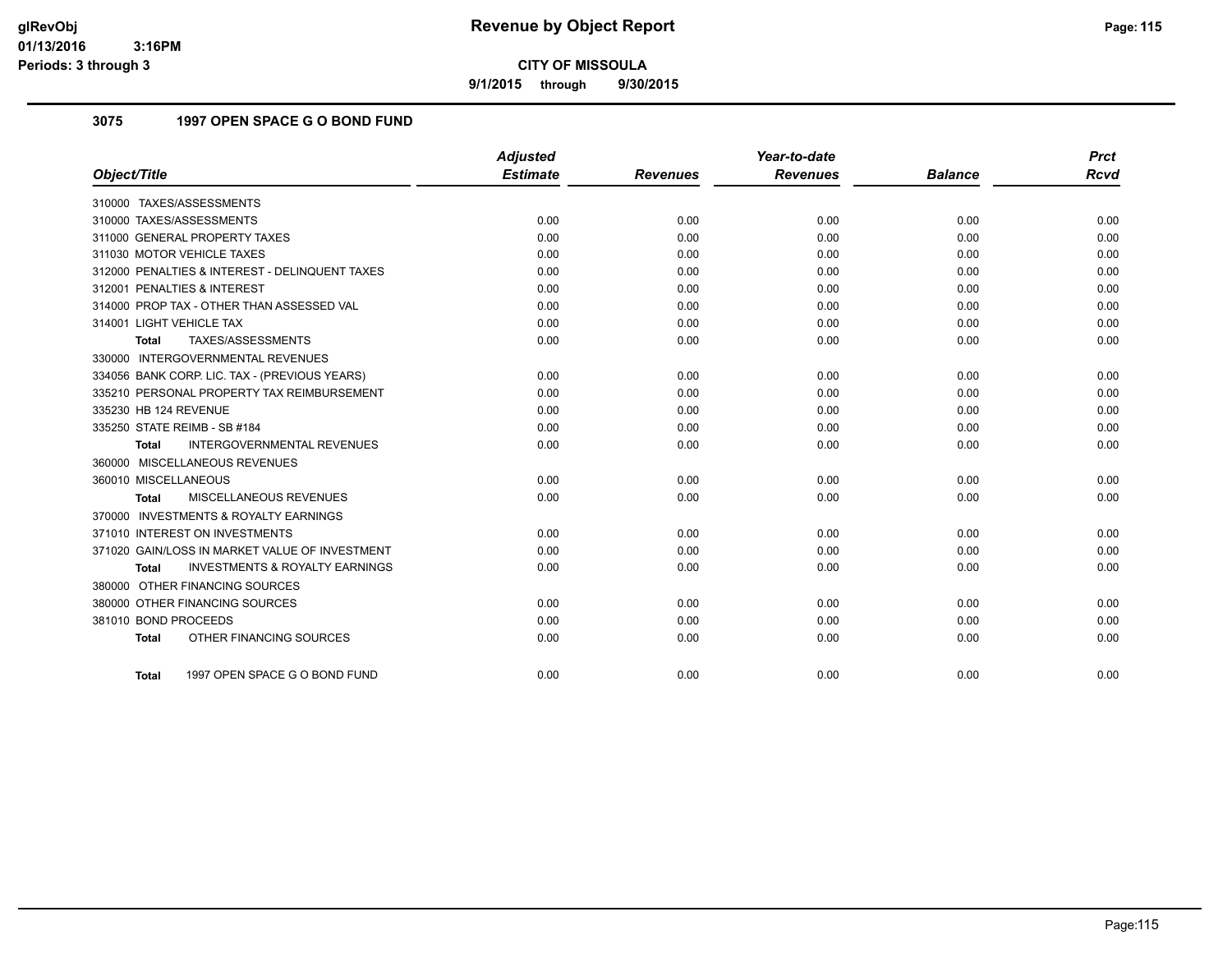#### **01/13/2016 3:16PM Periods: 3 through 3**

**CITY OF MISSOULA**

**9/1/2015 through 9/30/2015**

# **3080 1994 FIRE EQUIP/CITY HALLS REFUND BOND F**

**3080 1994 FIRE EQUIP/CITY HALLS REFUND BOND F**

|                                                           | <b>Adjusted</b> |                 | Year-to-date    |                | <b>Prct</b> |
|-----------------------------------------------------------|-----------------|-----------------|-----------------|----------------|-------------|
| Object/Title                                              | <b>Estimate</b> | <b>Revenues</b> | <b>Revenues</b> | <b>Balance</b> | <b>Rcvd</b> |
| 310000 TAXES/ASSESSMENTS                                  |                 |                 |                 |                |             |
| 310000 TAXES/ASSESSMENTS                                  | 0.00            | 0.00            | 0.00            | 0.00           | 0.00        |
| 311000 GENERAL PROPERTY TAXES                             | 0.00            | 0.00            | 0.00            | 0.00           | 0.00        |
| 311030 MOTOR VEHICLE TAXES                                | 0.00            | 0.00            | 0.00            | 0.00           | 0.00        |
| 312000 PENALTIES & INTEREST - DELINQUENT TAXES            | 0.00            | 0.00            | 0.00            | 0.00           | 0.00        |
| 312001 PENALTIES & INTEREST                               | 0.00            | 0.00            | 0.00            | 0.00           | 0.00        |
| 314000 PROP TAX - OTHER THAN ASSESSED VAL                 | 0.00            | 0.00            | 0.00            | 0.00           | 0.00        |
| 314001 LIGHT VEHICLE TAX                                  | 0.00            | 0.00            | 0.00            | 0.00           | 0.00        |
| TAXES/ASSESSMENTS<br>Total                                | 0.00            | 0.00            | 0.00            | 0.00           | 0.00        |
| 330000 INTERGOVERNMENTAL REVENUES                         |                 |                 |                 |                |             |
| 334056 BANK CORP. LIC. TAX - (PREVIOUS YEARS)             | 0.00            | 0.00            | 0.00            | 0.00           | 0.00        |
| 335210 PERSONAL PROPERTY TAX REIMBURSEMENT                | 0.00            | 0.00            | 0.00            | 0.00           | 0.00        |
| 335230 HB 124 REVENUE                                     | 0.00            | 0.00            | 0.00            | 0.00           | 0.00        |
| 335250 STATE REIMB - SB #184                              | 0.00            | 0.00            | 0.00            | 0.00           | 0.00        |
| <b>INTERGOVERNMENTAL REVENUES</b><br><b>Total</b>         | 0.00            | 0.00            | 0.00            | 0.00           | 0.00        |
| 360000 MISCELLANEOUS REVENUES                             |                 |                 |                 |                |             |
| 360010 MISCELLANEOUS                                      | 0.00            | 0.00            | 0.00            | 0.00           | 0.00        |
| MISCELLANEOUS REVENUES<br>Total                           | 0.00            | 0.00            | 0.00            | 0.00           | 0.00        |
| 370000 INVESTMENTS & ROYALTY EARNINGS                     |                 |                 |                 |                |             |
| 371010 INTEREST ON INVESTMENTS                            | 0.00            | 0.00            | 0.00            | 0.00           | 0.00        |
| 371020 GAIN/LOSS IN MARKET VALUE OF INVESTMENTS           | 0.00            | 0.00            | 0.00            | 0.00           | 0.00        |
| <b>INVESTMENTS &amp; ROYALTY EARNINGS</b><br><b>Total</b> | 0.00            | 0.00            | 0.00            | 0.00           | 0.00        |
| 380000 OTHER FINANCING SOURCES                            |                 |                 |                 |                |             |
| 380000 OTHER FINANCING SOURCES                            | 0.00            | 0.00            | 0.00            | 0.00           | 0.00        |
| 381010 BOND PROCEEDS                                      | 0.00            | 0.00            | 0.00            | 0.00           | 0.00        |
| OTHER FINANCING SOURCES<br><b>Total</b>                   | 0.00            | 0.00            | 0.00            | 0.00           | 0.00        |
| 1994 FIRE EQUIP/CITY HALLS REFUND BONI<br><b>Total</b>    | 0.00            | 0.00            | 0.00            | 0.00           | 0.00        |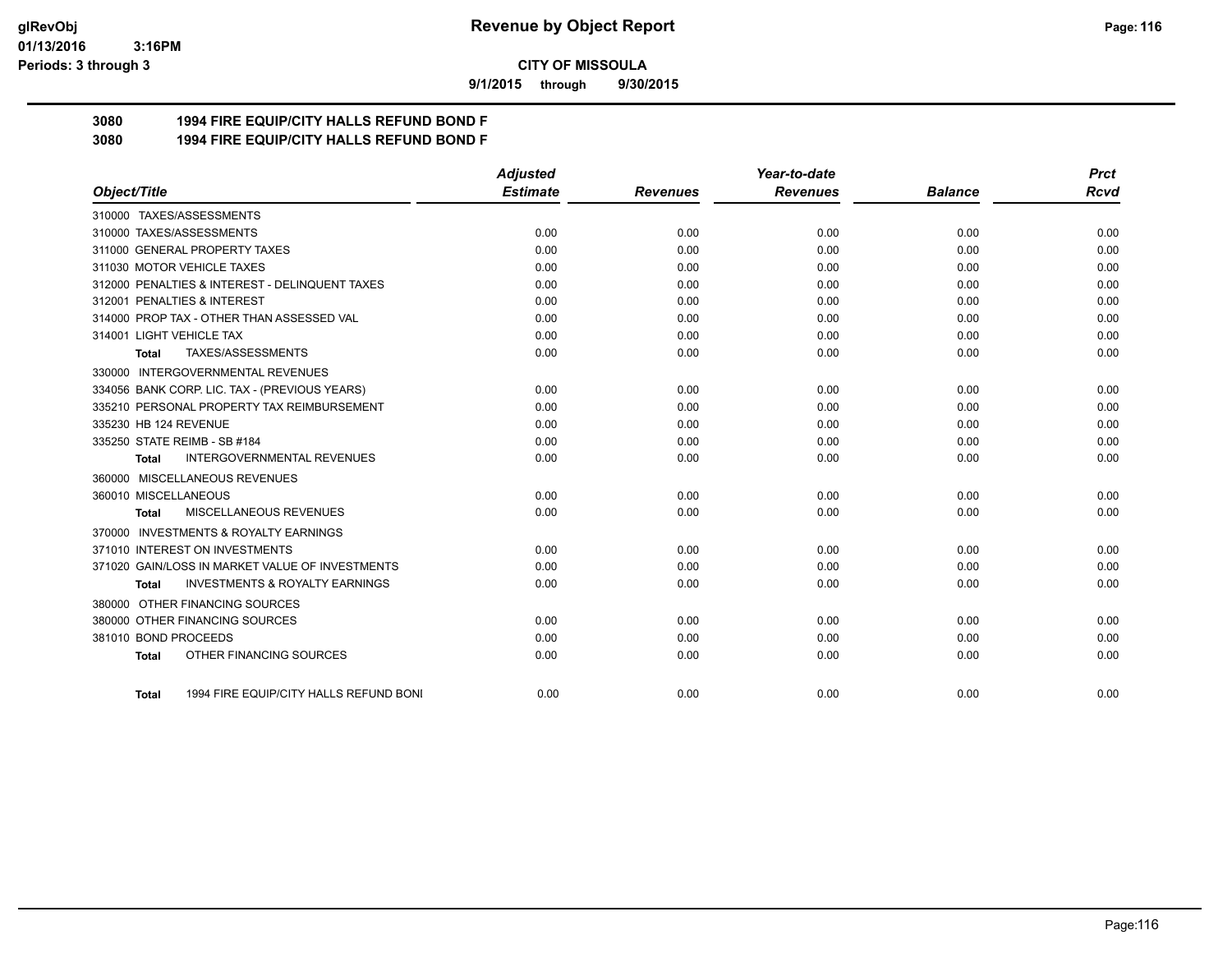**9/1/2015 through 9/30/2015**

#### **3080 1994 FIRE EQUIP/CITY HALLS REFUND BOND F**

|                                                    | <b>Adjusted</b> |                 | Year-to-date    |                | <b>Prct</b> |
|----------------------------------------------------|-----------------|-----------------|-----------------|----------------|-------------|
| Object/Title                                       | <b>Estimate</b> | <b>Revenues</b> | <b>Revenues</b> | <b>Balance</b> | <b>Rcvd</b> |
| 310000 TAXES/ASSESSMENTS                           |                 |                 |                 |                |             |
| 310000 TAXES/ASSESSMENTS                           | 0.00            | 0.00            | 0.00            | 0.00           | 0.00        |
| 311000 GENERAL PROPERTY TAXES                      | 0.00            | 0.00            | 0.00            | 0.00           | 0.00        |
| 311030 MOTOR VEHICLE TAXES                         | 0.00            | 0.00            | 0.00            | 0.00           | 0.00        |
| 312000 PENALTIES & INTEREST - DELINQUENT TAXES     | 0.00            | 0.00            | 0.00            | 0.00           | 0.00        |
| 312001 PENALTIES & INTEREST                        | 0.00            | 0.00            | 0.00            | 0.00           | 0.00        |
| 314000 PROP TAX - OTHER THAN ASSESSED VAL          | 0.00            | 0.00            | 0.00            | 0.00           | 0.00        |
| 314001 LIGHT VEHICLE TAX                           | 0.00            | 0.00            | 0.00            | 0.00           | 0.00        |
| TAXES/ASSESSMENTS<br><b>Total</b>                  | 0.00            | 0.00            | 0.00            | 0.00           | 0.00        |
| 330000 INTERGOVERNMENTAL REVENUES                  |                 |                 |                 |                |             |
| 334056 BANK CORP. LIC. TAX - (PREVIOUS YEARS)      | 0.00            | 0.00            | 0.00            | 0.00           | 0.00        |
| 335210 PERSONAL PROPERTY TAX REIMBURSEMENT         | 0.00            | 0.00            | 0.00            | 0.00           | 0.00        |
| 335230 HB 124 REVENUE                              | 0.00            | 0.00            | 0.00            | 0.00           | 0.00        |
| 335250 STATE REIMB - SB #184                       | 0.00            | 0.00            | 0.00            | 0.00           | 0.00        |
| INTERGOVERNMENTAL REVENUES<br><b>Total</b>         | 0.00            | 0.00            | 0.00            | 0.00           | 0.00        |
| 360000 MISCELLANEOUS REVENUES                      |                 |                 |                 |                |             |
| 360010 MISCELLANEOUS                               | 0.00            | 0.00            | 0.00            | 0.00           | 0.00        |
| MISCELLANEOUS REVENUES<br>Total                    | 0.00            | 0.00            | 0.00            | 0.00           | 0.00        |
| 370000 INVESTMENTS & ROYALTY EARNINGS              |                 |                 |                 |                |             |
| 371010 INTEREST ON INVESTMENTS                     | 0.00            | 0.00            | 0.00            | 0.00           | 0.00        |
| 371020 GAIN/LOSS IN MARKET VALUE OF INVESTMENT     | 0.00            | 0.00            | 0.00            | 0.00           | 0.00        |
| <b>INVESTMENTS &amp; ROYALTY EARNINGS</b><br>Total | 0.00            | 0.00            | 0.00            | 0.00           | 0.00        |
| 380000 OTHER FINANCING SOURCES                     |                 |                 |                 |                |             |
| 380000 OTHER FINANCING SOURCES                     | 0.00            | 0.00            | 0.00            | 0.00           | 0.00        |
| 381010 BOND PROCEEDS                               | 0.00            | 0.00            | 0.00            | 0.00           | 0.00        |
| OTHER FINANCING SOURCES<br><b>Total</b>            | 0.00            | 0.00            | 0.00            | 0.00           | 0.00        |
| 1994 FIRE EQUIP/CITY HALLS REFUND BON<br>Total     | 0.00            | 0.00            | 0.00            | 0.00           | 0.00        |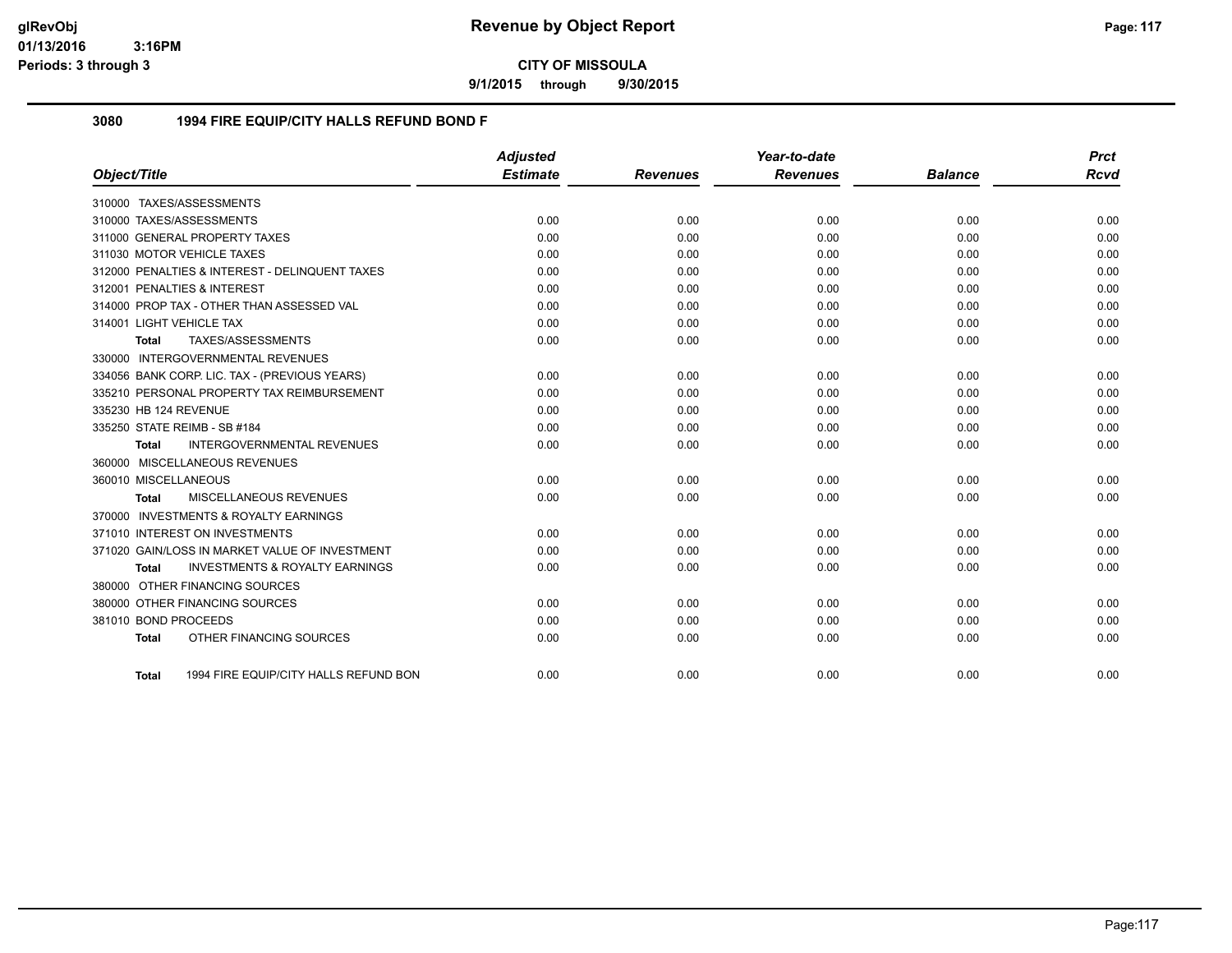**9/1/2015 through 9/30/2015**

# **3085 1993 FIRE STATION G O BOND FUND**

**3085 1993 FIRE STATION G O BOND FUND**

|                                                           | <b>Adjusted</b> |                 | Year-to-date    |                | <b>Prct</b> |
|-----------------------------------------------------------|-----------------|-----------------|-----------------|----------------|-------------|
| Object/Title                                              | <b>Estimate</b> | <b>Revenues</b> | <b>Revenues</b> | <b>Balance</b> | <b>Rcvd</b> |
| 310000 TAXES/ASSESSMENTS                                  |                 |                 |                 |                |             |
| 310000 TAXES/ASSESSMENTS                                  | 0.00            | 0.00            | 0.00            | 0.00           | 0.00        |
| 311000 GENERAL PROPERTY TAXES                             | 0.00            | 0.00            | 0.00            | 0.00           | 0.00        |
| 311030 MOTOR VEHICLE TAXES                                | 0.00            | 0.00            | 0.00            | 0.00           | 0.00        |
| 312000 PENALTIES & INTEREST - DELINQUENT TAXES            | 0.00            | 0.00            | 0.00            | 0.00           | 0.00        |
| 312001 PENALTIES & INTEREST                               | 0.00            | 0.00            | 0.00            | 0.00           | 0.00        |
| 314000 PROP TAX - OTHER THAN ASSESSED VAL                 | 0.00            | 0.00            | 0.00            | 0.00           | 0.00        |
| 314001 LIGHT VEHICLE TAX                                  | 0.00            | 0.00            | 0.00            | 0.00           | 0.00        |
| TAXES/ASSESSMENTS<br><b>Total</b>                         | 0.00            | 0.00            | 0.00            | 0.00           | 0.00        |
| <b>INTERGOVERNMENTAL REVENUES</b><br>330000               |                 |                 |                 |                |             |
| 334056 BANK CORP. LIC. TAX - (PREVIOUS YEARS)             | 0.00            | 0.00            | 0.00            | 0.00           | 0.00        |
| 335210 PERSONAL PROPERTY TAX REIMBURSEMENT                | 0.00            | 0.00            | 0.00            | 0.00           | 0.00        |
| 335230 HB 124 REVENUE                                     | 0.00            | 0.00            | 0.00            | 0.00           | 0.00        |
| 335250 STATE REIMB - SB #184                              | 0.00            | 0.00            | 0.00            | 0.00           | 0.00        |
| <b>INTERGOVERNMENTAL REVENUES</b><br><b>Total</b>         | 0.00            | 0.00            | 0.00            | 0.00           | 0.00        |
| MISCELLANEOUS REVENUES<br>360000                          |                 |                 |                 |                |             |
| 360010 MISCELLANEOUS                                      | 0.00            | 0.00            | 0.00            | 0.00           | 0.00        |
| <b>MISCELLANEOUS REVENUES</b><br><b>Total</b>             | 0.00            | 0.00            | 0.00            | 0.00           | 0.00        |
| <b>INVESTMENTS &amp; ROYALTY EARNINGS</b><br>370000       |                 |                 |                 |                |             |
| 371010 INTEREST ON INVESTMENTS                            | 0.00            | 0.00            | 0.00            | 0.00           | 0.00        |
| 371020 GAIN/LOSS IN MARKET VALUE OF INVESTMENTS           | 0.00            | 0.00            | 0.00            | 0.00           | 0.00        |
| <b>INVESTMENTS &amp; ROYALTY EARNINGS</b><br><b>Total</b> | 0.00            | 0.00            | 0.00            | 0.00           | 0.00        |
|                                                           |                 |                 |                 |                |             |
| 1993 FIRE STATION G O BOND FUND<br><b>Total</b>           | 0.00            | 0.00            | 0.00            | 0.00           | 0.00        |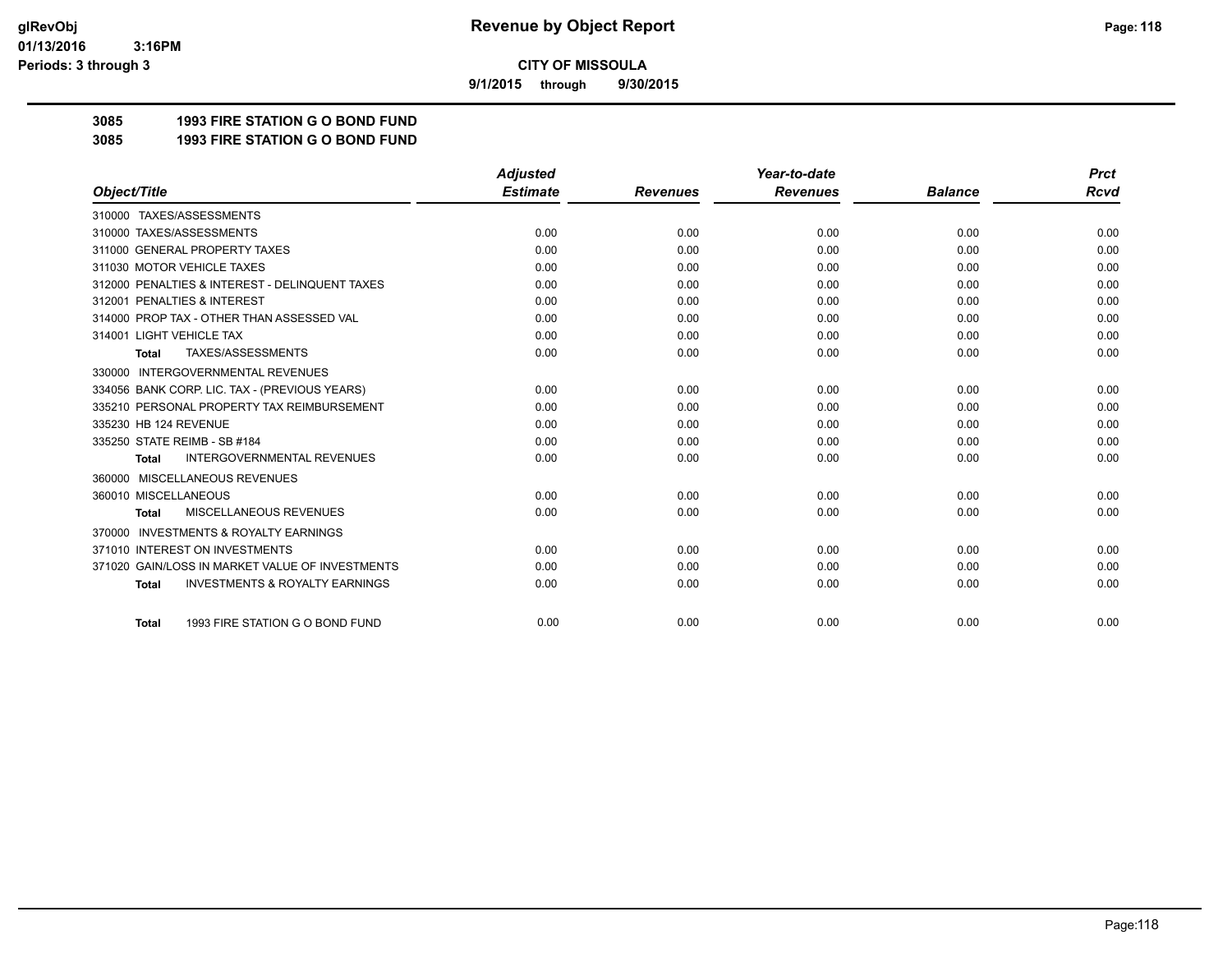**9/1/2015 through 9/30/2015**

## **3085 1993 FIRE STATION G O BOND FUND**

|                                                           | <b>Adjusted</b> |                 | Year-to-date    |                | <b>Prct</b> |
|-----------------------------------------------------------|-----------------|-----------------|-----------------|----------------|-------------|
| Object/Title                                              | <b>Estimate</b> | <b>Revenues</b> | <b>Revenues</b> | <b>Balance</b> | Rcvd        |
| 310000 TAXES/ASSESSMENTS                                  |                 |                 |                 |                |             |
| 310000 TAXES/ASSESSMENTS                                  | 0.00            | 0.00            | 0.00            | 0.00           | 0.00        |
| 311000 GENERAL PROPERTY TAXES                             | 0.00            | 0.00            | 0.00            | 0.00           | 0.00        |
| 311030 MOTOR VEHICLE TAXES                                | 0.00            | 0.00            | 0.00            | 0.00           | 0.00        |
| 312000 PENALTIES & INTEREST - DELINQUENT TAXES            | 0.00            | 0.00            | 0.00            | 0.00           | 0.00        |
| 312001 PENALTIES & INTEREST                               | 0.00            | 0.00            | 0.00            | 0.00           | 0.00        |
| 314000 PROP TAX - OTHER THAN ASSESSED VAL                 | 0.00            | 0.00            | 0.00            | 0.00           | 0.00        |
| 314001 LIGHT VEHICLE TAX                                  | 0.00            | 0.00            | 0.00            | 0.00           | 0.00        |
| TAXES/ASSESSMENTS<br><b>Total</b>                         | 0.00            | 0.00            | 0.00            | 0.00           | 0.00        |
| 330000 INTERGOVERNMENTAL REVENUES                         |                 |                 |                 |                |             |
| 334056 BANK CORP. LIC. TAX - (PREVIOUS YEARS)             | 0.00            | 0.00            | 0.00            | 0.00           | 0.00        |
| 335210 PERSONAL PROPERTY TAX REIMBURSEMENT                | 0.00            | 0.00            | 0.00            | 0.00           | 0.00        |
| 335230 HB 124 REVENUE                                     | 0.00            | 0.00            | 0.00            | 0.00           | 0.00        |
| 335250 STATE REIMB - SB #184                              | 0.00            | 0.00            | 0.00            | 0.00           | 0.00        |
| <b>INTERGOVERNMENTAL REVENUES</b><br><b>Total</b>         | 0.00            | 0.00            | 0.00            | 0.00           | 0.00        |
| 360000 MISCELLANEOUS REVENUES                             |                 |                 |                 |                |             |
| 360010 MISCELLANEOUS                                      | 0.00            | 0.00            | 0.00            | 0.00           | 0.00        |
| MISCELLANEOUS REVENUES<br><b>Total</b>                    | 0.00            | 0.00            | 0.00            | 0.00           | 0.00        |
| 370000 INVESTMENTS & ROYALTY EARNINGS                     |                 |                 |                 |                |             |
| 371010 INTEREST ON INVESTMENTS                            | 0.00            | 0.00            | 0.00            | 0.00           | 0.00        |
| 371020 GAIN/LOSS IN MARKET VALUE OF INVESTMENT            | 0.00            | 0.00            | 0.00            | 0.00           | 0.00        |
| <b>INVESTMENTS &amp; ROYALTY EARNINGS</b><br><b>Total</b> | 0.00            | 0.00            | 0.00            | 0.00           | 0.00        |
| 1993 FIRE STATION G O BOND FUND<br><b>Total</b>           | 0.00            | 0.00            | 0.00            | 0.00           | 0.00        |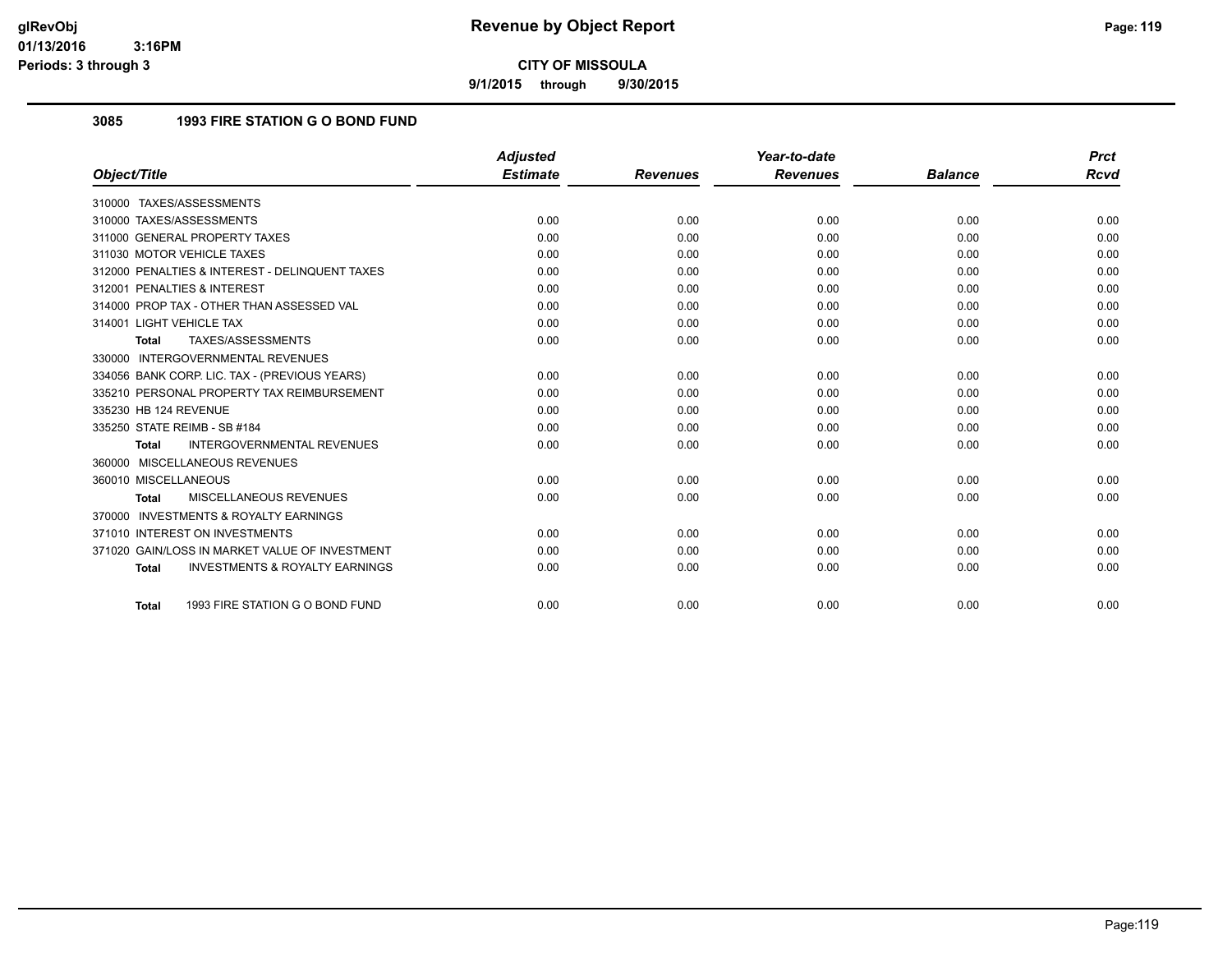**9/1/2015 through 9/30/2015**

**3090 2004 AQUATICS BOND**

**3090 2004 AQUATICS BOND**

|                                                           | <b>Adjusted</b> |                 | Year-to-date    |                | <b>Prct</b> |
|-----------------------------------------------------------|-----------------|-----------------|-----------------|----------------|-------------|
| Object/Title                                              | <b>Estimate</b> | <b>Revenues</b> | <b>Revenues</b> | <b>Balance</b> | <b>Rcvd</b> |
| 310000 TAXES/ASSESSMENTS                                  |                 |                 |                 |                |             |
| 310000 TAXES/ASSESSMENTS                                  | 0.00            | 0.00            | 0.00            | 0.00           | 0.00        |
| 311000 GENERAL PROPERTY TAXES                             | 0.00            | 0.00            | 0.00            | 0.00           | 0.00        |
| 311030 MOTOR VEHICLE TAXES                                | 0.00            | 0.00            | 0.00            | 0.00           | 0.00        |
| 312000 PENALTIES & INTEREST - DELINQUENT TAXES            | 0.00            | 0.00            | 0.00            | 0.00           | 0.00        |
| 312001 PENALTIES & INTEREST                               | 0.00            | 0.00            | 0.00            | 0.00           | 0.00        |
| 314000 PROP TAX - OTHER THAN ASSESSED VAL                 | 0.00            | 0.00            | 0.00            | 0.00           | 0.00        |
| 314001 LIGHT VEHICLE TAX                                  | 0.00            | 0.00            | 0.00            | 0.00           | 0.00        |
| TAXES/ASSESSMENTS<br><b>Total</b>                         | 0.00            | 0.00            | 0.00            | 0.00           | 0.00        |
| <b>INTERGOVERNMENTAL REVENUES</b><br>330000               |                 |                 |                 |                |             |
| 334056 BANK CORP. LIC. TAX - (PREVIOUS YEARS)             | 0.00            | 0.00            | 0.00            | 0.00           | 0.00        |
| 335210 PERSONAL PROPERTY TAX REIMBURSEMENT                | 0.00            | 0.00            | 0.00            | 0.00           | 0.00        |
| 335230 HB 124 REVENUE                                     | 0.00            | 0.00            | 0.00            | 0.00           | 0.00        |
| 335250 STATE REIMB - SB #184                              | 0.00            | 0.00            | 0.00            | 0.00           | 0.00        |
| <b>INTERGOVERNMENTAL REVENUES</b><br>Total                | 0.00            | 0.00            | 0.00            | 0.00           | 0.00        |
| 360000 MISCELLANEOUS REVENUES                             |                 |                 |                 |                |             |
| 360010 MISCELLANEOUS                                      | 0.00            | 0.00            | 0.00            | 0.00           | 0.00        |
| <b>MISCELLANEOUS REVENUES</b><br>Total                    | 0.00            | 0.00            | 0.00            | 0.00           | 0.00        |
| <b>INVESTMENTS &amp; ROYALTY EARNINGS</b><br>370000       |                 |                 |                 |                |             |
| 371010 INTEREST ON INVESTMENTS                            | 0.00            | 0.00            | 0.00            | 0.00           | 0.00        |
| 371020 GAIN/LOSS IN MARKET VALUE OF INVESTMENTS           | 0.00            | 0.00            | 0.00            | 0.00           | 0.00        |
| <b>INVESTMENTS &amp; ROYALTY EARNINGS</b><br><b>Total</b> | 0.00            | 0.00            | 0.00            | 0.00           | 0.00        |
| 380000 OTHER FINANCING SOURCES                            |                 |                 |                 |                |             |
| 383043 TRANSFERS FROM IMPACT FEES                         | 0.00            | 0.00            | 0.00            | 0.00           | 0.00        |
| OTHER FINANCING SOURCES<br><b>Total</b>                   | 0.00            | 0.00            | 0.00            | 0.00           | 0.00        |
|                                                           |                 |                 |                 |                |             |
| 2004 AQUATICS BOND<br><b>Total</b>                        | 0.00            | 0.00            | 0.00            | 0.00           | 0.00        |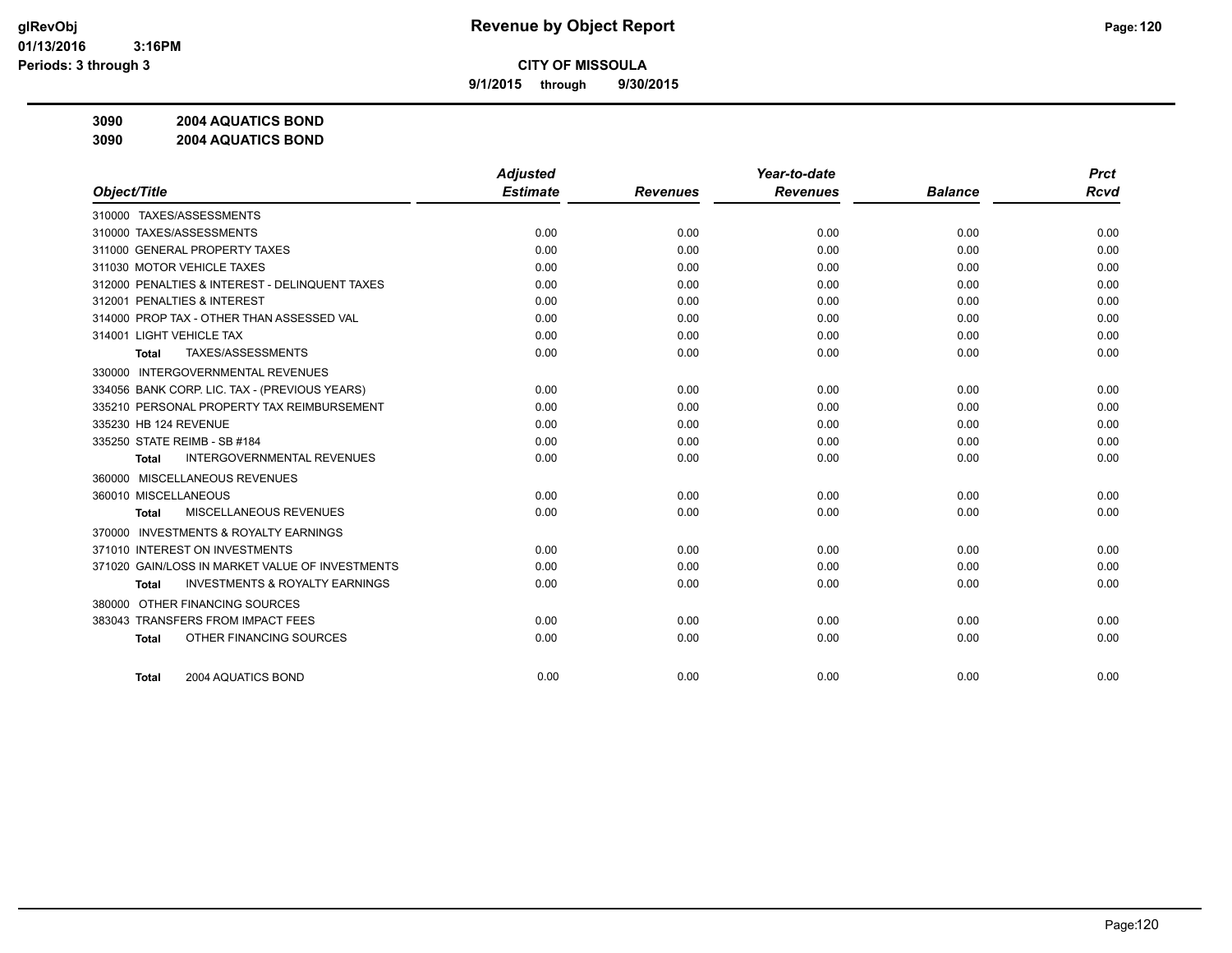**9/1/2015 through 9/30/2015**

#### **3090 2004 AQUATICS BOND**

|                                                           | <b>Adjusted</b> |                 | Year-to-date    |                | <b>Prct</b> |
|-----------------------------------------------------------|-----------------|-----------------|-----------------|----------------|-------------|
| Object/Title                                              | <b>Estimate</b> | <b>Revenues</b> | <b>Revenues</b> | <b>Balance</b> | <b>Rcvd</b> |
| 310000 TAXES/ASSESSMENTS                                  |                 |                 |                 |                |             |
| 310000 TAXES/ASSESSMENTS                                  | 0.00            | 0.00            | 0.00            | 0.00           | 0.00        |
| 311000 GENERAL PROPERTY TAXES                             | 0.00            | 0.00            | 0.00            | 0.00           | 0.00        |
| 311030 MOTOR VEHICLE TAXES                                | 0.00            | 0.00            | 0.00            | 0.00           | 0.00        |
| 312000 PENALTIES & INTEREST - DELINQUENT TAXES            | 0.00            | 0.00            | 0.00            | 0.00           | 0.00        |
| 312001 PENALTIES & INTEREST                               | 0.00            | 0.00            | 0.00            | 0.00           | 0.00        |
| 314000 PROP TAX - OTHER THAN ASSESSED VAL                 | 0.00            | 0.00            | 0.00            | 0.00           | 0.00        |
| 314001 LIGHT VEHICLE TAX                                  | 0.00            | 0.00            | 0.00            | 0.00           | 0.00        |
| TAXES/ASSESSMENTS<br><b>Total</b>                         | 0.00            | 0.00            | 0.00            | 0.00           | 0.00        |
| 330000 INTERGOVERNMENTAL REVENUES                         |                 |                 |                 |                |             |
| 334056 BANK CORP. LIC. TAX - (PREVIOUS YEARS)             | 0.00            | 0.00            | 0.00            | 0.00           | 0.00        |
| 335210 PERSONAL PROPERTY TAX REIMBURSEMENT                | 0.00            | 0.00            | 0.00            | 0.00           | 0.00        |
| 335230 HB 124 REVENUE                                     | 0.00            | 0.00            | 0.00            | 0.00           | 0.00        |
| 335250 STATE REIMB - SB #184                              | 0.00            | 0.00            | 0.00            | 0.00           | 0.00        |
| <b>INTERGOVERNMENTAL REVENUES</b><br><b>Total</b>         | 0.00            | 0.00            | 0.00            | 0.00           | 0.00        |
| 360000 MISCELLANEOUS REVENUES                             |                 |                 |                 |                |             |
| 360010 MISCELLANEOUS                                      | 0.00            | 0.00            | 0.00            | 0.00           | 0.00        |
| MISCELLANEOUS REVENUES<br>Total                           | 0.00            | 0.00            | 0.00            | 0.00           | 0.00        |
| 370000 INVESTMENTS & ROYALTY EARNINGS                     |                 |                 |                 |                |             |
| 371010 INTEREST ON INVESTMENTS                            | 0.00            | 0.00            | 0.00            | 0.00           | 0.00        |
| 371020 GAIN/LOSS IN MARKET VALUE OF INVESTMENT            | 0.00            | 0.00            | 0.00            | 0.00           | 0.00        |
| <b>INVESTMENTS &amp; ROYALTY EARNINGS</b><br><b>Total</b> | 0.00            | 0.00            | 0.00            | 0.00           | 0.00        |
| 380000 OTHER FINANCING SOURCES                            |                 |                 |                 |                |             |
| 383043 TRANSFERS FROM IMPACT FEES                         | 0.00            | 0.00            | 0.00            | 0.00           | 0.00        |
| OTHER FINANCING SOURCES<br><b>Total</b>                   | 0.00            | 0.00            | 0.00            | 0.00           | 0.00        |
| 2004 AQUATICS BOND<br>Total                               | 0.00            | 0.00            | 0.00            | 0.00           | 0.00        |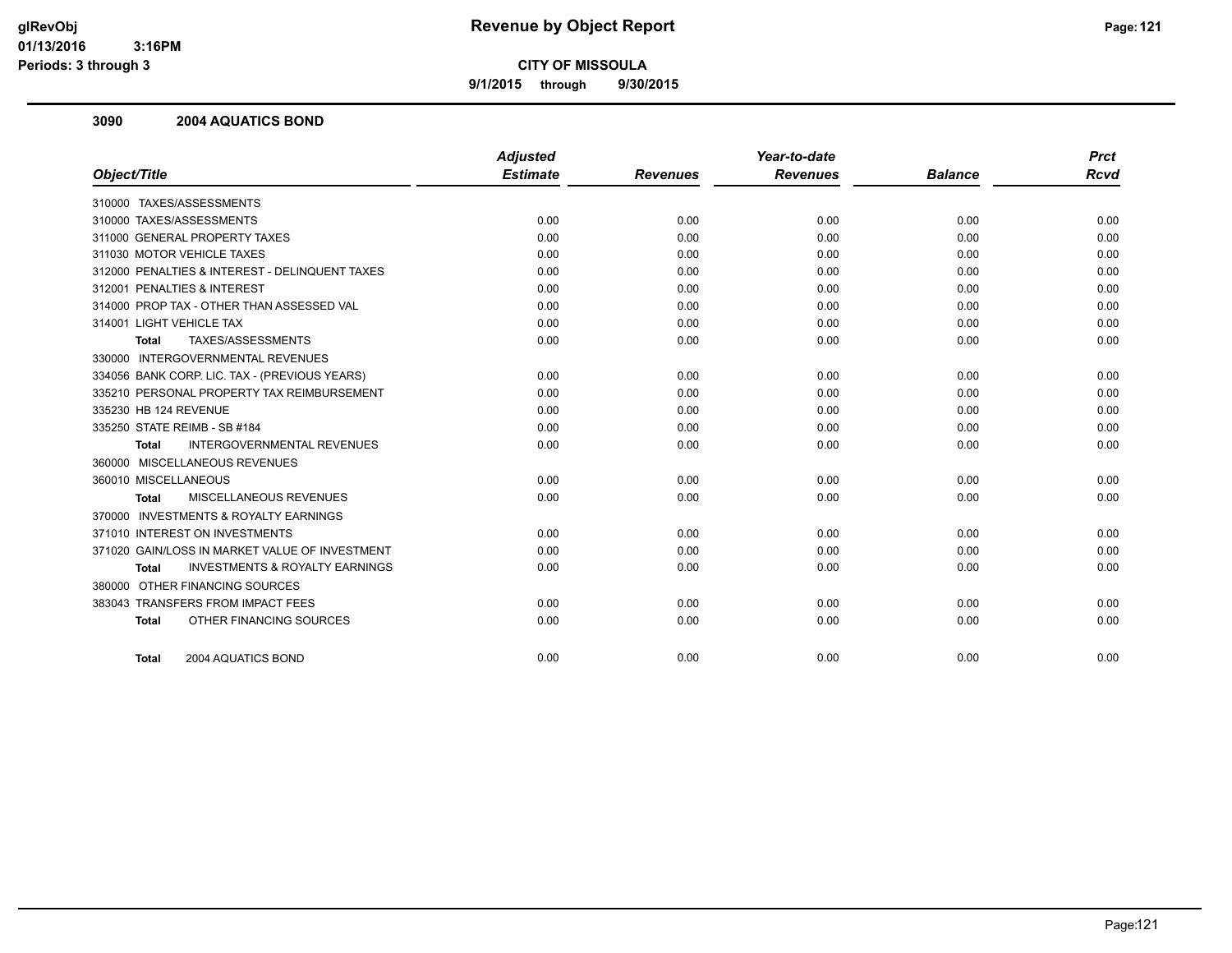**9/1/2015 through 9/30/2015**

# **3091 SERIES 2012A AQUATICS REFUNDING BOND**

**3091 SERIES 2012A AQUATICS REFUNDING BOND**

|                                                           | <b>Adjusted</b> |                 | Year-to-date    |                | <b>Prct</b> |
|-----------------------------------------------------------|-----------------|-----------------|-----------------|----------------|-------------|
| Object/Title                                              | <b>Estimate</b> | <b>Revenues</b> | <b>Revenues</b> | <b>Balance</b> | Rcvd        |
| 310000 TAXES/ASSESSMENTS                                  |                 |                 |                 |                |             |
| 310000 TAXES/ASSESSMENTS                                  | 0.00            | 0.00            | 0.00            | 0.00           | 0.00        |
| 311000 GENERAL PROPERTY TAXES                             | 595,148.00      | 5,581.61        | 0.00            | 595,148.00     | 0.00        |
| 312000 PENALTIES & INTEREST - DELINQUENT TAXES            | 0.00            | 0.00            | 0.00            | 0.00           | 0.00        |
| 312001 PENALTIES & INTEREST                               | 0.00            | 54.31           | 0.00            | 0.00           | 0.00        |
| 314000 PROP TAX - OTHER THAN ASSESSED VAL                 | 0.00            | 0.00            | 0.00            | 0.00           | 0.00        |
| TAXES/ASSESSMENTS<br>Total                                | 595,148.00      | 5,635.92        | 0.00            | 595,148.00     | 0.00        |
| 360000 MISCELLANEOUS REVENUES                             |                 |                 |                 |                |             |
| 360010 MISCELLANEOUS                                      | 0.00            | 0.00            | 0.00            | 0.00           | 0.00        |
| MISCELLANEOUS REVENUES<br>Total                           | 0.00            | 0.00            | 0.00            | 0.00           | 0.00        |
| INVESTMENTS & ROYALTY EARNINGS<br>370000                  |                 |                 |                 |                |             |
| 371010 INTEREST ON INVESTMENTS                            | 0.00            | 0.00            | 0.00            | 0.00           | 0.00        |
| 371020 GAIN/LOSS IN MARKET VALUE OF INVESTMENTS           | 0.00            | 0.00            | 0.00            | 0.00           | 0.00        |
| <b>INVESTMENTS &amp; ROYALTY EARNINGS</b><br><b>Total</b> | 0.00            | 0.00            | 0.00            | 0.00           | 0.00        |
| OTHER FINANCING SOURCES<br>380000                         |                 |                 |                 |                |             |
| 381010 BOND PROCEEDS                                      | 0.00            | 0.00            | 0.00            | 0.00           | 0.00        |
| OTHER FINANCING SOURCES<br>Total                          | 0.00            | 0.00            | 0.00            | 0.00           | 0.00        |
| SERIES 2012A AQUATICS REFUNDING BONI<br>Total             | 595,148.00      | 5,635.92        | 0.00            | 595,148.00     | 0.00        |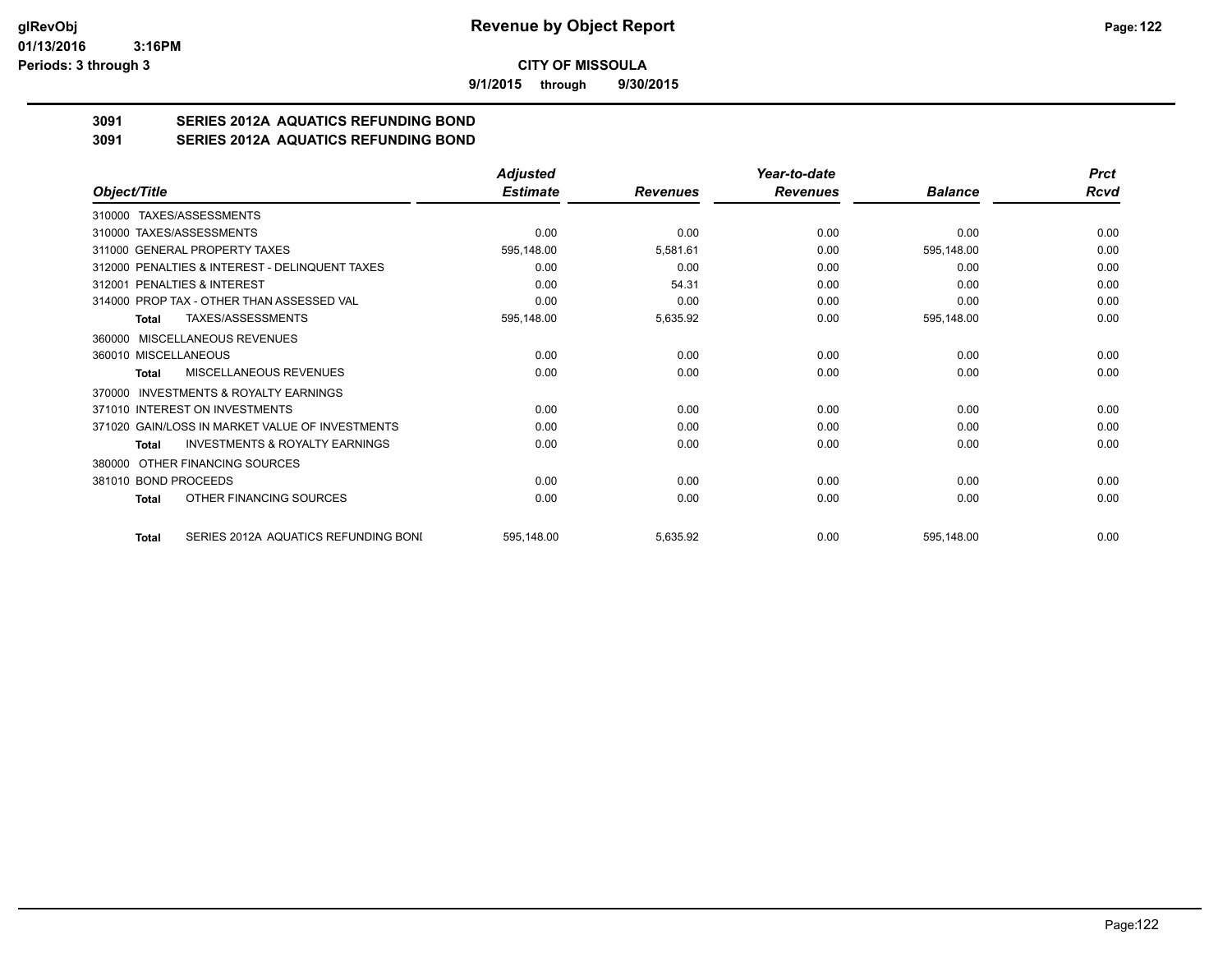**9/1/2015 through 9/30/2015**

## **3091 SERIES 2012A AQUATICS REFUNDING BOND**

|                                                           | <b>Adjusted</b> |                 | Year-to-date    |                | <b>Prct</b> |
|-----------------------------------------------------------|-----------------|-----------------|-----------------|----------------|-------------|
| Object/Title                                              | <b>Estimate</b> | <b>Revenues</b> | <b>Revenues</b> | <b>Balance</b> | Rcvd        |
| 310000 TAXES/ASSESSMENTS                                  |                 |                 |                 |                |             |
| 310000 TAXES/ASSESSMENTS                                  | 0.00            | 0.00            | 0.00            | 0.00           | 0.00        |
| 311000 GENERAL PROPERTY TAXES                             | 595,148.00      | 5,581.61        | 0.00            | 595,148.00     | 0.00        |
| 312000 PENALTIES & INTEREST - DELINQUENT TAXES            | 0.00            | 0.00            | 0.00            | 0.00           | 0.00        |
| 312001 PENALTIES & INTEREST                               | 0.00            | 54.31           | 0.00            | 0.00           | 0.00        |
| 314000 PROP TAX - OTHER THAN ASSESSED VAL                 | 0.00            | 0.00            | 0.00            | 0.00           | 0.00        |
| <b>TAXES/ASSESSMENTS</b><br><b>Total</b>                  | 595,148.00      | 5,635.92        | 0.00            | 595,148.00     | 0.00        |
| 360000 MISCELLANEOUS REVENUES                             |                 |                 |                 |                |             |
| 360010 MISCELLANEOUS                                      | 0.00            | 0.00            | 0.00            | 0.00           | 0.00        |
| MISCELLANEOUS REVENUES<br><b>Total</b>                    | 0.00            | 0.00            | 0.00            | 0.00           | 0.00        |
| 370000 INVESTMENTS & ROYALTY EARNINGS                     |                 |                 |                 |                |             |
| 371010 INTEREST ON INVESTMENTS                            | 0.00            | 0.00            | 0.00            | 0.00           | 0.00        |
| 371020 GAIN/LOSS IN MARKET VALUE OF INVESTMENT            | 0.00            | 0.00            | 0.00            | 0.00           | 0.00        |
| <b>INVESTMENTS &amp; ROYALTY EARNINGS</b><br><b>Total</b> | 0.00            | 0.00            | 0.00            | 0.00           | 0.00        |
| OTHER FINANCING SOURCES<br>380000                         |                 |                 |                 |                |             |
| 381010 BOND PROCEEDS                                      | 0.00            | 0.00            | 0.00            | 0.00           | 0.00        |
| OTHER FINANCING SOURCES<br><b>Total</b>                   | 0.00            | 0.00            | 0.00            | 0.00           | 0.00        |
| SERIES 2012A AQUATICS REFUNDING BON<br><b>Total</b>       | 595,148.00      | 5,635.92        | 0.00            | 595,148.00     | 0.00        |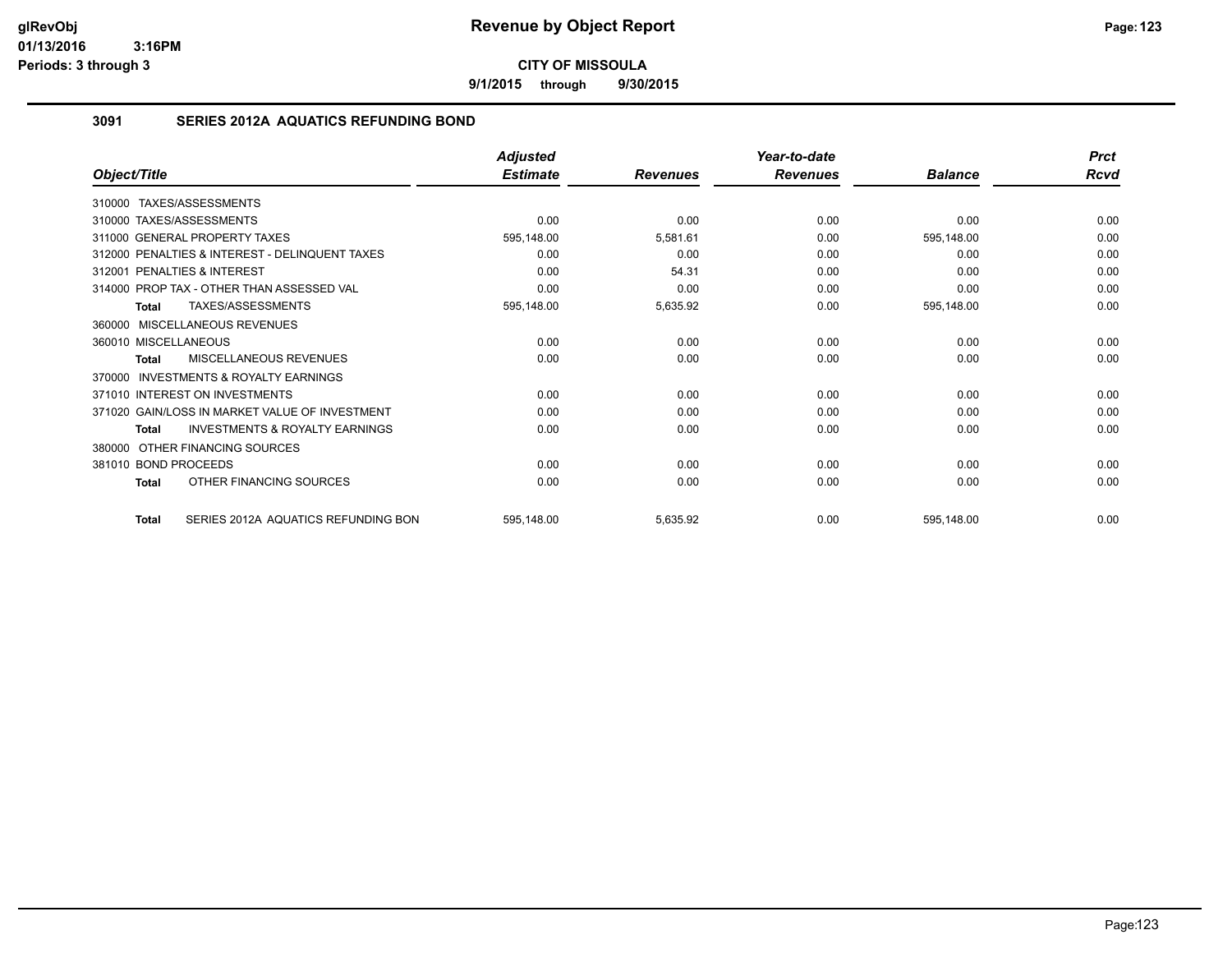**9/1/2015 through 9/30/2015**

# **3092 Series 2013A GO REFUNDING BONDS**

**3092 Series 2013A GO REFUNDING BONDS**

|                                                     | <b>Adjusted</b> |                 | Year-to-date    |                | <b>Prct</b> |
|-----------------------------------------------------|-----------------|-----------------|-----------------|----------------|-------------|
| Object/Title                                        | <b>Estimate</b> | <b>Revenues</b> | <b>Revenues</b> | <b>Balance</b> | Rcvd        |
| 310000 TAXES/ASSESSMENTS                            |                 |                 |                 |                |             |
| 310000 TAXES/ASSESSMENTS                            | 0.00            | 0.00            | 0.00            | 0.00           | 0.00        |
| 311000 GENERAL PROPERTY TAXES                       | 688,926.00      | 7.215.27        | 0.00            | 688,926.00     | 0.00        |
| 312000 PENALTIES & INTEREST - DELINQUENT TAXES      | 0.00            | 0.00            | 0.00            | 0.00           | 0.00        |
| 312001 PENALTIES & INTEREST                         | 0.00            | 66.43           | 0.00            | 0.00           | 0.00        |
| TAXES/ASSESSMENTS<br>Total                          | 688,926.00      | 7,281.70        | 0.00            | 688,926.00     | 0.00        |
| <b>INVESTMENTS &amp; ROYALTY EARNINGS</b><br>370000 |                 |                 |                 |                |             |
| 371010 INTEREST ON INVESTMENTS                      | 0.00            | 0.00            | 0.00            | 0.00           | 0.00        |
| 371020 GAIN/LOSS IN MARKET VALUE OF INVESTMENTS     | 0.00            | 0.00            | 0.00            | 0.00           | 0.00        |
| <b>INVESTMENTS &amp; ROYALTY EARNINGS</b><br>Total  | 0.00            | 0.00            | 0.00            | 0.00           | 0.00        |
| OTHER FINANCING SOURCES<br>380000                   |                 |                 |                 |                |             |
| 381010 BOND PROCEEDS                                | 0.00            | 0.00            | 0.00            | 0.00           | 0.00        |
| OTHER FINANCING SOURCES<br>Total                    | 0.00            | 0.00            | 0.00            | 0.00           | 0.00        |
| Series 2013A GO REFUNDING BONDS<br><b>Total</b>     | 688,926.00      | 7,281.70        | 0.00            | 688,926.00     | 0.00        |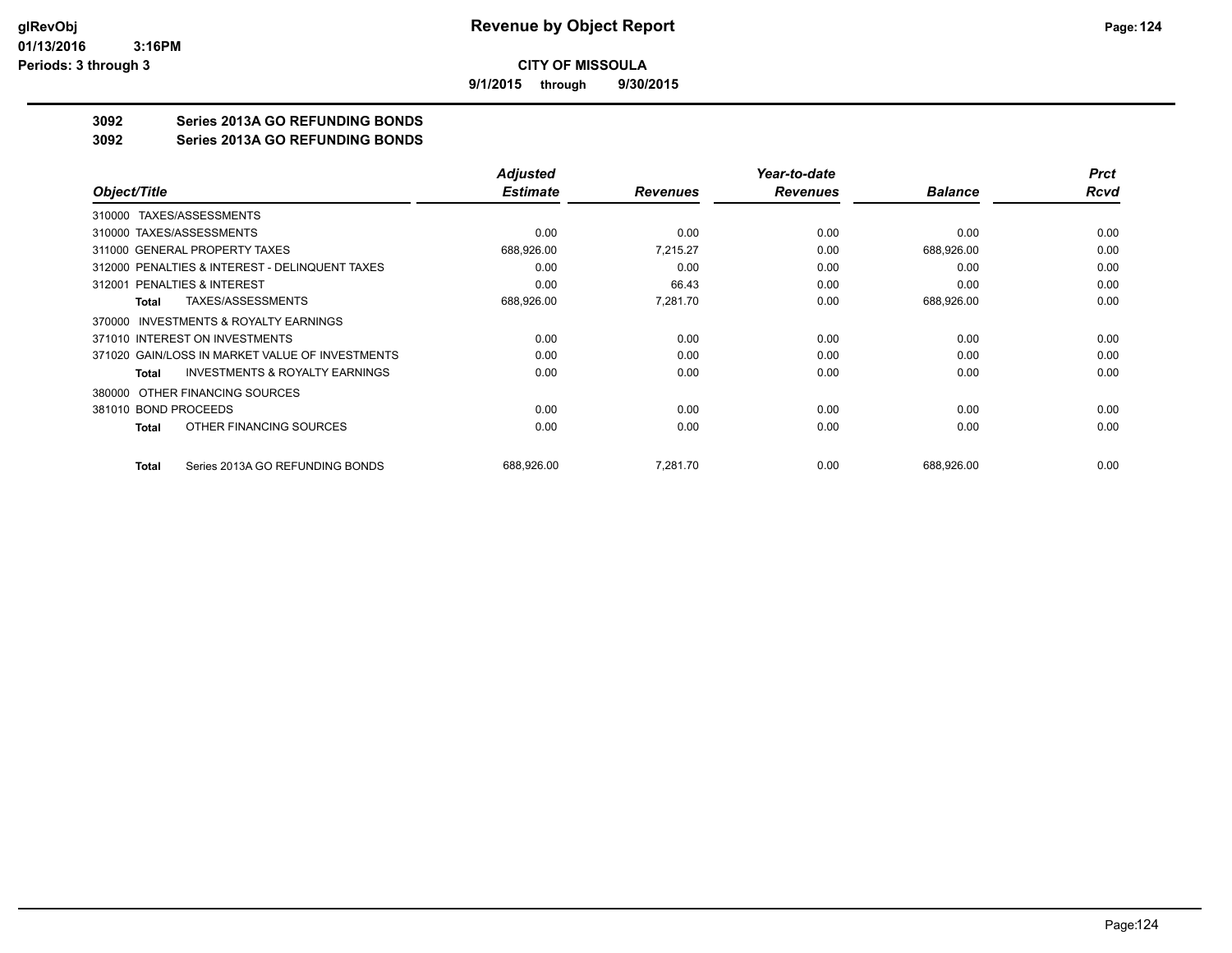**9/1/2015 through 9/30/2015**

# **3092 Series 2013A GO REFUNDING BONDS**

| Object/Title             |                                                | <b>Adjusted</b><br><b>Estimate</b> | <b>Revenues</b> | Year-to-date<br><b>Revenues</b> | <b>Balance</b> | <b>Prct</b><br><b>Rcvd</b> |
|--------------------------|------------------------------------------------|------------------------------------|-----------------|---------------------------------|----------------|----------------------------|
| 310000                   | TAXES/ASSESSMENTS                              |                                    |                 |                                 |                |                            |
| 310000 TAXES/ASSESSMENTS |                                                | 0.00                               | 0.00            | 0.00                            | 0.00           | 0.00                       |
|                          | 311000 GENERAL PROPERTY TAXES                  | 688,926.00                         | 7.215.27        | 0.00                            | 688,926.00     | 0.00                       |
|                          | 312000 PENALTIES & INTEREST - DELINQUENT TAXES | 0.00                               | 0.00            | 0.00                            | 0.00           | 0.00                       |
| 312001                   | <b>PENALTIES &amp; INTEREST</b>                | 0.00                               | 66.43           | 0.00                            | 0.00           | 0.00                       |
| Total                    | TAXES/ASSESSMENTS                              | 688,926.00                         | 7,281.70        | 0.00                            | 688,926.00     | 0.00                       |
| 370000                   | <b>INVESTMENTS &amp; ROYALTY EARNINGS</b>      |                                    |                 |                                 |                |                            |
|                          | 371010 INTEREST ON INVESTMENTS                 | 0.00                               | 0.00            | 0.00                            | 0.00           | 0.00                       |
|                          | 371020 GAIN/LOSS IN MARKET VALUE OF INVESTMENT | 0.00                               | 0.00            | 0.00                            | 0.00           | 0.00                       |
| <b>Total</b>             | <b>INVESTMENTS &amp; ROYALTY EARNINGS</b>      | 0.00                               | 0.00            | 0.00                            | 0.00           | 0.00                       |
|                          | 380000 OTHER FINANCING SOURCES                 |                                    |                 |                                 |                |                            |
| 381010 BOND PROCEEDS     |                                                | 0.00                               | 0.00            | 0.00                            | 0.00           | 0.00                       |
| Total                    | OTHER FINANCING SOURCES                        | 0.00                               | 0.00            | 0.00                            | 0.00           | 0.00                       |
| <b>Total</b>             | Series 2013A GO REFUNDING BONDS                | 688,926.00                         | 7,281.70        | 0.00                            | 688,926.00     | 0.00                       |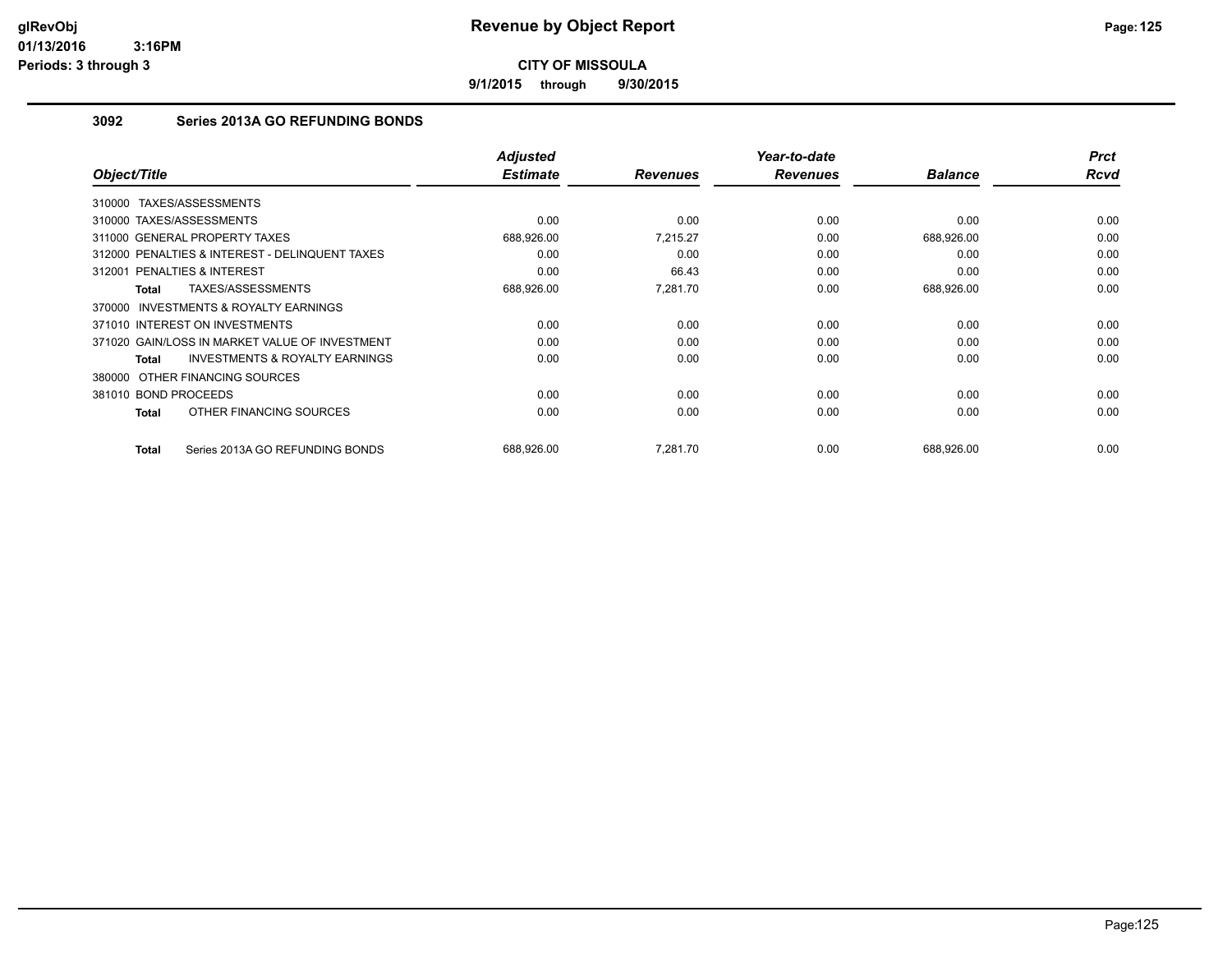**9/1/2015 through 9/30/2015**

# **3095 2004 REFUNDING BONDS DEBT SERVICE**

#### **3095 2004 REFUNDING BONDS DEBT SERVICE**

|                                                    | <b>Adjusted</b> |                 | Year-to-date    |                | <b>Prct</b> |
|----------------------------------------------------|-----------------|-----------------|-----------------|----------------|-------------|
| Object/Title                                       | <b>Estimate</b> | <b>Revenues</b> | <b>Revenues</b> | <b>Balance</b> | <b>Rcvd</b> |
| 310000 TAXES/ASSESSMENTS                           |                 |                 |                 |                |             |
| 310000 TAXES/ASSESSMENTS                           | 0.00            | 0.00            | 0.00            | 0.00           | 0.00        |
| 311000 GENERAL PROPERTY TAXES                      | 0.00            | 24.94           | 0.00            | 0.00           | 0.00        |
| 311030 MOTOR VEHICLE TAXES                         | 0.00            | 0.00            | 0.00            | 0.00           | 0.00        |
| 312000 PENALTIES & INTEREST - DELINQUENT TAXES     | 0.00            | 0.00            | 0.00            | 0.00           | 0.00        |
| 312001 PENALTIES & INTEREST                        | 0.00            | 11.84           | 0.00            | 0.00           | 0.00        |
| 314000 PROP TAX - OTHER THAN ASSESSED VAL          | 0.00            | 0.00            | 0.00            | 0.00           | 0.00        |
| 314001 LIGHT VEHICLE TAX                           | 0.00            | 0.00            | 0.00            | 0.00           | 0.00        |
| TAXES/ASSESSMENTS<br>Total                         | 0.00            | 36.78           | 0.00            | 0.00           | 0.00        |
| 330000 INTERGOVERNMENTAL REVENUES                  |                 |                 |                 |                |             |
| 334056 BANK CORP. LIC. TAX - (PREVIOUS YEARS)      | 0.00            | 0.00            | 0.00            | 0.00           | 0.00        |
| 335210 PERSONAL PROPERTY TAX REIMBURSEMENT         | 0.00            | 0.00            | 0.00            | 0.00           | 0.00        |
| 335230 HB 124 REVENUE                              | 0.00            | 0.00            | 0.00            | 0.00           | 0.00        |
| 335250 STATE REIMB - SB #184                       | 0.00            | 0.00            | 0.00            | 0.00           | 0.00        |
| <b>INTERGOVERNMENTAL REVENUES</b><br>Total         | 0.00            | 0.00            | 0.00            | 0.00           | 0.00        |
| 360000 MISCELLANEOUS REVENUES                      |                 |                 |                 |                |             |
| 360010 MISCELLANEOUS                               | 0.00            | 0.00            | 0.00            | 0.00           | 0.00        |
| MISCELLANEOUS REVENUES<br>Total                    | 0.00            | 0.00            | 0.00            | 0.00           | 0.00        |
| 370000 INVESTMENTS & ROYALTY EARNINGS              |                 |                 |                 |                |             |
| 371010 INTEREST ON INVESTMENTS                     | 0.00            | 0.00            | 0.00            | 0.00           | 0.00        |
| 371020 GAIN/LOSS IN MARKET VALUE OF INVESTMENTS    | 0.00            | 0.00            | 0.00            | 0.00           | 0.00        |
| <b>INVESTMENTS &amp; ROYALTY EARNINGS</b><br>Total | 0.00            | 0.00            | 0.00            | 0.00           | 0.00        |
| 380000 OTHER FINANCING SOURCES                     |                 |                 |                 |                |             |
| 380000 OTHER FINANCING SOURCES                     | 0.00            | 0.00            | 0.00            | 0.00           | 0.00        |
| 381009 TRANSFERS IN                                | 0.00            | 0.00            | 0.00            | 0.00           | 0.00        |
| 381010 BOND PROCEEDS                               | 0.00            | 0.00            | 0.00            | 0.00           | 0.00        |
| 383043 TRANSFERS FROM IMPACT FEES                  | 0.00            | 0.00            | 0.00            | 0.00           | 0.00        |
| OTHER FINANCING SOURCES<br><b>Total</b>            | 0.00            | 0.00            | 0.00            | 0.00           | 0.00        |
| 2004 REFUNDING BONDS DEBT SERVICE<br><b>Total</b>  | 0.00            | 36.78           | 0.00            | 0.00           | 0.00        |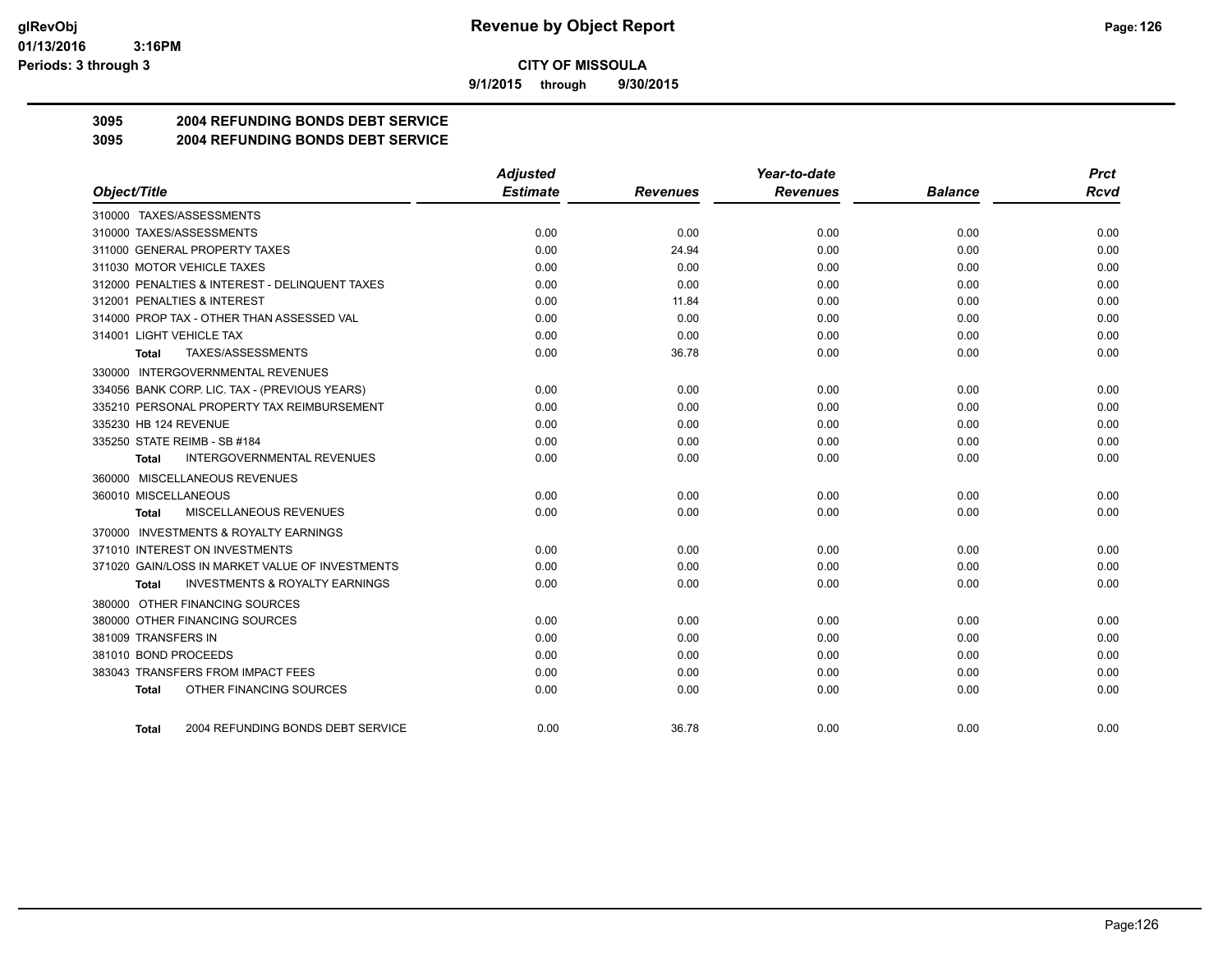**9/1/2015 through 9/30/2015**

## **3095 2004 REFUNDING BONDS DEBT SERVICE**

|                                                    | <b>Adjusted</b> |                 | Year-to-date    |                | <b>Prct</b> |
|----------------------------------------------------|-----------------|-----------------|-----------------|----------------|-------------|
| Object/Title                                       | <b>Estimate</b> | <b>Revenues</b> | <b>Revenues</b> | <b>Balance</b> | <b>Rcvd</b> |
| 310000 TAXES/ASSESSMENTS                           |                 |                 |                 |                |             |
| 310000 TAXES/ASSESSMENTS                           | 0.00            | 0.00            | 0.00            | 0.00           | 0.00        |
| 311000 GENERAL PROPERTY TAXES                      | 0.00            | 24.94           | 0.00            | 0.00           | 0.00        |
| 311030 MOTOR VEHICLE TAXES                         | 0.00            | 0.00            | 0.00            | 0.00           | 0.00        |
| 312000 PENALTIES & INTEREST - DELINQUENT TAXES     | 0.00            | 0.00            | 0.00            | 0.00           | 0.00        |
| 312001 PENALTIES & INTEREST                        | 0.00            | 11.84           | 0.00            | 0.00           | 0.00        |
| 314000 PROP TAX - OTHER THAN ASSESSED VAL          | 0.00            | 0.00            | 0.00            | 0.00           | 0.00        |
| 314001 LIGHT VEHICLE TAX                           | 0.00            | 0.00            | 0.00            | 0.00           | 0.00        |
| TAXES/ASSESSMENTS<br>Total                         | 0.00            | 36.78           | 0.00            | 0.00           | 0.00        |
| 330000 INTERGOVERNMENTAL REVENUES                  |                 |                 |                 |                |             |
| 334056 BANK CORP. LIC. TAX - (PREVIOUS YEARS)      | 0.00            | 0.00            | 0.00            | 0.00           | 0.00        |
| 335210 PERSONAL PROPERTY TAX REIMBURSEMENT         | 0.00            | 0.00            | 0.00            | 0.00           | 0.00        |
| 335230 HB 124 REVENUE                              | 0.00            | 0.00            | 0.00            | 0.00           | 0.00        |
| 335250 STATE REIMB - SB #184                       | 0.00            | 0.00            | 0.00            | 0.00           | 0.00        |
| <b>INTERGOVERNMENTAL REVENUES</b><br>Total         | 0.00            | 0.00            | 0.00            | 0.00           | 0.00        |
| 360000 MISCELLANEOUS REVENUES                      |                 |                 |                 |                |             |
| 360010 MISCELLANEOUS                               | 0.00            | 0.00            | 0.00            | 0.00           | 0.00        |
| MISCELLANEOUS REVENUES<br>Total                    | 0.00            | 0.00            | 0.00            | 0.00           | 0.00        |
| 370000 INVESTMENTS & ROYALTY EARNINGS              |                 |                 |                 |                |             |
| 371010 INTEREST ON INVESTMENTS                     | 0.00            | 0.00            | 0.00            | 0.00           | 0.00        |
| 371020 GAIN/LOSS IN MARKET VALUE OF INVESTMENT     | 0.00            | 0.00            | 0.00            | 0.00           | 0.00        |
| <b>INVESTMENTS &amp; ROYALTY EARNINGS</b><br>Total | 0.00            | 0.00            | 0.00            | 0.00           | 0.00        |
| 380000 OTHER FINANCING SOURCES                     |                 |                 |                 |                |             |
| 380000 OTHER FINANCING SOURCES                     | 0.00            | 0.00            | 0.00            | 0.00           | 0.00        |
| 381009 TRANSFERS IN                                | 0.00            | 0.00            | 0.00            | 0.00           | 0.00        |
| 381010 BOND PROCEEDS                               | 0.00            | 0.00            | 0.00            | 0.00           | 0.00        |
| 383043 TRANSFERS FROM IMPACT FEES                  | 0.00            | 0.00            | 0.00            | 0.00           | 0.00        |
| OTHER FINANCING SOURCES<br><b>Total</b>            | 0.00            | 0.00            | 0.00            | 0.00           | 0.00        |
| 2004 REFUNDING BONDS DEBT SERVICE<br>Total         | 0.00            | 36.78           | 0.00            | 0.00           | 0.00        |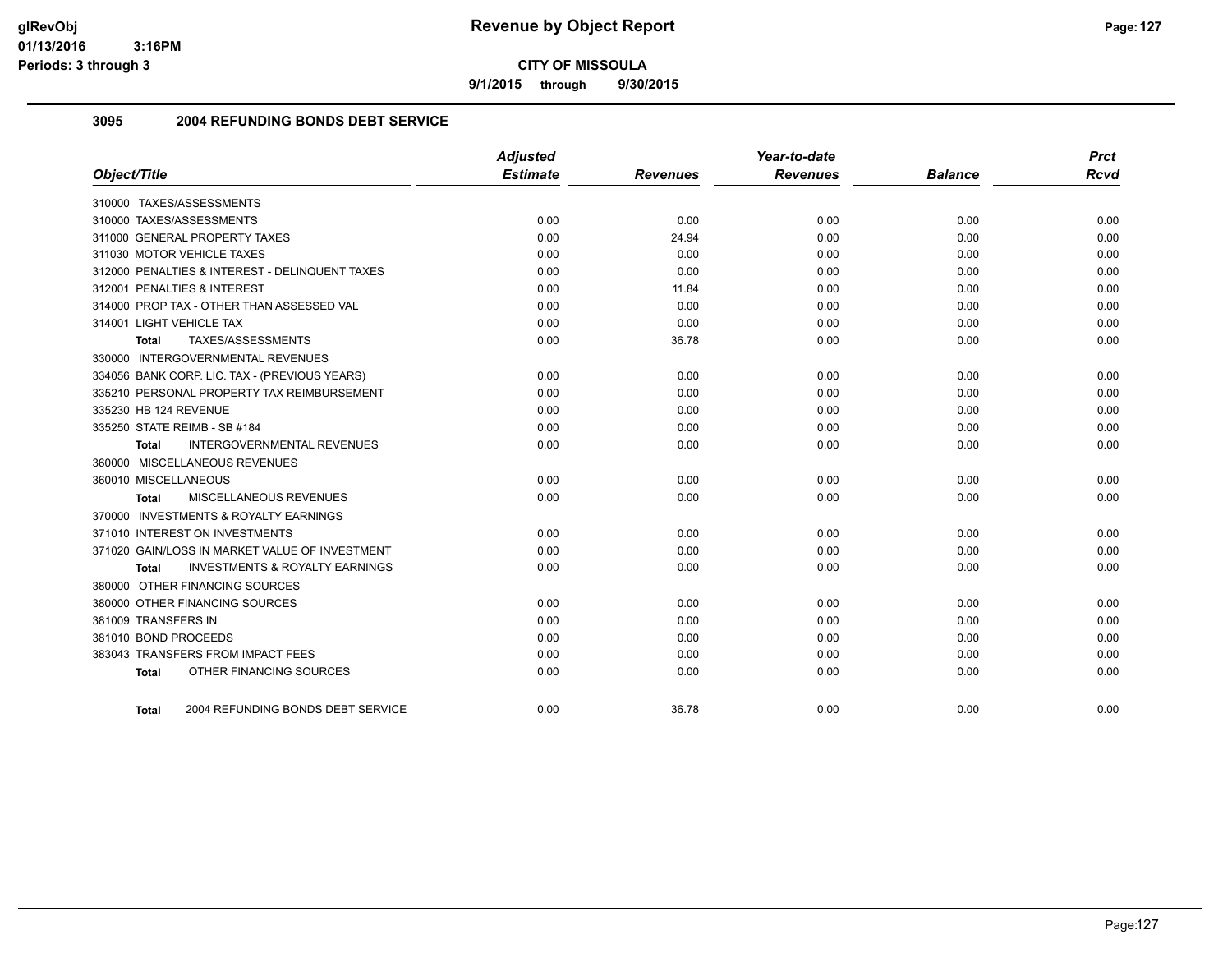**9/1/2015 through 9/30/2015**

#### **3096 NEW FIRE STATION GO BOND**

#### **3096 NEW FIRE STATION GO BOND**

|                                                     | <b>Adjusted</b> |                 | Year-to-date    |                | <b>Prct</b> |
|-----------------------------------------------------|-----------------|-----------------|-----------------|----------------|-------------|
| Object/Title                                        | <b>Estimate</b> | <b>Revenues</b> | <b>Revenues</b> | <b>Balance</b> | <b>Rcvd</b> |
| TAXES/ASSESSMENTS<br>310000                         |                 |                 |                 |                |             |
| 310000 TAXES/ASSESSMENTS                            | 0.00            | 0.00            | 0.00            | 0.00           | 0.00        |
| 311000 GENERAL PROPERTY TAXES                       | 280,151.00      | 148.07          | 0.00            | 280,151.00     | 0.00        |
| 311030 MOTOR VEHICLE TAXES                          | 0.00            | 0.00            | 0.00            | 0.00           | 0.00        |
| 312001 PENALTIES & INTEREST                         | 0.00            | 31.16           | 0.00            | 0.00           | 0.00        |
| <b>TAXES/ASSESSMENTS</b><br>Total                   | 280,151.00      | 179.23          | 0.00            | 280,151.00     | 0.00        |
| <b>INVESTMENTS &amp; ROYALTY EARNINGS</b><br>370000 |                 |                 |                 |                |             |
| 371010 INTEREST ON INVESTMENTS                      | 0.00            | 0.00            | 0.00            | 0.00           | 0.00        |
| 371020 GAIN/LOSS IN MARKET VALUE OF INVESTMENTS     | 0.00            | 0.00            | 0.00            | 0.00           | 0.00        |
| <b>INVESTMENTS &amp; ROYALTY EARNINGS</b><br>Total  | 0.00            | 0.00            | 0.00            | 0.00           | 0.00        |
| OTHER FINANCING SOURCES<br>380000                   |                 |                 |                 |                |             |
| 383000 OPERATING TRANSFERS                          | 0.00            | 0.00            | 0.00            | 0.00           | 0.00        |
| OTHER FINANCING SOURCES<br>Total                    | 0.00            | 0.00            | 0.00            | 0.00           | 0.00        |
| NEW FIRE STATION GO BOND<br>Total                   | 280,151.00      | 179.23          | 0.00            | 280,151.00     | 0.00        |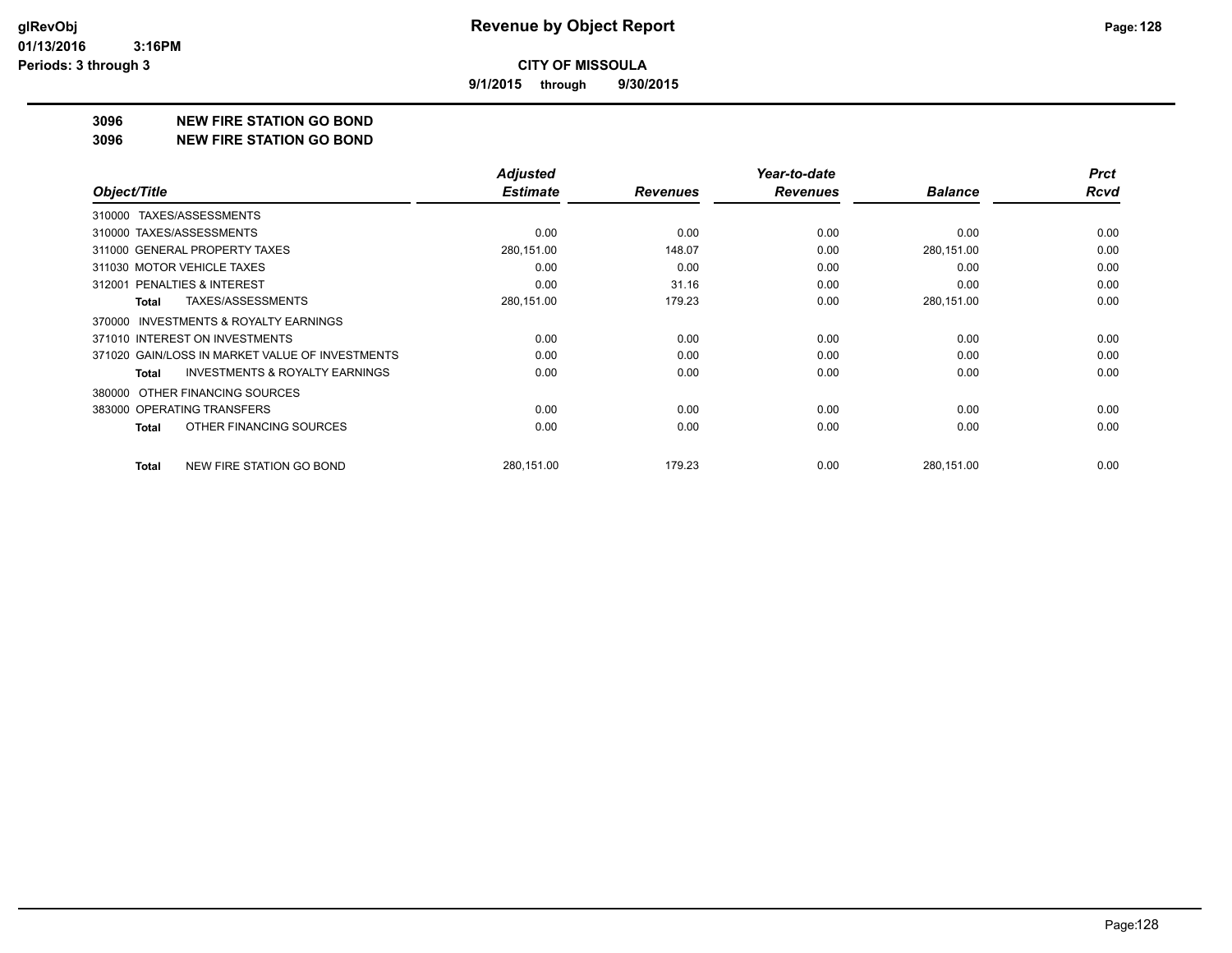**9/1/2015 through 9/30/2015**

# **3096 NEW FIRE STATION GO BOND**

|                                                    | <b>Adjusted</b> |                 | Year-to-date    |                | <b>Prct</b> |
|----------------------------------------------------|-----------------|-----------------|-----------------|----------------|-------------|
| Object/Title                                       | <b>Estimate</b> | <b>Revenues</b> | <b>Revenues</b> | <b>Balance</b> | <b>Rcvd</b> |
| 310000 TAXES/ASSESSMENTS                           |                 |                 |                 |                |             |
| 310000 TAXES/ASSESSMENTS                           | 0.00            | 0.00            | 0.00            | 0.00           | 0.00        |
| 311000 GENERAL PROPERTY TAXES                      | 280,151.00      | 148.07          | 0.00            | 280,151.00     | 0.00        |
| 311030 MOTOR VEHICLE TAXES                         | 0.00            | 0.00            | 0.00            | 0.00           | 0.00        |
| 312001 PENALTIES & INTEREST                        | 0.00            | 31.16           | 0.00            | 0.00           | 0.00        |
| TAXES/ASSESSMENTS<br>Total                         | 280,151.00      | 179.23          | 0.00            | 280,151.00     | 0.00        |
| 370000 INVESTMENTS & ROYALTY EARNINGS              |                 |                 |                 |                |             |
| 371010 INTEREST ON INVESTMENTS                     | 0.00            | 0.00            | 0.00            | 0.00           | 0.00        |
| 371020 GAIN/LOSS IN MARKET VALUE OF INVESTMENT     | 0.00            | 0.00            | 0.00            | 0.00           | 0.00        |
| <b>INVESTMENTS &amp; ROYALTY EARNINGS</b><br>Total | 0.00            | 0.00            | 0.00            | 0.00           | 0.00        |
| 380000 OTHER FINANCING SOURCES                     |                 |                 |                 |                |             |
| 383000 OPERATING TRANSFERS                         | 0.00            | 0.00            | 0.00            | 0.00           | 0.00        |
| OTHER FINANCING SOURCES<br>Total                   | 0.00            | 0.00            | 0.00            | 0.00           | 0.00        |
| NEW FIRE STATION GO BOND<br>Total                  | 280,151.00      | 179.23          | 0.00            | 280,151.00     | 0.00        |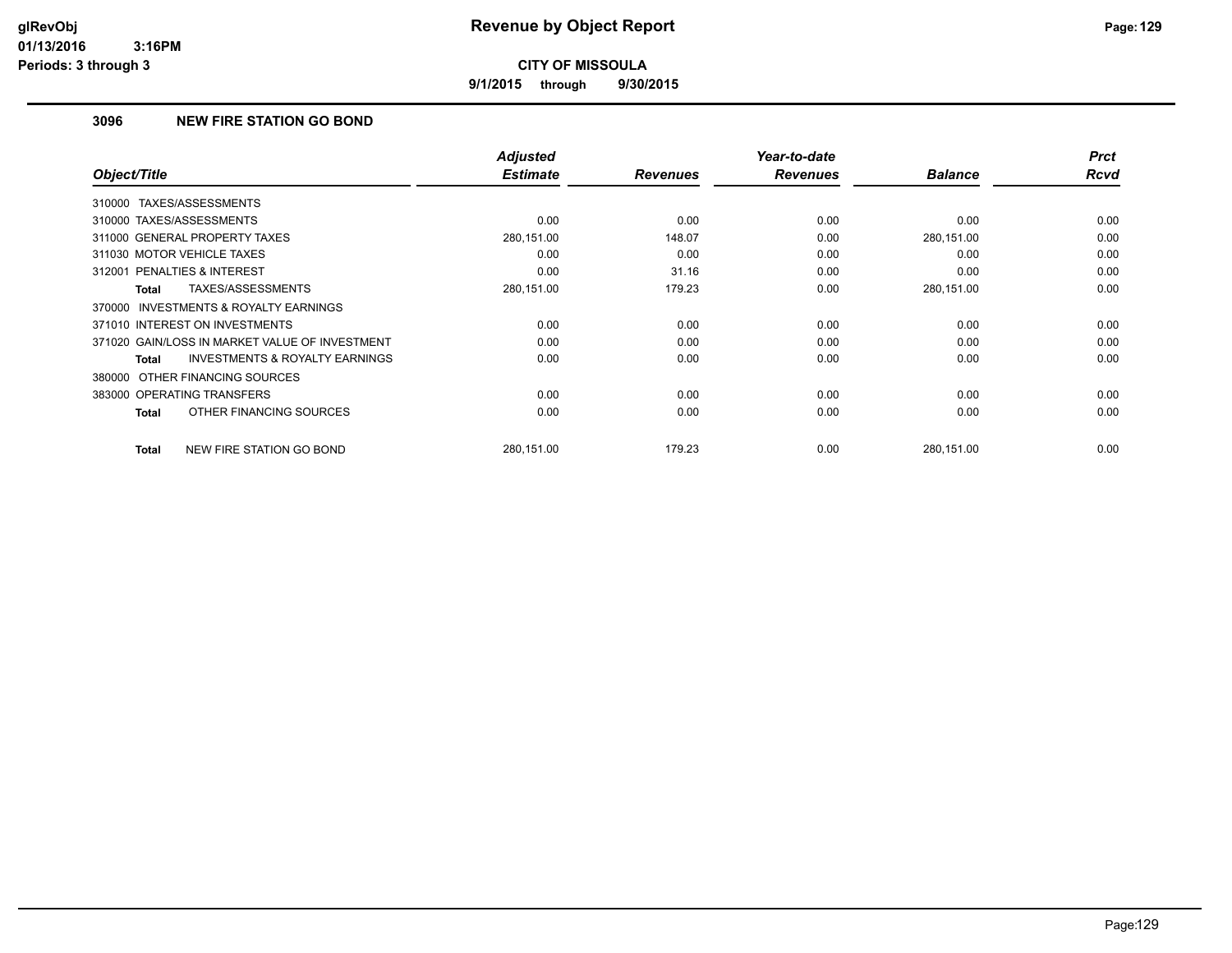**9/1/2015 through 9/30/2015**

#### **3097 2007 REFUNDING BONDS**

**3097 2007 REFUNDING BONDS**

|                                                           | <b>Adjusted</b> |                 | Year-to-date    |                | <b>Prct</b> |
|-----------------------------------------------------------|-----------------|-----------------|-----------------|----------------|-------------|
| Object/Title                                              | <b>Estimate</b> | <b>Revenues</b> | <b>Revenues</b> | <b>Balance</b> | <b>Rcvd</b> |
| 310000 TAXES/ASSESSMENTS                                  |                 |                 |                 |                |             |
| 310000 TAXES/ASSESSMENTS                                  | 0.00            | 0.00            | 0.00            | 0.00           | 0.00        |
| 311000 GENERAL PROPERTY TAXES                             | 0.00            | 0.00            | 0.00            | 0.00           | 0.00        |
| 311030 MOTOR VEHICLE TAXES                                | 0.00            | 0.00            | 0.00            | 0.00           | 0.00        |
| 312001 PENALTIES & INTEREST                               | 0.00            | 0.00            | 0.00            | 0.00           | 0.00        |
| <b>TAXES/ASSESSMENTS</b><br>Total                         | 0.00            | 0.00            | 0.00            | 0.00           | 0.00        |
| <b>INVESTMENTS &amp; ROYALTY EARNINGS</b><br>370000       |                 |                 |                 |                |             |
| 371010 INTEREST ON INVESTMENTS                            | 0.00            | 0.00            | 0.00            | 0.00           | 0.00        |
| 371020 GAIN/LOSS IN MARKET VALUE OF INVESTMENTS           | 0.00            | 0.00            | 0.00            | 0.00           | 0.00        |
| <b>INVESTMENTS &amp; ROYALTY EARNINGS</b><br><b>Total</b> | 0.00            | 0.00            | 0.00            | 0.00           | 0.00        |
| OTHER FINANCING SOURCES<br>380000                         |                 |                 |                 |                |             |
| 381010 BOND PROCEEDS                                      | 0.00            | 0.00            | 0.00            | 0.00           | 0.00        |
| 383042 TRANSFERS FROM OTHER FUNDS                         | 0.00            | 0.00            | 0.00            | 0.00           | 0.00        |
| 383043 TRANSFERS FROM IMPACT FEES                         | 0.00            | 0.00            | 0.00            | 0.00           | 0.00        |
| OTHER FINANCING SOURCES<br>Total                          | 0.00            | 0.00            | 0.00            | 0.00           | 0.00        |
|                                                           |                 |                 |                 |                | 0.00        |
| 2007 REFUNDING BONDS<br>Total                             | 0.00            | 0.00            | 0.00            | 0.00           |             |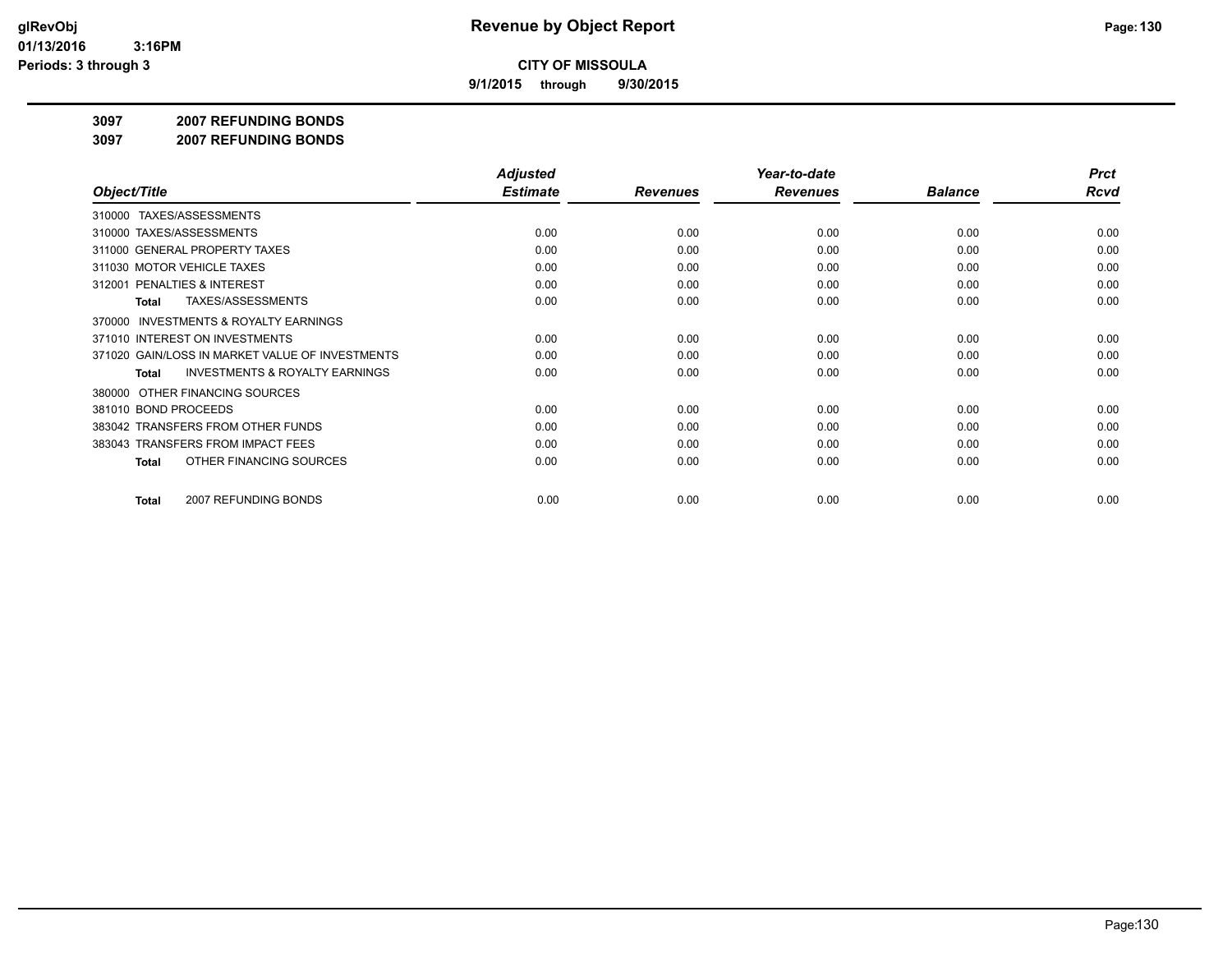**9/1/2015 through 9/30/2015**

### **3097 2007 REFUNDING BONDS**

|                                                     | <b>Adjusted</b> |                 | Year-to-date    |                | <b>Prct</b> |
|-----------------------------------------------------|-----------------|-----------------|-----------------|----------------|-------------|
| Object/Title                                        | <b>Estimate</b> | <b>Revenues</b> | <b>Revenues</b> | <b>Balance</b> | Rcvd        |
| TAXES/ASSESSMENTS<br>310000                         |                 |                 |                 |                |             |
| 310000 TAXES/ASSESSMENTS                            | 0.00            | 0.00            | 0.00            | 0.00           | 0.00        |
| 311000 GENERAL PROPERTY TAXES                       | 0.00            | 0.00            | 0.00            | 0.00           | 0.00        |
| 311030 MOTOR VEHICLE TAXES                          | 0.00            | 0.00            | 0.00            | 0.00           | 0.00        |
| 312001 PENALTIES & INTEREST                         | 0.00            | 0.00            | 0.00            | 0.00           | 0.00        |
| TAXES/ASSESSMENTS<br>Total                          | 0.00            | 0.00            | 0.00            | 0.00           | 0.00        |
| <b>INVESTMENTS &amp; ROYALTY EARNINGS</b><br>370000 |                 |                 |                 |                |             |
| 371010 INTEREST ON INVESTMENTS                      | 0.00            | 0.00            | 0.00            | 0.00           | 0.00        |
| 371020 GAIN/LOSS IN MARKET VALUE OF INVESTMENT      | 0.00            | 0.00            | 0.00            | 0.00           | 0.00        |
| <b>INVESTMENTS &amp; ROYALTY EARNINGS</b><br>Total  | 0.00            | 0.00            | 0.00            | 0.00           | 0.00        |
| 380000 OTHER FINANCING SOURCES                      |                 |                 |                 |                |             |
| 381010 BOND PROCEEDS                                | 0.00            | 0.00            | 0.00            | 0.00           | 0.00        |
| 383042 TRANSFERS FROM OTHER FUNDS                   | 0.00            | 0.00            | 0.00            | 0.00           | 0.00        |
| 383043 TRANSFERS FROM IMPACT FEES                   | 0.00            | 0.00            | 0.00            | 0.00           | 0.00        |
| OTHER FINANCING SOURCES<br>Total                    | 0.00            | 0.00            | 0.00            | 0.00           | 0.00        |
|                                                     |                 |                 |                 |                |             |
| 2007 REFUNDING BONDS<br>Total                       | 0.00            | 0.00            | 0.00            | 0.00           | 0.00        |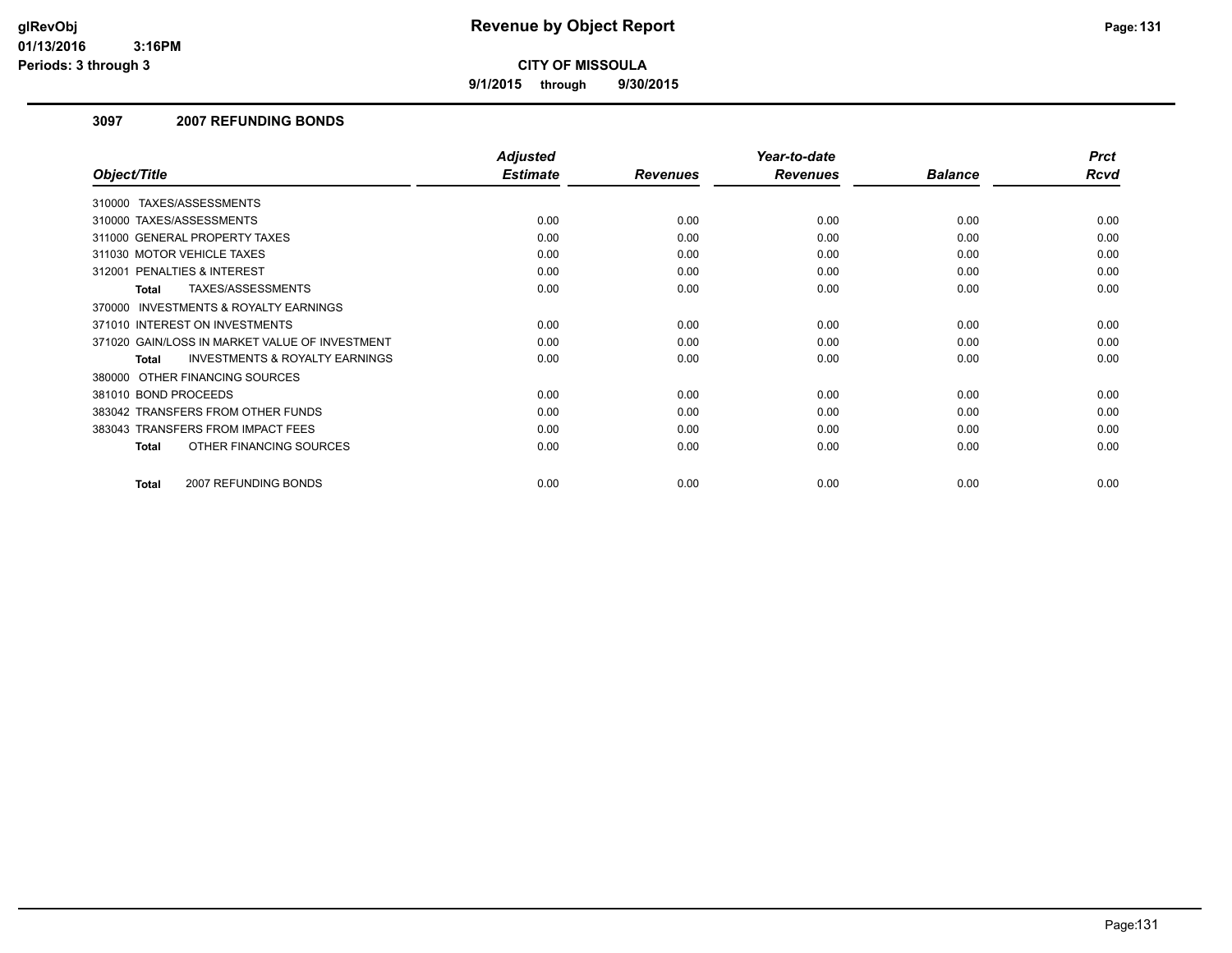**9/1/2015 through 9/30/2015**

# **3100 SIDEWALK & CURB WARRANTS FUND**

#### **3100 SIDEWALK & CURB WARRANTS FUND**

|                                                           | <b>Adjusted</b> |                 | Year-to-date    |                | <b>Prct</b> |
|-----------------------------------------------------------|-----------------|-----------------|-----------------|----------------|-------------|
| Object/Title                                              | <b>Estimate</b> | <b>Revenues</b> | <b>Revenues</b> | <b>Balance</b> | Rcvd        |
| TAXES/ASSESSMENTS<br>310000                               |                 |                 |                 |                |             |
| PENALTIES & INTEREST<br>312001                            | 0.00            | 0.00            | 0.00            | 0.00           | 0.00        |
| TAXES/ASSESSMENTS<br><b>Total</b>                         | 0.00            | 0.00            | 0.00            | 0.00           | 0.00        |
| MISCELLANEOUS REVENUES<br>360000                          |                 |                 |                 |                |             |
| 360010 MISCELLANEOUS                                      | 0.00            | 0.00            | 0.00            | 0.00           | 0.00        |
| 363020 PROPERTY ASSESSMENTS                               | 0.00            | 0.00            | 0.00            | 0.00           | 0.00        |
| 363021 PAYOFF PRINCIPAL ASSESSMENTS                       | 0.00            | 0.00            | 0.00            | 0.00           | 0.00        |
| 363022 BOND INTEREST ASSESSMENTS                          | 0.00            | 0.00            | 0.00            | 0.00           | 0.00        |
| 363030 SIDEWALK AND CURB ASSESSMENTS                      | 0.00            | 0.00            | 0.00            | 0.00           | 0.00        |
| 363040 PENALTY AND INTEREST                               | 0.00            | 0.00            | 0.00            | 0.00           | 0.00        |
| MISCELLANEOUS REVENUES<br><b>Total</b>                    | 0.00            | 0.00            | 0.00            | 0.00           | 0.00        |
| <b>INVESTMENTS &amp; ROYALTY EARNINGS</b><br>370000       |                 |                 |                 |                |             |
| 371010 INTEREST ON INVESTMENTS                            | 0.00            | 0.00            | 0.00            | 0.00           | 0.00        |
| 371020 GAIN/LOSS IN MARKET VALUE OF INVESTMENTS           | 0.00            | 0.00            | 0.00            | 0.00           | 0.00        |
| <b>INVESTMENTS &amp; ROYALTY EARNINGS</b><br><b>Total</b> | 0.00            | 0.00            | 0.00            | 0.00           | 0.00        |
| OTHER FINANCING SOURCES<br>380000                         |                 |                 |                 |                |             |
| 383042 TRANSFERS FROM OTHER FUNDS                         | 0.00            | 0.00            | 0.00            | 0.00           | 0.00        |
| OTHER FINANCING SOURCES<br><b>Total</b>                   | 0.00            | 0.00            | 0.00            | 0.00           | 0.00        |
| SIDEWALK & CURB WARRANTS FUND<br><b>Total</b>             | 0.00            | 0.00            | 0.00            | 0.00           | 0.00        |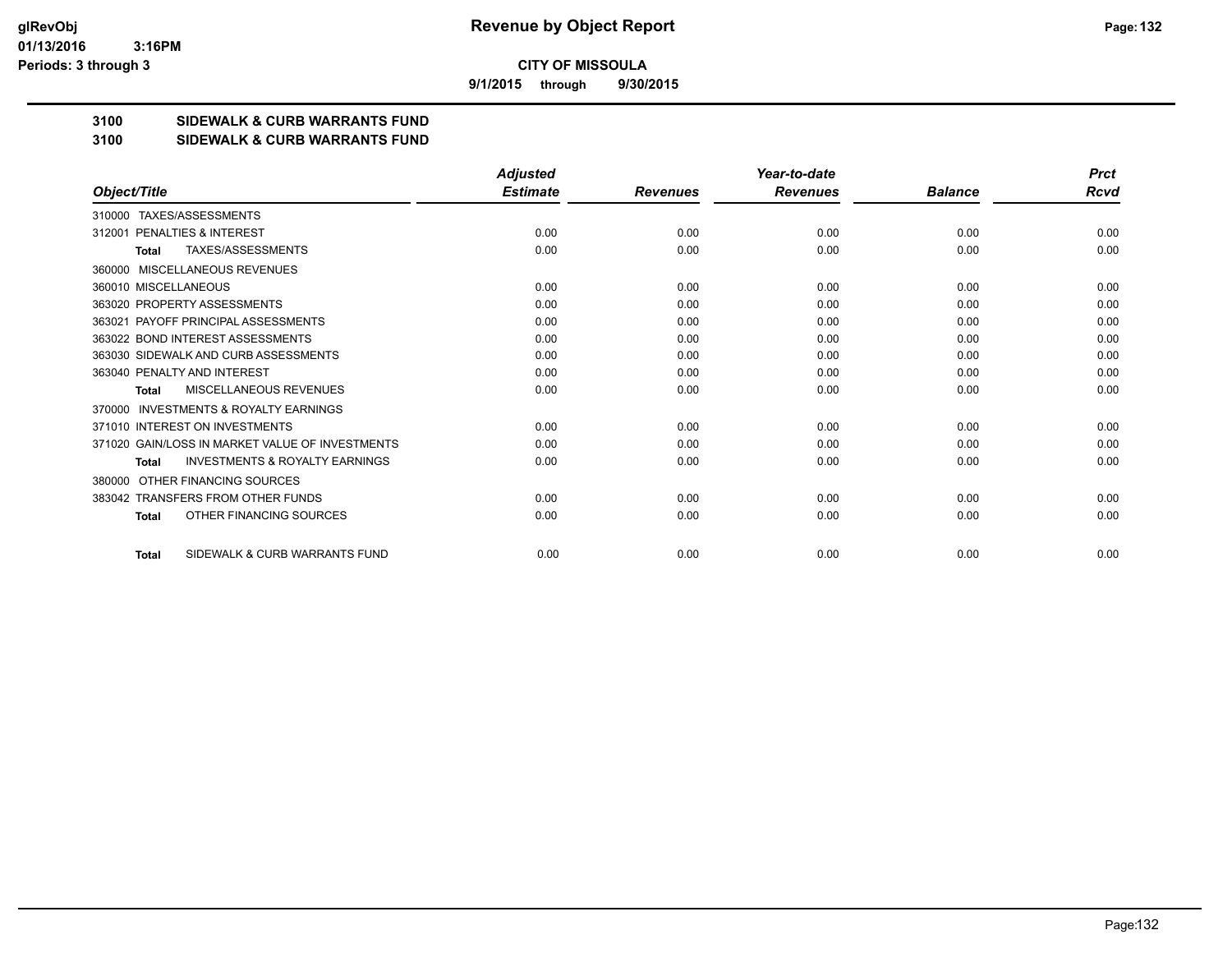**9/1/2015 through 9/30/2015**

# **3100 SIDEWALK & CURB WARRANTS FUND**

|                                                           | <b>Adjusted</b> |                 | Year-to-date    |                | <b>Prct</b> |
|-----------------------------------------------------------|-----------------|-----------------|-----------------|----------------|-------------|
| Object/Title                                              | <b>Estimate</b> | <b>Revenues</b> | <b>Revenues</b> | <b>Balance</b> | Rcvd        |
| TAXES/ASSESSMENTS<br>310000                               |                 |                 |                 |                |             |
| <b>PENALTIES &amp; INTEREST</b><br>312001                 | 0.00            | 0.00            | 0.00            | 0.00           | 0.00        |
| TAXES/ASSESSMENTS<br>Total                                | 0.00            | 0.00            | 0.00            | 0.00           | 0.00        |
| 360000 MISCELLANEOUS REVENUES                             |                 |                 |                 |                |             |
| 360010 MISCELLANEOUS                                      | 0.00            | 0.00            | 0.00            | 0.00           | 0.00        |
| 363020 PROPERTY ASSESSMENTS                               | 0.00            | 0.00            | 0.00            | 0.00           | 0.00        |
| 363021 PAYOFF PRINCIPAL ASSESSMENTS                       | 0.00            | 0.00            | 0.00            | 0.00           | 0.00        |
| 363022 BOND INTEREST ASSESSMENTS                          | 0.00            | 0.00            | 0.00            | 0.00           | 0.00        |
| 363030 SIDEWALK AND CURB ASSESSMENTS                      | 0.00            | 0.00            | 0.00            | 0.00           | 0.00        |
| 363040 PENALTY AND INTEREST                               | 0.00            | 0.00            | 0.00            | 0.00           | 0.00        |
| MISCELLANEOUS REVENUES<br><b>Total</b>                    | 0.00            | 0.00            | 0.00            | 0.00           | 0.00        |
| <b>INVESTMENTS &amp; ROYALTY EARNINGS</b><br>370000       |                 |                 |                 |                |             |
| 371010 INTEREST ON INVESTMENTS                            | 0.00            | 0.00            | 0.00            | 0.00           | 0.00        |
| 371020 GAIN/LOSS IN MARKET VALUE OF INVESTMENT            | 0.00            | 0.00            | 0.00            | 0.00           | 0.00        |
| <b>INVESTMENTS &amp; ROYALTY EARNINGS</b><br><b>Total</b> | 0.00            | 0.00            | 0.00            | 0.00           | 0.00        |
| OTHER FINANCING SOURCES<br>380000                         |                 |                 |                 |                |             |
| 383042 TRANSFERS FROM OTHER FUNDS                         | 0.00            | 0.00            | 0.00            | 0.00           | 0.00        |
| OTHER FINANCING SOURCES<br>Total                          | 0.00            | 0.00            | 0.00            | 0.00           | 0.00        |
| SIDEWALK & CURB WARRANTS FUND<br><b>Total</b>             | 0.00            | 0.00            | 0.00            | 0.00           | 0.00        |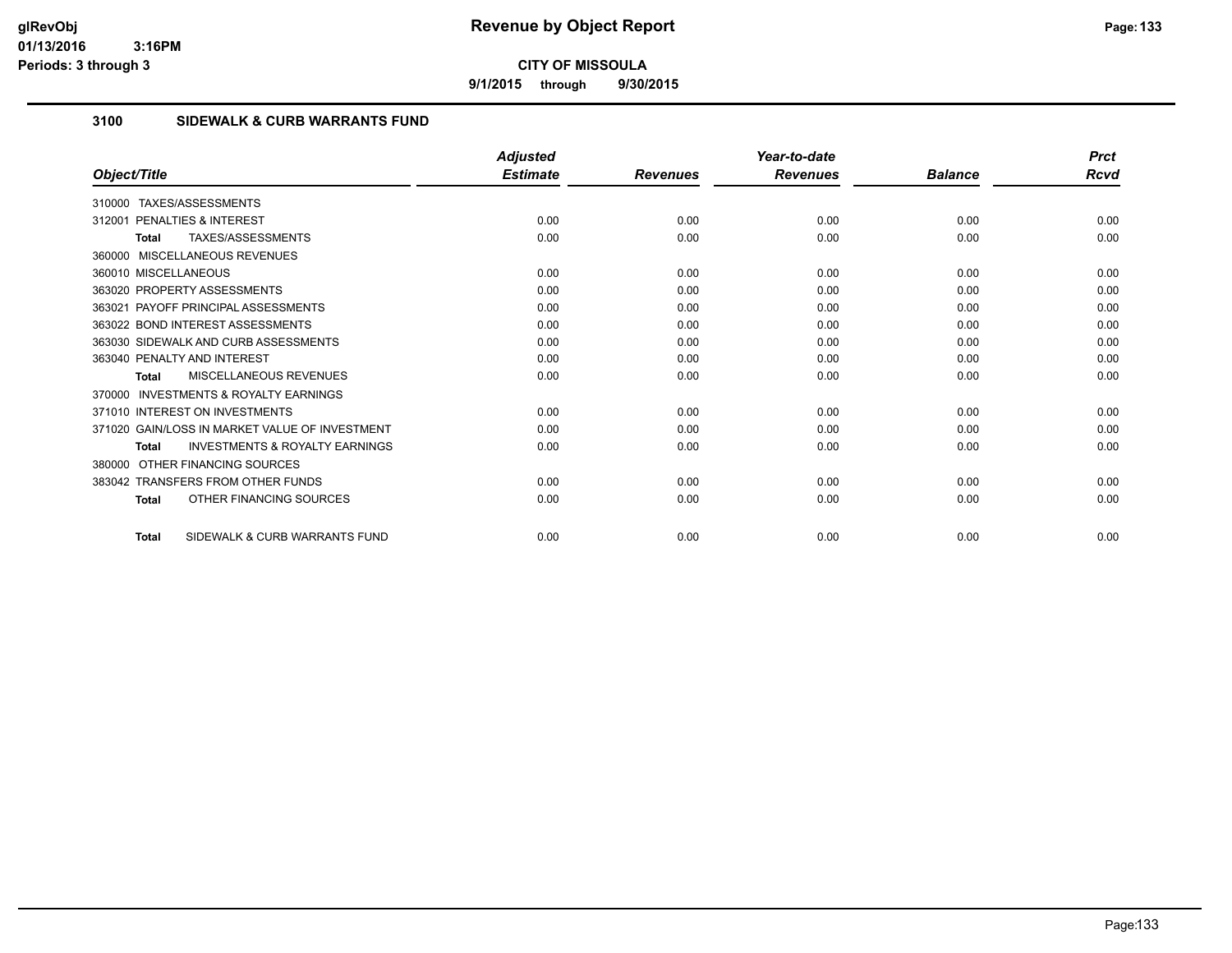**9/1/2015 through 9/30/2015**

# **3200 FY99 SIDEWALK & CURB DEBT SERVICE FUND**

**3200 FY99 SIDEWALK & CURB DEBT SERVICE FUND**

|                                                                  | <b>Adjusted</b> |                 | Year-to-date    |                | <b>Prct</b> |
|------------------------------------------------------------------|-----------------|-----------------|-----------------|----------------|-------------|
| Object/Title                                                     | <b>Estimate</b> | <b>Revenues</b> | <b>Revenues</b> | <b>Balance</b> | <b>Rcvd</b> |
| TAXES/ASSESSMENTS<br>310000                                      |                 |                 |                 |                |             |
| PENALTIES & INTEREST<br>312001                                   | 0.00            | 0.00            | 0.00            | 0.00           | 0.00        |
| TAXES/ASSESSMENTS<br>Total                                       | 0.00            | 0.00            | 0.00            | 0.00           | 0.00        |
| <b>MISCELLANEOUS REVENUES</b><br>360000                          |                 |                 |                 |                |             |
| 363020 PROPERTY ASSESSMENTS                                      | 0.00            | 0.00            | 0.00            | 0.00           | 0.00        |
| 363021 PAYOFF PRINCIPAL ASSESSMENTS                              | 0.00            | 0.00            | 0.00            | 0.00           | 0.00        |
| 363022 BOND INTEREST ASSESSMENTS                                 | 0.00            | 0.00            | 0.00            | 0.00           | 0.00        |
| 363040 PENALTY AND INTEREST                                      | 0.00            | 0.00            | 0.00            | 0.00           | 0.00        |
| MISCELLANEOUS REVENUES<br>Total                                  | 0.00            | 0.00            | 0.00            | 0.00           | 0.00        |
| INVESTMENTS & ROYALTY EARNINGS<br>370000                         |                 |                 |                 |                |             |
| 371010 INTEREST ON INVESTMENTS                                   | 0.00            | 0.00            | 0.00            | 0.00           | 0.00        |
| 371020 GAIN/LOSS IN MARKET VALUE OF INVESTMENTS                  | 0.00            | 0.00            | 0.00            | 0.00           | 0.00        |
| <b>INVESTMENTS &amp; ROYALTY EARNINGS</b><br><b>Total</b>        | 0.00            | 0.00            | 0.00            | 0.00           | 0.00        |
| OTHER FINANCING SOURCES<br>380000                                |                 |                 |                 |                |             |
| 381009 TRANSFERS IN                                              | 0.00            | 0.00            | 0.00            | 0.00           | 0.00        |
| OTHER FINANCING SOURCES<br><b>Total</b>                          | 0.00            | 0.00            | 0.00            | 0.00           | 0.00        |
| <b>FY99 SIDEWALK &amp; CURB DEBT SERVICE FUI</b><br><b>Total</b> | 0.00            | 0.00            | 0.00            | 0.00           | 0.00        |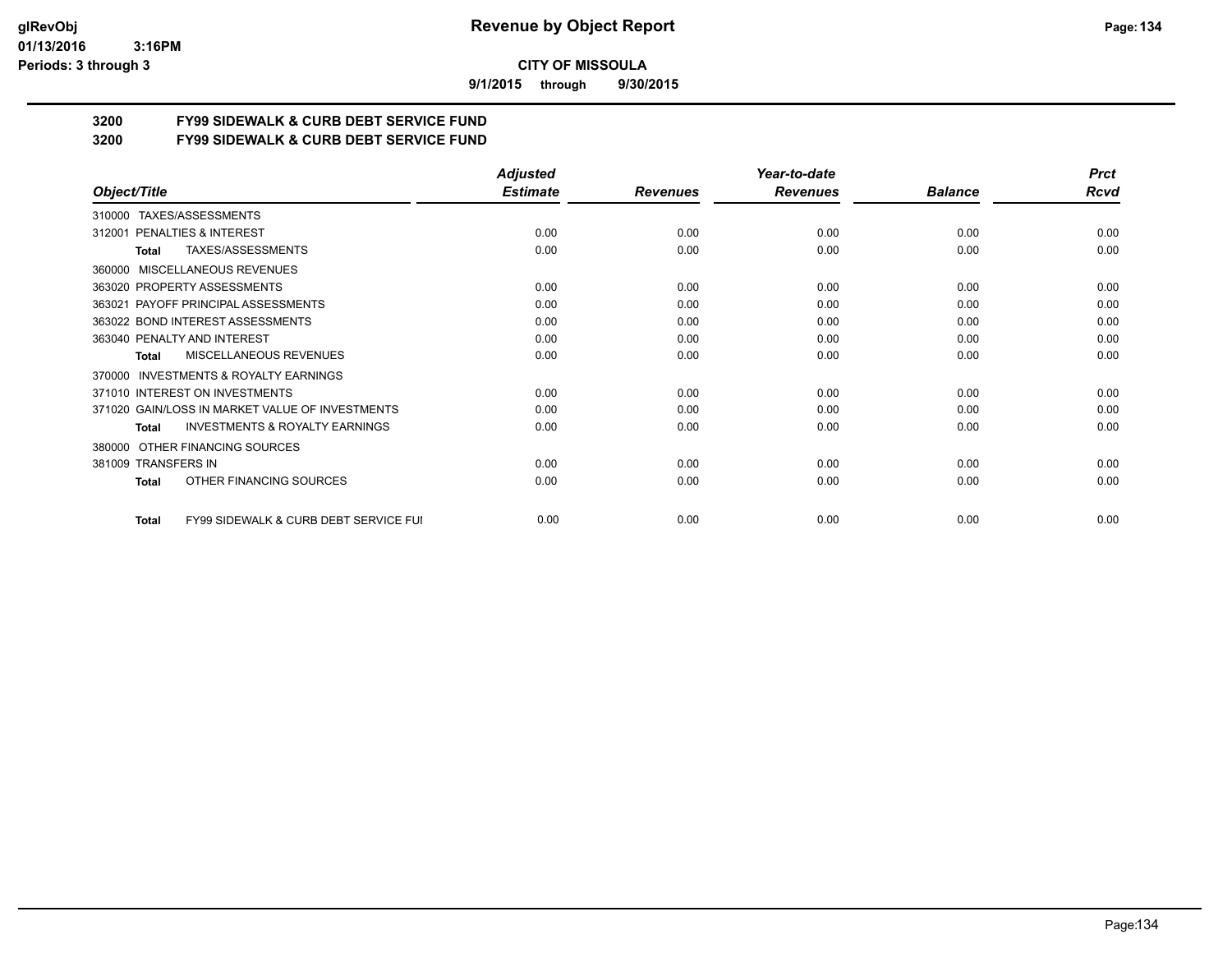**9/1/2015 through 9/30/2015**

# **3200 FY99 SIDEWALK & CURB DEBT SERVICE FUND**

|                                                           | <b>Adjusted</b> |                 | Year-to-date    |                | <b>Prct</b> |
|-----------------------------------------------------------|-----------------|-----------------|-----------------|----------------|-------------|
| Object/Title                                              | <b>Estimate</b> | <b>Revenues</b> | <b>Revenues</b> | <b>Balance</b> | <b>Rcvd</b> |
| TAXES/ASSESSMENTS<br>310000                               |                 |                 |                 |                |             |
| <b>PENALTIES &amp; INTEREST</b><br>312001                 | 0.00            | 0.00            | 0.00            | 0.00           | 0.00        |
| TAXES/ASSESSMENTS<br><b>Total</b>                         | 0.00            | 0.00            | 0.00            | 0.00           | 0.00        |
| 360000 MISCELLANEOUS REVENUES                             |                 |                 |                 |                |             |
| 363020 PROPERTY ASSESSMENTS                               | 0.00            | 0.00            | 0.00            | 0.00           | 0.00        |
| 363021 PAYOFF PRINCIPAL ASSESSMENTS                       | 0.00            | 0.00            | 0.00            | 0.00           | 0.00        |
| 363022 BOND INTEREST ASSESSMENTS                          | 0.00            | 0.00            | 0.00            | 0.00           | 0.00        |
| 363040 PENALTY AND INTEREST                               | 0.00            | 0.00            | 0.00            | 0.00           | 0.00        |
| <b>MISCELLANEOUS REVENUES</b><br><b>Total</b>             | 0.00            | 0.00            | 0.00            | 0.00           | 0.00        |
| <b>INVESTMENTS &amp; ROYALTY EARNINGS</b><br>370000       |                 |                 |                 |                |             |
| 371010 INTEREST ON INVESTMENTS                            | 0.00            | 0.00            | 0.00            | 0.00           | 0.00        |
| 371020 GAIN/LOSS IN MARKET VALUE OF INVESTMENT            | 0.00            | 0.00            | 0.00            | 0.00           | 0.00        |
| <b>INVESTMENTS &amp; ROYALTY EARNINGS</b><br><b>Total</b> | 0.00            | 0.00            | 0.00            | 0.00           | 0.00        |
| OTHER FINANCING SOURCES<br>380000                         |                 |                 |                 |                |             |
| 381009 TRANSFERS IN                                       | 0.00            | 0.00            | 0.00            | 0.00           | 0.00        |
| OTHER FINANCING SOURCES<br><b>Total</b>                   | 0.00            | 0.00            | 0.00            | 0.00           | 0.00        |
|                                                           |                 |                 |                 |                |             |
| FY99 SIDEWALK & CURB DEBT SERVICE FU<br><b>Total</b>      | 0.00            | 0.00            | 0.00            | 0.00           | 0.00        |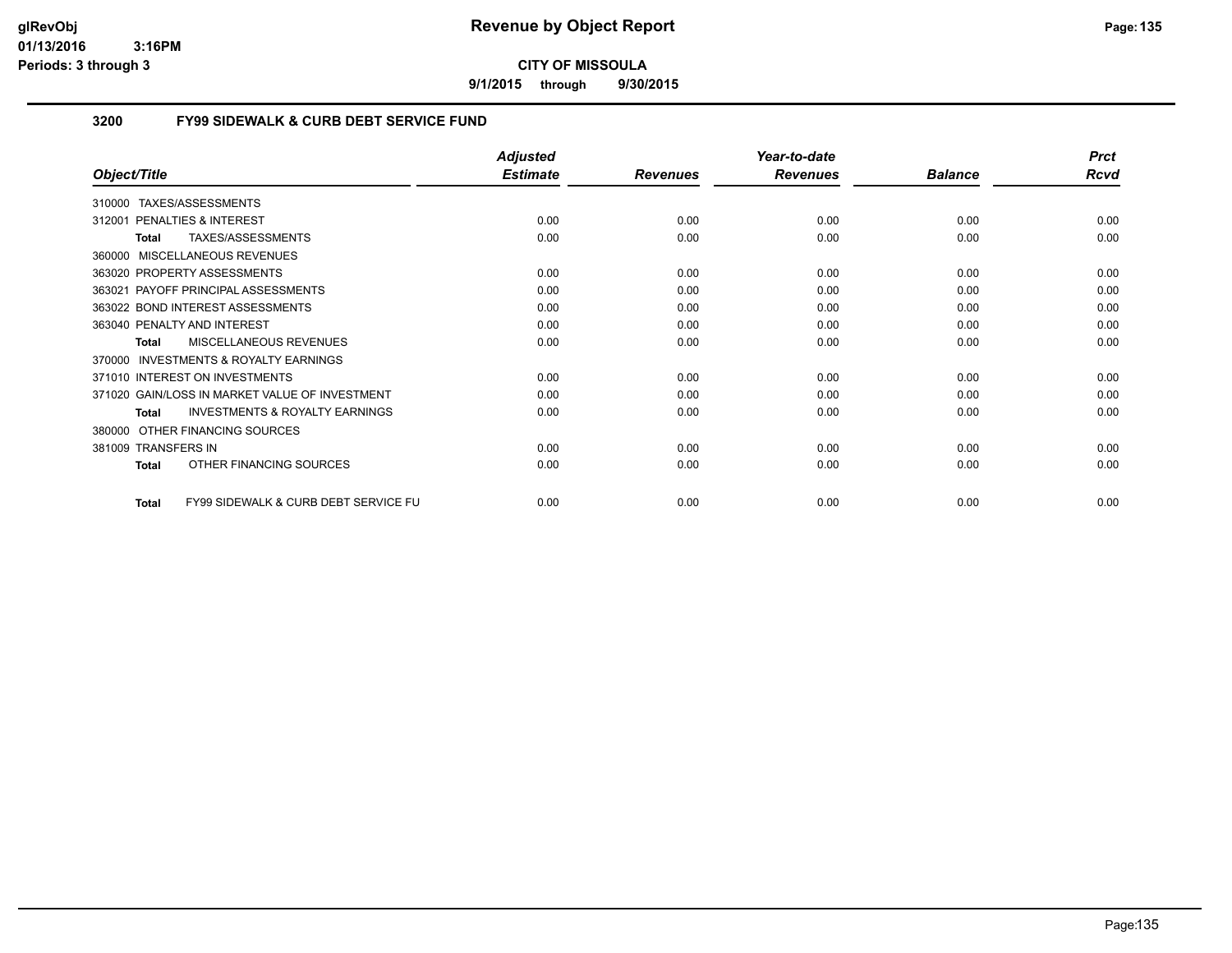**9/1/2015 through 9/30/2015**

# **3300 FY00 SIDEWALK & CURB DEBT SERVICE FUND**

**3300 FY00 SIDEWALK & CURB DEBT SERVICE FUND**

|                                                           | <b>Adjusted</b> |                 | Year-to-date    |                | <b>Prct</b> |
|-----------------------------------------------------------|-----------------|-----------------|-----------------|----------------|-------------|
| Object/Title                                              | <b>Estimate</b> | <b>Revenues</b> | <b>Revenues</b> | <b>Balance</b> | Rcvd        |
| 360000 MISCELLANEOUS REVENUES                             |                 |                 |                 |                |             |
| 363020 PROPERTY ASSESSMENTS                               | 0.00            | 0.00            | 0.00            | 0.00           | 0.00        |
| 363021 PAYOFF PRINCIPAL ASSESSMENTS                       | 0.00            | 0.00            | 0.00            | 0.00           | 0.00        |
| 363022 BOND INTEREST ASSESSMENTS                          | 0.00            | 0.00            | 0.00            | 0.00           | 0.00        |
| 363040 PENALTY AND INTEREST                               | 0.00            | 0.00            | 0.00            | 0.00           | 0.00        |
| MISCELLANEOUS REVENUES<br>Total                           | 0.00            | 0.00            | 0.00            | 0.00           | 0.00        |
| INVESTMENTS & ROYALTY EARNINGS<br>370000                  |                 |                 |                 |                |             |
| 371010 INTEREST ON INVESTMENTS                            | 0.00            | 0.00            | 0.00            | 0.00           | 0.00        |
| 371020 GAIN/LOSS IN MARKET VALUE OF INVESTMENTS           | 0.00            | 0.00            | 0.00            | 0.00           | 0.00        |
| <b>INVESTMENTS &amp; ROYALTY EARNINGS</b><br><b>Total</b> | 0.00            | 0.00            | 0.00            | 0.00           | 0.00        |
| FY00 SIDEWALK & CURB DEBT SERVICE FUI<br><b>Total</b>     | 0.00            | 0.00            | 0.00            | 0.00           | 0.00        |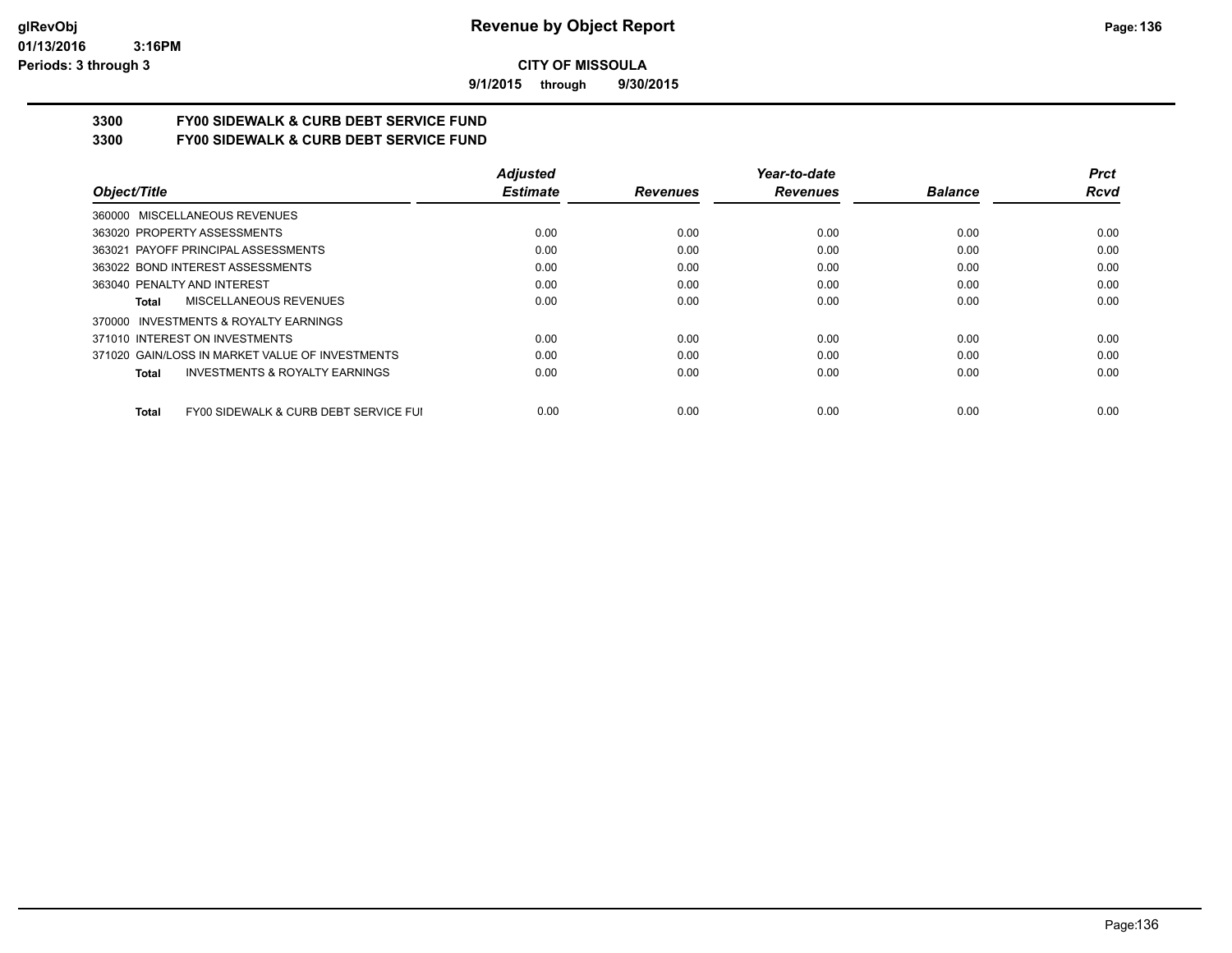**9/1/2015 through 9/30/2015**

# **3300 FY00 SIDEWALK & CURB DEBT SERVICE FUND**

|                                                    | <b>Adjusted</b> |                 | Year-to-date    |                | <b>Prct</b> |
|----------------------------------------------------|-----------------|-----------------|-----------------|----------------|-------------|
| Object/Title                                       | <b>Estimate</b> | <b>Revenues</b> | <b>Revenues</b> | <b>Balance</b> | Rcvd        |
| 360000 MISCELLANEOUS REVENUES                      |                 |                 |                 |                |             |
| 363020 PROPERTY ASSESSMENTS                        | 0.00            | 0.00            | 0.00            | 0.00           | 0.00        |
| 363021 PAYOFF PRINCIPAL ASSESSMENTS                | 0.00            | 0.00            | 0.00            | 0.00           | 0.00        |
| 363022 BOND INTEREST ASSESSMENTS                   | 0.00            | 0.00            | 0.00            | 0.00           | 0.00        |
| 363040 PENALTY AND INTEREST                        | 0.00            | 0.00            | 0.00            | 0.00           | 0.00        |
| MISCELLANEOUS REVENUES<br>Total                    | 0.00            | 0.00            | 0.00            | 0.00           | 0.00        |
| 370000 INVESTMENTS & ROYALTY EARNINGS              |                 |                 |                 |                |             |
| 371010 INTEREST ON INVESTMENTS                     | 0.00            | 0.00            | 0.00            | 0.00           | 0.00        |
| 371020 GAIN/LOSS IN MARKET VALUE OF INVESTMENT     | 0.00            | 0.00            | 0.00            | 0.00           | 0.00        |
| <b>INVESTMENTS &amp; ROYALTY EARNINGS</b><br>Total | 0.00            | 0.00            | 0.00            | 0.00           | 0.00        |
| FY00 SIDEWALK & CURB DEBT SERVICE FU<br>Total      | 0.00            | 0.00            | 0.00            | 0.00           | 0.00        |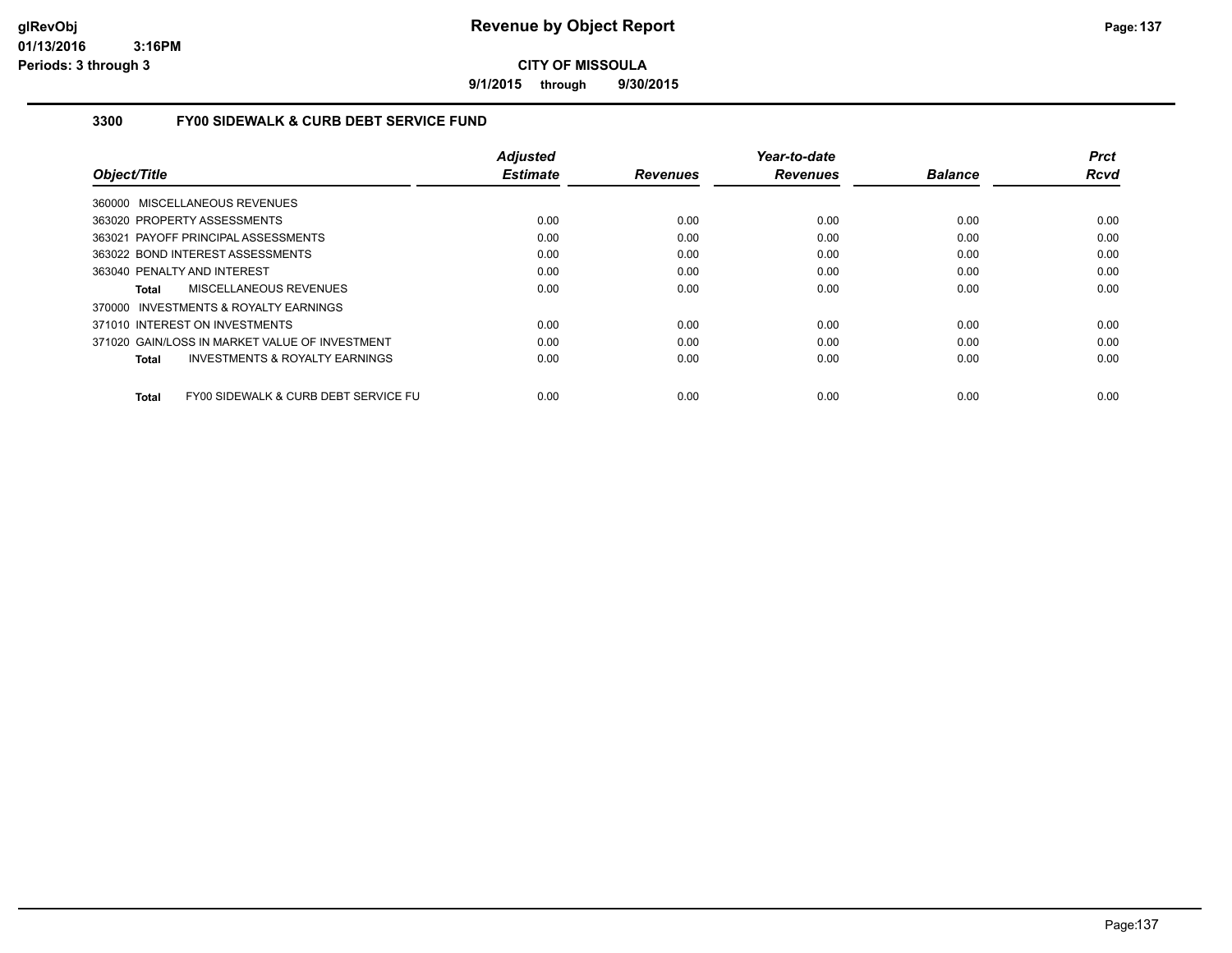**9/1/2015 through 9/30/2015**

**3305 JUDGMENT LEVIES 3305 JUDGMENT LEVIES**

|                             |                               | <b>Adjusted</b> | Year-to-date    |                 |                | <b>Prct</b> |
|-----------------------------|-------------------------------|-----------------|-----------------|-----------------|----------------|-------------|
| Object/Title                |                               | <b>Estimate</b> | <b>Revenues</b> | <b>Revenues</b> | <b>Balance</b> | <b>Rcvd</b> |
| 310000 TAXES/ASSESSMENTS    |                               |                 |                 |                 |                |             |
|                             | 311000 GENERAL PROPERTY TAXES | 0.00            | 816.33          | 0.00            | 0.00           | 0.00        |
| 312001 PENALTIES & INTEREST |                               | 0.00            | 3.12            | 0.00            | 0.00           | 0.00        |
| <b>Total</b>                | TAXES/ASSESSMENTS             | 0.00            | 819.45          | 0.00            | 0.00           | 0.00        |
| <b>Total</b>                | <b>JUDGMENT LEVIES</b>        | 0.00            | 819.45          | 0.00            | 0.00           | 0.00        |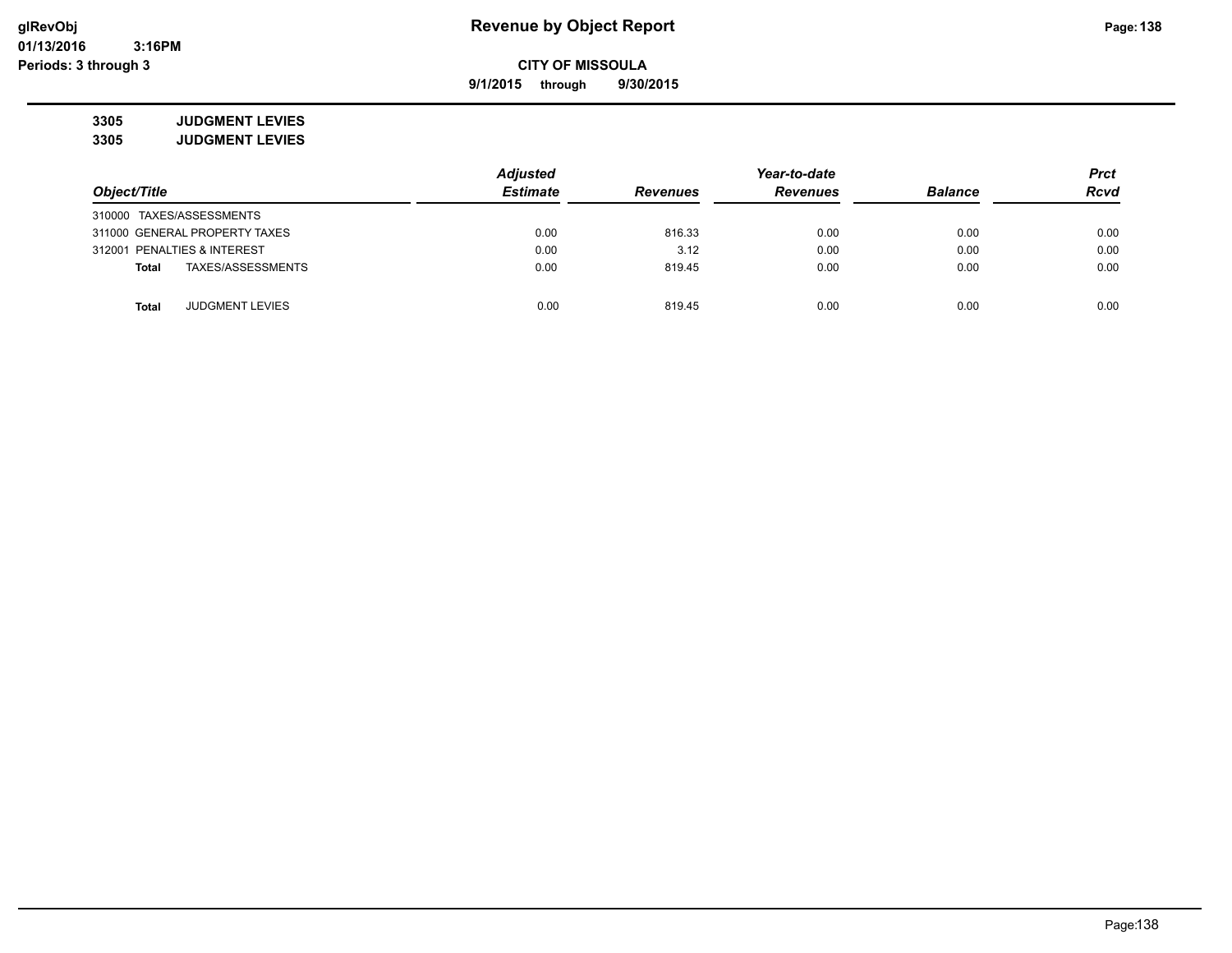**9/1/2015 through 9/30/2015**

#### **3305 JUDGMENT LEVIES**

| Object/Title                           | <b>Adjusted</b><br><b>Estimate</b> | <b>Revenues</b> | Year-to-date<br><b>Revenues</b> | <b>Balance</b> | <b>Prct</b><br><b>Rcvd</b> |
|----------------------------------------|------------------------------------|-----------------|---------------------------------|----------------|----------------------------|
| 310000 TAXES/ASSESSMENTS               |                                    |                 |                                 |                |                            |
| 311000 GENERAL PROPERTY TAXES          | 0.00                               | 816.33          | 0.00                            | 0.00           | 0.00                       |
| 312001 PENALTIES & INTEREST            | 0.00                               | 3.12            | 0.00                            | 0.00           | 0.00                       |
| TAXES/ASSESSMENTS<br><b>Total</b>      | 0.00                               | 819.45          | 0.00                            | 0.00           | 0.00                       |
|                                        |                                    |                 |                                 |                |                            |
| <b>JUDGMENT LEVIES</b><br><b>Total</b> | 0.00                               | 819.45          | 0.00                            | 0.00           | 0.00                       |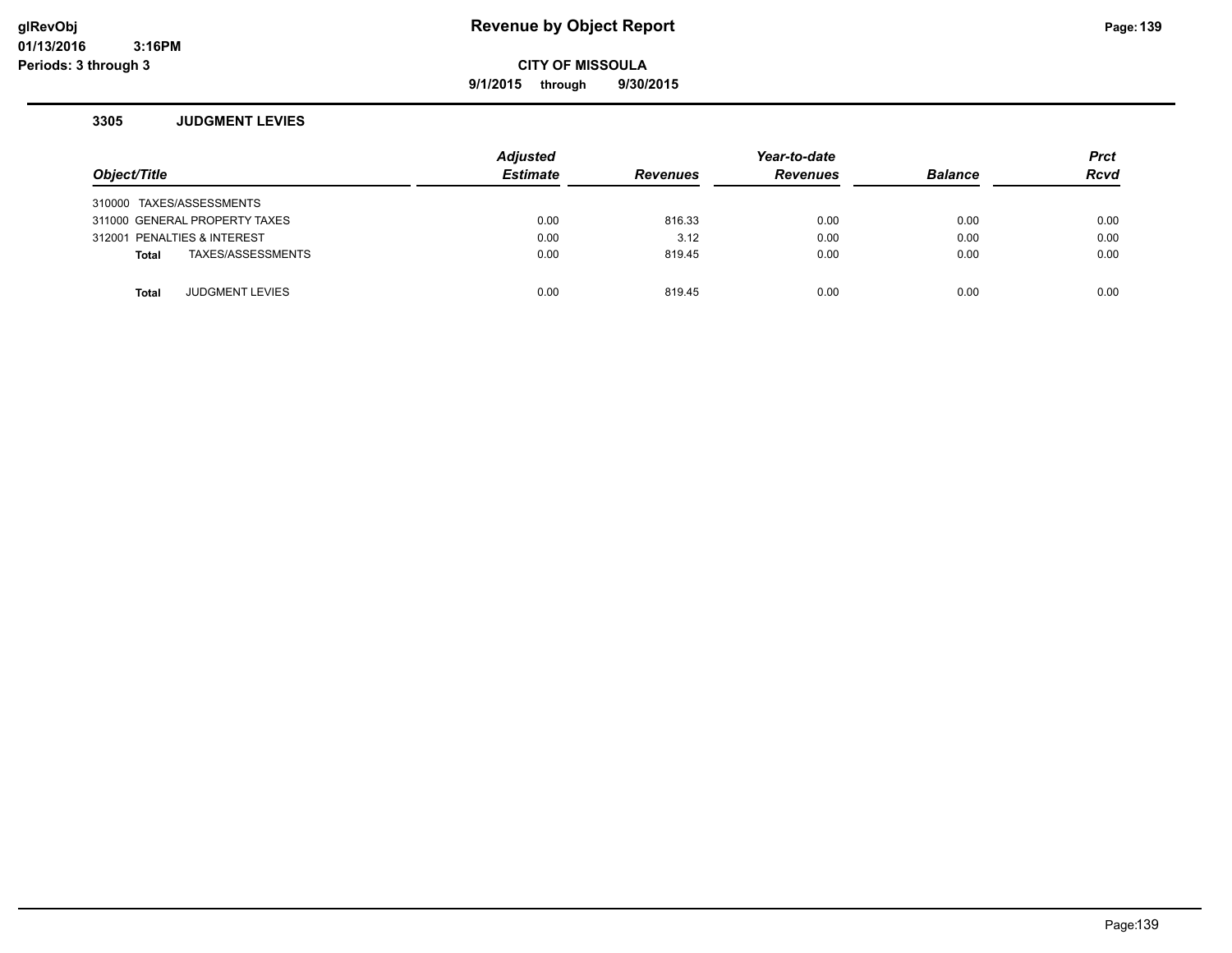#### **01/13/2016 3:16PM Periods: 3 through 3**

**CITY OF MISSOULA**

**9/1/2015 through 9/30/2015**

# **3400 FY01 SIDEWALK & CURB DEBT SERVICE FUND**

**3400 FY01 SIDEWALK & CURB DEBT SERVICE FUND**

|                                                           | <b>Adjusted</b> |                 | Year-to-date    |                | <b>Prct</b> |
|-----------------------------------------------------------|-----------------|-----------------|-----------------|----------------|-------------|
| Object/Title                                              | <b>Estimate</b> | <b>Revenues</b> | <b>Revenues</b> | <b>Balance</b> | <b>Rcvd</b> |
| TAXES/ASSESSMENTS<br>310000                               |                 |                 |                 |                |             |
| 312001 PENALTIES & INTEREST                               | 0.00            | 0.00            | 0.00            | 0.00           | 0.00        |
| TAXES/ASSESSMENTS<br>Total                                | 0.00            | 0.00            | 0.00            | 0.00           | 0.00        |
| MISCELLANEOUS REVENUES<br>360000                          |                 |                 |                 |                |             |
| 360010 MISCELLANEOUS                                      | 0.00            | 0.00            | 0.00            | 0.00           | 0.00        |
| 363020 PROPERTY ASSESSMENTS                               | 0.00            | 0.00            | 0.00            | 0.00           | 0.00        |
| 363021 PAYOFF PRINCIPAL ASSESSMENTS                       | 0.00            | 0.00            | 0.00            | 0.00           | 0.00        |
| 363022 BOND INTEREST ASSESSMENTS                          | 0.00            | 0.00            | 0.00            | 0.00           | 0.00        |
| 363040 PENALTY AND INTEREST                               | 0.00            | 0.00            | 0.00            | 0.00           | 0.00        |
| MISCELLANEOUS REVENUES<br>Total                           | 0.00            | 0.00            | 0.00            | 0.00           | 0.00        |
| <b>INVESTMENTS &amp; ROYALTY EARNINGS</b><br>370000       |                 |                 |                 |                |             |
| 371010 INTEREST ON INVESTMENTS                            | 0.00            | 0.00            | 0.00            | 0.00           | 0.00        |
| 371020 GAIN/LOSS IN MARKET VALUE OF INVESTMENTS           | 0.00            | 0.00            | 0.00            | 0.00           | 0.00        |
| <b>INVESTMENTS &amp; ROYALTY EARNINGS</b><br>Total        | 0.00            | 0.00            | 0.00            | 0.00           | 0.00        |
| <b>FY01 SIDEWALK &amp; CURB DEBT SERVICE FUI</b><br>Total | 0.00            | 0.00            | 0.00            | 0.00           | 0.00        |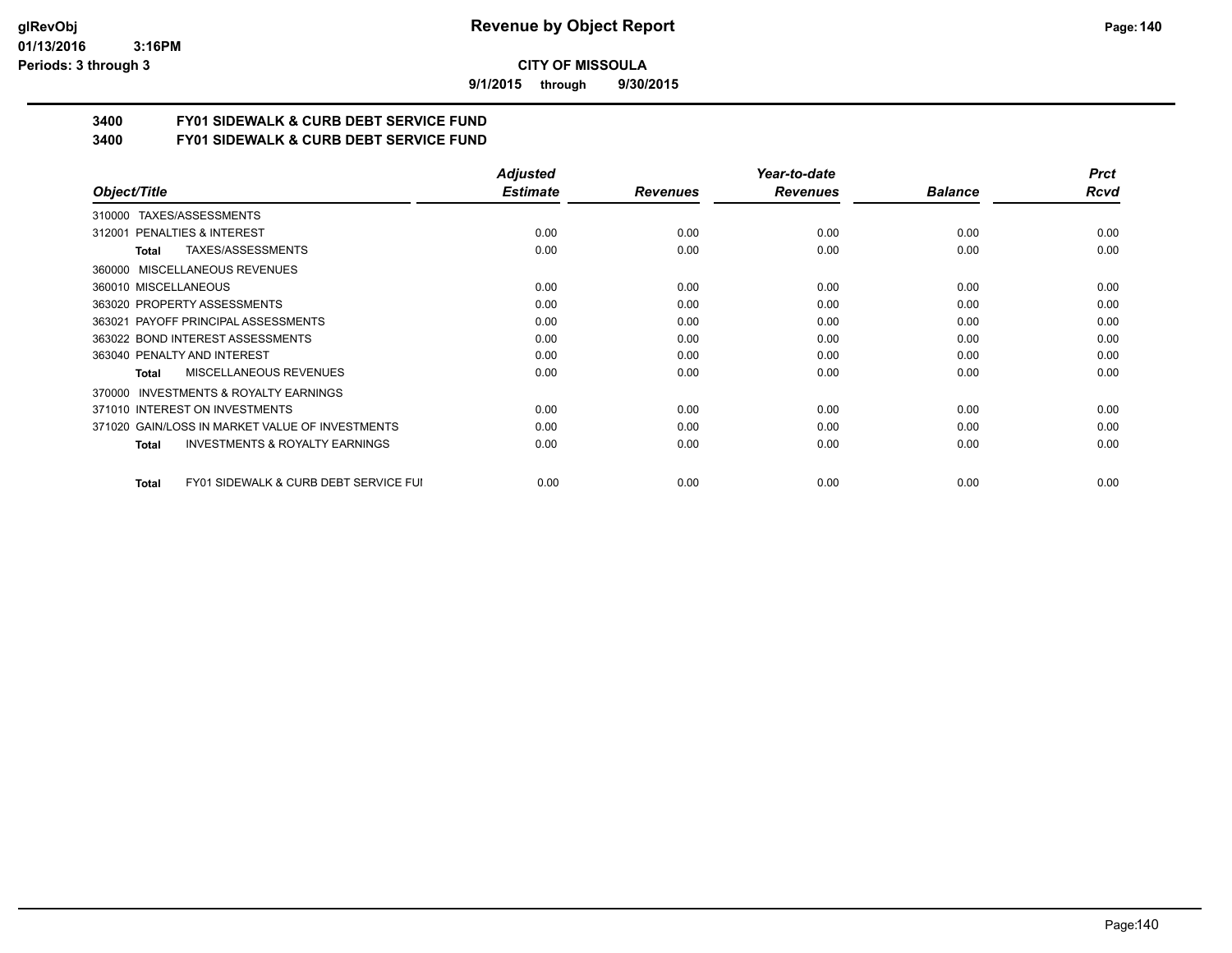**9/1/2015 through 9/30/2015**

# **3400 FY01 SIDEWALK & CURB DEBT SERVICE FUND**

|                                                                 | <b>Adjusted</b> |                 | Year-to-date    |                | <b>Prct</b> |
|-----------------------------------------------------------------|-----------------|-----------------|-----------------|----------------|-------------|
| Object/Title                                                    | <b>Estimate</b> | <b>Revenues</b> | <b>Revenues</b> | <b>Balance</b> | Rcvd        |
| 310000 TAXES/ASSESSMENTS                                        |                 |                 |                 |                |             |
| 312001 PENALTIES & INTEREST                                     | 0.00            | 0.00            | 0.00            | 0.00           | 0.00        |
| TAXES/ASSESSMENTS<br>Total                                      | 0.00            | 0.00            | 0.00            | 0.00           | 0.00        |
| 360000 MISCELLANEOUS REVENUES                                   |                 |                 |                 |                |             |
| 360010 MISCELLANEOUS                                            | 0.00            | 0.00            | 0.00            | 0.00           | 0.00        |
| 363020 PROPERTY ASSESSMENTS                                     | 0.00            | 0.00            | 0.00            | 0.00           | 0.00        |
| 363021 PAYOFF PRINCIPAL ASSESSMENTS                             | 0.00            | 0.00            | 0.00            | 0.00           | 0.00        |
| 363022 BOND INTEREST ASSESSMENTS                                | 0.00            | 0.00            | 0.00            | 0.00           | 0.00        |
| 363040 PENALTY AND INTEREST                                     | 0.00            | 0.00            | 0.00            | 0.00           | 0.00        |
| <b>MISCELLANEOUS REVENUES</b><br><b>Total</b>                   | 0.00            | 0.00            | 0.00            | 0.00           | 0.00        |
| <b>INVESTMENTS &amp; ROYALTY EARNINGS</b><br>370000             |                 |                 |                 |                |             |
| 371010 INTEREST ON INVESTMENTS                                  | 0.00            | 0.00            | 0.00            | 0.00           | 0.00        |
| 371020 GAIN/LOSS IN MARKET VALUE OF INVESTMENT                  | 0.00            | 0.00            | 0.00            | 0.00           | 0.00        |
| <b>INVESTMENTS &amp; ROYALTY EARNINGS</b><br><b>Total</b>       | 0.00            | 0.00            | 0.00            | 0.00           | 0.00        |
| <b>FY01 SIDEWALK &amp; CURB DEBT SERVICE FU</b><br><b>Total</b> | 0.00            | 0.00            | 0.00            | 0.00           | 0.00        |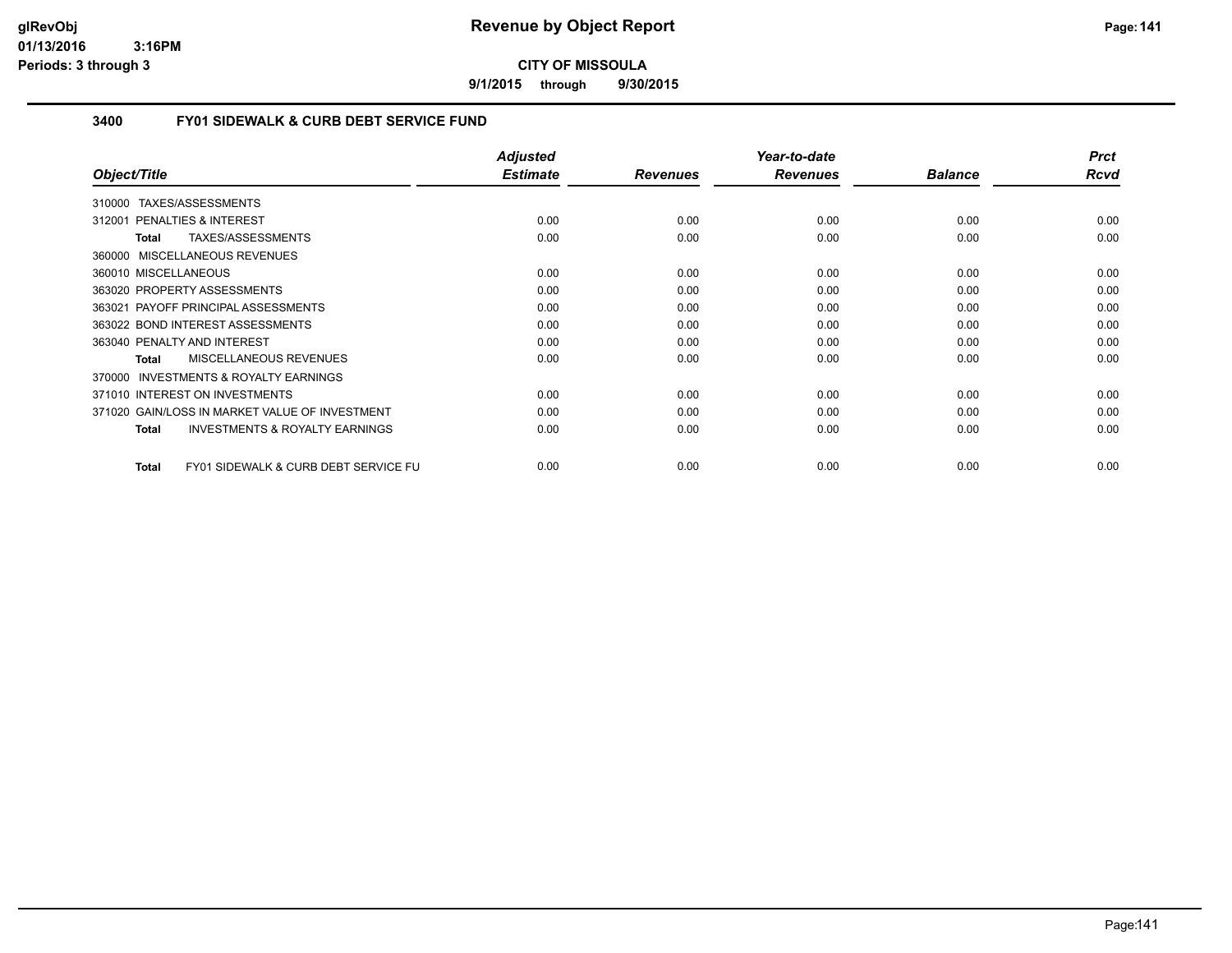**9/1/2015 through 9/30/2015**

# **3410 FY02 SIDEWALK & CURB DEBT SERVICE FUND**

**3410 FY02 SIDEWALK & CURB DEBT SERVICE FUND**

|                                                           | <b>Adjusted</b> |                 | Year-to-date    |                | <b>Prct</b> |
|-----------------------------------------------------------|-----------------|-----------------|-----------------|----------------|-------------|
| Object/Title                                              | <b>Estimate</b> | <b>Revenues</b> | <b>Revenues</b> | <b>Balance</b> | Rcvd        |
| 360000 MISCELLANEOUS REVENUES                             |                 |                 |                 |                |             |
| 363020 PROPERTY ASSESSMENTS                               | 0.00            | 0.00            | 0.00            | 0.00           | 0.00        |
| 363021 PAYOFF PRINCIPAL ASSESSMENTS                       | 0.00            | 0.00            | 0.00            | 0.00           | 0.00        |
| 363022 BOND INTEREST ASSESSMENTS                          | 0.00            | 0.00            | 0.00            | 0.00           | 0.00        |
| 363040 PENALTY AND INTEREST                               | 0.00            | 0.00            | 0.00            | 0.00           | 0.00        |
| MISCELLANEOUS REVENUES<br>Total                           | 0.00            | 0.00            | 0.00            | 0.00           | 0.00        |
| 370000 INVESTMENTS & ROYALTY EARNINGS                     |                 |                 |                 |                |             |
| 371010 INTEREST ON INVESTMENTS                            | 0.00            | 0.00            | 0.00            | 0.00           | 0.00        |
| 371020 GAIN/LOSS IN MARKET VALUE OF INVESTMENTS           | 0.00            | 0.00            | 0.00            | 0.00           | 0.00        |
| <b>INVESTMENTS &amp; ROYALTY EARNINGS</b><br><b>Total</b> | 0.00            | 0.00            | 0.00            | 0.00           | 0.00        |
| FY02 SIDEWALK & CURB DEBT SERVICE FUI<br><b>Total</b>     | 0.00            | 0.00            | 0.00            | 0.00           | 0.00        |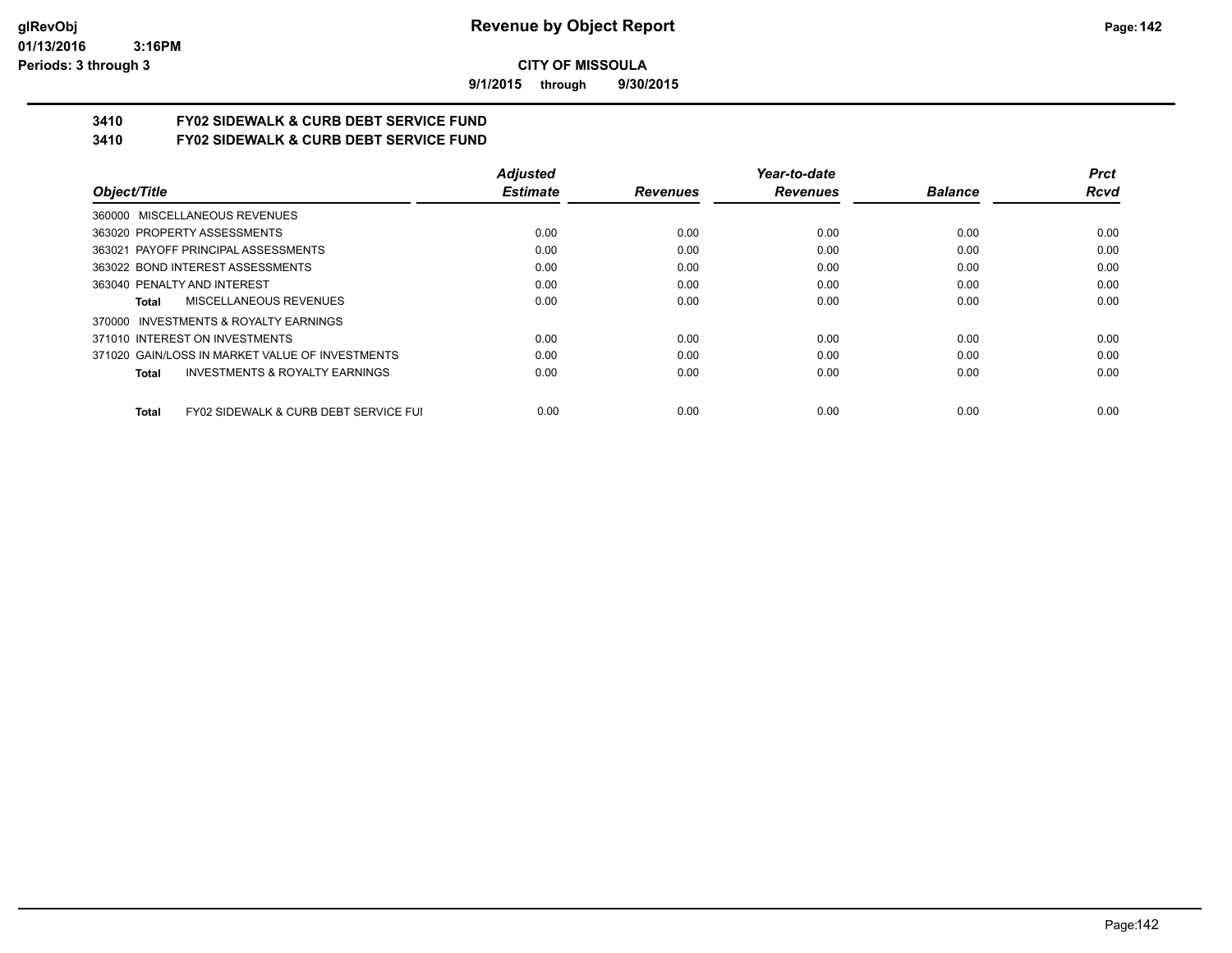**9/1/2015 through 9/30/2015**

## **3410 FY02 SIDEWALK & CURB DEBT SERVICE FUND**

|                                                      | <b>Adjusted</b> |                 | Year-to-date    |                | <b>Prct</b> |
|------------------------------------------------------|-----------------|-----------------|-----------------|----------------|-------------|
| Object/Title                                         | <b>Estimate</b> | <b>Revenues</b> | <b>Revenues</b> | <b>Balance</b> | <b>Rcvd</b> |
| 360000 MISCELLANEOUS REVENUES                        |                 |                 |                 |                |             |
| 363020 PROPERTY ASSESSMENTS                          | 0.00            | 0.00            | 0.00            | 0.00           | 0.00        |
| 363021 PAYOFF PRINCIPAL ASSESSMENTS                  | 0.00            | 0.00            | 0.00            | 0.00           | 0.00        |
| 363022 BOND INTEREST ASSESSMENTS                     | 0.00            | 0.00            | 0.00            | 0.00           | 0.00        |
| 363040 PENALTY AND INTEREST                          | 0.00            | 0.00            | 0.00            | 0.00           | 0.00        |
| MISCELLANEOUS REVENUES<br>Total                      | 0.00            | 0.00            | 0.00            | 0.00           | 0.00        |
| 370000 INVESTMENTS & ROYALTY EARNINGS                |                 |                 |                 |                |             |
| 371010 INTEREST ON INVESTMENTS                       | 0.00            | 0.00            | 0.00            | 0.00           | 0.00        |
| 371020 GAIN/LOSS IN MARKET VALUE OF INVESTMENT       | 0.00            | 0.00            | 0.00            | 0.00           | 0.00        |
| <b>INVESTMENTS &amp; ROYALTY EARNINGS</b><br>Total   | 0.00            | 0.00            | 0.00            | 0.00           | 0.00        |
| FY02 SIDEWALK & CURB DEBT SERVICE FU<br><b>Total</b> | 0.00            | 0.00            | 0.00            | 0.00           | 0.00        |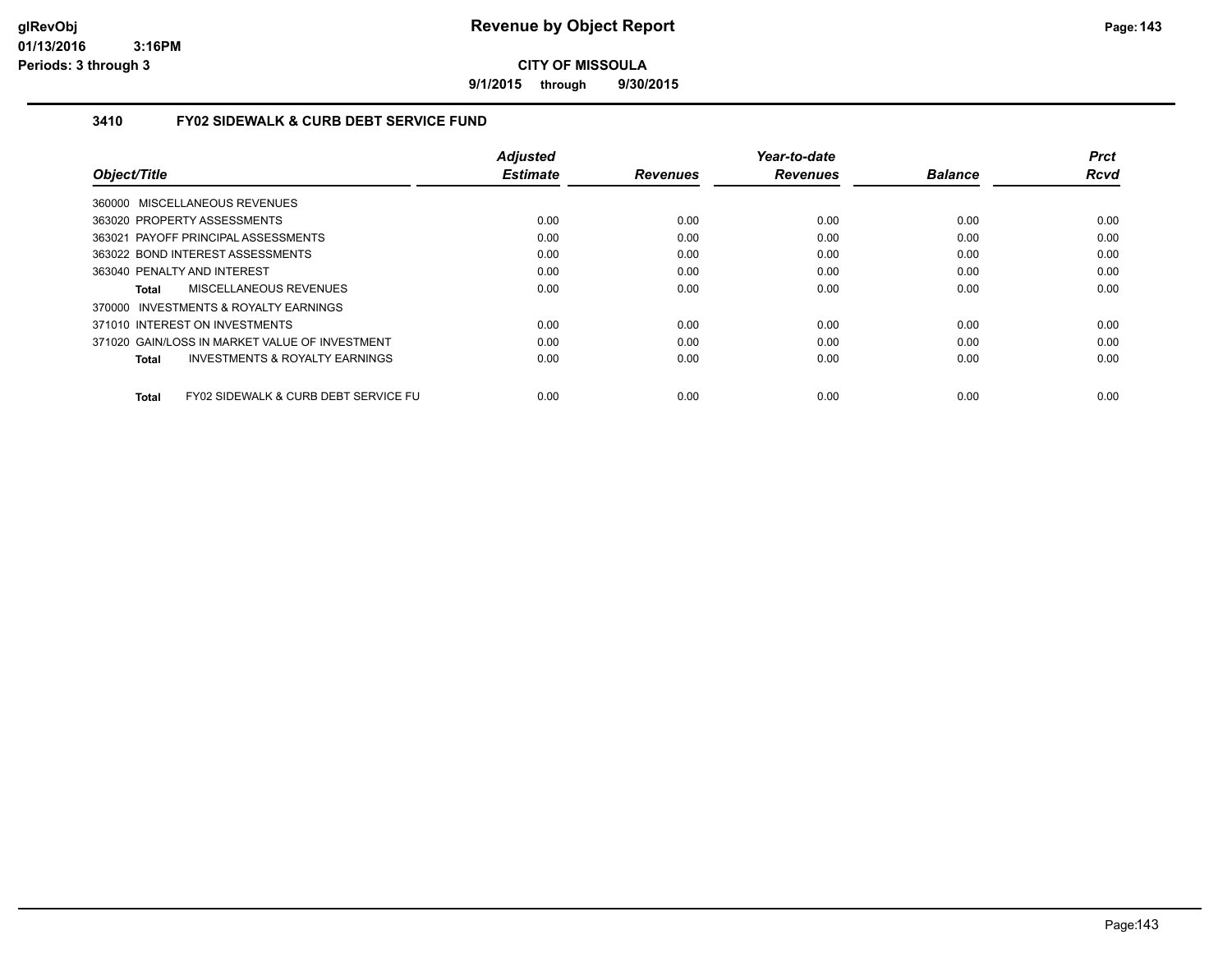**9/1/2015 through 9/30/2015**

# **3420 FY03 SIDEWALK & CURB DEBT SERVICE**

**3420 FY03 SIDEWALK & CURB DEBT SERVICE**

|                                                    | <b>Adjusted</b> |                 | Year-to-date    |                | <b>Prct</b> |
|----------------------------------------------------|-----------------|-----------------|-----------------|----------------|-------------|
| Object/Title                                       | <b>Estimate</b> | <b>Revenues</b> | <b>Revenues</b> | <b>Balance</b> | Rcvd        |
| 360000 MISCELLANEOUS REVENUES                      |                 |                 |                 |                |             |
| 363020 PROPERTY ASSESSMENTS                        | 0.00            | 0.00            | 0.00            | 0.00           | 0.00        |
| 363021 PAYOFF PRINCIPAL ASSESSMENTS                | 0.00            | 0.00            | 0.00            | 0.00           | 0.00        |
| 363022 BOND INTEREST ASSESSMENTS                   | 0.00            | 0.00            | 0.00            | 0.00           | 0.00        |
| 363040 PENALTY AND INTEREST                        | 0.00            | 0.00            | 0.00            | 0.00           | 0.00        |
| MISCELLANEOUS REVENUES<br><b>Total</b>             | 0.00            | 0.00            | 0.00            | 0.00           | 0.00        |
| 370000 INVESTMENTS & ROYALTY EARNINGS              |                 |                 |                 |                |             |
| 371010 INTEREST ON INVESTMENTS                     | 0.00            | 0.00            | 0.00            | 0.00           | 0.00        |
| 371020 GAIN/LOSS IN MARKET VALUE OF INVESTMENTS    | 0.00            | 0.00            | 0.00            | 0.00           | 0.00        |
| <b>INVESTMENTS &amp; ROYALTY EARNINGS</b><br>Total | 0.00            | 0.00            | 0.00            | 0.00           | 0.00        |
| OTHER FINANCING SOURCES<br>380000                  |                 |                 |                 |                |             |
| 381009 TRANSFERS IN                                | 0.00            | 0.00            | 0.00            | 0.00           | 0.00        |
| OTHER FINANCING SOURCES<br><b>Total</b>            | 0.00            | 0.00            | 0.00            | 0.00           | 0.00        |
| FY03 SIDEWALK & CURB DEBT SERVICE<br><b>Total</b>  | 0.00            | 0.00            | 0.00            | 0.00           | 0.00        |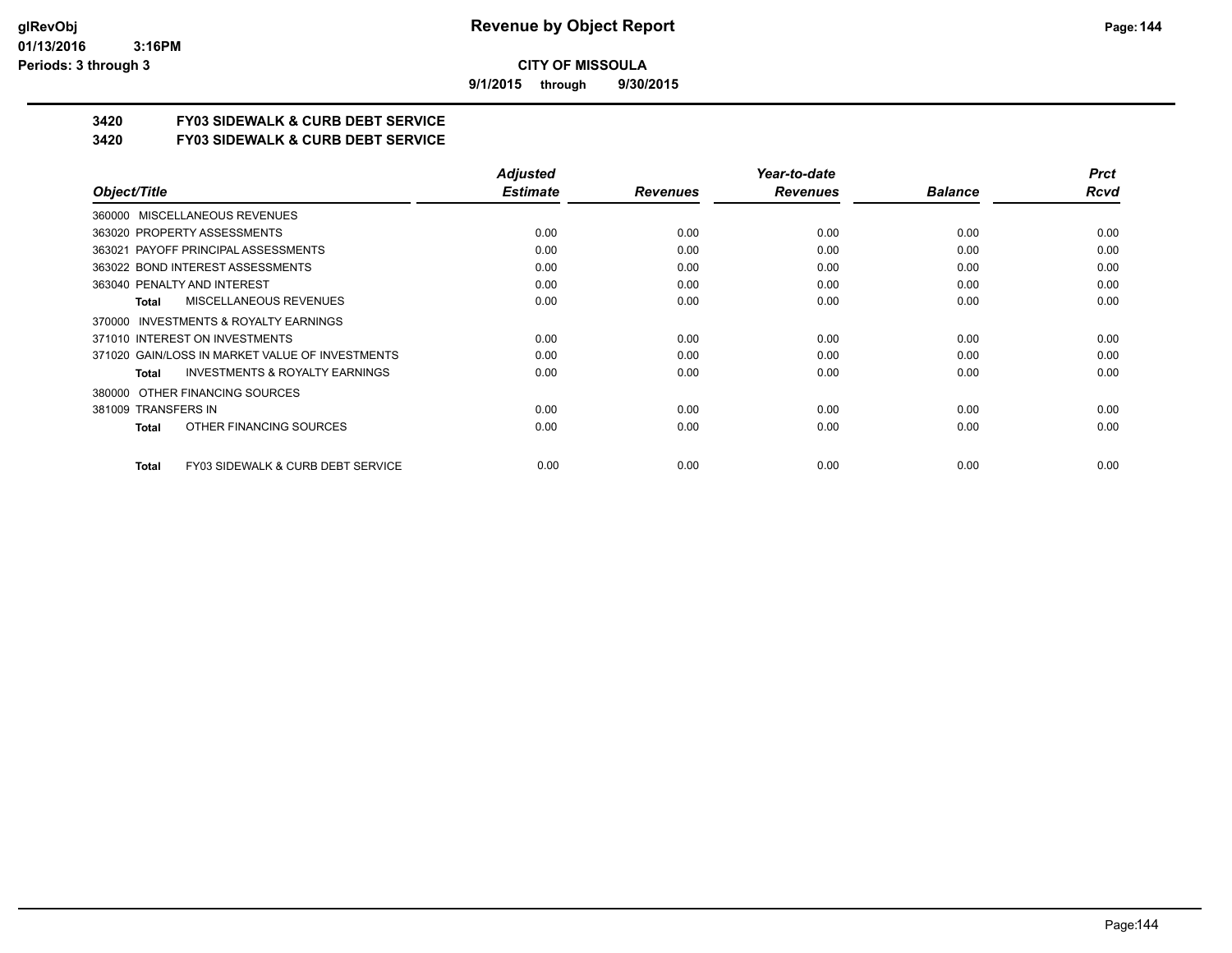**9/1/2015 through 9/30/2015**

#### **3420 FY03 SIDEWALK & CURB DEBT SERVICE**

| Object/Title                                       | <b>Adjusted</b><br><b>Estimate</b> | <b>Revenues</b> | Year-to-date<br><b>Revenues</b> | <b>Balance</b> | <b>Prct</b><br><b>Rcvd</b> |
|----------------------------------------------------|------------------------------------|-----------------|---------------------------------|----------------|----------------------------|
|                                                    |                                    |                 |                                 |                |                            |
| 360000 MISCELLANEOUS REVENUES                      |                                    |                 |                                 |                |                            |
| 363020 PROPERTY ASSESSMENTS                        | 0.00                               | 0.00            | 0.00                            | 0.00           | 0.00                       |
| 363021 PAYOFF PRINCIPAL ASSESSMENTS                | 0.00                               | 0.00            | 0.00                            | 0.00           | 0.00                       |
| 363022 BOND INTEREST ASSESSMENTS                   | 0.00                               | 0.00            | 0.00                            | 0.00           | 0.00                       |
| 363040 PENALTY AND INTEREST                        | 0.00                               | 0.00            | 0.00                            | 0.00           | 0.00                       |
| MISCELLANEOUS REVENUES<br>Total                    | 0.00                               | 0.00            | 0.00                            | 0.00           | 0.00                       |
| 370000 INVESTMENTS & ROYALTY EARNINGS              |                                    |                 |                                 |                |                            |
| 371010 INTEREST ON INVESTMENTS                     | 0.00                               | 0.00            | 0.00                            | 0.00           | 0.00                       |
| 371020 GAIN/LOSS IN MARKET VALUE OF INVESTMENT     | 0.00                               | 0.00            | 0.00                            | 0.00           | 0.00                       |
| <b>INVESTMENTS &amp; ROYALTY EARNINGS</b><br>Total | 0.00                               | 0.00            | 0.00                            | 0.00           | 0.00                       |
| 380000 OTHER FINANCING SOURCES                     |                                    |                 |                                 |                |                            |
| 381009 TRANSFERS IN                                | 0.00                               | 0.00            | 0.00                            | 0.00           | 0.00                       |
| OTHER FINANCING SOURCES<br><b>Total</b>            | 0.00                               | 0.00            | 0.00                            | 0.00           | 0.00                       |
|                                                    |                                    |                 |                                 |                |                            |
| FY03 SIDEWALK & CURB DEBT SERVICE<br>Total         | 0.00                               | 0.00            | 0.00                            | 0.00           | 0.00                       |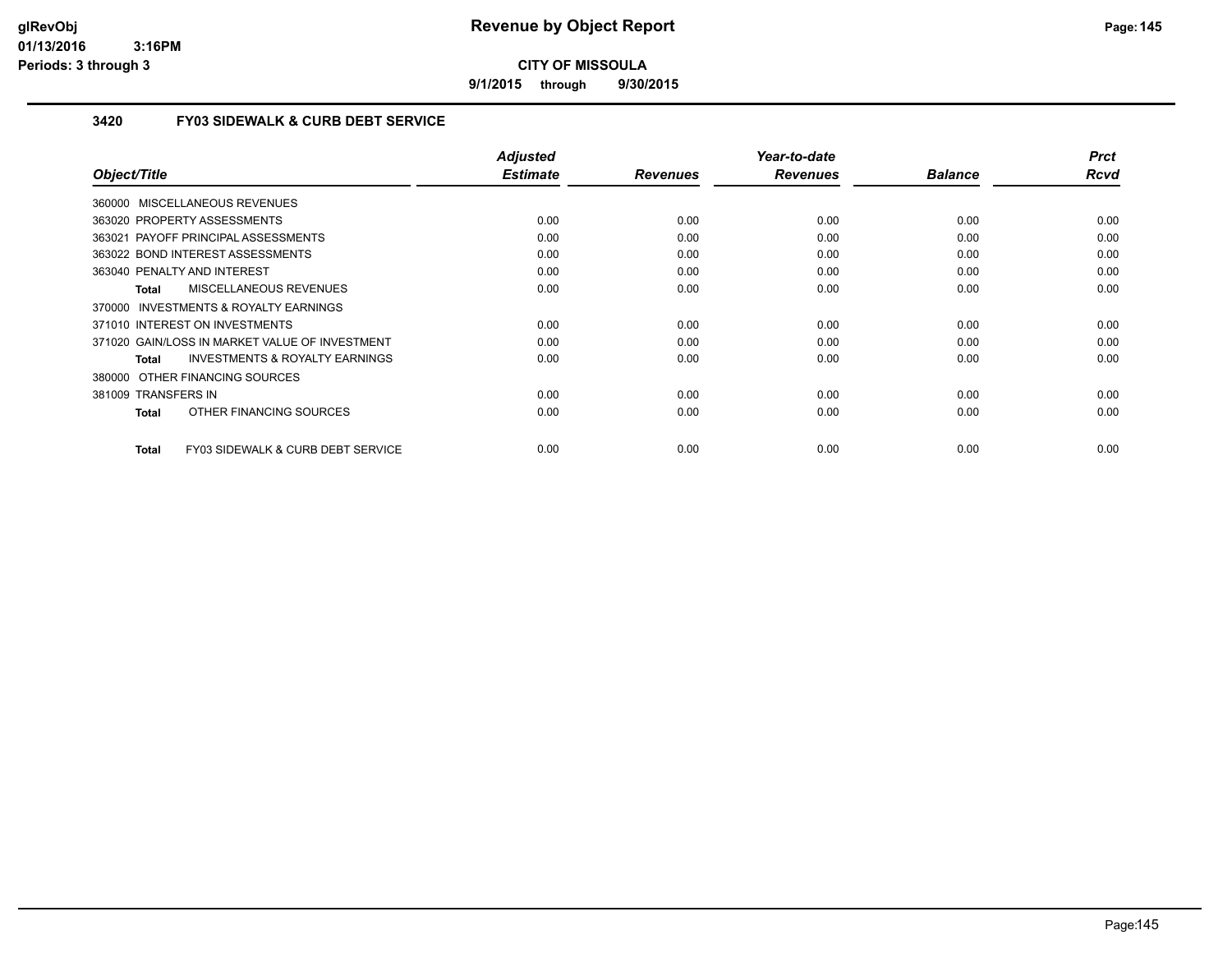**9/1/2015 through 9/30/2015**

# **3430 FY04 SIDEWALK CURB DEBT SERVICE**

#### **3430 FY04 SIDEWALK CURB DEBT SERVICE**

|                                                           | <b>Adjusted</b> |                 | Year-to-date    |                | <b>Prct</b> |
|-----------------------------------------------------------|-----------------|-----------------|-----------------|----------------|-------------|
| Object/Title                                              | <b>Estimate</b> | <b>Revenues</b> | <b>Revenues</b> | <b>Balance</b> | Rcvd        |
| MISCELLANEOUS REVENUES<br>360000                          |                 |                 |                 |                |             |
| 363020 PROPERTY ASSESSMENTS                               | 10,825.00       | 0.00            | 0.00            | 10,825.00      | 0.00        |
| 363021 PAYOFF PRINCIPAL ASSESSMENTS                       | 0.00            | 0.00            | 0.00            | 0.00           | 0.00        |
| 363022 BOND INTEREST ASSESSMENTS                          | 0.00            | 0.00            | 0.00            | 0.00           | 0.00        |
| 363040 PENALTY AND INTEREST                               | 0.00            | 0.00            | 0.00            | 0.00           | 0.00        |
| MISCELLANEOUS REVENUES<br><b>Total</b>                    | 10,825.00       | 0.00            | 0.00            | 10,825.00      | 0.00        |
| INVESTMENTS & ROYALTY EARNINGS<br>370000                  |                 |                 |                 |                |             |
| 371010 INTEREST ON INVESTMENTS                            | 0.00            | 0.00            | 0.00            | 0.00           | 0.00        |
| 371020 GAIN/LOSS IN MARKET VALUE OF INVESTMENTS           | 0.00            | 0.00            | 0.00            | 0.00           | 0.00        |
| <b>INVESTMENTS &amp; ROYALTY EARNINGS</b><br><b>Total</b> | 0.00            | 0.00            | 0.00            | 0.00           | 0.00        |
| OTHER FINANCING SOURCES<br>380000                         |                 |                 |                 |                |             |
| 381030 SID BOND PROCEEDS                                  | 0.00            | 0.00            | 0.00            | 0.00           | 0.00        |
| OTHER FINANCING SOURCES<br><b>Total</b>                   | 0.00            | 0.00            | 0.00            | 0.00           | 0.00        |
| <b>FY04 SIDEWALK CURB DEBT SERVICE</b><br><b>Total</b>    | 10,825.00       | 0.00            | 0.00            | 10,825.00      | 0.00        |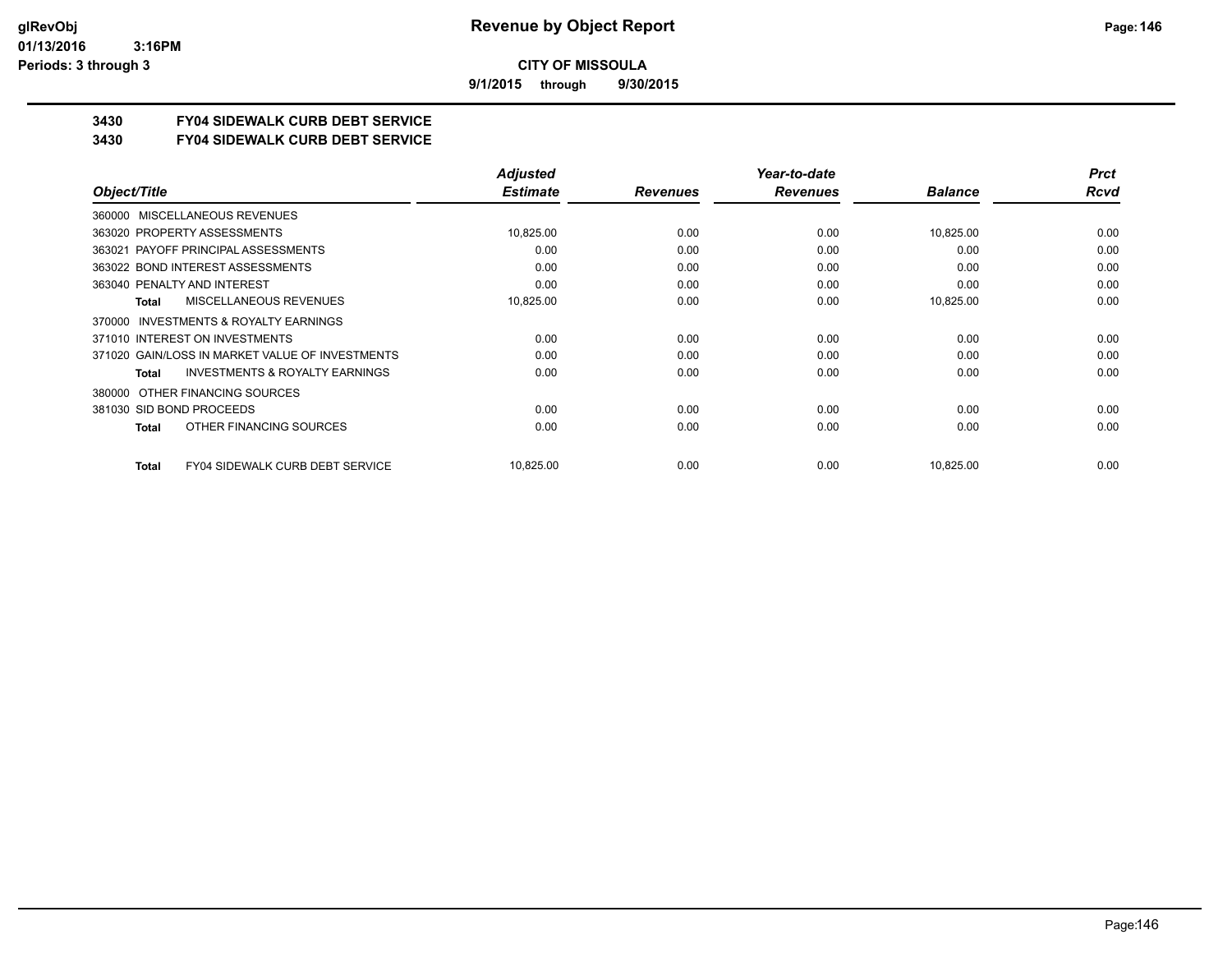**9/1/2015 through 9/30/2015**

### **3430 FY04 SIDEWALK CURB DEBT SERVICE**

|                                                    | <b>Adjusted</b> |                 | Year-to-date    |                | <b>Prct</b> |
|----------------------------------------------------|-----------------|-----------------|-----------------|----------------|-------------|
| Object/Title                                       | <b>Estimate</b> | <b>Revenues</b> | <b>Revenues</b> | <b>Balance</b> | <b>Rcvd</b> |
| 360000 MISCELLANEOUS REVENUES                      |                 |                 |                 |                |             |
| 363020 PROPERTY ASSESSMENTS                        | 10,825.00       | 0.00            | 0.00            | 10,825.00      | 0.00        |
| 363021 PAYOFF PRINCIPAL ASSESSMENTS                | 0.00            | 0.00            | 0.00            | 0.00           | 0.00        |
| 363022 BOND INTEREST ASSESSMENTS                   | 0.00            | 0.00            | 0.00            | 0.00           | 0.00        |
| 363040 PENALTY AND INTEREST                        | 0.00            | 0.00            | 0.00            | 0.00           | 0.00        |
| MISCELLANEOUS REVENUES<br>Total                    | 10,825.00       | 0.00            | 0.00            | 10,825.00      | 0.00        |
| 370000 INVESTMENTS & ROYALTY EARNINGS              |                 |                 |                 |                |             |
| 371010 INTEREST ON INVESTMENTS                     | 0.00            | 0.00            | 0.00            | 0.00           | 0.00        |
| 371020 GAIN/LOSS IN MARKET VALUE OF INVESTMENT     | 0.00            | 0.00            | 0.00            | 0.00           | 0.00        |
| <b>INVESTMENTS &amp; ROYALTY EARNINGS</b><br>Total | 0.00            | 0.00            | 0.00            | 0.00           | 0.00        |
| 380000 OTHER FINANCING SOURCES                     |                 |                 |                 |                |             |
| 381030 SID BOND PROCEEDS                           | 0.00            | 0.00            | 0.00            | 0.00           | 0.00        |
| OTHER FINANCING SOURCES<br>Total                   | 0.00            | 0.00            | 0.00            | 0.00           | 0.00        |
|                                                    |                 |                 |                 |                |             |
| FY04 SIDEWALK CURB DEBT SERVICE<br><b>Total</b>    | 10,825.00       | 0.00            | 0.00            | 10,825.00      | 0.00        |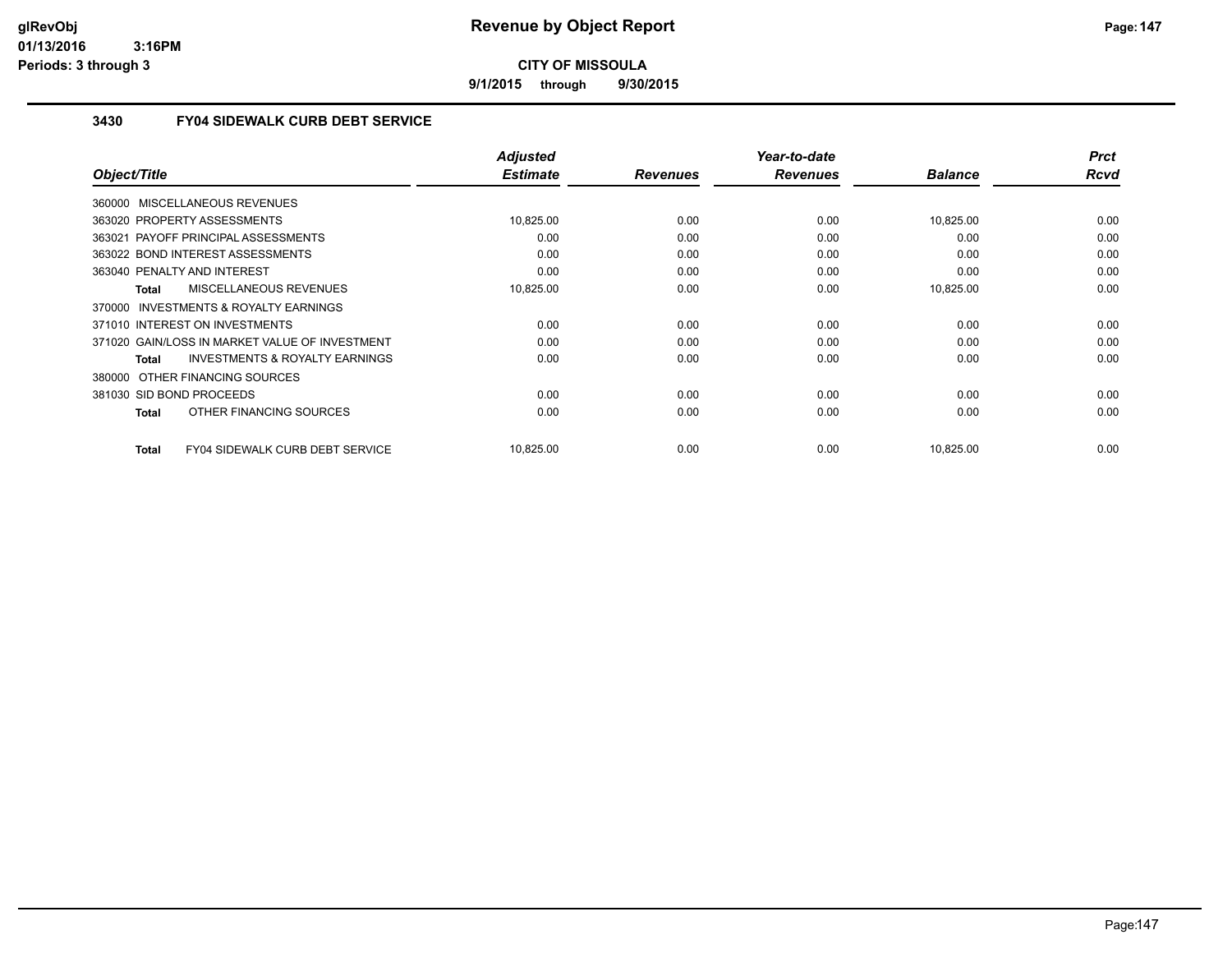**9/1/2015 through 9/30/2015**

**3433 SID 433 DEBT SERVICE**

**3433 SID 433 DEBT SERVICE**

|                                                    | <b>Adjusted</b> |                 | Year-to-date    |                | <b>Prct</b> |
|----------------------------------------------------|-----------------|-----------------|-----------------|----------------|-------------|
| Object/Title                                       | <b>Estimate</b> | <b>Revenues</b> | <b>Revenues</b> | <b>Balance</b> | Rcvd        |
| 360000 MISCELLANEOUS REVENUES                      |                 |                 |                 |                |             |
| 363020 PROPERTY ASSESSMENTS                        | 0.00            | 91.30           | 0.00            | 0.00           | 0.00        |
| 363021 PAYOFF PRINCIPAL ASSESSMENTS                | 0.00            | 0.00            | 0.00            | 0.00           | 0.00        |
| 363022 BOND INTEREST ASSESSMENTS                   | 0.00            | 0.00            | 0.00            | 0.00           | 0.00        |
| 363040 PENALTY AND INTEREST                        | 0.00            | 163.82          | 0.00            | 0.00           | 0.00        |
| MISCELLANEOUS REVENUES<br>Total                    | 0.00            | 255.12          | 0.00            | 0.00           | 0.00        |
| INVESTMENTS & ROYALTY EARNINGS<br>370000           |                 |                 |                 |                |             |
| 371010 INTEREST ON INVESTMENTS                     | 0.00            | 0.00            | 0.00            | 0.00           | 0.00        |
| 371020 GAIN/LOSS IN MARKET VALUE OF INVESTMENTS    | 0.00            | 0.00            | 0.00            | 0.00           | 0.00        |
| <b>INVESTMENTS &amp; ROYALTY EARNINGS</b><br>Total | 0.00            | 0.00            | 0.00            | 0.00           | 0.00        |
| SID 433 DEBT SERVICE<br><b>Total</b>               | 0.00            | 255.12          | 0.00            | 0.00           | 0.00        |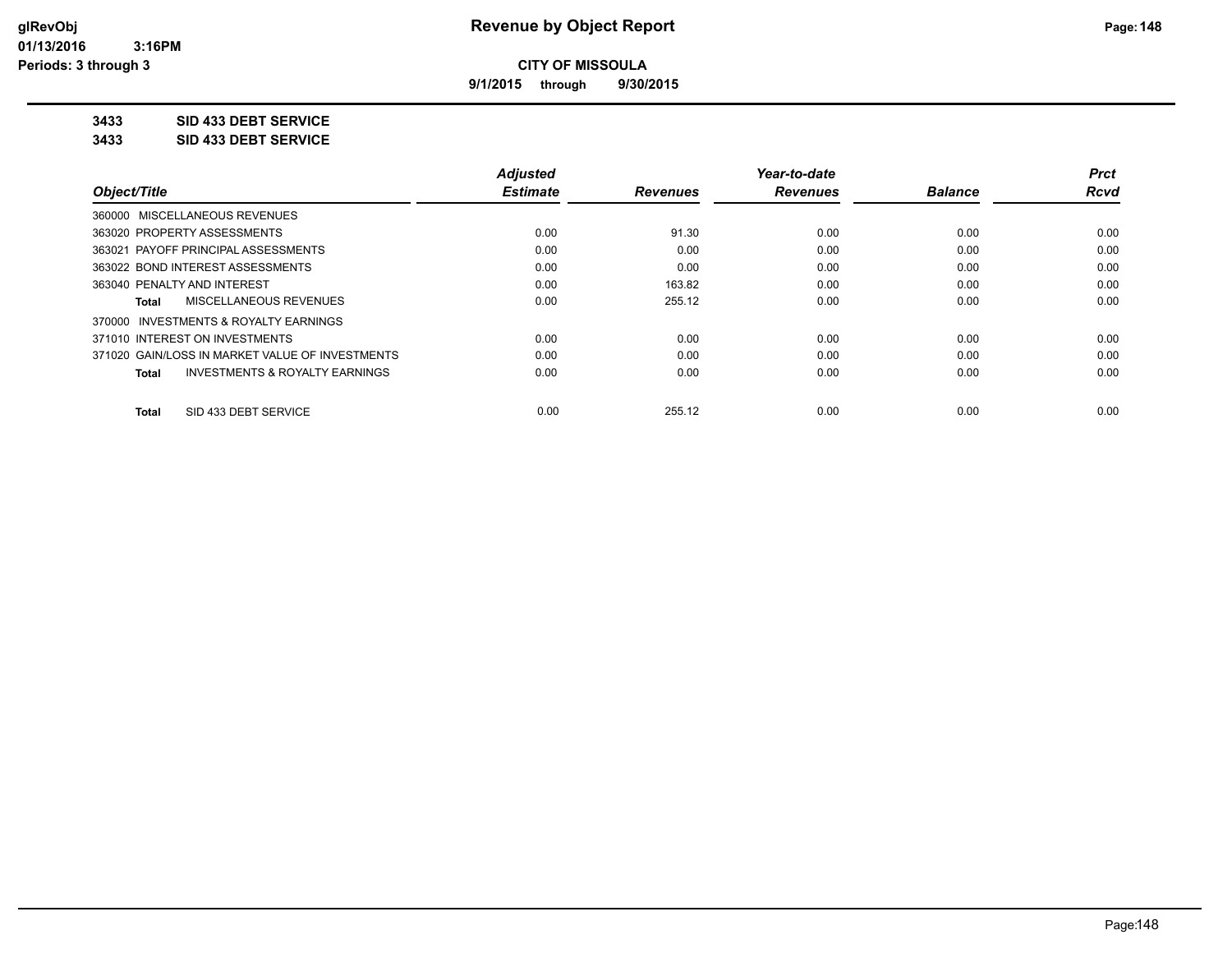**9/1/2015 through 9/30/2015**

#### **3433 SID 433 DEBT SERVICE**

|                                                    | <b>Adjusted</b> |                 | Year-to-date    |                | <b>Prct</b> |
|----------------------------------------------------|-----------------|-----------------|-----------------|----------------|-------------|
| Object/Title                                       | <b>Estimate</b> | <b>Revenues</b> | <b>Revenues</b> | <b>Balance</b> | <b>Rcvd</b> |
| 360000 MISCELLANEOUS REVENUES                      |                 |                 |                 |                |             |
| 363020 PROPERTY ASSESSMENTS                        | 0.00            | 91.30           | 0.00            | 0.00           | 0.00        |
| 363021 PAYOFF PRINCIPAL ASSESSMENTS                | 0.00            | 0.00            | 0.00            | 0.00           | 0.00        |
| 363022 BOND INTEREST ASSESSMENTS                   | 0.00            | 0.00            | 0.00            | 0.00           | 0.00        |
| 363040 PENALTY AND INTEREST                        | 0.00            | 163.82          | 0.00            | 0.00           | 0.00        |
| MISCELLANEOUS REVENUES<br>Total                    | 0.00            | 255.12          | 0.00            | 0.00           | 0.00        |
| 370000 INVESTMENTS & ROYALTY EARNINGS              |                 |                 |                 |                |             |
| 371010 INTEREST ON INVESTMENTS                     | 0.00            | 0.00            | 0.00            | 0.00           | 0.00        |
| 371020 GAIN/LOSS IN MARKET VALUE OF INVESTMENT     | 0.00            | 0.00            | 0.00            | 0.00           | 0.00        |
| <b>INVESTMENTS &amp; ROYALTY EARNINGS</b><br>Total | 0.00            | 0.00            | 0.00            | 0.00           | 0.00        |
| SID 433 DEBT SERVICE<br><b>Total</b>               | 0.00            | 255.12          | 0.00            | 0.00           | 0.00        |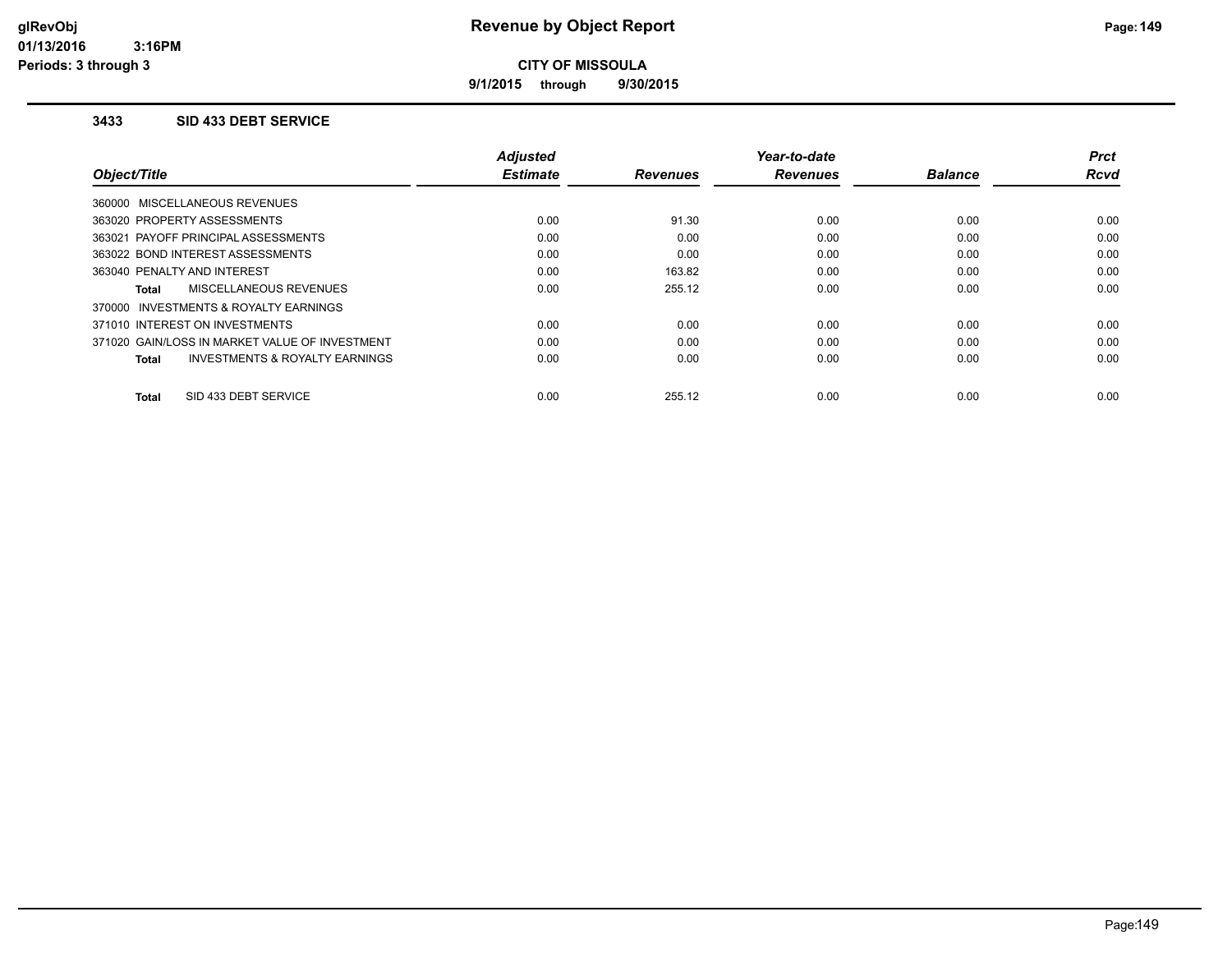**9/1/2015 through 9/30/2015**

### **3440 FY 05 SIDEWALK AND CURB**

**3440 FY 05 SIDEWALK AND CURB**

|                                                           | <b>Adjusted</b> |                 | Year-to-date    |                | <b>Prct</b> |
|-----------------------------------------------------------|-----------------|-----------------|-----------------|----------------|-------------|
| Object/Title                                              | <b>Estimate</b> | <b>Revenues</b> | <b>Revenues</b> | <b>Balance</b> | Rcvd        |
| 360000 MISCELLANEOUS REVENUES                             |                 |                 |                 |                |             |
| 363020 PROPERTY ASSESSMENTS                               | 38,588.00       | 0.00            | 0.00            | 38,588.00      | 0.00        |
| 363021 PAYOFF PRINCIPAL ASSESSMENTS                       | 0.00            | 0.00            | 0.00            | 0.00           | 0.00        |
| 363022 BOND INTEREST ASSESSMENTS                          | 0.00            | 0.00            | 0.00            | 0.00           | 0.00        |
| 363040 PENALTY AND INTEREST                               | 0.00            | 0.00            | 0.00            | 0.00           | 0.00        |
| <b>MISCELLANEOUS REVENUES</b><br><b>Total</b>             | 38,588.00       | 0.00            | 0.00            | 38,588.00      | 0.00        |
| INVESTMENTS & ROYALTY EARNINGS<br>370000                  |                 |                 |                 |                |             |
| 371010 INTEREST ON INVESTMENTS                            | 0.00            | 0.00            | 0.00            | 0.00           | 0.00        |
| 371020 GAIN/LOSS IN MARKET VALUE OF INVESTMENTS           | 0.00            | 0.00            | 0.00            | 0.00           | 0.00        |
| 371500 INTEREST ON INTERFUND LOAN                         | 0.00            | 0.00            | 0.00            | 0.00           | 0.00        |
| <b>INVESTMENTS &amp; ROYALTY EARNINGS</b><br><b>Total</b> | 0.00            | 0.00            | 0.00            | 0.00           | 0.00        |
| 380000 OTHER FINANCING SOURCES                            |                 |                 |                 |                |             |
| 381030 SID BONDS PROCEEDS                                 | 0.00            | 0.00            | 0.00            | 0.00           | 0.00        |
| OTHER FINANCING SOURCES<br>Total                          | 0.00            | 0.00            | 0.00            | 0.00           | 0.00        |
| FY 05 SIDEWALK AND CURB<br><b>Total</b>                   | 38,588.00       | 0.00            | 0.00            | 38,588.00      | 0.00        |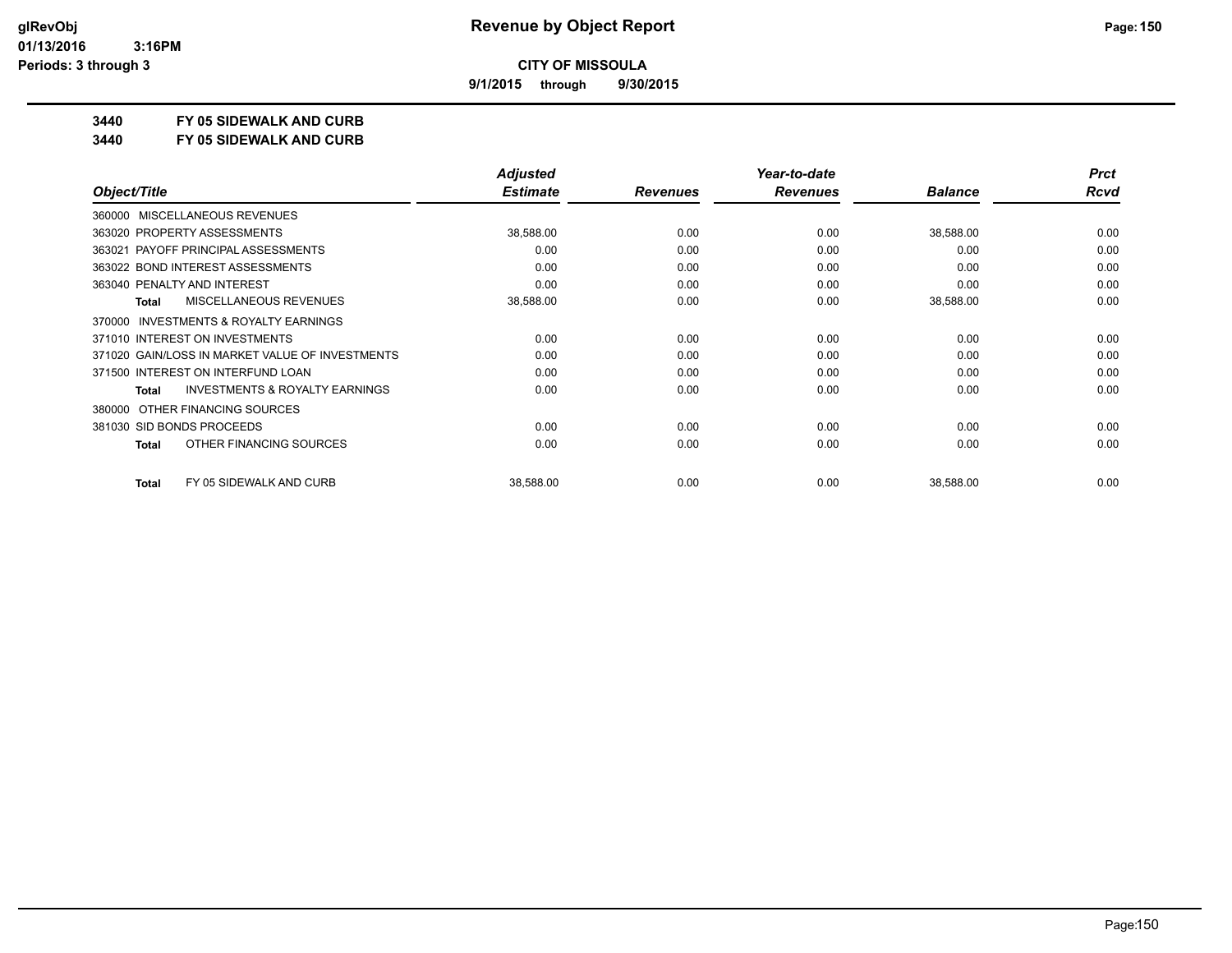**9/1/2015 through 9/30/2015**

#### **3440 FY 05 SIDEWALK AND CURB**

|                                                     | <b>Adjusted</b> |                 | Year-to-date    |                | <b>Prct</b> |
|-----------------------------------------------------|-----------------|-----------------|-----------------|----------------|-------------|
| Object/Title                                        | <b>Estimate</b> | <b>Revenues</b> | <b>Revenues</b> | <b>Balance</b> | Rcvd        |
| 360000 MISCELLANEOUS REVENUES                       |                 |                 |                 |                |             |
| 363020 PROPERTY ASSESSMENTS                         | 38,588.00       | 0.00            | 0.00            | 38,588.00      | 0.00        |
| 363021 PAYOFF PRINCIPAL ASSESSMENTS                 | 0.00            | 0.00            | 0.00            | 0.00           | 0.00        |
| 363022 BOND INTEREST ASSESSMENTS                    | 0.00            | 0.00            | 0.00            | 0.00           | 0.00        |
| 363040 PENALTY AND INTEREST                         | 0.00            | 0.00            | 0.00            | 0.00           | 0.00        |
| MISCELLANEOUS REVENUES<br>Total                     | 38,588.00       | 0.00            | 0.00            | 38,588.00      | 0.00        |
| <b>INVESTMENTS &amp; ROYALTY EARNINGS</b><br>370000 |                 |                 |                 |                |             |
| 371010 INTEREST ON INVESTMENTS                      | 0.00            | 0.00            | 0.00            | 0.00           | 0.00        |
| 371020 GAIN/LOSS IN MARKET VALUE OF INVESTMENT      | 0.00            | 0.00            | 0.00            | 0.00           | 0.00        |
| 371500 INTEREST ON INTERFUND LOAN                   | 0.00            | 0.00            | 0.00            | 0.00           | 0.00        |
| <b>INVESTMENTS &amp; ROYALTY EARNINGS</b><br>Total  | 0.00            | 0.00            | 0.00            | 0.00           | 0.00        |
| 380000 OTHER FINANCING SOURCES                      |                 |                 |                 |                |             |
| 381030 SID BONDS PROCEEDS                           | 0.00            | 0.00            | 0.00            | 0.00           | 0.00        |
| OTHER FINANCING SOURCES<br>Total                    | 0.00            | 0.00            | 0.00            | 0.00           | 0.00        |
| FY 05 SIDEWALK AND CURB<br>Total                    | 38,588.00       | 0.00            | 0.00            | 38,588.00      | 0.00        |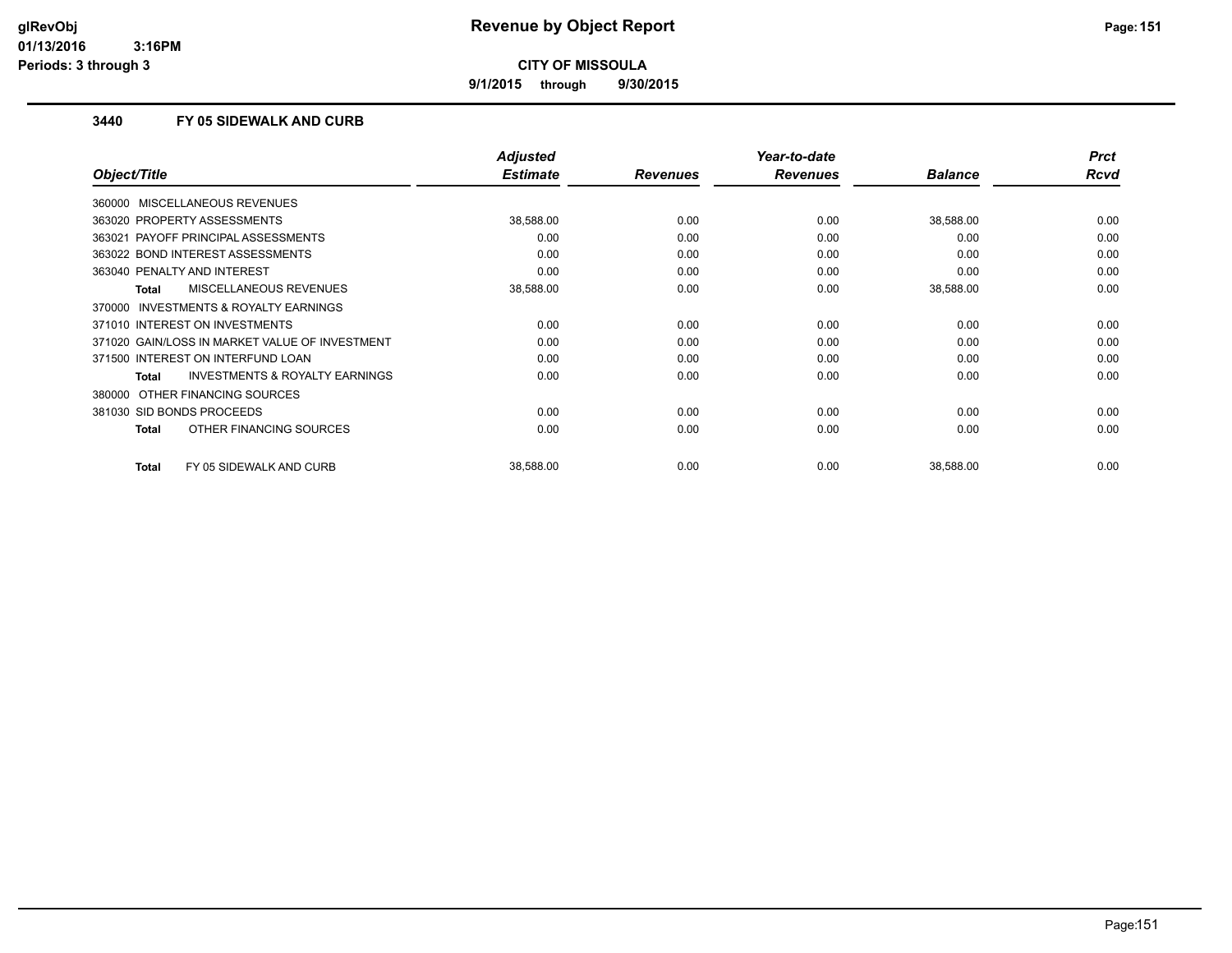**9/1/2015 through 9/30/2015**

### **3441 FY 06 SIDEWALK & CURB DEBT**

**3441 FY 06 SIDEWALK & CURB DEBT**

|                                                 | <b>Adjusted</b> |                 | Year-to-date    |                | <b>Prct</b> |
|-------------------------------------------------|-----------------|-----------------|-----------------|----------------|-------------|
| Object/Title                                    | <b>Estimate</b> | <b>Revenues</b> | <b>Revenues</b> | <b>Balance</b> | <b>Rcvd</b> |
| 360000 MISCELLANEOUS REVENUES                   |                 |                 |                 |                |             |
| 363020 PROPERTY ASSESSMENTS                     | 0.00            | 0.00            | 0.00            | 0.00           | 0.00        |
| MISCELLANEOUS REVENUES<br><b>Total</b>          | 0.00            | 0.00            | 0.00            | 0.00           | 0.00        |
| 370000 INVESTMENTS & ROYALTY EARNINGS           |                 |                 |                 |                |             |
| 371010 INTEREST ON INVESTMENTS                  | 0.00            | 0.00            | 0.00            | 0.00           | 0.00        |
| 371020 GAIN/LOSS IN MARKET VALUE OF INVESTMENTS | 0.00            | 0.00            | 0.00            | 0.00           | 0.00        |
| INVESTMENTS & ROYALTY EARNINGS<br>Total         | 0.00            | 0.00            | 0.00            | 0.00           | 0.00        |
| Total<br>FY 06 SIDEWALK & CURB DEBT             | 0.00            | 0.00            | 0.00            | 0.00           | 0.00        |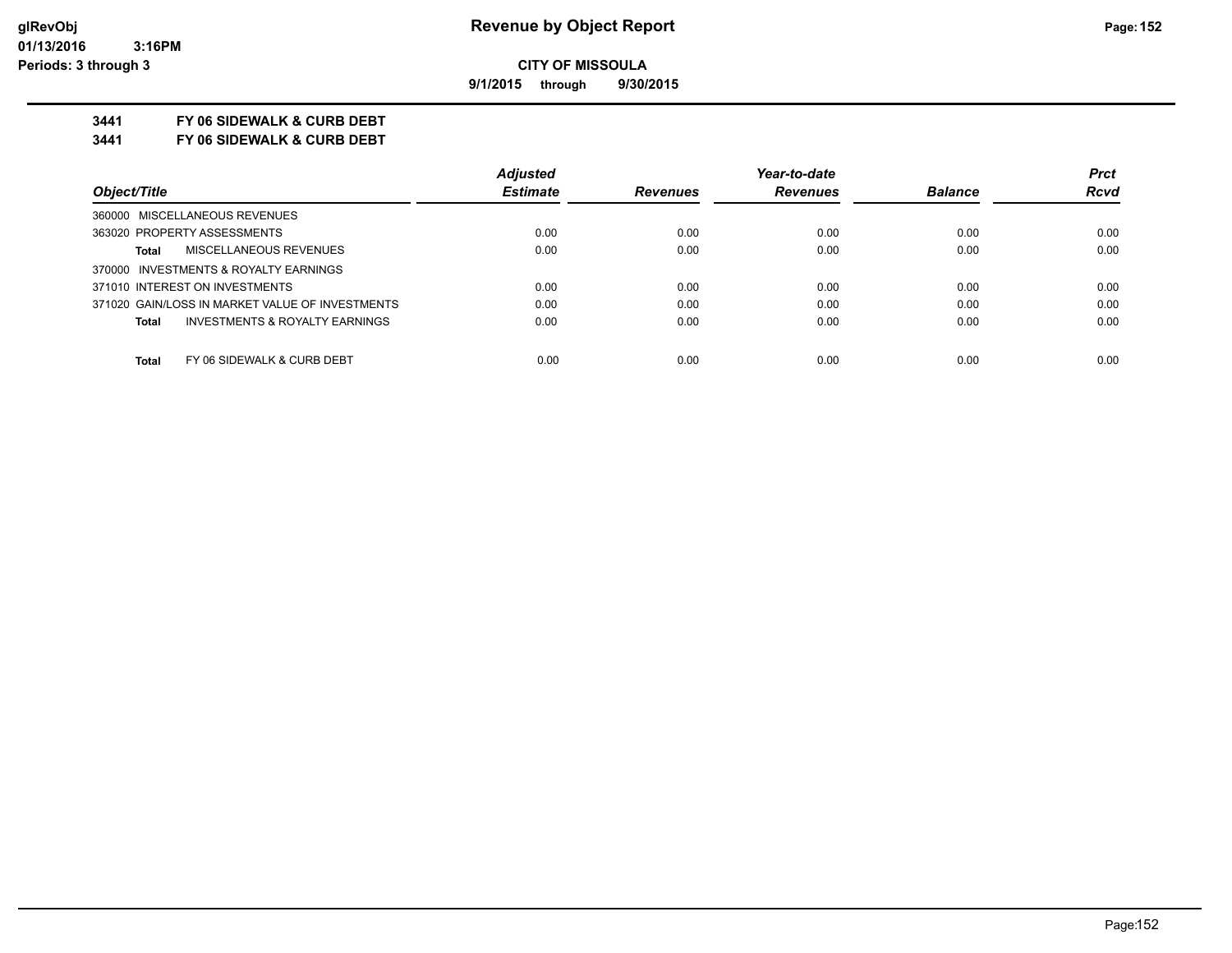**9/1/2015 through 9/30/2015**

### **3441 FY 06 SIDEWALK & CURB DEBT**

|                                                    | <b>Adjusted</b> |                 | Year-to-date    |                | <b>Prct</b> |
|----------------------------------------------------|-----------------|-----------------|-----------------|----------------|-------------|
| Object/Title                                       | <b>Estimate</b> | <b>Revenues</b> | <b>Revenues</b> | <b>Balance</b> | <b>Rcvd</b> |
| 360000 MISCELLANEOUS REVENUES                      |                 |                 |                 |                |             |
| 363020 PROPERTY ASSESSMENTS                        | 0.00            | 0.00            | 0.00            | 0.00           | 0.00        |
| MISCELLANEOUS REVENUES<br>Total                    | 0.00            | 0.00            | 0.00            | 0.00           | 0.00        |
| 370000 INVESTMENTS & ROYALTY EARNINGS              |                 |                 |                 |                |             |
| 371010 INTEREST ON INVESTMENTS                     | 0.00            | 0.00            | 0.00            | 0.00           | 0.00        |
| 371020 GAIN/LOSS IN MARKET VALUE OF INVESTMENT     | 0.00            | 0.00            | 0.00            | 0.00           | 0.00        |
| <b>INVESTMENTS &amp; ROYALTY EARNINGS</b><br>Total | 0.00            | 0.00            | 0.00            | 0.00           | 0.00        |
|                                                    |                 |                 |                 |                |             |
| <b>Total</b><br>FY 06 SIDEWALK & CURB DEBT         | 0.00            | 0.00            | 0.00            | 0.00           | 0.00        |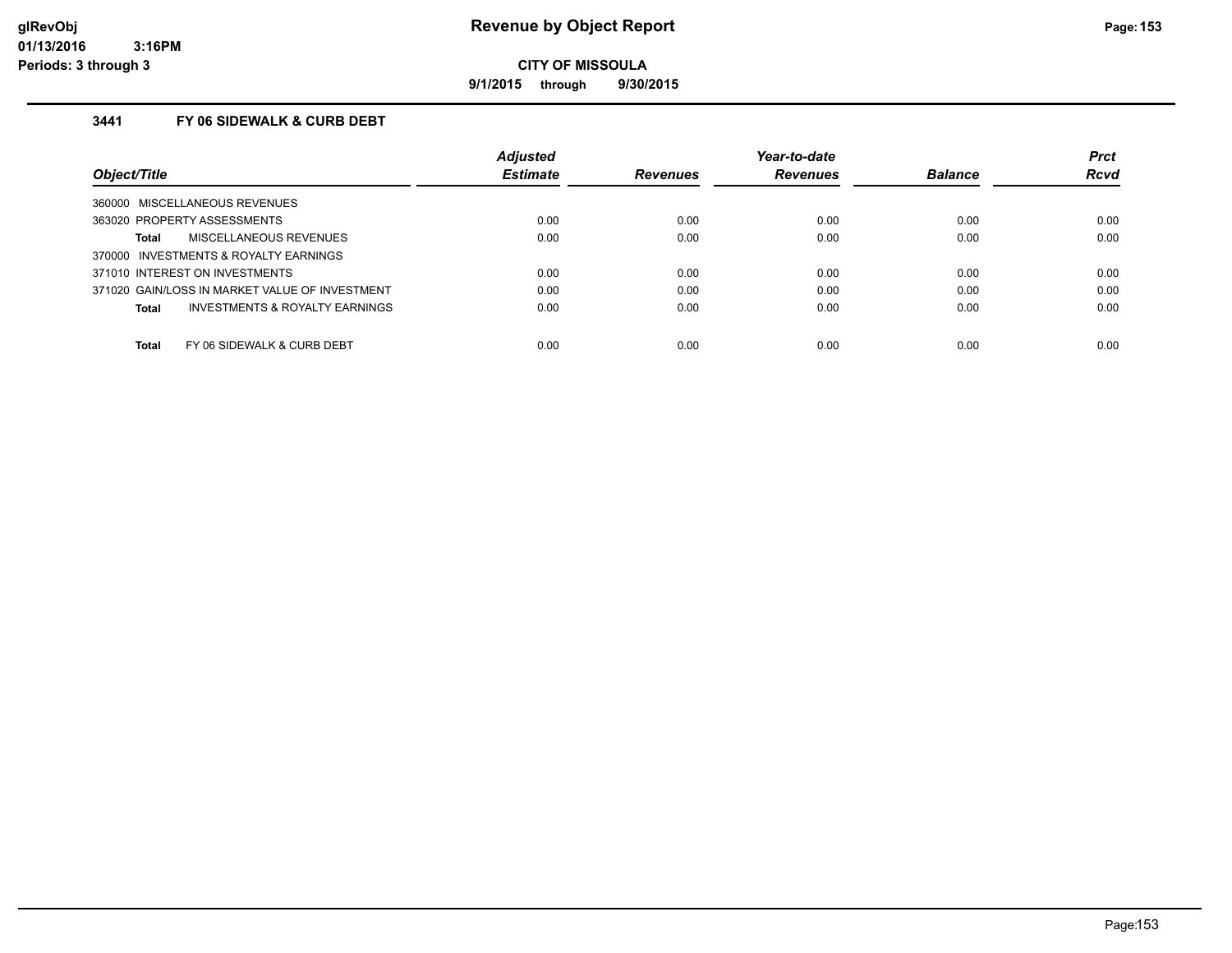**9/1/2015 through 9/30/2015**

**3449 SID 449 DEBT SERVICE**

**3449 SID 449 DEBT SERVICE**

|                                                    | <b>Adjusted</b> |                 | Year-to-date    |                | <b>Prct</b> |
|----------------------------------------------------|-----------------|-----------------|-----------------|----------------|-------------|
| Object/Title                                       | <b>Estimate</b> | <b>Revenues</b> | <b>Revenues</b> | <b>Balance</b> | <b>Rcvd</b> |
| 360000 MISCELLANEOUS REVENUES                      |                 |                 |                 |                |             |
| 363020 PROPERTY ASSESSMENTS                        | 0.00            | 0.00            | 0.00            | 0.00           | 0.00        |
| 363021 PAYOFF PRINCIPAL ASSESSMENTS                | 0.00            | 0.00            | 0.00            | 0.00           | 0.00        |
| 363022 BOND INTEREST ASSESSMENTS                   | 0.00            | 0.00            | 0.00            | 0.00           | 0.00        |
| 363040 PENALTY AND INTEREST                        | 0.00            | 0.00            | 0.00            | 0.00           | 0.00        |
| MISCELLANEOUS REVENUES<br>Total                    | 0.00            | 0.00            | 0.00            | 0.00           | 0.00        |
| INVESTMENTS & ROYALTY EARNINGS<br>370000           |                 |                 |                 |                |             |
| 371010 INTEREST ON INVESTMENTS                     | 0.00            | 0.00            | 0.00            | 0.00           | 0.00        |
| 371020 GAIN/LOSS IN MARKET VALUE OF INVESTMENTS    | 0.00            | 0.00            | 0.00            | 0.00           | 0.00        |
| <b>INVESTMENTS &amp; ROYALTY EARNINGS</b><br>Total | 0.00            | 0.00            | 0.00            | 0.00           | 0.00        |
| SID 449 DEBT SERVICE<br><b>Total</b>               | 0.00            | 0.00            | 0.00            | 0.00           | 0.00        |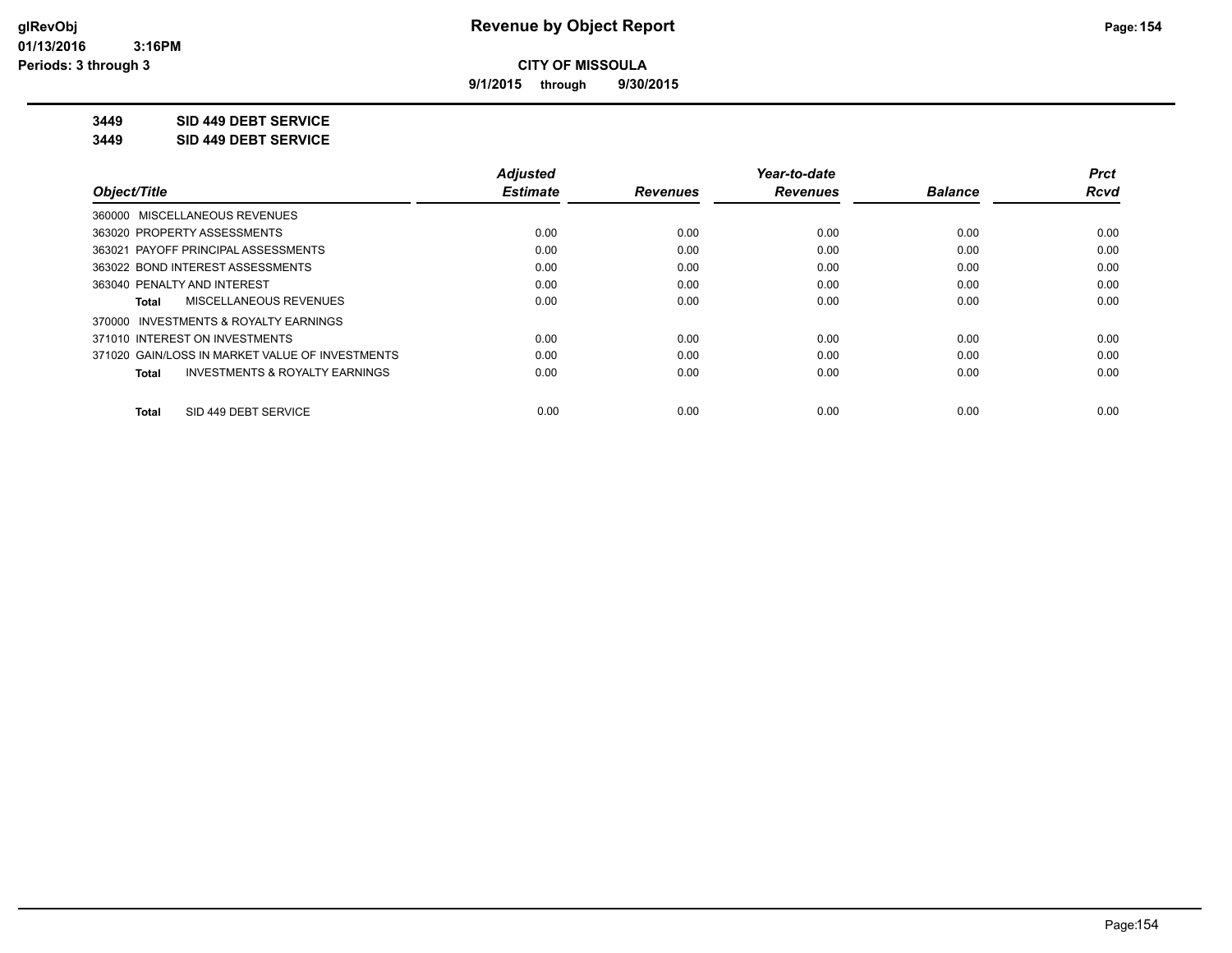**9/1/2015 through 9/30/2015**

#### **3449 SID 449 DEBT SERVICE**

|                                                    | <b>Adjusted</b> |                 | Year-to-date    |                | <b>Prct</b> |
|----------------------------------------------------|-----------------|-----------------|-----------------|----------------|-------------|
| Object/Title                                       | <b>Estimate</b> | <b>Revenues</b> | <b>Revenues</b> | <b>Balance</b> | <b>Rcvd</b> |
| 360000 MISCELLANEOUS REVENUES                      |                 |                 |                 |                |             |
| 363020 PROPERTY ASSESSMENTS                        | 0.00            | 0.00            | 0.00            | 0.00           | 0.00        |
| 363021 PAYOFF PRINCIPAL ASSESSMENTS                | 0.00            | 0.00            | 0.00            | 0.00           | 0.00        |
| 363022 BOND INTEREST ASSESSMENTS                   | 0.00            | 0.00            | 0.00            | 0.00           | 0.00        |
| 363040 PENALTY AND INTEREST                        | 0.00            | 0.00            | 0.00            | 0.00           | 0.00        |
| MISCELLANEOUS REVENUES<br>Total                    | 0.00            | 0.00            | 0.00            | 0.00           | 0.00        |
| 370000 INVESTMENTS & ROYALTY EARNINGS              |                 |                 |                 |                |             |
| 371010 INTEREST ON INVESTMENTS                     | 0.00            | 0.00            | 0.00            | 0.00           | 0.00        |
| 371020 GAIN/LOSS IN MARKET VALUE OF INVESTMENT     | 0.00            | 0.00            | 0.00            | 0.00           | 0.00        |
| <b>INVESTMENTS &amp; ROYALTY EARNINGS</b><br>Total | 0.00            | 0.00            | 0.00            | 0.00           | 0.00        |
|                                                    |                 |                 |                 |                |             |
| SID 449 DEBT SERVICE<br>Total                      | 0.00            | 0.00            | 0.00            | 0.00           | 0.00        |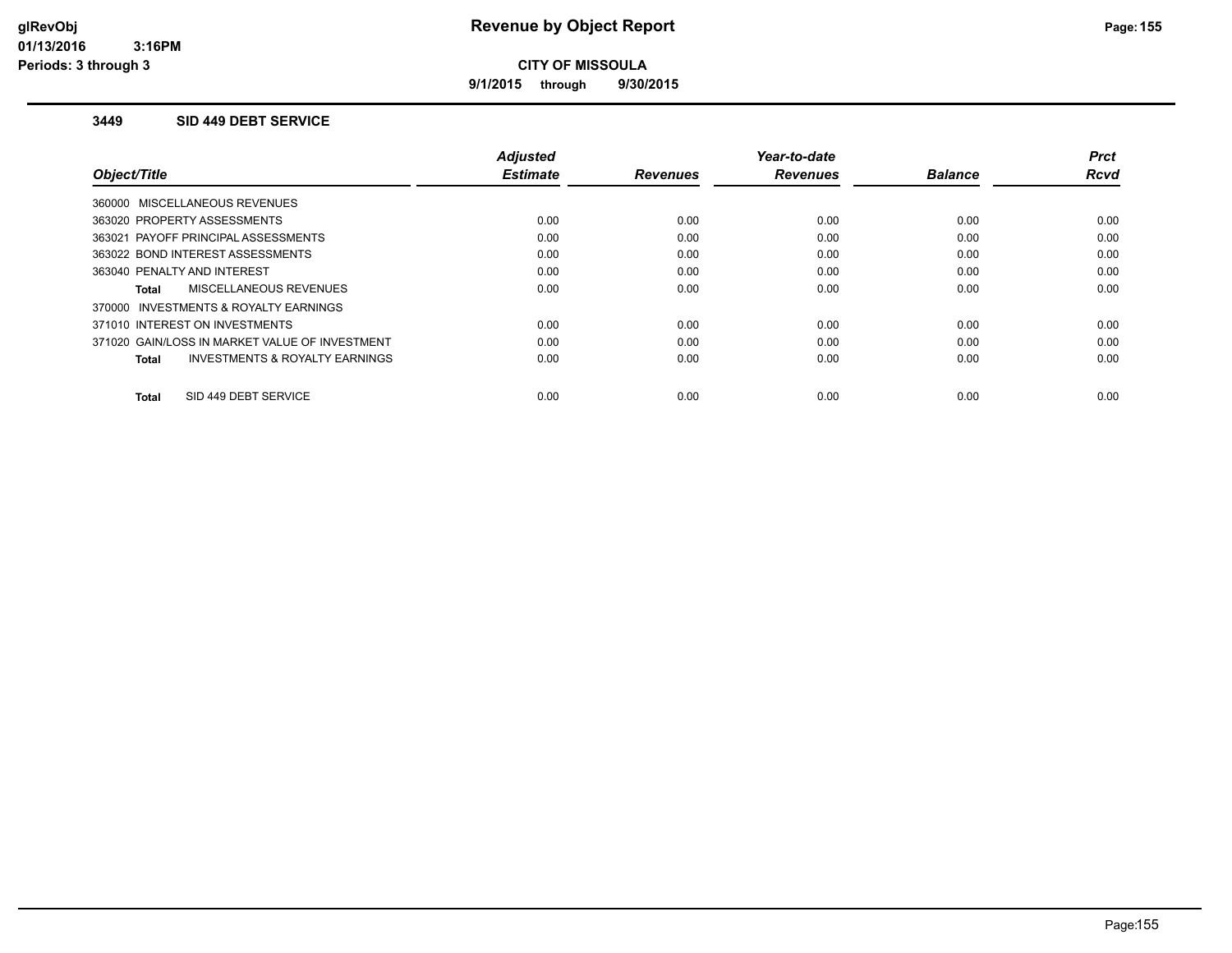**9/1/2015 through 9/30/2015**

**3450 FY 06 SIDEWALK AND CURB**

**3450 FY 06 SIDEWALK AND CURB**

|                                                           | <b>Adjusted</b> |                 | Year-to-date    |                | <b>Prct</b> |
|-----------------------------------------------------------|-----------------|-----------------|-----------------|----------------|-------------|
| Object/Title                                              | <b>Estimate</b> | <b>Revenues</b> | <b>Revenues</b> | <b>Balance</b> | <b>Rcvd</b> |
| MISCELLANEOUS REVENUES<br>360000                          |                 |                 |                 |                |             |
| 363020 PROPERTY ASSESSMENTS                               | 28,537.00       | 0.00            | 0.00            | 28,537.00      | 0.00        |
| 363021 PAYOFF PRINCIPAL ASSESSMENTS                       | 0.00            | 0.00            | 0.00            | 0.00           | 0.00        |
| 363022 BOND INTEREST ASSESSMENTS                          | 0.00            | 0.00            | 0.00            | 0.00           | 0.00        |
| 363040 PENALTY AND INTEREST                               | 0.00            | 0.00            | 0.00            | 0.00           | 0.00        |
| MISCELLANEOUS REVENUES<br><b>Total</b>                    | 28,537.00       | 0.00            | 0.00            | 28,537.00      | 0.00        |
| <b>INVESTMENTS &amp; ROYALTY EARNINGS</b><br>370000       |                 |                 |                 |                |             |
| 371010 INTEREST ON INVESTMENTS                            | 0.00            | 0.00            | 0.00            | 0.00           | 0.00        |
| 371020 GAIN/LOSS IN MARKET VALUE OF INVESTMENTS           | 0.00            | 0.00            | 0.00            | 0.00           | 0.00        |
| 371500 INTEREST ON INTERFUND LOAN                         | 0.00            | 0.00            | 0.00            | 0.00           | 0.00        |
| <b>INVESTMENTS &amp; ROYALTY EARNINGS</b><br><b>Total</b> | 0.00            | 0.00            | 0.00            | 0.00           | 0.00        |
| OTHER FINANCING SOURCES<br>380000                         |                 |                 |                 |                |             |
| 381030 SID BONDS PROCEEDS                                 | 0.00            | 0.00            | 0.00            | 0.00           | 0.00        |
| 383042 TRANSFERS FROM OTHER FUNDS                         | 0.00            | 0.00            | 0.00            | 0.00           | 0.00        |
| OTHER FINANCING SOURCES<br>Total                          | 0.00            | 0.00            | 0.00            | 0.00           | 0.00        |
| FY 06 SIDEWALK AND CURB<br>Total                          | 28,537.00       | 0.00            | 0.00            | 28,537.00      | 0.00        |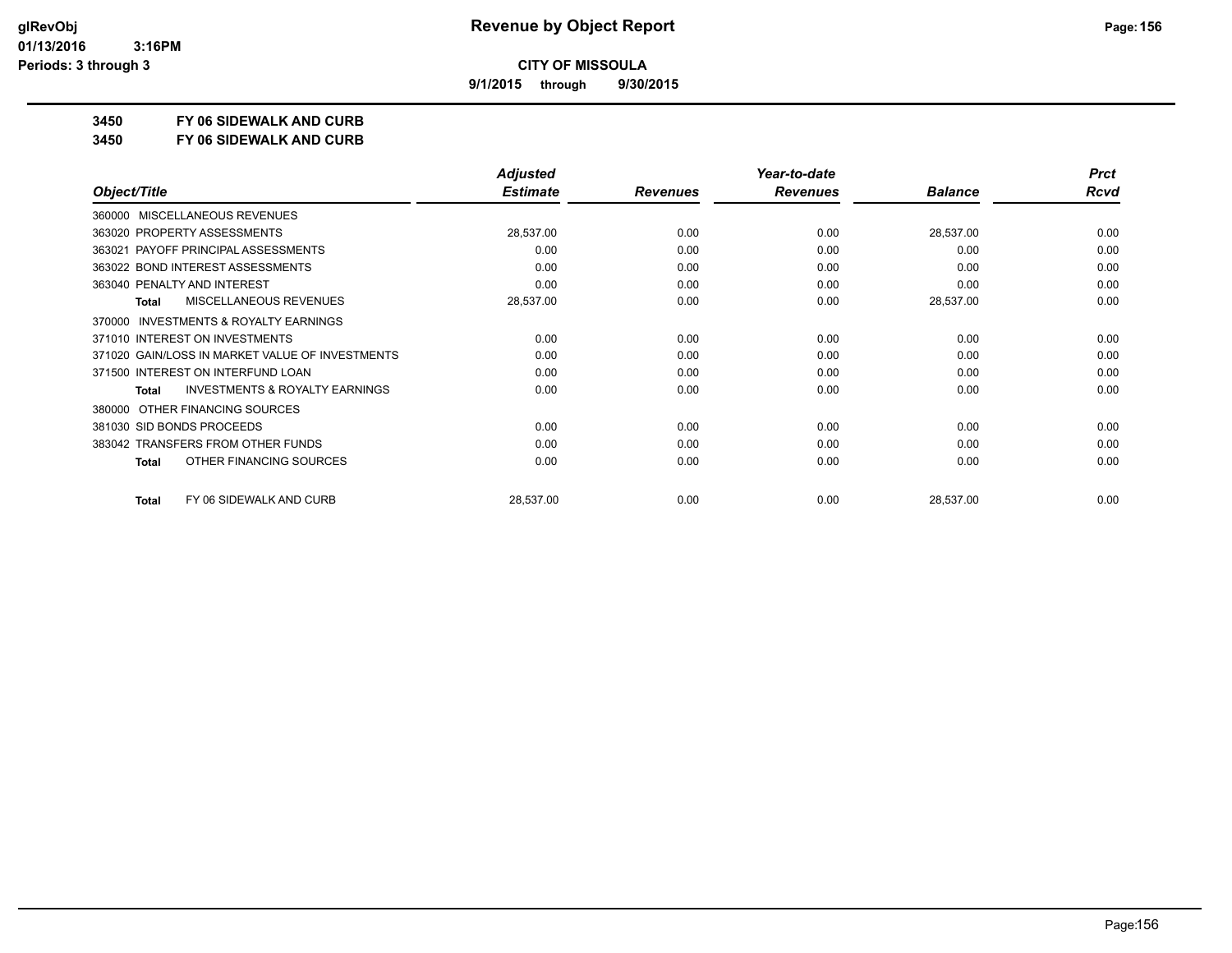**9/1/2015 through 9/30/2015**

#### **3450 FY 06 SIDEWALK AND CURB**

|                                                    | <b>Adjusted</b> |                 | Year-to-date    |                | <b>Prct</b> |
|----------------------------------------------------|-----------------|-----------------|-----------------|----------------|-------------|
| Object/Title                                       | <b>Estimate</b> | <b>Revenues</b> | <b>Revenues</b> | <b>Balance</b> | <b>Rcvd</b> |
| 360000 MISCELLANEOUS REVENUES                      |                 |                 |                 |                |             |
| 363020 PROPERTY ASSESSMENTS                        | 28,537.00       | 0.00            | 0.00            | 28,537.00      | 0.00        |
| PAYOFF PRINCIPAL ASSESSMENTS<br>363021             | 0.00            | 0.00            | 0.00            | 0.00           | 0.00        |
| 363022 BOND INTEREST ASSESSMENTS                   | 0.00            | 0.00            | 0.00            | 0.00           | 0.00        |
| 363040 PENALTY AND INTEREST                        | 0.00            | 0.00            | 0.00            | 0.00           | 0.00        |
| MISCELLANEOUS REVENUES<br>Total                    | 28,537.00       | 0.00            | 0.00            | 28,537.00      | 0.00        |
| 370000 INVESTMENTS & ROYALTY EARNINGS              |                 |                 |                 |                |             |
| 371010 INTEREST ON INVESTMENTS                     | 0.00            | 0.00            | 0.00            | 0.00           | 0.00        |
| 371020 GAIN/LOSS IN MARKET VALUE OF INVESTMENT     | 0.00            | 0.00            | 0.00            | 0.00           | 0.00        |
| 371500 INTEREST ON INTERFUND LOAN                  | 0.00            | 0.00            | 0.00            | 0.00           | 0.00        |
| <b>INVESTMENTS &amp; ROYALTY EARNINGS</b><br>Total | 0.00            | 0.00            | 0.00            | 0.00           | 0.00        |
| OTHER FINANCING SOURCES<br>380000                  |                 |                 |                 |                |             |
| 381030 SID BONDS PROCEEDS                          | 0.00            | 0.00            | 0.00            | 0.00           | 0.00        |
| 383042 TRANSFERS FROM OTHER FUNDS                  | 0.00            | 0.00            | 0.00            | 0.00           | 0.00        |
| OTHER FINANCING SOURCES<br><b>Total</b>            | 0.00            | 0.00            | 0.00            | 0.00           | 0.00        |
| FY 06 SIDEWALK AND CURB<br><b>Total</b>            | 28,537.00       | 0.00            | 0.00            | 28,537.00      | 0.00        |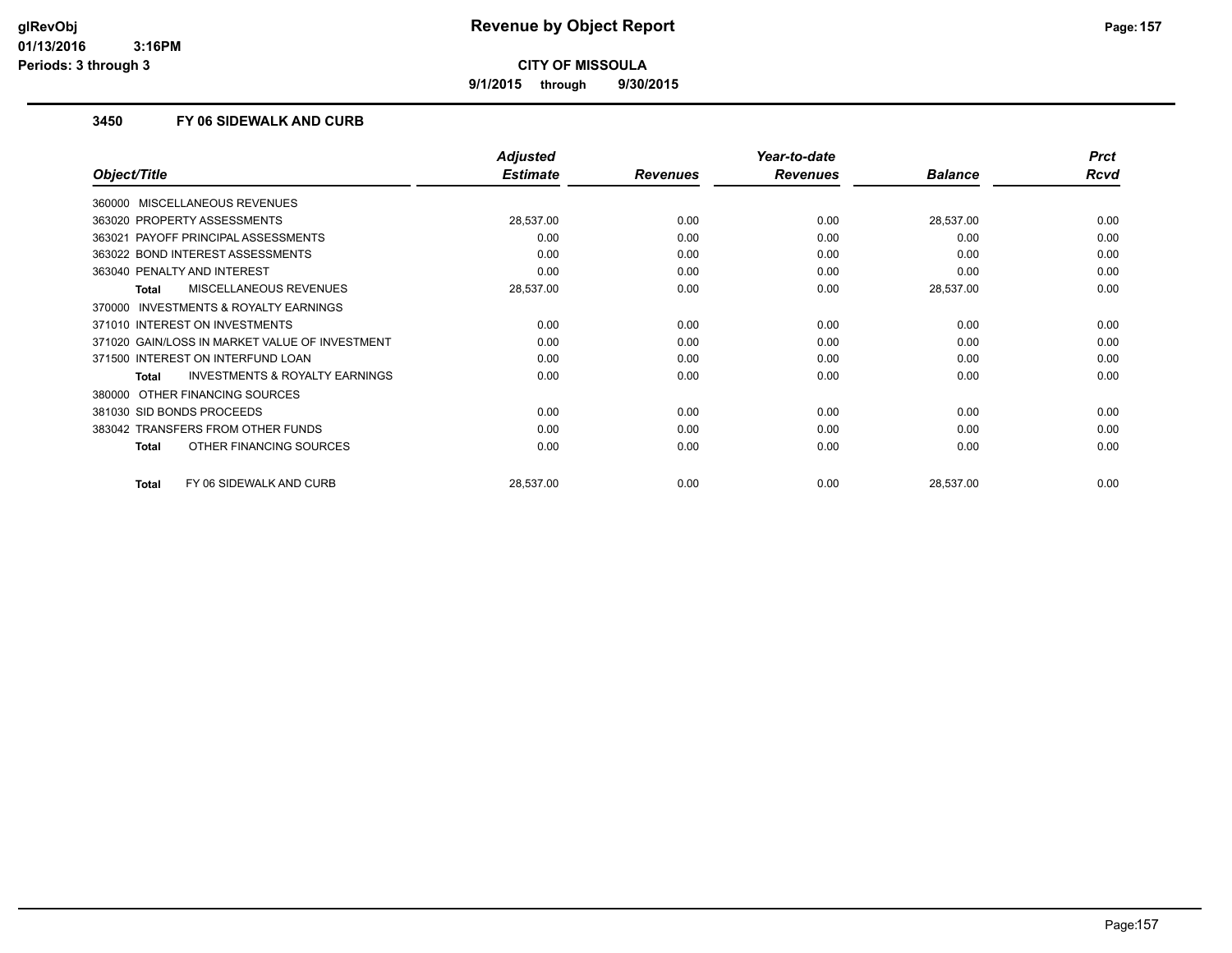**9/1/2015 through 9/30/2015**

# **3460 FY07 SIDEWALK AND CURB DEBT**

#### **3460 FY07 SIDEWALK AND CURB DEBT**

|                                                     | <b>Adjusted</b> |                 | Year-to-date    |                | <b>Prct</b> |
|-----------------------------------------------------|-----------------|-----------------|-----------------|----------------|-------------|
| Object/Title                                        | <b>Estimate</b> | <b>Revenues</b> | <b>Revenues</b> | <b>Balance</b> | <b>Rcvd</b> |
| MISCELLANEOUS REVENUES<br>360000                    |                 |                 |                 |                |             |
| 363020 PROPERTY ASSESSMENTS                         | 58,810.00       | 15.03           | 0.00            | 58,810.00      | 0.00        |
| 363021 PAYOFF PRINCIPAL ASSESSMENTS                 | 0.00            | 0.00            | 0.00            | 0.00           | 0.00        |
| 363022 BOND INTEREST ASSESSMENTS                    | 0.00            | 0.00            | 0.00            | 0.00           | 0.00        |
| 363040 PENALTY AND INTEREST                         | 0.00            | 0.65            | 0.00            | 0.00           | 0.00        |
| MISCELLANEOUS REVENUES<br><b>Total</b>              | 58,810.00       | 15.68           | 0.00            | 58,810.00      | 0.00        |
| <b>INVESTMENTS &amp; ROYALTY EARNINGS</b><br>370000 |                 |                 |                 |                |             |
| 371010 INTEREST ON INVESTMENTS                      | 0.00            | 0.00            | 0.00            | 0.00           | 0.00        |
| 371020 GAIN/LOSS IN MARKET VALUE OF INVESTMENTS     | 0.00            | 0.00            | 0.00            | 0.00           | 0.00        |
| 371500 INTEREST ON INTERFUND LOAN                   | 0.00            | 0.00            | 0.00            | 0.00           | 0.00        |
| <b>INVESTMENTS &amp; ROYALTY EARNINGS</b><br>Total  | 0.00            | 0.00            | 0.00            | 0.00           | 0.00        |
| OTHER FINANCING SOURCES<br>380000                   |                 |                 |                 |                |             |
| 381030 SID BONDS PROCEEDS                           | 0.00            | 0.00            | 0.00            | 0.00           | 0.00        |
| 383042 TRANSFERS FROM OTHER FUNDS                   | 0.00            | 0.00            | 0.00            | 0.00           | 0.00        |
| OTHER FINANCING SOURCES<br>Total                    | 0.00            | 0.00            | 0.00            | 0.00           | 0.00        |
| <b>FY07 SIDEWALK AND CURB DEBT</b><br><b>Total</b>  | 58,810.00       | 15.68           | 0.00            | 58,810.00      | 0.00        |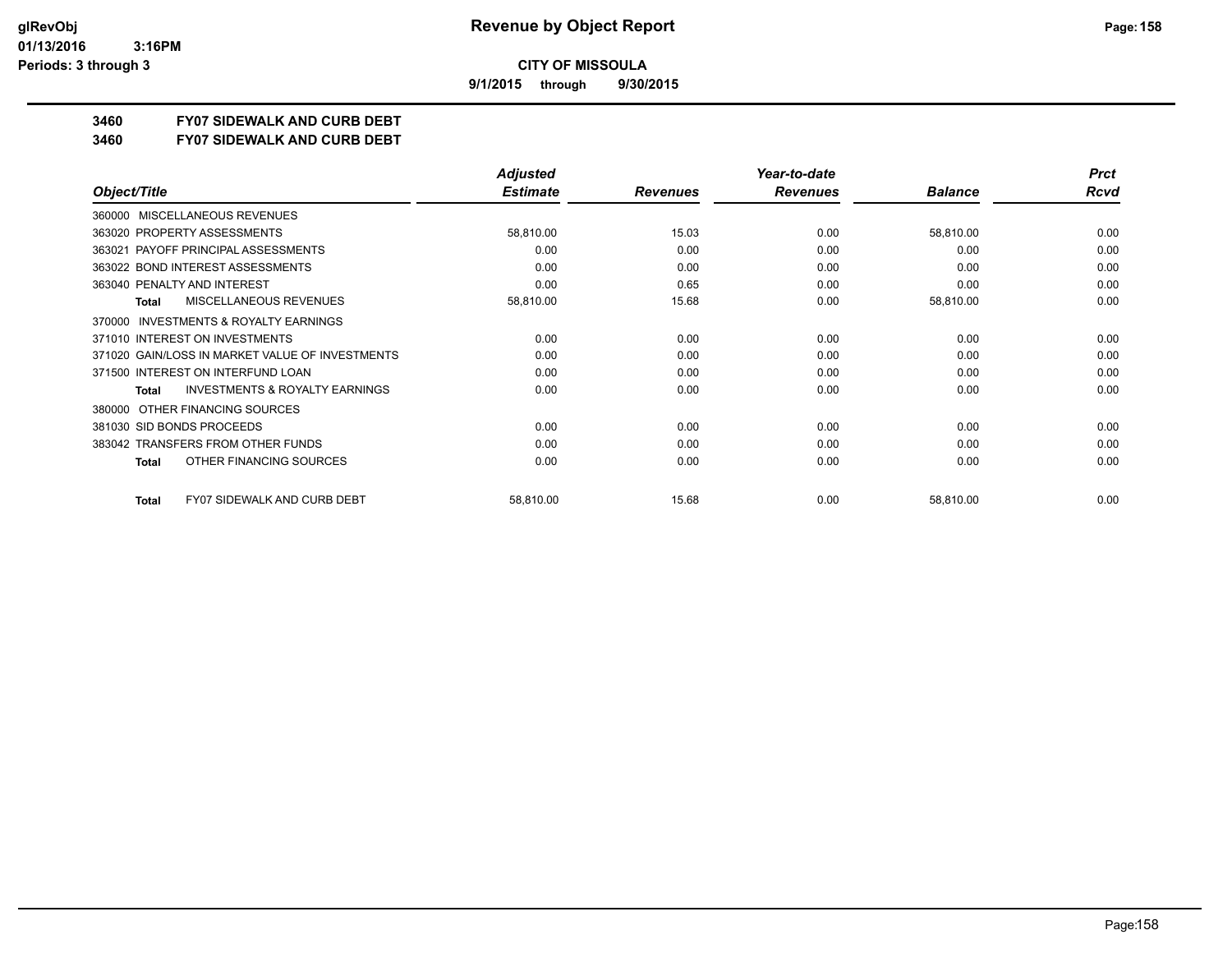**9/1/2015 through 9/30/2015**

#### **3460 FY07 SIDEWALK AND CURB DEBT**

|                                                    | <b>Adjusted</b> |                 | Year-to-date    |                | <b>Prct</b> |
|----------------------------------------------------|-----------------|-----------------|-----------------|----------------|-------------|
| Object/Title                                       | <b>Estimate</b> | <b>Revenues</b> | <b>Revenues</b> | <b>Balance</b> | <b>Rcvd</b> |
| 360000 MISCELLANEOUS REVENUES                      |                 |                 |                 |                |             |
| 363020 PROPERTY ASSESSMENTS                        | 58,810.00       | 15.03           | 0.00            | 58,810.00      | 0.00        |
| PAYOFF PRINCIPAL ASSESSMENTS<br>363021             | 0.00            | 0.00            | 0.00            | 0.00           | 0.00        |
| 363022 BOND INTEREST ASSESSMENTS                   | 0.00            | 0.00            | 0.00            | 0.00           | 0.00        |
| 363040 PENALTY AND INTEREST                        | 0.00            | 0.65            | 0.00            | 0.00           | 0.00        |
| MISCELLANEOUS REVENUES<br>Total                    | 58,810.00       | 15.68           | 0.00            | 58,810.00      | 0.00        |
| 370000 INVESTMENTS & ROYALTY EARNINGS              |                 |                 |                 |                |             |
| 371010 INTEREST ON INVESTMENTS                     | 0.00            | 0.00            | 0.00            | 0.00           | 0.00        |
| 371020 GAIN/LOSS IN MARKET VALUE OF INVESTMENT     | 0.00            | 0.00            | 0.00            | 0.00           | 0.00        |
| 371500 INTEREST ON INTERFUND LOAN                  | 0.00            | 0.00            | 0.00            | 0.00           | 0.00        |
| <b>INVESTMENTS &amp; ROYALTY EARNINGS</b><br>Total | 0.00            | 0.00            | 0.00            | 0.00           | 0.00        |
| OTHER FINANCING SOURCES<br>380000                  |                 |                 |                 |                |             |
| 381030 SID BONDS PROCEEDS                          | 0.00            | 0.00            | 0.00            | 0.00           | 0.00        |
| 383042 TRANSFERS FROM OTHER FUNDS                  | 0.00            | 0.00            | 0.00            | 0.00           | 0.00        |
| OTHER FINANCING SOURCES<br><b>Total</b>            | 0.00            | 0.00            | 0.00            | 0.00           | 0.00        |
| <b>FY07 SIDEWALK AND CURB DEBT</b><br><b>Total</b> | 58,810.00       | 15.68           | 0.00            | 58,810.00      | 0.00        |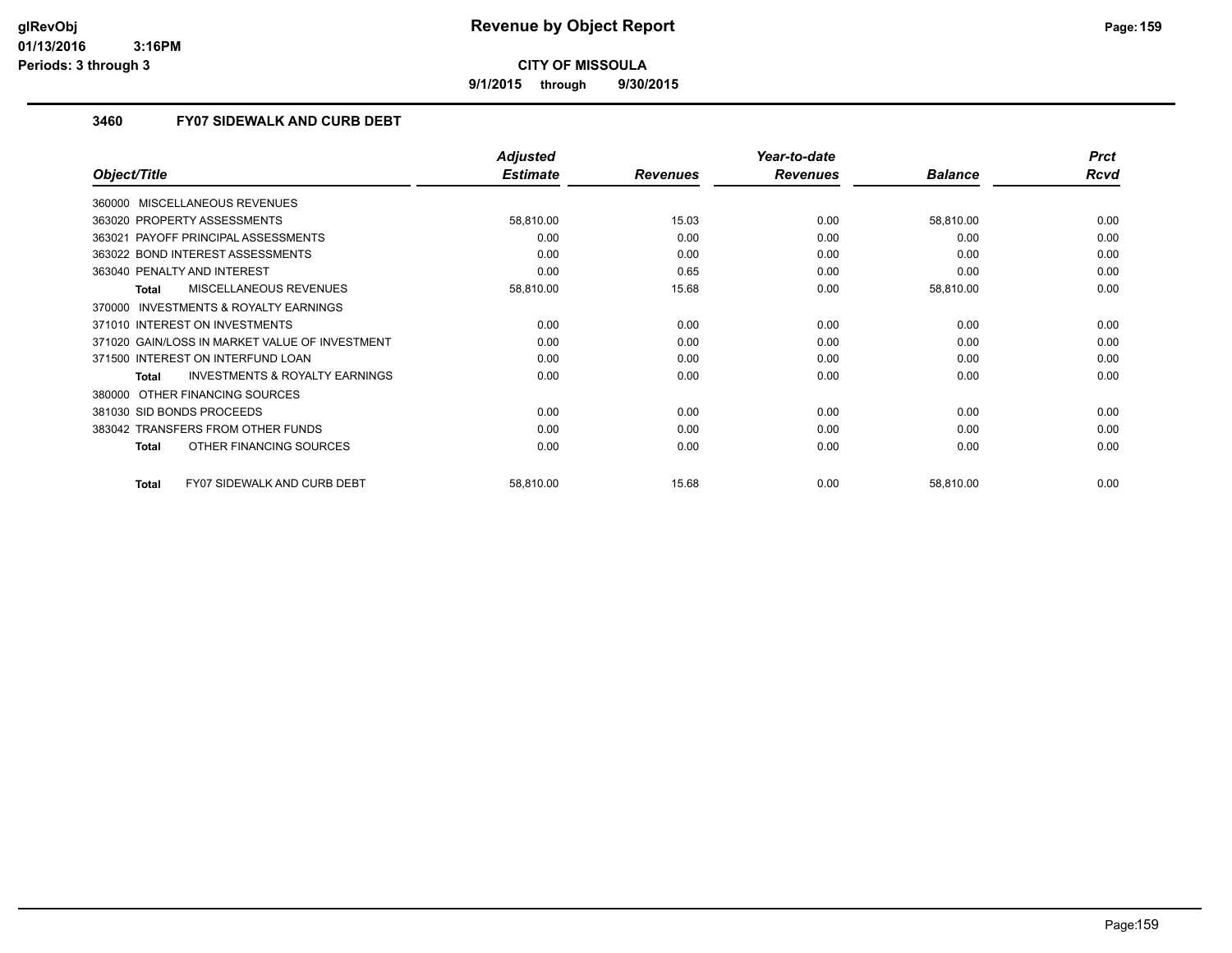**9/1/2015 through 9/30/2015**

### **3461 SERIES 2008A SIDEWALK AND CURB**

**3461 SERIES 2008A SIDEWALK AND CURB**

|                                                           | <b>Adjusted</b> |                 | Year-to-date    |                | <b>Prct</b> |
|-----------------------------------------------------------|-----------------|-----------------|-----------------|----------------|-------------|
| Object/Title                                              | <b>Estimate</b> | <b>Revenues</b> | <b>Revenues</b> | <b>Balance</b> | Rcvd        |
| 360000 MISCELLANEOUS REVENUES                             |                 |                 |                 |                |             |
| 363020 PROPERTY ASSESSMENTS                               | 60,213.00       | 0.00            | 0.00            | 60,213.00      | 0.00        |
| 363021 PAYOFF PRINCIPAL ASSESSMENTS                       | 0.00            | 0.00            | 595.68          | $-595.68$      | 0.00        |
| 363022 BOND INTEREST ASSESSMENTS                          | 0.00            | 0.00            | 0.00            | 0.00           | 0.00        |
| 363040 PENALTY AND INTEREST                               | 0.00            | 0.00            | 0.00            | 0.00           | 0.00        |
| MISCELLANEOUS REVENUES<br><b>Total</b>                    | 60,213.00       | 0.00            | 595.68          | 59,617.32      | 0.99        |
| INVESTMENTS & ROYALTY EARNINGS<br>370000                  |                 |                 |                 |                |             |
| 371010 INTEREST ON INVESTMENTS                            | 0.00            | 0.00            | 0.00            | 0.00           | 0.00        |
| 371020 GAIN/LOSS IN MARKET VALUE OF INVESTMENTS           | 0.00            | 0.00            | 0.00            | 0.00           | 0.00        |
| <b>INVESTMENTS &amp; ROYALTY EARNINGS</b><br><b>Total</b> | 0.00            | 0.00            | 0.00            | 0.00           | 0.00        |
| OTHER FINANCING SOURCES<br>380000                         |                 |                 |                 |                |             |
| 381030 SID BONDS PROCEEDS                                 | 0.00            | 0.00            | 0.00            | 0.00           | 0.00        |
| OTHER FINANCING SOURCES<br><b>Total</b>                   | 0.00            | 0.00            | 0.00            | 0.00           | 0.00        |
| SERIES 2008A SIDEWALK AND CURB<br><b>Total</b>            | 60,213.00       | 0.00            | 595.68          | 59,617.32      | 0.99        |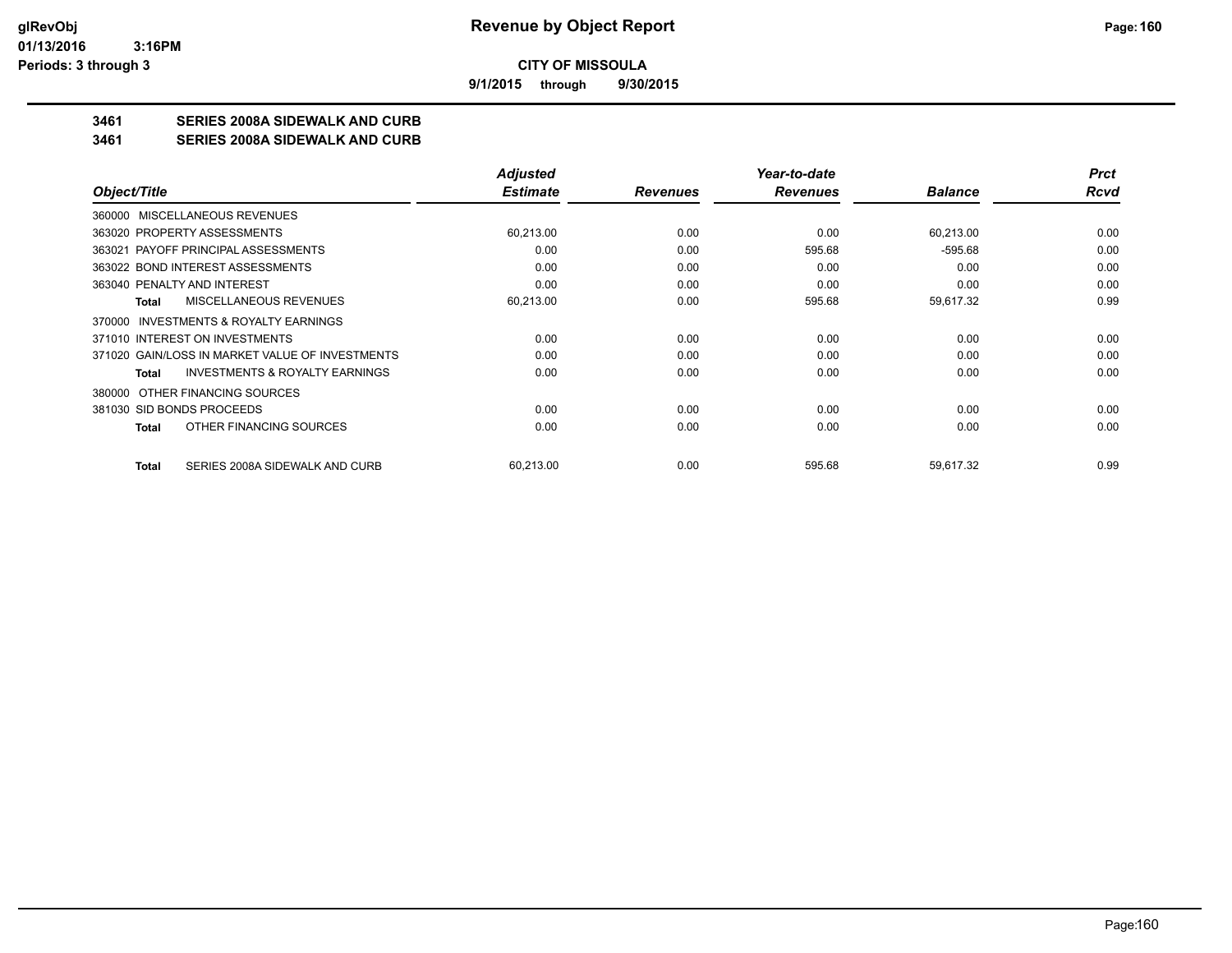**9/1/2015 through 9/30/2015**

### **3461 SERIES 2008A SIDEWALK AND CURB**

| Object/Title                   |                                                | <b>Adjusted</b><br><b>Estimate</b> | <b>Revenues</b> | Year-to-date<br><b>Revenues</b> | <b>Balance</b> | <b>Prct</b><br>Rcvd |
|--------------------------------|------------------------------------------------|------------------------------------|-----------------|---------------------------------|----------------|---------------------|
|                                |                                                |                                    |                 |                                 |                |                     |
| 360000 MISCELLANEOUS REVENUES  |                                                |                                    |                 |                                 |                |                     |
| 363020 PROPERTY ASSESSMENTS    |                                                | 60.213.00                          | 0.00            | 0.00                            | 60,213.00      | 0.00                |
|                                | 363021 PAYOFF PRINCIPAL ASSESSMENTS            | 0.00                               | 0.00            | 595.68                          | $-595.68$      | 0.00                |
|                                | 363022 BOND INTEREST ASSESSMENTS               | 0.00                               | 0.00            | 0.00                            | 0.00           | 0.00                |
| 363040 PENALTY AND INTEREST    |                                                | 0.00                               | 0.00            | 0.00                            | 0.00           | 0.00                |
| Total                          | MISCELLANEOUS REVENUES                         | 60,213.00                          | 0.00            | 595.68                          | 59,617.32      | 0.99                |
|                                | 370000 INVESTMENTS & ROYALTY EARNINGS          |                                    |                 |                                 |                |                     |
| 371010 INTEREST ON INVESTMENTS |                                                | 0.00                               | 0.00            | 0.00                            | 0.00           | 0.00                |
|                                | 371020 GAIN/LOSS IN MARKET VALUE OF INVESTMENT | 0.00                               | 0.00            | 0.00                            | 0.00           | 0.00                |
| Total                          | <b>INVESTMENTS &amp; ROYALTY EARNINGS</b>      | 0.00                               | 0.00            | 0.00                            | 0.00           | 0.00                |
| 380000 OTHER FINANCING SOURCES |                                                |                                    |                 |                                 |                |                     |
| 381030 SID BONDS PROCEEDS      |                                                | 0.00                               | 0.00            | 0.00                            | 0.00           | 0.00                |
| Total                          | OTHER FINANCING SOURCES                        | 0.00                               | 0.00            | 0.00                            | 0.00           | 0.00                |
| Total                          | SERIES 2008A SIDEWALK AND CURB                 | 60,213.00                          | 0.00            | 595.68                          | 59,617.32      | 0.99                |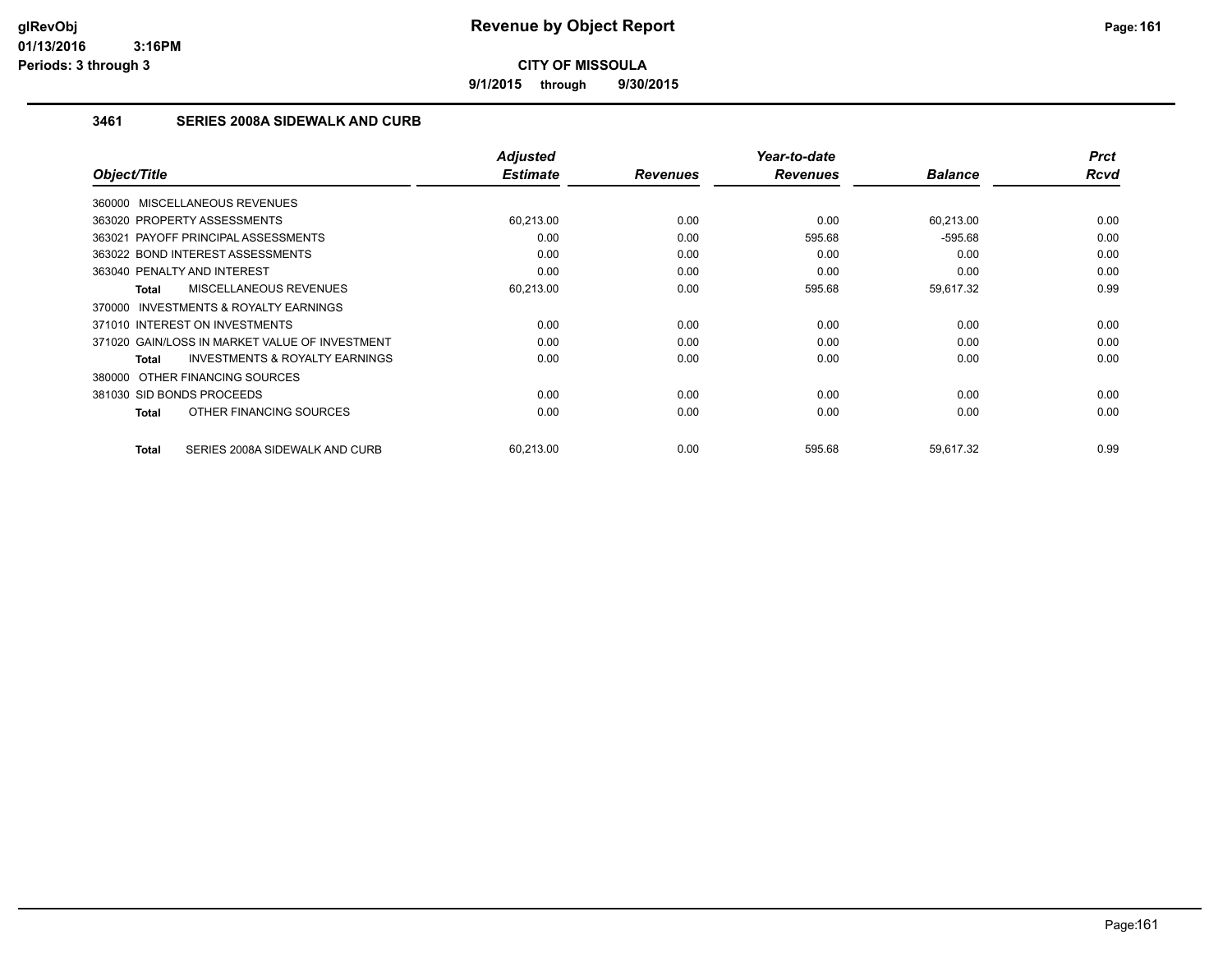**9/1/2015 through 9/30/2015**

### **3462 SERIES 2009 SIDEWALK AND CURB**

**3462 SERIES 2009 SIDEWALK AND CURB**

|                                                    | <b>Adjusted</b> |                 | Year-to-date    |                | <b>Prct</b> |
|----------------------------------------------------|-----------------|-----------------|-----------------|----------------|-------------|
| Object/Title                                       | <b>Estimate</b> | <b>Revenues</b> | <b>Revenues</b> | <b>Balance</b> | Rcvd        |
| MISCELLANEOUS REVENUES<br>360000                   |                 |                 |                 |                |             |
| 363020 PROPERTY ASSESSMENTS                        | 65,342.00       | 0.00            | 0.00            | 65,342.00      | 0.00        |
| 363021 PAYOFF PRINCIPAL ASSESSMENTS                | 0.00            | 0.00            | 0.00            | 0.00           | 0.00        |
| 363022 BOND INTEREST ASSESSMENTS                   | 0.00            | 0.00            | 0.00            | 0.00           | 0.00        |
| 363040 PENALTY AND INTEREST                        | 0.00            | 0.00            | 0.00            | 0.00           | 0.00        |
| MISCELLANEOUS REVENUES<br><b>Total</b>             | 65,342.00       | 0.00            | 0.00            | 65,342.00      | 0.00        |
| INVESTMENTS & ROYALTY EARNINGS<br>370000           |                 |                 |                 |                |             |
| 371010 INTEREST ON INVESTMENTS                     | 0.00            | 0.00            | 0.00            | 0.00           | 0.00        |
| 371020 GAIN/LOSS IN MARKET VALUE OF INVESTMENTS    | 0.00            | 0.00            | 0.00            | 0.00           | 0.00        |
| <b>INVESTMENTS &amp; ROYALTY EARNINGS</b><br>Total | 0.00            | 0.00            | 0.00            | 0.00           | 0.00        |
| OTHER FINANCING SOURCES<br>380000                  |                 |                 |                 |                |             |
| 381030 SID BONDS PROCEEDS                          | 0.00            | 0.00            | 0.00            | 0.00           | 0.00        |
| 383042 TRANSFERS FROM OTHER FUNDS                  | 0.00            | 0.00            | 0.00            | 0.00           | 0.00        |
| OTHER FINANCING SOURCES<br><b>Total</b>            | 0.00            | 0.00            | 0.00            | 0.00           | 0.00        |
| SERIES 2009 SIDEWALK AND CURB<br><b>Total</b>      | 65,342.00       | 0.00            | 0.00            | 65,342.00      | 0.00        |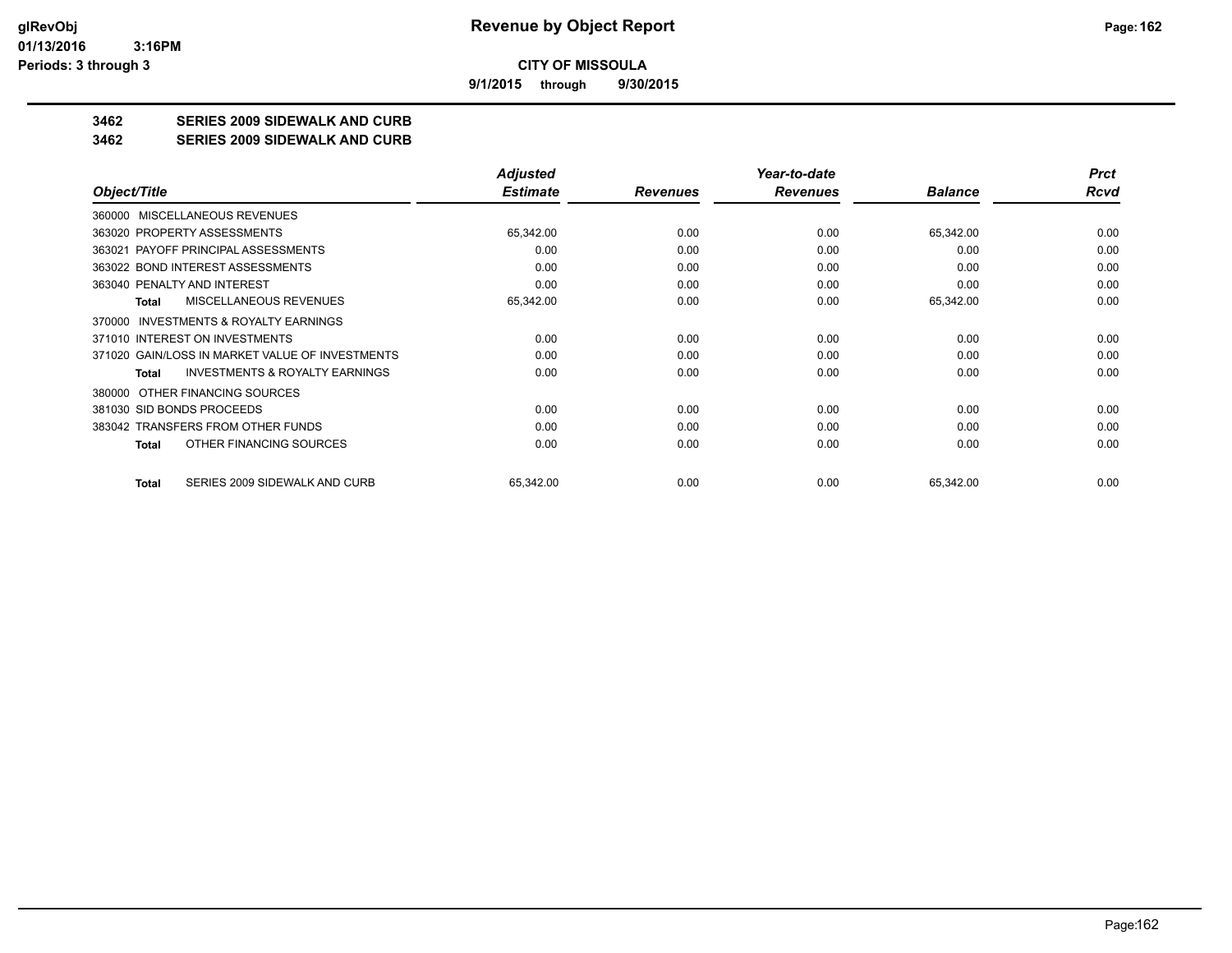**9/1/2015 through 9/30/2015**

### **3462 SERIES 2009 SIDEWALK AND CURB**

|                                                     | <b>Adjusted</b> |                 | Year-to-date    |                | <b>Prct</b> |
|-----------------------------------------------------|-----------------|-----------------|-----------------|----------------|-------------|
| Object/Title                                        | <b>Estimate</b> | <b>Revenues</b> | <b>Revenues</b> | <b>Balance</b> | Rcvd        |
| 360000 MISCELLANEOUS REVENUES                       |                 |                 |                 |                |             |
| 363020 PROPERTY ASSESSMENTS                         | 65,342.00       | 0.00            | 0.00            | 65,342.00      | 0.00        |
| 363021 PAYOFF PRINCIPAL ASSESSMENTS                 | 0.00            | 0.00            | 0.00            | 0.00           | 0.00        |
| 363022 BOND INTEREST ASSESSMENTS                    | 0.00            | 0.00            | 0.00            | 0.00           | 0.00        |
| 363040 PENALTY AND INTEREST                         | 0.00            | 0.00            | 0.00            | 0.00           | 0.00        |
| <b>MISCELLANEOUS REVENUES</b><br>Total              | 65,342.00       | 0.00            | 0.00            | 65,342.00      | 0.00        |
| <b>INVESTMENTS &amp; ROYALTY EARNINGS</b><br>370000 |                 |                 |                 |                |             |
| 371010 INTEREST ON INVESTMENTS                      | 0.00            | 0.00            | 0.00            | 0.00           | 0.00        |
| 371020 GAIN/LOSS IN MARKET VALUE OF INVESTMENT      | 0.00            | 0.00            | 0.00            | 0.00           | 0.00        |
| <b>INVESTMENTS &amp; ROYALTY EARNINGS</b><br>Total  | 0.00            | 0.00            | 0.00            | 0.00           | 0.00        |
| 380000 OTHER FINANCING SOURCES                      |                 |                 |                 |                |             |
| 381030 SID BONDS PROCEEDS                           | 0.00            | 0.00            | 0.00            | 0.00           | 0.00        |
| 383042 TRANSFERS FROM OTHER FUNDS                   | 0.00            | 0.00            | 0.00            | 0.00           | 0.00        |
| OTHER FINANCING SOURCES<br>Total                    | 0.00            | 0.00            | 0.00            | 0.00           | 0.00        |
|                                                     |                 |                 |                 |                |             |
| SERIES 2009 SIDEWALK AND CURB<br>Total              | 65,342.00       | 0.00            | 0.00            | 65,342.00      | 0.00        |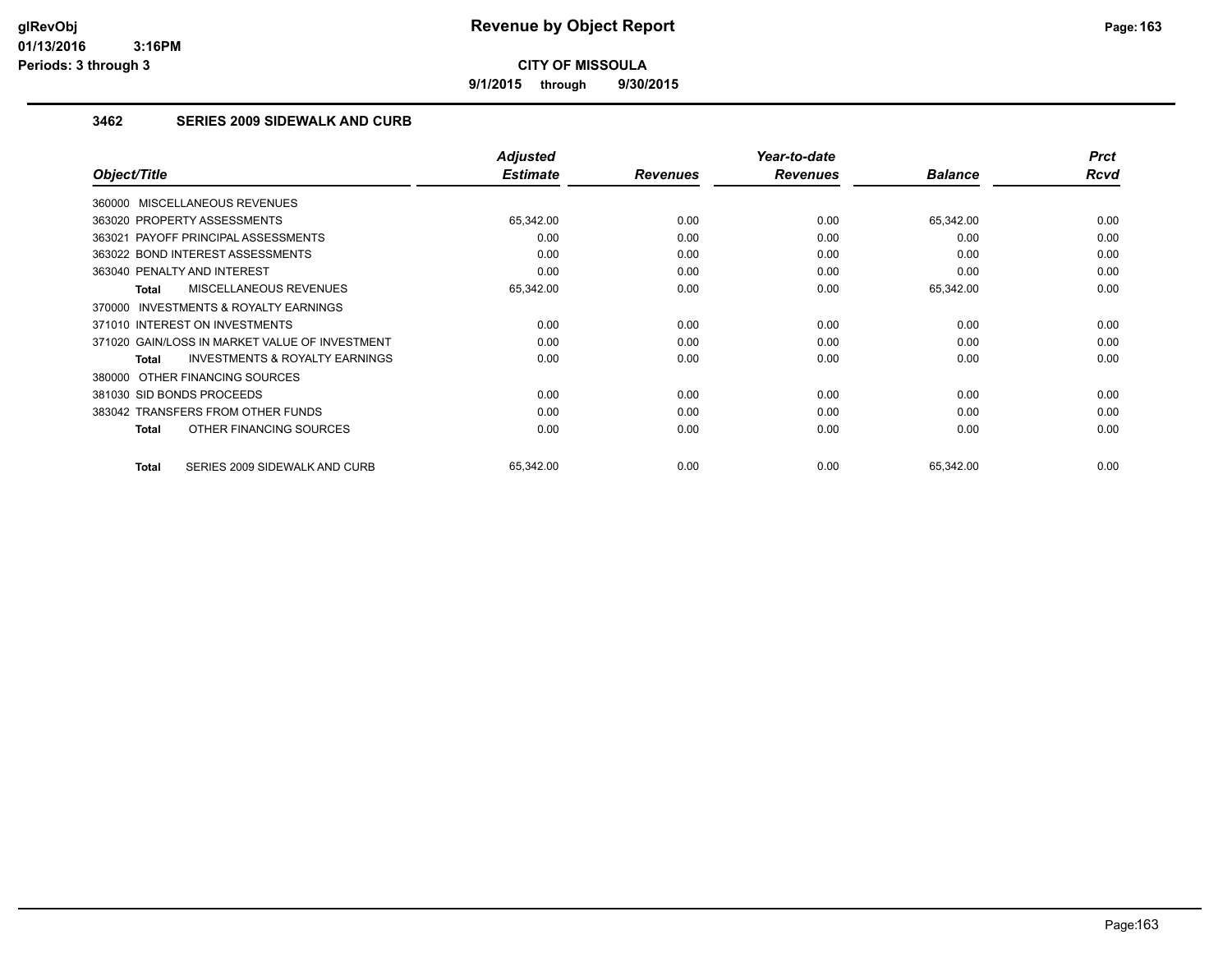**9/1/2015 through 9/30/2015**

## **3463 SERIES 2010 SIDEWALK AND CURB**

#### **3463 SERIES 2010 SIDEWALK AND CURB**

|                                                           | <b>Adjusted</b> |                 | Year-to-date    |                | <b>Prct</b> |
|-----------------------------------------------------------|-----------------|-----------------|-----------------|----------------|-------------|
| Object/Title                                              | <b>Estimate</b> | <b>Revenues</b> | <b>Revenues</b> | <b>Balance</b> | <b>Rcvd</b> |
| MISCELLANEOUS REVENUES<br>360000                          |                 |                 |                 |                |             |
| 363020 PROPERTY ASSESSMENTS                               | 100,413.00      | 3,315.77        | 0.00            | 100,413.00     | 0.00        |
| 363021 PAYOFF PRINCIPAL ASSESSMENTS                       | 0.00            | 0.00            | 0.00            | 0.00           | 0.00        |
| 363022 BOND INTEREST ASSESSMENTS                          | 0.00            | 0.00            | 0.00            | 0.00           | 0.00        |
| 363040 PENALTY AND INTEREST                               | 0.00            | 1,055.53        | 0.00            | 0.00           | 0.00        |
| <b>MISCELLANEOUS REVENUES</b><br>Total                    | 100,413.00      | 4,371.30        | 0.00            | 100,413.00     | 0.00        |
| INVESTMENTS & ROYALTY EARNINGS<br>370000                  |                 |                 |                 |                |             |
| 371010 INTEREST ON INVESTMENTS                            | 0.00            | 0.00            | 0.00            | 0.00           | 0.00        |
| 371020 GAIN/LOSS IN MARKET VALUE OF INVESTMENTS           | 0.00            | 0.00            | 0.00            | 0.00           | 0.00        |
| <b>INVESTMENTS &amp; ROYALTY EARNINGS</b><br><b>Total</b> | 0.00            | 0.00            | 0.00            | 0.00           | 0.00        |
| OTHER FINANCING SOURCES<br>380000                         |                 |                 |                 |                |             |
| 381030 SID BONDS PROCEEDS                                 | 0.00            | 0.00            | 0.00            | 0.00           | 0.00        |
| 383042 TRANSFERS FROM OTHER FUNDS                         | 0.00            | 0.00            | 0.00            | 0.00           | 0.00        |
| OTHER FINANCING SOURCES<br><b>Total</b>                   | 0.00            | 0.00            | 0.00            | 0.00           | 0.00        |
| SERIES 2010 SIDEWALK AND CURB<br><b>Total</b>             | 100,413.00      | 4,371.30        | 0.00            | 100,413.00     | 0.00        |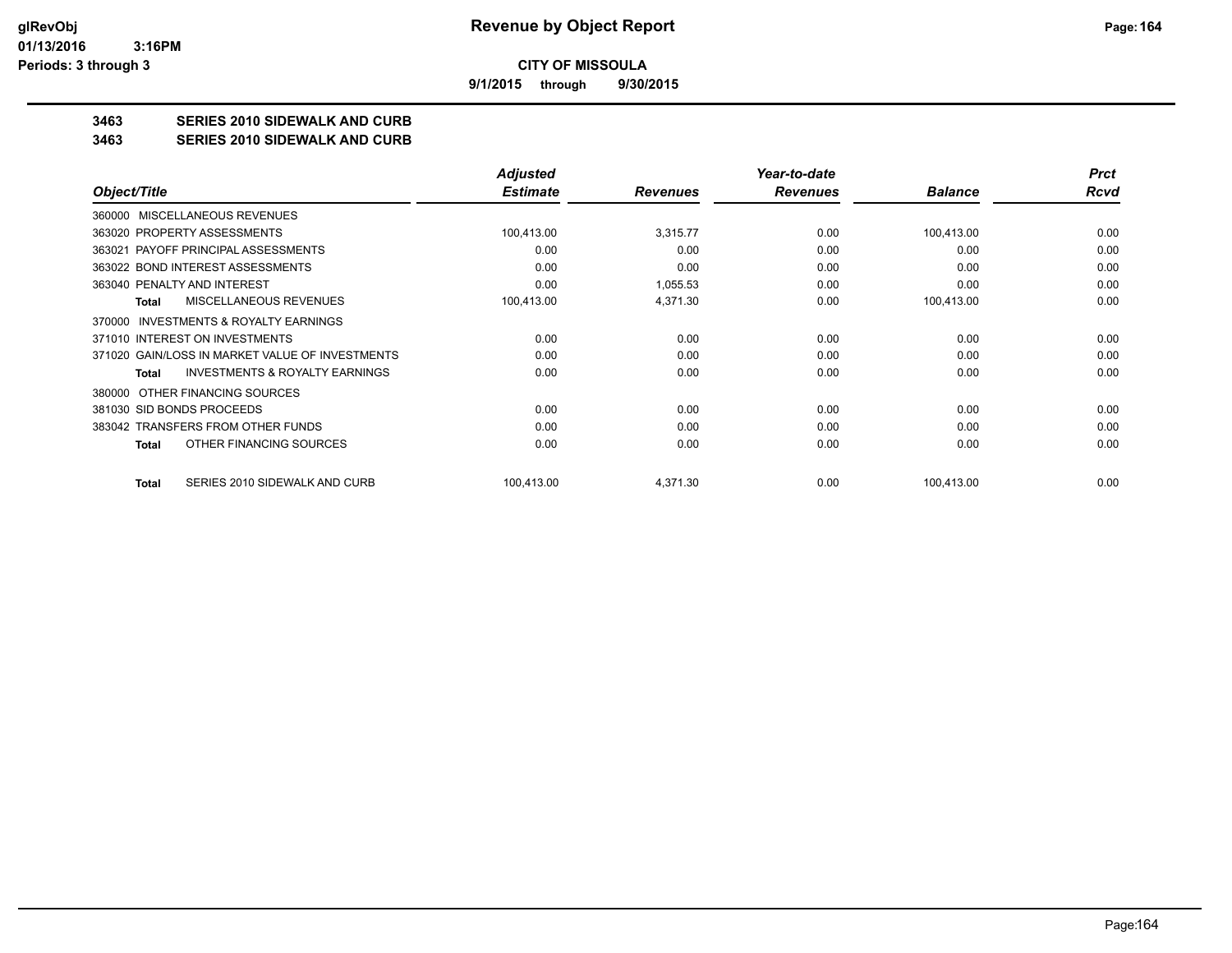**9/1/2015 through 9/30/2015**

### **3463 SERIES 2010 SIDEWALK AND CURB**

|                                                     | <b>Adjusted</b> |                 | Year-to-date    |                | <b>Prct</b> |
|-----------------------------------------------------|-----------------|-----------------|-----------------|----------------|-------------|
| Object/Title                                        | <b>Estimate</b> | <b>Revenues</b> | <b>Revenues</b> | <b>Balance</b> | Rcvd        |
| 360000 MISCELLANEOUS REVENUES                       |                 |                 |                 |                |             |
| 363020 PROPERTY ASSESSMENTS                         | 100,413.00      | 3,315.77        | 0.00            | 100,413.00     | 0.00        |
| 363021 PAYOFF PRINCIPAL ASSESSMENTS                 | 0.00            | 0.00            | 0.00            | 0.00           | 0.00        |
| 363022 BOND INTEREST ASSESSMENTS                    | 0.00            | 0.00            | 0.00            | 0.00           | 0.00        |
| 363040 PENALTY AND INTEREST                         | 0.00            | 1,055.53        | 0.00            | 0.00           | 0.00        |
| MISCELLANEOUS REVENUES<br>Total                     | 100,413.00      | 4,371.30        | 0.00            | 100,413.00     | 0.00        |
| <b>INVESTMENTS &amp; ROYALTY EARNINGS</b><br>370000 |                 |                 |                 |                |             |
| 371010 INTEREST ON INVESTMENTS                      | 0.00            | 0.00            | 0.00            | 0.00           | 0.00        |
| 371020 GAIN/LOSS IN MARKET VALUE OF INVESTMENT      | 0.00            | 0.00            | 0.00            | 0.00           | 0.00        |
| <b>INVESTMENTS &amp; ROYALTY EARNINGS</b><br>Total  | 0.00            | 0.00            | 0.00            | 0.00           | 0.00        |
| 380000 OTHER FINANCING SOURCES                      |                 |                 |                 |                |             |
| 381030 SID BONDS PROCEEDS                           | 0.00            | 0.00            | 0.00            | 0.00           | 0.00        |
| 383042 TRANSFERS FROM OTHER FUNDS                   | 0.00            | 0.00            | 0.00            | 0.00           | 0.00        |
| OTHER FINANCING SOURCES<br>Total                    | 0.00            | 0.00            | 0.00            | 0.00           | 0.00        |
|                                                     |                 |                 |                 |                |             |
| SERIES 2010 SIDEWALK AND CURB<br>Total              | 100,413.00      | 4,371.30        | 0.00            | 100,413.00     | 0.00        |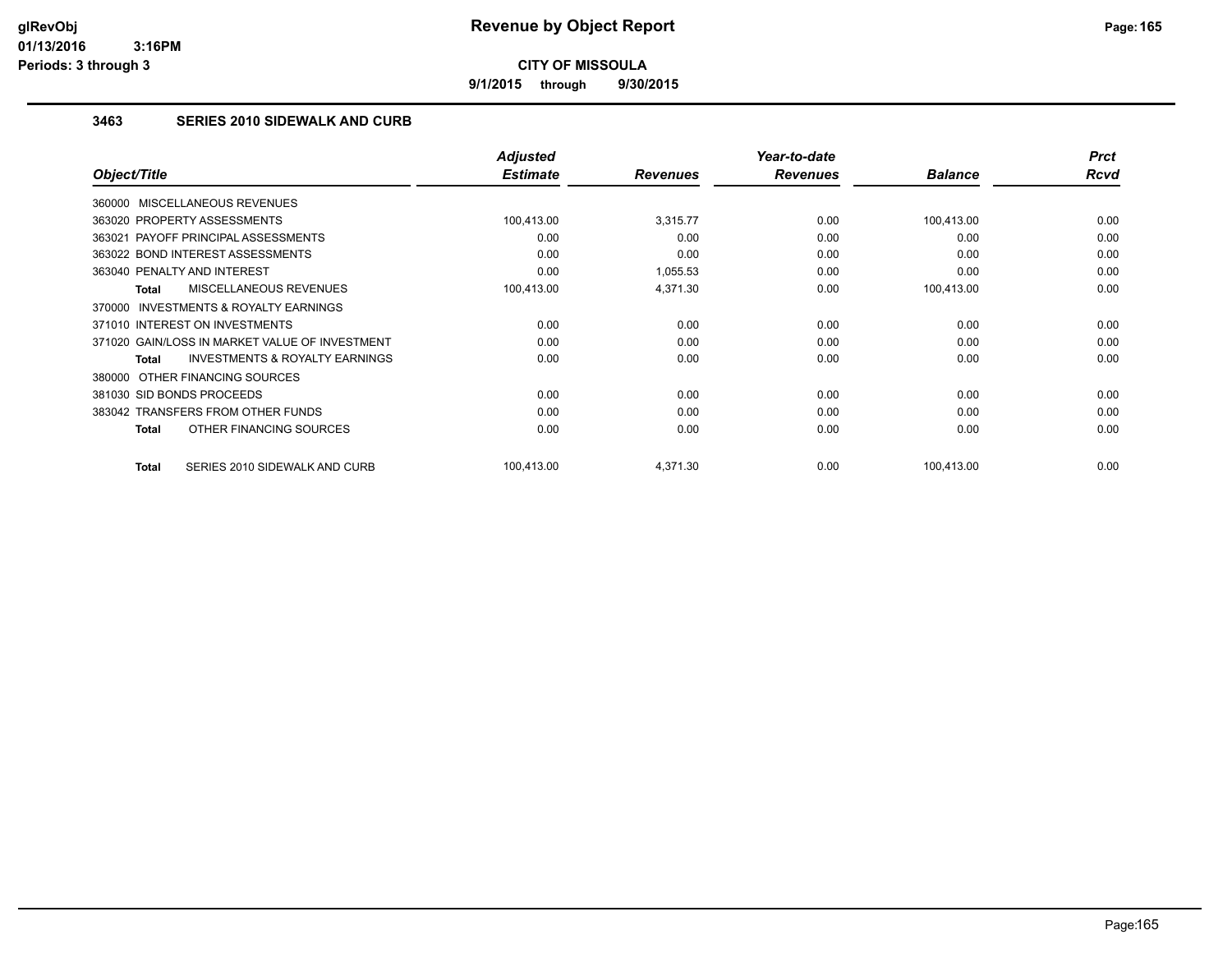**9/1/2015 through 9/30/2015**

**3464 FY12 S/C DEBT SERVICE**

**3464 FY12 S/C DEBT SERVICE**

|                                                           | <b>Adjusted</b> |                 | Year-to-date    |                | <b>Prct</b> |
|-----------------------------------------------------------|-----------------|-----------------|-----------------|----------------|-------------|
| Object/Title                                              | <b>Estimate</b> | <b>Revenues</b> | <b>Revenues</b> | <b>Balance</b> | Rcvd        |
| MISCELLANEOUS REVENUES<br>360000                          |                 |                 |                 |                |             |
| 363020 PROPERTY ASSESSMENTS                               | 71,785.00       | 0.00            | 0.00            | 71,785.00      | 0.00        |
| 363021 PAYOFF PRINCIPAL ASSESSMENTS                       | 0.00            | 0.00            | 0.00            | 0.00           | 0.00        |
| 363022 BOND INTEREST ASSESSMENTS                          | 0.00            | 0.00            | 0.00            | 0.00           | 0.00        |
| 363040 PENALTY AND INTEREST                               | 0.00            | 0.00            | 0.00            | 0.00           | 0.00        |
| MISCELLANEOUS REVENUES<br><b>Total</b>                    | 71,785.00       | 0.00            | 0.00            | 71,785.00      | 0.00        |
| INVESTMENTS & ROYALTY EARNINGS<br>370000                  |                 |                 |                 |                |             |
| 371010 INTEREST ON INVESTMENTS                            | 0.00            | 0.00            | 0.00            | 0.00           | 0.00        |
| 371020 GAIN/LOSS IN MARKET VALUE OF INVESTMENTS           | 0.00            | 0.00            | 0.00            | 0.00           | 0.00        |
| <b>INVESTMENTS &amp; ROYALTY EARNINGS</b><br><b>Total</b> | 0.00            | 0.00            | 0.00            | 0.00           | 0.00        |
| OTHER FINANCING SOURCES<br>380000                         |                 |                 |                 |                |             |
| 381030 SID BONDS PROCEEDS                                 | 0.00            | 0.00            | 0.00            | 0.00           | 0.00        |
| 383042 TRANSFERS FROM OTHER FUNDS                         | 0.00            | 0.00            | 0.00            | 0.00           | 0.00        |
| OTHER FINANCING SOURCES<br><b>Total</b>                   | 0.00            | 0.00            | 0.00            | 0.00           | 0.00        |
| FY12 S/C DEBT SERVICE<br>Total                            | 71,785.00       | 0.00            | 0.00            | 71,785.00      | 0.00        |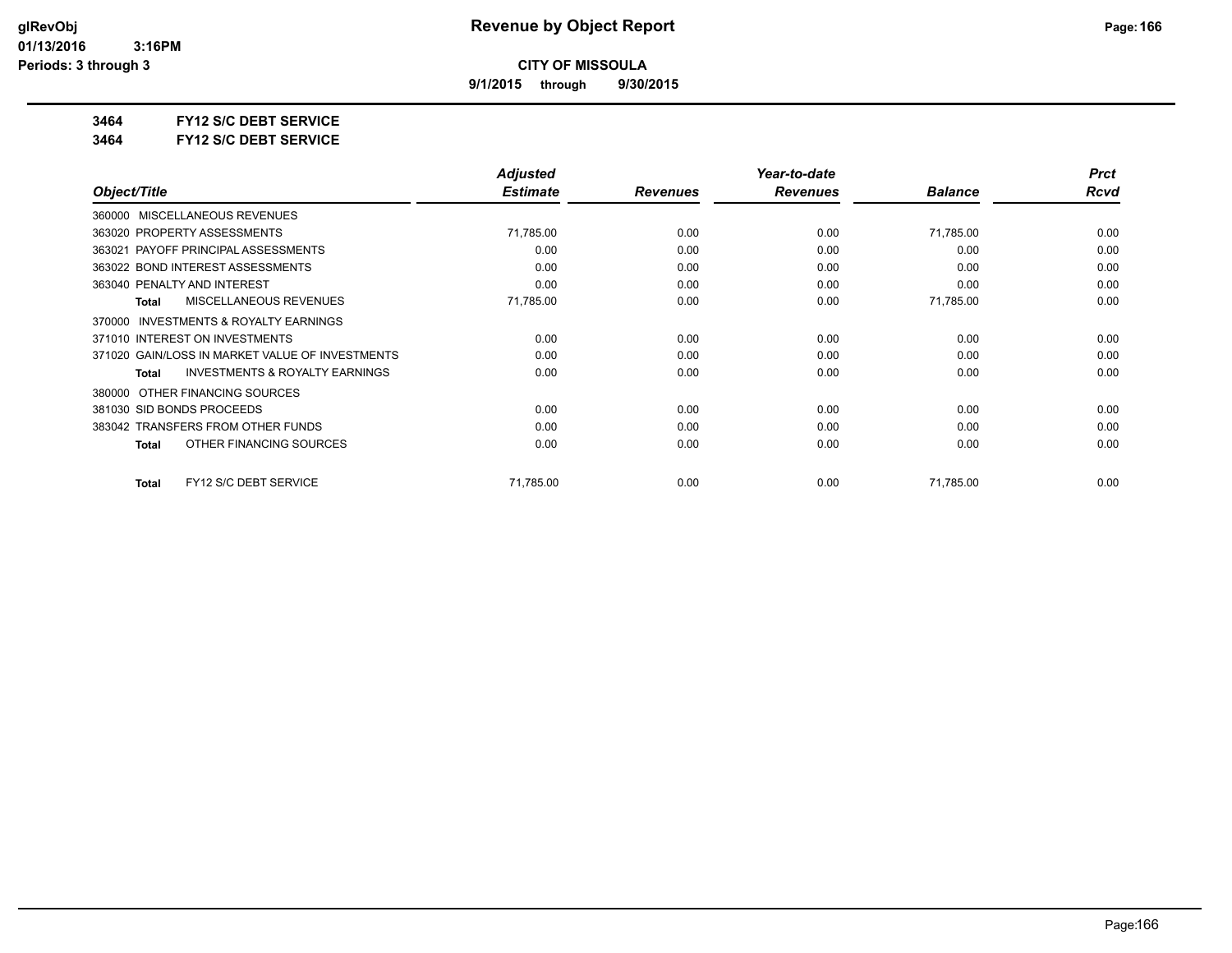**9/1/2015 through 9/30/2015**

#### **3464 FY12 S/C DEBT SERVICE**

| Object/Title                                       | <b>Adjusted</b><br><b>Estimate</b> | <b>Revenues</b> | Year-to-date<br><b>Revenues</b> | <b>Balance</b> | <b>Prct</b><br>Rcvd |
|----------------------------------------------------|------------------------------------|-----------------|---------------------------------|----------------|---------------------|
| 360000 MISCELLANEOUS REVENUES                      |                                    |                 |                                 |                |                     |
| 363020 PROPERTY ASSESSMENTS                        | 71,785.00                          | 0.00            | 0.00                            | 71,785.00      | 0.00                |
| 363021 PAYOFF PRINCIPAL ASSESSMENTS                | 0.00                               | 0.00            | 0.00                            | 0.00           | 0.00                |
| 363022 BOND INTEREST ASSESSMENTS                   | 0.00                               | 0.00            | 0.00                            | 0.00           | 0.00                |
| 363040 PENALTY AND INTEREST                        | 0.00                               | 0.00            | 0.00                            | 0.00           | 0.00                |
| <b>MISCELLANEOUS REVENUES</b><br><b>Total</b>      | 71,785.00                          | 0.00            | 0.00                            | 71,785.00      | 0.00                |
| INVESTMENTS & ROYALTY EARNINGS<br>370000           |                                    |                 |                                 |                |                     |
| 371010 INTEREST ON INVESTMENTS                     | 0.00                               | 0.00            | 0.00                            | 0.00           | 0.00                |
| 371020 GAIN/LOSS IN MARKET VALUE OF INVESTMENT     | 0.00                               | 0.00            | 0.00                            | 0.00           | 0.00                |
| <b>INVESTMENTS &amp; ROYALTY EARNINGS</b><br>Total | 0.00                               | 0.00            | 0.00                            | 0.00           | 0.00                |
| OTHER FINANCING SOURCES<br>380000                  |                                    |                 |                                 |                |                     |
| 381030 SID BONDS PROCEEDS                          | 0.00                               | 0.00            | 0.00                            | 0.00           | 0.00                |
| 383042 TRANSFERS FROM OTHER FUNDS                  | 0.00                               | 0.00            | 0.00                            | 0.00           | 0.00                |
| OTHER FINANCING SOURCES<br>Total                   | 0.00                               | 0.00            | 0.00                            | 0.00           | 0.00                |
|                                                    |                                    |                 |                                 |                |                     |
| FY12 S/C DEBT SERVICE<br><b>Total</b>              | 71.785.00                          | 0.00            | 0.00                            | 71.785.00      | 0.00                |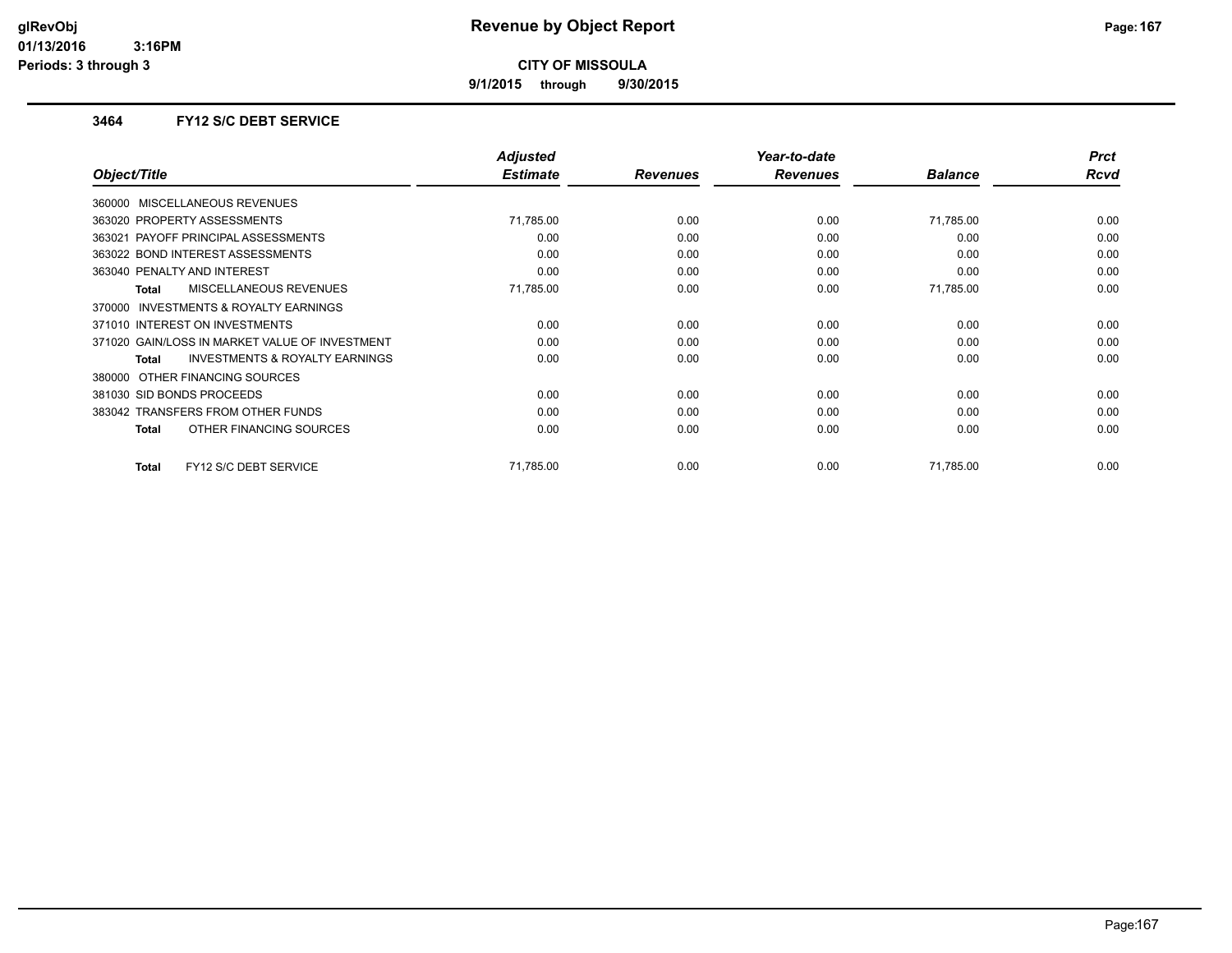**9/1/2015 through 9/30/2015**

### **3465 FY13 SIDEWALK/CURB DEBT SERVICE**

#### **3465 FY13 SIDEWALK/CURB DEBT SERVICE**

|                                                           | <b>Adjusted</b> |                 | Year-to-date    |                | <b>Prct</b> |
|-----------------------------------------------------------|-----------------|-----------------|-----------------|----------------|-------------|
| Object/Title                                              | <b>Estimate</b> | <b>Revenues</b> | <b>Revenues</b> | <b>Balance</b> | Rcvd        |
| 360000 MISCELLANEOUS REVENUES                             |                 |                 |                 |                |             |
| 363020 PROPERTY ASSESSMENTS                               | 40,021.00       | 0.00            | 0.00            | 40,021.00      | 0.00        |
| PAYOFF PRINCIPAL ASSESSMENTS<br>363021                    | 0.00            | 0.00            | 0.00            | 0.00           | 0.00        |
| 363022 BOND INTEREST ASSESSMENTS                          | 0.00            | 0.00            | 0.00            | 0.00           | 0.00        |
| 363040 PENALTY AND INTEREST                               | 0.00            | 0.00            | 0.00            | 0.00           | 0.00        |
| <b>MISCELLANEOUS REVENUES</b><br><b>Total</b>             | 40,021.00       | 0.00            | 0.00            | 40,021.00      | 0.00        |
| <b>INVESTMENTS &amp; ROYALTY EARNINGS</b><br>370000       |                 |                 |                 |                |             |
| 371010 INTEREST ON INVESTMENTS                            | 0.00            | 0.00            | 0.00            | 0.00           | 0.00        |
| 371020 GAIN/LOSS IN MARKET VALUE OF INVESTMENTS           | 0.00            | 0.00            | 0.00            | 0.00           | 0.00        |
| <b>INVESTMENTS &amp; ROYALTY EARNINGS</b><br><b>Total</b> | 0.00            | 0.00            | 0.00            | 0.00           | 0.00        |
| 380000 OTHER FINANCING SOURCES                            |                 |                 |                 |                |             |
| 381030 SID BONDS PROCEEDS                                 | 0.00            | 0.00            | 0.00            | 0.00           | 0.00        |
| 383042 TRANSFERS FROM OTHER FUNDS                         | 0.00            | 0.00            | 0.00            | 0.00           | 0.00        |
| OTHER FINANCING SOURCES<br>Total                          | 0.00            | 0.00            | 0.00            | 0.00           | 0.00        |
| FY13 SIDEWALK/CURB DEBT SERVICE<br>Total                  | 40,021.00       | 0.00            | 0.00            | 40,021.00      | 0.00        |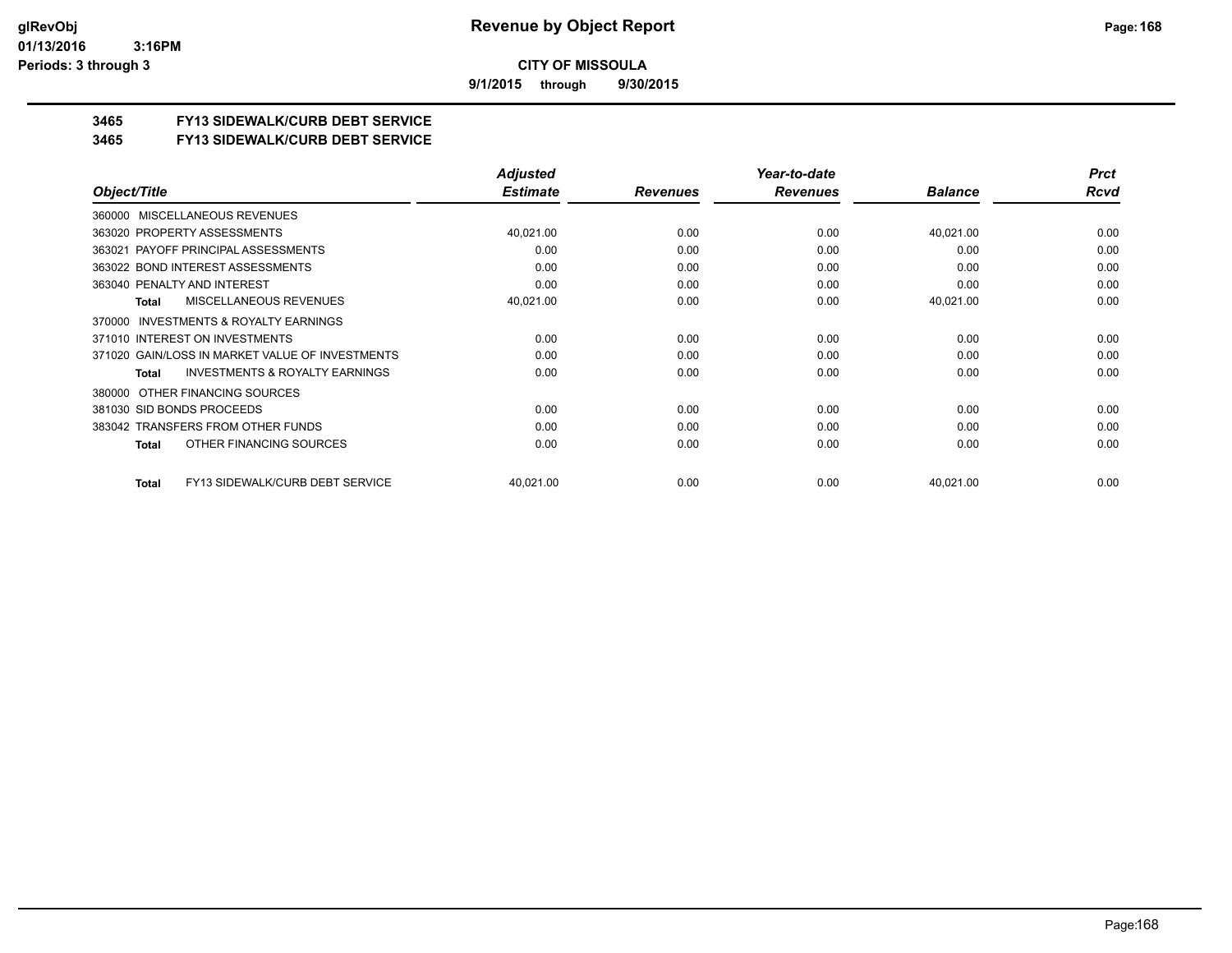**9/1/2015 through 9/30/2015**

### **3465 FY13 SIDEWALK/CURB DEBT SERVICE**

|                                                    | <b>Adjusted</b> |                 | Year-to-date    |                | <b>Prct</b> |
|----------------------------------------------------|-----------------|-----------------|-----------------|----------------|-------------|
| Object/Title                                       | <b>Estimate</b> | <b>Revenues</b> | <b>Revenues</b> | <b>Balance</b> | Rcvd        |
| 360000 MISCELLANEOUS REVENUES                      |                 |                 |                 |                |             |
| 363020 PROPERTY ASSESSMENTS                        | 40,021.00       | 0.00            | 0.00            | 40,021.00      | 0.00        |
| 363021 PAYOFF PRINCIPAL ASSESSMENTS                | 0.00            | 0.00            | 0.00            | 0.00           | 0.00        |
| 363022 BOND INTEREST ASSESSMENTS                   | 0.00            | 0.00            | 0.00            | 0.00           | 0.00        |
| 363040 PENALTY AND INTEREST                        | 0.00            | 0.00            | 0.00            | 0.00           | 0.00        |
| <b>MISCELLANEOUS REVENUES</b><br><b>Total</b>      | 40,021.00       | 0.00            | 0.00            | 40,021.00      | 0.00        |
| 370000 INVESTMENTS & ROYALTY EARNINGS              |                 |                 |                 |                |             |
| 371010 INTEREST ON INVESTMENTS                     | 0.00            | 0.00            | 0.00            | 0.00           | 0.00        |
| 371020 GAIN/LOSS IN MARKET VALUE OF INVESTMENT     | 0.00            | 0.00            | 0.00            | 0.00           | 0.00        |
| <b>INVESTMENTS &amp; ROYALTY EARNINGS</b><br>Total | 0.00            | 0.00            | 0.00            | 0.00           | 0.00        |
| OTHER FINANCING SOURCES<br>380000                  |                 |                 |                 |                |             |
| 381030 SID BONDS PROCEEDS                          | 0.00            | 0.00            | 0.00            | 0.00           | 0.00        |
| 383042 TRANSFERS FROM OTHER FUNDS                  | 0.00            | 0.00            | 0.00            | 0.00           | 0.00        |
| OTHER FINANCING SOURCES<br><b>Total</b>            | 0.00            | 0.00            | 0.00            | 0.00           | 0.00        |
|                                                    |                 |                 |                 |                |             |
| FY13 SIDEWALK/CURB DEBT SERVICE<br><b>Total</b>    | 40,021.00       | 0.00            | 0.00            | 40,021.00      | 0.00        |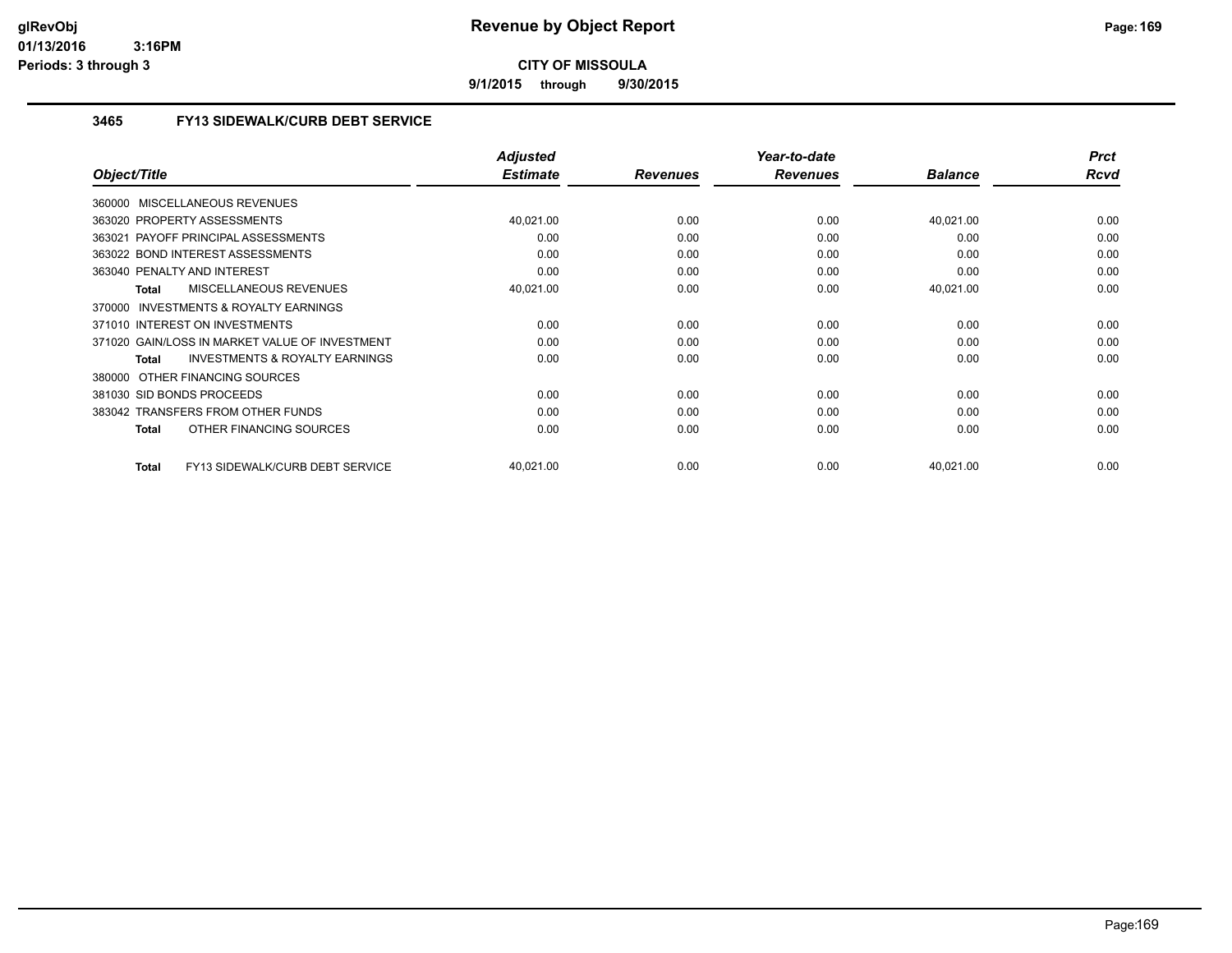**9/1/2015 through 9/30/2015**

### **3466 FY15 SIDEWALK/CURB DEBT SERVICE**

#### **3466 FY15 SIDEWALK/CURB DEBT SERVICE**

|                                                           | <b>Adjusted</b> |                 | Year-to-date    |                | <b>Prct</b> |
|-----------------------------------------------------------|-----------------|-----------------|-----------------|----------------|-------------|
| Object/Title                                              | <b>Estimate</b> | <b>Revenues</b> | <b>Revenues</b> | <b>Balance</b> | Rcvd        |
| MISCELLANEOUS REVENUES<br>360000                          |                 |                 |                 |                |             |
| 363020 PROPERTY ASSESSMENTS                               | 0.00            | 0.00            | 0.00            | 0.00           | 0.00        |
| 363021 PAYOFF PRINCIPAL ASSESSMENTS                       | 0.00            | 0.00            | 0.00            | 0.00           | 0.00        |
| 363022 BOND INTEREST ASSESSMENTS                          | 0.00            | 0.00            | 0.00            | 0.00           | 0.00        |
| 363040 PENALTY AND INTEREST                               | 0.00            | 0.00            | 0.00            | 0.00           | 0.00        |
| <b>MISCELLANEOUS REVENUES</b><br>Total                    | 0.00            | 0.00            | 0.00            | 0.00           | 0.00        |
| INVESTMENTS & ROYALTY EARNINGS<br>370000                  |                 |                 |                 |                |             |
| 371010 INTEREST ON INVESTMENTS                            | 0.00            | 0.00            | 0.00            | 0.00           | 0.00        |
| 371020 GAIN/LOSS IN MARKET VALUE OF INVESTMENTS           | 0.00            | 0.00            | 0.00            | 0.00           | 0.00        |
| <b>INVESTMENTS &amp; ROYALTY EARNINGS</b><br><b>Total</b> | 0.00            | 0.00            | 0.00            | 0.00           | 0.00        |
| OTHER FINANCING SOURCES<br>380000                         |                 |                 |                 |                |             |
| 381030 SID BONDS PROCEEDS                                 | 0.00            | 0.00            | 0.00            | 0.00           | 0.00        |
| 383042 TRANSFERS FROM OTHER FUNDS                         | 0.00            | 0.00            | 0.00            | 0.00           | 0.00        |
| OTHER FINANCING SOURCES<br>Total                          | 0.00            | 0.00            | 0.00            | 0.00           | 0.00        |
| FY15 SIDEWALK/CURB DEBT SERVICE<br>Total                  | 0.00            | 0.00            | 0.00            | 0.00           | 0.00        |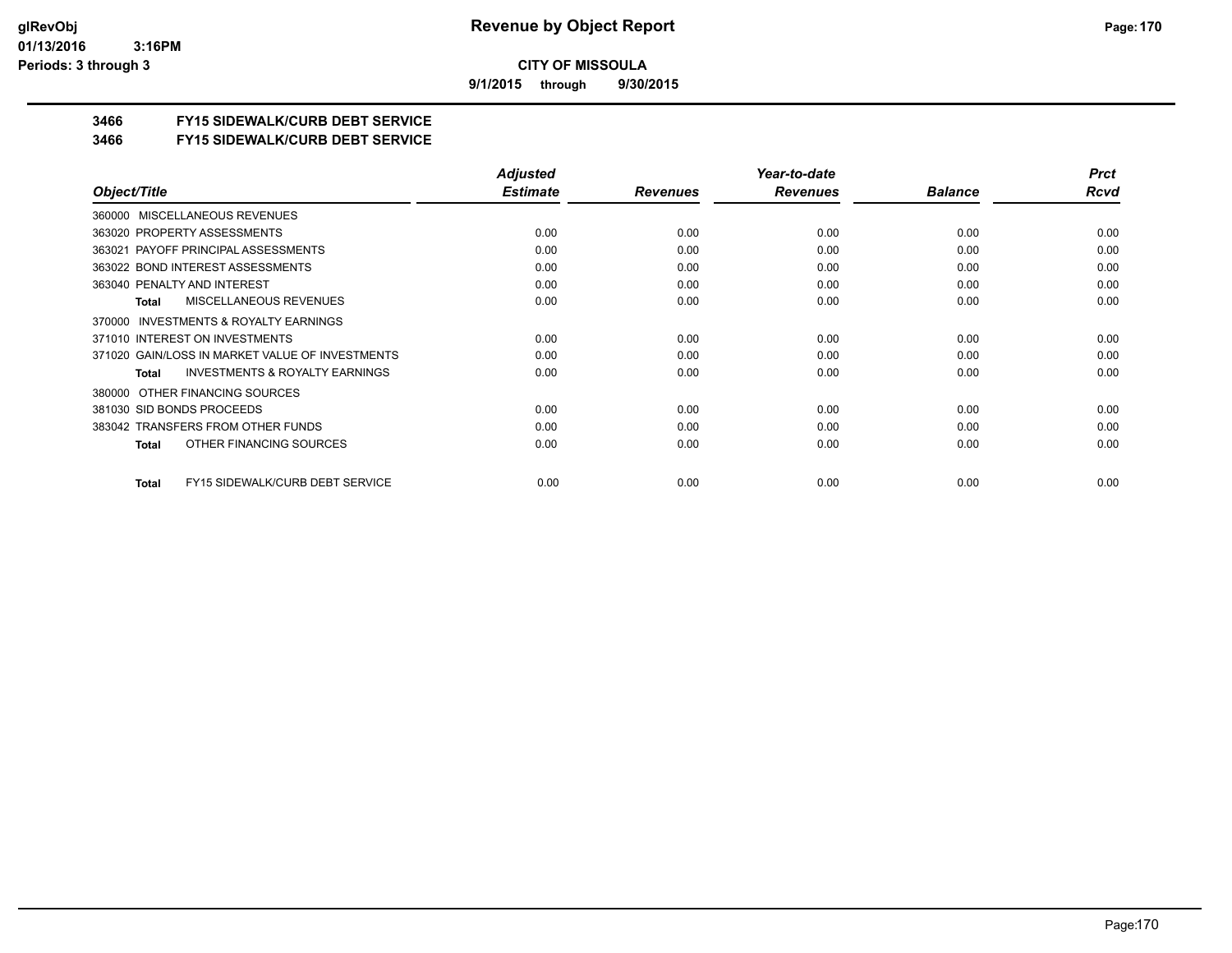**9/1/2015 through 9/30/2015**

### **3466 FY15 SIDEWALK/CURB DEBT SERVICE**

|                                                           | <b>Adjusted</b> |                 | Year-to-date    |                | <b>Prct</b> |
|-----------------------------------------------------------|-----------------|-----------------|-----------------|----------------|-------------|
| Object/Title                                              | <b>Estimate</b> | <b>Revenues</b> | <b>Revenues</b> | <b>Balance</b> | Rcvd        |
| 360000 MISCELLANEOUS REVENUES                             |                 |                 |                 |                |             |
| 363020 PROPERTY ASSESSMENTS                               | 0.00            | 0.00            | 0.00            | 0.00           | 0.00        |
| 363021 PAYOFF PRINCIPAL ASSESSMENTS                       | 0.00            | 0.00            | 0.00            | 0.00           | 0.00        |
| 363022 BOND INTEREST ASSESSMENTS                          | 0.00            | 0.00            | 0.00            | 0.00           | 0.00        |
| 363040 PENALTY AND INTEREST                               | 0.00            | 0.00            | 0.00            | 0.00           | 0.00        |
| <b>MISCELLANEOUS REVENUES</b><br><b>Total</b>             | 0.00            | 0.00            | 0.00            | 0.00           | 0.00        |
| 370000 INVESTMENTS & ROYALTY EARNINGS                     |                 |                 |                 |                |             |
| 371010 INTEREST ON INVESTMENTS                            | 0.00            | 0.00            | 0.00            | 0.00           | 0.00        |
| 371020 GAIN/LOSS IN MARKET VALUE OF INVESTMENT            | 0.00            | 0.00            | 0.00            | 0.00           | 0.00        |
| <b>INVESTMENTS &amp; ROYALTY EARNINGS</b><br><b>Total</b> | 0.00            | 0.00            | 0.00            | 0.00           | 0.00        |
| OTHER FINANCING SOURCES<br>380000                         |                 |                 |                 |                |             |
| 381030 SID BONDS PROCEEDS                                 | 0.00            | 0.00            | 0.00            | 0.00           | 0.00        |
| 383042 TRANSFERS FROM OTHER FUNDS                         | 0.00            | 0.00            | 0.00            | 0.00           | 0.00        |
| OTHER FINANCING SOURCES<br><b>Total</b>                   | 0.00            | 0.00            | 0.00            | 0.00           | 0.00        |
|                                                           |                 |                 |                 |                |             |
| FY15 SIDEWALK/CURB DEBT SERVICE<br><b>Total</b>           | 0.00            | 0.00            | 0.00            | 0.00           | 0.00        |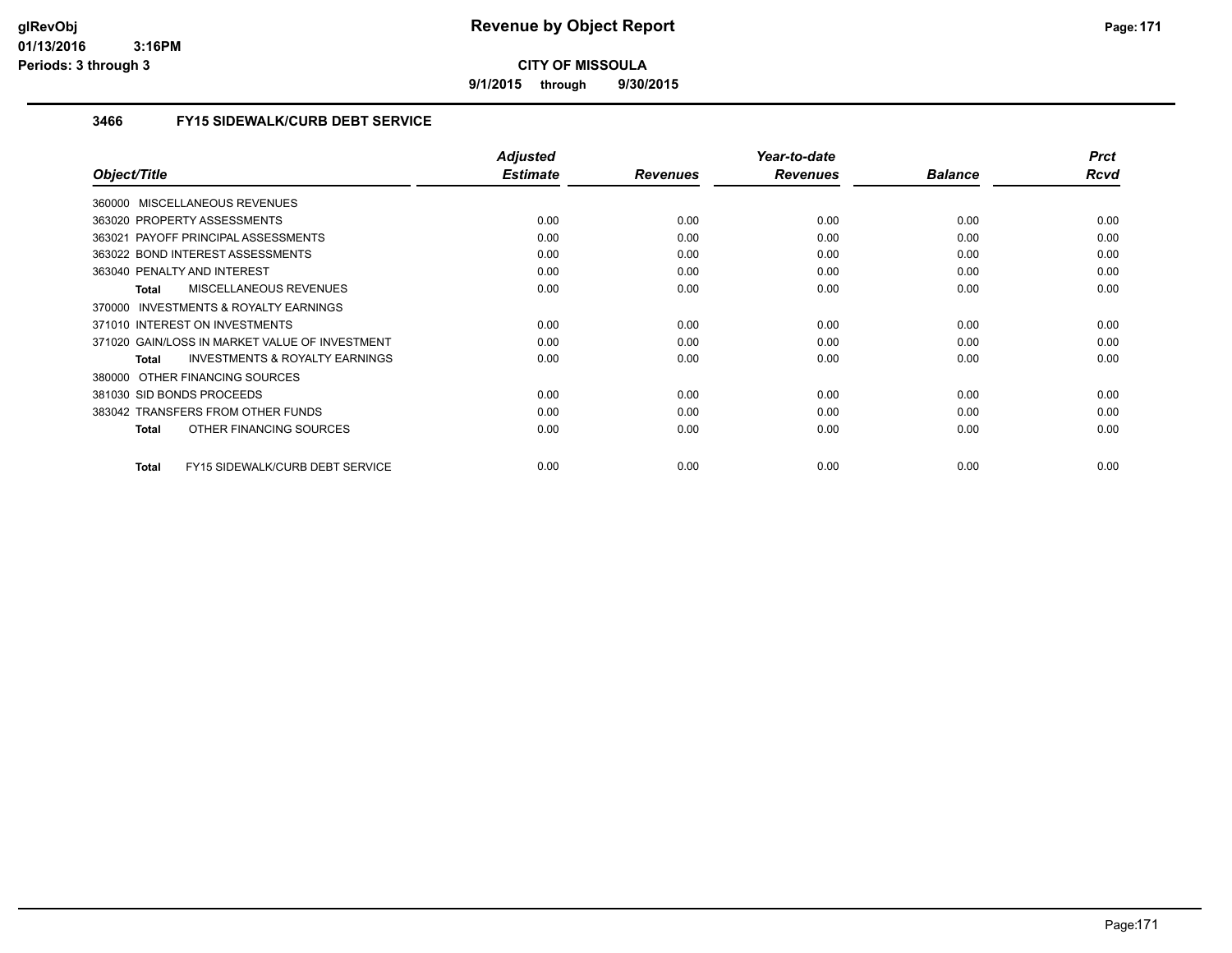**9/1/2015 through 9/30/2015**

**3470 SID 470 DEBT SERVICE FUND**

**3470 SID 470 DEBT SERVICE FUND**

|                                                           | <b>Adjusted</b> |                 | Year-to-date    |                | <b>Prct</b> |
|-----------------------------------------------------------|-----------------|-----------------|-----------------|----------------|-------------|
| Object/Title                                              | <b>Estimate</b> | <b>Revenues</b> | <b>Revenues</b> | <b>Balance</b> | <b>Rcvd</b> |
| TAXES/ASSESSMENTS<br>310000                               |                 |                 |                 |                |             |
| PENALTIES & INTEREST<br>312001                            | 0.00            | 0.00            | 0.00            | 0.00           | 0.00        |
| TAXES/ASSESSMENTS<br>Total                                | 0.00            | 0.00            | 0.00            | 0.00           | 0.00        |
| MISCELLANEOUS REVENUES<br>360000                          |                 |                 |                 |                |             |
| 363020 PROPERTY ASSESSMENTS                               | 0.00            | 0.00            | 0.00            | 0.00           | 0.00        |
| PAYOFF PRINCIPAL ASSESSMENTS<br>363021                    | 0.00            | 0.00            | 0.00            | 0.00           | 0.00        |
| 363022 BOND INTEREST ASSESSMENTS                          | 0.00            | 0.00            | 0.00            | 0.00           | 0.00        |
| 363040 PENALTY AND INTEREST                               | 0.00            | 0.00            | 0.00            | 0.00           | 0.00        |
| MISCELLANEOUS REVENUES<br>Total                           | 0.00            | 0.00            | 0.00            | 0.00           | 0.00        |
| <b>INVESTMENTS &amp; ROYALTY EARNINGS</b><br>370000       |                 |                 |                 |                |             |
| 371010 INTEREST ON INVESTMENTS                            | 0.00            | 0.00            | 0.00            | 0.00           | 0.00        |
| 371020 GAIN/LOSS IN MARKET VALUE OF INVESTMENTS           | 0.00            | 0.00            | 0.00            | 0.00           | 0.00        |
| <b>INVESTMENTS &amp; ROYALTY EARNINGS</b><br><b>Total</b> | 0.00            | 0.00            | 0.00            | 0.00           | 0.00        |
| OTHER FINANCING SOURCES<br>380000                         |                 |                 |                 |                |             |
| 381009 TRANSFERS IN                                       | 0.00            | 0.00            | 0.00            | 0.00           | 0.00        |
| OTHER FINANCING SOURCES<br><b>Total</b>                   | 0.00            | 0.00            | 0.00            | 0.00           | 0.00        |
| SID 470 DEBT SERVICE FUND<br><b>Total</b>                 | 0.00            | 0.00            | 0.00            | 0.00           | 0.00        |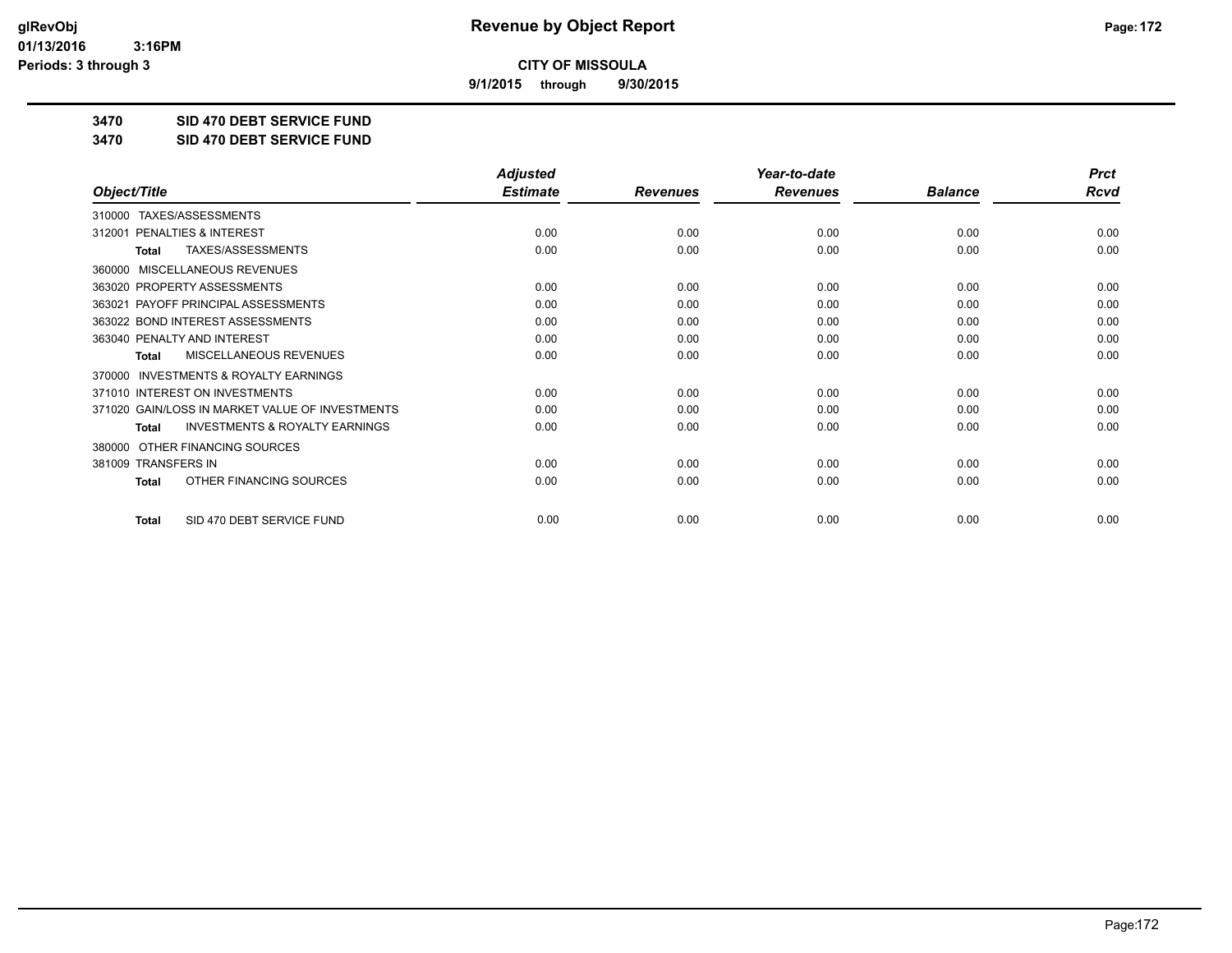**9/1/2015 through 9/30/2015**

### **3470 SID 470 DEBT SERVICE FUND**

|                                                           | <b>Adjusted</b> |                 | Year-to-date    |                | <b>Prct</b> |
|-----------------------------------------------------------|-----------------|-----------------|-----------------|----------------|-------------|
| Object/Title                                              | <b>Estimate</b> | <b>Revenues</b> | <b>Revenues</b> | <b>Balance</b> | <b>Rcvd</b> |
| TAXES/ASSESSMENTS<br>310000                               |                 |                 |                 |                |             |
| PENALTIES & INTEREST<br>312001                            | 0.00            | 0.00            | 0.00            | 0.00           | 0.00        |
| TAXES/ASSESSMENTS<br><b>Total</b>                         | 0.00            | 0.00            | 0.00            | 0.00           | 0.00        |
| 360000 MISCELLANEOUS REVENUES                             |                 |                 |                 |                |             |
| 363020 PROPERTY ASSESSMENTS                               | 0.00            | 0.00            | 0.00            | 0.00           | 0.00        |
| 363021 PAYOFF PRINCIPAL ASSESSMENTS                       | 0.00            | 0.00            | 0.00            | 0.00           | 0.00        |
| 363022 BOND INTEREST ASSESSMENTS                          | 0.00            | 0.00            | 0.00            | 0.00           | 0.00        |
| 363040 PENALTY AND INTEREST                               | 0.00            | 0.00            | 0.00            | 0.00           | 0.00        |
| MISCELLANEOUS REVENUES<br><b>Total</b>                    | 0.00            | 0.00            | 0.00            | 0.00           | 0.00        |
| <b>INVESTMENTS &amp; ROYALTY EARNINGS</b><br>370000       |                 |                 |                 |                |             |
| 371010 INTEREST ON INVESTMENTS                            | 0.00            | 0.00            | 0.00            | 0.00           | 0.00        |
| 371020 GAIN/LOSS IN MARKET VALUE OF INVESTMENT            | 0.00            | 0.00            | 0.00            | 0.00           | 0.00        |
| <b>INVESTMENTS &amp; ROYALTY EARNINGS</b><br><b>Total</b> | 0.00            | 0.00            | 0.00            | 0.00           | 0.00        |
| OTHER FINANCING SOURCES<br>380000                         |                 |                 |                 |                |             |
| 381009 TRANSFERS IN                                       | 0.00            | 0.00            | 0.00            | 0.00           | 0.00        |
| OTHER FINANCING SOURCES<br><b>Total</b>                   | 0.00            | 0.00            | 0.00            | 0.00           | 0.00        |
| SID 470 DEBT SERVICE FUND<br><b>Total</b>                 | 0.00            | 0.00            | 0.00            | 0.00           | 0.00        |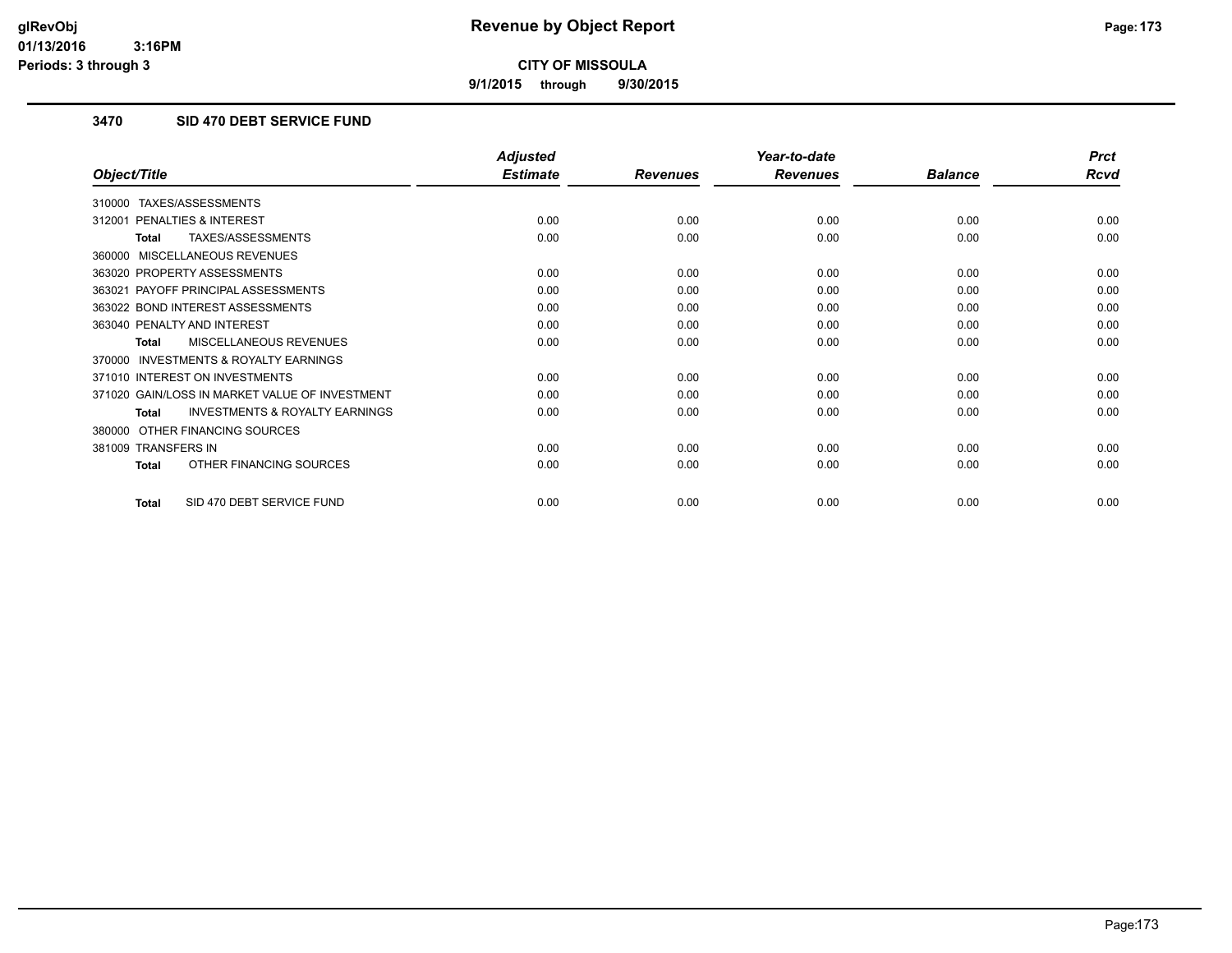**9/1/2015 through 9/30/2015**

**3491 SID 491 DEBT SERVICE FUND**

**3491 SID 491 DEBT SERVICE FUND**

|                                                     | <b>Adjusted</b> |                 | Year-to-date    |                | <b>Prct</b> |
|-----------------------------------------------------|-----------------|-----------------|-----------------|----------------|-------------|
| Object/Title                                        | <b>Estimate</b> | <b>Revenues</b> | <b>Revenues</b> | <b>Balance</b> | <b>Rcvd</b> |
| 310000 TAXES/ASSESSMENTS                            |                 |                 |                 |                |             |
| <b>PENALTIES &amp; INTEREST</b><br>312001           | 0.00            | 0.00            | 0.00            | 0.00           | 0.00        |
| TAXES/ASSESSMENTS<br><b>Total</b>                   | 0.00            | 0.00            | 0.00            | 0.00           | 0.00        |
| MISCELLANEOUS REVENUES<br>360000                    |                 |                 |                 |                |             |
| 360010 MISCELLANEOUS                                | 0.00            | 0.00            | 0.00            | 0.00           | 0.00        |
| 363020 PROPERTY ASSESSMENTS                         | 0.00            | 0.00            | 0.00            | 0.00           | 0.00        |
| 363021 PAYOFF PRINCIPAL ASSESSMENTS                 | 0.00            | 0.00            | 0.00            | 0.00           | 0.00        |
| 363022 BOND INTEREST ASSESSMENTS                    | 0.00            | 0.00            | 0.00            | 0.00           | 0.00        |
| 363040 PENALTY AND INTEREST                         | 0.00            | 0.00            | 0.00            | 0.00           | 0.00        |
| MISCELLANEOUS REVENUES<br><b>Total</b>              | 0.00            | 0.00            | 0.00            | 0.00           | 0.00        |
| <b>INVESTMENTS &amp; ROYALTY EARNINGS</b><br>370000 |                 |                 |                 |                |             |
| 371010 INTEREST ON INVESTMENTS                      | 0.00            | 0.00            | 0.00            | 0.00           | 0.00        |
| 371020 GAIN/LOSS IN MARKET VALUE OF INVESTMENTS     | 0.00            | 0.00            | 0.00            | 0.00           | 0.00        |
| <b>INVESTMENTS &amp; ROYALTY EARNINGS</b><br>Total  | 0.00            | 0.00            | 0.00            | 0.00           | 0.00        |
| OTHER FINANCING SOURCES<br>380000                   |                 |                 |                 |                |             |
| 381009 TRANSFERS IN                                 | 0.00            | 0.00            | 0.00            | 0.00           | 0.00        |
| OTHER FINANCING SOURCES<br>Total                    | 0.00            | 0.00            | 0.00            | 0.00           | 0.00        |
| SID 491 DEBT SERVICE FUND<br><b>Total</b>           | 0.00            | 0.00            | 0.00            | 0.00           | 0.00        |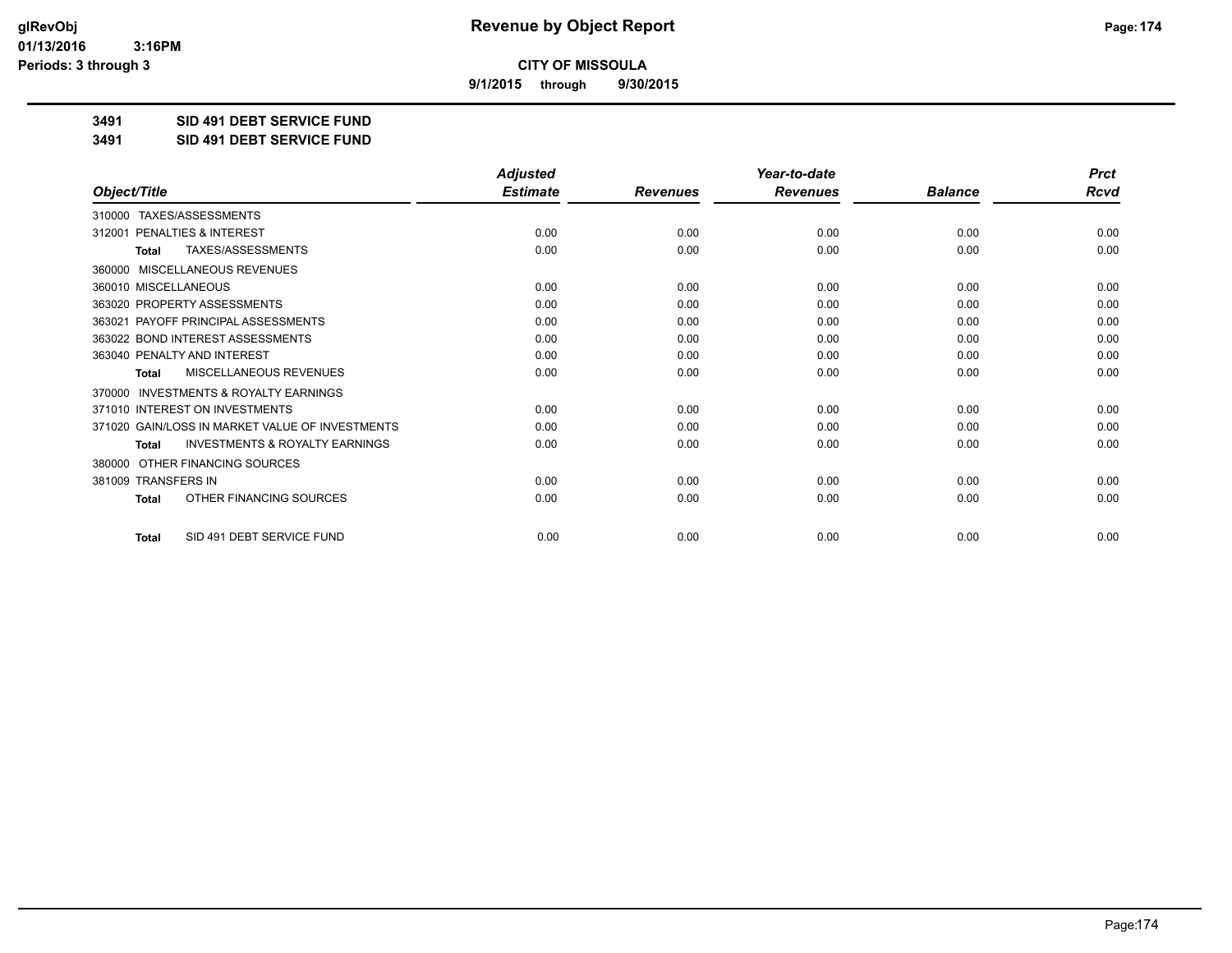**9/1/2015 through 9/30/2015**

### **3491 SID 491 DEBT SERVICE FUND**

|                                                           | <b>Adjusted</b> |                 | Year-to-date    |                | <b>Prct</b> |
|-----------------------------------------------------------|-----------------|-----------------|-----------------|----------------|-------------|
| Object/Title                                              | <b>Estimate</b> | <b>Revenues</b> | <b>Revenues</b> | <b>Balance</b> | <b>Rcvd</b> |
| 310000 TAXES/ASSESSMENTS                                  |                 |                 |                 |                |             |
| PENALTIES & INTEREST<br>312001                            | 0.00            | 0.00            | 0.00            | 0.00           | 0.00        |
| TAXES/ASSESSMENTS<br><b>Total</b>                         | 0.00            | 0.00            | 0.00            | 0.00           | 0.00        |
| 360000 MISCELLANEOUS REVENUES                             |                 |                 |                 |                |             |
| 360010 MISCELLANEOUS                                      | 0.00            | 0.00            | 0.00            | 0.00           | 0.00        |
| 363020 PROPERTY ASSESSMENTS                               | 0.00            | 0.00            | 0.00            | 0.00           | 0.00        |
| 363021 PAYOFF PRINCIPAL ASSESSMENTS                       | 0.00            | 0.00            | 0.00            | 0.00           | 0.00        |
| 363022 BOND INTEREST ASSESSMENTS                          | 0.00            | 0.00            | 0.00            | 0.00           | 0.00        |
| 363040 PENALTY AND INTEREST                               | 0.00            | 0.00            | 0.00            | 0.00           | 0.00        |
| MISCELLANEOUS REVENUES<br><b>Total</b>                    | 0.00            | 0.00            | 0.00            | 0.00           | 0.00        |
| <b>INVESTMENTS &amp; ROYALTY EARNINGS</b><br>370000       |                 |                 |                 |                |             |
| 371010 INTEREST ON INVESTMENTS                            | 0.00            | 0.00            | 0.00            | 0.00           | 0.00        |
| 371020 GAIN/LOSS IN MARKET VALUE OF INVESTMENT            | 0.00            | 0.00            | 0.00            | 0.00           | 0.00        |
| <b>INVESTMENTS &amp; ROYALTY EARNINGS</b><br><b>Total</b> | 0.00            | 0.00            | 0.00            | 0.00           | 0.00        |
| OTHER FINANCING SOURCES<br>380000                         |                 |                 |                 |                |             |
| 381009 TRANSFERS IN                                       | 0.00            | 0.00            | 0.00            | 0.00           | 0.00        |
| OTHER FINANCING SOURCES<br><b>Total</b>                   | 0.00            | 0.00            | 0.00            | 0.00           | 0.00        |
| SID 491 DEBT SERVICE FUND<br><b>Total</b>                 | 0.00            | 0.00            | 0.00            | 0.00           | 0.00        |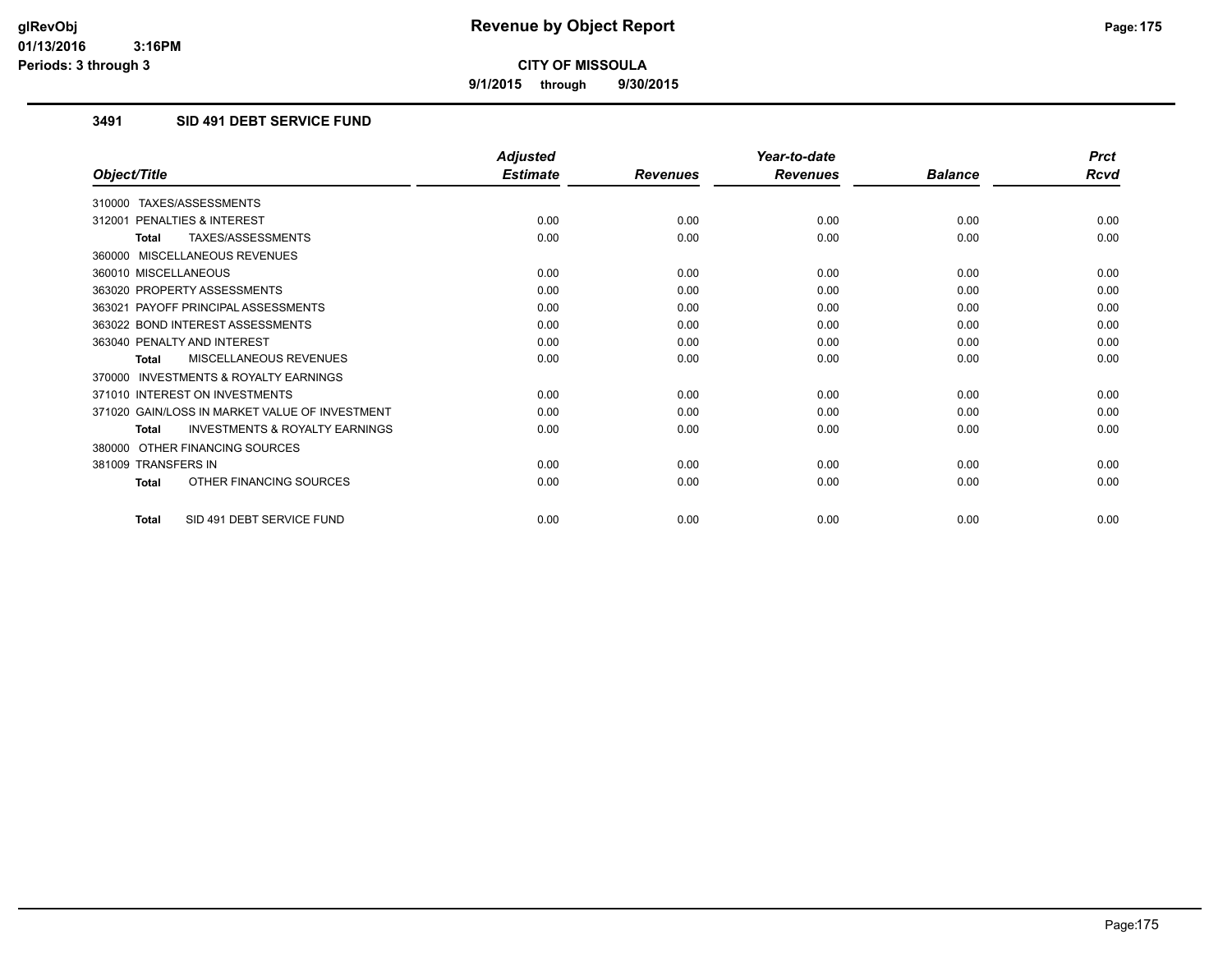**9/1/2015 through 9/30/2015**

# **3492 SID 492/499 DEBT SERVICE FUND**

**3492 SID 492/499 DEBT SERVICE FUND**

|                                                    | <b>Adjusted</b> |                 | Year-to-date    |                | <b>Prct</b> |
|----------------------------------------------------|-----------------|-----------------|-----------------|----------------|-------------|
| Object/Title                                       | <b>Estimate</b> | <b>Revenues</b> | <b>Revenues</b> | <b>Balance</b> | <b>Rcvd</b> |
| 360000 MISCELLANEOUS REVENUES                      |                 |                 |                 |                |             |
| 360010 MISCELLANEOUS                               | 0.00            | 0.00            | 0.00            | 0.00           | 0.00        |
| 363040 PENALTY AND INTEREST                        | 0.00            | 0.00            | 0.00            | 0.00           | 0.00        |
| <b>MISCELLANEOUS REVENUES</b><br>Total             | 0.00            | 0.00            | 0.00            | 0.00           | 0.00        |
| 370000 INVESTMENTS & ROYALTY EARNINGS              |                 |                 |                 |                |             |
| 371010 INTEREST ON INVESTMENTS                     | 0.00            | 0.00            | 0.00            | 0.00           | 0.00        |
| 371020 GAIN/LOSS IN MARKET VALUE OF INVESTMENTS    | 0.00            | 0.00            | 0.00            | 0.00           | 0.00        |
| <b>INVESTMENTS &amp; ROYALTY EARNINGS</b><br>Total | 0.00            | 0.00            | 0.00            | 0.00           | 0.00        |
| 380000 OTHER FINANCING SOURCES                     |                 |                 |                 |                |             |
| 381009 TRANSFERS IN                                | 0.00            | 0.00            | 0.00            | 0.00           | 0.00        |
| OTHER FINANCING SOURCES<br>Total                   | 0.00            | 0.00            | 0.00            | 0.00           | 0.00        |
| SID 492/499 DEBT SERVICE FUND<br>Total             | 0.00            | 0.00            | 0.00            | 0.00           | 0.00        |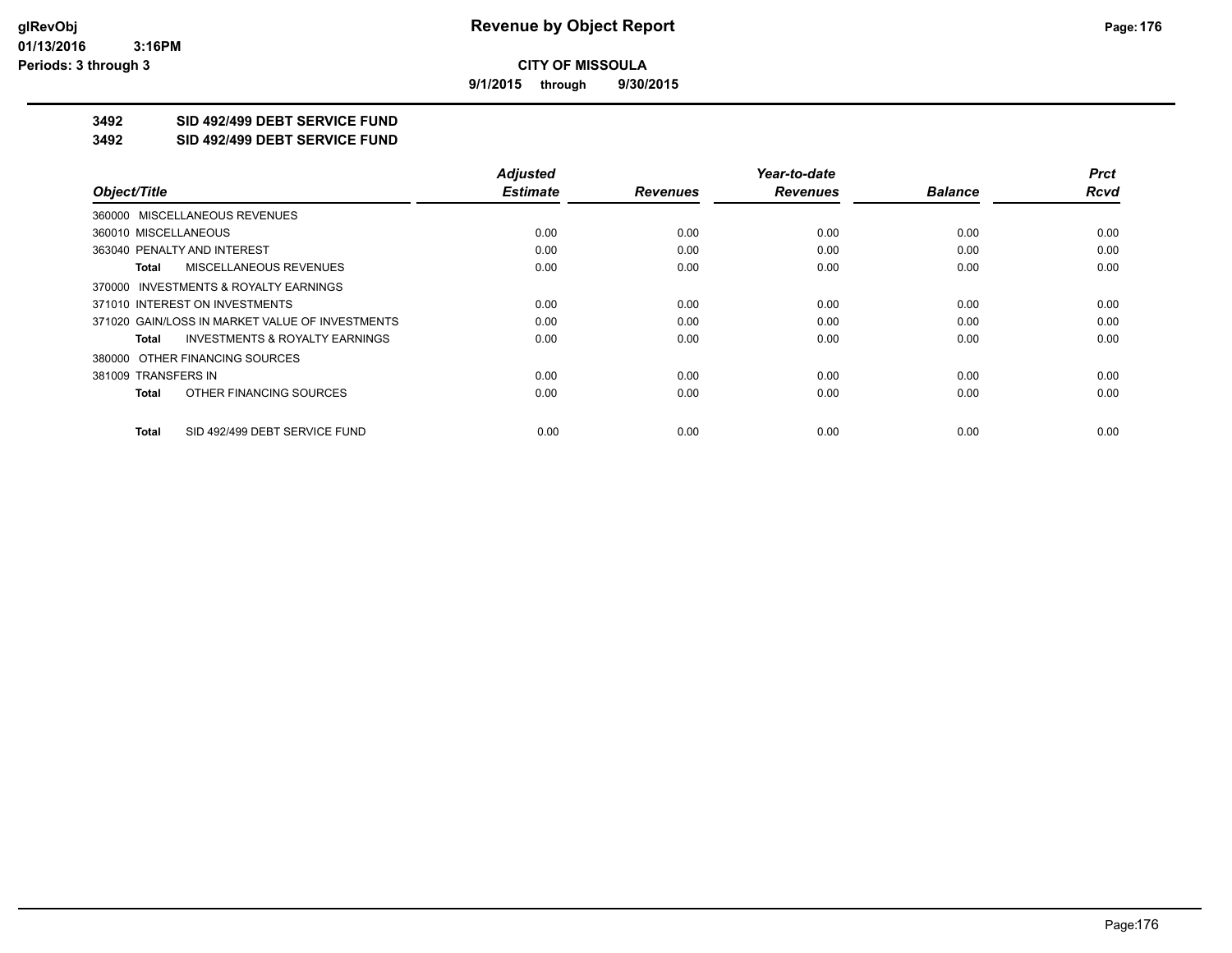**9/1/2015 through 9/30/2015**

### **3492 SID 492/499 DEBT SERVICE FUND**

| Object/Title                                        | <b>Adjusted</b><br><b>Estimate</b> | <b>Revenues</b> | Year-to-date<br><b>Revenues</b> | <b>Balance</b> | <b>Prct</b><br><b>Rcvd</b> |
|-----------------------------------------------------|------------------------------------|-----------------|---------------------------------|----------------|----------------------------|
| 360000 MISCELLANEOUS REVENUES                       |                                    |                 |                                 |                |                            |
| 360010 MISCELLANEOUS                                | 0.00                               | 0.00            | 0.00                            | 0.00           | 0.00                       |
| 363040 PENALTY AND INTEREST                         | 0.00                               | 0.00            | 0.00                            | 0.00           | 0.00                       |
| MISCELLANEOUS REVENUES<br>Total                     | 0.00                               | 0.00            | 0.00                            | 0.00           | 0.00                       |
| <b>INVESTMENTS &amp; ROYALTY EARNINGS</b><br>370000 |                                    |                 |                                 |                |                            |
| 371010 INTEREST ON INVESTMENTS                      | 0.00                               | 0.00            | 0.00                            | 0.00           | 0.00                       |
| 371020 GAIN/LOSS IN MARKET VALUE OF INVESTMENT      | 0.00                               | 0.00            | 0.00                            | 0.00           | 0.00                       |
| <b>INVESTMENTS &amp; ROYALTY EARNINGS</b><br>Total  | 0.00                               | 0.00            | 0.00                            | 0.00           | 0.00                       |
| 380000 OTHER FINANCING SOURCES                      |                                    |                 |                                 |                |                            |
| 381009 TRANSFERS IN                                 | 0.00                               | 0.00            | 0.00                            | 0.00           | 0.00                       |
| OTHER FINANCING SOURCES<br><b>Total</b>             | 0.00                               | 0.00            | 0.00                            | 0.00           | 0.00                       |
| SID 492/499 DEBT SERVICE FUND<br><b>Total</b>       | 0.00                               | 0.00            | 0.00                            | 0.00           | 0.00                       |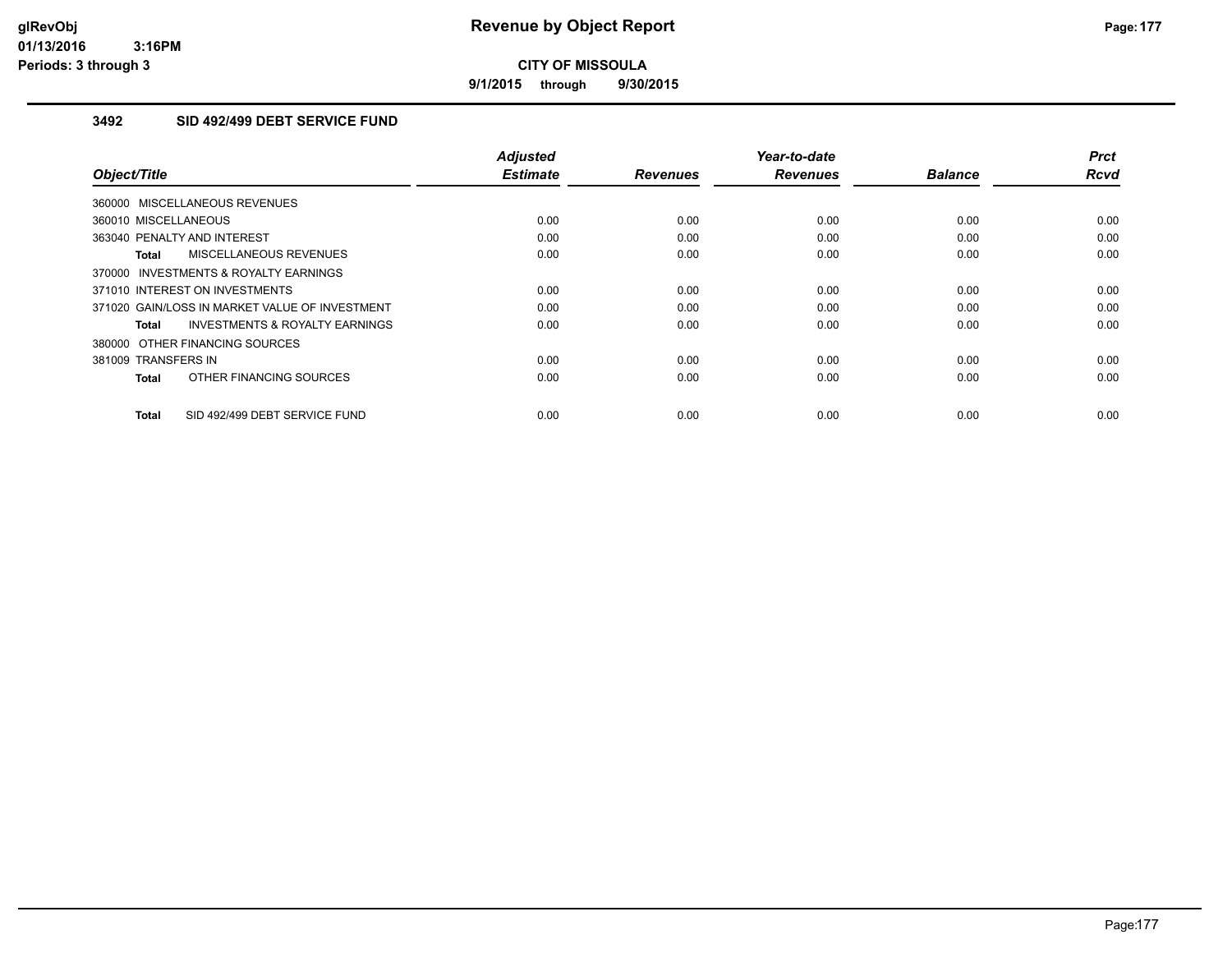**9/1/2015 through 9/30/2015**

**3494 SID 494 DEBT SERVICE**

**3494 SID 494 DEBT SERVICE**

|                                                           | <b>Adjusted</b> |                 | Year-to-date    |                | <b>Prct</b> |
|-----------------------------------------------------------|-----------------|-----------------|-----------------|----------------|-------------|
| Object/Title                                              | <b>Estimate</b> | <b>Revenues</b> | <b>Revenues</b> | <b>Balance</b> | <b>Rcvd</b> |
| 310000 TAXES/ASSESSMENTS                                  |                 |                 |                 |                |             |
| 312001 PENALTIES & INTEREST                               | 0.00            | 0.00            | 0.00            | 0.00           | 0.00        |
| TAXES/ASSESSMENTS<br><b>Total</b>                         | 0.00            | 0.00            | 0.00            | 0.00           | 0.00        |
| MISCELLANEOUS REVENUES<br>360000                          |                 |                 |                 |                |             |
| 360010 MISCELLANEOUS                                      | 0.00            | 0.00            | 0.00            | 0.00           | 0.00        |
| 363020 PROPERTY ASSESSMENTS                               | 0.00            | 0.00            | 0.00            | 0.00           | 0.00        |
| 363021 PAYOFF PRINCIPAL ASSESSMENTS                       | 0.00            | 0.00            | 0.00            | 0.00           | 0.00        |
| 363022 BOND INTEREST ASSESSMENTS                          | 0.00            | 0.00            | 0.00            | 0.00           | 0.00        |
| 363040 PENALTY AND INTEREST                               | 0.00            | 0.00            | 0.00            | 0.00           | 0.00        |
| MISCELLANEOUS REVENUES<br><b>Total</b>                    | 0.00            | 0.00            | 0.00            | 0.00           | 0.00        |
| <b>INVESTMENTS &amp; ROYALTY EARNINGS</b><br>370000       |                 |                 |                 |                |             |
| 371010 INTEREST ON INVESTMENTS                            | 0.00            | 0.00            | 0.00            | 0.00           | 0.00        |
| 371020 GAIN/LOSS IN MARKET VALUE OF INVESTMENTS           | 0.00            | 0.00            | 0.00            | 0.00           | 0.00        |
| <b>INVESTMENTS &amp; ROYALTY EARNINGS</b><br><b>Total</b> | 0.00            | 0.00            | 0.00            | 0.00           | 0.00        |
| OTHER FINANCING SOURCES<br>380000                         |                 |                 |                 |                |             |
| 381009 TRANSFERS IN                                       | 0.00            | 0.00            | 0.00            | 0.00           | 0.00        |
| OTHER FINANCING SOURCES<br><b>Total</b>                   | 0.00            | 0.00            | 0.00            | 0.00           | 0.00        |
| SID 494 DEBT SERVICE<br><b>Total</b>                      | 0.00            | 0.00            | 0.00            | 0.00           | 0.00        |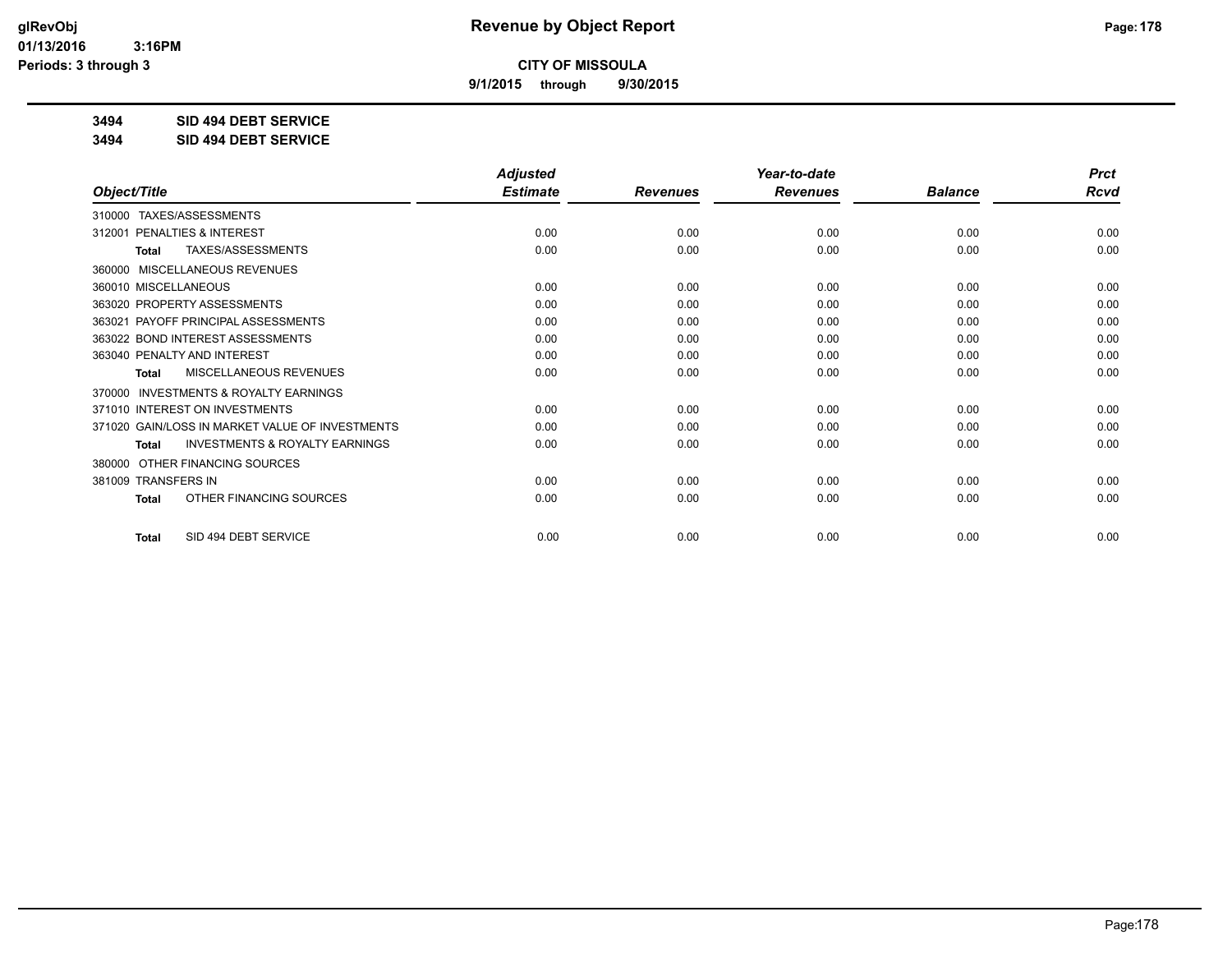**9/1/2015 through 9/30/2015**

#### **3494 SID 494 DEBT SERVICE**

|                                                           | <b>Adjusted</b> |                 | Year-to-date    |                | <b>Prct</b> |
|-----------------------------------------------------------|-----------------|-----------------|-----------------|----------------|-------------|
| Object/Title                                              | <b>Estimate</b> | <b>Revenues</b> | <b>Revenues</b> | <b>Balance</b> | <b>Rcvd</b> |
| 310000 TAXES/ASSESSMENTS                                  |                 |                 |                 |                |             |
| PENALTIES & INTEREST<br>312001                            | 0.00            | 0.00            | 0.00            | 0.00           | 0.00        |
| TAXES/ASSESSMENTS<br>Total                                | 0.00            | 0.00            | 0.00            | 0.00           | 0.00        |
| 360000 MISCELLANEOUS REVENUES                             |                 |                 |                 |                |             |
| 360010 MISCELLANEOUS                                      | 0.00            | 0.00            | 0.00            | 0.00           | 0.00        |
| 363020 PROPERTY ASSESSMENTS                               | 0.00            | 0.00            | 0.00            | 0.00           | 0.00        |
| PAYOFF PRINCIPAL ASSESSMENTS<br>363021                    | 0.00            | 0.00            | 0.00            | 0.00           | 0.00        |
| 363022 BOND INTEREST ASSESSMENTS                          | 0.00            | 0.00            | 0.00            | 0.00           | 0.00        |
| 363040 PENALTY AND INTEREST                               | 0.00            | 0.00            | 0.00            | 0.00           | 0.00        |
| <b>MISCELLANEOUS REVENUES</b><br>Total                    | 0.00            | 0.00            | 0.00            | 0.00           | 0.00        |
| 370000 INVESTMENTS & ROYALTY EARNINGS                     |                 |                 |                 |                |             |
| 371010 INTEREST ON INVESTMENTS                            | 0.00            | 0.00            | 0.00            | 0.00           | 0.00        |
| 371020 GAIN/LOSS IN MARKET VALUE OF INVESTMENT            | 0.00            | 0.00            | 0.00            | 0.00           | 0.00        |
| <b>INVESTMENTS &amp; ROYALTY EARNINGS</b><br><b>Total</b> | 0.00            | 0.00            | 0.00            | 0.00           | 0.00        |
| OTHER FINANCING SOURCES<br>380000                         |                 |                 |                 |                |             |
| 381009 TRANSFERS IN                                       | 0.00            | 0.00            | 0.00            | 0.00           | 0.00        |
| OTHER FINANCING SOURCES<br><b>Total</b>                   | 0.00            | 0.00            | 0.00            | 0.00           | 0.00        |
| SID 494 DEBT SERVICE<br><b>Total</b>                      | 0.00            | 0.00            | 0.00            | 0.00           | 0.00        |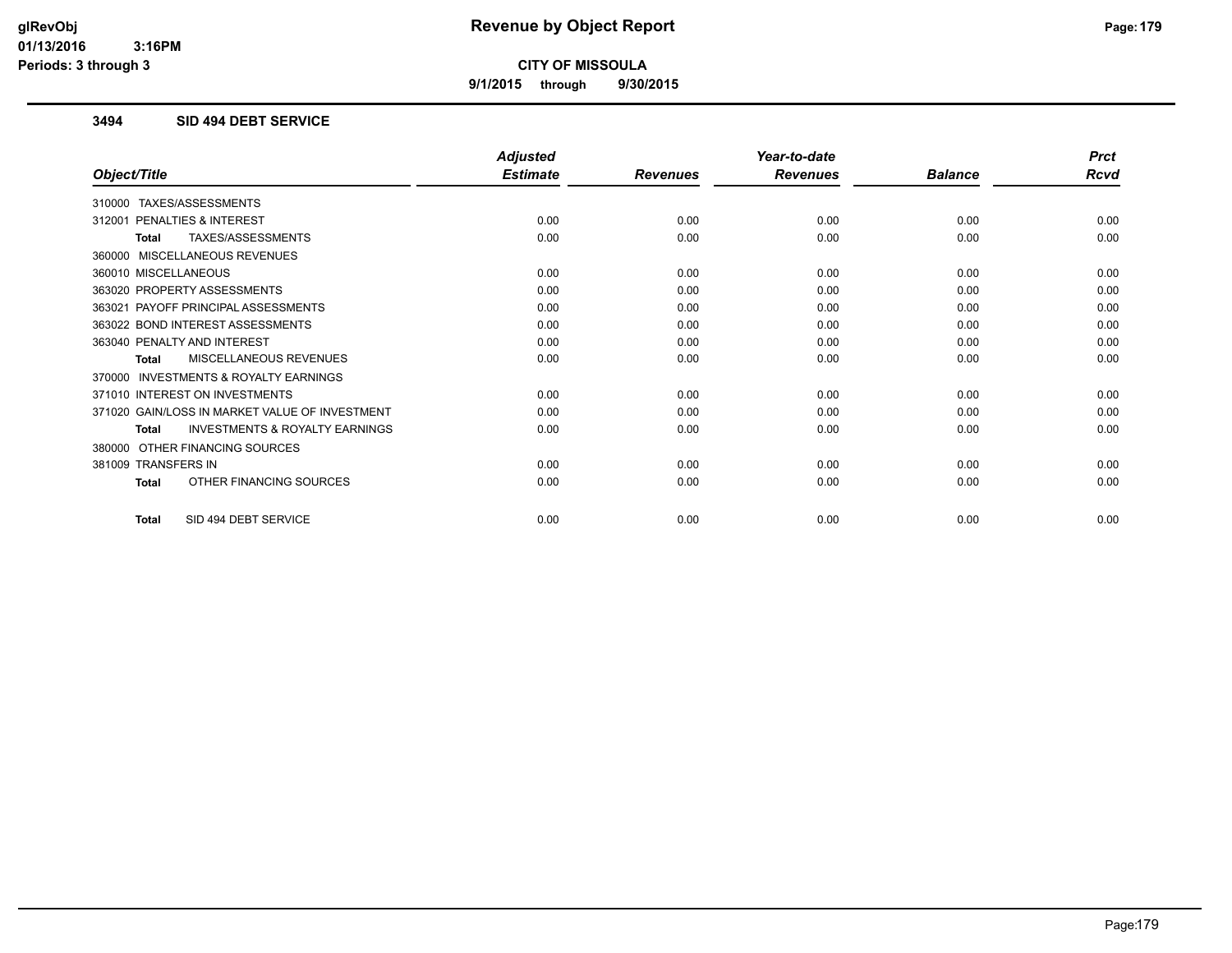**9/1/2015 through 9/30/2015**

**3495 SID 495 DEBT SERVICE FUND**

**3495 SID 495 DEBT SERVICE FUND**

|                                                           | <b>Adjusted</b> |                 | Year-to-date    |                | <b>Prct</b> |
|-----------------------------------------------------------|-----------------|-----------------|-----------------|----------------|-------------|
| Object/Title                                              | <b>Estimate</b> | <b>Revenues</b> | <b>Revenues</b> | <b>Balance</b> | <b>Rcvd</b> |
| 310000 TAXES/ASSESSMENTS                                  |                 |                 |                 |                |             |
| 312001 PENALTIES & INTEREST                               | 0.00            | 0.00            | 0.00            | 0.00           | 0.00        |
| TAXES/ASSESSMENTS<br><b>Total</b>                         | 0.00            | 0.00            | 0.00            | 0.00           | 0.00        |
| MISCELLANEOUS REVENUES<br>360000                          |                 |                 |                 |                |             |
| 360010 MISCELLANEOUS                                      | 0.00            | 0.00            | 0.00            | 0.00           | 0.00        |
| 363020 PROPERTY ASSESSMENTS                               | 0.00            | 0.00            | 0.00            | 0.00           | 0.00        |
| 363021 PAYOFF PRINCIPAL ASSESSMENTS                       | 0.00            | 0.00            | 0.00            | 0.00           | 0.00        |
| 363022 BOND INTEREST ASSESSMENTS                          | 0.00            | 0.00            | 0.00            | 0.00           | 0.00        |
| 363040 PENALTY AND INTEREST                               | 0.00            | 0.00            | 0.00            | 0.00           | 0.00        |
| MISCELLANEOUS REVENUES<br><b>Total</b>                    | 0.00            | 0.00            | 0.00            | 0.00           | 0.00        |
| <b>INVESTMENTS &amp; ROYALTY EARNINGS</b><br>370000       |                 |                 |                 |                |             |
| 371010 INTEREST ON INVESTMENTS                            | 0.00            | 0.00            | 0.00            | 0.00           | 0.00        |
| 371020 GAIN/LOSS IN MARKET VALUE OF INVESTMENTS           | 0.00            | 0.00            | 0.00            | 0.00           | 0.00        |
| <b>INVESTMENTS &amp; ROYALTY EARNINGS</b><br><b>Total</b> | 0.00            | 0.00            | 0.00            | 0.00           | 0.00        |
| OTHER FINANCING SOURCES<br>380000                         |                 |                 |                 |                |             |
| 381009 TRANSFERS IN                                       | 0.00            | 0.00            | 0.00            | 0.00           | 0.00        |
| OTHER FINANCING SOURCES<br><b>Total</b>                   | 0.00            | 0.00            | 0.00            | 0.00           | 0.00        |
| SID 495 DEBT SERVICE FUND<br><b>Total</b>                 | 0.00            | 0.00            | 0.00            | 0.00           | 0.00        |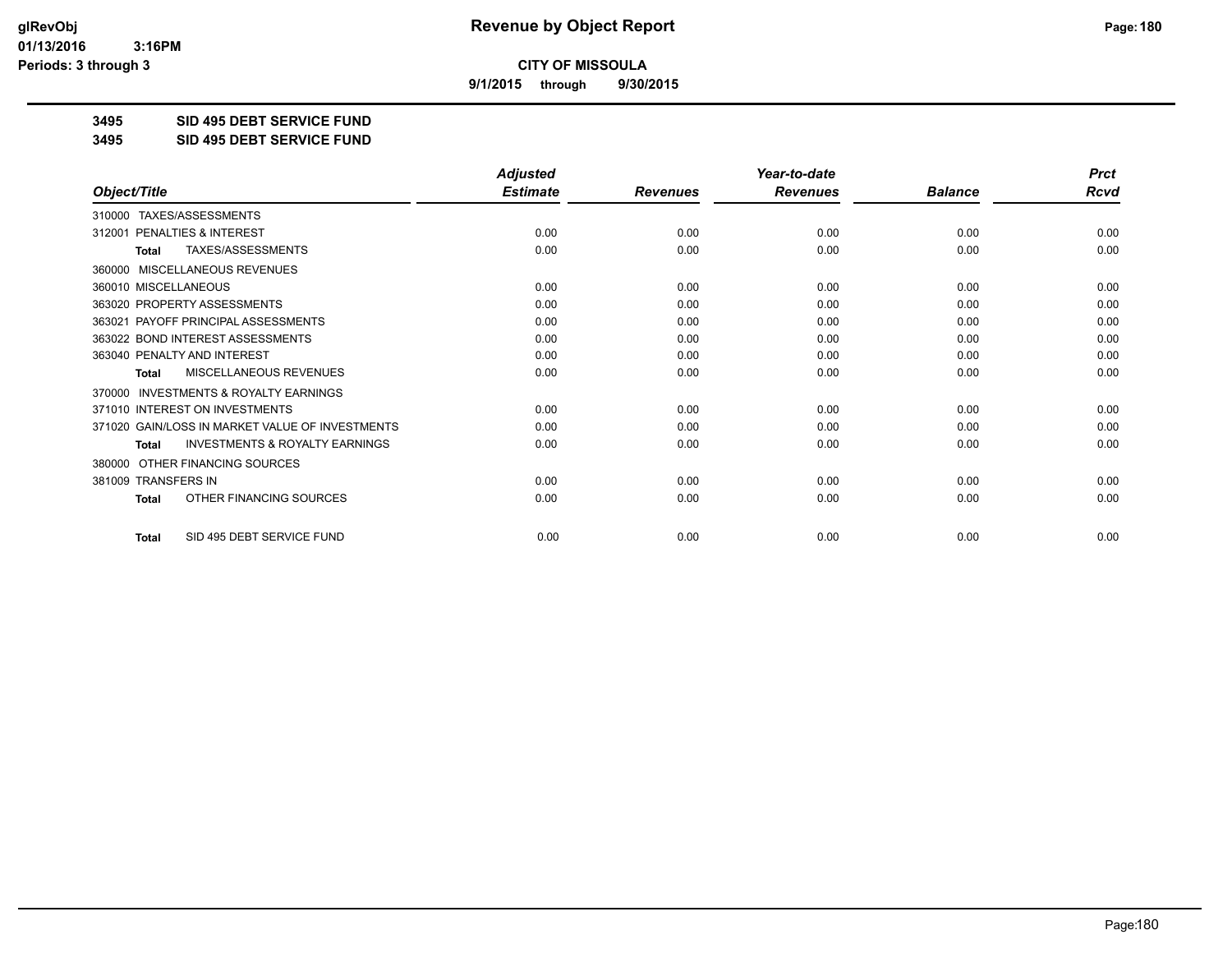**9/1/2015 through 9/30/2015**

## **3495 SID 495 DEBT SERVICE FUND**

|                                                           | <b>Adjusted</b> |                 | Year-to-date    |                | <b>Prct</b> |
|-----------------------------------------------------------|-----------------|-----------------|-----------------|----------------|-------------|
| Object/Title                                              | <b>Estimate</b> | <b>Revenues</b> | <b>Revenues</b> | <b>Balance</b> | <b>Rcvd</b> |
| 310000 TAXES/ASSESSMENTS                                  |                 |                 |                 |                |             |
| 312001 PENALTIES & INTEREST                               | 0.00            | 0.00            | 0.00            | 0.00           | 0.00        |
| TAXES/ASSESSMENTS<br><b>Total</b>                         | 0.00            | 0.00            | 0.00            | 0.00           | 0.00        |
| 360000 MISCELLANEOUS REVENUES                             |                 |                 |                 |                |             |
| 360010 MISCELLANEOUS                                      | 0.00            | 0.00            | 0.00            | 0.00           | 0.00        |
| 363020 PROPERTY ASSESSMENTS                               | 0.00            | 0.00            | 0.00            | 0.00           | 0.00        |
| 363021 PAYOFF PRINCIPAL ASSESSMENTS                       | 0.00            | 0.00            | 0.00            | 0.00           | 0.00        |
| 363022 BOND INTEREST ASSESSMENTS                          | 0.00            | 0.00            | 0.00            | 0.00           | 0.00        |
| 363040 PENALTY AND INTEREST                               | 0.00            | 0.00            | 0.00            | 0.00           | 0.00        |
| MISCELLANEOUS REVENUES<br><b>Total</b>                    | 0.00            | 0.00            | 0.00            | 0.00           | 0.00        |
| <b>INVESTMENTS &amp; ROYALTY EARNINGS</b><br>370000       |                 |                 |                 |                |             |
| 371010 INTEREST ON INVESTMENTS                            | 0.00            | 0.00            | 0.00            | 0.00           | 0.00        |
| 371020 GAIN/LOSS IN MARKET VALUE OF INVESTMENT            | 0.00            | 0.00            | 0.00            | 0.00           | 0.00        |
| <b>INVESTMENTS &amp; ROYALTY EARNINGS</b><br><b>Total</b> | 0.00            | 0.00            | 0.00            | 0.00           | 0.00        |
| 380000 OTHER FINANCING SOURCES                            |                 |                 |                 |                |             |
| 381009 TRANSFERS IN                                       | 0.00            | 0.00            | 0.00            | 0.00           | 0.00        |
| OTHER FINANCING SOURCES<br><b>Total</b>                   | 0.00            | 0.00            | 0.00            | 0.00           | 0.00        |
| SID 495 DEBT SERVICE FUND<br>Total                        | 0.00            | 0.00            | 0.00            | 0.00           | 0.00        |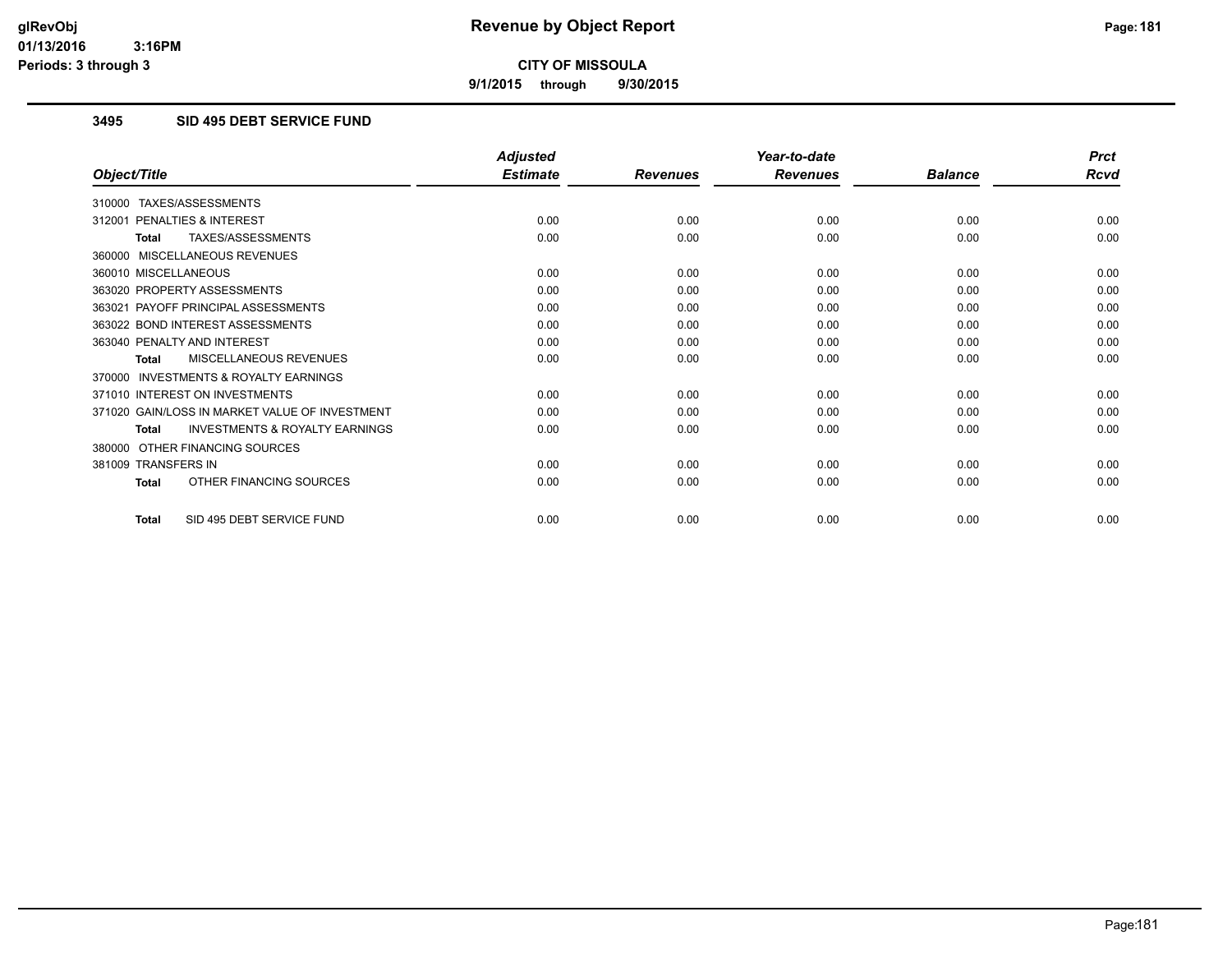**9/1/2015 through 9/30/2015**

**3496 SID 496 DEBT SERVICE FUND**

**3496 SID 496 DEBT SERVICE FUND**

|                                                     | <b>Adjusted</b> |                 | Year-to-date    |                | <b>Prct</b> |
|-----------------------------------------------------|-----------------|-----------------|-----------------|----------------|-------------|
| Object/Title                                        | <b>Estimate</b> | <b>Revenues</b> | <b>Revenues</b> | <b>Balance</b> | <b>Rcvd</b> |
| 310000 TAXES/ASSESSMENTS                            |                 |                 |                 |                |             |
| <b>PENALTIES &amp; INTEREST</b><br>312001           | 0.00            | 0.00            | 0.00            | 0.00           | 0.00        |
| TAXES/ASSESSMENTS<br><b>Total</b>                   | 0.00            | 0.00            | 0.00            | 0.00           | 0.00        |
| MISCELLANEOUS REVENUES<br>360000                    |                 |                 |                 |                |             |
| 360010 MISCELLANEOUS                                | 0.00            | 0.00            | 0.00            | 0.00           | 0.00        |
| 363020 PROPERTY ASSESSMENTS                         | 0.00            | 0.00            | 0.00            | 0.00           | 0.00        |
| 363021 PAYOFF PRINCIPAL ASSESSMENTS                 | 0.00            | 0.00            | 0.00            | 0.00           | 0.00        |
| 363022 BOND INTEREST ASSESSMENTS                    | 0.00            | 0.00            | 0.00            | 0.00           | 0.00        |
| 363040 PENALTY AND INTEREST                         | 0.00            | 0.00            | 0.00            | 0.00           | 0.00        |
| MISCELLANEOUS REVENUES<br><b>Total</b>              | 0.00            | 0.00            | 0.00            | 0.00           | 0.00        |
| <b>INVESTMENTS &amp; ROYALTY EARNINGS</b><br>370000 |                 |                 |                 |                |             |
| 371010 INTEREST ON INVESTMENTS                      | 0.00            | 0.00            | 0.00            | 0.00           | 0.00        |
| 371020 GAIN/LOSS IN MARKET VALUE OF INVESTMENTS     | 0.00            | 0.00            | 0.00            | 0.00           | 0.00        |
| <b>INVESTMENTS &amp; ROYALTY EARNINGS</b><br>Total  | 0.00            | 0.00            | 0.00            | 0.00           | 0.00        |
| OTHER FINANCING SOURCES<br>380000                   |                 |                 |                 |                |             |
| 381009 TRANSFERS IN                                 | 0.00            | 0.00            | 0.00            | 0.00           | 0.00        |
| OTHER FINANCING SOURCES<br>Total                    | 0.00            | 0.00            | 0.00            | 0.00           | 0.00        |
| SID 496 DEBT SERVICE FUND<br><b>Total</b>           | 0.00            | 0.00            | 0.00            | 0.00           | 0.00        |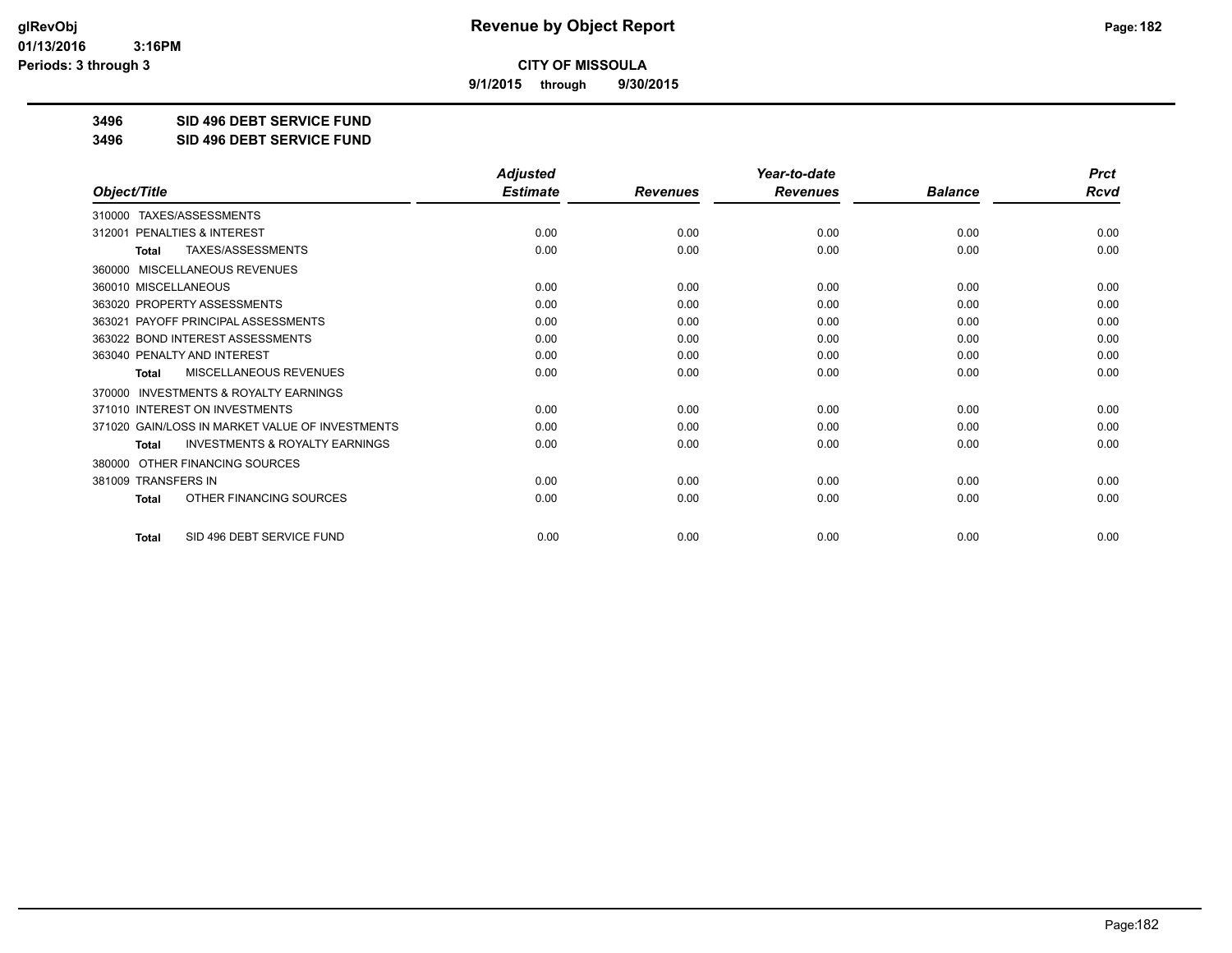**9/1/2015 through 9/30/2015**

## **3496 SID 496 DEBT SERVICE FUND**

|                                                           | <b>Adjusted</b> |                 | Year-to-date    |                | <b>Prct</b> |
|-----------------------------------------------------------|-----------------|-----------------|-----------------|----------------|-------------|
| Object/Title                                              | <b>Estimate</b> | <b>Revenues</b> | <b>Revenues</b> | <b>Balance</b> | <b>Rcvd</b> |
| 310000 TAXES/ASSESSMENTS                                  |                 |                 |                 |                |             |
| 312001 PENALTIES & INTEREST                               | 0.00            | 0.00            | 0.00            | 0.00           | 0.00        |
| TAXES/ASSESSMENTS<br><b>Total</b>                         | 0.00            | 0.00            | 0.00            | 0.00           | 0.00        |
| 360000 MISCELLANEOUS REVENUES                             |                 |                 |                 |                |             |
| 360010 MISCELLANEOUS                                      | 0.00            | 0.00            | 0.00            | 0.00           | 0.00        |
| 363020 PROPERTY ASSESSMENTS                               | 0.00            | 0.00            | 0.00            | 0.00           | 0.00        |
| 363021 PAYOFF PRINCIPAL ASSESSMENTS                       | 0.00            | 0.00            | 0.00            | 0.00           | 0.00        |
| 363022 BOND INTEREST ASSESSMENTS                          | 0.00            | 0.00            | 0.00            | 0.00           | 0.00        |
| 363040 PENALTY AND INTEREST                               | 0.00            | 0.00            | 0.00            | 0.00           | 0.00        |
| MISCELLANEOUS REVENUES<br><b>Total</b>                    | 0.00            | 0.00            | 0.00            | 0.00           | 0.00        |
| <b>INVESTMENTS &amp; ROYALTY EARNINGS</b><br>370000       |                 |                 |                 |                |             |
| 371010 INTEREST ON INVESTMENTS                            | 0.00            | 0.00            | 0.00            | 0.00           | 0.00        |
| 371020 GAIN/LOSS IN MARKET VALUE OF INVESTMENT            | 0.00            | 0.00            | 0.00            | 0.00           | 0.00        |
| <b>INVESTMENTS &amp; ROYALTY EARNINGS</b><br><b>Total</b> | 0.00            | 0.00            | 0.00            | 0.00           | 0.00        |
| 380000 OTHER FINANCING SOURCES                            |                 |                 |                 |                |             |
| 381009 TRANSFERS IN                                       | 0.00            | 0.00            | 0.00            | 0.00           | 0.00        |
| OTHER FINANCING SOURCES<br>Total                          | 0.00            | 0.00            | 0.00            | 0.00           | 0.00        |
| SID 496 DEBT SERVICE FUND<br>Total                        | 0.00            | 0.00            | 0.00            | 0.00           | 0.00        |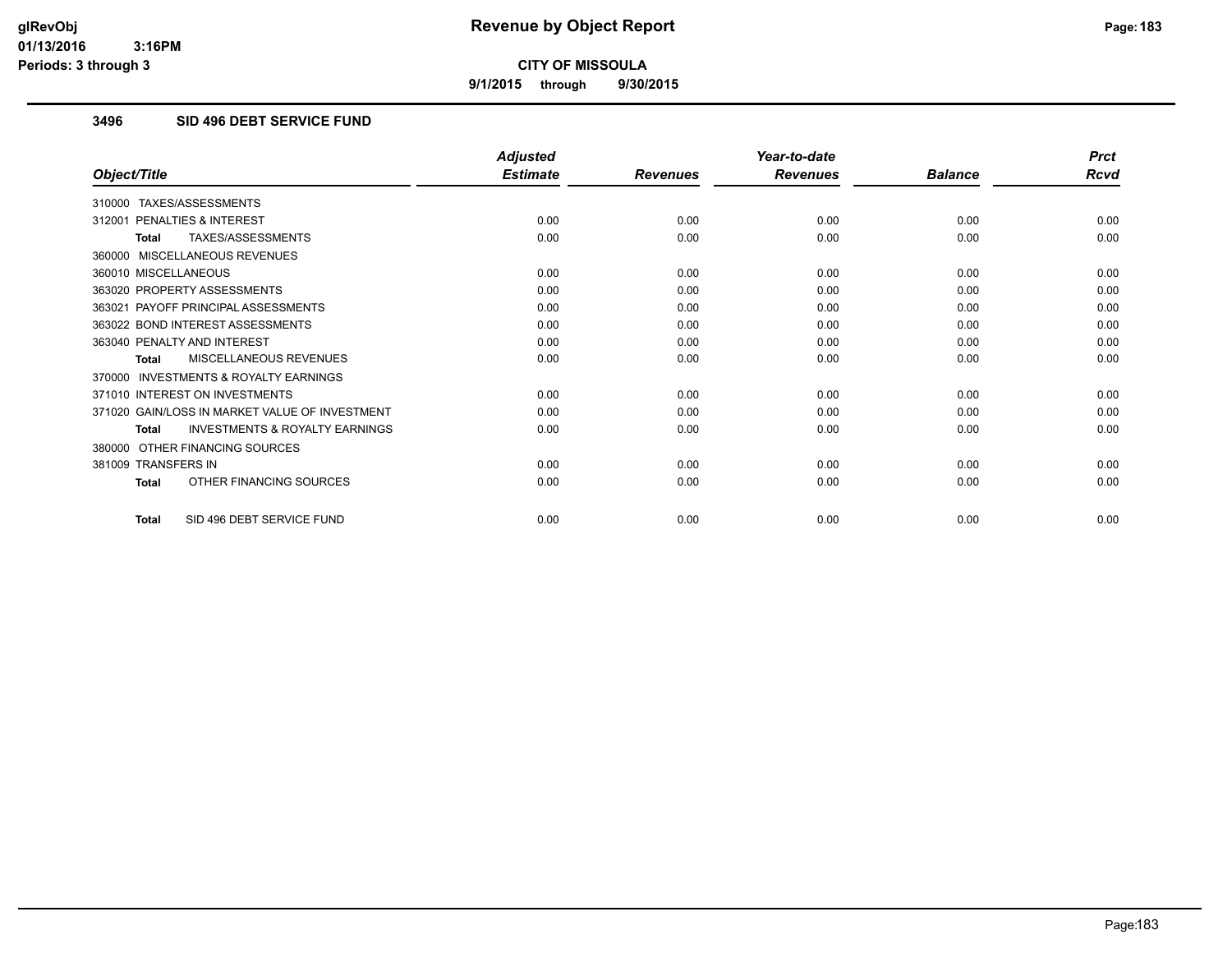**9/1/2015 through 9/30/2015**

**3497 SID 497 DEBT SERVICE FUND**

**3497 SID 497 DEBT SERVICE FUND**

|                                                           | <b>Adjusted</b> |                 | Year-to-date    |                | <b>Prct</b> |
|-----------------------------------------------------------|-----------------|-----------------|-----------------|----------------|-------------|
| Object/Title                                              | <b>Estimate</b> | <b>Revenues</b> | <b>Revenues</b> | <b>Balance</b> | Rcvd        |
| TAXES/ASSESSMENTS<br>310000                               |                 |                 |                 |                |             |
| 312001 PENALTIES & INTEREST                               | 0.00            | 0.00            | 0.00            | 0.00           | 0.00        |
| TAXES/ASSESSMENTS<br>Total                                | 0.00            | 0.00            | 0.00            | 0.00           | 0.00        |
| MISCELLANEOUS REVENUES<br>360000                          |                 |                 |                 |                |             |
| 360010 MISCELLANEOUS                                      | 0.00            | 0.00            | 0.00            | 0.00           | 0.00        |
| 363020 PROPERTY ASSESSMENTS                               | 0.00            | 0.00            | 0.00            | 0.00           | 0.00        |
| 363021 PAYOFF PRINCIPAL ASSESSMENTS                       | 0.00            | 0.00            | 0.00            | 0.00           | 0.00        |
| 363022 BOND INTEREST ASSESSMENTS                          | 0.00            | 0.00            | 0.00            | 0.00           | 0.00        |
| 363040 PENALTY AND INTEREST                               | 0.00            | 0.00            | 0.00            | 0.00           | 0.00        |
| MISCELLANEOUS REVENUES<br><b>Total</b>                    | 0.00            | 0.00            | 0.00            | 0.00           | 0.00        |
| <b>INVESTMENTS &amp; ROYALTY EARNINGS</b><br>370000       |                 |                 |                 |                |             |
| 371010 INTEREST ON INVESTMENTS                            | 0.00            | 0.00            | 0.00            | 0.00           | 0.00        |
| 371020 GAIN/LOSS IN MARKET VALUE OF INVESTMENTS           | 0.00            | 0.00            | 0.00            | 0.00           | 0.00        |
| <b>INVESTMENTS &amp; ROYALTY EARNINGS</b><br><b>Total</b> | 0.00            | 0.00            | 0.00            | 0.00           | 0.00        |
| SID 497 DEBT SERVICE FUND<br><b>Total</b>                 | 0.00            | 0.00            | 0.00            | 0.00           | 0.00        |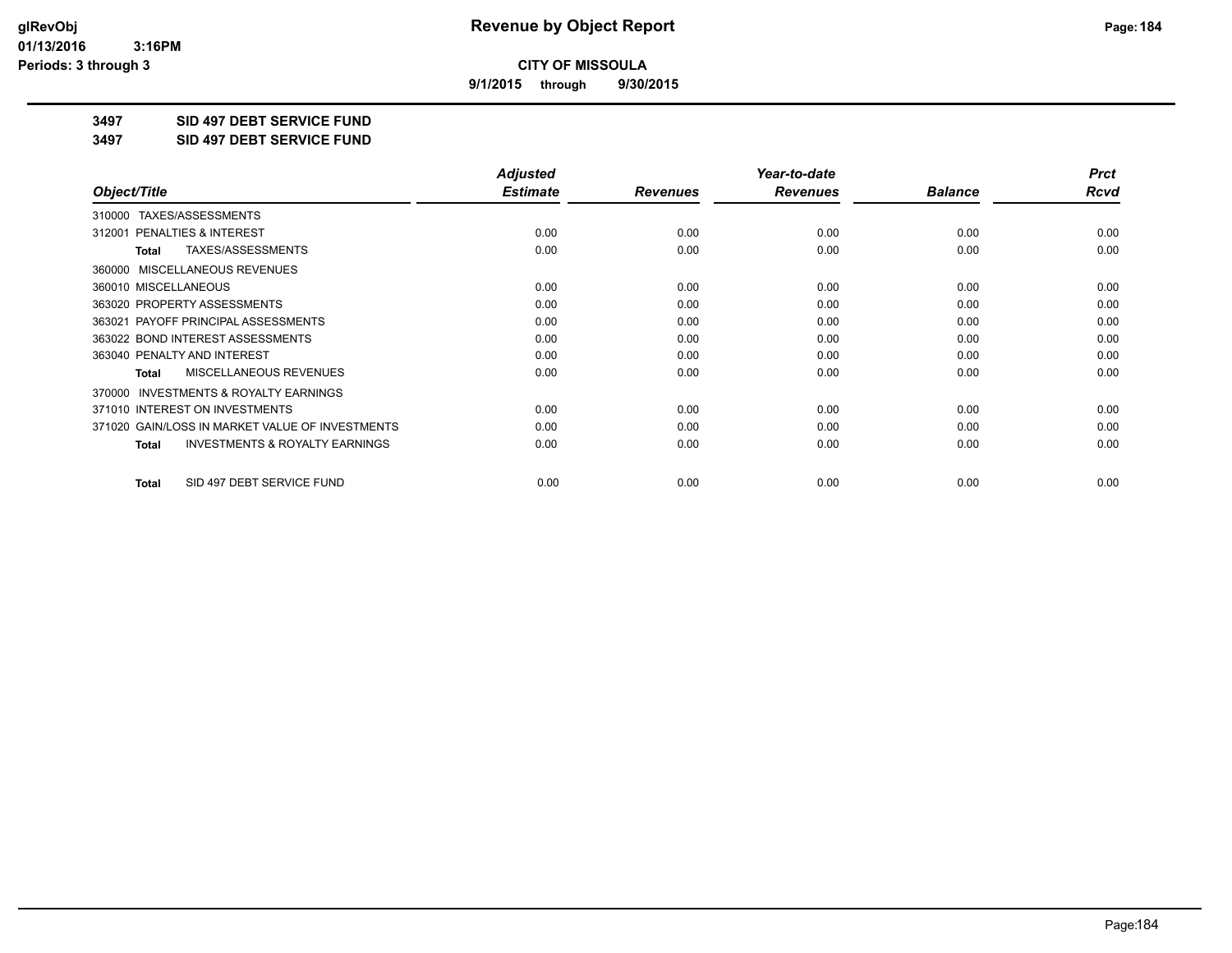**9/1/2015 through 9/30/2015**

## **3497 SID 497 DEBT SERVICE FUND**

|                                                     | <b>Adjusted</b> |                 | Year-to-date    |                | <b>Prct</b> |
|-----------------------------------------------------|-----------------|-----------------|-----------------|----------------|-------------|
| Object/Title                                        | <b>Estimate</b> | <b>Revenues</b> | <b>Revenues</b> | <b>Balance</b> | <b>Rcvd</b> |
| 310000 TAXES/ASSESSMENTS                            |                 |                 |                 |                |             |
| 312001 PENALTIES & INTEREST                         | 0.00            | 0.00            | 0.00            | 0.00           | 0.00        |
| TAXES/ASSESSMENTS<br><b>Total</b>                   | 0.00            | 0.00            | 0.00            | 0.00           | 0.00        |
| 360000 MISCELLANEOUS REVENUES                       |                 |                 |                 |                |             |
| 360010 MISCELLANEOUS                                | 0.00            | 0.00            | 0.00            | 0.00           | 0.00        |
| 363020 PROPERTY ASSESSMENTS                         | 0.00            | 0.00            | 0.00            | 0.00           | 0.00        |
| 363021 PAYOFF PRINCIPAL ASSESSMENTS                 | 0.00            | 0.00            | 0.00            | 0.00           | 0.00        |
| 363022 BOND INTEREST ASSESSMENTS                    | 0.00            | 0.00            | 0.00            | 0.00           | 0.00        |
| 363040 PENALTY AND INTEREST                         | 0.00            | 0.00            | 0.00            | 0.00           | 0.00        |
| <b>MISCELLANEOUS REVENUES</b><br>Total              | 0.00            | 0.00            | 0.00            | 0.00           | 0.00        |
| <b>INVESTMENTS &amp; ROYALTY EARNINGS</b><br>370000 |                 |                 |                 |                |             |
| 371010 INTEREST ON INVESTMENTS                      | 0.00            | 0.00            | 0.00            | 0.00           | 0.00        |
| 371020 GAIN/LOSS IN MARKET VALUE OF INVESTMENT      | 0.00            | 0.00            | 0.00            | 0.00           | 0.00        |
| <b>INVESTMENTS &amp; ROYALTY EARNINGS</b><br>Total  | 0.00            | 0.00            | 0.00            | 0.00           | 0.00        |
| SID 497 DEBT SERVICE FUND<br><b>Total</b>           | 0.00            | 0.00            | 0.00            | 0.00           | 0.00        |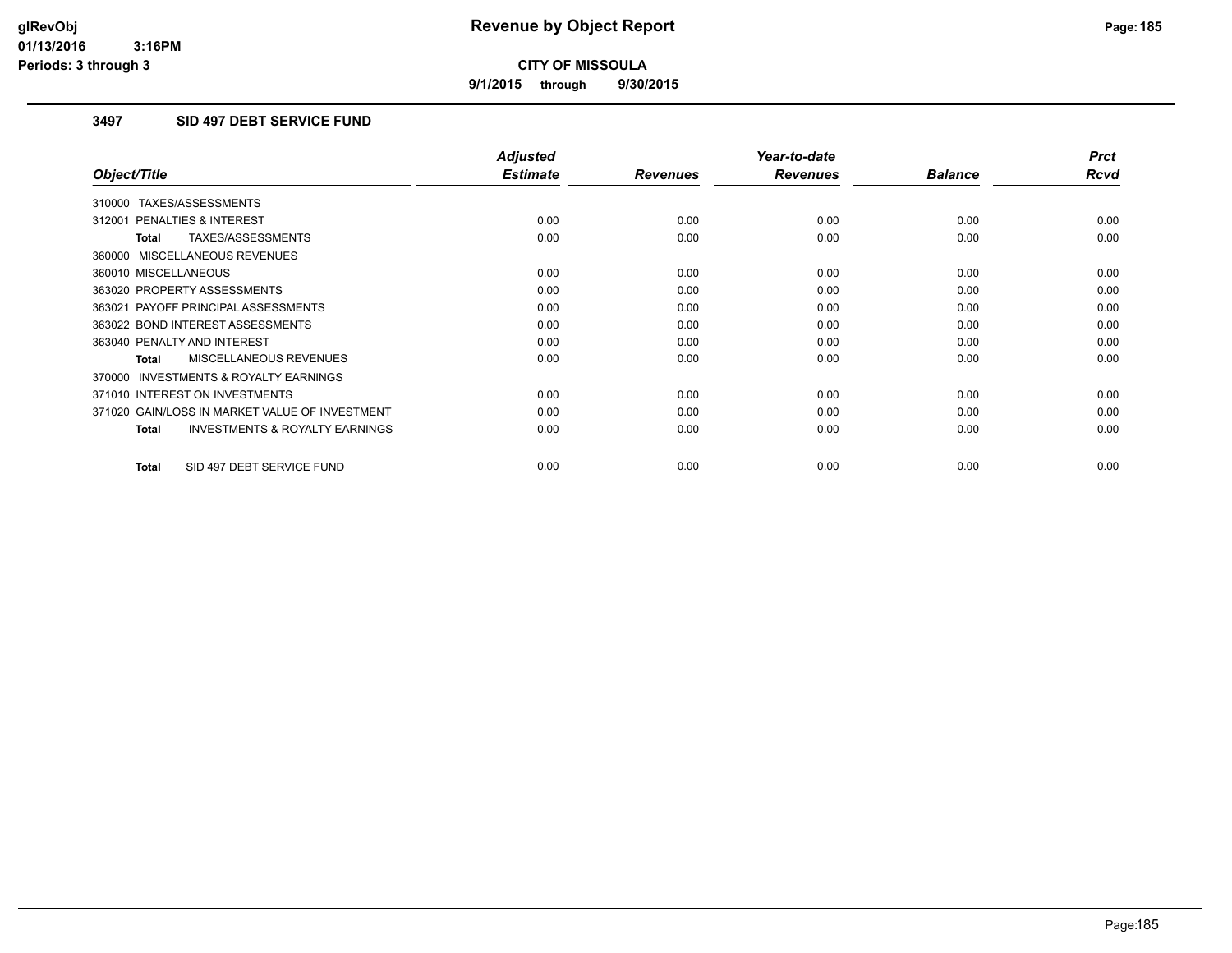**9/1/2015 through 9/30/2015**

**3498 SID 498 DEBT SERVICE FUND**

**3498 SID 498 DEBT SERVICE FUND**

|                                                           | <b>Adjusted</b> |                 | Year-to-date    |                | <b>Prct</b> |
|-----------------------------------------------------------|-----------------|-----------------|-----------------|----------------|-------------|
| Object/Title                                              | <b>Estimate</b> | <b>Revenues</b> | <b>Revenues</b> | <b>Balance</b> | Rcvd        |
| 310000 TAXES/ASSESSMENTS                                  |                 |                 |                 |                |             |
| PENALTIES & INTEREST<br>312001                            | 0.00            | 0.00            | 0.00            | 0.00           | 0.00        |
| TAXES/ASSESSMENTS<br><b>Total</b>                         | 0.00            | 0.00            | 0.00            | 0.00           | 0.00        |
| MISCELLANEOUS REVENUES<br>360000                          |                 |                 |                 |                |             |
| 360010 MISCELLANEOUS                                      | 0.00            | 0.00            | 0.00            | 0.00           | 0.00        |
| 363020 PROPERTY ASSESSMENTS                               | 0.00            | 0.00            | 0.00            | 0.00           | 0.00        |
| 363021 PAYOFF PRINCIPAL ASSESSMENTS                       | 0.00            | 0.00            | 0.00            | 0.00           | 0.00        |
| 363022 BOND INTEREST ASSESSMENTS                          | 0.00            | 0.00            | 0.00            | 0.00           | 0.00        |
| 363040 PENALTY AND INTEREST                               | 0.00            | 0.00            | 0.00            | 0.00           | 0.00        |
| MISCELLANEOUS REVENUES<br><b>Total</b>                    | 0.00            | 0.00            | 0.00            | 0.00           | 0.00        |
| INVESTMENTS & ROYALTY EARNINGS<br>370000                  |                 |                 |                 |                |             |
| 371010 INTEREST ON INVESTMENTS                            | 0.00            | 0.00            | 0.00            | 0.00           | 0.00        |
| 371020 GAIN/LOSS IN MARKET VALUE OF INVESTMENTS           | 0.00            | 0.00            | 0.00            | 0.00           | 0.00        |
| 371500 INTEREST ON INTERFUND LOAN                         | 0.00            | 0.00            | 0.00            | 0.00           | 0.00        |
| <b>INVESTMENTS &amp; ROYALTY EARNINGS</b><br><b>Total</b> | 0.00            | 0.00            | 0.00            | 0.00           | 0.00        |
| OTHER FINANCING SOURCES<br>380000                         |                 |                 |                 |                |             |
| 381009 TRANSFERS IN                                       | 0.00            | 0.00            | 0.00            | 0.00           | 0.00        |
| OTHER FINANCING SOURCES<br><b>Total</b>                   | 0.00            | 0.00            | 0.00            | 0.00           | 0.00        |
| SID 498 DEBT SERVICE FUND<br><b>Total</b>                 | 0.00            | 0.00            | 0.00            | 0.00           | 0.00        |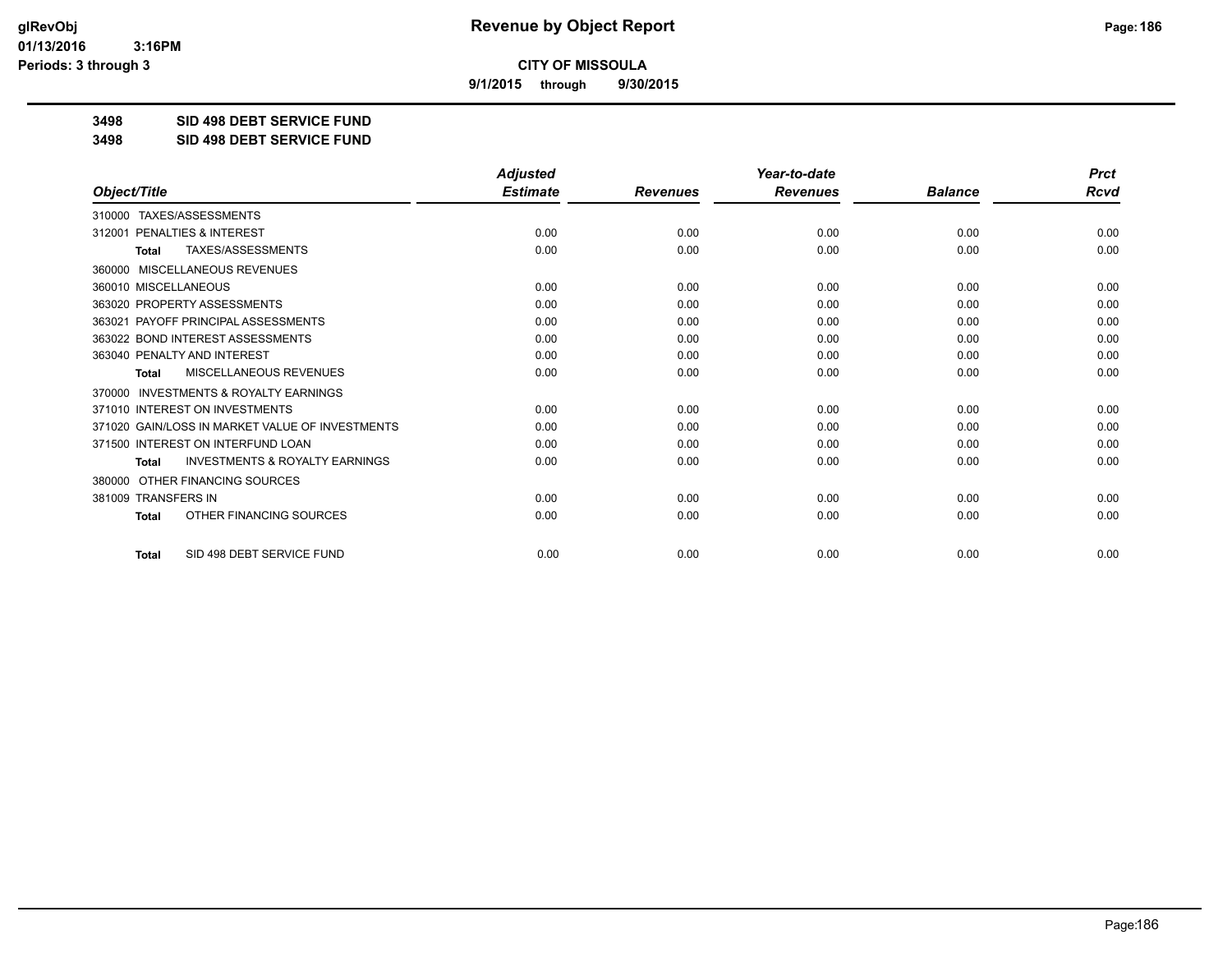**9/1/2015 through 9/30/2015**

## **3498 SID 498 DEBT SERVICE FUND**

|                                                           | <b>Adjusted</b> |                 | Year-to-date    |                | <b>Prct</b> |
|-----------------------------------------------------------|-----------------|-----------------|-----------------|----------------|-------------|
| Object/Title                                              | <b>Estimate</b> | <b>Revenues</b> | <b>Revenues</b> | <b>Balance</b> | Rcvd        |
| TAXES/ASSESSMENTS<br>310000                               |                 |                 |                 |                |             |
| 312001 PENALTIES & INTEREST                               | 0.00            | 0.00            | 0.00            | 0.00           | 0.00        |
| <b>TAXES/ASSESSMENTS</b><br><b>Total</b>                  | 0.00            | 0.00            | 0.00            | 0.00           | 0.00        |
| 360000 MISCELLANEOUS REVENUES                             |                 |                 |                 |                |             |
| 360010 MISCELLANEOUS                                      | 0.00            | 0.00            | 0.00            | 0.00           | 0.00        |
| 363020 PROPERTY ASSESSMENTS                               | 0.00            | 0.00            | 0.00            | 0.00           | 0.00        |
| 363021 PAYOFF PRINCIPAL ASSESSMENTS                       | 0.00            | 0.00            | 0.00            | 0.00           | 0.00        |
| 363022 BOND INTEREST ASSESSMENTS                          | 0.00            | 0.00            | 0.00            | 0.00           | 0.00        |
| 363040 PENALTY AND INTEREST                               | 0.00            | 0.00            | 0.00            | 0.00           | 0.00        |
| MISCELLANEOUS REVENUES<br><b>Total</b>                    | 0.00            | 0.00            | 0.00            | 0.00           | 0.00        |
| <b>INVESTMENTS &amp; ROYALTY EARNINGS</b><br>370000       |                 |                 |                 |                |             |
| 371010 INTEREST ON INVESTMENTS                            | 0.00            | 0.00            | 0.00            | 0.00           | 0.00        |
| 371020 GAIN/LOSS IN MARKET VALUE OF INVESTMENT            | 0.00            | 0.00            | 0.00            | 0.00           | 0.00        |
| 371500 INTEREST ON INTERFUND LOAN                         | 0.00            | 0.00            | 0.00            | 0.00           | 0.00        |
| <b>INVESTMENTS &amp; ROYALTY EARNINGS</b><br><b>Total</b> | 0.00            | 0.00            | 0.00            | 0.00           | 0.00        |
| OTHER FINANCING SOURCES<br>380000                         |                 |                 |                 |                |             |
| 381009 TRANSFERS IN                                       | 0.00            | 0.00            | 0.00            | 0.00           | 0.00        |
| OTHER FINANCING SOURCES<br>Total                          | 0.00            | 0.00            | 0.00            | 0.00           | 0.00        |
| SID 498 DEBT SERVICE FUND<br>Total                        | 0.00            | 0.00            | 0.00            | 0.00           | 0.00        |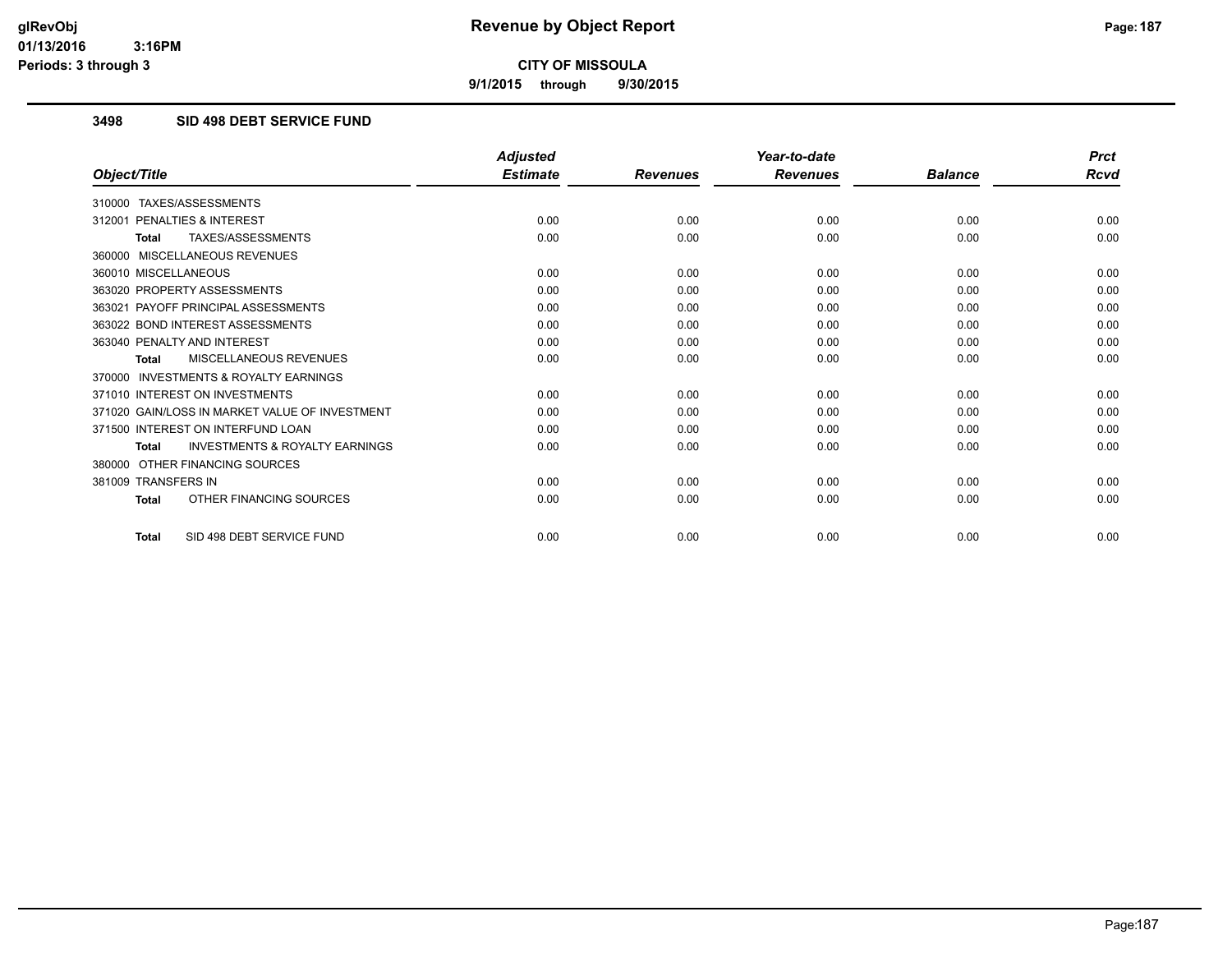**9/1/2015 through 9/30/2015**

**3500 SID 500 DEBT SERVICE FUND**

**3500 SID 500 DEBT SERVICE FUND**

|                                                           | <b>Adjusted</b> |                 | Year-to-date    |                | <b>Prct</b> |
|-----------------------------------------------------------|-----------------|-----------------|-----------------|----------------|-------------|
| Object/Title                                              | <b>Estimate</b> | <b>Revenues</b> | <b>Revenues</b> | <b>Balance</b> | Rcvd        |
| TAXES/ASSESSMENTS<br>310000                               |                 |                 |                 |                |             |
| 312001 PENALTIES & INTEREST                               | 0.00            | 0.00            | 0.00            | 0.00           | 0.00        |
| TAXES/ASSESSMENTS<br>Total                                | 0.00            | 0.00            | 0.00            | 0.00           | 0.00        |
| MISCELLANEOUS REVENUES<br>360000                          |                 |                 |                 |                |             |
| 360010 MISCELLANEOUS                                      | 0.00            | 0.00            | 0.00            | 0.00           | 0.00        |
| 363020 PROPERTY ASSESSMENTS                               | 0.00            | 0.00            | 0.00            | 0.00           | 0.00        |
| 363021 PAYOFF PRINCIPAL ASSESSMENTS                       | 0.00            | 0.00            | 0.00            | 0.00           | 0.00        |
| 363022 BOND INTEREST ASSESSMENTS                          | 0.00            | 0.00            | 0.00            | 0.00           | 0.00        |
| 363040 PENALTY AND INTEREST                               | 0.00            | 0.00            | 0.00            | 0.00           | 0.00        |
| MISCELLANEOUS REVENUES<br><b>Total</b>                    | 0.00            | 0.00            | 0.00            | 0.00           | 0.00        |
| <b>INVESTMENTS &amp; ROYALTY EARNINGS</b><br>370000       |                 |                 |                 |                |             |
| 371010 INTEREST ON INVESTMENTS                            | 0.00            | 0.00            | 0.00            | 0.00           | 0.00        |
| 371020 GAIN/LOSS IN MARKET VALUE OF INVESTMENTS           | 0.00            | 0.00            | 0.00            | 0.00           | 0.00        |
| <b>INVESTMENTS &amp; ROYALTY EARNINGS</b><br><b>Total</b> | 0.00            | 0.00            | 0.00            | 0.00           | 0.00        |
| SID 500 DEBT SERVICE FUND<br><b>Total</b>                 | 0.00            | 0.00            | 0.00            | 0.00           | 0.00        |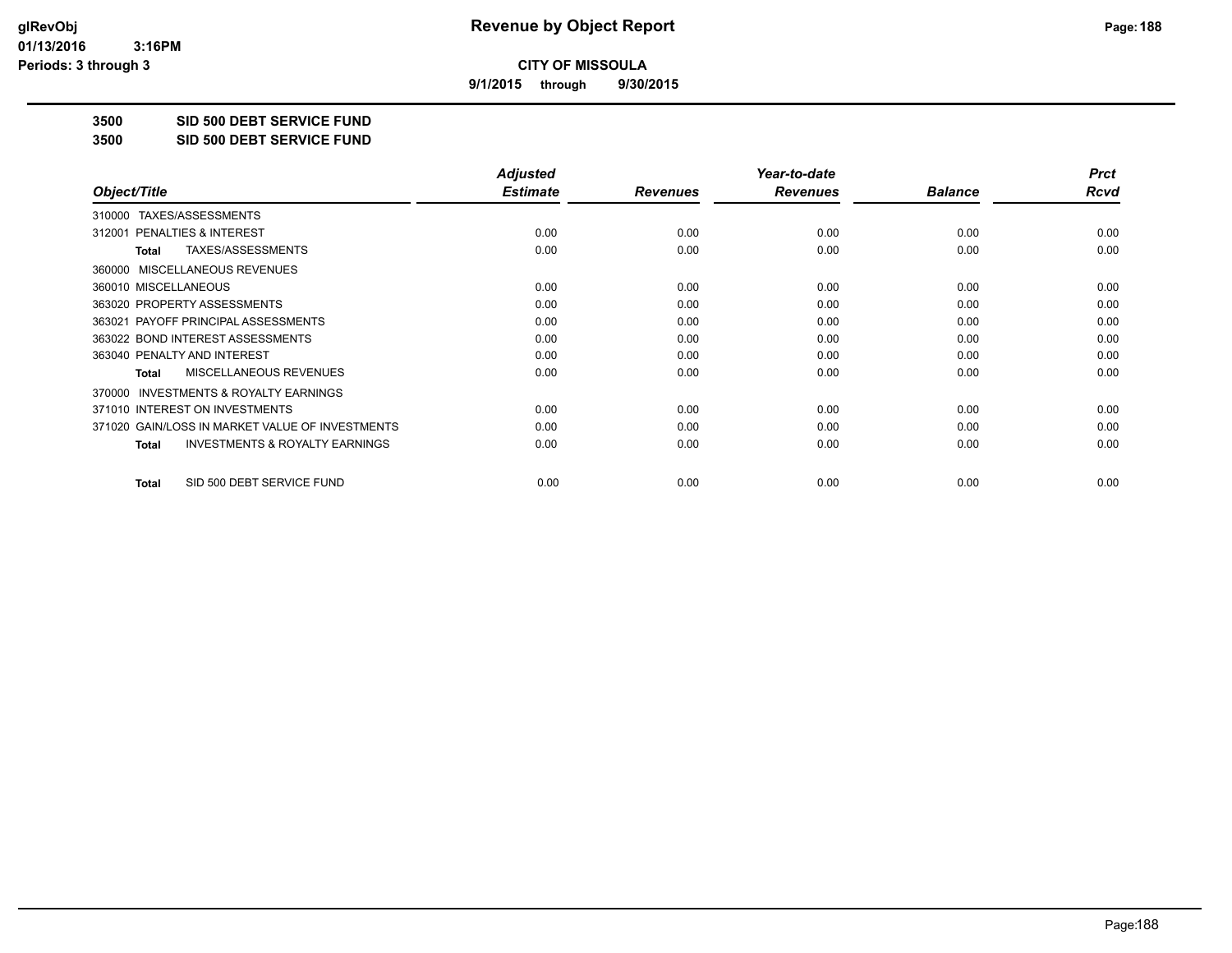**9/1/2015 through 9/30/2015**

## **3500 SID 500 DEBT SERVICE FUND**

|                                                           | <b>Adjusted</b> |                 | Year-to-date    |                | <b>Prct</b> |
|-----------------------------------------------------------|-----------------|-----------------|-----------------|----------------|-------------|
| Object/Title                                              | <b>Estimate</b> | <b>Revenues</b> | <b>Revenues</b> | <b>Balance</b> | <b>Rcvd</b> |
| 310000 TAXES/ASSESSMENTS                                  |                 |                 |                 |                |             |
| 312001 PENALTIES & INTEREST                               | 0.00            | 0.00            | 0.00            | 0.00           | 0.00        |
| TAXES/ASSESSMENTS<br><b>Total</b>                         | 0.00            | 0.00            | 0.00            | 0.00           | 0.00        |
| 360000 MISCELLANEOUS REVENUES                             |                 |                 |                 |                |             |
| 360010 MISCELLANEOUS                                      | 0.00            | 0.00            | 0.00            | 0.00           | 0.00        |
| 363020 PROPERTY ASSESSMENTS                               | 0.00            | 0.00            | 0.00            | 0.00           | 0.00        |
| 363021 PAYOFF PRINCIPAL ASSESSMENTS                       | 0.00            | 0.00            | 0.00            | 0.00           | 0.00        |
| 363022 BOND INTEREST ASSESSMENTS                          | 0.00            | 0.00            | 0.00            | 0.00           | 0.00        |
| 363040 PENALTY AND INTEREST                               | 0.00            | 0.00            | 0.00            | 0.00           | 0.00        |
| MISCELLANEOUS REVENUES<br>Total                           | 0.00            | 0.00            | 0.00            | 0.00           | 0.00        |
| <b>INVESTMENTS &amp; ROYALTY EARNINGS</b><br>370000       |                 |                 |                 |                |             |
| 371010 INTEREST ON INVESTMENTS                            | 0.00            | 0.00            | 0.00            | 0.00           | 0.00        |
| 371020 GAIN/LOSS IN MARKET VALUE OF INVESTMENT            | 0.00            | 0.00            | 0.00            | 0.00           | 0.00        |
| <b>INVESTMENTS &amp; ROYALTY EARNINGS</b><br><b>Total</b> | 0.00            | 0.00            | 0.00            | 0.00           | 0.00        |
| SID 500 DEBT SERVICE FUND<br><b>Total</b>                 | 0.00            | 0.00            | 0.00            | 0.00           | 0.00        |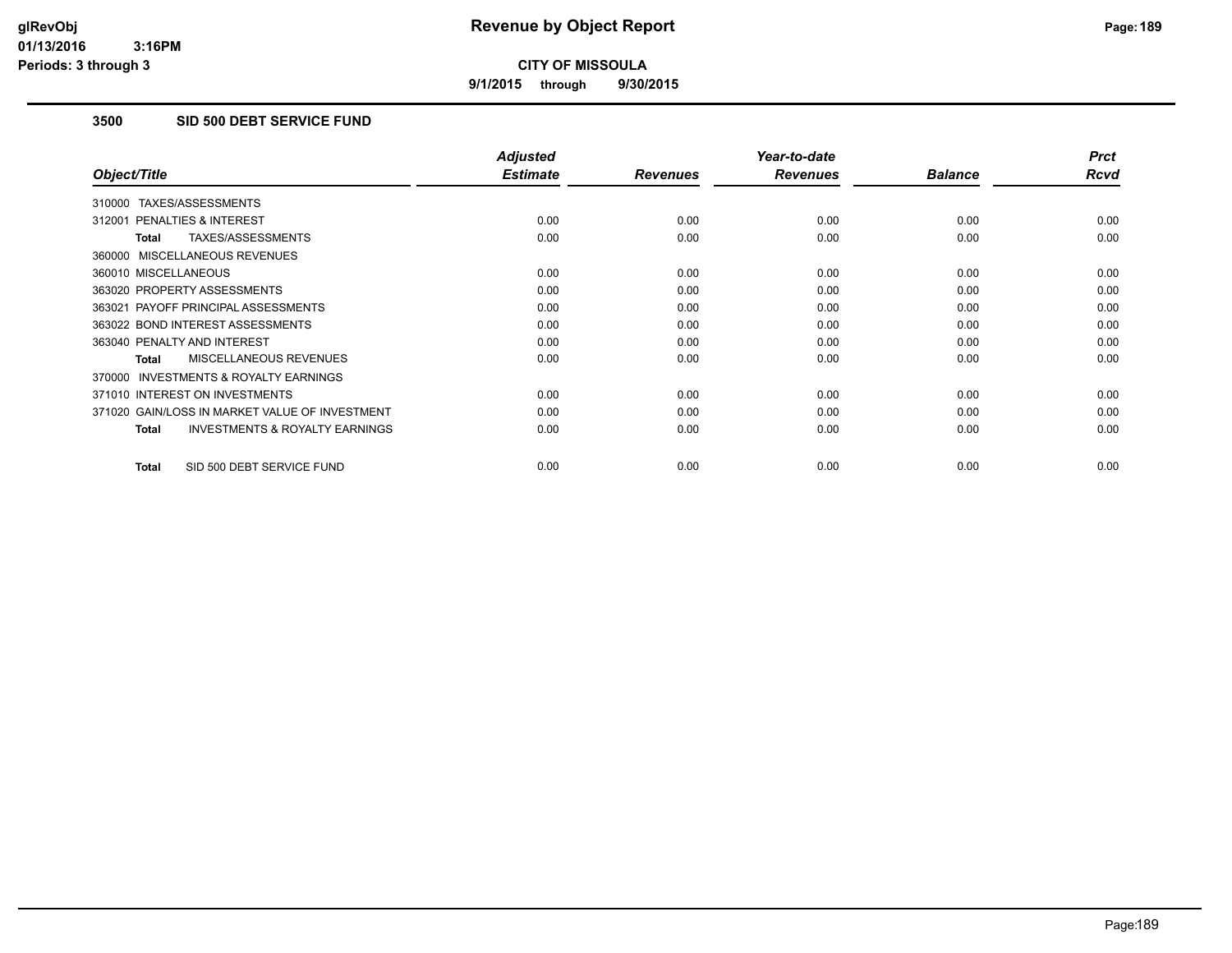**9/1/2015 through 9/30/2015**

**3501 SID 501 DEBT SERVICE FUND**

**3501 SID 501 DEBT SERVICE FUND**

|                                                           | <b>Adjusted</b> |                 | Year-to-date    |                | <b>Prct</b> |
|-----------------------------------------------------------|-----------------|-----------------|-----------------|----------------|-------------|
| Object/Title                                              | <b>Estimate</b> | <b>Revenues</b> | <b>Revenues</b> | <b>Balance</b> | Rcvd        |
| TAXES/ASSESSMENTS<br>310000                               |                 |                 |                 |                |             |
| 312001 PENALTIES & INTEREST                               | 0.00            | 0.00            | 0.00            | 0.00           | 0.00        |
| TAXES/ASSESSMENTS<br>Total                                | 0.00            | 0.00            | 0.00            | 0.00           | 0.00        |
| MISCELLANEOUS REVENUES<br>360000                          |                 |                 |                 |                |             |
| 360010 MISCELLANEOUS                                      | 0.00            | 0.00            | 0.00            | 0.00           | 0.00        |
| 363020 PROPERTY ASSESSMENTS                               | 0.00            | 0.00            | 0.00            | 0.00           | 0.00        |
| 363021 PAYOFF PRINCIPAL ASSESSMENTS                       | 0.00            | 0.00            | 0.00            | 0.00           | 0.00        |
| 363022 BOND INTEREST ASSESSMENTS                          | 0.00            | 0.00            | 0.00            | 0.00           | 0.00        |
| 363040 PENALTY AND INTEREST                               | 0.00            | 0.00            | 0.00            | 0.00           | 0.00        |
| MISCELLANEOUS REVENUES<br><b>Total</b>                    | 0.00            | 0.00            | 0.00            | 0.00           | 0.00        |
| <b>INVESTMENTS &amp; ROYALTY EARNINGS</b><br>370000       |                 |                 |                 |                |             |
| 371010 INTEREST ON INVESTMENTS                            | 0.00            | 0.00            | 0.00            | 0.00           | 0.00        |
| 371020 GAIN/LOSS IN MARKET VALUE OF INVESTMENTS           | 0.00            | 0.00            | 0.00            | 0.00           | 0.00        |
| <b>INVESTMENTS &amp; ROYALTY EARNINGS</b><br><b>Total</b> | 0.00            | 0.00            | 0.00            | 0.00           | 0.00        |
| SID 501 DEBT SERVICE FUND<br><b>Total</b>                 | 0.00            | 0.00            | 0.00            | 0.00           | 0.00        |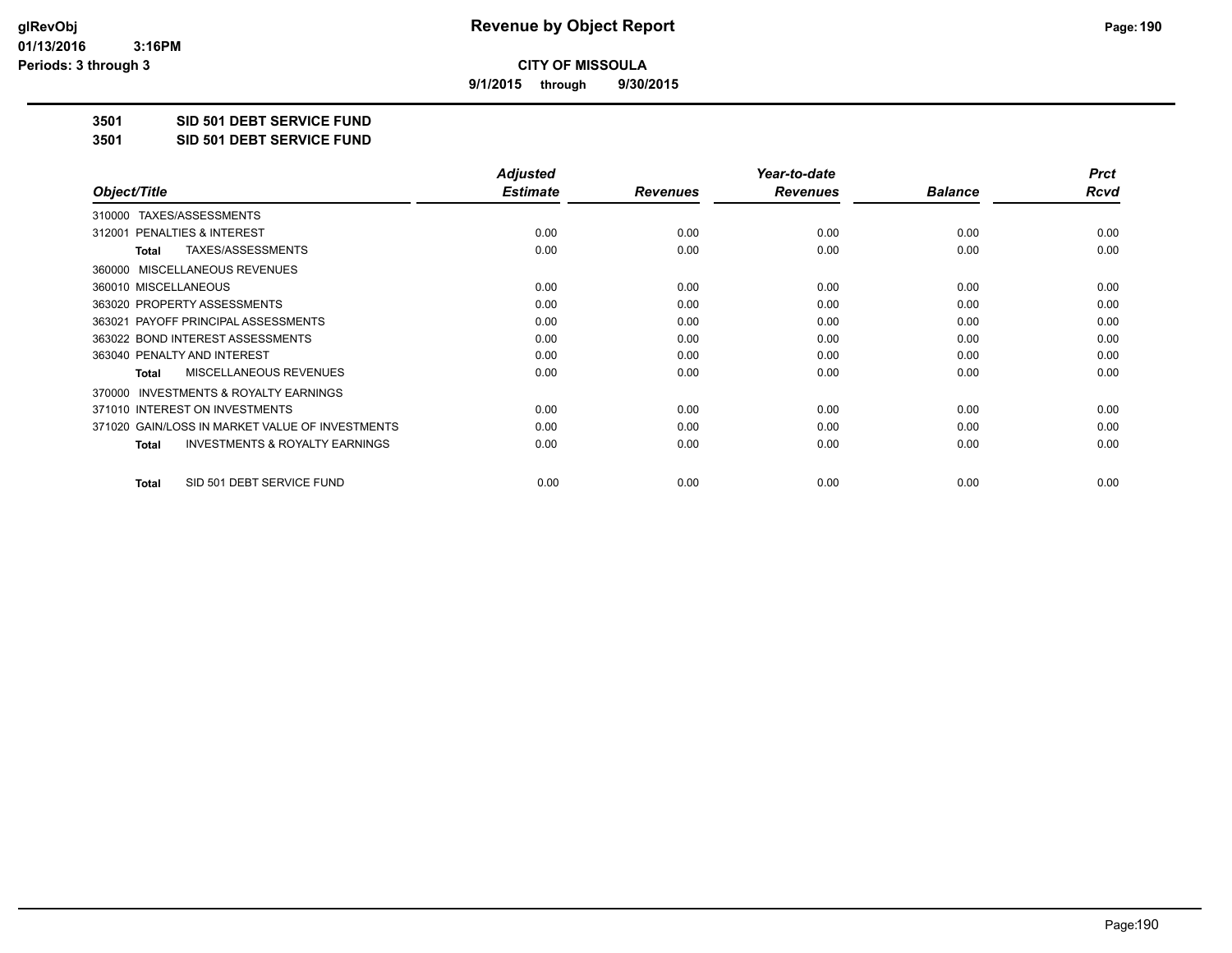**9/1/2015 through 9/30/2015**

# **3501 SID 501 DEBT SERVICE FUND**

|                                                           | <b>Adjusted</b> |                 | Year-to-date    |                | <b>Prct</b> |
|-----------------------------------------------------------|-----------------|-----------------|-----------------|----------------|-------------|
| Object/Title                                              | <b>Estimate</b> | <b>Revenues</b> | <b>Revenues</b> | <b>Balance</b> | <b>Rcvd</b> |
| 310000 TAXES/ASSESSMENTS                                  |                 |                 |                 |                |             |
| 312001 PENALTIES & INTEREST                               | 0.00            | 0.00            | 0.00            | 0.00           | 0.00        |
| TAXES/ASSESSMENTS<br><b>Total</b>                         | 0.00            | 0.00            | 0.00            | 0.00           | 0.00        |
| 360000 MISCELLANEOUS REVENUES                             |                 |                 |                 |                |             |
| 360010 MISCELLANEOUS                                      | 0.00            | 0.00            | 0.00            | 0.00           | 0.00        |
| 363020 PROPERTY ASSESSMENTS                               | 0.00            | 0.00            | 0.00            | 0.00           | 0.00        |
| 363021 PAYOFF PRINCIPAL ASSESSMENTS                       | 0.00            | 0.00            | 0.00            | 0.00           | 0.00        |
| 363022 BOND INTEREST ASSESSMENTS                          | 0.00            | 0.00            | 0.00            | 0.00           | 0.00        |
| 363040 PENALTY AND INTEREST                               | 0.00            | 0.00            | 0.00            | 0.00           | 0.00        |
| <b>MISCELLANEOUS REVENUES</b><br><b>Total</b>             | 0.00            | 0.00            | 0.00            | 0.00           | 0.00        |
| <b>INVESTMENTS &amp; ROYALTY EARNINGS</b><br>370000       |                 |                 |                 |                |             |
| 371010 INTEREST ON INVESTMENTS                            | 0.00            | 0.00            | 0.00            | 0.00           | 0.00        |
| 371020 GAIN/LOSS IN MARKET VALUE OF INVESTMENT            | 0.00            | 0.00            | 0.00            | 0.00           | 0.00        |
| <b>INVESTMENTS &amp; ROYALTY EARNINGS</b><br><b>Total</b> | 0.00            | 0.00            | 0.00            | 0.00           | 0.00        |
| SID 501 DEBT SERVICE FUND<br><b>Total</b>                 | 0.00            | 0.00            | 0.00            | 0.00           | 0.00        |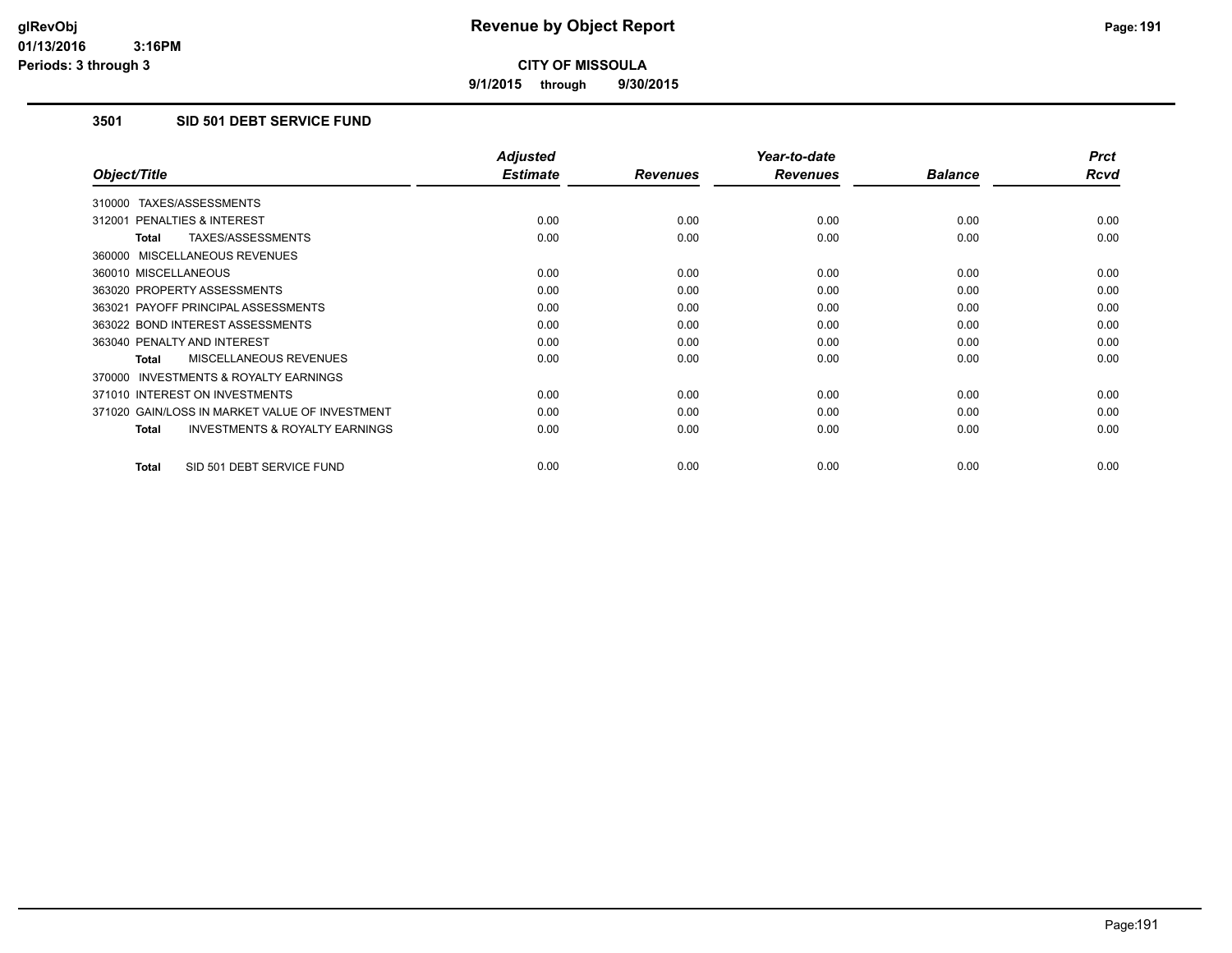**9/1/2015 through 9/30/2015**

**3502 SID 502 DEBT SERVICE FUND**

**3502 SID 502 DEBT SERVICE FUND**

|                                                           | <b>Adjusted</b> |                 | Year-to-date    |                | <b>Prct</b> |
|-----------------------------------------------------------|-----------------|-----------------|-----------------|----------------|-------------|
| Object/Title                                              | <b>Estimate</b> | <b>Revenues</b> | <b>Revenues</b> | <b>Balance</b> | Rcvd        |
| TAXES/ASSESSMENTS<br>310000                               |                 |                 |                 |                |             |
| 312001 PENALTIES & INTEREST                               | 0.00            | 0.00            | 0.00            | 0.00           | 0.00        |
| TAXES/ASSESSMENTS<br>Total                                | 0.00            | 0.00            | 0.00            | 0.00           | 0.00        |
| MISCELLANEOUS REVENUES<br>360000                          |                 |                 |                 |                |             |
| 360010 MISCELLANEOUS                                      | 0.00            | 0.00            | 0.00            | 0.00           | 0.00        |
| 363020 PROPERTY ASSESSMENTS                               | 0.00            | 0.00            | 0.00            | 0.00           | 0.00        |
| 363021 PAYOFF PRINCIPAL ASSESSMENTS                       | 0.00            | 0.00            | 0.00            | 0.00           | 0.00        |
| 363022 BOND INTEREST ASSESSMENTS                          | 0.00            | 0.00            | 0.00            | 0.00           | 0.00        |
| 363040 PENALTY AND INTEREST                               | 0.00            | 0.00            | 0.00            | 0.00           | 0.00        |
| <b>MISCELLANEOUS REVENUES</b><br>Total                    | 0.00            | 0.00            | 0.00            | 0.00           | 0.00        |
| <b>INVESTMENTS &amp; ROYALTY EARNINGS</b><br>370000       |                 |                 |                 |                |             |
| 371010 INTEREST ON INVESTMENTS                            | 0.00            | 0.00            | 0.00            | 0.00           | 0.00        |
| 371020 GAIN/LOSS IN MARKET VALUE OF INVESTMENTS           | 0.00            | 0.00            | 0.00            | 0.00           | 0.00        |
| <b>INVESTMENTS &amp; ROYALTY EARNINGS</b><br><b>Total</b> | 0.00            | 0.00            | 0.00            | 0.00           | 0.00        |
| SID 502 DEBT SERVICE FUND<br>Total                        | 0.00            | 0.00            | 0.00            | 0.00           | 0.00        |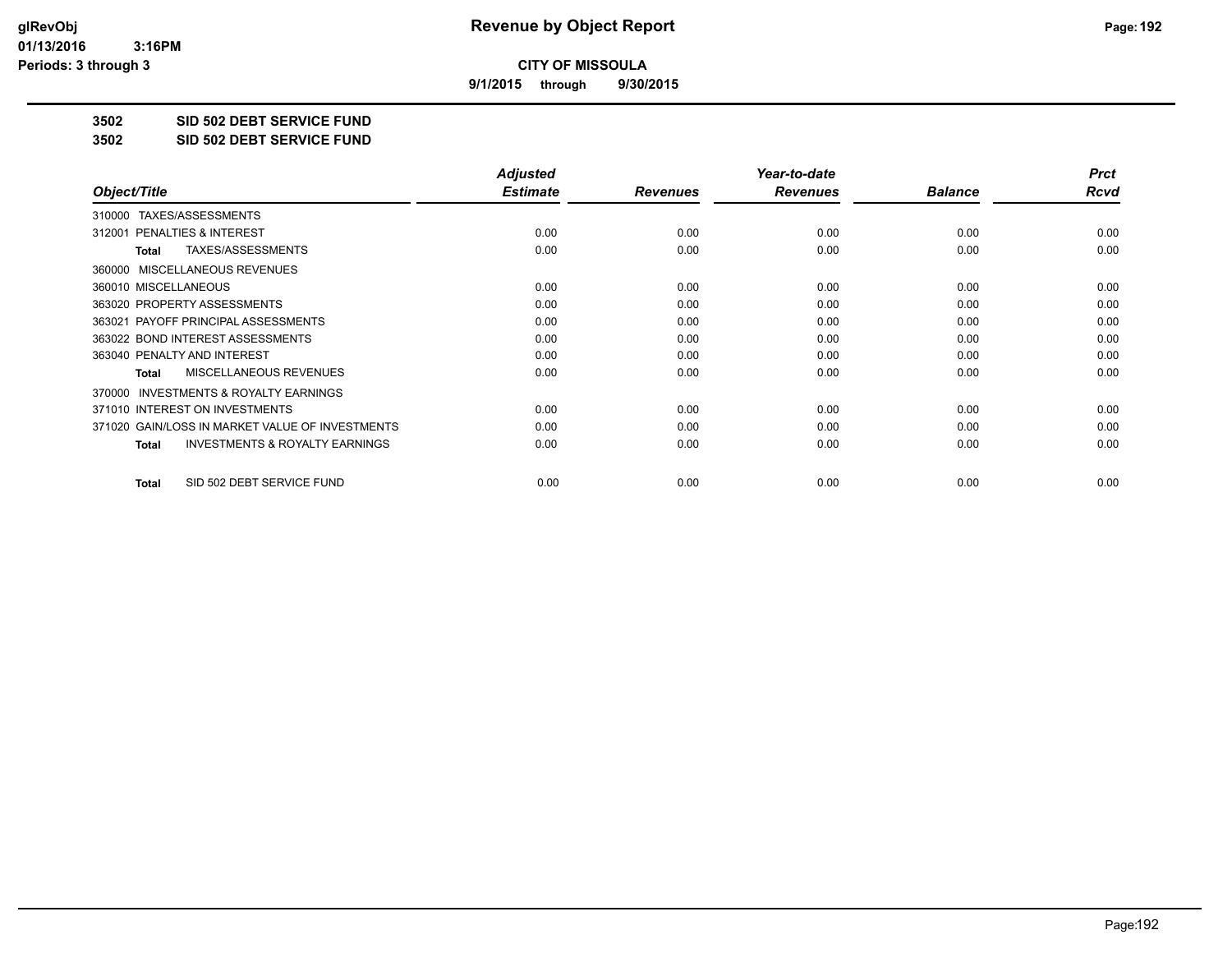**9/1/2015 through 9/30/2015**

## **3502 SID 502 DEBT SERVICE FUND**

|                                                     | <b>Adjusted</b> |                 | Year-to-date    |                | <b>Prct</b> |
|-----------------------------------------------------|-----------------|-----------------|-----------------|----------------|-------------|
| Object/Title                                        | <b>Estimate</b> | <b>Revenues</b> | <b>Revenues</b> | <b>Balance</b> | <b>Rcvd</b> |
| 310000 TAXES/ASSESSMENTS                            |                 |                 |                 |                |             |
| 312001 PENALTIES & INTEREST                         | 0.00            | 0.00            | 0.00            | 0.00           | 0.00        |
| TAXES/ASSESSMENTS<br><b>Total</b>                   | 0.00            | 0.00            | 0.00            | 0.00           | 0.00        |
| 360000 MISCELLANEOUS REVENUES                       |                 |                 |                 |                |             |
| 360010 MISCELLANEOUS                                | 0.00            | 0.00            | 0.00            | 0.00           | 0.00        |
| 363020 PROPERTY ASSESSMENTS                         | 0.00            | 0.00            | 0.00            | 0.00           | 0.00        |
| 363021 PAYOFF PRINCIPAL ASSESSMENTS                 | 0.00            | 0.00            | 0.00            | 0.00           | 0.00        |
| 363022 BOND INTEREST ASSESSMENTS                    | 0.00            | 0.00            | 0.00            | 0.00           | 0.00        |
| 363040 PENALTY AND INTEREST                         | 0.00            | 0.00            | 0.00            | 0.00           | 0.00        |
| <b>MISCELLANEOUS REVENUES</b><br>Total              | 0.00            | 0.00            | 0.00            | 0.00           | 0.00        |
| <b>INVESTMENTS &amp; ROYALTY EARNINGS</b><br>370000 |                 |                 |                 |                |             |
| 371010 INTEREST ON INVESTMENTS                      | 0.00            | 0.00            | 0.00            | 0.00           | 0.00        |
| 371020 GAIN/LOSS IN MARKET VALUE OF INVESTMENT      | 0.00            | 0.00            | 0.00            | 0.00           | 0.00        |
| <b>INVESTMENTS &amp; ROYALTY EARNINGS</b><br>Total  | 0.00            | 0.00            | 0.00            | 0.00           | 0.00        |
| SID 502 DEBT SERVICE FUND<br><b>Total</b>           | 0.00            | 0.00            | 0.00            | 0.00           | 0.00        |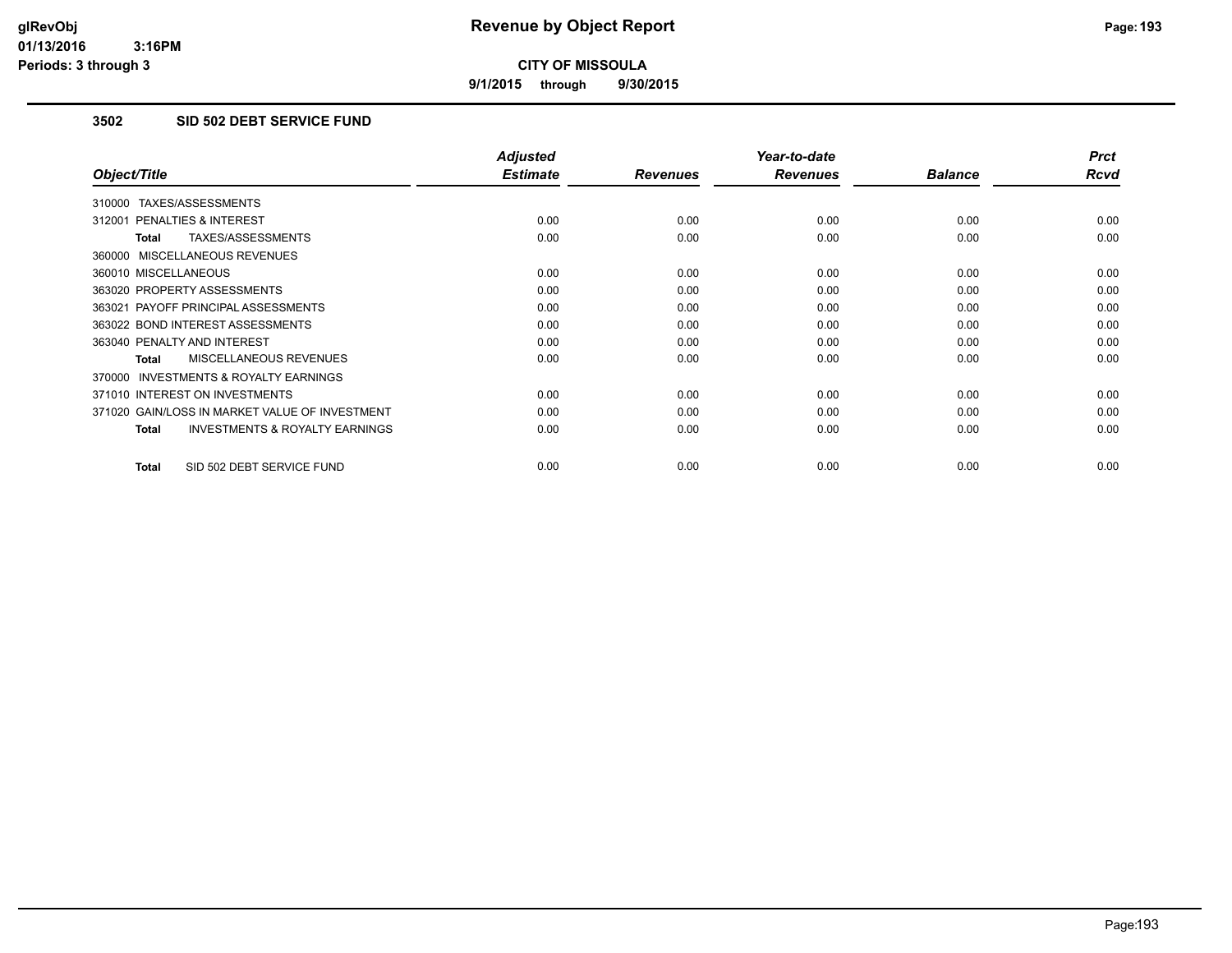**9/1/2015 through 9/30/2015**

**3503 SID 503 DEBT SERVICE FUND**

**3503 SID 503 DEBT SERVICE FUND**

|                                                           | <b>Adjusted</b> |                 | Year-to-date    |                | <b>Prct</b> |
|-----------------------------------------------------------|-----------------|-----------------|-----------------|----------------|-------------|
| Object/Title                                              | <b>Estimate</b> | <b>Revenues</b> | <b>Revenues</b> | <b>Balance</b> | Rcvd        |
| TAXES/ASSESSMENTS<br>310000                               |                 |                 |                 |                |             |
| 312001 PENALTIES & INTEREST                               | 0.00            | 0.00            | 0.00            | 0.00           | 0.00        |
| TAXES/ASSESSMENTS<br>Total                                | 0.00            | 0.00            | 0.00            | 0.00           | 0.00        |
| MISCELLANEOUS REVENUES<br>360000                          |                 |                 |                 |                |             |
| 360010 MISCELLANEOUS                                      | 0.00            | 0.00            | 0.00            | 0.00           | 0.00        |
| 363020 PROPERTY ASSESSMENTS                               | 0.00            | 0.00            | 0.00            | 0.00           | 0.00        |
| 363021 PAYOFF PRINCIPAL ASSESSMENTS                       | 0.00            | 0.00            | 0.00            | 0.00           | 0.00        |
| 363022 BOND INTEREST ASSESSMENTS                          | 0.00            | 0.00            | 0.00            | 0.00           | 0.00        |
| 363040 PENALTY AND INTEREST                               | 0.00            | 0.00            | 0.00            | 0.00           | 0.00        |
| <b>MISCELLANEOUS REVENUES</b><br><b>Total</b>             | 0.00            | 0.00            | 0.00            | 0.00           | 0.00        |
| 370000 INVESTMENTS & ROYALTY EARNINGS                     |                 |                 |                 |                |             |
| 371010 INTEREST ON INVESTMENTS                            | 0.00            | 0.00            | 0.00            | 0.00           | 0.00        |
| 371020 GAIN/LOSS IN MARKET VALUE OF INVESTMENTS           | 0.00            | 0.00            | 0.00            | 0.00           | 0.00        |
| <b>INVESTMENTS &amp; ROYALTY EARNINGS</b><br><b>Total</b> | 0.00            | 0.00            | 0.00            | 0.00           | 0.00        |
| SID 503 DEBT SERVICE FUND<br><b>Total</b>                 | 0.00            | 0.00            | 0.00            | 0.00           | 0.00        |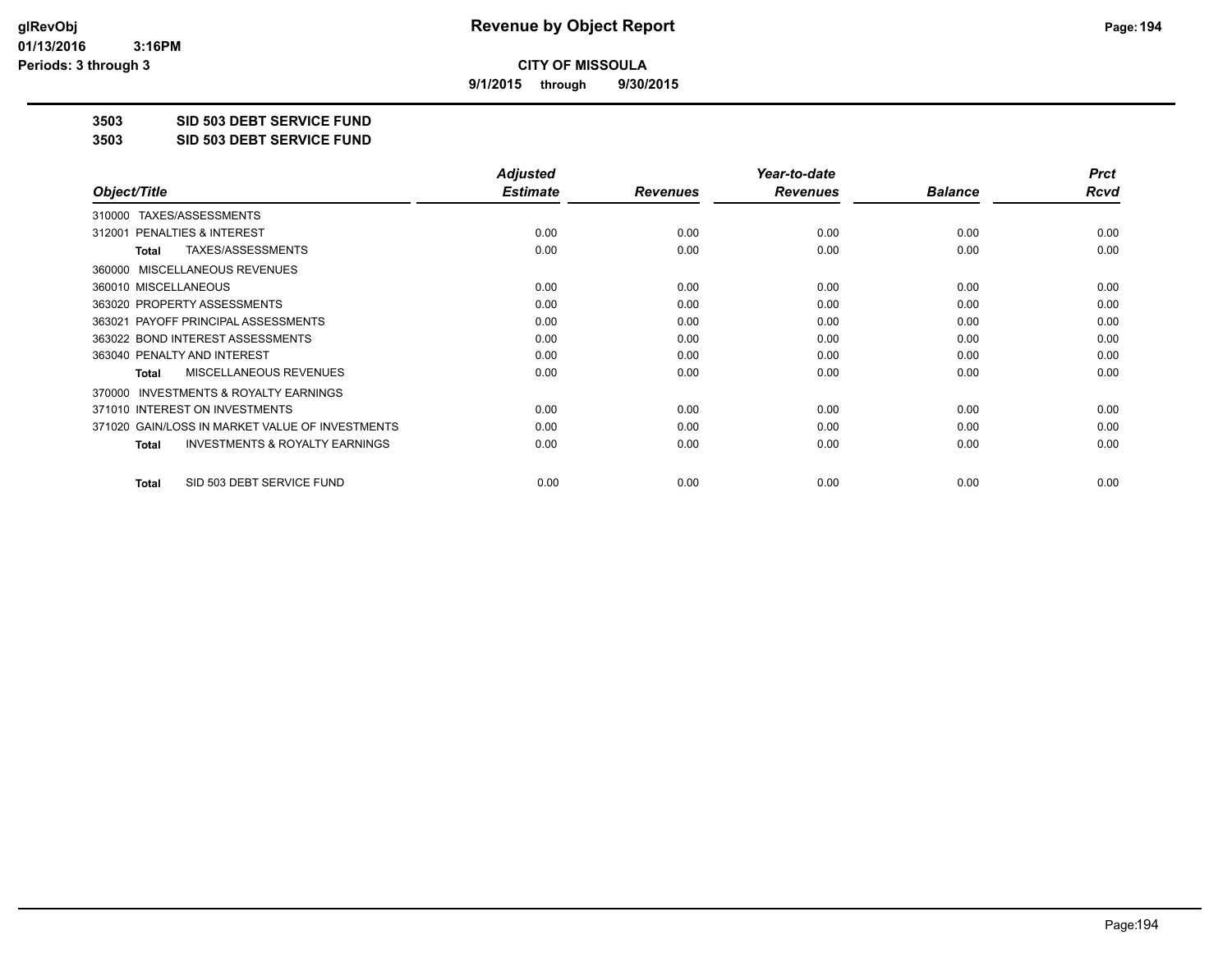**9/1/2015 through 9/30/2015**

# **3503 SID 503 DEBT SERVICE FUND**

| <b>Adjusted</b> |                         | Year-to-date            |                         | <b>Prct</b>            |
|-----------------|-------------------------|-------------------------|-------------------------|------------------------|
|                 |                         |                         |                         | <b>Rcvd</b>            |
|                 |                         |                         |                         |                        |
| 0.00            | 0.00                    | 0.00                    | 0.00                    | 0.00                   |
| 0.00            | 0.00                    | 0.00                    | 0.00                    | 0.00                   |
|                 |                         |                         |                         |                        |
| 0.00            | 0.00                    | 0.00                    | 0.00                    | 0.00                   |
| 0.00            | 0.00                    | 0.00                    | 0.00                    | 0.00                   |
| 0.00            | 0.00                    | 0.00                    | 0.00                    | 0.00                   |
| 0.00            | 0.00                    | 0.00                    | 0.00                    | 0.00                   |
| 0.00            | 0.00                    | 0.00                    | 0.00                    | 0.00                   |
| 0.00            | 0.00                    | 0.00                    | 0.00                    | 0.00                   |
|                 |                         |                         |                         |                        |
| 0.00            | 0.00                    | 0.00                    | 0.00                    | 0.00                   |
| 0.00            | 0.00                    | 0.00                    | 0.00                    | 0.00                   |
| 0.00            | 0.00                    | 0.00                    | 0.00                    | 0.00                   |
|                 |                         |                         |                         | 0.00                   |
|                 | <b>Estimate</b><br>0.00 | <b>Revenues</b><br>0.00 | <b>Revenues</b><br>0.00 | <b>Balance</b><br>0.00 |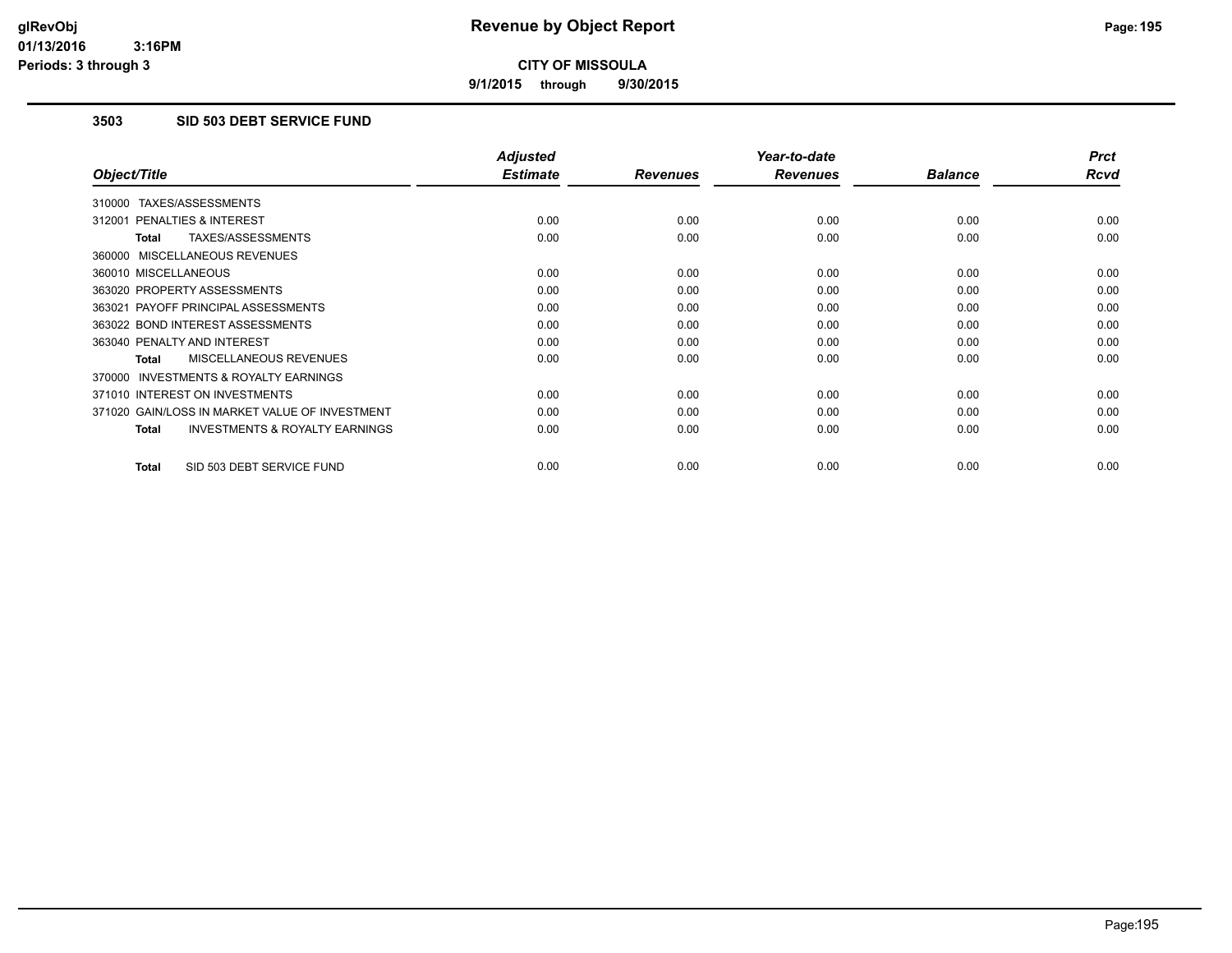**9/1/2015 through 9/30/2015**

**3504 SID 504 DEBT SERVICE FUND**

**3504 SID 504 DEBT SERVICE FUND**

|                                                           | <b>Adjusted</b> |                 | Year-to-date    |                |             |
|-----------------------------------------------------------|-----------------|-----------------|-----------------|----------------|-------------|
| Object/Title                                              | <b>Estimate</b> | <b>Revenues</b> | <b>Revenues</b> | <b>Balance</b> | <b>Rcvd</b> |
| TAXES/ASSESSMENTS<br>310000                               |                 |                 |                 |                |             |
| 312001 PENALTIES & INTEREST                               | 0.00            | 0.00            | 0.00            | 0.00           | 0.00        |
| TAXES/ASSESSMENTS<br><b>Total</b>                         | 0.00            | 0.00            | 0.00            | 0.00           | 0.00        |
| MISCELLANEOUS REVENUES<br>360000                          |                 |                 |                 |                |             |
| 360010 MISCELLANEOUS                                      | 0.00            | 0.00            | 0.00            | 0.00           | 0.00        |
| 363020 PROPERTY ASSESSMENTS                               | 0.00            | 0.00            | 0.00            | 0.00           | 0.00        |
| 363021 PAYOFF PRINCIPAL ASSESSMENTS                       | 0.00            | 0.00            | 0.00            | 0.00           | 0.00        |
| 363022 BOND INTEREST ASSESSMENTS                          | 0.00            | 0.00            | 0.00            | 0.00           | 0.00        |
| 363040 PENALTY AND INTEREST                               | 0.00            | 0.00            | 0.00            | 0.00           | 0.00        |
| <b>MISCELLANEOUS REVENUES</b><br><b>Total</b>             | 0.00            | 0.00            | 0.00            | 0.00           | 0.00        |
| <b>INVESTMENTS &amp; ROYALTY EARNINGS</b><br>370000       |                 |                 |                 |                |             |
| 371010 INTEREST ON INVESTMENTS                            | 0.00            | 0.00            | 0.00            | 0.00           | 0.00        |
| 371020 GAIN/LOSS IN MARKET VALUE OF INVESTMENTS           | 0.00            | 0.00            | 0.00            | 0.00           | 0.00        |
| <b>INVESTMENTS &amp; ROYALTY EARNINGS</b><br><b>Total</b> | 0.00            | 0.00            | 0.00            | 0.00           | 0.00        |
| OTHER FINANCING SOURCES<br>380000                         |                 |                 |                 |                |             |
| 381009 TRANSFERS IN                                       | 0.00            | 0.00            | 0.00            | 0.00           | 0.00        |
| OTHER FINANCING SOURCES<br>Total                          | 0.00            | 0.00            | 0.00            | 0.00           | 0.00        |
| SID 504 DEBT SERVICE FUND<br><b>Total</b>                 | 0.00            | 0.00            | 0.00            | 0.00           | 0.00        |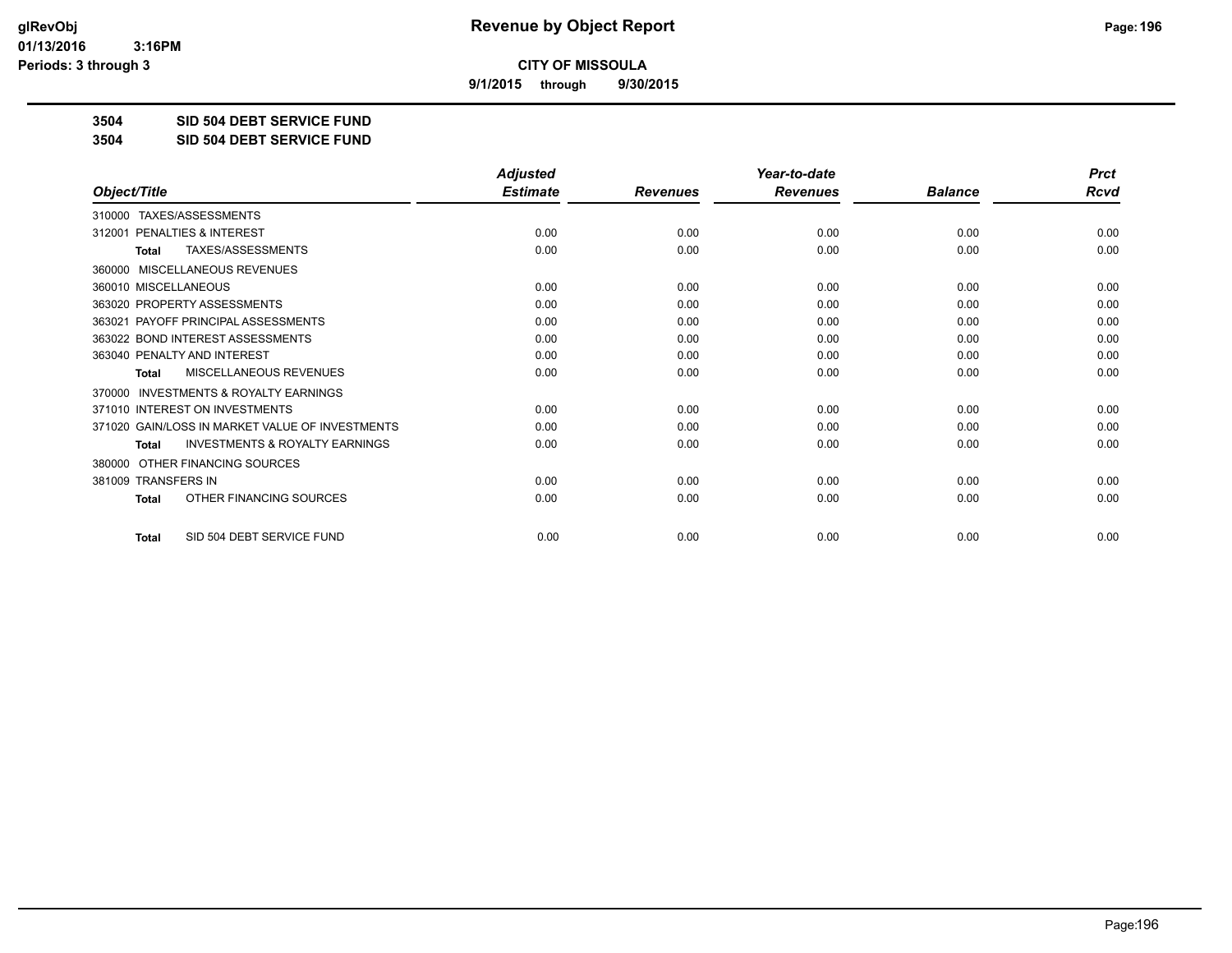**9/1/2015 through 9/30/2015**

## **3504 SID 504 DEBT SERVICE FUND**

|                                                           | <b>Adjusted</b> |                 | Year-to-date    |                | <b>Prct</b> |
|-----------------------------------------------------------|-----------------|-----------------|-----------------|----------------|-------------|
| Object/Title                                              | <b>Estimate</b> | <b>Revenues</b> | <b>Revenues</b> | <b>Balance</b> | <b>Rcvd</b> |
| 310000 TAXES/ASSESSMENTS                                  |                 |                 |                 |                |             |
| 312001 PENALTIES & INTEREST                               | 0.00            | 0.00            | 0.00            | 0.00           | 0.00        |
| TAXES/ASSESSMENTS<br><b>Total</b>                         | 0.00            | 0.00            | 0.00            | 0.00           | 0.00        |
| 360000 MISCELLANEOUS REVENUES                             |                 |                 |                 |                |             |
| 360010 MISCELLANEOUS                                      | 0.00            | 0.00            | 0.00            | 0.00           | 0.00        |
| 363020 PROPERTY ASSESSMENTS                               | 0.00            | 0.00            | 0.00            | 0.00           | 0.00        |
| 363021 PAYOFF PRINCIPAL ASSESSMENTS                       | 0.00            | 0.00            | 0.00            | 0.00           | 0.00        |
| 363022 BOND INTEREST ASSESSMENTS                          | 0.00            | 0.00            | 0.00            | 0.00           | 0.00        |
| 363040 PENALTY AND INTEREST                               | 0.00            | 0.00            | 0.00            | 0.00           | 0.00        |
| MISCELLANEOUS REVENUES<br><b>Total</b>                    | 0.00            | 0.00            | 0.00            | 0.00           | 0.00        |
| <b>INVESTMENTS &amp; ROYALTY EARNINGS</b><br>370000       |                 |                 |                 |                |             |
| 371010 INTEREST ON INVESTMENTS                            | 0.00            | 0.00            | 0.00            | 0.00           | 0.00        |
| 371020 GAIN/LOSS IN MARKET VALUE OF INVESTMENT            | 0.00            | 0.00            | 0.00            | 0.00           | 0.00        |
| <b>INVESTMENTS &amp; ROYALTY EARNINGS</b><br><b>Total</b> | 0.00            | 0.00            | 0.00            | 0.00           | 0.00        |
| 380000 OTHER FINANCING SOURCES                            |                 |                 |                 |                |             |
| 381009 TRANSFERS IN                                       | 0.00            | 0.00            | 0.00            | 0.00           | 0.00        |
| OTHER FINANCING SOURCES<br><b>Total</b>                   | 0.00            | 0.00            | 0.00            | 0.00           | 0.00        |
| SID 504 DEBT SERVICE FUND<br>Total                        | 0.00            | 0.00            | 0.00            | 0.00           | 0.00        |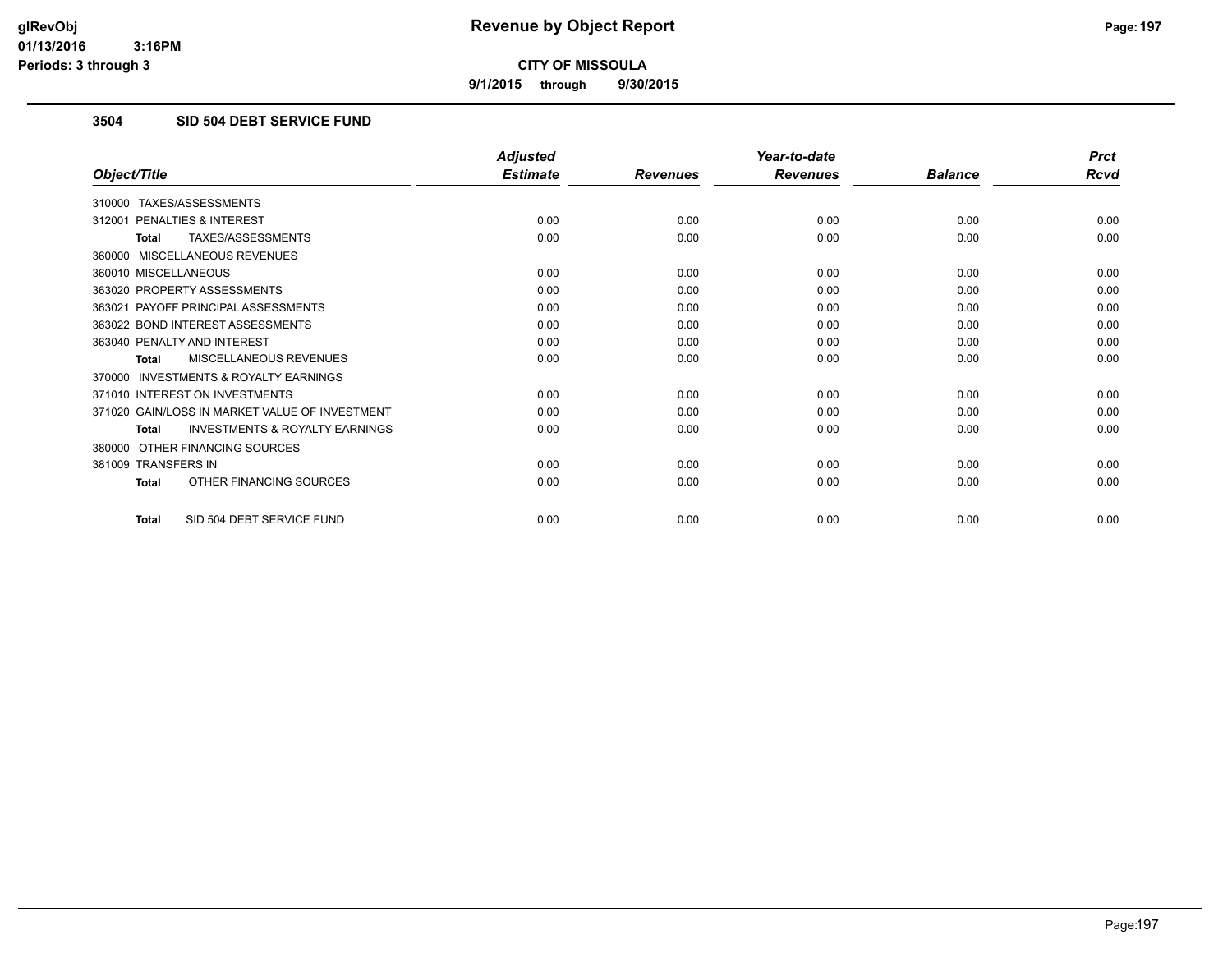**9/1/2015 through 9/30/2015**

**3505 SID 505 DEBT SERVICE FUND**

**3505 SID 505 DEBT SERVICE FUND**

|                                                           | <b>Adjusted</b> |                 | Year-to-date    |                | <b>Prct</b> |
|-----------------------------------------------------------|-----------------|-----------------|-----------------|----------------|-------------|
| Object/Title                                              | <b>Estimate</b> | <b>Revenues</b> | <b>Revenues</b> | <b>Balance</b> | Rcvd        |
| TAXES/ASSESSMENTS<br>310000                               |                 |                 |                 |                |             |
| 312001 PENALTIES & INTEREST                               | 0.00            | 0.00            | 0.00            | 0.00           | 0.00        |
| TAXES/ASSESSMENTS<br>Total                                | 0.00            | 0.00            | 0.00            | 0.00           | 0.00        |
| MISCELLANEOUS REVENUES<br>360000                          |                 |                 |                 |                |             |
| 360010 MISCELLANEOUS                                      | 0.00            | 0.00            | 0.00            | 0.00           | 0.00        |
| 363020 PROPERTY ASSESSMENTS                               | 0.00            | 0.00            | 0.00            | 0.00           | 0.00        |
| 363021 PAYOFF PRINCIPAL ASSESSMENTS                       | 0.00            | 0.00            | 0.00            | 0.00           | 0.00        |
| 363022 BOND INTEREST ASSESSMENTS                          | 0.00            | 0.00            | 0.00            | 0.00           | 0.00        |
| 363040 PENALTY AND INTEREST                               | 0.00            | 0.00            | 0.00            | 0.00           | 0.00        |
| MISCELLANEOUS REVENUES<br><b>Total</b>                    | 0.00            | 0.00            | 0.00            | 0.00           | 0.00        |
| <b>INVESTMENTS &amp; ROYALTY EARNINGS</b><br>370000       |                 |                 |                 |                |             |
| 371010 INTEREST ON INVESTMENTS                            | 0.00            | 0.00            | 0.00            | 0.00           | 0.00        |
| 371020 GAIN/LOSS IN MARKET VALUE OF INVESTMENTS           | 0.00            | 0.00            | 0.00            | 0.00           | 0.00        |
| <b>INVESTMENTS &amp; ROYALTY EARNINGS</b><br><b>Total</b> | 0.00            | 0.00            | 0.00            | 0.00           | 0.00        |
| SID 505 DEBT SERVICE FUND<br><b>Total</b>                 | 0.00            | 0.00            | 0.00            | 0.00           | 0.00        |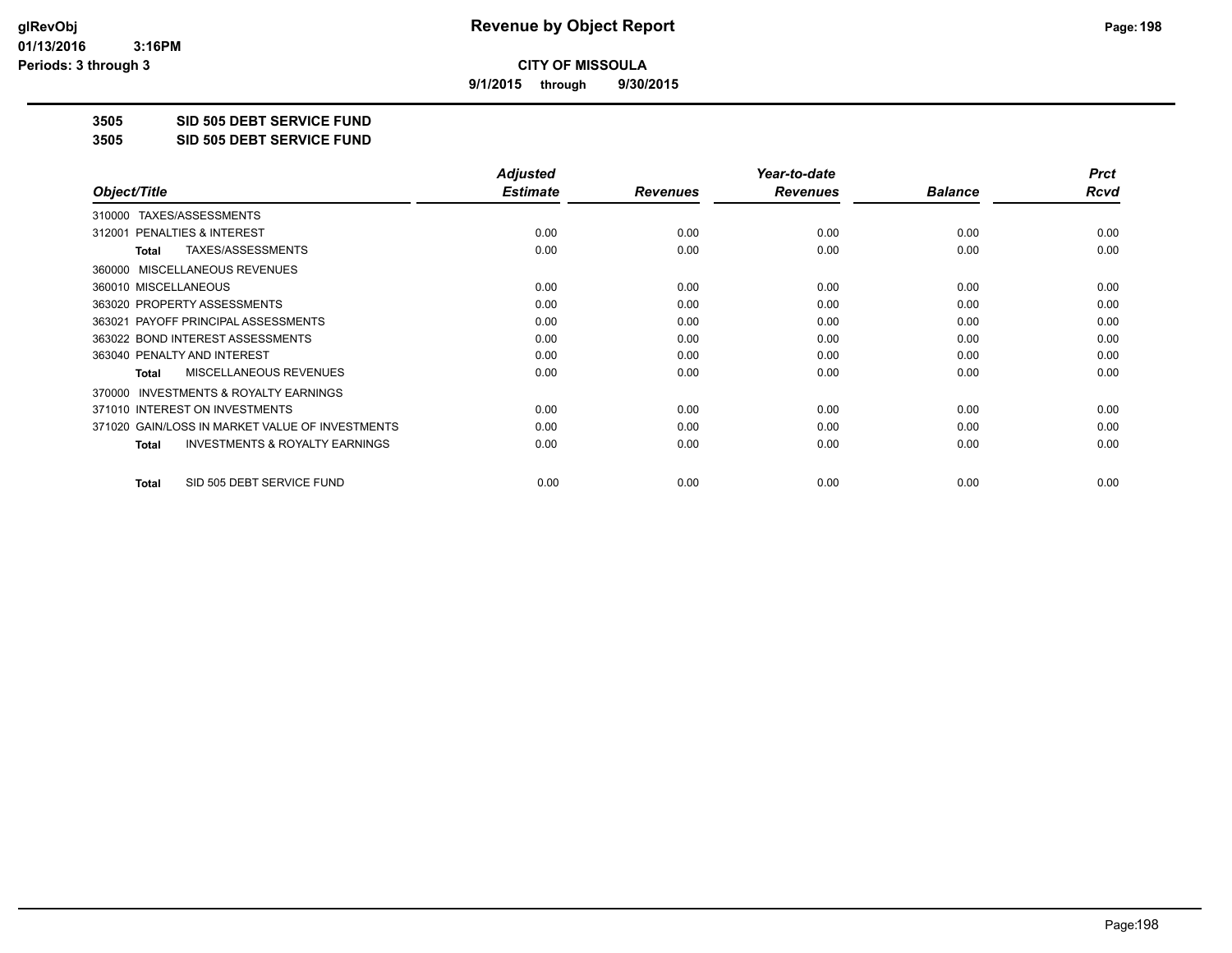**9/1/2015 through 9/30/2015**

## **3505 SID 505 DEBT SERVICE FUND**

|                                                           | <b>Adjusted</b> |                 | Year-to-date    |                | <b>Prct</b> |
|-----------------------------------------------------------|-----------------|-----------------|-----------------|----------------|-------------|
| Object/Title                                              | <b>Estimate</b> | <b>Revenues</b> | <b>Revenues</b> | <b>Balance</b> | <b>Rcvd</b> |
| 310000 TAXES/ASSESSMENTS                                  |                 |                 |                 |                |             |
| 312001 PENALTIES & INTEREST                               | 0.00            | 0.00            | 0.00            | 0.00           | 0.00        |
| TAXES/ASSESSMENTS<br><b>Total</b>                         | 0.00            | 0.00            | 0.00            | 0.00           | 0.00        |
| 360000 MISCELLANEOUS REVENUES                             |                 |                 |                 |                |             |
| 360010 MISCELLANEOUS                                      | 0.00            | 0.00            | 0.00            | 0.00           | 0.00        |
| 363020 PROPERTY ASSESSMENTS                               | 0.00            | 0.00            | 0.00            | 0.00           | 0.00        |
| 363021 PAYOFF PRINCIPAL ASSESSMENTS                       | 0.00            | 0.00            | 0.00            | 0.00           | 0.00        |
| 363022 BOND INTEREST ASSESSMENTS                          | 0.00            | 0.00            | 0.00            | 0.00           | 0.00        |
| 363040 PENALTY AND INTEREST                               | 0.00            | 0.00            | 0.00            | 0.00           | 0.00        |
| MISCELLANEOUS REVENUES<br>Total                           | 0.00            | 0.00            | 0.00            | 0.00           | 0.00        |
| <b>INVESTMENTS &amp; ROYALTY EARNINGS</b><br>370000       |                 |                 |                 |                |             |
| 371010 INTEREST ON INVESTMENTS                            | 0.00            | 0.00            | 0.00            | 0.00           | 0.00        |
| 371020 GAIN/LOSS IN MARKET VALUE OF INVESTMENT            | 0.00            | 0.00            | 0.00            | 0.00           | 0.00        |
| <b>INVESTMENTS &amp; ROYALTY EARNINGS</b><br><b>Total</b> | 0.00            | 0.00            | 0.00            | 0.00           | 0.00        |
|                                                           |                 |                 |                 |                |             |
| SID 505 DEBT SERVICE FUND<br><b>Total</b>                 | 0.00            | 0.00            | 0.00            | 0.00           | 0.00        |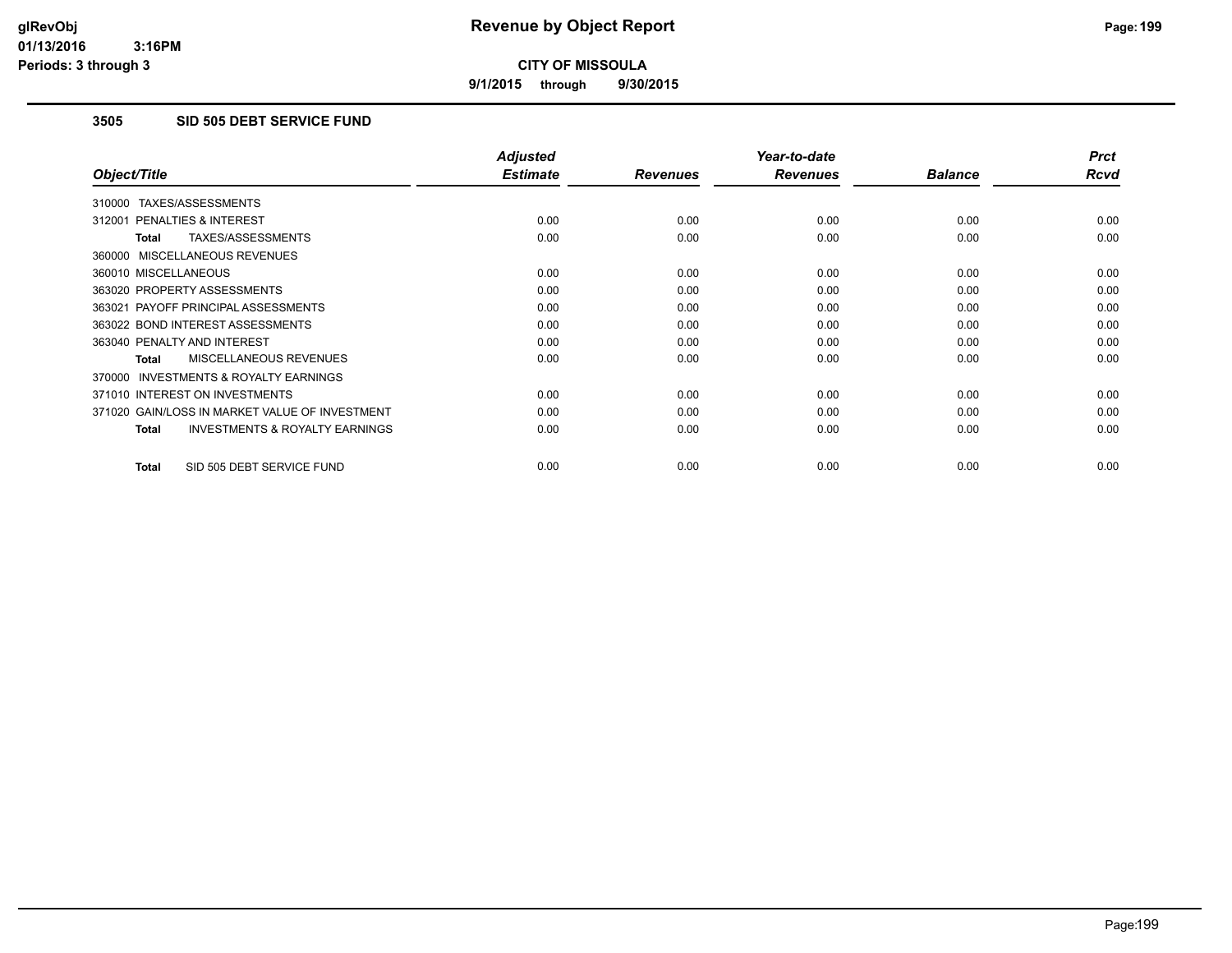**9/1/2015 through 9/30/2015**

**3506 SID 506 DEBT SERVICE FUND**

**3506 SID 506 DEBT SERVICE FUND**

|                                                           | <b>Adjusted</b> |                 | Year-to-date    |                | <b>Prct</b> |
|-----------------------------------------------------------|-----------------|-----------------|-----------------|----------------|-------------|
| Object/Title                                              | <b>Estimate</b> | <b>Revenues</b> | <b>Revenues</b> | <b>Balance</b> | <b>Rcvd</b> |
| TAXES/ASSESSMENTS<br>310000                               |                 |                 |                 |                |             |
| 312001 PENALTIES & INTEREST                               | 0.00            | 0.00            | 0.00            | 0.00           | 0.00        |
| TAXES/ASSESSMENTS<br><b>Total</b>                         | 0.00            | 0.00            | 0.00            | 0.00           | 0.00        |
| MISCELLANEOUS REVENUES<br>360000                          |                 |                 |                 |                |             |
| 360010 MISCELLANEOUS                                      | 0.00            | 0.00            | 0.00            | 0.00           | 0.00        |
| 363020 PROPERTY ASSESSMENTS                               | 0.00            | 0.00            | 0.00            | 0.00           | 0.00        |
| 363021 PAYOFF PRINCIPAL ASSESSMENTS                       | 0.00            | 0.00            | 0.00            | 0.00           | 0.00        |
| 363022 BOND INTEREST ASSESSMENTS                          | 0.00            | 0.00            | 0.00            | 0.00           | 0.00        |
| 363040 PENALTY AND INTEREST                               | 0.00            | 0.00            | 0.00            | 0.00           | 0.00        |
| <b>MISCELLANEOUS REVENUES</b><br><b>Total</b>             | 0.00            | 0.00            | 0.00            | 0.00           | 0.00        |
| <b>INVESTMENTS &amp; ROYALTY EARNINGS</b><br>370000       |                 |                 |                 |                |             |
| 371010 INTEREST ON INVESTMENTS                            | 0.00            | 0.00            | 0.00            | 0.00           | 0.00        |
| 371020 GAIN/LOSS IN MARKET VALUE OF INVESTMENTS           | 0.00            | 0.00            | 0.00            | 0.00           | 0.00        |
| <b>INVESTMENTS &amp; ROYALTY EARNINGS</b><br><b>Total</b> | 0.00            | 0.00            | 0.00            | 0.00           | 0.00        |
| OTHER FINANCING SOURCES<br>380000                         |                 |                 |                 |                |             |
| 381009 TRANSFERS IN                                       | 0.00            | 0.00            | 0.00            | 0.00           | 0.00        |
| OTHER FINANCING SOURCES<br><b>Total</b>                   | 0.00            | 0.00            | 0.00            | 0.00           | 0.00        |
| SID 506 DEBT SERVICE FUND<br><b>Total</b>                 | 0.00            | 0.00            | 0.00            | 0.00           | 0.00        |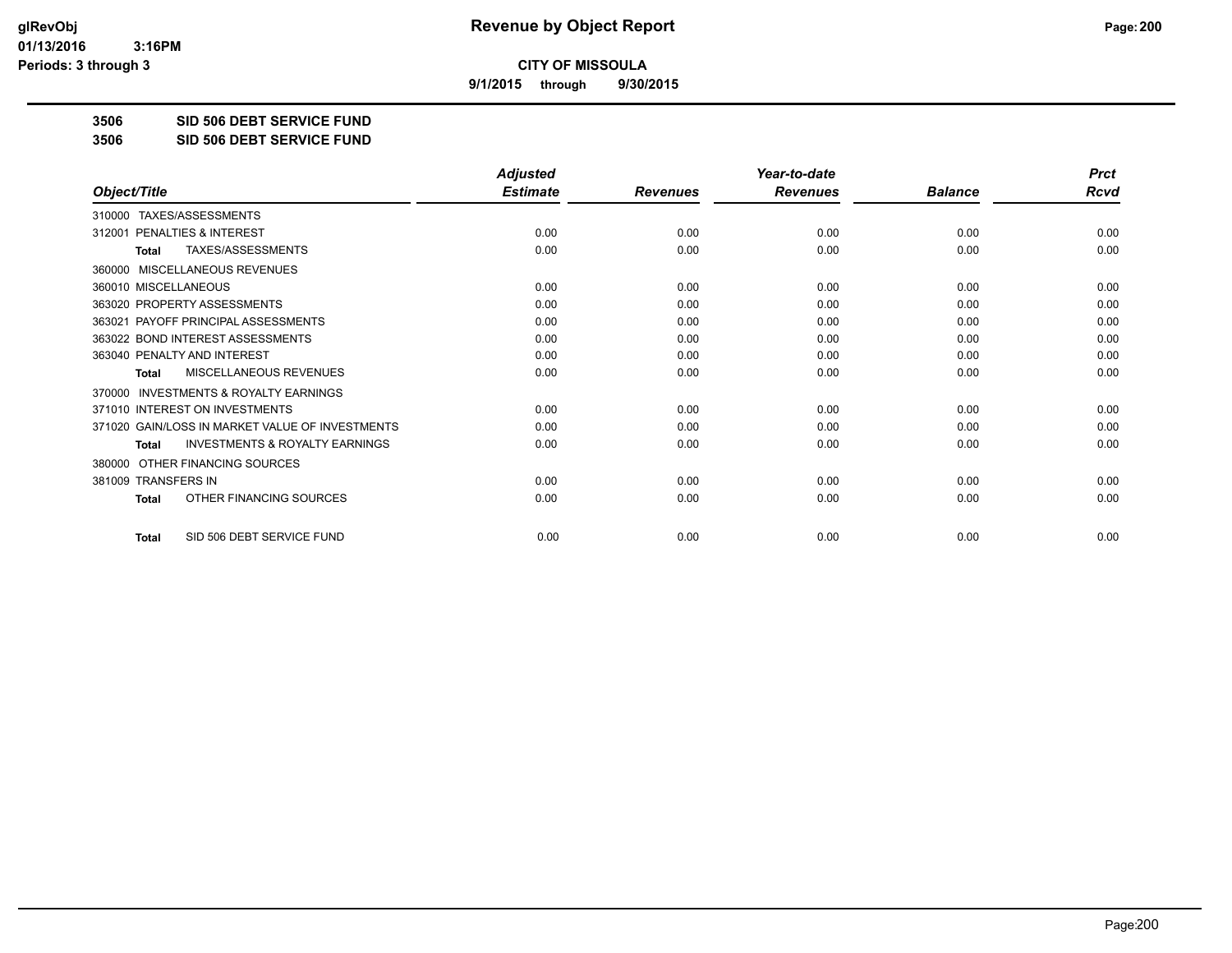**9/1/2015 through 9/30/2015**

## **3506 SID 506 DEBT SERVICE FUND**

|                                                           | <b>Adjusted</b> |                 | Year-to-date    |                | <b>Prct</b> |
|-----------------------------------------------------------|-----------------|-----------------|-----------------|----------------|-------------|
| Object/Title                                              | <b>Estimate</b> | <b>Revenues</b> | <b>Revenues</b> | <b>Balance</b> | <b>Rcvd</b> |
| 310000 TAXES/ASSESSMENTS                                  |                 |                 |                 |                |             |
| 312001 PENALTIES & INTEREST                               | 0.00            | 0.00            | 0.00            | 0.00           | 0.00        |
| TAXES/ASSESSMENTS<br><b>Total</b>                         | 0.00            | 0.00            | 0.00            | 0.00           | 0.00        |
| 360000 MISCELLANEOUS REVENUES                             |                 |                 |                 |                |             |
| 360010 MISCELLANEOUS                                      | 0.00            | 0.00            | 0.00            | 0.00           | 0.00        |
| 363020 PROPERTY ASSESSMENTS                               | 0.00            | 0.00            | 0.00            | 0.00           | 0.00        |
| 363021 PAYOFF PRINCIPAL ASSESSMENTS                       | 0.00            | 0.00            | 0.00            | 0.00           | 0.00        |
| 363022 BOND INTEREST ASSESSMENTS                          | 0.00            | 0.00            | 0.00            | 0.00           | 0.00        |
| 363040 PENALTY AND INTEREST                               | 0.00            | 0.00            | 0.00            | 0.00           | 0.00        |
| MISCELLANEOUS REVENUES<br>Total                           | 0.00            | 0.00            | 0.00            | 0.00           | 0.00        |
| 370000 INVESTMENTS & ROYALTY EARNINGS                     |                 |                 |                 |                |             |
| 371010 INTEREST ON INVESTMENTS                            | 0.00            | 0.00            | 0.00            | 0.00           | 0.00        |
| 371020 GAIN/LOSS IN MARKET VALUE OF INVESTMENT            | 0.00            | 0.00            | 0.00            | 0.00           | 0.00        |
| <b>INVESTMENTS &amp; ROYALTY EARNINGS</b><br><b>Total</b> | 0.00            | 0.00            | 0.00            | 0.00           | 0.00        |
| 380000 OTHER FINANCING SOURCES                            |                 |                 |                 |                |             |
| 381009 TRANSFERS IN                                       | 0.00            | 0.00            | 0.00            | 0.00           | 0.00        |
| OTHER FINANCING SOURCES<br><b>Total</b>                   | 0.00            | 0.00            | 0.00            | 0.00           | 0.00        |
| SID 506 DEBT SERVICE FUND<br><b>Total</b>                 | 0.00            | 0.00            | 0.00            | 0.00           | 0.00        |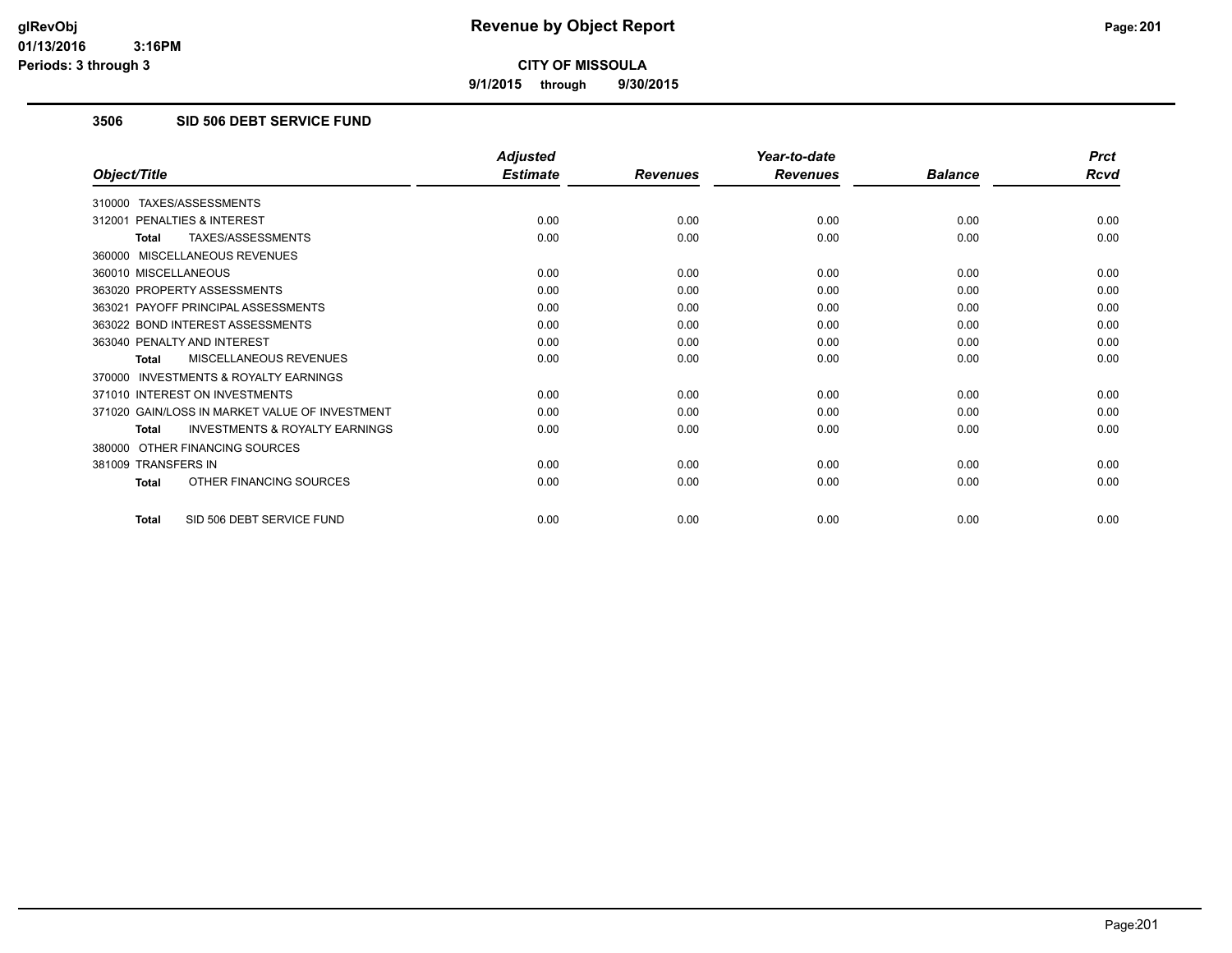**9/1/2015 through 9/30/2015**

**3507 SID 507 DEBT SERVICE FUND**

**3507 SID 507 DEBT SERVICE FUND**

|                                                           | <b>Adjusted</b> |                 | Year-to-date    |                | <b>Prct</b> |
|-----------------------------------------------------------|-----------------|-----------------|-----------------|----------------|-------------|
| Object/Title                                              | <b>Estimate</b> | <b>Revenues</b> | <b>Revenues</b> | <b>Balance</b> | <b>Rcvd</b> |
| TAXES/ASSESSMENTS<br>310000                               |                 |                 |                 |                |             |
| 312001 PENALTIES & INTEREST                               | 0.00            | 0.00            | 0.00            | 0.00           | 0.00        |
| TAXES/ASSESSMENTS<br><b>Total</b>                         | 0.00            | 0.00            | 0.00            | 0.00           | 0.00        |
| MISCELLANEOUS REVENUES<br>360000                          |                 |                 |                 |                |             |
| 360010 MISCELLANEOUS                                      | 0.00            | 0.00            | 0.00            | 0.00           | 0.00        |
| 363020 PROPERTY ASSESSMENTS                               | 0.00            | 0.00            | 0.00            | 0.00           | 0.00        |
| 363021 PAYOFF PRINCIPAL ASSESSMENTS                       | 0.00            | 0.00            | 0.00            | 0.00           | 0.00        |
| 363022 BOND INTEREST ASSESSMENTS                          | 0.00            | 0.00            | 0.00            | 0.00           | 0.00        |
| 363040 PENALTY AND INTEREST                               | 0.00            | 0.00            | 0.00            | 0.00           | 0.00        |
| <b>MISCELLANEOUS REVENUES</b><br><b>Total</b>             | 0.00            | 0.00            | 0.00            | 0.00           | 0.00        |
| <b>INVESTMENTS &amp; ROYALTY EARNINGS</b><br>370000       |                 |                 |                 |                |             |
| 371010 INTEREST ON INVESTMENTS                            | 0.00            | 0.00            | 0.00            | 0.00           | 0.00        |
| 371020 GAIN/LOSS IN MARKET VALUE OF INVESTMENTS           | 0.00            | 0.00            | 0.00            | 0.00           | 0.00        |
| <b>INVESTMENTS &amp; ROYALTY EARNINGS</b><br><b>Total</b> | 0.00            | 0.00            | 0.00            | 0.00           | 0.00        |
| OTHER FINANCING SOURCES<br>380000                         |                 |                 |                 |                |             |
| 381009 TRANSFERS IN                                       | 0.00            | 0.00            | 0.00            | 0.00           | 0.00        |
| OTHER FINANCING SOURCES<br><b>Total</b>                   | 0.00            | 0.00            | 0.00            | 0.00           | 0.00        |
| SID 507 DEBT SERVICE FUND<br><b>Total</b>                 | 0.00            | 0.00            | 0.00            | 0.00           | 0.00        |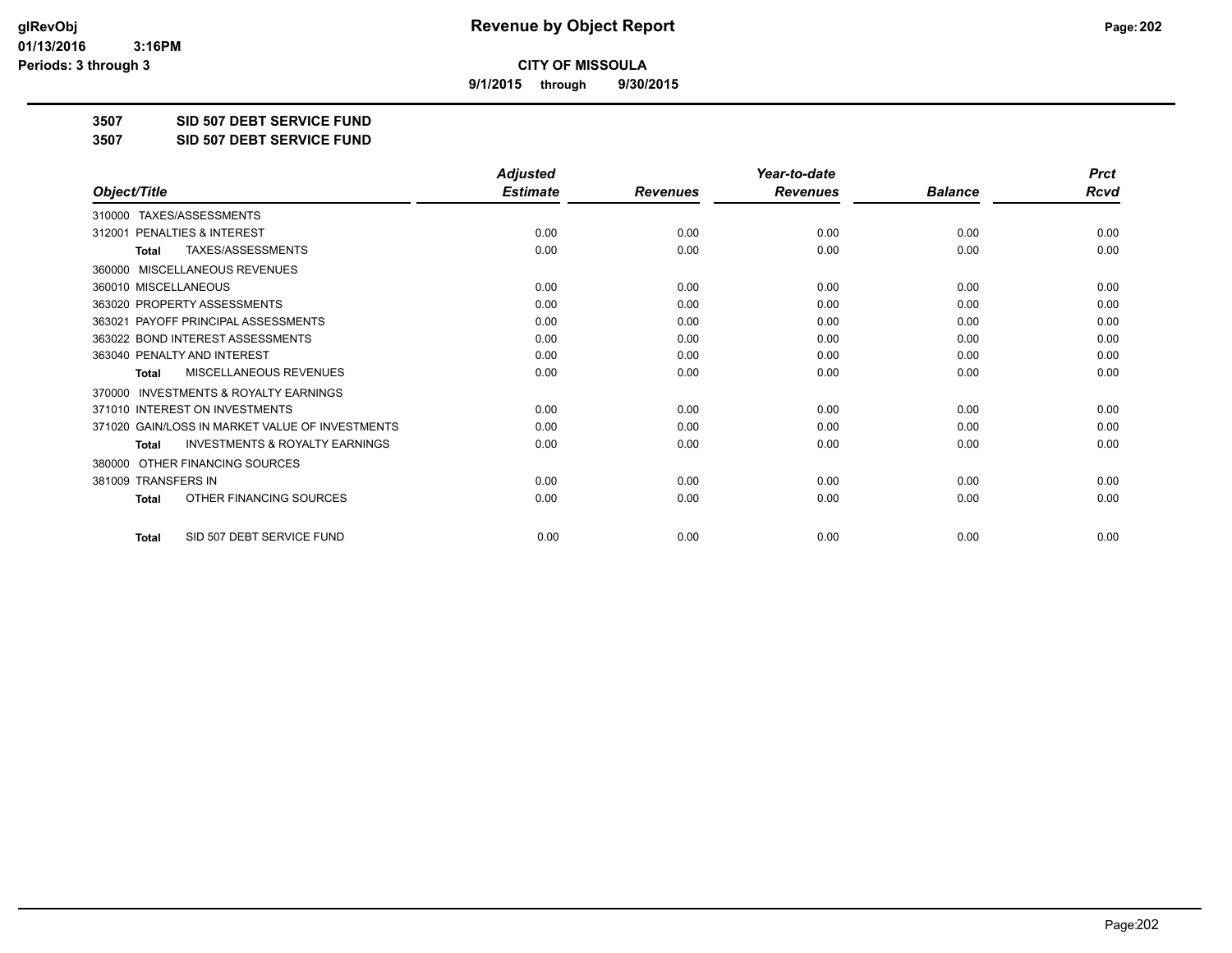**9/1/2015 through 9/30/2015**

# **3507 SID 507 DEBT SERVICE FUND**

|                                                           | <b>Adjusted</b> |                 | Year-to-date    |                | <b>Prct</b> |
|-----------------------------------------------------------|-----------------|-----------------|-----------------|----------------|-------------|
| Object/Title                                              | <b>Estimate</b> | <b>Revenues</b> | <b>Revenues</b> | <b>Balance</b> | <b>Rcvd</b> |
| 310000 TAXES/ASSESSMENTS                                  |                 |                 |                 |                |             |
| 312001 PENALTIES & INTEREST                               | 0.00            | 0.00            | 0.00            | 0.00           | 0.00        |
| TAXES/ASSESSMENTS<br><b>Total</b>                         | 0.00            | 0.00            | 0.00            | 0.00           | 0.00        |
| 360000 MISCELLANEOUS REVENUES                             |                 |                 |                 |                |             |
| 360010 MISCELLANEOUS                                      | 0.00            | 0.00            | 0.00            | 0.00           | 0.00        |
| 363020 PROPERTY ASSESSMENTS                               | 0.00            | 0.00            | 0.00            | 0.00           | 0.00        |
| 363021 PAYOFF PRINCIPAL ASSESSMENTS                       | 0.00            | 0.00            | 0.00            | 0.00           | 0.00        |
| 363022 BOND INTEREST ASSESSMENTS                          | 0.00            | 0.00            | 0.00            | 0.00           | 0.00        |
| 363040 PENALTY AND INTEREST                               | 0.00            | 0.00            | 0.00            | 0.00           | 0.00        |
| MISCELLANEOUS REVENUES<br><b>Total</b>                    | 0.00            | 0.00            | 0.00            | 0.00           | 0.00        |
| <b>INVESTMENTS &amp; ROYALTY EARNINGS</b><br>370000       |                 |                 |                 |                |             |
| 371010 INTEREST ON INVESTMENTS                            | 0.00            | 0.00            | 0.00            | 0.00           | 0.00        |
| 371020 GAIN/LOSS IN MARKET VALUE OF INVESTMENT            | 0.00            | 0.00            | 0.00            | 0.00           | 0.00        |
| <b>INVESTMENTS &amp; ROYALTY EARNINGS</b><br><b>Total</b> | 0.00            | 0.00            | 0.00            | 0.00           | 0.00        |
| 380000 OTHER FINANCING SOURCES                            |                 |                 |                 |                |             |
| 381009 TRANSFERS IN                                       | 0.00            | 0.00            | 0.00            | 0.00           | 0.00        |
| OTHER FINANCING SOURCES<br>Total                          | 0.00            | 0.00            | 0.00            | 0.00           | 0.00        |
| SID 507 DEBT SERVICE FUND<br>Total                        | 0.00            | 0.00            | 0.00            | 0.00           | 0.00        |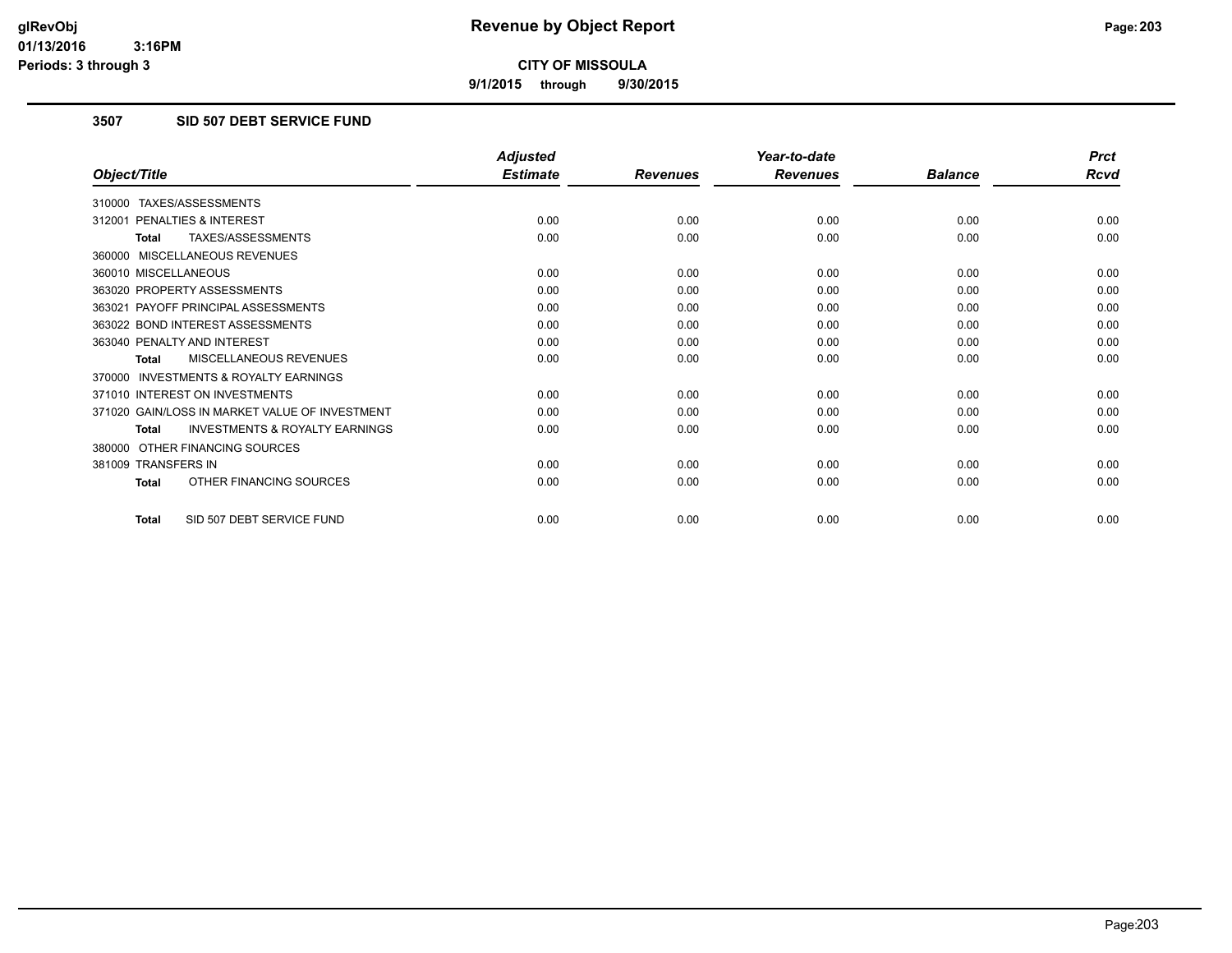**9/1/2015 through 9/30/2015**

**3508 SID 508 DEBT SERVICE FUND**

**3508 SID 508 DEBT SERVICE FUND**

|                                                           | <b>Adjusted</b> |                 | Year-to-date    |                | <b>Prct</b> |
|-----------------------------------------------------------|-----------------|-----------------|-----------------|----------------|-------------|
| Object/Title                                              | <b>Estimate</b> | <b>Revenues</b> | <b>Revenues</b> | <b>Balance</b> | <b>Rcvd</b> |
| TAXES/ASSESSMENTS<br>310000                               |                 |                 |                 |                |             |
| 312001 PENALTIES & INTEREST                               | 0.00            | 0.00            | 0.00            | 0.00           | 0.00        |
| TAXES/ASSESSMENTS<br><b>Total</b>                         | 0.00            | 0.00            | 0.00            | 0.00           | 0.00        |
| MISCELLANEOUS REVENUES<br>360000                          |                 |                 |                 |                |             |
| 360010 MISCELLANEOUS                                      | 0.00            | 0.00            | 0.00            | 0.00           | 0.00        |
| 363020 PROPERTY ASSESSMENTS                               | 0.00            | 0.00            | 0.00            | 0.00           | 0.00        |
| 363021 PAYOFF PRINCIPAL ASSESSMENTS                       | 0.00            | 0.00            | 0.00            | 0.00           | 0.00        |
| 363022 BOND INTEREST ASSESSMENTS                          | 0.00            | 0.00            | 0.00            | 0.00           | 0.00        |
| 363040 PENALTY AND INTEREST                               | 0.00            | 0.00            | 0.00            | 0.00           | 0.00        |
| <b>MISCELLANEOUS REVENUES</b><br><b>Total</b>             | 0.00            | 0.00            | 0.00            | 0.00           | 0.00        |
| <b>INVESTMENTS &amp; ROYALTY EARNINGS</b><br>370000       |                 |                 |                 |                |             |
| 371010 INTEREST ON INVESTMENTS                            | 0.00            | 0.00            | 0.00            | 0.00           | 0.00        |
| 371020 GAIN/LOSS IN MARKET VALUE OF INVESTMENTS           | 0.00            | 0.00            | 0.00            | 0.00           | 0.00        |
| <b>INVESTMENTS &amp; ROYALTY EARNINGS</b><br><b>Total</b> | 0.00            | 0.00            | 0.00            | 0.00           | 0.00        |
| OTHER FINANCING SOURCES<br>380000                         |                 |                 |                 |                |             |
| 381009 TRANSFERS IN                                       | 0.00            | 0.00            | 0.00            | 0.00           | 0.00        |
| OTHER FINANCING SOURCES<br>Total                          | 0.00            | 0.00            | 0.00            | 0.00           | 0.00        |
| SID 508 DEBT SERVICE FUND<br><b>Total</b>                 | 0.00            | 0.00            | 0.00            | 0.00           | 0.00        |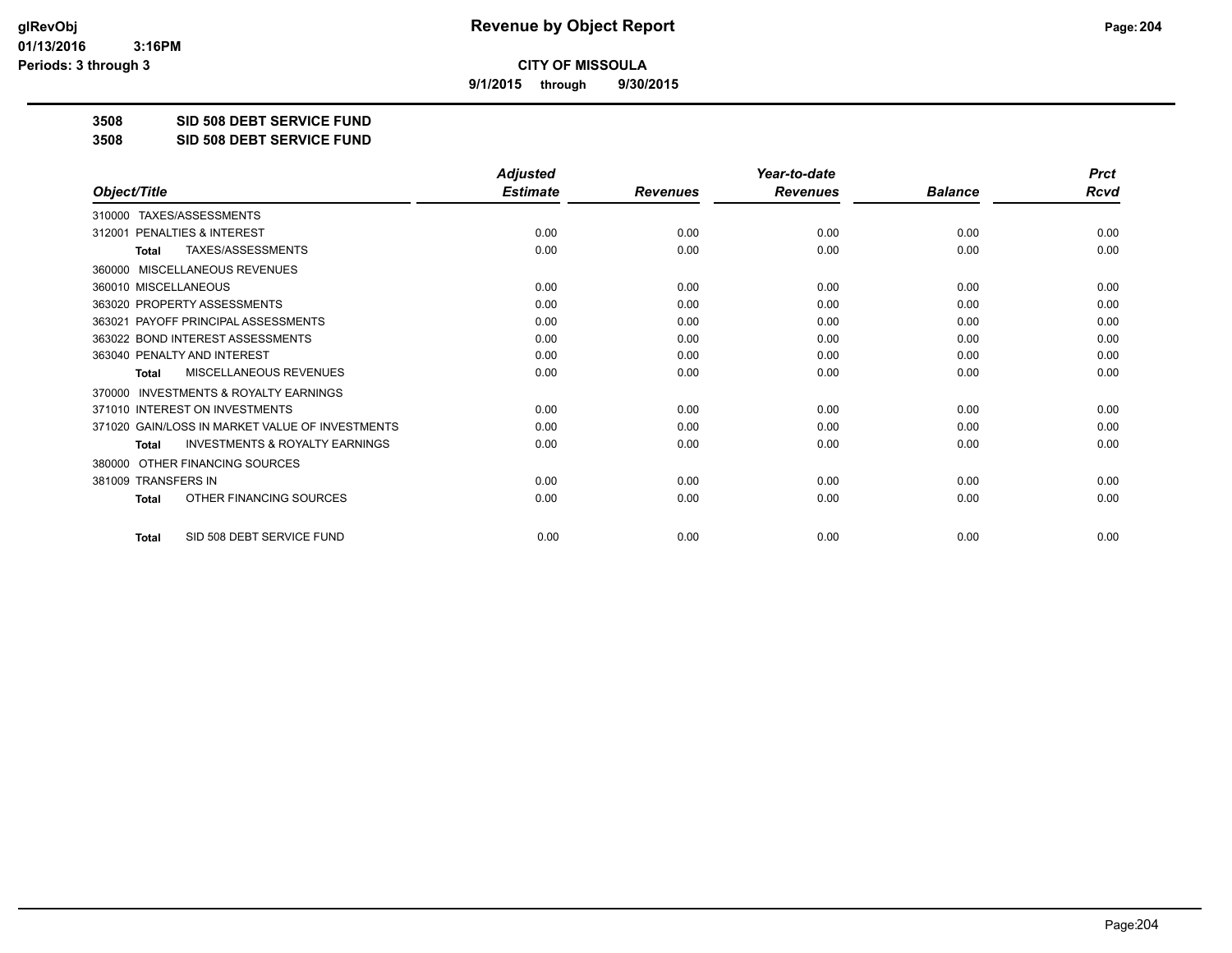**9/1/2015 through 9/30/2015**

## **3508 SID 508 DEBT SERVICE FUND**

|                                                           | <b>Adjusted</b> |                 | Year-to-date    |                | <b>Prct</b> |
|-----------------------------------------------------------|-----------------|-----------------|-----------------|----------------|-------------|
| Object/Title                                              | <b>Estimate</b> | <b>Revenues</b> | <b>Revenues</b> | <b>Balance</b> | <b>Rcvd</b> |
| 310000 TAXES/ASSESSMENTS                                  |                 |                 |                 |                |             |
| PENALTIES & INTEREST<br>312001                            | 0.00            | 0.00            | 0.00            | 0.00           | 0.00        |
| TAXES/ASSESSMENTS<br><b>Total</b>                         | 0.00            | 0.00            | 0.00            | 0.00           | 0.00        |
| 360000 MISCELLANEOUS REVENUES                             |                 |                 |                 |                |             |
| 360010 MISCELLANEOUS                                      | 0.00            | 0.00            | 0.00            | 0.00           | 0.00        |
| 363020 PROPERTY ASSESSMENTS                               | 0.00            | 0.00            | 0.00            | 0.00           | 0.00        |
| 363021 PAYOFF PRINCIPAL ASSESSMENTS                       | 0.00            | 0.00            | 0.00            | 0.00           | 0.00        |
| 363022 BOND INTEREST ASSESSMENTS                          | 0.00            | 0.00            | 0.00            | 0.00           | 0.00        |
| 363040 PENALTY AND INTEREST                               | 0.00            | 0.00            | 0.00            | 0.00           | 0.00        |
| <b>MISCELLANEOUS REVENUES</b><br><b>Total</b>             | 0.00            | 0.00            | 0.00            | 0.00           | 0.00        |
| <b>INVESTMENTS &amp; ROYALTY EARNINGS</b><br>370000       |                 |                 |                 |                |             |
| 371010 INTEREST ON INVESTMENTS                            | 0.00            | 0.00            | 0.00            | 0.00           | 0.00        |
| 371020 GAIN/LOSS IN MARKET VALUE OF INVESTMENT            | 0.00            | 0.00            | 0.00            | 0.00           | 0.00        |
| <b>INVESTMENTS &amp; ROYALTY EARNINGS</b><br><b>Total</b> | 0.00            | 0.00            | 0.00            | 0.00           | 0.00        |
| 380000 OTHER FINANCING SOURCES                            |                 |                 |                 |                |             |
| 381009 TRANSFERS IN                                       | 0.00            | 0.00            | 0.00            | 0.00           | 0.00        |
| OTHER FINANCING SOURCES<br><b>Total</b>                   | 0.00            | 0.00            | 0.00            | 0.00           | 0.00        |
| SID 508 DEBT SERVICE FUND<br><b>Total</b>                 | 0.00            | 0.00            | 0.00            | 0.00           | 0.00        |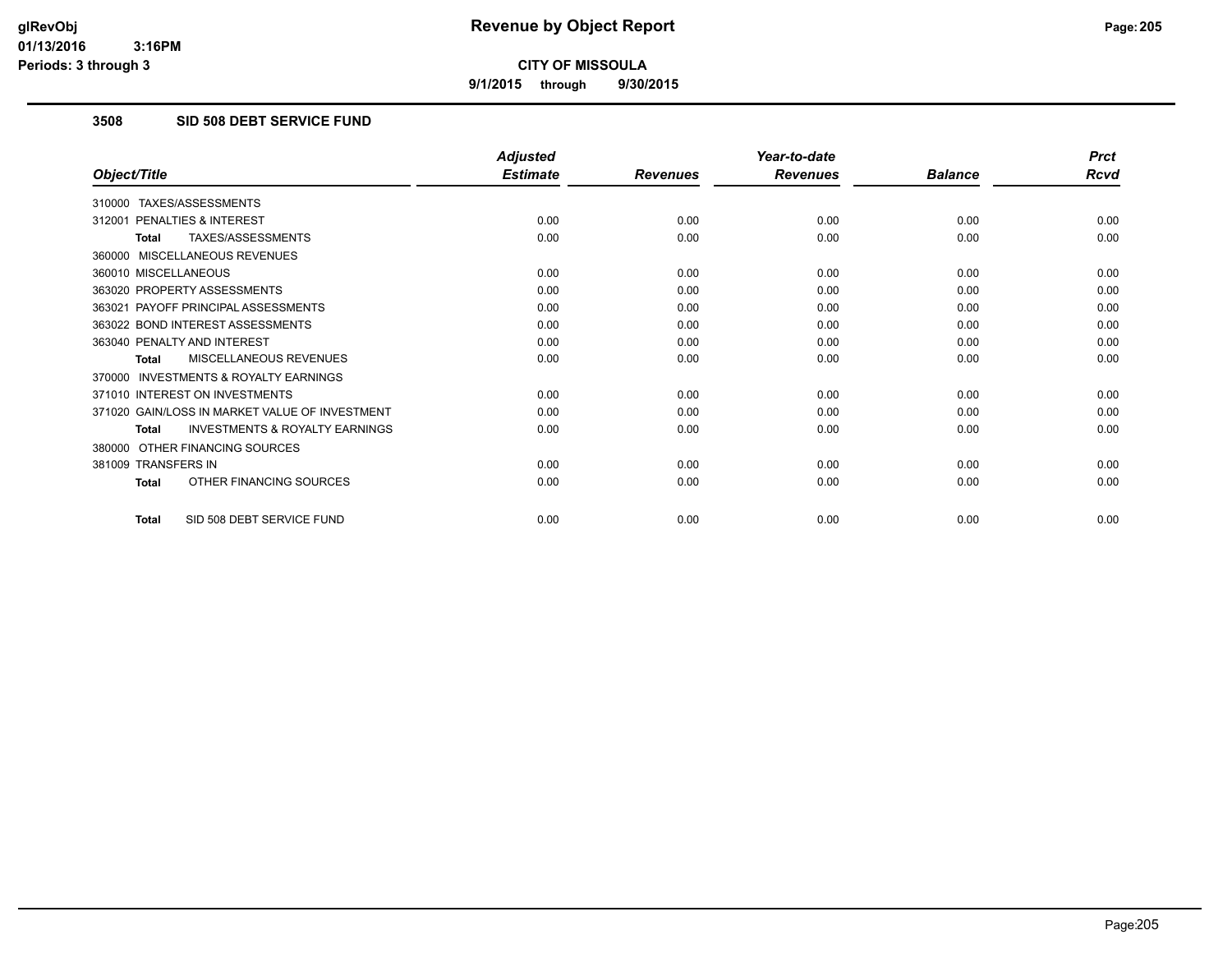**9/1/2015 through 9/30/2015**

**3510 SID 510 DEBT SERVICE FUND**

**3510 SID 510 DEBT SERVICE FUND**

|                                                           | <b>Adjusted</b> |                 | Year-to-date    |                | <b>Prct</b> |
|-----------------------------------------------------------|-----------------|-----------------|-----------------|----------------|-------------|
| Object/Title                                              | <b>Estimate</b> | <b>Revenues</b> | <b>Revenues</b> | <b>Balance</b> | <b>Rcvd</b> |
| TAXES/ASSESSMENTS<br>310000                               |                 |                 |                 |                |             |
| <b>PENALTIES &amp; INTEREST</b><br>312001                 | 0.00            | 0.00            | 0.00            | 0.00           | 0.00        |
| TAXES/ASSESSMENTS<br><b>Total</b>                         | 0.00            | 0.00            | 0.00            | 0.00           | 0.00        |
| MISCELLANEOUS REVENUES<br>360000                          |                 |                 |                 |                |             |
| 360010 MISCELLANEOUS                                      | 0.00            | 0.00            | 0.00            | 0.00           | 0.00        |
| 363020 PROPERTY ASSESSMENTS                               | 0.00            | 0.00            | 0.00            | 0.00           | 0.00        |
| 363021 PAYOFF PRINCIPAL ASSESSMENTS                       | 0.00            | 0.00            | 0.00            | 0.00           | 0.00        |
| 363022 BOND INTEREST ASSESSMENTS                          | 0.00            | 0.00            | 0.00            | 0.00           | 0.00        |
| 363040 PENALTY AND INTEREST                               | 0.00            | 0.00            | 0.00            | 0.00           | 0.00        |
| <b>MISCELLANEOUS REVENUES</b><br><b>Total</b>             | 0.00            | 0.00            | 0.00            | 0.00           | 0.00        |
| <b>INVESTMENTS &amp; ROYALTY EARNINGS</b><br>370000       |                 |                 |                 |                |             |
| 371010 INTEREST ON INVESTMENTS                            | 0.00            | 0.00            | 0.00            | 0.00           | 0.00        |
| 371020 GAIN/LOSS IN MARKET VALUE OF INVESTMENTS           | 0.00            | 0.00            | 0.00            | 0.00           | 0.00        |
| 371500 INTEREST ON INTERFUND LOAN                         | 0.00            | 0.00            | 0.00            | 0.00           | 0.00        |
| <b>INVESTMENTS &amp; ROYALTY EARNINGS</b><br><b>Total</b> | 0.00            | 0.00            | 0.00            | 0.00           | 0.00        |
| SID 510 DEBT SERVICE FUND<br><b>Total</b>                 | 0.00            | 0.00            | 0.00            | 0.00           | 0.00        |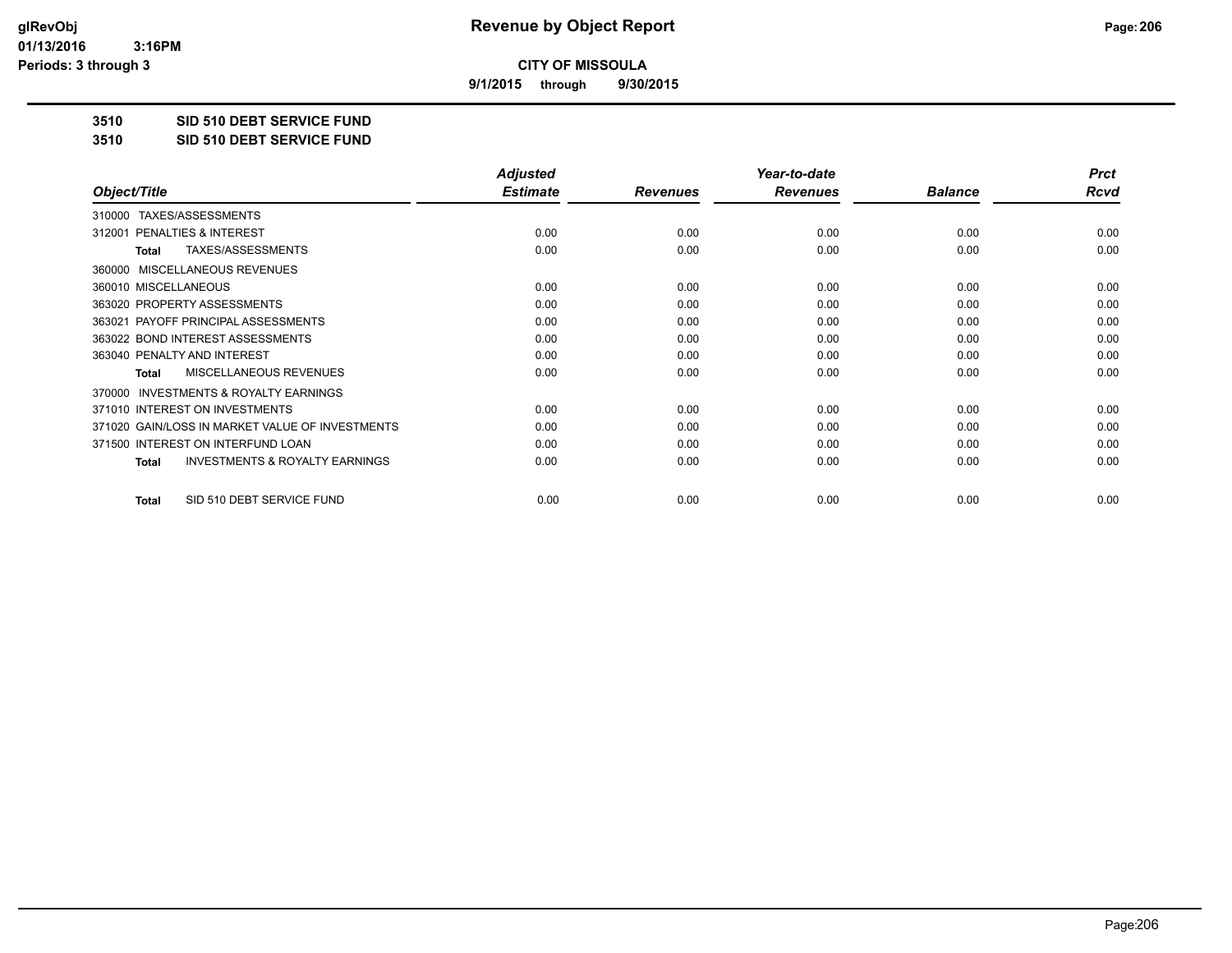**9/1/2015 through 9/30/2015**

# **3510 SID 510 DEBT SERVICE FUND**

|                                                           | <b>Adjusted</b> |                 | Year-to-date    |                | <b>Prct</b> |
|-----------------------------------------------------------|-----------------|-----------------|-----------------|----------------|-------------|
| Object/Title                                              | <b>Estimate</b> | <b>Revenues</b> | <b>Revenues</b> | <b>Balance</b> | Rcvd        |
| TAXES/ASSESSMENTS<br>310000                               |                 |                 |                 |                |             |
| 312001 PENALTIES & INTEREST                               | 0.00            | 0.00            | 0.00            | 0.00           | 0.00        |
| TAXES/ASSESSMENTS<br>Total                                | 0.00            | 0.00            | 0.00            | 0.00           | 0.00        |
| 360000 MISCELLANEOUS REVENUES                             |                 |                 |                 |                |             |
| 360010 MISCELLANEOUS                                      | 0.00            | 0.00            | 0.00            | 0.00           | 0.00        |
| 363020 PROPERTY ASSESSMENTS                               | 0.00            | 0.00            | 0.00            | 0.00           | 0.00        |
| 363021 PAYOFF PRINCIPAL ASSESSMENTS                       | 0.00            | 0.00            | 0.00            | 0.00           | 0.00        |
| 363022 BOND INTEREST ASSESSMENTS                          | 0.00            | 0.00            | 0.00            | 0.00           | 0.00        |
| 363040 PENALTY AND INTEREST                               | 0.00            | 0.00            | 0.00            | 0.00           | 0.00        |
| MISCELLANEOUS REVENUES<br><b>Total</b>                    | 0.00            | 0.00            | 0.00            | 0.00           | 0.00        |
| 370000 INVESTMENTS & ROYALTY EARNINGS                     |                 |                 |                 |                |             |
| 371010 INTEREST ON INVESTMENTS                            | 0.00            | 0.00            | 0.00            | 0.00           | 0.00        |
| 371020 GAIN/LOSS IN MARKET VALUE OF INVESTMENT            | 0.00            | 0.00            | 0.00            | 0.00           | 0.00        |
| 371500 INTEREST ON INTERFUND LOAN                         | 0.00            | 0.00            | 0.00            | 0.00           | 0.00        |
| <b>INVESTMENTS &amp; ROYALTY EARNINGS</b><br><b>Total</b> | 0.00            | 0.00            | 0.00            | 0.00           | 0.00        |
| SID 510 DEBT SERVICE FUND<br><b>Total</b>                 | 0.00            | 0.00            | 0.00            | 0.00           | 0.00        |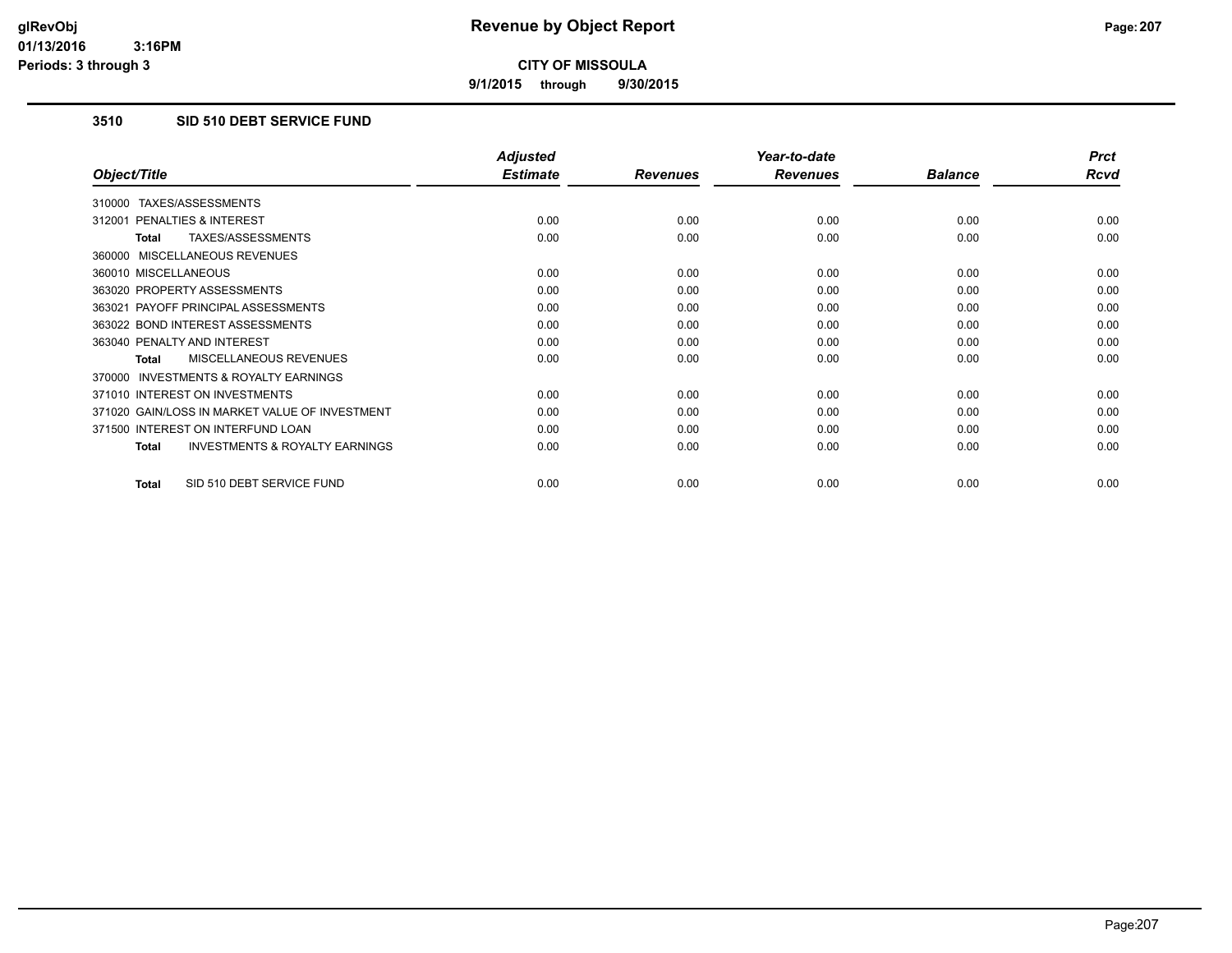**9/1/2015 through 9/30/2015**

**3511 SID 511 DEBT SERVICE FUND**

**3511 SID 511 DEBT SERVICE FUND**

|                                                           | <b>Adjusted</b> |                 | Year-to-date    |                | <b>Prct</b> |
|-----------------------------------------------------------|-----------------|-----------------|-----------------|----------------|-------------|
| Object/Title                                              | <b>Estimate</b> | <b>Revenues</b> | <b>Revenues</b> | <b>Balance</b> | Rcvd        |
| TAXES/ASSESSMENTS<br>310000                               |                 |                 |                 |                |             |
| 312001 PENALTIES & INTEREST                               | 0.00            | 0.00            | 0.00            | 0.00           | 0.00        |
| TAXES/ASSESSMENTS<br>Total                                | 0.00            | 0.00            | 0.00            | 0.00           | 0.00        |
| MISCELLANEOUS REVENUES<br>360000                          |                 |                 |                 |                |             |
| 360010 MISCELLANEOUS                                      | 0.00            | 0.00            | 0.00            | 0.00           | 0.00        |
| 363020 PROPERTY ASSESSMENTS                               | 0.00            | 0.00            | 0.00            | 0.00           | 0.00        |
| 363021 PAYOFF PRINCIPAL ASSESSMENTS                       | 0.00            | 0.00            | 0.00            | 0.00           | 0.00        |
| 363022 BOND INTEREST ASSESSMENTS                          | 0.00            | 0.00            | 0.00            | 0.00           | 0.00        |
| 363040 PENALTY AND INTEREST                               | 0.00            | 0.00            | 0.00            | 0.00           | 0.00        |
| <b>MISCELLANEOUS REVENUES</b><br>Total                    | 0.00            | 0.00            | 0.00            | 0.00           | 0.00        |
| <b>INVESTMENTS &amp; ROYALTY EARNINGS</b><br>370000       |                 |                 |                 |                |             |
| 371010 INTEREST ON INVESTMENTS                            | 0.00            | 0.00            | 0.00            | 0.00           | 0.00        |
| 371020 GAIN/LOSS IN MARKET VALUE OF INVESTMENTS           | 0.00            | 0.00            | 0.00            | 0.00           | 0.00        |
| <b>INVESTMENTS &amp; ROYALTY EARNINGS</b><br><b>Total</b> | 0.00            | 0.00            | 0.00            | 0.00           | 0.00        |
| SID 511 DEBT SERVICE FUND<br>Total                        | 0.00            | 0.00            | 0.00            | 0.00           | 0.00        |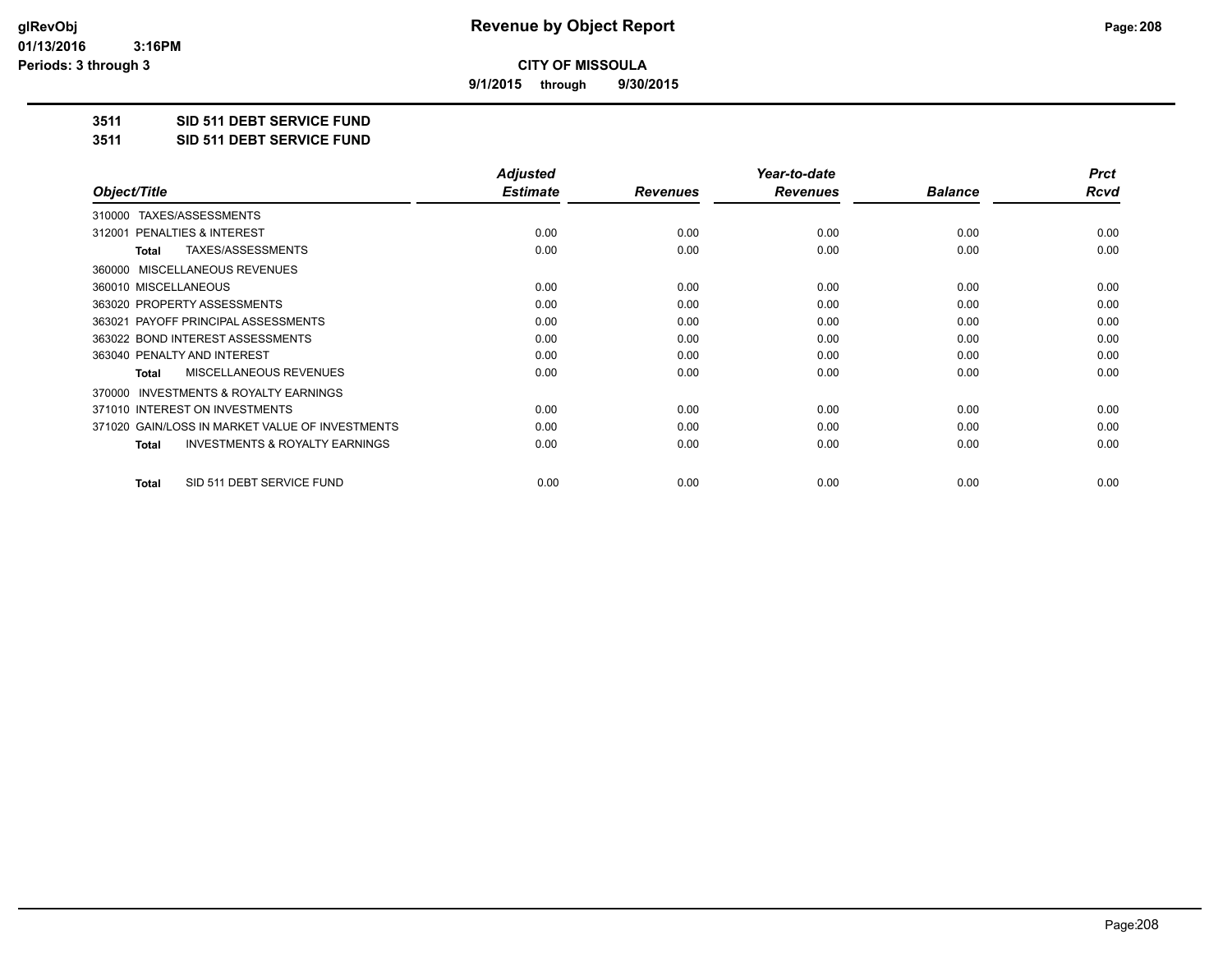**9/1/2015 through 9/30/2015**

# **3511 SID 511 DEBT SERVICE FUND**

|                                                     | <b>Adjusted</b> |                 | Year-to-date    |                | <b>Prct</b> |
|-----------------------------------------------------|-----------------|-----------------|-----------------|----------------|-------------|
| Object/Title                                        | <b>Estimate</b> | <b>Revenues</b> | <b>Revenues</b> | <b>Balance</b> | <b>Rcvd</b> |
| 310000 TAXES/ASSESSMENTS                            |                 |                 |                 |                |             |
| 312001 PENALTIES & INTEREST                         | 0.00            | 0.00            | 0.00            | 0.00           | 0.00        |
| TAXES/ASSESSMENTS<br><b>Total</b>                   | 0.00            | 0.00            | 0.00            | 0.00           | 0.00        |
| 360000 MISCELLANEOUS REVENUES                       |                 |                 |                 |                |             |
| 360010 MISCELLANEOUS                                | 0.00            | 0.00            | 0.00            | 0.00           | 0.00        |
| 363020 PROPERTY ASSESSMENTS                         | 0.00            | 0.00            | 0.00            | 0.00           | 0.00        |
| 363021 PAYOFF PRINCIPAL ASSESSMENTS                 | 0.00            | 0.00            | 0.00            | 0.00           | 0.00        |
| 363022 BOND INTEREST ASSESSMENTS                    | 0.00            | 0.00            | 0.00            | 0.00           | 0.00        |
| 363040 PENALTY AND INTEREST                         | 0.00            | 0.00            | 0.00            | 0.00           | 0.00        |
| <b>MISCELLANEOUS REVENUES</b><br>Total              | 0.00            | 0.00            | 0.00            | 0.00           | 0.00        |
| <b>INVESTMENTS &amp; ROYALTY EARNINGS</b><br>370000 |                 |                 |                 |                |             |
| 371010 INTEREST ON INVESTMENTS                      | 0.00            | 0.00            | 0.00            | 0.00           | 0.00        |
| 371020 GAIN/LOSS IN MARKET VALUE OF INVESTMENT      | 0.00            | 0.00            | 0.00            | 0.00           | 0.00        |
| <b>INVESTMENTS &amp; ROYALTY EARNINGS</b><br>Total  | 0.00            | 0.00            | 0.00            | 0.00           | 0.00        |
| SID 511 DEBT SERVICE FUND<br><b>Total</b>           | 0.00            | 0.00            | 0.00            | 0.00           | 0.00        |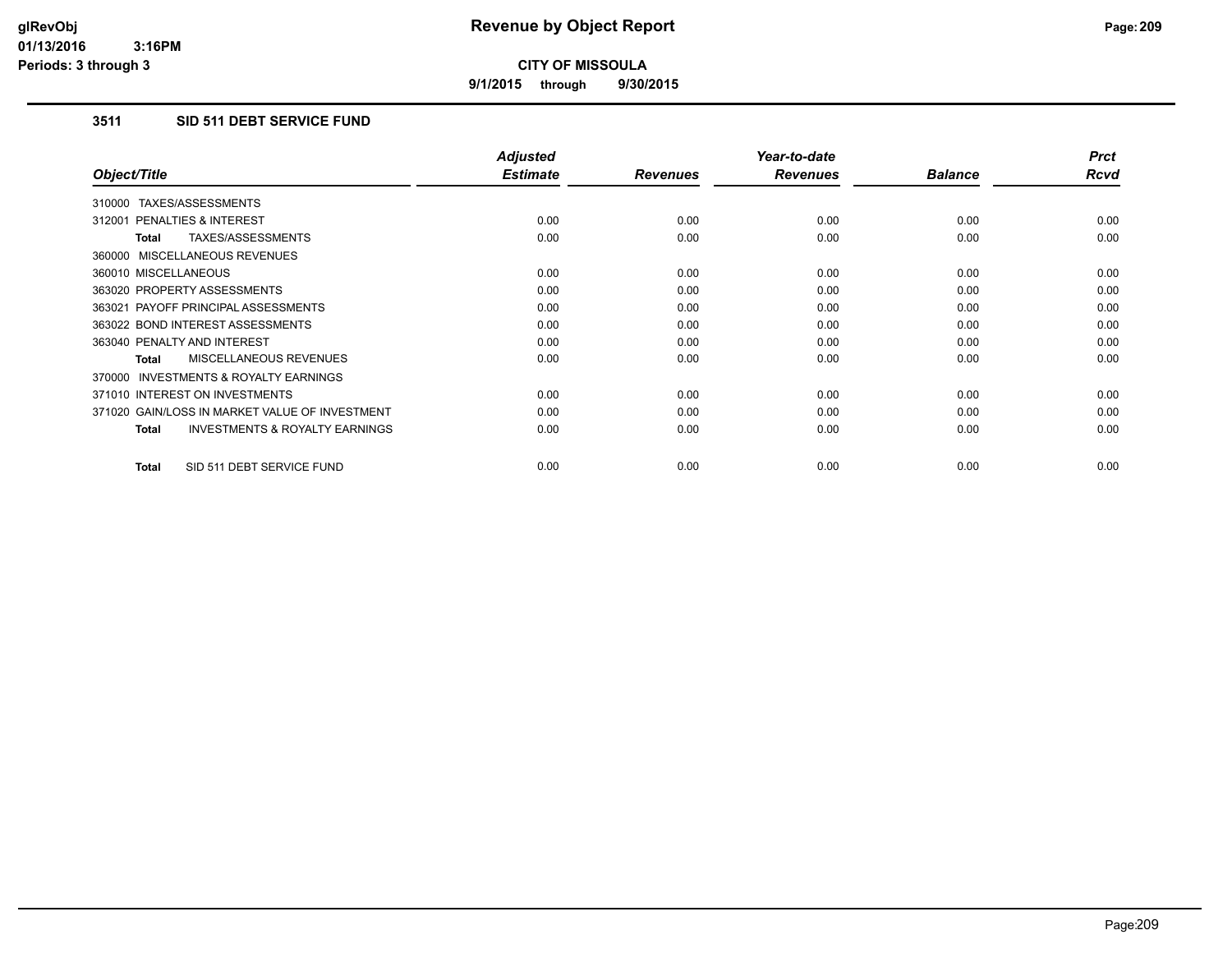**9/1/2015 through 9/30/2015**

**3512 SID 512 DEBT SERVICE FUND**

**3512 SID 512 DEBT SERVICE FUND**

|                                                           | <b>Adjusted</b> |                 | Year-to-date    |                | <b>Prct</b> |
|-----------------------------------------------------------|-----------------|-----------------|-----------------|----------------|-------------|
| Object/Title                                              | <b>Estimate</b> | <b>Revenues</b> | <b>Revenues</b> | <b>Balance</b> | <b>Rcvd</b> |
| TAXES/ASSESSMENTS<br>310000                               |                 |                 |                 |                |             |
| <b>PENALTIES &amp; INTEREST</b><br>312001                 | 0.00            | 0.00            | 0.00            | 0.00           | 0.00        |
| TAXES/ASSESSMENTS<br><b>Total</b>                         | 0.00            | 0.00            | 0.00            | 0.00           | 0.00        |
| MISCELLANEOUS REVENUES<br>360000                          |                 |                 |                 |                |             |
| 360010 MISCELLANEOUS                                      | 0.00            | 0.00            | 0.00            | 0.00           | 0.00        |
| 363020 PROPERTY ASSESSMENTS                               | 33,355.00       | 0.00            | $-31.73$        | 33,386.73      | $-0.10$     |
| 363021 PAYOFF PRINCIPAL ASSESSMENTS                       | 0.00            | 0.00            | 241.07          | $-241.07$      | 0.00        |
| 363022 BOND INTEREST ASSESSMENTS                          | 0.00            | 0.00            | 0.00            | 0.00           | 0.00        |
| 363040 PENALTY AND INTEREST                               | 0.00            | 33.41           | 31.73           | $-31.73$       | 0.00        |
| <b>MISCELLANEOUS REVENUES</b><br><b>Total</b>             | 33,355.00       | 33.41           | 241.07          | 33,113.93      | 0.72        |
| <b>INVESTMENTS &amp; ROYALTY EARNINGS</b><br>370000       |                 |                 |                 |                |             |
| 371010 INTEREST ON INVESTMENTS                            | 0.00            | 0.00            | 0.00            | 0.00           | 0.00        |
| 371020 GAIN/LOSS IN MARKET VALUE OF INVESTMENTS           | 0.00            | 0.00            | 0.00            | 0.00           | 0.00        |
| 371500 INTEREST ON INTERFUND LOAN                         | 0.00            | 0.00            | 0.00            | 0.00           | 0.00        |
| <b>INVESTMENTS &amp; ROYALTY EARNINGS</b><br><b>Total</b> | 0.00            | 0.00            | 0.00            | 0.00           | 0.00        |
| SID 512 DEBT SERVICE FUND<br><b>Total</b>                 | 33,355.00       | 33.41           | 241.07          | 33,113.93      | 0.72        |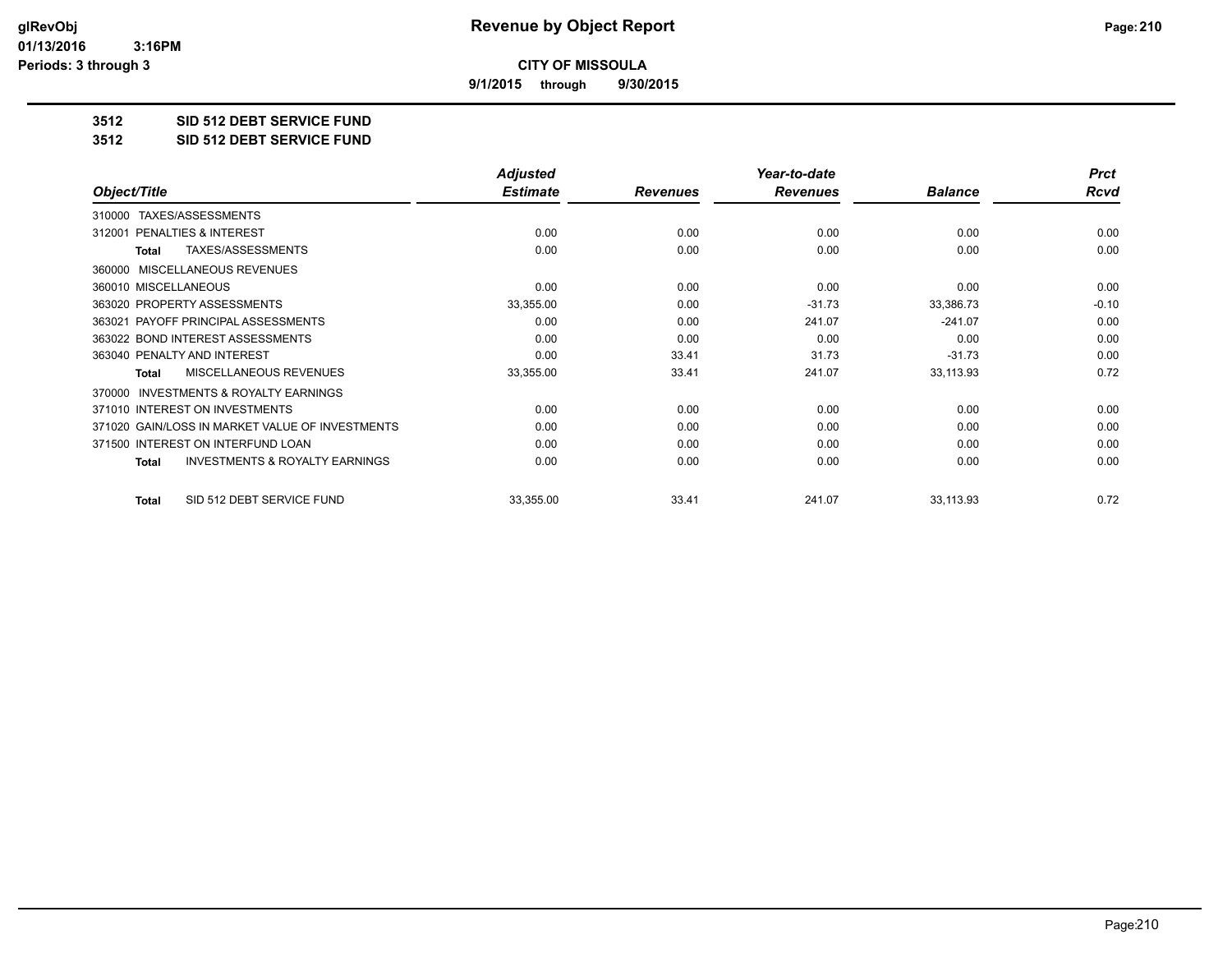**9/1/2015 through 9/30/2015**

# **3512 SID 512 DEBT SERVICE FUND**

|                                                    | <b>Adjusted</b> |                 | Year-to-date    |                | <b>Prct</b> |
|----------------------------------------------------|-----------------|-----------------|-----------------|----------------|-------------|
| Object/Title                                       | <b>Estimate</b> | <b>Revenues</b> | <b>Revenues</b> | <b>Balance</b> | Rcvd        |
| TAXES/ASSESSMENTS<br>310000                        |                 |                 |                 |                |             |
| 312001 PENALTIES & INTEREST                        | 0.00            | 0.00            | 0.00            | 0.00           | 0.00        |
| TAXES/ASSESSMENTS<br>Total                         | 0.00            | 0.00            | 0.00            | 0.00           | 0.00        |
| 360000 MISCELLANEOUS REVENUES                      |                 |                 |                 |                |             |
| 360010 MISCELLANEOUS                               | 0.00            | 0.00            | 0.00            | 0.00           | 0.00        |
| 363020 PROPERTY ASSESSMENTS                        | 33,355.00       | 0.00            | $-31.73$        | 33,386.73      | $-0.10$     |
| 363021 PAYOFF PRINCIPAL ASSESSMENTS                | 0.00            | 0.00            | 241.07          | $-241.07$      | 0.00        |
| 363022 BOND INTEREST ASSESSMENTS                   | 0.00            | 0.00            | 0.00            | 0.00           | 0.00        |
| 363040 PENALTY AND INTEREST                        | 0.00            | 33.41           | 31.73           | $-31.73$       | 0.00        |
| MISCELLANEOUS REVENUES<br>Total                    | 33,355.00       | 33.41           | 241.07          | 33,113.93      | 0.72        |
| 370000 INVESTMENTS & ROYALTY EARNINGS              |                 |                 |                 |                |             |
| 371010 INTEREST ON INVESTMENTS                     | 0.00            | 0.00            | 0.00            | 0.00           | 0.00        |
| 371020 GAIN/LOSS IN MARKET VALUE OF INVESTMENT     | 0.00            | 0.00            | 0.00            | 0.00           | 0.00        |
| 371500 INTEREST ON INTERFUND LOAN                  | 0.00            | 0.00            | 0.00            | 0.00           | 0.00        |
| <b>INVESTMENTS &amp; ROYALTY EARNINGS</b><br>Total | 0.00            | 0.00            | 0.00            | 0.00           | 0.00        |
| SID 512 DEBT SERVICE FUND<br>Total                 | 33,355.00       | 33.41           | 241.07          | 33,113.93      | 0.72        |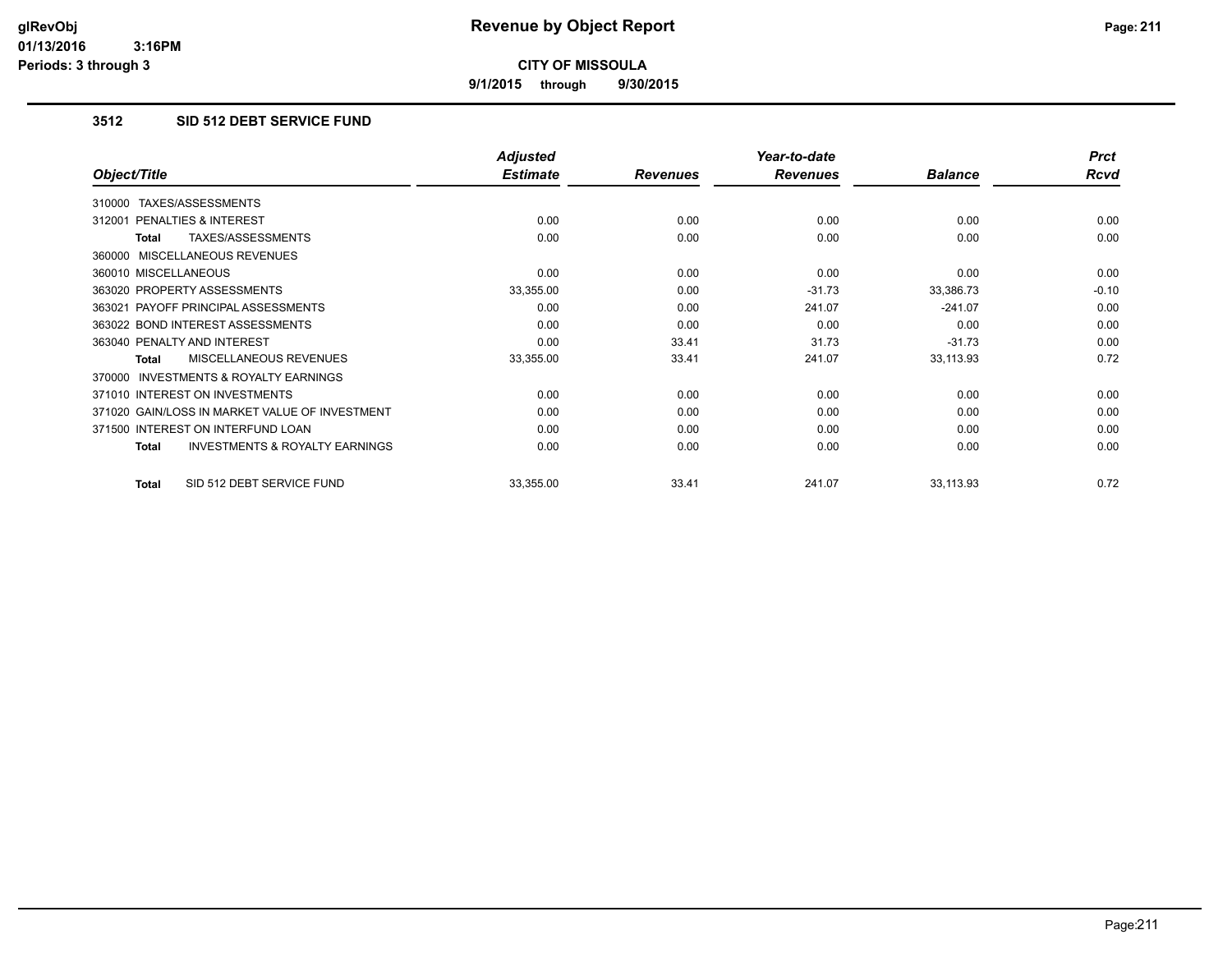**9/1/2015 through 9/30/2015**

**3513 SID 513 DEBT SERVICE FUND**

**3513 SID 513 DEBT SERVICE FUND**

|                                                           | <b>Adjusted</b> |                 | Year-to-date    |                | <b>Prct</b> |
|-----------------------------------------------------------|-----------------|-----------------|-----------------|----------------|-------------|
| Object/Title                                              | <b>Estimate</b> | <b>Revenues</b> | <b>Revenues</b> | <b>Balance</b> | <b>Rcvd</b> |
| 310000 TAXES/ASSESSMENTS                                  |                 |                 |                 |                |             |
| 312001 PENALTIES & INTEREST                               | 0.00            | 0.00            | 0.00            | 0.00           | 0.00        |
| TAXES/ASSESSMENTS<br><b>Total</b>                         | 0.00            | 0.00            | 0.00            | 0.00           | 0.00        |
| <b>MISCELLANEOUS REVENUES</b><br>360000                   |                 |                 |                 |                |             |
| 360010 MISCELLANEOUS                                      | 0.00            | 0.00            | 0.00            | 0.00           | 0.00        |
| 363020 PROPERTY ASSESSMENTS                               | 0.00            | 0.00            | 0.00            | 0.00           | 0.00        |
| 363021 PAYOFF PRINCIPAL ASSESSMENTS                       | 0.00            | 0.00            | 0.00            | 0.00           | 0.00        |
| 363022 BOND INTEREST ASSESSMENTS                          | 0.00            | 0.00            | 0.00            | 0.00           | 0.00        |
| 363040 PENALTY AND INTEREST                               | 0.00            | 0.00            | 0.00            | 0.00           | 0.00        |
| <b>MISCELLANEOUS REVENUES</b><br><b>Total</b>             | 0.00            | 0.00            | 0.00            | 0.00           | 0.00        |
| <b>INVESTMENTS &amp; ROYALTY EARNINGS</b><br>370000       |                 |                 |                 |                |             |
| 371010 INTEREST ON INVESTMENTS                            | 0.00            | 0.00            | 0.00            | 0.00           | 0.00        |
| 371020 GAIN/LOSS IN MARKET VALUE OF INVESTMENTS           | 0.00            | 0.00            | 0.00            | 0.00           | 0.00        |
| <b>INVESTMENTS &amp; ROYALTY EARNINGS</b><br><b>Total</b> | 0.00            | 0.00            | 0.00            | 0.00           | 0.00        |
| OTHER FINANCING SOURCES<br>380000                         |                 |                 |                 |                |             |
| 381009 TRANSFERS IN                                       | 0.00            | 0.00            | 0.00            | 0.00           | 0.00        |
| OTHER FINANCING SOURCES<br><b>Total</b>                   | 0.00            | 0.00            | 0.00            | 0.00           | 0.00        |
| SID 513 DEBT SERVICE FUND<br><b>Total</b>                 | 0.00            | 0.00            | 0.00            | 0.00           | 0.00        |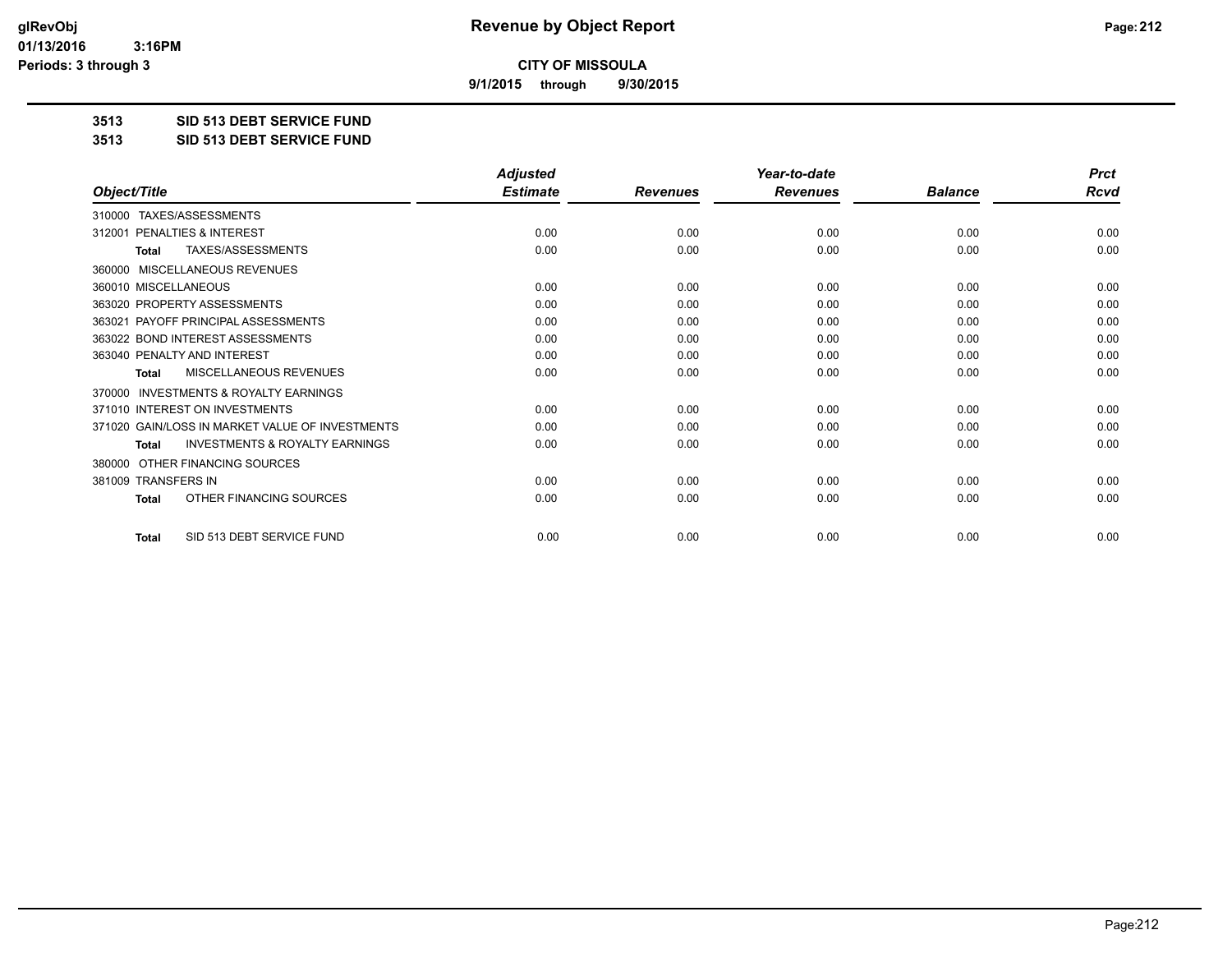**9/1/2015 through 9/30/2015**

# **3513 SID 513 DEBT SERVICE FUND**

|                                                           | <b>Adjusted</b> |                 | Year-to-date    |                | <b>Prct</b> |
|-----------------------------------------------------------|-----------------|-----------------|-----------------|----------------|-------------|
| Object/Title                                              | <b>Estimate</b> | <b>Revenues</b> | <b>Revenues</b> | <b>Balance</b> | <b>Rcvd</b> |
| 310000 TAXES/ASSESSMENTS                                  |                 |                 |                 |                |             |
| 312001 PENALTIES & INTEREST                               | 0.00            | 0.00            | 0.00            | 0.00           | 0.00        |
| TAXES/ASSESSMENTS<br><b>Total</b>                         | 0.00            | 0.00            | 0.00            | 0.00           | 0.00        |
| 360000 MISCELLANEOUS REVENUES                             |                 |                 |                 |                |             |
| 360010 MISCELLANEOUS                                      | 0.00            | 0.00            | 0.00            | 0.00           | 0.00        |
| 363020 PROPERTY ASSESSMENTS                               | 0.00            | 0.00            | 0.00            | 0.00           | 0.00        |
| 363021 PAYOFF PRINCIPAL ASSESSMENTS                       | 0.00            | 0.00            | 0.00            | 0.00           | 0.00        |
| 363022 BOND INTEREST ASSESSMENTS                          | 0.00            | 0.00            | 0.00            | 0.00           | 0.00        |
| 363040 PENALTY AND INTEREST                               | 0.00            | 0.00            | 0.00            | 0.00           | 0.00        |
| MISCELLANEOUS REVENUES<br><b>Total</b>                    | 0.00            | 0.00            | 0.00            | 0.00           | 0.00        |
| <b>INVESTMENTS &amp; ROYALTY EARNINGS</b><br>370000       |                 |                 |                 |                |             |
| 371010 INTEREST ON INVESTMENTS                            | 0.00            | 0.00            | 0.00            | 0.00           | 0.00        |
| 371020 GAIN/LOSS IN MARKET VALUE OF INVESTMENT            | 0.00            | 0.00            | 0.00            | 0.00           | 0.00        |
| <b>INVESTMENTS &amp; ROYALTY EARNINGS</b><br><b>Total</b> | 0.00            | 0.00            | 0.00            | 0.00           | 0.00        |
| 380000 OTHER FINANCING SOURCES                            |                 |                 |                 |                |             |
| 381009 TRANSFERS IN                                       | 0.00            | 0.00            | 0.00            | 0.00           | 0.00        |
| OTHER FINANCING SOURCES<br><b>Total</b>                   | 0.00            | 0.00            | 0.00            | 0.00           | 0.00        |
| SID 513 DEBT SERVICE FUND<br>Total                        | 0.00            | 0.00            | 0.00            | 0.00           | 0.00        |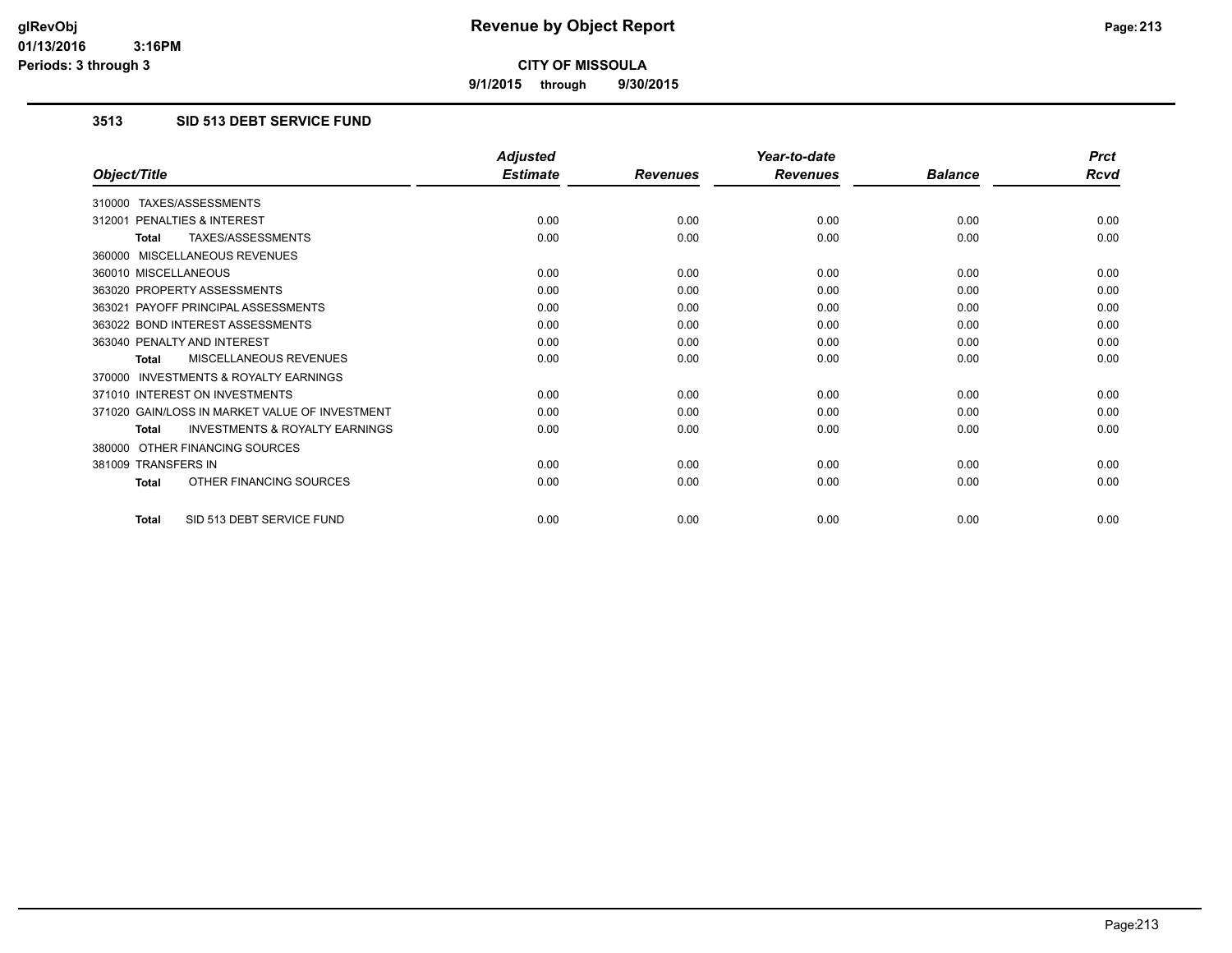**9/1/2015 through 9/30/2015**

**3514 SID 514 DEBT SERVICE FUND**

**3514 SID 514 DEBT SERVICE FUND**

|                                                           | <b>Adjusted</b> |                 | Year-to-date    |                | <b>Prct</b> |
|-----------------------------------------------------------|-----------------|-----------------|-----------------|----------------|-------------|
| Object/Title                                              | <b>Estimate</b> | <b>Revenues</b> | <b>Revenues</b> | <b>Balance</b> | <b>Rcvd</b> |
| TAXES/ASSESSMENTS<br>310000                               |                 |                 |                 |                |             |
| 312001 PENALTIES & INTEREST                               | 0.00            | 0.00            | 0.00            | 0.00           | 0.00        |
| TAXES/ASSESSMENTS<br><b>Total</b>                         | 0.00            | 0.00            | 0.00            | 0.00           | 0.00        |
| MISCELLANEOUS REVENUES<br>360000                          |                 |                 |                 |                |             |
| 360010 MISCELLANEOUS                                      | 0.00            | 0.00            | 0.00            | 0.00           | 0.00        |
| 363020 PROPERTY ASSESSMENTS                               | 0.00            | 0.00            | 0.00            | 0.00           | 0.00        |
| 363021 PAYOFF PRINCIPAL ASSESSMENTS                       | 0.00            | 0.00            | 0.00            | 0.00           | 0.00        |
| 363022 BOND INTEREST ASSESSMENTS                          | 0.00            | 0.00            | 0.00            | 0.00           | 0.00        |
| 363040 PENALTY AND INTEREST                               | 0.00            | 0.00            | 0.00            | 0.00           | 0.00        |
| <b>MISCELLANEOUS REVENUES</b><br><b>Total</b>             | 0.00            | 0.00            | 0.00            | 0.00           | 0.00        |
| <b>INVESTMENTS &amp; ROYALTY EARNINGS</b><br>370000       |                 |                 |                 |                |             |
| 371010 INTEREST ON INVESTMENTS                            | 0.00            | 0.00            | 0.00            | 0.00           | 0.00        |
| 371020 GAIN/LOSS IN MARKET VALUE OF INVESTMENTS           | 0.00            | 0.00            | 0.00            | 0.00           | 0.00        |
| <b>INVESTMENTS &amp; ROYALTY EARNINGS</b><br><b>Total</b> | 0.00            | 0.00            | 0.00            | 0.00           | 0.00        |
| OTHER FINANCING SOURCES<br>380000                         |                 |                 |                 |                |             |
| 383042 TRANSFERS FROM OTHER FUNDS                         | 0.00            | 0.00            | 0.00            | 0.00           | 0.00        |
| OTHER FINANCING SOURCES<br>Total                          | 0.00            | 0.00            | 0.00            | 0.00           | 0.00        |
| SID 514 DEBT SERVICE FUND<br><b>Total</b>                 | 0.00            | 0.00            | 0.00            | 0.00           | 0.00        |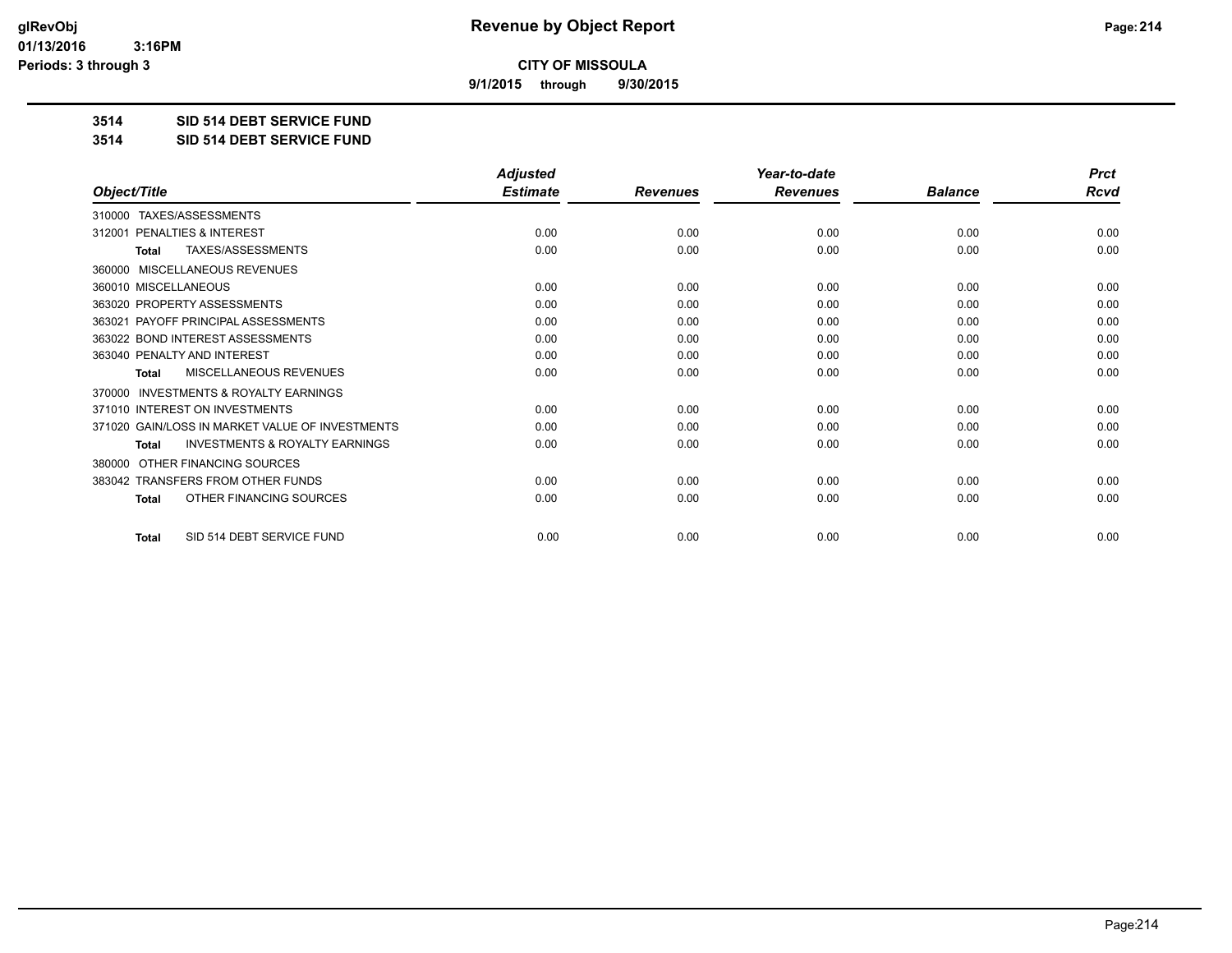**9/1/2015 through 9/30/2015**

## **3514 SID 514 DEBT SERVICE FUND**

|                                                           | <b>Adjusted</b> |                 | Year-to-date    |                | <b>Prct</b> |
|-----------------------------------------------------------|-----------------|-----------------|-----------------|----------------|-------------|
| Object/Title                                              | <b>Estimate</b> | <b>Revenues</b> | <b>Revenues</b> | <b>Balance</b> | <b>Rcvd</b> |
| 310000 TAXES/ASSESSMENTS                                  |                 |                 |                 |                |             |
| 312001 PENALTIES & INTEREST                               | 0.00            | 0.00            | 0.00            | 0.00           | 0.00        |
| <b>TAXES/ASSESSMENTS</b><br><b>Total</b>                  | 0.00            | 0.00            | 0.00            | 0.00           | 0.00        |
| MISCELLANEOUS REVENUES<br>360000                          |                 |                 |                 |                |             |
| 360010 MISCELLANEOUS                                      | 0.00            | 0.00            | 0.00            | 0.00           | 0.00        |
| 363020 PROPERTY ASSESSMENTS                               | 0.00            | 0.00            | 0.00            | 0.00           | 0.00        |
| 363021 PAYOFF PRINCIPAL ASSESSMENTS                       | 0.00            | 0.00            | 0.00            | 0.00           | 0.00        |
| 363022 BOND INTEREST ASSESSMENTS                          | 0.00            | 0.00            | 0.00            | 0.00           | 0.00        |
| 363040 PENALTY AND INTEREST                               | 0.00            | 0.00            | 0.00            | 0.00           | 0.00        |
| MISCELLANEOUS REVENUES<br><b>Total</b>                    | 0.00            | 0.00            | 0.00            | 0.00           | 0.00        |
| <b>INVESTMENTS &amp; ROYALTY EARNINGS</b><br>370000       |                 |                 |                 |                |             |
| 371010 INTEREST ON INVESTMENTS                            | 0.00            | 0.00            | 0.00            | 0.00           | 0.00        |
| 371020 GAIN/LOSS IN MARKET VALUE OF INVESTMENT            | 0.00            | 0.00            | 0.00            | 0.00           | 0.00        |
| <b>INVESTMENTS &amp; ROYALTY EARNINGS</b><br><b>Total</b> | 0.00            | 0.00            | 0.00            | 0.00           | 0.00        |
| OTHER FINANCING SOURCES<br>380000                         |                 |                 |                 |                |             |
| 383042 TRANSFERS FROM OTHER FUNDS                         | 0.00            | 0.00            | 0.00            | 0.00           | 0.00        |
| OTHER FINANCING SOURCES<br><b>Total</b>                   | 0.00            | 0.00            | 0.00            | 0.00           | 0.00        |
| SID 514 DEBT SERVICE FUND<br><b>Total</b>                 | 0.00            | 0.00            | 0.00            | 0.00           | 0.00        |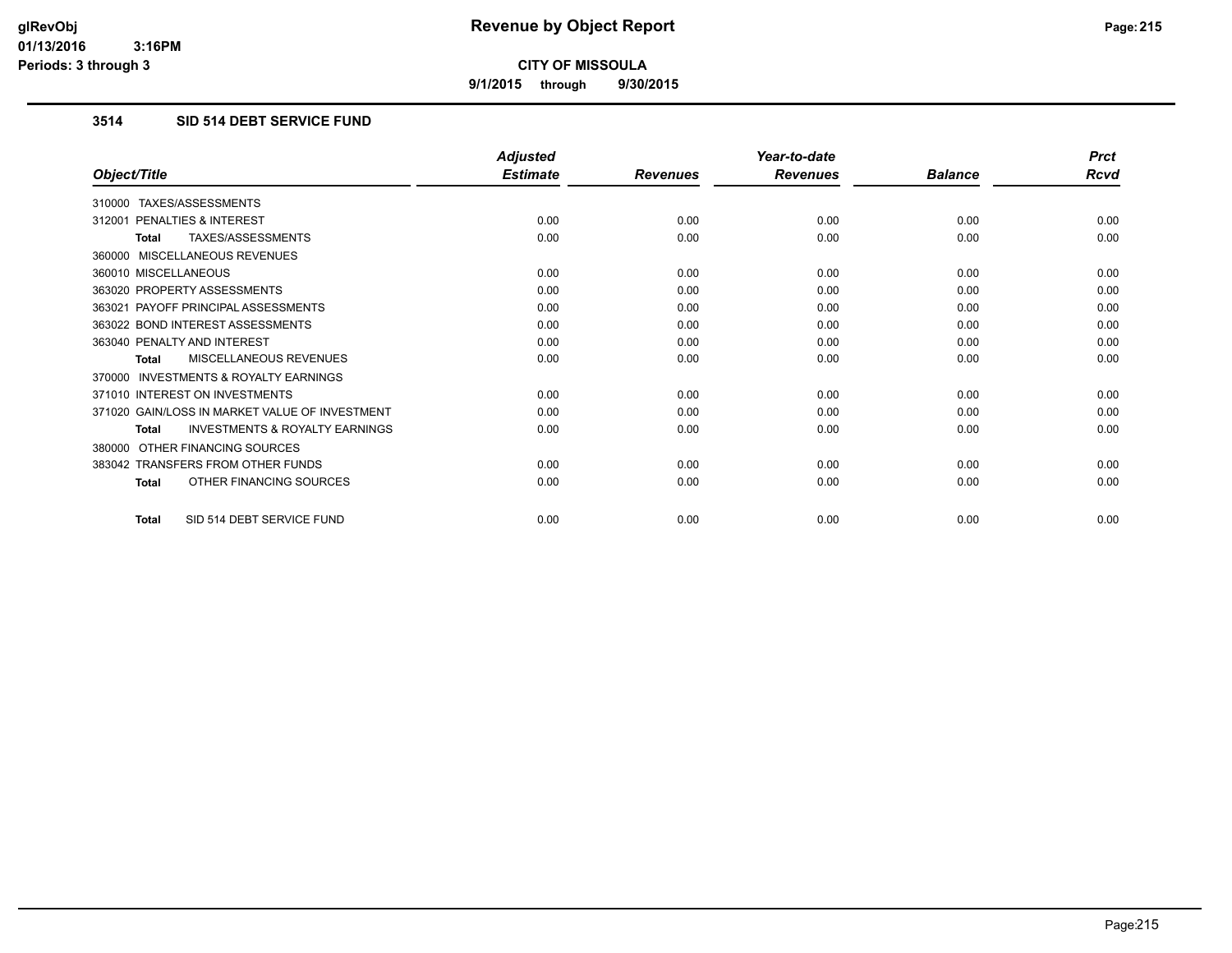**9/1/2015 through 9/30/2015**

**3515 SID 515 DEBT SERVICE FUND**

**3515 SID 515 DEBT SERVICE FUND**

|                                                           | <b>Adjusted</b> |                 | Year-to-date    |                | <b>Prct</b> |
|-----------------------------------------------------------|-----------------|-----------------|-----------------|----------------|-------------|
| Object/Title                                              | <b>Estimate</b> | <b>Revenues</b> | <b>Revenues</b> | <b>Balance</b> | <b>Rcvd</b> |
| TAXES/ASSESSMENTS<br>310000                               |                 |                 |                 |                |             |
| PENALTIES & INTEREST<br>312001                            | 0.00            | 0.00            | 0.00            | 0.00           | 0.00        |
| TAXES/ASSESSMENTS<br>Total                                | 0.00            | 0.00            | 0.00            | 0.00           | 0.00        |
| MISCELLANEOUS REVENUES<br>360000                          |                 |                 |                 |                |             |
| 363020 PROPERTY ASSESSMENTS                               | 0.00            | 0.00            | 0.00            | 0.00           | 0.00        |
| 363021 PAYOFF PRINCIPAL ASSESSMENTS                       | 0.00            | 0.00            | 0.00            | 0.00           | 0.00        |
| 363022 BOND INTEREST ASSESSMENTS                          | 0.00            | 0.00            | 0.00            | 0.00           | 0.00        |
| 363040 PENALTY AND INTEREST                               | 0.00            | 0.00            | 0.00            | 0.00           | 0.00        |
| MISCELLANEOUS REVENUES<br><b>Total</b>                    | 0.00            | 0.00            | 0.00            | 0.00           | 0.00        |
| <b>INVESTMENTS &amp; ROYALTY EARNINGS</b><br>370000       |                 |                 |                 |                |             |
| 371010 INTEREST ON INVESTMENTS                            | 0.00            | 0.00            | 0.00            | 0.00           | 0.00        |
| 371020 GAIN/LOSS IN MARKET VALUE OF INVESTMENTS           | 0.00            | 0.00            | 0.00            | 0.00           | 0.00        |
| <b>INVESTMENTS &amp; ROYALTY EARNINGS</b><br><b>Total</b> | 0.00            | 0.00            | 0.00            | 0.00           | 0.00        |
| OTHER FINANCING SOURCES<br>380000                         |                 |                 |                 |                |             |
| 383042 TRANSFERS FROM OTHER FUNDS                         | 0.00            | 0.00            | 0.00            | 0.00           | 0.00        |
| OTHER FINANCING SOURCES<br><b>Total</b>                   | 0.00            | 0.00            | 0.00            | 0.00           | 0.00        |
|                                                           |                 |                 |                 |                |             |
| SID 515 DEBT SERVICE FUND<br><b>Total</b>                 | 0.00            | 0.00            | 0.00            | 0.00           | 0.00        |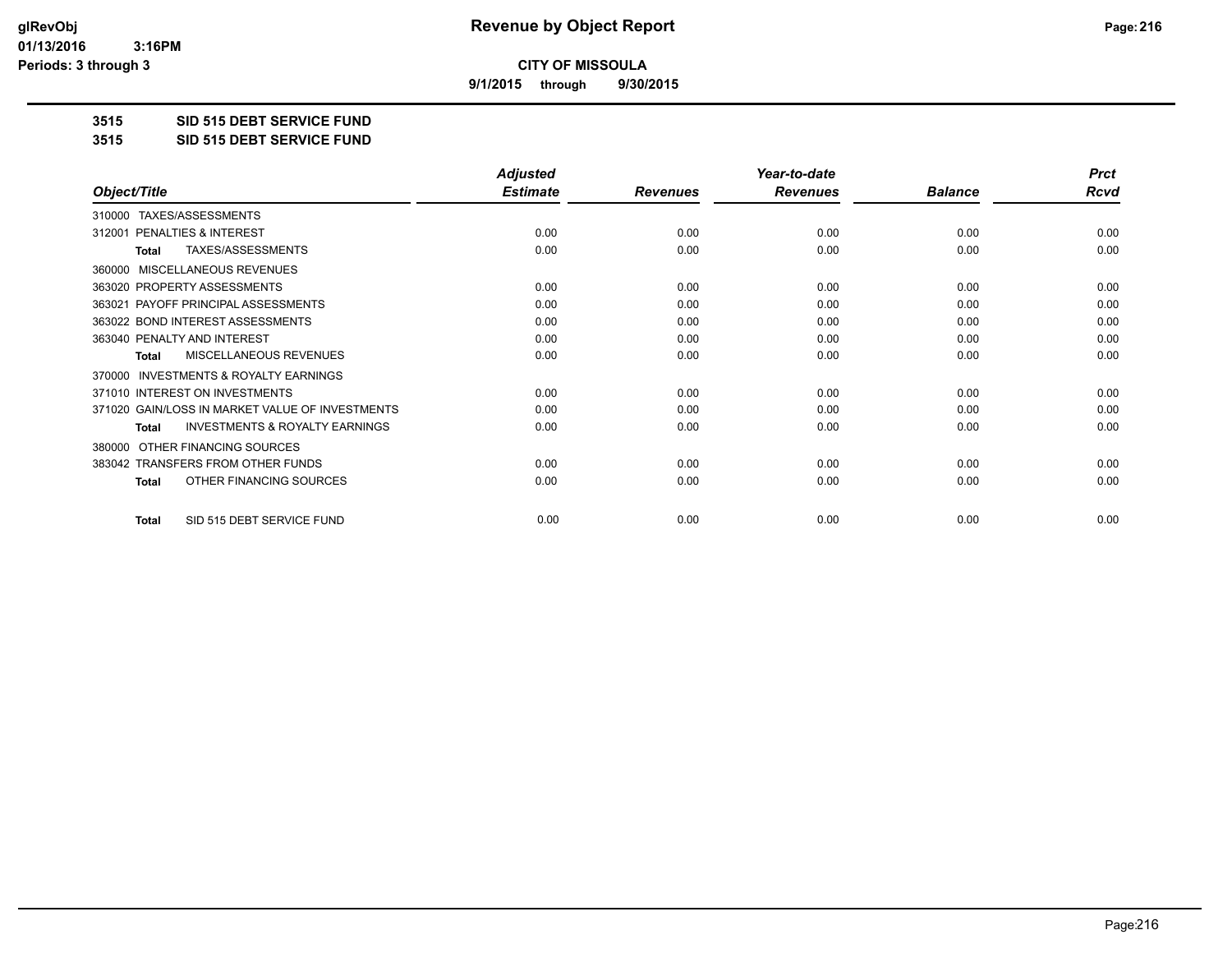**9/1/2015 through 9/30/2015**

## **3515 SID 515 DEBT SERVICE FUND**

|                                                     | <b>Adjusted</b> |                 | Year-to-date    |                | <b>Prct</b> |
|-----------------------------------------------------|-----------------|-----------------|-----------------|----------------|-------------|
| Object/Title                                        | <b>Estimate</b> | <b>Revenues</b> | <b>Revenues</b> | <b>Balance</b> | <b>Rcvd</b> |
| TAXES/ASSESSMENTS<br>310000                         |                 |                 |                 |                |             |
| <b>PENALTIES &amp; INTEREST</b><br>312001           | 0.00            | 0.00            | 0.00            | 0.00           | 0.00        |
| TAXES/ASSESSMENTS<br>Total                          | 0.00            | 0.00            | 0.00            | 0.00           | 0.00        |
| MISCELLANEOUS REVENUES<br>360000                    |                 |                 |                 |                |             |
| 363020 PROPERTY ASSESSMENTS                         | 0.00            | 0.00            | 0.00            | 0.00           | 0.00        |
| 363021 PAYOFF PRINCIPAL ASSESSMENTS                 | 0.00            | 0.00            | 0.00            | 0.00           | 0.00        |
| 363022 BOND INTEREST ASSESSMENTS                    | 0.00            | 0.00            | 0.00            | 0.00           | 0.00        |
| 363040 PENALTY AND INTEREST                         | 0.00            | 0.00            | 0.00            | 0.00           | 0.00        |
| <b>MISCELLANEOUS REVENUES</b><br><b>Total</b>       | 0.00            | 0.00            | 0.00            | 0.00           | 0.00        |
| <b>INVESTMENTS &amp; ROYALTY EARNINGS</b><br>370000 |                 |                 |                 |                |             |
| 371010 INTEREST ON INVESTMENTS                      | 0.00            | 0.00            | 0.00            | 0.00           | 0.00        |
| 371020 GAIN/LOSS IN MARKET VALUE OF INVESTMENT      | 0.00            | 0.00            | 0.00            | 0.00           | 0.00        |
| <b>INVESTMENTS &amp; ROYALTY EARNINGS</b><br>Total  | 0.00            | 0.00            | 0.00            | 0.00           | 0.00        |
| OTHER FINANCING SOURCES<br>380000                   |                 |                 |                 |                |             |
| 383042 TRANSFERS FROM OTHER FUNDS                   | 0.00            | 0.00            | 0.00            | 0.00           | 0.00        |
| OTHER FINANCING SOURCES<br><b>Total</b>             | 0.00            | 0.00            | 0.00            | 0.00           | 0.00        |
| SID 515 DEBT SERVICE FUND<br>Total                  | 0.00            | 0.00            | 0.00            | 0.00           | 0.00        |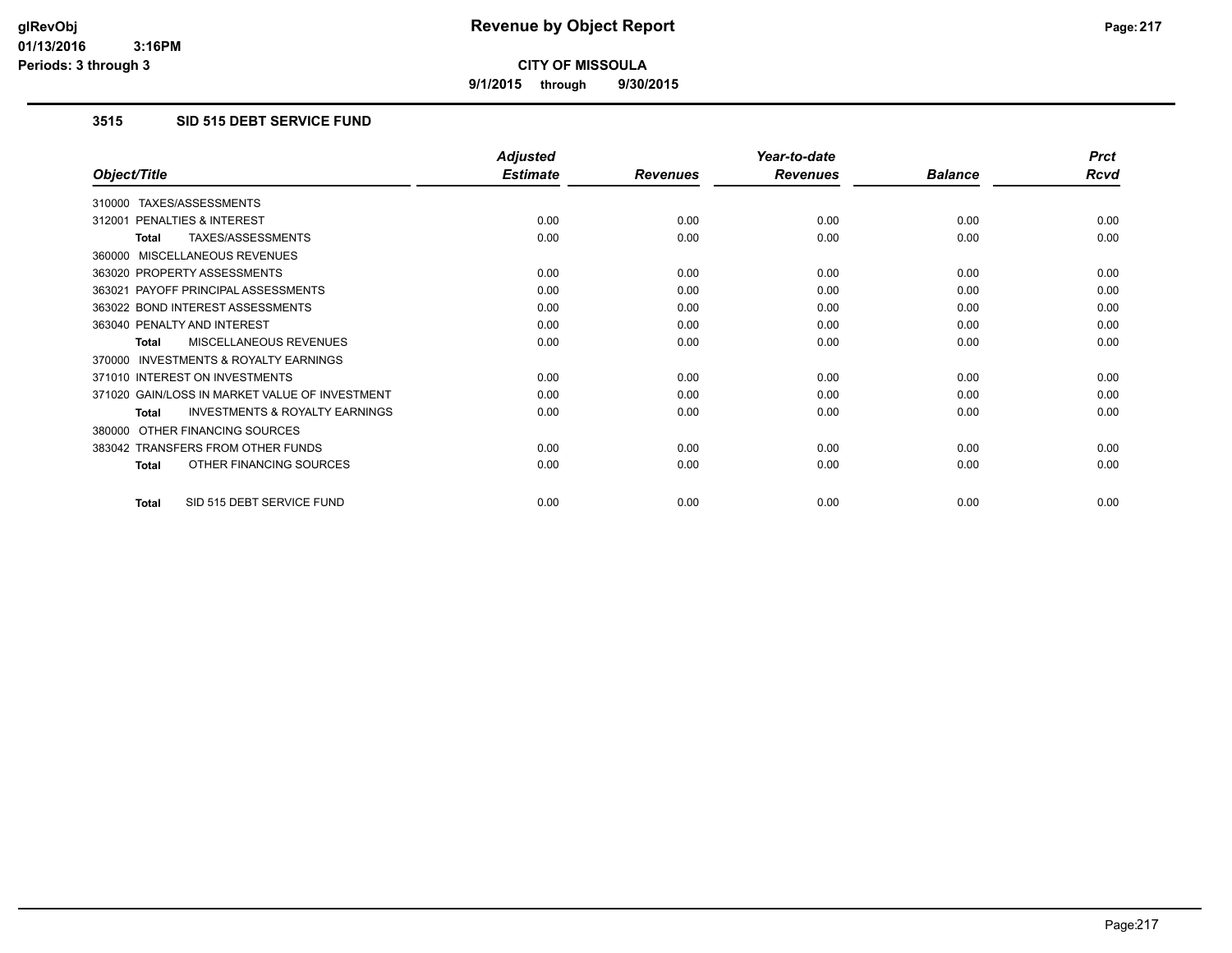**9/1/2015 through 9/30/2015**

**3517 SID 517 DEBT SERVICE FUND**

**3517 SID 517 DEBT SERVICE FUND**

|                                                           | <b>Adjusted</b> |                 | Year-to-date    |                | <b>Prct</b> |
|-----------------------------------------------------------|-----------------|-----------------|-----------------|----------------|-------------|
| Object/Title                                              | <b>Estimate</b> | <b>Revenues</b> | <b>Revenues</b> | <b>Balance</b> | Rcvd        |
| TAXES/ASSESSMENTS<br>310000                               |                 |                 |                 |                |             |
| PENALTIES & INTEREST<br>312001                            | 0.00            | 0.00            | 0.00            | 0.00           | 0.00        |
| TAXES/ASSESSMENTS<br><b>Total</b>                         | 0.00            | 0.00            | 0.00            | 0.00           | 0.00        |
| MISCELLANEOUS REVENUES<br>360000                          |                 |                 |                 |                |             |
| 360010 MISCELLANEOUS                                      | 0.00            | 0.00            | 0.00            | 0.00           | 0.00        |
| 363020 PROPERTY ASSESSMENTS                               | 0.00            | 0.00            | 0.00            | 0.00           | 0.00        |
| 363021 PAYOFF PRINCIPAL ASSESSMENTS                       | 0.00            | 0.00            | 0.00            | 0.00           | 0.00        |
| 363022 BOND INTEREST ASSESSMENTS                          | 0.00            | 0.00            | 0.00            | 0.00           | 0.00        |
| 363040 PENALTY AND INTEREST                               | 0.00            | 0.00            | 0.00            | 0.00           | 0.00        |
| MISCELLANEOUS REVENUES<br>Total                           | 0.00            | 0.00            | 0.00            | 0.00           | 0.00        |
| <b>INVESTMENTS &amp; ROYALTY EARNINGS</b><br>370000       |                 |                 |                 |                |             |
| 371010 INTEREST ON INVESTMENTS                            | 0.00            | 0.00            | 0.00            | 0.00           | 0.00        |
| 371020 GAIN/LOSS IN MARKET VALUE OF INVESTMENTS           | 0.00            | 0.00            | 0.00            | 0.00           | 0.00        |
| <b>INVESTMENTS &amp; ROYALTY EARNINGS</b><br><b>Total</b> | 0.00            | 0.00            | 0.00            | 0.00           | 0.00        |
| OTHER FINANCING SOURCES<br>380000                         |                 |                 |                 |                |             |
| 381009 TRANSFERS IN                                       | 0.00            | 0.00            | 0.00            | 0.00           | 0.00        |
| OTHER FINANCING SOURCES<br><b>Total</b>                   | 0.00            | 0.00            | 0.00            | 0.00           | 0.00        |
| SID 517 DEBT SERVICE FUND<br><b>Total</b>                 | 0.00            | 0.00            | 0.00            | 0.00           | 0.00        |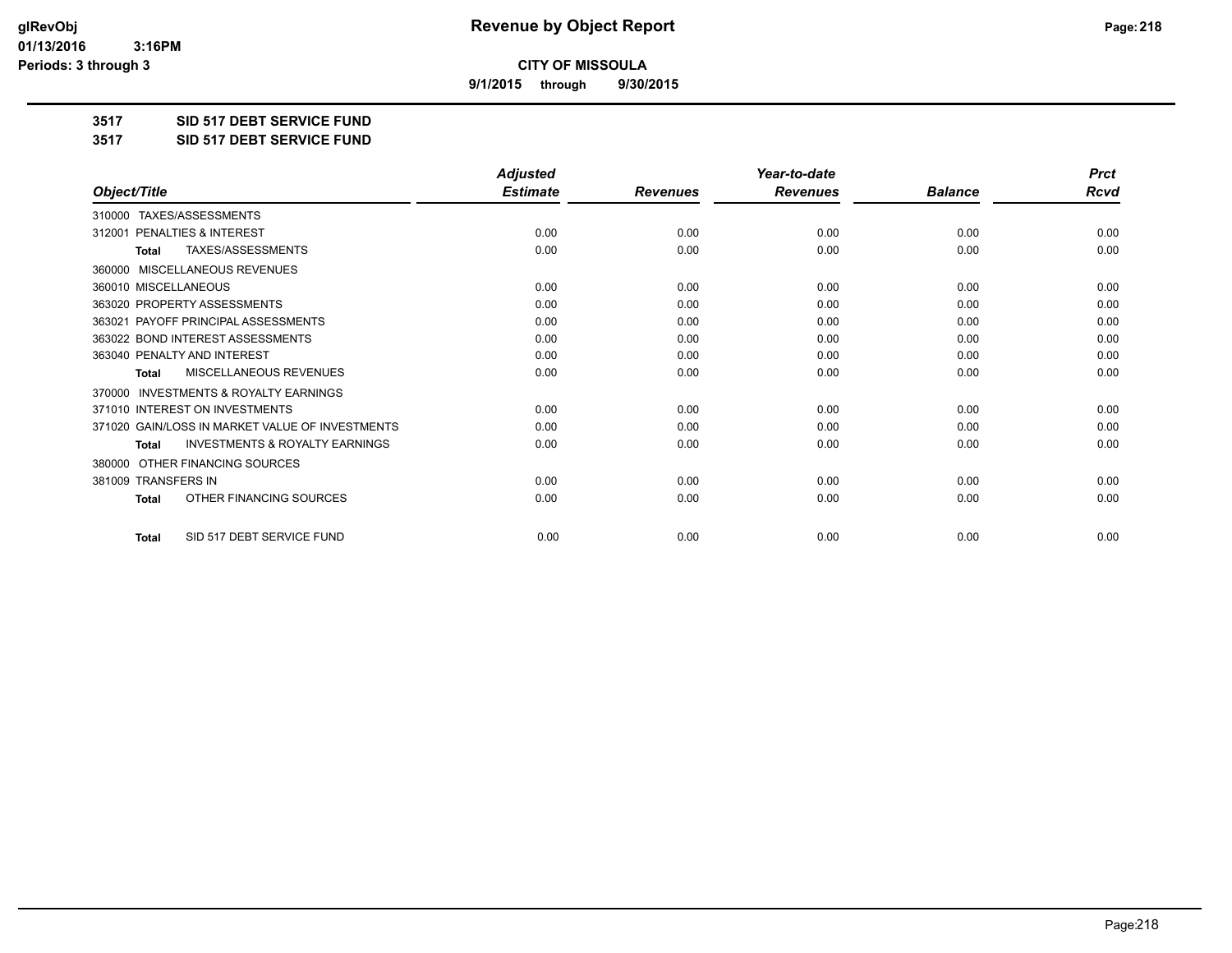**9/1/2015 through 9/30/2015**

## **3517 SID 517 DEBT SERVICE FUND**

|                                                           | <b>Adjusted</b> |                 | Year-to-date    |                | <b>Prct</b> |
|-----------------------------------------------------------|-----------------|-----------------|-----------------|----------------|-------------|
| Object/Title                                              | <b>Estimate</b> | <b>Revenues</b> | <b>Revenues</b> | <b>Balance</b> | <b>Rcvd</b> |
| 310000 TAXES/ASSESSMENTS                                  |                 |                 |                 |                |             |
| 312001 PENALTIES & INTEREST                               | 0.00            | 0.00            | 0.00            | 0.00           | 0.00        |
| TAXES/ASSESSMENTS<br><b>Total</b>                         | 0.00            | 0.00            | 0.00            | 0.00           | 0.00        |
| 360000 MISCELLANEOUS REVENUES                             |                 |                 |                 |                |             |
| 360010 MISCELLANEOUS                                      | 0.00            | 0.00            | 0.00            | 0.00           | 0.00        |
| 363020 PROPERTY ASSESSMENTS                               | 0.00            | 0.00            | 0.00            | 0.00           | 0.00        |
| 363021 PAYOFF PRINCIPAL ASSESSMENTS                       | 0.00            | 0.00            | 0.00            | 0.00           | 0.00        |
| 363022 BOND INTEREST ASSESSMENTS                          | 0.00            | 0.00            | 0.00            | 0.00           | 0.00        |
| 363040 PENALTY AND INTEREST                               | 0.00            | 0.00            | 0.00            | 0.00           | 0.00        |
| MISCELLANEOUS REVENUES<br><b>Total</b>                    | 0.00            | 0.00            | 0.00            | 0.00           | 0.00        |
| <b>INVESTMENTS &amp; ROYALTY EARNINGS</b><br>370000       |                 |                 |                 |                |             |
| 371010 INTEREST ON INVESTMENTS                            | 0.00            | 0.00            | 0.00            | 0.00           | 0.00        |
| 371020 GAIN/LOSS IN MARKET VALUE OF INVESTMENT            | 0.00            | 0.00            | 0.00            | 0.00           | 0.00        |
| <b>INVESTMENTS &amp; ROYALTY EARNINGS</b><br><b>Total</b> | 0.00            | 0.00            | 0.00            | 0.00           | 0.00        |
| 380000 OTHER FINANCING SOURCES                            |                 |                 |                 |                |             |
| 381009 TRANSFERS IN                                       | 0.00            | 0.00            | 0.00            | 0.00           | 0.00        |
| OTHER FINANCING SOURCES<br><b>Total</b>                   | 0.00            | 0.00            | 0.00            | 0.00           | 0.00        |
| SID 517 DEBT SERVICE FUND<br><b>Total</b>                 | 0.00            | 0.00            | 0.00            | 0.00           | 0.00        |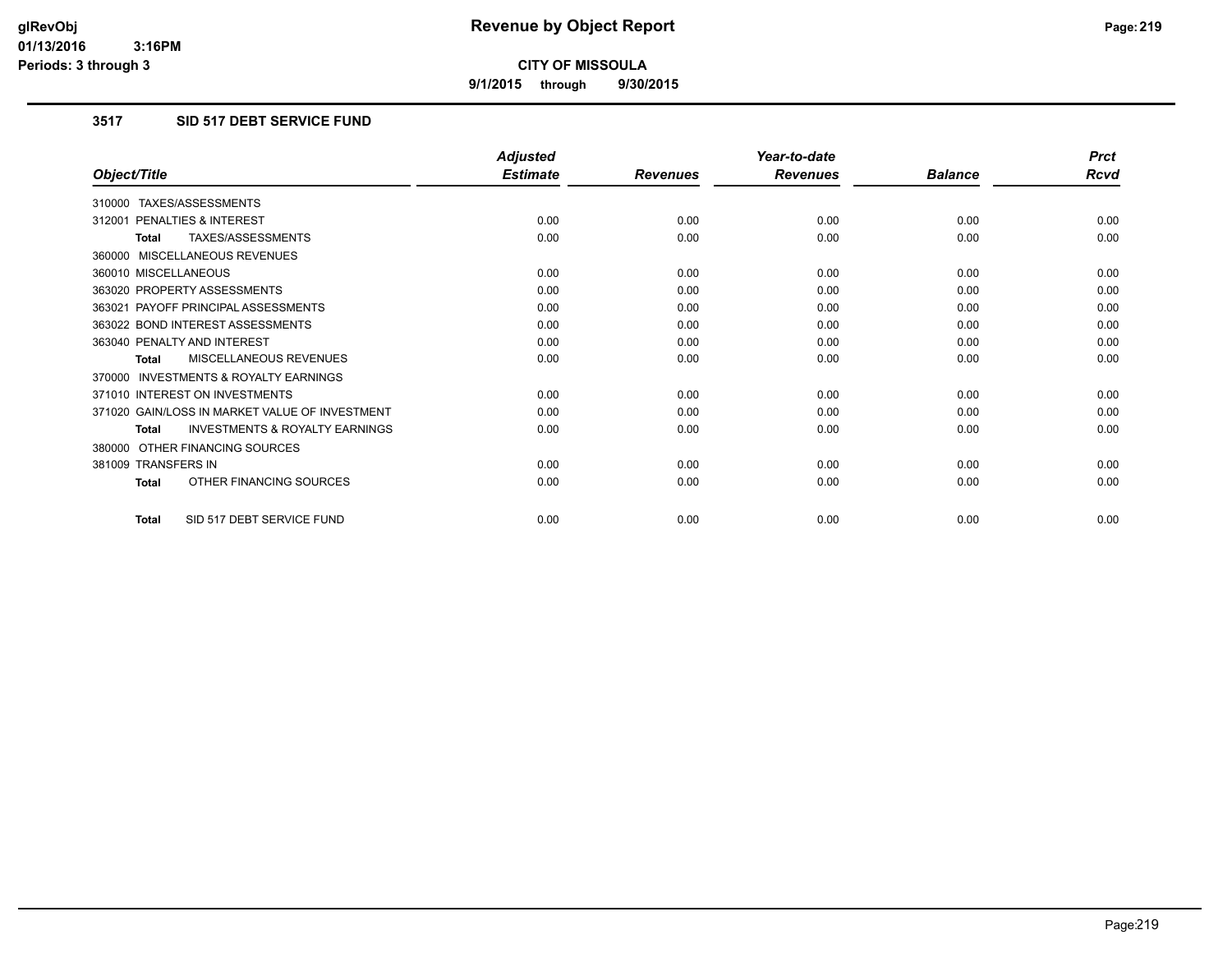**9/1/2015 through 9/30/2015**

**3518 SID 518 DEBT SERVICE FUND**

**3518 SID 518 DEBT SERVICE FUND**

|                                                           | <b>Adjusted</b> |                 | Year-to-date    |                | <b>Prct</b> |
|-----------------------------------------------------------|-----------------|-----------------|-----------------|----------------|-------------|
| Object/Title                                              | <b>Estimate</b> | <b>Revenues</b> | <b>Revenues</b> | <b>Balance</b> | <b>Rcvd</b> |
| 310000 TAXES/ASSESSMENTS                                  |                 |                 |                 |                |             |
| PENALTIES & INTEREST<br>312001                            | 0.00            | 0.00            | 0.00            | 0.00           | 0.00        |
| TAXES/ASSESSMENTS<br><b>Total</b>                         | 0.00            | 0.00            | 0.00            | 0.00           | 0.00        |
| MISCELLANEOUS REVENUES<br>360000                          |                 |                 |                 |                |             |
| 363020 PROPERTY ASSESSMENTS                               | 0.00            | 0.00            | 0.00            | 0.00           | 0.00        |
| 363021 PAYOFF PRINCIPAL ASSESSMENTS                       | 0.00            | 0.00            | 0.00            | 0.00           | 0.00        |
| 363022 BOND INTEREST ASSESSMENTS                          | 0.00            | 0.00            | 0.00            | 0.00           | 0.00        |
| 363040 PENALTY AND INTEREST                               | 0.00            | 0.00            | 0.00            | 0.00           | 0.00        |
| MISCELLANEOUS REVENUES<br><b>Total</b>                    | 0.00            | 0.00            | 0.00            | 0.00           | 0.00        |
| <b>INVESTMENTS &amp; ROYALTY EARNINGS</b><br>370000       |                 |                 |                 |                |             |
| 371010 INTEREST ON INVESTMENTS                            | 0.00            | 0.00            | 0.00            | 0.00           | 0.00        |
| 371020 GAIN/LOSS IN MARKET VALUE OF INVESTMENTS           | 0.00            | 0.00            | 0.00            | 0.00           | 0.00        |
| <b>INVESTMENTS &amp; ROYALTY EARNINGS</b><br><b>Total</b> | 0.00            | 0.00            | 0.00            | 0.00           | 0.00        |
| OTHER FINANCING SOURCES<br>380000                         |                 |                 |                 |                |             |
| 381009 TRANSFERS IN                                       | 0.00            | 0.00            | 0.00            | 0.00           | 0.00        |
| 383000 OPERATING TRANSFERS                                | 0.00            | 0.00            | 0.00            | 0.00           | 0.00        |
| OTHER FINANCING SOURCES<br><b>Total</b>                   | 0.00            | 0.00            | 0.00            | 0.00           | 0.00        |
| SID 518 DEBT SERVICE FUND<br><b>Total</b>                 | 0.00            | 0.00            | 0.00            | 0.00           | 0.00        |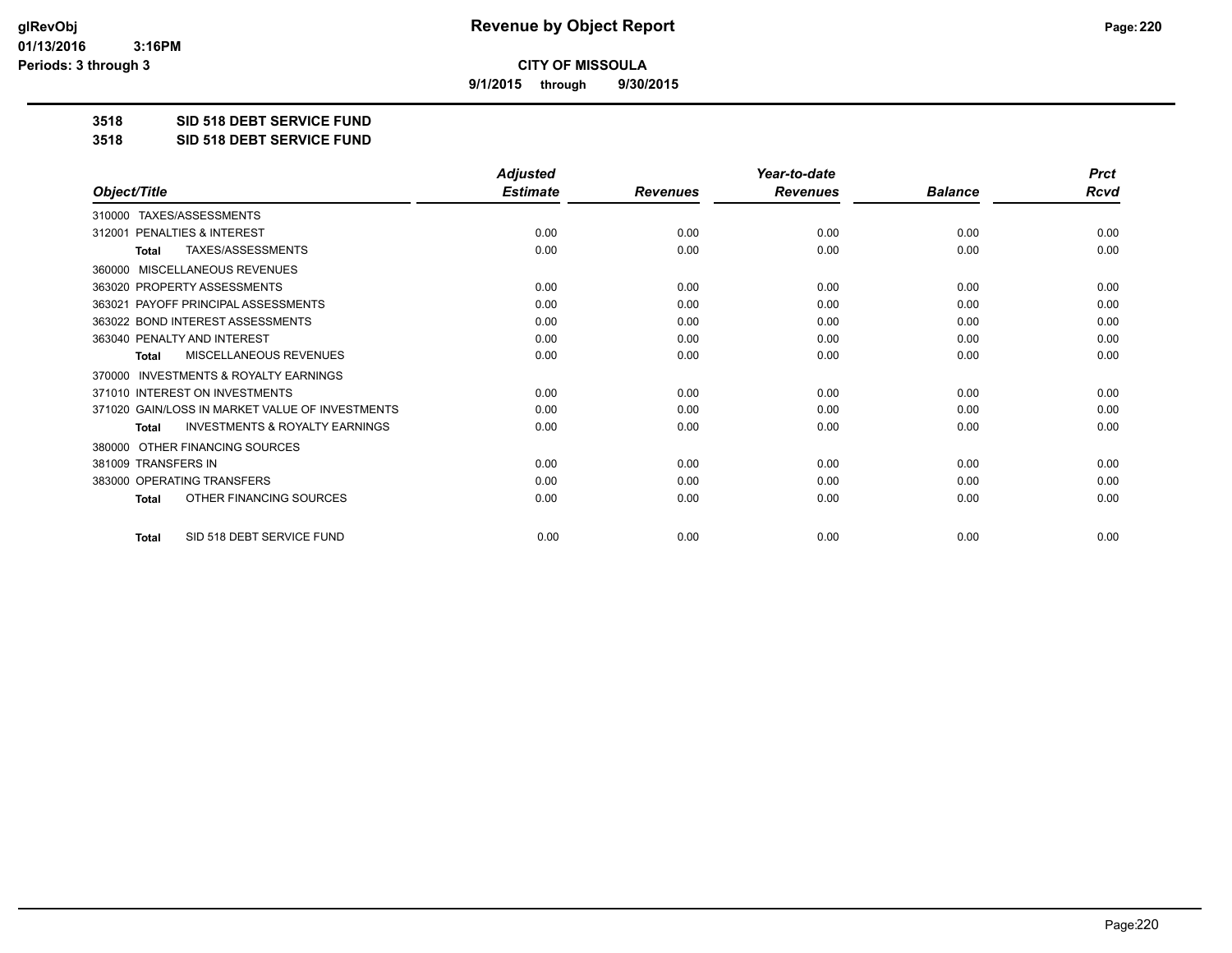**9/1/2015 through 9/30/2015**

## **3518 SID 518 DEBT SERVICE FUND**

|                                                           | <b>Adjusted</b> |                 | Year-to-date    |                | <b>Prct</b> |
|-----------------------------------------------------------|-----------------|-----------------|-----------------|----------------|-------------|
| Object/Title                                              | <b>Estimate</b> | <b>Revenues</b> | <b>Revenues</b> | <b>Balance</b> | <b>Rcvd</b> |
| 310000 TAXES/ASSESSMENTS                                  |                 |                 |                 |                |             |
| PENALTIES & INTEREST<br>312001                            | 0.00            | 0.00            | 0.00            | 0.00           | 0.00        |
| TAXES/ASSESSMENTS<br><b>Total</b>                         | 0.00            | 0.00            | 0.00            | 0.00           | 0.00        |
| 360000 MISCELLANEOUS REVENUES                             |                 |                 |                 |                |             |
| 363020 PROPERTY ASSESSMENTS                               | 0.00            | 0.00            | 0.00            | 0.00           | 0.00        |
| 363021 PAYOFF PRINCIPAL ASSESSMENTS                       | 0.00            | 0.00            | 0.00            | 0.00           | 0.00        |
| 363022 BOND INTEREST ASSESSMENTS                          | 0.00            | 0.00            | 0.00            | 0.00           | 0.00        |
| 363040 PENALTY AND INTEREST                               | 0.00            | 0.00            | 0.00            | 0.00           | 0.00        |
| MISCELLANEOUS REVENUES<br><b>Total</b>                    | 0.00            | 0.00            | 0.00            | 0.00           | 0.00        |
| <b>INVESTMENTS &amp; ROYALTY EARNINGS</b><br>370000       |                 |                 |                 |                |             |
| 371010 INTEREST ON INVESTMENTS                            | 0.00            | 0.00            | 0.00            | 0.00           | 0.00        |
| 371020 GAIN/LOSS IN MARKET VALUE OF INVESTMENT            | 0.00            | 0.00            | 0.00            | 0.00           | 0.00        |
| <b>INVESTMENTS &amp; ROYALTY EARNINGS</b><br><b>Total</b> | 0.00            | 0.00            | 0.00            | 0.00           | 0.00        |
| 380000 OTHER FINANCING SOURCES                            |                 |                 |                 |                |             |
| 381009 TRANSFERS IN                                       | 0.00            | 0.00            | 0.00            | 0.00           | 0.00        |
| 383000 OPERATING TRANSFERS                                | 0.00            | 0.00            | 0.00            | 0.00           | 0.00        |
| OTHER FINANCING SOURCES<br><b>Total</b>                   | 0.00            | 0.00            | 0.00            | 0.00           | 0.00        |
| SID 518 DEBT SERVICE FUND<br><b>Total</b>                 | 0.00            | 0.00            | 0.00            | 0.00           | 0.00        |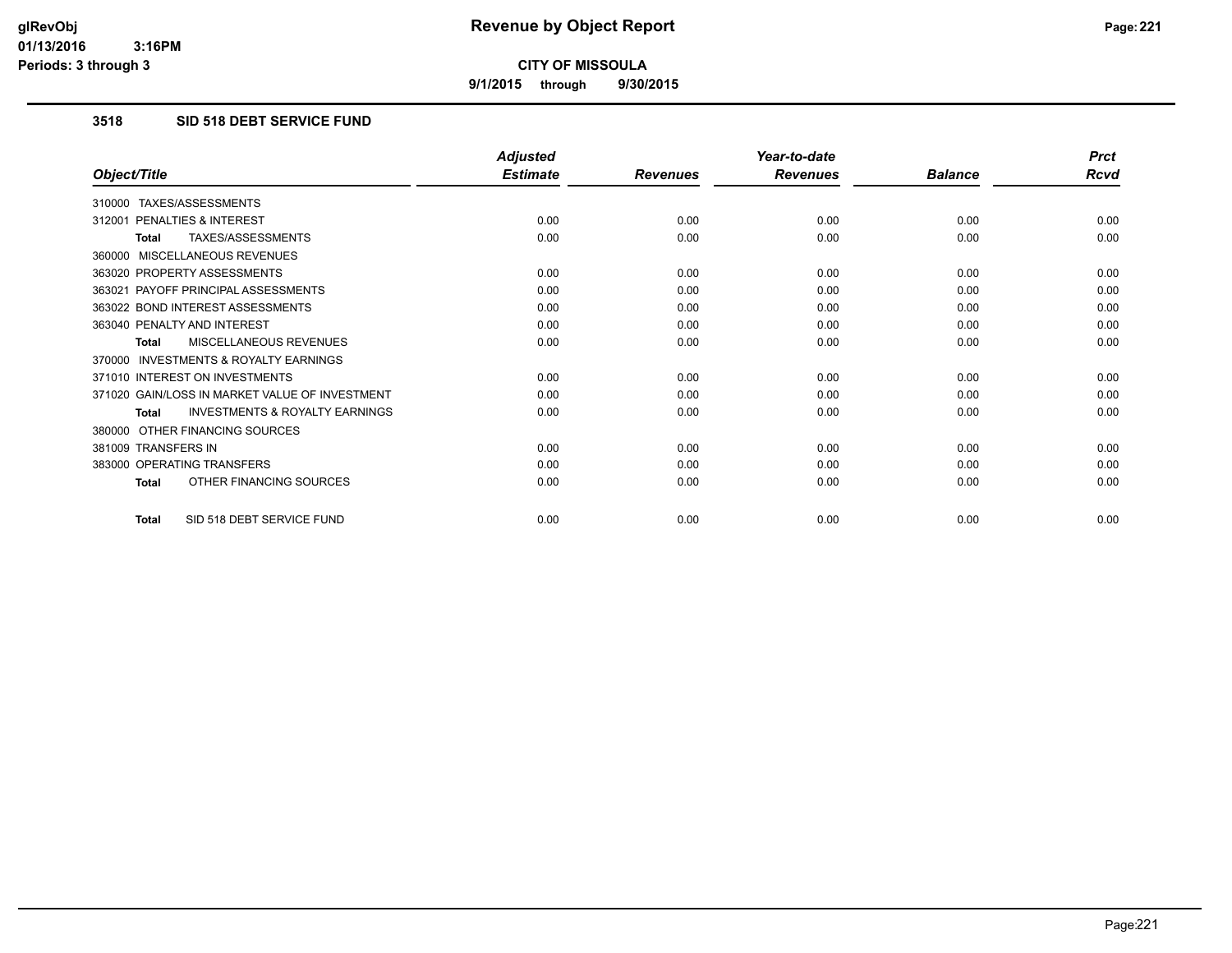**9/1/2015 through 9/30/2015**

**3519 SID 519 DEBT SERVICE FUND**

**3519 SID 519 DEBT SERVICE FUND**

|                                                           | <b>Adjusted</b> |                 | Year-to-date    |                |             |
|-----------------------------------------------------------|-----------------|-----------------|-----------------|----------------|-------------|
| Object/Title                                              | <b>Estimate</b> | <b>Revenues</b> | <b>Revenues</b> | <b>Balance</b> | <b>Rcvd</b> |
| 310000 TAXES/ASSESSMENTS                                  |                 |                 |                 |                |             |
| PENALTIES & INTEREST<br>312001                            | 0.00            | 0.00            | 0.00            | 0.00           | 0.00        |
| <b>TAXES/ASSESSMENTS</b><br><b>Total</b>                  | 0.00            | 0.00            | 0.00            | 0.00           | 0.00        |
| MISCELLANEOUS REVENUES<br>360000                          |                 |                 |                 |                |             |
| 360010 MISCELLANEOUS                                      | 0.00            | 0.00            | 0.00            | 0.00           | 0.00        |
| 363020 PROPERTY ASSESSMENTS                               | 0.00            | 0.00            | 0.00            | 0.00           | 0.00        |
| 363021 PAYOFF PRINCIPAL ASSESSMENTS                       | 0.00            | 0.00            | 0.00            | 0.00           | 0.00        |
| 363022 BOND INTEREST ASSESSMENTS                          | 0.00            | 0.00            | 0.00            | 0.00           | 0.00        |
| 363040 PENALTY AND INTEREST                               | 0.00            | 0.00            | 0.00            | 0.00           | 0.00        |
| MISCELLANEOUS REVENUES<br>Total                           | 0.00            | 0.00            | 0.00            | 0.00           | 0.00        |
| <b>INVESTMENTS &amp; ROYALTY EARNINGS</b><br>370000       |                 |                 |                 |                |             |
| 371010 INTEREST ON INVESTMENTS                            | 0.00            | 0.00            | 0.00            | 0.00           | 0.00        |
| 371020 GAIN/LOSS IN MARKET VALUE OF INVESTMENTS           | 0.00            | 0.00            | 0.00            | 0.00           | 0.00        |
| <b>INVESTMENTS &amp; ROYALTY EARNINGS</b><br><b>Total</b> | 0.00            | 0.00            | 0.00            | 0.00           | 0.00        |
| OTHER FINANCING SOURCES<br>380000                         |                 |                 |                 |                |             |
| 381009 TRANSFERS IN                                       | 0.00            | 0.00            | 0.00            | 0.00           | 0.00        |
| OTHER FINANCING SOURCES<br><b>Total</b>                   | 0.00            | 0.00            | 0.00            | 0.00           | 0.00        |
| SID 519 DEBT SERVICE FUND<br><b>Total</b>                 | 0.00            | 0.00            | 0.00            | 0.00           | 0.00        |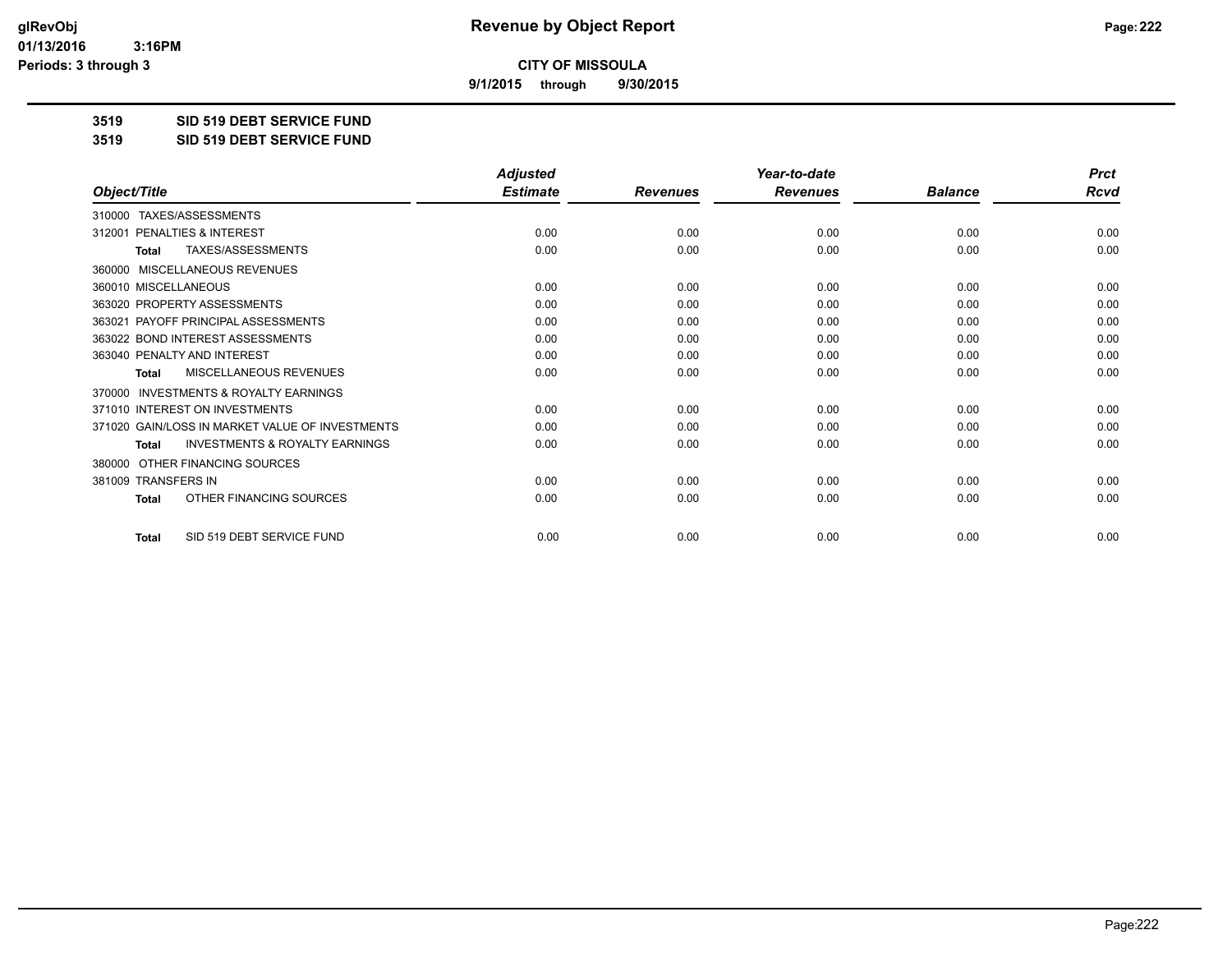**9/1/2015 through 9/30/2015**

## **3519 SID 519 DEBT SERVICE FUND**

|                                                           | <b>Adjusted</b> |                 | Year-to-date    |                | <b>Prct</b> |
|-----------------------------------------------------------|-----------------|-----------------|-----------------|----------------|-------------|
| Object/Title                                              | <b>Estimate</b> | <b>Revenues</b> | <b>Revenues</b> | <b>Balance</b> | <b>Rcvd</b> |
| 310000 TAXES/ASSESSMENTS                                  |                 |                 |                 |                |             |
| PENALTIES & INTEREST<br>312001                            | 0.00            | 0.00            | 0.00            | 0.00           | 0.00        |
| TAXES/ASSESSMENTS<br><b>Total</b>                         | 0.00            | 0.00            | 0.00            | 0.00           | 0.00        |
| 360000 MISCELLANEOUS REVENUES                             |                 |                 |                 |                |             |
| 360010 MISCELLANEOUS                                      | 0.00            | 0.00            | 0.00            | 0.00           | 0.00        |
| 363020 PROPERTY ASSESSMENTS                               | 0.00            | 0.00            | 0.00            | 0.00           | 0.00        |
| 363021 PAYOFF PRINCIPAL ASSESSMENTS                       | 0.00            | 0.00            | 0.00            | 0.00           | 0.00        |
| 363022 BOND INTEREST ASSESSMENTS                          | 0.00            | 0.00            | 0.00            | 0.00           | 0.00        |
| 363040 PENALTY AND INTEREST                               | 0.00            | 0.00            | 0.00            | 0.00           | 0.00        |
| MISCELLANEOUS REVENUES<br><b>Total</b>                    | 0.00            | 0.00            | 0.00            | 0.00           | 0.00        |
| <b>INVESTMENTS &amp; ROYALTY EARNINGS</b><br>370000       |                 |                 |                 |                |             |
| 371010 INTEREST ON INVESTMENTS                            | 0.00            | 0.00            | 0.00            | 0.00           | 0.00        |
| 371020 GAIN/LOSS IN MARKET VALUE OF INVESTMENT            | 0.00            | 0.00            | 0.00            | 0.00           | 0.00        |
| <b>INVESTMENTS &amp; ROYALTY EARNINGS</b><br><b>Total</b> | 0.00            | 0.00            | 0.00            | 0.00           | 0.00        |
| 380000 OTHER FINANCING SOURCES                            |                 |                 |                 |                |             |
| 381009 TRANSFERS IN                                       | 0.00            | 0.00            | 0.00            | 0.00           | 0.00        |
| OTHER FINANCING SOURCES<br><b>Total</b>                   | 0.00            | 0.00            | 0.00            | 0.00           | 0.00        |
| SID 519 DEBT SERVICE FUND<br><b>Total</b>                 | 0.00            | 0.00            | 0.00            | 0.00           | 0.00        |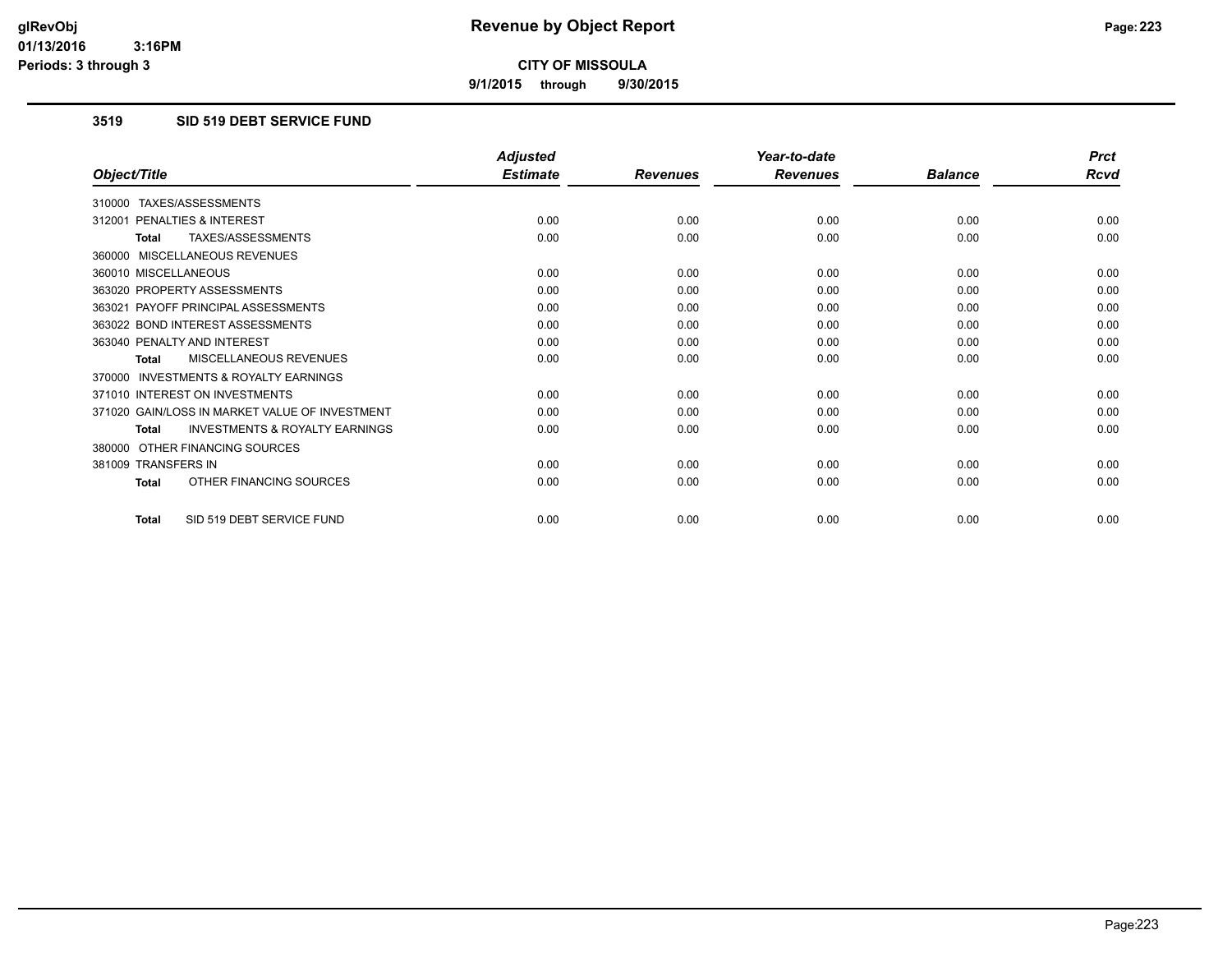**9/1/2015 through 9/30/2015**

**3520 SID 520 DEBT SERVICE FUND**

**3520 SID 520 DEBT SERVICE FUND**

|                                                           | <b>Adjusted</b> |                 | Year-to-date    |                | <b>Prct</b> |
|-----------------------------------------------------------|-----------------|-----------------|-----------------|----------------|-------------|
| Object/Title                                              | <b>Estimate</b> | <b>Revenues</b> | <b>Revenues</b> | <b>Balance</b> | <b>Rcvd</b> |
| TAXES/ASSESSMENTS<br>310000                               |                 |                 |                 |                |             |
| 312001 PENALTIES & INTEREST                               | 0.00            | 0.00            | 0.00            | 0.00           | 0.00        |
| <b>TAXES/ASSESSMENTS</b><br><b>Total</b>                  | 0.00            | 0.00            | 0.00            | 0.00           | 0.00        |
| MISCELLANEOUS REVENUES<br>360000                          |                 |                 |                 |                |             |
| 360010 MISCELLANEOUS                                      | 0.00            | 0.00            | 0.00            | 0.00           | 0.00        |
| 363020 PROPERTY ASSESSMENTS                               | 159,920.00      | 154.01          | 0.00            | 159,920.00     | 0.00        |
| 363021 PAYOFF PRINCIPAL ASSESSMENTS                       | 0.00            | 0.00            | 595.70          | $-595.70$      | 0.00        |
| 363022 BOND INTEREST ASSESSMENTS                          | 0.00            | 0.00            | 0.00            | 0.00           | 0.00        |
| 363040 PENALTY AND INTEREST                               | 0.00            | 6.03            | 0.00            | 0.00           | 0.00        |
| MISCELLANEOUS REVENUES<br><b>Total</b>                    | 159,920.00      | 160.04          | 595.70          | 159,324.30     | 0.37        |
| <b>INVESTMENTS &amp; ROYALTY EARNINGS</b><br>370000       |                 |                 |                 |                |             |
| 371010 INTEREST ON INVESTMENTS                            | 0.00            | 0.00            | 0.00            | 0.00           | 0.00        |
| 371020 GAIN/LOSS IN MARKET VALUE OF INVESTMENTS           | 0.00            | 0.00            | 0.00            | 0.00           | 0.00        |
| <b>INVESTMENTS &amp; ROYALTY EARNINGS</b><br><b>Total</b> | 0.00            | 0.00            | 0.00            | 0.00           | 0.00        |
| OTHER FINANCING SOURCES<br>380000                         |                 |                 |                 |                |             |
| 383000 OPERATING TRANSFERS                                | 0.00            | 0.00            | 0.00            | 0.00           | 0.00        |
| OTHER FINANCING SOURCES<br><b>Total</b>                   | 0.00            | 0.00            | 0.00            | 0.00           | 0.00        |
| SID 520 DEBT SERVICE FUND<br><b>Total</b>                 | 159,920.00      | 160.04          | 595.70          | 159,324.30     | 0.37        |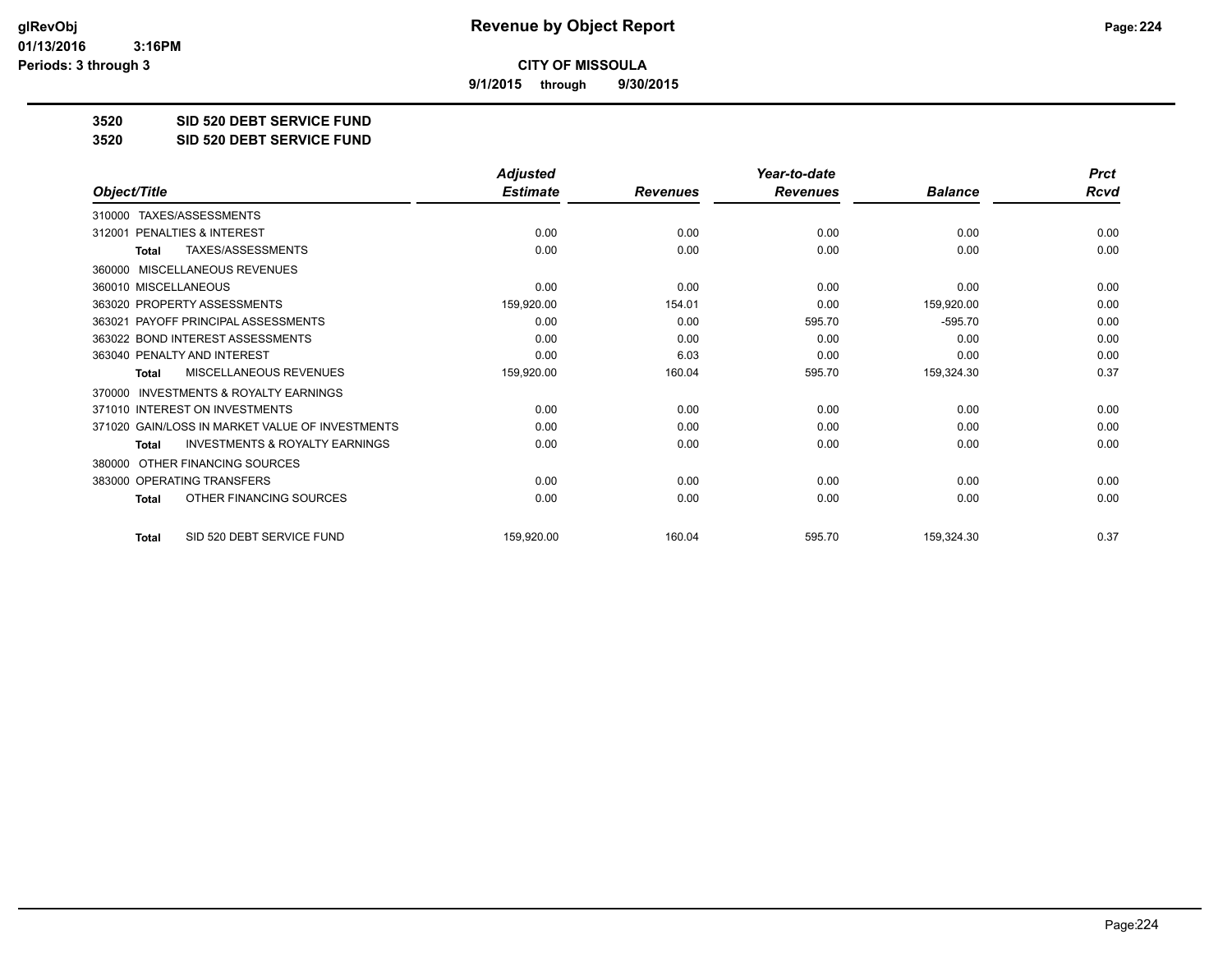**9/1/2015 through 9/30/2015**

## **3520 SID 520 DEBT SERVICE FUND**

|                                                           | <b>Adjusted</b> |                 | Year-to-date    |                | <b>Prct</b> |
|-----------------------------------------------------------|-----------------|-----------------|-----------------|----------------|-------------|
| Object/Title                                              | <b>Estimate</b> | <b>Revenues</b> | <b>Revenues</b> | <b>Balance</b> | Rcvd        |
| TAXES/ASSESSMENTS<br>310000                               |                 |                 |                 |                |             |
| PENALTIES & INTEREST<br>312001                            | 0.00            | 0.00            | 0.00            | 0.00           | 0.00        |
| TAXES/ASSESSMENTS<br><b>Total</b>                         | 0.00            | 0.00            | 0.00            | 0.00           | 0.00        |
| MISCELLANEOUS REVENUES<br>360000                          |                 |                 |                 |                |             |
| 360010 MISCELLANEOUS                                      | 0.00            | 0.00            | 0.00            | 0.00           | 0.00        |
| 363020 PROPERTY ASSESSMENTS                               | 159,920.00      | 154.01          | 0.00            | 159,920.00     | 0.00        |
| 363021 PAYOFF PRINCIPAL ASSESSMENTS                       | 0.00            | 0.00            | 595.70          | $-595.70$      | 0.00        |
| 363022 BOND INTEREST ASSESSMENTS                          | 0.00            | 0.00            | 0.00            | 0.00           | 0.00        |
| 363040 PENALTY AND INTEREST                               | 0.00            | 6.03            | 0.00            | 0.00           | 0.00        |
| MISCELLANEOUS REVENUES<br><b>Total</b>                    | 159,920.00      | 160.04          | 595.70          | 159,324.30     | 0.37        |
| <b>INVESTMENTS &amp; ROYALTY EARNINGS</b><br>370000       |                 |                 |                 |                |             |
| 371010 INTEREST ON INVESTMENTS                            | 0.00            | 0.00            | 0.00            | 0.00           | 0.00        |
| 371020 GAIN/LOSS IN MARKET VALUE OF INVESTMENT            | 0.00            | 0.00            | 0.00            | 0.00           | 0.00        |
| <b>INVESTMENTS &amp; ROYALTY EARNINGS</b><br><b>Total</b> | 0.00            | 0.00            | 0.00            | 0.00           | 0.00        |
| OTHER FINANCING SOURCES<br>380000                         |                 |                 |                 |                |             |
| 383000 OPERATING TRANSFERS                                | 0.00            | 0.00            | 0.00            | 0.00           | 0.00        |
| OTHER FINANCING SOURCES<br><b>Total</b>                   | 0.00            | 0.00            | 0.00            | 0.00           | 0.00        |
| SID 520 DEBT SERVICE FUND<br><b>Total</b>                 | 159,920.00      | 160.04          | 595.70          | 159,324.30     | 0.37        |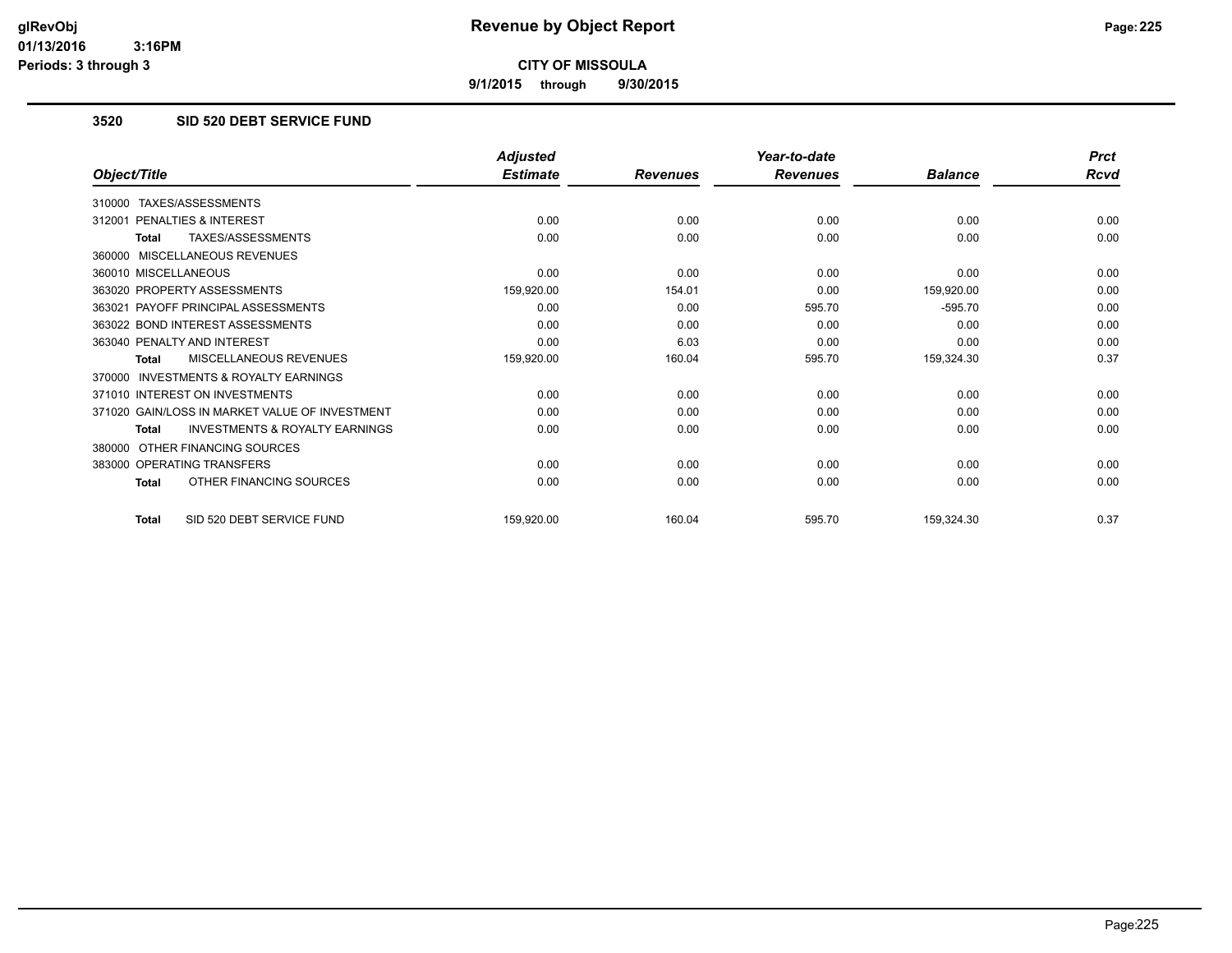**9/1/2015 through 9/30/2015**

**3521 SID 521 DEBT SERVICE FUND**

**3521 SID 521 DEBT SERVICE FUND**

|                                                           | <b>Adjusted</b> |                 | Year-to-date    |                | <b>Prct</b> |
|-----------------------------------------------------------|-----------------|-----------------|-----------------|----------------|-------------|
| Object/Title                                              | <b>Estimate</b> | <b>Revenues</b> | <b>Revenues</b> | <b>Balance</b> | <b>Rcvd</b> |
| TAXES/ASSESSMENTS<br>310000                               |                 |                 |                 |                |             |
| PENALTIES & INTEREST<br>312001                            | 0.00            | 0.00            | 0.00            | 0.00           | 0.00        |
| TAXES/ASSESSMENTS<br><b>Total</b>                         | 0.00            | 0.00            | 0.00            | 0.00           | 0.00        |
| <b>MISCELLANEOUS REVENUES</b><br>360000                   |                 |                 |                 |                |             |
| 360010 MISCELLANEOUS                                      | 0.00            | 0.00            | 0.00            | 0.00           | 0.00        |
| 363020 PROPERTY ASSESSMENTS                               | 150.00          | 0.00            | 0.00            | 150.00         | 0.00        |
| 363021 PAYOFF PRINCIPAL ASSESSMENTS                       | 0.00            | 0.00            | 0.00            | 0.00           | 0.00        |
| 363022 BOND INTEREST ASSESSMENTS                          | 0.00            | 0.00            | 0.00            | 0.00           | 0.00        |
| 363040 PENALTY AND INTEREST                               | 0.00            | 0.00            | 0.00            | 0.00           | 0.00        |
| MISCELLANEOUS REVENUES<br><b>Total</b>                    | 150.00          | 0.00            | 0.00            | 150.00         | 0.00        |
| <b>INVESTMENTS &amp; ROYALTY EARNINGS</b><br>370000       |                 |                 |                 |                |             |
| 371010 INTEREST ON INVESTMENTS                            | 0.00            | 0.00            | 0.00            | 0.00           | 0.00        |
| 371020 GAIN/LOSS IN MARKET VALUE OF INVESTMENTS           | 0.00            | 0.00            | 0.00            | 0.00           | 0.00        |
| <b>INVESTMENTS &amp; ROYALTY EARNINGS</b><br><b>Total</b> | 0.00            | 0.00            | 0.00            | 0.00           | 0.00        |
| OTHER FINANCING SOURCES<br>380000                         |                 |                 |                 |                |             |
| 381009 TRANSFERS IN                                       | 0.00            | 0.00            | 0.00            | 0.00           | 0.00        |
| OTHER FINANCING SOURCES<br><b>Total</b>                   | 0.00            | 0.00            | 0.00            | 0.00           | 0.00        |
| SID 521 DEBT SERVICE FUND<br><b>Total</b>                 | 150.00          | 0.00            | 0.00            | 150.00         | 0.00        |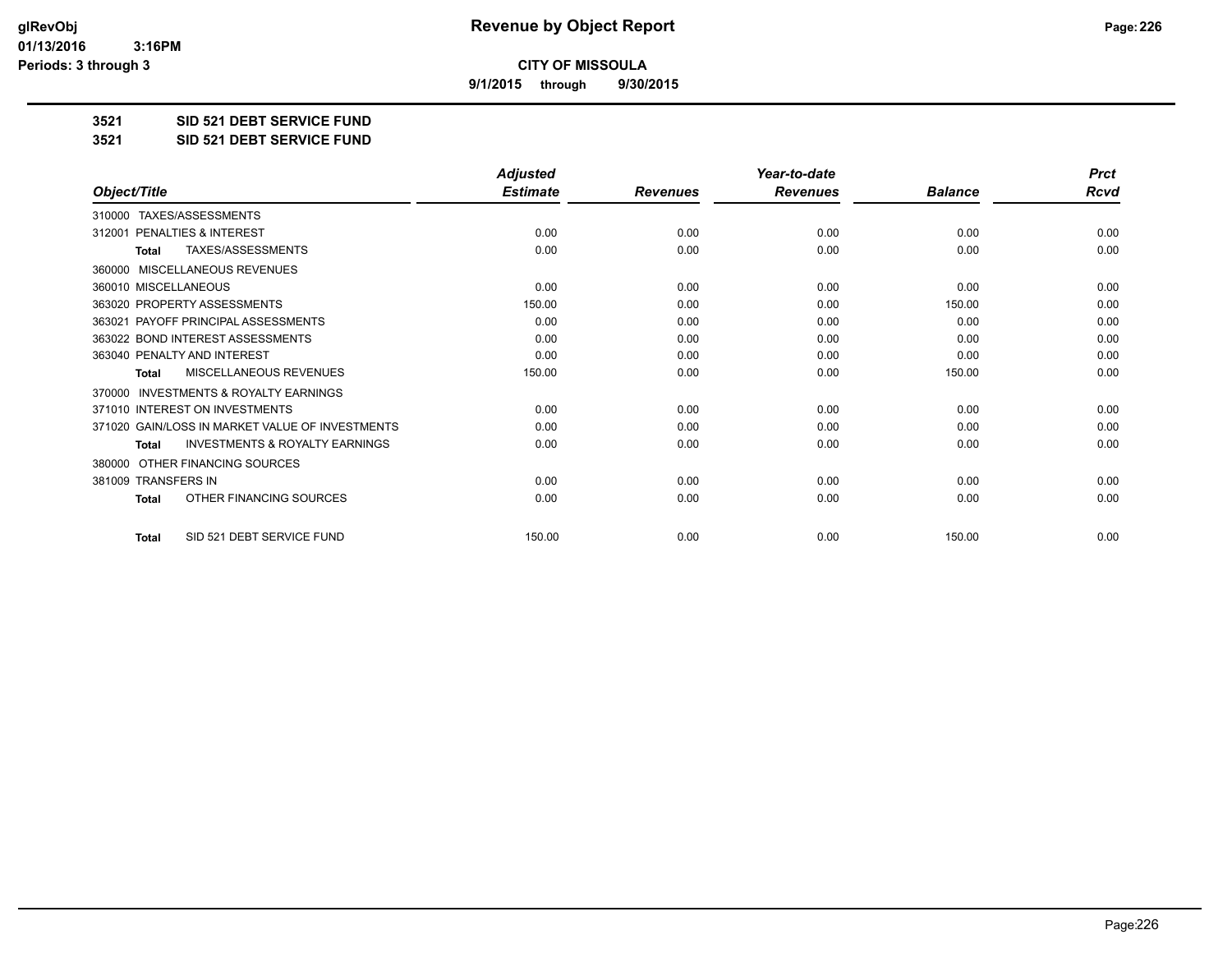**9/1/2015 through 9/30/2015**

## **3521 SID 521 DEBT SERVICE FUND**

|                                                           | <b>Adjusted</b> |                 | Year-to-date    |                | <b>Prct</b> |
|-----------------------------------------------------------|-----------------|-----------------|-----------------|----------------|-------------|
| Object/Title                                              | <b>Estimate</b> | <b>Revenues</b> | <b>Revenues</b> | <b>Balance</b> | <b>Rcvd</b> |
| 310000 TAXES/ASSESSMENTS                                  |                 |                 |                 |                |             |
| 312001 PENALTIES & INTEREST                               | 0.00            | 0.00            | 0.00            | 0.00           | 0.00        |
| TAXES/ASSESSMENTS<br><b>Total</b>                         | 0.00            | 0.00            | 0.00            | 0.00           | 0.00        |
| 360000 MISCELLANEOUS REVENUES                             |                 |                 |                 |                |             |
| 360010 MISCELLANEOUS                                      | 0.00            | 0.00            | 0.00            | 0.00           | 0.00        |
| 363020 PROPERTY ASSESSMENTS                               | 150.00          | 0.00            | 0.00            | 150.00         | 0.00        |
| 363021 PAYOFF PRINCIPAL ASSESSMENTS                       | 0.00            | 0.00            | 0.00            | 0.00           | 0.00        |
| 363022 BOND INTEREST ASSESSMENTS                          | 0.00            | 0.00            | 0.00            | 0.00           | 0.00        |
| 363040 PENALTY AND INTEREST                               | 0.00            | 0.00            | 0.00            | 0.00           | 0.00        |
| MISCELLANEOUS REVENUES<br><b>Total</b>                    | 150.00          | 0.00            | 0.00            | 150.00         | 0.00        |
| <b>INVESTMENTS &amp; ROYALTY EARNINGS</b><br>370000       |                 |                 |                 |                |             |
| 371010 INTEREST ON INVESTMENTS                            | 0.00            | 0.00            | 0.00            | 0.00           | 0.00        |
| 371020 GAIN/LOSS IN MARKET VALUE OF INVESTMENT            | 0.00            | 0.00            | 0.00            | 0.00           | 0.00        |
| <b>INVESTMENTS &amp; ROYALTY EARNINGS</b><br><b>Total</b> | 0.00            | 0.00            | 0.00            | 0.00           | 0.00        |
| 380000 OTHER FINANCING SOURCES                            |                 |                 |                 |                |             |
| 381009 TRANSFERS IN                                       | 0.00            | 0.00            | 0.00            | 0.00           | 0.00        |
| OTHER FINANCING SOURCES<br>Total                          | 0.00            | 0.00            | 0.00            | 0.00           | 0.00        |
| SID 521 DEBT SERVICE FUND<br><b>Total</b>                 | 150.00          | 0.00            | 0.00            | 150.00         | 0.00        |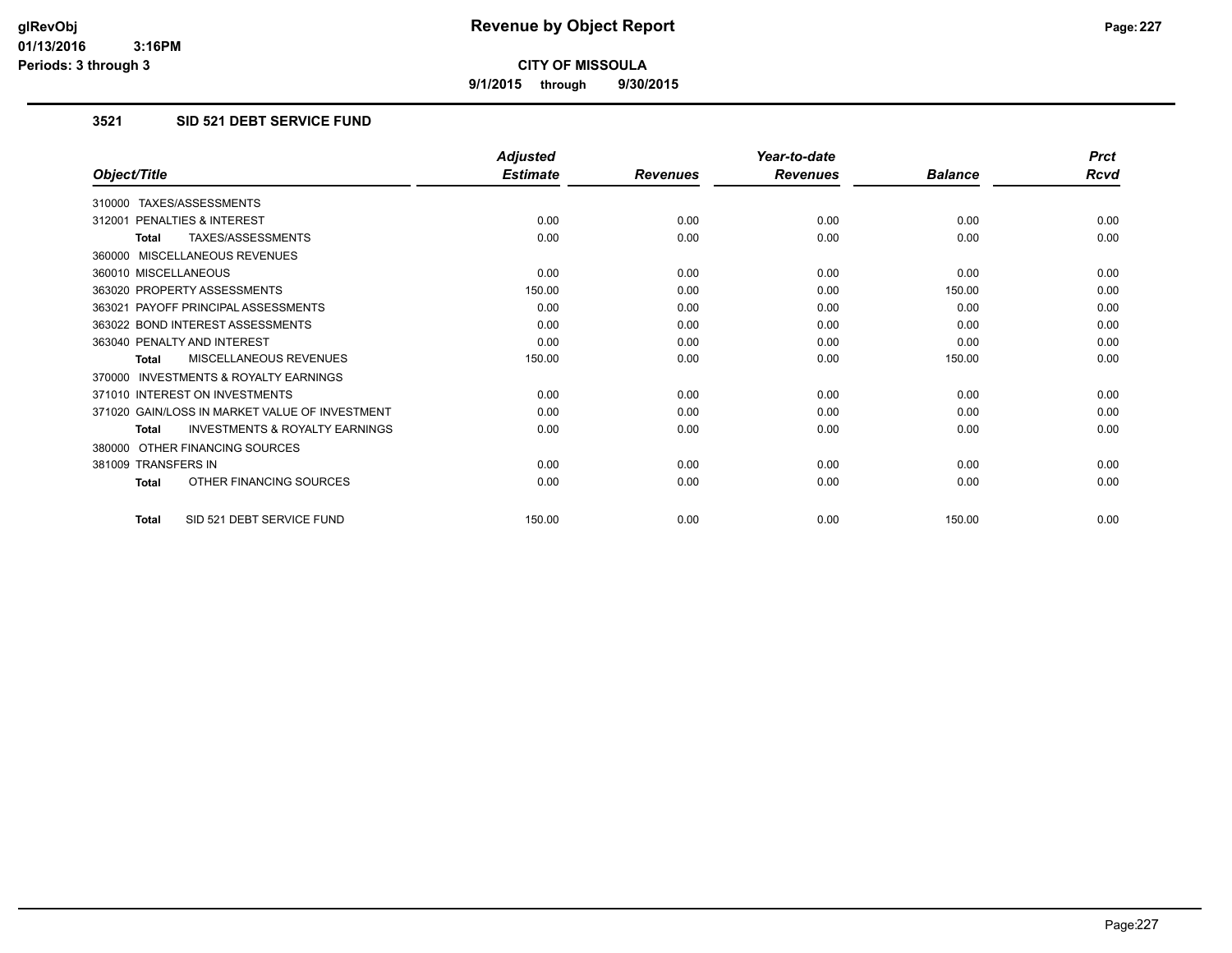**9/1/2015 through 9/30/2015**

**3522 SID 522 DEBT SERVICE FUND**

**3522 SID 522 DEBT SERVICE FUND**

|                                                    | <b>Adjusted</b> |                 | Year-to-date    |                | <b>Prct</b> |
|----------------------------------------------------|-----------------|-----------------|-----------------|----------------|-------------|
| Object/Title                                       | <b>Estimate</b> | <b>Revenues</b> | <b>Revenues</b> | <b>Balance</b> | Rcvd        |
| 310000 TAXES/ASSESSMENTS                           |                 |                 |                 |                |             |
| PENALTIES & INTEREST<br>312001                     | 0.00            | 0.00            | 0.00            | 0.00           | 0.00        |
| TAXES/ASSESSMENTS<br>Total                         | 0.00            | 0.00            | 0.00            | 0.00           | 0.00        |
| 360000 MISCELLANEOUS REVENUES                      |                 |                 |                 |                |             |
| 360010 MISCELLANEOUS                               | 0.00            | 0.00            | 0.00            | 0.00           | 0.00        |
| 363020 PROPERTY ASSESSMENTS                        | 217.00          | 0.00            | 0.00            | 217.00         | 0.00        |
| 363021 PAYOFF PRINCIPAL ASSESSMENTS                | 0.00            | 0.00            | 0.00            | 0.00           | 0.00        |
| 363022 BOND INTEREST ASSESSMENTS                   | 0.00            | 0.00            | 0.00            | 0.00           | 0.00        |
| 363040 PENALTY AND INTEREST                        | 0.00            | 0.00            | 0.00            | 0.00           | 0.00        |
| <b>MISCELLANEOUS REVENUES</b><br>Total             | 217.00          | 0.00            | 0.00            | 217.00         | 0.00        |
| 370000 INVESTMENTS & ROYALTY EARNINGS              |                 |                 |                 |                |             |
| 371010 INTEREST ON INVESTMENTS                     | 0.00            | 0.00            | 0.00            | 0.00           | 0.00        |
| 371020 GAIN/LOSS IN MARKET VALUE OF INVESTMENTS    | 0.00            | 0.00            | 0.00            | 0.00           | 0.00        |
| <b>INVESTMENTS &amp; ROYALTY EARNINGS</b><br>Total | 0.00            | 0.00            | 0.00            | 0.00           | 0.00        |
| SID 522 DEBT SERVICE FUND<br>Total                 | 217.00          | 0.00            | 0.00            | 217.00         | 0.00        |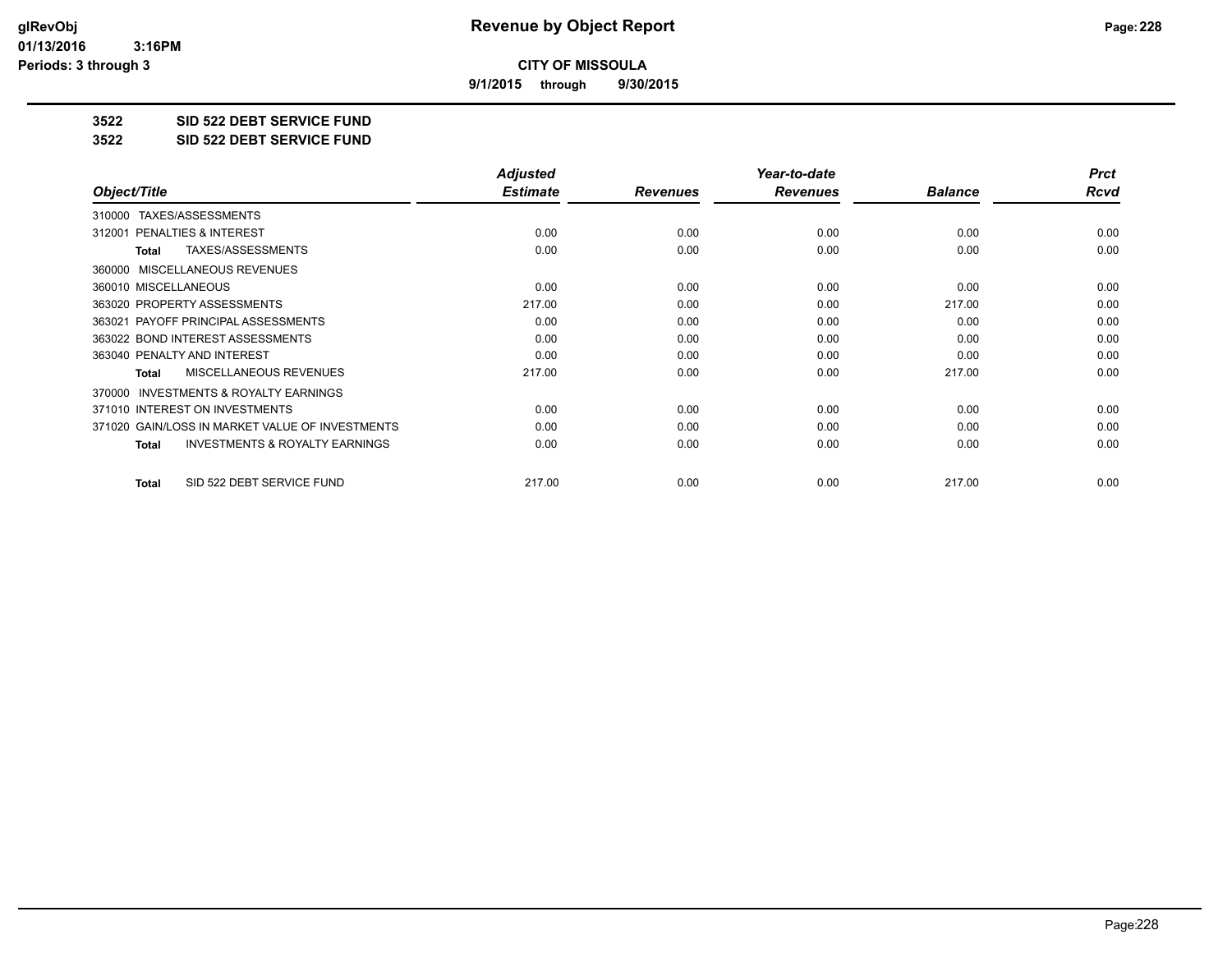**9/1/2015 through 9/30/2015**

## **3522 SID 522 DEBT SERVICE FUND**

|                                                           | <b>Adjusted</b> |                 | Year-to-date    |                | <b>Prct</b> |
|-----------------------------------------------------------|-----------------|-----------------|-----------------|----------------|-------------|
| Object/Title                                              | <b>Estimate</b> | <b>Revenues</b> | <b>Revenues</b> | <b>Balance</b> | <b>Rcvd</b> |
| 310000 TAXES/ASSESSMENTS                                  |                 |                 |                 |                |             |
| 312001 PENALTIES & INTEREST                               | 0.00            | 0.00            | 0.00            | 0.00           | 0.00        |
| TAXES/ASSESSMENTS<br><b>Total</b>                         | 0.00            | 0.00            | 0.00            | 0.00           | 0.00        |
| 360000 MISCELLANEOUS REVENUES                             |                 |                 |                 |                |             |
| 360010 MISCELLANEOUS                                      | 0.00            | 0.00            | 0.00            | 0.00           | 0.00        |
| 363020 PROPERTY ASSESSMENTS                               | 217.00          | 0.00            | 0.00            | 217.00         | 0.00        |
| 363021 PAYOFF PRINCIPAL ASSESSMENTS                       | 0.00            | 0.00            | 0.00            | 0.00           | 0.00        |
| 363022 BOND INTEREST ASSESSMENTS                          | 0.00            | 0.00            | 0.00            | 0.00           | 0.00        |
| 363040 PENALTY AND INTEREST                               | 0.00            | 0.00            | 0.00            | 0.00           | 0.00        |
| MISCELLANEOUS REVENUES<br><b>Total</b>                    | 217.00          | 0.00            | 0.00            | 217.00         | 0.00        |
| INVESTMENTS & ROYALTY EARNINGS<br>370000                  |                 |                 |                 |                |             |
| 371010 INTEREST ON INVESTMENTS                            | 0.00            | 0.00            | 0.00            | 0.00           | 0.00        |
| 371020 GAIN/LOSS IN MARKET VALUE OF INVESTMENT            | 0.00            | 0.00            | 0.00            | 0.00           | 0.00        |
| <b>INVESTMENTS &amp; ROYALTY EARNINGS</b><br><b>Total</b> | 0.00            | 0.00            | 0.00            | 0.00           | 0.00        |
| SID 522 DEBT SERVICE FUND<br><b>Total</b>                 | 217.00          | 0.00            | 0.00            | 217.00         | 0.00        |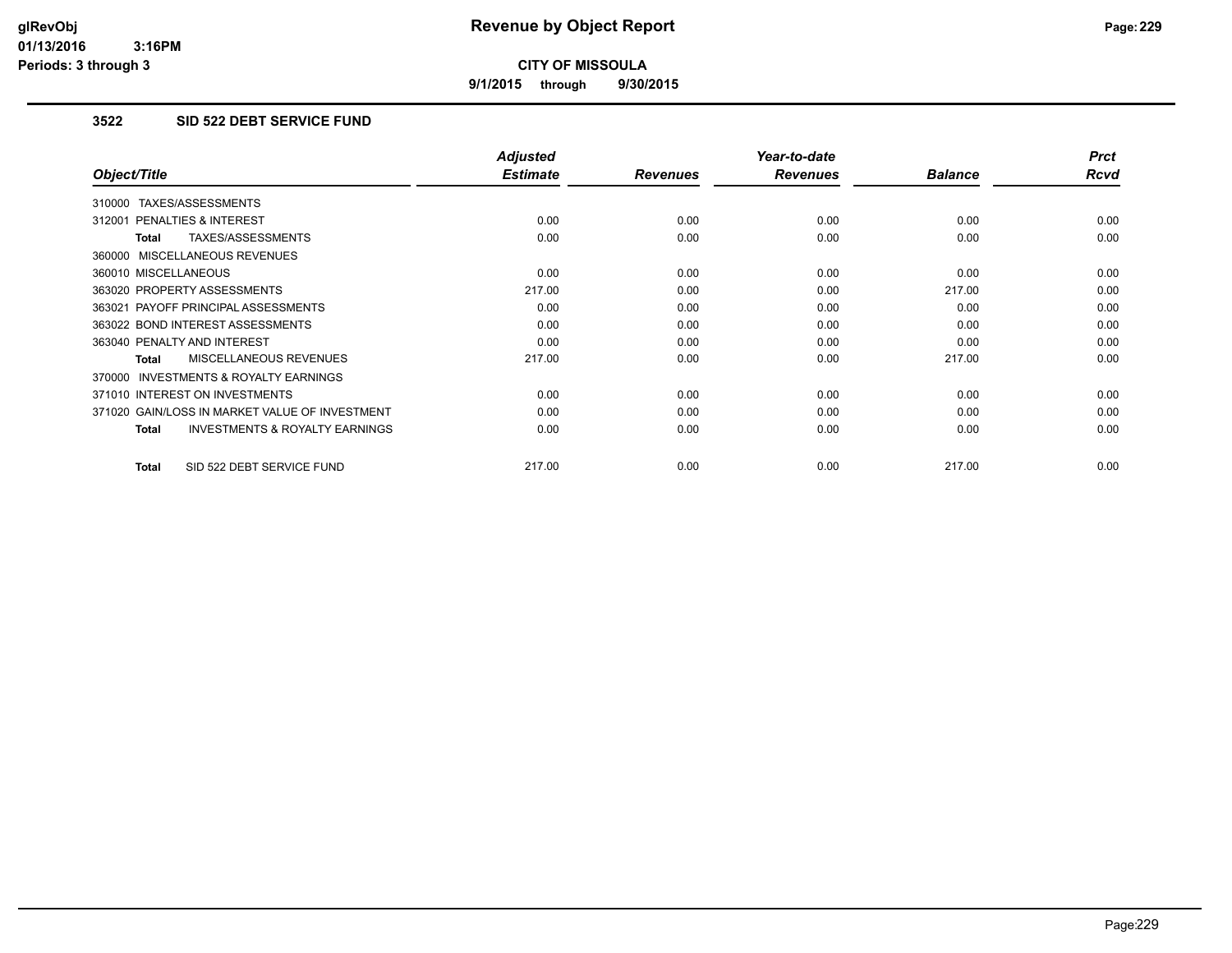**9/1/2015 through 9/30/2015**

**3524 SID 524 DEBT SERVICE FUND**

**3524 SID 524 DEBT SERVICE FUND**

|                                                     | <b>Adjusted</b> |                 | Year-to-date    |                | <b>Prct</b> |
|-----------------------------------------------------|-----------------|-----------------|-----------------|----------------|-------------|
| Object/Title                                        | <b>Estimate</b> | <b>Revenues</b> | <b>Revenues</b> | <b>Balance</b> | <b>Rcvd</b> |
| TAXES/ASSESSMENTS<br>310000                         |                 |                 |                 |                |             |
| <b>PENALTIES &amp; INTEREST</b><br>312001           | 0.00            | 0.00            | 0.00            | 0.00           | 0.00        |
| TAXES/ASSESSMENTS<br>Total                          | 0.00            | 0.00            | 0.00            | 0.00           | 0.00        |
| MISCELLANEOUS REVENUES<br>360000                    |                 |                 |                 |                |             |
| 363020 PROPERTY ASSESSMENTS                         | 304,660.00      | 201.67          | 0.00            | 304,660.00     | 0.00        |
| 363021 PAYOFF PRINCIPAL ASSESSMENTS                 | 0.00            | 0.00            | 1,396.76        | $-1,396.76$    | 0.00        |
| 363022 BOND INTEREST ASSESSMENTS                    | 0.00            | 0.00            | 0.00            | 0.00           | 0.00        |
| 363040 PENALTY AND INTEREST                         | 0.00            | 11.27           | 0.00            | 0.00           | 0.00        |
| <b>MISCELLANEOUS REVENUES</b><br>Total              | 304,660.00      | 212.94          | 1,396.76        | 303,263.24     | 0.46        |
| <b>INVESTMENTS &amp; ROYALTY EARNINGS</b><br>370000 |                 |                 |                 |                |             |
| 371010 INTEREST ON INVESTMENTS                      | 0.00            | 0.00            | 0.00            | 0.00           | 0.00        |
| 371020 GAIN/LOSS IN MARKET VALUE OF INVESTMENTS     | 0.00            | 0.00            | 0.00            | 0.00           | 0.00        |
| 371500 INTEREST ON INTERFUND LOAN                   | 0.00            | 0.00            | 0.00            | 0.00           | 0.00        |
| <b>INVESTMENTS &amp; ROYALTY EARNINGS</b><br>Total  | 0.00            | 0.00            | 0.00            | 0.00           | 0.00        |
| SID 524 DEBT SERVICE FUND<br><b>Total</b>           | 304,660.00      | 212.94          | 1,396.76        | 303,263.24     | 0.46        |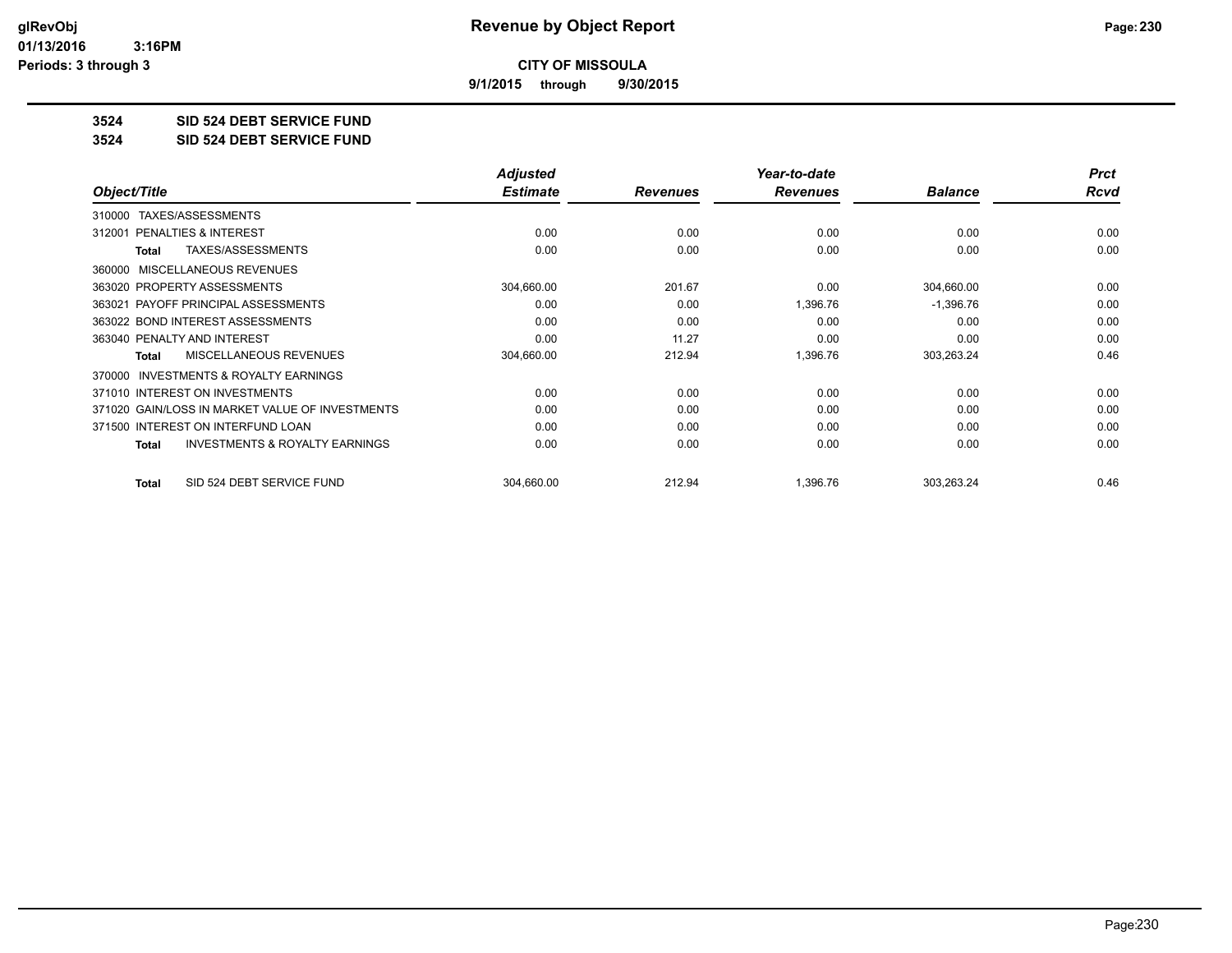**9/1/2015 through 9/30/2015**

## **3524 SID 524 DEBT SERVICE FUND**

|                                                     | <b>Adjusted</b> |                 | Year-to-date    |                | <b>Prct</b> |
|-----------------------------------------------------|-----------------|-----------------|-----------------|----------------|-------------|
| Object/Title                                        | <b>Estimate</b> | <b>Revenues</b> | <b>Revenues</b> | <b>Balance</b> | Rcvd        |
| 310000 TAXES/ASSESSMENTS                            |                 |                 |                 |                |             |
| 312001 PENALTIES & INTEREST                         | 0.00            | 0.00            | 0.00            | 0.00           | 0.00        |
| TAXES/ASSESSMENTS<br>Total                          | 0.00            | 0.00            | 0.00            | 0.00           | 0.00        |
| 360000 MISCELLANEOUS REVENUES                       |                 |                 |                 |                |             |
| 363020 PROPERTY ASSESSMENTS                         | 304,660.00      | 201.67          | 0.00            | 304,660.00     | 0.00        |
| 363021 PAYOFF PRINCIPAL ASSESSMENTS                 | 0.00            | 0.00            | 1,396.76        | $-1,396.76$    | 0.00        |
| 363022 BOND INTEREST ASSESSMENTS                    | 0.00            | 0.00            | 0.00            | 0.00           | 0.00        |
| 363040 PENALTY AND INTEREST                         | 0.00            | 11.27           | 0.00            | 0.00           | 0.00        |
| <b>MISCELLANEOUS REVENUES</b><br><b>Total</b>       | 304,660.00      | 212.94          | 1,396.76        | 303,263.24     | 0.46        |
| <b>INVESTMENTS &amp; ROYALTY EARNINGS</b><br>370000 |                 |                 |                 |                |             |
| 371010 INTEREST ON INVESTMENTS                      | 0.00            | 0.00            | 0.00            | 0.00           | 0.00        |
| 371020 GAIN/LOSS IN MARKET VALUE OF INVESTMENT      | 0.00            | 0.00            | 0.00            | 0.00           | 0.00        |
| 371500 INTEREST ON INTERFUND LOAN                   | 0.00            | 0.00            | 0.00            | 0.00           | 0.00        |
| <b>INVESTMENTS &amp; ROYALTY EARNINGS</b><br>Total  | 0.00            | 0.00            | 0.00            | 0.00           | 0.00        |
| SID 524 DEBT SERVICE FUND<br>Total                  | 304.660.00      | 212.94          | 1.396.76        | 303,263.24     | 0.46        |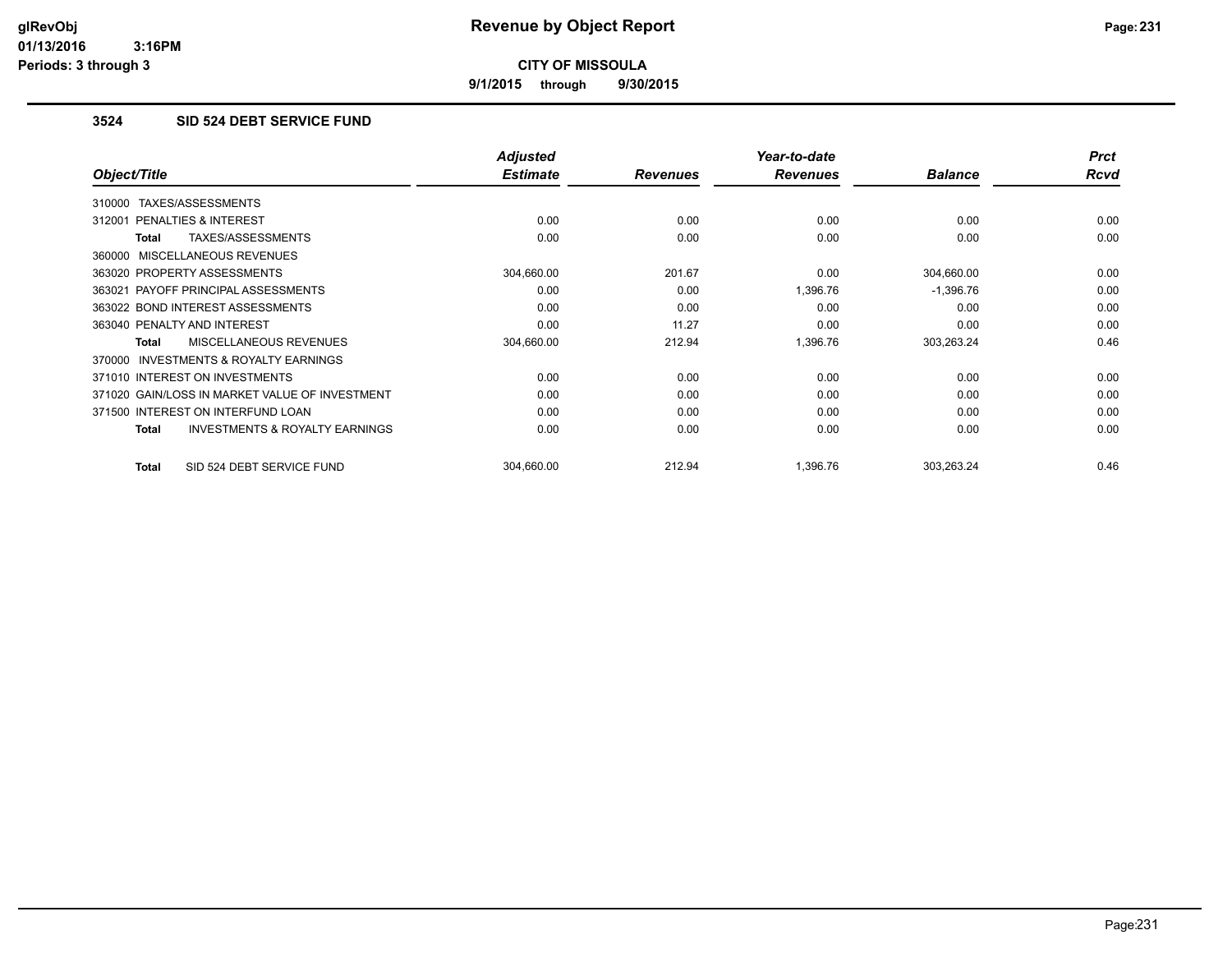**9/1/2015 through 9/30/2015**

**3525 SID 525 DEBT SERVICE FUND**

**3525 SID 525 DEBT SERVICE FUND**

|                                                           | <b>Adjusted</b> |                 | Year-to-date    |                | <b>Prct</b> |
|-----------------------------------------------------------|-----------------|-----------------|-----------------|----------------|-------------|
| Object/Title                                              | <b>Estimate</b> | <b>Revenues</b> | <b>Revenues</b> | <b>Balance</b> | <b>Rcvd</b> |
| TAXES/ASSESSMENTS<br>310000                               |                 |                 |                 |                |             |
| PENALTIES & INTEREST<br>312001                            | 0.00            | 0.00            | 0.00            | 0.00           | 0.00        |
| TAXES/ASSESSMENTS<br><b>Total</b>                         | 0.00            | 0.00            | 0.00            | 0.00           | 0.00        |
| MISCELLANEOUS REVENUES<br>360000                          |                 |                 |                 |                |             |
| 360010 MISCELLANEOUS                                      | 0.00            | 0.00            | 0.00            | 0.00           | 0.00        |
| 363020 PROPERTY ASSESSMENTS                               | 31,500.00       | 73.64           | 0.00            | 31,500.00      | 0.00        |
| 363021 PAYOFF PRINCIPAL ASSESSMENTS                       | 0.00            | 0.00            | 0.00            | 0.00           | 0.00        |
| 363022 BOND INTEREST ASSESSMENTS                          | 0.00            | 0.00            | 0.00            | 0.00           | 0.00        |
| 363040 PENALTY AND INTEREST                               | 0.00            | 2.76            | 0.00            | 0.00           | 0.00        |
| <b>MISCELLANEOUS REVENUES</b><br><b>Total</b>             | 31,500.00       | 76.40           | 0.00            | 31,500.00      | 0.00        |
| <b>INVESTMENTS &amp; ROYALTY EARNINGS</b><br>370000       |                 |                 |                 |                |             |
| 371010 INTEREST ON INVESTMENTS                            | 0.00            | 0.00            | 0.00            | 0.00           | 0.00        |
| 371020 GAIN/LOSS IN MARKET VALUE OF INVESTMENTS           | 0.00            | 0.00            | 0.00            | 0.00           | 0.00        |
| 371500 INTEREST ON INTERFUND LOAN                         | 0.00            | 0.00            | 0.00            | 0.00           | 0.00        |
| <b>INVESTMENTS &amp; ROYALTY EARNINGS</b><br><b>Total</b> | 0.00            | 0.00            | 0.00            | 0.00           | 0.00        |
| SID 525 DEBT SERVICE FUND<br><b>Total</b>                 | 31,500.00       | 76.40           | 0.00            | 31,500.00      | 0.00        |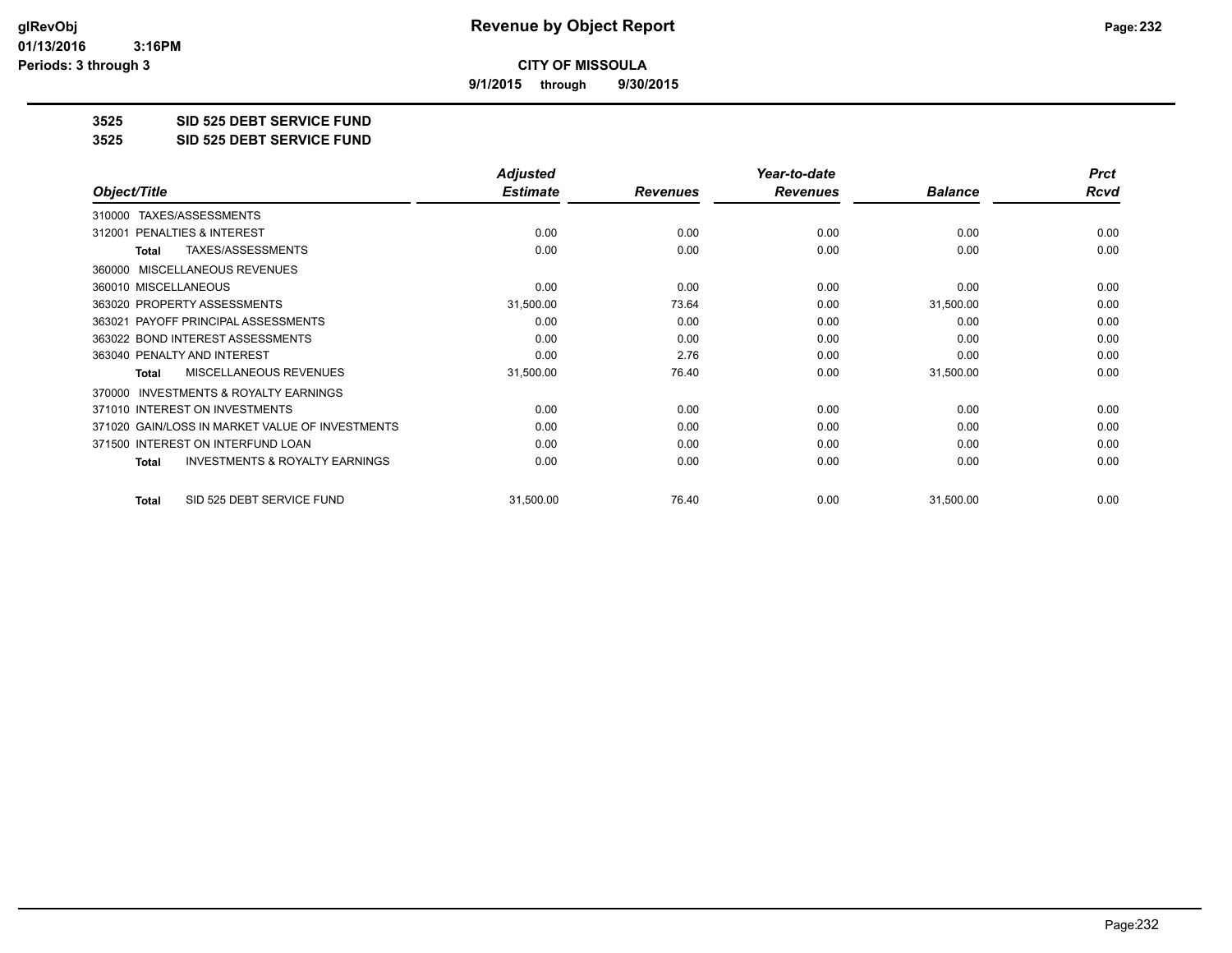**9/1/2015 through 9/30/2015**

## **3525 SID 525 DEBT SERVICE FUND**

|                                                    | <b>Adjusted</b> |                 | Year-to-date    |                | <b>Prct</b> |
|----------------------------------------------------|-----------------|-----------------|-----------------|----------------|-------------|
| Object/Title                                       | <b>Estimate</b> | <b>Revenues</b> | <b>Revenues</b> | <b>Balance</b> | Rcvd        |
| TAXES/ASSESSMENTS<br>310000                        |                 |                 |                 |                |             |
| 312001 PENALTIES & INTEREST                        | 0.00            | 0.00            | 0.00            | 0.00           | 0.00        |
| TAXES/ASSESSMENTS<br>Total                         | 0.00            | 0.00            | 0.00            | 0.00           | 0.00        |
| 360000 MISCELLANEOUS REVENUES                      |                 |                 |                 |                |             |
| 360010 MISCELLANEOUS                               | 0.00            | 0.00            | 0.00            | 0.00           | 0.00        |
| 363020 PROPERTY ASSESSMENTS                        | 31,500.00       | 73.64           | 0.00            | 31,500.00      | 0.00        |
| 363021 PAYOFF PRINCIPAL ASSESSMENTS                | 0.00            | 0.00            | 0.00            | 0.00           | 0.00        |
| 363022 BOND INTEREST ASSESSMENTS                   | 0.00            | 0.00            | 0.00            | 0.00           | 0.00        |
| 363040 PENALTY AND INTEREST                        | 0.00            | 2.76            | 0.00            | 0.00           | 0.00        |
| MISCELLANEOUS REVENUES<br>Total                    | 31,500.00       | 76.40           | 0.00            | 31,500.00      | 0.00        |
| 370000 INVESTMENTS & ROYALTY EARNINGS              |                 |                 |                 |                |             |
| 371010 INTEREST ON INVESTMENTS                     | 0.00            | 0.00            | 0.00            | 0.00           | 0.00        |
| 371020 GAIN/LOSS IN MARKET VALUE OF INVESTMENT     | 0.00            | 0.00            | 0.00            | 0.00           | 0.00        |
| 371500 INTEREST ON INTERFUND LOAN                  | 0.00            | 0.00            | 0.00            | 0.00           | 0.00        |
| <b>INVESTMENTS &amp; ROYALTY EARNINGS</b><br>Total | 0.00            | 0.00            | 0.00            | 0.00           | 0.00        |
| SID 525 DEBT SERVICE FUND<br>Total                 | 31,500.00       | 76.40           | 0.00            | 31,500.00      | 0.00        |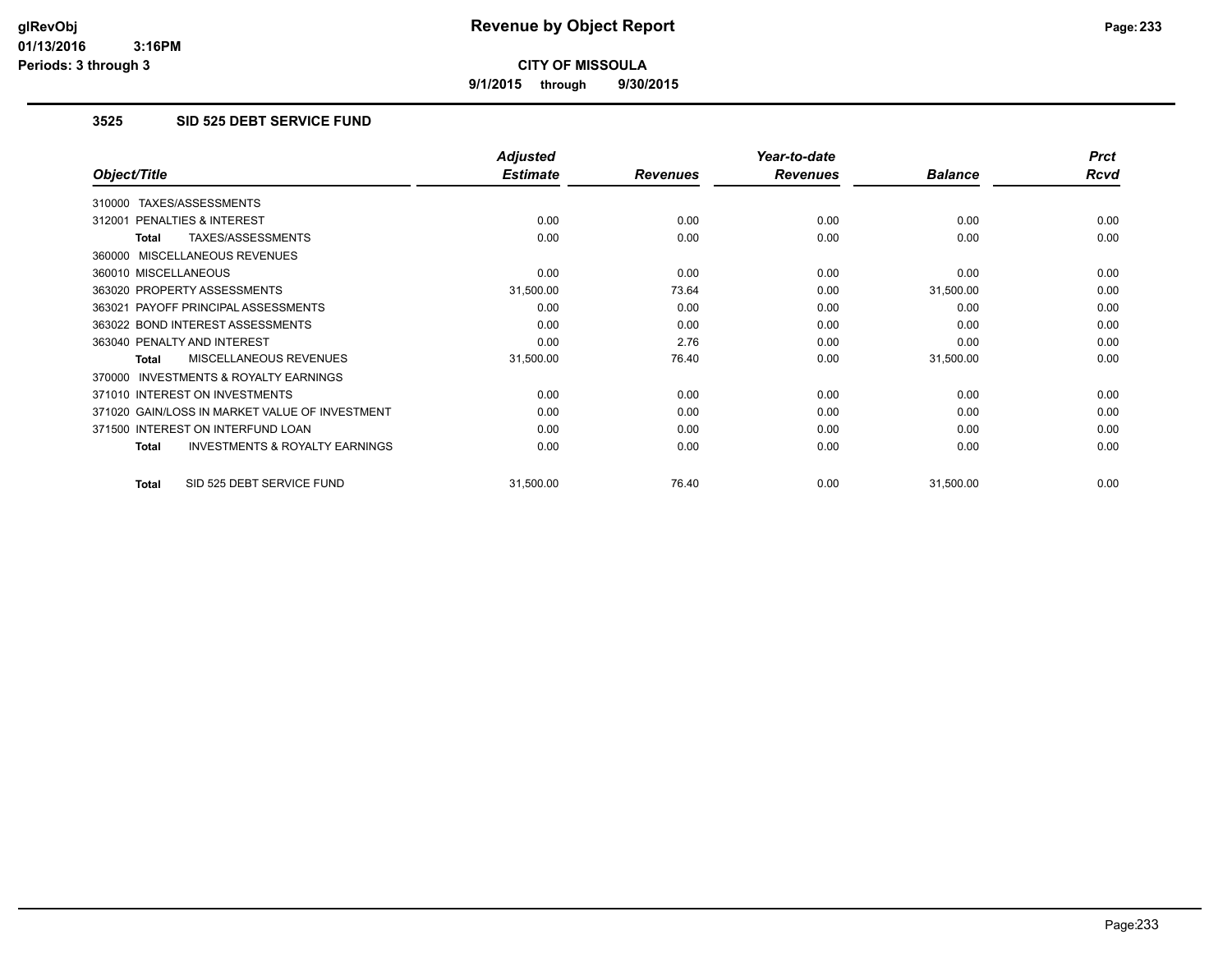**9/1/2015 through 9/30/2015**

**3526 SID 526 DEBT SERVICE FUND**

**3526 SID 526 DEBT SERVICE FUND**

|                                                           | <b>Adjusted</b> |                 | Year-to-date    |                | <b>Prct</b> |
|-----------------------------------------------------------|-----------------|-----------------|-----------------|----------------|-------------|
| Object/Title                                              | <b>Estimate</b> | <b>Revenues</b> | <b>Revenues</b> | <b>Balance</b> | <b>Rcvd</b> |
| TAXES/ASSESSMENTS<br>310000                               |                 |                 |                 |                |             |
| <b>PENALTIES &amp; INTEREST</b><br>312001                 | 0.00            | 0.00            | 0.00            | 0.00           | 0.00        |
| TAXES/ASSESSMENTS<br><b>Total</b>                         | 0.00            | 0.00            | 0.00            | 0.00           | 0.00        |
| MISCELLANEOUS REVENUES<br>360000                          |                 |                 |                 |                |             |
| 360010 MISCELLANEOUS                                      | 0.00            | 0.00            | 0.00            | 0.00           | 0.00        |
| 363020 PROPERTY ASSESSMENTS                               | 193,320.00      | 113.32          | 0.00            | 193,320.00     | 0.00        |
| 363021 PAYOFF PRINCIPAL ASSESSMENTS                       | 0.00            | 0.00            | 0.00            | 0.00           | 0.00        |
| 363022 BOND INTEREST ASSESSMENTS                          | 0.00            | 0.00            | 0.00            | 0.00           | 0.00        |
| 363040 PENALTY AND INTEREST                               | 0.00            | 5.08            | 0.00            | 0.00           | 0.00        |
| <b>MISCELLANEOUS REVENUES</b><br><b>Total</b>             | 193,320.00      | 118.40          | 0.00            | 193,320.00     | 0.00        |
| <b>INVESTMENTS &amp; ROYALTY EARNINGS</b><br>370000       |                 |                 |                 |                |             |
| 371010 INTEREST ON INVESTMENTS                            | 0.00            | 0.00            | 0.00            | 0.00           | 0.00        |
| 371020 GAIN/LOSS IN MARKET VALUE OF INVESTMENTS           | 0.00            | 0.00            | 0.00            | 0.00           | 0.00        |
| 371500 INTEREST ON INTERFUND LOAN                         | 0.00            | 0.00            | 0.00            | 0.00           | 0.00        |
| <b>INVESTMENTS &amp; ROYALTY EARNINGS</b><br><b>Total</b> | 0.00            | 0.00            | 0.00            | 0.00           | 0.00        |
| SID 526 DEBT SERVICE FUND<br><b>Total</b>                 | 193,320.00      | 118.40          | 0.00            | 193,320.00     | 0.00        |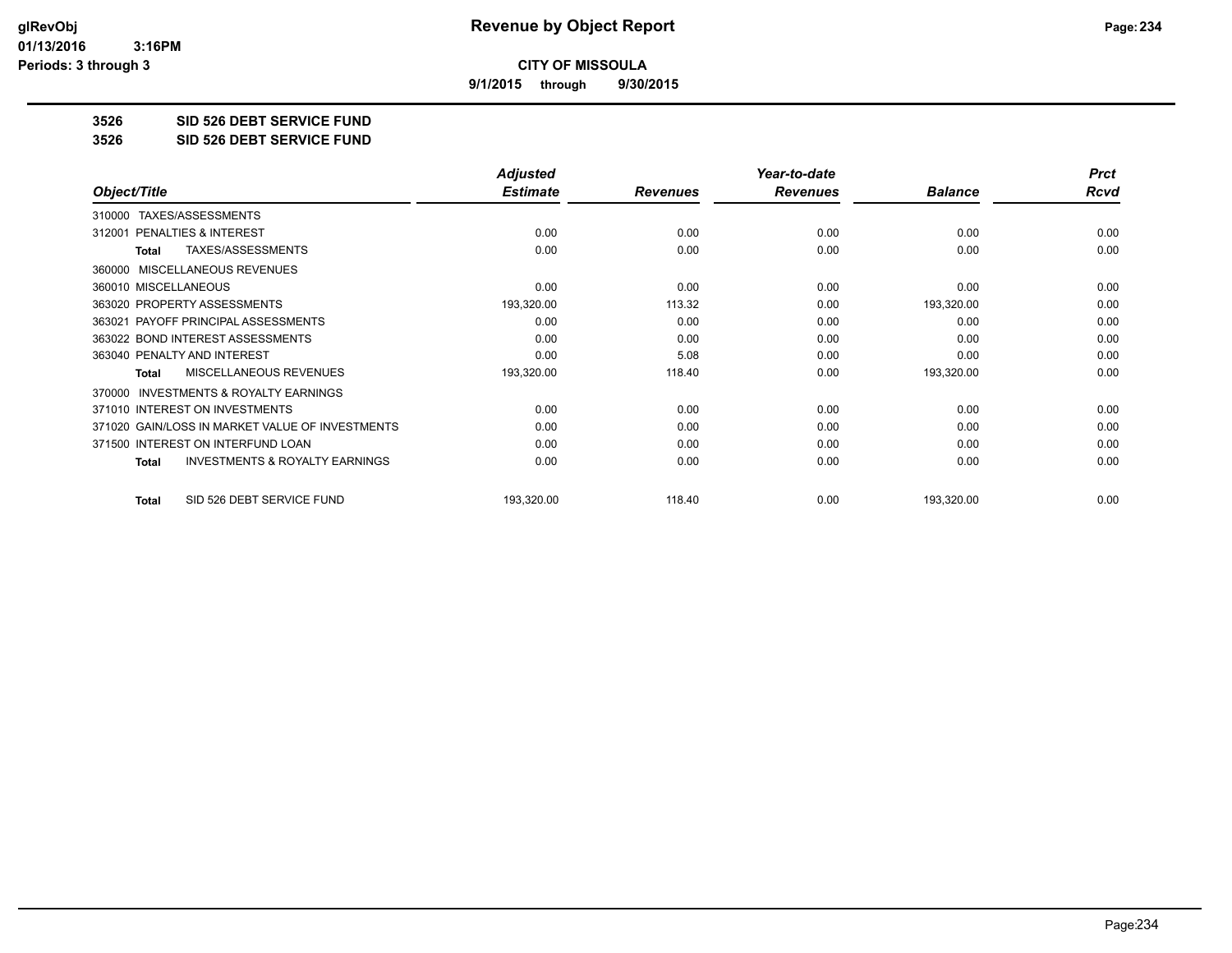**9/1/2015 through 9/30/2015**

## **3526 SID 526 DEBT SERVICE FUND**

|                                                           | <b>Adjusted</b> |                 | Year-to-date    |                | <b>Prct</b> |
|-----------------------------------------------------------|-----------------|-----------------|-----------------|----------------|-------------|
| Object/Title                                              | <b>Estimate</b> | <b>Revenues</b> | <b>Revenues</b> | <b>Balance</b> | Rcvd        |
| TAXES/ASSESSMENTS<br>310000                               |                 |                 |                 |                |             |
| 312001 PENALTIES & INTEREST                               | 0.00            | 0.00            | 0.00            | 0.00           | 0.00        |
| TAXES/ASSESSMENTS<br>Total                                | 0.00            | 0.00            | 0.00            | 0.00           | 0.00        |
| 360000 MISCELLANEOUS REVENUES                             |                 |                 |                 |                |             |
| 360010 MISCELLANEOUS                                      | 0.00            | 0.00            | 0.00            | 0.00           | 0.00        |
| 363020 PROPERTY ASSESSMENTS                               | 193,320.00      | 113.32          | 0.00            | 193,320.00     | 0.00        |
| 363021 PAYOFF PRINCIPAL ASSESSMENTS                       | 0.00            | 0.00            | 0.00            | 0.00           | 0.00        |
| 363022 BOND INTEREST ASSESSMENTS                          | 0.00            | 0.00            | 0.00            | 0.00           | 0.00        |
| 363040 PENALTY AND INTEREST                               | 0.00            | 5.08            | 0.00            | 0.00           | 0.00        |
| MISCELLANEOUS REVENUES<br>Total                           | 193,320.00      | 118.40          | 0.00            | 193,320.00     | 0.00        |
| 370000 INVESTMENTS & ROYALTY EARNINGS                     |                 |                 |                 |                |             |
| 371010 INTEREST ON INVESTMENTS                            | 0.00            | 0.00            | 0.00            | 0.00           | 0.00        |
| 371020 GAIN/LOSS IN MARKET VALUE OF INVESTMENT            | 0.00            | 0.00            | 0.00            | 0.00           | 0.00        |
| 371500 INTEREST ON INTERFUND LOAN                         | 0.00            | 0.00            | 0.00            | 0.00           | 0.00        |
| <b>INVESTMENTS &amp; ROYALTY EARNINGS</b><br><b>Total</b> | 0.00            | 0.00            | 0.00            | 0.00           | 0.00        |
| SID 526 DEBT SERVICE FUND<br><b>Total</b>                 | 193,320.00      | 118.40          | 0.00            | 193,320.00     | 0.00        |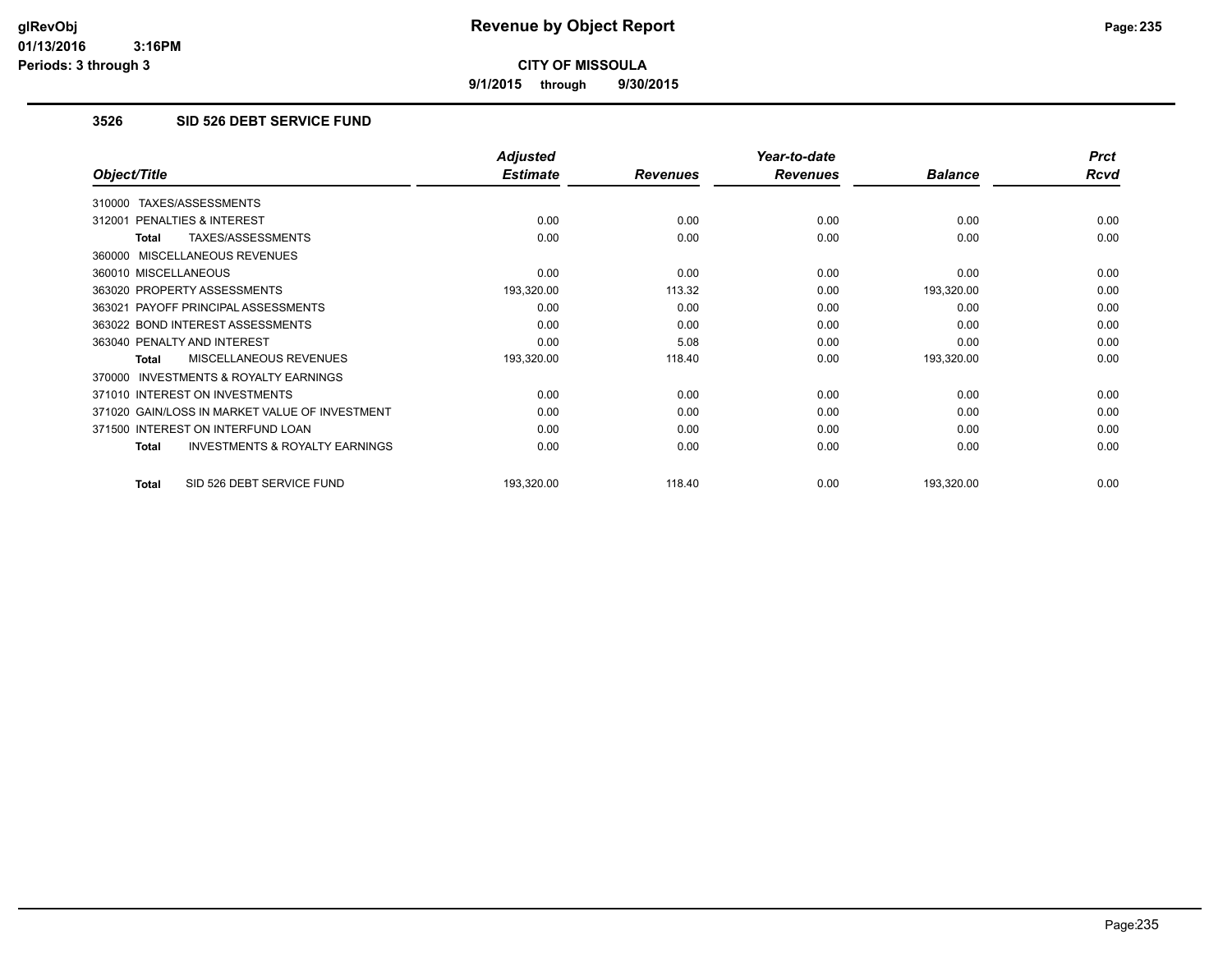**9/1/2015 through 9/30/2015**

**3527 SID 527 DEBT SERVICE FUND**

**3527 SID 527 DEBT SERVICE FUND**

|                                                     | <b>Adjusted</b> |                 | Year-to-date    |                | <b>Prct</b> |
|-----------------------------------------------------|-----------------|-----------------|-----------------|----------------|-------------|
| Object/Title                                        | <b>Estimate</b> | <b>Revenues</b> | <b>Revenues</b> | <b>Balance</b> | <b>Rcvd</b> |
| 310000 TAXES/ASSESSMENTS                            |                 |                 |                 |                |             |
| <b>PENALTIES &amp; INTEREST</b><br>312001           | 0.00            | 0.00            | 0.00            | 0.00           | 0.00        |
| TAXES/ASSESSMENTS<br><b>Total</b>                   | 0.00            | 0.00            | 0.00            | 0.00           | 0.00        |
| MISCELLANEOUS REVENUES<br>360000                    |                 |                 |                 |                |             |
| 360010 MISCELLANEOUS                                | 0.00            | 0.00            | 0.00            | 0.00           | 0.00        |
| 363020 PROPERTY ASSESSMENTS                         | 0.00            | 0.00            | 0.00            | 0.00           | 0.00        |
| 363021 PAYOFF PRINCIPAL ASSESSMENTS                 | 0.00            | 0.00            | 0.00            | 0.00           | 0.00        |
| 363022 BOND INTEREST ASSESSMENTS                    | 0.00            | 0.00            | 0.00            | 0.00           | 0.00        |
| 363040 PENALTY AND INTEREST                         | 0.00            | 0.00            | 0.00            | 0.00           | 0.00        |
| MISCELLANEOUS REVENUES<br><b>Total</b>              | 0.00            | 0.00            | 0.00            | 0.00           | 0.00        |
| <b>INVESTMENTS &amp; ROYALTY EARNINGS</b><br>370000 |                 |                 |                 |                |             |
| 371010 INTEREST ON INVESTMENTS                      | 0.00            | 0.00            | 0.00            | 0.00           | 0.00        |
| 371020 GAIN/LOSS IN MARKET VALUE OF INVESTMENTS     | 0.00            | 0.00            | 0.00            | 0.00           | 0.00        |
| <b>INVESTMENTS &amp; ROYALTY EARNINGS</b><br>Total  | 0.00            | 0.00            | 0.00            | 0.00           | 0.00        |
| OTHER FINANCING SOURCES<br>380000                   |                 |                 |                 |                |             |
| 381030 SID BONDS PROCEEDS                           | 0.00            | 0.00            | 0.00            | 0.00           | 0.00        |
| OTHER FINANCING SOURCES<br><b>Total</b>             | 0.00            | 0.00            | 0.00            | 0.00           | 0.00        |
| SID 527 DEBT SERVICE FUND<br><b>Total</b>           | 0.00            | 0.00            | 0.00            | 0.00           | 0.00        |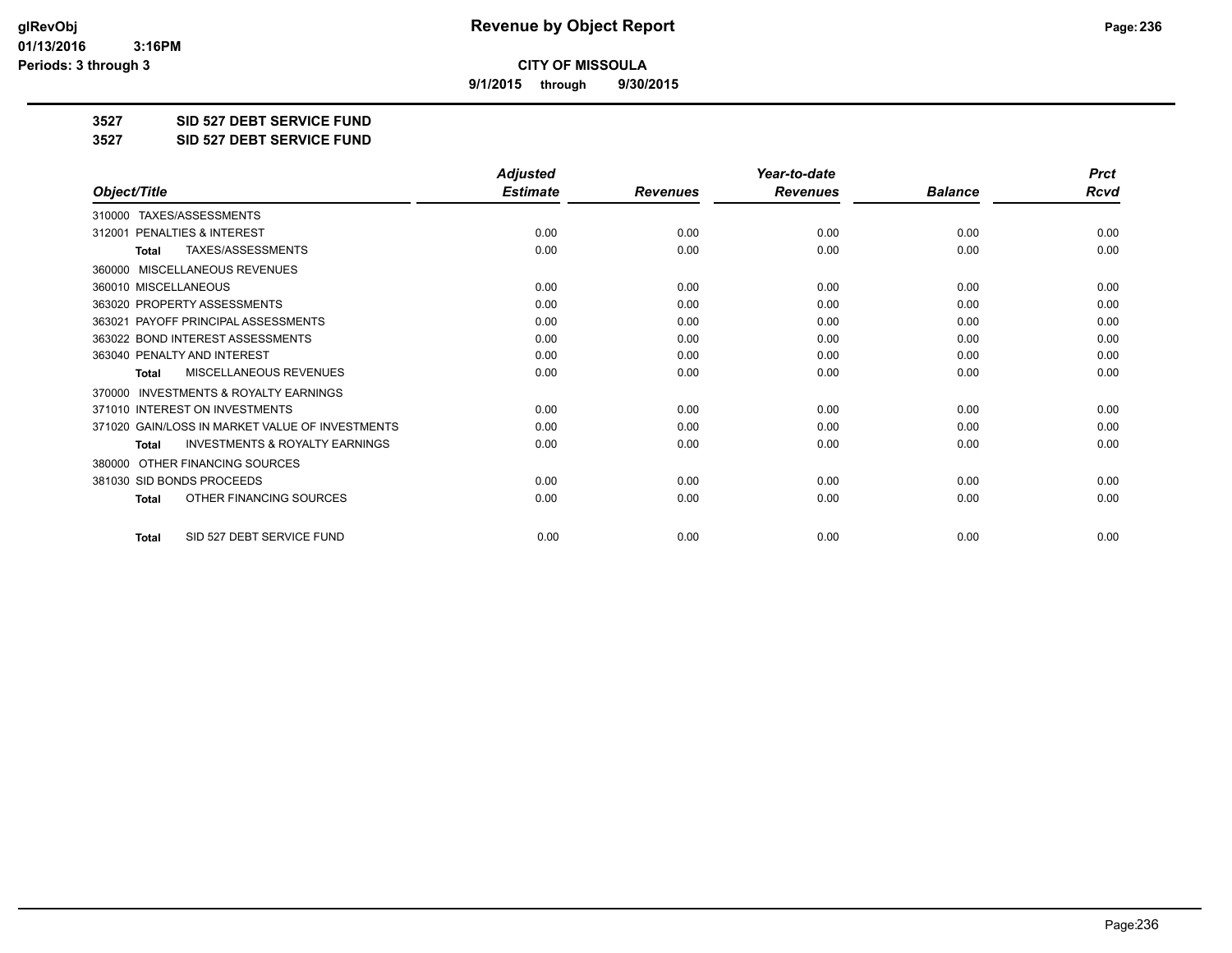**9/1/2015 through 9/30/2015**

## **3527 SID 527 DEBT SERVICE FUND**

|                                                           | <b>Adjusted</b> |                 | Year-to-date    |                | <b>Prct</b> |
|-----------------------------------------------------------|-----------------|-----------------|-----------------|----------------|-------------|
| Object/Title                                              | <b>Estimate</b> | <b>Revenues</b> | <b>Revenues</b> | <b>Balance</b> | <b>Rcvd</b> |
| 310000 TAXES/ASSESSMENTS                                  |                 |                 |                 |                |             |
| 312001 PENALTIES & INTEREST                               | 0.00            | 0.00            | 0.00            | 0.00           | 0.00        |
| TAXES/ASSESSMENTS<br><b>Total</b>                         | 0.00            | 0.00            | 0.00            | 0.00           | 0.00        |
| 360000 MISCELLANEOUS REVENUES                             |                 |                 |                 |                |             |
| 360010 MISCELLANEOUS                                      | 0.00            | 0.00            | 0.00            | 0.00           | 0.00        |
| 363020 PROPERTY ASSESSMENTS                               | 0.00            | 0.00            | 0.00            | 0.00           | 0.00        |
| 363021 PAYOFF PRINCIPAL ASSESSMENTS                       | 0.00            | 0.00            | 0.00            | 0.00           | 0.00        |
| 363022 BOND INTEREST ASSESSMENTS                          | 0.00            | 0.00            | 0.00            | 0.00           | 0.00        |
| 363040 PENALTY AND INTEREST                               | 0.00            | 0.00            | 0.00            | 0.00           | 0.00        |
| MISCELLANEOUS REVENUES<br><b>Total</b>                    | 0.00            | 0.00            | 0.00            | 0.00           | 0.00        |
| <b>INVESTMENTS &amp; ROYALTY EARNINGS</b><br>370000       |                 |                 |                 |                |             |
| 371010 INTEREST ON INVESTMENTS                            | 0.00            | 0.00            | 0.00            | 0.00           | 0.00        |
| 371020 GAIN/LOSS IN MARKET VALUE OF INVESTMENT            | 0.00            | 0.00            | 0.00            | 0.00           | 0.00        |
| <b>INVESTMENTS &amp; ROYALTY EARNINGS</b><br><b>Total</b> | 0.00            | 0.00            | 0.00            | 0.00           | 0.00        |
| OTHER FINANCING SOURCES<br>380000                         |                 |                 |                 |                |             |
| 381030 SID BONDS PROCEEDS                                 | 0.00            | 0.00            | 0.00            | 0.00           | 0.00        |
| OTHER FINANCING SOURCES<br>Total                          | 0.00            | 0.00            | 0.00            | 0.00           | 0.00        |
| SID 527 DEBT SERVICE FUND<br>Total                        | 0.00            | 0.00            | 0.00            | 0.00           | 0.00        |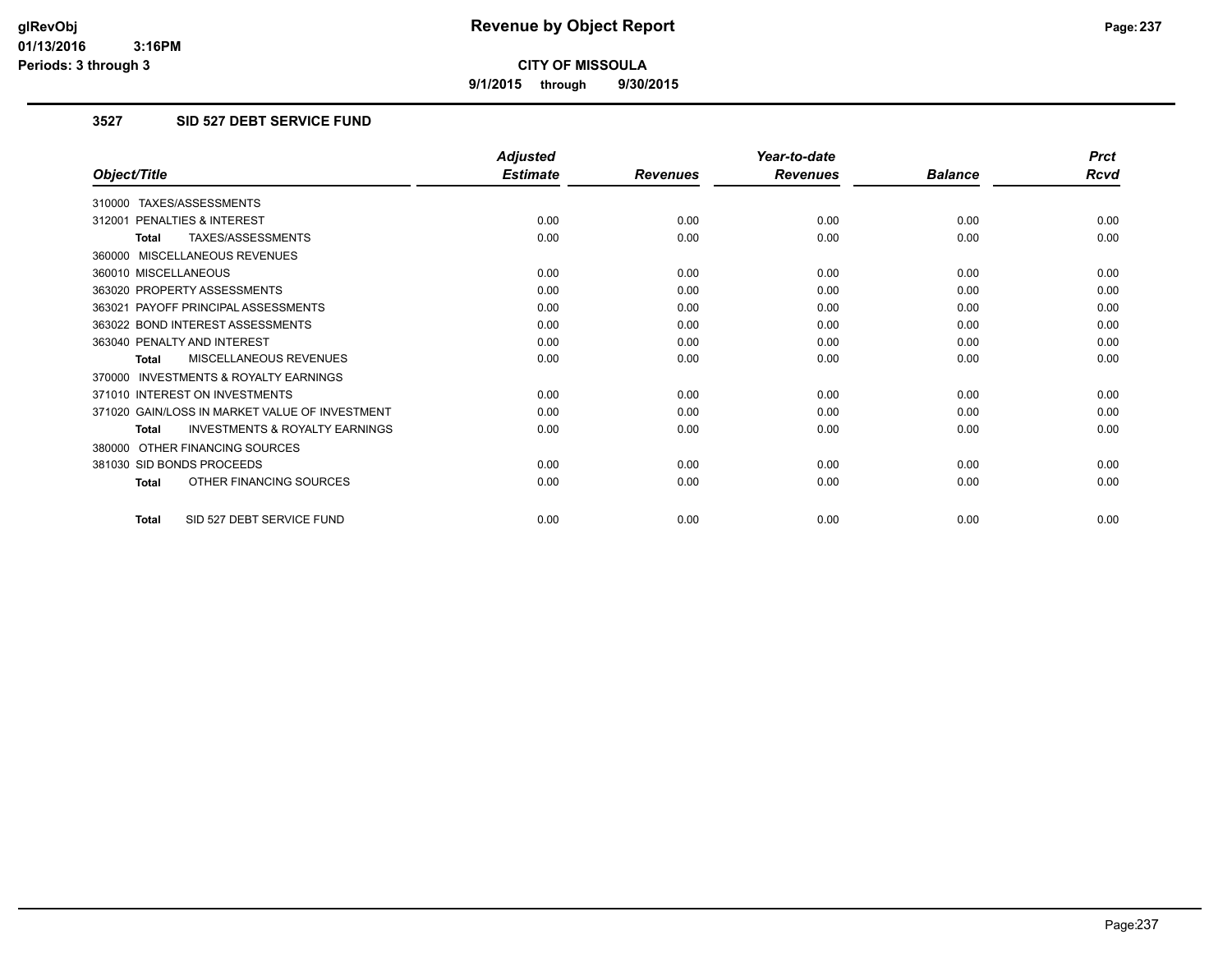**9/1/2015 through 9/30/2015**

**3530 SID 530 DEBT SERVICE FUND**

**3530 SID 530 DEBT SERVICE FUND**

|                                                           | <b>Adjusted</b> |                 | Year-to-date    |                | <b>Prct</b> |
|-----------------------------------------------------------|-----------------|-----------------|-----------------|----------------|-------------|
| Object/Title                                              | <b>Estimate</b> | <b>Revenues</b> | <b>Revenues</b> | <b>Balance</b> | Rcvd        |
| TAXES/ASSESSMENTS<br>310000                               |                 |                 |                 |                |             |
| 312001 PENALTIES & INTEREST                               | 0.00            | 0.00            | 0.00            | 0.00           | 0.00        |
| TAXES/ASSESSMENTS<br>Total                                | 0.00            | 0.00            | 0.00            | 0.00           | 0.00        |
| MISCELLANEOUS REVENUES<br>360000                          |                 |                 |                 |                |             |
| 360010 MISCELLANEOUS                                      | 0.00            | 0.00            | 0.00            | 0.00           | 0.00        |
| 363020 PROPERTY ASSESSMENTS                               | 681.00          | 0.00            | 0.00            | 681.00         | 0.00        |
| 363021 PAYOFF PRINCIPAL ASSESSMENTS                       | 0.00            | 0.00            | 0.00            | 0.00           | 0.00        |
| 363022 BOND INTEREST ASSESSMENTS                          | 0.00            | 0.00            | 0.00            | 0.00           | 0.00        |
| 363040 PENALTY AND INTEREST                               | 0.00            | 0.00            | 0.00            | 0.00           | 0.00        |
| <b>MISCELLANEOUS REVENUES</b><br>Total                    | 681.00          | 0.00            | 0.00            | 681.00         | 0.00        |
| <b>INVESTMENTS &amp; ROYALTY EARNINGS</b><br>370000       |                 |                 |                 |                |             |
| 371010 INTEREST ON INVESTMENTS                            | 0.00            | 0.00            | 0.00            | 0.00           | 0.00        |
| 371020 GAIN/LOSS IN MARKET VALUE OF INVESTMENTS           | 0.00            | 0.00            | 0.00            | 0.00           | 0.00        |
| <b>INVESTMENTS &amp; ROYALTY EARNINGS</b><br><b>Total</b> | 0.00            | 0.00            | 0.00            | 0.00           | 0.00        |
| SID 530 DEBT SERVICE FUND<br>Total                        | 681.00          | 0.00            | 0.00            | 681.00         | 0.00        |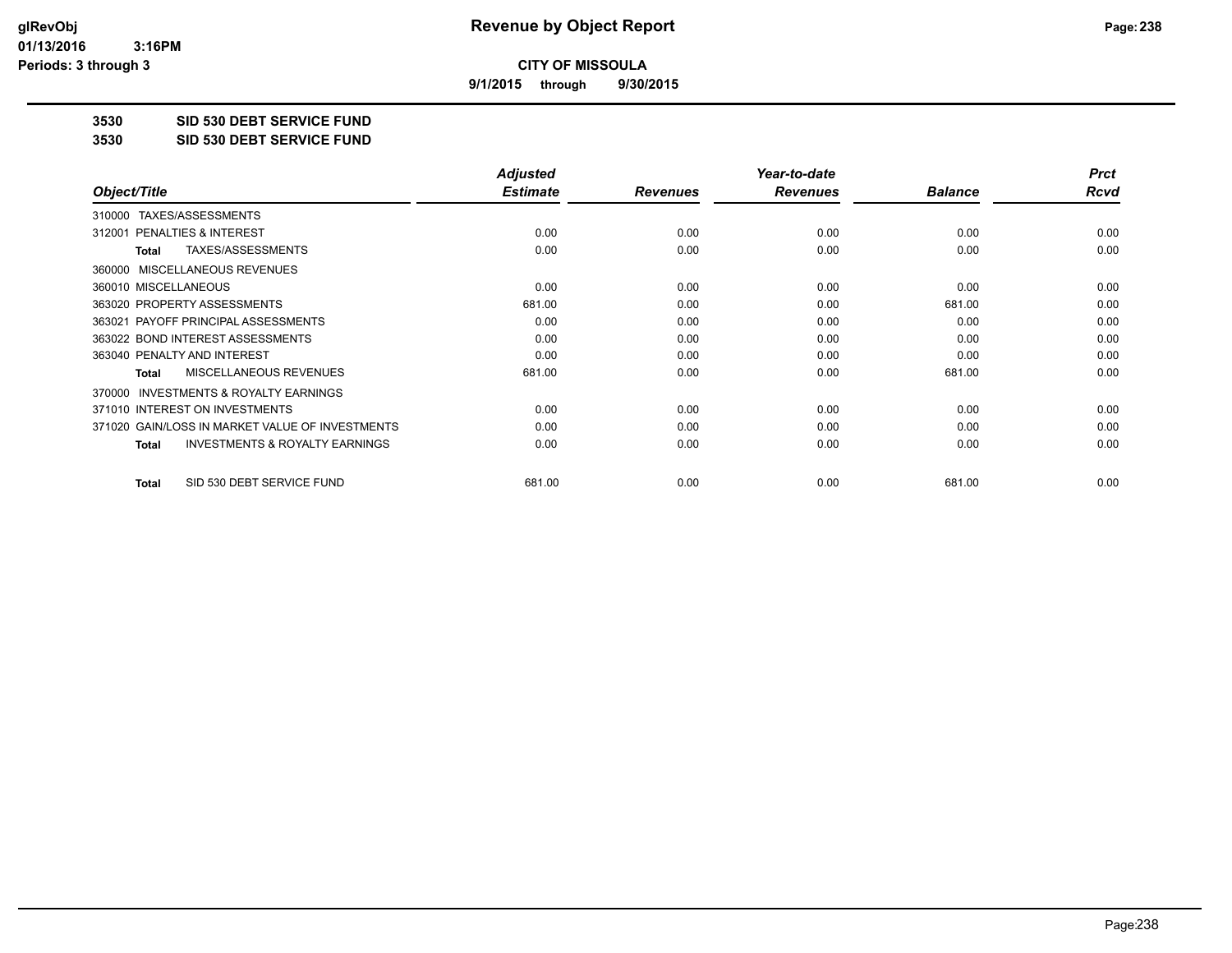**9/1/2015 through 9/30/2015**

## **3530 SID 530 DEBT SERVICE FUND**

|                                                           | <b>Adjusted</b> |                 | Year-to-date    |                | <b>Prct</b> |
|-----------------------------------------------------------|-----------------|-----------------|-----------------|----------------|-------------|
| Object/Title                                              | <b>Estimate</b> | <b>Revenues</b> | <b>Revenues</b> | <b>Balance</b> | <b>Rcvd</b> |
| TAXES/ASSESSMENTS<br>310000                               |                 |                 |                 |                |             |
| <b>PENALTIES &amp; INTEREST</b><br>312001                 | 0.00            | 0.00            | 0.00            | 0.00           | 0.00        |
| TAXES/ASSESSMENTS<br>Total                                | 0.00            | 0.00            | 0.00            | 0.00           | 0.00        |
| 360000 MISCELLANEOUS REVENUES                             |                 |                 |                 |                |             |
| 360010 MISCELLANEOUS                                      | 0.00            | 0.00            | 0.00            | 0.00           | 0.00        |
| 363020 PROPERTY ASSESSMENTS                               | 681.00          | 0.00            | 0.00            | 681.00         | 0.00        |
| 363021 PAYOFF PRINCIPAL ASSESSMENTS                       | 0.00            | 0.00            | 0.00            | 0.00           | 0.00        |
| 363022 BOND INTEREST ASSESSMENTS                          | 0.00            | 0.00            | 0.00            | 0.00           | 0.00        |
| 363040 PENALTY AND INTEREST                               | 0.00            | 0.00            | 0.00            | 0.00           | 0.00        |
| <b>MISCELLANEOUS REVENUES</b><br>Total                    | 681.00          | 0.00            | 0.00            | 681.00         | 0.00        |
| <b>INVESTMENTS &amp; ROYALTY EARNINGS</b><br>370000       |                 |                 |                 |                |             |
| 371010 INTEREST ON INVESTMENTS                            | 0.00            | 0.00            | 0.00            | 0.00           | 0.00        |
| 371020 GAIN/LOSS IN MARKET VALUE OF INVESTMENT            | 0.00            | 0.00            | 0.00            | 0.00           | 0.00        |
| <b>INVESTMENTS &amp; ROYALTY EARNINGS</b><br><b>Total</b> | 0.00            | 0.00            | 0.00            | 0.00           | 0.00        |
| SID 530 DEBT SERVICE FUND<br><b>Total</b>                 | 681.00          | 0.00            | 0.00            | 681.00         | 0.00        |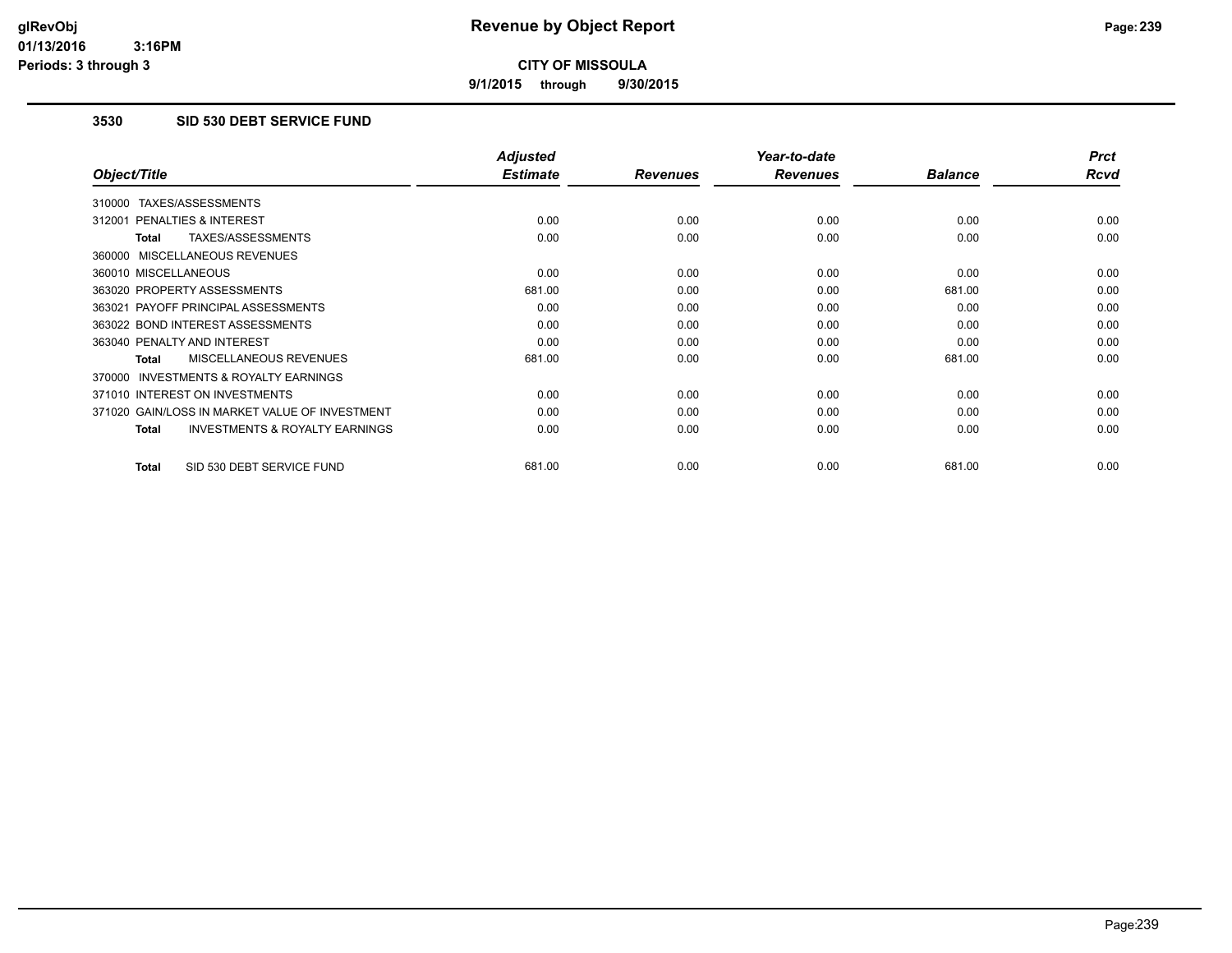**9/1/2015 through 9/30/2015**

### **3531 SID 531 HICKORY ST CALMING**

#### **3531 SID 531 HICKORY ST CALMING**

|                                                     | <b>Adjusted</b> |                 | Year-to-date    |                | <b>Prct</b> |
|-----------------------------------------------------|-----------------|-----------------|-----------------|----------------|-------------|
| Object/Title                                        | <b>Estimate</b> | <b>Revenues</b> | <b>Revenues</b> | <b>Balance</b> | Rcvd        |
| TAXES/ASSESSMENTS<br>310000                         |                 |                 |                 |                |             |
| PENALTIES & INTEREST<br>312001                      | 0.00            | 0.00            | 0.00            | 0.00           | 0.00        |
| TAXES/ASSESSMENTS<br><b>Total</b>                   | 0.00            | 0.00            | 0.00            | 0.00           | 0.00        |
| MISCELLANEOUS REVENUES<br>360000                    |                 |                 |                 |                |             |
| 360010 MISCELLANEOUS                                | 0.00            | 0.00            | 0.00            | 0.00           | 0.00        |
| 363020 PROPERTY ASSESSMENTS                         | 0.00            | 0.00            | 0.00            | 0.00           | 0.00        |
| 363021 PAYOFF PRINCIPAL ASSESSMENTS                 | 0.00            | 0.00            | 0.00            | 0.00           | 0.00        |
| 363022 BOND INTEREST ASSESSMENTS                    | 0.00            | 0.00            | 0.00            | 0.00           | 0.00        |
| 363040 PENALTY AND INTEREST                         | 0.00            | 0.00            | 0.00            | 0.00           | 0.00        |
| MISCELLANEOUS REVENUES<br>Total                     | 0.00            | 0.00            | 0.00            | 0.00           | 0.00        |
| <b>INVESTMENTS &amp; ROYALTY EARNINGS</b><br>370000 |                 |                 |                 |                |             |
| 371010 INTEREST ON INVESTMENTS                      | 0.00            | 0.00            | 0.00            | 0.00           | 0.00        |
| 371020 GAIN/LOSS IN MARKET VALUE OF INVESTMENTS     | 0.00            | 0.00            | 0.00            | 0.00           | 0.00        |
| <b>INVESTMENTS &amp; ROYALTY EARNINGS</b><br>Total  | 0.00            | 0.00            | 0.00            | 0.00           | 0.00        |
| OTHER FINANCING SOURCES<br>380000                   |                 |                 |                 |                |             |
| 383000 OPERATING TRANSFERS                          | 0.00            | 0.00            | 0.00            | 0.00           | 0.00        |
| OTHER FINANCING SOURCES<br><b>Total</b>             | 0.00            | 0.00            | 0.00            | 0.00           | 0.00        |
| SID 531 HICKORY ST CALMING<br><b>Total</b>          | 0.00            | 0.00            | 0.00            | 0.00           | 0.00        |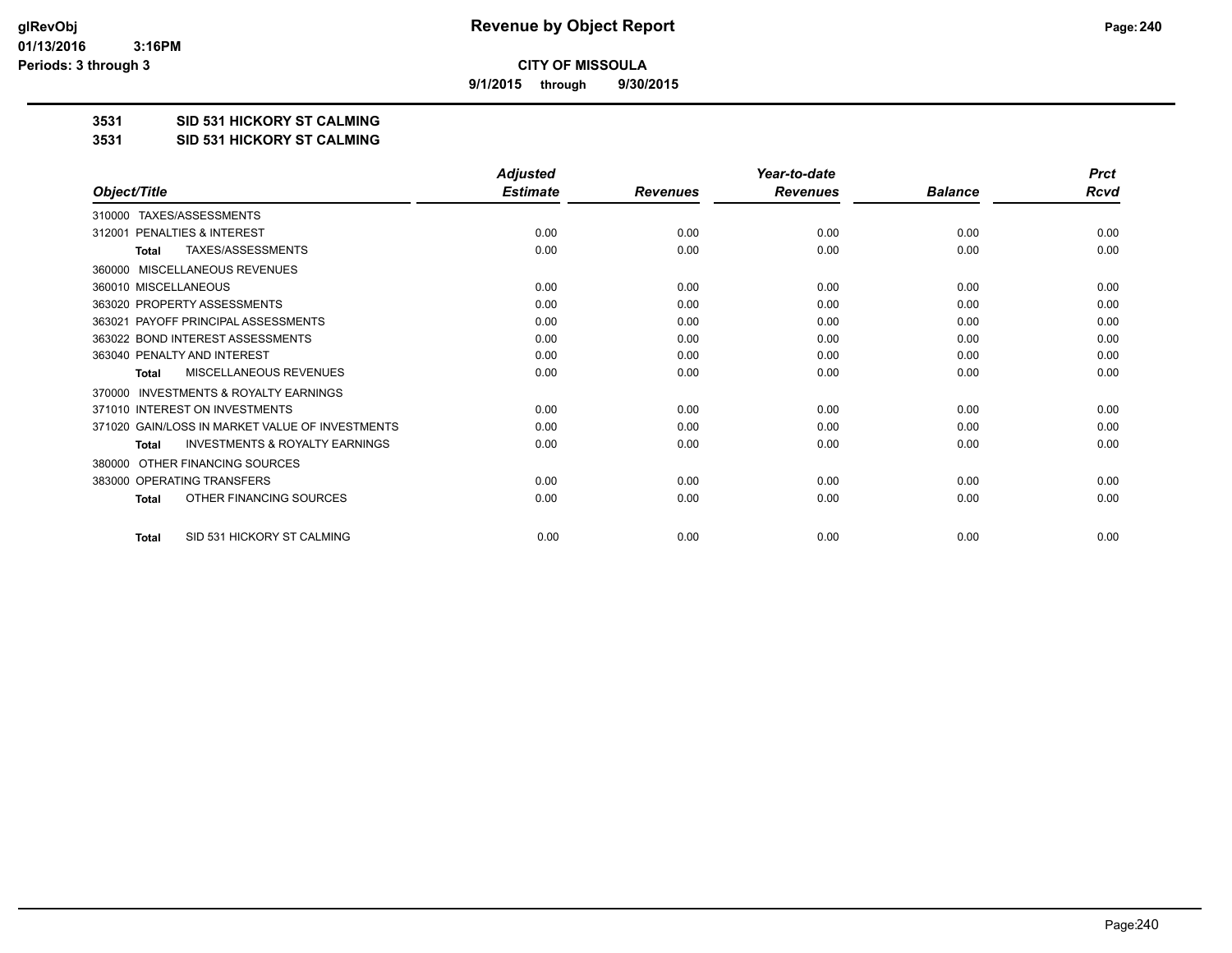**9/1/2015 through 9/30/2015**

# **3531 SID 531 HICKORY ST CALMING**

|                                                           | <b>Adjusted</b> |                 | Year-to-date    |                | <b>Prct</b> |
|-----------------------------------------------------------|-----------------|-----------------|-----------------|----------------|-------------|
| Object/Title                                              | <b>Estimate</b> | <b>Revenues</b> | <b>Revenues</b> | <b>Balance</b> | <b>Rcvd</b> |
| 310000 TAXES/ASSESSMENTS                                  |                 |                 |                 |                |             |
| PENALTIES & INTEREST<br>312001                            | 0.00            | 0.00            | 0.00            | 0.00           | 0.00        |
| TAXES/ASSESSMENTS<br><b>Total</b>                         | 0.00            | 0.00            | 0.00            | 0.00           | 0.00        |
| 360000 MISCELLANEOUS REVENUES                             |                 |                 |                 |                |             |
| 360010 MISCELLANEOUS                                      | 0.00            | 0.00            | 0.00            | 0.00           | 0.00        |
| 363020 PROPERTY ASSESSMENTS                               | 0.00            | 0.00            | 0.00            | 0.00           | 0.00        |
| 363021 PAYOFF PRINCIPAL ASSESSMENTS                       | 0.00            | 0.00            | 0.00            | 0.00           | 0.00        |
| 363022 BOND INTEREST ASSESSMENTS                          | 0.00            | 0.00            | 0.00            | 0.00           | 0.00        |
| 363040 PENALTY AND INTEREST                               | 0.00            | 0.00            | 0.00            | 0.00           | 0.00        |
| MISCELLANEOUS REVENUES<br><b>Total</b>                    | 0.00            | 0.00            | 0.00            | 0.00           | 0.00        |
| <b>INVESTMENTS &amp; ROYALTY EARNINGS</b><br>370000       |                 |                 |                 |                |             |
| 371010 INTEREST ON INVESTMENTS                            | 0.00            | 0.00            | 0.00            | 0.00           | 0.00        |
| 371020 GAIN/LOSS IN MARKET VALUE OF INVESTMENT            | 0.00            | 0.00            | 0.00            | 0.00           | 0.00        |
| <b>INVESTMENTS &amp; ROYALTY EARNINGS</b><br><b>Total</b> | 0.00            | 0.00            | 0.00            | 0.00           | 0.00        |
| OTHER FINANCING SOURCES<br>380000                         |                 |                 |                 |                |             |
| 383000 OPERATING TRANSFERS                                | 0.00            | 0.00            | 0.00            | 0.00           | 0.00        |
| OTHER FINANCING SOURCES<br><b>Total</b>                   | 0.00            | 0.00            | 0.00            | 0.00           | 0.00        |
| SID 531 HICKORY ST CALMING<br><b>Total</b>                | 0.00            | 0.00            | 0.00            | 0.00           | 0.00        |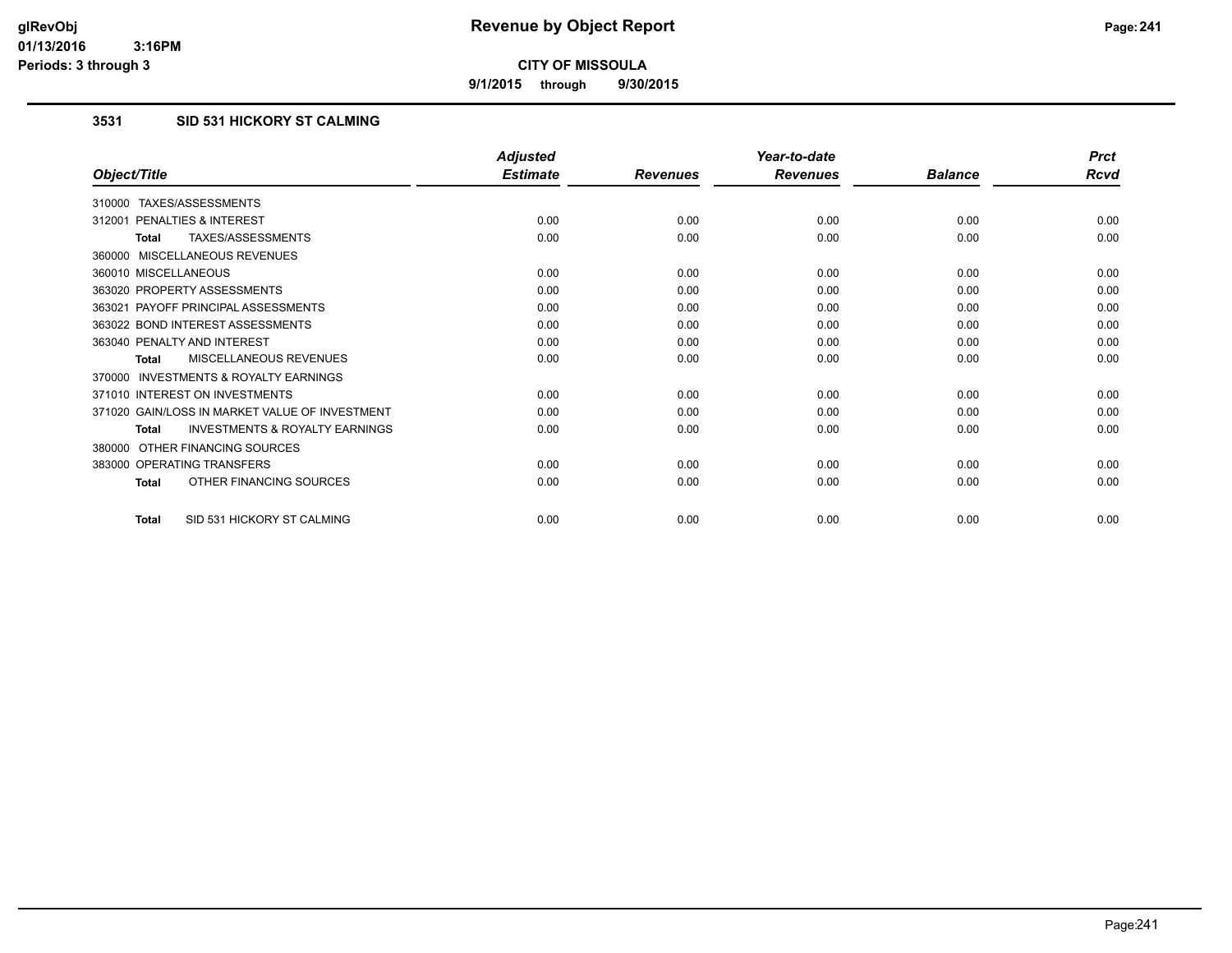**9/1/2015 through 9/30/2015**

# **3532 SID 532 DEBT SERVICE FUND**

**3532 SID 532 DEBT SERVICE FUND**

|                                                 | <b>Adjusted</b> |                 | Year-to-date    |                | <b>Prct</b> |
|-------------------------------------------------|-----------------|-----------------|-----------------|----------------|-------------|
| Object/Title                                    | <b>Estimate</b> | <b>Revenues</b> | <b>Revenues</b> | <b>Balance</b> | Rcvd        |
| 360000 MISCELLANEOUS REVENUES                   |                 |                 |                 |                |             |
| 363020 PROPERTY ASSESSMENTS                     | 42,362.00       | 0.00            | 0.00            | 42.362.00      | 0.00        |
| 363021 PAYOFF PRINCIPAL ASSESSMENTS             | 0.00            | 0.00            | 0.00            | 0.00           | 0.00        |
| 363022 BOND INTEREST ASSESSMENTS                | 0.00            | 0.00            | 0.00            | 0.00           | 0.00        |
| 363040 PENALTY AND INTEREST                     | 0.00            | 0.00            | 0.00            | 0.00           | 0.00        |
| MISCELLANEOUS REVENUES<br>Total                 | 42,362.00       | 0.00            | 0.00            | 42,362.00      | 0.00        |
| 370000 INVESTMENTS & ROYALTY EARNINGS           |                 |                 |                 |                |             |
| 371010 INTEREST ON INVESTMENTS                  | 0.00            | 0.00            | 0.00            | 0.00           | 0.00        |
| 371020 GAIN/LOSS IN MARKET VALUE OF INVESTMENTS | 0.00            | 0.00            | 0.00            | 0.00           | 0.00        |
| INVESTMENTS & ROYALTY EARNINGS<br>Total         | 0.00            | 0.00            | 0.00            | 0.00           | 0.00        |
| SID 532 DEBT SERVICE FUND<br>Total              | 42.362.00       | 0.00            | 0.00            | 42.362.00      | 0.00        |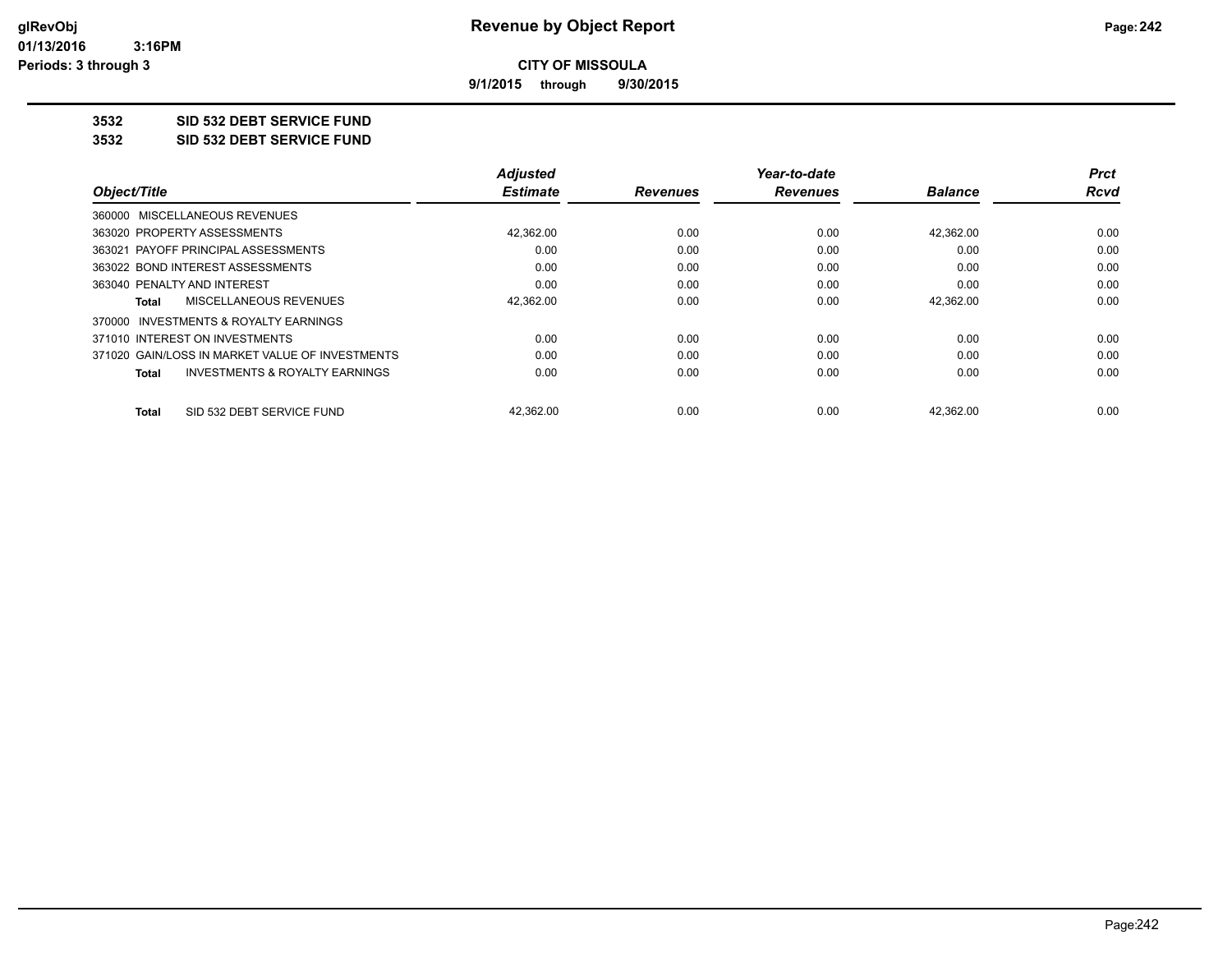**9/1/2015 through 9/30/2015**

## **3532 SID 532 DEBT SERVICE FUND**

|                                                           | <b>Adjusted</b> |                 | Year-to-date    |                | Prct        |
|-----------------------------------------------------------|-----------------|-----------------|-----------------|----------------|-------------|
| Object/Title                                              | <b>Estimate</b> | <b>Revenues</b> | <b>Revenues</b> | <b>Balance</b> | <b>Rcvd</b> |
| 360000 MISCELLANEOUS REVENUES                             |                 |                 |                 |                |             |
| 363020 PROPERTY ASSESSMENTS                               | 42.362.00       | 0.00            | 0.00            | 42.362.00      | 0.00        |
| 363021 PAYOFF PRINCIPAL ASSESSMENTS                       | 0.00            | 0.00            | 0.00            | 0.00           | 0.00        |
| 363022 BOND INTEREST ASSESSMENTS                          | 0.00            | 0.00            | 0.00            | 0.00           | 0.00        |
| 363040 PENALTY AND INTEREST                               | 0.00            | 0.00            | 0.00            | 0.00           | 0.00        |
| MISCELLANEOUS REVENUES<br><b>Total</b>                    | 42,362.00       | 0.00            | 0.00            | 42,362.00      | 0.00        |
| <b>INVESTMENTS &amp; ROYALTY EARNINGS</b><br>370000       |                 |                 |                 |                |             |
| 371010 INTEREST ON INVESTMENTS                            | 0.00            | 0.00            | 0.00            | 0.00           | 0.00        |
| 371020 GAIN/LOSS IN MARKET VALUE OF INVESTMENT            | 0.00            | 0.00            | 0.00            | 0.00           | 0.00        |
| <b>INVESTMENTS &amp; ROYALTY EARNINGS</b><br><b>Total</b> | 0.00            | 0.00            | 0.00            | 0.00           | 0.00        |
| SID 532 DEBT SERVICE FUND<br><b>Total</b>                 | 42.362.00       | 0.00            | 0.00            | 42.362.00      | 0.00        |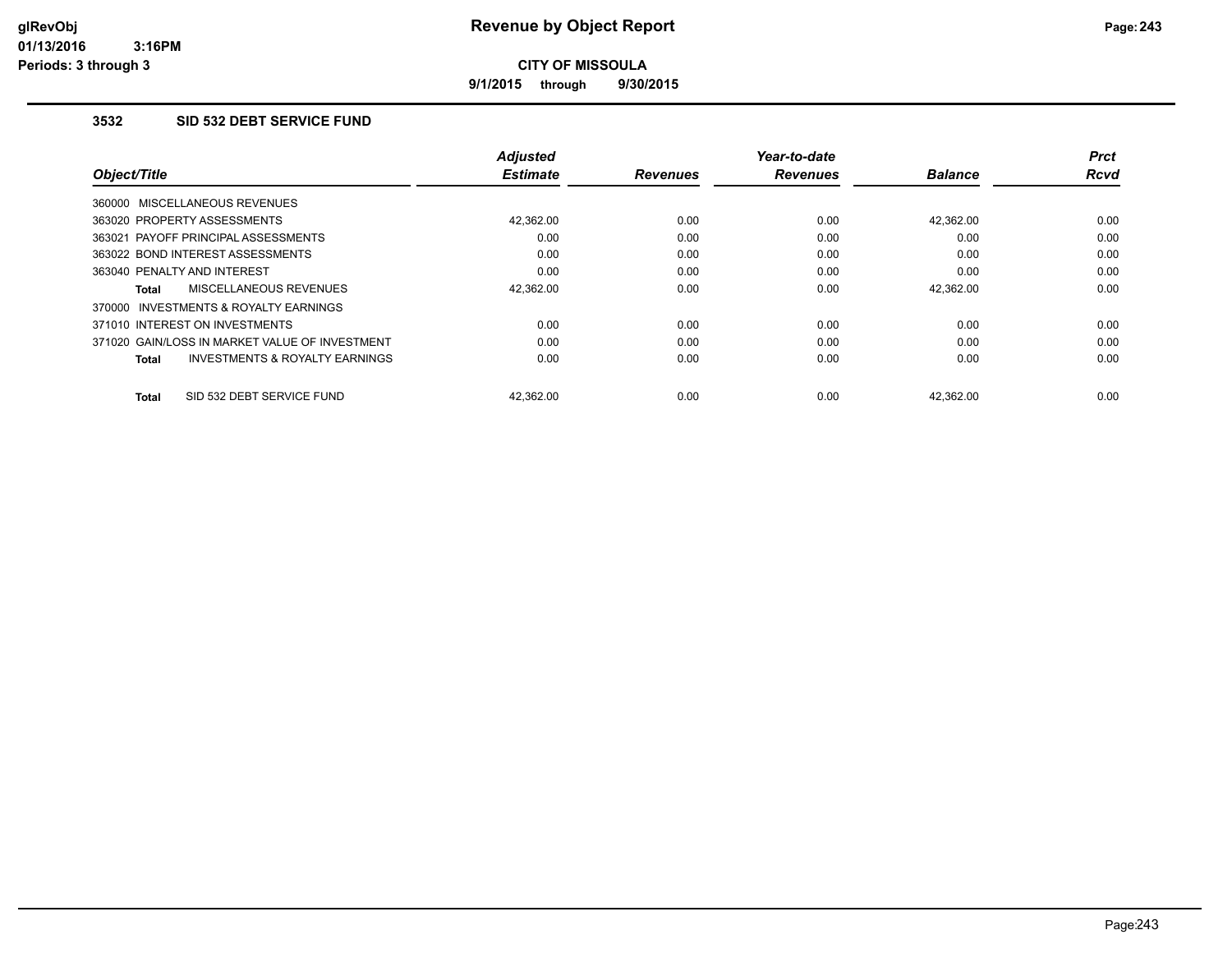**9/1/2015 through 9/30/2015**

## **3533 GILBERT ST SEWER SID DEBT FUND**

#### **3533 GILBERT ST SEWER SID DEBT FUND**

|                                                           | <b>Adjusted</b> |                 | Year-to-date    |                | <b>Prct</b> |
|-----------------------------------------------------------|-----------------|-----------------|-----------------|----------------|-------------|
| Object/Title                                              | <b>Estimate</b> | <b>Revenues</b> | <b>Revenues</b> | <b>Balance</b> | <b>Rcvd</b> |
| TAXES/ASSESSMENTS<br>310000                               |                 |                 |                 |                |             |
| PENALTIES & INTEREST<br>312001                            | 0.00            | 0.00            | 0.00            | 0.00           | 0.00        |
| <b>TAXES/ASSESSMENTS</b><br>Total                         | 0.00            | 0.00            | 0.00            | 0.00           | 0.00        |
| <b>MISCELLANEOUS REVENUES</b><br>360000                   |                 |                 |                 |                |             |
| 363020 PROPERTY ASSESSMENTS                               | 17,325.00       | 0.00            | 0.00            | 17,325.00      | 0.00        |
| 363021 PAYOFF PRINCIPAL ASSESSMENTS                       | 0.00            | 0.00            | 979.82          | $-979.82$      | 0.00        |
| 363022 BOND INTEREST ASSESSMENTS                          | 0.00            | 0.00            | 0.00            | 0.00           | 0.00        |
| 363040 PENALTY AND INTEREST                               | 0.00            | 0.00            | 0.00            | 0.00           | 0.00        |
| <b>MISCELLANEOUS REVENUES</b><br><b>Total</b>             | 17,325.00       | 0.00            | 979.82          | 16,345.18      | 5.66        |
| <b>INVESTMENTS &amp; ROYALTY EARNINGS</b><br>370000       |                 |                 |                 |                |             |
| 371010 INTEREST ON INVESTMENTS                            | 0.00            | 0.00            | 0.00            | 0.00           | 0.00        |
| 371020 GAIN/LOSS IN MARKET VALUE OF INVESTMENTS           | 0.00            | 0.00            | 0.00            | 0.00           | 0.00        |
| <b>INVESTMENTS &amp; ROYALTY EARNINGS</b><br><b>Total</b> | 0.00            | 0.00            | 0.00            | 0.00           | 0.00        |
| OTHER FINANCING SOURCES<br>380000                         |                 |                 |                 |                |             |
| 381009 TRANSFERS IN                                       | 0.00            | 0.00            | 0.00            | 0.00           | 0.00        |
| OTHER FINANCING SOURCES<br><b>Total</b>                   | 0.00            | 0.00            | 0.00            | 0.00           | 0.00        |
| GILBERT ST SEWER SID DEBT FUND<br><b>Total</b>            | 17,325.00       | 0.00            | 979.82          | 16,345.18      | 5.66        |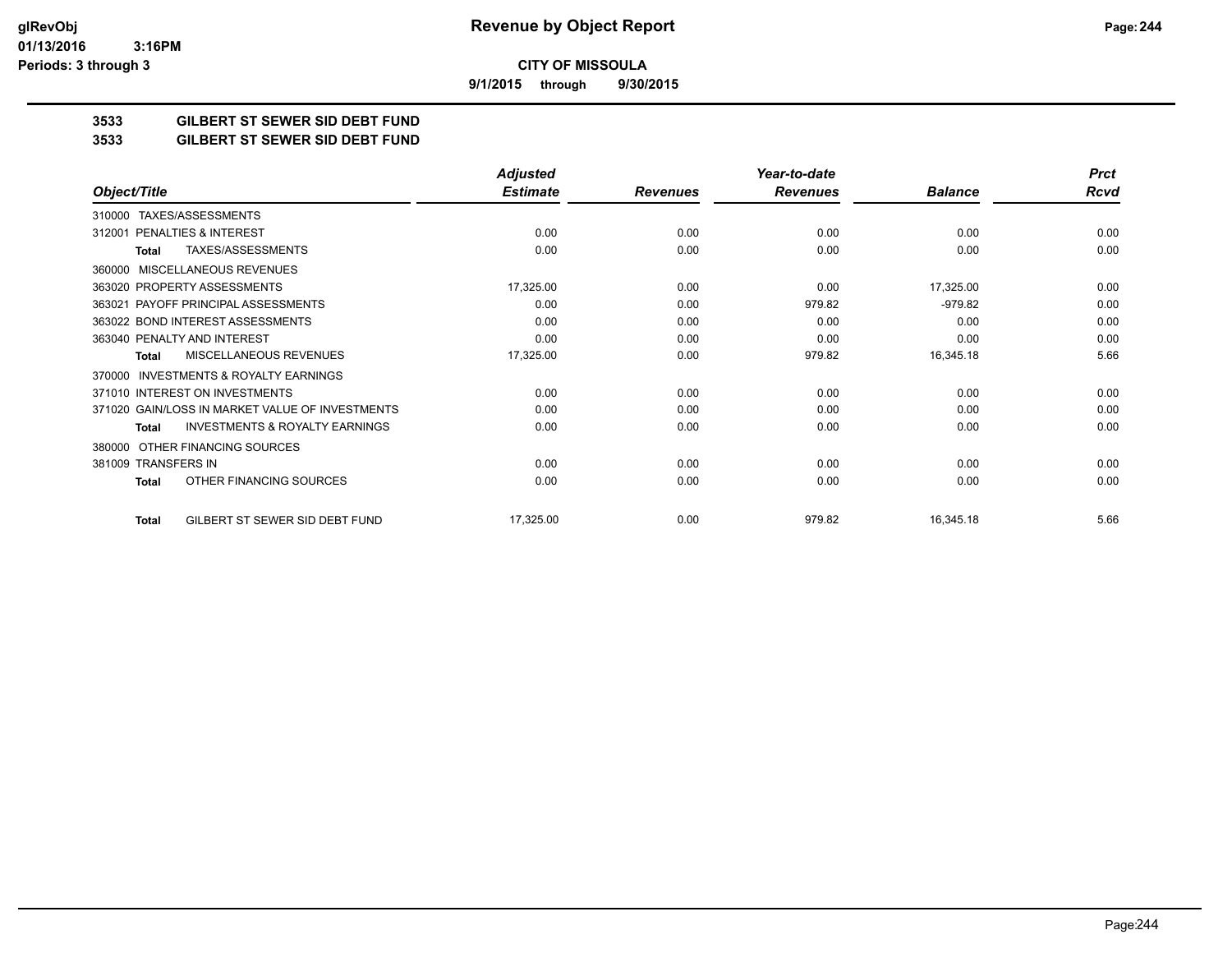**9/1/2015 through 9/30/2015**

## **3533 GILBERT ST SEWER SID DEBT FUND**

|                                                           | <b>Adjusted</b> |                 | Year-to-date    |                | <b>Prct</b> |
|-----------------------------------------------------------|-----------------|-----------------|-----------------|----------------|-------------|
| Object/Title                                              | <b>Estimate</b> | <b>Revenues</b> | <b>Revenues</b> | <b>Balance</b> | <b>Rcvd</b> |
| TAXES/ASSESSMENTS<br>310000                               |                 |                 |                 |                |             |
| PENALTIES & INTEREST<br>312001                            | 0.00            | 0.00            | 0.00            | 0.00           | 0.00        |
| TAXES/ASSESSMENTS<br>Total                                | 0.00            | 0.00            | 0.00            | 0.00           | 0.00        |
| MISCELLANEOUS REVENUES<br>360000                          |                 |                 |                 |                |             |
| 363020 PROPERTY ASSESSMENTS                               | 17,325.00       | 0.00            | 0.00            | 17,325.00      | 0.00        |
| 363021 PAYOFF PRINCIPAL ASSESSMENTS                       | 0.00            | 0.00            | 979.82          | $-979.82$      | 0.00        |
| 363022 BOND INTEREST ASSESSMENTS                          | 0.00            | 0.00            | 0.00            | 0.00           | 0.00        |
| 363040 PENALTY AND INTEREST                               | 0.00            | 0.00            | 0.00            | 0.00           | 0.00        |
| MISCELLANEOUS REVENUES<br><b>Total</b>                    | 17,325.00       | 0.00            | 979.82          | 16,345.18      | 5.66        |
| <b>INVESTMENTS &amp; ROYALTY EARNINGS</b><br>370000       |                 |                 |                 |                |             |
| 371010 INTEREST ON INVESTMENTS                            | 0.00            | 0.00            | 0.00            | 0.00           | 0.00        |
| 371020 GAIN/LOSS IN MARKET VALUE OF INVESTMENT            | 0.00            | 0.00            | 0.00            | 0.00           | 0.00        |
| <b>INVESTMENTS &amp; ROYALTY EARNINGS</b><br><b>Total</b> | 0.00            | 0.00            | 0.00            | 0.00           | 0.00        |
| OTHER FINANCING SOURCES<br>380000                         |                 |                 |                 |                |             |
| 381009 TRANSFERS IN                                       | 0.00            | 0.00            | 0.00            | 0.00           | 0.00        |
| OTHER FINANCING SOURCES<br><b>Total</b>                   | 0.00            | 0.00            | 0.00            | 0.00           | 0.00        |
| GILBERT ST SEWER SID DEBT FUND<br><b>Total</b>            | 17,325.00       | 0.00            | 979.82          | 16,345.18      | 5.66        |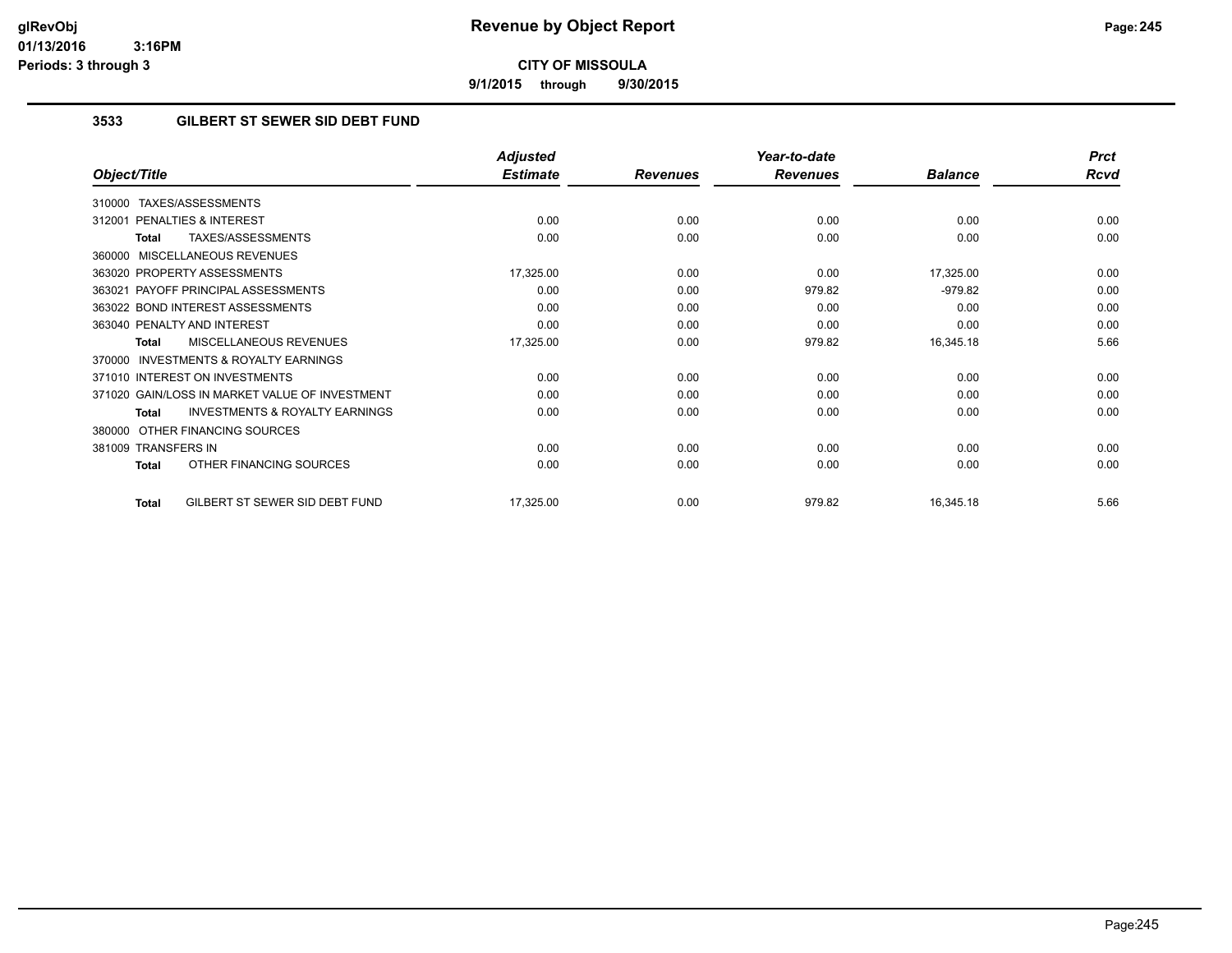**9/1/2015 through 9/30/2015**

# **3534 LINCOLNWOOD SEWER PHASE I**

#### **3534 LINCOLNWOOD SEWER PHASE I**

| <b>Rcvd</b> |
|-------------|
|             |
|             |
| 0.00        |
| 0.00        |
|             |
| 0.00        |
| 0.00        |
| 0.00        |
| 0.00        |
| 0.00        |
|             |
| 0.00        |
| 0.00        |
| 0.00        |
| 0.00        |
|             |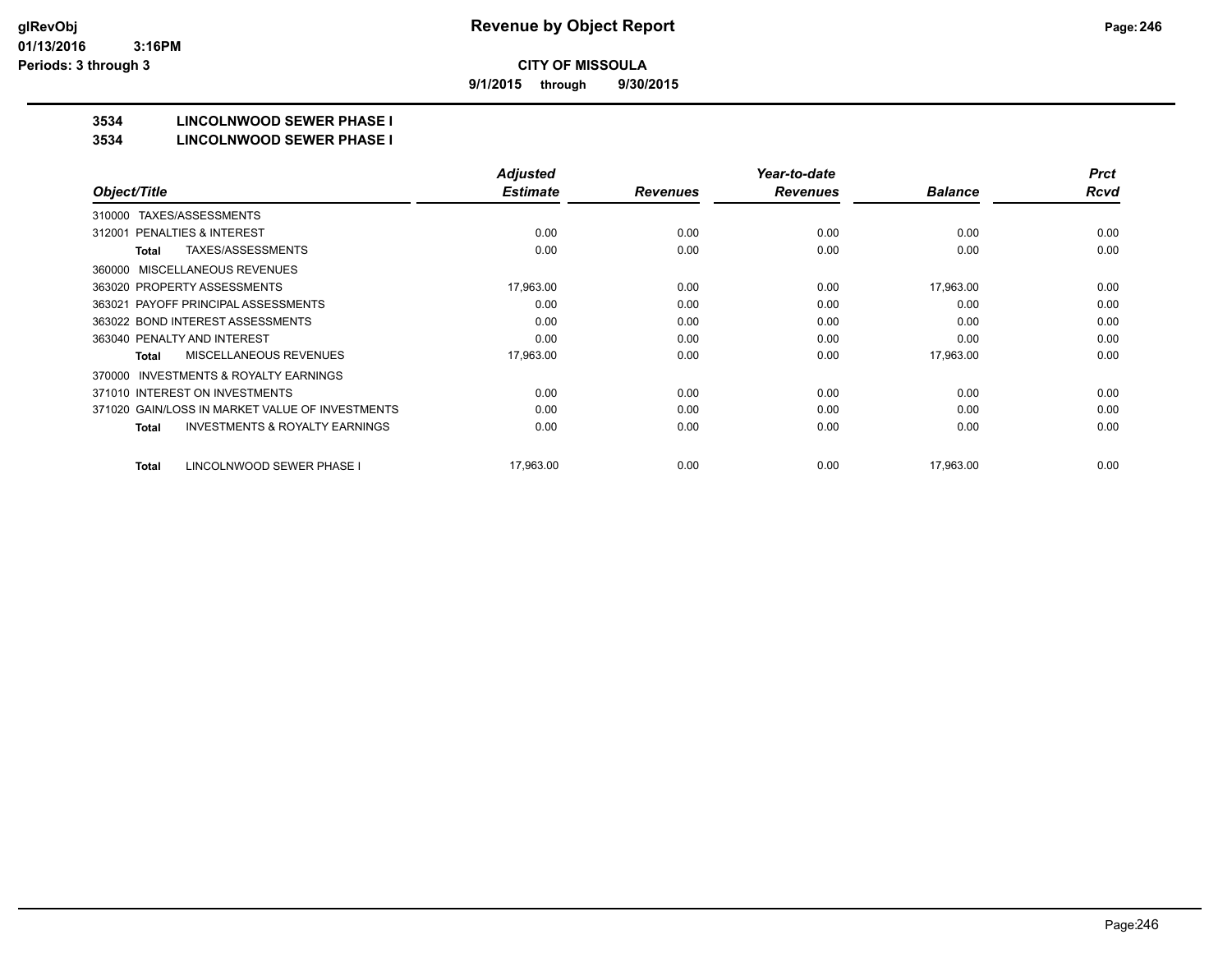**9/1/2015 through 9/30/2015**

## **3534 LINCOLNWOOD SEWER PHASE I**

|                                                           | <b>Adjusted</b><br><b>Estimate</b> |                 | Year-to-date    | <b>Balance</b> | <b>Prct</b><br><b>Rcvd</b> |
|-----------------------------------------------------------|------------------------------------|-----------------|-----------------|----------------|----------------------------|
| Object/Title                                              |                                    | <b>Revenues</b> | <b>Revenues</b> |                |                            |
| TAXES/ASSESSMENTS<br>310000                               |                                    |                 |                 |                |                            |
| 312001 PENALTIES & INTEREST                               | 0.00                               | 0.00            | 0.00            | 0.00           | 0.00                       |
| <b>TAXES/ASSESSMENTS</b><br><b>Total</b>                  | 0.00                               | 0.00            | 0.00            | 0.00           | 0.00                       |
| 360000 MISCELLANEOUS REVENUES                             |                                    |                 |                 |                |                            |
| 363020 PROPERTY ASSESSMENTS                               | 17,963.00                          | 0.00            | 0.00            | 17,963.00      | 0.00                       |
| 363021 PAYOFF PRINCIPAL ASSESSMENTS                       | 0.00                               | 0.00            | 0.00            | 0.00           | 0.00                       |
| 363022 BOND INTEREST ASSESSMENTS                          | 0.00                               | 0.00            | 0.00            | 0.00           | 0.00                       |
| 363040 PENALTY AND INTEREST                               | 0.00                               | 0.00            | 0.00            | 0.00           | 0.00                       |
| MISCELLANEOUS REVENUES<br><b>Total</b>                    | 17,963.00                          | 0.00            | 0.00            | 17,963.00      | 0.00                       |
| <b>INVESTMENTS &amp; ROYALTY EARNINGS</b><br>370000       |                                    |                 |                 |                |                            |
| 371010 INTEREST ON INVESTMENTS                            | 0.00                               | 0.00            | 0.00            | 0.00           | 0.00                       |
| 371020 GAIN/LOSS IN MARKET VALUE OF INVESTMENT            | 0.00                               | 0.00            | 0.00            | 0.00           | 0.00                       |
| <b>INVESTMENTS &amp; ROYALTY EARNINGS</b><br><b>Total</b> | 0.00                               | 0.00            | 0.00            | 0.00           | 0.00                       |
|                                                           |                                    |                 |                 |                |                            |
| LINCOLNWOOD SEWER PHASE I<br><b>Total</b>                 | 17,963.00                          | 0.00            | 0.00            | 17.963.00      | 0.00                       |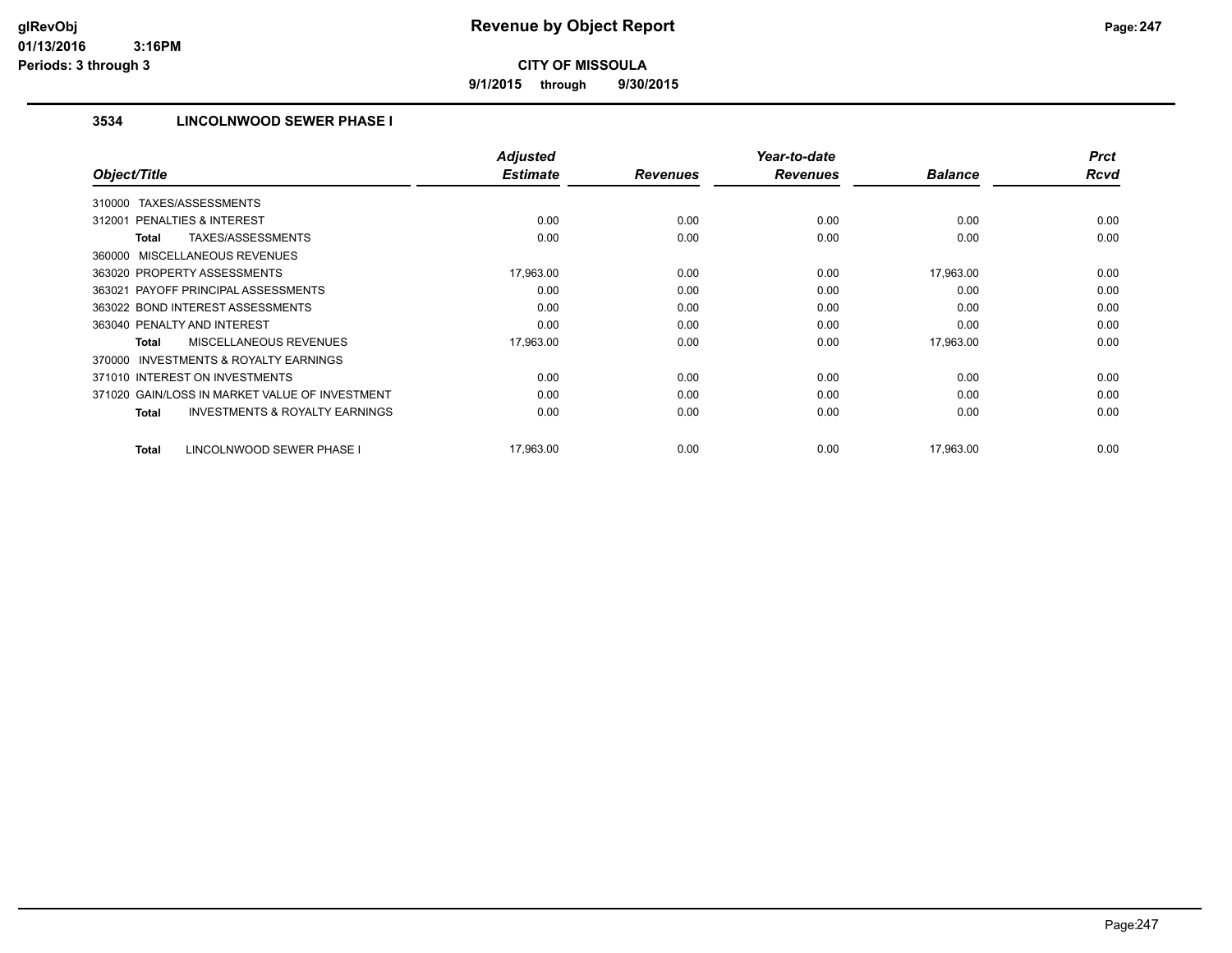**9/1/2015 through 9/30/2015**

# **3535 SLANT STREET TRAFFIC CALMING**

#### **3535 SLANT STREET TRAFFIC CALMING**

|                                                           | <b>Adjusted</b> |                 | Year-to-date    |                | <b>Prct</b> |
|-----------------------------------------------------------|-----------------|-----------------|-----------------|----------------|-------------|
| Object/Title                                              | <b>Estimate</b> | <b>Revenues</b> | <b>Revenues</b> | <b>Balance</b> | <b>Rcvd</b> |
| TAXES/ASSESSMENTS<br>310000                               |                 |                 |                 |                |             |
| PENALTIES & INTEREST<br>312001                            | 0.00            | 0.00            | 0.00            | 0.00           | 0.00        |
| TAXES/ASSESSMENTS<br>Total                                | 0.00            | 0.00            | 0.00            | 0.00           | 0.00        |
| MISCELLANEOUS REVENUES<br>360000                          |                 |                 |                 |                |             |
| 360010 MISCELLANEOUS                                      | 0.00            | 0.00            | 0.00            | 0.00           | 0.00        |
| 363020 PROPERTY ASSESSMENTS                               | 0.00            | 0.00            | 0.00            | 0.00           | 0.00        |
| 363021 PAYOFF PRINCIPAL ASSESSMENTS                       | 0.00            | 0.00            | 19.87           | $-19.87$       | 0.00        |
| 363022 BOND INTEREST ASSESSMENTS                          | 0.00            | 0.00            | 0.00            | 0.00           | 0.00        |
| 363040 PENALTY AND INTEREST                               | 0.00            | 0.00            | 0.00            | 0.00           | 0.00        |
| MISCELLANEOUS REVENUES<br><b>Total</b>                    | 0.00            | 0.00            | 19.87           | $-19.87$       | 0.00        |
| <b>INVESTMENTS &amp; ROYALTY EARNINGS</b><br>370000       |                 |                 |                 |                |             |
| 371010 INTEREST ON INVESTMENTS                            | 0.00            | 0.00            | 0.00            | 0.00           | 0.00        |
| 371020 GAIN/LOSS IN MARKET VALUE OF INVESTMENTS           | 0.00            | 0.00            | 0.00            | 0.00           | 0.00        |
| <b>INVESTMENTS &amp; ROYALTY EARNINGS</b><br><b>Total</b> | 0.00            | 0.00            | 0.00            | 0.00           | 0.00        |
| OTHER FINANCING SOURCES<br>380000                         |                 |                 |                 |                |             |
| 383000 OPERATING TRANSFERS                                | 0.00            | 0.00            | 0.00            | 0.00           | 0.00        |
| OTHER FINANCING SOURCES<br><b>Total</b>                   | 0.00            | 0.00            | 0.00            | 0.00           | 0.00        |
| SLANT STREET TRAFFIC CALMING<br><b>Total</b>              | 0.00            | 0.00            | 19.87           | $-19.87$       | 0.00        |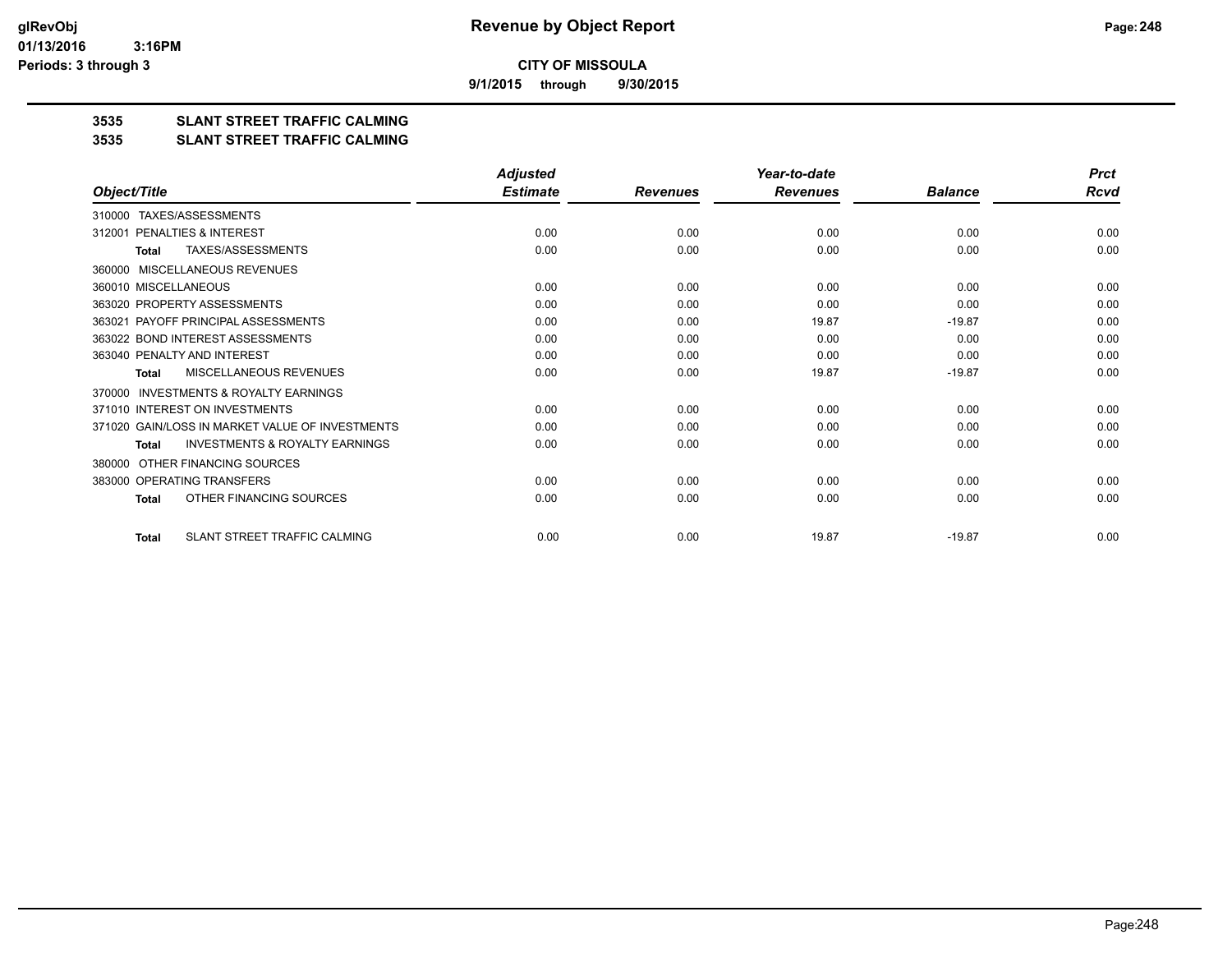**9/1/2015 through 9/30/2015**

## **3535 SLANT STREET TRAFFIC CALMING**

|                                                           | <b>Adjusted</b> |                 | Year-to-date    |                | <b>Prct</b> |
|-----------------------------------------------------------|-----------------|-----------------|-----------------|----------------|-------------|
| Object/Title                                              | <b>Estimate</b> | <b>Revenues</b> | <b>Revenues</b> | <b>Balance</b> | <b>Rcvd</b> |
| 310000 TAXES/ASSESSMENTS                                  |                 |                 |                 |                |             |
| PENALTIES & INTEREST<br>312001                            | 0.00            | 0.00            | 0.00            | 0.00           | 0.00        |
| TAXES/ASSESSMENTS<br><b>Total</b>                         | 0.00            | 0.00            | 0.00            | 0.00           | 0.00        |
| 360000 MISCELLANEOUS REVENUES                             |                 |                 |                 |                |             |
| 360010 MISCELLANEOUS                                      | 0.00            | 0.00            | 0.00            | 0.00           | 0.00        |
| 363020 PROPERTY ASSESSMENTS                               | 0.00            | 0.00            | 0.00            | 0.00           | 0.00        |
| 363021 PAYOFF PRINCIPAL ASSESSMENTS                       | 0.00            | 0.00            | 19.87           | $-19.87$       | 0.00        |
| 363022 BOND INTEREST ASSESSMENTS                          | 0.00            | 0.00            | 0.00            | 0.00           | 0.00        |
| 363040 PENALTY AND INTEREST                               | 0.00            | 0.00            | 0.00            | 0.00           | 0.00        |
| MISCELLANEOUS REVENUES<br><b>Total</b>                    | 0.00            | 0.00            | 19.87           | $-19.87$       | 0.00        |
| 370000 INVESTMENTS & ROYALTY EARNINGS                     |                 |                 |                 |                |             |
| 371010 INTEREST ON INVESTMENTS                            | 0.00            | 0.00            | 0.00            | 0.00           | 0.00        |
| 371020 GAIN/LOSS IN MARKET VALUE OF INVESTMENT            | 0.00            | 0.00            | 0.00            | 0.00           | 0.00        |
| <b>INVESTMENTS &amp; ROYALTY EARNINGS</b><br><b>Total</b> | 0.00            | 0.00            | 0.00            | 0.00           | 0.00        |
| OTHER FINANCING SOURCES<br>380000                         |                 |                 |                 |                |             |
| 383000 OPERATING TRANSFERS                                | 0.00            | 0.00            | 0.00            | 0.00           | 0.00        |
| OTHER FINANCING SOURCES<br><b>Total</b>                   | 0.00            | 0.00            | 0.00            | 0.00           | 0.00        |
| SLANT STREET TRAFFIC CALMING<br><b>Total</b>              | 0.00            | 0.00            | 19.87           | $-19.87$       | 0.00        |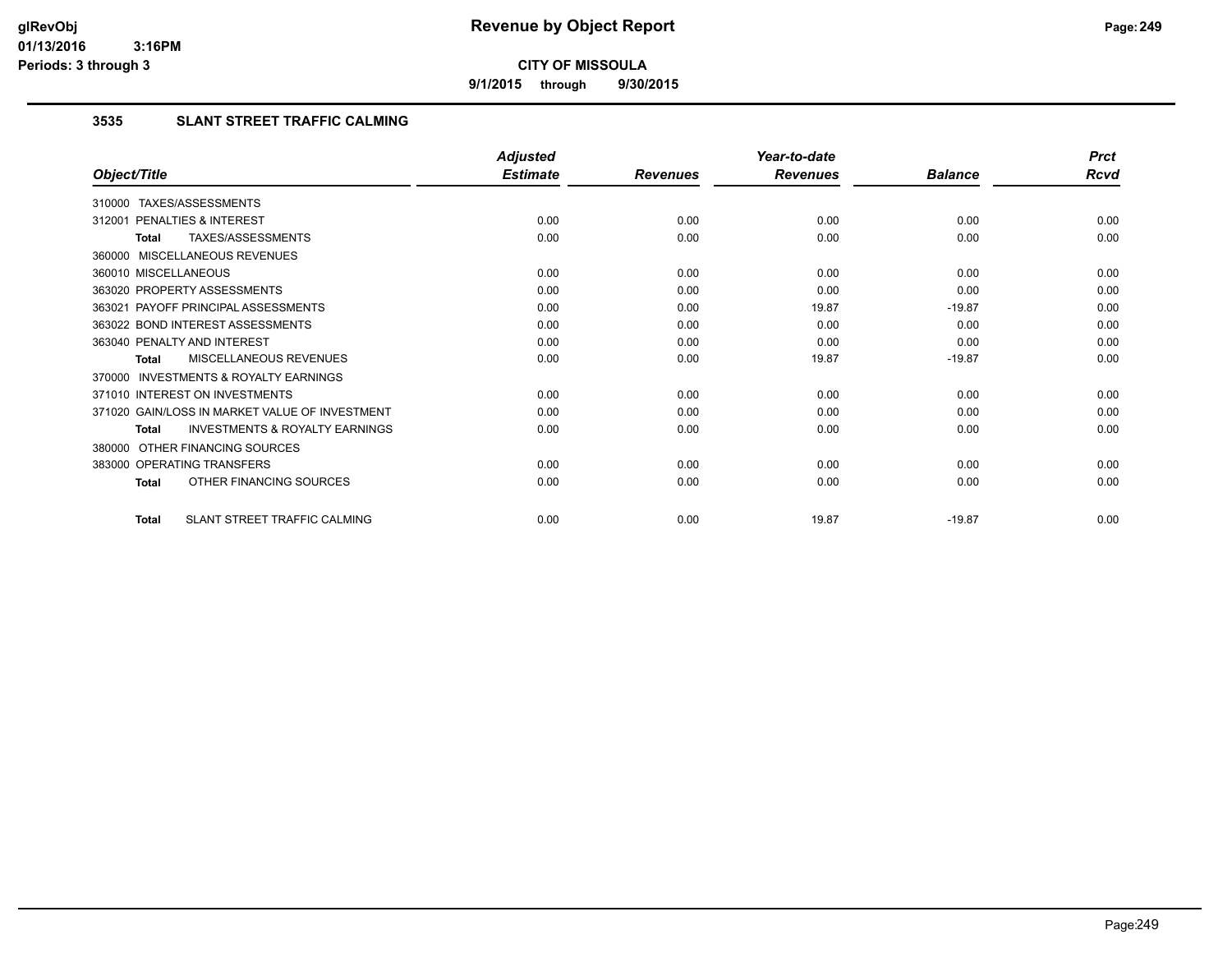**9/1/2015 through 9/30/2015**

# **3536 LINCOLNWOOD SEWER PHASE II**

#### **3536 LINCOLNWOOD SEWER PHASE II**

|                                                           | <b>Adjusted</b> |                 | Year-to-date    |                | <b>Prct</b> |
|-----------------------------------------------------------|-----------------|-----------------|-----------------|----------------|-------------|
| Object/Title                                              | <b>Estimate</b> | <b>Revenues</b> | <b>Revenues</b> | <b>Balance</b> | Rcvd        |
| TAXES/ASSESSMENTS<br>310000                               |                 |                 |                 |                |             |
| <b>PENALTIES &amp; INTEREST</b><br>312001                 | 0.00            | 0.00            | 0.00            | 0.00           | 0.00        |
| TAXES/ASSESSMENTS<br><b>Total</b>                         | 0.00            | 0.00            | 0.00            | 0.00           | 0.00        |
| MISCELLANEOUS REVENUES<br>360000                          |                 |                 |                 |                |             |
| 363020 PROPERTY ASSESSMENTS                               | 31,350.00       | 0.00            | 0.00            | 31,350.00      | 0.00        |
| 363021 PAYOFF PRINCIPAL ASSESSMENTS                       | 0.00            | 0.00            | 0.00            | 0.00           | 0.00        |
| 363022 BOND INTEREST ASSESSMENTS                          | 0.00            | 0.00            | 0.00            | 0.00           | 0.00        |
| 363040 PENALTY AND INTEREST                               | 0.00            | 0.00            | 0.00            | 0.00           | 0.00        |
| <b>MISCELLANEOUS REVENUES</b><br><b>Total</b>             | 31,350.00       | 0.00            | 0.00            | 31,350.00      | 0.00        |
| <b>INVESTMENTS &amp; ROYALTY EARNINGS</b><br>370000       |                 |                 |                 |                |             |
| 371010 INTEREST ON INVESTMENTS                            | 0.00            | 0.00            | 0.00            | 0.00           | 0.00        |
| 371020 GAIN/LOSS IN MARKET VALUE OF INVESTMENTS           | 0.00            | 0.00            | 0.00            | 0.00           | 0.00        |
| <b>INVESTMENTS &amp; ROYALTY EARNINGS</b><br><b>Total</b> | 0.00            | 0.00            | 0.00            | 0.00           | 0.00        |
| LINCOLNWOOD SEWER PHASE II<br><b>Total</b>                | 31,350.00       | 0.00            | 0.00            | 31,350.00      | 0.00        |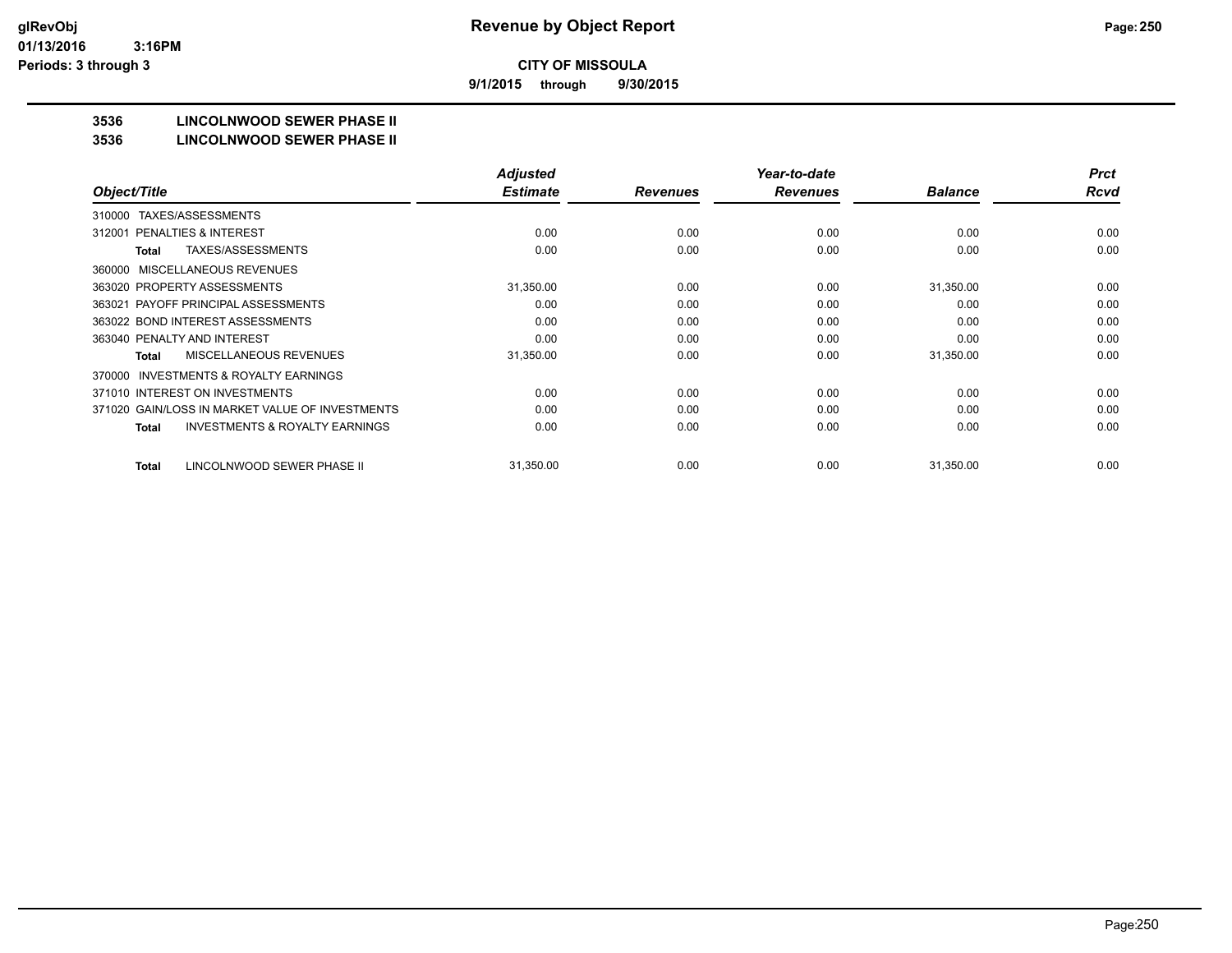**9/1/2015 through 9/30/2015**

## **3536 LINCOLNWOOD SEWER PHASE II**

| Object/Title                                              | <b>Adjusted</b><br><b>Estimate</b> | <b>Revenues</b> | Year-to-date<br><b>Revenues</b> | <b>Balance</b> | <b>Prct</b><br><b>Rcvd</b> |
|-----------------------------------------------------------|------------------------------------|-----------------|---------------------------------|----------------|----------------------------|
|                                                           |                                    |                 |                                 |                |                            |
| TAXES/ASSESSMENTS<br>310000                               |                                    |                 |                                 |                |                            |
| 312001 PENALTIES & INTEREST                               | 0.00                               | 0.00            | 0.00                            | 0.00           | 0.00                       |
| <b>TAXES/ASSESSMENTS</b><br><b>Total</b>                  | 0.00                               | 0.00            | 0.00                            | 0.00           | 0.00                       |
| 360000 MISCELLANEOUS REVENUES                             |                                    |                 |                                 |                |                            |
| 363020 PROPERTY ASSESSMENTS                               | 31,350.00                          | 0.00            | 0.00                            | 31,350.00      | 0.00                       |
| 363021 PAYOFF PRINCIPAL ASSESSMENTS                       | 0.00                               | 0.00            | 0.00                            | 0.00           | 0.00                       |
| 363022 BOND INTEREST ASSESSMENTS                          | 0.00                               | 0.00            | 0.00                            | 0.00           | 0.00                       |
| 363040 PENALTY AND INTEREST                               | 0.00                               | 0.00            | 0.00                            | 0.00           | 0.00                       |
| <b>MISCELLANEOUS REVENUES</b><br><b>Total</b>             | 31,350.00                          | 0.00            | 0.00                            | 31,350.00      | 0.00                       |
| <b>INVESTMENTS &amp; ROYALTY EARNINGS</b><br>370000       |                                    |                 |                                 |                |                            |
| 371010 INTEREST ON INVESTMENTS                            | 0.00                               | 0.00            | 0.00                            | 0.00           | 0.00                       |
| 371020 GAIN/LOSS IN MARKET VALUE OF INVESTMENT            | 0.00                               | 0.00            | 0.00                            | 0.00           | 0.00                       |
| <b>INVESTMENTS &amp; ROYALTY EARNINGS</b><br><b>Total</b> | 0.00                               | 0.00            | 0.00                            | 0.00           | 0.00                       |
|                                                           |                                    |                 |                                 |                |                            |
| LINCOLNWOOD SEWER PHASE II<br><b>Total</b>                | 31,350.00                          | 0.00            | 0.00                            | 31,350.00      | 0.00                       |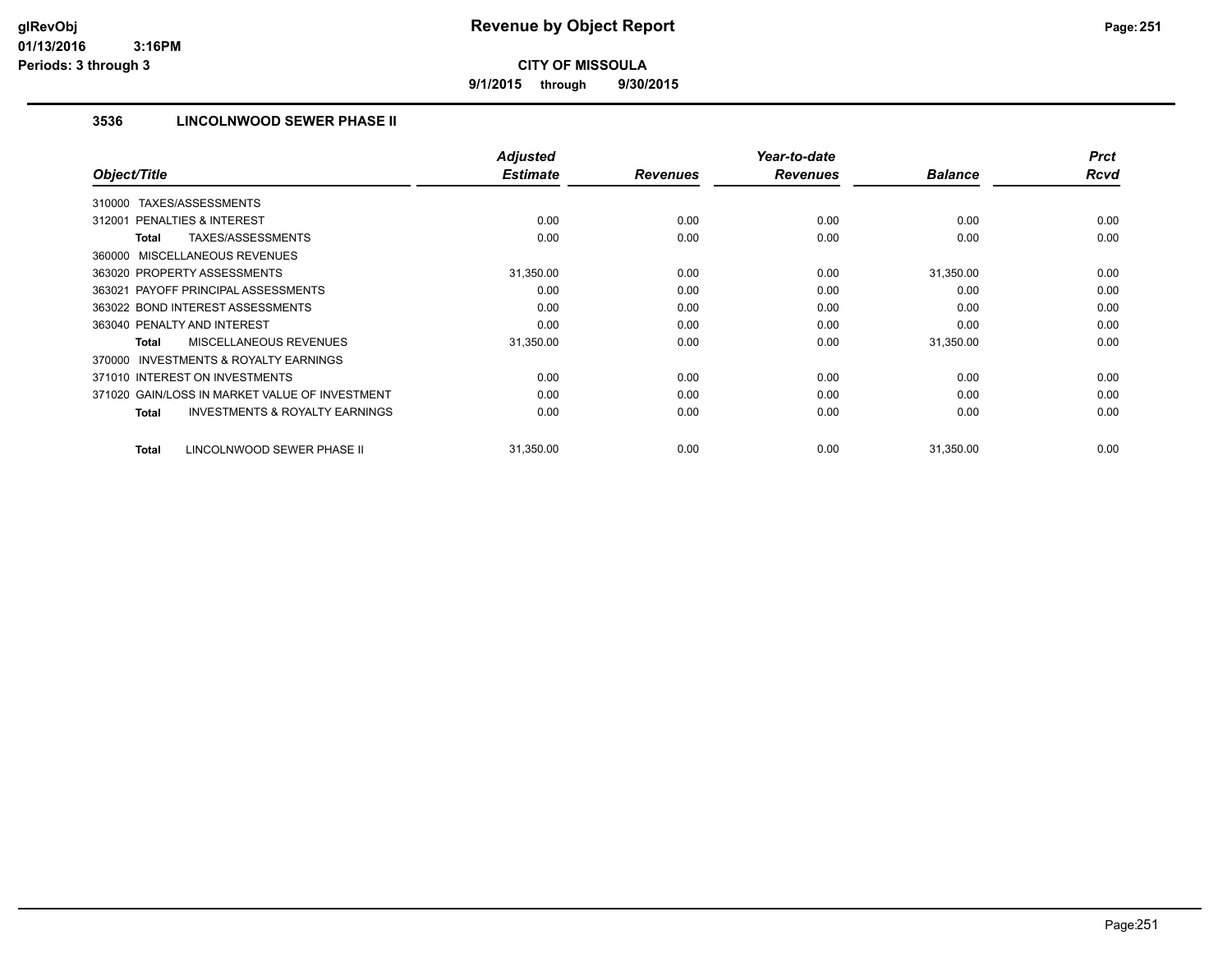**9/1/2015 through 9/30/2015**

## **3539 SOUTH 4TH STREET W TRAFFIC**

#### **3539 SOUTH 4TH STREET W TRAFFIC**

|                                                           | <b>Adjusted</b> |                 | Year-to-date    |                | <b>Prct</b><br>Rcvd |
|-----------------------------------------------------------|-----------------|-----------------|-----------------|----------------|---------------------|
| Object/Title                                              | <b>Estimate</b> | <b>Revenues</b> | <b>Revenues</b> | <b>Balance</b> |                     |
| TAXES/ASSESSMENTS<br>310000                               |                 |                 |                 |                |                     |
| <b>PENALTIES &amp; INTEREST</b><br>312001                 | 0.00            | 0.00            | 0.00            | 0.00           | 0.00                |
| <b>TAXES/ASSESSMENTS</b><br>Total                         | 0.00            | 0.00            | 0.00            | 0.00           | 0.00                |
| <b>MISCELLANEOUS REVENUES</b><br>360000                   |                 |                 |                 |                |                     |
| 360010 MISCELLANEOUS                                      | 0.00            | 0.00            | 0.00            | 0.00           | 0.00                |
| 363020 PROPERTY ASSESSMENTS                               | 0.00            | 0.00            | 0.00            | 0.00           | 0.00                |
| 363021 PAYOFF PRINCIPAL ASSESSMENTS                       | 0.00            | 0.00            | 0.00            | 0.00           | 0.00                |
| 363022 BOND INTEREST ASSESSMENTS                          | 0.00            | 0.00            | 0.00            | 0.00           | 0.00                |
| 363040 PENALTY AND INTEREST                               | 0.00            | 0.00            | 0.00            | 0.00           | 0.00                |
| MISCELLANEOUS REVENUES<br>Total                           | 0.00            | 0.00            | 0.00            | 0.00           | 0.00                |
| <b>INVESTMENTS &amp; ROYALTY EARNINGS</b><br>370000       |                 |                 |                 |                |                     |
| 371010 INTEREST ON INVESTMENTS                            | 0.00            | 0.00            | 0.00            | 0.00           | 0.00                |
| 371020 GAIN/LOSS IN MARKET VALUE OF INVESTMENTS           | 0.00            | 0.00            | 0.00            | 0.00           | 0.00                |
| <b>INVESTMENTS &amp; ROYALTY EARNINGS</b><br><b>Total</b> | 0.00            | 0.00            | 0.00            | 0.00           | 0.00                |
| OTHER FINANCING SOURCES<br>380000                         |                 |                 |                 |                |                     |
| 383000 OPERATING TRANSFERS                                | 0.00            | 0.00            | 0.00            | 0.00           | 0.00                |
| OTHER FINANCING SOURCES<br><b>Total</b>                   | 0.00            | 0.00            | 0.00            | 0.00           | 0.00                |
| SOUTH 4TH STREET W TRAFFIC<br><b>Total</b>                | 0.00            | 0.00            | 0.00            | 0.00           | 0.00                |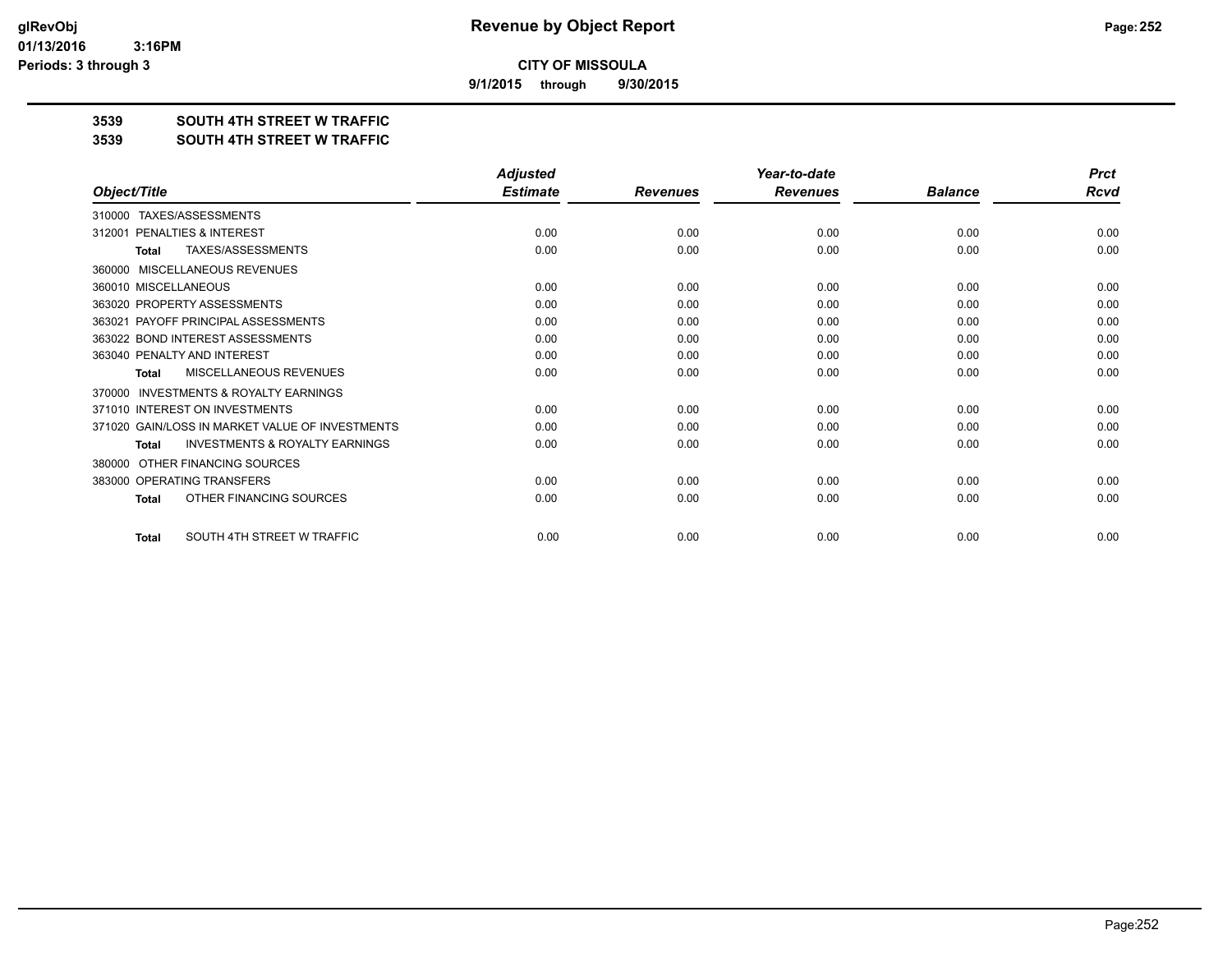**9/1/2015 through 9/30/2015**

## **3539 SOUTH 4TH STREET W TRAFFIC**

|                                                           | <b>Adjusted</b> |                 | Year-to-date    |                | <b>Prct</b> |
|-----------------------------------------------------------|-----------------|-----------------|-----------------|----------------|-------------|
| Object/Title                                              | <b>Estimate</b> | <b>Revenues</b> | <b>Revenues</b> | <b>Balance</b> | <b>Rcvd</b> |
| TAXES/ASSESSMENTS<br>310000                               |                 |                 |                 |                |             |
| PENALTIES & INTEREST<br>312001                            | 0.00            | 0.00            | 0.00            | 0.00           | 0.00        |
| TAXES/ASSESSMENTS<br><b>Total</b>                         | 0.00            | 0.00            | 0.00            | 0.00           | 0.00        |
| MISCELLANEOUS REVENUES<br>360000                          |                 |                 |                 |                |             |
| 360010 MISCELLANEOUS                                      | 0.00            | 0.00            | 0.00            | 0.00           | 0.00        |
| 363020 PROPERTY ASSESSMENTS                               | 0.00            | 0.00            | 0.00            | 0.00           | 0.00        |
| 363021 PAYOFF PRINCIPAL ASSESSMENTS                       | 0.00            | 0.00            | 0.00            | 0.00           | 0.00        |
| 363022 BOND INTEREST ASSESSMENTS                          | 0.00            | 0.00            | 0.00            | 0.00           | 0.00        |
| 363040 PENALTY AND INTEREST                               | 0.00            | 0.00            | 0.00            | 0.00           | 0.00        |
| MISCELLANEOUS REVENUES<br><b>Total</b>                    | 0.00            | 0.00            | 0.00            | 0.00           | 0.00        |
| <b>INVESTMENTS &amp; ROYALTY EARNINGS</b><br>370000       |                 |                 |                 |                |             |
| 371010 INTEREST ON INVESTMENTS                            | 0.00            | 0.00            | 0.00            | 0.00           | 0.00        |
| 371020 GAIN/LOSS IN MARKET VALUE OF INVESTMENT            | 0.00            | 0.00            | 0.00            | 0.00           | 0.00        |
| <b>INVESTMENTS &amp; ROYALTY EARNINGS</b><br><b>Total</b> | 0.00            | 0.00            | 0.00            | 0.00           | 0.00        |
| OTHER FINANCING SOURCES<br>380000                         |                 |                 |                 |                |             |
| 383000 OPERATING TRANSFERS                                | 0.00            | 0.00            | 0.00            | 0.00           | 0.00        |
| OTHER FINANCING SOURCES<br><b>Total</b>                   | 0.00            | 0.00            | 0.00            | 0.00           | 0.00        |
| SOUTH 4TH STREET W TRAFFIC<br><b>Total</b>                | 0.00            | 0.00            | 0.00            | 0.00           | 0.00        |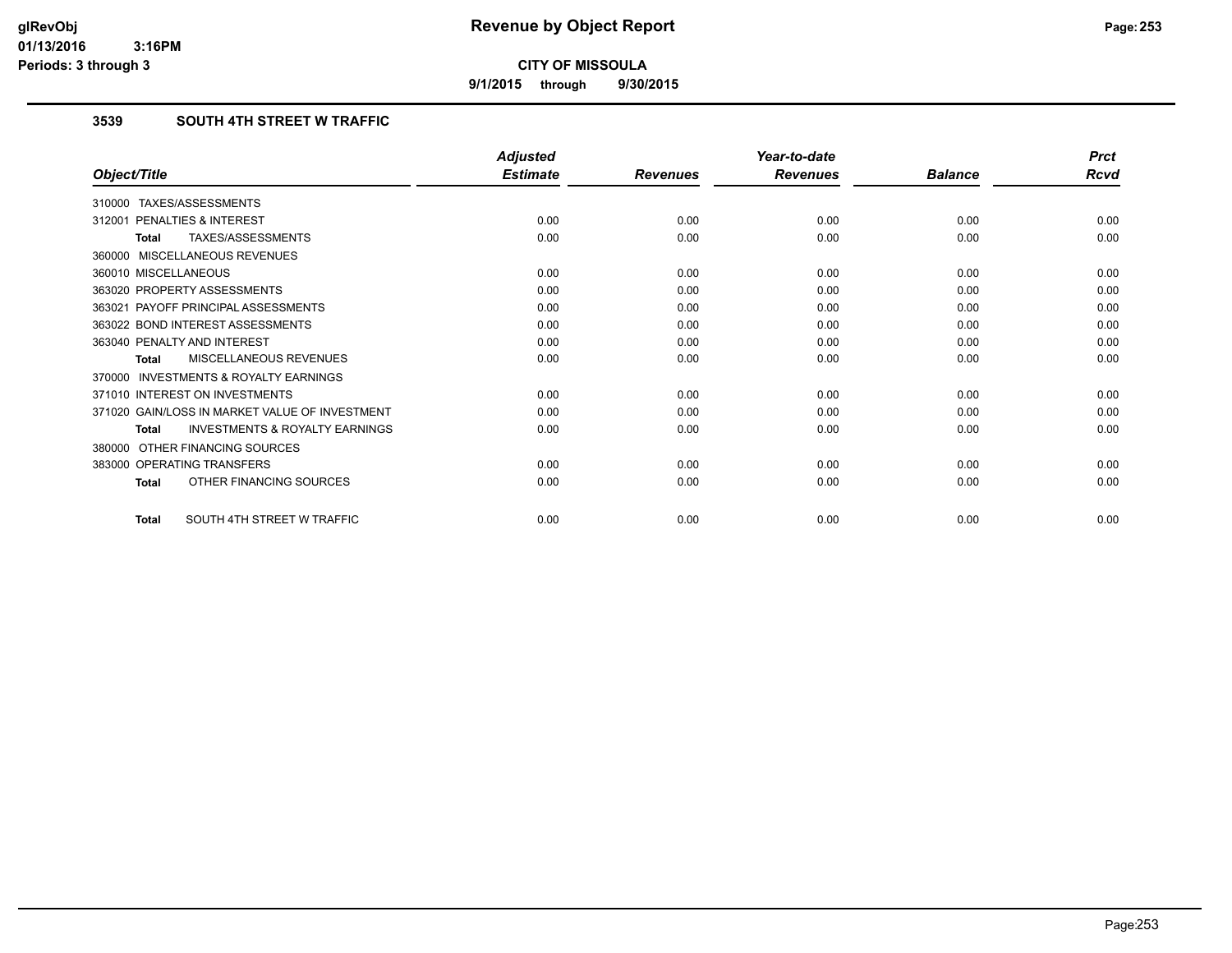**9/1/2015 through 9/30/2015**

**3540 SID 540 DEBT SERVICE FUND**

**3540 SID 540 DEBT SERVICE FUND**

|                                                    | <b>Adjusted</b> |                 | Year-to-date    |                | <b>Prct</b> |
|----------------------------------------------------|-----------------|-----------------|-----------------|----------------|-------------|
| Object/Title                                       | <b>Estimate</b> | <b>Revenues</b> | <b>Revenues</b> | <b>Balance</b> | Rcvd        |
| 360000 MISCELLANEOUS REVENUES                      |                 |                 |                 |                |             |
| 363020 PROPERTY ASSESSMENTS                        | 119.192.00      | 90.91           | 0.00            | 119.192.00     | 0.00        |
| 363021 PAYOFF PRINCIPAL ASSESSMENTS                | 0.00            | 0.00            | 4.221.18        | $-4.221.18$    | 0.00        |
| 363040 PENALTY AND INTEREST                        | 0.00            | 4.09            | 0.00            | 0.00           | 0.00        |
| MISCELLANEOUS REVENUES<br>Total                    | 119,192.00      | 95.00           | 4.221.18        | 114,970.82     | 3.54        |
| 370000 INVESTMENTS & ROYALTY EARNINGS              |                 |                 |                 |                |             |
| 371010 INTEREST ON INVESTMENTS                     | 0.00            | 0.00            | 0.00            | 0.00           | 0.00        |
| 371500 INTEREST ON INTERFUND LOAN                  | 0.00            | 0.00            | 0.00            | 0.00           | 0.00        |
| <b>INVESTMENTS &amp; ROYALTY EARNINGS</b><br>Total | 0.00            | 0.00            | 0.00            | 0.00           | 0.00        |
| SID 540 DEBT SERVICE FUND<br>Total                 | 119.192.00      | 95.00           | 4.221.18        | 114.970.82     | 3.54        |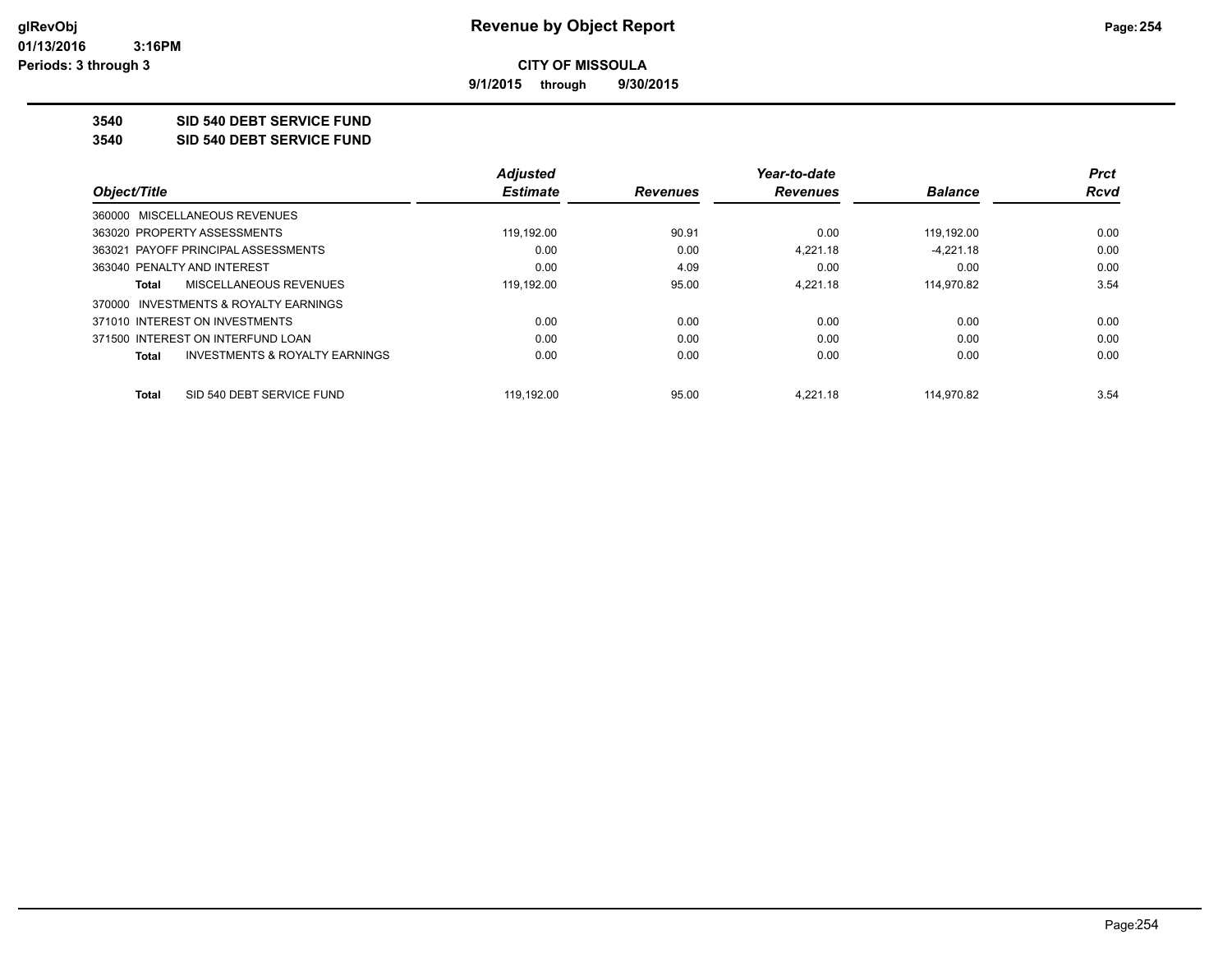**9/1/2015 through 9/30/2015**

### **3540 SID 540 DEBT SERVICE FUND**

| Object/Title                              | <b>Adjusted</b><br><b>Estimate</b> | <b>Revenues</b> | Year-to-date<br><b>Revenues</b> | <b>Balance</b> | <b>Prct</b><br><b>Rcvd</b> |
|-------------------------------------------|------------------------------------|-----------------|---------------------------------|----------------|----------------------------|
| 360000 MISCELLANEOUS REVENUES             |                                    |                 |                                 |                |                            |
| 363020 PROPERTY ASSESSMENTS               | 119,192.00                         | 90.91           | 0.00                            | 119,192.00     | 0.00                       |
| 363021 PAYOFF PRINCIPAL ASSESSMENTS       | 0.00                               | 0.00            | 4.221.18                        | $-4.221.18$    | 0.00                       |
| 363040 PENALTY AND INTEREST               | 0.00                               | 4.09            | 0.00                            | 0.00           | 0.00                       |
| <b>MISCELLANEOUS REVENUES</b><br>Total    | 119.192.00                         | 95.00           | 4.221.18                        | 114,970.82     | 3.54                       |
| INVESTMENTS & ROYALTY EARNINGS<br>370000  |                                    |                 |                                 |                |                            |
| 371010 INTEREST ON INVESTMENTS            | 0.00                               | 0.00            | 0.00                            | 0.00           | 0.00                       |
| 371500 INTEREST ON INTERFUND LOAN         | 0.00                               | 0.00            | 0.00                            | 0.00           | 0.00                       |
| INVESTMENTS & ROYALTY EARNINGS<br>Total   | 0.00                               | 0.00            | 0.00                            | 0.00           | 0.00                       |
| SID 540 DEBT SERVICE FUND<br><b>Total</b> | 119.192.00                         | 95.00           | 4.221.18                        | 114.970.82     | 3.54                       |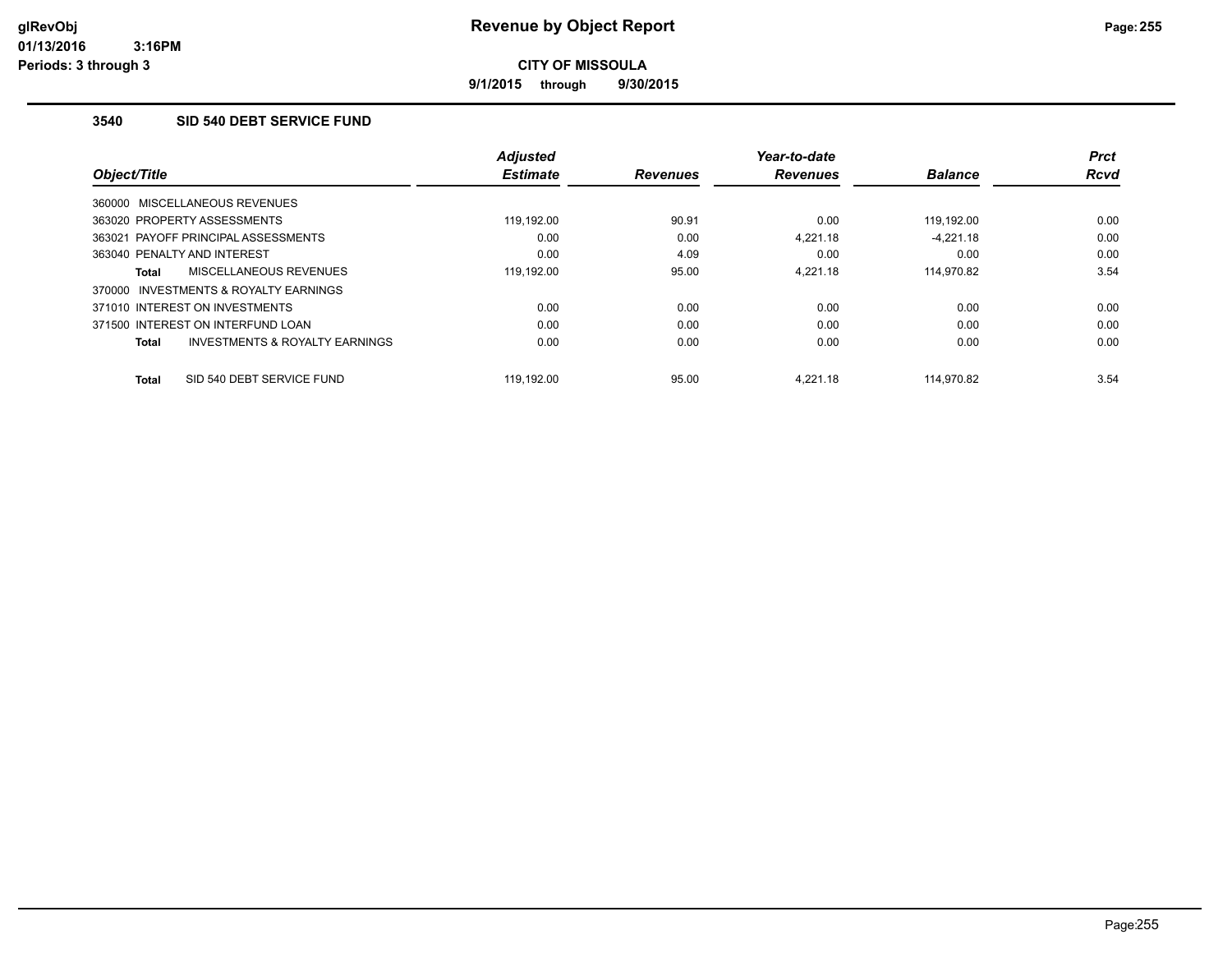**9/1/2015 through 9/30/2015**

## **3541 SID 541 DEBT SERVICE**

**3541 SID 541 DEBT SERVICE**

|                                         | <b>Adjusted</b> |                 | Year-to-date    |                | <b>Prct</b> |
|-----------------------------------------|-----------------|-----------------|-----------------|----------------|-------------|
| Object/Title                            | <b>Estimate</b> | <b>Revenues</b> | <b>Revenues</b> | <b>Balance</b> | <b>Rcvd</b> |
| 360000 MISCELLANEOUS REVENUES           |                 |                 |                 |                |             |
| 363020 PROPERTY ASSESSMENTS             | 59,303.00       | 17.99           | 0.00            | 59,303.00      | 0.00        |
| 363021 PAYOFF PRINCIPAL ASSESSMENTS     | 0.00            | 0.00            | 1,765.45        | $-1,765.45$    | 0.00        |
| 363040 PENALTY AND INTEREST             | 0.00            | 0.68            | 0.00            | 0.00           | 0.00        |
| MISCELLANEOUS REVENUES<br>Total         | 59,303.00       | 18.67           | 1,765.45        | 57,537.55      | 2.98        |
| 370000 INVESTMENTS & ROYALTY EARNINGS   |                 |                 |                 |                |             |
| 371010 INTEREST ON INVESTMENTS          | 0.00            | 0.00            | 0.00            | 0.00           | 0.00        |
| INVESTMENTS & ROYALTY EARNINGS<br>Total | 0.00            | 0.00            | 0.00            | 0.00           | 0.00        |
| 380000 OTHER FINANCING SOURCES          |                 |                 |                 |                |             |
| 381030 SID BONDS PROCEEDS               | 0.00            | 0.00            | 0.00            | 0.00           | 0.00        |
| OTHER FINANCING SOURCES<br><b>Total</b> | 0.00            | 0.00            | 0.00            | 0.00           | 0.00        |
| SID 541 DEBT SERVICE<br><b>Total</b>    | 59.303.00       | 18.67           | 1.765.45        | 57.537.55      | 2.98        |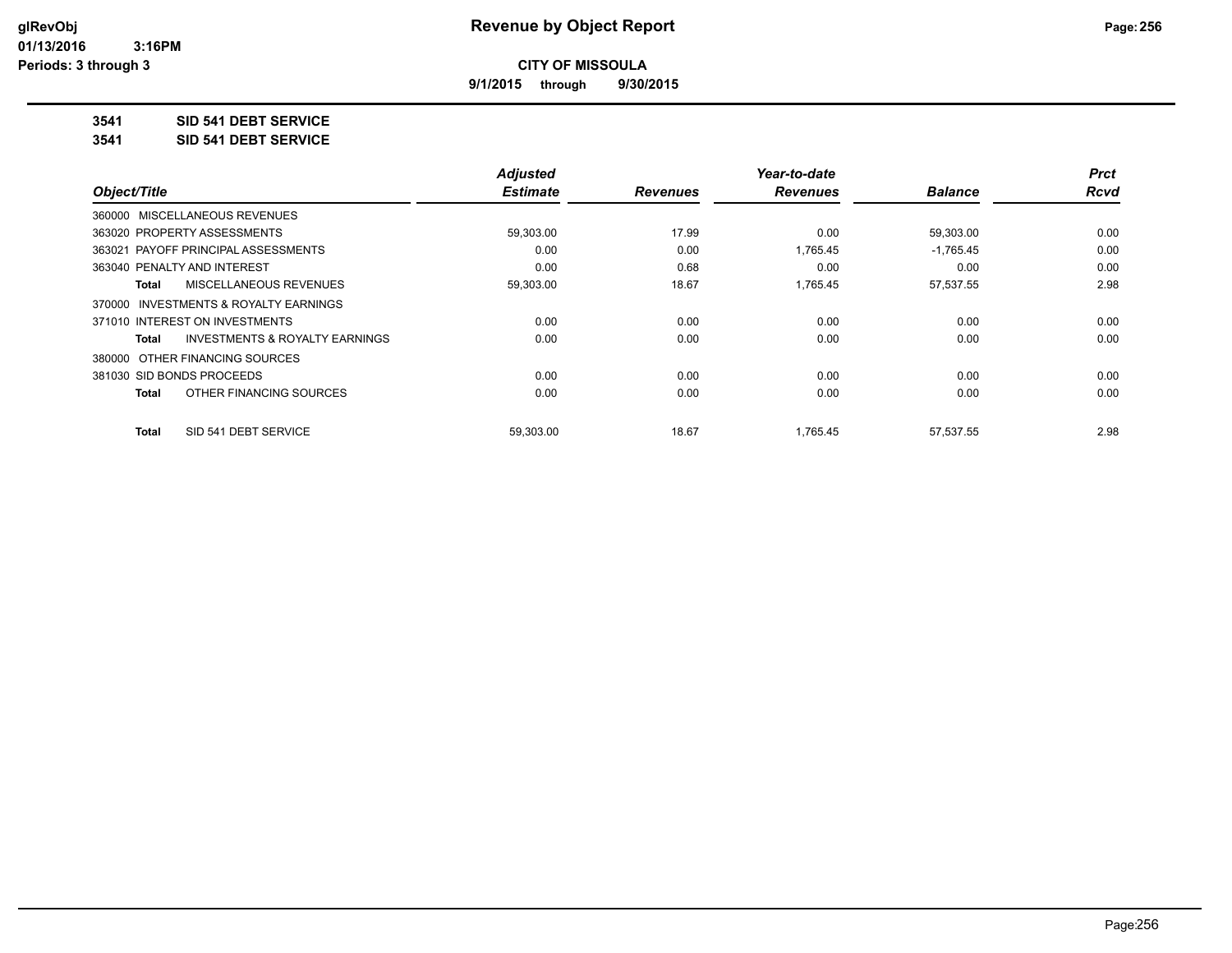**9/1/2015 through 9/30/2015**

#### **3541 SID 541 DEBT SERVICE**

| Object/Title                                        | <b>Adjusted</b><br><b>Estimate</b> | <b>Revenues</b> | Year-to-date<br><b>Revenues</b> | <b>Balance</b> | <b>Prct</b><br>Rcvd |
|-----------------------------------------------------|------------------------------------|-----------------|---------------------------------|----------------|---------------------|
| 360000 MISCELLANEOUS REVENUES                       |                                    |                 |                                 |                |                     |
| 363020 PROPERTY ASSESSMENTS                         | 59,303.00                          | 17.99           | 0.00                            | 59,303.00      | 0.00                |
| 363021 PAYOFF PRINCIPAL ASSESSMENTS                 | 0.00                               | 0.00            | 1,765.45                        | $-1,765.45$    | 0.00                |
| 363040 PENALTY AND INTEREST                         | 0.00                               | 0.68            | 0.00                            | 0.00           | 0.00                |
| <b>MISCELLANEOUS REVENUES</b><br>Total              | 59,303.00                          | 18.67           | 1.765.45                        | 57,537.55      | 2.98                |
| <b>INVESTMENTS &amp; ROYALTY EARNINGS</b><br>370000 |                                    |                 |                                 |                |                     |
| 371010 INTEREST ON INVESTMENTS                      | 0.00                               | 0.00            | 0.00                            | 0.00           | 0.00                |
| <b>INVESTMENTS &amp; ROYALTY EARNINGS</b><br>Total  | 0.00                               | 0.00            | 0.00                            | 0.00           | 0.00                |
| 380000 OTHER FINANCING SOURCES                      |                                    |                 |                                 |                |                     |
| 381030 SID BONDS PROCEEDS                           | 0.00                               | 0.00            | 0.00                            | 0.00           | 0.00                |
| OTHER FINANCING SOURCES<br>Total                    | 0.00                               | 0.00            | 0.00                            | 0.00           | 0.00                |
| SID 541 DEBT SERVICE<br>Total                       | 59.303.00                          | 18.67           | 1.765.45                        | 57.537.55      | 2.98                |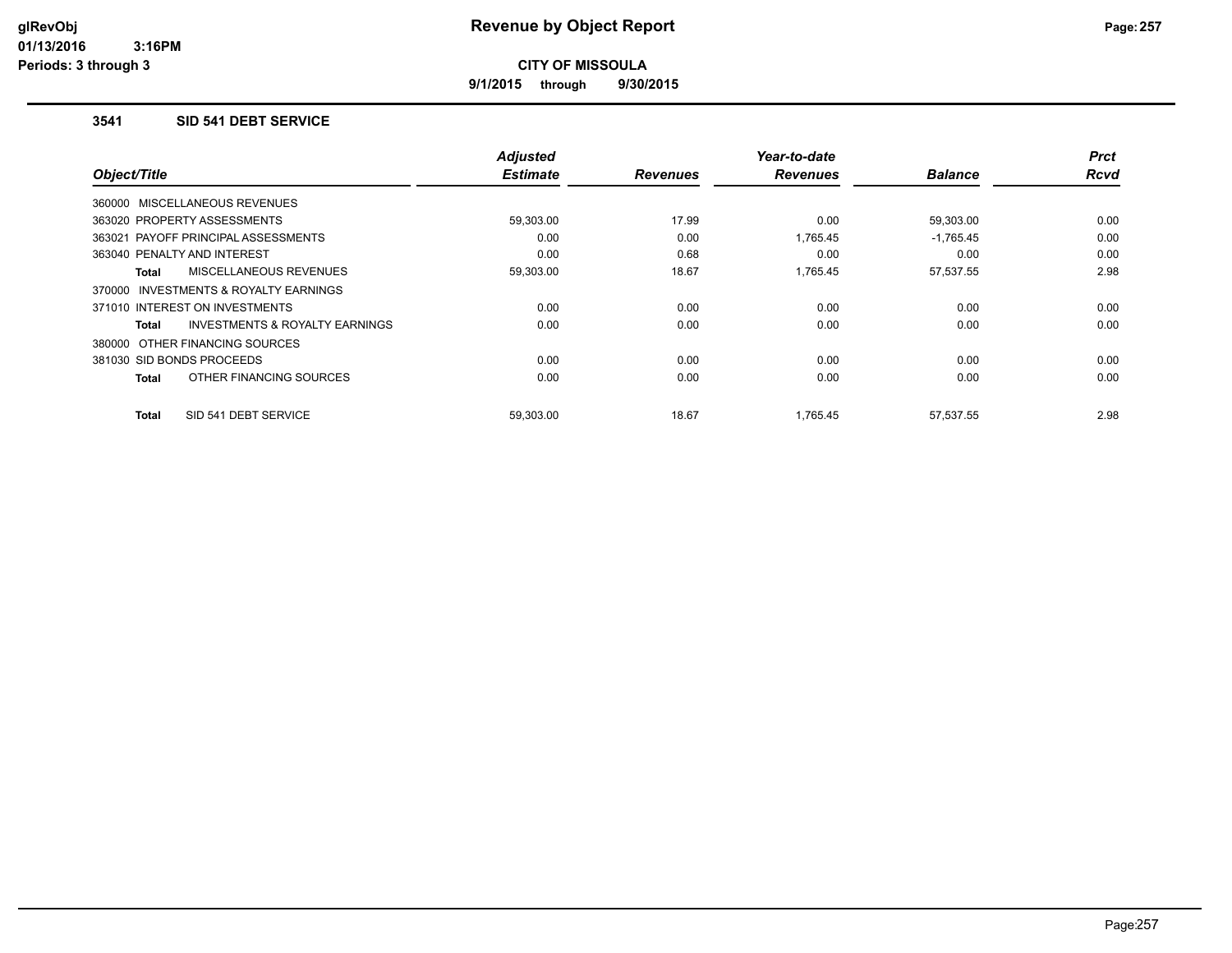**9/1/2015 through 9/30/2015**

**3543 SID 543 DEBT SERVICE**

**3543 SID 543 DEBT SERVICE**

|                                                    | <b>Adjusted</b> |                 | Year-to-date    |                | <b>Prct</b> |
|----------------------------------------------------|-----------------|-----------------|-----------------|----------------|-------------|
| Object/Title                                       | <b>Estimate</b> | <b>Revenues</b> | <b>Revenues</b> | <b>Balance</b> | <b>Rcvd</b> |
| 360000 MISCELLANEOUS REVENUES                      |                 |                 |                 |                |             |
| 363020 PROPERTY ASSESSMENTS                        | 0.00            | 0.00            | 0.00            | 0.00           | 0.00        |
| 363021 PAYOFF PRINCIPAL ASSESSMENTS                | 0.00            | 0.00            | 101.91          | $-101.91$      | 0.00        |
| 363040 PENALTY AND INTEREST                        | 0.00            | 0.00            | 0.00            | 0.00           | 0.00        |
| MISCELLANEOUS REVENUES<br>Total                    | 0.00            | 0.00            | 101.91          | $-101.91$      | 0.00        |
| 370000 INVESTMENTS & ROYALTY EARNINGS              |                 |                 |                 |                |             |
| 371010 INTEREST ON INVESTMENTS                     | 0.00            | 0.00            | 0.00            | 0.00           | 0.00        |
| <b>INVESTMENTS &amp; ROYALTY EARNINGS</b><br>Total | 0.00            | 0.00            | 0.00            | 0.00           | 0.00        |
| SID 543 DEBT SERVICE<br><b>Total</b>               | 0.00            | 0.00            | 101.91          | $-101.91$      | 0.00        |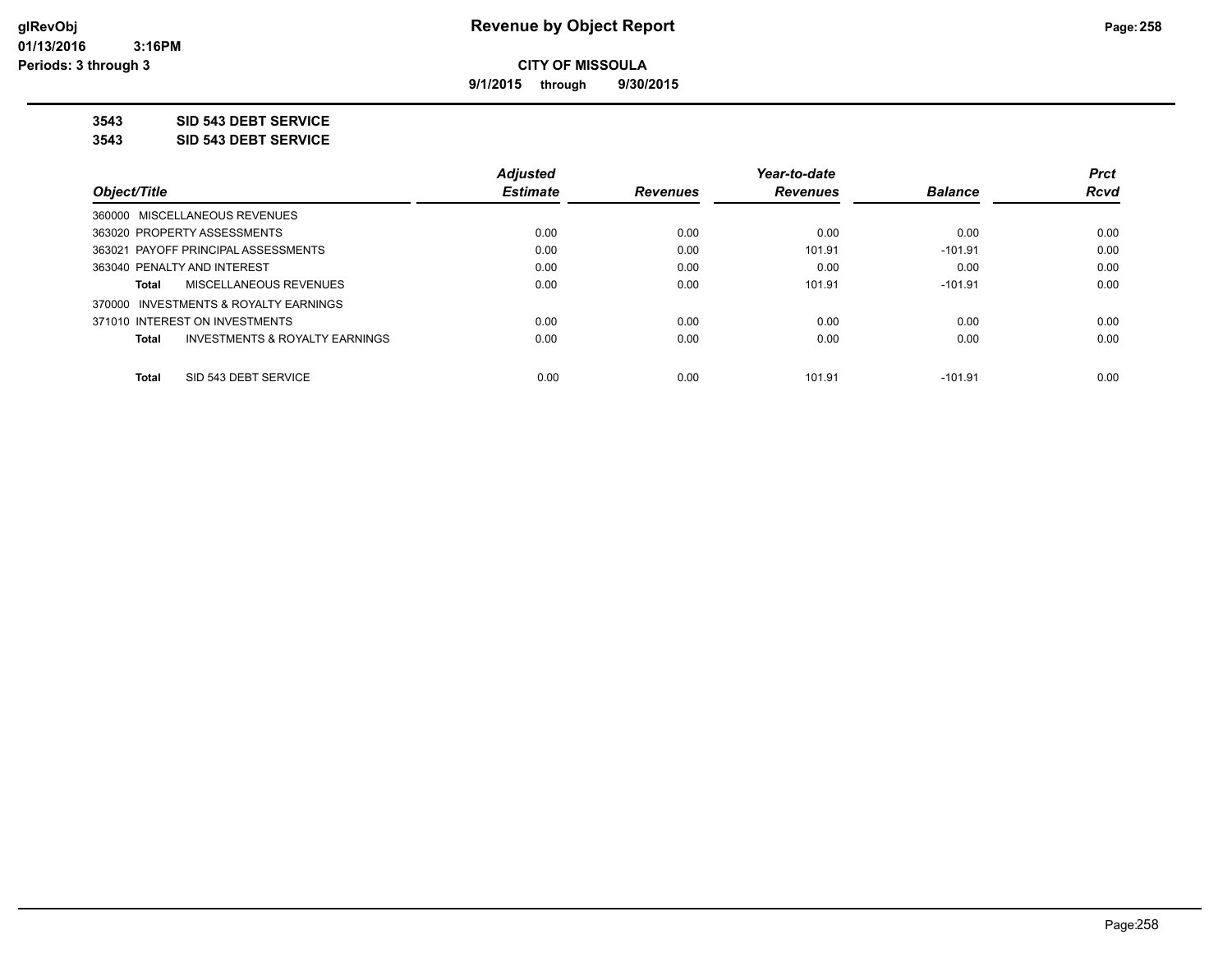**9/1/2015 through 9/30/2015**

#### **3543 SID 543 DEBT SERVICE**

|                                         | <b>Adjusted</b> |                 | Year-to-date    |                | <b>Prct</b> |
|-----------------------------------------|-----------------|-----------------|-----------------|----------------|-------------|
| Obiect/Title                            | <b>Estimate</b> | <b>Revenues</b> | <b>Revenues</b> | <b>Balance</b> | <b>Rcvd</b> |
| 360000 MISCELLANEOUS REVENUES           |                 |                 |                 |                |             |
| 363020 PROPERTY ASSESSMENTS             | 0.00            | 0.00            | 0.00            | 0.00           | 0.00        |
| 363021 PAYOFF PRINCIPAL ASSESSMENTS     | 0.00            | 0.00            | 101.91          | $-101.91$      | 0.00        |
| 363040 PENALTY AND INTEREST             | 0.00            | 0.00            | 0.00            | 0.00           | 0.00        |
| MISCELLANEOUS REVENUES<br>Total         | 0.00            | 0.00            | 101.91          | $-101.91$      | 0.00        |
| 370000 INVESTMENTS & ROYALTY EARNINGS   |                 |                 |                 |                |             |
| 371010 INTEREST ON INVESTMENTS          | 0.00            | 0.00            | 0.00            | 0.00           | 0.00        |
| INVESTMENTS & ROYALTY EARNINGS<br>Total | 0.00            | 0.00            | 0.00            | 0.00           | 0.00        |
| SID 543 DEBT SERVICE<br><b>Total</b>    | 0.00            | 0.00            | 101.91          | $-101.91$      | 0.00        |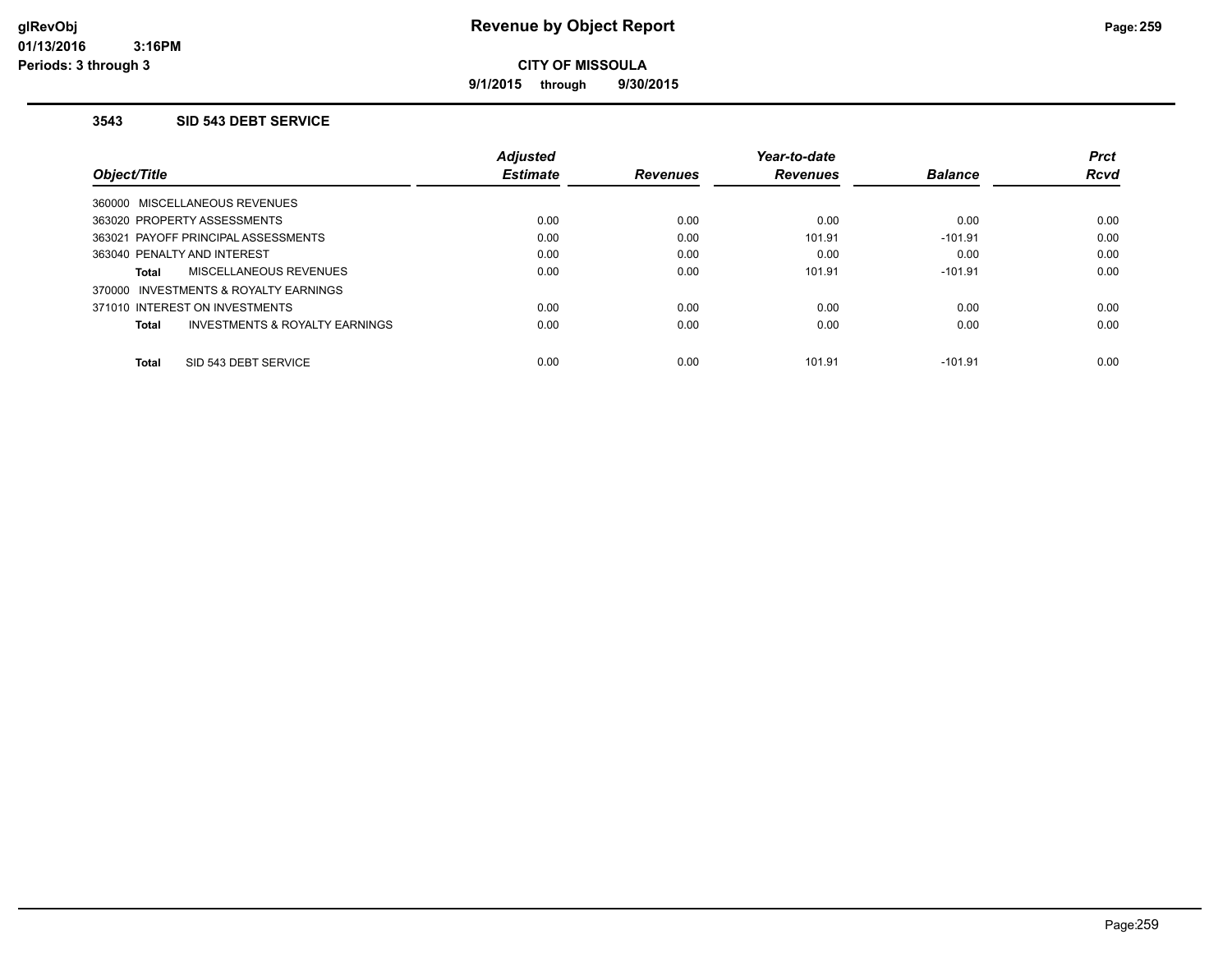**9/1/2015 through 9/30/2015**

## **3544 SID 544 RATTLESNAKE DEBT SERVICE**

### **3544 SID 544 RATTLESNAKE DEBT SERVICE**

|                                                           | <b>Adjusted</b> |                 | Year-to-date    |                | <b>Prct</b> |
|-----------------------------------------------------------|-----------------|-----------------|-----------------|----------------|-------------|
| Object/Title                                              | <b>Estimate</b> | <b>Revenues</b> | <b>Revenues</b> | <b>Balance</b> | <b>Rcvd</b> |
| 360000 MISCELLANEOUS REVENUES                             |                 |                 |                 |                |             |
| 363020 PROPERTY ASSESSMENTS                               | 139,383.00      | 0.00            | 0.00            | 139.383.00     | 0.00        |
| 363021 PAYOFF PRINCIPAL ASSESSMENTS                       | 0.00            | 0.00            | 0.00            | 0.00           | 0.00        |
| 363040 PENALTY AND INTEREST                               | 0.00            | 0.00            | 0.00            | 0.00           | 0.00        |
| MISCELLANEOUS REVENUES<br>Total                           | 139.383.00      | 0.00            | 0.00            | 139.383.00     | 0.00        |
| 370000 INVESTMENTS & ROYALTY EARNINGS                     |                 |                 |                 |                |             |
| 371010 INTEREST ON INVESTMENTS                            | 0.00            | 0.00            | 0.00            | 0.00           | 0.00        |
| <b>INVESTMENTS &amp; ROYALTY EARNINGS</b><br><b>Total</b> | 0.00            | 0.00            | 0.00            | 0.00           | 0.00        |
| SID 544 RATTLESNAKE DEBT SERVICE<br><b>Total</b>          | 139.383.00      | 0.00            | 0.00            | 139.383.00     | 0.00        |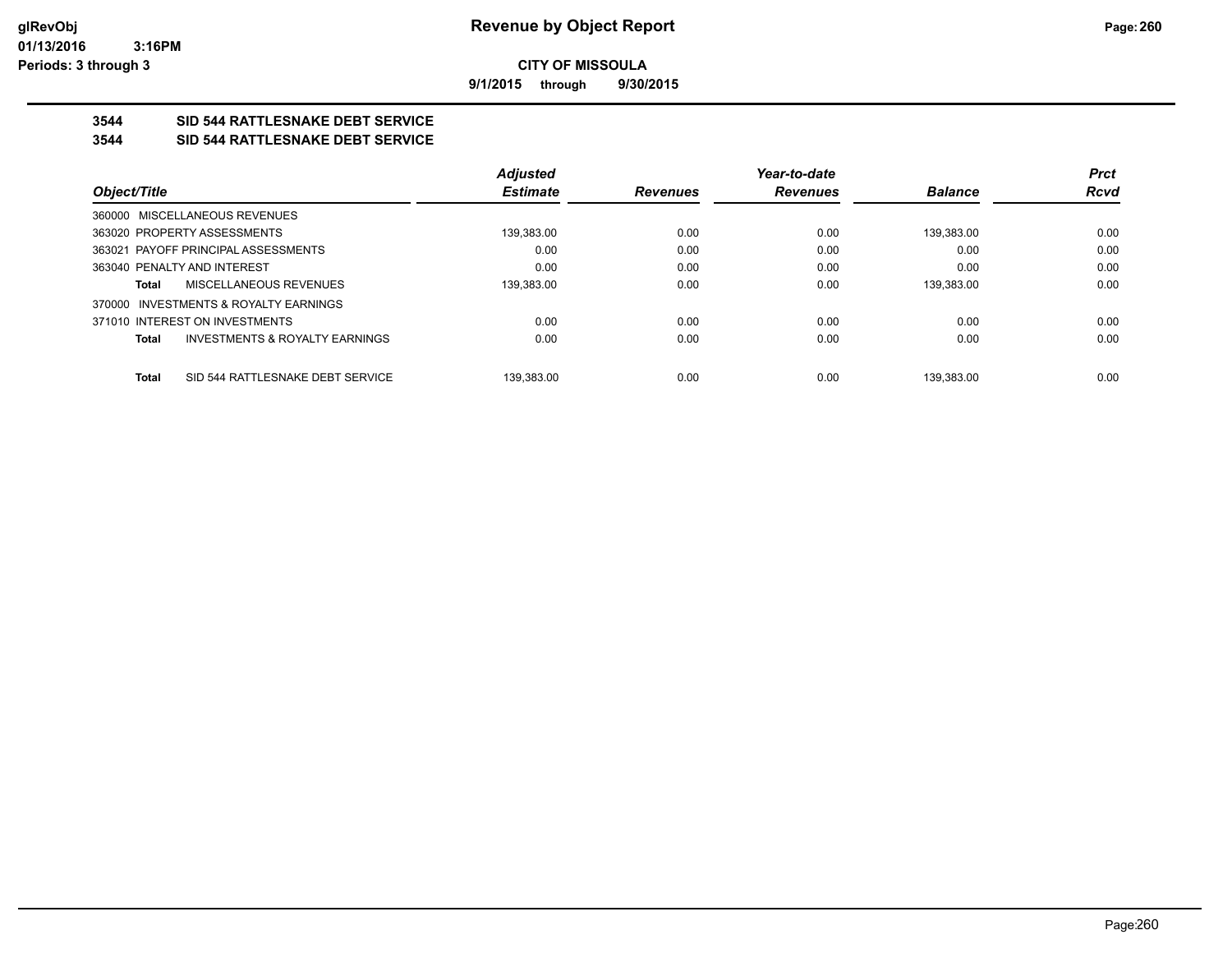**9/1/2015 through 9/30/2015**

## **3544 SID 544 RATTLESNAKE DEBT SERVICE**

|              |                                           | <b>Adjusted</b> |                 | Year-to-date    |                | <b>Prct</b> |
|--------------|-------------------------------------------|-----------------|-----------------|-----------------|----------------|-------------|
| Object/Title |                                           | <b>Estimate</b> | <b>Revenues</b> | <b>Revenues</b> | <b>Balance</b> | <b>Rcvd</b> |
|              | 360000 MISCELLANEOUS REVENUES             |                 |                 |                 |                |             |
|              | 363020 PROPERTY ASSESSMENTS               | 139,383.00      | 0.00            | 0.00            | 139,383.00     | 0.00        |
|              | 363021 PAYOFF PRINCIPAL ASSESSMENTS       | 0.00            | 0.00            | 0.00            | 0.00           | 0.00        |
|              | 363040 PENALTY AND INTEREST               | 0.00            | 0.00            | 0.00            | 0.00           | 0.00        |
| Total        | MISCELLANEOUS REVENUES                    | 139.383.00      | 0.00            | 0.00            | 139.383.00     | 0.00        |
|              | 370000 INVESTMENTS & ROYALTY EARNINGS     |                 |                 |                 |                |             |
|              | 371010 INTEREST ON INVESTMENTS            | 0.00            | 0.00            | 0.00            | 0.00           | 0.00        |
| <b>Total</b> | <b>INVESTMENTS &amp; ROYALTY EARNINGS</b> | 0.00            | 0.00            | 0.00            | 0.00           | 0.00        |
| <b>Total</b> | SID 544 RATTLESNAKE DEBT SERVICE          | 139.383.00      | 0.00            | 0.00            | 139.383.00     | 0.00        |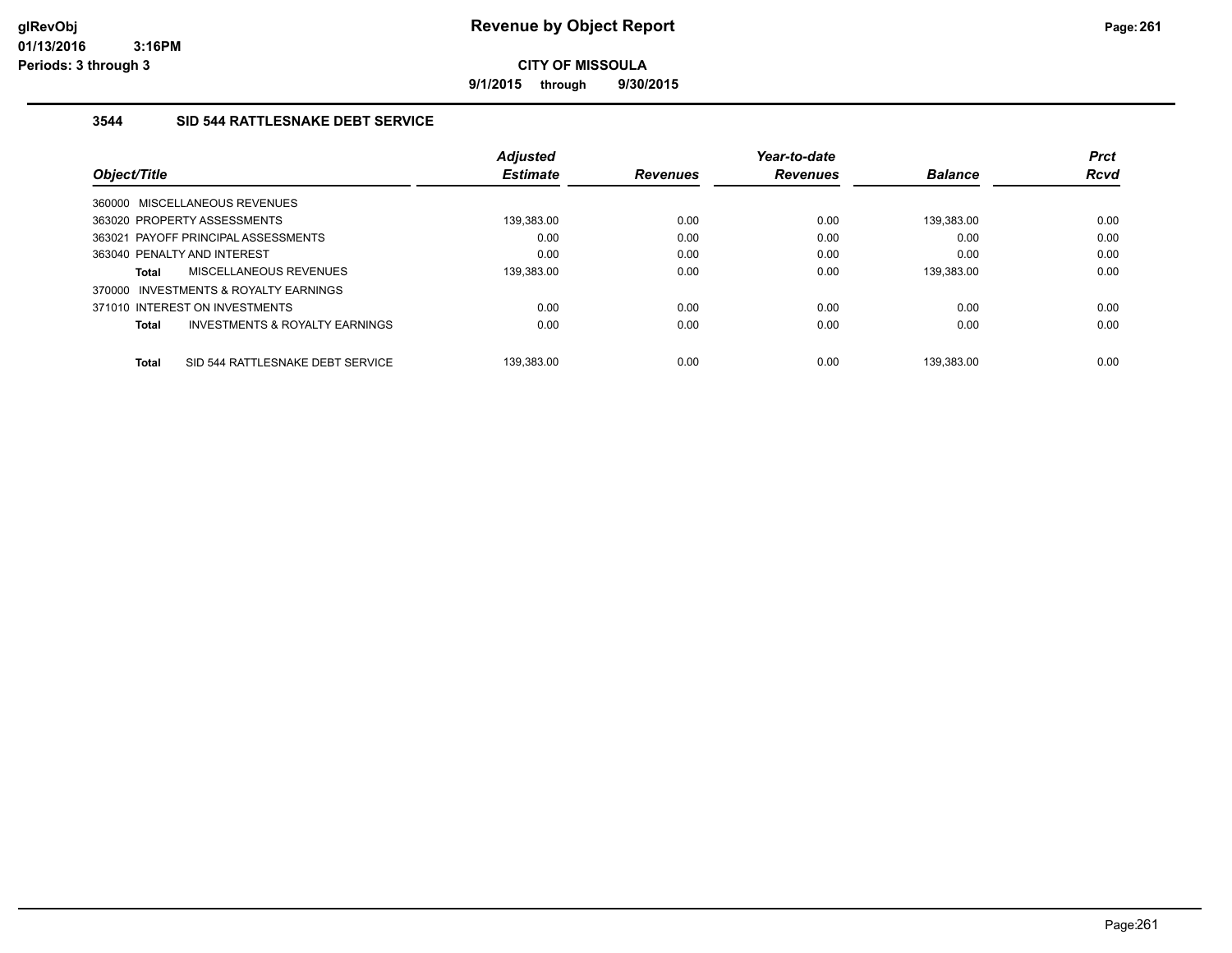**9/1/2015 through 9/30/2015**

**3545 SID 545 DEBT SERVICE**

**3545 SID 545 DEBT SERVICE**

|                                                    | <b>Adjusted</b> |                 | Year-to-date    |                | <b>Prct</b> |
|----------------------------------------------------|-----------------|-----------------|-----------------|----------------|-------------|
| Obiect/Title                                       | <b>Estimate</b> | <b>Revenues</b> | <b>Revenues</b> | <b>Balance</b> | <b>Rcvd</b> |
| 360000 MISCELLANEOUS REVENUES                      |                 |                 |                 |                |             |
| 363020 PROPERTY ASSESSMENTS                        | 0.00            | 14.14           | 0.00            | 0.00           | 0.00        |
| 363021 PAYOFF PRINCIPAL ASSESSMENTS                | 0.00            | 0.00            | 0.00            | 0.00           | 0.00        |
| 363040 PENALTY AND INTEREST                        | 0.00            | 0.45            | 0.00            | 0.00           | 0.00        |
| MISCELLANEOUS REVENUES<br>Total                    | 0.00            | 14.59           | 0.00            | 0.00           | 0.00        |
| 370000 INVESTMENTS & ROYALTY EARNINGS              |                 |                 |                 |                |             |
| 371010 INTEREST ON INVESTMENTS                     | 0.00            | 0.00            | 0.00            | 0.00           | 0.00        |
| <b>INVESTMENTS &amp; ROYALTY EARNINGS</b><br>Total | 0.00            | 0.00            | 0.00            | 0.00           | 0.00        |
| SID 545 DEBT SERVICE<br><b>Total</b>               | 0.00            | 14.59           | 0.00            | 0.00           | 0.00        |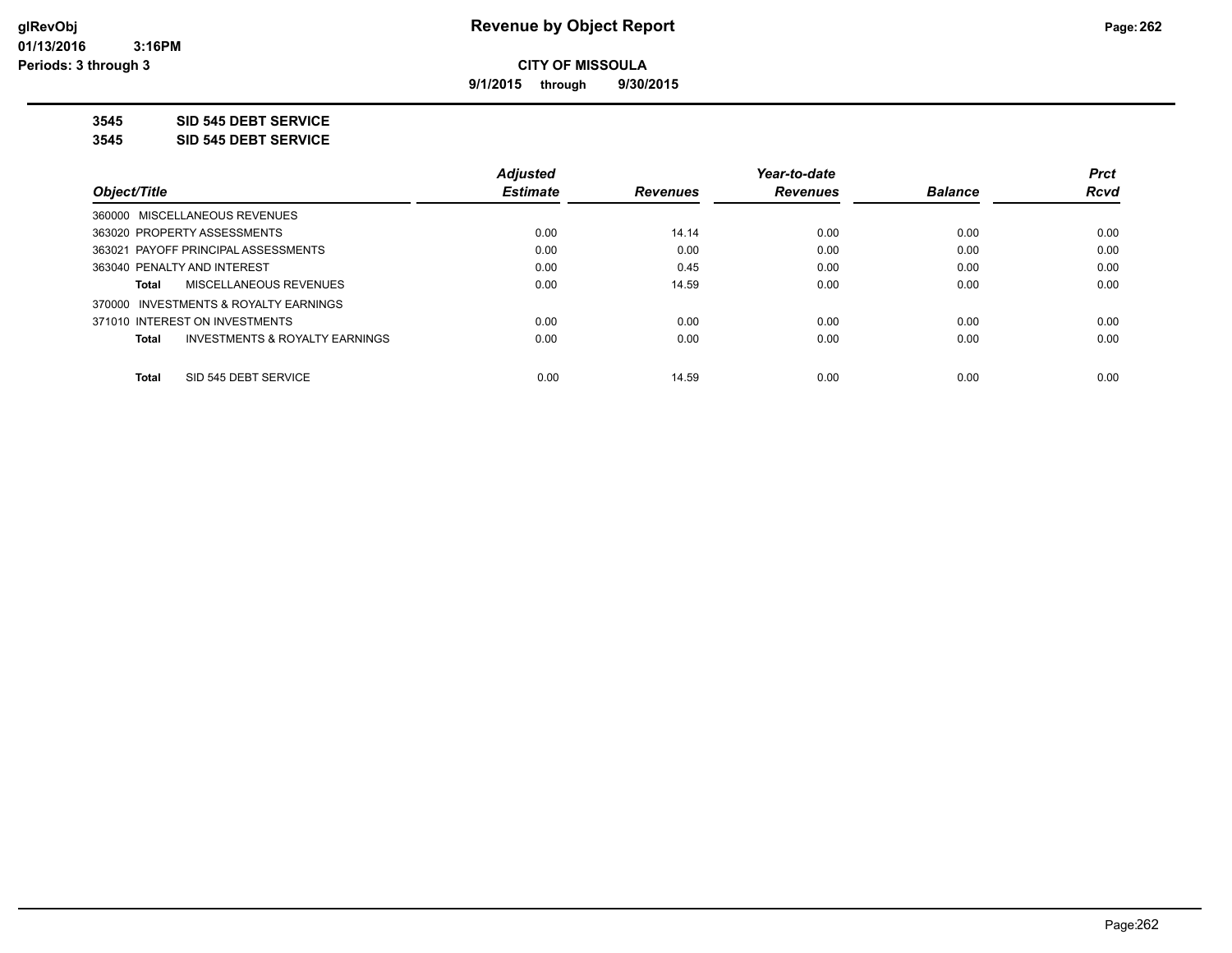**9/1/2015 through 9/30/2015**

#### **3545 SID 545 DEBT SERVICE**

|                                         | <b>Adiusted</b> |                 | Year-to-date    |                | <b>Prct</b> |
|-----------------------------------------|-----------------|-----------------|-----------------|----------------|-------------|
| Obiect/Title                            | <b>Estimate</b> | <b>Revenues</b> | <b>Revenues</b> | <b>Balance</b> | <b>Rcvd</b> |
| 360000 MISCELLANEOUS REVENUES           |                 |                 |                 |                |             |
| 363020 PROPERTY ASSESSMENTS             | 0.00            | 14.14           | 0.00            | 0.00           | 0.00        |
| 363021 PAYOFF PRINCIPAL ASSESSMENTS     | 0.00            | 0.00            | 0.00            | 0.00           | 0.00        |
| 363040 PENALTY AND INTEREST             | 0.00            | 0.45            | 0.00            | 0.00           | 0.00        |
| MISCELLANEOUS REVENUES<br>Total         | 0.00            | 14.59           | 0.00            | 0.00           | 0.00        |
| 370000 INVESTMENTS & ROYALTY EARNINGS   |                 |                 |                 |                |             |
| 371010 INTEREST ON INVESTMENTS          | 0.00            | 0.00            | 0.00            | 0.00           | 0.00        |
| INVESTMENTS & ROYALTY EARNINGS<br>Total | 0.00            | 0.00            | 0.00            | 0.00           | 0.00        |
| SID 545 DEBT SERVICE<br><b>Total</b>    | 0.00            | 14.59           | 0.00            | 0.00           | 0.00        |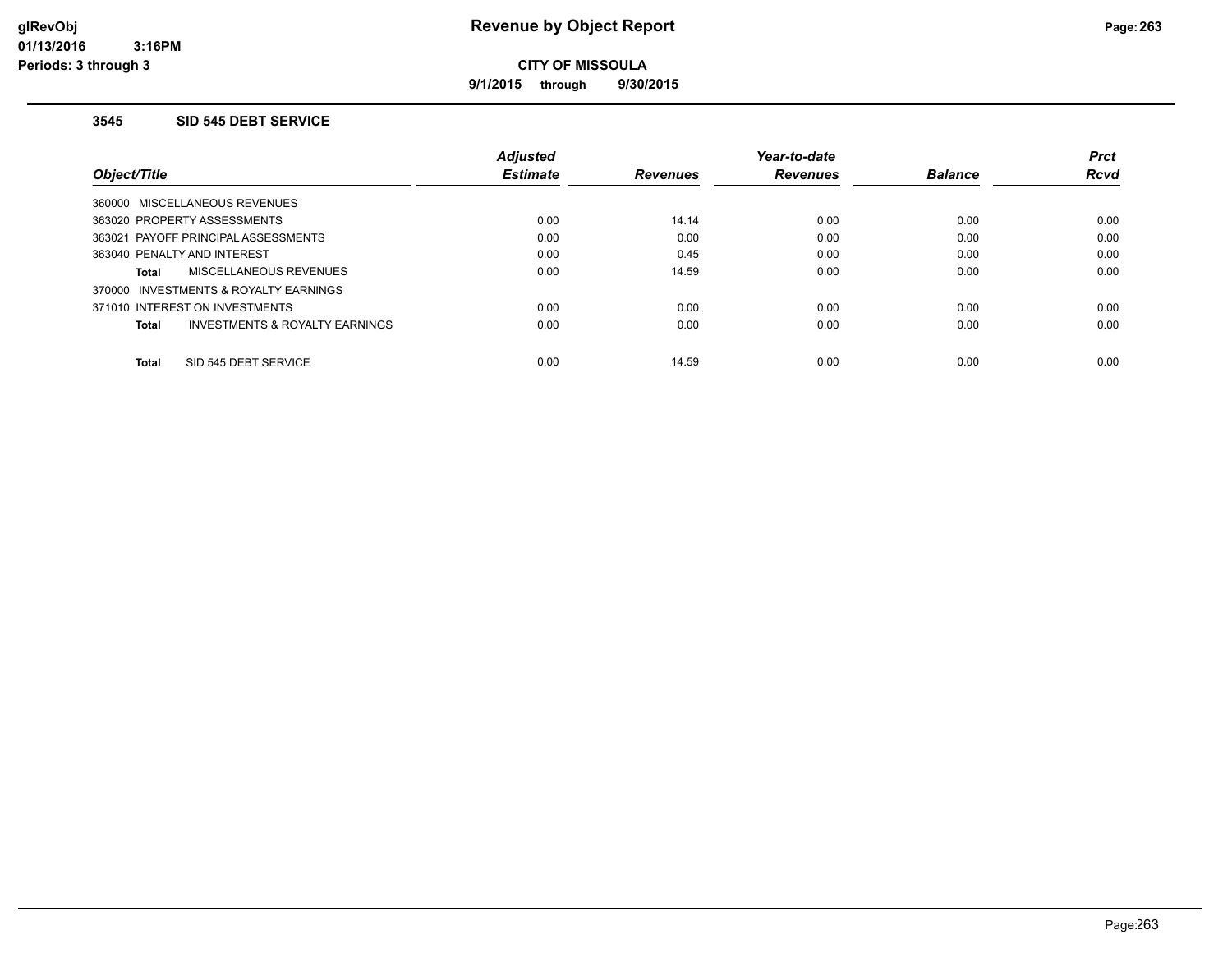**9/1/2015 through 9/30/2015**

**3546 SID 546 DEBT SERVICE**

**3546 SID 546 DEBT SERVICE**

|                                                           | <b>Adjusted</b> |                 | Year-to-date    |                | <b>Prct</b> |
|-----------------------------------------------------------|-----------------|-----------------|-----------------|----------------|-------------|
| Obiect/Title                                              | <b>Estimate</b> | <b>Revenues</b> | <b>Revenues</b> | <b>Balance</b> | <b>Rcvd</b> |
| 360000 MISCELLANEOUS REVENUES                             |                 |                 |                 |                |             |
| 363020 PROPERTY ASSESSMENTS                               | 0.00            | 0.00            | 0.00            | 0.00           | 0.00        |
| 363021 PAYOFF PRINCIPAL ASSESSMENTS                       | 0.00            | 0.00            | 0.00            | 0.00           | 0.00        |
| 363040 PENALTY AND INTEREST                               | 0.00            | 0.00            | 0.00            | 0.00           | 0.00        |
| MISCELLANEOUS REVENUES<br>Total                           | 0.00            | 0.00            | 0.00            | 0.00           | 0.00        |
| 370000 INVESTMENTS & ROYALTY EARNINGS                     |                 |                 |                 |                |             |
| 371010 INTEREST ON INVESTMENTS                            | 0.00            | 0.00            | 0.00            | 0.00           | 0.00        |
| <b>INVESTMENTS &amp; ROYALTY EARNINGS</b><br><b>Total</b> | 0.00            | 0.00            | 0.00            | 0.00           | 0.00        |
|                                                           |                 |                 |                 |                |             |
| SID 546 DEBT SERVICE<br><b>Total</b>                      | 0.00            | 0.00            | 0.00            | 0.00           | 0.00        |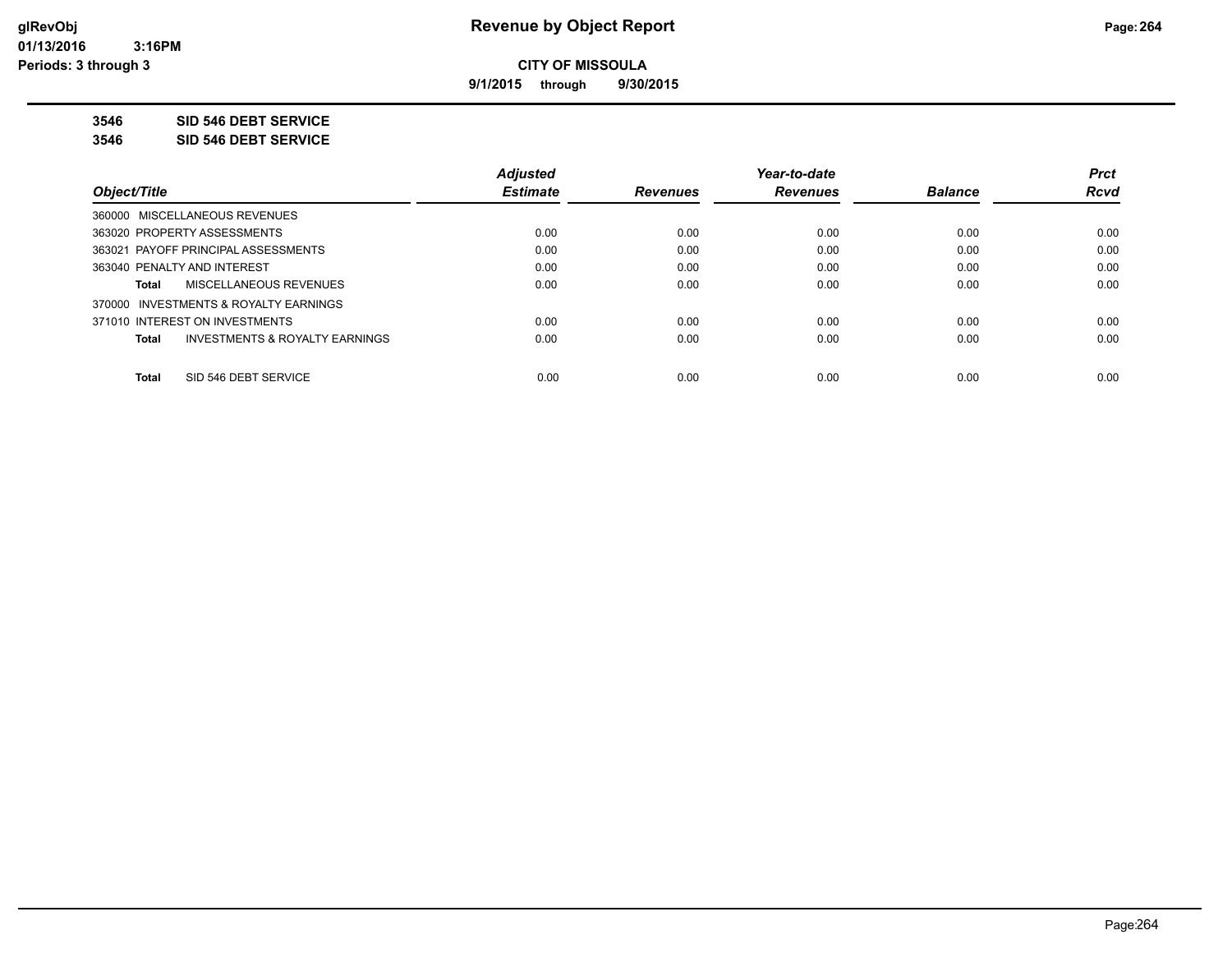**9/1/2015 through 9/30/2015**

#### **3546 SID 546 DEBT SERVICE**

|                                                | <b>Adiusted</b> |                 | Year-to-date    |                | <b>Prct</b> |
|------------------------------------------------|-----------------|-----------------|-----------------|----------------|-------------|
| Obiect/Title                                   | <b>Estimate</b> | <b>Revenues</b> | <b>Revenues</b> | <b>Balance</b> | <b>Rcvd</b> |
| 360000 MISCELLANEOUS REVENUES                  |                 |                 |                 |                |             |
| 363020 PROPERTY ASSESSMENTS                    | 0.00            | 0.00            | 0.00            | 0.00           | 0.00        |
| 363021 PAYOFF PRINCIPAL ASSESSMENTS            | 0.00            | 0.00            | 0.00            | 0.00           | 0.00        |
| 363040 PENALTY AND INTEREST                    | 0.00            | 0.00            | 0.00            | 0.00           | 0.00        |
| MISCELLANEOUS REVENUES<br><b>Total</b>         | 0.00            | 0.00            | 0.00            | 0.00           | 0.00        |
| 370000 INVESTMENTS & ROYALTY EARNINGS          |                 |                 |                 |                |             |
| 371010 INTEREST ON INVESTMENTS                 | 0.00            | 0.00            | 0.00            | 0.00           | 0.00        |
| INVESTMENTS & ROYALTY EARNINGS<br><b>Total</b> | 0.00            | 0.00            | 0.00            | 0.00           | 0.00        |
| SID 546 DEBT SERVICE<br><b>Total</b>           | 0.00            | 0.00            | 0.00            | 0.00           | 0.00        |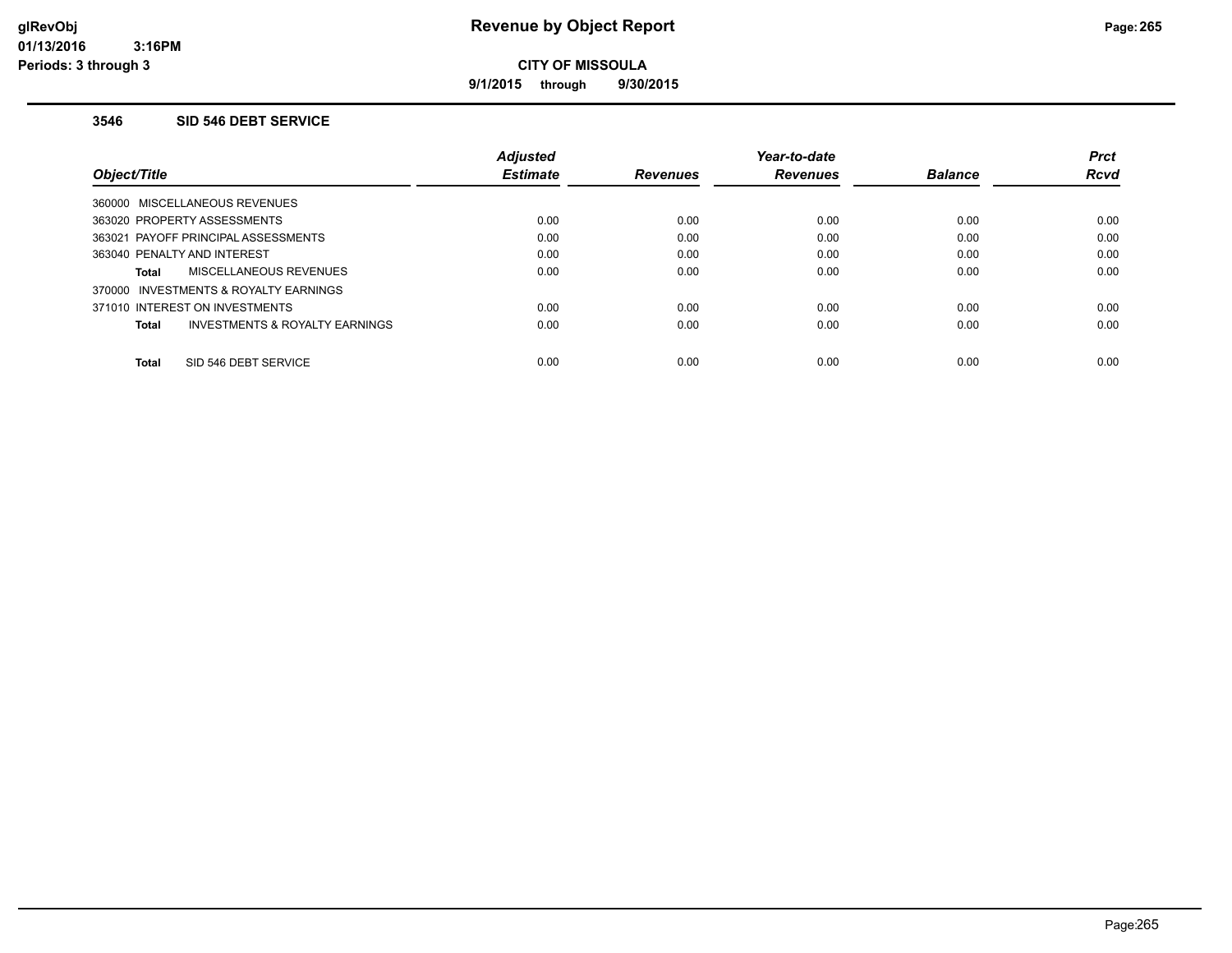**9/1/2015 through 9/30/2015**

**3548 SID 548-5TH, 6TH & ARTHUR**

**3548 SID 548-5TH, 6TH & ARTHUR**

|                                       |                                           | <b>Adjusted</b> |                 | Year-to-date    |                | <b>Prct</b> |
|---------------------------------------|-------------------------------------------|-----------------|-----------------|-----------------|----------------|-------------|
| Object/Title                          |                                           | <b>Estimate</b> | <b>Revenues</b> | <b>Revenues</b> | <b>Balance</b> | Rcvd        |
| 360000 MISCELLANEOUS REVENUES         |                                           |                 |                 |                 |                |             |
| 363020 PROPERTY ASSESSMENTS           |                                           | 111,525.00      | 0.00            | 0.00            | 111.525.00     | 0.00        |
| 363021 PAYOFF PRINCIPAL ASSESSMENTS   |                                           | 0.00            | 0.00            | 0.00            | 0.00           | 0.00        |
| 363040 PENALTY AND INTEREST           |                                           | 0.00            | 0.00            | 0.00            | 0.00           | 0.00        |
| Total                                 | MISCELLANEOUS REVENUES                    | 111.525.00      | 0.00            | 0.00            | 111.525.00     | 0.00        |
| 370000 INVESTMENTS & ROYALTY EARNINGS |                                           |                 |                 |                 |                |             |
| 371010 INTEREST ON INVESTMENTS        |                                           | 0.00            | 0.00            | 0.00            | 0.00           | 0.00        |
| <b>Total</b>                          | <b>INVESTMENTS &amp; ROYALTY EARNINGS</b> | 0.00            | 0.00            | 0.00            | 0.00           | 0.00        |
| Total                                 | SID 548-5TH, 6TH & ARTHUR                 | 111.525.00      | 0.00            | 0.00            | 111.525.00     | 0.00        |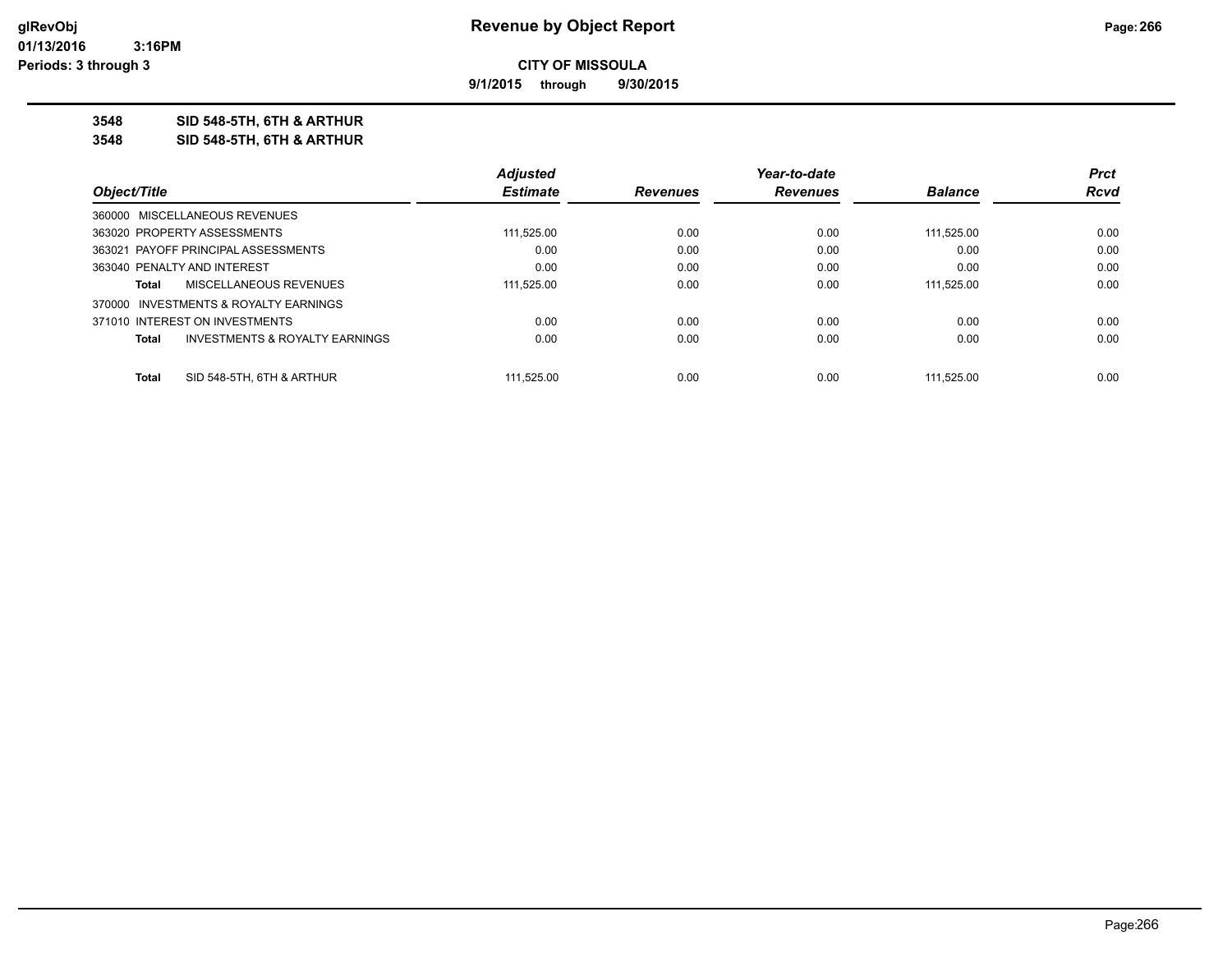**9/1/2015 through 9/30/2015**

### **3548 SID 548-5TH, 6TH & ARTHUR**

|              |                                     | <b>Adjusted</b> |                 | Year-to-date    |                | <b>Prct</b> |
|--------------|-------------------------------------|-----------------|-----------------|-----------------|----------------|-------------|
| Object/Title |                                     | <b>Estimate</b> | <b>Revenues</b> | <b>Revenues</b> | <b>Balance</b> | <b>Rcvd</b> |
|              | 360000 MISCELLANEOUS REVENUES       |                 |                 |                 |                |             |
|              | 363020 PROPERTY ASSESSMENTS         | 111,525.00      | 0.00            | 0.00            | 111,525.00     | 0.00        |
|              | 363021 PAYOFF PRINCIPAL ASSESSMENTS | 0.00            | 0.00            | 0.00            | 0.00           | 0.00        |
|              | 363040 PENALTY AND INTEREST         | 0.00            | 0.00            | 0.00            | 0.00           | 0.00        |
| Total        | MISCELLANEOUS REVENUES              | 111.525.00      | 0.00            | 0.00            | 111.525.00     | 0.00        |
| 370000       | INVESTMENTS & ROYALTY EARNINGS      |                 |                 |                 |                |             |
|              | 371010 INTEREST ON INVESTMENTS      | 0.00            | 0.00            | 0.00            | 0.00           | 0.00        |
| Total        | INVESTMENTS & ROYALTY EARNINGS      | 0.00            | 0.00            | 0.00            | 0.00           | 0.00        |
| <b>Total</b> | SID 548-5TH, 6TH & ARTHUR           | 111.525.00      | 0.00            | 0.00            | 111.525.00     | 0.00        |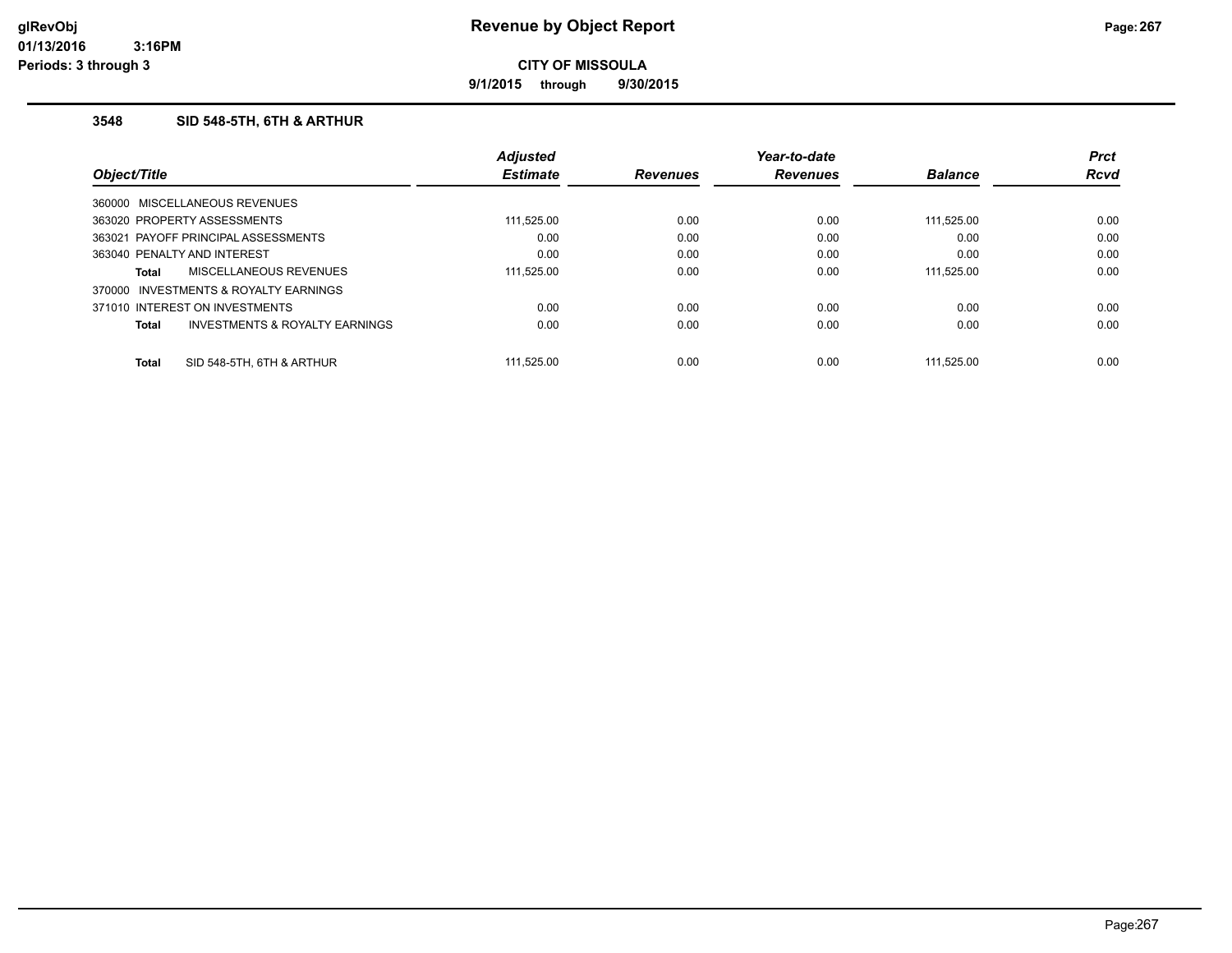**9/1/2015 through 9/30/2015**

## **3549 SID 549 HILLVIEW WAY**

#### **3549 SID 549 HILLVIEW WAY**

|                                                    | <b>Adjusted</b> |                 | Year-to-date    |                | <b>Prct</b> |
|----------------------------------------------------|-----------------|-----------------|-----------------|----------------|-------------|
| Object/Title                                       | <b>Estimate</b> | <b>Revenues</b> | <b>Revenues</b> | <b>Balance</b> | <b>Rcvd</b> |
| 360000 MISCELLANEOUS REVENUES                      |                 |                 |                 |                |             |
| 363020 PROPERTY ASSESSMENTS                        | 0.00            | 0.00            | 0.00            | 0.00           | 0.00        |
| 363021 PAYOFF PRINCIPAL ASSESSMENTS                | 0.00            | 0.00            | 0.00            | 0.00           | 0.00        |
| 363040 PENALTY AND INTEREST                        | 0.00            | 0.00            | 0.00            | 0.00           | 0.00        |
| MISCELLANEOUS REVENUES<br>Total                    | 0.00            | 0.00            | 0.00            | 0.00           | 0.00        |
| 370000 INVESTMENTS & ROYALTY EARNINGS              |                 |                 |                 |                |             |
| 371010 INTEREST ON INVESTMENTS                     | 0.00            | 0.00            | 0.00            | 0.00           | 0.00        |
| <b>INVESTMENTS &amp; ROYALTY EARNINGS</b><br>Total | 0.00            | 0.00            | 0.00            | 0.00           | 0.00        |
|                                                    |                 |                 |                 |                |             |
| SID 549 HILLVIEW WAY<br><b>Total</b>               | 0.00            | 0.00            | 0.00            | 0.00           | 0.00        |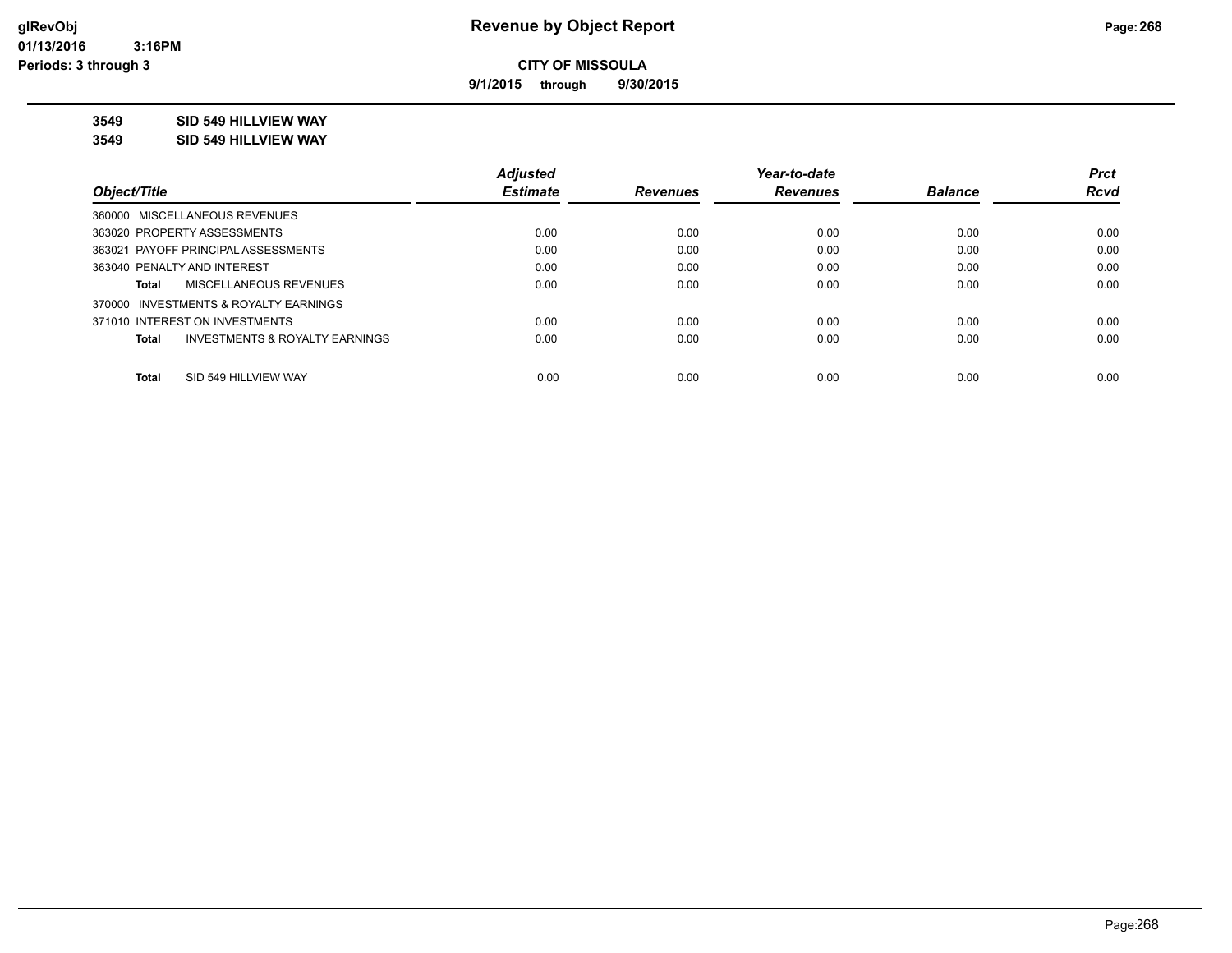**9/1/2015 through 9/30/2015**

### **3549 SID 549 HILLVIEW WAY**

|                                                | <b>Adiusted</b> |                 | Year-to-date    |                | <b>Prct</b> |
|------------------------------------------------|-----------------|-----------------|-----------------|----------------|-------------|
| Obiect/Title                                   | <b>Estimate</b> | <b>Revenues</b> | <b>Revenues</b> | <b>Balance</b> | <b>Rcvd</b> |
| 360000 MISCELLANEOUS REVENUES                  |                 |                 |                 |                |             |
| 363020 PROPERTY ASSESSMENTS                    | 0.00            | 0.00            | 0.00            | 0.00           | 0.00        |
| 363021 PAYOFF PRINCIPAL ASSESSMENTS            | 0.00            | 0.00            | 0.00            | 0.00           | 0.00        |
| 363040 PENALTY AND INTEREST                    | 0.00            | 0.00            | 0.00            | 0.00           | 0.00        |
| MISCELLANEOUS REVENUES<br><b>Total</b>         | 0.00            | 0.00            | 0.00            | 0.00           | 0.00        |
| 370000 INVESTMENTS & ROYALTY EARNINGS          |                 |                 |                 |                |             |
| 371010 INTEREST ON INVESTMENTS                 | 0.00            | 0.00            | 0.00            | 0.00           | 0.00        |
| INVESTMENTS & ROYALTY EARNINGS<br><b>Total</b> | 0.00            | 0.00            | 0.00            | 0.00           | 0.00        |
| SID 549 HILLVIEW WAY<br><b>Total</b>           | 0.00            | 0.00            | 0.00            | 0.00           | 0.00        |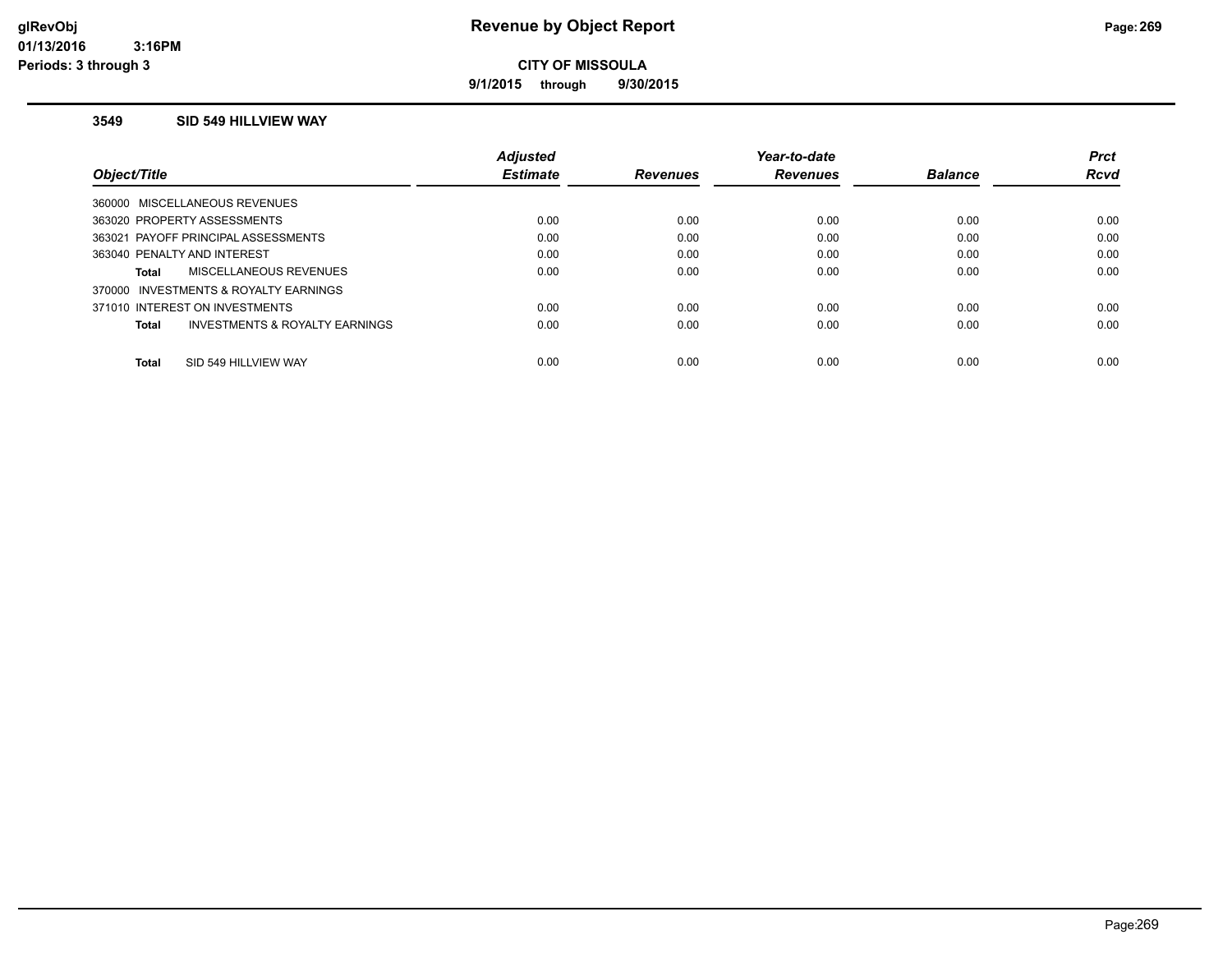**9/1/2015 through 9/30/2015**

## **4060 CAPITAL IMPROVEMENT PROGRAM FUND**

|                                                           | <b>Adjusted</b> |                 | Year-to-date    |                | <b>Prct</b> |
|-----------------------------------------------------------|-----------------|-----------------|-----------------|----------------|-------------|
| Object/Title                                              | <b>Estimate</b> | <b>Revenues</b> | <b>Revenues</b> | <b>Balance</b> | <b>Rcvd</b> |
| 330000 INTERGOVERNMENTAL REVENUES                         |                 |                 |                 |                |             |
| 331001 GRANTS                                             | 0.00            | 0.00            | 0.00            | 0.00           | 0.00        |
| 331002 COUNTY ASSISTANCE CIP PROJECTS                     | 0.00            | 0.00            | 0.00            | 0.00           | 0.00        |
| 331003 STATE HOME PROGRAM INCOME                          | 0.00            | 0.00            | 0.00            | 0.00           | 0.00        |
| 331004 CITY ASSESSMENTS                                   | 0.00            | 0.00            | 0.00            | 0.00           | 0.00        |
| 334040 GAS TAX APPORTIONMENT                              | 0.00            | 0.00            | 0.00            | 0.00           | 0.00        |
| 334061 IMPACT FEES-CLEARING ACCOUNT                       | 0.00            | 0.00            | 0.00            | 0.00           | 0.00        |
| 334120 TSEP GRANT                                         | 0.00            | 0.00            | 0.00            | 0.00           | 0.00        |
| 334121 DNRC GRANT                                         | 0.00            | 0.00            | 0.00            | 0.00           | 0.00        |
| 334123 MAQI FEDERAL ASSISTANCE                            | 0.00            | 0.00            | 0.00            | 0.00           | 0.00        |
| 334124 GRANTS-CIP                                         | 0.00            | 0.00            | 0.00            | 0.00           | 0.00        |
| 334125 FIRE FIGHTER GRANT                                 | 0.00            | 0.00            | 0.00            | 0.00           | 0.00        |
| 334126 DEVELOPER ASSESSMENTS                              | 0.00            | 0.00            | 0.00            | 0.00           | 0.00        |
| 334127 TONKIN TRAIL - FISH WILDLIFE PARKS                 | 0.00            | 0.00            | 0.00            | 0.00           | 0.00        |
| 334128 CDBG FIRE HYDRANT GRANT                            | 0.00            | 0.00            | 0.00            | 0.00           | 0.00        |
| 334143 MONTANA TOURISM GRANT                              | 0.00            | 0.00            | 0.00            | 0.00           | 0.00        |
| 339000 PAYMENT IN LIEU OF TAXES                           | 0.00            | 0.00            | 0.00            | 0.00           | 0.00        |
| <b>INTERGOVERNMENTAL REVENUES</b><br>Total                | 0.00            | 0.00            | 0.00            | 0.00           | 0.00        |
| 360000 MISCELLANEOUS REVENUES                             |                 |                 |                 |                |             |
| 360010 MISCELLANEOUS                                      | 0.00            | 0.00            | 0.00            | 0.00           | 0.00        |
| 360011 YOUTH COUNCIL FUNDS                                | 9,010.00        | 0.00            | 0.00            | 9,010.00       | 0.00        |
| 360012 SEWER GRANT REPAYMENTS                             | 0.00            | 0.00            | 0.00            | 0.00           | 0.00        |
| 360016 MRA SHARE OF CIVIC STADIUM PARKING                 | 0.00            | 0.00            | 0.00            | 0.00           | 0.00        |
| 362000 OTHER MISCELLANEOUS REVENUE                        | 0.00            | 0.00            | 0.00            | 0.00           | 0.00        |
| 365000 DONATIONS                                          | 0.00            | 0.00            | 0.00            | 0.00           | 0.00        |
| 365001 *** Title Not Found ***                            | 0.00            | 0.00            | 2,000.00        | $-2,000.00$    | 0.00        |
| 365030 WHITE PINE PARK DONATION-ZIP BEVERAGE              | 0.00            | 0.00            | 0.00            | 0.00           | 0.00        |
| MISCELLANEOUS REVENUES<br><b>Total</b>                    | 9,010.00        | 0.00            | 2,000.00        | 7,010.00       | 22.20       |
| 370000 INVESTMENTS & ROYALTY EARNINGS                     |                 |                 |                 |                |             |
| 371010 INTEREST ON INVESTMENTS                            | 0.00            | 0.00            | 0.00            | 0.00           | 0.00        |
| 371020 GAIN/LOSS IN MARKET VALUE OF INVESTMENTS           | 0.00            | 0.00            | 0.00            | 0.00           | 0.00        |
| <b>INVESTMENTS &amp; ROYALTY EARNINGS</b><br><b>Total</b> | 0.00            | 0.00            | 0.00            | 0.00           | 0.00        |
| 380000 OTHER FINANCING SOURCES                            |                 |                 |                 |                |             |
| 381000 LOAN PROCEEDS                                      | 0.00            | 0.00            | 0.00            | 0.00           | 0.00        |
| 381010 BOND PROCEEDS                                      | 0.00            | 0.00            | 0.00            | 0.00           | 0.00        |
| 381011 \$1,860,000 General Fund Obligation Bond           | 0.00            | 0.00            | 0.00            | 0.00           | 0.00        |
| 381012 \$680,000 FIRE GF DEBT                             | 0.00            | 0.00            | 0.00            | 0.00           | 0.00        |
| 381015 \$1,010,000 LIMITED TAX GO BONDS 2010C             | 0.00            | 0.00            | 0.00            | 0.00           | 0.00        |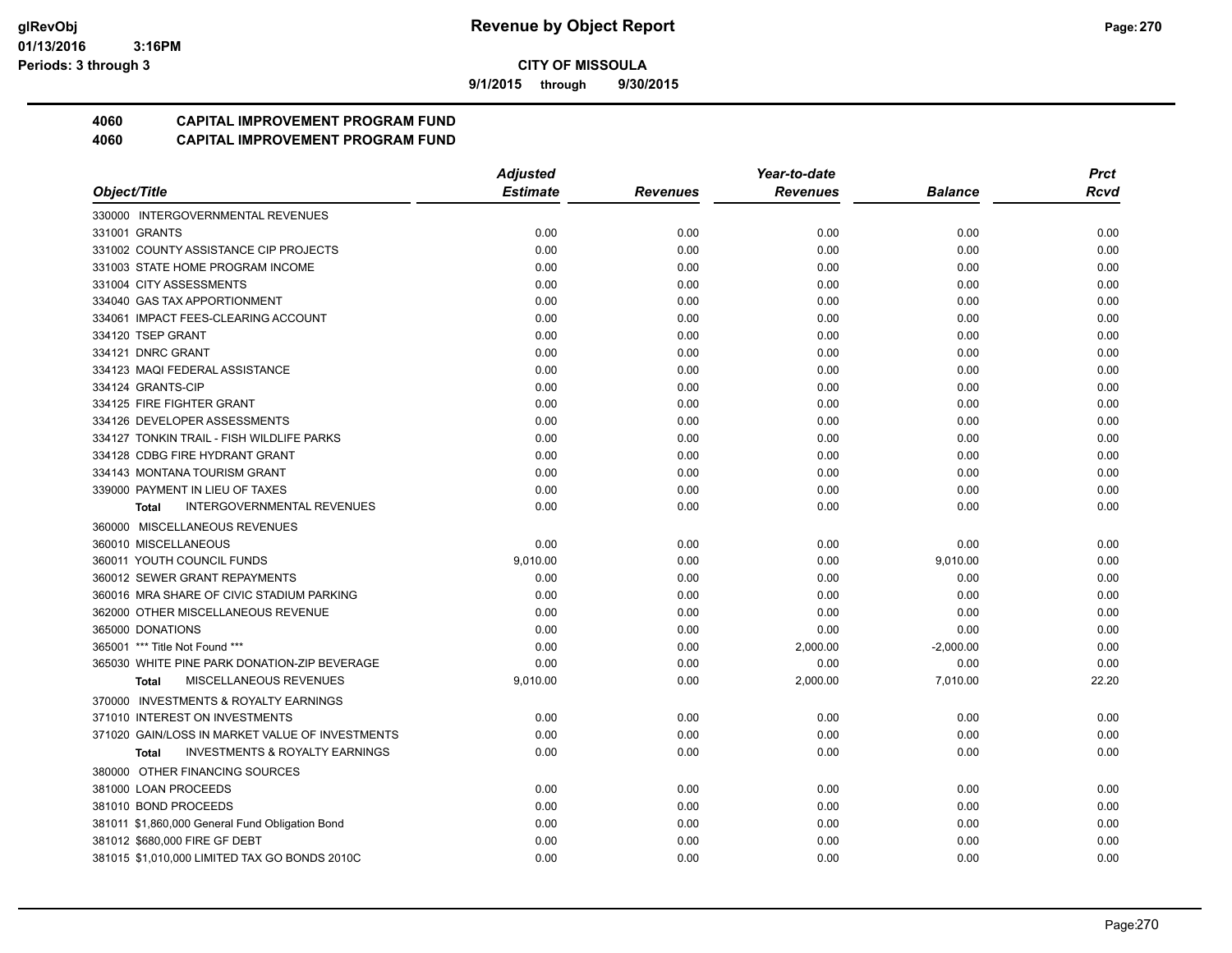**9/1/2015 through 9/30/2015**

# **4060 CAPITAL IMPROVEMENT PROGRAM FUND**

|                                                  | <b>Adjusted</b> |                 | Year-to-date    |                | <b>Prct</b> |
|--------------------------------------------------|-----------------|-----------------|-----------------|----------------|-------------|
| Object/Title                                     | <b>Estimate</b> | <b>Revenues</b> | <b>Revenues</b> | <b>Balance</b> | Rcvd        |
| 381090 PROCEEDS FROM CAPITAL LEASE               | 0.00            | 0.00            | 0.00            | 0.00           | 0.00        |
| 382010 SALE OF FIXED ASSETS                      | 0.00            | 0.00            | 0.00            | 0.00           | 0.00        |
| 383009 TRANS FR TITLE I                          | 0.00            | 0.00            | 0.00            | 0.00           | 0.00        |
| 383010 TRANS FR CIP                              | 0.00            | 0.00            | 0.00            | 0.00           | 0.00        |
| 383014 TRANS FR MRA                              | 0.00            | 0.00            | 0.00            | 0.00           | 0.00        |
| 383015 TRANS FR MPC                              | 0.00            | 0.00            | 0.00            | 0.00           | 0.00        |
| 383017 TRANS FR BUILDING                         | 0.00            | 0.00            | 0.00            | 0.00           | 0.00        |
| 383020 TRANS FR CEMETERY CARE                    | 0.00            | 0.00            | 0.00            | 0.00           | 0.00        |
| 383025 TRANS FR SEWER R & D                      | 0.00            | 0.00            | 0.00            | 0.00           | 0.00        |
| 383029 TRANS FR GENERAL                          | 1,084,565.00    | 0.00            | 0.00            | 1,084,565.00   | 0.00        |
| 383041 TRANS FR CDBG                             | 0.00            | 0.00            | 0.00            | 0.00           | 0.00        |
| 383042 TRANSFERS FROM OTHER FUNDS                | 0.00            | 0.00            | 0.00            | 0.00           | 0.00        |
| 383043 TRANSFERS FROM IMPACT FEES                | 0.00            | 0.00            | 0.00            | 0.00           | 0.00        |
| 383044 TRANSFER FROM PYMT IN LIEU OF PARKS       | 0.00            | 0.00            | 0.00            | 0.00           | 0.00        |
| 383045 TRANSFER FROM PARK ENTERPRISE             | 0.00            | 0.00            | 0.00            | 0.00           | 0.00        |
| OTHER FINANCING SOURCES<br><b>Total</b>          | 1,084,565.00    | 0.00            | 0.00            | 1,084,565.00   | 0.00        |
| CAPITAL IMPROVEMENT PROGRAM FUND<br><b>Total</b> | 1,093,575.00    | 0.00            | 2,000.00        | 1,091,575.00   | 0.18        |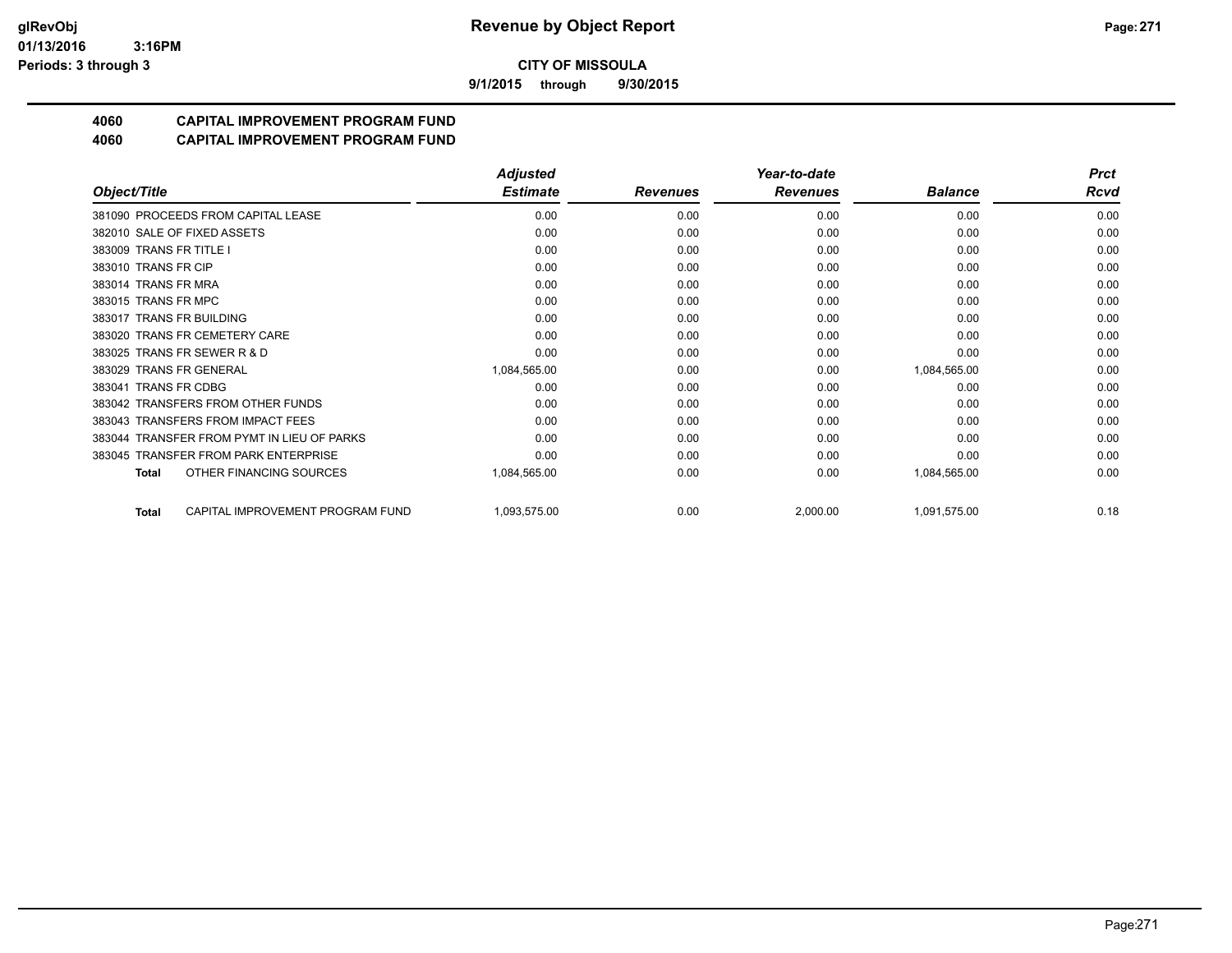**9/1/2015 through 9/30/2015**

|                                                    | <b>Adjusted</b> |                 | Year-to-date    |                | <b>Prct</b> |
|----------------------------------------------------|-----------------|-----------------|-----------------|----------------|-------------|
| Object/Title                                       | <b>Estimate</b> | <b>Revenues</b> | <b>Revenues</b> | <b>Balance</b> | <b>Rcvd</b> |
| 330000 INTERGOVERNMENTAL REVENUES                  |                 |                 |                 |                |             |
| 331001 GRANTS                                      | 0.00            | 0.00            | 0.00            | 0.00           | 0.00        |
| 331002 COUNTY ASSISTANCE CIP PROJECTS              | 0.00            | 0.00            | 0.00            | 0.00           | 0.00        |
| 331003 STATE HOME PROGRAM INCOME                   | 0.00            | 0.00            | 0.00            | 0.00           | 0.00        |
| 331004 CITY ASSESSMENTS                            | 0.00            | 0.00            | 0.00            | 0.00           | 0.00        |
| 334040 GAS TAX APPORTIONMENT                       | 0.00            | 0.00            | 0.00            | 0.00           | 0.00        |
| 334061 IMPACT FEES-CLEARING ACCOUNT                | 0.00            | 0.00            | 0.00            | 0.00           | 0.00        |
| 334120 TSEP GRANT                                  | 0.00            | 0.00            | 0.00            | 0.00           | 0.00        |
| 334121 DNRC GRANT                                  | 0.00            | 0.00            | 0.00            | 0.00           | 0.00        |
| 334123 MAQI FEDERAL ASSISTANCE                     | 0.00            | 0.00            | 0.00            | 0.00           | 0.00        |
| 334124 GRANTS-CIP                                  | 0.00            | 0.00            | 0.00            | 0.00           | 0.00        |
| 334125 FIRE FIGHTER GRANT                          | 0.00            | 0.00            | 0.00            | 0.00           | 0.00        |
| 334126 DEVELOPER ASSESSMENTS                       | 0.00            | 0.00            | 0.00            | 0.00           | 0.00        |
| 334127 TONKIN TRAIL - FISH WILDLIFE PARKS          | 0.00            | 0.00            | 0.00            | 0.00           | 0.00        |
| 334128 CDBG FIRE HYDRANT GRANT                     | 0.00            | 0.00            | 0.00            | 0.00           | 0.00        |
| 334143 MONTANA TOURISM GRANT                       | 0.00            | 0.00            | 0.00            | 0.00           | 0.00        |
| 339000 PAYMENT IN LIEU OF TAXES                    | 0.00            | 0.00            | 0.00            | 0.00           | 0.00        |
| INTERGOVERNMENTAL REVENUES<br><b>Total</b>         | 0.00            | 0.00            | 0.00            | 0.00           | 0.00        |
| 360000 MISCELLANEOUS REVENUES                      |                 |                 |                 |                |             |
| 360010 MISCELLANEOUS                               | 0.00            | 0.00            | 0.00            | 0.00           | 0.00        |
| 360011 YOUTH COUNCIL FUNDS                         | 9,010.00        | 0.00            | 0.00            | 9,010.00       | 0.00        |
| 360012 SEWER GRANT REPAYMENTS                      | 0.00            | 0.00            | 0.00            | 0.00           | 0.00        |
| 360016 MRA SHARE OF CIVIC STADIUM PARKING          | 0.00            | 0.00            | 0.00            | 0.00           | 0.00        |
| 362000 OTHER MISCELLANEOUS REVENUE                 | 0.00            | 0.00            | 0.00            | 0.00           | 0.00        |
| 365000 DONATIONS                                   | 0.00            | 0.00            | 0.00            | 0.00           | 0.00        |
| 365001 *** Title Not Found ***                     | 0.00            | 0.00            | 2,000.00        | $-2,000.00$    | 0.00        |
| 365030 WHITE PINE PARK DONATION-ZIP BEVERAGE       | 0.00            | 0.00            | 0.00            | 0.00           | 0.00        |
| MISCELLANEOUS REVENUES<br><b>Total</b>             | 9,010.00        | 0.00            | 2,000.00        | 7,010.00       | 22.20       |
| 370000 INVESTMENTS & ROYALTY EARNINGS              |                 |                 |                 |                |             |
| 371010 INTEREST ON INVESTMENTS                     | 0.00            | 0.00            | 0.00            | 0.00           | 0.00        |
| 371020 GAIN/LOSS IN MARKET VALUE OF INVESTMENT     | 0.00            | 0.00            | 0.00            | 0.00           | 0.00        |
| <b>INVESTMENTS &amp; ROYALTY EARNINGS</b><br>Total | 0.00            | 0.00            | 0.00            | 0.00           | 0.00        |
| 380000 OTHER FINANCING SOURCES                     |                 |                 |                 |                |             |
| 381000 LOAN PROCEEDS                               | 0.00            | 0.00            | 0.00            | 0.00           | 0.00        |
| 381010 BOND PROCEEDS                               | 0.00            | 0.00            | 0.00            | 0.00           | 0.00        |
| 381011 \$1,860,000 General Fund Obligation Bond    | 0.00            | 0.00            | 0.00            | 0.00           | 0.00        |
| 381012 \$680,000 FIRE GF DEBT                      | 0.00            | 0.00            | 0.00            | 0.00           | 0.00        |
| 381015 \$1,010,000 LIMITED TAX GO BONDS 2010C      | 0.00            | 0.00            | 0.00            | 0.00           | 0.00        |
| 381090 PROCEEDS FROM CAPITAL LEASE                 | 0.00            | 0.00            | 0.00            | 0.00           | 0.00        |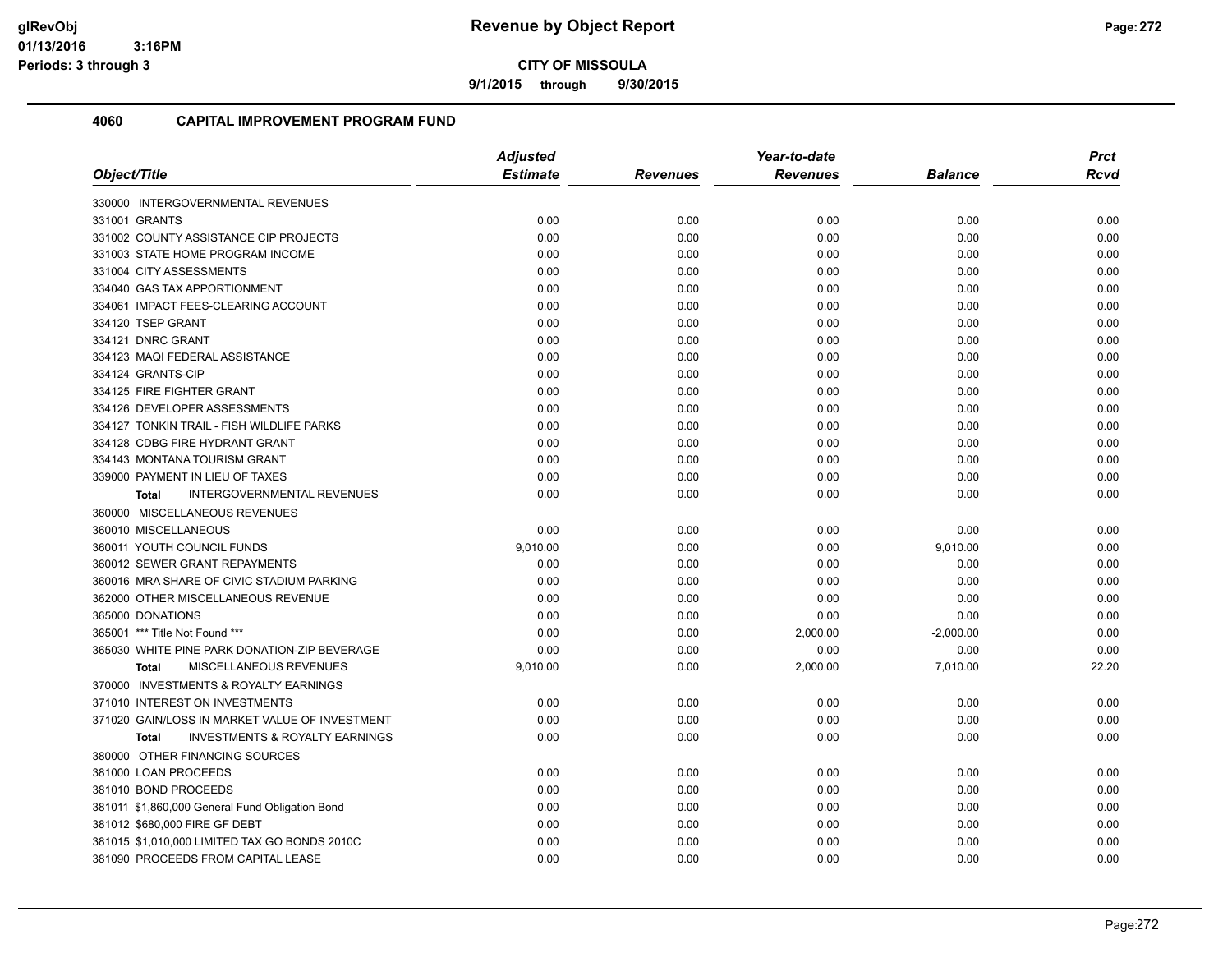**9/1/2015 through 9/30/2015**

|                                                  | <b>Adjusted</b> |                 | Year-to-date    |                | <b>Prct</b> |
|--------------------------------------------------|-----------------|-----------------|-----------------|----------------|-------------|
| Object/Title                                     | <b>Estimate</b> | <b>Revenues</b> | <b>Revenues</b> | <b>Balance</b> | <b>Rcvd</b> |
| 382010 SALE OF FIXED ASSETS                      | 0.00            | 0.00            | 0.00            | 0.00           | 0.00        |
| 383009 TRANS FR TITLE I                          | 0.00            | 0.00            | 0.00            | 0.00           | 0.00        |
| 383010 TRANS FR CIP                              | 0.00            | 0.00            | 0.00            | 0.00           | 0.00        |
| 383014 TRANS FR MRA                              | 0.00            | 0.00            | 0.00            | 0.00           | 0.00        |
| 383015 TRANS FR MPC                              | 0.00            | 0.00            | 0.00            | 0.00           | 0.00        |
| 383017 TRANS FR BUILDING                         | 0.00            | 0.00            | 0.00            | 0.00           | 0.00        |
| 383020 TRANS FR CEMETERY CARE                    | 0.00            | 0.00            | 0.00            | 0.00           | 0.00        |
| 383025 TRANS FR SEWER R & D                      | 0.00            | 0.00            | 0.00            | 0.00           | 0.00        |
| 383029 TRANS FR GENERAL                          | 1,084,565.00    | 0.00            | 0.00            | 1,084,565.00   | 0.00        |
| 383041 TRANS FR CDBG                             | 0.00            | 0.00            | 0.00            | 0.00           | 0.00        |
| 383042 TRANSFERS FROM OTHER FUNDS                | 0.00            | 0.00            | 0.00            | 0.00           | 0.00        |
| 383043 TRANSFERS FROM IMPACT FEES                | 0.00            | 0.00            | 0.00            | 0.00           | 0.00        |
| 383044 TRANSFER FROM PYMT IN LIEU OF PARKS       | 0.00            | 0.00            | 0.00            | 0.00           | 0.00        |
| 383045 TRANSFER FROM PARK ENTERPRISE             | 0.00            | 0.00            | 0.00            | 0.00           | 0.00        |
| OTHER FINANCING SOURCES<br><b>Total</b>          | 1,084,565.00    | 0.00            | 0.00            | 1,084,565.00   | 0.00        |
| CAPITAL IMPROVEMENT PROGRAM FUND<br><b>Total</b> | 1,093,575.00    | 0.00            | 2,000.00        | 1,091,575.00   | 0.18        |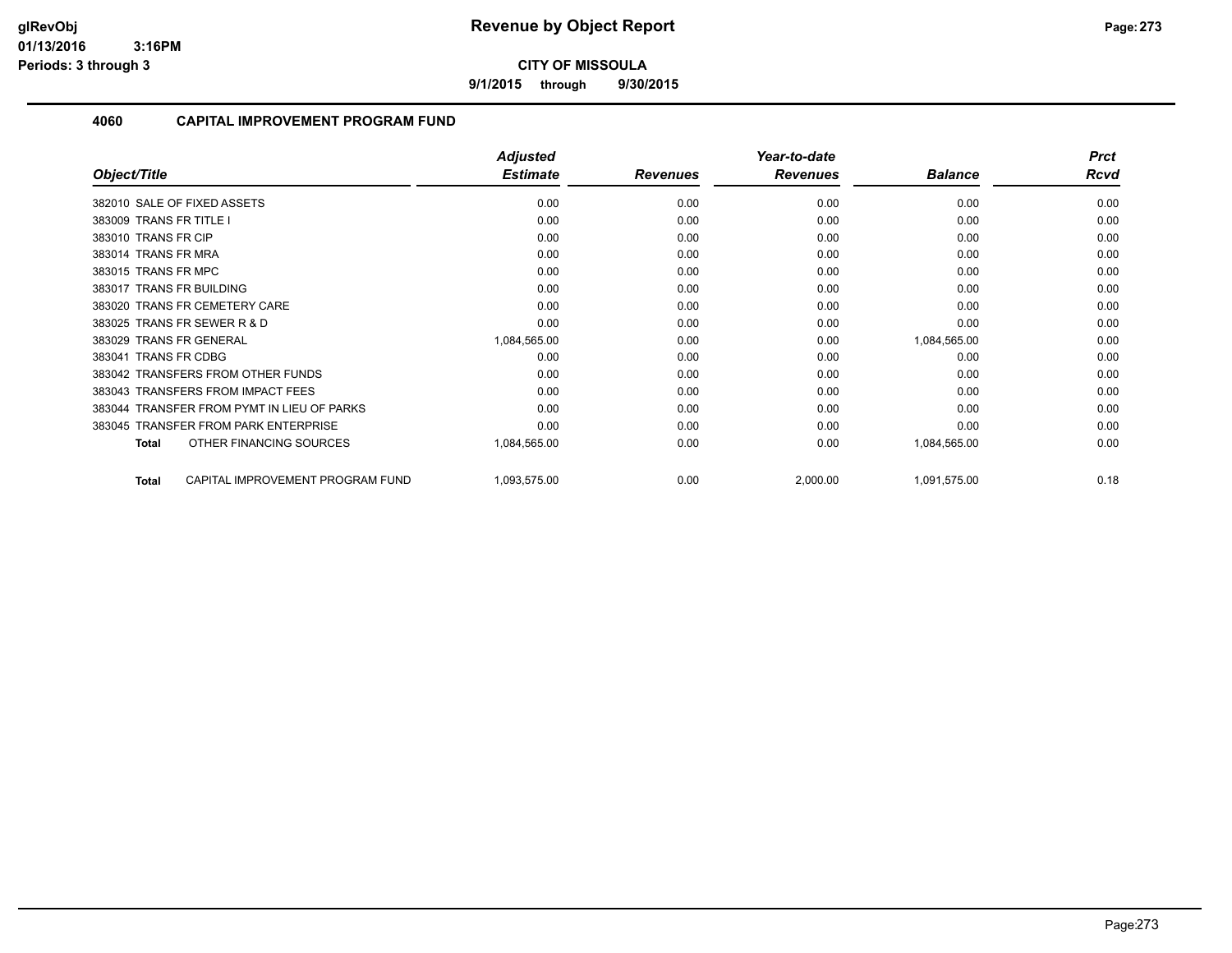**9/1/2015 through 9/30/2015**

# **4130 1997 G O BOND OPEN SPACE PURCHASE FUND**

## **4130 1997 G O BOND OPEN SPACE PURCHASE FUND**

|                                                           | <b>Adjusted</b> |                 | Year-to-date    |                | <b>Prct</b> |
|-----------------------------------------------------------|-----------------|-----------------|-----------------|----------------|-------------|
| Object/Title                                              | <b>Estimate</b> | <b>Revenues</b> | <b>Revenues</b> | <b>Balance</b> | Rcvd        |
| 330000 INTERGOVERNMENTAL REVENUES                         |                 |                 |                 |                |             |
| 331156 CTEP GRANT - S HILLS TRAIL SYSTEM                  | 0.00            | 0.00            | 0.00            | 0.00           | 0.00        |
| 334014 *** Title Not Found ***                            | 0.00            | 0.00            | 0.00            | 0.00           | 0.00        |
| <b>INTERGOVERNMENTAL REVENUES</b><br><b>Total</b>         | 0.00            | 0.00            | 0.00            | 0.00           | 0.00        |
| 340000 CHARGES FOR SERVICES                               |                 |                 |                 |                |             |
| 343065 BUILDING RENTALS                                   | 0.00            | 0.00            | 0.00            | 0.00           | 0.00        |
| <b>CHARGES FOR SERVICES</b><br><b>Total</b>               | 0.00            | 0.00            | 0.00            | 0.00           | 0.00        |
| MISCELLANEOUS REVENUES<br>360000                          |                 |                 |                 |                |             |
| 360010 MISCELLANEOUS                                      | 0.00            | 0.00            | 0.00            | 0.00           | 0.00        |
| 365000 DONATIONS                                          | 0.00            | 0.00            | 0.00            | 0.00           | 0.00        |
| <b>MISCELLANEOUS REVENUES</b><br><b>Total</b>             | 0.00            | 0.00            | 0.00            | 0.00           | 0.00        |
| INVESTMENTS & ROYALTY EARNINGS<br>370000                  |                 |                 |                 |                |             |
| 371010 INTEREST ON INVESTMENTS                            | 0.00            | 0.00            | 0.00            | 0.00           | 0.00        |
| 371020 GAIN/LOSS IN MARKET VALUE OF INVESTMENTS           | 0.00            | 0.00            | 0.00            | 0.00           | 0.00        |
| <b>INVESTMENTS &amp; ROYALTY EARNINGS</b><br><b>Total</b> | 0.00            | 0.00            | 0.00            | 0.00           | 0.00        |
| 380000 OTHER FINANCING SOURCES                            |                 |                 |                 |                |             |
| 382010 SALE OF FIXED ASSETS                               | 0.00            | 0.00            | 0.00            | 0.00           | 0.00        |
| 383000 OPERATING TRANSFERS                                | 0.00            | 0.00            | 0.00            | 0.00           | 0.00        |
| OTHER FINANCING SOURCES<br><b>Total</b>                   | 0.00            | 0.00            | 0.00            | 0.00           | 0.00        |
| 1997 G O BOND OPEN SPACE PURCHASE FU<br><b>Total</b>      | 0.00            | 0.00            | 0.00            | 0.00           | 0.00        |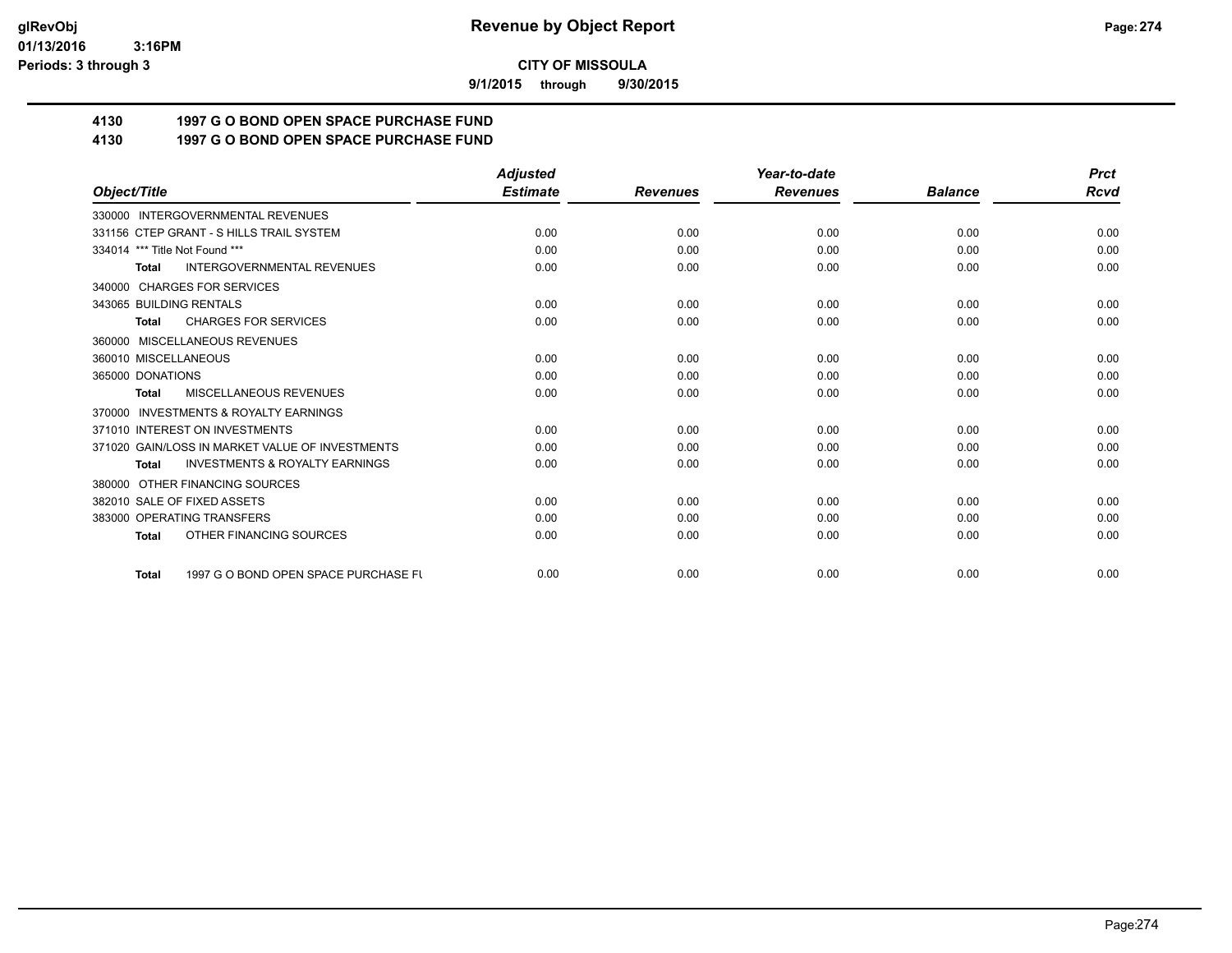**9/1/2015 through 9/30/2015**

### **4130 1997 G O BOND OPEN SPACE PURCHASE FUND**

|                                                           | <b>Adjusted</b> |                 | Year-to-date    |                | <b>Prct</b> |
|-----------------------------------------------------------|-----------------|-----------------|-----------------|----------------|-------------|
| Object/Title                                              | <b>Estimate</b> | <b>Revenues</b> | <b>Revenues</b> | <b>Balance</b> | Rcvd        |
| 330000 INTERGOVERNMENTAL REVENUES                         |                 |                 |                 |                |             |
| 331156 CTEP GRANT - S HILLS TRAIL SYSTEM                  | 0.00            | 0.00            | 0.00            | 0.00           | 0.00        |
| 334014 *** Title Not Found ***                            | 0.00            | 0.00            | 0.00            | 0.00           | 0.00        |
| <b>INTERGOVERNMENTAL REVENUES</b><br><b>Total</b>         | 0.00            | 0.00            | 0.00            | 0.00           | 0.00        |
| 340000 CHARGES FOR SERVICES                               |                 |                 |                 |                |             |
| 343065 BUILDING RENTALS                                   | 0.00            | 0.00            | 0.00            | 0.00           | 0.00        |
| <b>CHARGES FOR SERVICES</b><br><b>Total</b>               | 0.00            | 0.00            | 0.00            | 0.00           | 0.00        |
| 360000 MISCELLANEOUS REVENUES                             |                 |                 |                 |                |             |
| 360010 MISCELLANEOUS                                      | 0.00            | 0.00            | 0.00            | 0.00           | 0.00        |
| 365000 DONATIONS                                          | 0.00            | 0.00            | 0.00            | 0.00           | 0.00        |
| MISCELLANEOUS REVENUES<br><b>Total</b>                    | 0.00            | 0.00            | 0.00            | 0.00           | 0.00        |
| <b>INVESTMENTS &amp; ROYALTY EARNINGS</b><br>370000       |                 |                 |                 |                |             |
| 371010 INTEREST ON INVESTMENTS                            | 0.00            | 0.00            | 0.00            | 0.00           | 0.00        |
| 371020 GAIN/LOSS IN MARKET VALUE OF INVESTMENT            | 0.00            | 0.00            | 0.00            | 0.00           | 0.00        |
| <b>INVESTMENTS &amp; ROYALTY EARNINGS</b><br><b>Total</b> | 0.00            | 0.00            | 0.00            | 0.00           | 0.00        |
| OTHER FINANCING SOURCES<br>380000                         |                 |                 |                 |                |             |
| 382010 SALE OF FIXED ASSETS                               | 0.00            | 0.00            | 0.00            | 0.00           | 0.00        |
| 383000 OPERATING TRANSFERS                                | 0.00            | 0.00            | 0.00            | 0.00           | 0.00        |
| OTHER FINANCING SOURCES<br><b>Total</b>                   | 0.00            | 0.00            | 0.00            | 0.00           | 0.00        |
| 1997 G O BOND OPEN SPACE PURCHASE F<br><b>Total</b>       | 0.00            | 0.00            | 0.00            | 0.00           | 0.00        |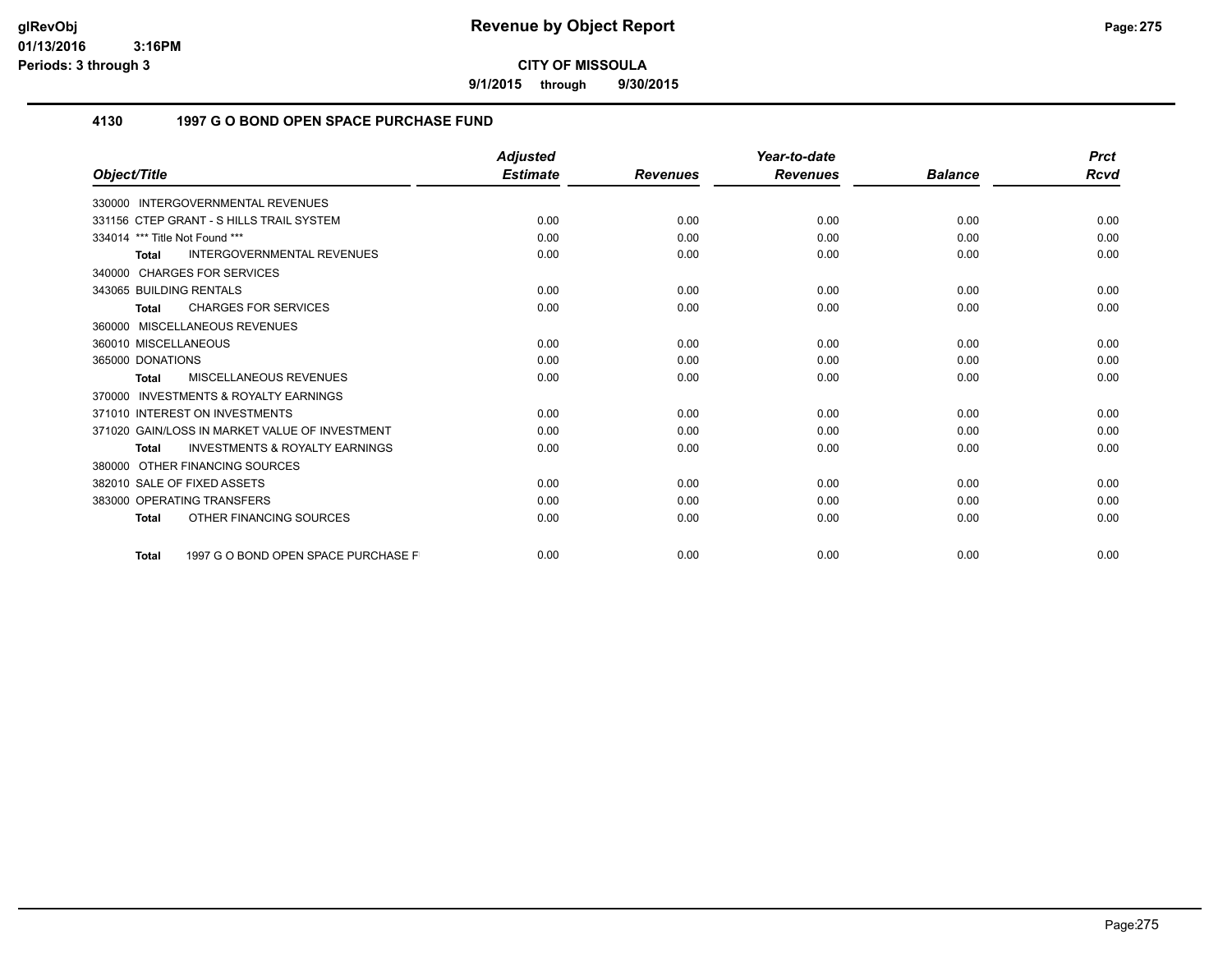**9/1/2015 through 9/30/2015**

#### **4196 NEW FIRE STATION GO BOND**

#### **4196 NEW FIRE STATION GO BOND**

| Object/Title                                       | <b>Adjusted</b><br><b>Estimate</b> | <b>Revenues</b> | Year-to-date<br><b>Revenues</b> | <b>Balance</b> | <b>Prct</b><br><b>Rcvd</b> |
|----------------------------------------------------|------------------------------------|-----------------|---------------------------------|----------------|----------------------------|
|                                                    |                                    |                 |                                 |                |                            |
| 360000 MISCELLANEOUS REVENUES                      |                                    |                 |                                 |                |                            |
| 365023 NORTHWESTERN ENERGY GRANT                   | 0.00                               | 0.00            | 0.00                            | 0.00           | 0.00                       |
| MISCELLANEOUS REVENUES<br>Total                    | 0.00                               | 0.00            | 0.00                            | 0.00           | 0.00                       |
| 370000 INVESTMENTS & ROYALTY EARNINGS              |                                    |                 |                                 |                |                            |
| 371010 INTEREST ON INVESTMENTS                     | 0.00                               | 0.00            | 0.00                            | 0.00           | 0.00                       |
| 371020 GAIN/LOSS IN MARKET VALUE OF INVESTMENTS    | 0.00                               | 0.00            | 0.00                            | 0.00           | 0.00                       |
| <b>INVESTMENTS &amp; ROYALTY EARNINGS</b><br>Total | 0.00                               | 0.00            | 0.00                            | 0.00           | 0.00                       |
| 380000 OTHER FINANCING SOURCES                     |                                    |                 |                                 |                |                            |
| 381010 BOND PROCEEDS                               | 0.00                               | 0.00            | 0.00                            | 0.00           | 0.00                       |
| 383000 OPERATING TRANSFERS                         | 0.00                               | 0.00            | 0.00                            | 0.00           | 0.00                       |
| OTHER FINANCING SOURCES<br>Total                   | 0.00                               | 0.00            | 0.00                            | 0.00           | 0.00                       |
| NEW FIRE STATION GO BOND<br><b>Total</b>           | 0.00                               | 0.00            | 0.00                            | 0.00           | 0.00                       |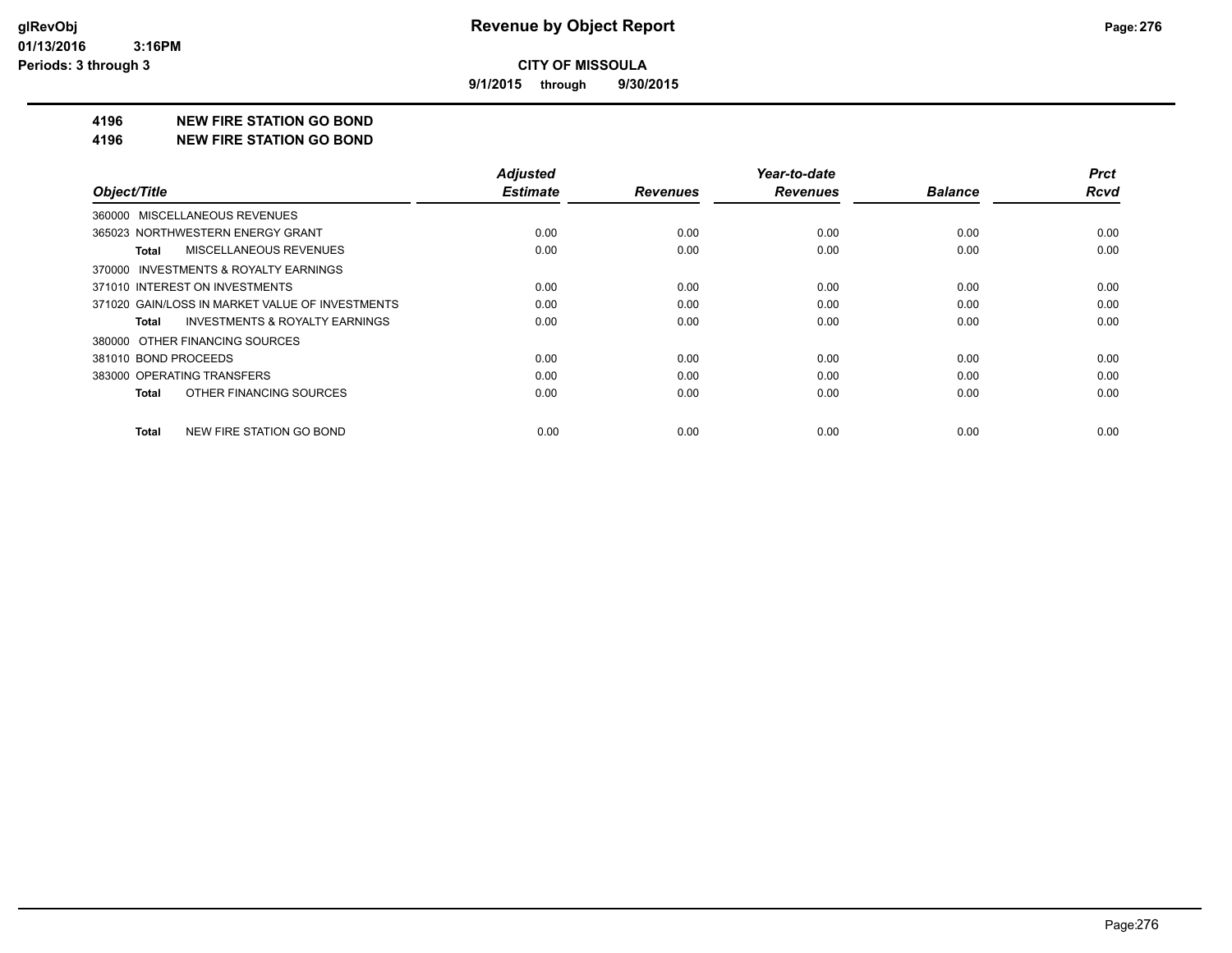**9/1/2015 through 9/30/2015**

### **4196 NEW FIRE STATION GO BOND**

| Object/Title                                       | <b>Adjusted</b><br><b>Estimate</b> | <b>Revenues</b> | Year-to-date<br><b>Revenues</b> | <b>Balance</b> | <b>Prct</b><br><b>Rcvd</b> |
|----------------------------------------------------|------------------------------------|-----------------|---------------------------------|----------------|----------------------------|
| 360000 MISCELLANEOUS REVENUES                      |                                    |                 |                                 |                |                            |
| 365023 NORTHWESTERN ENERGY GRANT                   | 0.00                               | 0.00            | 0.00                            | 0.00           | 0.00                       |
| MISCELLANEOUS REVENUES<br><b>Total</b>             | 0.00                               | 0.00            | 0.00                            | 0.00           | 0.00                       |
| 370000 INVESTMENTS & ROYALTY EARNINGS              |                                    |                 |                                 |                |                            |
| 371010 INTEREST ON INVESTMENTS                     | 0.00                               | 0.00            | 0.00                            | 0.00           | 0.00                       |
| 371020 GAIN/LOSS IN MARKET VALUE OF INVESTMENT     | 0.00                               | 0.00            | 0.00                            | 0.00           | 0.00                       |
| <b>INVESTMENTS &amp; ROYALTY EARNINGS</b><br>Total | 0.00                               | 0.00            | 0.00                            | 0.00           | 0.00                       |
| 380000 OTHER FINANCING SOURCES                     |                                    |                 |                                 |                |                            |
| 381010 BOND PROCEEDS                               | 0.00                               | 0.00            | 0.00                            | 0.00           | 0.00                       |
| 383000 OPERATING TRANSFERS                         | 0.00                               | 0.00            | 0.00                            | 0.00           | 0.00                       |
| OTHER FINANCING SOURCES<br><b>Total</b>            | 0.00                               | 0.00            | 0.00                            | 0.00           | 0.00                       |
| <b>NEW FIRE STATION GO BOND</b><br><b>Total</b>    | 0.00                               | 0.00            | 0.00                            | 0.00           | 0.00                       |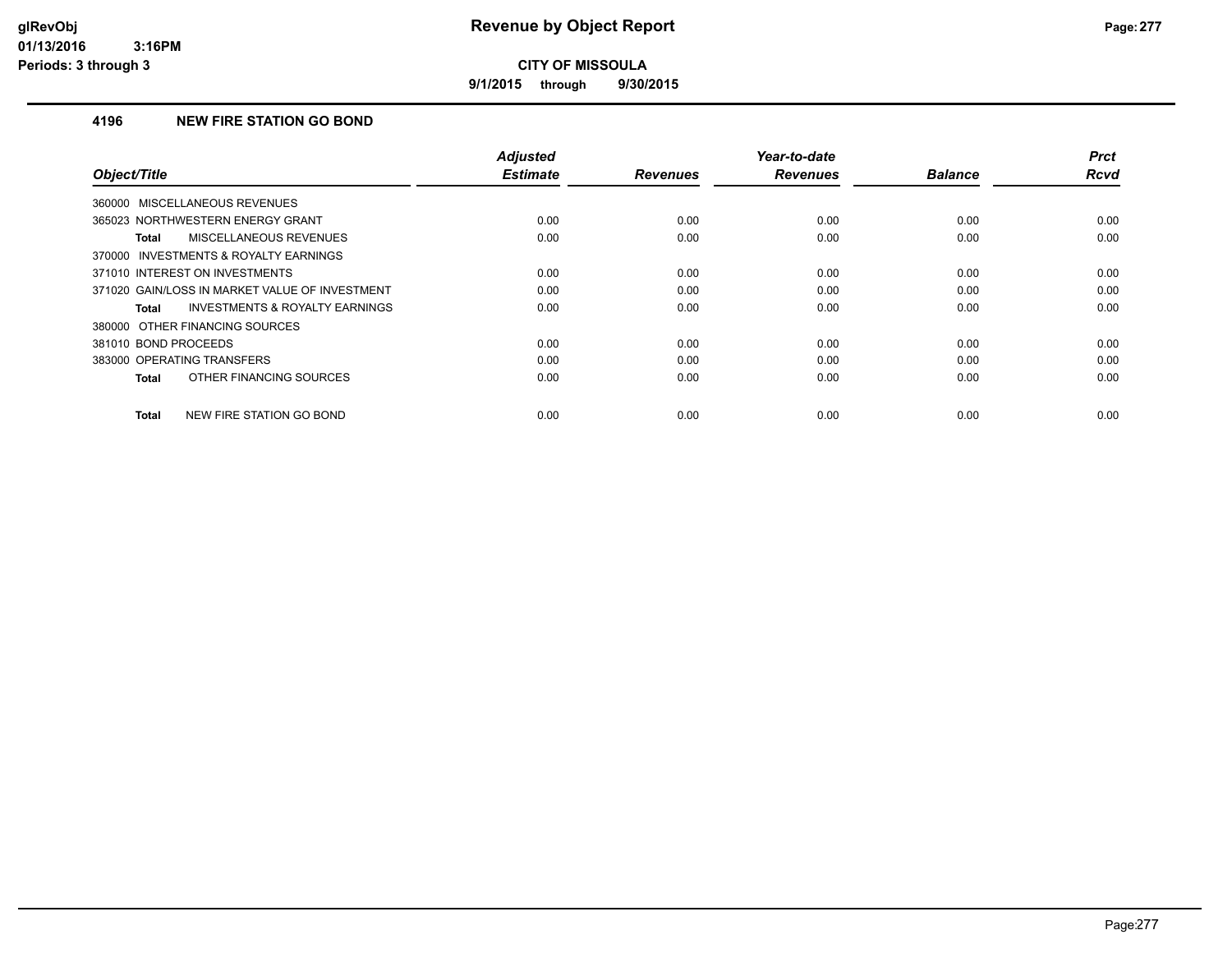**9/1/2015 through 9/30/2015**

# **4450 S/C CONSTRUCTION FUND FOR FY06**

**4450 S/C CONSTRUCTION FUND FOR FY06**

|                                                 | <b>Adjusted</b> |                 | Year-to-date    |                | Prct |
|-------------------------------------------------|-----------------|-----------------|-----------------|----------------|------|
| Object/Title                                    | <b>Estimate</b> | <b>Revenues</b> | <b>Revenues</b> | <b>Balance</b> | Rcvd |
| 370000 INVESTMENTS & ROYALTY EARNINGS           |                 |                 |                 |                |      |
| 371010 INTEREST ON INVESTMENTS                  | 0.00            | 0.00            | 0.00            | 0.00           | 0.00 |
| 371020 GAIN/LOSS IN MARKET VALUE OF INVESTMENTS | 0.00            | 0.00            | 0.00            | 0.00           | 0.00 |
| INVESTMENTS & ROYALTY EARNINGS<br><b>Total</b>  | 0.00            | 0.00            | 0.00            | 0.00           | 0.00 |
| <b>Total</b><br>S/C CONSTRUCTION FUND FOR FY06  | 0.00            | 0.00            | 0.00            | 0.00           | 0.00 |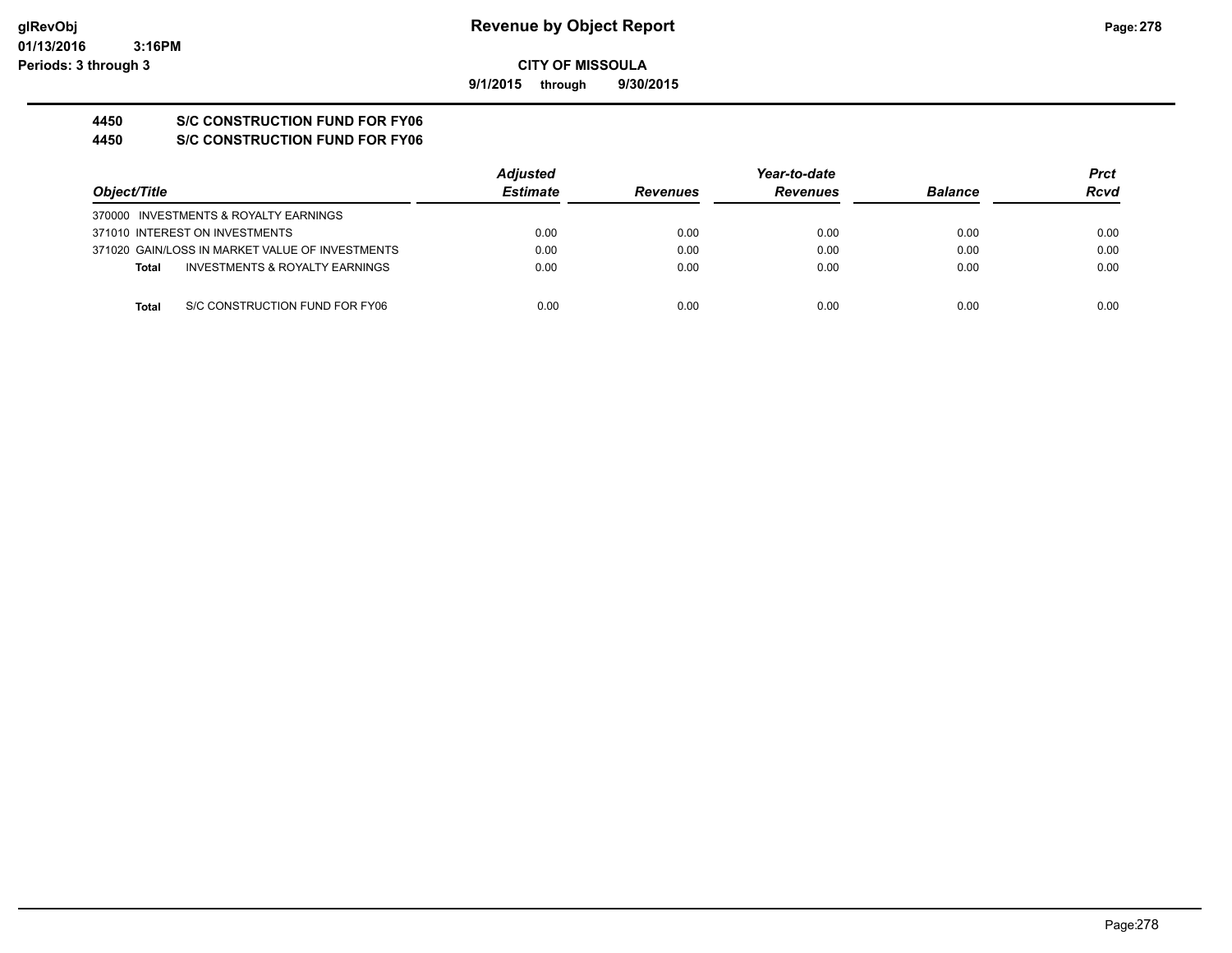**9/1/2015 through 9/30/2015**

## **4450 S/C CONSTRUCTION FUND FOR FY06**

| Object/Title |                                                | <b>Adjusted</b><br><b>Estimate</b> | <b>Revenues</b> | Year-to-date<br><b>Revenues</b> | <b>Balance</b> | <b>Prct</b><br><b>Rcvd</b> |
|--------------|------------------------------------------------|------------------------------------|-----------------|---------------------------------|----------------|----------------------------|
|              | 370000 INVESTMENTS & ROYALTY EARNINGS          |                                    |                 |                                 |                |                            |
|              | 371010 INTEREST ON INVESTMENTS                 | 0.00                               | 0.00            | 0.00                            | 0.00           | 0.00                       |
|              | 371020 GAIN/LOSS IN MARKET VALUE OF INVESTMENT | 0.00                               | 0.00            | 0.00                            | 0.00           | 0.00                       |
| <b>Total</b> | INVESTMENTS & ROYALTY EARNINGS                 | 0.00                               | 0.00            | 0.00                            | 0.00           | 0.00                       |
|              |                                                |                                    |                 |                                 |                |                            |
| Total        | S/C CONSTRUCTION FUND FOR FY06                 | 0.00                               | 0.00            | 0.00                            | 0.00           | 0.00                       |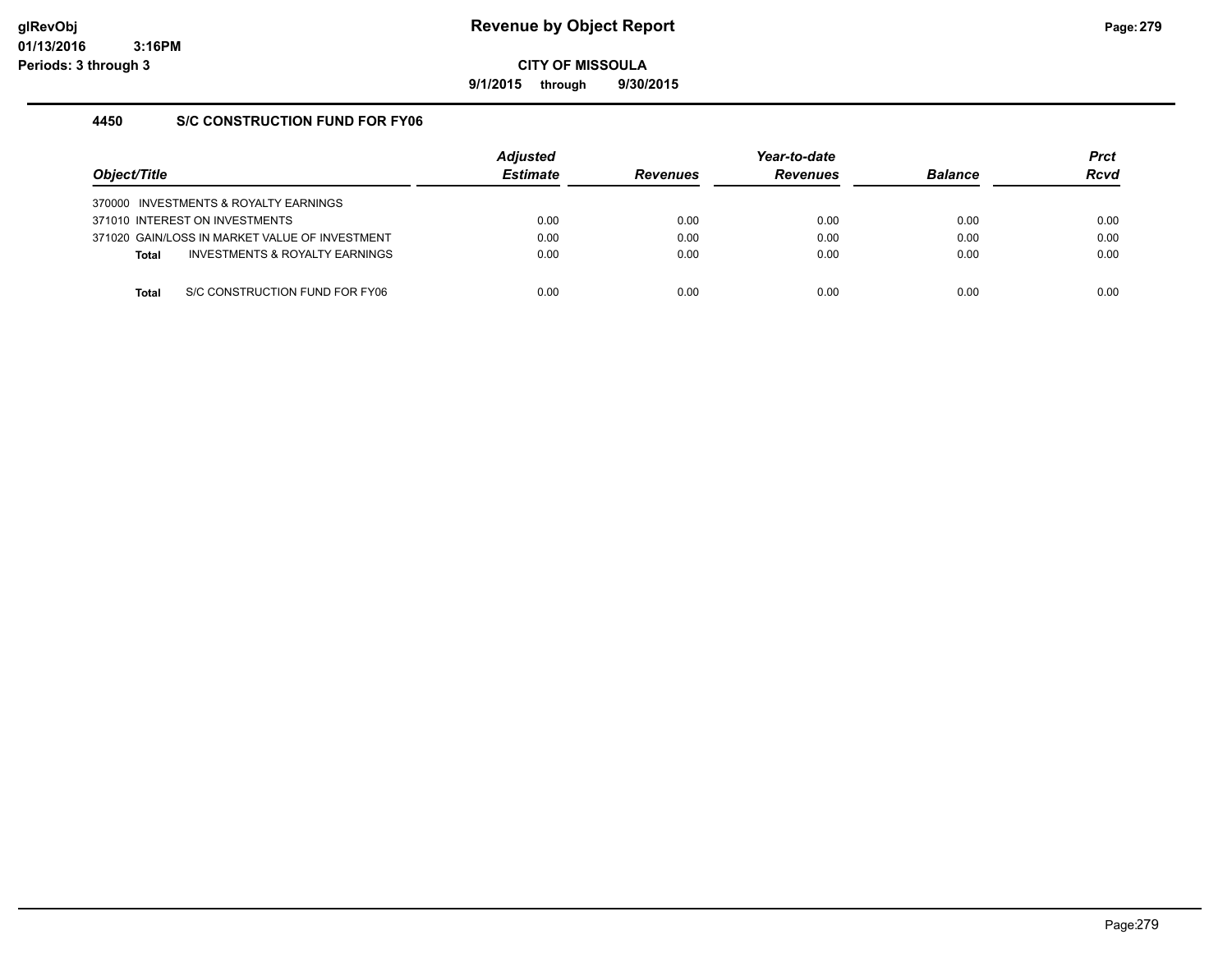**9/1/2015 through 9/30/2015**

**4451 FY07 S/C BOND FUND**

**4451 FY07 S/C BOND FUND**

|                                                    | <b>Adiusted</b> |                 | Year-to-date    |                | <b>Prct</b> |
|----------------------------------------------------|-----------------|-----------------|-----------------|----------------|-------------|
| Object/Title                                       | <b>Estimate</b> | <b>Revenues</b> | <b>Revenues</b> | <b>Balance</b> | <b>Rcvd</b> |
| 360000 MISCELLANEOUS REVENUES                      |                 |                 |                 |                |             |
| 360010 MISCELLANEOUS                               | 0.00            | 0.00            | 0.00            | 0.00           | 0.00        |
| MISCELLANEOUS REVENUES<br>Total                    | 0.00            | 0.00            | 0.00            | 0.00           | 0.00        |
| 370000 INVESTMENTS & ROYALTY EARNINGS              |                 |                 |                 |                |             |
| 371010 INTEREST ON INVESTMENTS                     | 0.00            | 0.00            | 0.00            | 0.00           | 0.00        |
| 371020 GAIN/LOSS IN MARKET VALUE OF INVESTMENTS    | 0.00            | 0.00            | 0.00            | 0.00           | 0.00        |
| <b>INVESTMENTS &amp; ROYALTY EARNINGS</b><br>Total | 0.00            | 0.00            | 0.00            | 0.00           | 0.00        |
| 380000 OTHER FINANCING SOURCES                     |                 |                 |                 |                |             |
| 381030 SID BONDS PROCEEDS                          | 0.00            | 0.00            | 0.00            | 0.00           | 0.00        |
| OTHER FINANCING SOURCES<br>Total                   | 0.00            | 0.00            | 0.00            | 0.00           | 0.00        |
| FY07 S/C BOND FUND<br><b>Total</b>                 | 0.00            | 0.00            | 0.00            | 0.00           | 0.00        |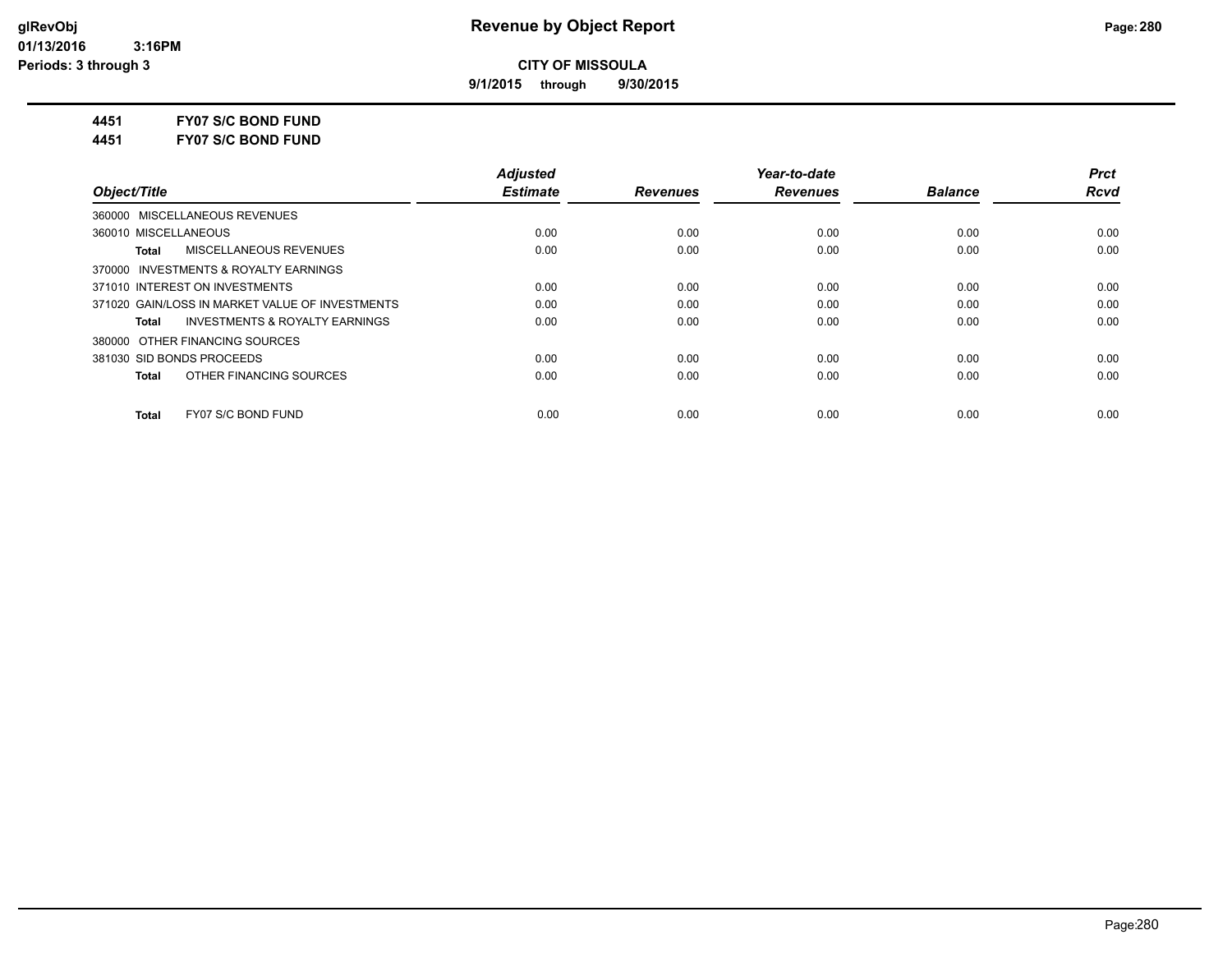**9/1/2015 through 9/30/2015**

#### **4451 FY07 S/C BOND FUND**

| Object/Title                                   | <b>Adjusted</b><br><b>Estimate</b> | <b>Revenues</b> | Year-to-date<br><b>Revenues</b> | <b>Balance</b> | <b>Prct</b><br><b>Rcvd</b> |
|------------------------------------------------|------------------------------------|-----------------|---------------------------------|----------------|----------------------------|
| MISCELLANEOUS REVENUES<br>360000               |                                    |                 |                                 |                |                            |
| 360010 MISCELLANEOUS                           | 0.00                               | 0.00            | 0.00                            | 0.00           | 0.00                       |
| MISCELLANEOUS REVENUES<br>Total                | 0.00                               | 0.00            | 0.00                            | 0.00           | 0.00                       |
| 370000 INVESTMENTS & ROYALTY EARNINGS          |                                    |                 |                                 |                |                            |
| 371010 INTEREST ON INVESTMENTS                 | 0.00                               | 0.00            | 0.00                            | 0.00           | 0.00                       |
| 371020 GAIN/LOSS IN MARKET VALUE OF INVESTMENT | 0.00                               | 0.00            | 0.00                            | 0.00           | 0.00                       |
| INVESTMENTS & ROYALTY EARNINGS<br>Total        | 0.00                               | 0.00            | 0.00                            | 0.00           | 0.00                       |
| 380000 OTHER FINANCING SOURCES                 |                                    |                 |                                 |                |                            |
| 381030 SID BONDS PROCEEDS                      | 0.00                               | 0.00            | 0.00                            | 0.00           | 0.00                       |
| OTHER FINANCING SOURCES<br><b>Total</b>        | 0.00                               | 0.00            | 0.00                            | 0.00           | 0.00                       |
| FY07 S/C BOND FUND<br><b>Total</b>             | 0.00                               | 0.00            | 0.00                            | 0.00           | 0.00                       |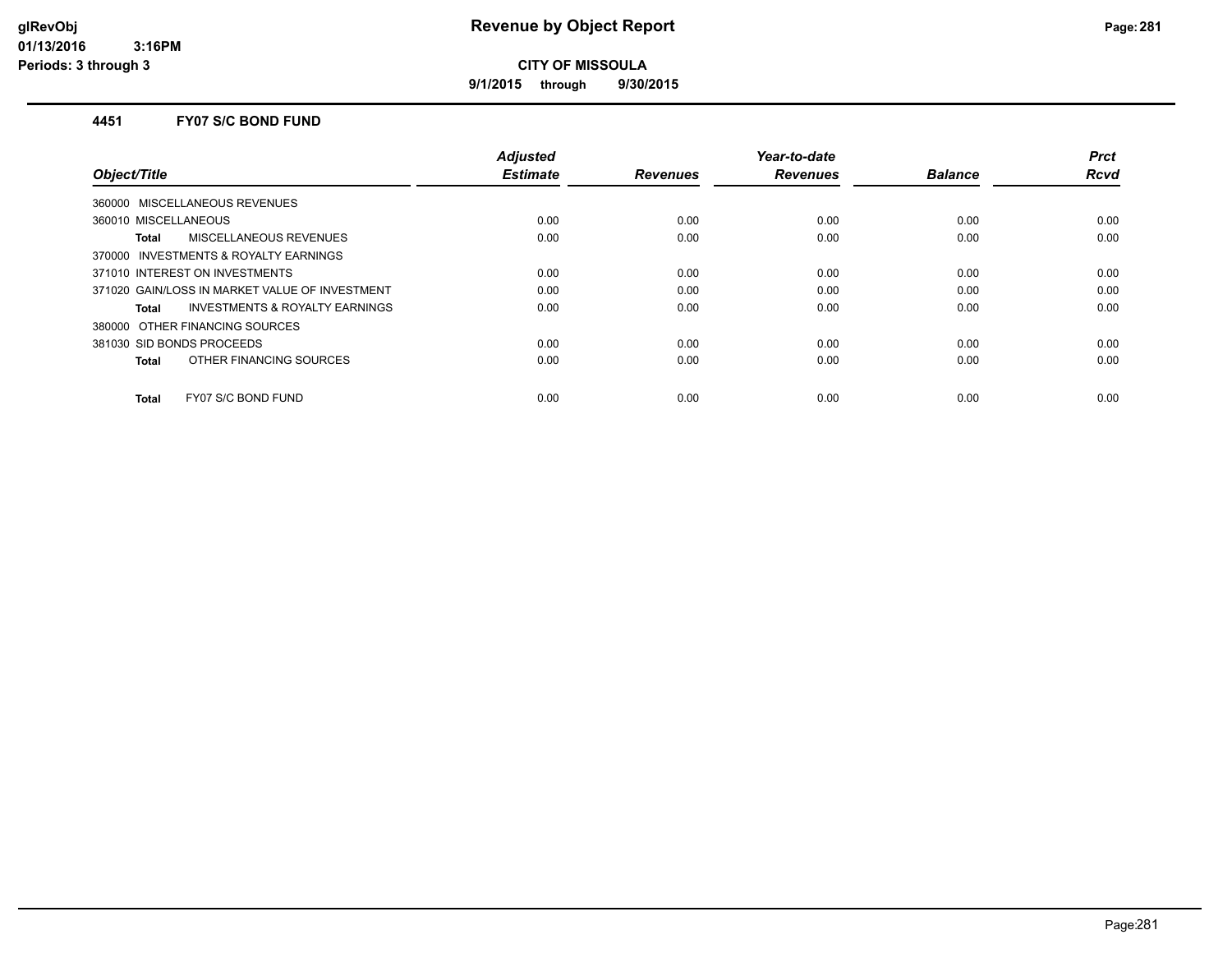**9/1/2015 through 9/30/2015**

## **4452 S/C CONSTRUCTION FUND FOR FY 08 BOND SAL**

**4452 S/C CONSTRUCTION FUND FOR FY 08 BOND SAL**

|                                                      | <b>Adjusted</b> |                 | Year-to-date    |                | <b>Prct</b> |
|------------------------------------------------------|-----------------|-----------------|-----------------|----------------|-------------|
| Object/Title                                         | <b>Estimate</b> | <b>Revenues</b> | <b>Revenues</b> | <b>Balance</b> | <b>Rcvd</b> |
| 360000 MISCELLANEOUS REVENUES                        |                 |                 |                 |                |             |
| 360010 MISCELLANEOUS                                 | 0.00            | 0.00            | 0.00            | 0.00           | 0.00        |
| 362000 OTHER MISCELLANEOUS REVENUE                   | 0.00            | 0.00            | 0.00            | 0.00           | 0.00        |
| <b>MISCELLANEOUS REVENUES</b><br>Total               | 0.00            | 0.00            | 0.00            | 0.00           | 0.00        |
| 370000 INVESTMENTS & ROYALTY EARNINGS                |                 |                 |                 |                |             |
| 371010 INTEREST ON INVESTMENTS                       | 0.00            | 0.00            | 0.00            | 0.00           | 0.00        |
| 371020 GAIN/LOSS IN MARKET VALUE OF INVESTMENTS      | 0.00            | 0.00            | 0.00            | 0.00           | 0.00        |
| <b>INVESTMENTS &amp; ROYALTY EARNINGS</b><br>Total   | 0.00            | 0.00            | 0.00            | 0.00           | 0.00        |
| 380000 OTHER FINANCING SOURCES                       |                 |                 |                 |                |             |
| 381000 LOAN PROCEEDS                                 | 0.00            | 0.00            | 0.00            | 0.00           | 0.00        |
| 383042 TRANSFERS FROM OTHER FUNDS                    | 0.00            | 0.00            | 0.00            | 0.00           | 0.00        |
| OTHER FINANCING SOURCES<br><b>Total</b>              | 0.00            | 0.00            | 0.00            | 0.00           | 0.00        |
| S/C CONSTRUCTION FUND FOR FY 08 BOND<br><b>Total</b> | 0.00            | 0.00            | 0.00            | 0.00           | 0.00        |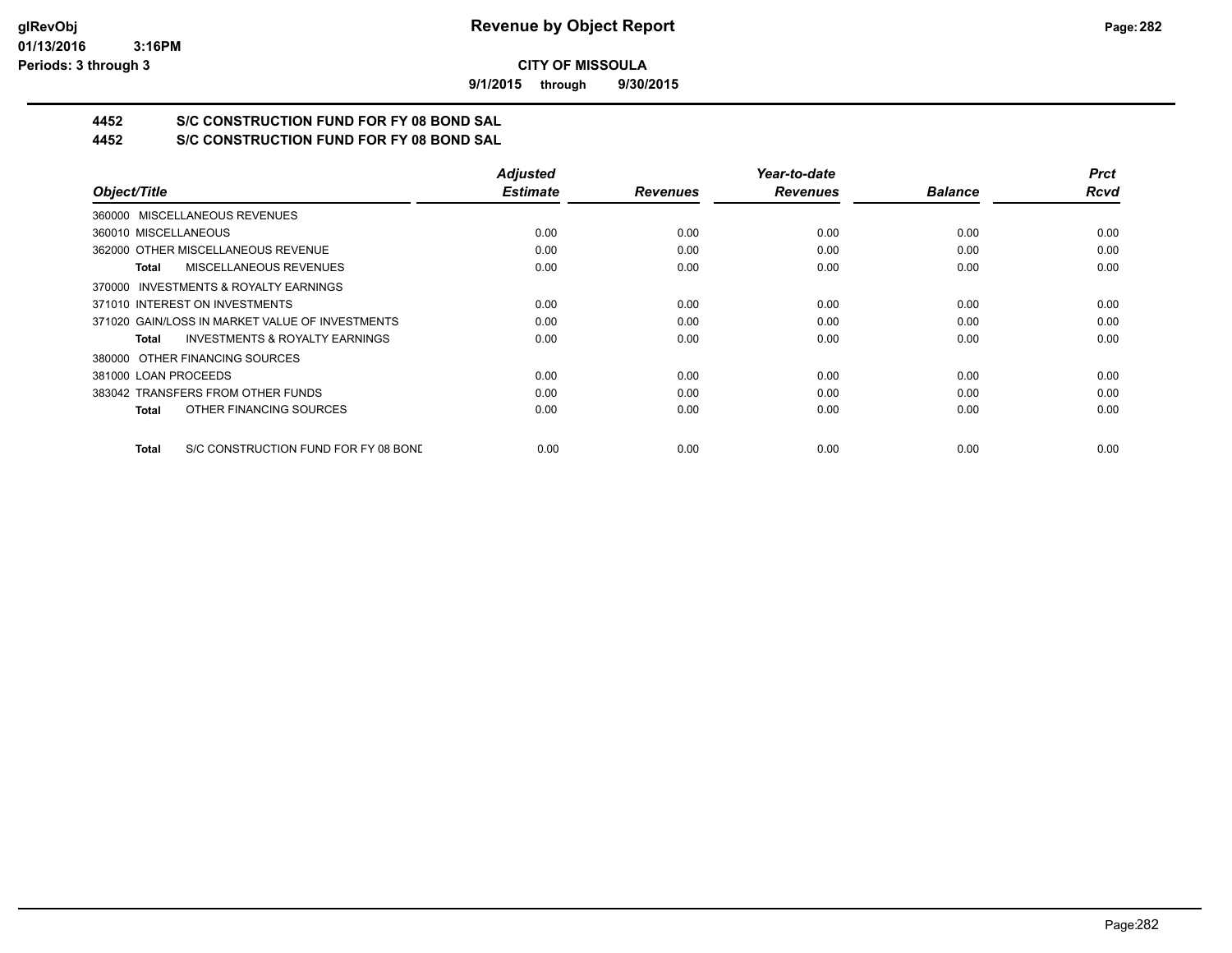**9/1/2015 through 9/30/2015**

## **4452 S/C CONSTRUCTION FUND FOR FY 08 BOND SAL**

| Object/Title                                       | <b>Adjusted</b><br><b>Estimate</b> | <b>Revenues</b> | Year-to-date<br><b>Revenues</b> | <b>Balance</b> | Prct<br><b>Rcvd</b> |
|----------------------------------------------------|------------------------------------|-----------------|---------------------------------|----------------|---------------------|
|                                                    |                                    |                 |                                 |                |                     |
| 360000 MISCELLANEOUS REVENUES                      |                                    |                 |                                 |                |                     |
| 360010 MISCELLANEOUS                               | 0.00                               | 0.00            | 0.00                            | 0.00           | 0.00                |
| 362000 OTHER MISCELLANEOUS REVENUE                 | 0.00                               | 0.00            | 0.00                            | 0.00           | 0.00                |
| <b>MISCELLANEOUS REVENUES</b><br>Total             | 0.00                               | 0.00            | 0.00                            | 0.00           | 0.00                |
| INVESTMENTS & ROYALTY EARNINGS<br>370000           |                                    |                 |                                 |                |                     |
| 371010 INTEREST ON INVESTMENTS                     | 0.00                               | 0.00            | 0.00                            | 0.00           | 0.00                |
| 371020 GAIN/LOSS IN MARKET VALUE OF INVESTMENT     | 0.00                               | 0.00            | 0.00                            | 0.00           | 0.00                |
| <b>INVESTMENTS &amp; ROYALTY EARNINGS</b><br>Total | 0.00                               | 0.00            | 0.00                            | 0.00           | 0.00                |
| 380000 OTHER FINANCING SOURCES                     |                                    |                 |                                 |                |                     |
| 381000 LOAN PROCEEDS                               | 0.00                               | 0.00            | 0.00                            | 0.00           | 0.00                |
| 383042 TRANSFERS FROM OTHER FUNDS                  | 0.00                               | 0.00            | 0.00                            | 0.00           | 0.00                |
| OTHER FINANCING SOURCES<br>Total                   | 0.00                               | 0.00            | 0.00                            | 0.00           | 0.00                |
|                                                    |                                    |                 |                                 |                |                     |
| S/C CONSTRUCTION FUND FOR FY 08 BONI<br>Total      | 0.00                               | 0.00            | 0.00                            | 0.00           | 0.00                |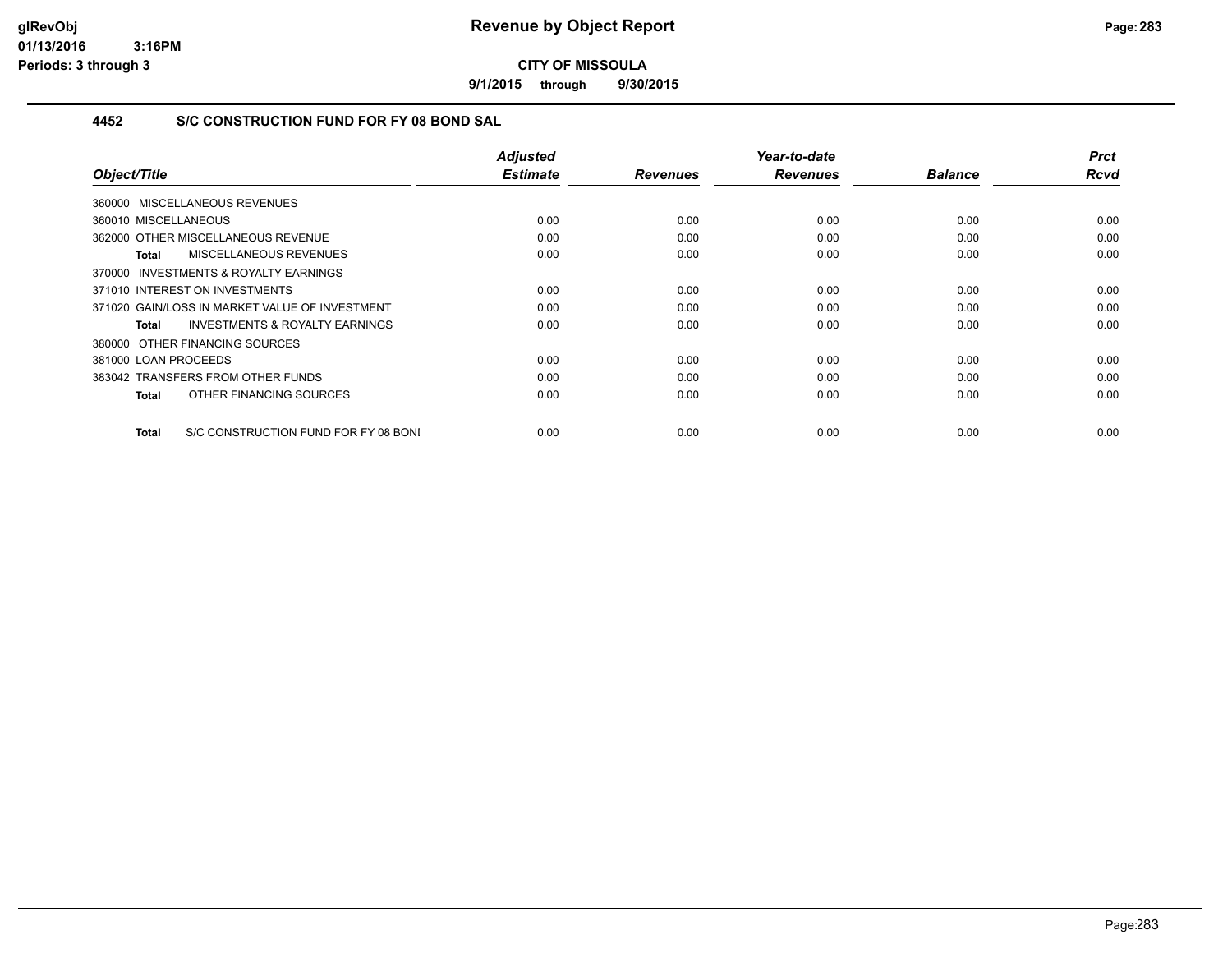**9/1/2015 through 9/30/2015**

## **4453 S/C CONSTRUCTION FUND FY09 BOND**

**4453 S/C CONSTRUCTION FUND FY09 BOND**

|                                                    | <b>Adjusted</b> |                 | Year-to-date    |                | <b>Prct</b> |
|----------------------------------------------------|-----------------|-----------------|-----------------|----------------|-------------|
| Object/Title                                       | <b>Estimate</b> | <b>Revenues</b> | <b>Revenues</b> | <b>Balance</b> | <b>Rcvd</b> |
| 360000 MISCELLANEOUS REVENUES                      |                 |                 |                 |                |             |
| 360010 MISCELLANEOUS                               | 0.00            | 0.00            | 0.00            | 0.00           | 0.00        |
| 362000 OTHER MISCELLANEOUS REVENUE                 | 0.00            | 0.00            | 0.00            | 0.00           | 0.00        |
| MISCELLANEOUS REVENUES<br>Total                    | 0.00            | 0.00            | 0.00            | 0.00           | 0.00        |
| 370000 INVESTMENTS & ROYALTY EARNINGS              |                 |                 |                 |                |             |
| 371010 INTEREST ON INVESTMENTS                     | 0.00            | 0.00            | 0.00            | 0.00           | 0.00        |
| <b>INVESTMENTS &amp; ROYALTY EARNINGS</b><br>Total | 0.00            | 0.00            | 0.00            | 0.00           | 0.00        |
| 380000 OTHER FINANCING SOURCES                     |                 |                 |                 |                |             |
| 381030 SID BONDS PROCEEDS                          | 0.00            | 0.00            | 0.00            | 0.00           | 0.00        |
| 383000 OPERATING TRANSFERS                         | 0.00            | 0.00            | 0.00            | 0.00           | 0.00        |
| OTHER FINANCING SOURCES<br><b>Total</b>            | 0.00            | 0.00            | 0.00            | 0.00           | 0.00        |
| S/C CONSTRUCTION FUND FY09 BOND<br>Total           | 0.00            | 0.00            | 0.00            | 0.00           | 0.00        |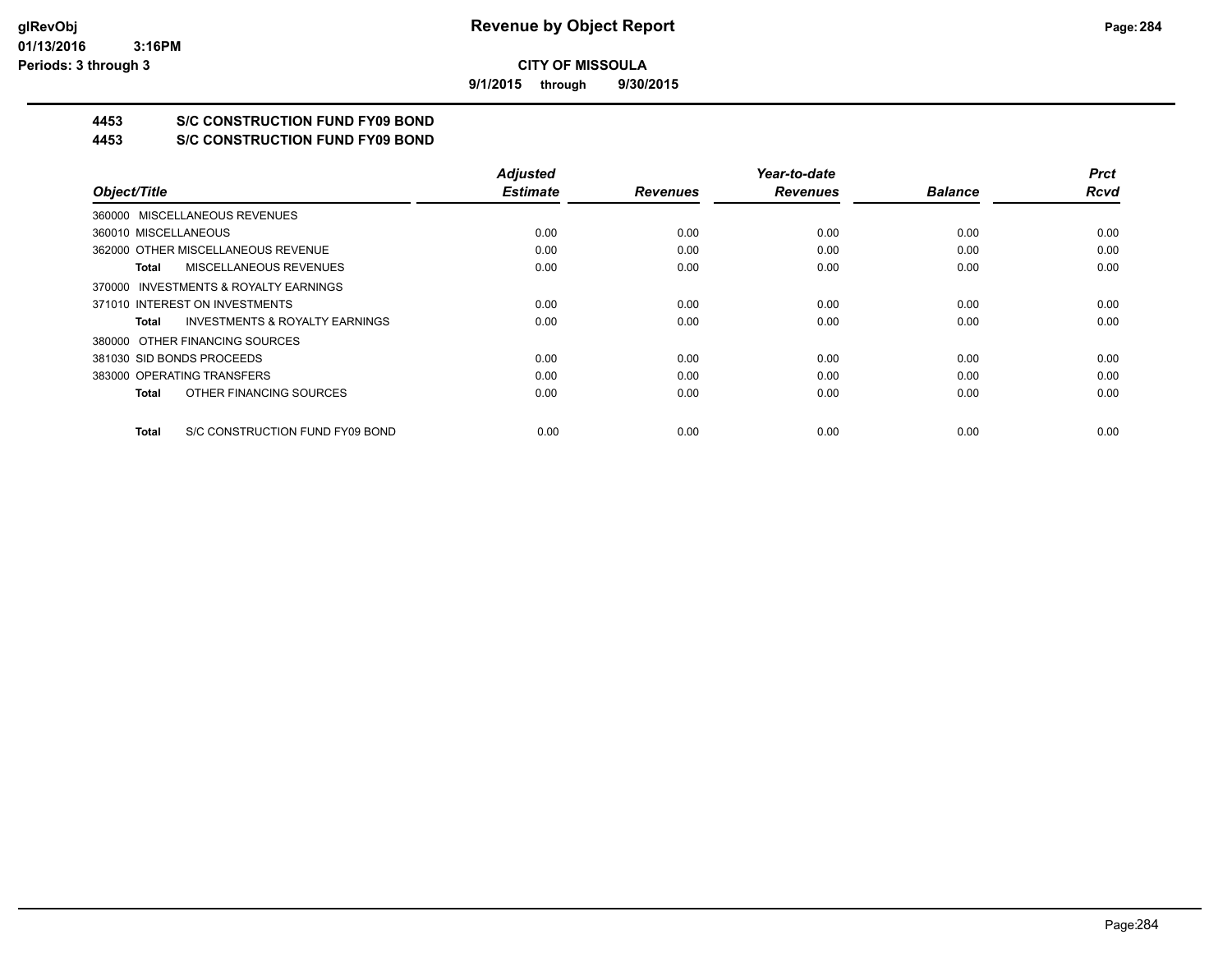**9/1/2015 through 9/30/2015**

## **4453 S/C CONSTRUCTION FUND FY09 BOND**

| Object/Title                                        | Adjusted<br><b>Estimate</b> | <b>Revenues</b> | Year-to-date<br><b>Revenues</b> | <b>Balance</b> | <b>Prct</b><br>Rcvd |
|-----------------------------------------------------|-----------------------------|-----------------|---------------------------------|----------------|---------------------|
|                                                     |                             |                 |                                 |                |                     |
| 360000 MISCELLANEOUS REVENUES                       |                             |                 |                                 |                |                     |
| 360010 MISCELLANEOUS                                | 0.00                        | 0.00            | 0.00                            | 0.00           | 0.00                |
| 362000 OTHER MISCELLANEOUS REVENUE                  | 0.00                        | 0.00            | 0.00                            | 0.00           | 0.00                |
| MISCELLANEOUS REVENUES<br>Total                     | 0.00                        | 0.00            | 0.00                            | 0.00           | 0.00                |
| <b>INVESTMENTS &amp; ROYALTY EARNINGS</b><br>370000 |                             |                 |                                 |                |                     |
| 371010 INTEREST ON INVESTMENTS                      | 0.00                        | 0.00            | 0.00                            | 0.00           | 0.00                |
| <b>INVESTMENTS &amp; ROYALTY EARNINGS</b><br>Total  | 0.00                        | 0.00            | 0.00                            | 0.00           | 0.00                |
| 380000 OTHER FINANCING SOURCES                      |                             |                 |                                 |                |                     |
| 381030 SID BONDS PROCEEDS                           | 0.00                        | 0.00            | 0.00                            | 0.00           | 0.00                |
| 383000 OPERATING TRANSFERS                          | 0.00                        | 0.00            | 0.00                            | 0.00           | 0.00                |
| OTHER FINANCING SOURCES<br>Total                    | 0.00                        | 0.00            | 0.00                            | 0.00           | 0.00                |
| S/C CONSTRUCTION FUND FY09 BOND<br>Total            | 0.00                        | 0.00            | 0.00                            | 0.00           | 0.00                |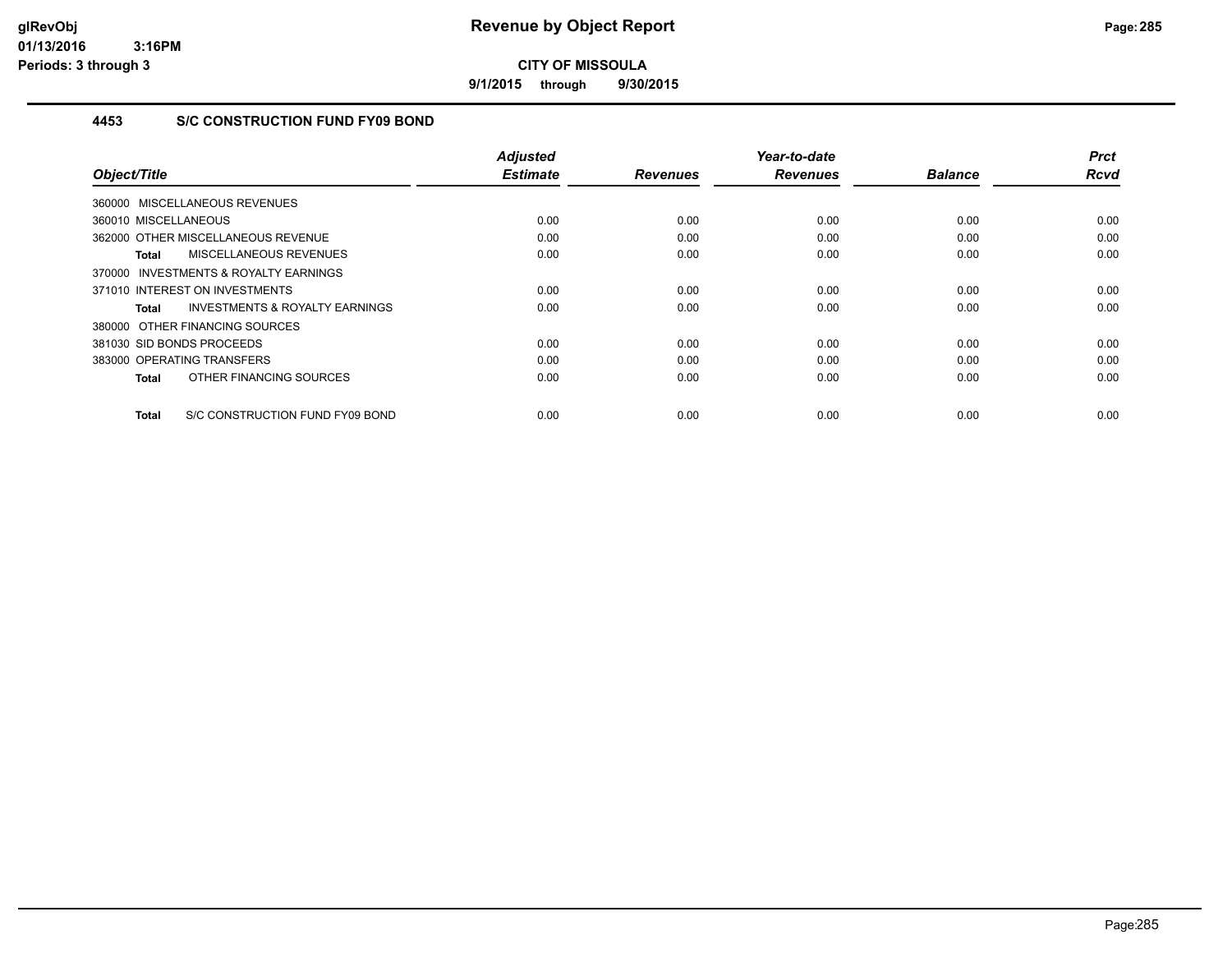**9/1/2015 through 9/30/2015**

## **4454 S/C CONSTRUCTION FUND FOR FY10**

**4454 S/C CONSTRUCTION FUND FOR FY10**

|                                                    | <b>Adjusted</b> |                 | Year-to-date    |                | <b>Prct</b> |
|----------------------------------------------------|-----------------|-----------------|-----------------|----------------|-------------|
| Object/Title                                       | <b>Estimate</b> | <b>Revenues</b> | <b>Revenues</b> | <b>Balance</b> | <b>Rcvd</b> |
| 360000 MISCELLANEOUS REVENUES                      |                 |                 |                 |                |             |
| 360010 MISCELLANEOUS                               | 0.00            | 0.00            | 0.00            | 0.00           | 0.00        |
| 362000 OTHER MISCELLANEOUS REVENUE                 | 0.00            | 0.00            | 0.00            | 0.00           | 0.00        |
| MISCELLANEOUS REVENUES<br>Total                    | 0.00            | 0.00            | 0.00            | 0.00           | 0.00        |
| 370000 INVESTMENTS & ROYALTY EARNINGS              |                 |                 |                 |                |             |
| 371010 INTEREST ON INVESTMENTS                     | 0.00            | 0.00            | 0.00            | 0.00           | 0.00        |
| <b>INVESTMENTS &amp; ROYALTY EARNINGS</b><br>Total | 0.00            | 0.00            | 0.00            | 0.00           | 0.00        |
| 380000 OTHER FINANCING SOURCES                     |                 |                 |                 |                |             |
| 381030 SID BONDS PROCEEDS                          | 0.00            | 0.00            | 0.00            | 0.00           | 0.00        |
| OTHER FINANCING SOURCES<br>Total                   | 0.00            | 0.00            | 0.00            | 0.00           | 0.00        |
| S/C CONSTRUCTION FUND FOR FY10<br>Total            | 0.00            | 0.00            | 0.00            | 0.00           | 0.00        |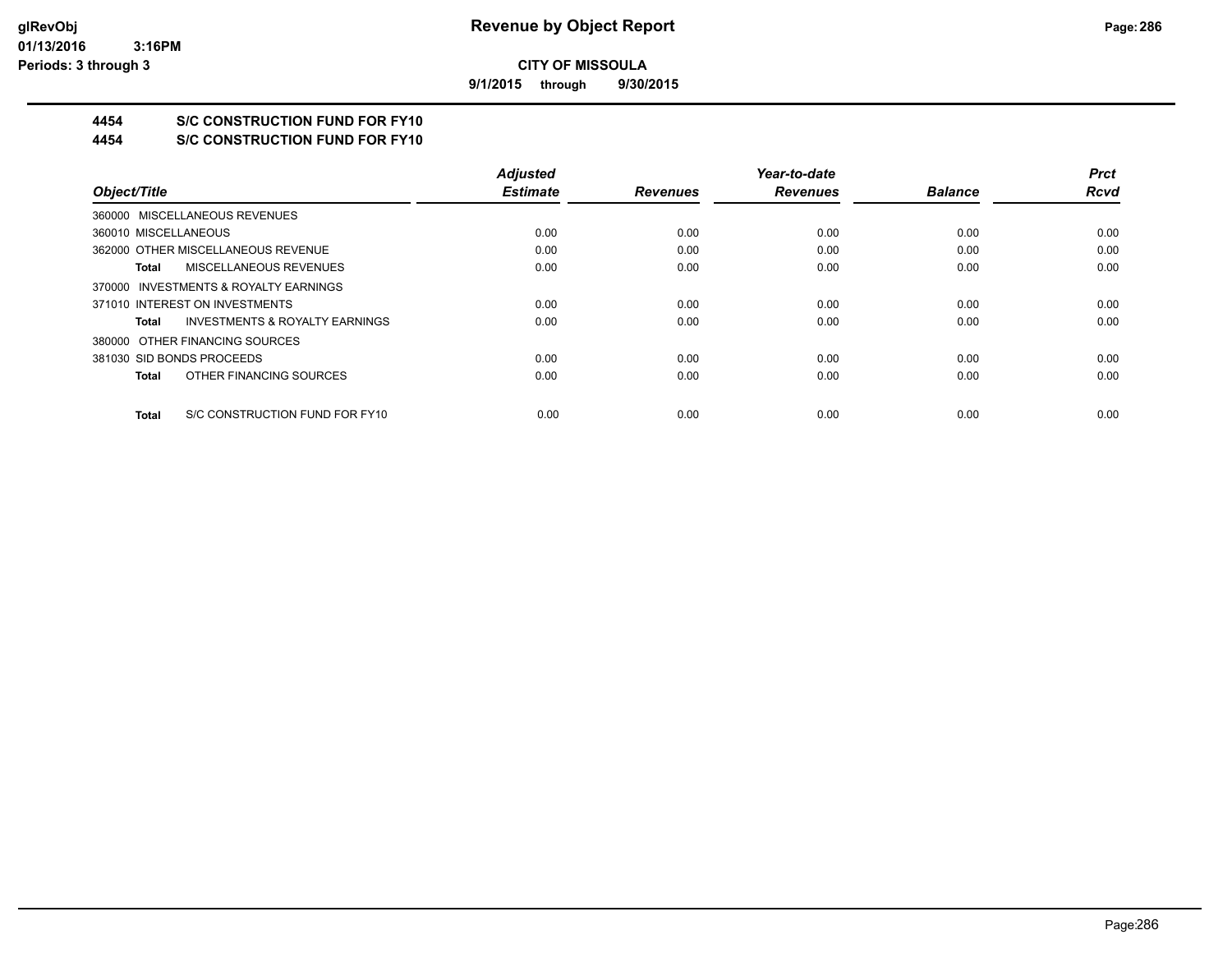**9/1/2015 through 9/30/2015**

## **4454 S/C CONSTRUCTION FUND FOR FY10**

| Object/Title                                   | <b>Adjusted</b><br><b>Estimate</b> | <b>Revenues</b> | Year-to-date<br><b>Revenues</b> | <b>Balance</b> | <b>Prct</b><br><b>Rcvd</b> |
|------------------------------------------------|------------------------------------|-----------------|---------------------------------|----------------|----------------------------|
|                                                |                                    |                 |                                 |                |                            |
| 360000 MISCELLANEOUS REVENUES                  |                                    |                 |                                 |                |                            |
| 360010 MISCELLANEOUS                           | 0.00                               | 0.00            | 0.00                            | 0.00           | 0.00                       |
| 362000 OTHER MISCELLANEOUS REVENUE             | 0.00                               | 0.00            | 0.00                            | 0.00           | 0.00                       |
| MISCELLANEOUS REVENUES<br><b>Total</b>         | 0.00                               | 0.00            | 0.00                            | 0.00           | 0.00                       |
| 370000 INVESTMENTS & ROYALTY EARNINGS          |                                    |                 |                                 |                |                            |
| 371010 INTEREST ON INVESTMENTS                 | 0.00                               | 0.00            | 0.00                            | 0.00           | 0.00                       |
| INVESTMENTS & ROYALTY EARNINGS<br><b>Total</b> | 0.00                               | 0.00            | 0.00                            | 0.00           | 0.00                       |
| 380000 OTHER FINANCING SOURCES                 |                                    |                 |                                 |                |                            |
| 381030 SID BONDS PROCEEDS                      | 0.00                               | 0.00            | 0.00                            | 0.00           | 0.00                       |
| OTHER FINANCING SOURCES<br><b>Total</b>        | 0.00                               | 0.00            | 0.00                            | 0.00           | 0.00                       |
| S/C CONSTRUCTION FUND FOR FY10<br><b>Total</b> | 0.00                               | 0.00            | 0.00                            | 0.00           | 0.00                       |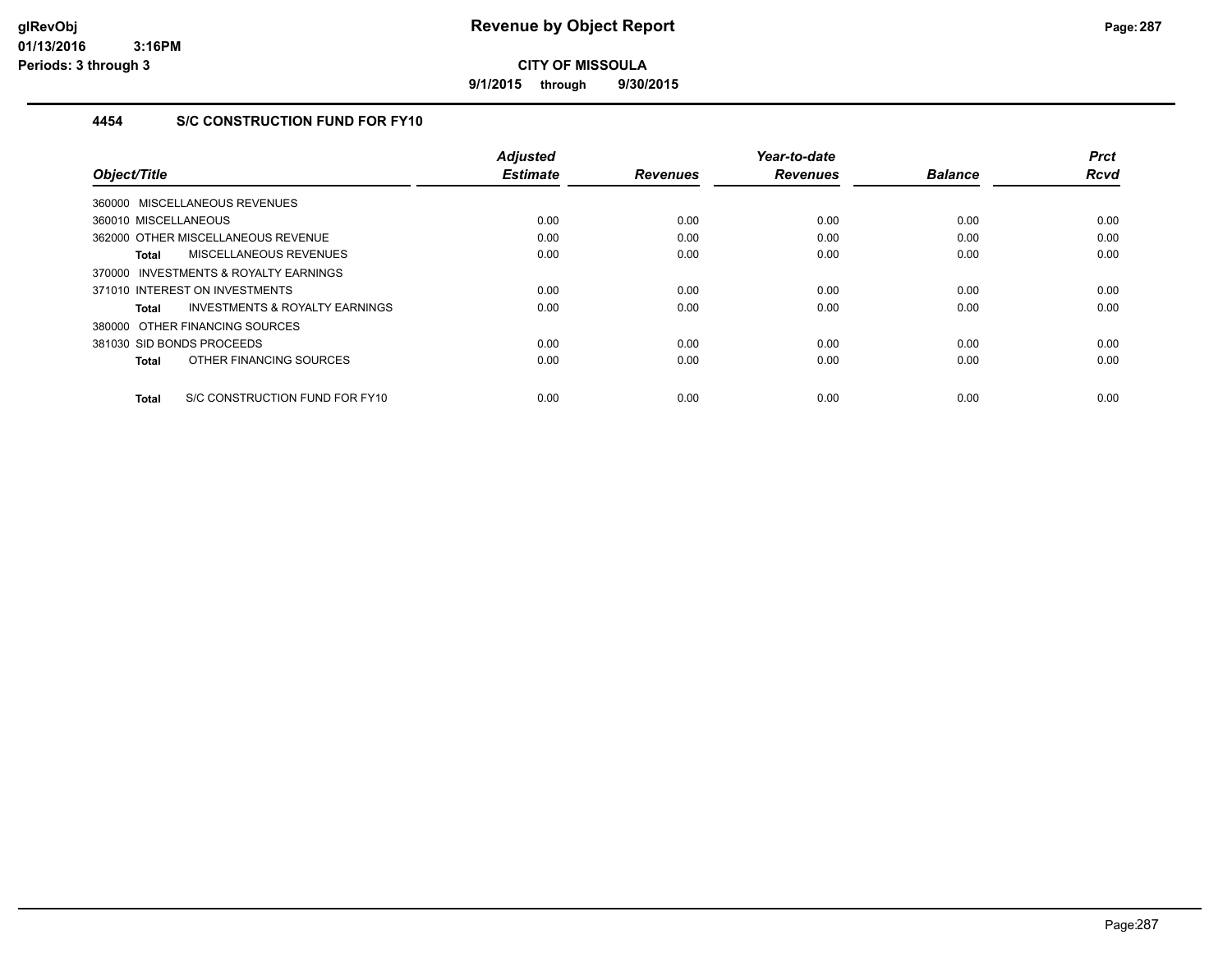**9/1/2015 through 9/30/2015**

### **4455 FY11 S/C CONSTRUCTION FUND**

**4455 FY11 S/C CONSTRUCTION FUND**

|                                                    | <b>Adjusted</b> |                 | Year-to-date    | <b>Prct</b>    |      |
|----------------------------------------------------|-----------------|-----------------|-----------------|----------------|------|
| Object/Title                                       | <b>Estimate</b> | <b>Revenues</b> | <b>Revenues</b> | <b>Balance</b> | Rcvd |
| 360000 MISCELLANEOUS REVENUES                      |                 |                 |                 |                |      |
| 360010 MISCELLANEOUS                               | 0.00            | 0.00            | 0.00            | 0.00           | 0.00 |
| MISCELLANEOUS REVENUES<br>Total                    | 0.00            | 0.00            | 0.00            | 0.00           | 0.00 |
| 370000 INVESTMENTS & ROYALTY EARNINGS              |                 |                 |                 |                |      |
| 371010 INTEREST ON INVESTMENTS                     | 0.00            | 0.00            | 0.00            | 0.00           | 0.00 |
| <b>INVESTMENTS &amp; ROYALTY EARNINGS</b><br>Total | 0.00            | 0.00            | 0.00            | 0.00           | 0.00 |
| 380000 OTHER FINANCING SOURCES                     |                 |                 |                 |                |      |
| 381030 SID BONDS PROCEEDS                          | 0.00            | 0.00            | 0.00            | 0.00           | 0.00 |
| OTHER FINANCING SOURCES<br><b>Total</b>            | 0.00            | 0.00            | 0.00            | 0.00           | 0.00 |
| <b>FY11 S/C CONSTRUCTION FUND</b><br><b>Total</b>  | 0.00            | 0.00            | 0.00            | 0.00           | 0.00 |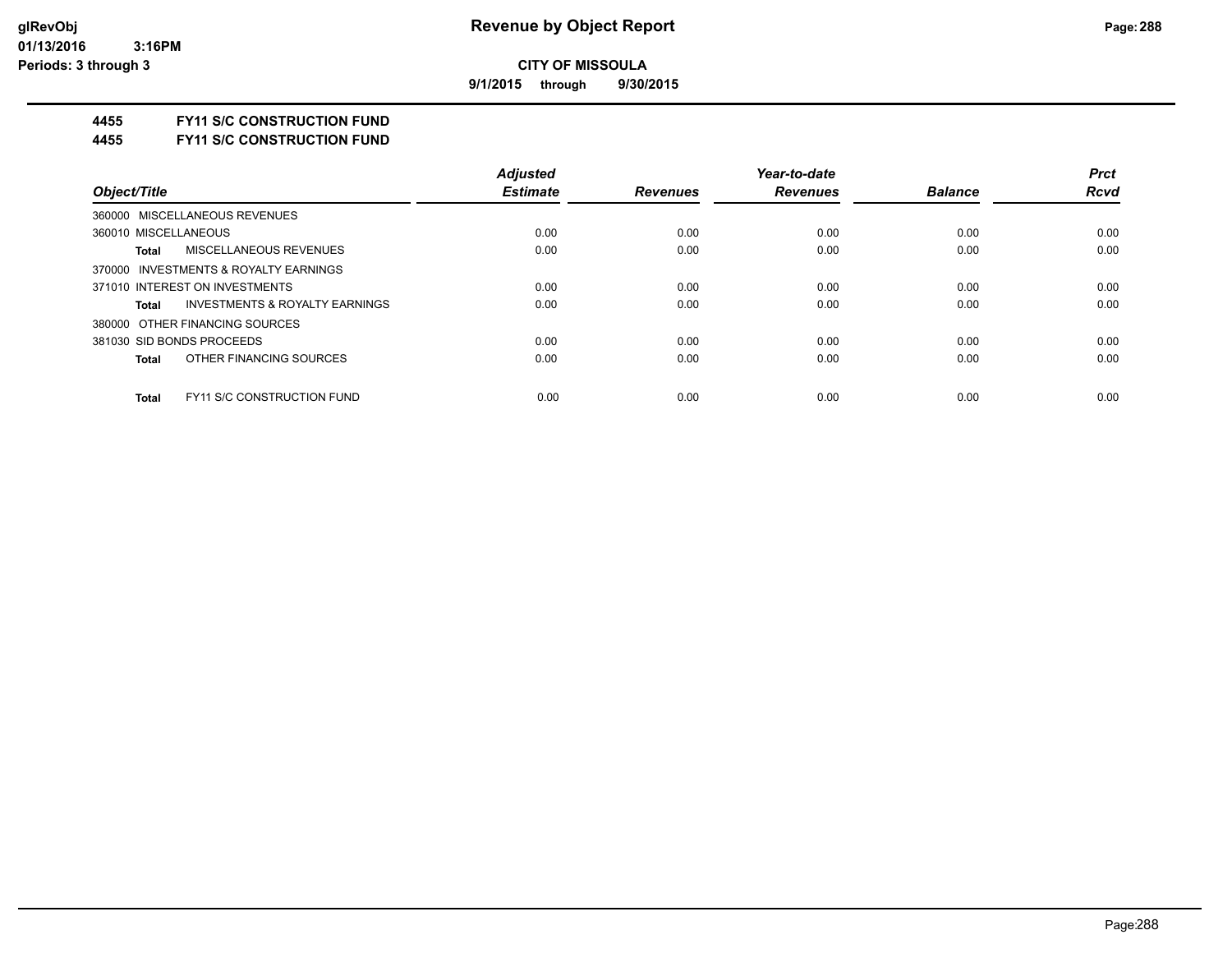**9/1/2015 through 9/30/2015**

### **4455 FY11 S/C CONSTRUCTION FUND**

| Object/Title                                      | <b>Adjusted</b><br><b>Estimate</b> | <b>Revenues</b> | Year-to-date<br><b>Revenues</b> | <b>Balance</b> | <b>Prct</b><br><b>Rcvd</b> |
|---------------------------------------------------|------------------------------------|-----------------|---------------------------------|----------------|----------------------------|
| 360000 MISCELLANEOUS REVENUES                     |                                    |                 |                                 |                |                            |
| 360010 MISCELLANEOUS                              | 0.00                               | 0.00            | 0.00                            | 0.00           | 0.00                       |
| MISCELLANEOUS REVENUES<br>Total                   | 0.00                               | 0.00            | 0.00                            | 0.00           | 0.00                       |
| 370000 INVESTMENTS & ROYALTY EARNINGS             |                                    |                 |                                 |                |                            |
| 371010 INTEREST ON INVESTMENTS                    | 0.00                               | 0.00            | 0.00                            | 0.00           | 0.00                       |
| INVESTMENTS & ROYALTY EARNINGS<br>Total           | 0.00                               | 0.00            | 0.00                            | 0.00           | 0.00                       |
| 380000 OTHER FINANCING SOURCES                    |                                    |                 |                                 |                |                            |
| 381030 SID BONDS PROCEEDS                         | 0.00                               | 0.00            | 0.00                            | 0.00           | 0.00                       |
| OTHER FINANCING SOURCES<br>Total                  | 0.00                               | 0.00            | 0.00                            | 0.00           | 0.00                       |
| <b>FY11 S/C CONSTRUCTION FUND</b><br><b>Total</b> | 0.00                               | 0.00            | 0.00                            | 0.00           | 0.00                       |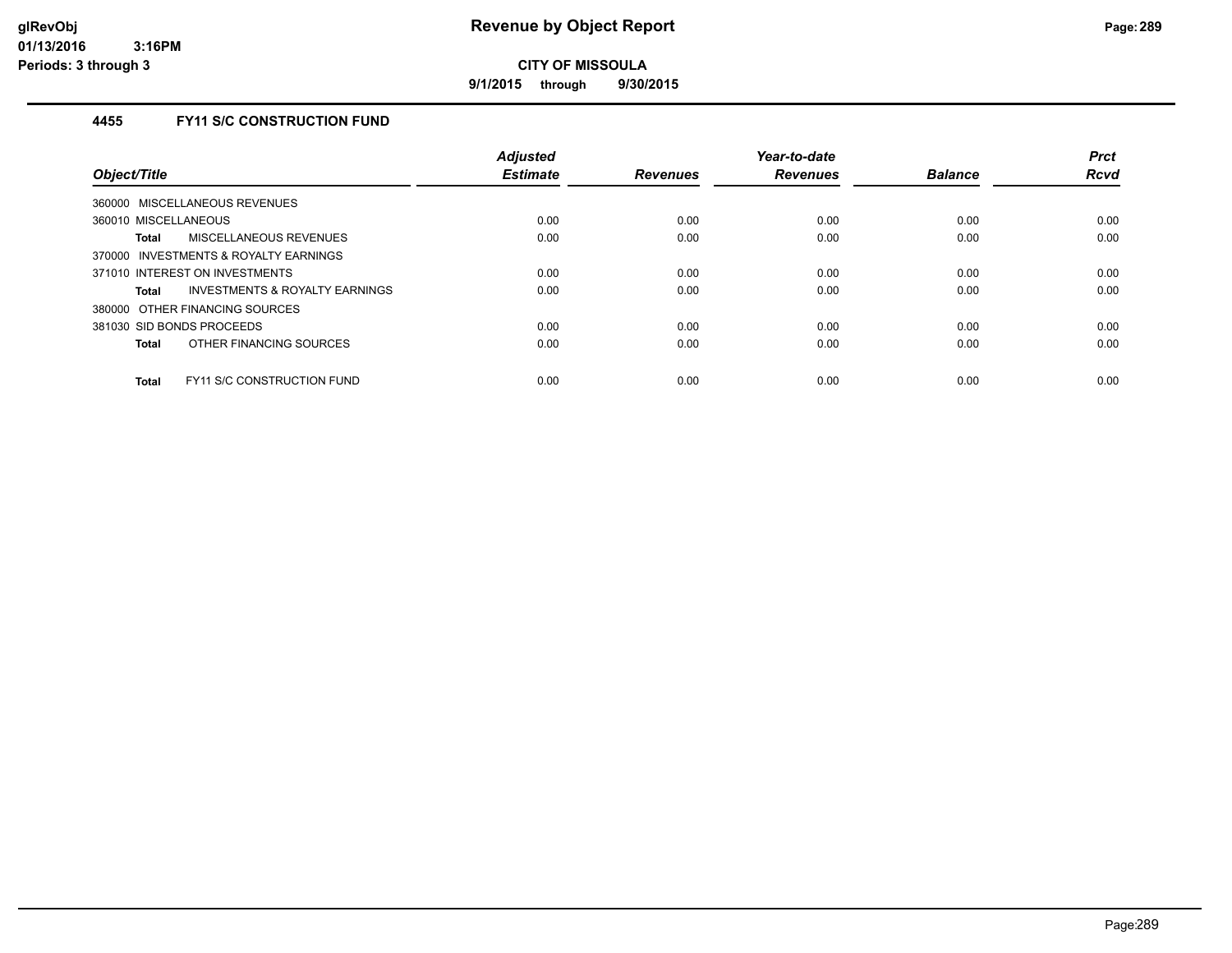**9/1/2015 through 9/30/2015**

### **4456 FY12 S/C CONSTRUCTION FUND**

**4456 FY12 S/C CONSTRUCTION FUND**

|                                                   | <b>Adjusted</b> |                 | Year-to-date    |                | <b>Prct</b> |
|---------------------------------------------------|-----------------|-----------------|-----------------|----------------|-------------|
| Object/Title                                      | <b>Estimate</b> | <b>Revenues</b> | <b>Revenues</b> | <b>Balance</b> | <b>Rcvd</b> |
| 360000 MISCELLANEOUS REVENUES                     |                 |                 |                 |                |             |
| 360010 MISCELLANEOUS                              | 0.00            | 0.00            | 0.00            | 0.00           | 0.00        |
| 362000 OTHER MISCELLANEOUS REVENUE                | 0.00            | 0.00            | 0.00            | 0.00           | 0.00        |
| <b>MISCELLANEOUS REVENUES</b><br>Total            | 0.00            | 0.00            | 0.00            | 0.00           | 0.00        |
| 370000 INVESTMENTS & ROYALTY EARNINGS             |                 |                 |                 |                |             |
| 371010 INTEREST ON INVESTMENTS                    | 0.00            | 0.00            | 0.00            | 0.00           | 0.00        |
| INVESTMENTS & ROYALTY EARNINGS<br>Total           | 0.00            | 0.00            | 0.00            | 0.00           | 0.00        |
| 380000 OTHER FINANCING SOURCES                    |                 |                 |                 |                |             |
| 381030 SID BONDS PROCEEDS                         | 0.00            | 0.00            | 0.00            | 0.00           | 0.00        |
| OTHER FINANCING SOURCES<br>Total                  | 0.00            | 0.00            | 0.00            | 0.00           | 0.00        |
| <b>FY12 S/C CONSTRUCTION FUND</b><br><b>Total</b> | 0.00            | 0.00            | 0.00            | 0.00           | 0.00        |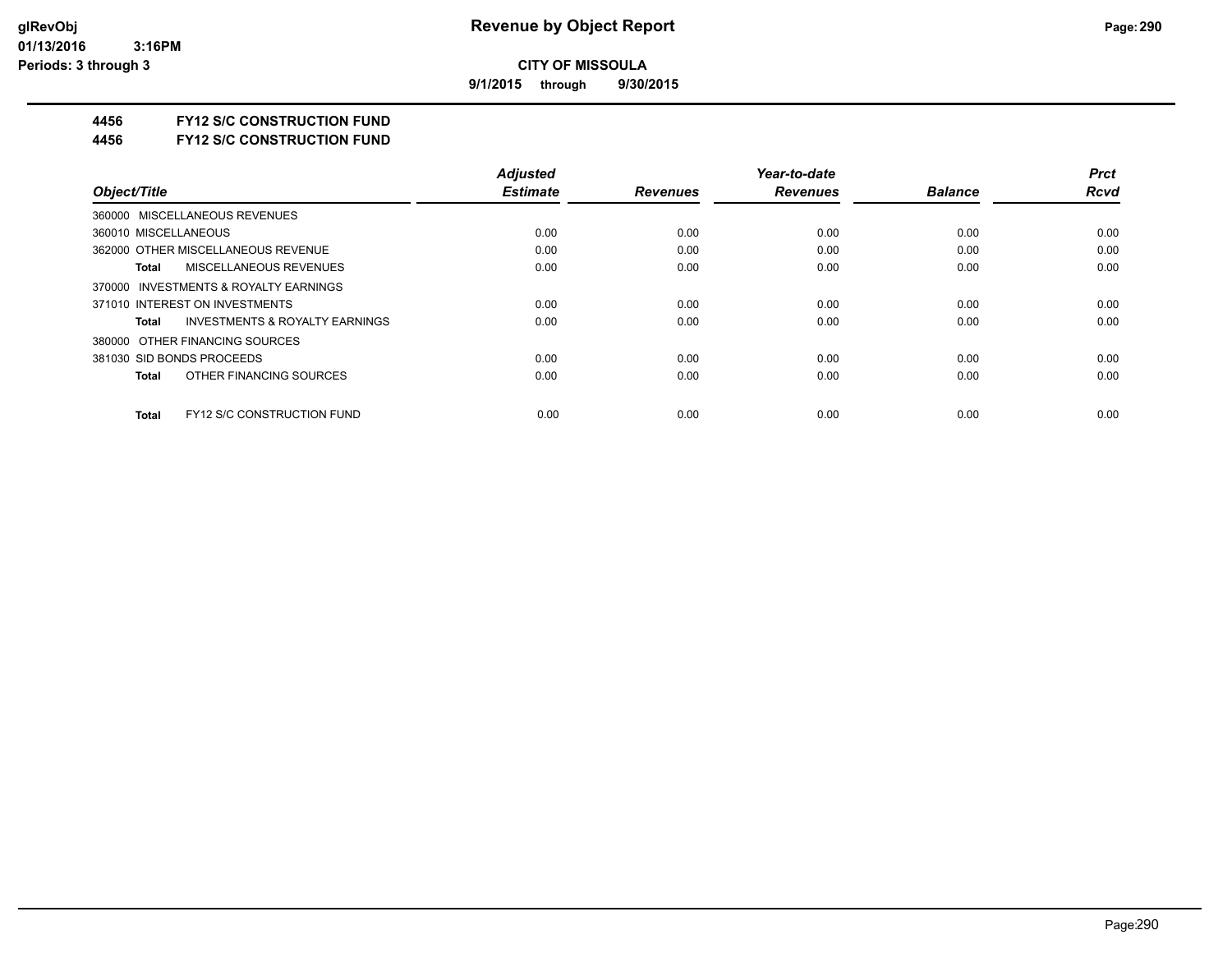**9/1/2015 through 9/30/2015**

### **4456 FY12 S/C CONSTRUCTION FUND**

|                                                   | <b>Adjusted</b> |                 | Year-to-date    |                | <b>Prct</b> |
|---------------------------------------------------|-----------------|-----------------|-----------------|----------------|-------------|
| Object/Title                                      | <b>Estimate</b> | <b>Revenues</b> | <b>Revenues</b> | <b>Balance</b> | <b>Rcvd</b> |
| 360000 MISCELLANEOUS REVENUES                     |                 |                 |                 |                |             |
| 360010 MISCELLANEOUS                              | 0.00            | 0.00            | 0.00            | 0.00           | 0.00        |
| 362000 OTHER MISCELLANEOUS REVENUE                | 0.00            | 0.00            | 0.00            | 0.00           | 0.00        |
| MISCELLANEOUS REVENUES<br>Total                   | 0.00            | 0.00            | 0.00            | 0.00           | 0.00        |
| INVESTMENTS & ROYALTY EARNINGS<br>370000          |                 |                 |                 |                |             |
| 371010 INTEREST ON INVESTMENTS                    | 0.00            | 0.00            | 0.00            | 0.00           | 0.00        |
| INVESTMENTS & ROYALTY EARNINGS<br>Total           | 0.00            | 0.00            | 0.00            | 0.00           | 0.00        |
| 380000 OTHER FINANCING SOURCES                    |                 |                 |                 |                |             |
| 381030 SID BONDS PROCEEDS                         | 0.00            | 0.00            | 0.00            | 0.00           | 0.00        |
| OTHER FINANCING SOURCES<br><b>Total</b>           | 0.00            | 0.00            | 0.00            | 0.00           | 0.00        |
|                                                   |                 |                 |                 |                |             |
| <b>FY12 S/C CONSTRUCTION FUND</b><br><b>Total</b> | 0.00            | 0.00            | 0.00            | 0.00           | 0.00        |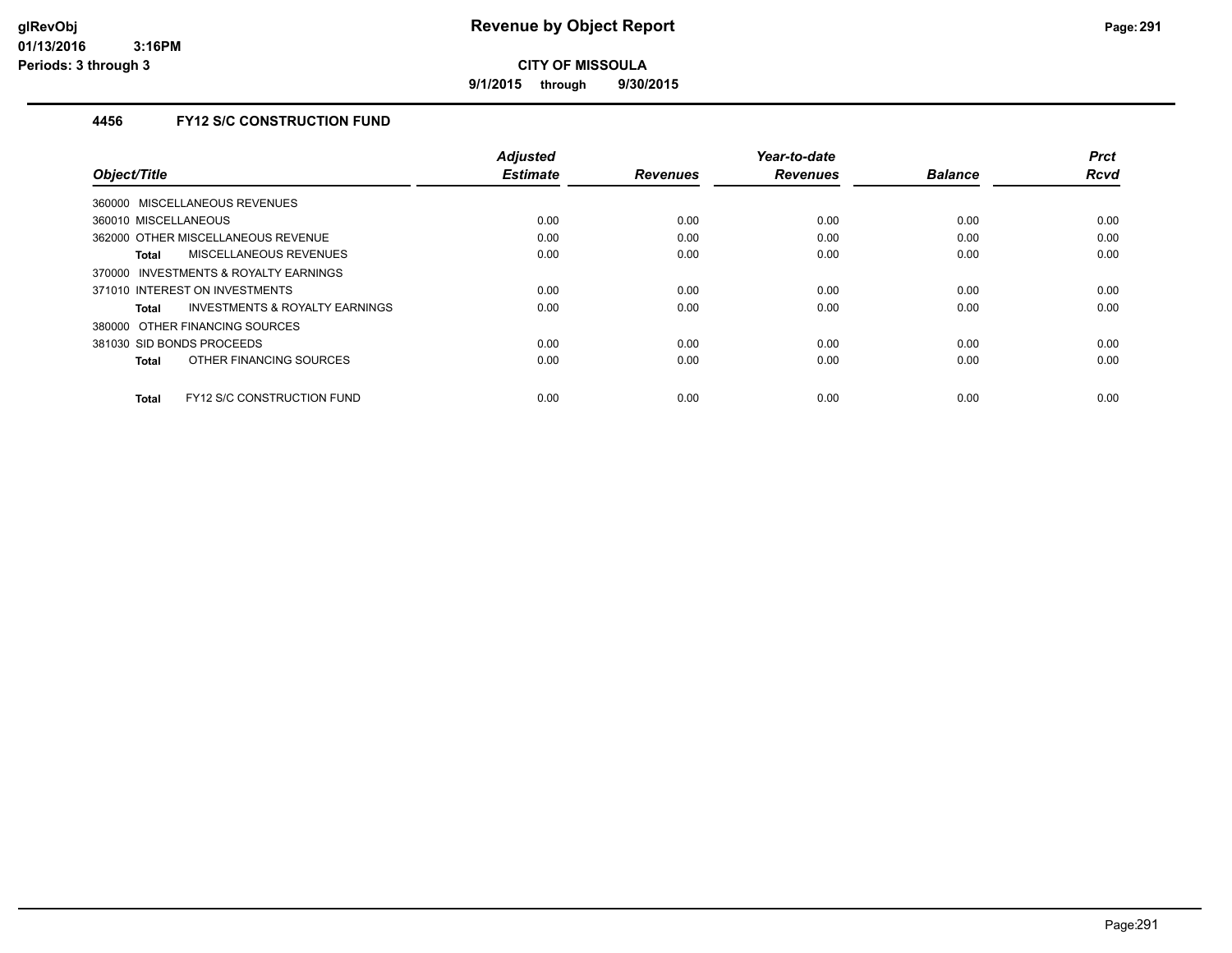**9/1/2015 through 9/30/2015**

## **4457 FY13 SIDEWALK/CURB CONSTRUCTION**

**4457 FY13 SIDEWALK/CURB CONSTRUCTION**

|                                                    | <b>Adjusted</b> |                 | Year-to-date    |                | <b>Prct</b> |
|----------------------------------------------------|-----------------|-----------------|-----------------|----------------|-------------|
| Object/Title                                       | <b>Estimate</b> | <b>Revenues</b> | <b>Revenues</b> | <b>Balance</b> | <b>Rcvd</b> |
| 360000 MISCELLANEOUS REVENUES                      |                 |                 |                 |                |             |
| 360010 MISCELLANEOUS                               | 0.00            | 0.00            | 0.00            | 0.00           | 0.00        |
| <b>MISCELLANEOUS REVENUES</b><br>Total             | 0.00            | 0.00            | 0.00            | 0.00           | 0.00        |
| 370000 INVESTMENTS & ROYALTY EARNINGS              |                 |                 |                 |                |             |
| 371010 INTEREST ON INVESTMENTS                     | 0.00            | 0.00            | 0.00            | 0.00           | 0.00        |
| <b>INVESTMENTS &amp; ROYALTY EARNINGS</b><br>Total | 0.00            | 0.00            | 0.00            | 0.00           | 0.00        |
| 380000 OTHER FINANCING SOURCES                     |                 |                 |                 |                |             |
| 381030 SID BONDS PROCEEDS                          | 0.00            | 0.00            | 0.00            | 0.00           | 0.00        |
| 383000 OPERATING TRANSFERS                         | 0.00            | 0.00            | 0.00            | 0.00           | 0.00        |
| OTHER FINANCING SOURCES<br>Total                   | 0.00            | 0.00            | 0.00            | 0.00           | 0.00        |
| FY13 SIDEWALK/CURB CONSTRUCTION<br><b>Total</b>    | 0.00            | 0.00            | 0.00            | 0.00           | 0.00        |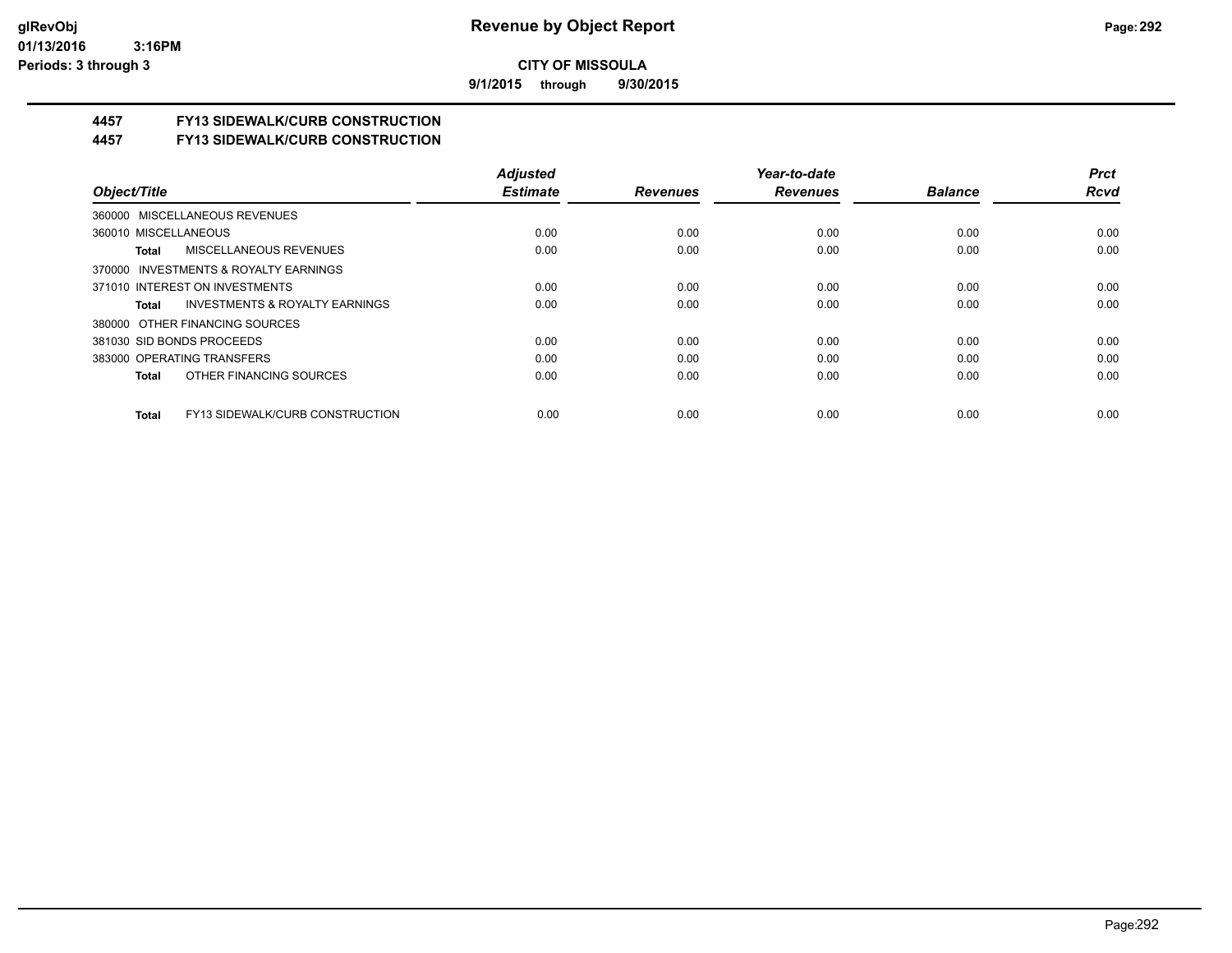**9/1/2015 through 9/30/2015**

### **4457 FY13 SIDEWALK/CURB CONSTRUCTION**

|                                                 | <b>Adjusted</b> |                 | Year-to-date    |                | <b>Prct</b> |
|-------------------------------------------------|-----------------|-----------------|-----------------|----------------|-------------|
| Object/Title                                    | <b>Estimate</b> | <b>Revenues</b> | <b>Revenues</b> | <b>Balance</b> | <b>Rcvd</b> |
| 360000 MISCELLANEOUS REVENUES                   |                 |                 |                 |                |             |
| 360010 MISCELLANEOUS                            | 0.00            | 0.00            | 0.00            | 0.00           | 0.00        |
| MISCELLANEOUS REVENUES<br><b>Total</b>          | 0.00            | 0.00            | 0.00            | 0.00           | 0.00        |
| 370000 INVESTMENTS & ROYALTY EARNINGS           |                 |                 |                 |                |             |
| 371010 INTEREST ON INVESTMENTS                  | 0.00            | 0.00            | 0.00            | 0.00           | 0.00        |
| INVESTMENTS & ROYALTY EARNINGS<br>Total         | 0.00            | 0.00            | 0.00            | 0.00           | 0.00        |
| 380000 OTHER FINANCING SOURCES                  |                 |                 |                 |                |             |
| 381030 SID BONDS PROCEEDS                       | 0.00            | 0.00            | 0.00            | 0.00           | 0.00        |
| 383000 OPERATING TRANSFERS                      | 0.00            | 0.00            | 0.00            | 0.00           | 0.00        |
| OTHER FINANCING SOURCES<br><b>Total</b>         | 0.00            | 0.00            | 0.00            | 0.00           | 0.00        |
| FY13 SIDEWALK/CURB CONSTRUCTION<br><b>Total</b> | 0.00            | 0.00            | 0.00            | 0.00           | 0.00        |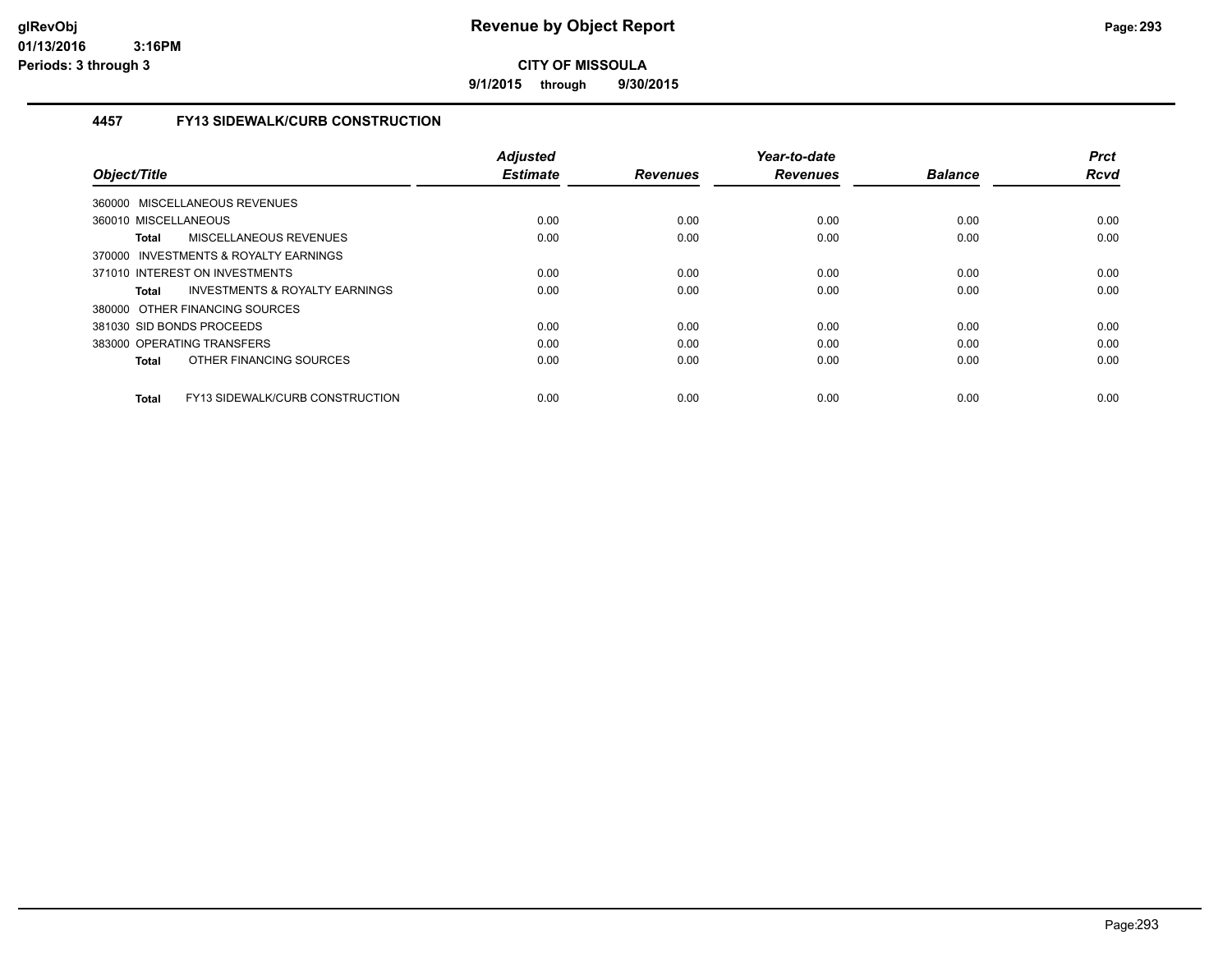**9/1/2015 through 9/30/2015**

# **4458 FY14 SIDEWALK & CURB CONSTRUCTION**

**4458 FY14 SIDEWALK & CURB CONSTRUCTION**

|                                                       | <b>Adjusted</b> |                 | Year-to-date    |                | <b>Prct</b> |
|-------------------------------------------------------|-----------------|-----------------|-----------------|----------------|-------------|
| Object/Title                                          | <b>Estimate</b> | <b>Revenues</b> | <b>Revenues</b> | <b>Balance</b> | <b>Rcvd</b> |
| 360000 MISCELLANEOUS REVENUES                         |                 |                 |                 |                |             |
| 360010 MISCELLANEOUS                                  | 0.00            | 0.00            | 0.00            | 0.00           | 0.00        |
| MISCELLANEOUS REVENUES<br>Total                       | 0.00            | 0.00            | 0.00            | 0.00           | 0.00        |
| 370000 INVESTMENTS & ROYALTY EARNINGS                 |                 |                 |                 |                |             |
| 371010 INTEREST ON INVESTMENTS                        | 0.00            | 0.00            | 0.00            | 0.00           | 0.00        |
| <b>INVESTMENTS &amp; ROYALTY EARNINGS</b><br>Total    | 0.00            | 0.00            | 0.00            | 0.00           | 0.00        |
| 380000 OTHER FINANCING SOURCES                        |                 |                 |                 |                |             |
| 381030 SID BONDS PROCEEDS                             | 0.00            | 0.00            | 0.00            | 0.00           | 0.00        |
| OTHER FINANCING SOURCES<br>Total                      | 0.00            | 0.00            | 0.00            | 0.00           | 0.00        |
| <b>FY14 SIDEWALK &amp; CURB CONSTRUCTION</b><br>Total | 0.00            | 0.00            | 0.00            | 0.00           | 0.00        |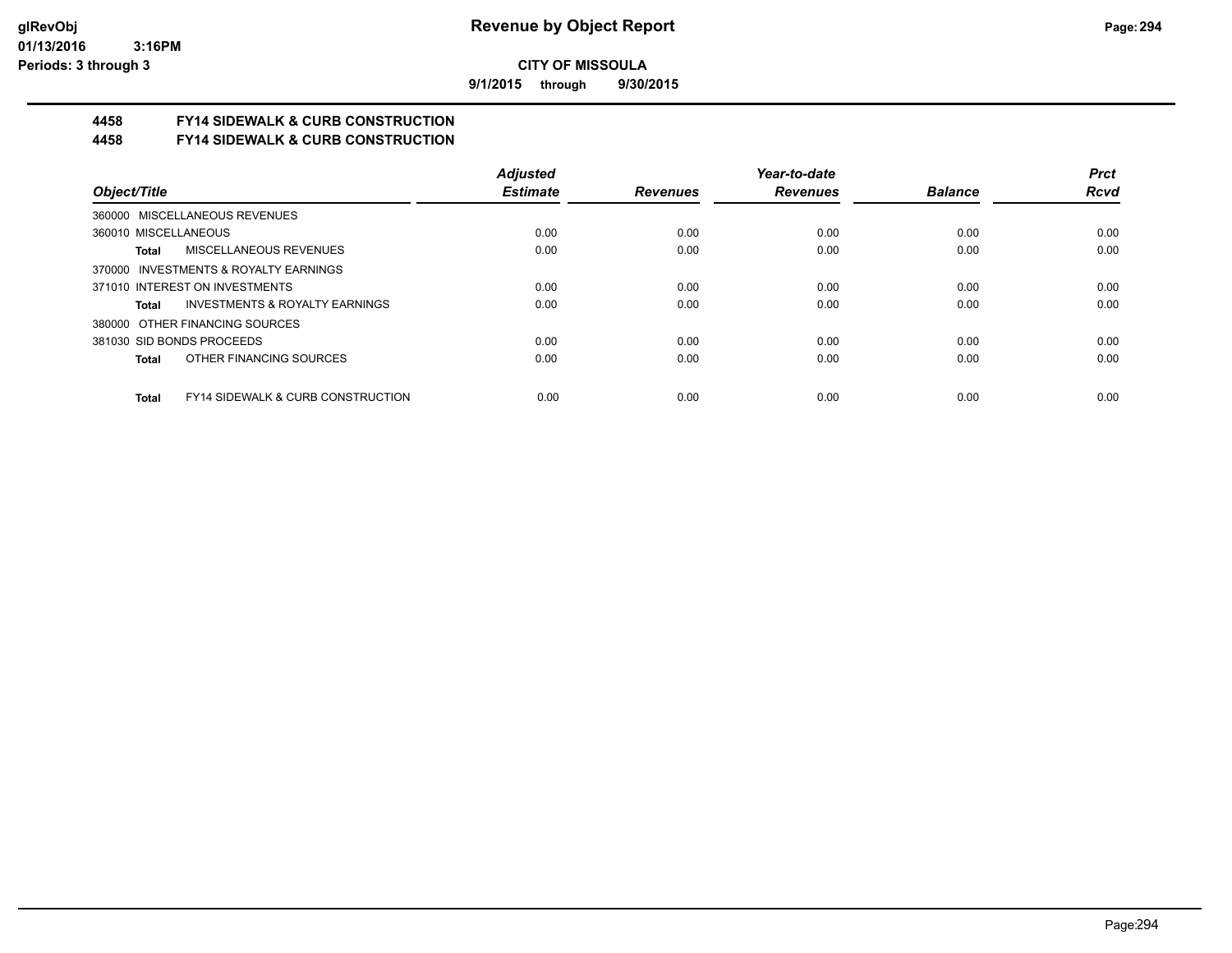**9/1/2015 through 9/30/2015**

### **4458 FY14 SIDEWALK & CURB CONSTRUCTION**

| Object/Title                                                 | <b>Adjusted</b><br><b>Estimate</b> | <b>Revenues</b> | Year-to-date<br><b>Revenues</b> | <b>Balance</b> | <b>Prct</b><br>Rcvd |
|--------------------------------------------------------------|------------------------------------|-----------------|---------------------------------|----------------|---------------------|
| 360000 MISCELLANEOUS REVENUES                                |                                    |                 |                                 |                |                     |
| 360010 MISCELLANEOUS                                         | 0.00                               | 0.00            | 0.00                            | 0.00           | 0.00                |
| MISCELLANEOUS REVENUES<br><b>Total</b>                       | 0.00                               | 0.00            | 0.00                            | 0.00           | 0.00                |
| INVESTMENTS & ROYALTY EARNINGS<br>370000                     |                                    |                 |                                 |                |                     |
| 371010 INTEREST ON INVESTMENTS                               | 0.00                               | 0.00            | 0.00                            | 0.00           | 0.00                |
| <b>INVESTMENTS &amp; ROYALTY EARNINGS</b><br>Total           | 0.00                               | 0.00            | 0.00                            | 0.00           | 0.00                |
| 380000 OTHER FINANCING SOURCES                               |                                    |                 |                                 |                |                     |
| 381030 SID BONDS PROCEEDS                                    | 0.00                               | 0.00            | 0.00                            | 0.00           | 0.00                |
| OTHER FINANCING SOURCES<br>Total                             | 0.00                               | 0.00            | 0.00                            | 0.00           | 0.00                |
| <b>FY14 SIDEWALK &amp; CURB CONSTRUCTION</b><br><b>Total</b> | 0.00                               | 0.00            | 0.00                            | 0.00           | 0.00                |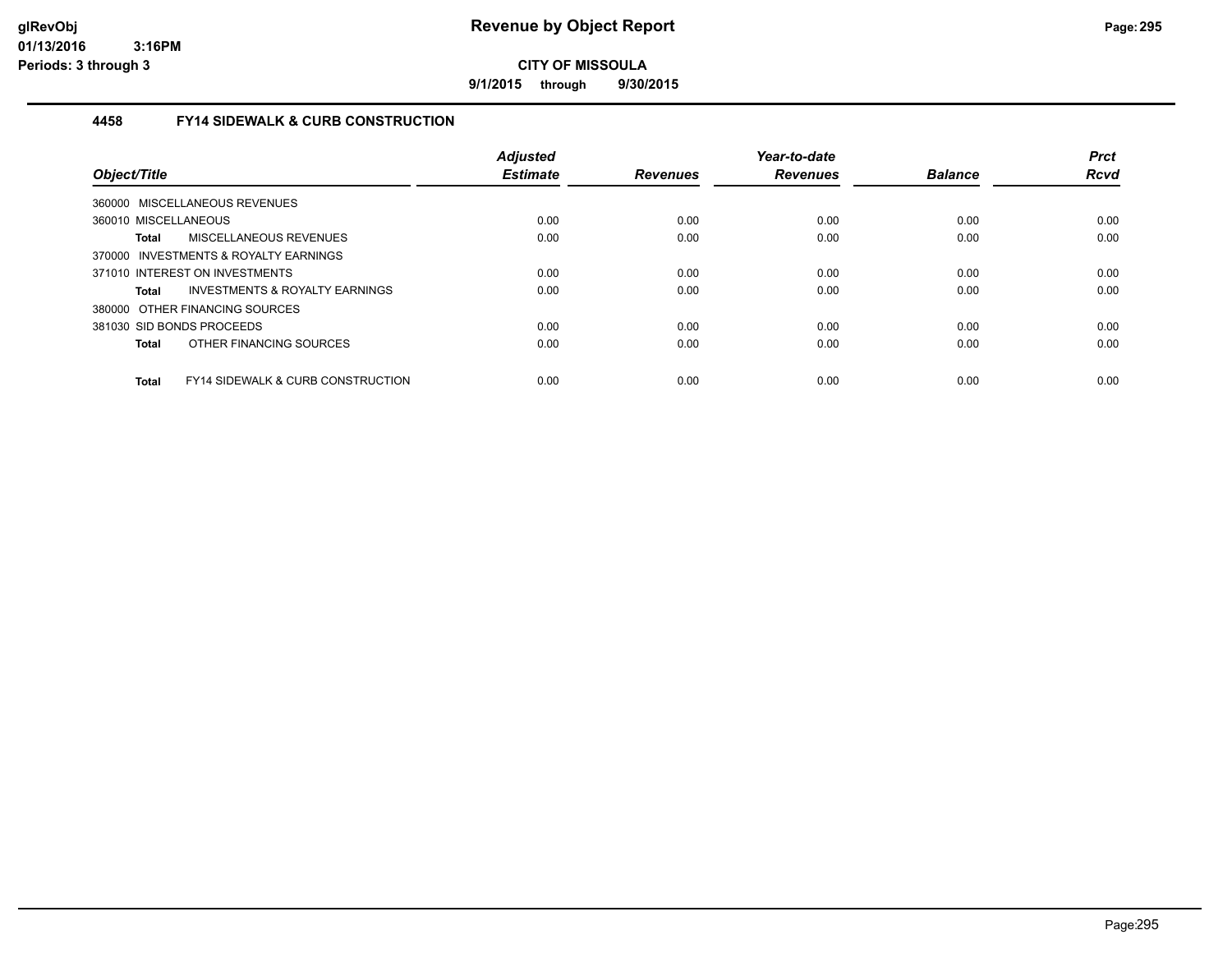**9/1/2015 through 9/30/2015**

# **4459 FY15 SIDEWALK/CURB CONSTRUCTION**

**4459 FY15 SIDEWALK/CURB CONSTRUCTION**

|                      |                                        | <b>Adjusted</b> |                 | Year-to-date    |                | <b>Prct</b> |
|----------------------|----------------------------------------|-----------------|-----------------|-----------------|----------------|-------------|
| Object/Title         |                                        | <b>Estimate</b> | <b>Revenues</b> | <b>Revenues</b> | <b>Balance</b> | <b>Rcvd</b> |
|                      | 330000 INTERGOVERNMENTAL REVENUES      |                 |                 |                 |                |             |
| 331156 CTEP GRANTS   |                                        | 0.00            | 0.00            | 0.00            | 0.00           | 0.00        |
| Total                | INTERGOVERNMENTAL REVENUES             | 0.00            | 0.00            | 0.00            | 0.00           | 0.00        |
|                      | 360000 MISCELLANEOUS REVENUES          |                 |                 |                 |                |             |
| 360010 MISCELLANEOUS |                                        | 0.00            | 0.00            | 0.00            | 0.00           | 0.00        |
| Total                | <b>MISCELLANEOUS REVENUES</b>          | 0.00            | 0.00            | 0.00            | 0.00           | 0.00        |
|                      | 380000 OTHER FINANCING SOURCES         |                 |                 |                 |                |             |
|                      | 381030 SID BONDS PROCEEDS              | 0.00            | 598.600.00      | 598.600.00      | -598.600.00    | 0.00        |
| Total                | OTHER FINANCING SOURCES                | 0.00            | 598.600.00      | 598.600.00      | -598.600.00    | 0.00        |
| <b>Total</b>         | <b>FY15 SIDEWALK/CURB CONSTRUCTION</b> | 0.00            | 598.600.00      | 598.600.00      | -598.600.00    | 0.00        |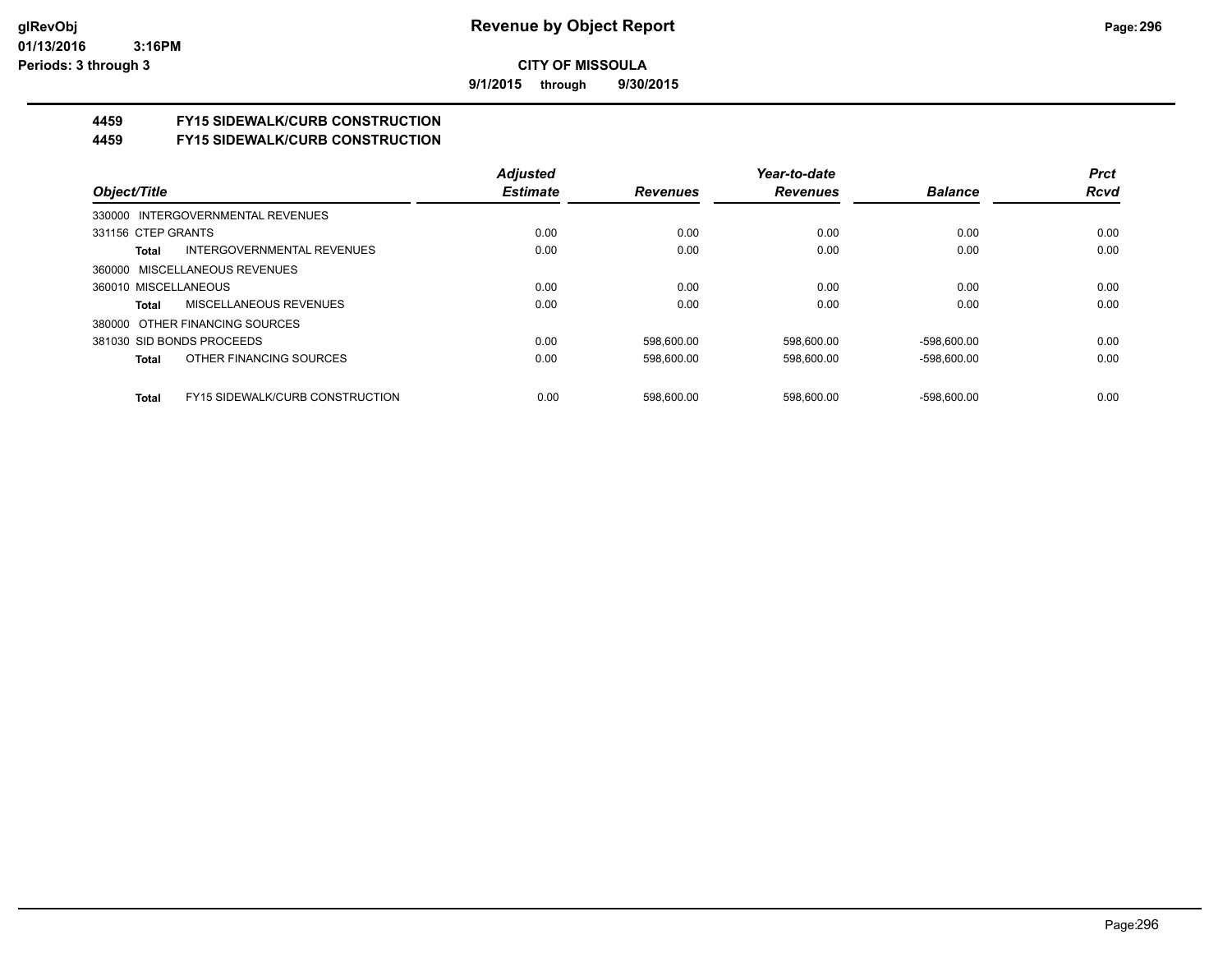**9/1/2015 through 9/30/2015**

### **4459 FY15 SIDEWALK/CURB CONSTRUCTION**

| Object/Title                                    | <b>Adjusted</b><br><b>Estimate</b> | <b>Revenues</b> | Year-to-date<br><b>Revenues</b> | <b>Balance</b> | <b>Prct</b><br>Rcvd |
|-------------------------------------------------|------------------------------------|-----------------|---------------------------------|----------------|---------------------|
| 330000 INTERGOVERNMENTAL REVENUES               |                                    |                 |                                 |                |                     |
| 331156 CTEP GRANTS                              | 0.00                               | 0.00            | 0.00                            | 0.00           | 0.00                |
| INTERGOVERNMENTAL REVENUES<br><b>Total</b>      | 0.00                               | 0.00            | 0.00                            | 0.00           | 0.00                |
| 360000 MISCELLANEOUS REVENUES                   |                                    |                 |                                 |                |                     |
| 360010 MISCELLANEOUS                            | 0.00                               | 0.00            | 0.00                            | 0.00           | 0.00                |
| <b>MISCELLANEOUS REVENUES</b><br><b>Total</b>   | 0.00                               | 0.00            | 0.00                            | 0.00           | 0.00                |
| 380000 OTHER FINANCING SOURCES                  |                                    |                 |                                 |                |                     |
| 381030 SID BONDS PROCEEDS                       | 0.00                               | 598.600.00      | 598.600.00                      | $-598.600.00$  | 0.00                |
| OTHER FINANCING SOURCES<br><b>Total</b>         | 0.00                               | 598,600.00      | 598,600.00                      | $-598,600.00$  | 0.00                |
| FY15 SIDEWALK/CURB CONSTRUCTION<br><b>Total</b> | 0.00                               | 598.600.00      | 598.600.00                      | $-598.600.00$  | 0.00                |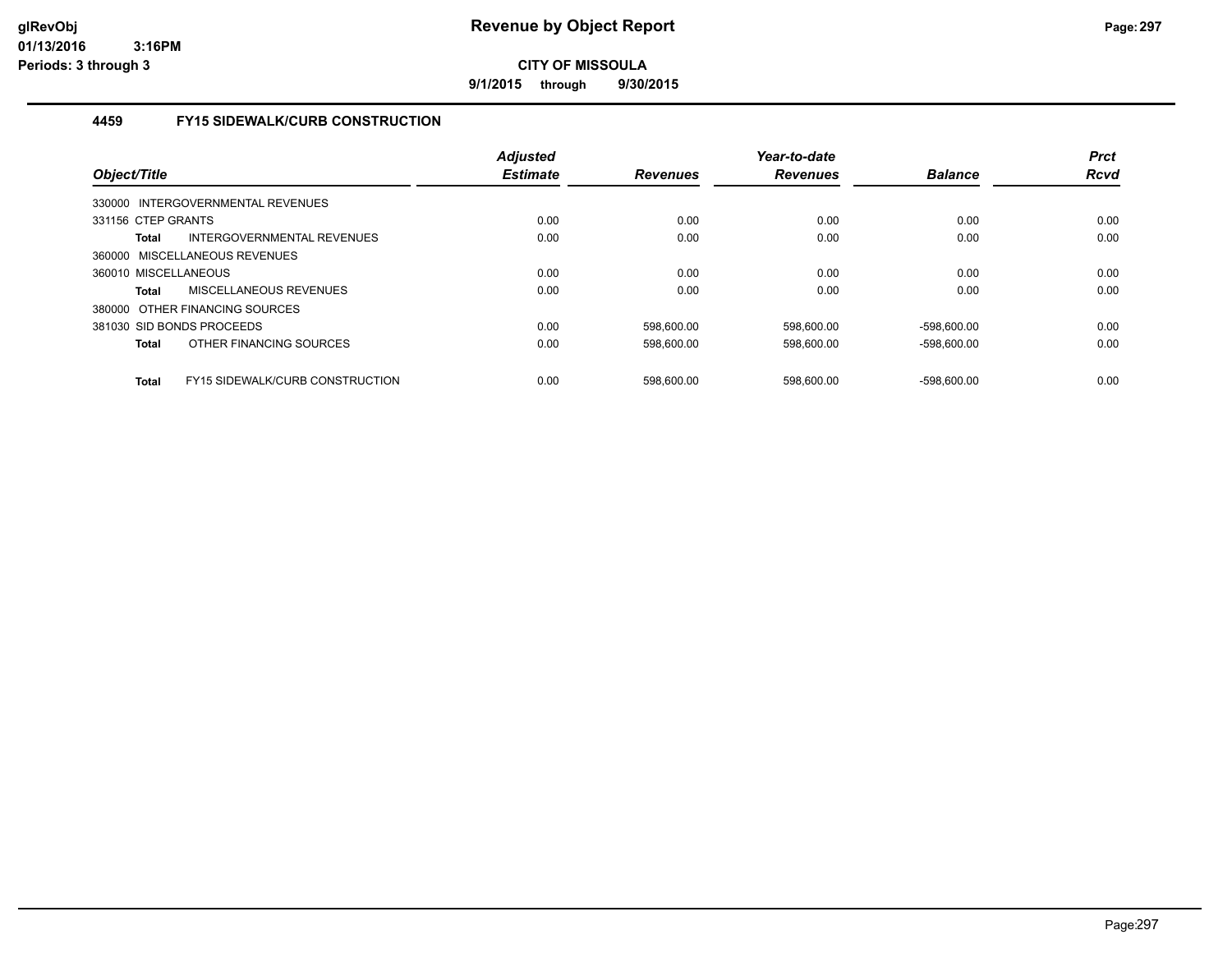**9/1/2015 through 9/30/2015**

# **4460 FY16 SIDEWALK/CURB CONSTRUCTION**

**4460 FY16 SIDEWALK/CURB CONSTRUCTION**

|                                          | <b>Adiusted</b> |                 | Year-to-date    |                | <b>Prct</b> |
|------------------------------------------|-----------------|-----------------|-----------------|----------------|-------------|
| Object/Title                             | <b>Estimate</b> | <b>Revenues</b> | <b>Revenues</b> | <b>Balance</b> | <b>Rcvd</b> |
| 330000 INTERGOVERNMENTAL REVENUES        |                 |                 |                 |                |             |
| 331156 CTEP GRANTS                       | 0.00            | 0.00            | 0.00            | 0.00           | 0.00        |
| INTERGOVERNMENTAL REVENUES<br>Total      | 0.00            | 0.00            | 0.00            | 0.00           | 0.00        |
| 360000 MISCELLANEOUS REVENUES            |                 |                 |                 |                |             |
| 360010 MISCELLANEOUS                     | 0.00            | 6.299.90        | 26,388.89       | $-26,388.89$   | 0.00        |
| MISCELLANEOUS REVENUES<br>Total          | 0.00            | 6.299.90        | 26,388.89       | $-26,388.89$   | 0.00        |
| 380000 OTHER FINANCING SOURCES           |                 |                 |                 |                |             |
| 381030 SID BONDS PROCEEDS                | 0.00            | 0.00            | 0.00            | 0.00           | 0.00        |
| OTHER FINANCING SOURCES<br>Total         | 0.00            | 0.00            | 0.00            | 0.00           | 0.00        |
|                                          |                 |                 |                 |                |             |
| FY16 SIDEWALK/CURB CONSTRUCTION<br>Total | 0.00            | 6.299.90        | 26.388.89       | $-26.388.89$   | 0.00        |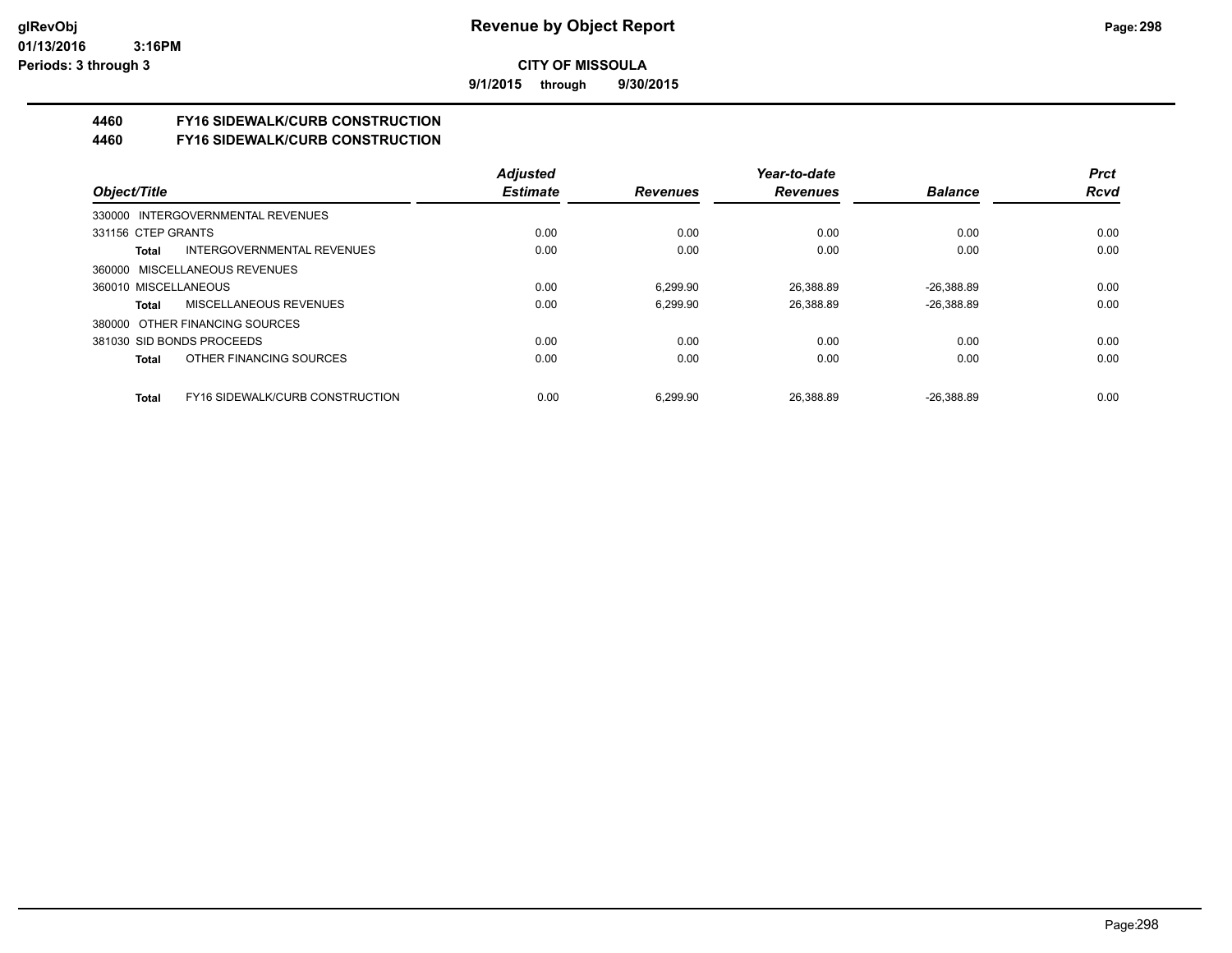**9/1/2015 through 9/30/2015**

### **4460 FY16 SIDEWALK/CURB CONSTRUCTION**

| Object/Title                                    | <b>Adjusted</b><br><b>Estimate</b> | <b>Revenues</b> | Year-to-date<br><b>Revenues</b> | <b>Balance</b> | <b>Prct</b><br><b>Rcvd</b> |
|-------------------------------------------------|------------------------------------|-----------------|---------------------------------|----------------|----------------------------|
| 330000 INTERGOVERNMENTAL REVENUES               |                                    |                 |                                 |                |                            |
| 331156 CTEP GRANTS                              | 0.00                               | 0.00            | 0.00                            | 0.00           | 0.00                       |
| INTERGOVERNMENTAL REVENUES<br><b>Total</b>      | 0.00                               | 0.00            | 0.00                            | 0.00           | 0.00                       |
| 360000 MISCELLANEOUS REVENUES                   |                                    |                 |                                 |                |                            |
| 360010 MISCELLANEOUS                            | 0.00                               | 6.299.90        | 26.388.89                       | $-26.388.89$   | 0.00                       |
| MISCELLANEOUS REVENUES<br><b>Total</b>          | 0.00                               | 6.299.90        | 26,388.89                       | $-26,388.89$   | 0.00                       |
| 380000 OTHER FINANCING SOURCES                  |                                    |                 |                                 |                |                            |
| 381030 SID BONDS PROCEEDS                       | 0.00                               | 0.00            | 0.00                            | 0.00           | 0.00                       |
| OTHER FINANCING SOURCES<br><b>Total</b>         | 0.00                               | 0.00            | 0.00                            | 0.00           | 0.00                       |
| FY16 SIDEWALK/CURB CONSTRUCTION<br><b>Total</b> | 0.00                               | 6.299.90        | 26.388.89                       | $-26.388.89$   | 0.00                       |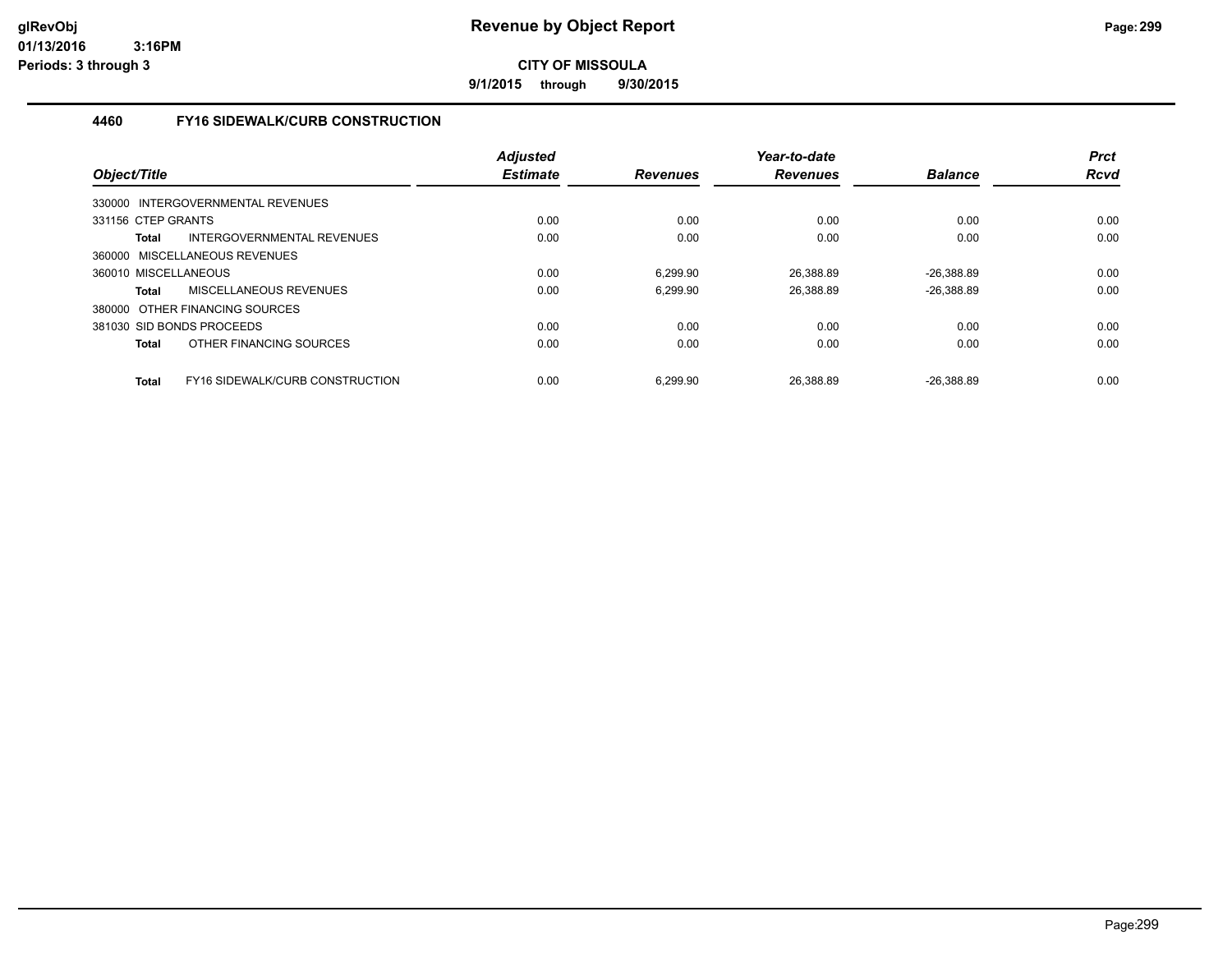**9/1/2015 through 9/30/2015**

# **4461 FY17 SIDEWALK/CURB CONSTRUCTION**

**4461 FY17 SIDEWALK/CURB CONSTRUCTION**

|                                                        | <b>Adjusted</b> |                 | Year-to-date    |                | <b>Prct</b> |
|--------------------------------------------------------|-----------------|-----------------|-----------------|----------------|-------------|
| Object/Title                                           | <b>Estimate</b> | <b>Revenues</b> | <b>Revenues</b> | <b>Balance</b> | <b>Rcvd</b> |
| 330000 INTERGOVERNMENTAL REVENUES                      |                 |                 |                 |                |             |
| 331156 CTEP GRANTS                                     | 0.00            | 0.00            | 0.00            | 0.00           | 0.00        |
| INTERGOVERNMENTAL REVENUES<br>Total                    | 0.00            | 0.00            | 0.00            | 0.00           | 0.00        |
| 360000 MISCELLANEOUS REVENUES                          |                 |                 |                 |                |             |
| 360010 MISCELLANEOUS                                   | 0.00            | 0.00            | 0.00            | 0.00           | 0.00        |
| MISCELLANEOUS REVENUES<br>Total                        | 0.00            | 0.00            | 0.00            | 0.00           | 0.00        |
| 380000 OTHER FINANCING SOURCES                         |                 |                 |                 |                |             |
| 381030 SID BONDS PROCEEDS                              | 0.00            | 0.00            | 0.00            | 0.00           | 0.00        |
| OTHER FINANCING SOURCES<br>Total                       | 0.00            | 0.00            | 0.00            | 0.00           | 0.00        |
|                                                        |                 |                 |                 |                |             |
| <b>FY17 SIDEWALK/CURB CONSTRUCTION</b><br><b>Total</b> | 0.00            | 0.00            | 0.00            | 0.00           | 0.00        |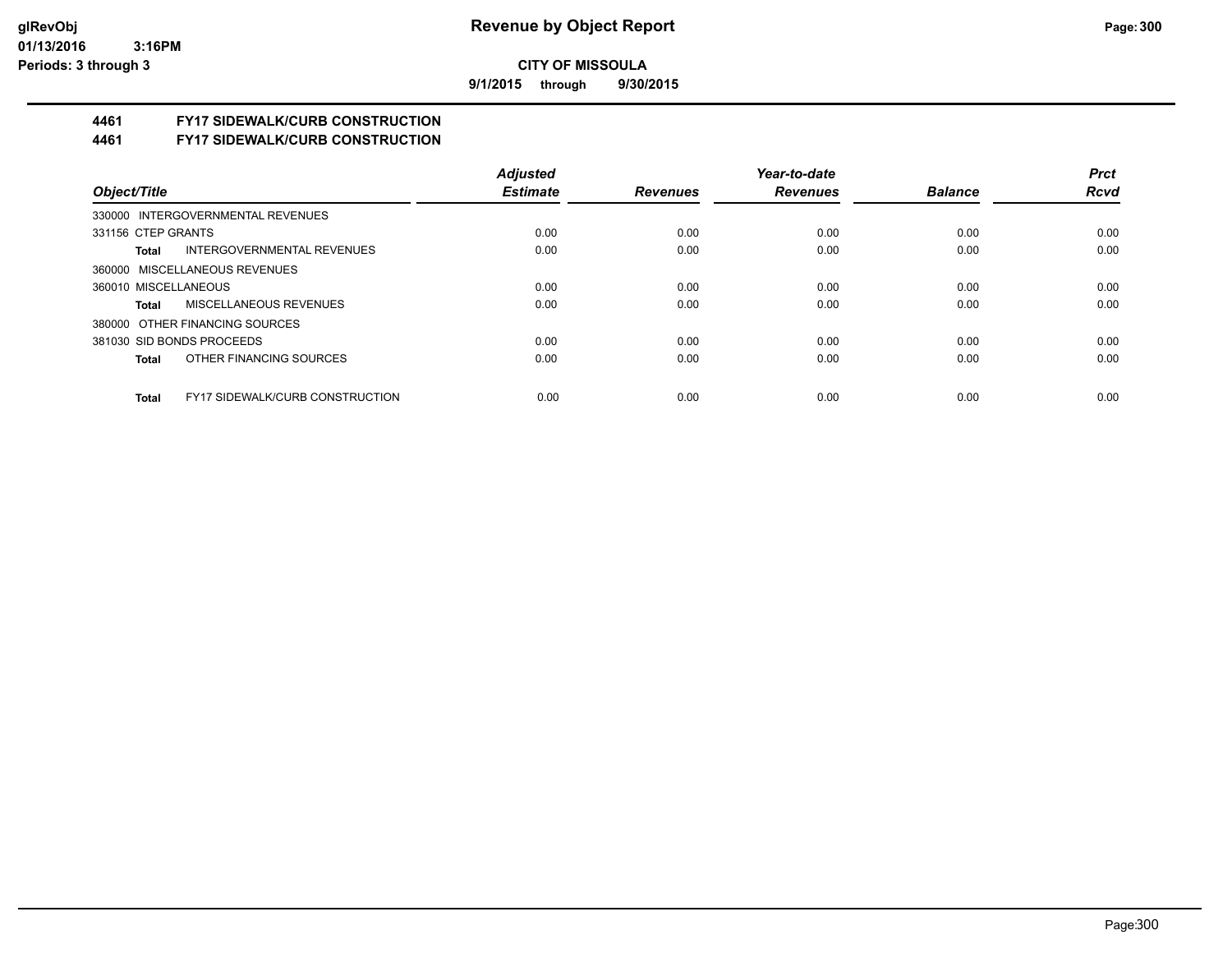**9/1/2015 through 9/30/2015**

### **4461 FY17 SIDEWALK/CURB CONSTRUCTION**

| Object/Title                                           | <b>Adjusted</b><br><b>Estimate</b> | <b>Revenues</b> | Year-to-date<br><b>Revenues</b> | <b>Balance</b> | <b>Prct</b><br><b>Rcvd</b> |
|--------------------------------------------------------|------------------------------------|-----------------|---------------------------------|----------------|----------------------------|
| INTERGOVERNMENTAL REVENUES<br>330000                   |                                    |                 |                                 |                |                            |
| 331156 CTEP GRANTS                                     | 0.00                               | 0.00            | 0.00                            | 0.00           | 0.00                       |
| INTERGOVERNMENTAL REVENUES<br>Total                    | 0.00                               | 0.00            | 0.00                            | 0.00           | 0.00                       |
| 360000 MISCELLANEOUS REVENUES                          |                                    |                 |                                 |                |                            |
| 360010 MISCELLANEOUS                                   | 0.00                               | 0.00            | 0.00                            | 0.00           | 0.00                       |
| MISCELLANEOUS REVENUES<br>Total                        | 0.00                               | 0.00            | 0.00                            | 0.00           | 0.00                       |
| 380000 OTHER FINANCING SOURCES                         |                                    |                 |                                 |                |                            |
| 381030 SID BONDS PROCEEDS                              | 0.00                               | 0.00            | 0.00                            | 0.00           | 0.00                       |
| OTHER FINANCING SOURCES<br>Total                       | 0.00                               | 0.00            | 0.00                            | 0.00           | 0.00                       |
| <b>FY17 SIDEWALK/CURB CONSTRUCTION</b><br><b>Total</b> | 0.00                               | 0.00            | 0.00                            | 0.00           | 0.00                       |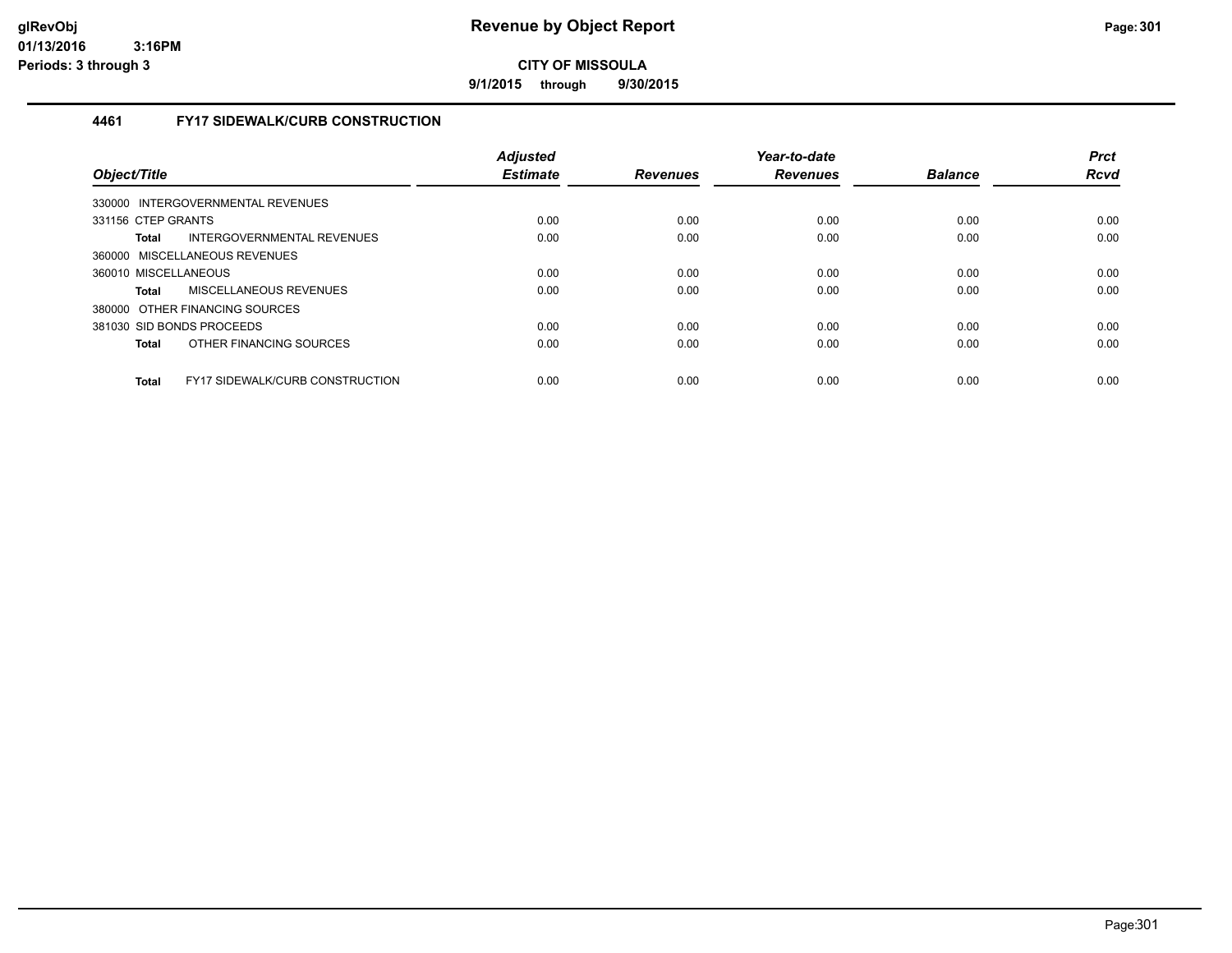**9/1/2015 through 9/30/2015**

#### **4529 SID 529 CHRISTIAN DR TRAFFIC CALMING 4529 SID 529 CHRISTIAN DR TRAFFIC CALMING**

|                                                      | <b>Adjusted</b> |                 | Year-to-date    |                | <b>Prct</b> |
|------------------------------------------------------|-----------------|-----------------|-----------------|----------------|-------------|
| Object/Title                                         | <b>Estimate</b> | <b>Revenues</b> | <b>Revenues</b> | <b>Balance</b> | <b>Rcvd</b> |
| 370000 INVESTMENTS & ROYALTY EARNINGS                |                 |                 |                 |                |             |
| 371010 INTEREST ON INVESTMENTS                       | 0.00            | 0.00            | 0.00            | 0.00           | 0.00        |
| 371020 GAIN/LOSS IN MARKET VALUE OF INVESTMENTS      | 0.00            | 0.00            | 0.00            | 0.00           | 0.00        |
| <b>INVESTMENTS &amp; ROYALTY EARNINGS</b><br>Total   | 0.00            | 0.00            | 0.00            | 0.00           | 0.00        |
| 380000 OTHER FINANCING SOURCES                       |                 |                 |                 |                |             |
| 381000 LOAN PROCEEDS                                 | 0.00            | 0.00            | 0.00            | 0.00           | 0.00        |
| 381002 SRF LOAN                                      | 0.00            | 0.00            | 0.00            | 0.00           | 0.00        |
| 381030 SID BONDS PROCEEDS                            | 0.00            | 0.00            | 0.00            | 0.00           | 0.00        |
| OTHER FINANCING SOURCES<br><b>Total</b>              | 0.00            | 0.00            | 0.00            | 0.00           | 0.00        |
|                                                      |                 |                 |                 |                |             |
| SID 529 CHRISTIAN DR TRAFFIC CALMING<br><b>Total</b> | 0.00            | 0.00            | 0.00            | 0.00           | 0.00        |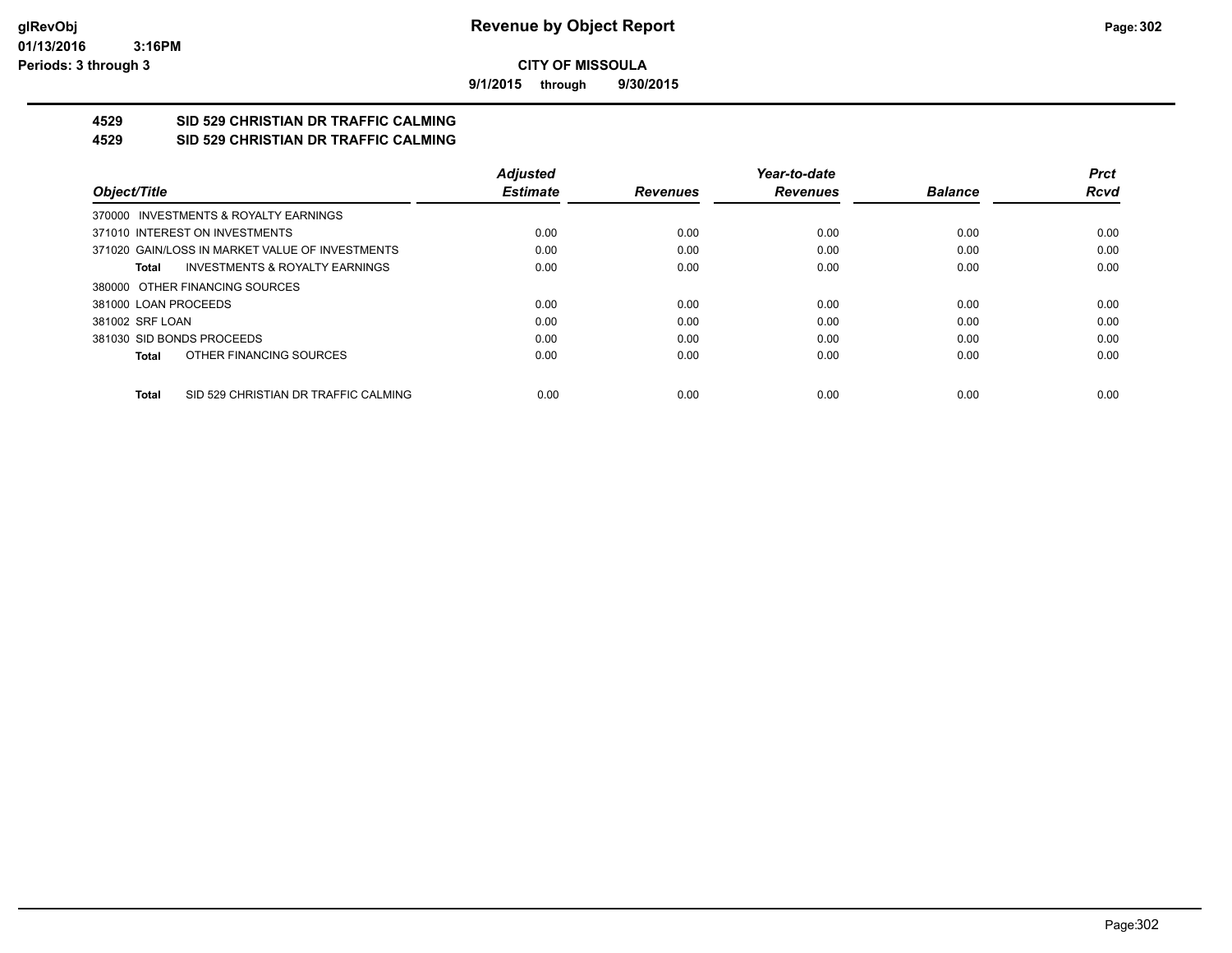**9/1/2015 through 9/30/2015**

### **4529 SID 529 CHRISTIAN DR TRAFFIC CALMING**

| Object/Title                                         | <b>Adjusted</b><br><b>Estimate</b> | <b>Revenues</b> | Year-to-date<br><b>Revenues</b> | <b>Balance</b> | <b>Prct</b><br>Rcvd |
|------------------------------------------------------|------------------------------------|-----------------|---------------------------------|----------------|---------------------|
| 370000 INVESTMENTS & ROYALTY EARNINGS                |                                    |                 |                                 |                |                     |
| 371010 INTEREST ON INVESTMENTS                       | 0.00                               | 0.00            | 0.00                            | 0.00           | 0.00                |
| 371020 GAIN/LOSS IN MARKET VALUE OF INVESTMENT       | 0.00                               | 0.00            | 0.00                            | 0.00           | 0.00                |
| INVESTMENTS & ROYALTY EARNINGS<br>Total              | 0.00                               | 0.00            | 0.00                            | 0.00           | 0.00                |
| 380000 OTHER FINANCING SOURCES                       |                                    |                 |                                 |                |                     |
| 381000 LOAN PROCEEDS                                 | 0.00                               | 0.00            | 0.00                            | 0.00           | 0.00                |
| 381002 SRF LOAN                                      | 0.00                               | 0.00            | 0.00                            | 0.00           | 0.00                |
| 381030 SID BONDS PROCEEDS                            | 0.00                               | 0.00            | 0.00                            | 0.00           | 0.00                |
| OTHER FINANCING SOURCES<br><b>Total</b>              | 0.00                               | 0.00            | 0.00                            | 0.00           | 0.00                |
| SID 529 CHRISTIAN DR TRAFFIC CALMING<br><b>Total</b> | 0.00                               | 0.00            | 0.00                            | 0.00           | 0.00                |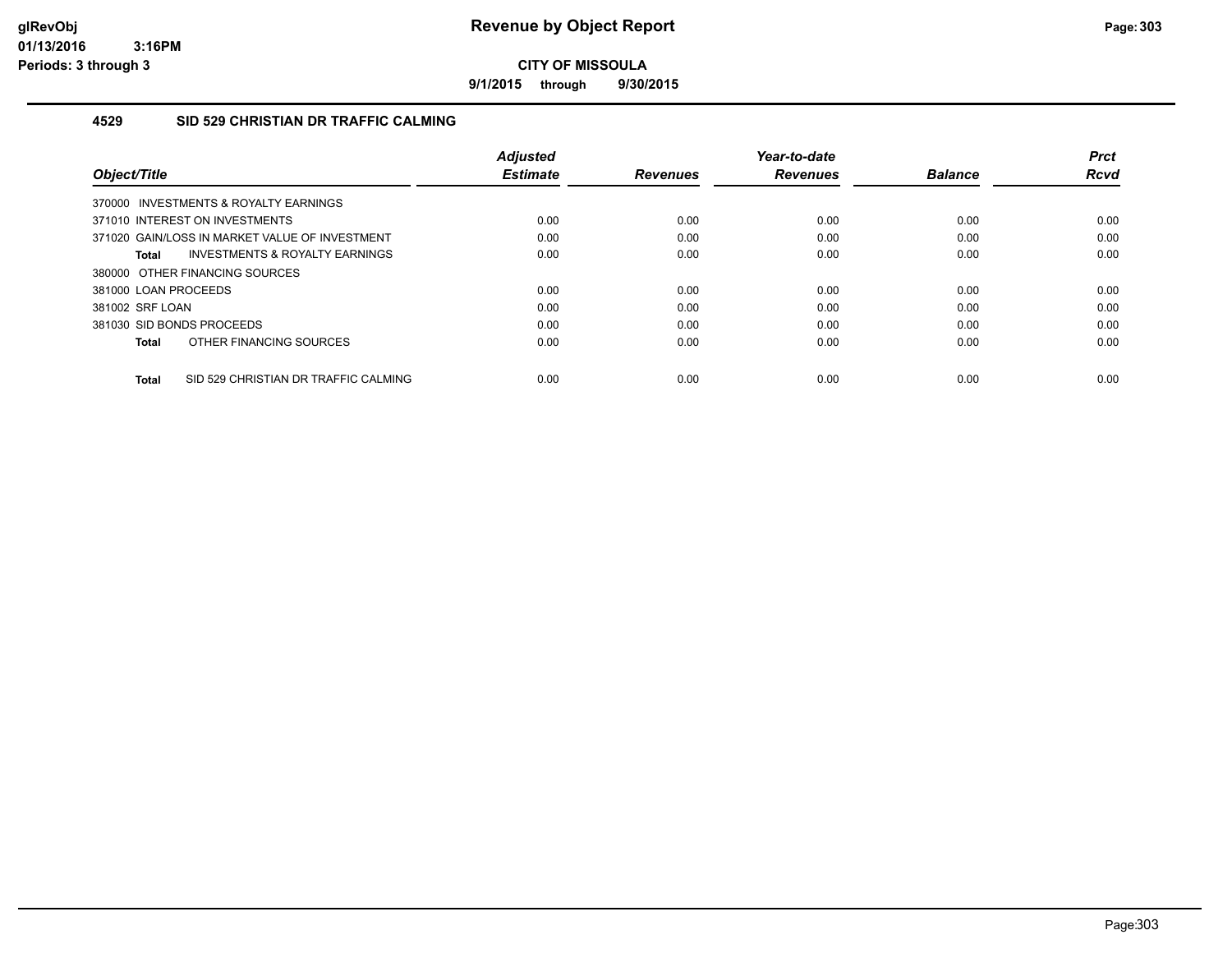**9/1/2015 through 9/30/2015**

# **4530 SID 530 CHRISTIAN DR CALMING**

**4530 SID 530 CHRISTIAN DR CALMING**

|                                                 | <b>Adjusted</b> |                 | Year-to-date    |                | <b>Prct</b> |
|-------------------------------------------------|-----------------|-----------------|-----------------|----------------|-------------|
| Object/Title                                    | <b>Estimate</b> | <b>Revenues</b> | <b>Revenues</b> | <b>Balance</b> | Rcvd        |
| 370000 INVESTMENTS & ROYALTY EARNINGS           |                 |                 |                 |                |             |
| 371010 INTEREST ON INVESTMENTS                  | 0.00            | 0.00            | 0.00            | 0.00           | 0.00        |
| 371020 GAIN/LOSS IN MARKET VALUE OF INVESTMENTS | 0.00            | 0.00            | 0.00            | 0.00           | 0.00        |
| INVESTMENTS & ROYALTY EARNINGS<br>Total         | 0.00            | 0.00            | 0.00            | 0.00           | 0.00        |
| 380000 OTHER FINANCING SOURCES                  |                 |                 |                 |                |             |
| 381000 LOAN PROCEEDS                            | 0.00            | 0.00            | 0.00            | 0.00           | 0.00        |
| 381002 SRF LOAN                                 | 0.00            | 0.00            | 0.00            | 0.00           | 0.00        |
| 381030 SID BONDS PROCEEDS                       | 0.00            | 0.00            | 0.00            | 0.00           | 0.00        |
| OTHER FINANCING SOURCES<br>Total                | 0.00            | 0.00            | 0.00            | 0.00           | 0.00        |
| SID 530 CHRISTIAN DR CALMING<br>Total           | 0.00            | 0.00            | 0.00            | 0.00           | 0.00        |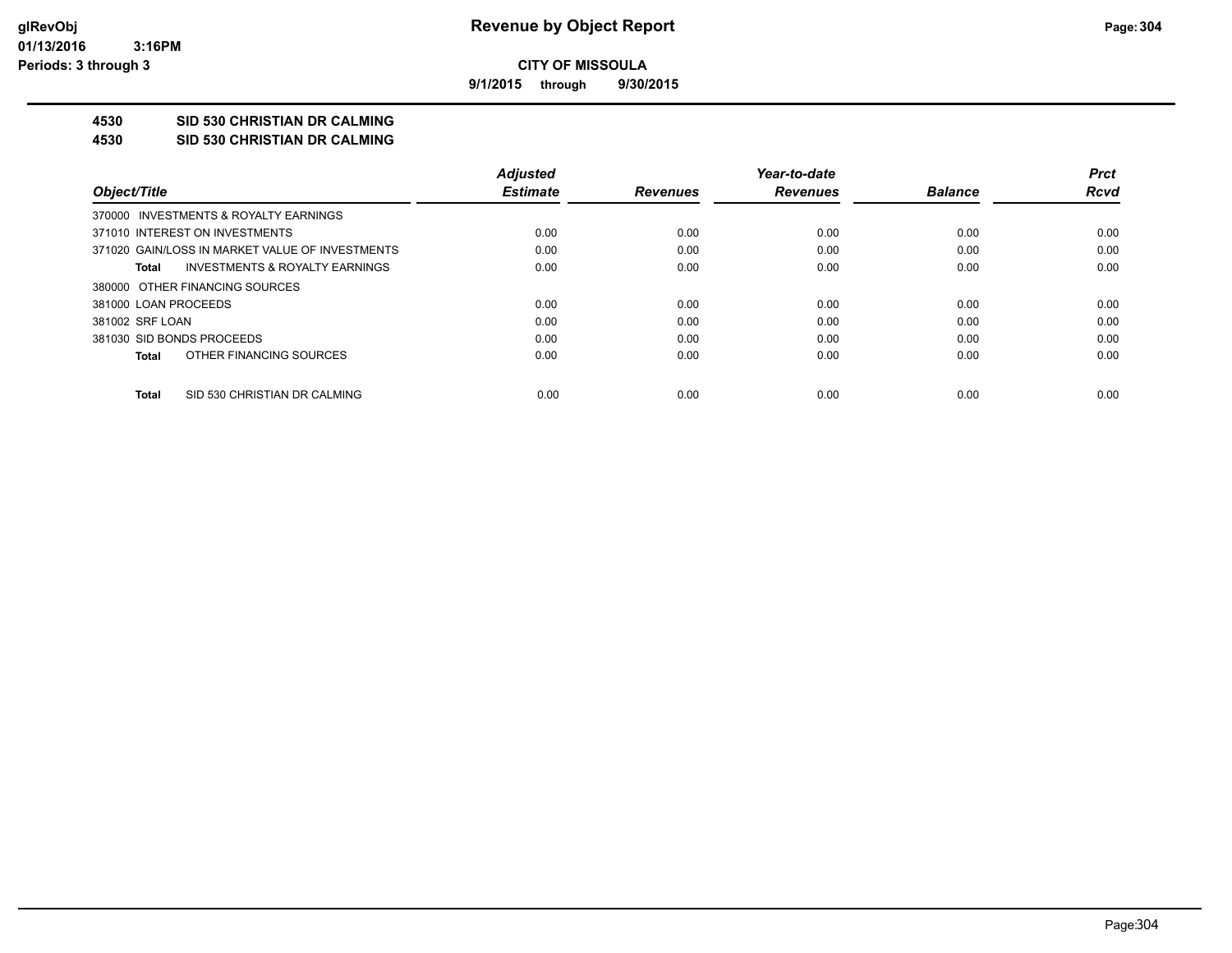**9/1/2015 through 9/30/2015**

### **4530 SID 530 CHRISTIAN DR CALMING**

| Object/Title                                   | <b>Adjusted</b><br><b>Estimate</b> | <b>Revenues</b> | Year-to-date<br><b>Revenues</b> | <b>Balance</b> | <b>Prct</b><br><b>Rcvd</b> |
|------------------------------------------------|------------------------------------|-----------------|---------------------------------|----------------|----------------------------|
| 370000 INVESTMENTS & ROYALTY EARNINGS          |                                    |                 |                                 |                |                            |
| 371010 INTEREST ON INVESTMENTS                 | 0.00                               | 0.00            | 0.00                            | 0.00           | 0.00                       |
| 371020 GAIN/LOSS IN MARKET VALUE OF INVESTMENT | 0.00                               | 0.00            | 0.00                            | 0.00           | 0.00                       |
| INVESTMENTS & ROYALTY EARNINGS<br>Total        | 0.00                               | 0.00            | 0.00                            | 0.00           | 0.00                       |
| 380000 OTHER FINANCING SOURCES                 |                                    |                 |                                 |                |                            |
| 381000 LOAN PROCEEDS                           | 0.00                               | 0.00            | 0.00                            | 0.00           | 0.00                       |
| 381002 SRF LOAN                                | 0.00                               | 0.00            | 0.00                            | 0.00           | 0.00                       |
| 381030 SID BONDS PROCEEDS                      | 0.00                               | 0.00            | 0.00                            | 0.00           | 0.00                       |
| OTHER FINANCING SOURCES<br><b>Total</b>        | 0.00                               | 0.00            | 0.00                            | 0.00           | 0.00                       |
| SID 530 CHRISTIAN DR CALMING<br><b>Total</b>   | 0.00                               | 0.00            | 0.00                            | 0.00           | 0.00                       |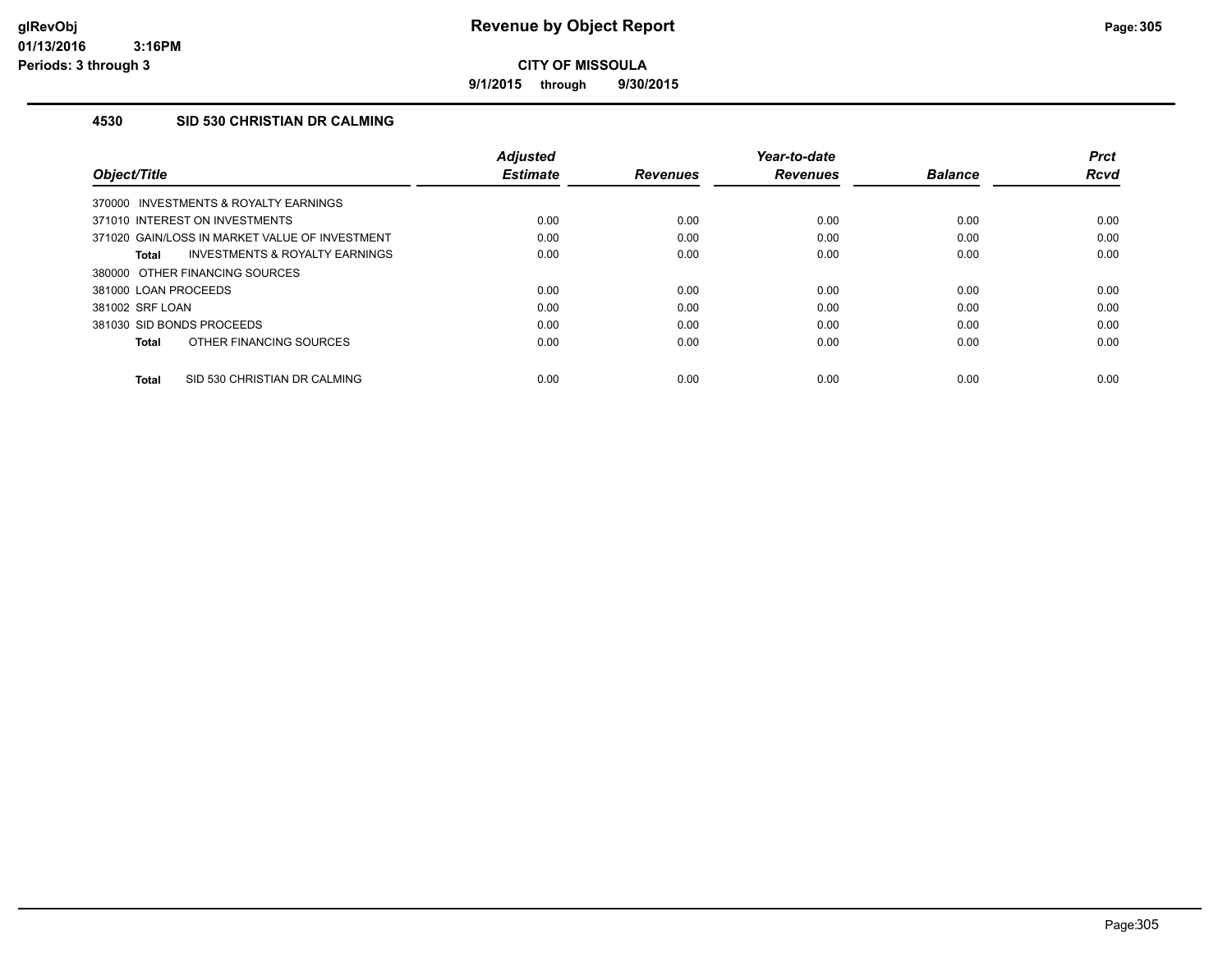**9/1/2015 through 9/30/2015**

### **4531 SID 531 TRAFFIC CALMING**

**4531 SID 531 TRAFFIC CALMING**

|                                                 | <b>Adjusted</b> |                 | Year-to-date    |                | <b>Prct</b> |
|-------------------------------------------------|-----------------|-----------------|-----------------|----------------|-------------|
| Object/Title                                    | <b>Estimate</b> | <b>Revenues</b> | <b>Revenues</b> | <b>Balance</b> | <b>Rcvd</b> |
| 370000 INVESTMENTS & ROYALTY EARNINGS           |                 |                 |                 |                |             |
| 371010 INTEREST ON INVESTMENTS                  | 0.00            | 0.00            | 0.00            | 0.00           | 0.00        |
| 371020 GAIN/LOSS IN MARKET VALUE OF INVESTMENTS | 0.00            | 0.00            | 0.00            | 0.00           | 0.00        |
| INVESTMENTS & ROYALTY EARNINGS<br>Total         | 0.00            | 0.00            | 0.00            | 0.00           | 0.00        |
| 380000 OTHER FINANCING SOURCES                  |                 |                 |                 |                |             |
| 383000 OPERATING TRANSFERS                      | 0.00            | 0.00            | 0.00            | 0.00           | 0.00        |
| OTHER FINANCING SOURCES<br>Total                | 0.00            | 0.00            | 0.00            | 0.00           | 0.00        |
|                                                 |                 |                 |                 |                |             |
| Total<br>SID 531 TRAFFIC CALMING                | 0.00            | 0.00            | 0.00            | 0.00           | 0.00        |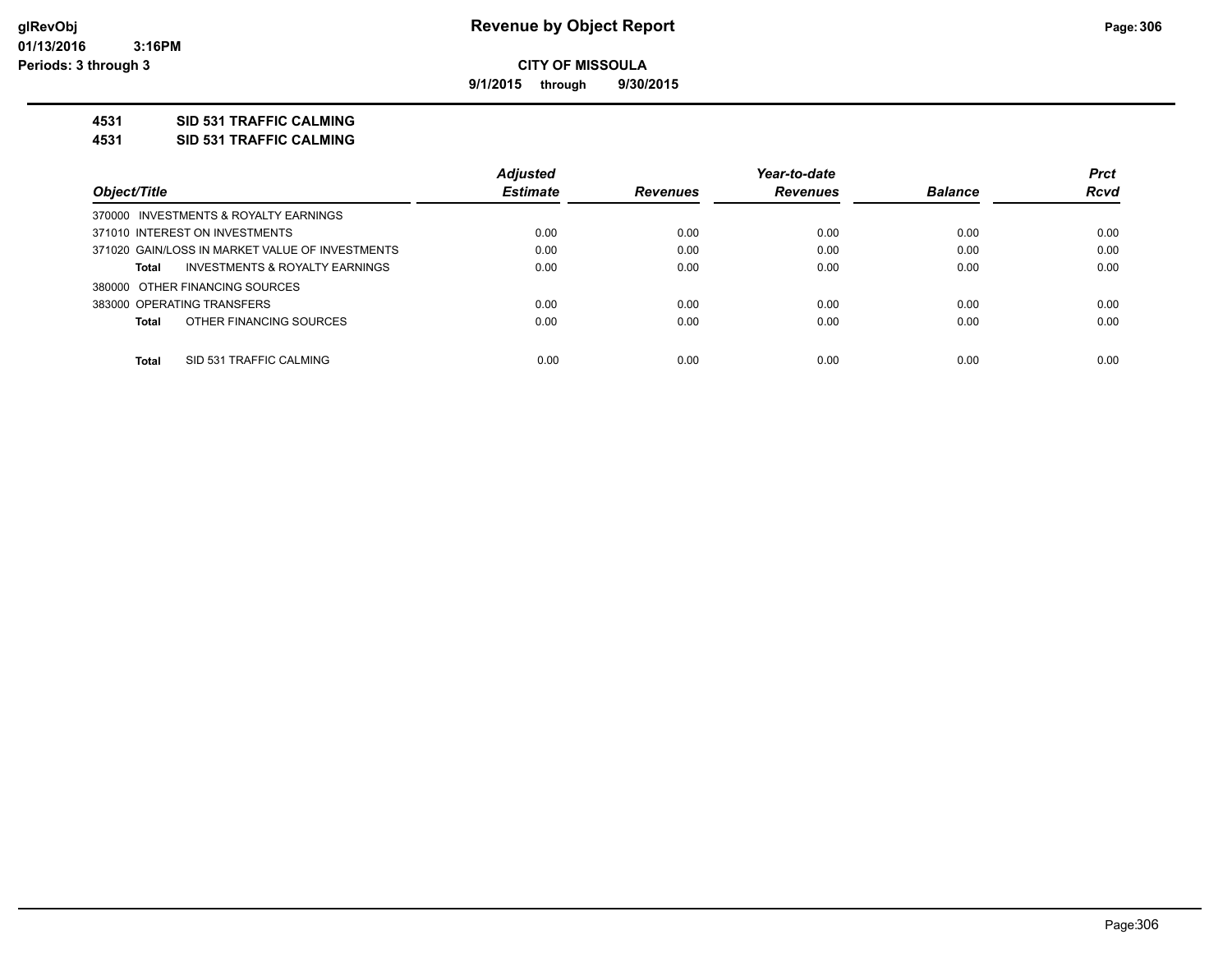**9/1/2015 through 9/30/2015**

### **4531 SID 531 TRAFFIC CALMING**

|                                                    | <b>Adjusted</b> |                 | Year-to-date    |                | <b>Prct</b> |
|----------------------------------------------------|-----------------|-----------------|-----------------|----------------|-------------|
| Object/Title                                       | <b>Estimate</b> | <b>Revenues</b> | <b>Revenues</b> | <b>Balance</b> | Rcvd        |
| INVESTMENTS & ROYALTY EARNINGS<br>370000           |                 |                 |                 |                |             |
| 371010 INTEREST ON INVESTMENTS                     | 0.00            | 0.00            | 0.00            | 0.00           | 0.00        |
| 371020 GAIN/LOSS IN MARKET VALUE OF INVESTMENT     | 0.00            | 0.00            | 0.00            | 0.00           | 0.00        |
| <b>INVESTMENTS &amp; ROYALTY EARNINGS</b><br>Total | 0.00            | 0.00            | 0.00            | 0.00           | 0.00        |
| 380000 OTHER FINANCING SOURCES                     |                 |                 |                 |                |             |
| 383000 OPERATING TRANSFERS                         | 0.00            | 0.00            | 0.00            | 0.00           | 0.00        |
| OTHER FINANCING SOURCES<br>Total                   | 0.00            | 0.00            | 0.00            | 0.00           | 0.00        |
|                                                    |                 |                 |                 |                |             |
| Total<br>SID 531 TRAFFIC CALMING                   | 0.00            | 0.00            | 0.00            | 0.00           | 0.00        |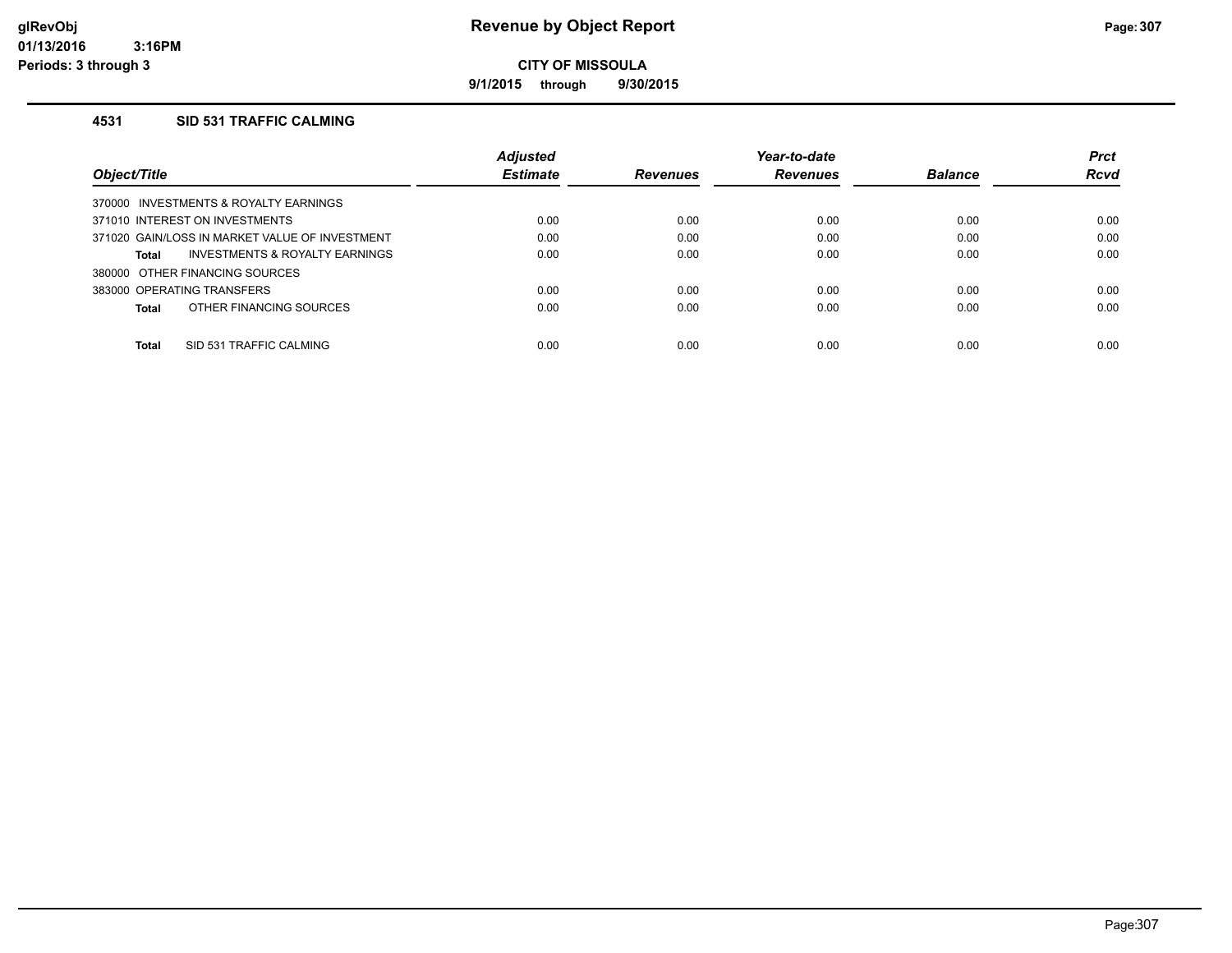**9/1/2015 through 9/30/2015**

### **4532 MALONEY RANCH SID**

**4532 MALONEY RANCH SID**

|                                                 | <b>Adjusted</b> |                 | Year-to-date    |                | <b>Prct</b> |
|-------------------------------------------------|-----------------|-----------------|-----------------|----------------|-------------|
| Object/Title                                    | <b>Estimate</b> | <b>Revenues</b> | <b>Revenues</b> | <b>Balance</b> | <b>Rcvd</b> |
| 370000 INVESTMENTS & ROYALTY EARNINGS           |                 |                 |                 |                |             |
| 371010 INTEREST ON INVESTMENTS                  | 0.00            | 0.00            | 0.00            | 0.00           | 0.00        |
| 371020 GAIN/LOSS IN MARKET VALUE OF INVESTMENTS | 0.00            | 0.00            | 0.00            | 0.00           | 0.00        |
| INVESTMENTS & ROYALTY EARNINGS<br>Total         | 0.00            | 0.00            | 0.00            | 0.00           | 0.00        |
| 380000 OTHER FINANCING SOURCES                  |                 |                 |                 |                |             |
| 381030 SID BONDS PROCEEDS                       | 0.00            | 0.00            | 0.00            | 0.00           | 0.00        |
| OTHER FINANCING SOURCES<br>Total                | 0.00            | 0.00            | 0.00            | 0.00           | 0.00        |
|                                                 |                 |                 |                 |                |             |
| <b>Total</b><br>MALONEY RANCH SID               | 0.00            | 0.00            | 0.00            | 0.00           | 0.00        |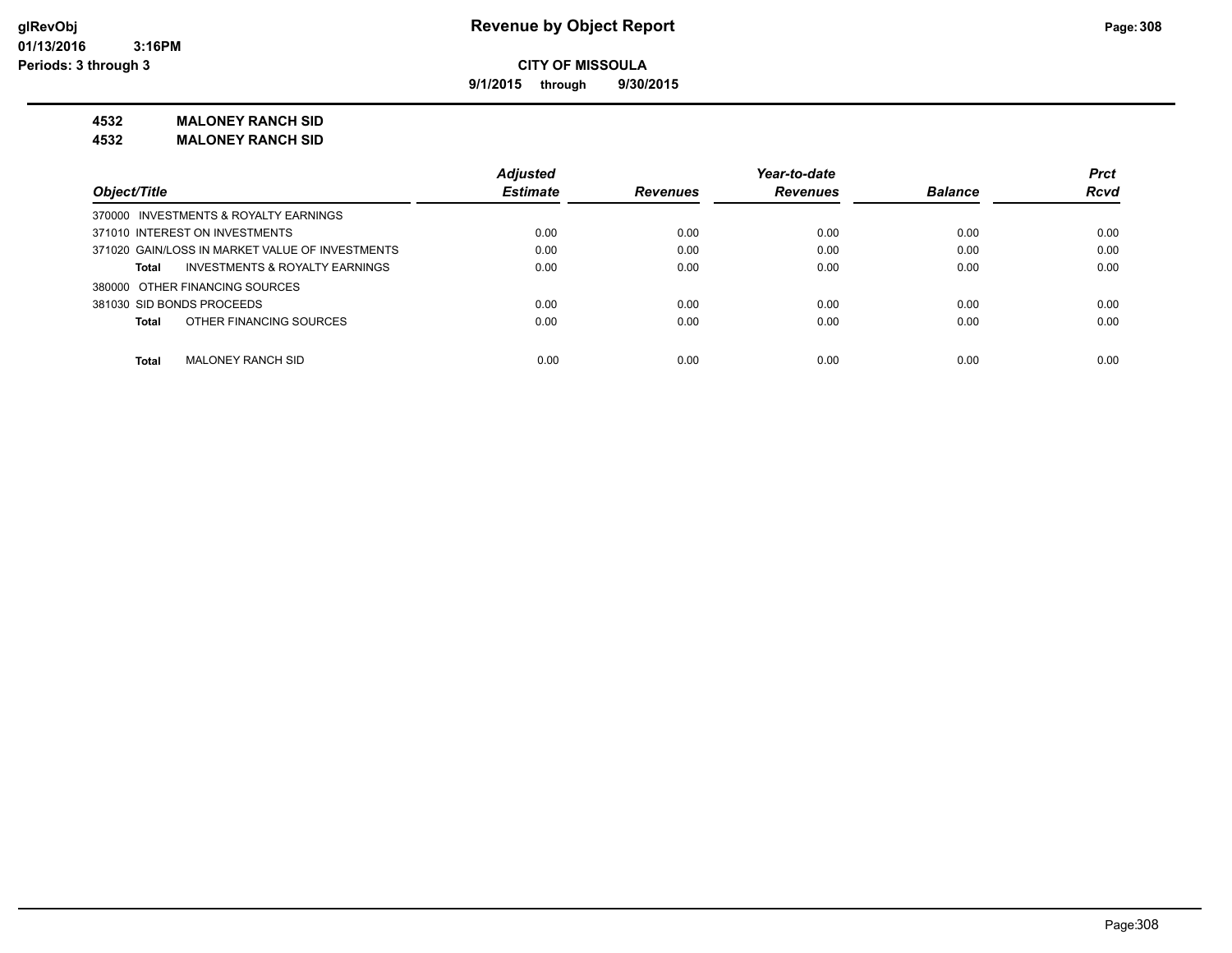### **glRevObj Revenue by Object Report Page:309**

**CITY OF MISSOULA**

**9/1/2015 through 9/30/2015**

#### **4532 MALONEY RANCH SID**

|                                                | <b>Adjusted</b> |                 | Year-to-date    |                | <b>Prct</b> |
|------------------------------------------------|-----------------|-----------------|-----------------|----------------|-------------|
| Object/Title                                   | <b>Estimate</b> | <b>Revenues</b> | <b>Revenues</b> | <b>Balance</b> | <b>Rcvd</b> |
| 370000 INVESTMENTS & ROYALTY EARNINGS          |                 |                 |                 |                |             |
| 371010 INTEREST ON INVESTMENTS                 | 0.00            | 0.00            | 0.00            | 0.00           | 0.00        |
| 371020 GAIN/LOSS IN MARKET VALUE OF INVESTMENT | 0.00            | 0.00            | 0.00            | 0.00           | 0.00        |
| INVESTMENTS & ROYALTY EARNINGS<br>Total        | 0.00            | 0.00            | 0.00            | 0.00           | 0.00        |
| 380000 OTHER FINANCING SOURCES                 |                 |                 |                 |                |             |
| 381030 SID BONDS PROCEEDS                      | 0.00            | 0.00            | 0.00            | 0.00           | 0.00        |
| OTHER FINANCING SOURCES<br>Total               | 0.00            | 0.00            | 0.00            | 0.00           | 0.00        |
|                                                |                 |                 |                 |                |             |
| <b>Total</b><br>MALONEY RANCH SID              | 0.00            | 0.00            | 0.00            | 0.00           | 0.00        |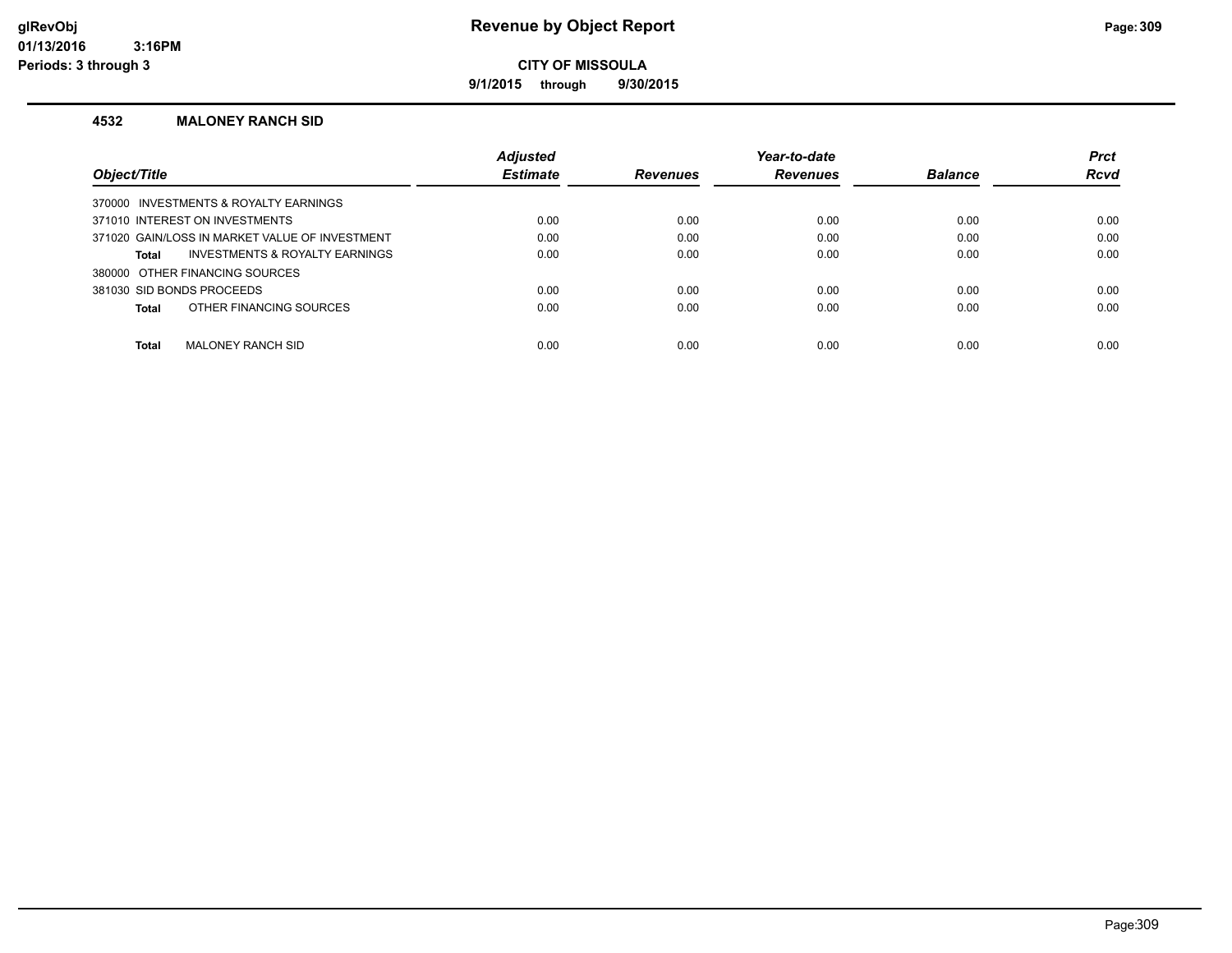**9/1/2015 through 9/30/2015**

### **4533 RATTLESNAKE SEWER SID**

#### **4533 RATTLESNAKE SEWER SID**

|                                                    | <b>Adjusted</b> |                 | Year-to-date    |                | <b>Prct</b> |
|----------------------------------------------------|-----------------|-----------------|-----------------|----------------|-------------|
| Object/Title                                       | <b>Estimate</b> | <b>Revenues</b> | <b>Revenues</b> | <b>Balance</b> | <b>Rcvd</b> |
| 330000 INTERGOVERNMENTAL REVENUES                  |                 |                 |                 |                |             |
| 334121 DNRC GRANT                                  | 0.00            | 0.00            | 0.00            | 0.00           | 0.00        |
| INTERGOVERNMENTAL REVENUES<br>Total                | 0.00            | 0.00            | 0.00            | 0.00           | 0.00        |
| 370000 INVESTMENTS & ROYALTY EARNINGS              |                 |                 |                 |                |             |
| 371010 INTEREST ON INVESTMENTS                     | 0.00            | 0.00            | 0.00            | 0.00           | 0.00        |
| 371020 GAIN/LOSS IN MARKET VALUE OF INVESTMENTS    | 0.00            | 0.00            | 0.00            | 0.00           | 0.00        |
| <b>INVESTMENTS &amp; ROYALTY EARNINGS</b><br>Total | 0.00            | 0.00            | 0.00            | 0.00           | 0.00        |
| 380000 OTHER FINANCING SOURCES                     |                 |                 |                 |                |             |
| 381002 SRF LOAN                                    | 0.00            | 0.00            | 0.00            | 0.00           | 0.00        |
| OTHER FINANCING SOURCES<br><b>Total</b>            | 0.00            | 0.00            | 0.00            | 0.00           | 0.00        |
| RATTLESNAKE SEWER SID<br><b>Total</b>              | 0.00            | 0.00            | 0.00            | 0.00           | 0.00        |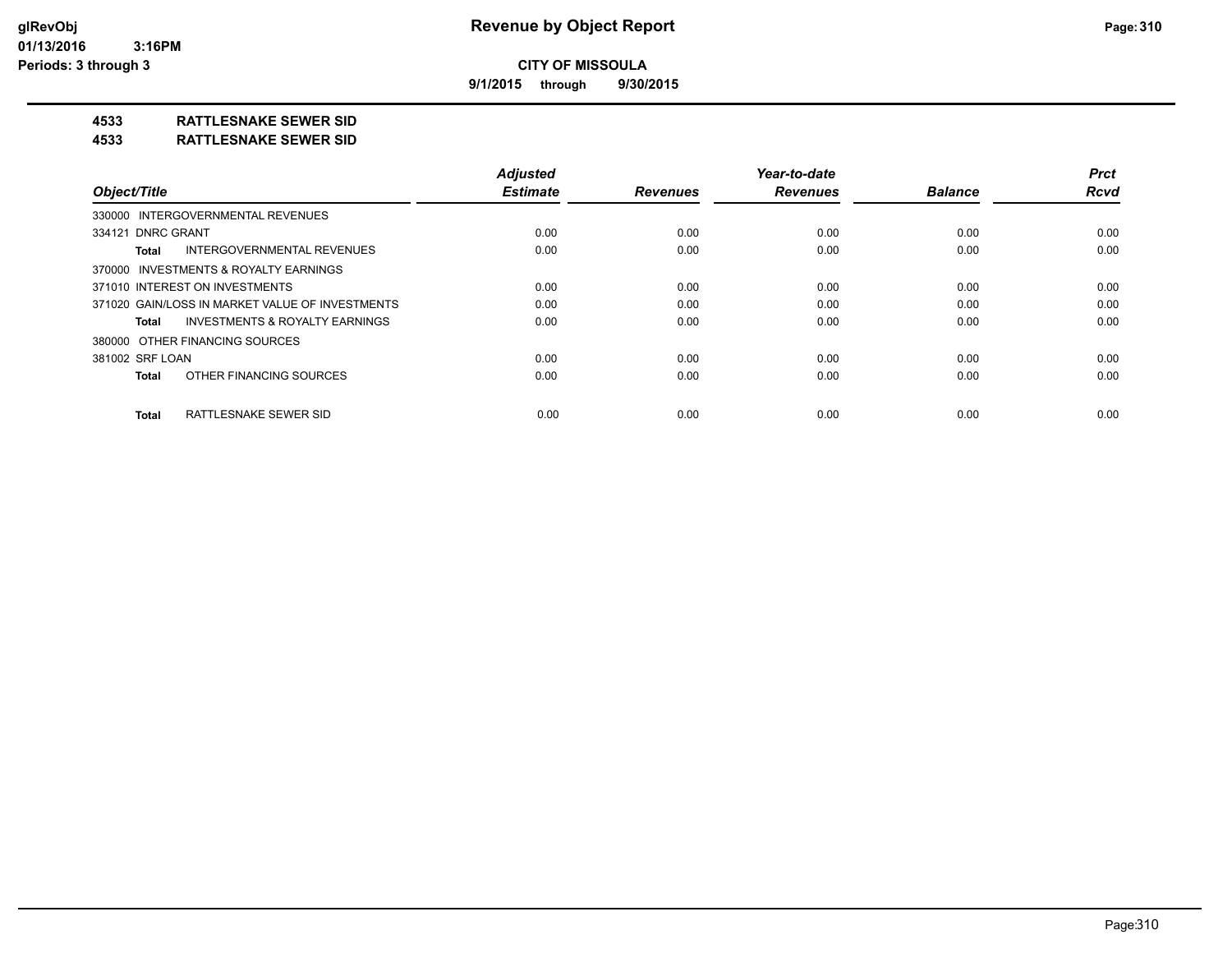**9/1/2015 through 9/30/2015**

### **4533 RATTLESNAKE SEWER SID**

| Object/Title                                   | <b>Adjusted</b><br><b>Estimate</b> | <b>Revenues</b> | Year-to-date<br><b>Revenues</b> | <b>Balance</b> | <b>Prct</b><br><b>Rcvd</b> |
|------------------------------------------------|------------------------------------|-----------------|---------------------------------|----------------|----------------------------|
| INTERGOVERNMENTAL REVENUES<br>330000           |                                    |                 |                                 |                |                            |
| 334121 DNRC GRANT                              | 0.00                               | 0.00            | 0.00                            | 0.00           | 0.00                       |
| INTERGOVERNMENTAL REVENUES<br>Total            | 0.00                               | 0.00            | 0.00                            | 0.00           | 0.00                       |
| 370000 INVESTMENTS & ROYALTY EARNINGS          |                                    |                 |                                 |                |                            |
| 371010 INTEREST ON INVESTMENTS                 | 0.00                               | 0.00            | 0.00                            | 0.00           | 0.00                       |
| 371020 GAIN/LOSS IN MARKET VALUE OF INVESTMENT | 0.00                               | 0.00            | 0.00                            | 0.00           | 0.00                       |
| INVESTMENTS & ROYALTY EARNINGS<br>Total        | 0.00                               | 0.00            | 0.00                            | 0.00           | 0.00                       |
| 380000 OTHER FINANCING SOURCES                 |                                    |                 |                                 |                |                            |
| 381002 SRF LOAN                                | 0.00                               | 0.00            | 0.00                            | 0.00           | 0.00                       |
| OTHER FINANCING SOURCES<br><b>Total</b>        | 0.00                               | 0.00            | 0.00                            | 0.00           | 0.00                       |
| RATTLESNAKE SEWER SID<br><b>Total</b>          | 0.00                               | 0.00            | 0.00                            | 0.00           | 0.00                       |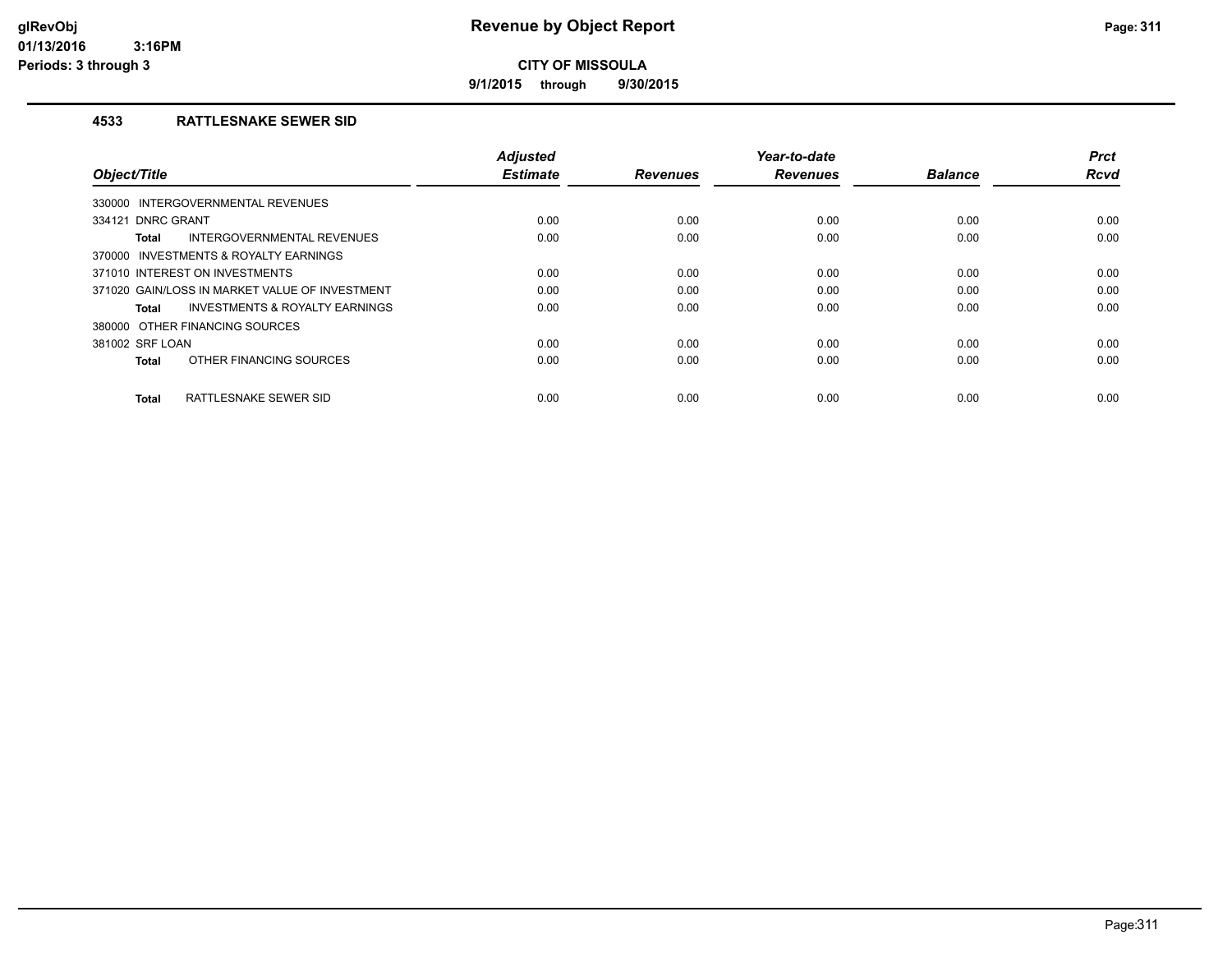**9/1/2015 through 9/30/2015**

### **4534 SID 534 LINCOLNWOOD**

#### **4534 SID 534 LINCOLNWOOD**

|                                                 | <b>Adjusted</b> |                 | Year-to-date    |                | <b>Prct</b> |
|-------------------------------------------------|-----------------|-----------------|-----------------|----------------|-------------|
| Object/Title                                    | <b>Estimate</b> | <b>Revenues</b> | <b>Revenues</b> | <b>Balance</b> | <b>Rcvd</b> |
| 330000 INTERGOVERNMENTAL REVENUES               |                 |                 |                 |                |             |
| 334121 DNRC GRANT                               | 0.00            | 0.00            | 0.00            | 0.00           | 0.00        |
| <b>INTERGOVERNMENTAL REVENUES</b><br>Total      | 0.00            | 0.00            | 0.00            | 0.00           | 0.00        |
| 370000 INVESTMENTS & ROYALTY EARNINGS           |                 |                 |                 |                |             |
| 371010 INTEREST ON INVESTMENTS                  | 0.00            | 0.00            | 0.00            | 0.00           | 0.00        |
| 371020 GAIN/LOSS IN MARKET VALUE OF INVESTMENTS | 0.00            | 0.00            | 0.00            | 0.00           | 0.00        |
| INVESTMENTS & ROYALTY EARNINGS<br>Total         | 0.00            | 0.00            | 0.00            | 0.00           | 0.00        |
| 380000 OTHER FINANCING SOURCES                  |                 |                 |                 |                |             |
| 381002 SRF LOAN                                 | 0.00            | 0.00            | 0.00            | 0.00           | 0.00        |
| OTHER FINANCING SOURCES<br>Total                | 0.00            | 0.00            | 0.00            | 0.00           | 0.00        |
|                                                 |                 |                 |                 |                |             |
| SID 534 LINCOLNWOOD<br>Total                    | 0.00            | 0.00            | 0.00            | 0.00           | 0.00        |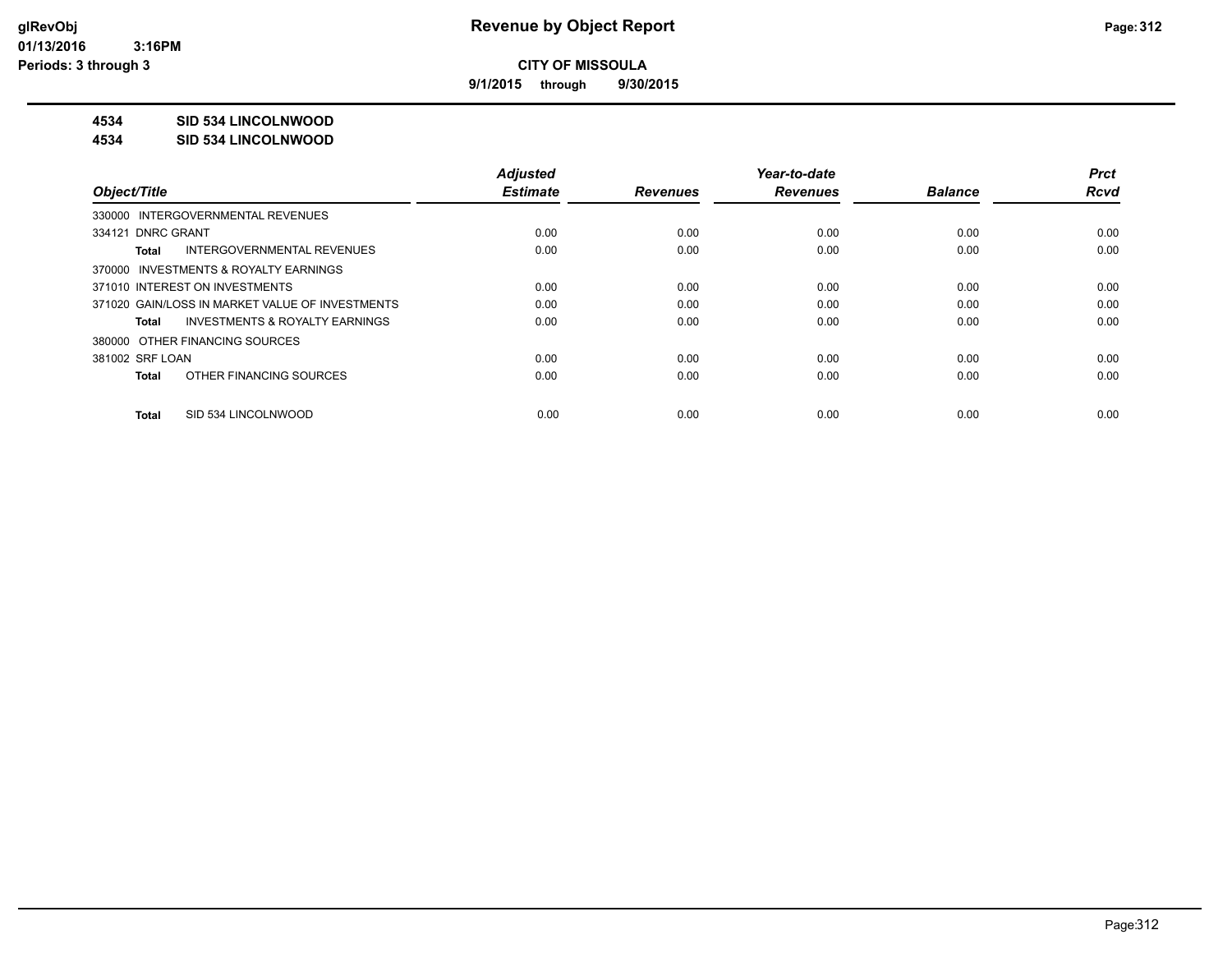**9/1/2015 through 9/30/2015**

### **4534 SID 534 LINCOLNWOOD**

|                                                | <b>Adjusted</b> |                 | Year-to-date    |                | <b>Prct</b> |
|------------------------------------------------|-----------------|-----------------|-----------------|----------------|-------------|
| Object/Title                                   | <b>Estimate</b> | <b>Revenues</b> | <b>Revenues</b> | <b>Balance</b> | <b>Rcvd</b> |
| 330000 INTERGOVERNMENTAL REVENUES              |                 |                 |                 |                |             |
| 334121 DNRC GRANT                              | 0.00            | 0.00            | 0.00            | 0.00           | 0.00        |
| INTERGOVERNMENTAL REVENUES<br><b>Total</b>     | 0.00            | 0.00            | 0.00            | 0.00           | 0.00        |
| 370000 INVESTMENTS & ROYALTY EARNINGS          |                 |                 |                 |                |             |
| 371010 INTEREST ON INVESTMENTS                 | 0.00            | 0.00            | 0.00            | 0.00           | 0.00        |
| 371020 GAIN/LOSS IN MARKET VALUE OF INVESTMENT | 0.00            | 0.00            | 0.00            | 0.00           | 0.00        |
| INVESTMENTS & ROYALTY EARNINGS<br>Total        | 0.00            | 0.00            | 0.00            | 0.00           | 0.00        |
| 380000 OTHER FINANCING SOURCES                 |                 |                 |                 |                |             |
| 381002 SRF LOAN                                | 0.00            | 0.00            | 0.00            | 0.00           | 0.00        |
| OTHER FINANCING SOURCES<br><b>Total</b>        | 0.00            | 0.00            | 0.00            | 0.00           | 0.00        |
| SID 534 LINCOLNWOOD<br><b>Total</b>            | 0.00            | 0.00            | 0.00            | 0.00           | 0.00        |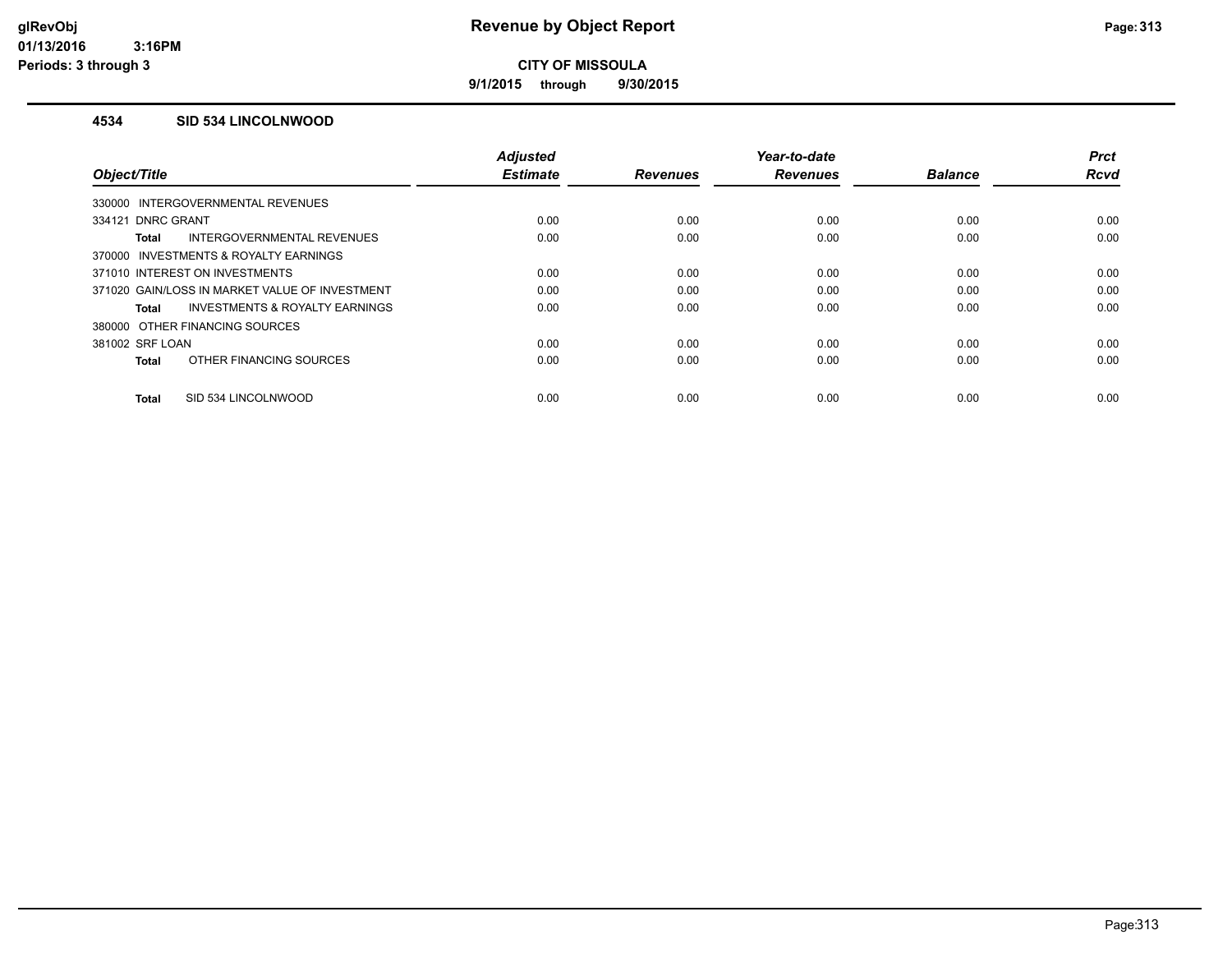**9/1/2015 through 9/30/2015**

### **4535 SLANT STREET TRAFFIC CALMING**

#### **4535 SLANT STREET TRAFFIC CALMING**

|                                                 | <b>Adjusted</b> |                 | Year-to-date    |                | <b>Prct</b> |
|-------------------------------------------------|-----------------|-----------------|-----------------|----------------|-------------|
| Object/Title                                    | <b>Estimate</b> | <b>Revenues</b> | <b>Revenues</b> | <b>Balance</b> | <b>Rcvd</b> |
| 370000 INVESTMENTS & ROYALTY EARNINGS           |                 |                 |                 |                |             |
| 371010 INTEREST ON INVESTMENTS                  | 0.00            | 0.00            | 0.00            | 0.00           | 0.00        |
| 371020 GAIN/LOSS IN MARKET VALUE OF INVESTMENTS | 0.00            | 0.00            | 0.00            | 0.00           | 0.00        |
| INVESTMENTS & ROYALTY EARNINGS<br>Total         | 0.00            | 0.00            | 0.00            | 0.00           | 0.00        |
| 380000 OTHER FINANCING SOURCES                  |                 |                 |                 |                |             |
| 383000 OPERATING TRANSFERS                      | 0.00            | 0.00            | 0.00            | 0.00           | 0.00        |
| OTHER FINANCING SOURCES<br>Total                | 0.00            | 0.00            | 0.00            | 0.00           | 0.00        |
|                                                 |                 |                 |                 |                |             |
| SLANT STREET TRAFFIC CALMING<br>Total           | 0.00            | 0.00            | 0.00            | 0.00           | 0.00        |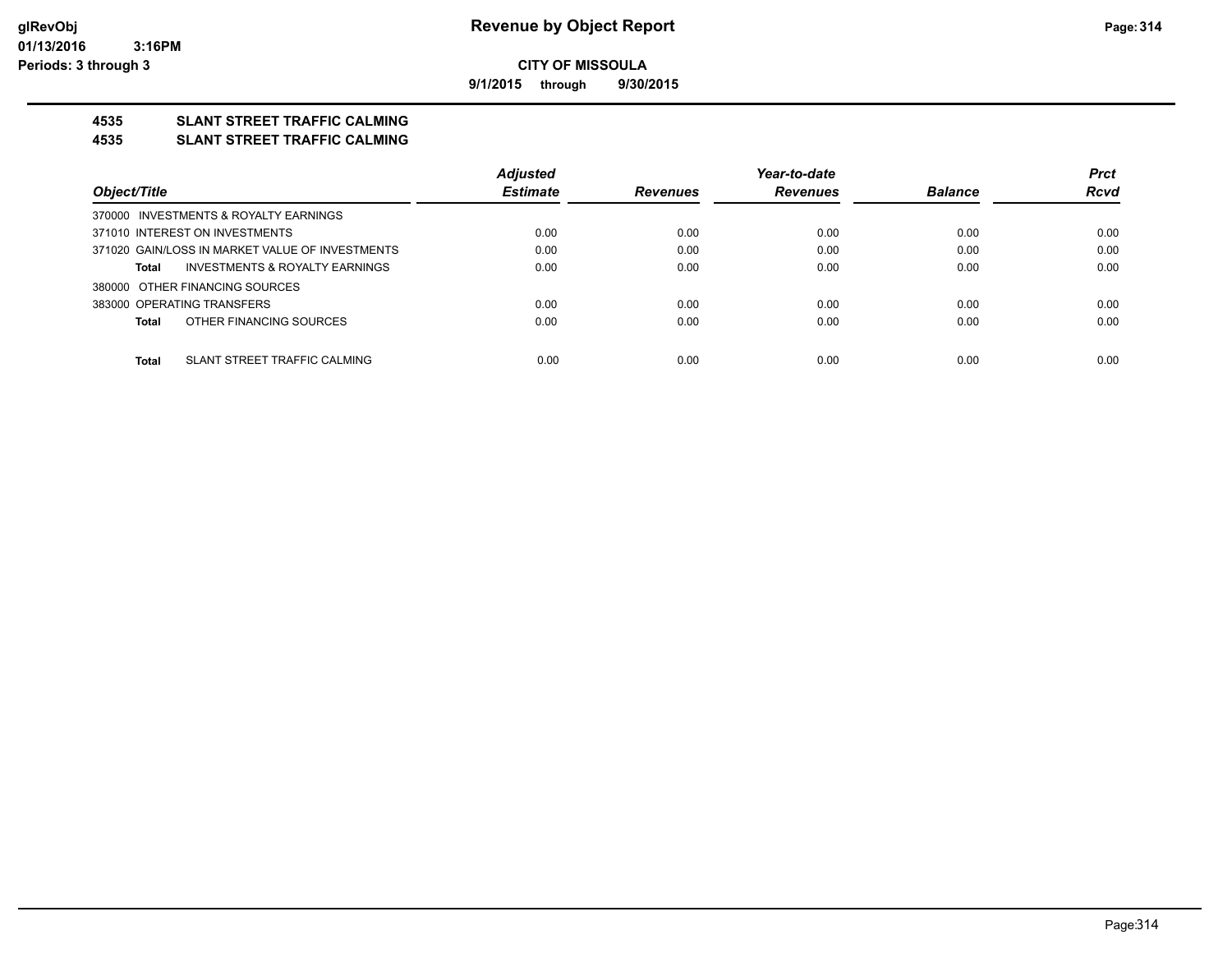**9/1/2015 through 9/30/2015**

### **4535 SLANT STREET TRAFFIC CALMING**

|                                                    | <b>Adjusted</b> |                 | Year-to-date    |                | <b>Prct</b> |
|----------------------------------------------------|-----------------|-----------------|-----------------|----------------|-------------|
| Object/Title                                       | <b>Estimate</b> | <b>Revenues</b> | <b>Revenues</b> | <b>Balance</b> | Rcvd        |
| 370000 INVESTMENTS & ROYALTY EARNINGS              |                 |                 |                 |                |             |
| 371010 INTEREST ON INVESTMENTS                     | 0.00            | 0.00            | 0.00            | 0.00           | 0.00        |
| 371020 GAIN/LOSS IN MARKET VALUE OF INVESTMENT     | 0.00            | 0.00            | 0.00            | 0.00           | 0.00        |
| <b>INVESTMENTS &amp; ROYALTY EARNINGS</b><br>Total | 0.00            | 0.00            | 0.00            | 0.00           | 0.00        |
| 380000 OTHER FINANCING SOURCES                     |                 |                 |                 |                |             |
| 383000 OPERATING TRANSFERS                         | 0.00            | 0.00            | 0.00            | 0.00           | 0.00        |
| OTHER FINANCING SOURCES<br>Total                   | 0.00            | 0.00            | 0.00            | 0.00           | 0.00        |
|                                                    |                 |                 |                 |                |             |
| <b>Total</b><br>SLANT STREET TRAFFIC CALMING       | 0.00            | 0.00            | 0.00            | 0.00           | 0.00        |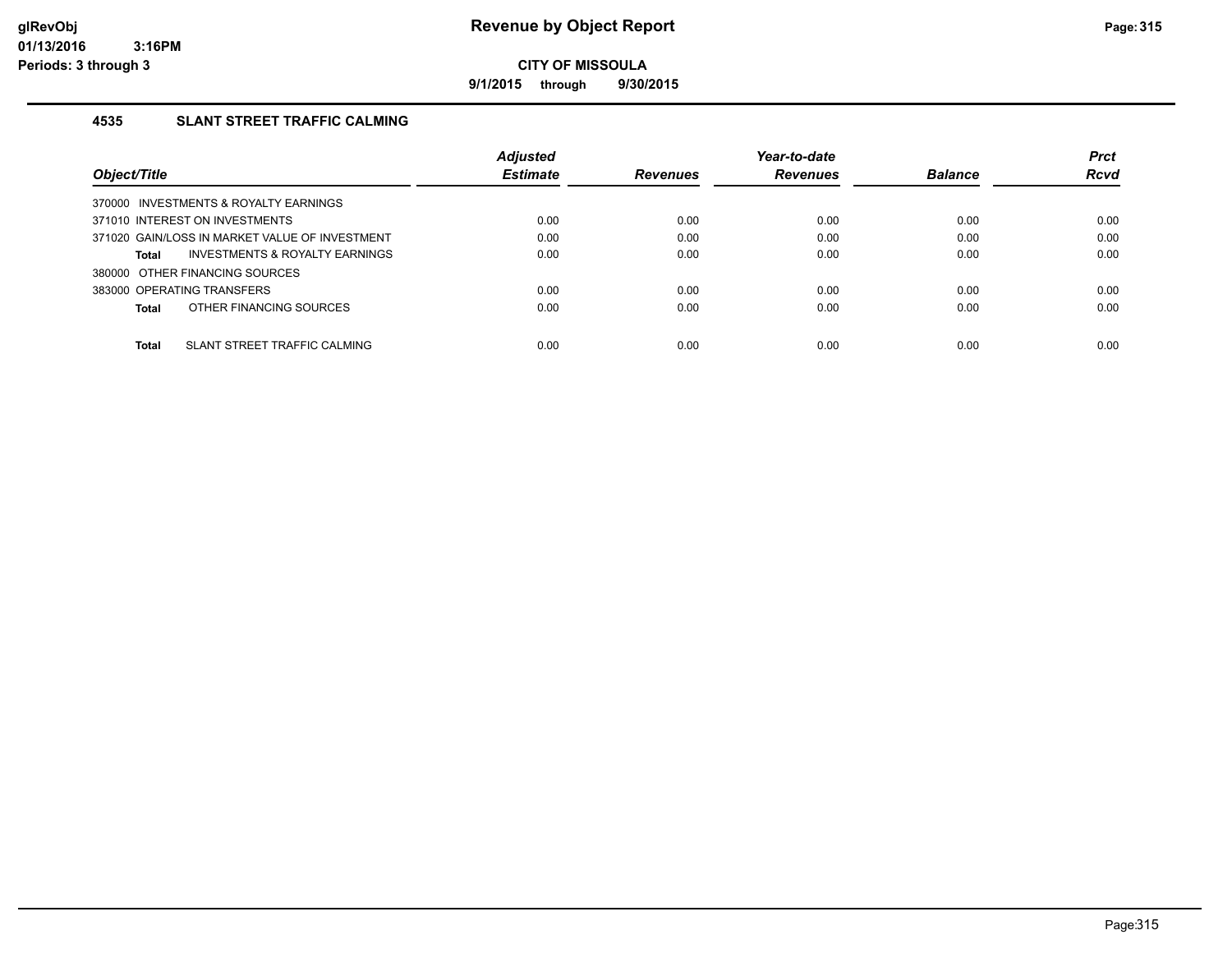**9/1/2015 through 9/30/2015**

# **4536 SID536 LINCOLNWOOD SWR PH2**

#### **4536 SID536 LINCOLNWOOD SWR PH2**

|                                                    | <b>Adjusted</b> |                 | Year-to-date    |                | <b>Prct</b> |
|----------------------------------------------------|-----------------|-----------------|-----------------|----------------|-------------|
| Object/Title                                       | <b>Estimate</b> | <b>Revenues</b> | <b>Revenues</b> | <b>Balance</b> | Rcvd        |
| 330000 INTERGOVERNMENTAL REVENUES                  |                 |                 |                 |                |             |
| 334121 DNRC GRANT                                  | 0.00            | 0.00            | 0.00            | 0.00           | 0.00        |
| <b>INTERGOVERNMENTAL REVENUES</b><br>Total         | 0.00            | 0.00            | 0.00            | 0.00           | 0.00        |
| 360000 MISCELLANEOUS REVENUES                      |                 |                 |                 |                |             |
| 365001 *** Title Not Found ***                     | 0.00            | 0.00            | 0.00            | 0.00           | 0.00        |
| <b>MISCELLANEOUS REVENUES</b><br>Total             | 0.00            | 0.00            | 0.00            | 0.00           | 0.00        |
| 370000 INVESTMENTS & ROYALTY EARNINGS              |                 |                 |                 |                |             |
| 371010 INTEREST ON INVESTMENTS                     | 0.00            | 0.00            | 0.00            | 0.00           | 0.00        |
| 371020 GAIN/LOSS IN MARKET VALUE OF INVESTMENTS    | 0.00            | 0.00            | 0.00            | 0.00           | 0.00        |
| <b>INVESTMENTS &amp; ROYALTY EARNINGS</b><br>Total | 0.00            | 0.00            | 0.00            | 0.00           | 0.00        |
| 380000 OTHER FINANCING SOURCES                     |                 |                 |                 |                |             |
| 381030 SID BONDS PROCEEDS                          | 0.00            | 0.00            | 0.00            | 0.00           | 0.00        |
| OTHER FINANCING SOURCES<br>Total                   | 0.00            | 0.00            | 0.00            | 0.00           | 0.00        |
|                                                    |                 |                 |                 |                |             |
| SID536 LINCOLNWOOD SWR PH2<br>Total                | 0.00            | 0.00            | 0.00            | 0.00           | 0.00        |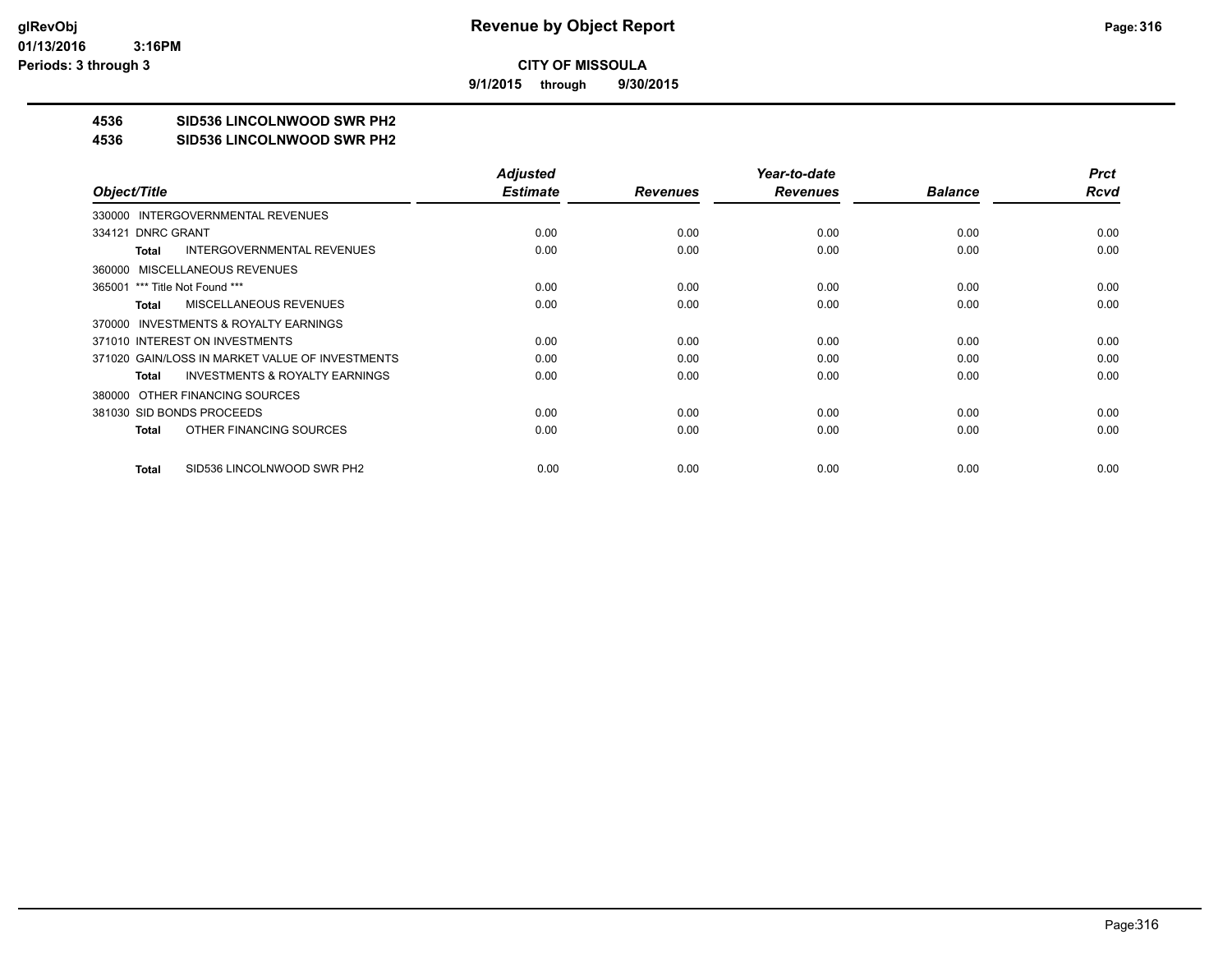**9/1/2015 through 9/30/2015**

### **4536 SID536 LINCOLNWOOD SWR PH2**

| Object/Title                                              | <b>Adjusted</b><br><b>Estimate</b> | <b>Revenues</b> | Year-to-date<br><b>Revenues</b> | <b>Balance</b> | <b>Prct</b><br><b>Rcvd</b> |
|-----------------------------------------------------------|------------------------------------|-----------------|---------------------------------|----------------|----------------------------|
| INTERGOVERNMENTAL REVENUES<br>330000                      |                                    |                 |                                 |                |                            |
| 334121 DNRC GRANT                                         | 0.00                               | 0.00            | 0.00                            | 0.00           | 0.00                       |
|                                                           |                                    |                 |                                 |                |                            |
| INTERGOVERNMENTAL REVENUES<br><b>Total</b>                | 0.00                               | 0.00            | 0.00                            | 0.00           | 0.00                       |
| MISCELLANEOUS REVENUES<br>360000                          |                                    |                 |                                 |                |                            |
| 365001 *** Title Not Found ***                            | 0.00                               | 0.00            | 0.00                            | 0.00           | 0.00                       |
| MISCELLANEOUS REVENUES<br><b>Total</b>                    | 0.00                               | 0.00            | 0.00                            | 0.00           | 0.00                       |
| INVESTMENTS & ROYALTY EARNINGS<br>370000                  |                                    |                 |                                 |                |                            |
| 371010 INTEREST ON INVESTMENTS                            | 0.00                               | 0.00            | 0.00                            | 0.00           | 0.00                       |
| 371020 GAIN/LOSS IN MARKET VALUE OF INVESTMENT            | 0.00                               | 0.00            | 0.00                            | 0.00           | 0.00                       |
| <b>INVESTMENTS &amp; ROYALTY EARNINGS</b><br><b>Total</b> | 0.00                               | 0.00            | 0.00                            | 0.00           | 0.00                       |
| 380000 OTHER FINANCING SOURCES                            |                                    |                 |                                 |                |                            |
| 381030 SID BONDS PROCEEDS                                 | 0.00                               | 0.00            | 0.00                            | 0.00           | 0.00                       |
| OTHER FINANCING SOURCES<br><b>Total</b>                   | 0.00                               | 0.00            | 0.00                            | 0.00           | 0.00                       |
| SID536 LINCOLNWOOD SWR PH2<br><b>Total</b>                | 0.00                               | 0.00            | 0.00                            | 0.00           | 0.00                       |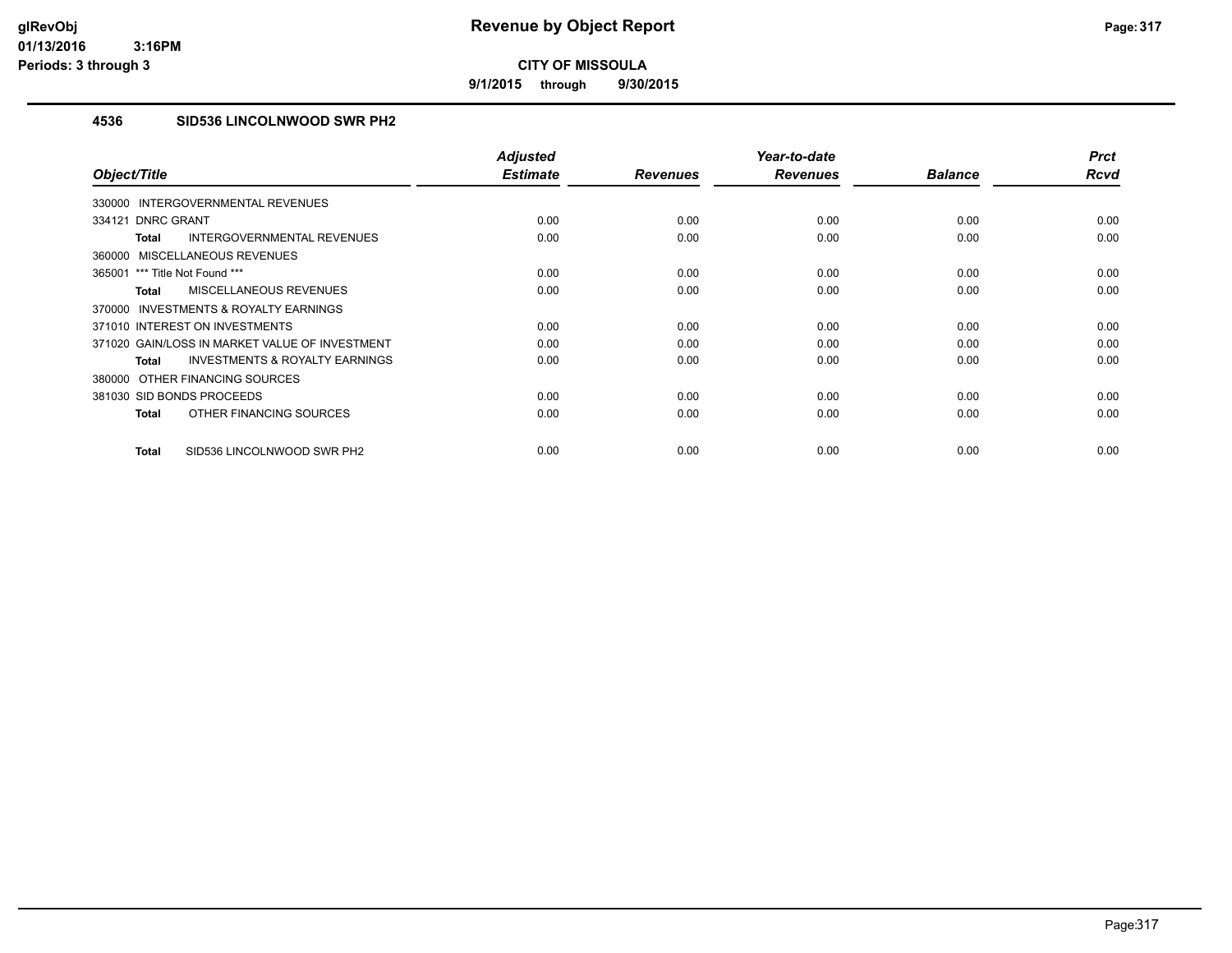**9/1/2015 through 9/30/2015**

### **4538 SID 538 HILLVIEW WAY**

**4538 SID 538 HILLVIEW WAY**

|                                                    | <b>Adjusted</b> |                 | Year-to-date    |                | <b>Prct</b> |
|----------------------------------------------------|-----------------|-----------------|-----------------|----------------|-------------|
| Object/Title                                       | <b>Estimate</b> | <b>Revenues</b> | <b>Revenues</b> | <b>Balance</b> | <b>Rcvd</b> |
| 370000 INVESTMENTS & ROYALTY EARNINGS              |                 |                 |                 |                |             |
| 371010 INTEREST ON INVESTMENTS                     | 0.00            | 0.00            | 0.00            | 0.00           | 0.00        |
| 371020 GAIN/LOSS IN MARKET VALUE OF INVESTMENTS    | 0.00            | 0.00            | 0.00            | 0.00           | 0.00        |
| <b>INVESTMENTS &amp; ROYALTY EARNINGS</b><br>Total | 0.00            | 0.00            | 0.00            | 0.00           | 0.00        |
| 380000 OTHER FINANCING SOURCES                     |                 |                 |                 |                |             |
| 383000 OPERATING TRANSFERS                         | 0.00            | 0.00            | 0.00            | 0.00           | 0.00        |
| OTHER FINANCING SOURCES<br><b>Total</b>            | 0.00            | 0.00            | 0.00            | 0.00           | 0.00        |
|                                                    |                 |                 |                 |                |             |
| <b>Total</b><br>SID 538 HILLVIEW WAY               | 0.00            | 0.00            | 0.00            | 0.00           | 0.00        |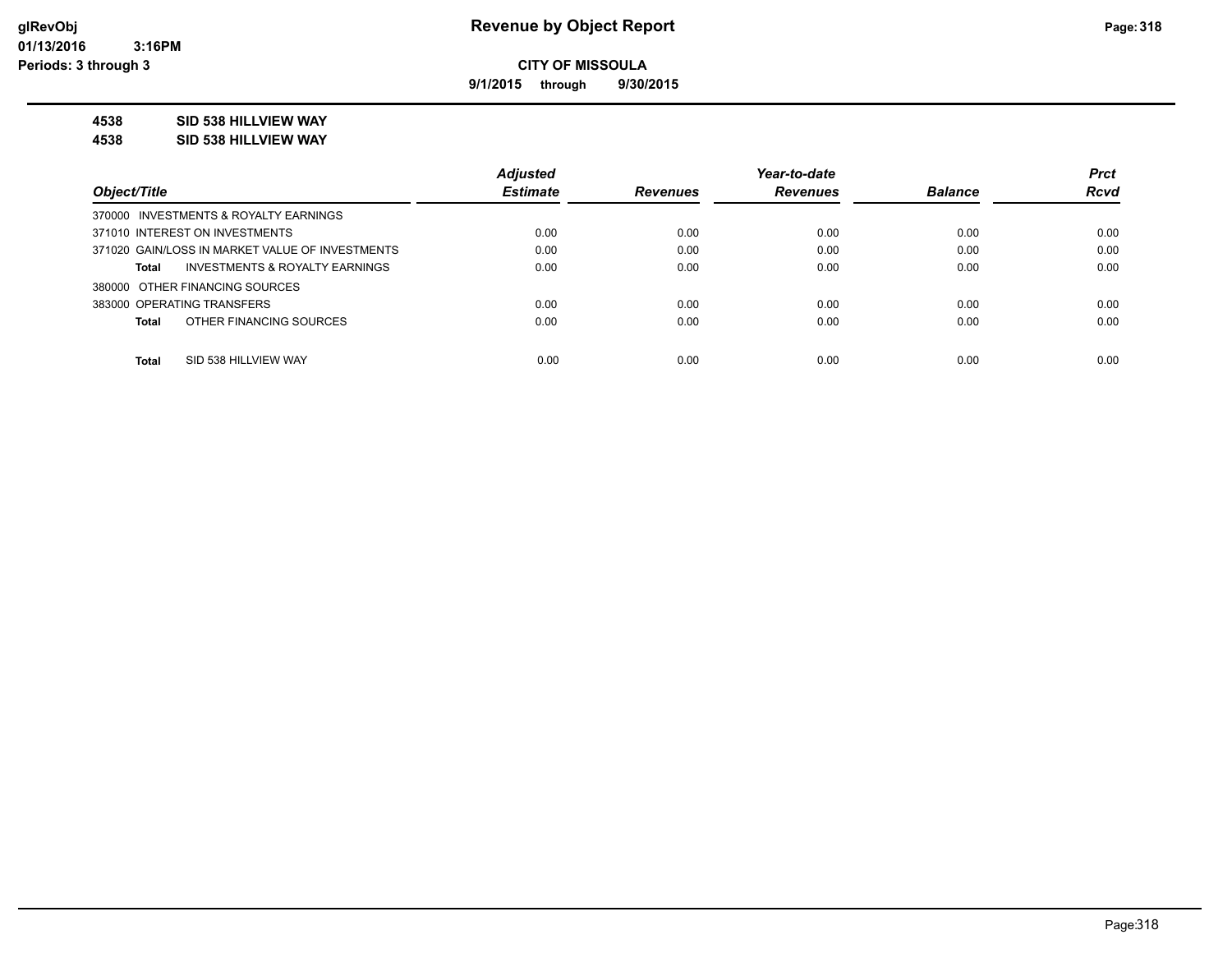**9/1/2015 through 9/30/2015**

#### **4538 SID 538 HILLVIEW WAY**

|                                                | <b>Adjusted</b> |                 | Year-to-date    |                | <b>Prct</b> |
|------------------------------------------------|-----------------|-----------------|-----------------|----------------|-------------|
| Object/Title                                   | <b>Estimate</b> | <b>Revenues</b> | <b>Revenues</b> | <b>Balance</b> | <b>Rcvd</b> |
| 370000 INVESTMENTS & ROYALTY EARNINGS          |                 |                 |                 |                |             |
| 371010 INTEREST ON INVESTMENTS                 | 0.00            | 0.00            | 0.00            | 0.00           | 0.00        |
| 371020 GAIN/LOSS IN MARKET VALUE OF INVESTMENT | 0.00            | 0.00            | 0.00            | 0.00           | 0.00        |
| INVESTMENTS & ROYALTY EARNINGS<br>Total        | 0.00            | 0.00            | 0.00            | 0.00           | 0.00        |
| 380000 OTHER FINANCING SOURCES                 |                 |                 |                 |                |             |
| 383000 OPERATING TRANSFERS                     | 0.00            | 0.00            | 0.00            | 0.00           | 0.00        |
| OTHER FINANCING SOURCES<br>Total               | 0.00            | 0.00            | 0.00            | 0.00           | 0.00        |
|                                                |                 |                 |                 |                |             |
| Total<br>SID 538 HILLVIEW WAY                  | 0.00            | 0.00            | 0.00            | 0.00           | 0.00        |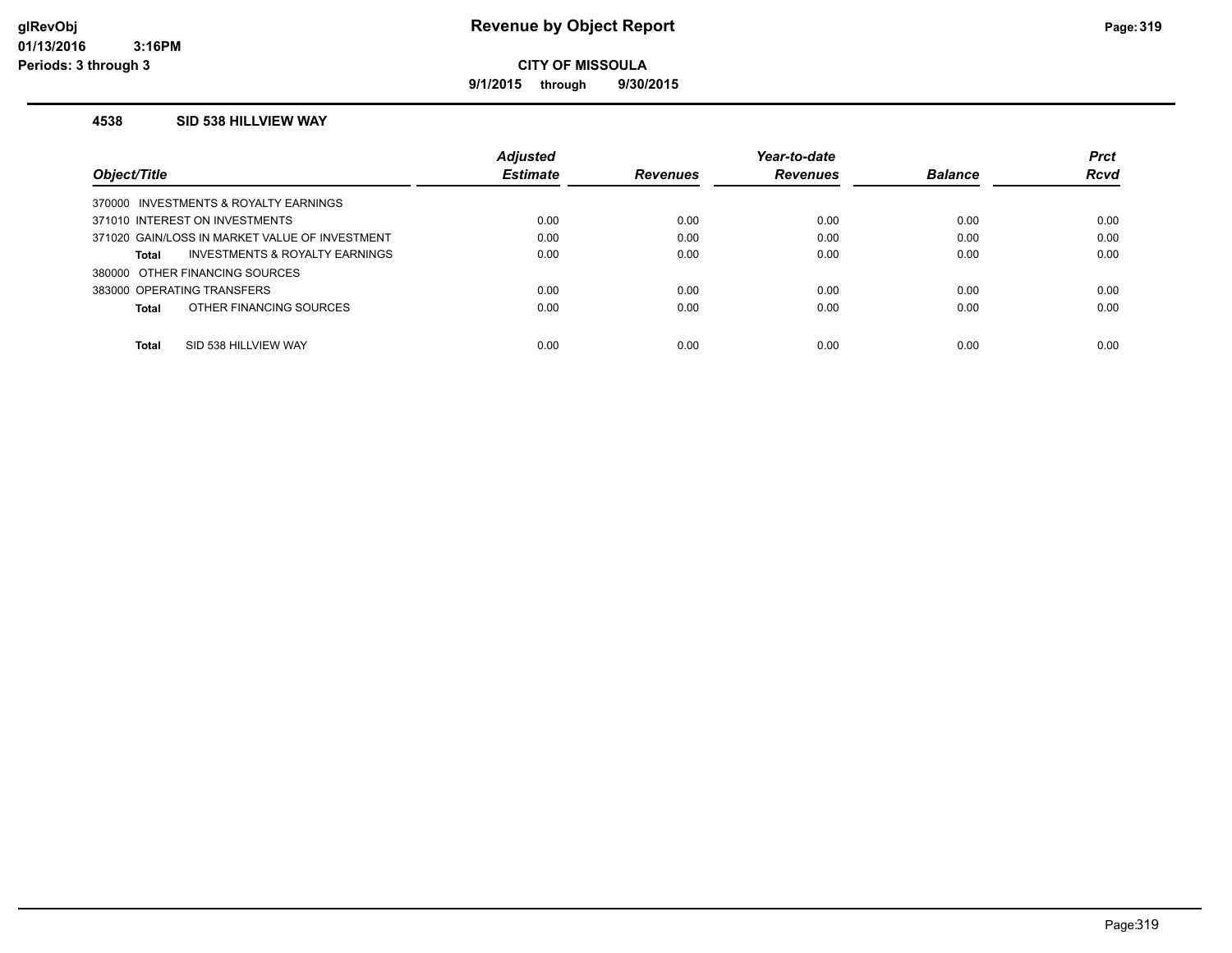**9/1/2015 through 9/30/2015**

**4539 SID 539 4th STREET**

**4539 SID 539 4th STREET**

|                                                | <b>Adjusted</b> |                 | Year-to-date    |                | <b>Prct</b> |
|------------------------------------------------|-----------------|-----------------|-----------------|----------------|-------------|
| Object/Title                                   | <b>Estimate</b> | <b>Revenues</b> | <b>Revenues</b> | <b>Balance</b> | <b>Rcvd</b> |
| 370000 INVESTMENTS & ROYALTY EARNINGS          |                 |                 |                 |                |             |
| 371010 INTEREST ON INVESTMENTS                 | 0.00            | 0.00            | 0.00            | 0.00           | 0.00        |
| INVESTMENTS & ROYALTY EARNINGS<br><b>Total</b> | 0.00            | 0.00            | 0.00            | 0.00           | 0.00        |
| 380000 OTHER FINANCING SOURCES                 |                 |                 |                 |                |             |
| 383000 OPERATING TRANSFERS                     | 0.00            | 0.00            | 0.00            | 0.00           | 0.00        |
| OTHER FINANCING SOURCES<br><b>Total</b>        | 0.00            | 0.00            | 0.00            | 0.00           | 0.00        |
|                                                |                 |                 |                 |                |             |
| SID 539 4th STREET<br><b>Total</b>             | 0.00            | 0.00            | 0.00            | 0.00           | 0.00        |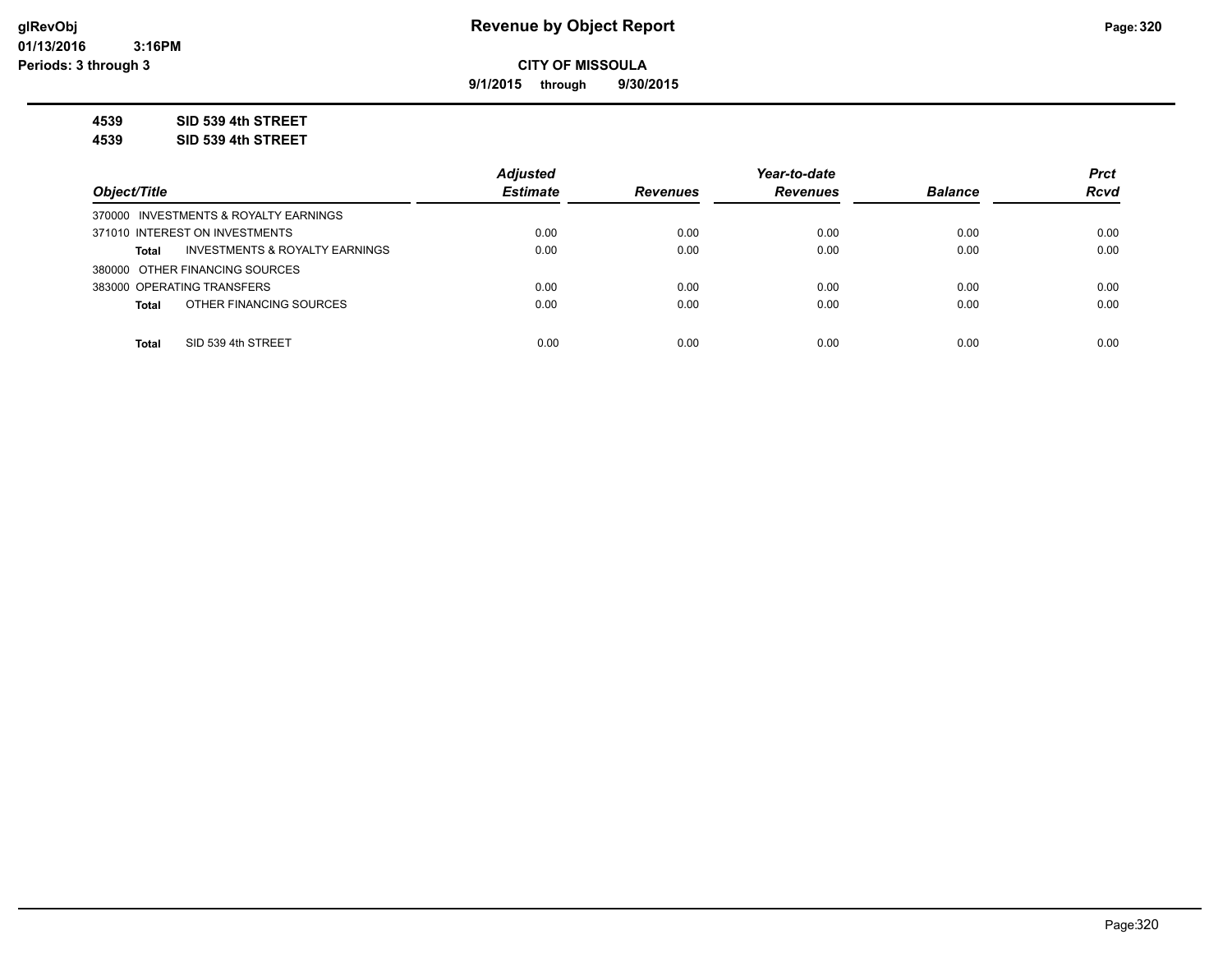### **glRevObj Revenue by Object Report Page:321**

**CITY OF MISSOULA**

**9/1/2015 through 9/30/2015**

#### **4539 SID 539 4th STREET**

| Object/Title                            | <b>Adjusted</b><br><b>Estimate</b> | <b>Revenues</b> | Year-to-date<br><b>Revenues</b> | <b>Balance</b> | <b>Prct</b><br><b>Rcvd</b> |
|-----------------------------------------|------------------------------------|-----------------|---------------------------------|----------------|----------------------------|
| 370000 INVESTMENTS & ROYALTY EARNINGS   |                                    |                 |                                 |                |                            |
| 371010 INTEREST ON INVESTMENTS          | 0.00                               | 0.00            | 0.00                            | 0.00           | 0.00                       |
| INVESTMENTS & ROYALTY EARNINGS<br>Total | 0.00                               | 0.00            | 0.00                            | 0.00           | 0.00                       |
| 380000 OTHER FINANCING SOURCES          |                                    |                 |                                 |                |                            |
| 383000 OPERATING TRANSFERS              | 0.00                               | 0.00            | 0.00                            | 0.00           | 0.00                       |
| OTHER FINANCING SOURCES<br>Total        | 0.00                               | 0.00            | 0.00                            | 0.00           | 0.00                       |
|                                         |                                    |                 |                                 |                |                            |
| SID 539 4th STREET<br><b>Total</b>      | 0.00                               | 0.00            | 0.00                            | 0.00           | 0.00                       |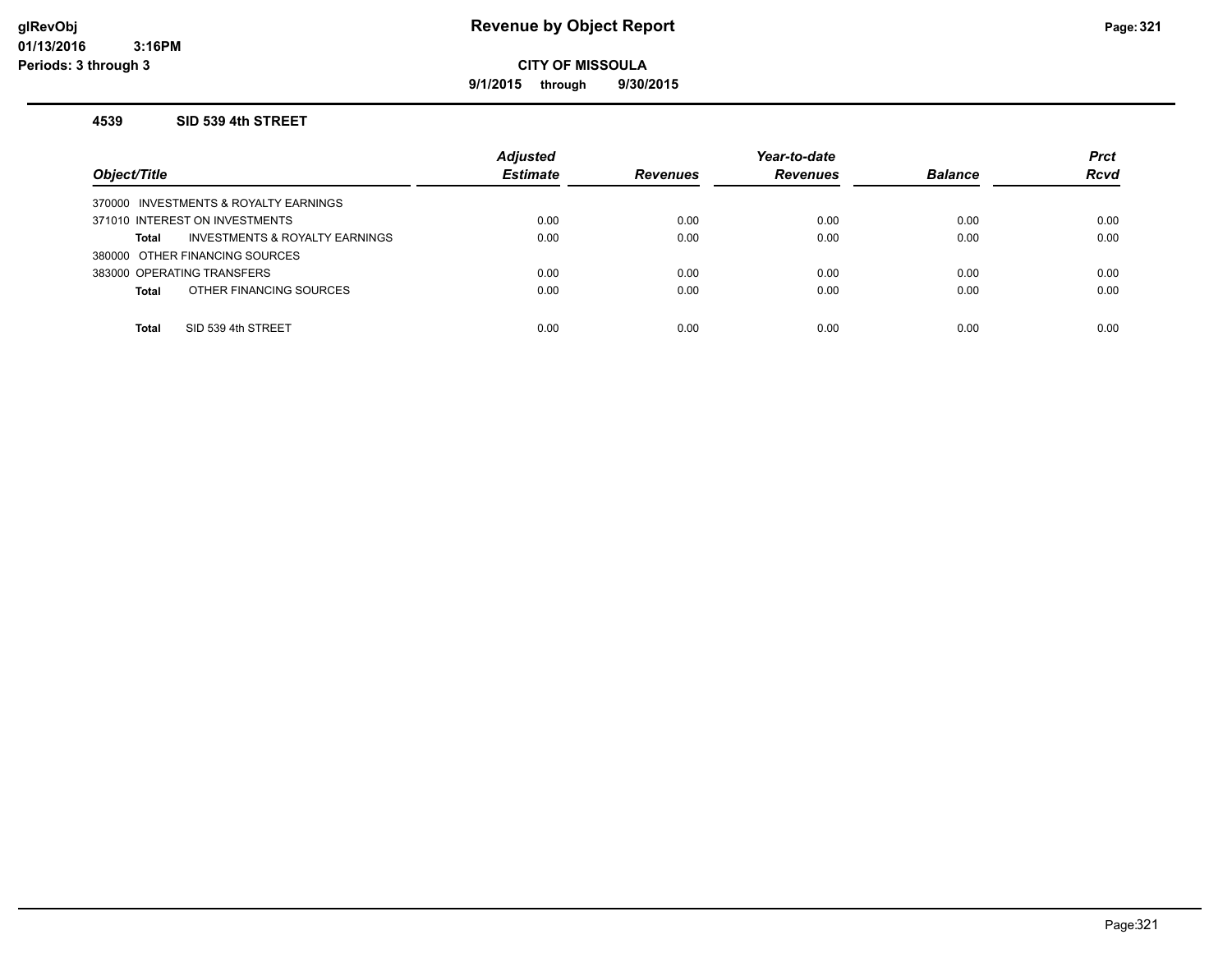**9/1/2015 through 9/30/2015**

**4540 SID 540 ENGLAND BLVD**

**4540 SID 540 ENGLAND BLVD**

|                                                     | <b>Adjusted</b> |                 | Year-to-date    |                | <b>Prct</b> |
|-----------------------------------------------------|-----------------|-----------------|-----------------|----------------|-------------|
| Object/Title                                        | <b>Estimate</b> | <b>Revenues</b> | <b>Revenues</b> | <b>Balance</b> | <b>Rcvd</b> |
| TAXES/ASSESSMENTS<br>310000                         |                 |                 |                 |                |             |
| PENALTIES & INTEREST<br>312001                      | 0.00            | 0.00            | 0.00            | 0.00           | 0.00        |
| TAXES/ASSESSMENTS<br>Total                          | 0.00            | 0.00            | 0.00            | 0.00           | 0.00        |
| MISCELLANEOUS REVENUES<br>360000                    |                 |                 |                 |                |             |
| 363020 PROPERTY ASSESSMENTS                         | 0.00            | 0.00            | 0.00            | 0.00           | 0.00        |
| PAYOFF PRINCIPAL ASSESSMENTS<br>363021              | 0.00            | 0.00            | 0.00            | 0.00           | 0.00        |
| 363022 BOND INTEREST ASSESSMENTS                    | 0.00            | 0.00            | 0.00            | 0.00           | 0.00        |
| 363040 PENALTY AND INTEREST                         | 0.00            | 0.00            | 0.00            | 0.00           | 0.00        |
| MISCELLANEOUS REVENUES<br>Total                     | 0.00            | 0.00            | 0.00            | 0.00           | 0.00        |
| <b>INVESTMENTS &amp; ROYALTY EARNINGS</b><br>370000 |                 |                 |                 |                |             |
| 371010 INTEREST ON INVESTMENTS                      | 0.00            | 0.00            | 0.00            | 0.00           | 0.00        |
| 371020 GAIN/LOSS IN MARKET VALUE OF INVESTMENTS     | 0.00            | 0.00            | 0.00            | 0.00           | 0.00        |
| <b>INVESTMENTS &amp; ROYALTY EARNINGS</b><br>Total  | 0.00            | 0.00            | 0.00            | 0.00           | 0.00        |
| OTHER FINANCING SOURCES<br>380000                   |                 |                 |                 |                |             |
| 381030 SID BONDS PROCEEDS                           | 0.00            | 0.00            | 0.00            | 0.00           | 0.00        |
| OTHER FINANCING SOURCES<br><b>Total</b>             | 0.00            | 0.00            | 0.00            | 0.00           | 0.00        |
| SID 540 ENGLAND BLVD<br><b>Total</b>                | 0.00            | 0.00            | 0.00            | 0.00           | 0.00        |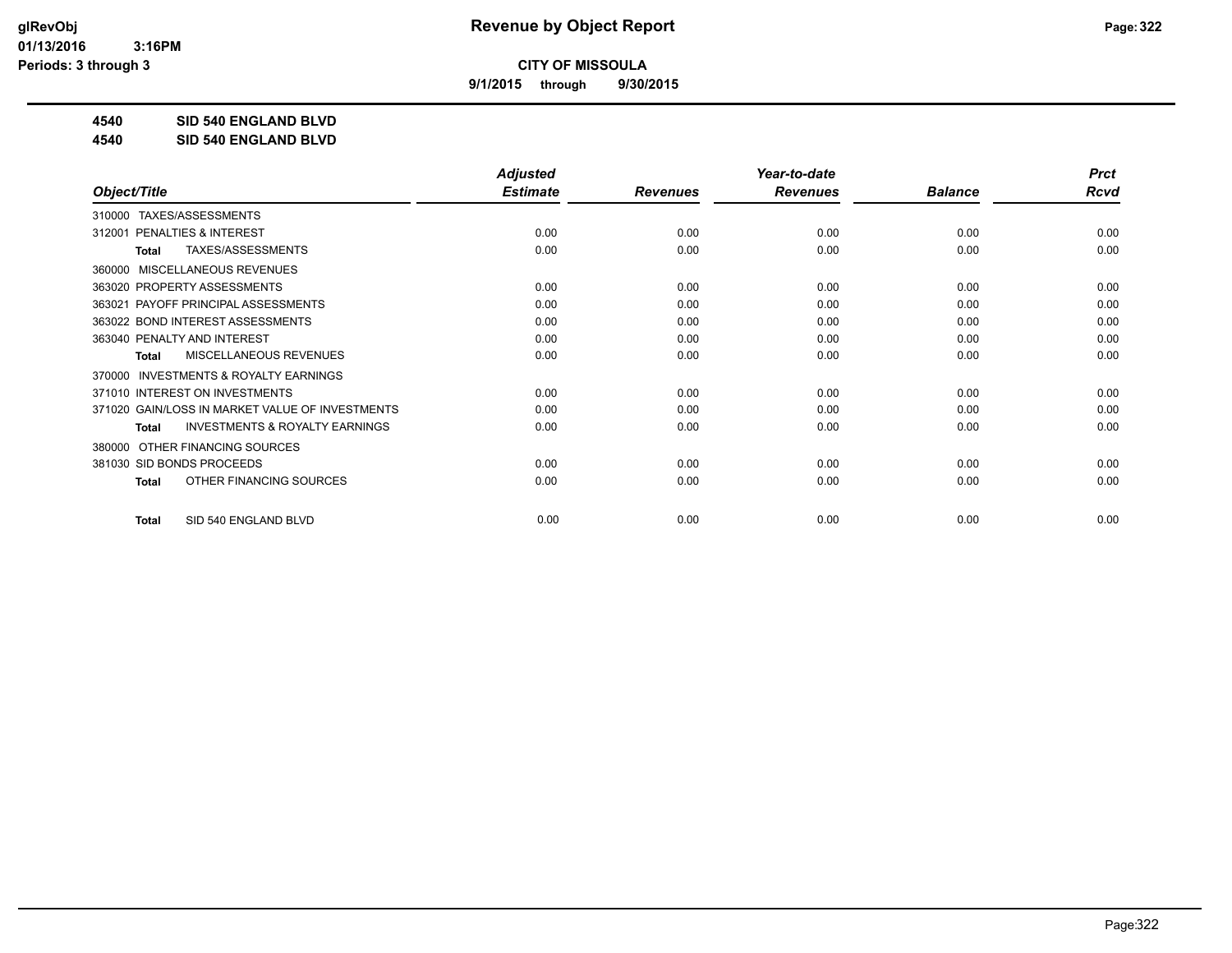**9/1/2015 through 9/30/2015**

### **4540 SID 540 ENGLAND BLVD**

|                                                    | <b>Adjusted</b> |                 | Year-to-date    |                | <b>Prct</b> |
|----------------------------------------------------|-----------------|-----------------|-----------------|----------------|-------------|
| Object/Title                                       | <b>Estimate</b> | <b>Revenues</b> | <b>Revenues</b> | <b>Balance</b> | <b>Rcvd</b> |
| TAXES/ASSESSMENTS<br>310000                        |                 |                 |                 |                |             |
| 312001 PENALTIES & INTEREST                        | 0.00            | 0.00            | 0.00            | 0.00           | 0.00        |
| TAXES/ASSESSMENTS<br><b>Total</b>                  | 0.00            | 0.00            | 0.00            | 0.00           | 0.00        |
| 360000 MISCELLANEOUS REVENUES                      |                 |                 |                 |                |             |
| 363020 PROPERTY ASSESSMENTS                        | 0.00            | 0.00            | 0.00            | 0.00           | 0.00        |
| 363021 PAYOFF PRINCIPAL ASSESSMENTS                | 0.00            | 0.00            | 0.00            | 0.00           | 0.00        |
| 363022 BOND INTEREST ASSESSMENTS                   | 0.00            | 0.00            | 0.00            | 0.00           | 0.00        |
| 363040 PENALTY AND INTEREST                        | 0.00            | 0.00            | 0.00            | 0.00           | 0.00        |
| <b>MISCELLANEOUS REVENUES</b><br>Total             | 0.00            | 0.00            | 0.00            | 0.00           | 0.00        |
| 370000 INVESTMENTS & ROYALTY EARNINGS              |                 |                 |                 |                |             |
| 371010 INTEREST ON INVESTMENTS                     | 0.00            | 0.00            | 0.00            | 0.00           | 0.00        |
| 371020 GAIN/LOSS IN MARKET VALUE OF INVESTMENT     | 0.00            | 0.00            | 0.00            | 0.00           | 0.00        |
| <b>INVESTMENTS &amp; ROYALTY EARNINGS</b><br>Total | 0.00            | 0.00            | 0.00            | 0.00           | 0.00        |
| 380000 OTHER FINANCING SOURCES                     |                 |                 |                 |                |             |
| 381030 SID BONDS PROCEEDS                          | 0.00            | 0.00            | 0.00            | 0.00           | 0.00        |
| OTHER FINANCING SOURCES<br>Total                   | 0.00            | 0.00            | 0.00            | 0.00           | 0.00        |
| SID 540 ENGLAND BLVD<br>Total                      | 0.00            | 0.00            | 0.00            | 0.00           | 0.00        |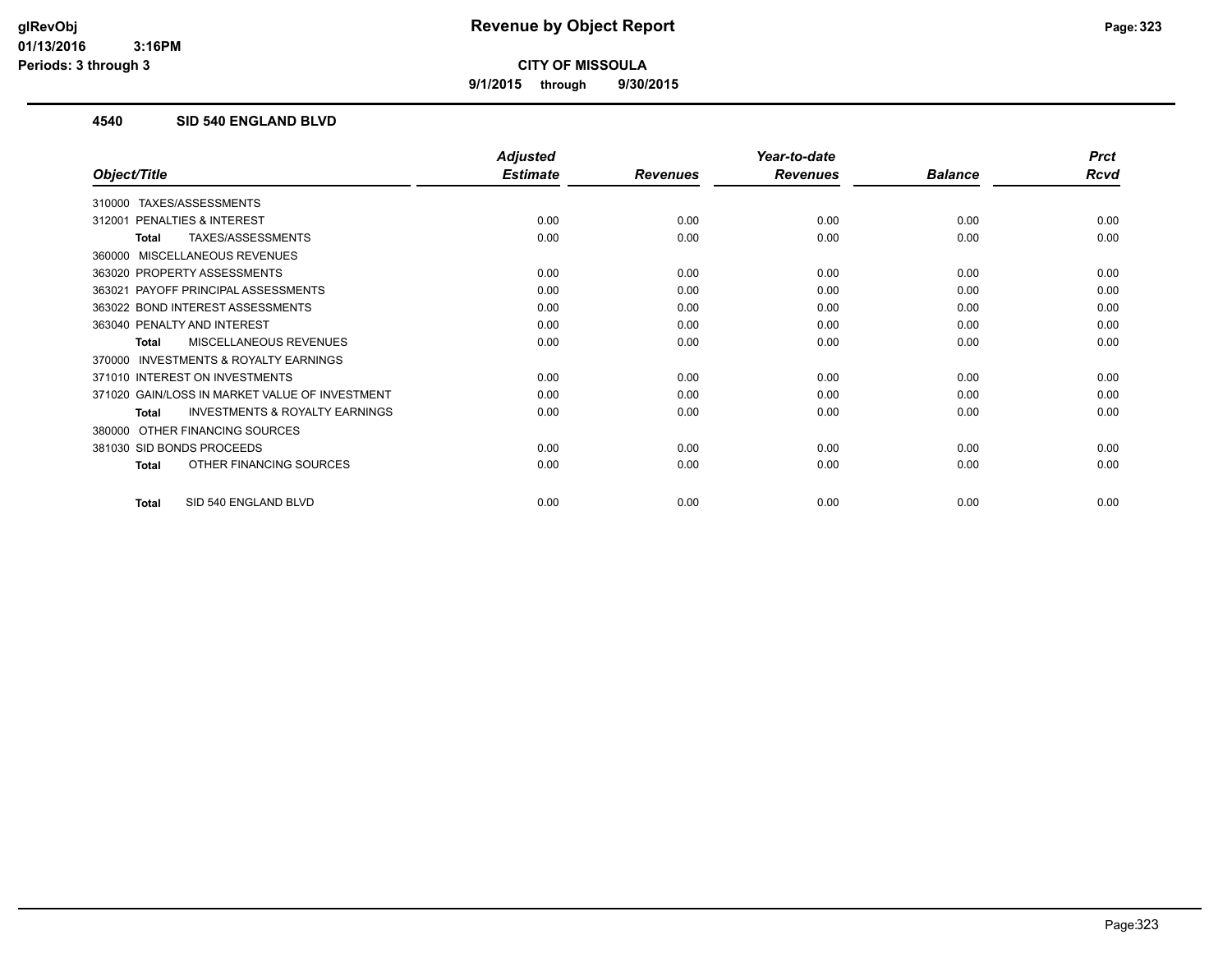**9/1/2015 through 9/30/2015**

### **4541 SID 541 PINEVIEW PARK**

**4541 SID 541 PINEVIEW PARK**

|                                                           | <b>Adjusted</b> |                 | Year-to-date    |                | <b>Prct</b> |
|-----------------------------------------------------------|-----------------|-----------------|-----------------|----------------|-------------|
| Object/Title                                              | <b>Estimate</b> | <b>Revenues</b> | <b>Revenues</b> | <b>Balance</b> | <b>Rcvd</b> |
| TAXES/ASSESSMENTS<br>310000                               |                 |                 |                 |                |             |
| <b>PENALTIES &amp; INTEREST</b><br>312001                 | 0.00            | 0.00            | 0.00            | 0.00           | 0.00        |
| TAXES/ASSESSMENTS<br><b>Total</b>                         | 0.00            | 0.00            | 0.00            | 0.00           | 0.00        |
| MISCELLANEOUS REVENUES<br>360000                          |                 |                 |                 |                |             |
| 363020 PROPERTY ASSESSMENTS                               | 0.00            | 0.00            | 0.00            | 0.00           | 0.00        |
| PAYOFF PRINCIPAL ASSESSMENTS<br>363021                    | 0.00            | 0.00            | 0.00            | 0.00           | 0.00        |
| 363022 BOND INTEREST ASSESSMENTS                          | 0.00            | 0.00            | 0.00            | 0.00           | 0.00        |
| 363040 PENALTY AND INTEREST                               | 0.00            | 0.00            | 0.00            | 0.00           | 0.00        |
| <b>MISCELLANEOUS REVENUES</b><br><b>Total</b>             | 0.00            | 0.00            | 0.00            | 0.00           | 0.00        |
| <b>INVESTMENTS &amp; ROYALTY EARNINGS</b><br>370000       |                 |                 |                 |                |             |
| 371010 INTEREST ON INVESTMENTS                            | 0.00            | 0.00            | 0.00            | 0.00           | 0.00        |
| 371020 GAIN/LOSS IN MARKET VALUE OF INVESTMENTS           | 0.00            | 0.00            | 0.00            | 0.00           | 0.00        |
| <b>INVESTMENTS &amp; ROYALTY EARNINGS</b><br><b>Total</b> | 0.00            | 0.00            | 0.00            | 0.00           | 0.00        |
| OTHER FINANCING SOURCES<br>380000                         |                 |                 |                 |                |             |
| 381030 SID BONDS PROCEEDS                                 | 0.00            | 0.00            | 0.00            | 0.00           | 0.00        |
| OTHER FINANCING SOURCES<br><b>Total</b>                   | 0.00            | 0.00            | 0.00            | 0.00           | 0.00        |
| SID 541 PINEVIEW PARK<br><b>Total</b>                     | 0.00            | 0.00            | 0.00            | 0.00           | 0.00        |
|                                                           |                 |                 |                 |                |             |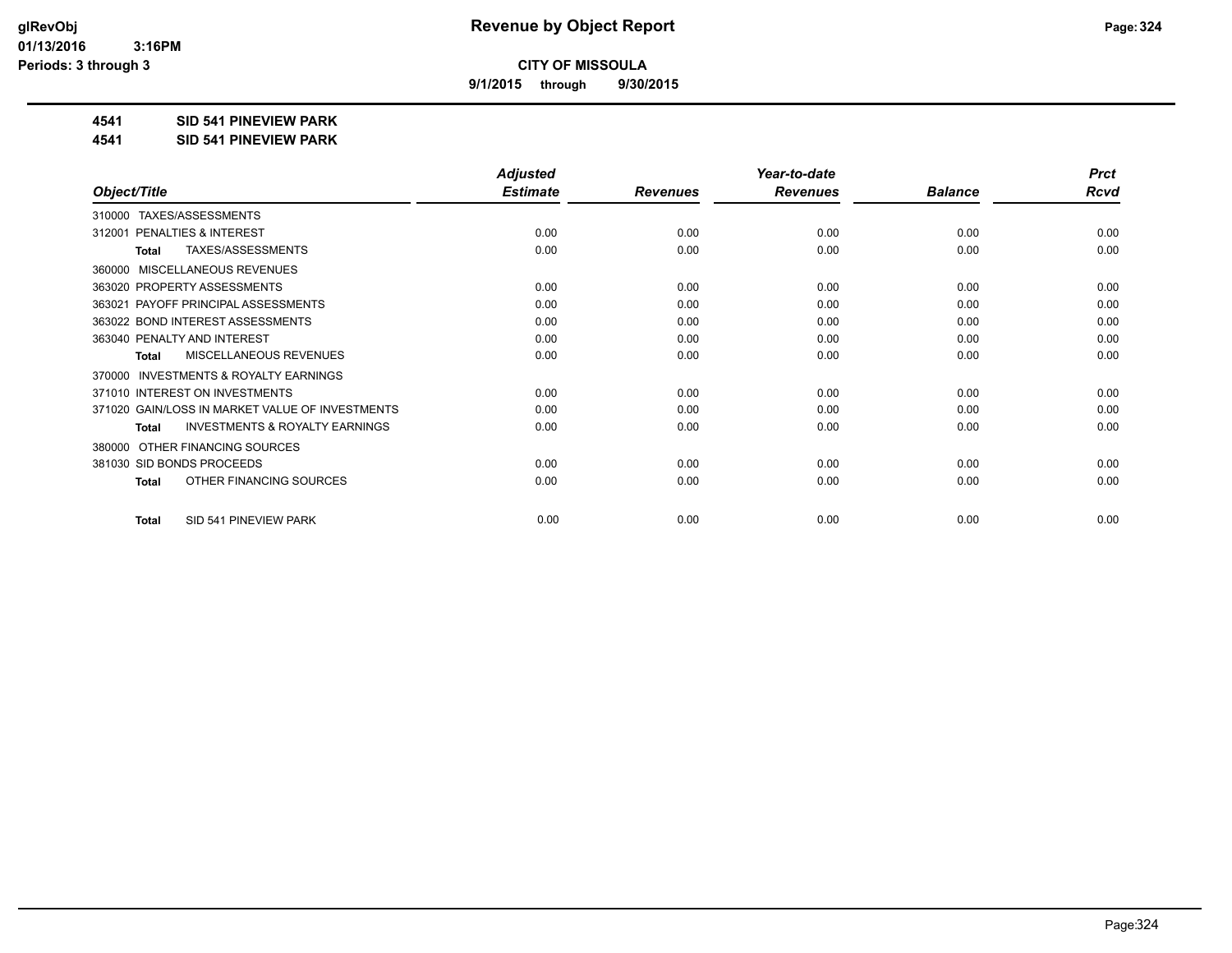**9/1/2015 through 9/30/2015**

#### **4541 SID 541 PINEVIEW PARK**

|                                                           | <b>Adjusted</b> |                 | Year-to-date    |                | <b>Prct</b> |
|-----------------------------------------------------------|-----------------|-----------------|-----------------|----------------|-------------|
| Object/Title                                              | <b>Estimate</b> | <b>Revenues</b> | <b>Revenues</b> | <b>Balance</b> | <b>Rcvd</b> |
| TAXES/ASSESSMENTS<br>310000                               |                 |                 |                 |                |             |
| 312001 PENALTIES & INTEREST                               | 0.00            | 0.00            | 0.00            | 0.00           | 0.00        |
| TAXES/ASSESSMENTS<br><b>Total</b>                         | 0.00            | 0.00            | 0.00            | 0.00           | 0.00        |
| 360000 MISCELLANEOUS REVENUES                             |                 |                 |                 |                |             |
| 363020 PROPERTY ASSESSMENTS                               | 0.00            | 0.00            | 0.00            | 0.00           | 0.00        |
| 363021 PAYOFF PRINCIPAL ASSESSMENTS                       | 0.00            | 0.00            | 0.00            | 0.00           | 0.00        |
| 363022 BOND INTEREST ASSESSMENTS                          | 0.00            | 0.00            | 0.00            | 0.00           | 0.00        |
| 363040 PENALTY AND INTEREST                               | 0.00            | 0.00            | 0.00            | 0.00           | 0.00        |
| MISCELLANEOUS REVENUES<br><b>Total</b>                    | 0.00            | 0.00            | 0.00            | 0.00           | 0.00        |
| 370000 INVESTMENTS & ROYALTY EARNINGS                     |                 |                 |                 |                |             |
| 371010 INTEREST ON INVESTMENTS                            | 0.00            | 0.00            | 0.00            | 0.00           | 0.00        |
| 371020 GAIN/LOSS IN MARKET VALUE OF INVESTMENT            | 0.00            | 0.00            | 0.00            | 0.00           | 0.00        |
| <b>INVESTMENTS &amp; ROYALTY EARNINGS</b><br><b>Total</b> | 0.00            | 0.00            | 0.00            | 0.00           | 0.00        |
| 380000 OTHER FINANCING SOURCES                            |                 |                 |                 |                |             |
| 381030 SID BONDS PROCEEDS                                 | 0.00            | 0.00            | 0.00            | 0.00           | 0.00        |
| OTHER FINANCING SOURCES<br>Total                          | 0.00            | 0.00            | 0.00            | 0.00           | 0.00        |
| SID 541 PINEVIEW PARK<br><b>Total</b>                     | 0.00            | 0.00            | 0.00            | 0.00           | 0.00        |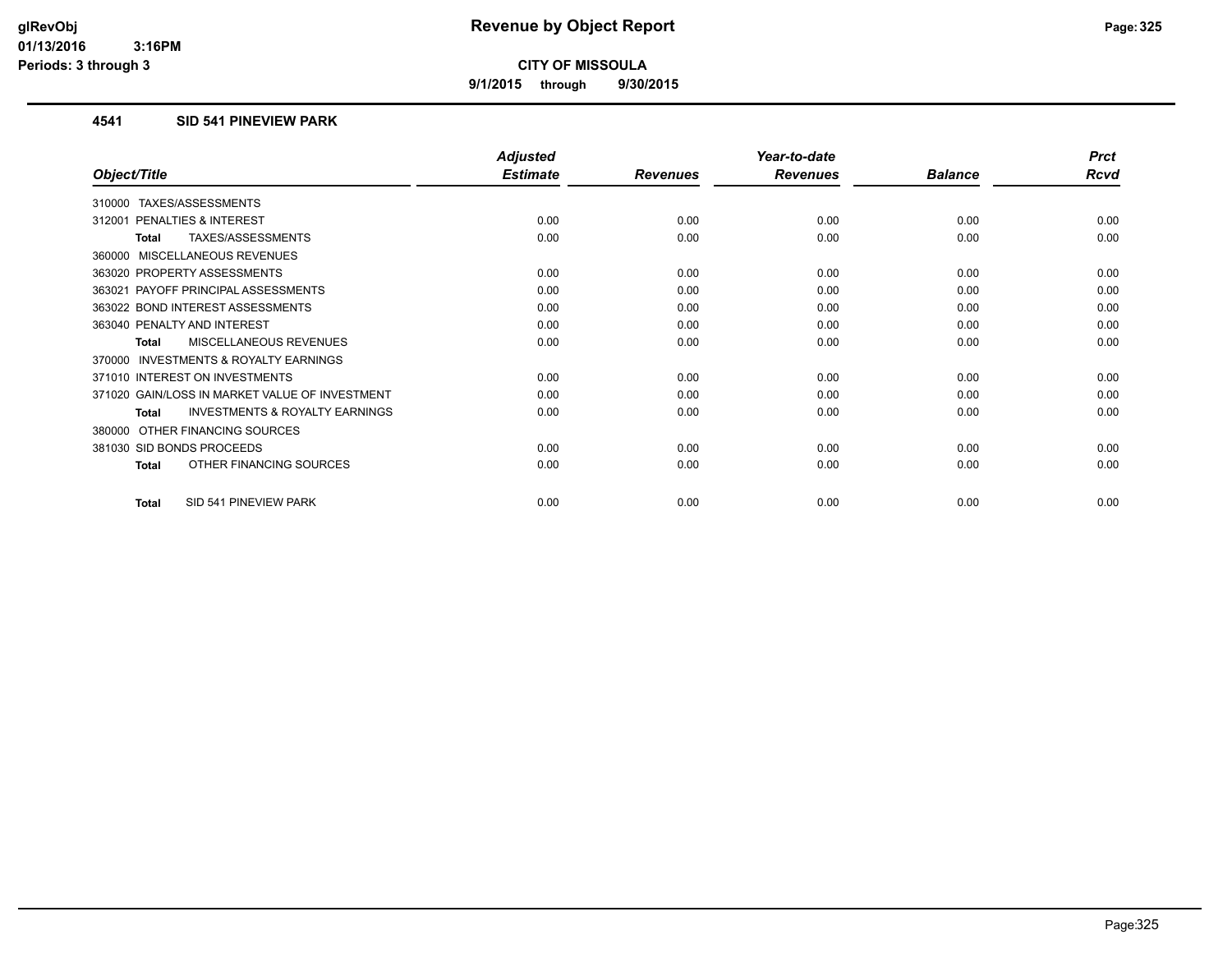**9/1/2015 through 9/30/2015**

#### **4542 SID 542 HILLVIEW WAY**

#### **4542 SID 542 HILLVIEW WAY**

|                                                    | <b>Adjusted</b> |                 | Year-to-date    |                | <b>Prct</b> |
|----------------------------------------------------|-----------------|-----------------|-----------------|----------------|-------------|
| Object/Title                                       | <b>Estimate</b> | <b>Revenues</b> | <b>Revenues</b> | <b>Balance</b> | <b>Rcvd</b> |
| 370000 INVESTMENTS & ROYALTY EARNINGS              |                 |                 |                 |                |             |
| 371010 INTEREST ON INVESTMENTS                     | 0.00            | 0.00            | 0.00            | 0.00           | 0.00        |
| 371020 GAIN/LOSS IN MARKET VALUE OF INVESTMENTS    | 0.00            | 0.00            | 0.00            | 0.00           | 0.00        |
| <b>INVESTMENTS &amp; ROYALTY EARNINGS</b><br>Total | 0.00            | 0.00            | 0.00            | 0.00           | 0.00        |
| 380000 OTHER FINANCING SOURCES                     |                 |                 |                 |                |             |
| 381030 SID BONDS PROCEEDS                          | 0.00            | 0.00            | 0.00            | 0.00           | 0.00        |
| 383000 OPERATING TRANSFERS                         | 0.00            | 0.00            | 0.00            | 0.00           | 0.00        |
| OTHER FINANCING SOURCES<br>Total                   | 0.00            | 0.00            | 0.00            | 0.00           | 0.00        |
|                                                    |                 |                 |                 |                |             |
| SID 542 HILLVIEW WAY<br>Total                      | 0.00            | 0.00            | 0.00            | 0.00           | 0.00        |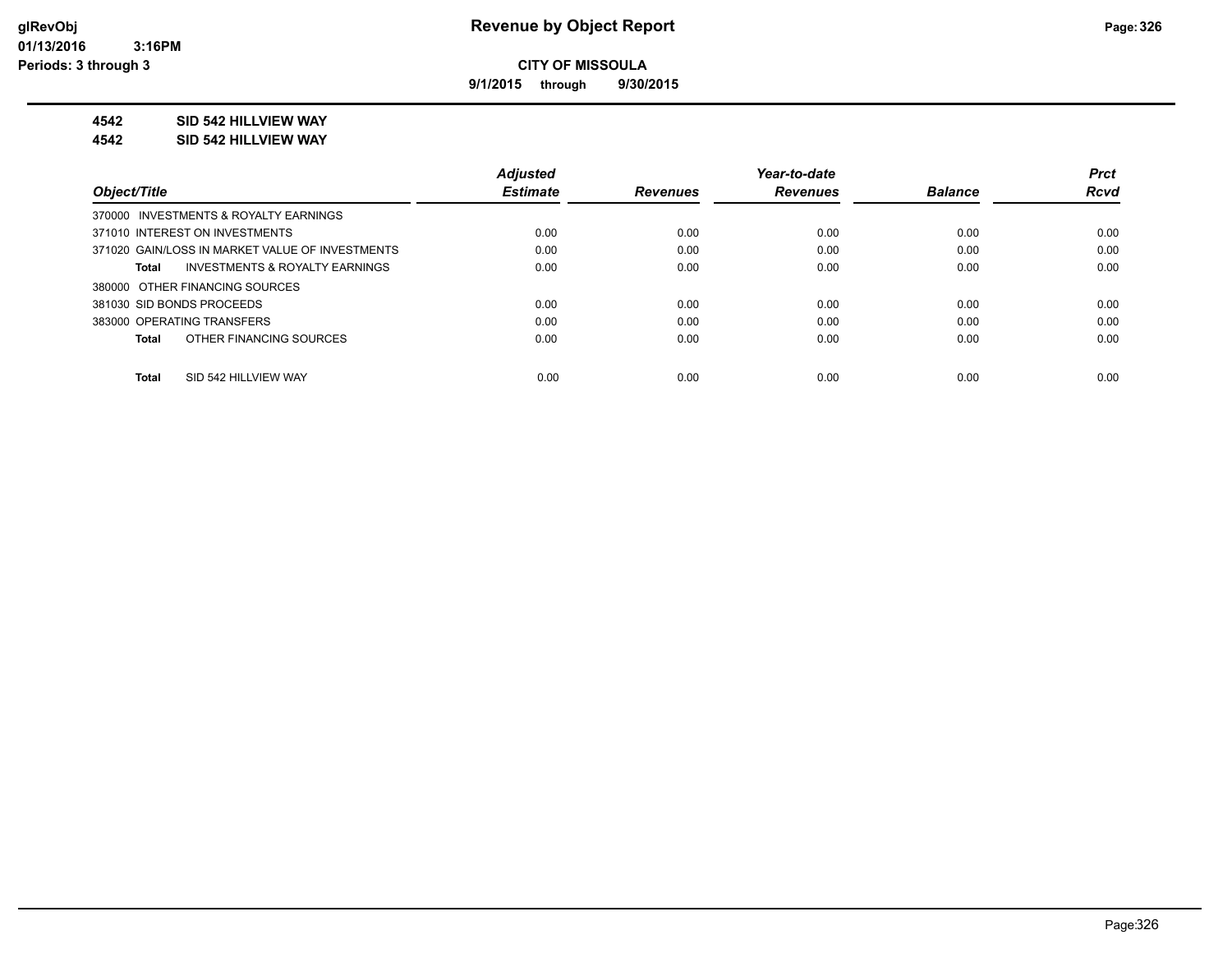**9/1/2015 through 9/30/2015**

#### **4542 SID 542 HILLVIEW WAY**

|                                                    | <b>Adjusted</b> |                 | Year-to-date    |                | <b>Prct</b> |
|----------------------------------------------------|-----------------|-----------------|-----------------|----------------|-------------|
| Object/Title                                       | <b>Estimate</b> | <b>Revenues</b> | <b>Revenues</b> | <b>Balance</b> | <b>Rcvd</b> |
| 370000 INVESTMENTS & ROYALTY EARNINGS              |                 |                 |                 |                |             |
| 371010 INTEREST ON INVESTMENTS                     | 0.00            | 0.00            | 0.00            | 0.00           | 0.00        |
| 371020 GAIN/LOSS IN MARKET VALUE OF INVESTMENT     | 0.00            | 0.00            | 0.00            | 0.00           | 0.00        |
| <b>INVESTMENTS &amp; ROYALTY EARNINGS</b><br>Total | 0.00            | 0.00            | 0.00            | 0.00           | 0.00        |
| 380000 OTHER FINANCING SOURCES                     |                 |                 |                 |                |             |
| 381030 SID BONDS PROCEEDS                          | 0.00            | 0.00            | 0.00            | 0.00           | 0.00        |
| 383000 OPERATING TRANSFERS                         | 0.00            | 0.00            | 0.00            | 0.00           | 0.00        |
| OTHER FINANCING SOURCES<br>Total                   | 0.00            | 0.00            | 0.00            | 0.00           | 0.00        |
|                                                    |                 |                 |                 |                |             |
| SID 542 HILLVIEW WAY<br><b>Total</b>               | 0.00            | 0.00            | 0.00            | 0.00           | 0.00        |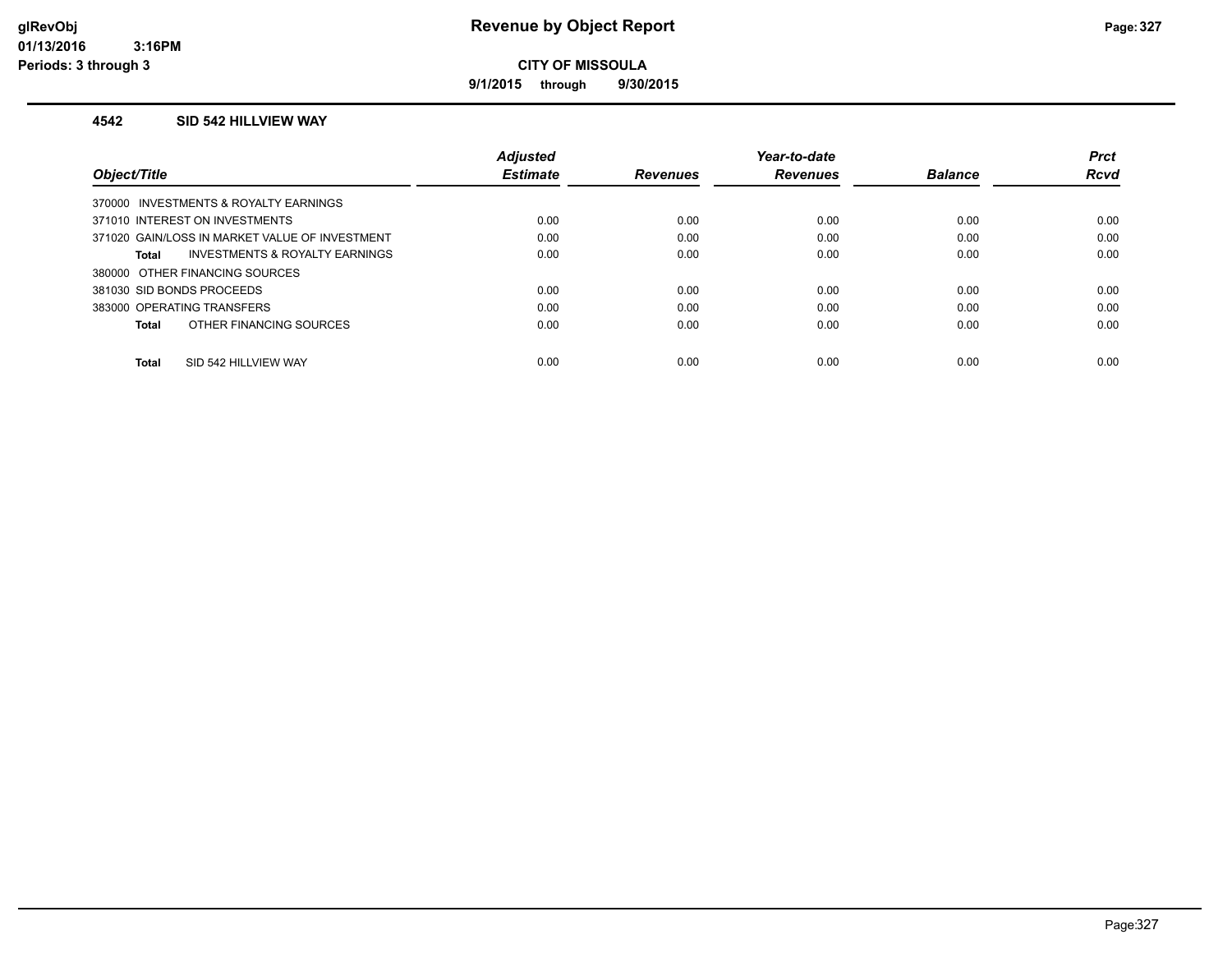**9/1/2015 through 9/30/2015**

#### **4543 SID 543 TRAFFIC CALMING**

**4543 SID 543 TRAFFIC CALMING**

|                                                           | <b>Adjusted</b> |                 | Year-to-date    |                | <b>Prct</b> |
|-----------------------------------------------------------|-----------------|-----------------|-----------------|----------------|-------------|
| Object/Title                                              | <b>Estimate</b> | <b>Revenues</b> | <b>Revenues</b> | <b>Balance</b> | <b>Rcvd</b> |
| 370000 INVESTMENTS & ROYALTY EARNINGS                     |                 |                 |                 |                |             |
| 371010 INTEREST ON INVESTMENTS                            | 0.00            | 0.00            | 0.00            | 0.00           | 0.00        |
| <b>INVESTMENTS &amp; ROYALTY EARNINGS</b><br><b>Total</b> | 0.00            | 0.00            | 0.00            | 0.00           | 0.00        |
| 380000 OTHER FINANCING SOURCES                            |                 |                 |                 |                |             |
| 383000 OPERATING TRANSFERS                                | 0.00            | 0.00            | 0.00            | 0.00           | 0.00        |
| OTHER FINANCING SOURCES<br><b>Total</b>                   | 0.00            | 0.00            | 0.00            | 0.00           | 0.00        |
|                                                           |                 |                 |                 |                |             |
| SID 543 TRAFFIC CALMING<br><b>Total</b>                   | 0.00            | 0.00            | 0.00            | 0.00           | 0.00        |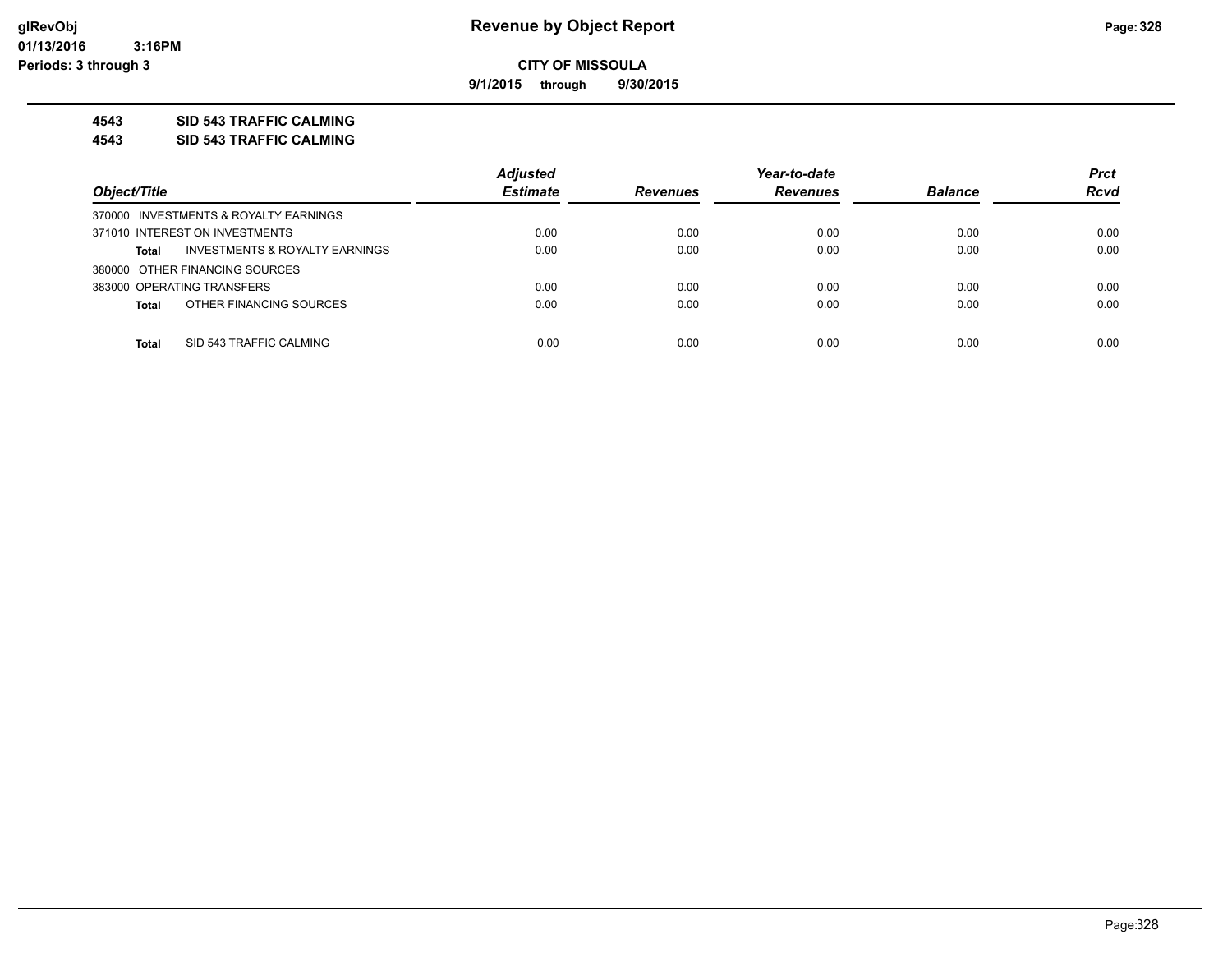**9/1/2015 through 9/30/2015**

#### **4543 SID 543 TRAFFIC CALMING**

| Object/Title                            | <b>Adjusted</b><br><b>Estimate</b> | <b>Revenues</b> | Year-to-date<br><b>Revenues</b> | <b>Balance</b> | <b>Prct</b><br><b>Rcvd</b> |
|-----------------------------------------|------------------------------------|-----------------|---------------------------------|----------------|----------------------------|
| 370000 INVESTMENTS & ROYALTY EARNINGS   |                                    |                 |                                 |                |                            |
| 371010 INTEREST ON INVESTMENTS          | 0.00                               | 0.00            | 0.00                            | 0.00           | 0.00                       |
| INVESTMENTS & ROYALTY EARNINGS<br>Total | 0.00                               | 0.00            | 0.00                            | 0.00           | 0.00                       |
| 380000 OTHER FINANCING SOURCES          |                                    |                 |                                 |                |                            |
| 383000 OPERATING TRANSFERS              | 0.00                               | 0.00            | 0.00                            | 0.00           | 0.00                       |
| OTHER FINANCING SOURCES<br><b>Total</b> | 0.00                               | 0.00            | 0.00                            | 0.00           | 0.00                       |
|                                         |                                    |                 |                                 |                |                            |
| SID 543 TRAFFIC CALMING<br>Total        | 0.00                               | 0.00            | 0.00                            | 0.00           | 0.00                       |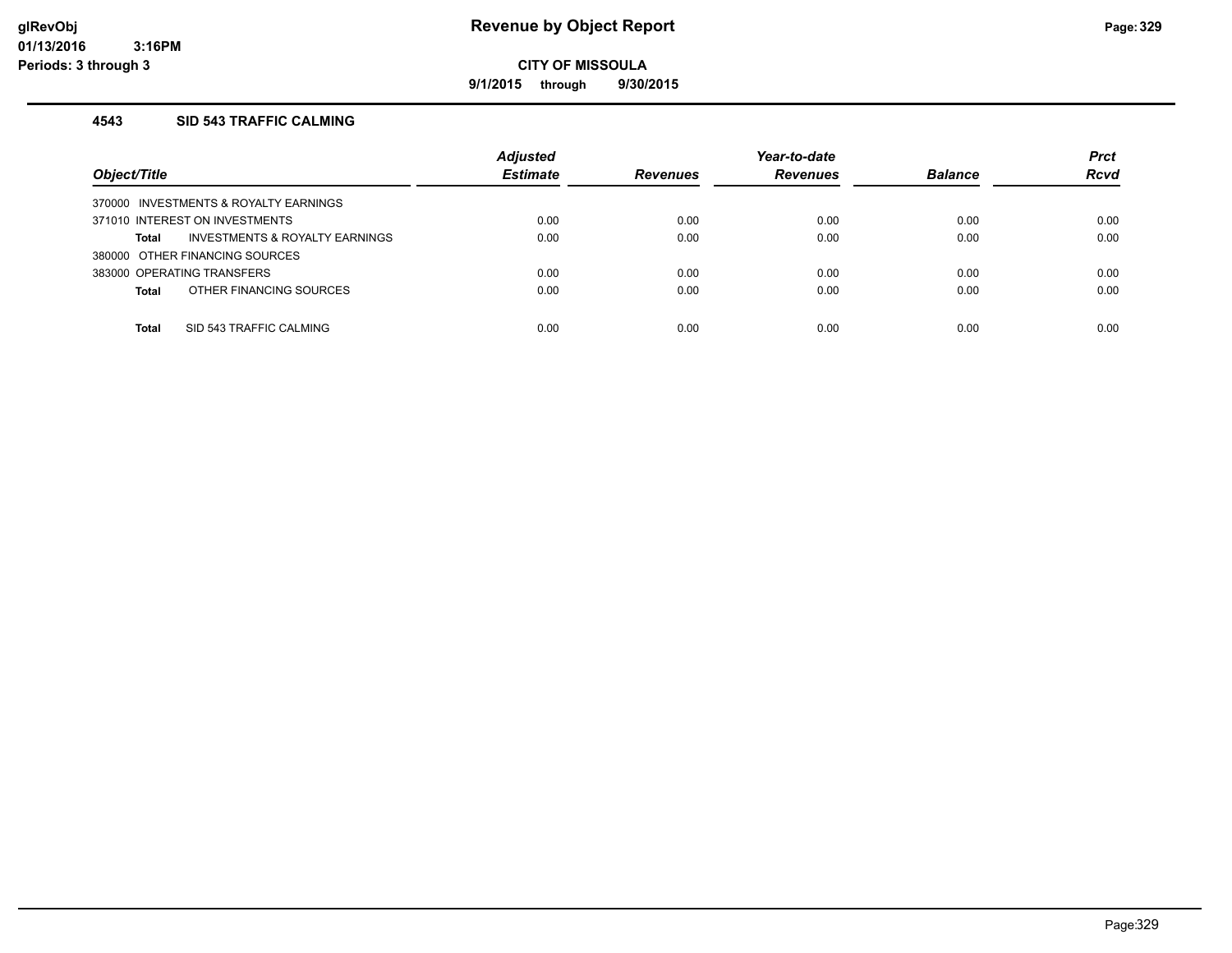**9/1/2015 through 9/30/2015**

## **4544 MILLER CREEK MITIGATION FUND**

#### **4544 MILLER CREEK MITIGATION FUND**

|                                                    | <b>Adjusted</b> |                 | Year-to-date    |                | <b>Prct</b> |
|----------------------------------------------------|-----------------|-----------------|-----------------|----------------|-------------|
| Object/Title                                       | <b>Estimate</b> | <b>Revenues</b> | <b>Revenues</b> | <b>Balance</b> | <b>Rcvd</b> |
| TAXES/ASSESSMENTS<br>310000                        |                 |                 |                 |                |             |
| 312001 PENALTIES & INTEREST                        | 0.00            | 0.00            | 0.00            | 0.00           | 0.00        |
| TAXES/ASSESSMENTS<br>Total                         | 0.00            | 0.00            | 0.00            | 0.00           | 0.00        |
| 370000 INVESTMENTS & ROYALTY EARNINGS              |                 |                 |                 |                |             |
| 371010 INTEREST ON INVESTMENTS                     | 0.00            | 0.00            | 0.00            | 0.00           | 0.00        |
| 371020 GAIN/LOSS IN MARKET VALUE OF INVESTMENTS    | 0.00            | 0.00            | 0.00            | 0.00           | 0.00        |
| <b>INVESTMENTS &amp; ROYALTY EARNINGS</b><br>Total | 0.00            | 0.00            | 0.00            | 0.00           | 0.00        |
| OTHER FINANCING SOURCES<br>380000                  |                 |                 |                 |                |             |
| 381030 SID BONDS PROCEEDS                          | 0.00            | 0.00            | 0.00            | 0.00           | 0.00        |
| OTHER FINANCING SOURCES<br><b>Total</b>            | 0.00            | 0.00            | 0.00            | 0.00           | 0.00        |
| MILLER CREEK MITIGATION FUND<br><b>Total</b>       | 0.00            | 0.00            | 0.00            | 0.00           | 0.00        |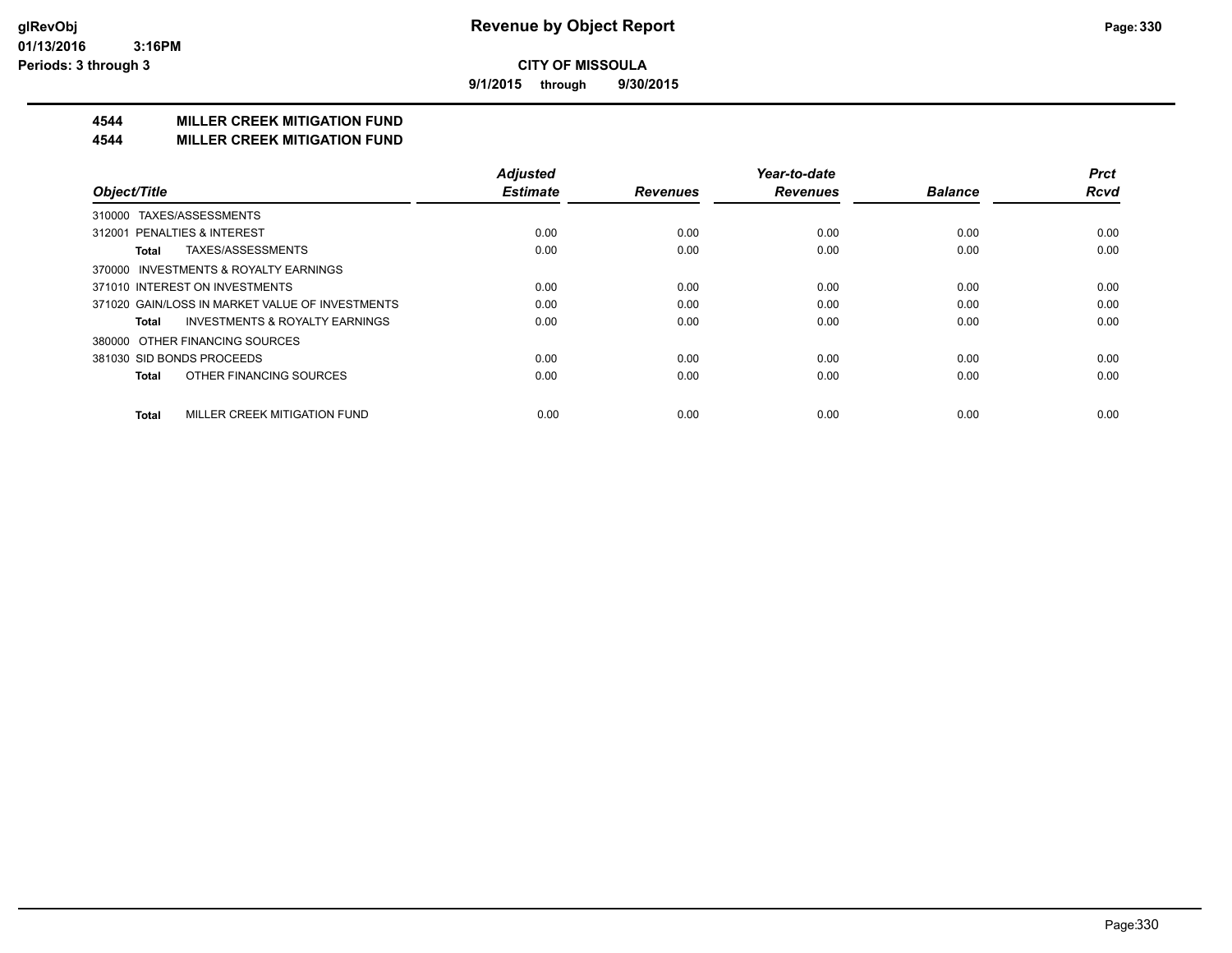**9/1/2015 through 9/30/2015**

#### **4544 MILLER CREEK MITIGATION FUND**

| Object/Title                                              | <b>Adiusted</b><br><b>Estimate</b> | <b>Revenues</b> | Year-to-date<br><b>Revenues</b> | <b>Balance</b> | <b>Prct</b><br><b>Rcvd</b> |
|-----------------------------------------------------------|------------------------------------|-----------------|---------------------------------|----------------|----------------------------|
| 310000 TAXES/ASSESSMENTS                                  |                                    |                 |                                 |                |                            |
| 312001 PENALTIES & INTEREST                               | 0.00                               | 0.00            | 0.00                            | 0.00           | 0.00                       |
| TAXES/ASSESSMENTS<br><b>Total</b>                         | 0.00                               | 0.00            | 0.00                            | 0.00           | 0.00                       |
| 370000 INVESTMENTS & ROYALTY EARNINGS                     |                                    |                 |                                 |                |                            |
| 371010 INTEREST ON INVESTMENTS                            | 0.00                               | 0.00            | 0.00                            | 0.00           | 0.00                       |
| 371020 GAIN/LOSS IN MARKET VALUE OF INVESTMENT            | 0.00                               | 0.00            | 0.00                            | 0.00           | 0.00                       |
| <b>INVESTMENTS &amp; ROYALTY EARNINGS</b><br><b>Total</b> | 0.00                               | 0.00            | 0.00                            | 0.00           | 0.00                       |
| 380000 OTHER FINANCING SOURCES                            |                                    |                 |                                 |                |                            |
| 381030 SID BONDS PROCEEDS                                 | 0.00                               | 0.00            | 0.00                            | 0.00           | 0.00                       |
| OTHER FINANCING SOURCES<br><b>Total</b>                   | 0.00                               | 0.00            | 0.00                            | 0.00           | 0.00                       |
| MILLER CREEK MITIGATION FUND<br><b>Total</b>              | 0.00                               | 0.00            | 0.00                            | 0.00           | 0.00                       |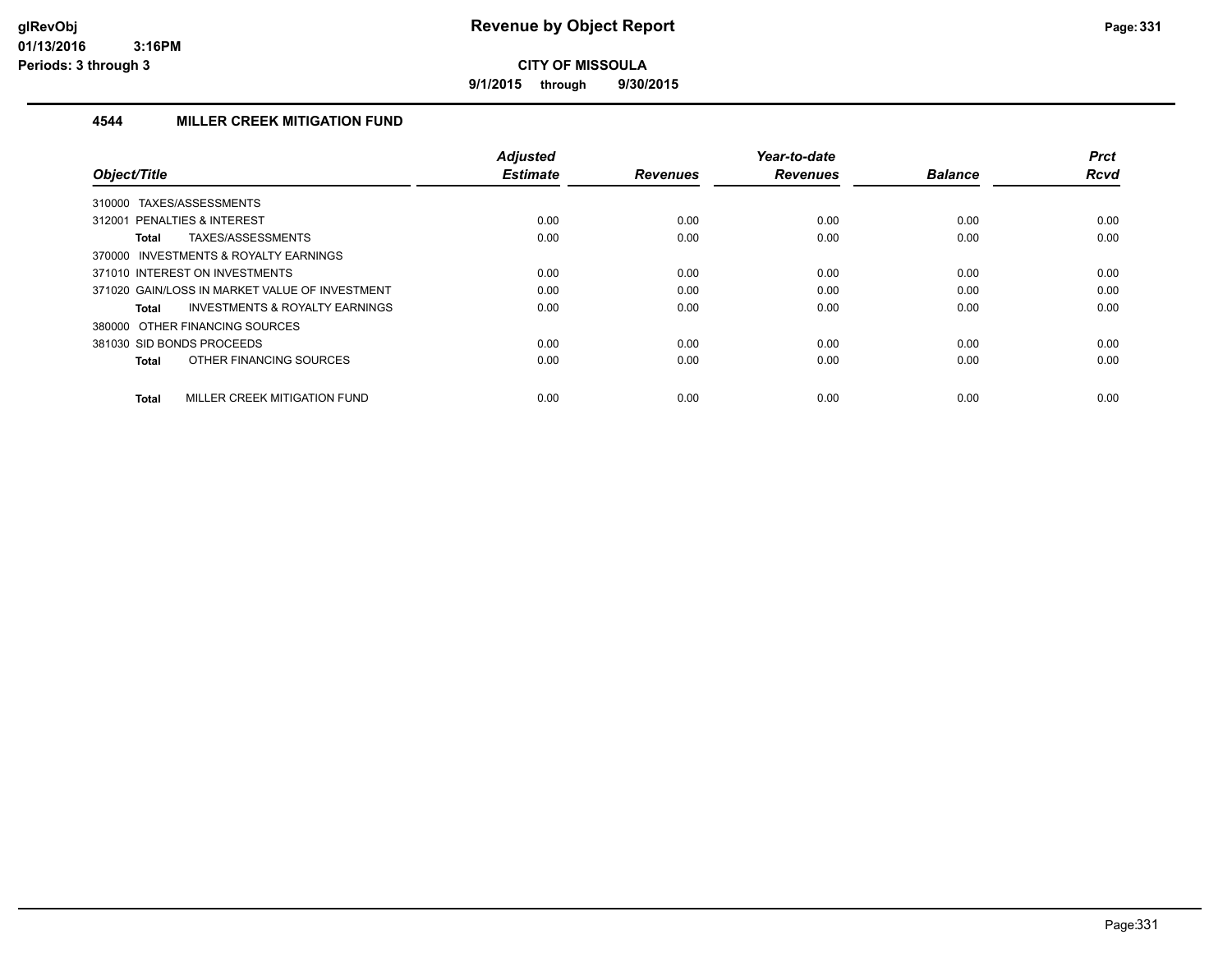**9/1/2015 through 9/30/2015**

## **4545 MILLER CREEK TWITE CONSTRUCTION**

#### **4545 MILLER CREEK TWITE CONSTRUCTION**

|                                                     | <b>Adjusted</b> |                 | Year-to-date    |                | <b>Prct</b> |
|-----------------------------------------------------|-----------------|-----------------|-----------------|----------------|-------------|
| Object/Title                                        | <b>Estimate</b> | <b>Revenues</b> | <b>Revenues</b> | <b>Balance</b> | <b>Rcvd</b> |
| TAXES/ASSESSMENTS<br>310000                         |                 |                 |                 |                |             |
| 312001 PENALTIES & INTEREST                         | 0.00            | 0.00            | 0.00            | 0.00           | 0.00        |
| TAXES/ASSESSMENTS<br>Total                          | 0.00            | 0.00            | 0.00            | 0.00           | 0.00        |
| <b>INVESTMENTS &amp; ROYALTY EARNINGS</b><br>370000 |                 |                 |                 |                |             |
| 371010 INTEREST ON INVESTMENTS                      | 0.00            | 0.00            | 0.00            | 0.00           | 0.00        |
| 371020 GAIN/LOSS IN MARKET VALUE OF INVESTMENTS     | 0.00            | 0.00            | 0.00            | 0.00           | 0.00        |
| <b>INVESTMENTS &amp; ROYALTY EARNINGS</b><br>Total  | 0.00            | 0.00            | 0.00            | 0.00           | 0.00        |
| 380000 OTHER FINANCING SOURCES                      |                 |                 |                 |                |             |
| 381030 SID BONDS PROCEEDS                           | 0.00            | 0.00            | 0.00            | 0.00           | 0.00        |
| OTHER FINANCING SOURCES<br>Total                    | 0.00            | 0.00            | 0.00            | 0.00           | 0.00        |
| <b>MILLER CREEK</b><br>430000                       |                 |                 |                 |                |             |
| 430230 MILLER CR TWITE CONSTRUCTION                 | 0.00            | 0.00            | 0.00            | 0.00           | 0.00        |
| <b>MILLER CREEK</b><br>Total                        | 0.00            | 0.00            | 0.00            | 0.00           | 0.00        |
|                                                     |                 |                 |                 |                |             |
| MILLER CREEK TWITE CONSTRUCTION<br><b>Total</b>     | 0.00            | 0.00            | 0.00            | 0.00           | 0.00        |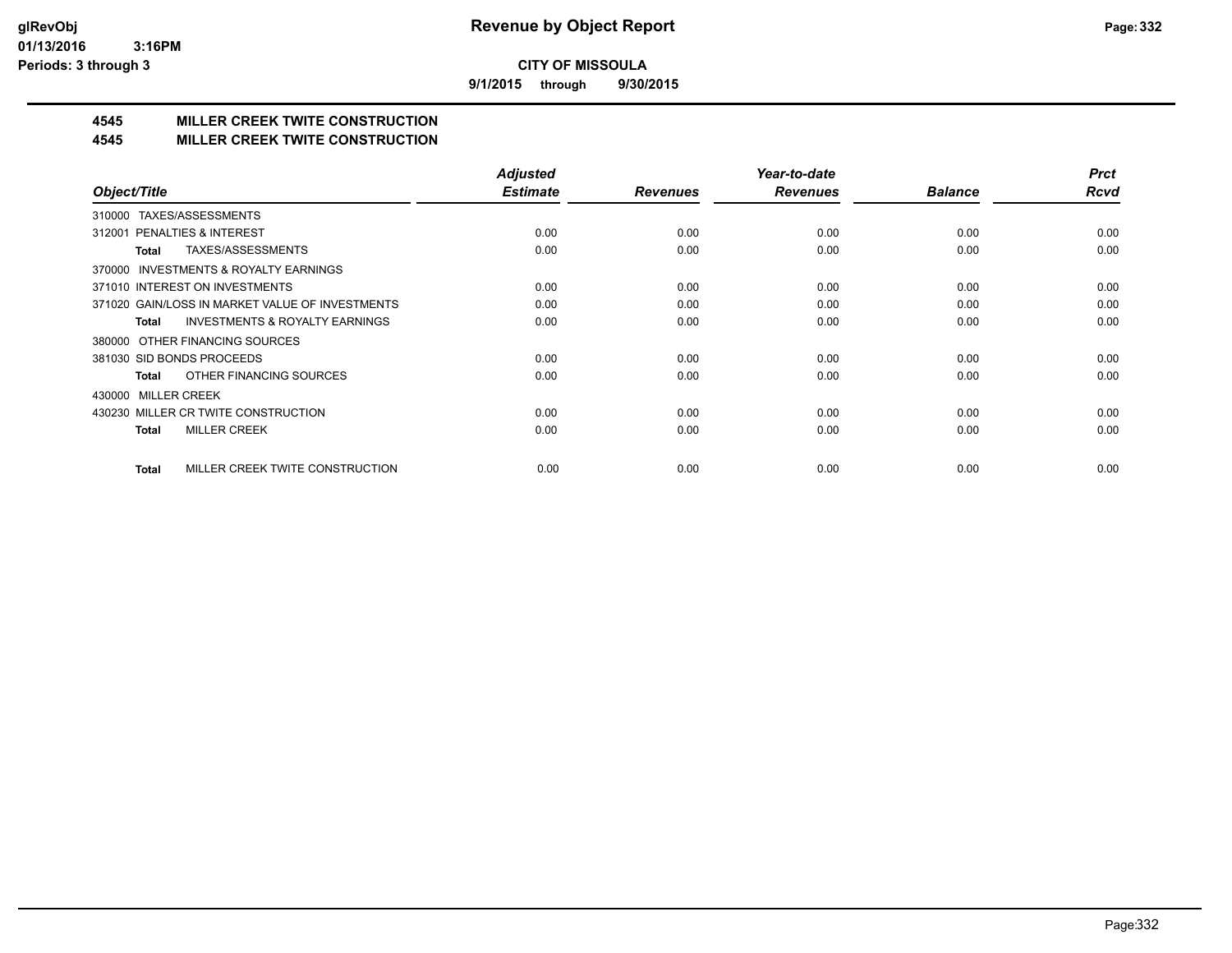**9/1/2015 through 9/30/2015**

#### **4545 MILLER CREEK TWITE CONSTRUCTION**

| Object/Title                                              | <b>Adjusted</b><br><b>Estimate</b> | <b>Revenues</b> | Year-to-date<br><b>Revenues</b> | <b>Balance</b> | <b>Prct</b><br>Rcvd |
|-----------------------------------------------------------|------------------------------------|-----------------|---------------------------------|----------------|---------------------|
|                                                           |                                    |                 |                                 |                |                     |
| 310000 TAXES/ASSESSMENTS                                  |                                    |                 |                                 |                |                     |
| 312001 PENALTIES & INTEREST                               | 0.00                               | 0.00            | 0.00                            | 0.00           | 0.00                |
| TAXES/ASSESSMENTS<br><b>Total</b>                         | 0.00                               | 0.00            | 0.00                            | 0.00           | 0.00                |
| <b>INVESTMENTS &amp; ROYALTY EARNINGS</b><br>370000       |                                    |                 |                                 |                |                     |
| 371010 INTEREST ON INVESTMENTS                            | 0.00                               | 0.00            | 0.00                            | 0.00           | 0.00                |
| 371020 GAIN/LOSS IN MARKET VALUE OF INVESTMENT            | 0.00                               | 0.00            | 0.00                            | 0.00           | 0.00                |
| <b>INVESTMENTS &amp; ROYALTY EARNINGS</b><br><b>Total</b> | 0.00                               | 0.00            | 0.00                            | 0.00           | 0.00                |
| 380000 OTHER FINANCING SOURCES                            |                                    |                 |                                 |                |                     |
| 381030 SID BONDS PROCEEDS                                 | 0.00                               | 0.00            | 0.00                            | 0.00           | 0.00                |
| OTHER FINANCING SOURCES<br><b>Total</b>                   | 0.00                               | 0.00            | 0.00                            | 0.00           | 0.00                |
| 430000 MILLER CREEK                                       |                                    |                 |                                 |                |                     |
| 430230 MILLER CR TWITE CONSTRUCTION                       | 0.00                               | 0.00            | 0.00                            | 0.00           | 0.00                |
| <b>MILLER CREEK</b><br><b>Total</b>                       | 0.00                               | 0.00            | 0.00                            | 0.00           | 0.00                |
|                                                           |                                    |                 |                                 |                |                     |
| MILLER CREEK TWITE CONSTRUCTION<br><b>Total</b>           | 0.00                               | 0.00            | 0.00                            | 0.00           | 0.00                |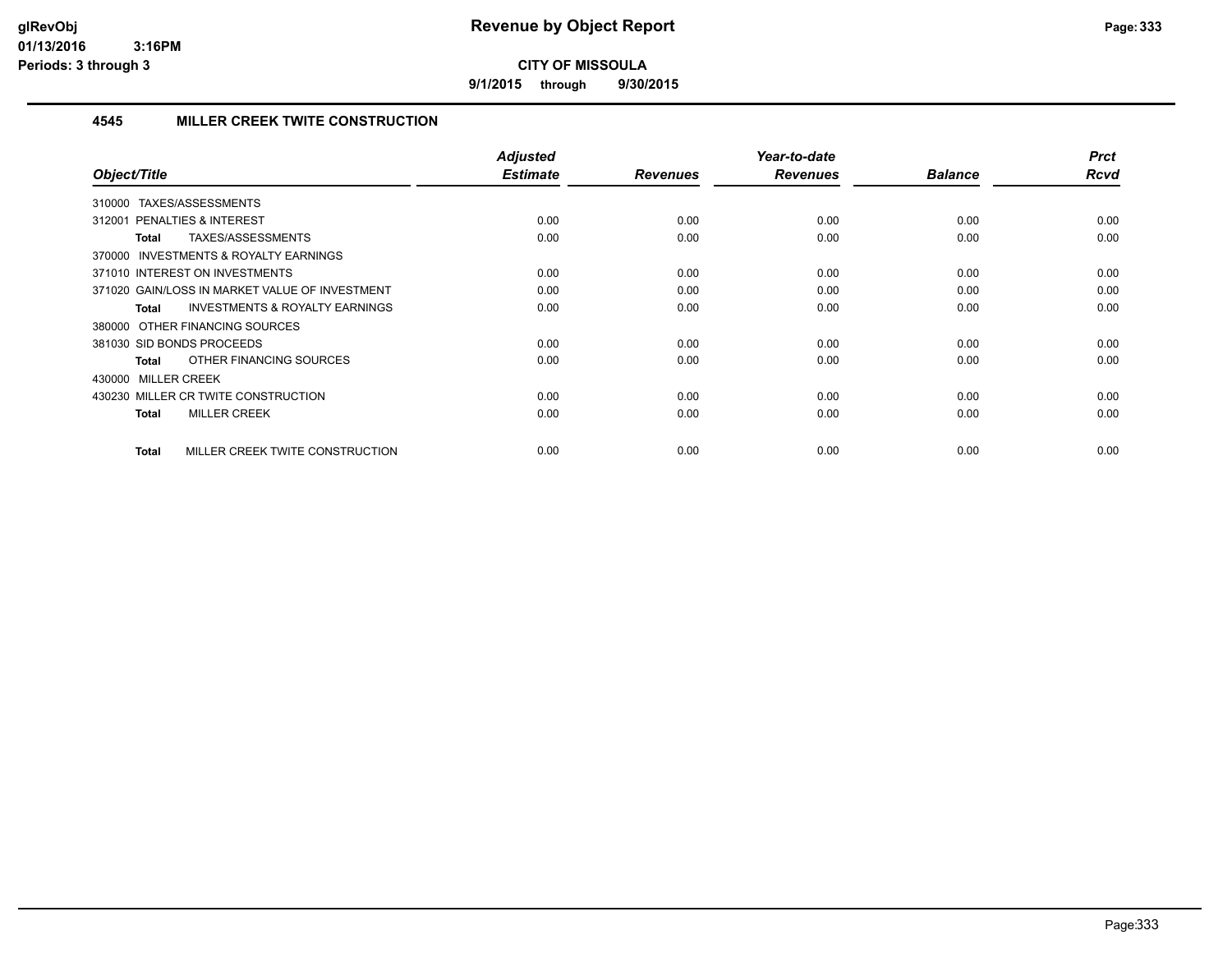**9/1/2015 through 9/30/2015**

## **4546 MILLER CREEK MALOHNEY CONSTRUCTION**

#### **4546 MILLER CREEK MALOHNEY CONSTRUCTION**

|                                                     | <b>Adjusted</b> |                 | Year-to-date    |                | <b>Prct</b> |
|-----------------------------------------------------|-----------------|-----------------|-----------------|----------------|-------------|
| Object/Title                                        | <b>Estimate</b> | <b>Revenues</b> | <b>Revenues</b> | <b>Balance</b> | <b>Rcvd</b> |
| TAXES/ASSESSMENTS<br>310000                         |                 |                 |                 |                |             |
| PENALTIES & INTEREST<br>312001                      | 0.00            | 0.00            | 0.00            | 0.00           | 0.00        |
| TAXES/ASSESSMENTS<br><b>Total</b>                   | 0.00            | 0.00            | 0.00            | 0.00           | 0.00        |
| MISCELLANEOUS REVENUES<br>360000                    |                 |                 |                 |                |             |
| 365000 DONATIONS                                    | 0.00            | 0.00            | 0.00            | 0.00           | 0.00        |
| <b>MISCELLANEOUS REVENUES</b><br>Total              | 0.00            | 0.00            | 0.00            | 0.00           | 0.00        |
| <b>INVESTMENTS &amp; ROYALTY EARNINGS</b><br>370000 |                 |                 |                 |                |             |
| 371010 INTEREST ON INVESTMENTS                      | 0.00            | 0.00            | 0.00            | 0.00           | 0.00        |
| 371020 GAIN/LOSS IN MARKET VALUE OF INVESTMENTS     | 0.00            | 0.00            | 0.00            | 0.00           | 0.00        |
| <b>INVESTMENTS &amp; ROYALTY EARNINGS</b><br>Total  | 0.00            | 0.00            | 0.00            | 0.00           | 0.00        |
| OTHER FINANCING SOURCES<br>380000                   |                 |                 |                 |                |             |
| 381030 SID BONDS PROCEEDS                           | 0.00            | 0.00            | 0.00            | 0.00           | 0.00        |
| OTHER FINANCING SOURCES<br><b>Total</b>             | 0.00            | 0.00            | 0.00            | 0.00           | 0.00        |
| <b>MILLER CREEK</b><br>430000                       |                 |                 |                 |                |             |
| 430230 MILLER CR TWITE CONSTRUCTION                 | 0.00            | 0.00            | 0.00            | 0.00           | 0.00        |
| <b>MILLER CREEK</b><br><b>Total</b>                 | 0.00            | 0.00            | 0.00            | 0.00           | 0.00        |
|                                                     |                 |                 |                 |                |             |
| MILLER CREEK MALOHNEY CONSTRUCTION<br><b>Total</b>  | 0.00            | 0.00            | 0.00            | 0.00           | 0.00        |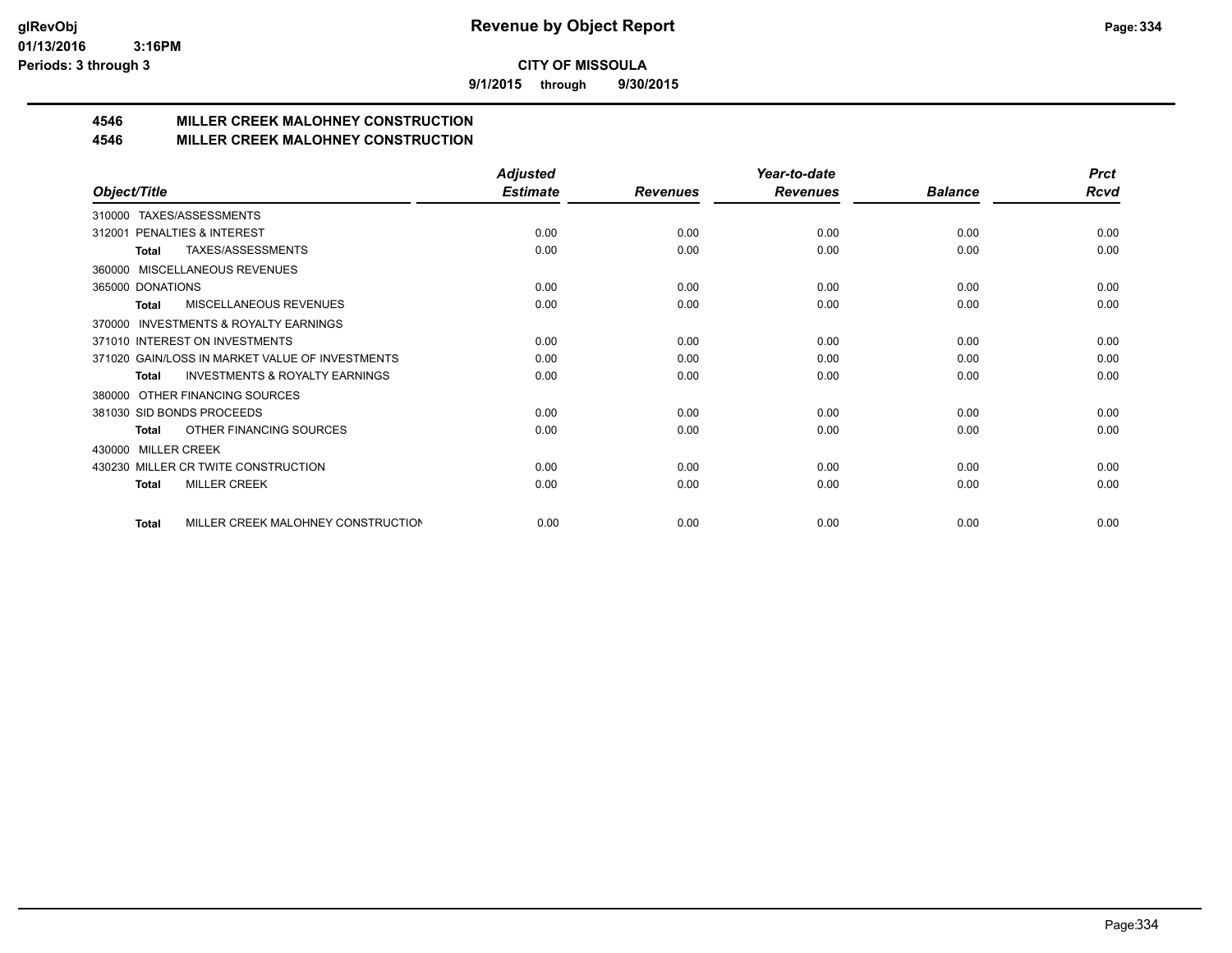**9/1/2015 through 9/30/2015**

#### **4546 MILLER CREEK MALOHNEY CONSTRUCTION**

|                                                           | <b>Adjusted</b> |                 | Year-to-date    |                | <b>Prct</b> |
|-----------------------------------------------------------|-----------------|-----------------|-----------------|----------------|-------------|
| Object/Title                                              | <b>Estimate</b> | <b>Revenues</b> | <b>Revenues</b> | <b>Balance</b> | <b>Rcvd</b> |
| 310000 TAXES/ASSESSMENTS                                  |                 |                 |                 |                |             |
| PENALTIES & INTEREST<br>312001                            | 0.00            | 0.00            | 0.00            | 0.00           | 0.00        |
| TAXES/ASSESSMENTS<br><b>Total</b>                         | 0.00            | 0.00            | 0.00            | 0.00           | 0.00        |
| 360000 MISCELLANEOUS REVENUES                             |                 |                 |                 |                |             |
| 365000 DONATIONS                                          | 0.00            | 0.00            | 0.00            | 0.00           | 0.00        |
| MISCELLANEOUS REVENUES<br>Total                           | 0.00            | 0.00            | 0.00            | 0.00           | 0.00        |
| INVESTMENTS & ROYALTY EARNINGS<br>370000                  |                 |                 |                 |                |             |
| 371010 INTEREST ON INVESTMENTS                            | 0.00            | 0.00            | 0.00            | 0.00           | 0.00        |
| 371020 GAIN/LOSS IN MARKET VALUE OF INVESTMENT            | 0.00            | 0.00            | 0.00            | 0.00           | 0.00        |
| <b>INVESTMENTS &amp; ROYALTY EARNINGS</b><br><b>Total</b> | 0.00            | 0.00            | 0.00            | 0.00           | 0.00        |
| 380000 OTHER FINANCING SOURCES                            |                 |                 |                 |                |             |
| 381030 SID BONDS PROCEEDS                                 | 0.00            | 0.00            | 0.00            | 0.00           | 0.00        |
| OTHER FINANCING SOURCES<br>Total                          | 0.00            | 0.00            | 0.00            | 0.00           | 0.00        |
| 430000 MILLER CREEK                                       |                 |                 |                 |                |             |
| 430230 MILLER CR TWITE CONSTRUCTION                       | 0.00            | 0.00            | 0.00            | 0.00           | 0.00        |
| <b>MILLER CREEK</b><br><b>Total</b>                       | 0.00            | 0.00            | 0.00            | 0.00           | 0.00        |
| MILLER CREEK MALOHNEY CONSTRUCTIOI<br>Total               | 0.00            | 0.00            | 0.00            | 0.00           | 0.00        |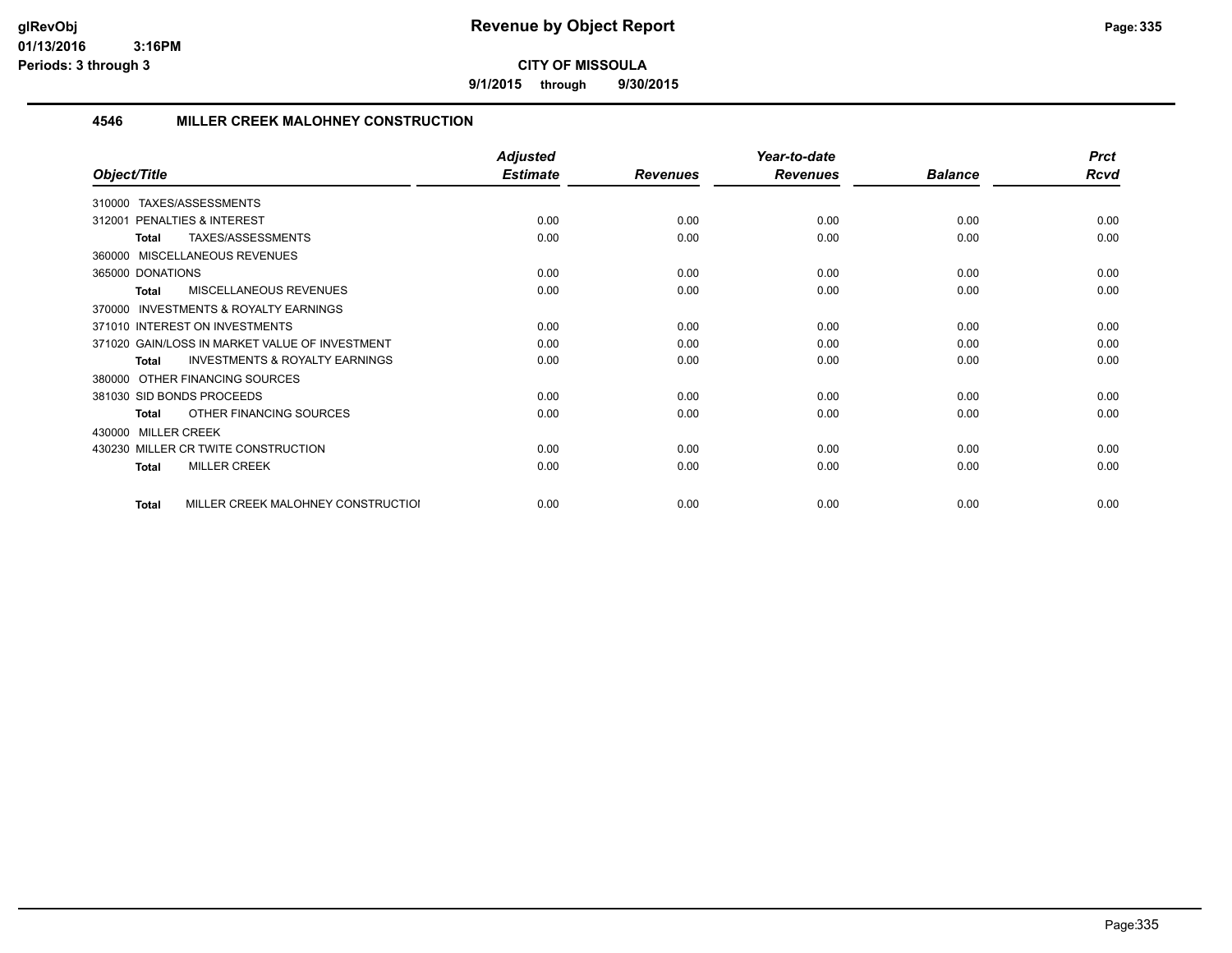**9/1/2015 through 9/30/2015**

## **4547 MILLER CREEK MCCARTHY CONSTRUCTION**

#### **4547 MILLER CREEK MCCARTHY CONSTRUCTION**

|                                                     | <b>Adjusted</b> |                 | Year-to-date    |                | <b>Prct</b> |
|-----------------------------------------------------|-----------------|-----------------|-----------------|----------------|-------------|
| Object/Title                                        | <b>Estimate</b> | <b>Revenues</b> | <b>Revenues</b> | <b>Balance</b> | Rcvd        |
| TAXES/ASSESSMENTS<br>310000                         |                 |                 |                 |                |             |
| 312001 PENALTIES & INTEREST                         | 0.00            | 0.00            | 0.00            | 0.00           | 0.00        |
| TAXES/ASSESSMENTS<br>Total                          | 0.00            | 0.00            | 0.00            | 0.00           | 0.00        |
| <b>INVESTMENTS &amp; ROYALTY EARNINGS</b><br>370000 |                 |                 |                 |                |             |
| 371010 INTEREST ON INVESTMENTS                      | 0.00            | 0.00            | 0.00            | 0.00           | 0.00        |
| 371020 GAIN/LOSS IN MARKET VALUE OF INVESTMENTS     | 0.00            | 0.00            | 0.00            | 0.00           | 0.00        |
| <b>INVESTMENTS &amp; ROYALTY EARNINGS</b><br>Total  | 0.00            | 0.00            | 0.00            | 0.00           | 0.00        |
| 380000 OTHER FINANCING SOURCES                      |                 |                 |                 |                |             |
| 381030 SID BONDS PROCEEDS                           | 0.00            | 0.00            | 0.00            | 0.00           | 0.00        |
| OTHER FINANCING SOURCES<br>Total                    | 0.00            | 0.00            | 0.00            | 0.00           | 0.00        |
| <b>MILLER CREEK</b><br>430000                       |                 |                 |                 |                |             |
| 430230 MILLER CR TWITE CONSTRUCTION                 | 0.00            | 0.00            | 0.00            | 0.00           | 0.00        |
| <b>MILLER CREEK</b><br>Total                        | 0.00            | 0.00            | 0.00            | 0.00           | 0.00        |
|                                                     |                 |                 |                 |                |             |
| MILLER CREEK MCCARTHY CONSTRUCTION<br><b>Total</b>  | 0.00            | 0.00            | 0.00            | 0.00           | 0.00        |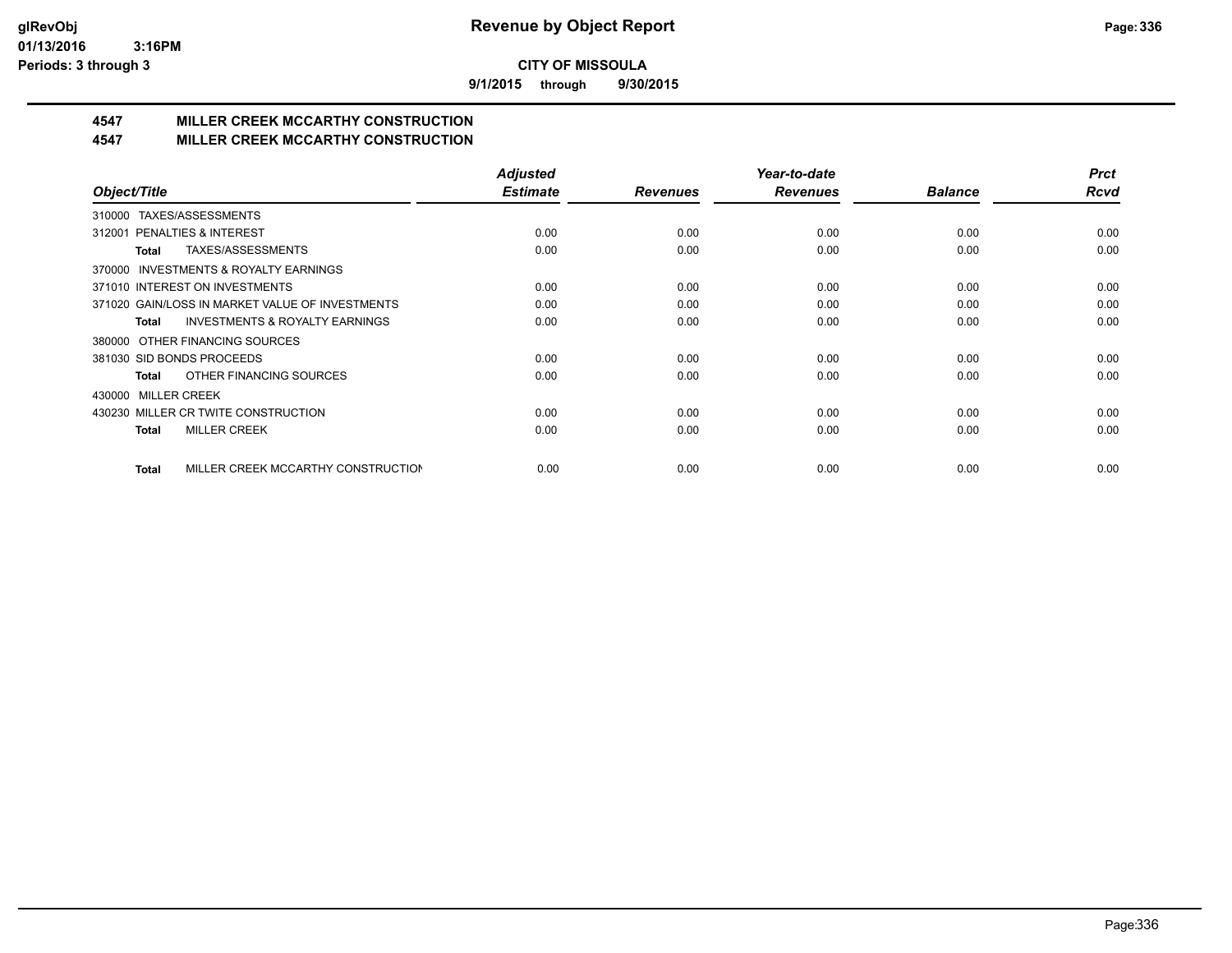**9/1/2015 through 9/30/2015**

#### **4547 MILLER CREEK MCCARTHY CONSTRUCTION**

| Object/Title                                              | <b>Adjusted</b><br><b>Estimate</b> | <b>Revenues</b> | Year-to-date<br><b>Revenues</b> | <b>Balance</b> | <b>Prct</b><br><b>Rcvd</b> |
|-----------------------------------------------------------|------------------------------------|-----------------|---------------------------------|----------------|----------------------------|
| TAXES/ASSESSMENTS<br>310000                               |                                    |                 |                                 |                |                            |
| <b>PENALTIES &amp; INTEREST</b><br>312001                 | 0.00                               | 0.00            | 0.00                            | 0.00           | 0.00                       |
| TAXES/ASSESSMENTS<br><b>Total</b>                         | 0.00                               | 0.00            | 0.00                            | 0.00           | 0.00                       |
| 370000 INVESTMENTS & ROYALTY EARNINGS                     |                                    |                 |                                 |                |                            |
| 371010 INTEREST ON INVESTMENTS                            | 0.00                               | 0.00            | 0.00                            | 0.00           | 0.00                       |
| 371020 GAIN/LOSS IN MARKET VALUE OF INVESTMENT            | 0.00                               | 0.00            | 0.00                            | 0.00           | 0.00                       |
| <b>INVESTMENTS &amp; ROYALTY EARNINGS</b><br><b>Total</b> | 0.00                               | 0.00            | 0.00                            | 0.00           | 0.00                       |
| 380000 OTHER FINANCING SOURCES                            |                                    |                 |                                 |                |                            |
| 381030 SID BONDS PROCEEDS                                 | 0.00                               | 0.00            | 0.00                            | 0.00           | 0.00                       |
| OTHER FINANCING SOURCES<br><b>Total</b>                   | 0.00                               | 0.00            | 0.00                            | 0.00           | 0.00                       |
| 430000 MILLER CREEK                                       |                                    |                 |                                 |                |                            |
| 430230 MILLER CR TWITE CONSTRUCTION                       | 0.00                               | 0.00            | 0.00                            | 0.00           | 0.00                       |
| <b>MILLER CREEK</b><br><b>Total</b>                       | 0.00                               | 0.00            | 0.00                            | 0.00           | 0.00                       |
|                                                           |                                    |                 |                                 |                |                            |
| MILLER CREEK MCCARTHY CONSTRUCTIOL<br>Total               | 0.00                               | 0.00            | 0.00                            | 0.00           | 0.00                       |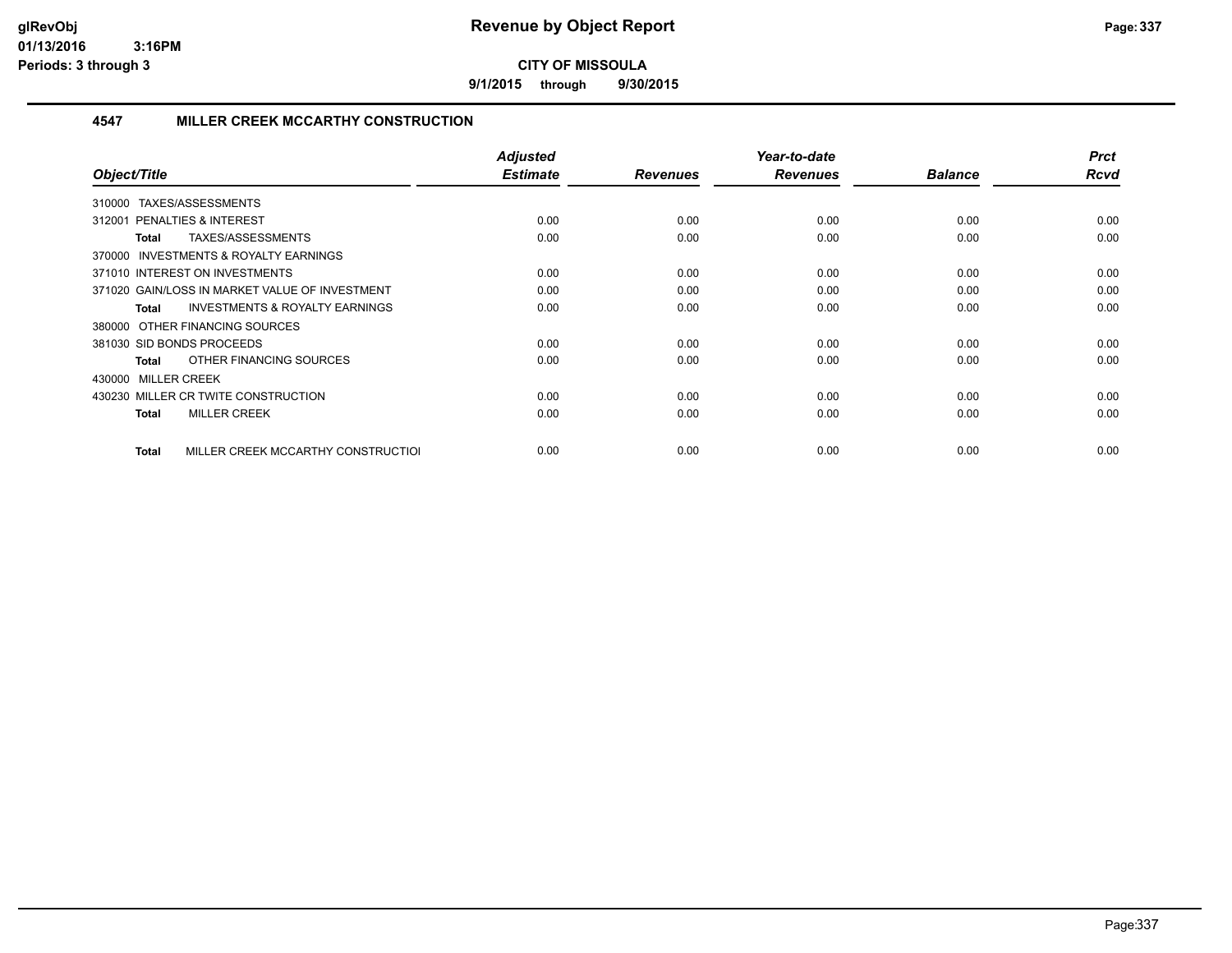**9/1/2015 through 9/30/2015**

## **4548 5TH,6TH & ARTHUR ROAD IMPROVEMENTS**

### **4548 5TH,6TH & ARTHUR ROAD IMPROVEMENTS**

|                                                           | <b>Adjusted</b> |                 | Year-to-date    |                | <b>Prct</b> |
|-----------------------------------------------------------|-----------------|-----------------|-----------------|----------------|-------------|
| Object/Title                                              | <b>Estimate</b> | <b>Revenues</b> | <b>Revenues</b> | <b>Balance</b> | <b>Rcvd</b> |
| 330000 INTERGOVERNMENTAL REVENUES                         |                 |                 |                 |                |             |
| <b>MDT REIMBURSEMENTS</b><br>336001                       | 0.00            | 0.00            | 0.00            | 0.00           | 0.00        |
| <b>INTERGOVERNMENTAL REVENUES</b><br>Total                | 0.00            | 0.00            | 0.00            | 0.00           | 0.00        |
| 360000 MISCELLANEOUS REVENUES                             |                 |                 |                 |                |             |
| 363020 PROPERTY ASSESSMENTS                               | 0.00            | 0.00            | 0.00            | 0.00           | 0.00        |
| MISCELLANEOUS REVENUES<br>Total                           | 0.00            | 0.00            | 0.00            | 0.00           | 0.00        |
| 370000 INVESTMENTS & ROYALTY EARNINGS                     |                 |                 |                 |                |             |
| 371010 INTEREST ON INVESTMENTS                            | 0.00            | 0.00            | 0.00            | 0.00           | 0.00        |
| <b>INVESTMENTS &amp; ROYALTY EARNINGS</b><br><b>Total</b> | 0.00            | 0.00            | 0.00            | 0.00           | 0.00        |
| 380000 OTHER FINANCING SOURCES                            |                 |                 |                 |                |             |
| 381010 BOND PROCEEDS                                      | 0.00            | 0.00            | 0.00            | 0.00           | 0.00        |
| 381030 SID BONDS PROCEEDS                                 | 0.00            | 0.00            | 0.00            | 0.00           | 0.00        |
| OTHER FINANCING SOURCES<br><b>Total</b>                   | 0.00            | 0.00            | 0.00            | 0.00           | 0.00        |
| 5TH, 6TH & ARTHUR ROAD IMPROVEMENTS<br><b>Total</b>       | 0.00            | 0.00            | 0.00            | 0.00           | 0.00        |
|                                                           |                 |                 |                 |                |             |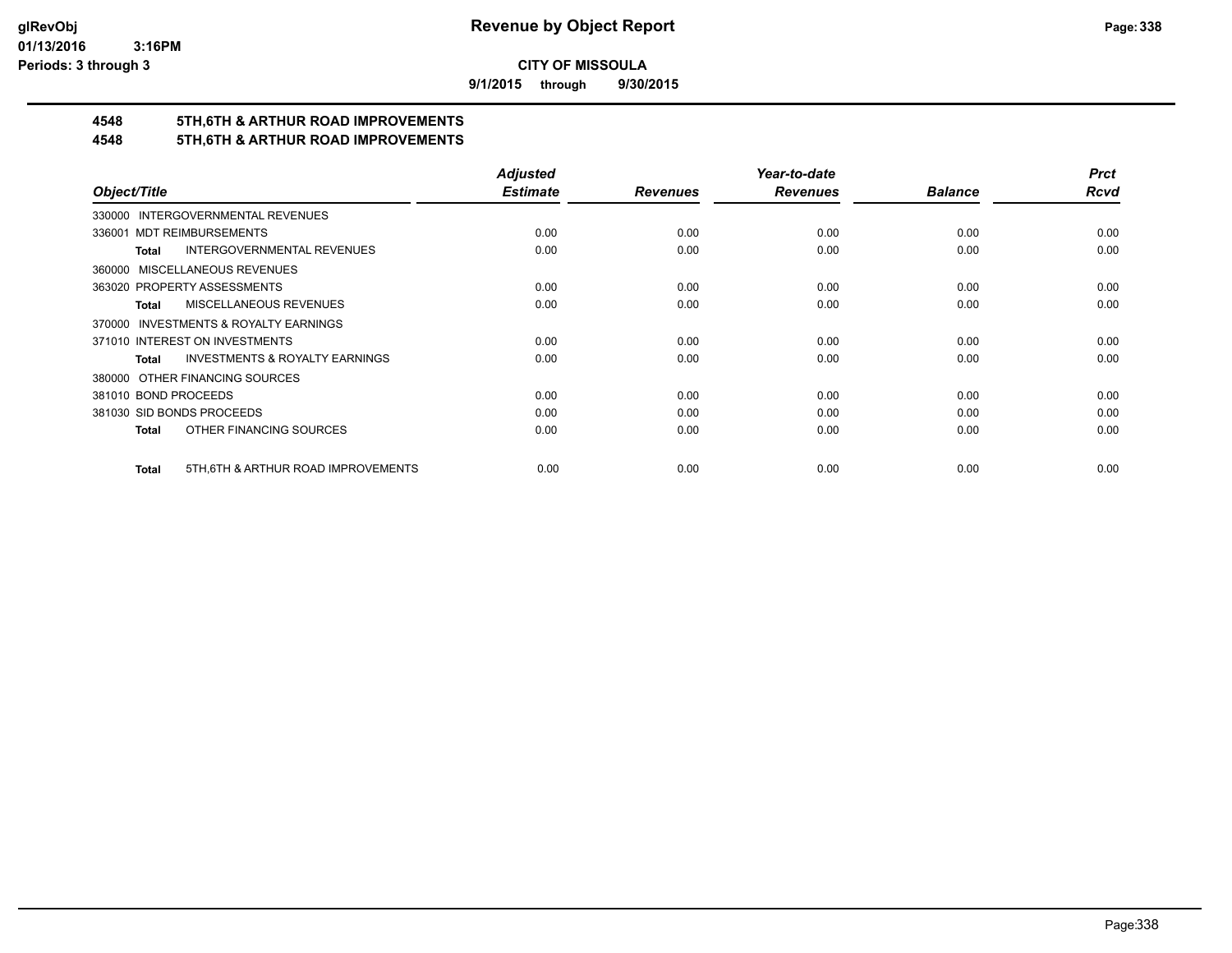**9/1/2015 through 9/30/2015**

#### **4548 5TH,6TH & ARTHUR ROAD IMPROVEMENTS**

| Object/Title                                       | <b>Adjusted</b><br><b>Estimate</b> | <b>Revenues</b> | Year-to-date<br><b>Revenues</b> | <b>Balance</b> | <b>Prct</b><br><b>Rcvd</b> |
|----------------------------------------------------|------------------------------------|-----------------|---------------------------------|----------------|----------------------------|
| <b>INTERGOVERNMENTAL REVENUES</b><br>330000        |                                    |                 |                                 |                |                            |
| 336001 MDT REIMBURSEMENTS                          | 0.00                               | 0.00            | 0.00                            | 0.00           | 0.00                       |
| <b>INTERGOVERNMENTAL REVENUES</b><br><b>Total</b>  | 0.00                               | 0.00            | 0.00                            | 0.00           | 0.00                       |
| 360000 MISCELLANEOUS REVENUES                      |                                    |                 |                                 |                |                            |
| 363020 PROPERTY ASSESSMENTS                        | 0.00                               | 0.00            | 0.00                            | 0.00           | 0.00                       |
| <b>MISCELLANEOUS REVENUES</b><br><b>Total</b>      | 0.00                               | 0.00            | 0.00                            | 0.00           | 0.00                       |
| 370000 INVESTMENTS & ROYALTY EARNINGS              |                                    |                 |                                 |                |                            |
| 371010 INTEREST ON INVESTMENTS                     | 0.00                               | 0.00            | 0.00                            | 0.00           | 0.00                       |
| <b>INVESTMENTS &amp; ROYALTY EARNINGS</b><br>Total | 0.00                               | 0.00            | 0.00                            | 0.00           | 0.00                       |
| 380000 OTHER FINANCING SOURCES                     |                                    |                 |                                 |                |                            |
| 381010 BOND PROCEEDS                               | 0.00                               | 0.00            | 0.00                            | 0.00           | 0.00                       |
| 381030 SID BONDS PROCEEDS                          | 0.00                               | 0.00            | 0.00                            | 0.00           | 0.00                       |
| OTHER FINANCING SOURCES<br>Total                   | 0.00                               | 0.00            | 0.00                            | 0.00           | 0.00                       |
| 5TH, 6TH & ARTHUR ROAD IMPROVEMENTS<br>Total       | 0.00                               | 0.00            | 0.00                            | 0.00           | 0.00                       |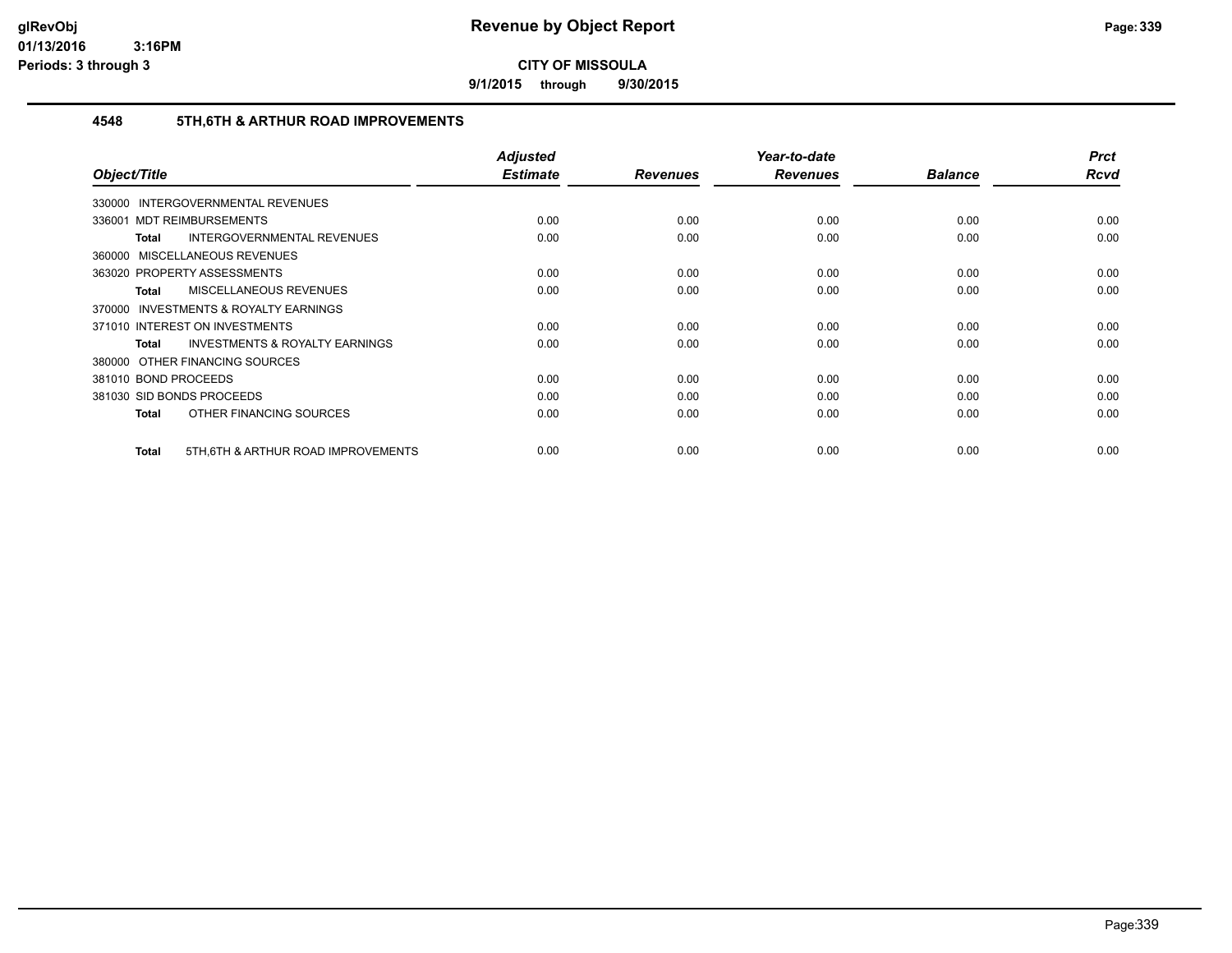**9/1/2015 through 9/30/2015**

# **4745 MALONEY/TWITE MILLER CR \$1.2M CONTRIB**

**4745 MALONEY/TWITE MILLER CR \$1.2M CONTRIB**

|                                                           | <b>Adjusted</b> |                 | Year-to-date    |                | <b>Prct</b> |
|-----------------------------------------------------------|-----------------|-----------------|-----------------|----------------|-------------|
| Object/Title                                              | <b>Estimate</b> | <b>Revenues</b> | <b>Revenues</b> | <b>Balance</b> | <b>Rcvd</b> |
| 310000 TAXES/ASSESSMENTS                                  |                 |                 |                 |                |             |
| 312001 PENALTIES & INTEREST                               | 0.00            | 0.00            | 0.00            | 0.00           | 0.00        |
| TAXES/ASSESSMENTS<br>Total                                | 0.00            | 0.00            | 0.00            | 0.00           | 0.00        |
| 360000 MISCELLANEOUS REVENUES                             |                 |                 |                 |                |             |
| 365000 DONATIONS                                          | 0.00            | 0.00            | 0.00            | 0.00           | 0.00        |
| MISCELLANEOUS REVENUES<br>Total                           | 0.00            | 0.00            | 0.00            | 0.00           | 0.00        |
| 370000 INVESTMENTS & ROYALTY EARNINGS                     |                 |                 |                 |                |             |
| 371010 INTEREST ON INVESTMENTS                            | 0.00            | 0.00            | 0.00            | 0.00           | 0.00        |
| 371020 GAIN/LOSS IN MARKET VALUE OF INVESTMENTS           | 0.00            | 0.00            | 0.00            | 0.00           | 0.00        |
| <b>INVESTMENTS &amp; ROYALTY EARNINGS</b><br><b>Total</b> | 0.00            | 0.00            | 0.00            | 0.00           | 0.00        |
| MALONEY/TWITE MILLER CR \$1.2M CONTRI<br><b>Total</b>     | 0.00            | 0.00            | 0.00            | 0.00           | 0.00        |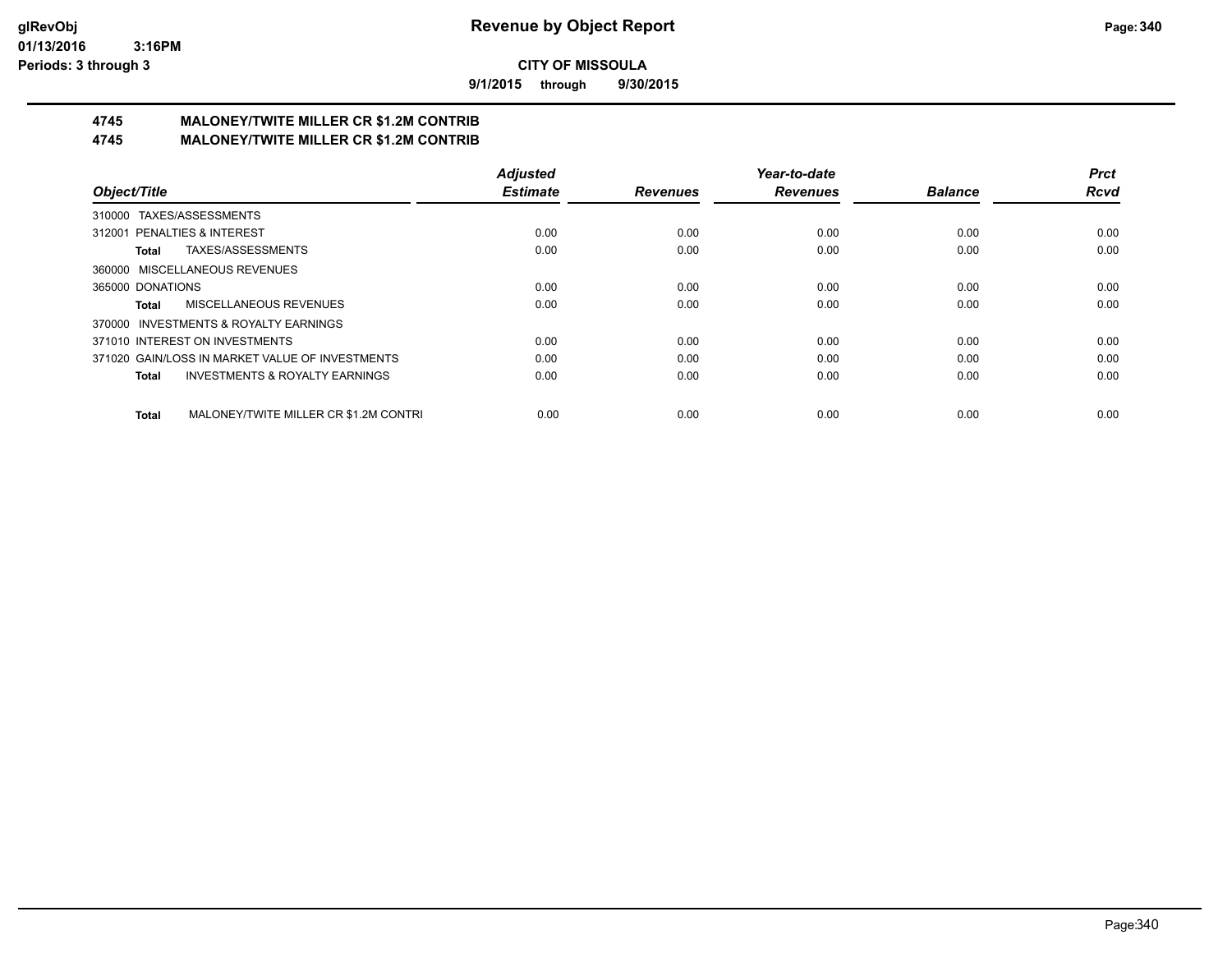**9/1/2015 through 9/30/2015**

#### **4745 MALONEY/TWITE MILLER CR \$1.2M CONTRIB**

| Object/Title                                              | <b>Adjusted</b><br><b>Estimate</b> | <b>Revenues</b> | Year-to-date<br><b>Revenues</b> | <b>Balance</b> | <b>Prct</b><br><b>Rcvd</b> |
|-----------------------------------------------------------|------------------------------------|-----------------|---------------------------------|----------------|----------------------------|
| 310000 TAXES/ASSESSMENTS                                  |                                    |                 |                                 |                |                            |
| 312001 PENALTIES & INTEREST                               | 0.00                               | 0.00            | 0.00                            | 0.00           | 0.00                       |
| TAXES/ASSESSMENTS<br>Total                                | 0.00                               | 0.00            | 0.00                            | 0.00           | 0.00                       |
| 360000 MISCELLANEOUS REVENUES                             |                                    |                 |                                 |                |                            |
| 365000 DONATIONS                                          | 0.00                               | 0.00            | 0.00                            | 0.00           | 0.00                       |
| MISCELLANEOUS REVENUES<br>Total                           | 0.00                               | 0.00            | 0.00                            | 0.00           | 0.00                       |
| 370000 INVESTMENTS & ROYALTY EARNINGS                     |                                    |                 |                                 |                |                            |
| 371010 INTEREST ON INVESTMENTS                            | 0.00                               | 0.00            | 0.00                            | 0.00           | 0.00                       |
| 371020 GAIN/LOSS IN MARKET VALUE OF INVESTMENT            | 0.00                               | 0.00            | 0.00                            | 0.00           | 0.00                       |
| <b>INVESTMENTS &amp; ROYALTY EARNINGS</b><br><b>Total</b> | 0.00                               | 0.00            | 0.00                            | 0.00           | 0.00                       |
| MALONEY/TWITE MILLER CR \$1.2M CONTR<br>Total             | 0.00                               | 0.00            | 0.00                            | 0.00           | 0.00                       |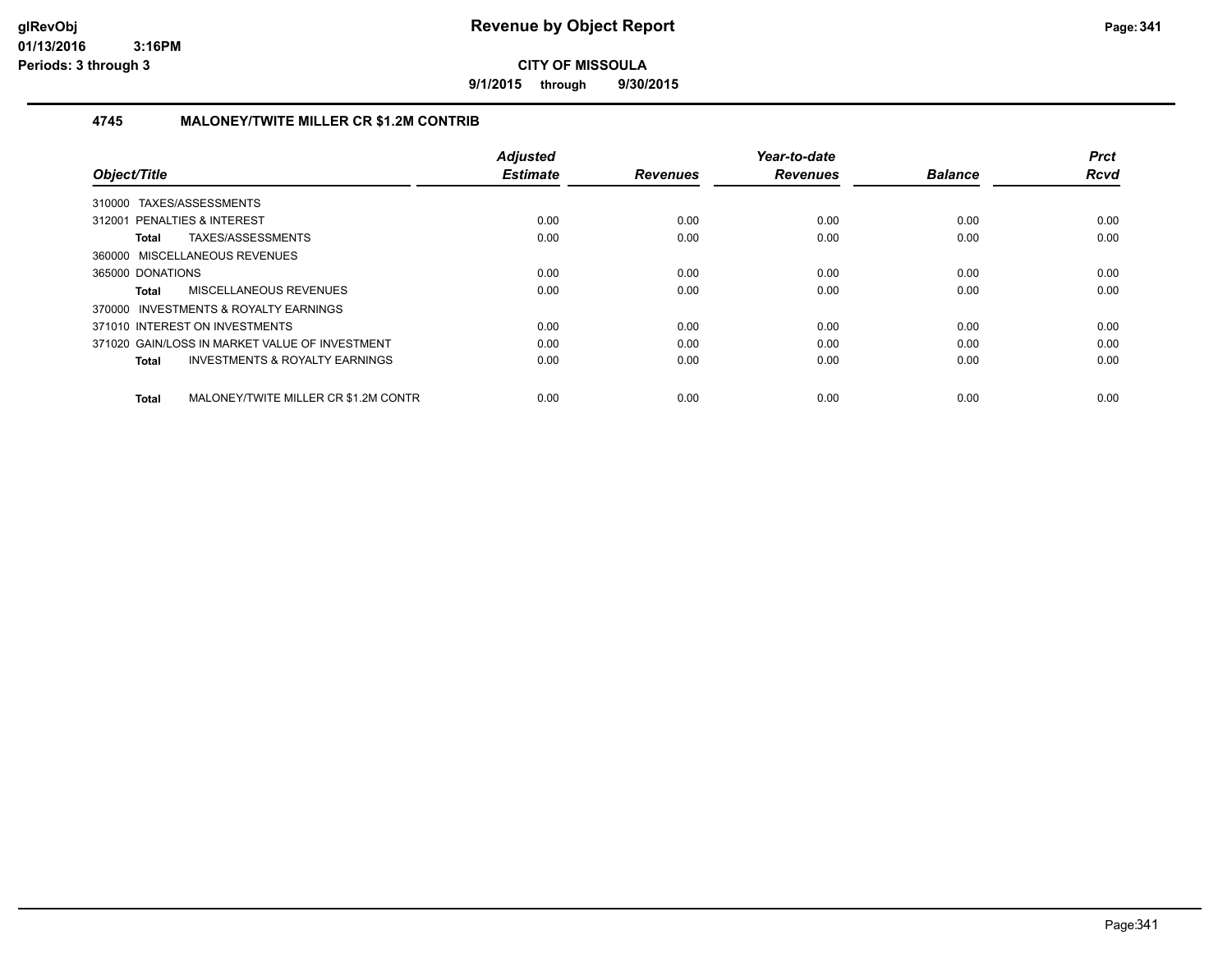**9/1/2015 through 9/30/2015**

## **4941 HILLVIEW WAY CONSTRUCTION**

**4941 HILLVIEW WAY CONSTRUCTION**

|                                           | <b>Adjusted</b> |                 | Year-to-date    |                | Prct |
|-------------------------------------------|-----------------|-----------------|-----------------|----------------|------|
| Object/Title                              | <b>Estimate</b> | <b>Revenues</b> | <b>Revenues</b> | <b>Balance</b> | Rcvd |
| 370000 INVESTMENTS & ROYALTY EARNINGS     |                 |                 |                 |                |      |
| 371010 INTEREST ON INVESTMENTS            | 0.00            | 0.00            | 0.00            | 0.00           | 0.00 |
| INVESTMENTS & ROYALTY EARNINGS<br>Total   | 0.00            | 0.00            | 0.00            | 0.00           | 0.00 |
| HILLVIEW WAY CONSTRUCTION<br><b>Total</b> | 0.00            | 0.00            | 0.00            | 0.00           | 0.00 |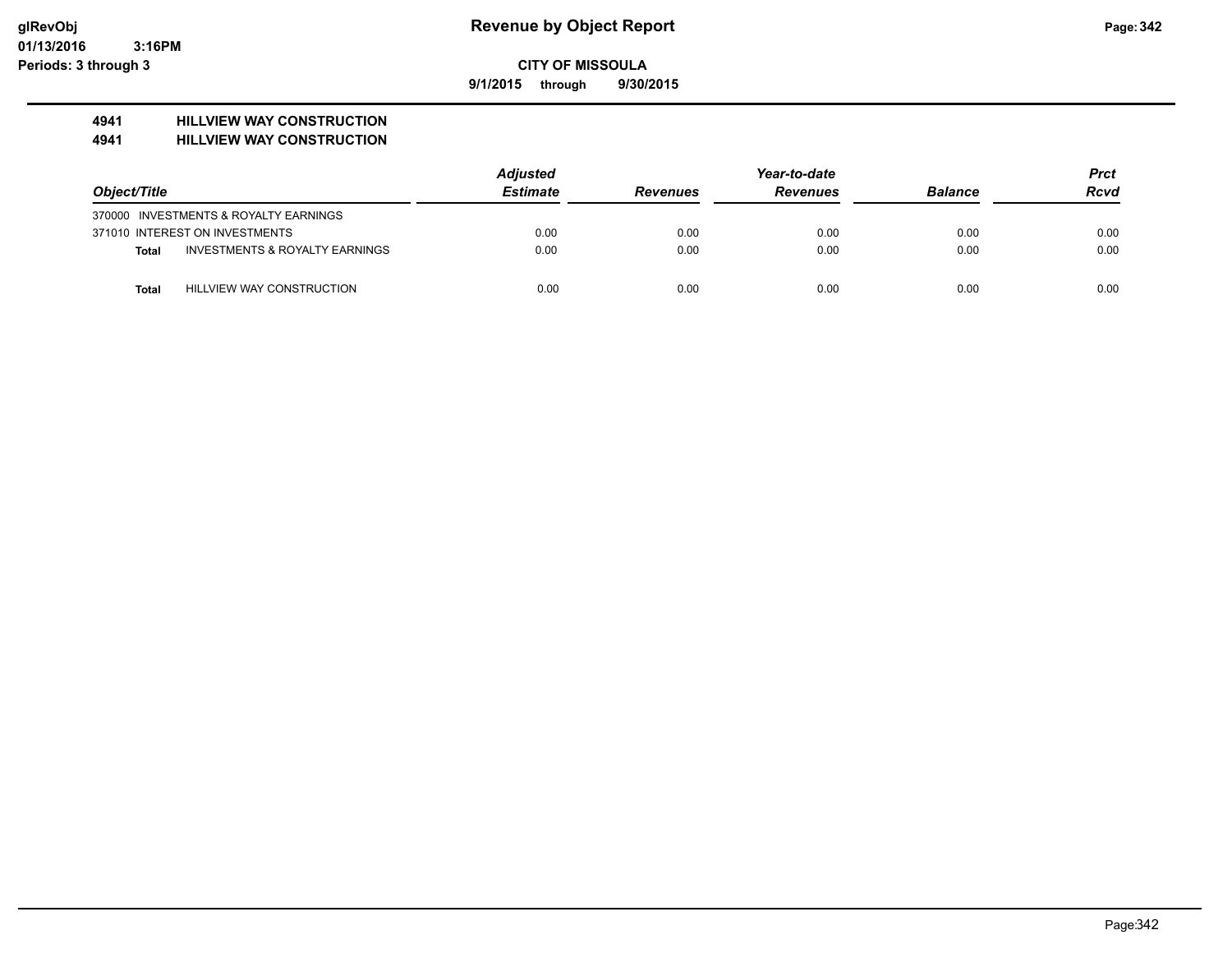**9/1/2015 through 9/30/2015**

#### **4941 HILLVIEW WAY CONSTRUCTION**

|              |                                           | <b>Adjusted</b> |                 | Year-to-date    |                | <b>Prct</b> |
|--------------|-------------------------------------------|-----------------|-----------------|-----------------|----------------|-------------|
| Object/Title |                                           | <b>Estimate</b> | <b>Revenues</b> | <b>Revenues</b> | <b>Balance</b> | <b>Rcvd</b> |
|              | 370000 INVESTMENTS & ROYALTY EARNINGS     |                 |                 |                 |                |             |
|              | 371010 INTEREST ON INVESTMENTS            | 0.00            | 0.00            | 0.00            | 0.00           | 0.00        |
| <b>Total</b> | <b>INVESTMENTS &amp; ROYALTY EARNINGS</b> | 0.00            | 0.00            | 0.00            | 0.00           | 0.00        |
| <b>Total</b> | <b>HILLVIEW WAY CONSTRUCTION</b>          | 0.00            | 0.00            | 0.00            | 0.00           | 0.00        |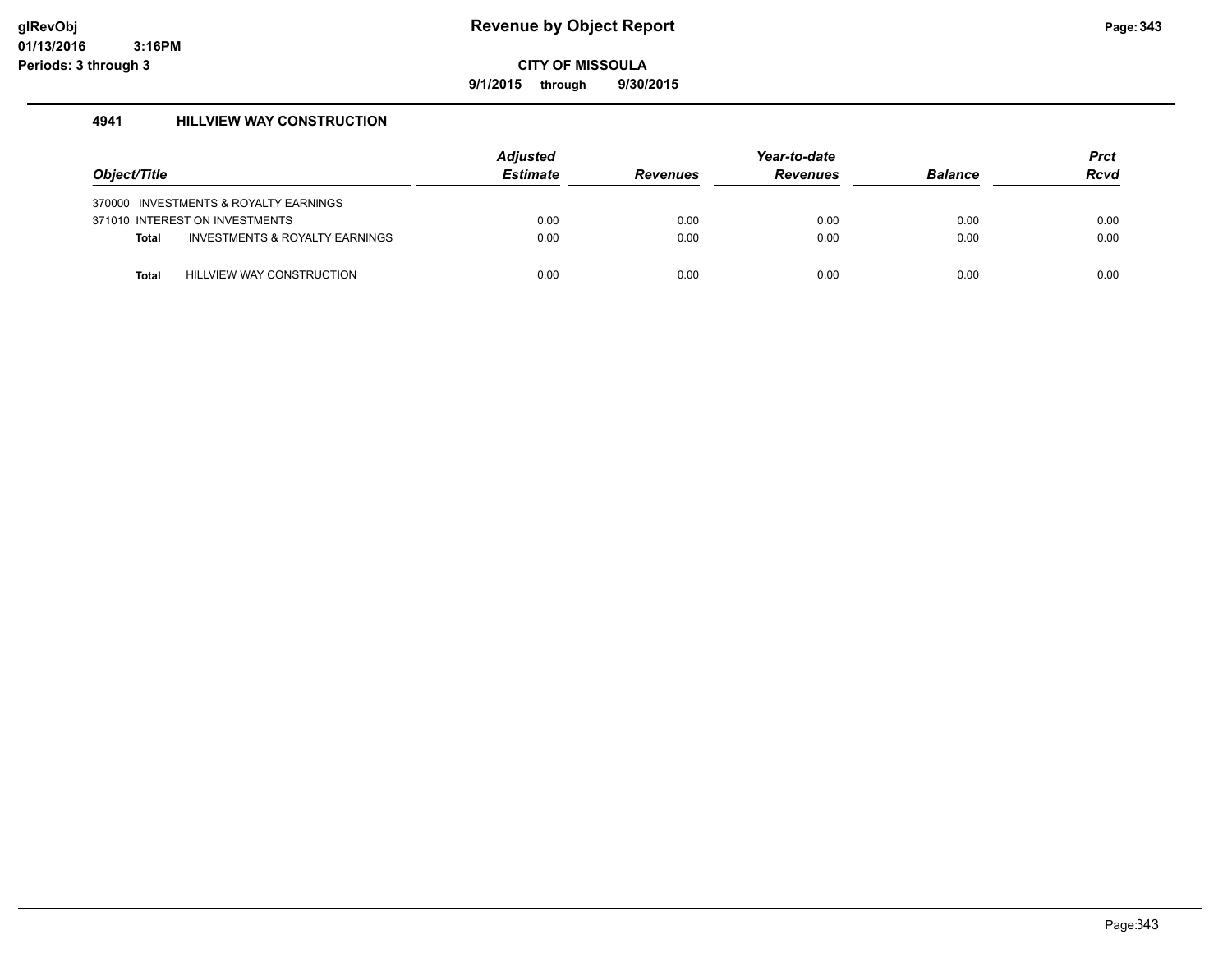**9/1/2015 through 9/30/2015**

## **4944 RATTLESNAKE SEWER COLLECTION (544)**

**4944 RATTLESNAKE SEWER COLLECTION (544)**

|                                                           | <b>Adjusted</b> |                 | Year-to-date    |                | <b>Prct</b> |
|-----------------------------------------------------------|-----------------|-----------------|-----------------|----------------|-------------|
| Object/Title                                              | <b>Estimate</b> | <b>Revenues</b> | <b>Revenues</b> | <b>Balance</b> | Rcvd        |
| 330000 INTERGOVERNMENTAL REVENUES                         |                 |                 |                 |                |             |
| 331090 EPA GRANT                                          | 0.00            | 0.00            | 0.00            | 0.00           | 0.00        |
| 334120 TSEP GRANT                                         | 0.00            | 0.00            | 0.00            | 0.00           | 0.00        |
| 334121 DNRC GRANT                                         | 0.00            | 0.00            | 0.00            | 0.00           | 0.00        |
| 334990 ARRA FUNDING                                       | 0.00            | 0.00            | 0.00            | 0.00           | 0.00        |
| 334992 ARRA LOAN                                          | 0.00            | 0.00            | 0.00            | 0.00           | 0.00        |
| <b>INTERGOVERNMENTAL REVENUES</b><br><b>Total</b>         | 0.00            | 0.00            | 0.00            | 0.00           | 0.00        |
| <b>INVESTMENTS &amp; ROYALTY EARNINGS</b><br>370000       |                 |                 |                 |                |             |
| 371010 INTEREST ON INVESTMENTS                            | 0.00            | 0.00            | 0.00            | 0.00           | 0.00        |
| <b>INVESTMENTS &amp; ROYALTY EARNINGS</b><br><b>Total</b> | 0.00            | 0.00            | 0.00            | 0.00           | 0.00        |
| OTHER FINANCING SOURCES<br>380000                         |                 |                 |                 |                |             |
| 381010 BOND PROCEEDS                                      | 0.00            | 0.00            | 0.00            | 0.00           | 0.00        |
| 381020 REVENUE BONDS                                      | 0.00            | 0.00            | 0.00            | 0.00           | 0.00        |
| 381030 SID BONDS PROCEEDS                                 | 0.00            | 0.00            | 0.00            | 0.00           | 0.00        |
| OTHER FINANCING SOURCES<br>Total                          | 0.00            | 0.00            | 0.00            | 0.00           | 0.00        |
| RATTLESNAKE SEWER COLLECTION (544)<br><b>Total</b>        | 0.00            | 0.00            | 0.00            | 0.00           | 0.00        |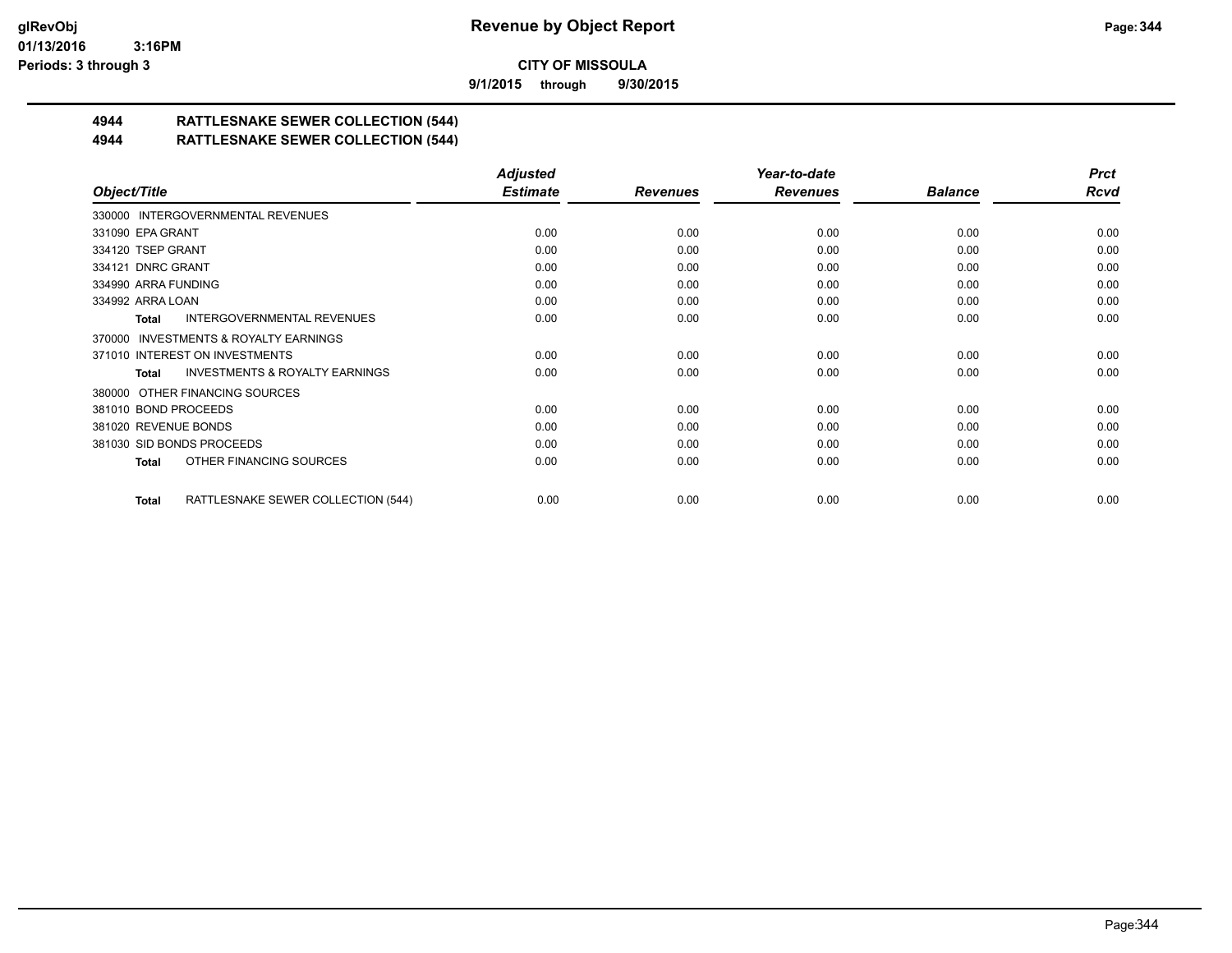**9/1/2015 through 9/30/2015**

#### **4944 RATTLESNAKE SEWER COLLECTION (544)**

|                                                     | <b>Adjusted</b> |                 | Year-to-date    |                | <b>Prct</b> |
|-----------------------------------------------------|-----------------|-----------------|-----------------|----------------|-------------|
| Object/Title                                        | <b>Estimate</b> | <b>Revenues</b> | <b>Revenues</b> | <b>Balance</b> | <b>Rcvd</b> |
| 330000 INTERGOVERNMENTAL REVENUES                   |                 |                 |                 |                |             |
| 331090 EPA GRANT                                    | 0.00            | 0.00            | 0.00            | 0.00           | 0.00        |
| 334120 TSEP GRANT                                   | 0.00            | 0.00            | 0.00            | 0.00           | 0.00        |
| 334121 DNRC GRANT                                   | 0.00            | 0.00            | 0.00            | 0.00           | 0.00        |
| 334990 ARRA FUNDING                                 | 0.00            | 0.00            | 0.00            | 0.00           | 0.00        |
| 334992 ARRA LOAN                                    | 0.00            | 0.00            | 0.00            | 0.00           | 0.00        |
| <b>INTERGOVERNMENTAL REVENUES</b><br><b>Total</b>   | 0.00            | 0.00            | 0.00            | 0.00           | 0.00        |
| <b>INVESTMENTS &amp; ROYALTY EARNINGS</b><br>370000 |                 |                 |                 |                |             |
| 371010 INTEREST ON INVESTMENTS                      | 0.00            | 0.00            | 0.00            | 0.00           | 0.00        |
| <b>INVESTMENTS &amp; ROYALTY EARNINGS</b><br>Total  | 0.00            | 0.00            | 0.00            | 0.00           | 0.00        |
| OTHER FINANCING SOURCES<br>380000                   |                 |                 |                 |                |             |
| 381010 BOND PROCEEDS                                | 0.00            | 0.00            | 0.00            | 0.00           | 0.00        |
| 381020 REVENUE BONDS                                | 0.00            | 0.00            | 0.00            | 0.00           | 0.00        |
| 381030 SID BONDS PROCEEDS                           | 0.00            | 0.00            | 0.00            | 0.00           | 0.00        |
| OTHER FINANCING SOURCES<br><b>Total</b>             | 0.00            | 0.00            | 0.00            | 0.00           | 0.00        |
| RATTLESNAKE SEWER COLLECTION (544)<br><b>Total</b>  | 0.00            | 0.00            | 0.00            | 0.00           | 0.00        |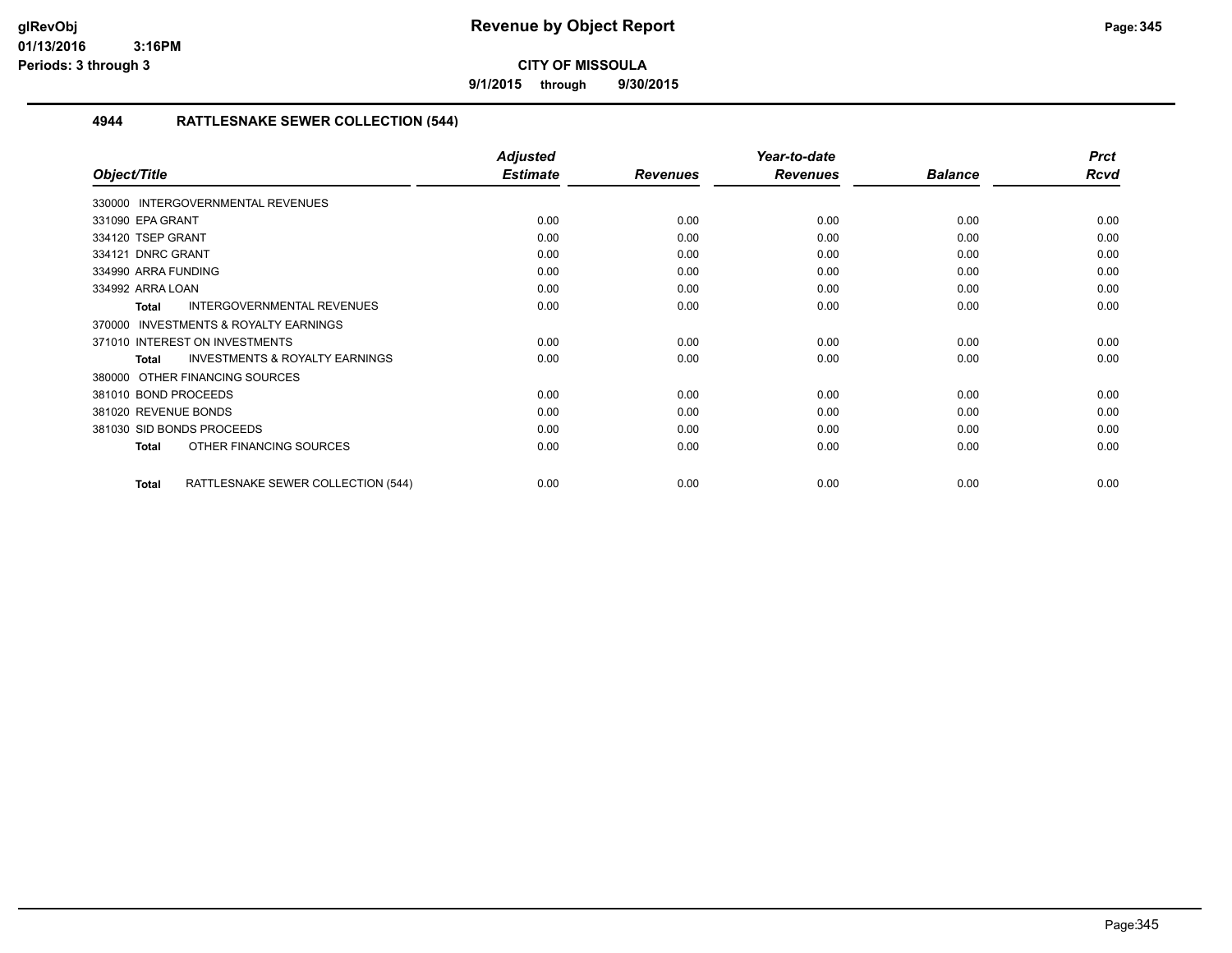**9/1/2015 through 9/30/2015**

#### **4945 PHILLIPS ST TRAFFIC CALMING**

**4945 PHILLIPS ST TRAFFIC CALMING**

|                                             | <b>Adjusted</b> |                 | Year-to-date    |                | <b>Prct</b> |
|---------------------------------------------|-----------------|-----------------|-----------------|----------------|-------------|
| Object/Title                                | <b>Estimate</b> | <b>Revenues</b> | <b>Revenues</b> | <b>Balance</b> | <b>Rcvd</b> |
| 370000 INVESTMENTS & ROYALTY EARNINGS       |                 |                 |                 |                |             |
| 371010 INTEREST ON INVESTMENTS              | 0.00            | 0.00            | 0.00            | 0.00           | 0.00        |
| INVESTMENTS & ROYALTY EARNINGS<br>Total     | 0.00            | 0.00            | 0.00            | 0.00           | 0.00        |
| 380000 OTHER FINANCING SOURCES              |                 |                 |                 |                |             |
| 381030 SID BONDS PROCEEDS                   | 0.00            | 0.00            | 0.00            | 0.00           | 0.00        |
| 383000 OPERATING TRANSFERS                  | 0.00            | 0.00            | 0.00            | 0.00           | 0.00        |
| OTHER FINANCING SOURCES<br>Total            | 0.00            | 0.00            | 0.00            | 0.00           | 0.00        |
|                                             |                 |                 |                 |                |             |
| <b>Total</b><br>PHILLIPS ST TRAFFIC CALMING | 0.00            | 0.00            | 0.00            | 0.00           | 0.00        |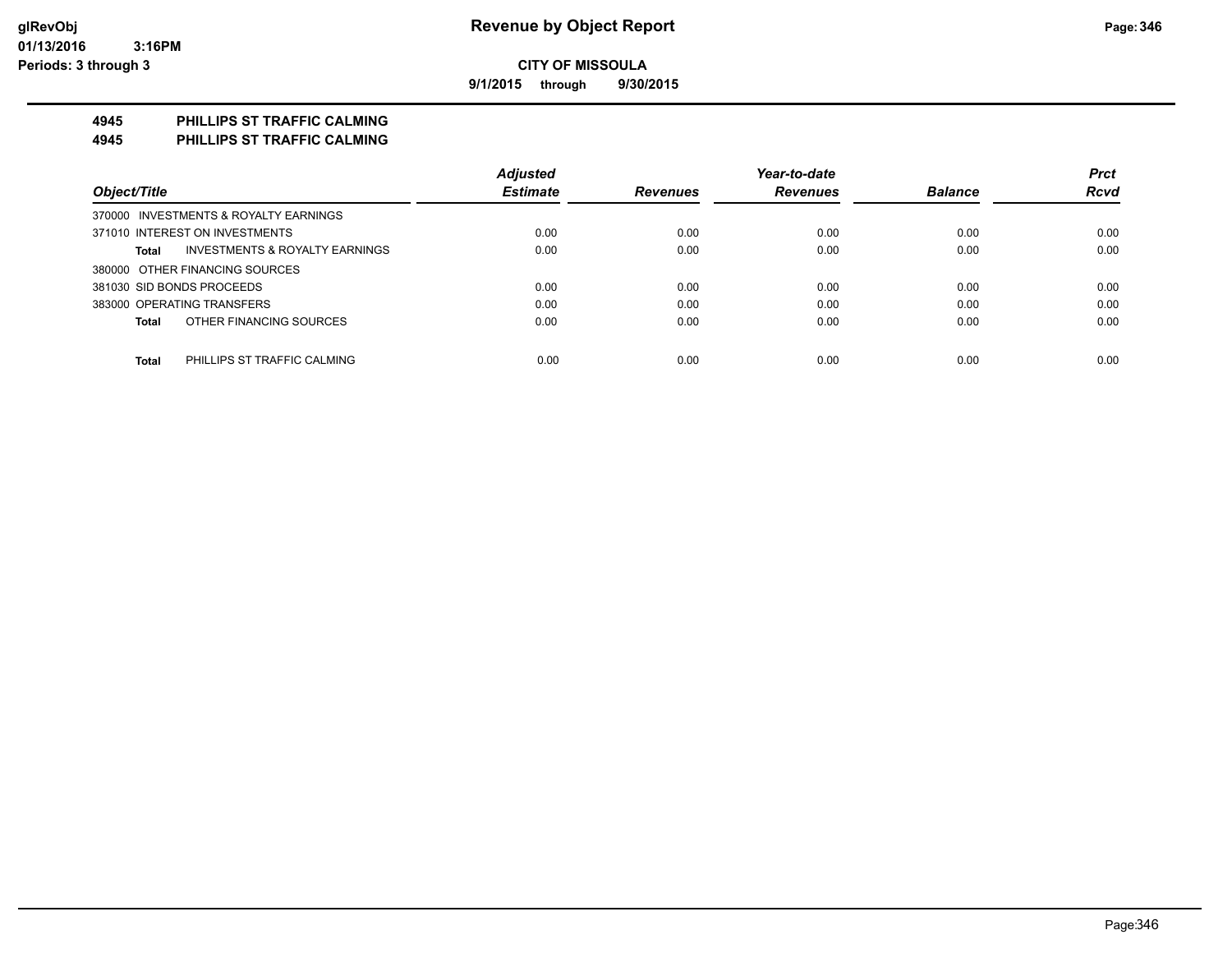**9/1/2015 through 9/30/2015**

#### **4945 PHILLIPS ST TRAFFIC CALMING**

|                                                    | <b>Adjusted</b> |                 | Year-to-date    |                | <b>Prct</b> |
|----------------------------------------------------|-----------------|-----------------|-----------------|----------------|-------------|
| Object/Title                                       | <b>Estimate</b> | <b>Revenues</b> | <b>Revenues</b> | <b>Balance</b> | Rcvd        |
| 370000 INVESTMENTS & ROYALTY EARNINGS              |                 |                 |                 |                |             |
| 371010 INTEREST ON INVESTMENTS                     | 0.00            | 0.00            | 0.00            | 0.00           | 0.00        |
| <b>INVESTMENTS &amp; ROYALTY EARNINGS</b><br>Total | 0.00            | 0.00            | 0.00            | 0.00           | 0.00        |
| 380000 OTHER FINANCING SOURCES                     |                 |                 |                 |                |             |
| 381030 SID BONDS PROCEEDS                          | 0.00            | 0.00            | 0.00            | 0.00           | 0.00        |
| 383000 OPERATING TRANSFERS                         | 0.00            | 0.00            | 0.00            | 0.00           | 0.00        |
| OTHER FINANCING SOURCES<br>Total                   | 0.00            | 0.00            | 0.00            | 0.00           | 0.00        |
|                                                    |                 |                 |                 |                |             |
| Total<br>PHILLIPS ST TRAFFIC CALMING               | 0.00            | 0.00            | 0.00            | 0.00           | 0.00        |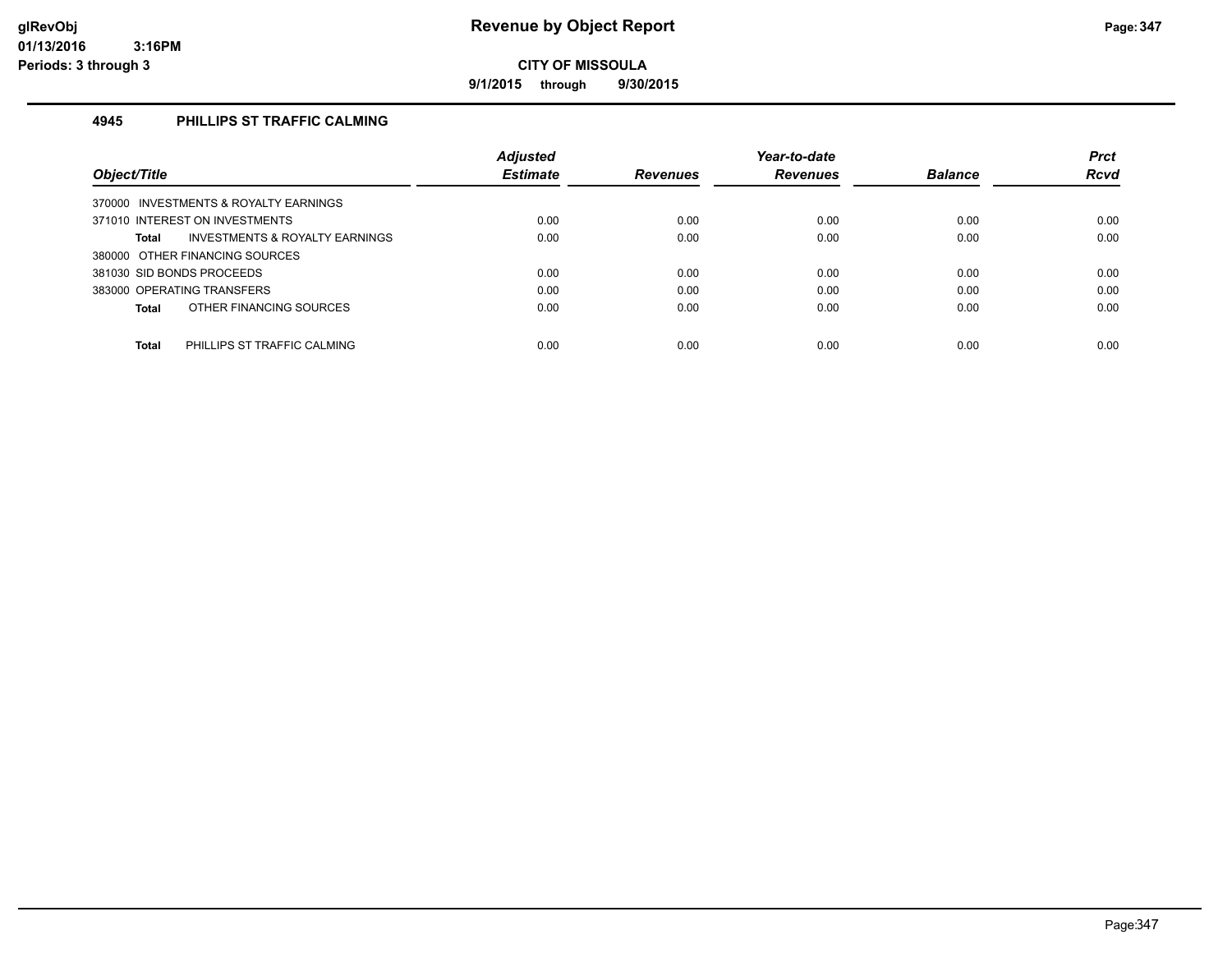**9/1/2015 through 9/30/2015**

# **4946 PATTEE CREEK DR. TRAFFIC CALMING**

**4946 PATTEE CREEK DR. TRAFFIC CALMING**

|                                                    | <b>Adjusted</b> |                 | Year-to-date    |                | <b>Prct</b> |
|----------------------------------------------------|-----------------|-----------------|-----------------|----------------|-------------|
| Object/Title                                       | <b>Estimate</b> | <b>Revenues</b> | <b>Revenues</b> | <b>Balance</b> | <b>Rcvd</b> |
| 370000 INVESTMENTS & ROYALTY EARNINGS              |                 |                 |                 |                |             |
| 371010 INTEREST ON INVESTMENTS                     | 0.00            | 0.00            | 0.00            | 0.00           | 0.00        |
| <b>INVESTMENTS &amp; ROYALTY EARNINGS</b><br>Total | 0.00            | 0.00            | 0.00            | 0.00           | 0.00        |
| 380000 OTHER FINANCING SOURCES                     |                 |                 |                 |                |             |
| 381030 SID BONDS PROCEEDS                          | 0.00            | 0.00            | 0.00            | 0.00           | 0.00        |
| 383000 OPERATING TRANSFERS                         | 0.00            | 0.00            | 0.00            | 0.00           | 0.00        |
| OTHER FINANCING SOURCES<br>Total                   | 0.00            | 0.00            | 0.00            | 0.00           | 0.00        |
|                                                    |                 |                 |                 |                |             |
| Total<br>PATTEE CREEK DR. TRAFFIC CALMING          | 0.00            | 0.00            | 0.00            | 0.00           | 0.00        |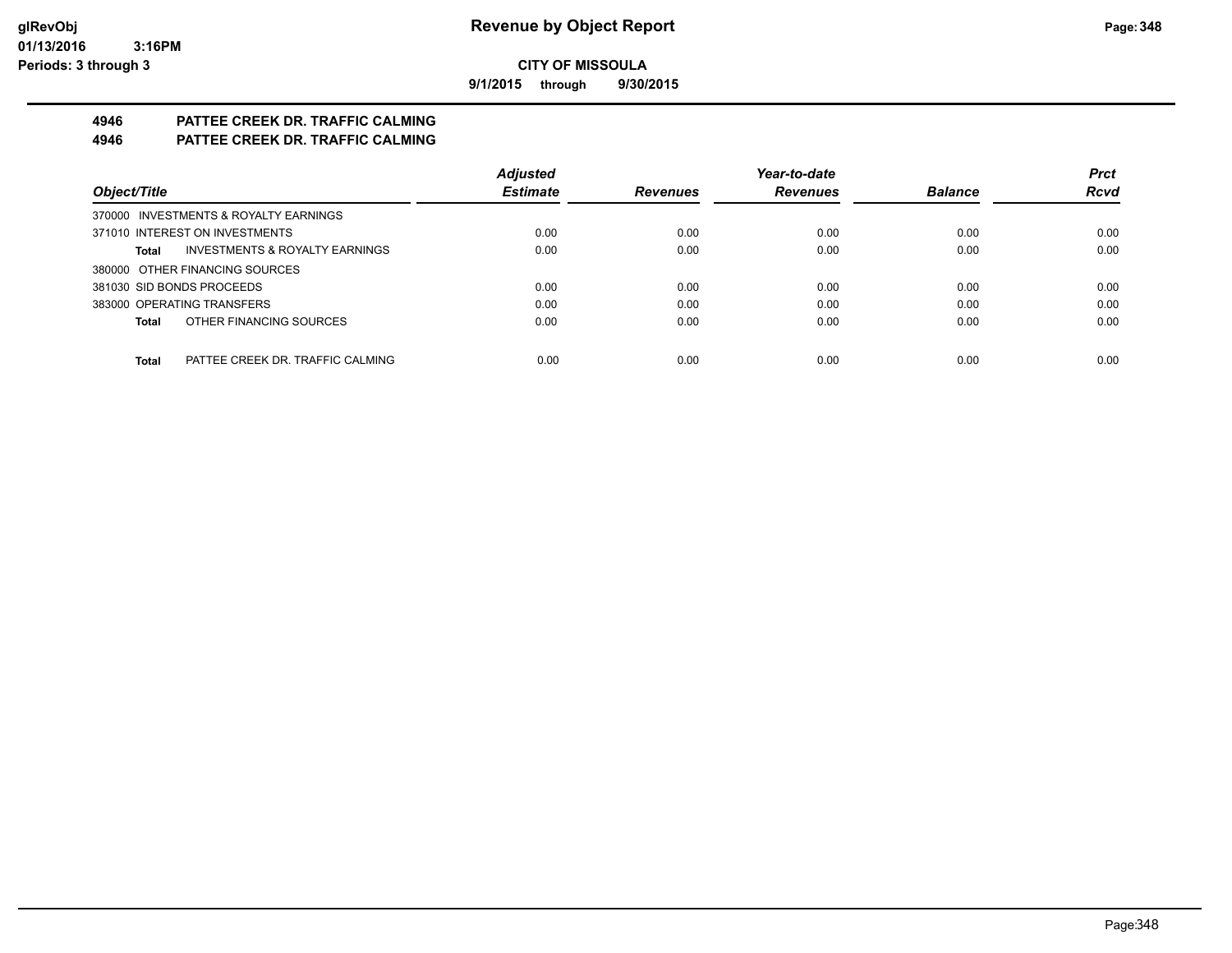**9/1/2015 through 9/30/2015**

#### **4946 PATTEE CREEK DR. TRAFFIC CALMING**

| Object/Title                                     | <b>Adjusted</b><br><b>Estimate</b> | <b>Revenues</b> | Year-to-date<br><b>Revenues</b> | <b>Balance</b> | <b>Prct</b><br><b>Rcvd</b> |
|--------------------------------------------------|------------------------------------|-----------------|---------------------------------|----------------|----------------------------|
| 370000 INVESTMENTS & ROYALTY EARNINGS            |                                    |                 |                                 |                |                            |
| 371010 INTEREST ON INVESTMENTS                   | 0.00                               | 0.00            | 0.00                            | 0.00           | 0.00                       |
| INVESTMENTS & ROYALTY EARNINGS<br>Total          | 0.00                               | 0.00            | 0.00                            | 0.00           | 0.00                       |
| 380000 OTHER FINANCING SOURCES                   |                                    |                 |                                 |                |                            |
| 381030 SID BONDS PROCEEDS                        | 0.00                               | 0.00            | 0.00                            | 0.00           | 0.00                       |
| 383000 OPERATING TRANSFERS                       | 0.00                               | 0.00            | 0.00                            | 0.00           | 0.00                       |
| OTHER FINANCING SOURCES<br>Total                 | 0.00                               | 0.00            | 0.00                            | 0.00           | 0.00                       |
|                                                  |                                    |                 |                                 |                |                            |
| <b>Total</b><br>PATTEE CREEK DR. TRAFFIC CALMING | 0.00                               | 0.00            | 0.00                            | 0.00           | 0.00                       |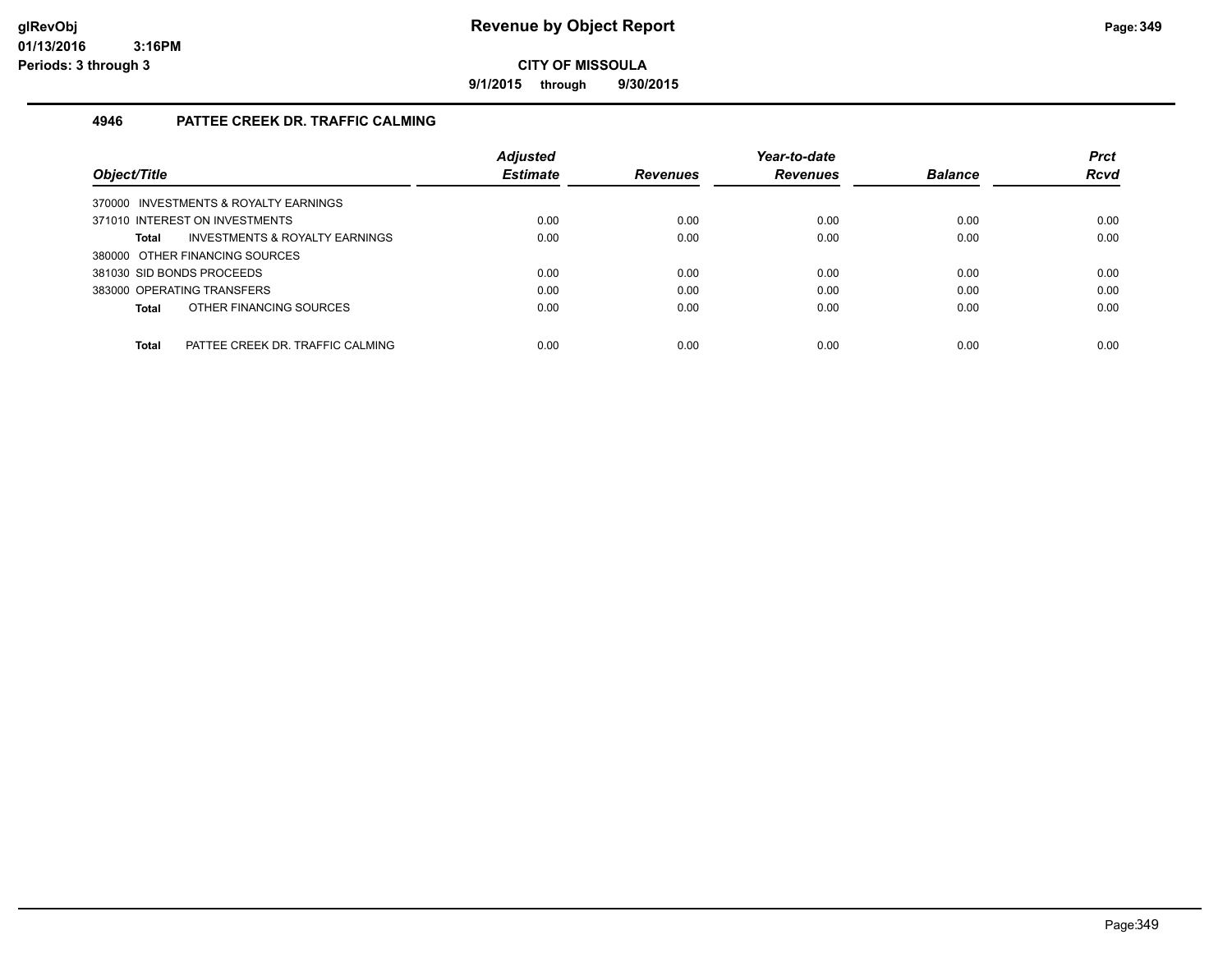**9/1/2015 through 9/30/2015**

## **4948 STORMWATER OUTFALL RETROFITS**

#### **4948 STORMWATER OUTFALL RETROFITS**

|                   |                                     | Adjusted        | Year-to-date    |                 |                | <b>Prct</b> |
|-------------------|-------------------------------------|-----------------|-----------------|-----------------|----------------|-------------|
| Object/Title      |                                     | <b>Estimate</b> | <b>Revenues</b> | <b>Revenues</b> | <b>Balance</b> | <b>Rcvd</b> |
|                   | 330000 INTERGOVERNMENTAL REVENUES   |                 |                 |                 |                |             |
| 334121 DNRC GRANT |                                     | 0.00            | 0.00            | 0.00            | 0.00           | 0.00        |
|                   | 337003 HEALTH DEPT-STORM WATER MGMT | 0.00            | 0.00            | 0.00            | 0.00           | 0.00        |
| Total             | INTERGOVERNMENTAL REVENUES          | 0.00            | 0.00            | 0.00            | 0.00           | 0.00        |
|                   |                                     |                 |                 |                 |                |             |
| Total             | STORMWATER OUTFALL RETROFITS        | 0.00            | 0.00            | 0.00            | 0.00           | 0.00        |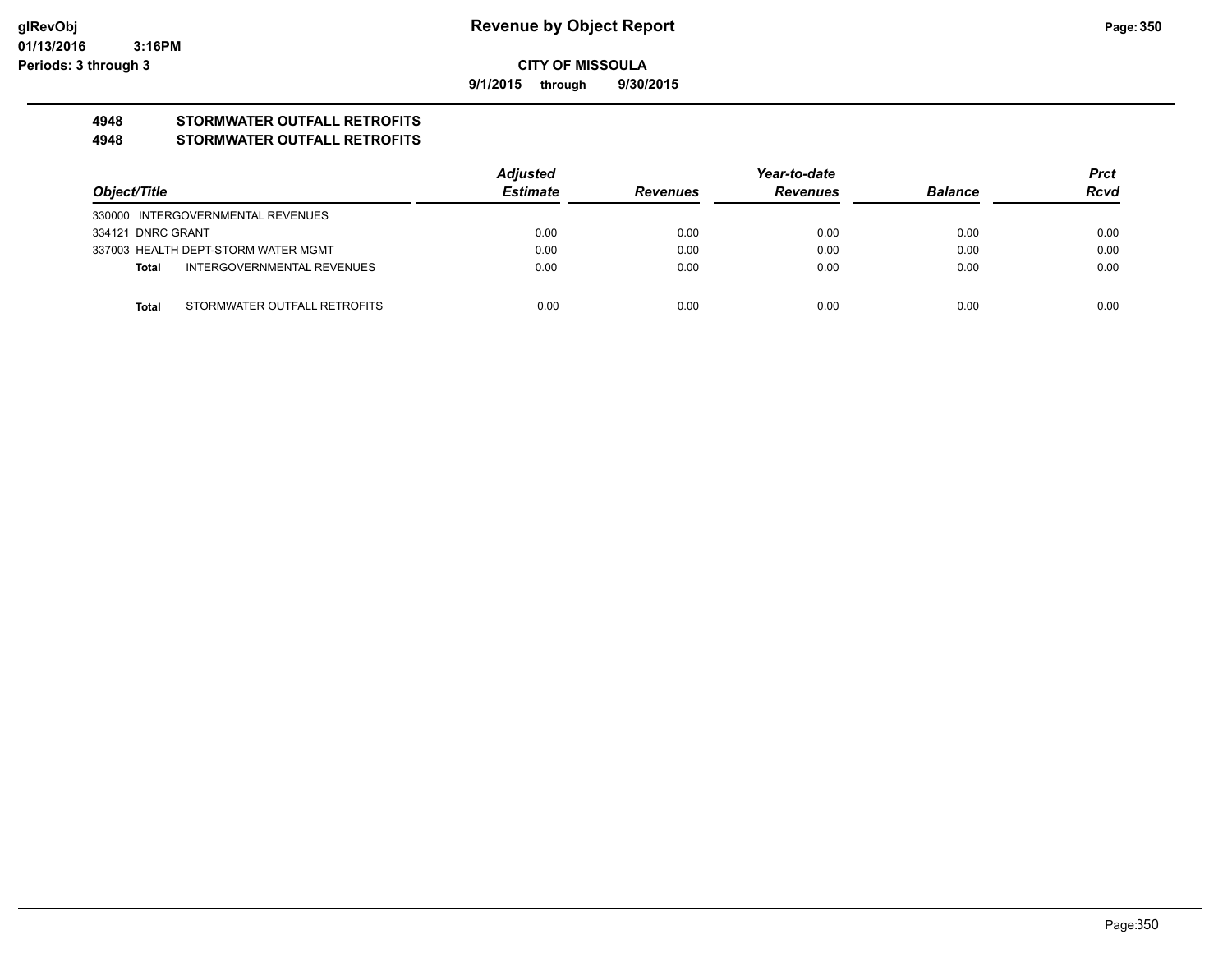**9/1/2015 through 9/30/2015**

#### **4948 STORMWATER OUTFALL RETROFITS**

| Object/Title                               | <b>Adjusted</b><br><b>Estimate</b> | <b>Revenues</b> | Year-to-date<br><b>Revenues</b> | <b>Balance</b> | <b>Prct</b><br><b>Rcvd</b> |
|--------------------------------------------|------------------------------------|-----------------|---------------------------------|----------------|----------------------------|
| 330000 INTERGOVERNMENTAL REVENUES          |                                    |                 |                                 |                |                            |
| 334121 DNRC GRANT                          | 0.00                               | 0.00            | 0.00                            | 0.00           | 0.00                       |
| 337003 HEALTH DEPT-STORM WATER MGMT        | 0.00                               | 0.00            | 0.00                            | 0.00           | 0.00                       |
| INTERGOVERNMENTAL REVENUES<br><b>Total</b> | 0.00                               | 0.00            | 0.00                            | 0.00           | 0.00                       |
|                                            |                                    |                 |                                 |                |                            |
| STORMWATER OUTFALL RETROFITS<br>Total      | 0.00                               | 0.00            | 0.00                            | 0.00           | 0.00                       |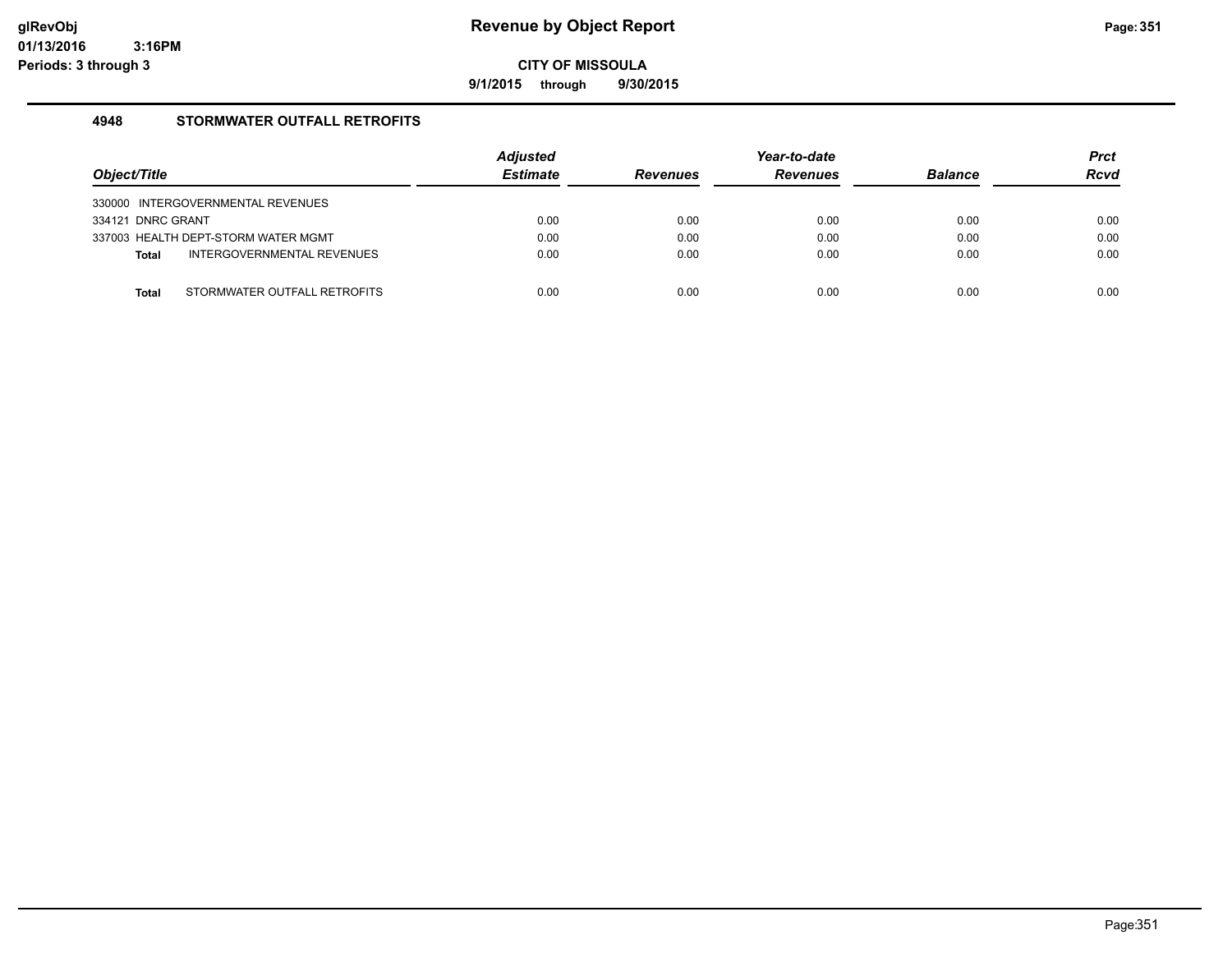**9/1/2015 through 9/30/2015**

**4949 WAYFINDING PROJECT**

**4949 WAYFINDING PROJECT**

| <b>Adjusted</b> |                 | Year-to-date    |                | <b>Prct</b>  |
|-----------------|-----------------|-----------------|----------------|--------------|
| <b>Estimate</b> | <b>Revenues</b> | <b>Revenues</b> | <b>Balance</b> | <b>Rcvd</b>  |
|                 |                 |                 |                |              |
| 0.00            | 7.500.00        | 10.400.00       | $-10.400.00$   | 0.00         |
| 0.00            | 7,500.00        | 10.400.00       | $-10.400.00$   | 0.00         |
|                 |                 |                 |                |              |
| 0.00            | 0.00            | 0.00            | 0.00           | 0.00         |
| 0.00            | 0.00            | 0.00            | 0.00           | 0.00         |
|                 |                 |                 |                | 0.00         |
|                 | 0.00            | 7.500.00        | 10.400.00      | $-10.400.00$ |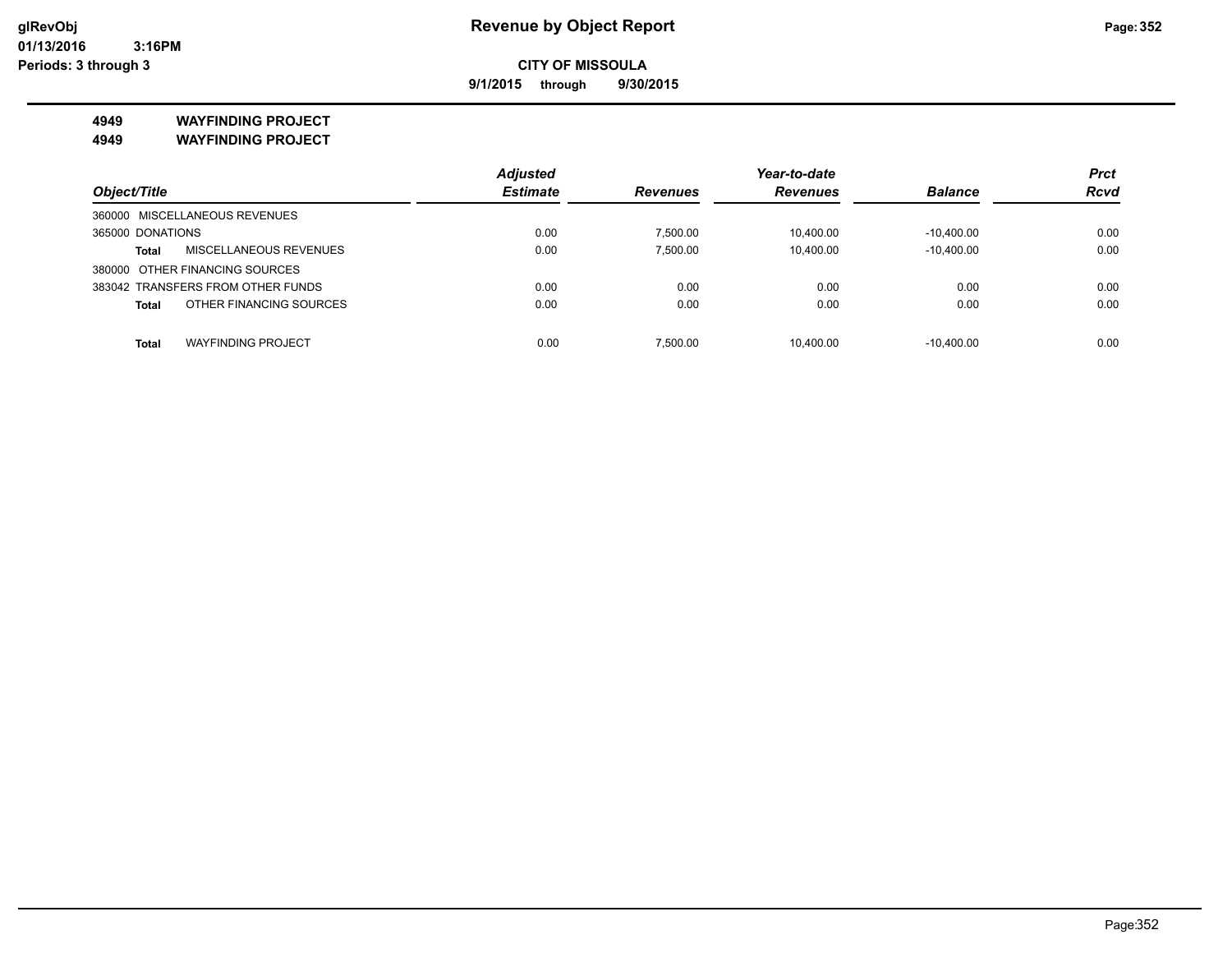### **glRevObj Revenue by Object Report Page:353**

**CITY OF MISSOULA**

**9/1/2015 through 9/30/2015**

#### **4949 WAYFINDING PROJECT**

|                                           | <b>Adjusted</b> |                 | Year-to-date    |                | <b>Prct</b> |
|-------------------------------------------|-----------------|-----------------|-----------------|----------------|-------------|
| Object/Title                              | <b>Estimate</b> | <b>Revenues</b> | <b>Revenues</b> | <b>Balance</b> | <b>Rcvd</b> |
| 360000 MISCELLANEOUS REVENUES             |                 |                 |                 |                |             |
| 365000 DONATIONS                          | 0.00            | 7.500.00        | 10.400.00       | $-10.400.00$   | 0.00        |
| MISCELLANEOUS REVENUES<br>Total           | 0.00            | 7,500.00        | 10,400.00       | $-10,400.00$   | 0.00        |
| 380000 OTHER FINANCING SOURCES            |                 |                 |                 |                |             |
| 383042 TRANSFERS FROM OTHER FUNDS         | 0.00            | 0.00            | 0.00            | 0.00           | 0.00        |
| OTHER FINANCING SOURCES<br><b>Total</b>   | 0.00            | 0.00            | 0.00            | 0.00           | 0.00        |
| <b>WAYFINDING PROJECT</b><br><b>Total</b> | 0.00            | 7.500.00        | 10.400.00       | $-10.400.00$   | 0.00        |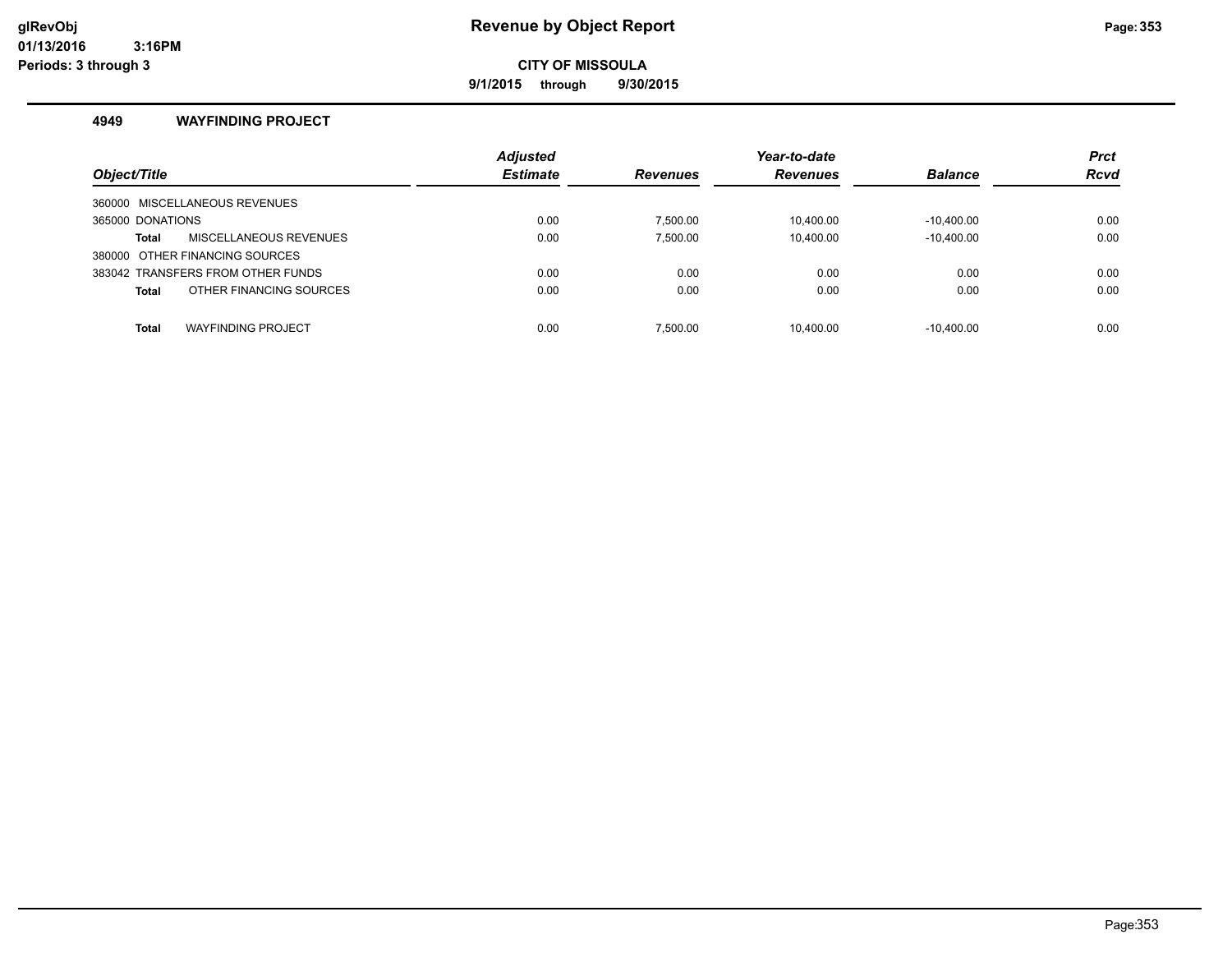**9/1/2015 through 9/30/2015**

#### **4990 ARRA ENHANCEMENTS**

**4990 ARRA ENHANCEMENTS**

|                                                    | <b>Adjusted</b> |                 | Year-to-date    |                | <b>Prct</b> |
|----------------------------------------------------|-----------------|-----------------|-----------------|----------------|-------------|
| Object/Title                                       | <b>Estimate</b> | <b>Revenues</b> | <b>Revenues</b> | <b>Balance</b> | <b>Rcvd</b> |
| 330000 INTERGOVERNMENTAL REVENUES                  |                 |                 |                 |                |             |
| 334990 ARRA FUNDING                                | 0.00            | 0.00            | 0.00            | 0.00           | 0.00        |
| INTERGOVERNMENTAL REVENUES<br>Total                | 0.00            | 0.00            | 0.00            | 0.00           | 0.00        |
| 370000 INVESTMENTS & ROYALTY EARNINGS              |                 |                 |                 |                |             |
| 371010 INTEREST ON INVESTMENTS                     | 0.00            | 0.00            | 0.00            | 0.00           | 0.00        |
| <b>INVESTMENTS &amp; ROYALTY EARNINGS</b><br>Total | 0.00            | 0.00            | 0.00            | 0.00           | 0.00        |
|                                                    |                 |                 |                 |                |             |
| <b>ARRA ENHANCEMENTS</b><br>Total                  | 0.00            | 0.00            | 0.00            | 0.00           | 0.00        |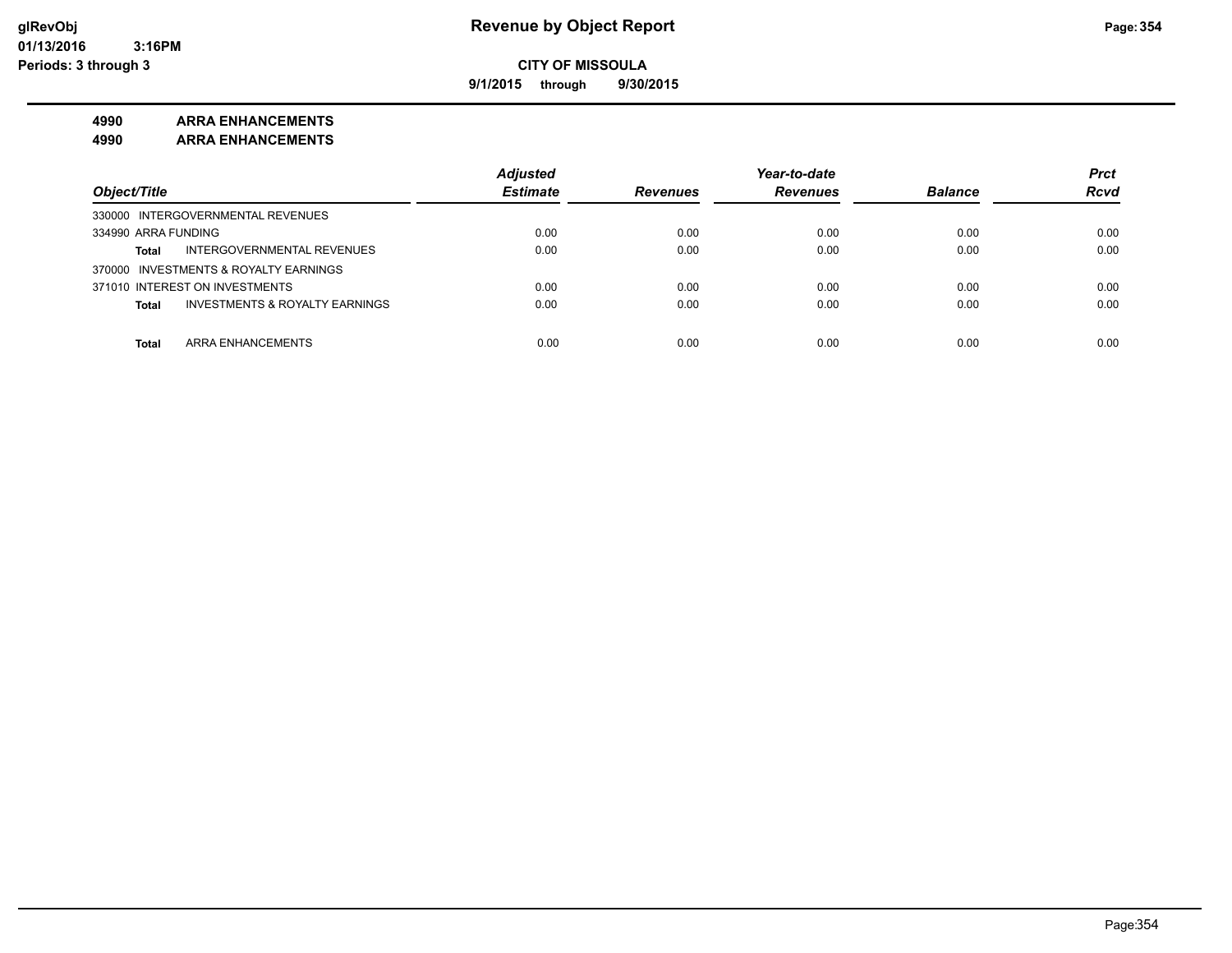**9/1/2015 through 9/30/2015**

#### **4990 ARRA ENHANCEMENTS**

| Object/Title                                   | <b>Adjusted</b><br><b>Estimate</b> | <b>Revenues</b> | Year-to-date<br><b>Revenues</b> | <b>Balance</b> | <b>Prct</b><br><b>Rcvd</b> |
|------------------------------------------------|------------------------------------|-----------------|---------------------------------|----------------|----------------------------|
| 330000 INTERGOVERNMENTAL REVENUES              |                                    |                 |                                 |                |                            |
| 334990 ARRA FUNDING                            | 0.00                               | 0.00            | 0.00                            | 0.00           | 0.00                       |
| INTERGOVERNMENTAL REVENUES<br><b>Total</b>     | 0.00                               | 0.00            | 0.00                            | 0.00           | 0.00                       |
| 370000 INVESTMENTS & ROYALTY EARNINGS          |                                    |                 |                                 |                |                            |
| 371010 INTEREST ON INVESTMENTS                 | 0.00                               | 0.00            | 0.00                            | 0.00           | 0.00                       |
| INVESTMENTS & ROYALTY EARNINGS<br><b>Total</b> | 0.00                               | 0.00            | 0.00                            | 0.00           | 0.00                       |
|                                                |                                    |                 |                                 |                |                            |
| ARRA ENHANCEMENTS<br><b>Total</b>              | 0.00                               | 0.00            | 0.00                            | 0.00           | 0.00                       |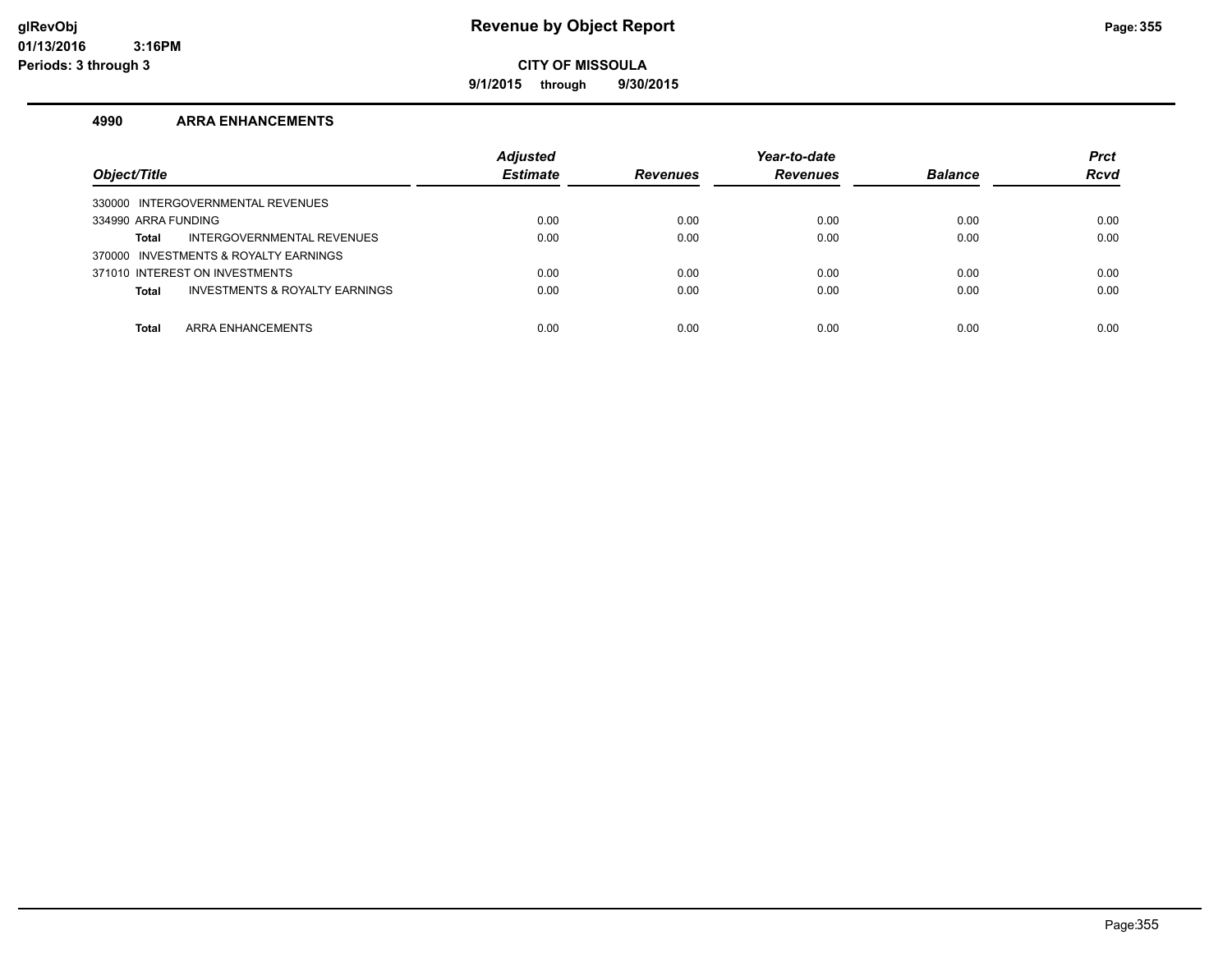**9/1/2015 through 9/30/2015**

#### **4991 ARRA HB645**

**4991 ARRA HB645**

|                                                     | <b>Adjusted</b> |                 | Year-to-date    |                | <b>Prct</b> |
|-----------------------------------------------------|-----------------|-----------------|-----------------|----------------|-------------|
| Object/Title                                        | <b>Estimate</b> | <b>Revenues</b> | <b>Revenues</b> | <b>Balance</b> | Rcvd        |
| 330000 INTERGOVERNMENTAL REVENUES                   |                 |                 |                 |                |             |
| 334991 ARRA HB645 FUNDING                           | 0.00            | 0.00            | 0.00            | 0.00           | 0.00        |
| 336023 STATE CONTRIB. - PERS                        | 0.00            | 0.00            | 0.00            | 0.00           | 0.00        |
| INTERGOVERNMENTAL REVENUES<br>Total                 | 0.00            | 0.00            | 0.00            | 0.00           | 0.00        |
| 340000 CHARGES FOR SERVICES                         |                 |                 |                 |                |             |
| 343005 NON-ARRA MOUNTAIN WATER CONTRACT             | 0.00            | 0.00            | 0.00            | 0.00           | 0.00        |
| <b>CHARGES FOR SERVICES</b><br>Total                | 0.00            | 0.00            | 0.00            | 0.00           | 0.00        |
| 360000 MISCELLANEOUS REVENUES                       |                 |                 |                 |                |             |
| 360000 MISCELLANEOUS REVENUES                       | 0.00            | 0.00            | 0.00            | 0.00           | 0.00        |
| <b>MISCELLANEOUS REVENUES</b><br>Total              | 0.00            | 0.00            | 0.00            | 0.00           | 0.00        |
| <b>INVESTMENTS &amp; ROYALTY EARNINGS</b><br>370000 |                 |                 |                 |                |             |
| 371010 INTEREST ON INVESTMENTS                      | 0.00            | 0.00            | 0.00            | 0.00           | 0.00        |
| <b>INVESTMENTS &amp; ROYALTY EARNINGS</b><br>Total  | 0.00            | 0.00            | 0.00            | 0.00           | 0.00        |
|                                                     |                 |                 |                 |                |             |
| ARRA HB645<br><b>Total</b>                          | 0.00            | 0.00            | 0.00            | 0.00           | 0.00        |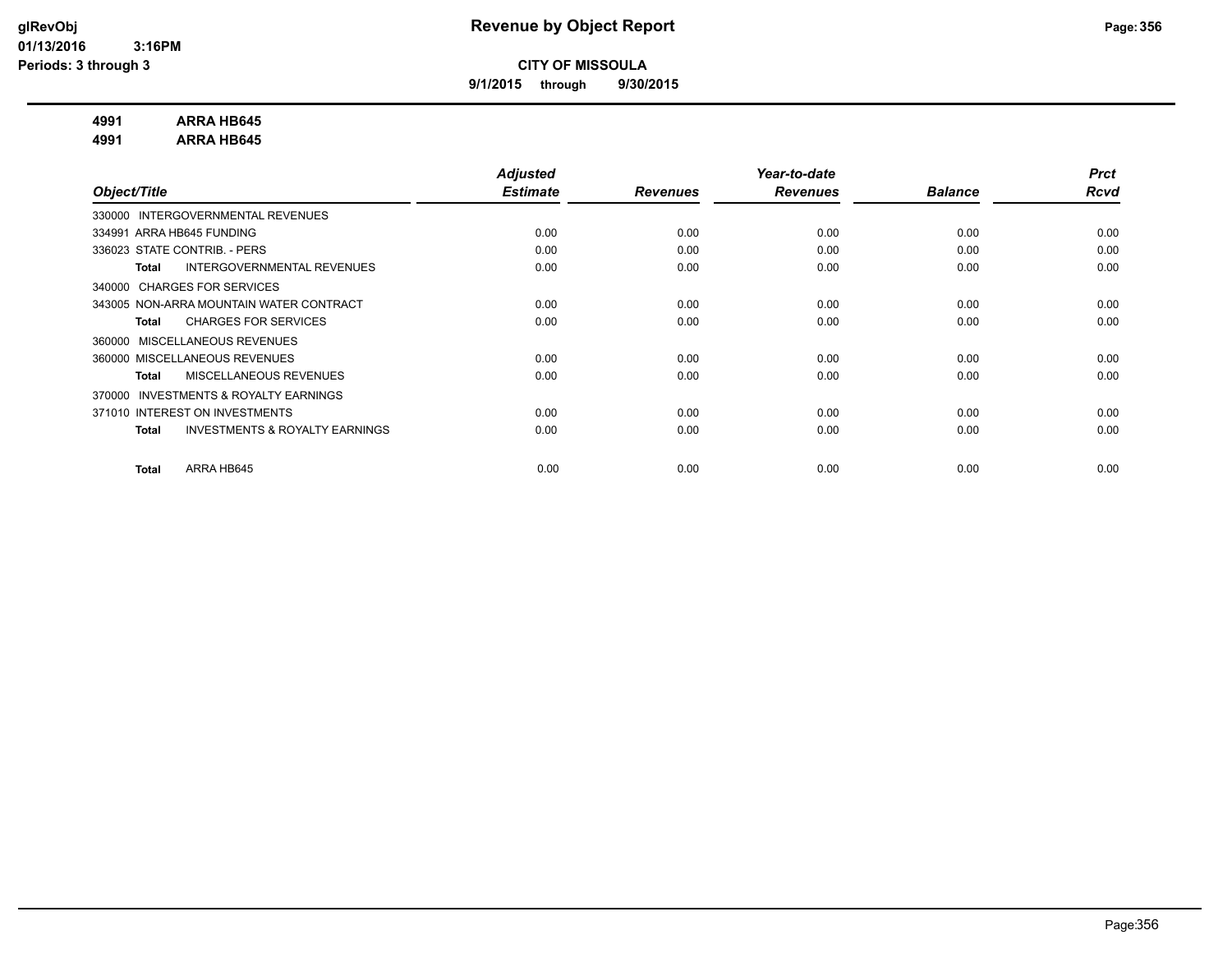**9/1/2015 through 9/30/2015**

#### **4991 ARRA HB645**

|      |                         |                         | <b>Balance</b>          | <b>Prct</b><br>Rcvd |
|------|-------------------------|-------------------------|-------------------------|---------------------|
|      |                         |                         |                         |                     |
|      |                         |                         |                         |                     |
| 0.00 | 0.00                    | 0.00                    | 0.00                    | 0.00                |
| 0.00 | 0.00                    | 0.00                    | 0.00                    | 0.00                |
| 0.00 | 0.00                    | 0.00                    | 0.00                    | 0.00                |
|      |                         |                         |                         |                     |
| 0.00 | 0.00                    | 0.00                    | 0.00                    | 0.00                |
| 0.00 | 0.00                    | 0.00                    | 0.00                    | 0.00                |
|      |                         |                         |                         |                     |
| 0.00 | 0.00                    | 0.00                    | 0.00                    | 0.00                |
| 0.00 | 0.00                    | 0.00                    | 0.00                    | 0.00                |
|      |                         |                         |                         |                     |
| 0.00 | 0.00                    | 0.00                    | 0.00                    | 0.00                |
| 0.00 | 0.00                    | 0.00                    | 0.00                    | 0.00                |
|      |                         |                         |                         | 0.00                |
|      | <b>Estimate</b><br>0.00 | <b>Revenues</b><br>0.00 | <b>Revenues</b><br>0.00 | 0.00                |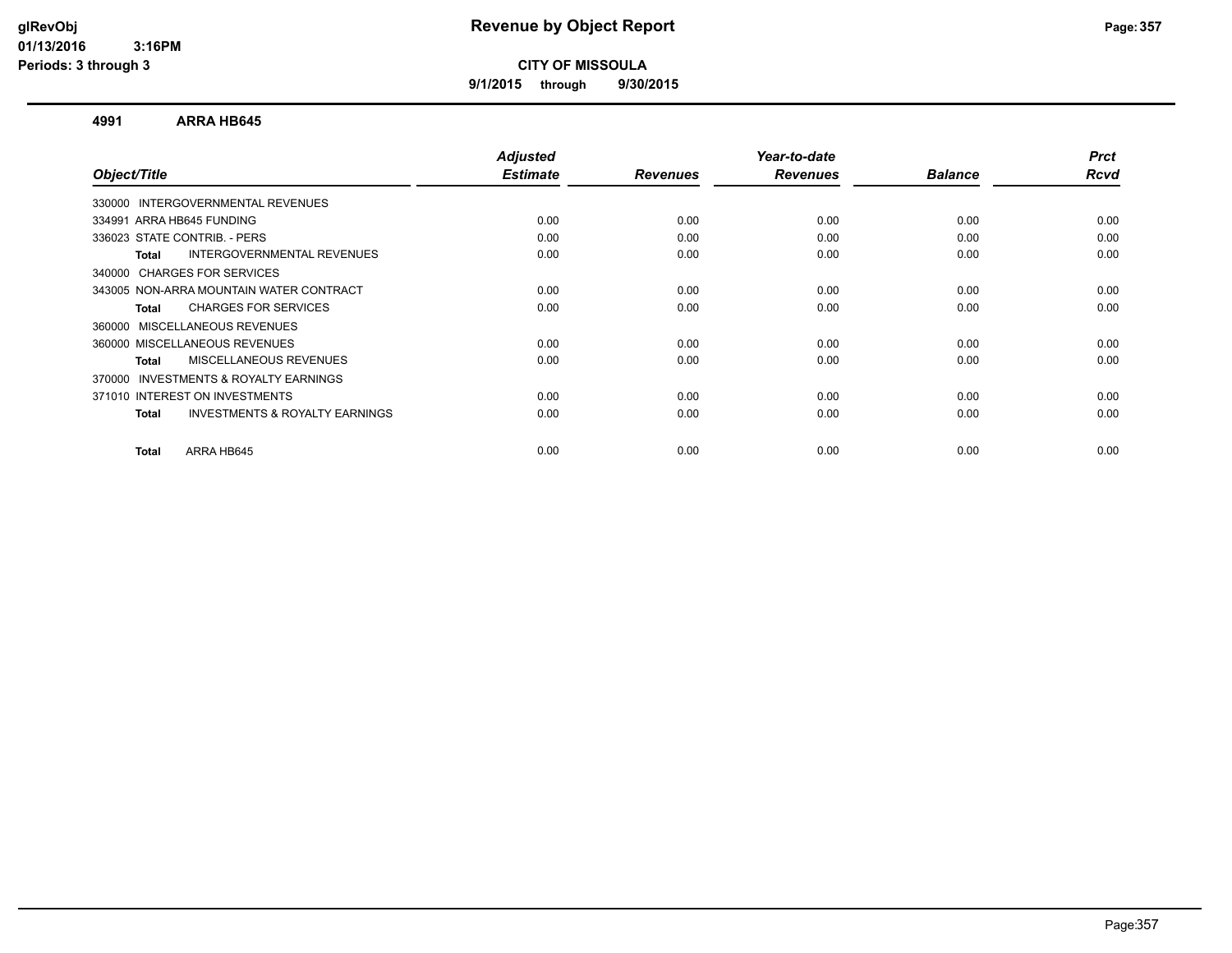**9/1/2015 through 9/30/2015**

#### **4992 WFL MILLER CREEK ROAD**

**4992 WFL MILLER CREEK ROAD**

|                                                           | <b>Adjusted</b> |                 | Year-to-date    |                | <b>Prct</b> |
|-----------------------------------------------------------|-----------------|-----------------|-----------------|----------------|-------------|
| Object/Title                                              | <b>Estimate</b> | <b>Revenues</b> | <b>Revenues</b> | <b>Balance</b> | <b>Rcvd</b> |
| 330000 INTERGOVERNMENTAL REVENUES                         |                 |                 |                 |                |             |
| 334990 ARRA FUNDING                                       | 0.00            | 0.00            | 0.00            | 0.00           | 0.00        |
| INTERGOVERNMENTAL REVENUES<br><b>Total</b>                | 0.00            | 0.00            | 0.00            | 0.00           | 0.00        |
| 370000 INVESTMENTS & ROYALTY EARNINGS                     |                 |                 |                 |                |             |
| 371010 INTEREST ON INVESTMENTS                            | 0.00            | 0.00            | 0.00            | 0.00           | 0.00        |
| <b>INVESTMENTS &amp; ROYALTY EARNINGS</b><br><b>Total</b> | 0.00            | 0.00            | 0.00            | 0.00           | 0.00        |
|                                                           |                 |                 |                 |                |             |
| WFL MILLER CREEK ROAD<br>Total                            | 0.00            | 0.00            | 0.00            | 0.00           | 0.00        |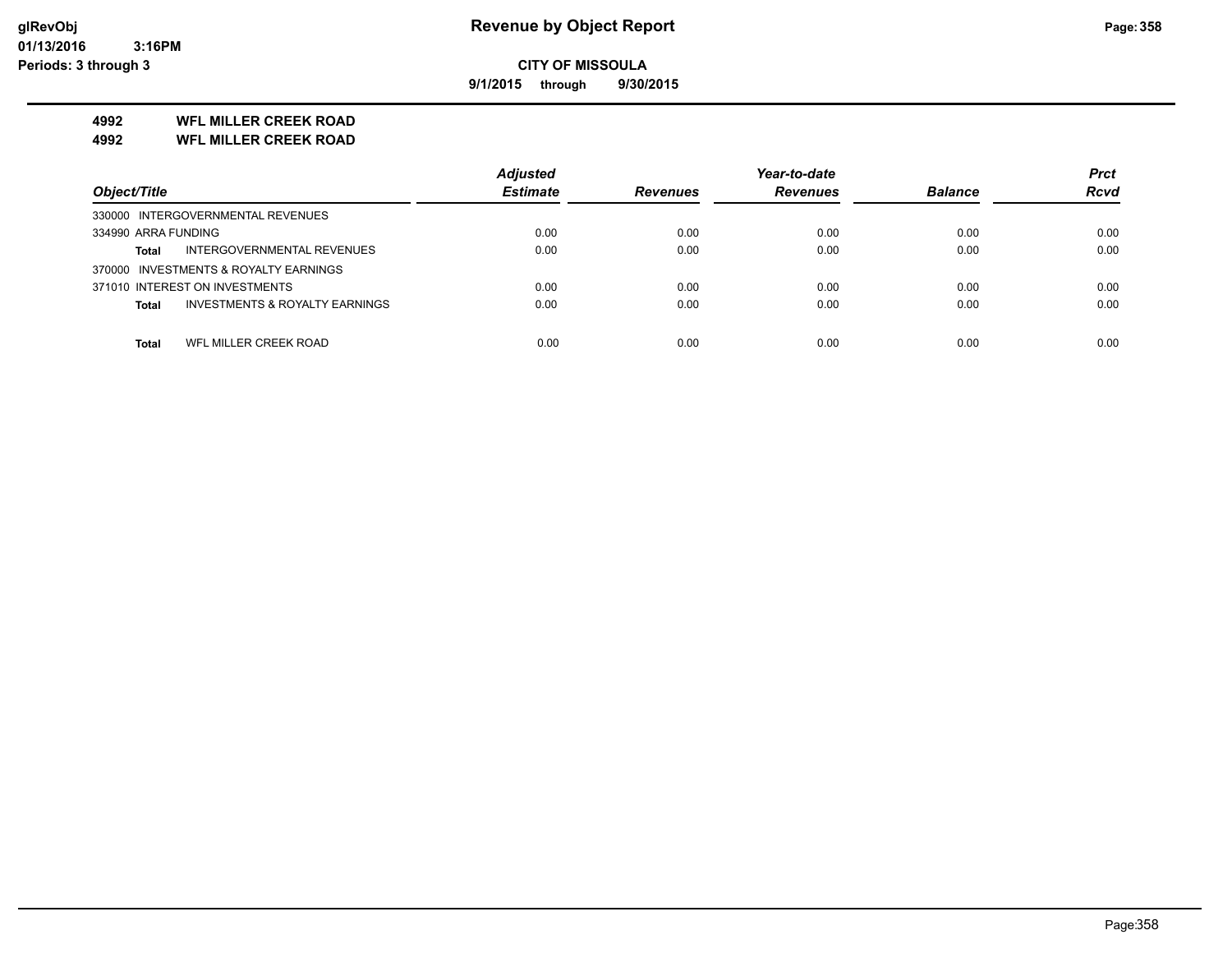**9/1/2015 through 9/30/2015**

#### **4992 WFL MILLER CREEK ROAD**

| Object/Title                                              | <b>Adjusted</b><br><b>Estimate</b> | <b>Revenues</b> | Year-to-date<br><b>Revenues</b> | <b>Balance</b> | <b>Prct</b><br><b>Rcvd</b> |
|-----------------------------------------------------------|------------------------------------|-----------------|---------------------------------|----------------|----------------------------|
|                                                           |                                    |                 |                                 |                |                            |
| 330000 INTERGOVERNMENTAL REVENUES                         |                                    |                 |                                 |                |                            |
| 334990 ARRA FUNDING                                       | 0.00                               | 0.00            | 0.00                            | 0.00           | 0.00                       |
| INTERGOVERNMENTAL REVENUES<br>Total                       | 0.00                               | 0.00            | 0.00                            | 0.00           | 0.00                       |
| 370000 INVESTMENTS & ROYALTY EARNINGS                     |                                    |                 |                                 |                |                            |
| 371010 INTEREST ON INVESTMENTS                            | 0.00                               | 0.00            | 0.00                            | 0.00           | 0.00                       |
| <b>INVESTMENTS &amp; ROYALTY EARNINGS</b><br><b>Total</b> | 0.00                               | 0.00            | 0.00                            | 0.00           | 0.00                       |
|                                                           |                                    |                 |                                 |                |                            |
| WFL MILLER CREEK ROAD<br>Total                            | 0.00                               | 0.00            | 0.00                            | 0.00           | 0.00                       |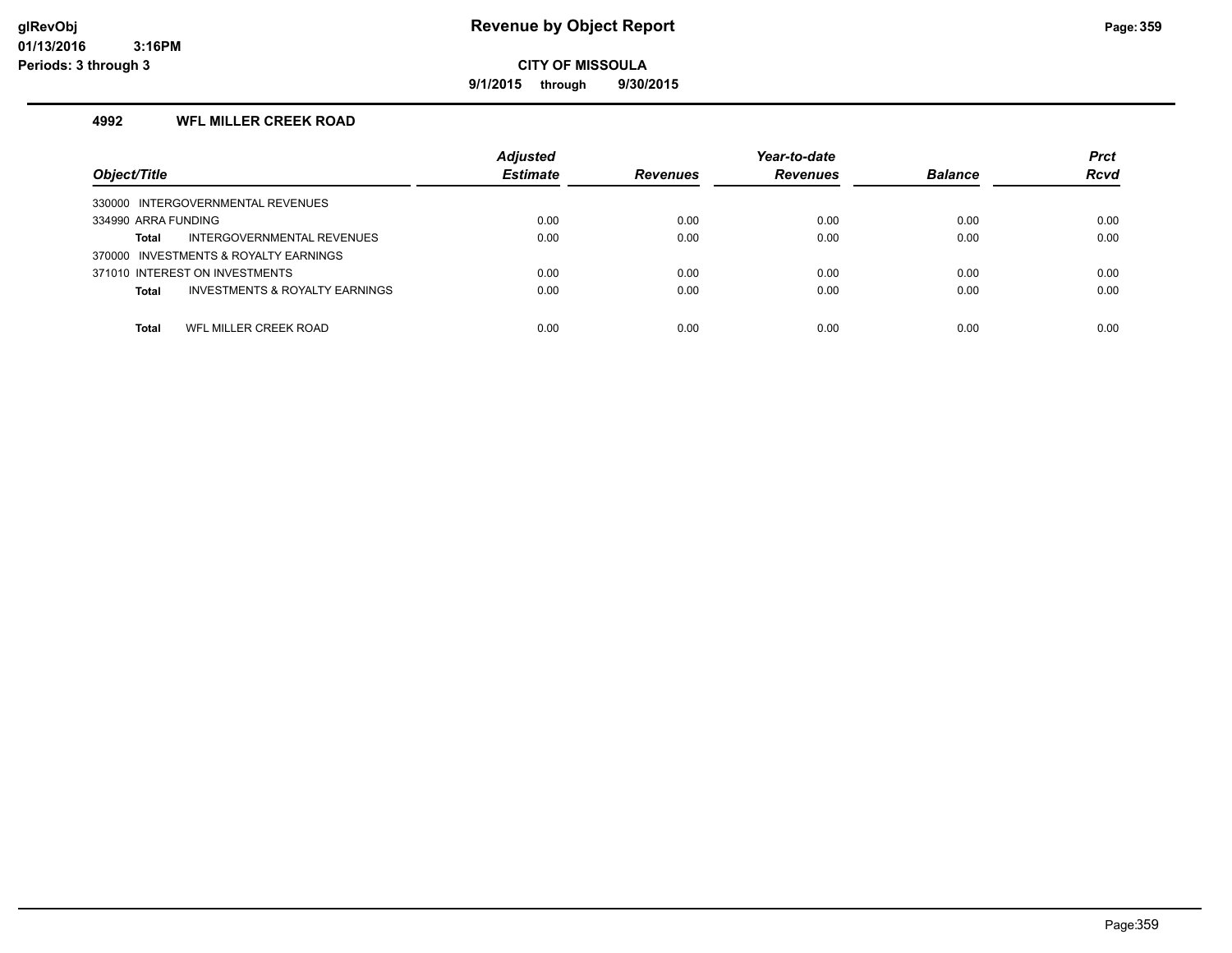**9/1/2015 through 9/30/2015**

**4993 WESTERN FEDERAL LANDS**

**4993 WESTERN FEDERAL LANDS**

|                                              | <b>Adjusted</b> |                 | Year-to-date    |                | <b>Prct</b> |
|----------------------------------------------|-----------------|-----------------|-----------------|----------------|-------------|
| Object/Title                                 | <b>Estimate</b> | <b>Revenues</b> | <b>Revenues</b> | <b>Balance</b> | <b>Rcvd</b> |
| 330000 INTERGOVERNMENTAL REVENUES            |                 |                 |                 |                |             |
| 331005 WESTERN FEDERAL LANDS GRANT           | 0.00            | 0.00            | 0.00            | 0.00           | 0.00        |
| 334125 FWP GRANT                             | 0.00            | 0.00            | 0.00            | 0.00           | 0.00        |
| INTERGOVERNMENTAL REVENUES<br>Total          | 0.00            | 0.00            | 0.00            | 0.00           | 0.00        |
| 360000 MISCELLANEOUS REVENUES                |                 |                 |                 |                |             |
| 365010 FRIENDS OF MISSOULA PARKS DONATION    | 0.00            | 0.00            | 0.00            | 0.00           | 0.00        |
| MISCELLANEOUS REVENUES<br>Total              | 0.00            | 0.00            | 0.00            | 0.00           | 0.00        |
| 370000 INVESTMENTS & ROYALTY EARNINGS        |                 |                 |                 |                |             |
| 371010 INTEREST ON INVESTMENTS               | 0.00            | 0.00            | 0.00            | 0.00           | 0.00        |
| INVESTMENTS & ROYALTY EARNINGS<br>Total      | 0.00            | 0.00            | 0.00            | 0.00           | 0.00        |
| <b>WESTERN FEDERAL LANDS</b><br><b>Total</b> | 0.00            | 0.00            | 0.00            | 0.00           | 0.00        |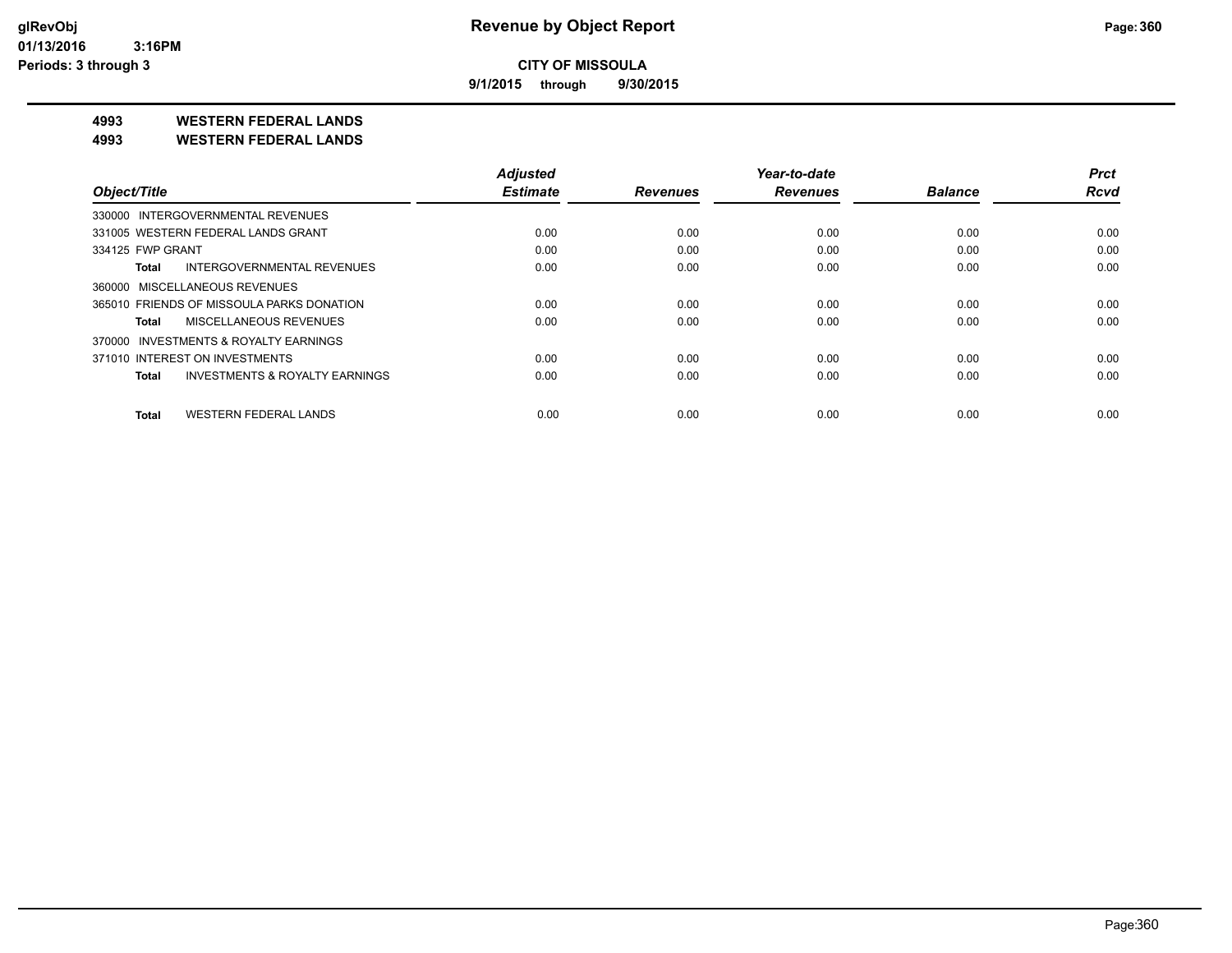**9/1/2015 through 9/30/2015**

#### **4993 WESTERN FEDERAL LANDS**

| Object/Title                                              | <b>Adjusted</b><br><b>Estimate</b> | <b>Revenues</b> | Year-to-date<br><b>Revenues</b> | <b>Balance</b> | <b>Prct</b><br>Rcvd |
|-----------------------------------------------------------|------------------------------------|-----------------|---------------------------------|----------------|---------------------|
|                                                           |                                    |                 |                                 |                |                     |
| 330000 INTERGOVERNMENTAL REVENUES                         |                                    |                 |                                 |                |                     |
| 331005 WESTERN FEDERAL LANDS GRANT                        | 0.00                               | 0.00            | 0.00                            | 0.00           | 0.00                |
| 334125 FWP GRANT                                          | 0.00                               | 0.00            | 0.00                            | 0.00           | 0.00                |
| INTERGOVERNMENTAL REVENUES<br><b>Total</b>                | 0.00                               | 0.00            | 0.00                            | 0.00           | 0.00                |
| 360000 MISCELLANEOUS REVENUES                             |                                    |                 |                                 |                |                     |
| 365010 FRIENDS OF MISSOULA PARKS DONATION                 | 0.00                               | 0.00            | 0.00                            | 0.00           | 0.00                |
| MISCELLANEOUS REVENUES<br><b>Total</b>                    | 0.00                               | 0.00            | 0.00                            | 0.00           | 0.00                |
| 370000 INVESTMENTS & ROYALTY EARNINGS                     |                                    |                 |                                 |                |                     |
| 371010 INTEREST ON INVESTMENTS                            | 0.00                               | 0.00            | 0.00                            | 0.00           | 0.00                |
| <b>INVESTMENTS &amp; ROYALTY EARNINGS</b><br><b>Total</b> | 0.00                               | 0.00            | 0.00                            | 0.00           | 0.00                |
|                                                           |                                    |                 |                                 |                |                     |
| <b>WESTERN FEDERAL LANDS</b><br><b>Total</b>              | 0.00                               | 0.00            | 0.00                            | 0.00           | 0.00                |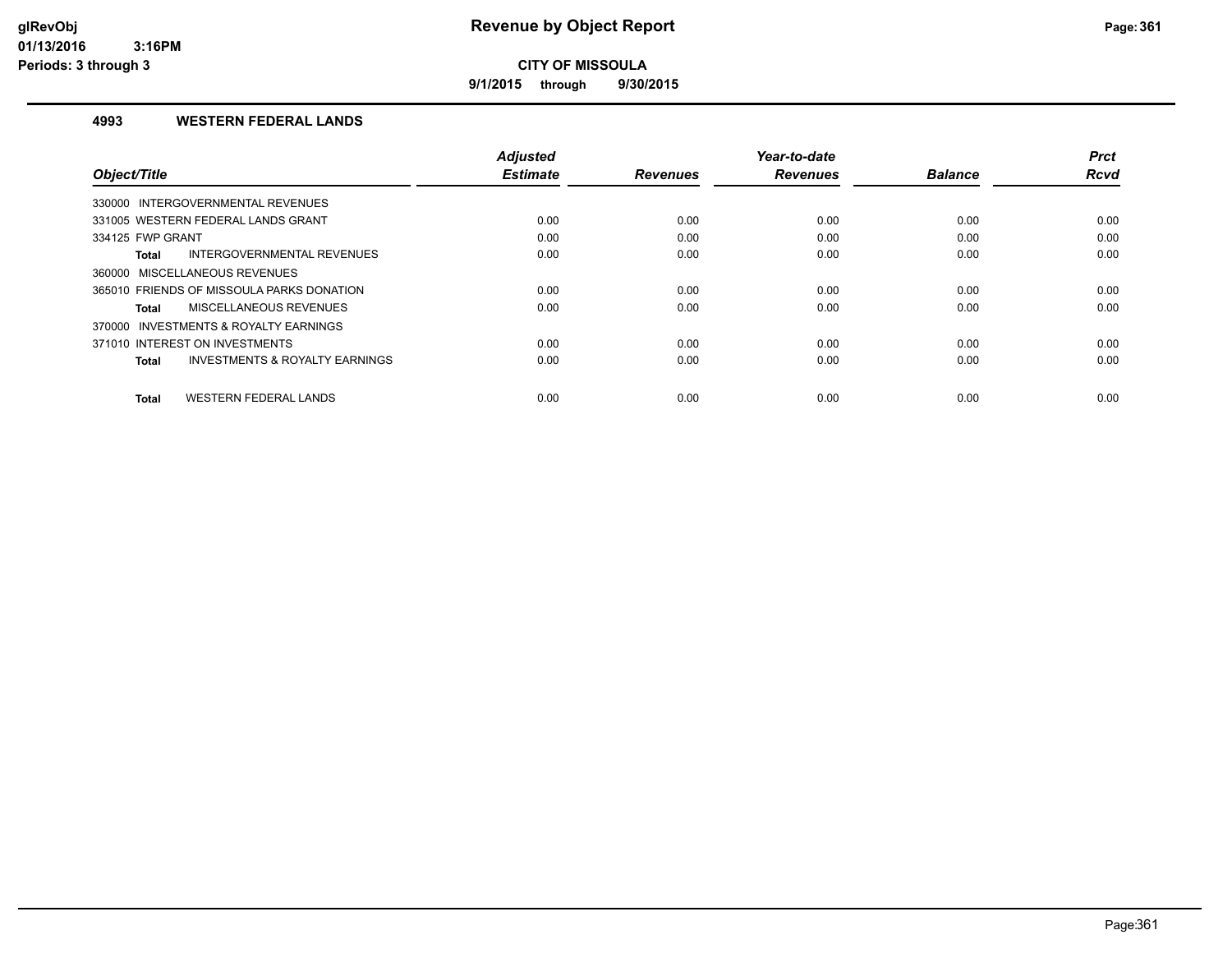**9/1/2015 through 9/30/2015**

**5020 CIVIC STADIUM**

**5020 CIVIC STADIUM**

|                                                           | <b>Adjusted</b> |                 | Year-to-date    |                | <b>Prct</b> |
|-----------------------------------------------------------|-----------------|-----------------|-----------------|----------------|-------------|
| Object/Title                                              | <b>Estimate</b> | <b>Revenues</b> | <b>Revenues</b> | <b>Balance</b> | Rcvd        |
| 330000 INTERGOVERNMENTAL REVENUES                         |                 |                 |                 |                |             |
| 336023 STATE CONTRIB. - PERS                              | 0.00            | 0.00            | 0.00            | 0.00           | 0.00        |
| INTERGOVERNMENTAL REVENUES<br><b>Total</b>                | 0.00            | 0.00            | 0.00            | 0.00           | 0.00        |
| 360000 MISCELLANEOUS REVENUES                             |                 |                 |                 |                |             |
| 360010 MISCELLANEOUS                                      | 0.00            | 0.00            | 0.00            | 0.00           | 0.00        |
| 361010 RENTAL REVENUE                                     | 120,000.00      | 0.00            | 0.00            | 120,000.00     | 0.00        |
| 362003 US BANK FEE REIMBURSEMENT                          | 0.00            | 0.00            | 0.00            | 0.00           | 0.00        |
| 365030 DONATIONS STADIUM R&D                              | 0.00            | 0.00            | 0.00            | 0.00           | 0.00        |
| <b>MISCELLANEOUS REVENUES</b><br><b>Total</b>             | 120,000.00      | 0.00            | 0.00            | 120,000.00     | 0.00        |
| INVESTMENTS & ROYALTY EARNINGS<br>370000                  |                 |                 |                 |                |             |
| 371010 INTEREST ON INVESTMENTS                            | 0.00            | 0.00            | 0.00            | 0.00           | 0.00        |
| <b>INVESTMENTS &amp; ROYALTY EARNINGS</b><br><b>Total</b> | 0.00            | 0.00            | 0.00            | 0.00           | 0.00        |
| OTHER FINANCING SOURCES<br>380000                         |                 |                 |                 |                |             |
| 383000 OPERATING TRANSFERS                                | 0.00            | 0.00            | 0.00            | 0.00           | 0.00        |
| 383400 CAPITAL CONTRIBUTION                               | 0.00            | 0.00            | 0.00            | 0.00           | 0.00        |
| OTHER FINANCING SOURCES<br><b>Total</b>                   | 0.00            | 0.00            | 0.00            | 0.00           | 0.00        |
| <b>CIVIC STADIUM</b><br><b>Total</b>                      | 120,000.00      | 0.00            | 0.00            | 120,000.00     | 0.00        |
|                                                           |                 |                 |                 |                |             |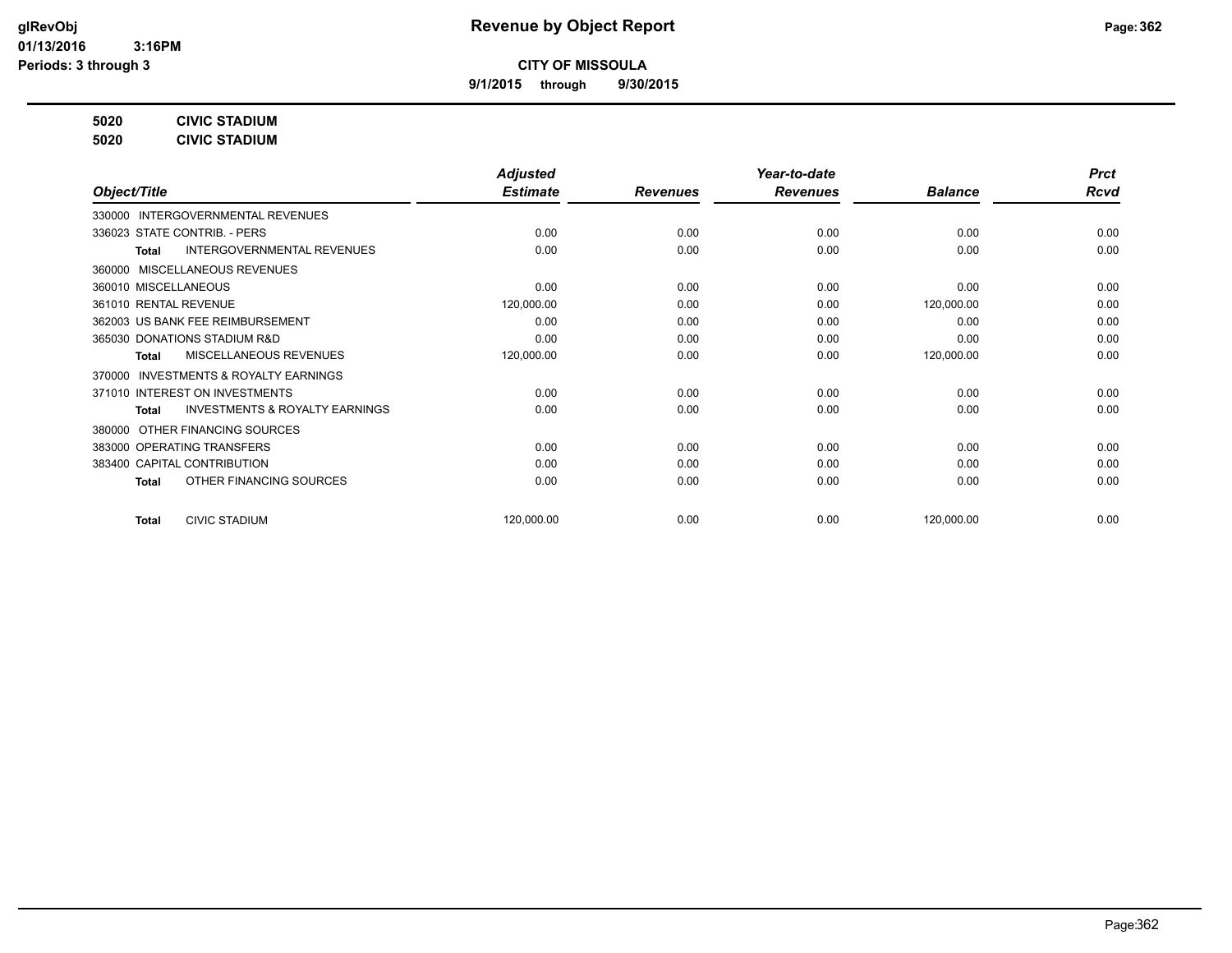**9/1/2015 through 9/30/2015**

#### **5020 CIVIC STADIUM**

|                                                           | <b>Adjusted</b> |                 | Year-to-date    |                | <b>Prct</b> |
|-----------------------------------------------------------|-----------------|-----------------|-----------------|----------------|-------------|
| Object/Title                                              | <b>Estimate</b> | <b>Revenues</b> | <b>Revenues</b> | <b>Balance</b> | <b>Rcvd</b> |
| 330000 INTERGOVERNMENTAL REVENUES                         |                 |                 |                 |                |             |
| 336023 STATE CONTRIB. - PERS                              | 0.00            | 0.00            | 0.00            | 0.00           | 0.00        |
| <b>INTERGOVERNMENTAL REVENUES</b><br>Total                | 0.00            | 0.00            | 0.00            | 0.00           | 0.00        |
| 360000 MISCELLANEOUS REVENUES                             |                 |                 |                 |                |             |
| 360010 MISCELLANEOUS                                      | 0.00            | 0.00            | 0.00            | 0.00           | 0.00        |
| 361010 RENTAL REVENUE                                     | 120,000.00      | 0.00            | 0.00            | 120,000.00     | 0.00        |
| 362003 US BANK FEE REIMBURSEMENT                          | 0.00            | 0.00            | 0.00            | 0.00           | 0.00        |
| 365030 DONATIONS STADIUM R&D                              | 0.00            | 0.00            | 0.00            | 0.00           | 0.00        |
| <b>MISCELLANEOUS REVENUES</b><br><b>Total</b>             | 120,000.00      | 0.00            | 0.00            | 120,000.00     | 0.00        |
| INVESTMENTS & ROYALTY EARNINGS<br>370000                  |                 |                 |                 |                |             |
| 371010 INTEREST ON INVESTMENTS                            | 0.00            | 0.00            | 0.00            | 0.00           | 0.00        |
| <b>INVESTMENTS &amp; ROYALTY EARNINGS</b><br><b>Total</b> | 0.00            | 0.00            | 0.00            | 0.00           | 0.00        |
| OTHER FINANCING SOURCES<br>380000                         |                 |                 |                 |                |             |
| 383000 OPERATING TRANSFERS                                | 0.00            | 0.00            | 0.00            | 0.00           | 0.00        |
| 383400 CAPITAL CONTRIBUTION                               | 0.00            | 0.00            | 0.00            | 0.00           | 0.00        |
| OTHER FINANCING SOURCES<br>Total                          | 0.00            | 0.00            | 0.00            | 0.00           | 0.00        |
| <b>CIVIC STADIUM</b><br><b>Total</b>                      | 120,000.00      | 0.00            | 0.00            | 120,000.00     | 0.00        |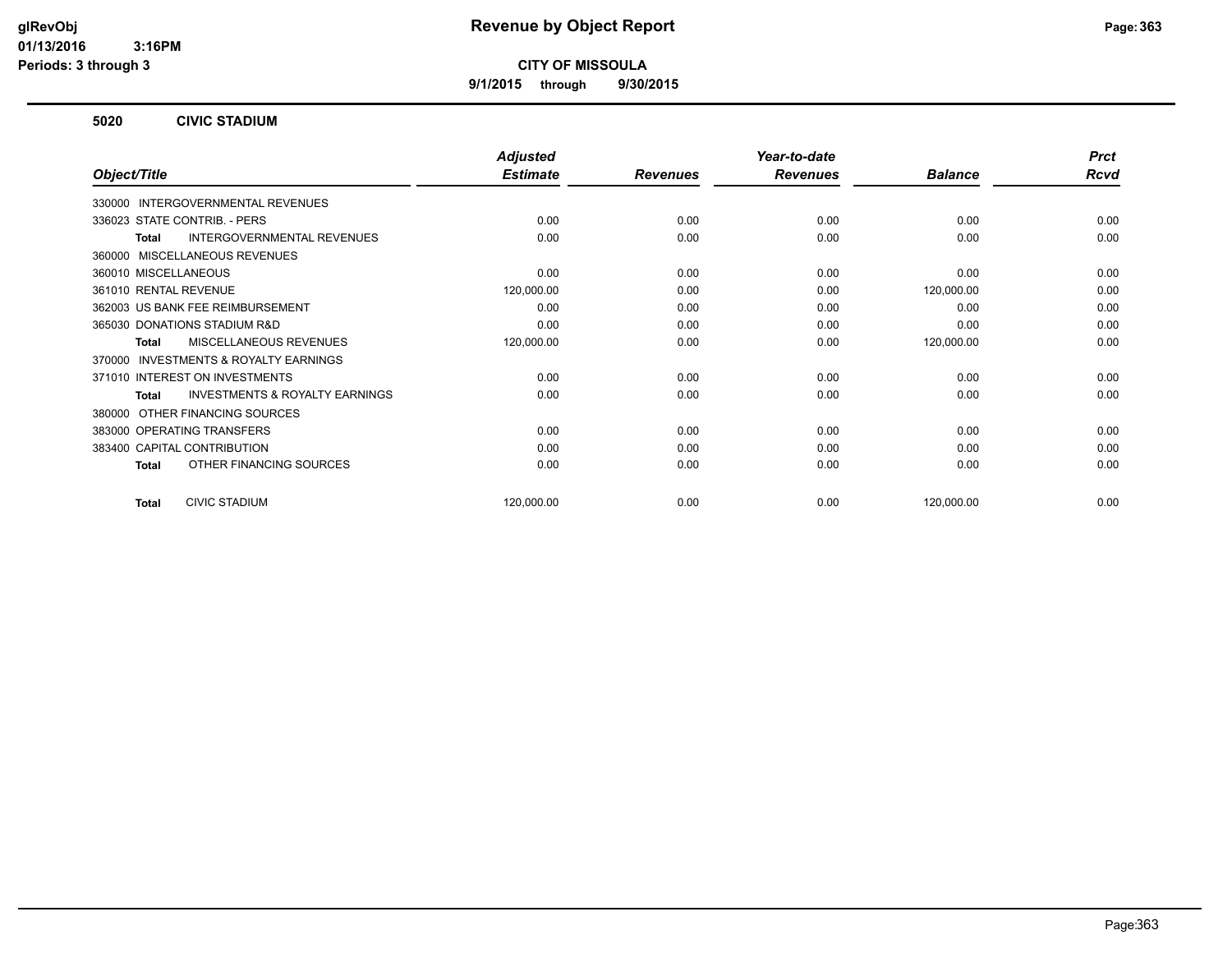**9/1/2015 through 9/30/2015**

# **5210 WATER**

**5210 WATER**

|                                                | <b>Adjusted</b> |                 | Year-to-date    |                | <b>Prct</b> |
|------------------------------------------------|-----------------|-----------------|-----------------|----------------|-------------|
| Object/Title                                   | <b>Estimate</b> | <b>Revenues</b> | <b>Revenues</b> | <b>Balance</b> | <b>Rcvd</b> |
| 340000 CHARGES FOR SERVICES                    |                 |                 |                 |                |             |
| 343021 WATER FEES                              | 0.00            | 0.00            | 0.00            | 0.00           | 0.00        |
| <b>CHARGES FOR SERVICES</b><br>Total           | 0.00            | 0.00            | 0.00            | 0.00           | 0.00        |
| 370000 INVESTMENTS & ROYALTY EARNINGS          |                 |                 |                 |                |             |
| 371010 INTEREST ON INVESTMENTS                 | 0.00            | 0.00            | 0.00            | 0.00           | 0.00        |
| INVESTMENTS & ROYALTY EARNINGS<br><b>Total</b> | 0.00            | 0.00            | 0.00            | 0.00           | 0.00        |
|                                                |                 |                 |                 |                |             |
| <b>WATER</b><br><b>Total</b>                   | 0.00            | 0.00            | 0.00            | 0.00           | 0.00        |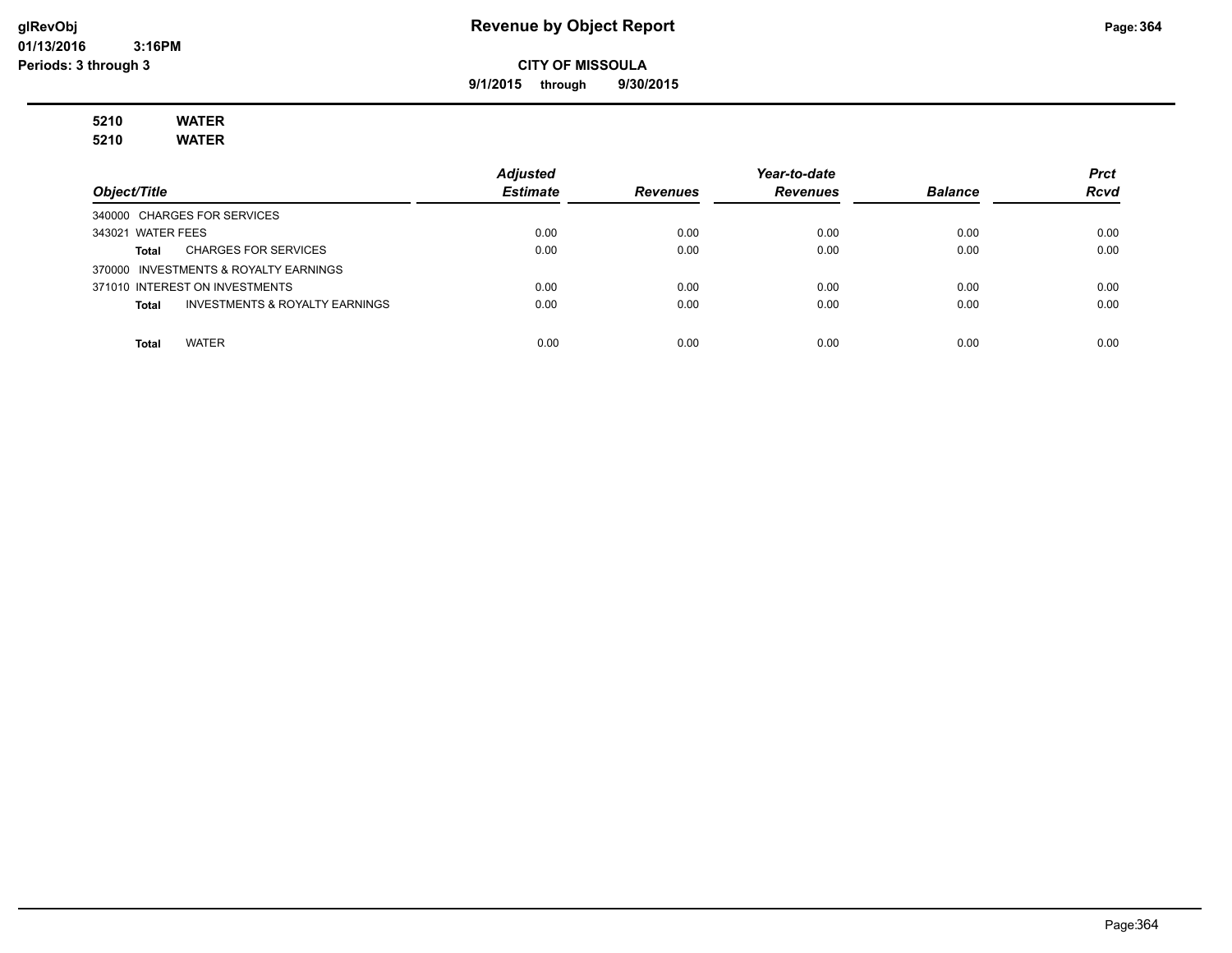#### **glRevObj Revenue by Object Report Page:365**

### **CITY OF MISSOULA**

**9/1/2015 through 9/30/2015**

#### **5210 WATER**

| Object/Title                                   | <b>Adjusted</b><br><b>Estimate</b> | <b>Revenues</b> | Year-to-date<br><b>Revenues</b> | <b>Balance</b> | <b>Prct</b><br><b>Rcvd</b> |
|------------------------------------------------|------------------------------------|-----------------|---------------------------------|----------------|----------------------------|
| 340000 CHARGES FOR SERVICES                    |                                    |                 |                                 |                |                            |
| 343021 WATER FEES                              | 0.00                               | 0.00            | 0.00                            | 0.00           | 0.00                       |
| <b>CHARGES FOR SERVICES</b><br>Total           | 0.00                               | 0.00            | 0.00                            | 0.00           | 0.00                       |
| 370000 INVESTMENTS & ROYALTY EARNINGS          |                                    |                 |                                 |                |                            |
| 371010 INTEREST ON INVESTMENTS                 | 0.00                               | 0.00            | 0.00                            | 0.00           | 0.00                       |
| INVESTMENTS & ROYALTY EARNINGS<br><b>Total</b> | 0.00                               | 0.00            | 0.00                            | 0.00           | 0.00                       |
|                                                |                                    |                 |                                 |                |                            |
| <b>WATER</b><br><b>Total</b>                   | 0.00                               | 0.00            | 0.00                            | 0.00           | 0.00                       |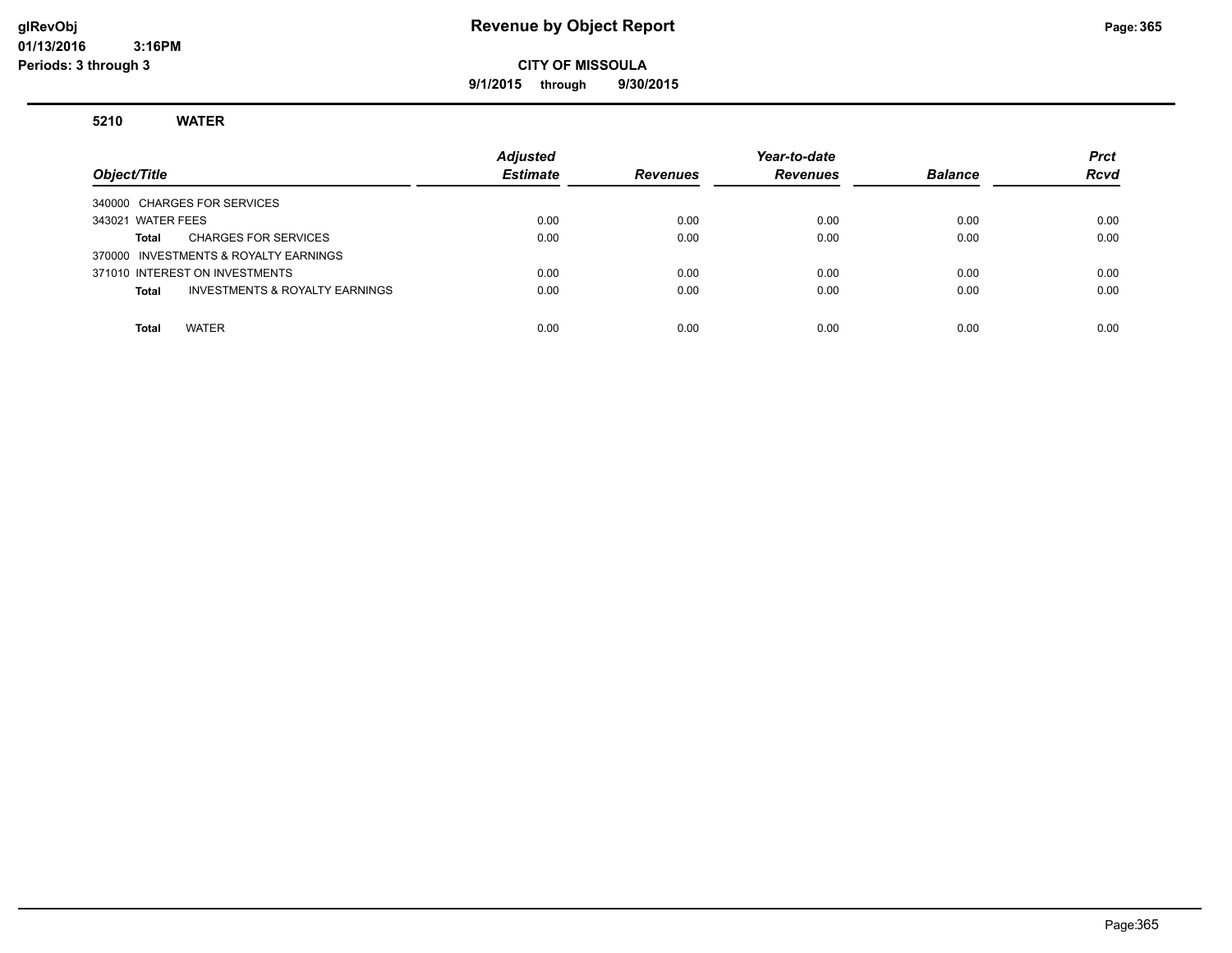**9/1/2015 through 9/30/2015**

## **5211 WATER REVENUE COLLECTION & CLEARING**

**5211 WATER REVENUE COLLECTION & CLEARING**

|                                                 | <b>Adjusted</b> |                 | Year-to-date    |                | <b>Prct</b> |
|-------------------------------------------------|-----------------|-----------------|-----------------|----------------|-------------|
| Object/Title                                    | <b>Estimate</b> | <b>Revenues</b> | <b>Revenues</b> | <b>Balance</b> | <b>Rcvd</b> |
| 340000 CHARGES FOR SERVICES                     |                 |                 |                 |                |             |
| 343021 WATER FEES                               | 0.00            | 0.00            | 0.00            | 0.00           | 0.00        |
| <b>CHARGES FOR SERVICES</b><br>Total            | 0.00            | 0.00            | 0.00            | 0.00           | 0.00        |
| 360000 MISCELLANEOUS REVENUES                   |                 |                 |                 |                |             |
| 360010 MISCELLANEOUS                            | 0.00            | 0.00            | 0.00            | 0.00           | 0.00        |
| <b>MISCELLANEOUS REVENUES</b><br>Total          | 0.00            | 0.00            | 0.00            | 0.00           | 0.00        |
| 370000 INVESTMENTS & ROYALTY EARNINGS           |                 |                 |                 |                |             |
| 371010 INTEREST ON INVESTMENTS                  | 0.00            | 0.00            | 0.00            | 0.00           | 0.00        |
| 371020 GAIN/LOSS IN MARKET VALUE OF INVESTMENTS | 0.00            | 0.00            | 0.00            | 0.00           | 0.00        |
| INVESTMENTS & ROYALTY EARNINGS<br>Total         | 0.00            | 0.00            | 0.00            | 0.00           | 0.00        |
| WATER REVENUE COLLECTION & CLEARING<br>Total    | 0.00            | 0.00            | 0.00            | 0.00           | 0.00        |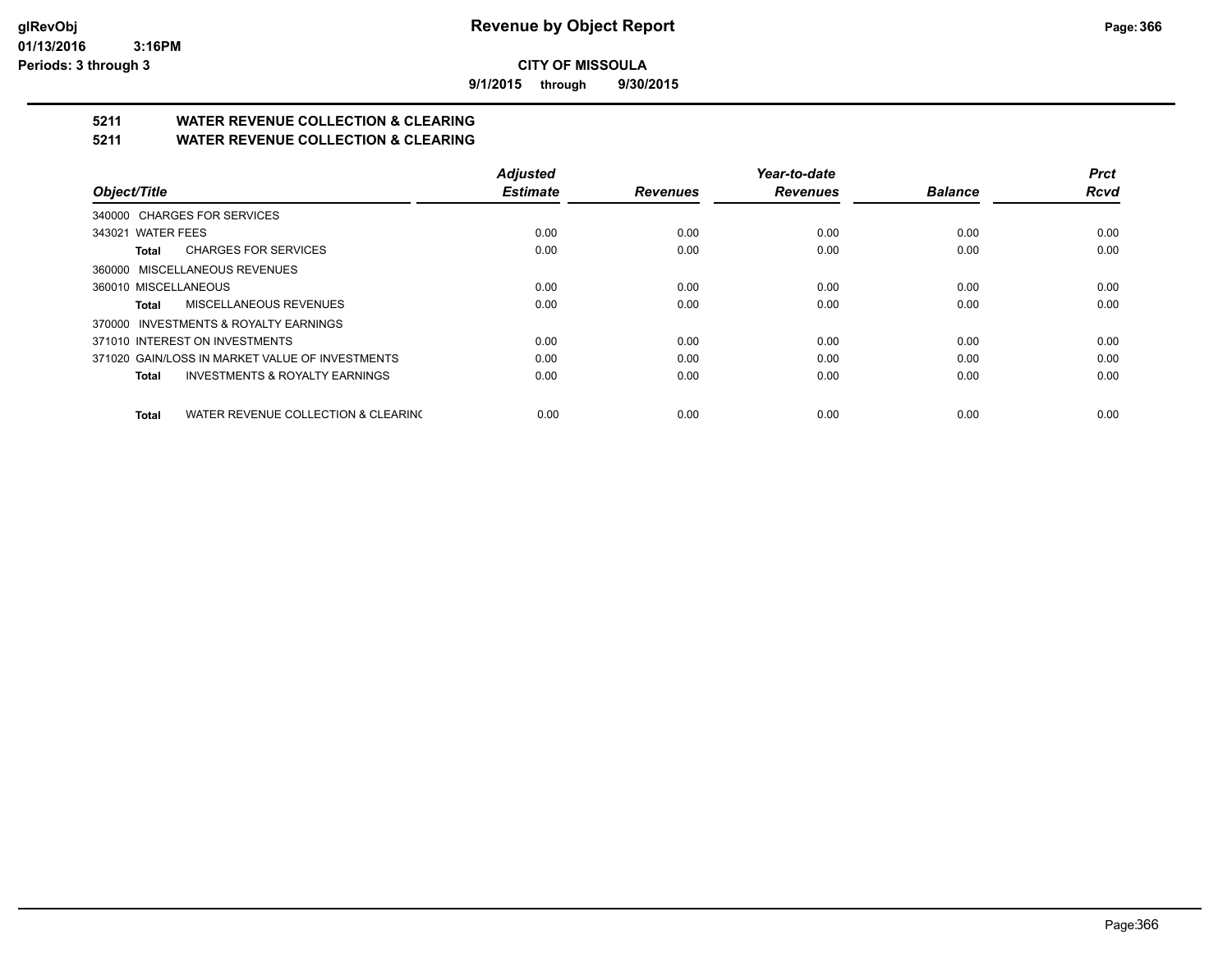**9/1/2015 through 9/30/2015**

#### **5211 WATER REVENUE COLLECTION & CLEARING**

| Object/Title                                        | <b>Adjusted</b><br><b>Estimate</b> | <b>Revenues</b> | Year-to-date<br><b>Revenues</b> | <b>Balance</b> | <b>Prct</b><br><b>Rcvd</b> |
|-----------------------------------------------------|------------------------------------|-----------------|---------------------------------|----------------|----------------------------|
|                                                     |                                    |                 |                                 |                |                            |
| 340000 CHARGES FOR SERVICES                         |                                    |                 |                                 |                |                            |
| 343021 WATER FEES                                   | 0.00                               | 0.00            | 0.00                            | 0.00           | 0.00                       |
| <b>CHARGES FOR SERVICES</b><br>Total                | 0.00                               | 0.00            | 0.00                            | 0.00           | 0.00                       |
| 360000 MISCELLANEOUS REVENUES                       |                                    |                 |                                 |                |                            |
| 360010 MISCELLANEOUS                                | 0.00                               | 0.00            | 0.00                            | 0.00           | 0.00                       |
| MISCELLANEOUS REVENUES<br>Total                     | 0.00                               | 0.00            | 0.00                            | 0.00           | 0.00                       |
| 370000 INVESTMENTS & ROYALTY EARNINGS               |                                    |                 |                                 |                |                            |
| 371010 INTEREST ON INVESTMENTS                      | 0.00                               | 0.00            | 0.00                            | 0.00           | 0.00                       |
| 371020 GAIN/LOSS IN MARKET VALUE OF INVESTMENT      | 0.00                               | 0.00            | 0.00                            | 0.00           | 0.00                       |
| <b>INVESTMENTS &amp; ROYALTY EARNINGS</b><br>Total  | 0.00                               | 0.00            | 0.00                            | 0.00           | 0.00                       |
|                                                     |                                    |                 |                                 |                |                            |
| WATER REVENUE COLLECTION & CLEARING<br><b>Total</b> | 0.00                               | 0.00            | 0.00                            | 0.00           | 0.00                       |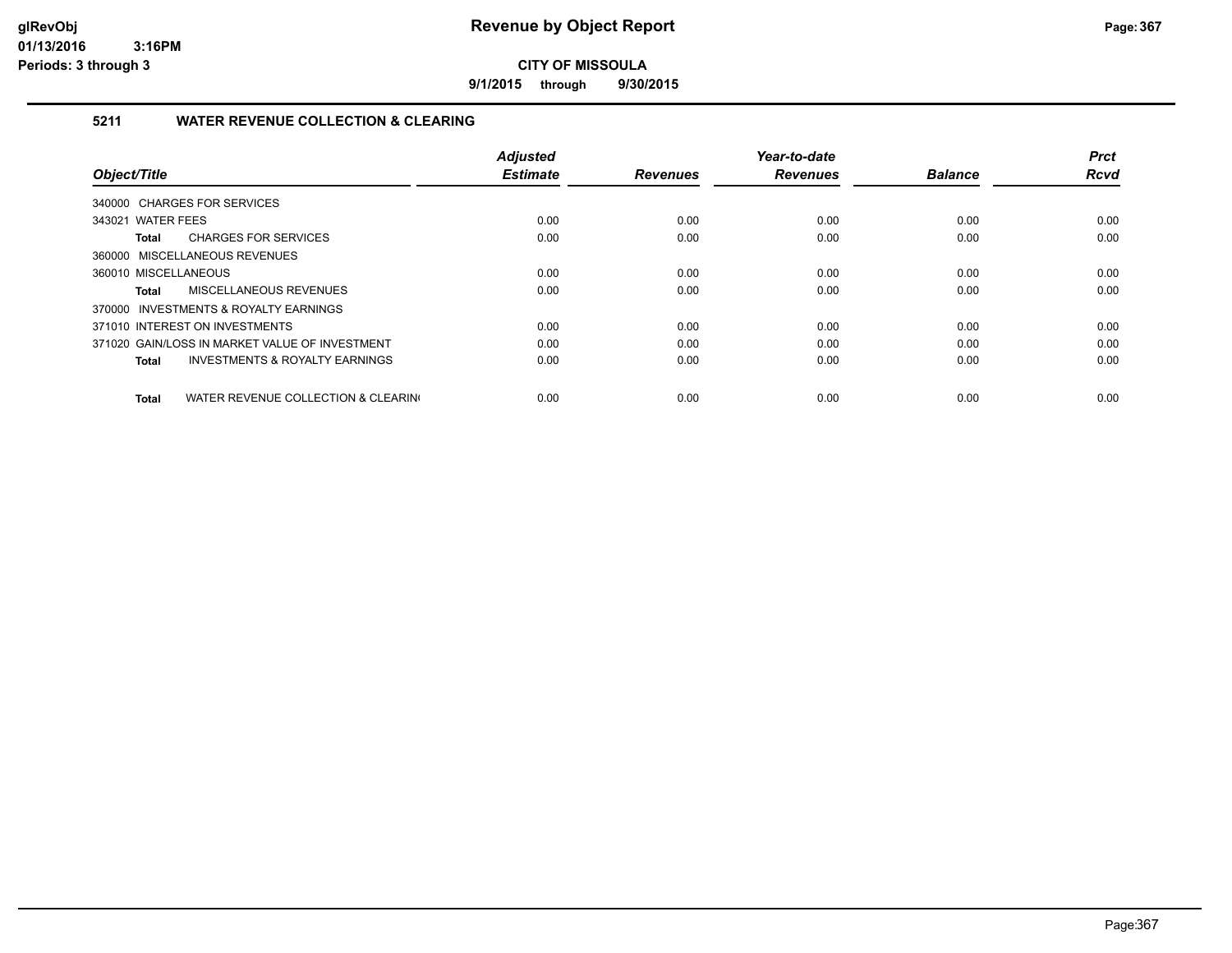**01/13/2016 3:16PM Periods: 3 through 3**

## **CITY OF MISSOULA**

**9/1/2015 through 9/30/2015**

### **5240 WATER CONSTRUCTION FUND**

**5240 WATER CONSTRUCTION FUND**

|                                         | <b>Adjusted</b> |                 |                 | <b>Prct</b>    |             |
|-----------------------------------------|-----------------|-----------------|-----------------|----------------|-------------|
| Object/Title                            | <b>Estimate</b> | <b>Revenues</b> | <b>Revenues</b> | <b>Balance</b> | <b>Rcvd</b> |
| 340000 CHARGES FOR SERVICES             |                 |                 |                 |                |             |
| 343026 WATER INSTALLATION CHARGES       | 0.00            | 0.00            | 0.00            | 0.00           | 0.00        |
| <b>CHARGES FOR SERVICES</b><br>Total    | 0.00            | 0.00            | 0.00            | 0.00           | 0.00        |
| WATER CONSTRUCTION FUND<br><b>Total</b> | 0.00            | 0.00            | 0.00            | 0.00           | 0.00        |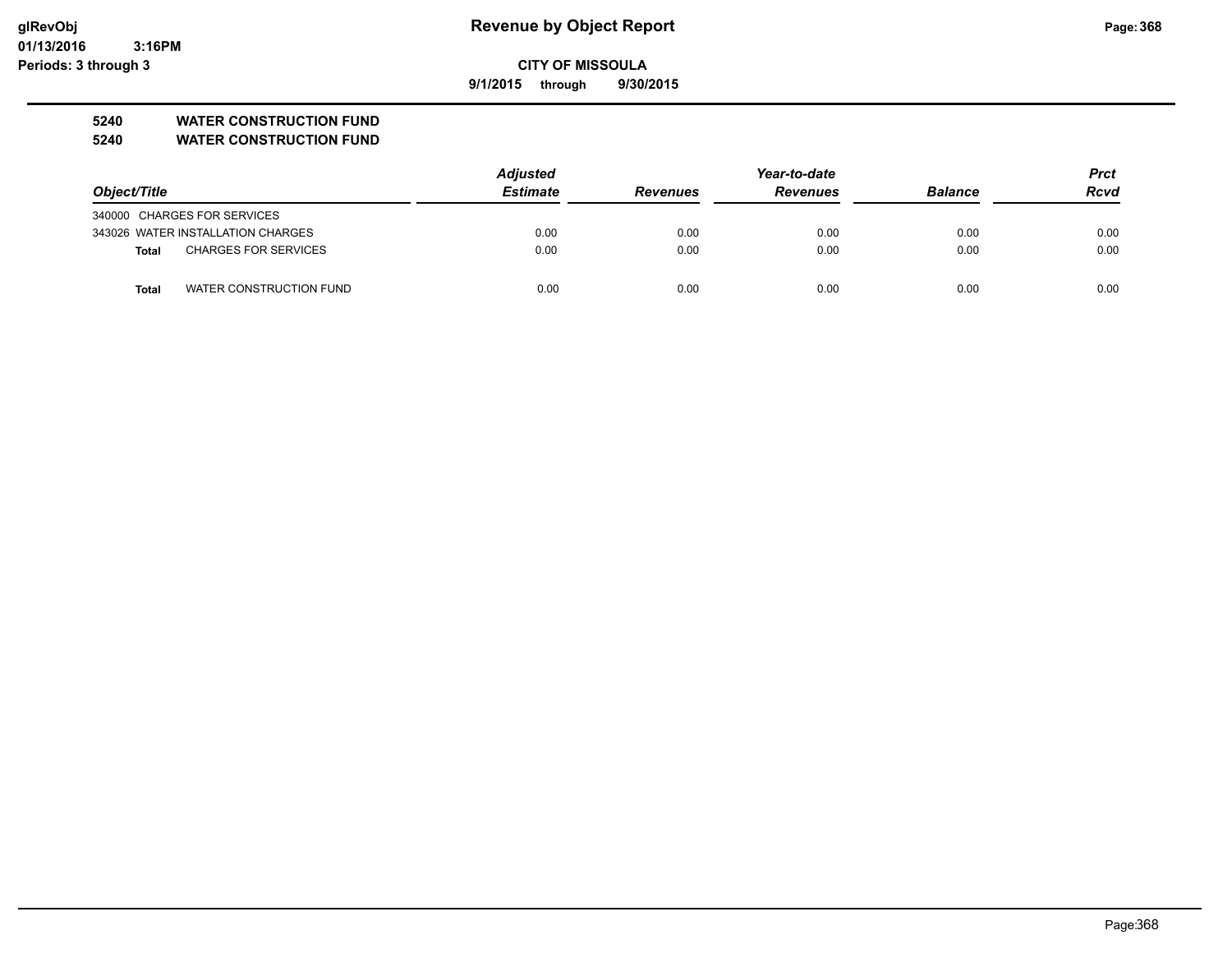**9/1/2015 through 9/30/2015**

#### **5240 WATER CONSTRUCTION FUND**

| Object/Title |                                   | <b>Adjusted</b><br><b>Estimate</b> | <b>Revenues</b> | Year-to-date<br><b>Revenues</b> | <b>Balance</b> | <b>Prct</b><br><b>Rcvd</b> |
|--------------|-----------------------------------|------------------------------------|-----------------|---------------------------------|----------------|----------------------------|
|              | 340000 CHARGES FOR SERVICES       |                                    |                 |                                 |                |                            |
|              | 343026 WATER INSTALLATION CHARGES | 0.00                               | 0.00            | 0.00                            | 0.00           | 0.00                       |
| <b>Total</b> | <b>CHARGES FOR SERVICES</b>       | 0.00                               | 0.00            | 0.00                            | 0.00           | 0.00                       |
| <b>Total</b> | WATER CONSTRUCTION FUND           | 0.00                               | 0.00            | 0.00                            | 0.00           | 0.00                       |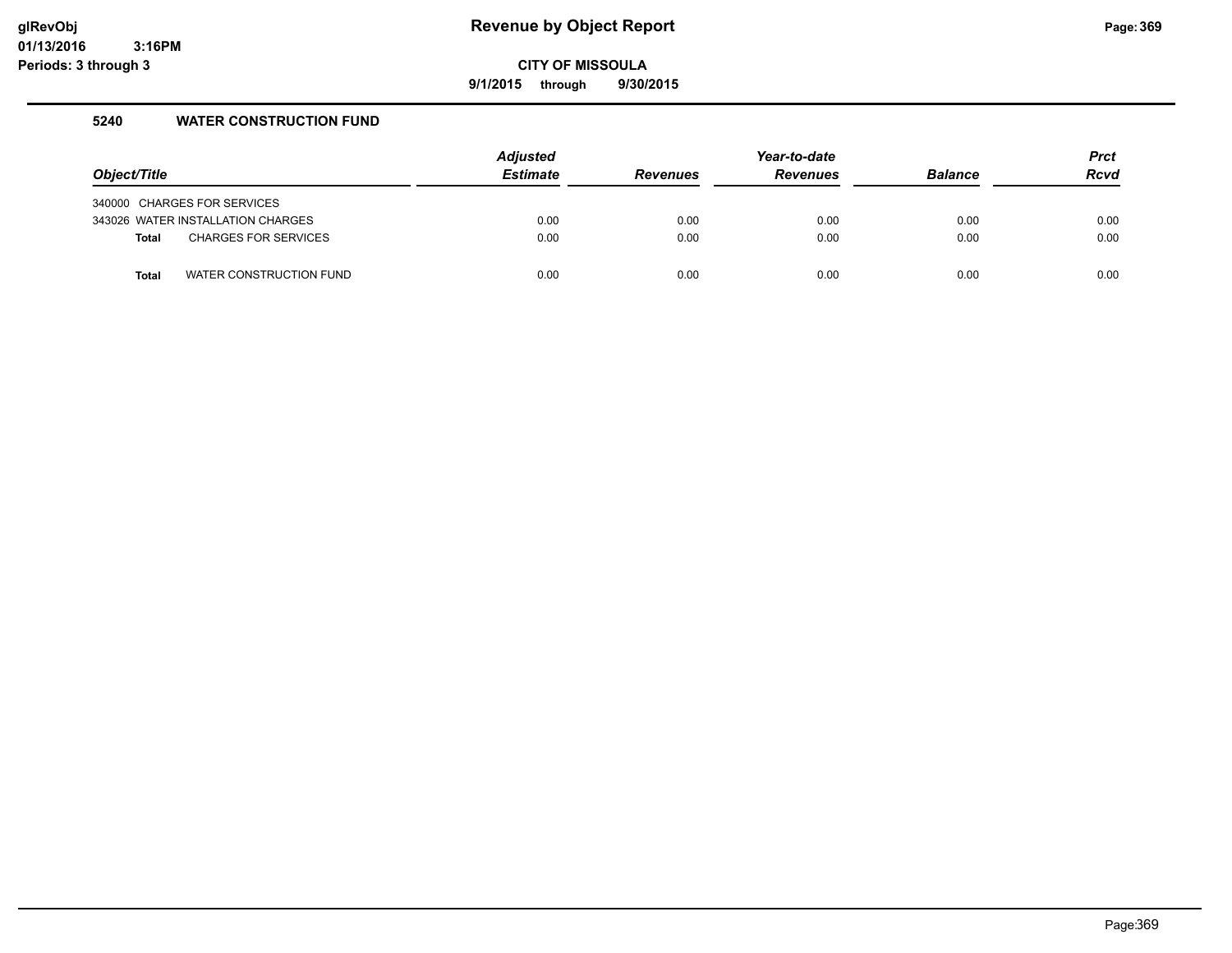**9/1/2015 through 9/30/2015**

### **5310 SEWER OPERATING BUDGET FUND**

#### **5310 SEWER OPERATING BUDGET FUND**

|                                                    | <b>Adjusted</b> |                 | Year-to-date    |                | <b>Prct</b> |
|----------------------------------------------------|-----------------|-----------------|-----------------|----------------|-------------|
| Object/Title                                       | <b>Estimate</b> | <b>Revenues</b> | <b>Revenues</b> | <b>Balance</b> | <b>Rcvd</b> |
| 320000 LICENSES & PERMITS                          |                 |                 |                 |                |             |
| 323027 HAULER PERMITS                              | 0.00            | 0.00            | 150.00          | $-150.00$      | 0.00        |
| <b>LICENSES &amp; PERMITS</b><br><b>Total</b>      | 0.00            | 0.00            | 150.00          | $-150.00$      | 0.00        |
| 330000 INTERGOVERNMENTAL REVENUES                  |                 |                 |                 |                |             |
| 334071 DEQ/RIVER WATER SAMPLING                    | 0.00            | 0.00            | 0.00            | 0.00           | 0.00        |
| 336020 STATE PENSION CONTRIBUTION                  | 0.00            | 0.00            | 0.00            | 0.00           | 0.00        |
| 336023 STATE CONTRIB. - PERS                       | 0.00            | 0.00            | 171.76          | $-171.76$      | 0.00        |
| <b>INTERGOVERNMENTAL REVENUES</b><br><b>Total</b>  | 0.00            | 0.00            | 171.76          | $-171.76$      | 0.00        |
| 340000 CHARGES FOR SERVICES                        |                 |                 |                 |                |             |
| 343031 SEWER SERVICE CHARGES                       | 0.00            | 0.00            | 0.00            | 0.00           | 0.00        |
| 343032 SEWER INSTALLATION CHARGES                  | 79,000.00       | 0.00            | 0.00            | 79,000.00      | 0.00        |
| 343035 SALE OF SEWER MATERIALS AND SUPPLIES        | 0.00            | 0.00            | 0.00            | 0.00           | 0.00        |
| 343039 DISPOSAL FEES                               | 0.00            | 2.147.16        | 3,911.48        | $-3,911.48$    | 0.00        |
| <b>CHARGES FOR SERVICES</b><br><b>Total</b>        | 79,000.00       | 2,147.16        | 3,911.48        | 75,088.52      | 4.95        |
| 360000 MISCELLANEOUS REVENUES                      |                 |                 |                 |                |             |
| 360010 MISCELLANEOUS                               | 0.00            | 0.00            | 0.00            | 0.00           | 0.00        |
| 360030 CONTRIBUTIONS FROM PROPERTY OWNERS          | 0.00            | 0.00            | 0.00            | 0.00           | 0.00        |
| 363040 PENALTY AND INTEREST                        | 0.00            | 183.58          | 363.36          | $-363.36$      | 0.00        |
| 364012 SALE OF SURPLUS PROPERTY                    | 0.00            | 0.00            | 0.00            | 0.00           | 0.00        |
| <b>MISCELLANEOUS REVENUES</b><br>Total             | 0.00            | 183.58          | 363.36          | $-363.36$      | 0.00        |
| 370000 INVESTMENTS & ROYALTY EARNINGS              |                 |                 |                 |                |             |
| 371010 INTEREST ON INVESTMENTS                     | 0.00            | 0.00            | 0.00            | 0.00           | 0.00        |
| 371020 GAIN/LOSS IN MARKET VALUE OF INVESTMENTS    | 0.00            | 0.00            | 0.00            | 0.00           | 0.00        |
| <b>INVESTMENTS &amp; ROYALTY EARNINGS</b><br>Total | 0.00            | 0.00            | 0.00            | 0.00           | 0.00        |
| 380000 OTHER FINANCING SOURCES                     |                 |                 |                 |                |             |
| 381090 PROCEEDS FROM CAPITAL LEASE                 | 0.00            | 0.00            | 0.00            | 0.00           | 0.00        |
| 382010 SALE OF FIXED ASSETS                        | 0.00            | 0.00            | 0.00            | 0.00           | 0.00        |
| 383024 TRANS FR SEWER CLEARING                     | 4,875,239.00    | 0.00            | 0.00            | 4,875,239.00   | 0.00        |
| OTHER FINANCING SOURCES<br><b>Total</b>            | 4,875,239.00    | 0.00            | 0.00            | 4,875,239.00   | 0.00        |
| SEWER OPERATING BUDGET FUND<br>Total               | 4.954.239.00    | 2.330.74        | 4.596.60        | 4.949.642.40   | 0.09        |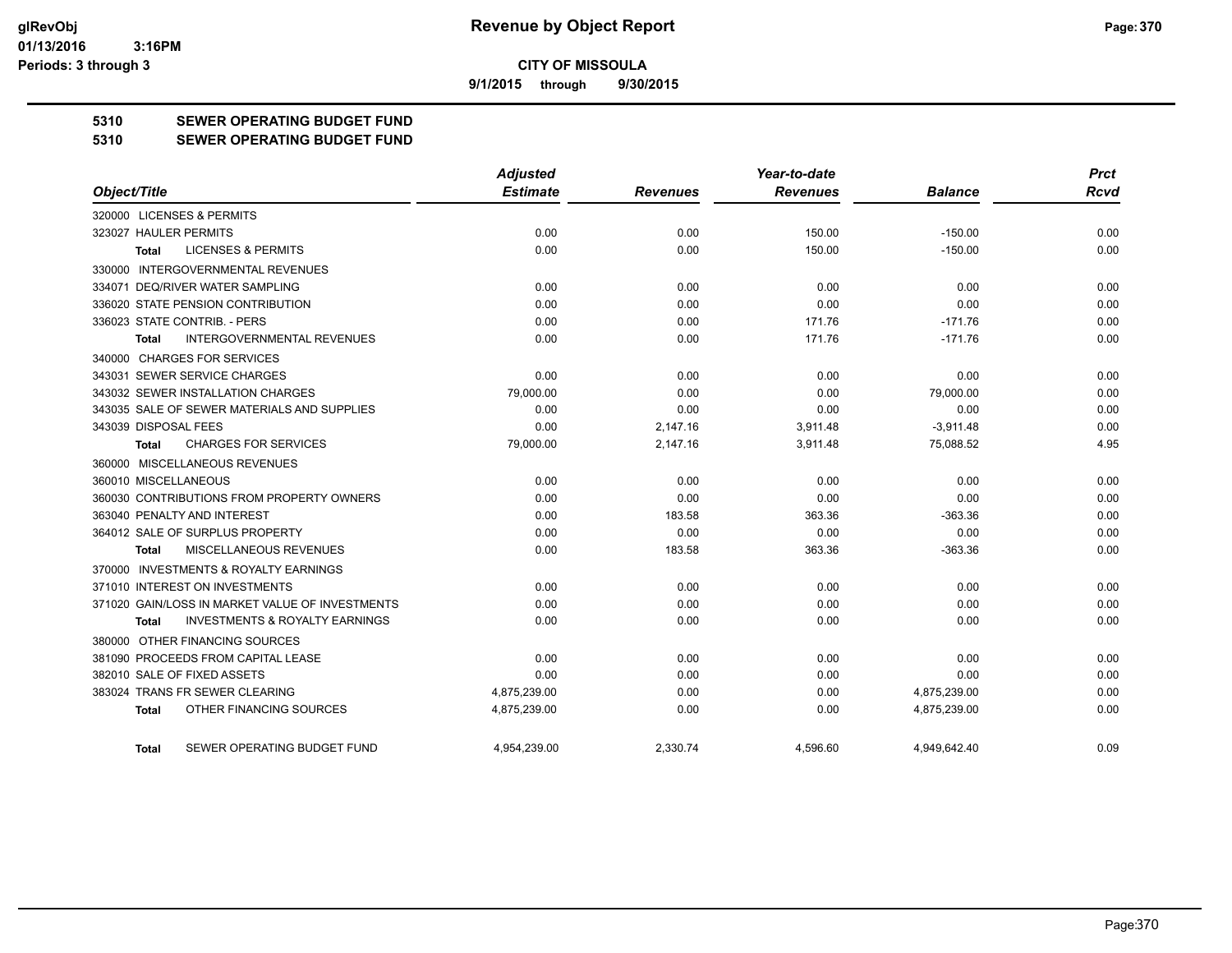**9/1/2015 through 9/30/2015**

#### **5310 SEWER OPERATING BUDGET FUND**

|                                                           | <b>Adjusted</b> |                 | Year-to-date    |                | <b>Prct</b> |
|-----------------------------------------------------------|-----------------|-----------------|-----------------|----------------|-------------|
| Object/Title                                              | <b>Estimate</b> | <b>Revenues</b> | <b>Revenues</b> | <b>Balance</b> | <b>Rcvd</b> |
| 320000 LICENSES & PERMITS                                 |                 |                 |                 |                |             |
| 323027 HAULER PERMITS                                     | 0.00            | 0.00            | 150.00          | $-150.00$      | 0.00        |
| <b>LICENSES &amp; PERMITS</b><br><b>Total</b>             | 0.00            | 0.00            | 150.00          | $-150.00$      | 0.00        |
| 330000 INTERGOVERNMENTAL REVENUES                         |                 |                 |                 |                |             |
| 334071 DEQ/RIVER WATER SAMPLING                           | 0.00            | 0.00            | 0.00            | 0.00           | 0.00        |
| 336020 STATE PENSION CONTRIBUTION                         | 0.00            | 0.00            | 0.00            | 0.00           | 0.00        |
| 336023 STATE CONTRIB. - PERS                              | 0.00            | 0.00            | 171.76          | $-171.76$      | 0.00        |
| <b>INTERGOVERNMENTAL REVENUES</b><br><b>Total</b>         | 0.00            | 0.00            | 171.76          | $-171.76$      | 0.00        |
| 340000 CHARGES FOR SERVICES                               |                 |                 |                 |                |             |
| 343031 SEWER SERVICE CHARGES                              | 0.00            | 0.00            | 0.00            | 0.00           | 0.00        |
| 343032 SEWER INSTALLATION CHARGES                         | 79,000.00       | 0.00            | 0.00            | 79,000.00      | 0.00        |
| 343035 SALE OF SEWER MATERIALS AND SUPPLIES               | 0.00            | 0.00            | 0.00            | 0.00           | 0.00        |
| 343039 DISPOSAL FEES                                      | 0.00            | 2,147.16        | 3,911.48        | $-3,911.48$    | 0.00        |
| <b>CHARGES FOR SERVICES</b><br><b>Total</b>               | 79,000.00       | 2,147.16        | 3,911.48        | 75,088.52      | 4.95        |
| 360000 MISCELLANEOUS REVENUES                             |                 |                 |                 |                |             |
| 360010 MISCELLANEOUS                                      | 0.00            | 0.00            | 0.00            | 0.00           | 0.00        |
| 360030 CONTRIBUTIONS FROM PROPERTY OWNERS                 | 0.00            | 0.00            | 0.00            | 0.00           | 0.00        |
| 363040 PENALTY AND INTEREST                               | 0.00            | 183.58          | 363.36          | $-363.36$      | 0.00        |
| 364012 SALE OF SURPLUS PROPERTY                           | 0.00            | 0.00            | 0.00            | 0.00           | 0.00        |
| MISCELLANEOUS REVENUES<br>Total                           | 0.00            | 183.58          | 363.36          | $-363.36$      | 0.00        |
| 370000 INVESTMENTS & ROYALTY EARNINGS                     |                 |                 |                 |                |             |
| 371010 INTEREST ON INVESTMENTS                            | 0.00            | 0.00            | 0.00            | 0.00           | 0.00        |
| 371020 GAIN/LOSS IN MARKET VALUE OF INVESTMENT            | 0.00            | 0.00            | 0.00            | 0.00           | 0.00        |
| <b>INVESTMENTS &amp; ROYALTY EARNINGS</b><br><b>Total</b> | 0.00            | 0.00            | 0.00            | 0.00           | 0.00        |
| 380000 OTHER FINANCING SOURCES                            |                 |                 |                 |                |             |
| 381090 PROCEEDS FROM CAPITAL LEASE                        | 0.00            | 0.00            | 0.00            | 0.00           | 0.00        |
| 382010 SALE OF FIXED ASSETS                               | 0.00            | 0.00            | 0.00            | 0.00           | 0.00        |
| 383024 TRANS FR SEWER CLEARING                            | 4,875,239.00    | 0.00            | 0.00            | 4,875,239.00   | 0.00        |
| OTHER FINANCING SOURCES<br>Total                          | 4,875,239.00    | 0.00            | 0.00            | 4,875,239.00   | 0.00        |
|                                                           |                 |                 |                 |                |             |
| SEWER OPERATING BUDGET FUND<br>Total                      | 4,954,239.00    | 2,330.74        | 4,596.60        | 4,949,642.40   | 0.09        |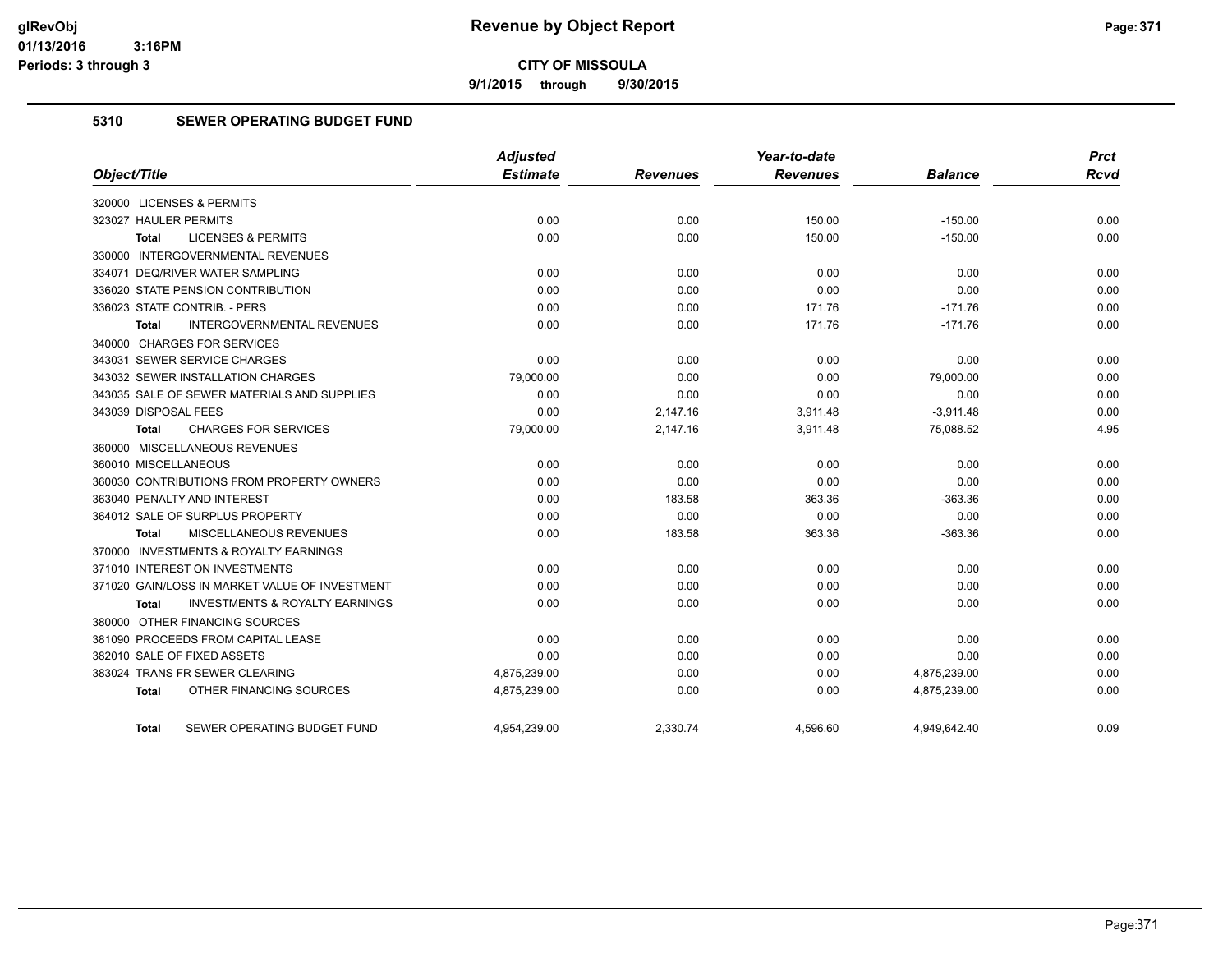**9/1/2015 through 9/30/2015**

# **5311 SEWER REVENUE COLLECTION & CLEARING FUND**

**5311 SEWER REVENUE COLLECTION & CLEARING FUND**

|                                                           | <b>Adjusted</b> |                 | Year-to-date    |                | <b>Prct</b> |
|-----------------------------------------------------------|-----------------|-----------------|-----------------|----------------|-------------|
| Object/Title                                              | <b>Estimate</b> | <b>Revenues</b> | <b>Revenues</b> | <b>Balance</b> | <b>Rcvd</b> |
| 330000 INTERGOVERNMENTAL REVENUES                         |                 |                 |                 |                |             |
| 331992 FEDERAL ARRA GRANTS                                | 0.00            | 0.00            | 0.00            | 0.00           | 0.00        |
| <b>INTERGOVERNMENTAL REVENUES</b><br><b>Total</b>         | 0.00            | 0.00            | 0.00            | 0.00           | 0.00        |
| <b>CHARGES FOR SERVICES</b><br>340000                     |                 |                 |                 |                |             |
| 343032 SEWER INSTALLATION CHARGES                         | 0.00            | 0.00            | 0.00            | 0.00           | 0.00        |
| 343034 TREATMENT FACILITIES FEES                          | 7,391,083.00    | 6,741.37        | 3,345,464.17    | 4,045,618.83   | 45.26       |
| 343037 DELINQUENT SEWER FEES                              | 0.00            | 0.00            | 0.00            | 0.00           | 0.00        |
| 343038 P & I TAX LIENS                                    | 0.00            | 104.67          | 2,136.26        | $-2,136.26$    | 0.00        |
| <b>CHARGES FOR SERVICES</b><br><b>Total</b>               | 7,391,083.00    | 6,846.04        | 3,347,600.43    | 4,043,482.57   | 45.29       |
| MISCELLANEOUS REVENUES<br>360000                          |                 |                 |                 |                |             |
| 360010 MISCELLANEOUS                                      | 0.00            | 0.00            | 0.00            | 0.00           | 0.00        |
| 361200 RADIO TOWER LEASE PAYMENTS                         | 0.00            | 0.00            | 0.00            | 0.00           | 0.00        |
| 361201 EKO LAND LEASE                                     | 0.00            | 0.00            | 0.00            | 0.00           | 0.00        |
| 365023 NORTHWESTERN ENERGY GRANT                          | 0.00            | 0.00            | 0.00            | 0.00           | 0.00        |
| <b>MISCELLANEOUS REVENUES</b><br>Total                    | 0.00            | 0.00            | 0.00            | 0.00           | 0.00        |
| <b>INVESTMENTS &amp; ROYALTY EARNINGS</b><br>370000       |                 |                 |                 |                |             |
| 371010 INTEREST ON INVESTMENTS                            | 0.00            | 0.00            | 0.00            | 0.00           | 0.00        |
| 371020 GAIN/LOSS IN MARKET VALUE OF INVESTMENTS           | 0.00            | 0.00            | 0.00            | 0.00           | 0.00        |
| <b>INVESTMENTS &amp; ROYALTY EARNINGS</b><br><b>Total</b> | 0.00            | 0.00            | 0.00            | 0.00           | 0.00        |
| OTHER FINANCING SOURCES<br>380000                         |                 |                 |                 |                |             |
| 383034 TRANS FR 01 SERIES DEBT SERVICE                    | 0.00            | 0.00            | 0.00            | 0.00           | 0.00        |
| 383042 TRANSFERS FROM OTHER FUNDS                         | 0.00            | 0.00            | 0.00            | 0.00           | 0.00        |
| OTHER FINANCING SOURCES<br><b>Total</b>                   | 0.00            | 0.00            | 0.00            | 0.00           | 0.00        |
| SEWER REVENUE COLLECTION & CLEARING<br><b>Total</b>       | 7.391.083.00    | 6.846.04        | 3.347.600.43    | 4.043.482.57   | 45.29       |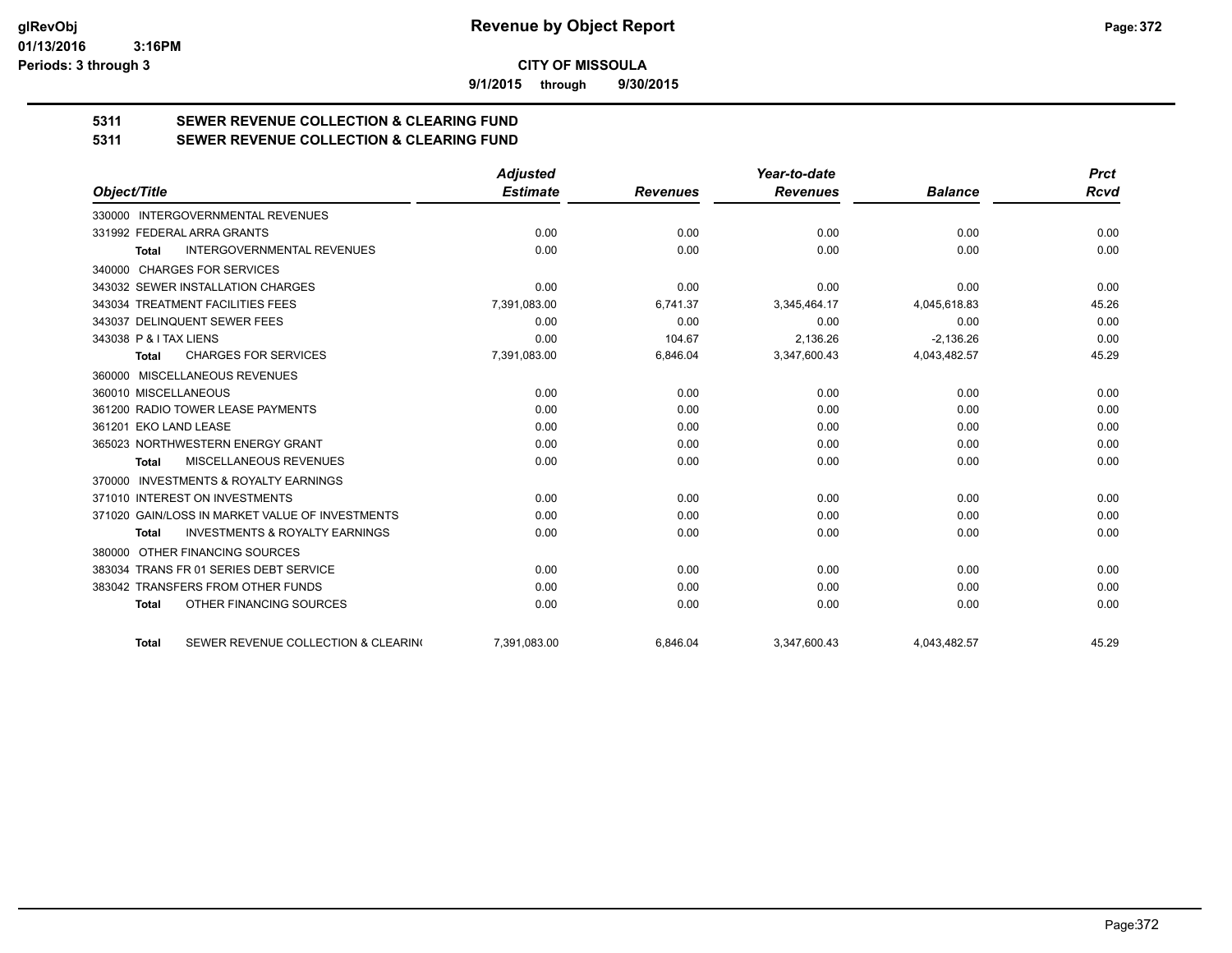**9/1/2015 through 9/30/2015**

#### **5311 SEWER REVENUE COLLECTION & CLEARING FUND**

|                                                           | <b>Adjusted</b> |                 | Year-to-date    |                | <b>Prct</b> |
|-----------------------------------------------------------|-----------------|-----------------|-----------------|----------------|-------------|
| Object/Title                                              | <b>Estimate</b> | <b>Revenues</b> | <b>Revenues</b> | <b>Balance</b> | <b>Rcvd</b> |
| <b>INTERGOVERNMENTAL REVENUES</b><br>330000               |                 |                 |                 |                |             |
| 331992 FEDERAL ARRA GRANTS                                | 0.00            | 0.00            | 0.00            | 0.00           | 0.00        |
| <b>INTERGOVERNMENTAL REVENUES</b><br><b>Total</b>         | 0.00            | 0.00            | 0.00            | 0.00           | 0.00        |
| 340000 CHARGES FOR SERVICES                               |                 |                 |                 |                |             |
| 343032 SEWER INSTALLATION CHARGES                         | 0.00            | 0.00            | 0.00            | 0.00           | 0.00        |
| 343034 TREATMENT FACILITIES FEES                          | 7,391,083.00    | 6,741.37        | 3,345,464.17    | 4,045,618.83   | 45.26       |
| 343037 DELINQUENT SEWER FEES                              | 0.00            | 0.00            | 0.00            | 0.00           | 0.00        |
| 343038 P & I TAX LIENS                                    | 0.00            | 104.67          | 2.136.26        | $-2.136.26$    | 0.00        |
| <b>CHARGES FOR SERVICES</b><br><b>Total</b>               | 7,391,083.00    | 6,846.04        | 3,347,600.43    | 4,043,482.57   | 45.29       |
| 360000 MISCELLANEOUS REVENUES                             |                 |                 |                 |                |             |
| 360010 MISCELLANEOUS                                      | 0.00            | 0.00            | 0.00            | 0.00           | 0.00        |
| 361200 RADIO TOWER LEASE PAYMENTS                         | 0.00            | 0.00            | 0.00            | 0.00           | 0.00        |
| 361201 EKO LAND LEASE                                     | 0.00            | 0.00            | 0.00            | 0.00           | 0.00        |
| 365023 NORTHWESTERN ENERGY GRANT                          | 0.00            | 0.00            | 0.00            | 0.00           | 0.00        |
| <b>MISCELLANEOUS REVENUES</b><br><b>Total</b>             | 0.00            | 0.00            | 0.00            | 0.00           | 0.00        |
| 370000 INVESTMENTS & ROYALTY EARNINGS                     |                 |                 |                 |                |             |
| 371010 INTEREST ON INVESTMENTS                            | 0.00            | 0.00            | 0.00            | 0.00           | 0.00        |
| 371020 GAIN/LOSS IN MARKET VALUE OF INVESTMENT            | 0.00            | 0.00            | 0.00            | 0.00           | 0.00        |
| <b>INVESTMENTS &amp; ROYALTY EARNINGS</b><br><b>Total</b> | 0.00            | 0.00            | 0.00            | 0.00           | 0.00        |
| OTHER FINANCING SOURCES<br>380000                         |                 |                 |                 |                |             |
| 383034 TRANS FR 01 SERIES DEBT SERVICE                    | 0.00            | 0.00            | 0.00            | 0.00           | 0.00        |
| 383042 TRANSFERS FROM OTHER FUNDS                         | 0.00            | 0.00            | 0.00            | 0.00           | 0.00        |
| OTHER FINANCING SOURCES<br><b>Total</b>                   | 0.00            | 0.00            | 0.00            | 0.00           | 0.00        |
| SEWER REVENUE COLLECTION & CLEARIN<br><b>Total</b>        | 7,391,083.00    | 6.846.04        | 3,347,600.43    | 4,043,482.57   | 45.29       |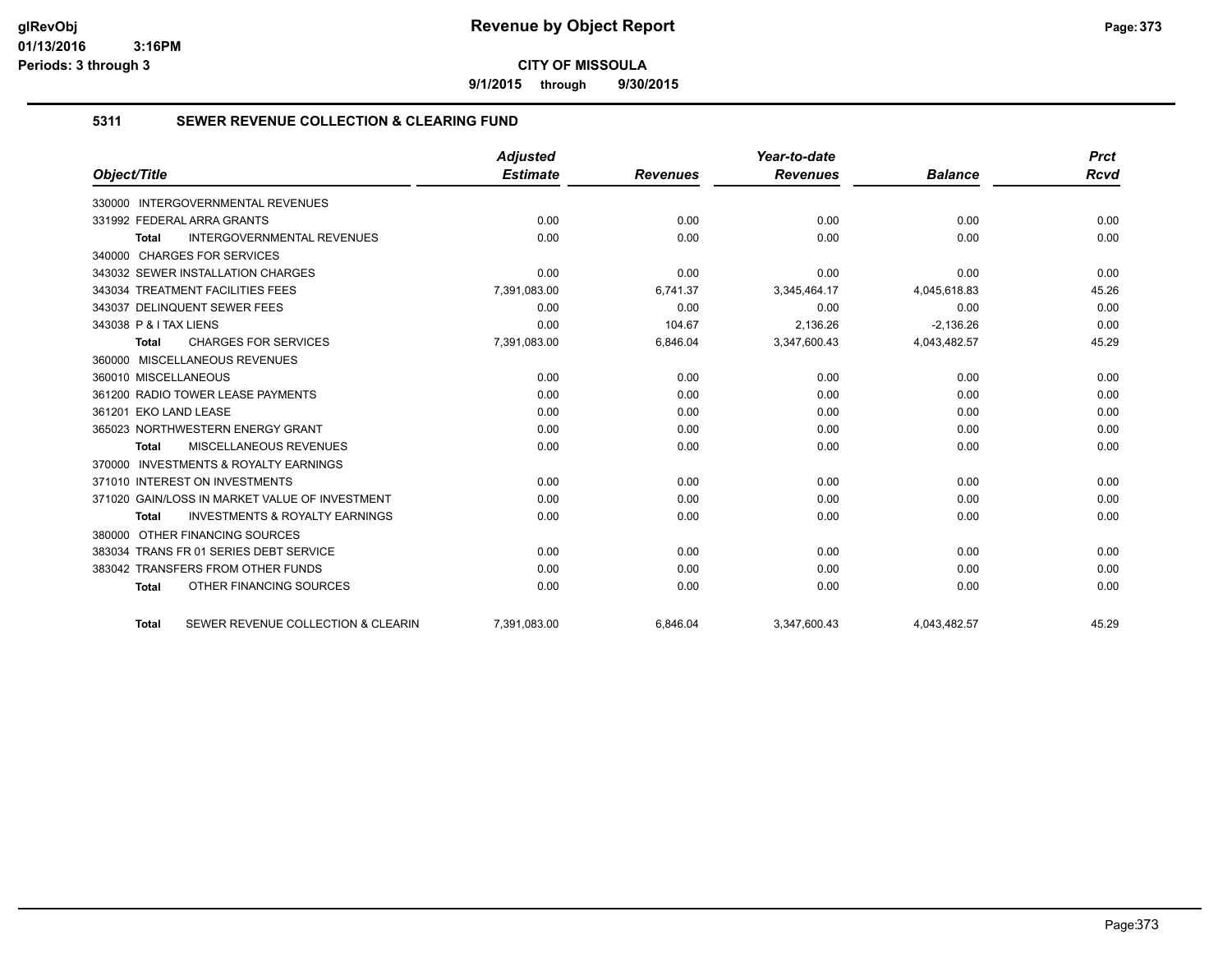**9/1/2015 through 9/30/2015**

**5315 SEWER LOAN FUND**

**5315 SEWER LOAN FUND**

|                                                           | <b>Adjusted</b> |                 | Year-to-date    |                | <b>Prct</b> |
|-----------------------------------------------------------|-----------------|-----------------|-----------------|----------------|-------------|
| Object/Title                                              | <b>Estimate</b> | <b>Revenues</b> | <b>Revenues</b> | <b>Balance</b> | <b>Rcvd</b> |
| 340000 CHARGES FOR SERVICES                               |                 |                 |                 |                |             |
| 343032 SEWER INSTALLATION CHARGES                         | 0.00            | 0.00            | 0.00            | 0.00           | 0.00        |
| 343035 SALE OF SEWER MATERIALS AND SUPPLIES               | 0.00            | 0.00            | $-19,238.01$    | 19,238.01      | 0.00        |
| 343037 GREASE INTERCEPTOR LOANS                           | 0.00            | 0.00            | 0.00            | 0.00           | 0.00        |
| <b>CHARGES FOR SERVICES</b><br><b>Total</b>               | 0.00            | 0.00            | $-19,238.01$    | 19,238.01      | 0.00        |
| MISCELLANEOUS REVENUES<br>360000                          |                 |                 |                 |                |             |
| 360010 MISCELLANEOUS                                      | 0.00            | 0.00            | 0.00            | 0.00           | 0.00        |
| MISCELLANEOUS REVENUES<br><b>Total</b>                    | 0.00            | 0.00            | 0.00            | 0.00           | 0.00        |
| <b>INVESTMENTS &amp; ROYALTY EARNINGS</b><br>370000       |                 |                 |                 |                |             |
| 371010 INTEREST ON INVESTMENTS                            | 0.00            | 0.00            | 0.00            | 0.00           | 0.00        |
| 371020 GAIN/LOSS IN MARKET VALUE OF INVESTMENTS           | 0.00            | 0.00            | 0.00            | 0.00           | 0.00        |
| <b>INVESTMENTS &amp; ROYALTY EARNINGS</b><br><b>Total</b> | 0.00            | 0.00            | 0.00            | 0.00           | 0.00        |
| OTHER FINANCING SOURCES<br>380000                         |                 |                 |                 |                |             |
| 383024 TRANS FR SEWER CLEARING                            | 0.00            | 0.00            | 0.00            | 0.00           | 0.00        |
| 383025 TRANS FR SEWER R & D                               | 0.00            | 0.00            | 0.00            | 0.00           | 0.00        |
| OTHER FINANCING SOURCES<br>Total                          | 0.00            | 0.00            | 0.00            | 0.00           | 0.00        |
| <b>SEWER LOAN FUND</b><br><b>Total</b>                    | 0.00            | 0.00            | $-19,238.01$    | 19,238.01      | 0.00        |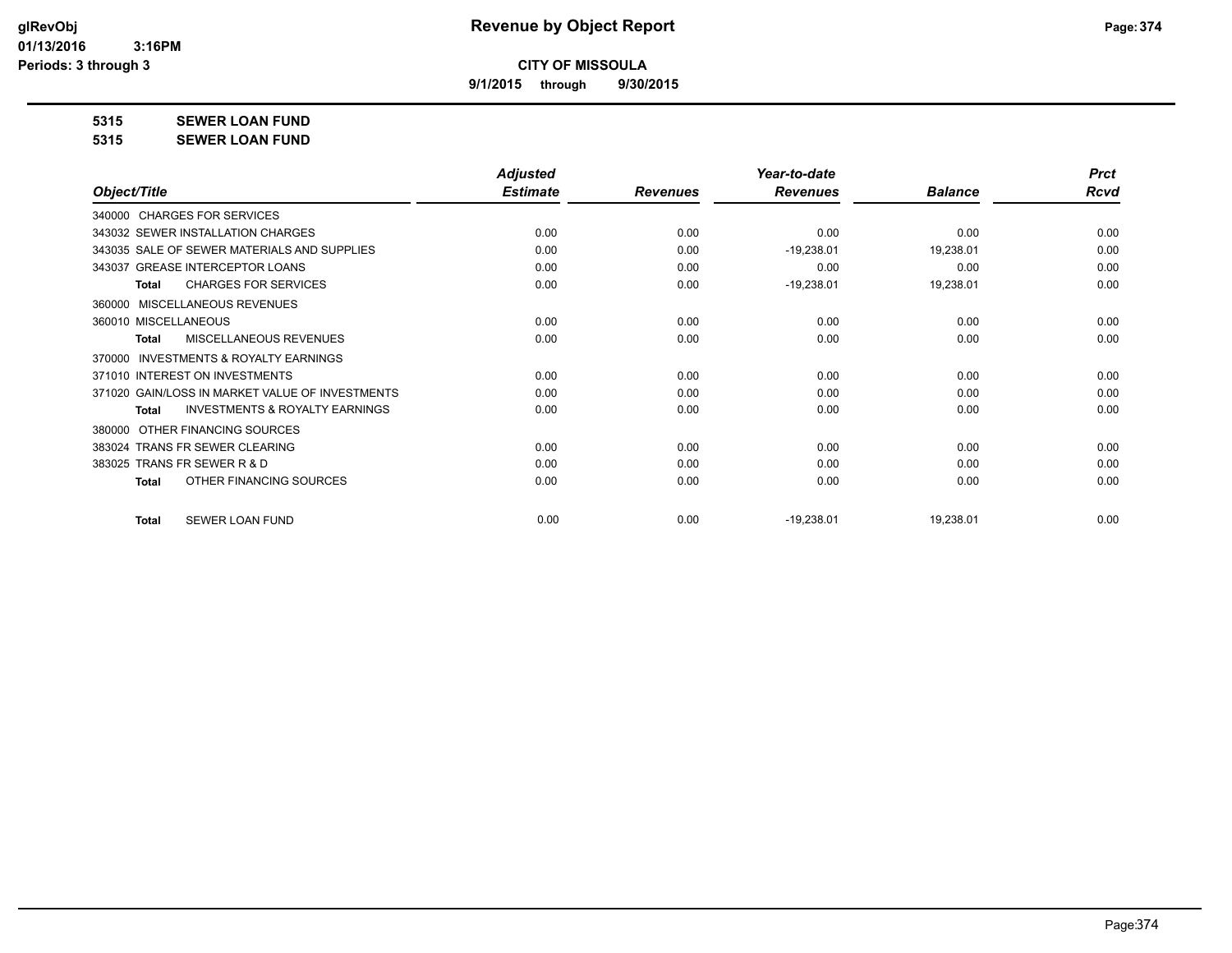**9/1/2015 through 9/30/2015**

#### **5315 SEWER LOAN FUND**

|                                                           | <b>Adjusted</b> |                 | Year-to-date    |                | <b>Prct</b> |
|-----------------------------------------------------------|-----------------|-----------------|-----------------|----------------|-------------|
| Object/Title                                              | <b>Estimate</b> | <b>Revenues</b> | <b>Revenues</b> | <b>Balance</b> | <b>Rcvd</b> |
| 340000 CHARGES FOR SERVICES                               |                 |                 |                 |                |             |
| 343032 SEWER INSTALLATION CHARGES                         | 0.00            | 0.00            | 0.00            | 0.00           | 0.00        |
| 343035 SALE OF SEWER MATERIALS AND SUPPLIES               | 0.00            | 0.00            | $-19,238.01$    | 19,238.01      | 0.00        |
| 343037 GREASE INTERCEPTOR LOANS                           | 0.00            | 0.00            | 0.00            | 0.00           | 0.00        |
| <b>CHARGES FOR SERVICES</b><br><b>Total</b>               | 0.00            | 0.00            | $-19,238.01$    | 19,238.01      | 0.00        |
| MISCELLANEOUS REVENUES<br>360000                          |                 |                 |                 |                |             |
| 360010 MISCELLANEOUS                                      | 0.00            | 0.00            | 0.00            | 0.00           | 0.00        |
| MISCELLANEOUS REVENUES<br><b>Total</b>                    | 0.00            | 0.00            | 0.00            | 0.00           | 0.00        |
| INVESTMENTS & ROYALTY EARNINGS<br>370000                  |                 |                 |                 |                |             |
| 371010 INTEREST ON INVESTMENTS                            | 0.00            | 0.00            | 0.00            | 0.00           | 0.00        |
| 371020 GAIN/LOSS IN MARKET VALUE OF INVESTMENT            | 0.00            | 0.00            | 0.00            | 0.00           | 0.00        |
| <b>INVESTMENTS &amp; ROYALTY EARNINGS</b><br><b>Total</b> | 0.00            | 0.00            | 0.00            | 0.00           | 0.00        |
| OTHER FINANCING SOURCES<br>380000                         |                 |                 |                 |                |             |
| 383024 TRANS FR SEWER CLEARING                            | 0.00            | 0.00            | 0.00            | 0.00           | 0.00        |
| 383025 TRANS FR SEWER R & D                               | 0.00            | 0.00            | 0.00            | 0.00           | 0.00        |
| OTHER FINANCING SOURCES<br><b>Total</b>                   | 0.00            | 0.00            | 0.00            | 0.00           | 0.00        |
| SEWER LOAN FUND<br><b>Total</b>                           | 0.00            | 0.00            | $-19,238.01$    | 19,238.01      | 0.00        |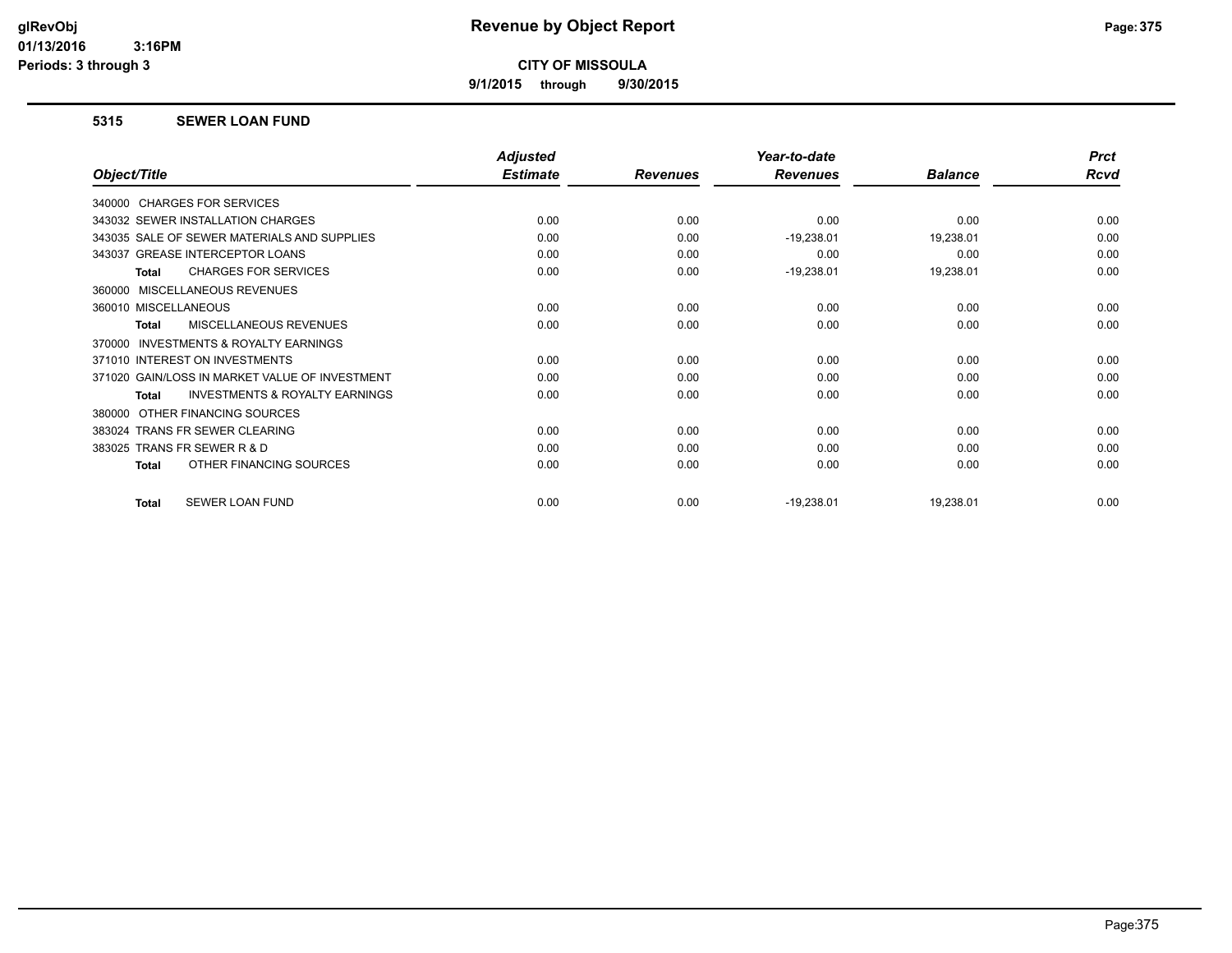**9/1/2015 through 9/30/2015**

# **5320 SEWER REPLACEMENT & DEPRECIATION FUND**

## **5320 SEWER REPLACEMENT & DEPRECIATION FUND**

|                                                           | <b>Adjusted</b> |                 | Year-to-date    |                | <b>Prct</b> |
|-----------------------------------------------------------|-----------------|-----------------|-----------------|----------------|-------------|
| Object/Title                                              | <b>Estimate</b> | <b>Revenues</b> | <b>Revenues</b> | <b>Balance</b> | <b>Rcvd</b> |
| 330000 INTERGOVERNMENTAL REVENUES                         |                 |                 |                 |                |             |
| 337010 COUNTY REIMBURSEMENT-DEANOS                        | 0.00            | 0.00            | 0.00            | 0.00           | 0.00        |
| <b>INTERGOVERNMENTAL REVENUES</b><br><b>Total</b>         | 0.00            | 0.00            | 0.00            | 0.00           | 0.00        |
| 340000 CHARGES FOR SERVICES                               |                 |                 |                 |                |             |
| 343032 SEWER INSTALLATION CHARGES                         | 0.00            | 0.00            | 0.00            | 0.00           | 0.00        |
| <b>CHARGES FOR SERVICES</b><br><b>Total</b>               | 0.00            | 0.00            | 0.00            | 0.00           | 0.00        |
| 360000 MISCELLANEOUS REVENUES                             |                 |                 |                 |                |             |
| 360000 MISCELLANEOUS REVENUES                             | 0.00            | 0.00            | 0.00            | 0.00           | 0.00        |
| 360010 MISCELLANEOUS                                      | 0.00            | 0.00            | 0.00            | 0.00           | 0.00        |
| 362006 GAIC INSURANCE SETTLEMENT                          | 0.00            | 0.00            | 0.00            | 0.00           | 0.00        |
| MISCELLANEOUS REVENUES<br><b>Total</b>                    | 0.00            | 0.00            | 0.00            | 0.00           | 0.00        |
| 370000 INVESTMENTS & ROYALTY EARNINGS                     |                 |                 |                 |                |             |
| 371010 INTEREST ON INVESTMENTS                            | 0.00            | 0.00            | 0.00            | 0.00           | 0.00        |
| 371020 GAIN/LOSS IN MARKET VALUE OF INVESTMENTS           | 0.00            | 0.00            | 0.00            | 0.00           | 0.00        |
| <b>INVESTMENTS &amp; ROYALTY EARNINGS</b><br><b>Total</b> | 0.00            | 0.00            | 0.00            | 0.00           | 0.00        |
| 380000 OTHER FINANCING SOURCES                            |                 |                 |                 |                |             |
| 381002 SRF LOAN                                           | 0.00            | 0.00            | 0.00            | 0.00           | 0.00        |
| 381090 PROCEEDS FROM CAPITAL LEASE                        | 0.00            | 0.00            | 0.00            | 0.00           | 0.00        |
| 383000 OPERATING TRANSFERS                                | 0.00            | 0.00            | 0.00            | 0.00           | 0.00        |
| 383024 TRANS FR SEWER CLEARING                            | 0.00            | 0.00            | 0.00            | 0.00           | 0.00        |
| 383042 TRANSFERS FROM OTHER FUNDS                         | 777.157.00      | 0.00            | 0.00            | 777,157.00     | 0.00        |
| OTHER FINANCING SOURCES<br><b>Total</b>                   | 777,157.00      | 0.00            | 0.00            | 777,157.00     | 0.00        |
| SEWER REPLACEMENT & DEPRECIATION FI<br><b>Total</b>       | 777.157.00      | 0.00            | 0.00            | 777,157.00     | 0.00        |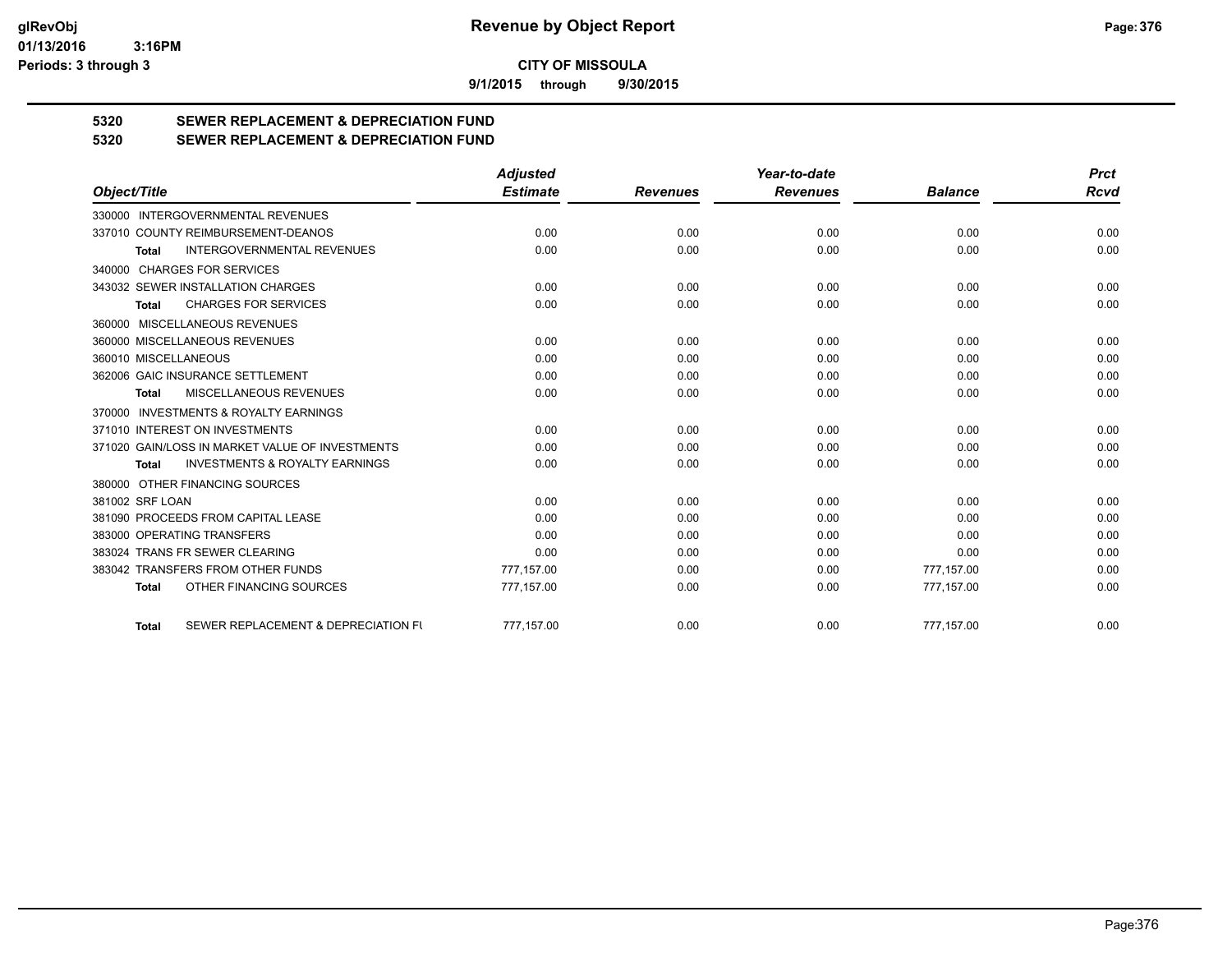**9/1/2015 through 9/30/2015**

#### **5320 SEWER REPLACEMENT & DEPRECIATION FUND**

|                                                           | <b>Adjusted</b> |                 | Year-to-date    |                | <b>Prct</b> |
|-----------------------------------------------------------|-----------------|-----------------|-----------------|----------------|-------------|
| Object/Title                                              | <b>Estimate</b> | <b>Revenues</b> | <b>Revenues</b> | <b>Balance</b> | <b>Rcvd</b> |
| 330000 INTERGOVERNMENTAL REVENUES                         |                 |                 |                 |                |             |
| 337010 COUNTY REIMBURSEMENT-DEANOS                        | 0.00            | 0.00            | 0.00            | 0.00           | 0.00        |
| INTERGOVERNMENTAL REVENUES<br><b>Total</b>                | 0.00            | 0.00            | 0.00            | 0.00           | 0.00        |
| 340000 CHARGES FOR SERVICES                               |                 |                 |                 |                |             |
| 343032 SEWER INSTALLATION CHARGES                         | 0.00            | 0.00            | 0.00            | 0.00           | 0.00        |
| <b>CHARGES FOR SERVICES</b><br><b>Total</b>               | 0.00            | 0.00            | 0.00            | 0.00           | 0.00        |
| 360000 MISCELLANEOUS REVENUES                             |                 |                 |                 |                |             |
| 360000 MISCELLANEOUS REVENUES                             | 0.00            | 0.00            | 0.00            | 0.00           | 0.00        |
| 360010 MISCELLANEOUS                                      | 0.00            | 0.00            | 0.00            | 0.00           | 0.00        |
| 362006 GAIC INSURANCE SETTLEMENT                          | 0.00            | 0.00            | 0.00            | 0.00           | 0.00        |
| <b>MISCELLANEOUS REVENUES</b><br><b>Total</b>             | 0.00            | 0.00            | 0.00            | 0.00           | 0.00        |
| 370000 INVESTMENTS & ROYALTY EARNINGS                     |                 |                 |                 |                |             |
| 371010 INTEREST ON INVESTMENTS                            | 0.00            | 0.00            | 0.00            | 0.00           | 0.00        |
| 371020 GAIN/LOSS IN MARKET VALUE OF INVESTMENT            | 0.00            | 0.00            | 0.00            | 0.00           | 0.00        |
| <b>INVESTMENTS &amp; ROYALTY EARNINGS</b><br><b>Total</b> | 0.00            | 0.00            | 0.00            | 0.00           | 0.00        |
| 380000 OTHER FINANCING SOURCES                            |                 |                 |                 |                |             |
| 381002 SRF LOAN                                           | 0.00            | 0.00            | 0.00            | 0.00           | 0.00        |
| 381090 PROCEEDS FROM CAPITAL LEASE                        | 0.00            | 0.00            | 0.00            | 0.00           | 0.00        |
| 383000 OPERATING TRANSFERS                                | 0.00            | 0.00            | 0.00            | 0.00           | 0.00        |
| 383024 TRANS FR SEWER CLEARING                            | 0.00            | 0.00            | 0.00            | 0.00           | 0.00        |
| 383042 TRANSFERS FROM OTHER FUNDS                         | 777,157.00      | 0.00            | 0.00            | 777,157.00     | 0.00        |
| OTHER FINANCING SOURCES<br><b>Total</b>                   | 777,157.00      | 0.00            | 0.00            | 777,157.00     | 0.00        |
| SEWER REPLACEMENT & DEPRECIATION F<br><b>Total</b>        | 777.157.00      | 0.00            | 0.00            | 777.157.00     | 0.00        |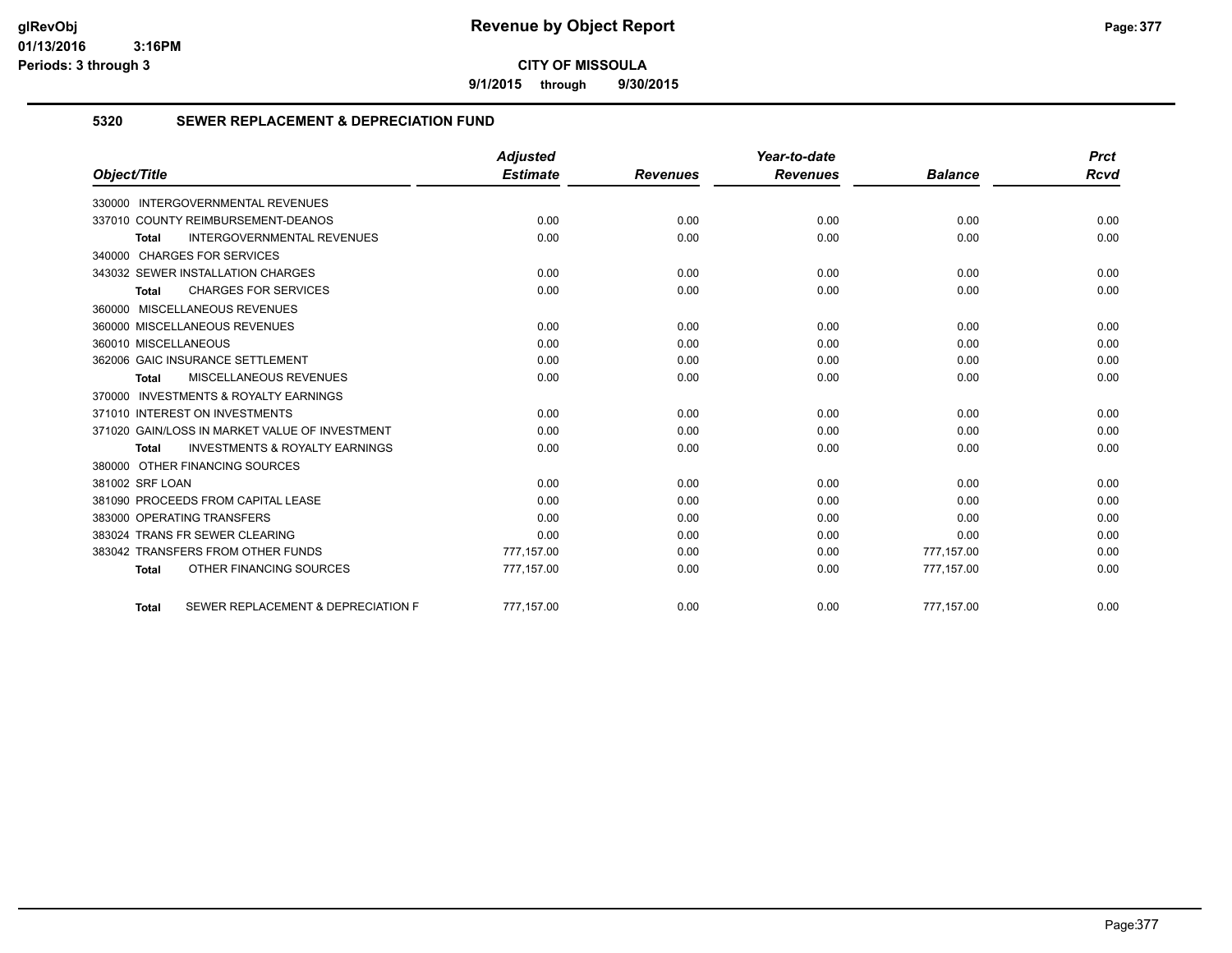**9/1/2015 through 9/30/2015**

### **5325 SEWER DEVELOPMENT FEE FUND**

**5325 SEWER DEVELOPMENT FEE FUND**

|                                                    | <b>Adjusted</b> |                 | Year-to-date    |                | <b>Prct</b> |
|----------------------------------------------------|-----------------|-----------------|-----------------|----------------|-------------|
| Object/Title                                       | <b>Estimate</b> | <b>Revenues</b> | <b>Revenues</b> | <b>Balance</b> | <b>Rcvd</b> |
| 330000 INTERGOVERNMENTAL REVENUES                  |                 |                 |                 |                |             |
| 334120 TSEP GRANT                                  | 0.00            | 0.00            | 0.00            | 0.00           | 0.00        |
| <b>INTERGOVERNMENTAL REVENUES</b><br>Total         | 0.00            | 0.00            | 0.00            | 0.00           | 0.00        |
| 340000 CHARGES FOR SERVICES                        |                 |                 |                 |                |             |
| 343032 SEWER INSTALLATION CHARGES                  | 0.00            | 0.00            | 0.00            | 0.00           | 0.00        |
| 343034 TREATMENT FACILITIES FEES                   | 615,558.00      | 51,800.00       | 134,138.02      | 481,419.98     | 21.79       |
| 343036 *** Title Not Found ***                     | 0.00            | 0.00            | 0.00            | 0.00           | 0.00        |
| <b>CHARGES FOR SERVICES</b><br>Total               | 615,558.00      | 51,800.00       | 134,138.02      | 481,419.98     | 21.79       |
| 360000 MISCELLANEOUS REVENUES                      |                 |                 |                 |                |             |
| 360010 MISCELLANEOUS                               | 0.00            | 0.00            | 0.00            | 0.00           | 0.00        |
| 360030 CONTRIBUTIONS FROM PROPERTY OWNERS          | 0.00            | 0.00            | 0.00            | 0.00           | 0.00        |
| 362000 OTHER MISCELLANEOUS REVENUE                 | 0.00            | 0.00            | 32,310.55       | $-32,310.55$   | 0.00        |
| <b>MISCELLANEOUS REVENUES</b><br><b>Total</b>      | 0.00            | 0.00            | 32,310.55       | $-32,310.55$   | 0.00        |
| INVESTMENTS & ROYALTY EARNINGS<br>370000           |                 |                 |                 |                |             |
| 371010 INTEREST ON INVESTMENTS                     | 0.00            | 0.00            | 0.00            | 0.00           | 0.00        |
| 371020 GAIN/LOSS IN MARKET VALUE OF INVESTMENTS    | 0.00            | 0.00            | 0.00            | 0.00           | 0.00        |
| <b>INVESTMENTS &amp; ROYALTY EARNINGS</b><br>Total | 0.00            | 0.00            | 0.00            | 0.00           | 0.00        |
| 380000 OTHER FINANCING SOURCES                     |                 |                 |                 |                |             |
| 383042 TRANSFERS FROM OTHER FUNDS                  | 0.00            | 0.00            | 0.00            | 0.00           | 0.00        |
| OTHER FINANCING SOURCES<br>Total                   | 0.00            | 0.00            | 0.00            | 0.00           | 0.00        |
| SEWER DEVELOPMENT FEE FUND<br><b>Total</b>         | 615.558.00      | 51.800.00       | 166.448.57      | 449.109.43     | 27.04       |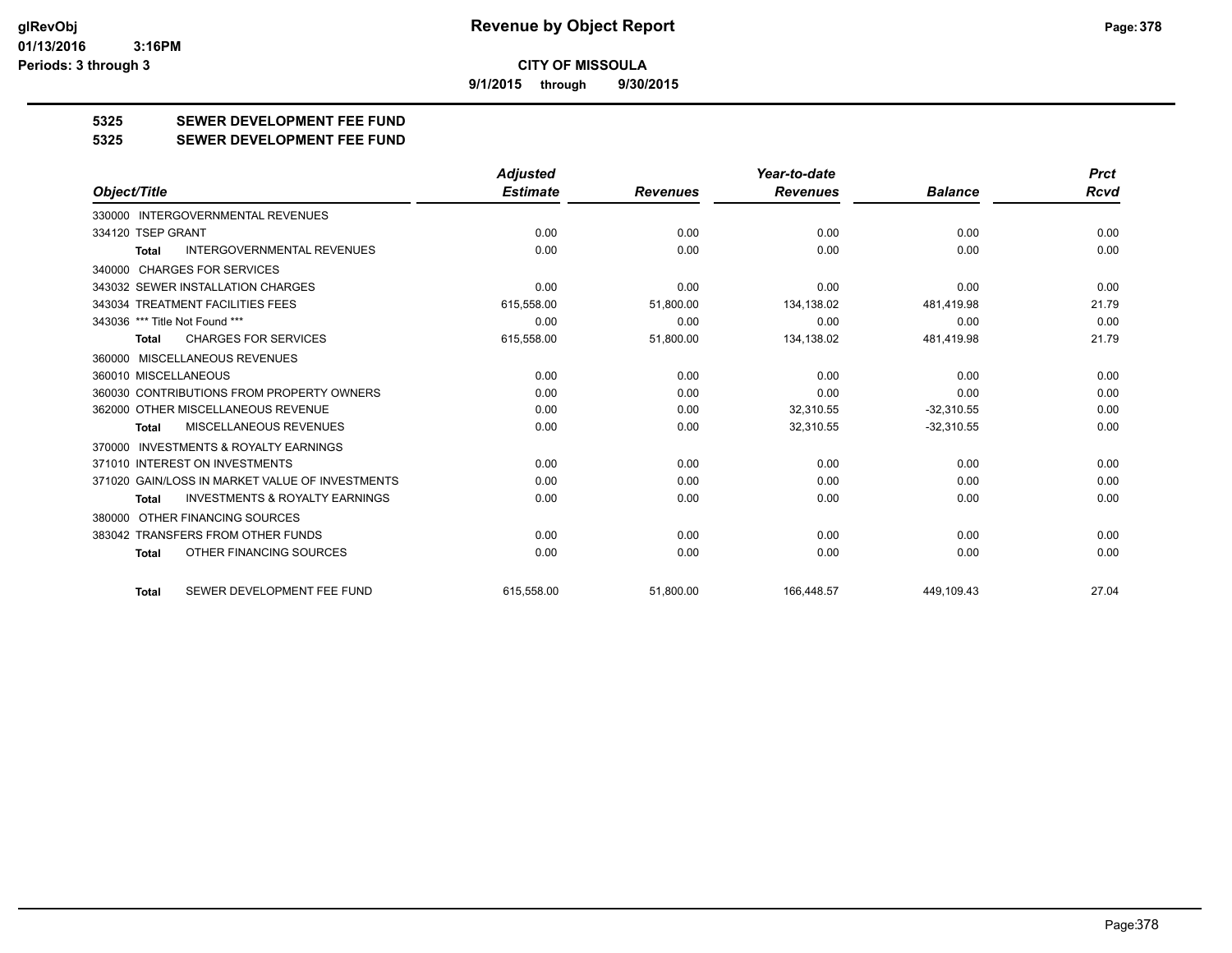**9/1/2015 through 9/30/2015**

#### **5325 SEWER DEVELOPMENT FEE FUND**

|                                                    | <b>Adjusted</b> |                 | Year-to-date    |                | <b>Prct</b> |
|----------------------------------------------------|-----------------|-----------------|-----------------|----------------|-------------|
| Object/Title                                       | <b>Estimate</b> | <b>Revenues</b> | <b>Revenues</b> | <b>Balance</b> | Rcvd        |
| 330000 INTERGOVERNMENTAL REVENUES                  |                 |                 |                 |                |             |
| 334120 TSEP GRANT                                  | 0.00            | 0.00            | 0.00            | 0.00           | 0.00        |
| <b>INTERGOVERNMENTAL REVENUES</b><br><b>Total</b>  | 0.00            | 0.00            | 0.00            | 0.00           | 0.00        |
| 340000 CHARGES FOR SERVICES                        |                 |                 |                 |                |             |
| 343032 SEWER INSTALLATION CHARGES                  | 0.00            | 0.00            | 0.00            | 0.00           | 0.00        |
| 343034 TREATMENT FACILITIES FEES                   | 615,558.00      | 51,800.00       | 134,138.02      | 481,419.98     | 21.79       |
| 343036 *** Title Not Found ***                     | 0.00            | 0.00            | 0.00            | 0.00           | 0.00        |
| <b>CHARGES FOR SERVICES</b><br><b>Total</b>        | 615,558.00      | 51,800.00       | 134,138.02      | 481,419.98     | 21.79       |
| 360000 MISCELLANEOUS REVENUES                      |                 |                 |                 |                |             |
| 360010 MISCELLANEOUS                               | 0.00            | 0.00            | 0.00            | 0.00           | 0.00        |
| 360030 CONTRIBUTIONS FROM PROPERTY OWNERS          | 0.00            | 0.00            | 0.00            | 0.00           | 0.00        |
| 362000 OTHER MISCELLANEOUS REVENUE                 | 0.00            | 0.00            | 32,310.55       | $-32,310.55$   | 0.00        |
| MISCELLANEOUS REVENUES<br><b>Total</b>             | 0.00            | 0.00            | 32,310.55       | $-32,310.55$   | 0.00        |
| 370000 INVESTMENTS & ROYALTY EARNINGS              |                 |                 |                 |                |             |
| 371010 INTEREST ON INVESTMENTS                     | 0.00            | 0.00            | 0.00            | 0.00           | 0.00        |
| 371020 GAIN/LOSS IN MARKET VALUE OF INVESTMENT     | 0.00            | 0.00            | 0.00            | 0.00           | 0.00        |
| <b>INVESTMENTS &amp; ROYALTY EARNINGS</b><br>Total | 0.00            | 0.00            | 0.00            | 0.00           | 0.00        |
| 380000 OTHER FINANCING SOURCES                     |                 |                 |                 |                |             |
| 383042 TRANSFERS FROM OTHER FUNDS                  | 0.00            | 0.00            | 0.00            | 0.00           | 0.00        |
| OTHER FINANCING SOURCES<br><b>Total</b>            | 0.00            | 0.00            | 0.00            | 0.00           | 0.00        |
| SEWER DEVELOPMENT FEE FUND<br><b>Total</b>         | 615.558.00      | 51,800.00       | 166.448.57      | 449.109.43     | 27.04       |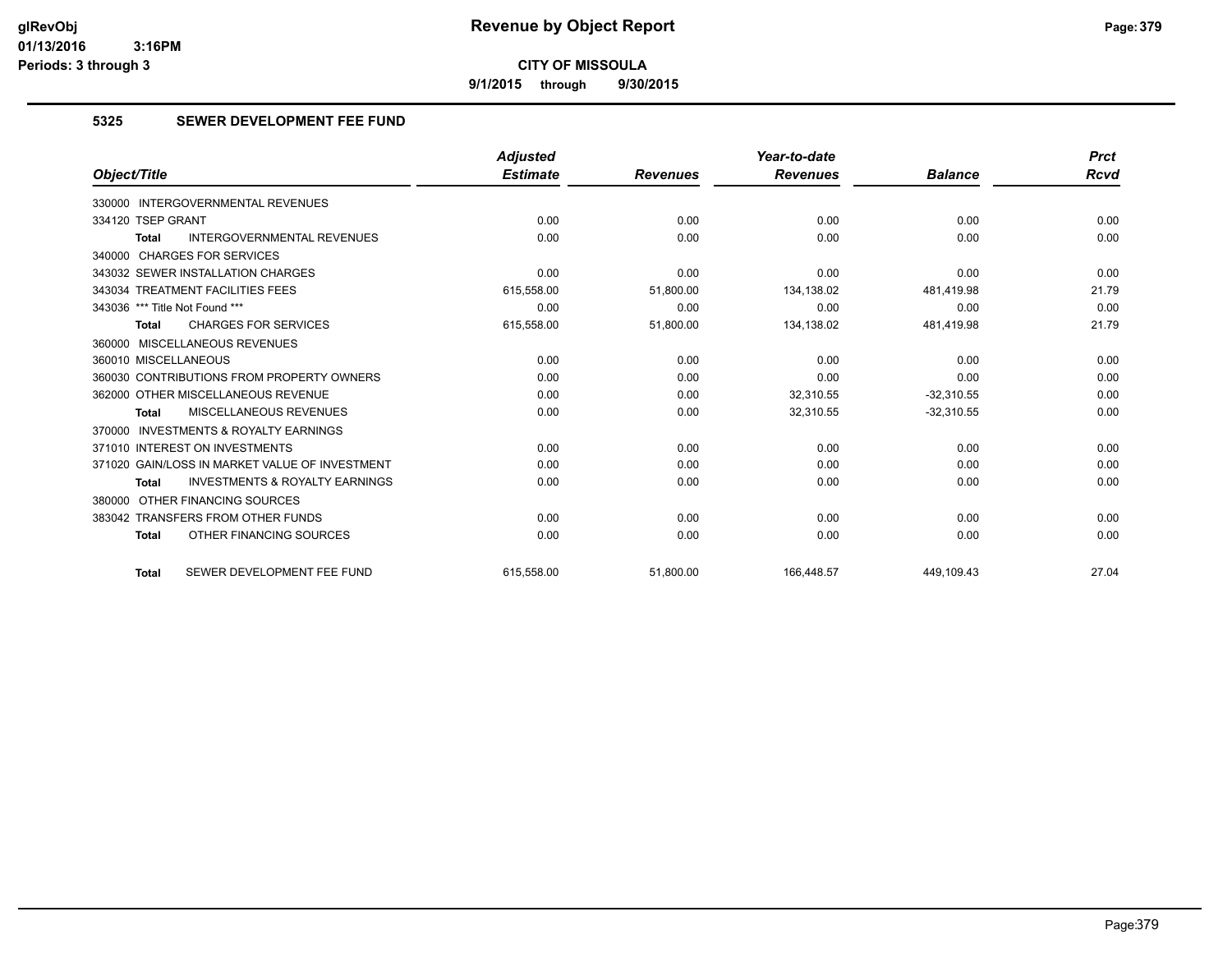**9/1/2015 through 9/30/2015**

#### **5340 SEWER CONSTRUCTION FUND**

#### **5340 SEWER CONSTRUCTION FUND**

|                                                     | <b>Adjusted</b> |                 | Year-to-date    |                | <b>Prct</b> |
|-----------------------------------------------------|-----------------|-----------------|-----------------|----------------|-------------|
| Object/Title                                        | <b>Estimate</b> | <b>Revenues</b> | <b>Revenues</b> | <b>Balance</b> | <b>Rcvd</b> |
| 330000 INTERGOVERNMENTAL REVENUES                   |                 |                 |                 |                |             |
| 331090 EPA GRANT                                    | 0.00            | 0.00            | 0.00            | 0.00           | 0.00        |
| 334120 TSEP GRANT                                   | 0.00            | 0.00            | 0.00            | 0.00           | 0.00        |
| 334140 DNRC GRANT                                   | 0.00            | 0.00            | 0.00            | 0.00           | 0.00        |
| 337000 LOCAL GRANTS                                 | 0.00            | 0.00            | 0.00            | 0.00           | 0.00        |
| <b>INTERGOVERNMENTAL REVENUES</b><br>Total          | 0.00            | 0.00            | 0.00            | 0.00           | 0.00        |
| 340000 CHARGES FOR SERVICES                         |                 |                 |                 |                |             |
| 343032 SEWER INSTALLATION CHARGES                   | 0.00            | 0.00            | 596.00          | $-596.00$      | 0.00        |
| <b>CHARGES FOR SERVICES</b><br><b>Total</b>         | 0.00            | 0.00            | 596.00          | $-596.00$      | 0.00        |
| 360000 MISCELLANEOUS REVENUES                       |                 |                 |                 |                |             |
| 360030 CONTRIBUTIONS FROM PROPERTY OWNERS           | 0.00            | 0.00            | 0.00            | 0.00           | 0.00        |
| 363020 PROPERTY ASSESSMENTS                         | 0.00            | 0.00            | 0.00            | 0.00           | 0.00        |
| 365000 DONATIONS                                    | 0.00            | 0.00            | 0.00            | 0.00           | 0.00        |
| MISCELLANEOUS REVENUES<br><b>Total</b>              | 0.00            | 0.00            | 0.00            | 0.00           | 0.00        |
| <b>INVESTMENTS &amp; ROYALTY EARNINGS</b><br>370000 |                 |                 |                 |                |             |
| 371010 INTEREST ON INVESTMENTS                      | 0.00            | 0.00            | 0.00            | 0.00           | 0.00        |
| 371020 GAIN/LOSS IN MARKET VALUE OF INVESTMENTS     | 0.00            | 0.00            | 0.00            | 0.00           | 0.00        |
| <b>INVESTMENTS &amp; ROYALTY EARNINGS</b><br>Total  | 0.00            | 0.00            | 0.00            | 0.00           | 0.00        |
| 380000 OTHER FINANCING SOURCES                      |                 |                 |                 |                |             |
| 381002 SRF LOAN                                     | 0.00            | 0.00            | 0.00            | 0.00           | 0.00        |
| 381020 REVENUE BONDS                                | 3,496,300.00    | 0.00            | 0.00            | 3,496,300.00   | 0.00        |
| 383011 TRANS FR SID REVOLVING                       | 0.00            | 0.00            | 0.00            | 0.00           | 0.00        |
| 383024 TRANS FR SEWER CLEARING                      | 0.00            | 0.00            | 0.00            | 0.00           | 0.00        |
| 383025 TRANS FR SEWER R & D                         | 0.00            | 0.00            | 0.00            | 0.00           | 0.00        |
| 383026 TRANS FR CDBG                                | 0.00            | 0.00            | 0.00            | 0.00           | 0.00        |
| 383040 TRANSFER FROM CITY GRANTS                    | 0.00            | 0.00            | 0.00            | 0.00           | 0.00        |
| OTHER FINANCING SOURCES<br><b>Total</b>             | 3,496,300.00    | 0.00            | 0.00            | 3,496,300.00   | 0.00        |
| SEWER CONSTRUCTION FUND<br>Total                    | 3.496.300.00    | 0.00            | 596.00          | 3.495.704.00   | 0.02        |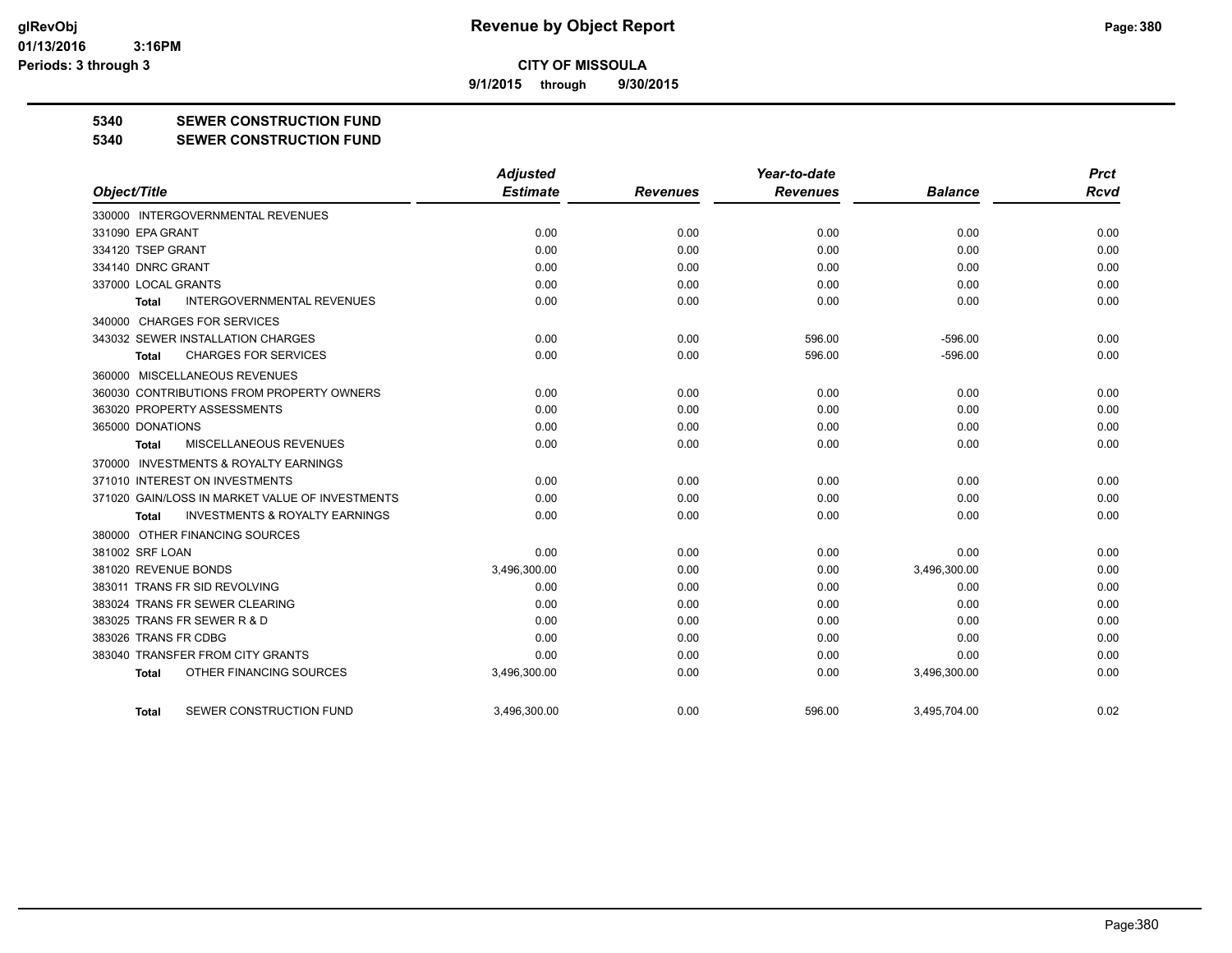**9/1/2015 through 9/30/2015**

#### **5340 SEWER CONSTRUCTION FUND**

|                                                    | <b>Adjusted</b> |                 | Year-to-date    |                | <b>Prct</b> |
|----------------------------------------------------|-----------------|-----------------|-----------------|----------------|-------------|
| Object/Title                                       | <b>Estimate</b> | <b>Revenues</b> | <b>Revenues</b> | <b>Balance</b> | <b>Rcvd</b> |
| 330000 INTERGOVERNMENTAL REVENUES                  |                 |                 |                 |                |             |
| 331090 EPA GRANT                                   | 0.00            | 0.00            | 0.00            | 0.00           | 0.00        |
| 334120 TSEP GRANT                                  | 0.00            | 0.00            | 0.00            | 0.00           | 0.00        |
| 334140 DNRC GRANT                                  | 0.00            | 0.00            | 0.00            | 0.00           | 0.00        |
| 337000 LOCAL GRANTS                                | 0.00            | 0.00            | 0.00            | 0.00           | 0.00        |
| <b>INTERGOVERNMENTAL REVENUES</b><br>Total         | 0.00            | 0.00            | 0.00            | 0.00           | 0.00        |
| 340000 CHARGES FOR SERVICES                        |                 |                 |                 |                |             |
| 343032 SEWER INSTALLATION CHARGES                  | 0.00            | 0.00            | 596.00          | $-596.00$      | 0.00        |
| <b>CHARGES FOR SERVICES</b><br>Total               | 0.00            | 0.00            | 596.00          | $-596.00$      | 0.00        |
| 360000 MISCELLANEOUS REVENUES                      |                 |                 |                 |                |             |
| 360030 CONTRIBUTIONS FROM PROPERTY OWNERS          | 0.00            | 0.00            | 0.00            | 0.00           | 0.00        |
| 363020 PROPERTY ASSESSMENTS                        | 0.00            | 0.00            | 0.00            | 0.00           | 0.00        |
| 365000 DONATIONS                                   | 0.00            | 0.00            | 0.00            | 0.00           | 0.00        |
| <b>MISCELLANEOUS REVENUES</b><br>Total             | 0.00            | 0.00            | 0.00            | 0.00           | 0.00        |
| 370000 INVESTMENTS & ROYALTY EARNINGS              |                 |                 |                 |                |             |
| 371010 INTEREST ON INVESTMENTS                     | 0.00            | 0.00            | 0.00            | 0.00           | 0.00        |
| 371020 GAIN/LOSS IN MARKET VALUE OF INVESTMENT     | 0.00            | 0.00            | 0.00            | 0.00           | 0.00        |
| <b>INVESTMENTS &amp; ROYALTY EARNINGS</b><br>Total | 0.00            | 0.00            | 0.00            | 0.00           | 0.00        |
| 380000 OTHER FINANCING SOURCES                     |                 |                 |                 |                |             |
| 381002 SRF LOAN                                    | 0.00            | 0.00            | 0.00            | 0.00           | 0.00        |
| 381020 REVENUE BONDS                               | 3,496,300.00    | 0.00            | 0.00            | 3,496,300.00   | 0.00        |
| 383011 TRANS FR SID REVOLVING                      | 0.00            | 0.00            | 0.00            | 0.00           | 0.00        |
| 383024 TRANS FR SEWER CLEARING                     | 0.00            | 0.00            | 0.00            | 0.00           | 0.00        |
| 383025 TRANS FR SEWER R & D                        | 0.00            | 0.00            | 0.00            | 0.00           | 0.00        |
| 383026 TRANS FR CDBG                               | 0.00            | 0.00            | 0.00            | 0.00           | 0.00        |
| 383040 TRANSFER FROM CITY GRANTS                   | 0.00            | 0.00            | 0.00            | 0.00           | 0.00        |
| OTHER FINANCING SOURCES<br><b>Total</b>            | 3,496,300.00    | 0.00            | 0.00            | 3,496,300.00   | 0.00        |
| SEWER CONSTRUCTION FUND<br><b>Total</b>            | 3,496,300.00    | 0.00            | 596.00          | 3,495,704.00   | 0.02        |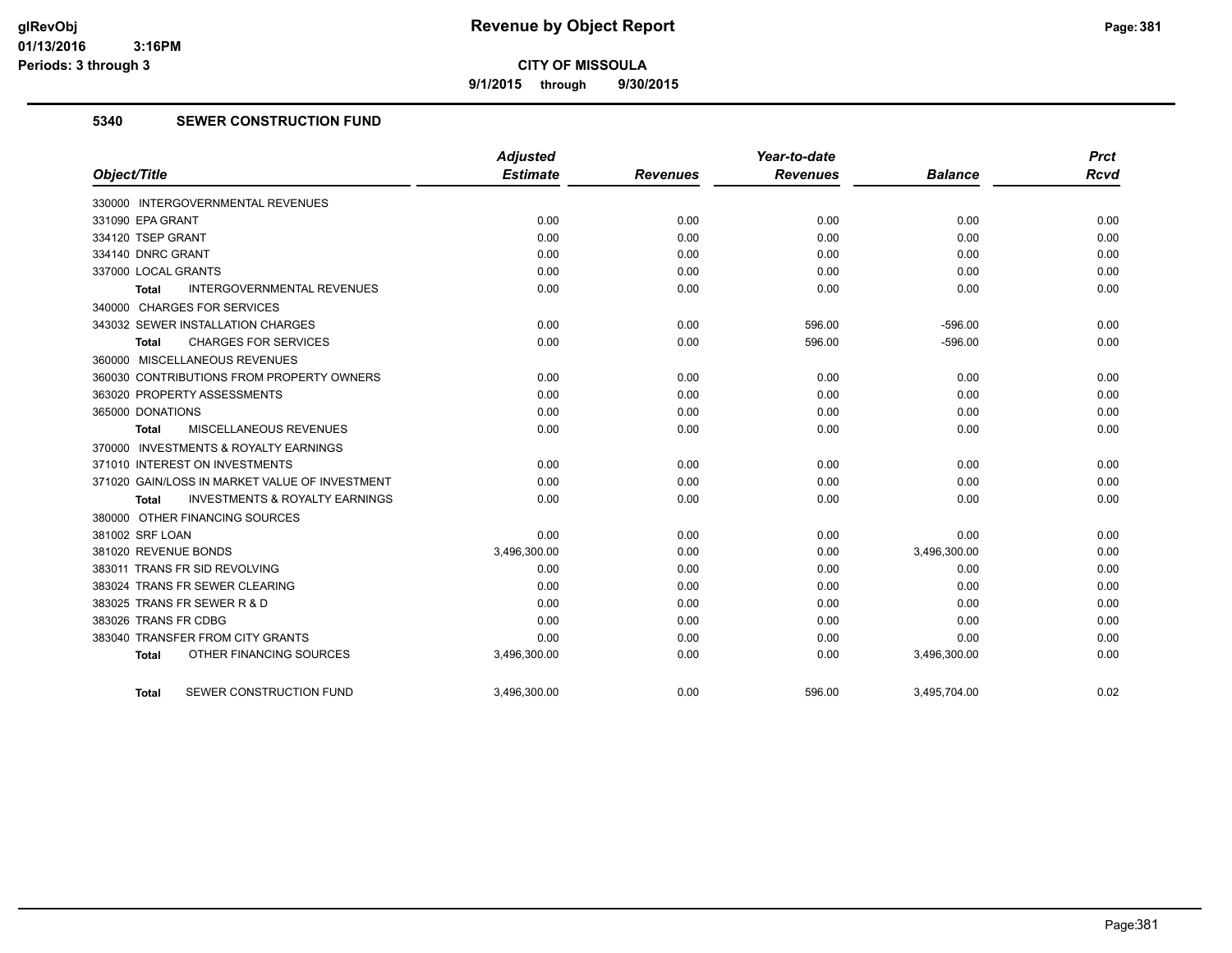**9/1/2015 through 9/30/2015**

## **5361 2001 SEWER REVENUE BONDS-DEBT SERVICE**

**5361 2001 SEWER REVENUE BONDS-DEBT SERVICE**

|                                                           | <b>Adjusted</b> |                 | Year-to-date    |                | <b>Prct</b> |
|-----------------------------------------------------------|-----------------|-----------------|-----------------|----------------|-------------|
| Object/Title                                              | <b>Estimate</b> | <b>Revenues</b> | <b>Revenues</b> | <b>Balance</b> | <b>Rcvd</b> |
| 340000 CHARGES FOR SERVICES                               |                 |                 |                 |                |             |
| SEWER SERVICE CHARGES<br>343031                           | 0.00            | 0.00            | 0.00            | 0.00           | 0.00        |
| 343032 SEWER INSTALLATION CHARGES                         | 0.00            | 0.00            | 0.00            | 0.00           | 0.00        |
| 343035 SALE OF SEWER MATERIALS AND SUPPLIES               | 0.00            | 0.00            | 0.00            | 0.00           | 0.00        |
| <b>CHARGES FOR SERVICES</b><br><b>Total</b>               | 0.00            | 0.00            | 0.00            | 0.00           | 0.00        |
| <b>MISCELLANEOUS REVENUES</b><br>360000                   |                 |                 |                 |                |             |
| 360010 MISCELLANEOUS                                      | 0.00            | 0.00            | 0.00            | 0.00           | 0.00        |
| <b>MISCELLANEOUS REVENUES</b><br>Total                    | 0.00            | 0.00            | 0.00            | 0.00           | 0.00        |
| <b>INVESTMENTS &amp; ROYALTY EARNINGS</b><br>370000       |                 |                 |                 |                |             |
| 371010 INTEREST ON INVESTMENTS                            | 0.00            | 0.00            | 0.00            | 0.00           | 0.00        |
| 371020 GAIN/LOSS IN MARKET VALUE OF INVESTMENTS           | 0.00            | 0.00            | 0.00            | 0.00           | 0.00        |
| <b>INVESTMENTS &amp; ROYALTY EARNINGS</b><br><b>Total</b> | 0.00            | 0.00            | 0.00            | 0.00           | 0.00        |
| OTHER FINANCING SOURCES<br>380000                         |                 |                 |                 |                |             |
| 382010 SALE OF FIXED ASSETS                               | 0.00            | 0.00            | 0.00            | 0.00           | 0.00        |
| 383024 TRANS FR SEWER CLEARING                            | 31,040.00       | 0.00            | 0.00            | 31,040.00      | 0.00        |
| OTHER FINANCING SOURCES<br>Total                          | 31,040.00       | 0.00            | 0.00            | 31,040.00      | 0.00        |
| 2001 SEWER REVENUE BONDS-DEBT SERVI<br><b>Total</b>       | 31,040.00       | 0.00            | 0.00            | 31,040.00      | 0.00        |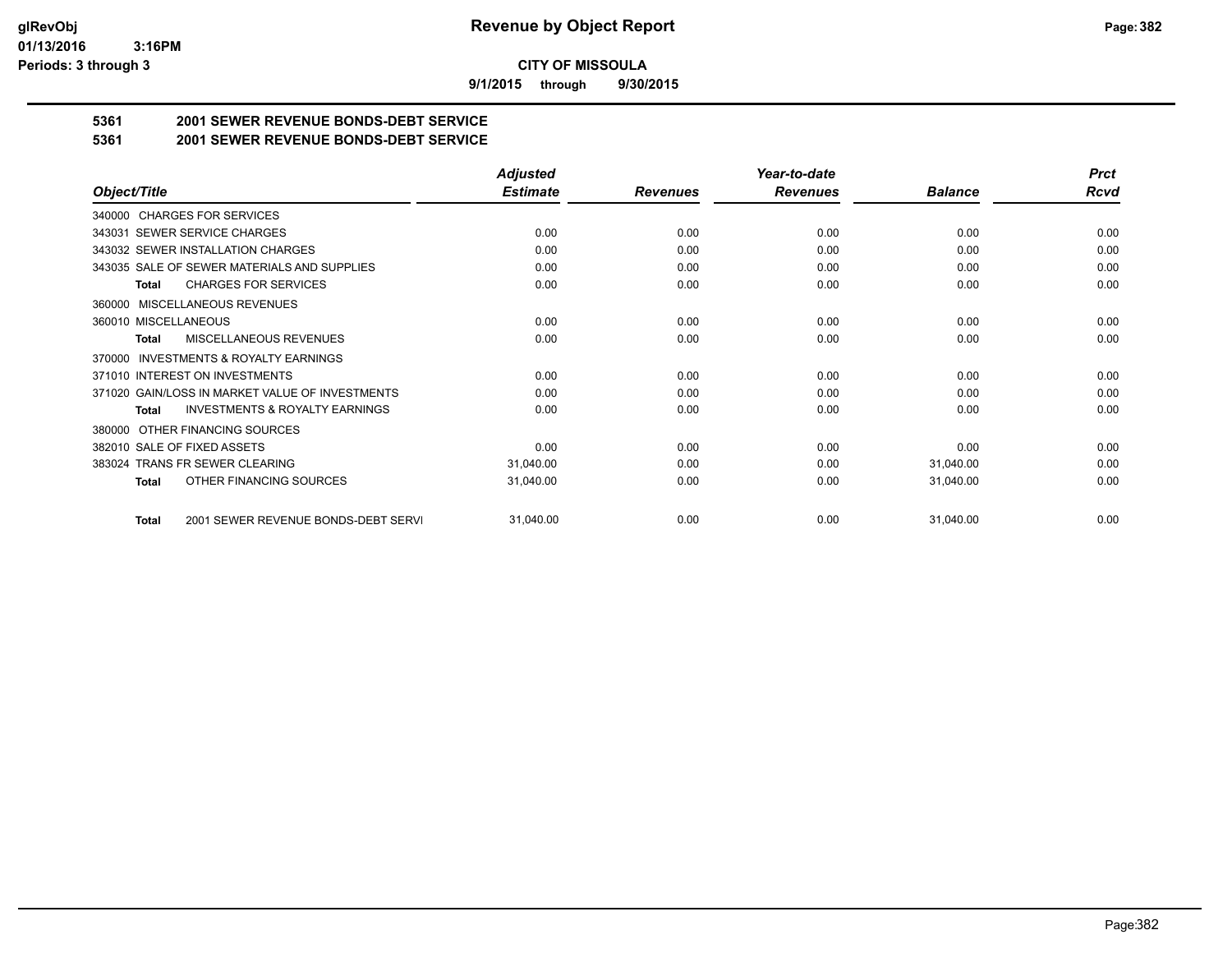**9/1/2015 through 9/30/2015**

#### **5361 2001 SEWER REVENUE BONDS-DEBT SERVICE**

|                                                           | <b>Adjusted</b> |                 | Year-to-date    |                | <b>Prct</b> |
|-----------------------------------------------------------|-----------------|-----------------|-----------------|----------------|-------------|
| Object/Title                                              | <b>Estimate</b> | <b>Revenues</b> | <b>Revenues</b> | <b>Balance</b> | Rcvd        |
| 340000 CHARGES FOR SERVICES                               |                 |                 |                 |                |             |
| 343031 SEWER SERVICE CHARGES                              | 0.00            | 0.00            | 0.00            | 0.00           | 0.00        |
| 343032 SEWER INSTALLATION CHARGES                         | 0.00            | 0.00            | 0.00            | 0.00           | 0.00        |
| 343035 SALE OF SEWER MATERIALS AND SUPPLIES               | 0.00            | 0.00            | 0.00            | 0.00           | 0.00        |
| <b>CHARGES FOR SERVICES</b><br><b>Total</b>               | 0.00            | 0.00            | 0.00            | 0.00           | 0.00        |
| MISCELLANEOUS REVENUES<br>360000                          |                 |                 |                 |                |             |
| 360010 MISCELLANEOUS                                      | 0.00            | 0.00            | 0.00            | 0.00           | 0.00        |
| MISCELLANEOUS REVENUES<br><b>Total</b>                    | 0.00            | 0.00            | 0.00            | 0.00           | 0.00        |
| <b>INVESTMENTS &amp; ROYALTY EARNINGS</b><br>370000       |                 |                 |                 |                |             |
| 371010 INTEREST ON INVESTMENTS                            | 0.00            | 0.00            | 0.00            | 0.00           | 0.00        |
| 371020 GAIN/LOSS IN MARKET VALUE OF INVESTMENT            | 0.00            | 0.00            | 0.00            | 0.00           | 0.00        |
| <b>INVESTMENTS &amp; ROYALTY EARNINGS</b><br><b>Total</b> | 0.00            | 0.00            | 0.00            | 0.00           | 0.00        |
| OTHER FINANCING SOURCES<br>380000                         |                 |                 |                 |                |             |
| 382010 SALE OF FIXED ASSETS                               | 0.00            | 0.00            | 0.00            | 0.00           | 0.00        |
| <b>TRANS FR SEWER CLEARING</b><br>383024                  | 31,040.00       | 0.00            | 0.00            | 31,040.00      | 0.00        |
| OTHER FINANCING SOURCES<br><b>Total</b>                   | 31,040.00       | 0.00            | 0.00            | 31,040.00      | 0.00        |
| 2001 SEWER REVENUE BONDS-DEBT SERV<br><b>Total</b>        | 31,040.00       | 0.00            | 0.00            | 31,040.00      | 0.00        |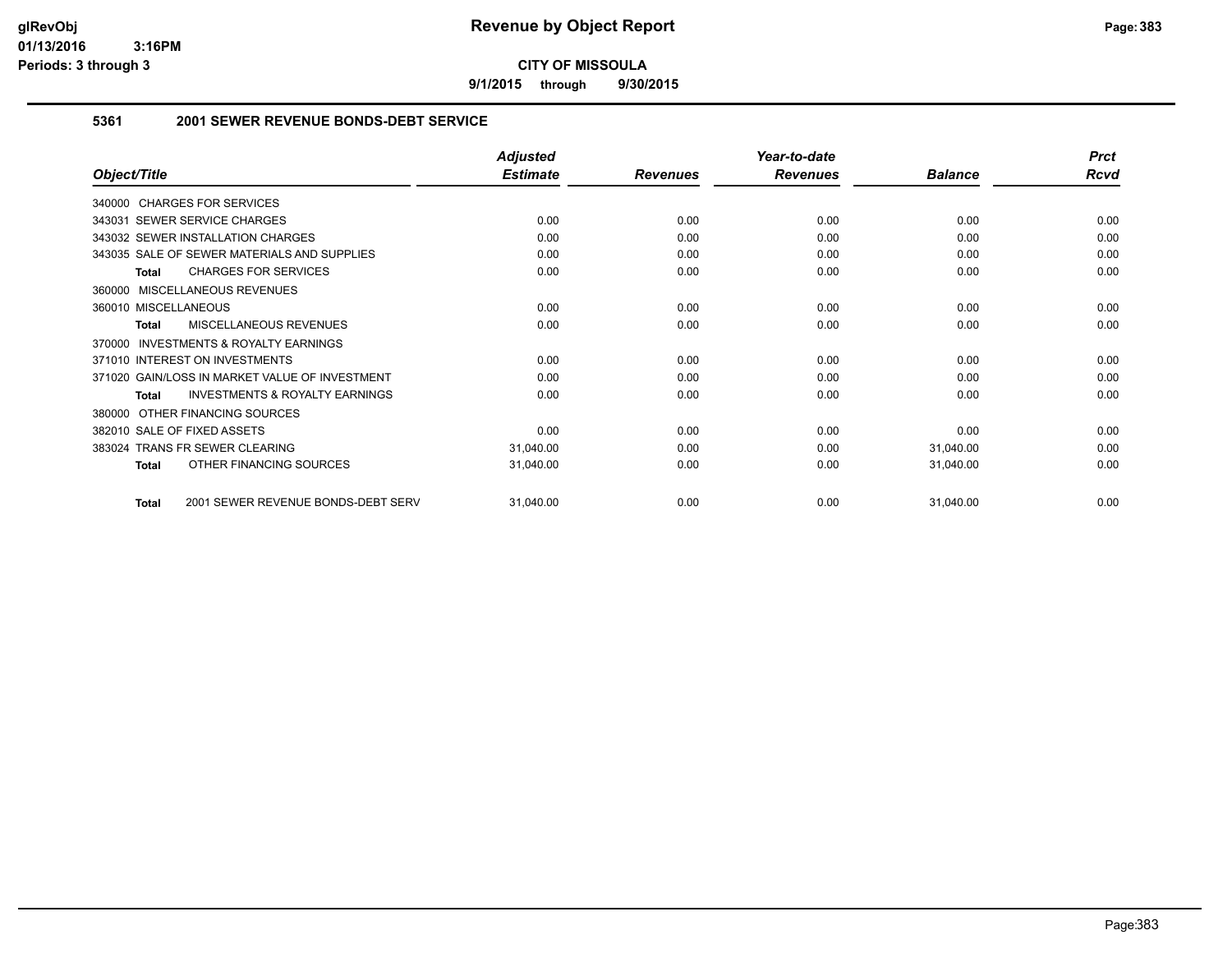**9/1/2015 through 9/30/2015**

## **5362 00 SEWER REVENUE BOND - SERIES B DEBT SE**

**5362 00 SEWER REVENUE BOND - SERIES B DEBT SE**

|                                                           | <b>Adjusted</b> |                 | Year-to-date    |                | <b>Prct</b> |
|-----------------------------------------------------------|-----------------|-----------------|-----------------|----------------|-------------|
| Object/Title                                              | <b>Estimate</b> | <b>Revenues</b> | <b>Revenues</b> | <b>Balance</b> | Rcvd        |
| 340000 CHARGES FOR SERVICES                               |                 |                 |                 |                |             |
| 343032 SEWER INSTALLATION CHARGES                         | 0.00            | 0.00            | 0.00            | 0.00           | 0.00        |
| <b>CHARGES FOR SERVICES</b><br>Total                      | 0.00            | 0.00            | 0.00            | 0.00           | 0.00        |
| 360000 MISCELLANEOUS REVENUES                             |                 |                 |                 |                |             |
| 360010 MISCELLANEOUS                                      | 0.00            | 0.00            | 0.00            | 0.00           | 0.00        |
| MISCELLANEOUS REVENUES<br>Total                           | 0.00            | 0.00            | 0.00            | 0.00           | 0.00        |
| 370000 INVESTMENTS & ROYALTY EARNINGS                     |                 |                 |                 |                |             |
| 371010 INTEREST ON INVESTMENTS                            | 0.00            | 0.00            | 0.00            | 0.00           | 0.00        |
| 371020 GAIN/LOSS IN MARKET VALUE OF INVESTMENTS           | 0.00            | 0.00            | 0.00            | 0.00           | 0.00        |
| <b>INVESTMENTS &amp; ROYALTY EARNINGS</b><br><b>Total</b> | 0.00            | 0.00            | 0.00            | 0.00           | 0.00        |
| 380000 OTHER FINANCING SOURCES                            |                 |                 |                 |                |             |
| 383024 TRANS FR SEWER CLEARING                            | 48,360.00       | 0.00            | 0.00            | 48,360.00      | 0.00        |
| OTHER FINANCING SOURCES<br><b>Total</b>                   | 48,360.00       | 0.00            | 0.00            | 48,360.00      | 0.00        |
| 00 SEWER REVENUE BOND - SERIES B DEB<br><b>Total</b>      | 48.360.00       | 0.00            | 0.00            | 48,360.00      | 0.00        |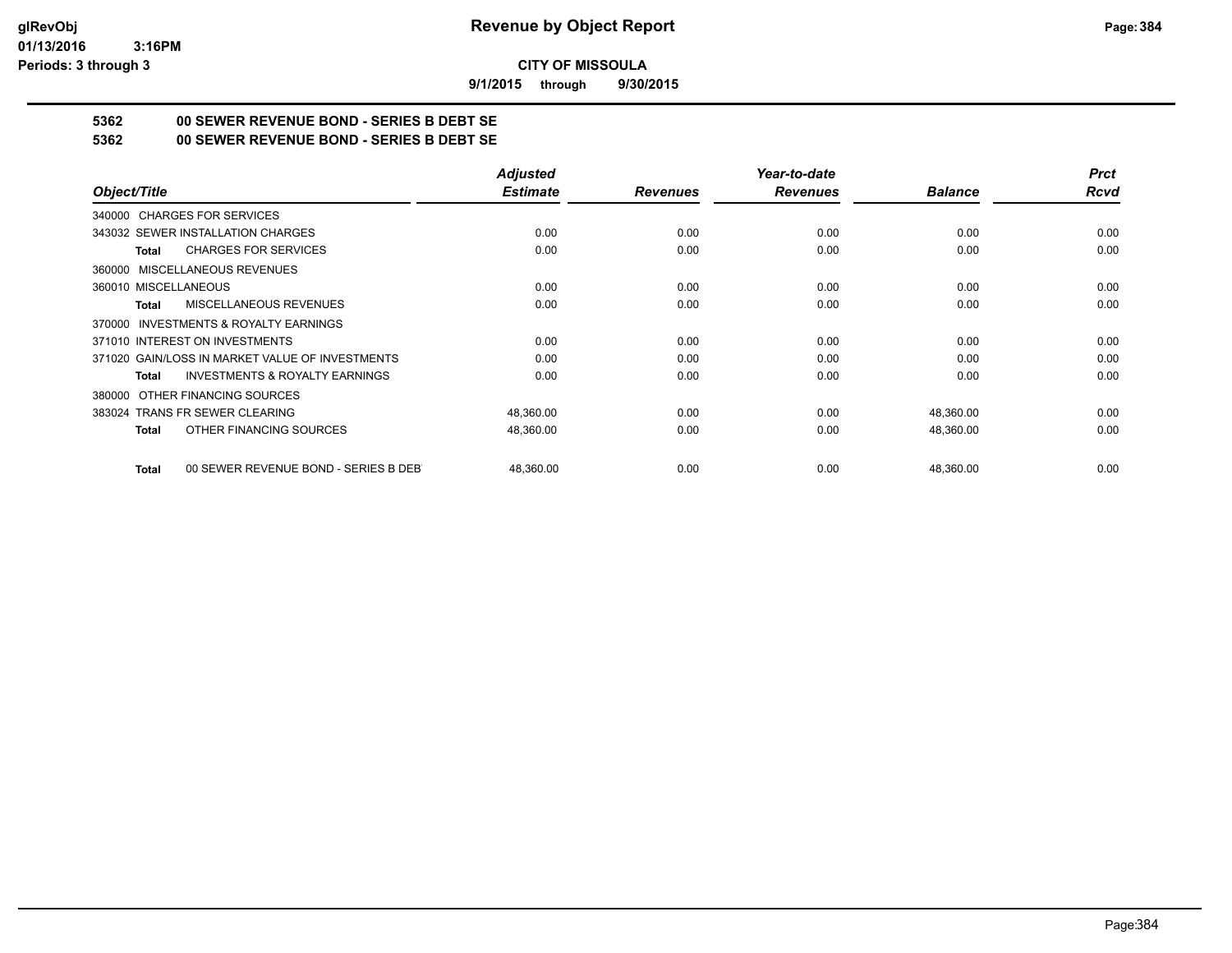**9/1/2015 through 9/30/2015**

#### **5362 00 SEWER REVENUE BOND - SERIES B DEBT SE**

| Object/Title                                              | <b>Adjusted</b><br><b>Estimate</b> | <b>Revenues</b> | Year-to-date<br><b>Revenues</b> | <b>Balance</b> | <b>Prct</b><br><b>Rcvd</b> |
|-----------------------------------------------------------|------------------------------------|-----------------|---------------------------------|----------------|----------------------------|
| 340000 CHARGES FOR SERVICES                               |                                    |                 |                                 |                |                            |
| 343032 SEWER INSTALLATION CHARGES                         | 0.00                               | 0.00            | 0.00                            | 0.00           | 0.00                       |
| <b>CHARGES FOR SERVICES</b><br>Total                      | 0.00                               | 0.00            | 0.00                            | 0.00           | 0.00                       |
| 360000 MISCELLANEOUS REVENUES                             |                                    |                 |                                 |                |                            |
| 360010 MISCELLANEOUS                                      | 0.00                               | 0.00            | 0.00                            | 0.00           | 0.00                       |
| MISCELLANEOUS REVENUES<br><b>Total</b>                    | 0.00                               | 0.00            | 0.00                            | 0.00           | 0.00                       |
| <b>INVESTMENTS &amp; ROYALTY EARNINGS</b><br>370000       |                                    |                 |                                 |                |                            |
| 371010 INTEREST ON INVESTMENTS                            | 0.00                               | 0.00            | 0.00                            | 0.00           | 0.00                       |
| 371020 GAIN/LOSS IN MARKET VALUE OF INVESTMENT            | 0.00                               | 0.00            | 0.00                            | 0.00           | 0.00                       |
| <b>INVESTMENTS &amp; ROYALTY EARNINGS</b><br><b>Total</b> | 0.00                               | 0.00            | 0.00                            | 0.00           | 0.00                       |
| OTHER FINANCING SOURCES<br>380000                         |                                    |                 |                                 |                |                            |
| 383024 TRANS FR SEWER CLEARING                            | 48,360.00                          | 0.00            | 0.00                            | 48,360.00      | 0.00                       |
| OTHER FINANCING SOURCES<br><b>Total</b>                   | 48,360.00                          | 0.00            | 0.00                            | 48,360.00      | 0.00                       |
| 00 SEWER REVENUE BOND - SERIES B DEE<br><b>Total</b>      | 48,360.00                          | 0.00            | 0.00                            | 48,360.00      | 0.00                       |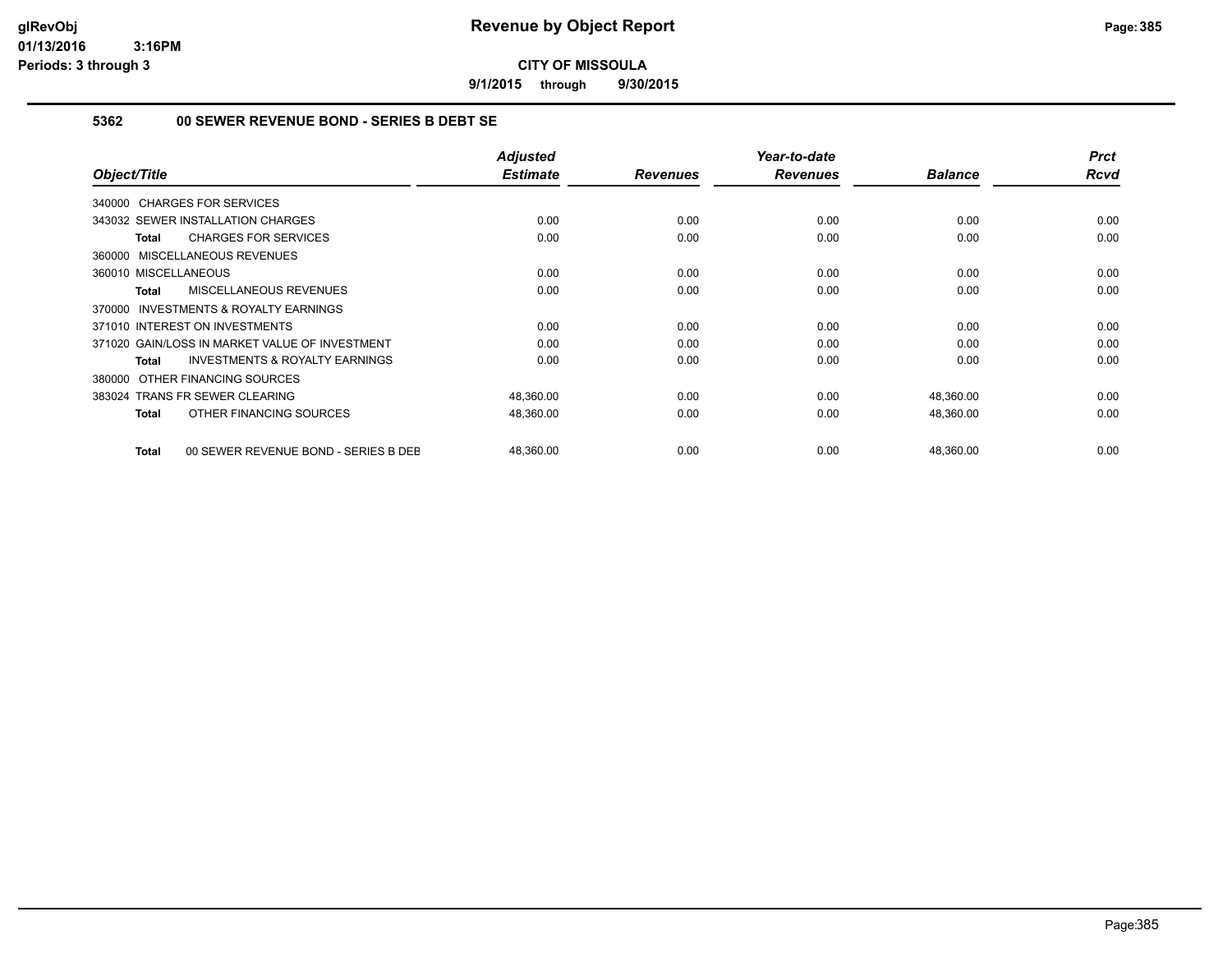**9/1/2015 through 9/30/2015**

## **5364 92 SEWER REVENUE BOND - SERIES B DEBT S**

**5364 92 SEWER REVENUE BOND - SERIES B DEBT S**

|                                                      | <b>Adjusted</b> |                 | Year-to-date    |                | <b>Prct</b> |
|------------------------------------------------------|-----------------|-----------------|-----------------|----------------|-------------|
| Object/Title                                         | <b>Estimate</b> | <b>Revenues</b> | <b>Revenues</b> | <b>Balance</b> | <b>Rcvd</b> |
| 340000 CHARGES FOR SERVICES                          |                 |                 |                 |                |             |
| 343032 SEWER INSTALLATION CHARGES                    | 0.00            | 0.00            | 0.00            | 0.00           | 0.00        |
| <b>CHARGES FOR SERVICES</b><br>Total                 | 0.00            | 0.00            | 0.00            | 0.00           | 0.00        |
| 370000 INVESTMENTS & ROYALTY EARNINGS                |                 |                 |                 |                |             |
| 371010 INTEREST ON INVESTMENTS                       | 0.00            | 0.00            | 0.00            | 0.00           | 0.00        |
| 371020 GAIN/LOSS IN MARKET VALUE OF INVESTMENTS      | 0.00            | 0.00            | 0.00            | 0.00           | 0.00        |
| <b>INVESTMENTS &amp; ROYALTY EARNINGS</b><br>Total   | 0.00            | 0.00            | 0.00            | 0.00           | 0.00        |
| 380000 OTHER FINANCING SOURCES                       |                 |                 |                 |                |             |
| 383024 TRANS FR SEWER CLEARING                       | 0.00            | 0.00            | 0.00            | 0.00           | 0.00        |
| 383042 TRANSFERS FROM OTHER FUNDS                    | 0.00            | 0.00            | 0.00            | 0.00           | 0.00        |
| OTHER FINANCING SOURCES<br><b>Total</b>              | 0.00            | 0.00            | 0.00            | 0.00           | 0.00        |
| 92 SEWER REVENUE BOND - SERIES B DEE<br><b>Total</b> | 0.00            | 0.00            | 0.00            | 0.00           | 0.00        |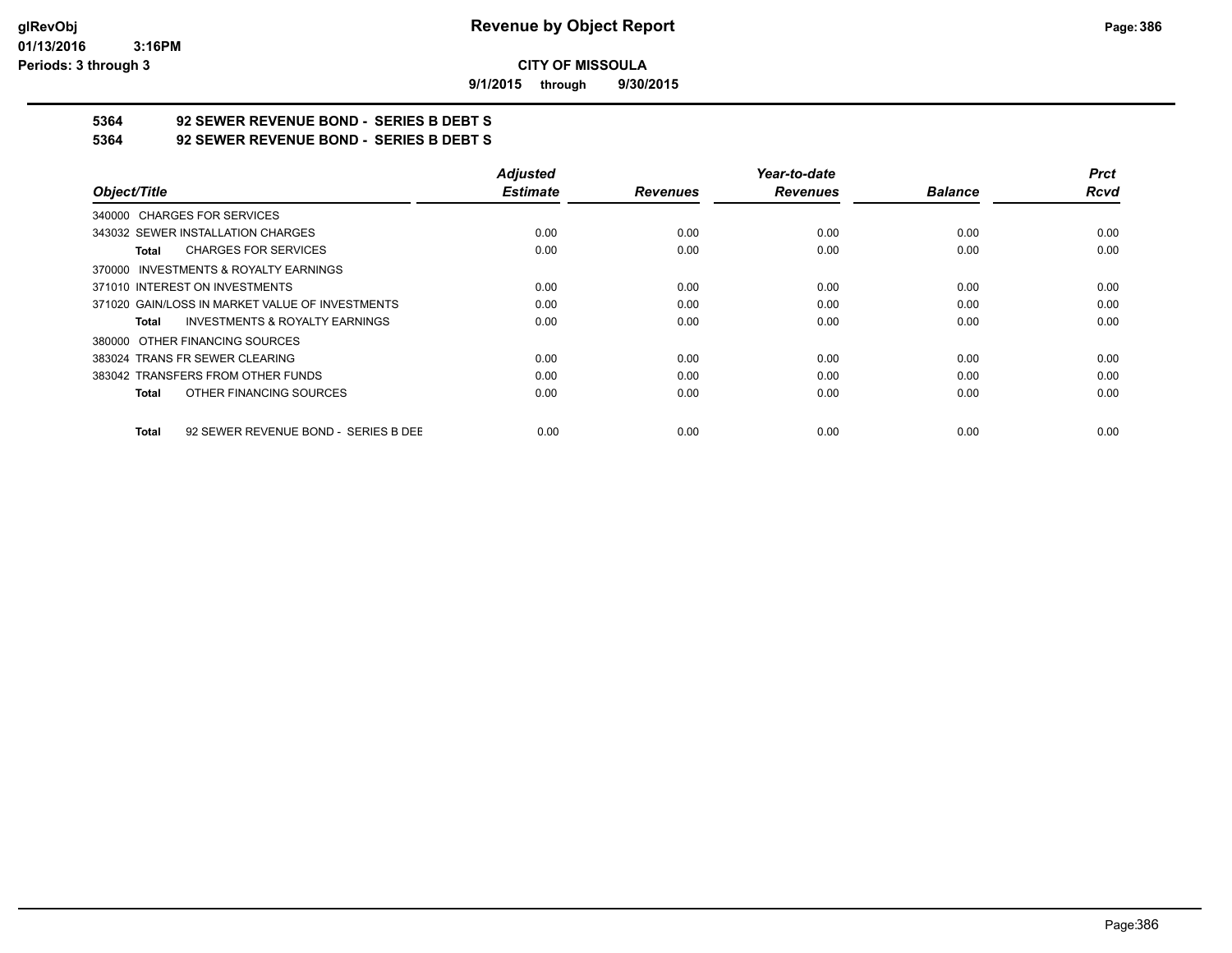**9/1/2015 through 9/30/2015**

#### **5364 92 SEWER REVENUE BOND - SERIES B DEBT S**

| Object/Title                                         | <b>Adjusted</b><br><b>Estimate</b> | <b>Revenues</b> | Year-to-date<br><b>Revenues</b> | <b>Balance</b> | <b>Prct</b><br>Rcvd |
|------------------------------------------------------|------------------------------------|-----------------|---------------------------------|----------------|---------------------|
| 340000 CHARGES FOR SERVICES                          |                                    |                 |                                 |                |                     |
| 343032 SEWER INSTALLATION CHARGES                    | 0.00                               | 0.00            | 0.00                            | 0.00           | 0.00                |
| <b>CHARGES FOR SERVICES</b><br>Total                 | 0.00                               | 0.00            | 0.00                            | 0.00           | 0.00                |
| 370000 INVESTMENTS & ROYALTY EARNINGS                |                                    |                 |                                 |                |                     |
| 371010 INTEREST ON INVESTMENTS                       | 0.00                               | 0.00            | 0.00                            | 0.00           | 0.00                |
| 371020 GAIN/LOSS IN MARKET VALUE OF INVESTMENT       | 0.00                               | 0.00            | 0.00                            | 0.00           | 0.00                |
| <b>INVESTMENTS &amp; ROYALTY EARNINGS</b><br>Total   | 0.00                               | 0.00            | 0.00                            | 0.00           | 0.00                |
| 380000 OTHER FINANCING SOURCES                       |                                    |                 |                                 |                |                     |
| 383024 TRANS FR SEWER CLEARING                       | 0.00                               | 0.00            | 0.00                            | 0.00           | 0.00                |
| 383042 TRANSFERS FROM OTHER FUNDS                    | 0.00                               | 0.00            | 0.00                            | 0.00           | 0.00                |
| OTHER FINANCING SOURCES<br>Total                     | 0.00                               | 0.00            | 0.00                            | 0.00           | 0.00                |
| 92 SEWER REVENUE BOND - SERIES B DEI<br><b>Total</b> | 0.00                               | 0.00            | 0.00                            | 0.00           | 0.00                |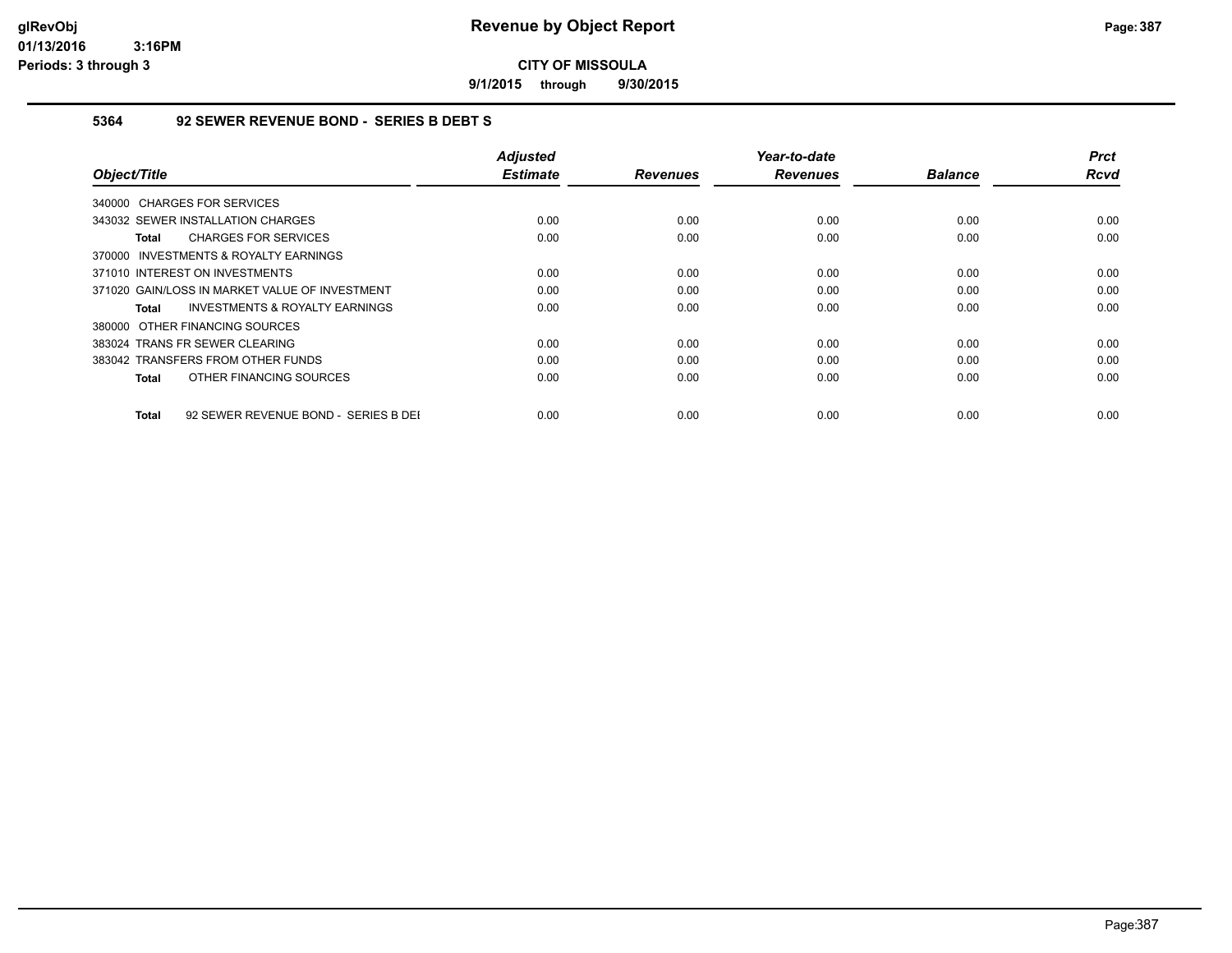**9/1/2015 through 9/30/2015**

# **5365 99 SEWER REVENUE BONDS DEBT SERVICE FUND**

| 5365 | <b>99 SEWER REVENUE BONDS DEBT SERVICE FUND</b> |
|------|-------------------------------------------------|
|      |                                                 |

|                                                     | <b>Adjusted</b> |                 | Year-to-date    |                | <b>Prct</b> |
|-----------------------------------------------------|-----------------|-----------------|-----------------|----------------|-------------|
| Object/Title                                        | <b>Estimate</b> | <b>Revenues</b> | <b>Revenues</b> | <b>Balance</b> | <b>Rcvd</b> |
| 340000 CHARGES FOR SERVICES                         |                 |                 |                 |                |             |
| 343032 SEWER INSTALLATION CHARGES                   | 0.00            | 0.00            | 0.00            | 0.00           | 0.00        |
| <b>CHARGES FOR SERVICES</b><br>Total                | 0.00            | 0.00            | 0.00            | 0.00           | 0.00        |
| 370000 INVESTMENTS & ROYALTY EARNINGS               |                 |                 |                 |                |             |
| 371010 INTEREST ON INVESTMENTS                      | 0.00            | 0.00            | 0.00            | 0.00           | 0.00        |
| 371020 GAIN/LOSS IN MARKET VALUE OF INVESTMENTS     | 0.00            | 0.00            | 0.00            | 0.00           | 0.00        |
| INVESTMENTS & ROYALTY EARNINGS<br>Total             | 0.00            | 0.00            | 0.00            | 0.00           | 0.00        |
| 380000 OTHER FINANCING SOURCES                      |                 |                 |                 |                |             |
| 383024 TRANS FR SEWER CLEARING                      | 123,910.00      | 0.00            | 0.00            | 123,910.00     | 0.00        |
| OTHER FINANCING SOURCES<br>Total                    | 123,910.00      | 0.00            | 0.00            | 123,910.00     | 0.00        |
| 99 SEWER REVENUE BONDS DEBT SERVICE<br><b>Total</b> | 123.910.00      | 0.00            | 0.00            | 123.910.00     | 0.00        |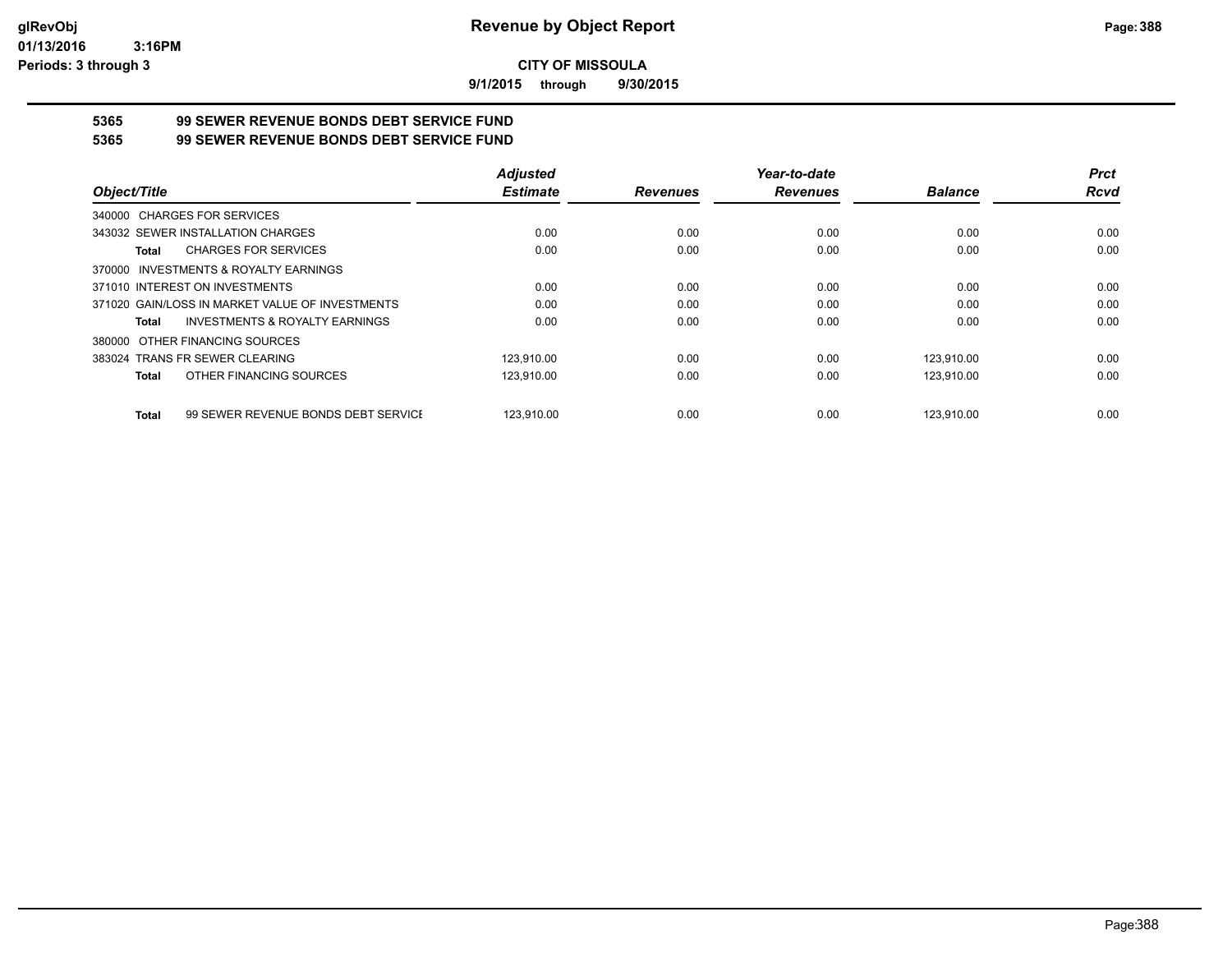**9/1/2015 through 9/30/2015**

#### **5365 99 SEWER REVENUE BONDS DEBT SERVICE FUND**

|                                                           | <b>Adjusted</b> |                 | Year-to-date    |                | <b>Prct</b> |
|-----------------------------------------------------------|-----------------|-----------------|-----------------|----------------|-------------|
| Object/Title                                              | <b>Estimate</b> | <b>Revenues</b> | <b>Revenues</b> | <b>Balance</b> | <b>Rcvd</b> |
| 340000 CHARGES FOR SERVICES                               |                 |                 |                 |                |             |
| 343032 SEWER INSTALLATION CHARGES                         | 0.00            | 0.00            | 0.00            | 0.00           | 0.00        |
| <b>CHARGES FOR SERVICES</b><br><b>Total</b>               | 0.00            | 0.00            | 0.00            | 0.00           | 0.00        |
| INVESTMENTS & ROYALTY EARNINGS<br>370000                  |                 |                 |                 |                |             |
| 371010 INTEREST ON INVESTMENTS                            | 0.00            | 0.00            | 0.00            | 0.00           | 0.00        |
| 371020 GAIN/LOSS IN MARKET VALUE OF INVESTMENT            | 0.00            | 0.00            | 0.00            | 0.00           | 0.00        |
| <b>INVESTMENTS &amp; ROYALTY EARNINGS</b><br><b>Total</b> | 0.00            | 0.00            | 0.00            | 0.00           | 0.00        |
| 380000 OTHER FINANCING SOURCES                            |                 |                 |                 |                |             |
| 383024 TRANS FR SEWER CLEARING                            | 123,910.00      | 0.00            | 0.00            | 123.910.00     | 0.00        |
| OTHER FINANCING SOURCES<br><b>Total</b>                   | 123,910.00      | 0.00            | 0.00            | 123,910.00     | 0.00        |
| 99 SEWER REVENUE BONDS DEBT SERVIC<br><b>Total</b>        | 123.910.00      | 0.00            | 0.00            | 123.910.00     | 0.00        |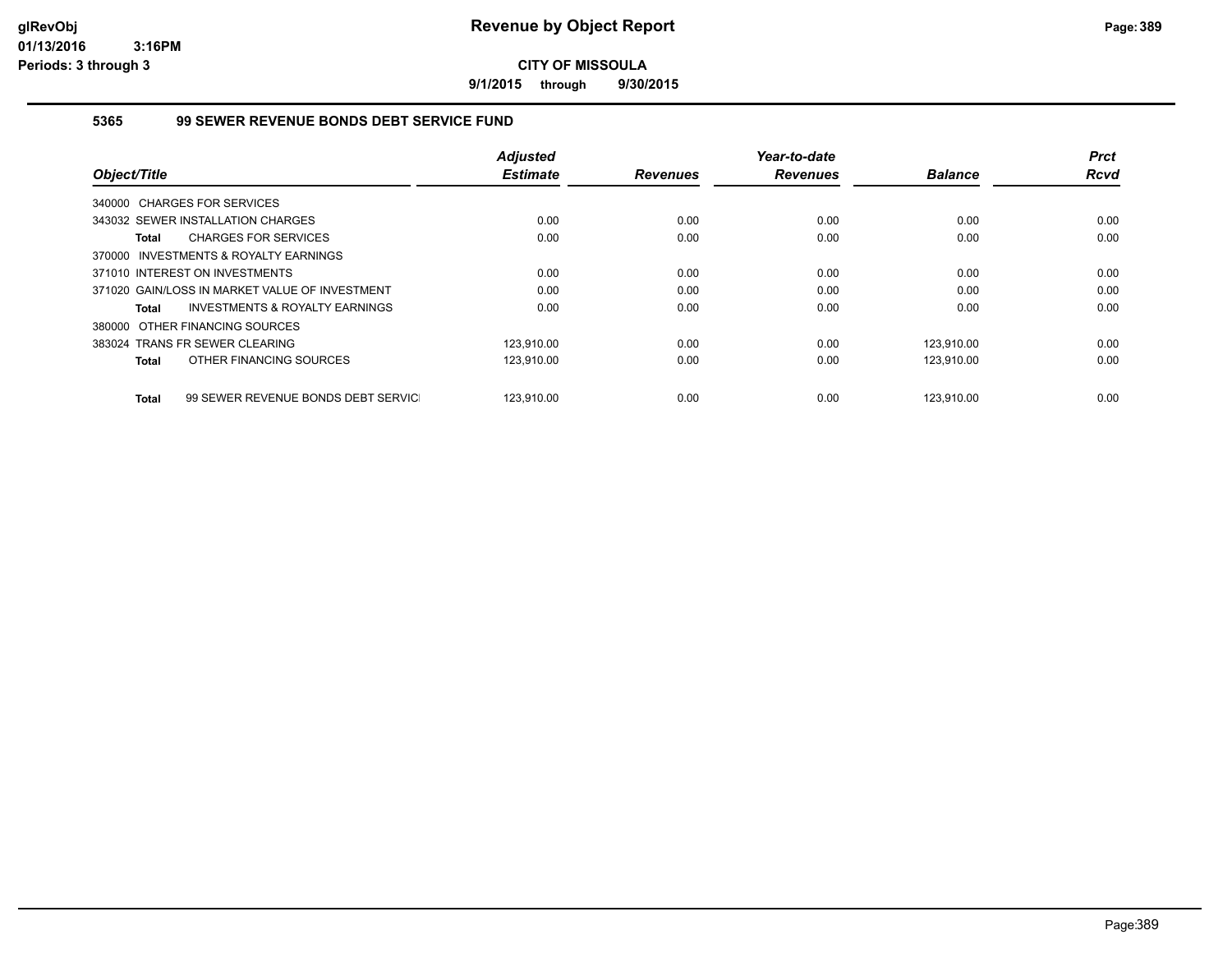**9/1/2015 through 9/30/2015**

# **5367 92 SEWER REVENUE BOND - SERIES B BOND RE**

**5367 92 SEWER REVENUE BOND - SERIES B BOND RE**

|                                                    | <b>Adjusted</b> |                 | Year-to-date    |                | <b>Prct</b> |
|----------------------------------------------------|-----------------|-----------------|-----------------|----------------|-------------|
| Object/Title                                       | <b>Estimate</b> | <b>Revenues</b> | <b>Revenues</b> | <b>Balance</b> | <b>Rcvd</b> |
| 370000 INVESTMENTS & ROYALTY EARNINGS              |                 |                 |                 |                |             |
| 371010 INTEREST ON INVESTMENTS                     | 0.00            | 0.00            | 0.00            | 0.00           | 0.00        |
| 371020 GAIN/LOSS IN MARKET VALUE OF INVESTMENTS    | 0.00            | 0.00            | 0.00            | 0.00           | 0.00        |
| <b>INVESTMENTS &amp; ROYALTY EARNINGS</b><br>Total | 0.00            | 0.00            | 0.00            | 0.00           | 0.00        |
| 380000 OTHER FINANCING SOURCES                     |                 |                 |                 |                |             |
| 383042 TRANSFERS FROM OTHER FUNDS                  | 0.00            | 0.00            | 0.00            | 0.00           | 0.00        |
| OTHER FINANCING SOURCES<br>Total                   | 0.00            | 0.00            | 0.00            | 0.00           | 0.00        |
|                                                    |                 |                 |                 |                |             |
| 92 SEWER REVENUE BOND - SERIES B BON<br>Total      | 0.00            | 0.00            | 0.00            | 0.00           | 0.00        |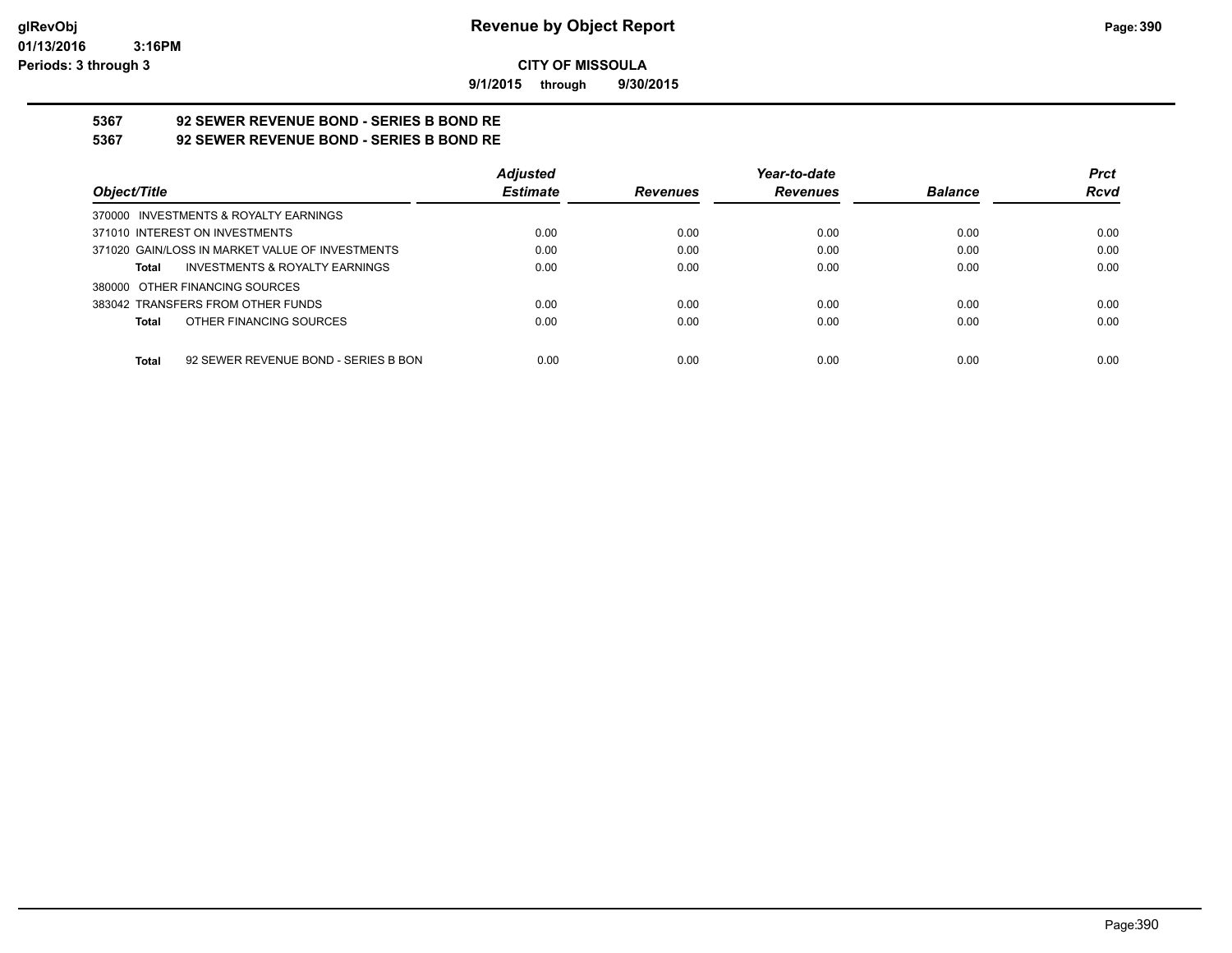**9/1/2015 through 9/30/2015**

#### **5367 92 SEWER REVENUE BOND - SERIES B BOND RE**

|                                                      | <b>Adjusted</b> |                 | Year-to-date    |                | <b>Prct</b> |
|------------------------------------------------------|-----------------|-----------------|-----------------|----------------|-------------|
| Object/Title                                         | <b>Estimate</b> | <b>Revenues</b> | <b>Revenues</b> | <b>Balance</b> | <b>Rcvd</b> |
| 370000 INVESTMENTS & ROYALTY EARNINGS                |                 |                 |                 |                |             |
| 371010 INTEREST ON INVESTMENTS                       | 0.00            | 0.00            | 0.00            | 0.00           | 0.00        |
| 371020 GAIN/LOSS IN MARKET VALUE OF INVESTMENT       | 0.00            | 0.00            | 0.00            | 0.00           | 0.00        |
| INVESTMENTS & ROYALTY EARNINGS<br><b>Total</b>       | 0.00            | 0.00            | 0.00            | 0.00           | 0.00        |
| 380000 OTHER FINANCING SOURCES                       |                 |                 |                 |                |             |
| 383042 TRANSFERS FROM OTHER FUNDS                    | 0.00            | 0.00            | 0.00            | 0.00           | 0.00        |
| OTHER FINANCING SOURCES<br><b>Total</b>              | 0.00            | 0.00            | 0.00            | 0.00           | 0.00        |
|                                                      |                 |                 |                 |                |             |
| 92 SEWER REVENUE BOND - SERIES B BON<br><b>Total</b> | 0.00            | 0.00            | 0.00            | 0.00           | 0.00        |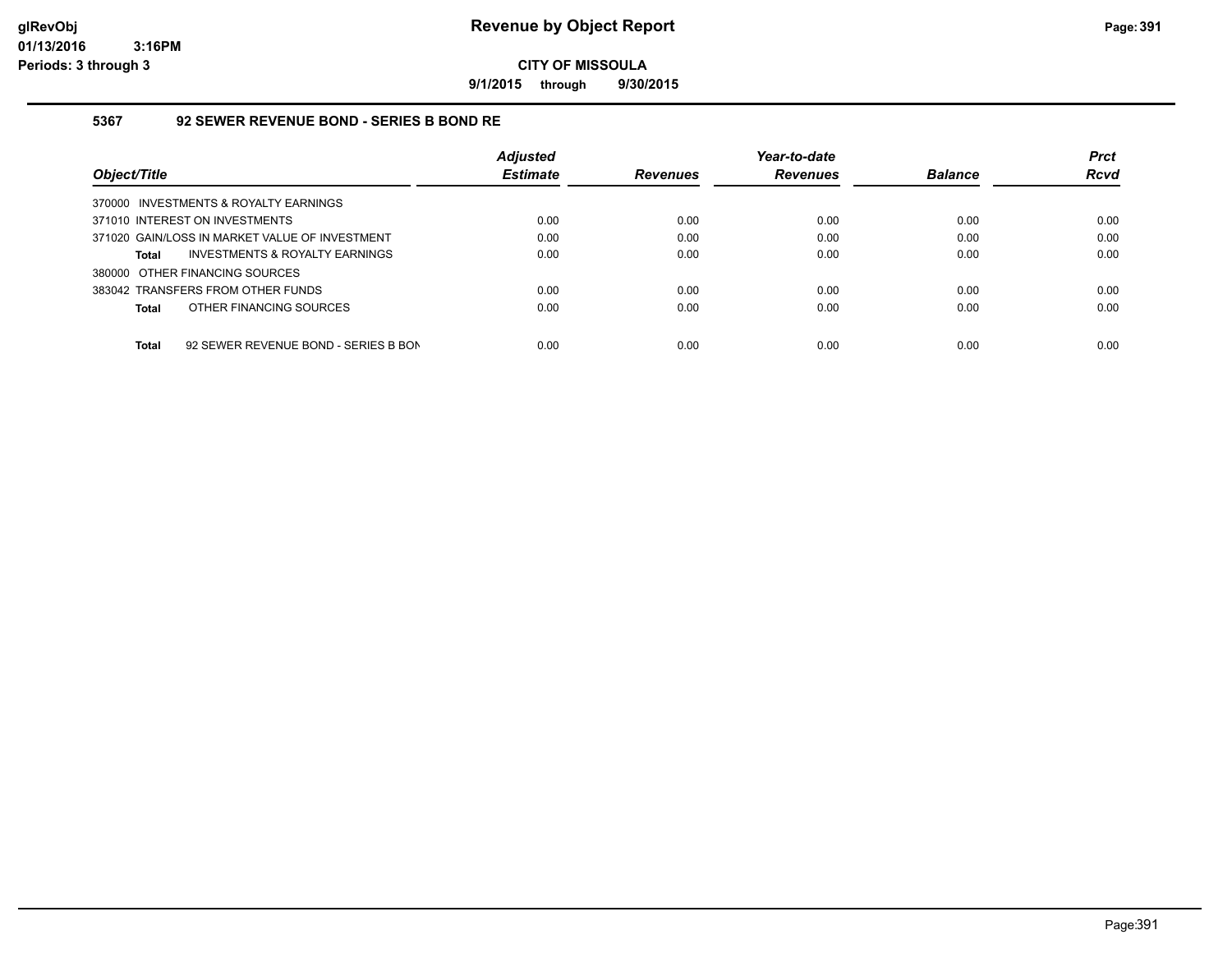**9/1/2015 through 9/30/2015**

## **5368 00 SEWER REVENUE BOND RESERVE FUND**

### **5368 00 SEWER REVENUE BOND RESERVE FUND**

|                                                    | <b>Adjusted</b> |                 | Year-to-date    |                | <b>Prct</b> |
|----------------------------------------------------|-----------------|-----------------|-----------------|----------------|-------------|
| Obiect/Title                                       | <b>Estimate</b> | <b>Revenues</b> | <b>Revenues</b> | <b>Balance</b> | <b>Rcvd</b> |
| 370000 INVESTMENTS & ROYALTY EARNINGS              |                 |                 |                 |                |             |
| 371010 INTEREST ON INVESTMENTS                     | 0.00            | 0.00            | 0.00            | 0.00           | 0.00        |
| 371020 GAIN/LOSS IN MARKET VALUE OF INVESTMENTS    | 0.00            | 0.00            | 0.00            | 0.00           | 0.00        |
| INVESTMENTS & ROYALTY EARNINGS<br>Total            | 0.00            | 0.00            | 0.00            | 0.00           | 0.00        |
| 380000 OTHER FINANCING SOURCES                     |                 |                 |                 |                |             |
| 383042 TRANSFERS FROM OTHER FUNDS                  | 310.00          | 0.00            | 0.00            | 310.00         | 0.00        |
| OTHER FINANCING SOURCES<br><b>Total</b>            | 310.00          | 0.00            | 0.00            | 310.00         | 0.00        |
|                                                    |                 |                 |                 |                |             |
| <b>Total</b><br>00 SEWER REVENUE BOND RESERVE FUND | 310.00          | 0.00            | 0.00            | 310.00         | 0.00        |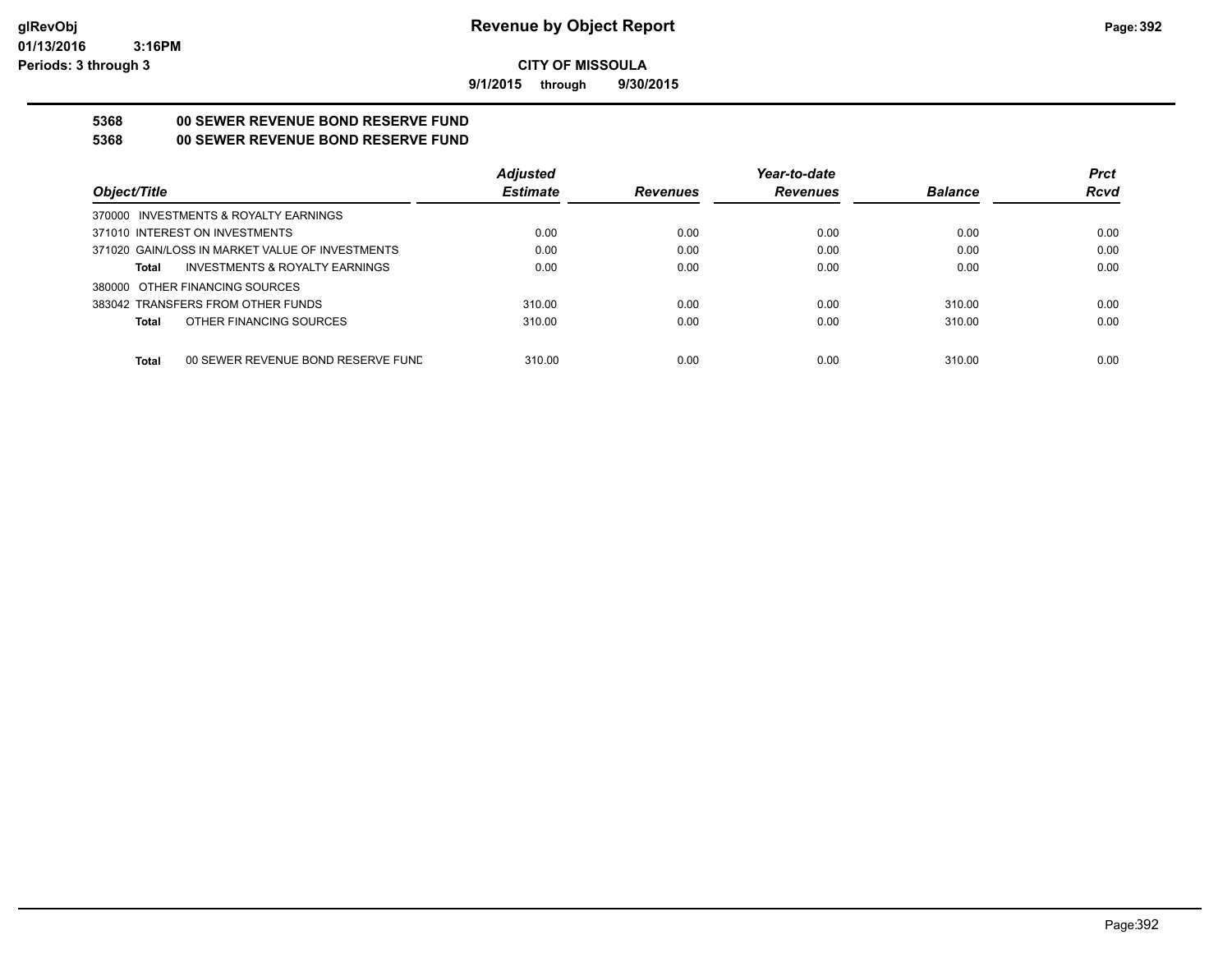**9/1/2015 through 9/30/2015**

#### **5368 00 SEWER REVENUE BOND RESERVE FUND**

| Object/Title                                       | <b>Adjusted</b><br><b>Estimate</b> | <b>Revenues</b> | Year-to-date<br><b>Revenues</b> | <b>Balance</b> | <b>Prct</b><br><b>Rcvd</b> |
|----------------------------------------------------|------------------------------------|-----------------|---------------------------------|----------------|----------------------------|
| 370000 INVESTMENTS & ROYALTY EARNINGS              |                                    |                 |                                 |                |                            |
| 371010 INTEREST ON INVESTMENTS                     | 0.00                               | 0.00            | 0.00                            | 0.00           | 0.00                       |
| 371020 GAIN/LOSS IN MARKET VALUE OF INVESTMENT     | 0.00                               | 0.00            | 0.00                            | 0.00           | 0.00                       |
| INVESTMENTS & ROYALTY EARNINGS<br><b>Total</b>     | 0.00                               | 0.00            | 0.00                            | 0.00           | 0.00                       |
| 380000 OTHER FINANCING SOURCES                     |                                    |                 |                                 |                |                            |
| 383042 TRANSFERS FROM OTHER FUNDS                  | 310.00                             | 0.00            | 0.00                            | 310.00         | 0.00                       |
| OTHER FINANCING SOURCES<br><b>Total</b>            | 310.00                             | 0.00            | 0.00                            | 310.00         | 0.00                       |
|                                                    |                                    |                 |                                 |                |                            |
| <b>Total</b><br>00 SEWER REVENUE BOND RESERVE FUNI | 310.00                             | 0.00            | 0.00                            | 310.00         | 0.00                       |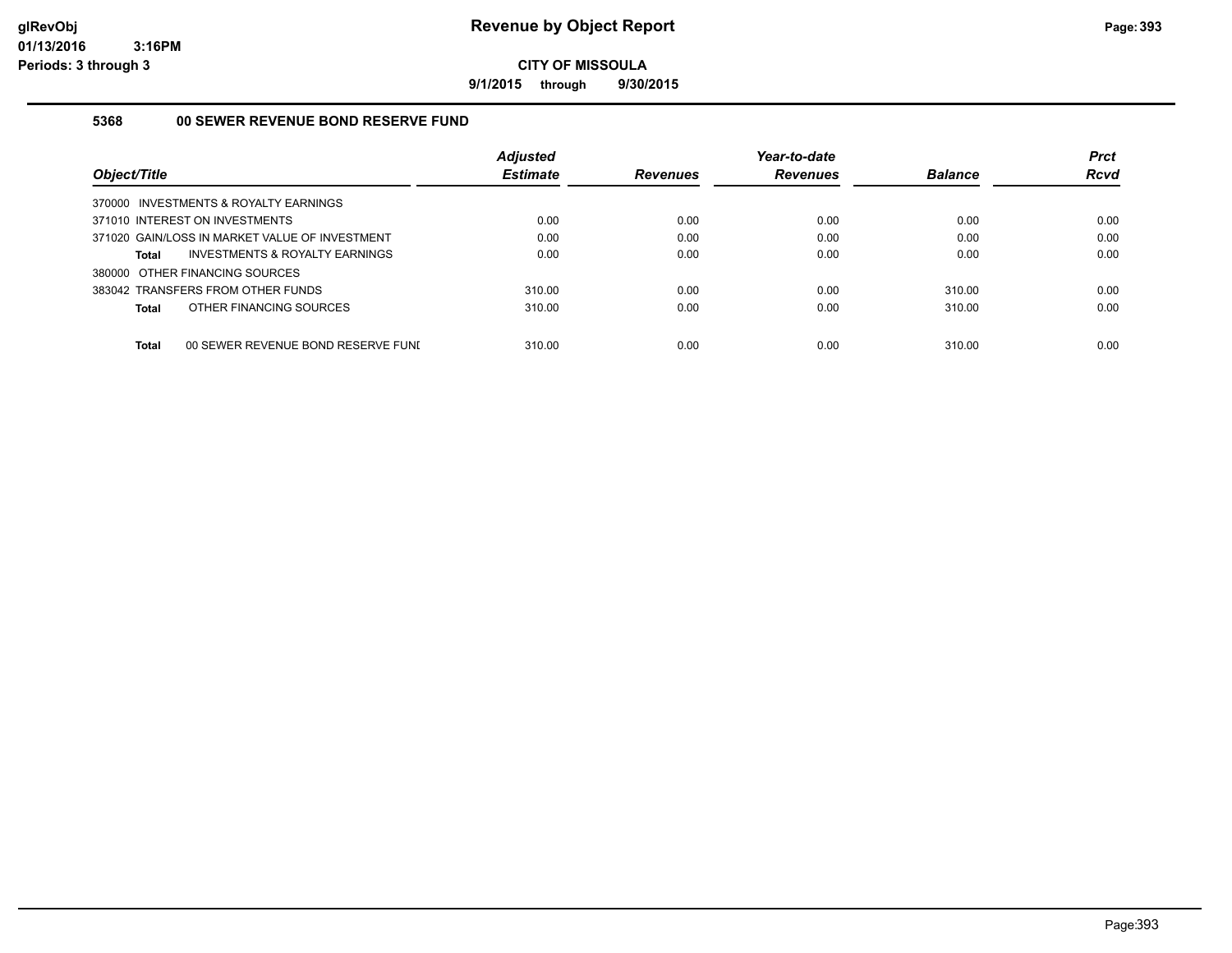**9/1/2015 through 9/30/2015**

#### **5369 2001 SEWER REVENUE BOND**

**5369 2001 SEWER REVENUE BOND**

|                                                 | <b>Adjusted</b> |                 | Year-to-date    |                | <b>Prct</b> |
|-------------------------------------------------|-----------------|-----------------|-----------------|----------------|-------------|
| Object/Title                                    | <b>Estimate</b> | <b>Revenues</b> | <b>Revenues</b> | <b>Balance</b> | <b>Rcvd</b> |
| 370000 INVESTMENTS & ROYALTY EARNINGS           |                 |                 |                 |                |             |
| 371010 INTEREST ON INVESTMENTS                  | 0.00            | 0.00            | 0.00            | 0.00           | 0.00        |
| 371020 GAIN/LOSS IN MARKET VALUE OF INVESTMENTS | 0.00            | 0.00            | 0.00            | 0.00           | 0.00        |
| INVESTMENTS & ROYALTY EARNINGS<br>Total         | 0.00            | 0.00            | 0.00            | 0.00           | 0.00        |
| 380000 OTHER FINANCING SOURCES                  |                 |                 |                 |                |             |
| 383042 TRANSFERS FROM OTHER FUNDS               | 0.00            | 0.00            | 0.00            | 0.00           | 0.00        |
| OTHER FINANCING SOURCES<br><b>Total</b>         | 0.00            | 0.00            | 0.00            | 0.00           | 0.00        |
| <b>Total</b><br>2001 SEWER REVENUE BOND         | 0.00            | 0.00            | 0.00            | 0.00           | 0.00        |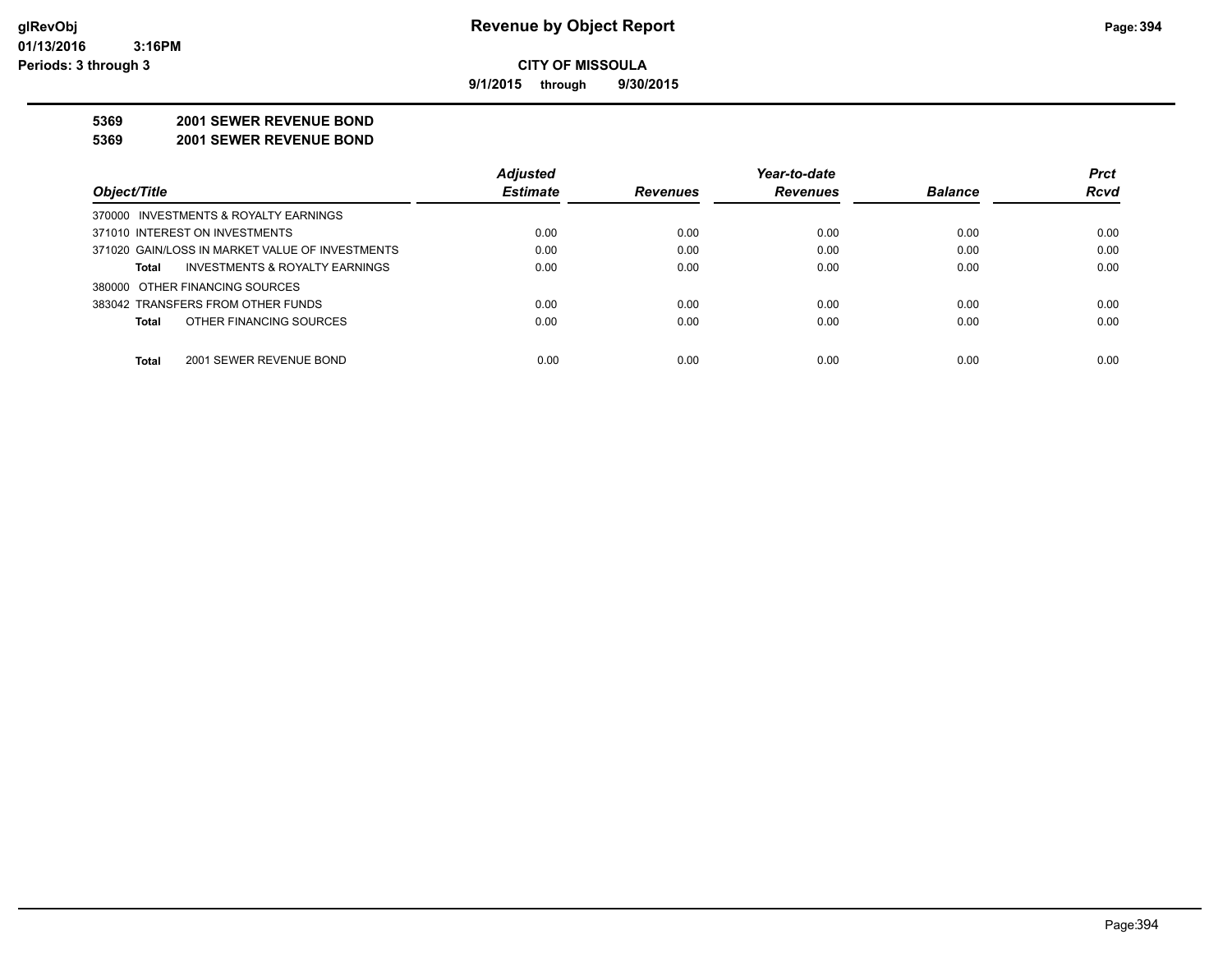**9/1/2015 through 9/30/2015**

#### **5369 2001 SEWER REVENUE BOND**

|                                                    | <b>Adjusted</b> |                 | Year-to-date    |                | <b>Prct</b> |
|----------------------------------------------------|-----------------|-----------------|-----------------|----------------|-------------|
| Object/Title                                       | <b>Estimate</b> | <b>Revenues</b> | <b>Revenues</b> | <b>Balance</b> | Rcvd        |
| INVESTMENTS & ROYALTY EARNINGS<br>370000           |                 |                 |                 |                |             |
| 371010 INTEREST ON INVESTMENTS                     | 0.00            | 0.00            | 0.00            | 0.00           | 0.00        |
| 371020 GAIN/LOSS IN MARKET VALUE OF INVESTMENT     | 0.00            | 0.00            | 0.00            | 0.00           | 0.00        |
| <b>INVESTMENTS &amp; ROYALTY EARNINGS</b><br>Total | 0.00            | 0.00            | 0.00            | 0.00           | 0.00        |
| 380000 OTHER FINANCING SOURCES                     |                 |                 |                 |                |             |
| 383042 TRANSFERS FROM OTHER FUNDS                  | 0.00            | 0.00            | 0.00            | 0.00           | 0.00        |
| OTHER FINANCING SOURCES<br>Total                   | 0.00            | 0.00            | 0.00            | 0.00           | 0.00        |
|                                                    |                 |                 |                 |                |             |
| Total<br>2001 SEWER REVENUE BOND                   | 0.00            | 0.00            | 0.00            | 0.00           | 0.00        |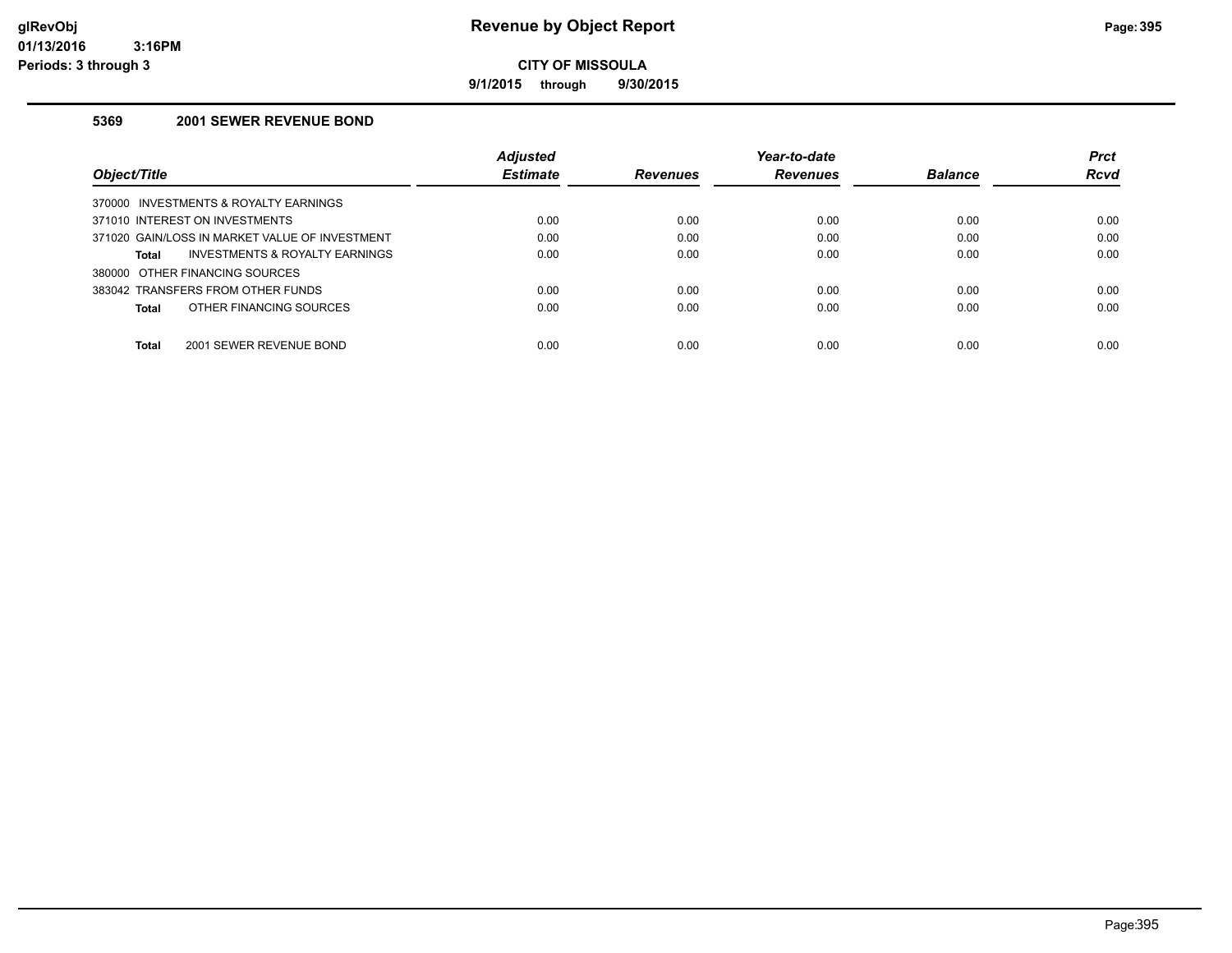**9/1/2015 through 9/30/2015**

## **5370 99 SEWER REVENUE BOND RESERVE FUND**

#### **5370 99 SEWER REVENUE BOND RESERVE FUND**

|                                                    | <b>Adjusted</b> |                 | Year-to-date    |                | <b>Prct</b> |
|----------------------------------------------------|-----------------|-----------------|-----------------|----------------|-------------|
| Object/Title                                       | <b>Estimate</b> | <b>Revenues</b> | <b>Revenues</b> | <b>Balance</b> | Rcvd        |
| 360000 MISCELLANEOUS REVENUES                      |                 |                 |                 |                |             |
| 360010 MISCELLANEOUS                               | 0.00            | 0.00            | 0.00            | 0.00           | 0.00        |
| MISCELLANEOUS REVENUES<br>Total                    | 0.00            | 0.00            | 0.00            | 0.00           | 0.00        |
| 370000 INVESTMENTS & ROYALTY EARNINGS              |                 |                 |                 |                |             |
| 371010 INTEREST ON INVESTMENTS                     | 0.00            | 0.00            | 0.00            | 0.00           | 0.00        |
| 371020 GAIN/LOSS IN MARKET VALUE OF INVESTMENTS    | 0.00            | 0.00            | 0.00            | 0.00           | 0.00        |
| <b>INVESTMENTS &amp; ROYALTY EARNINGS</b><br>Total | 0.00            | 0.00            | 0.00            | 0.00           | 0.00        |
| 380000 OTHER FINANCING SOURCES                     |                 |                 |                 |                |             |
| 383042 TRANSFERS FROM OTHER FUNDS                  | 0.00            | 0.00            | 0.00            | 0.00           | 0.00        |
| OTHER FINANCING SOURCES<br>Total                   | 0.00            | 0.00            | 0.00            | 0.00           | 0.00        |
| 99 SEWER REVENUE BOND RESERVE FUND<br>Total        | 0.00            | 0.00            | 0.00            | 0.00           | 0.00        |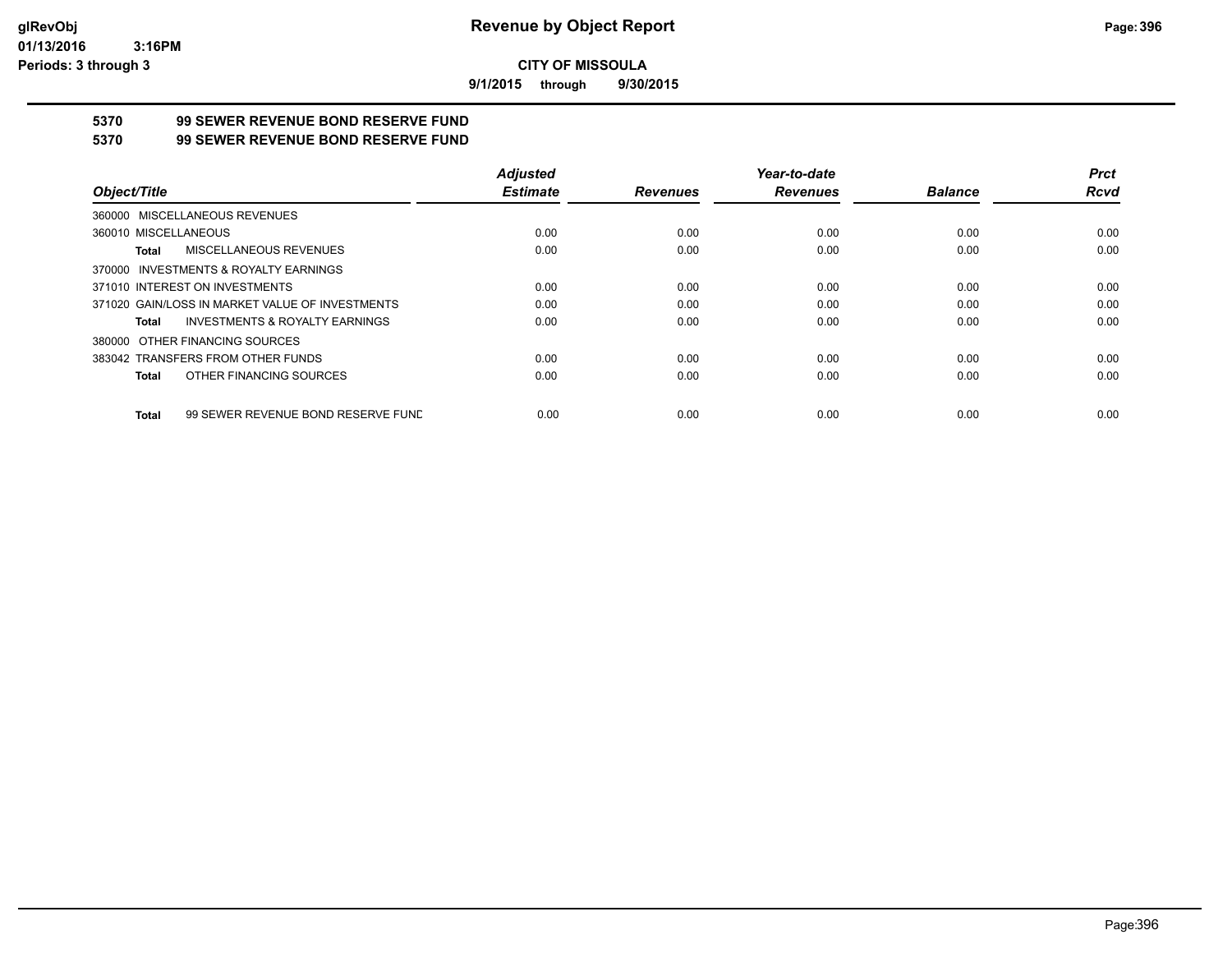**9/1/2015 through 9/30/2015**

## **5370 99 SEWER REVENUE BOND RESERVE FUND**

|                                                    | <b>Adjusted</b> |                 | Year-to-date    |                | <b>Prct</b> |
|----------------------------------------------------|-----------------|-----------------|-----------------|----------------|-------------|
| Object/Title                                       | <b>Estimate</b> | <b>Revenues</b> | <b>Revenues</b> | <b>Balance</b> | <b>Rcvd</b> |
| 360000 MISCELLANEOUS REVENUES                      |                 |                 |                 |                |             |
| 360010 MISCELLANEOUS                               | 0.00            | 0.00            | 0.00            | 0.00           | 0.00        |
| MISCELLANEOUS REVENUES<br><b>Total</b>             | 0.00            | 0.00            | 0.00            | 0.00           | 0.00        |
| 370000 INVESTMENTS & ROYALTY EARNINGS              |                 |                 |                 |                |             |
| 371010 INTEREST ON INVESTMENTS                     | 0.00            | 0.00            | 0.00            | 0.00           | 0.00        |
| 371020 GAIN/LOSS IN MARKET VALUE OF INVESTMENT     | 0.00            | 0.00            | 0.00            | 0.00           | 0.00        |
| INVESTMENTS & ROYALTY EARNINGS<br>Total            | 0.00            | 0.00            | 0.00            | 0.00           | 0.00        |
| 380000 OTHER FINANCING SOURCES                     |                 |                 |                 |                |             |
| 383042 TRANSFERS FROM OTHER FUNDS                  | 0.00            | 0.00            | 0.00            | 0.00           | 0.00        |
| OTHER FINANCING SOURCES<br>Total                   | 0.00            | 0.00            | 0.00            | 0.00           | 0.00        |
|                                                    |                 |                 |                 |                |             |
| 99 SEWER REVENUE BOND RESERVE FUNI<br><b>Total</b> | 0.00            | 0.00            | 0.00            | 0.00           | 0.00        |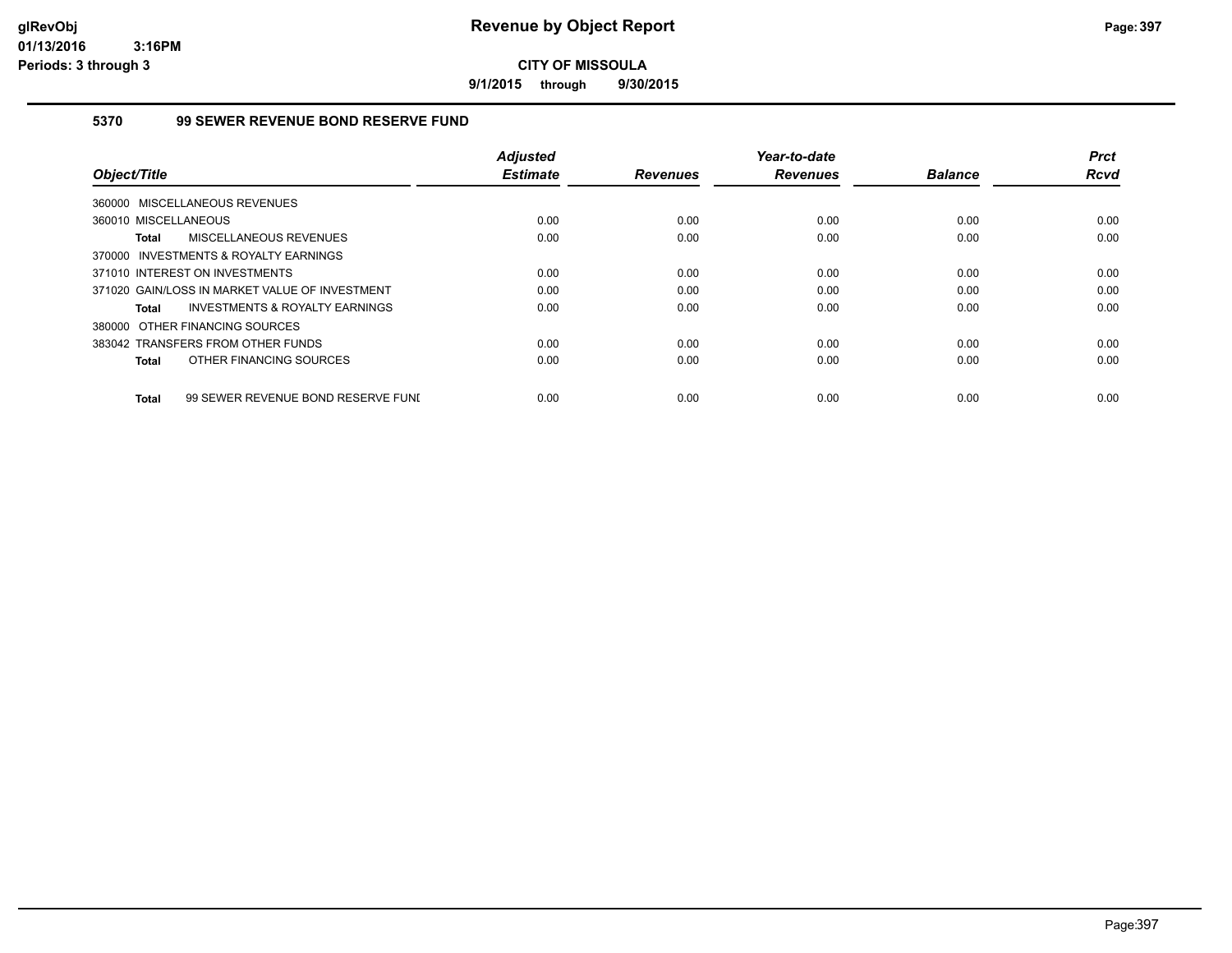**9/1/2015 through 9/30/2015**

# **5371 2002 SEWER BONDS**

**5371 2002 SEWER BONDS**

|                                                    | <b>Adjusted</b> |                 | Year-to-date    |                | <b>Prct</b> |
|----------------------------------------------------|-----------------|-----------------|-----------------|----------------|-------------|
| Object/Title                                       | <b>Estimate</b> | <b>Revenues</b> | <b>Revenues</b> | <b>Balance</b> | <b>Rcvd</b> |
| 370000 INVESTMENTS & ROYALTY EARNINGS              |                 |                 |                 |                |             |
| 371010 INTEREST ON INVESTMENTS                     | 0.00            | 0.00            | 0.00            | 0.00           | 0.00        |
| 371020 GAIN/LOSS IN MARKET VALUE OF INVESTMENTS    | 0.00            | 0.00            | 0.00            | 0.00           | 0.00        |
| <b>INVESTMENTS &amp; ROYALTY EARNINGS</b><br>Total | 0.00            | 0.00            | 0.00            | 0.00           | 0.00        |
| 380000 OTHER FINANCING SOURCES                     |                 |                 |                 |                |             |
| 383024 TRANS FR SEWER CLEARING                     | 84.930.00       | 0.00            | 0.00            | 84.930.00      | 0.00        |
| OTHER FINANCING SOURCES<br><b>Total</b>            | 84.930.00       | 0.00            | 0.00            | 84.930.00      | 0.00        |
| <b>Total</b><br>2002 SEWER BONDS                   | 84.930.00       | 0.00            | 0.00            | 84.930.00      | 0.00        |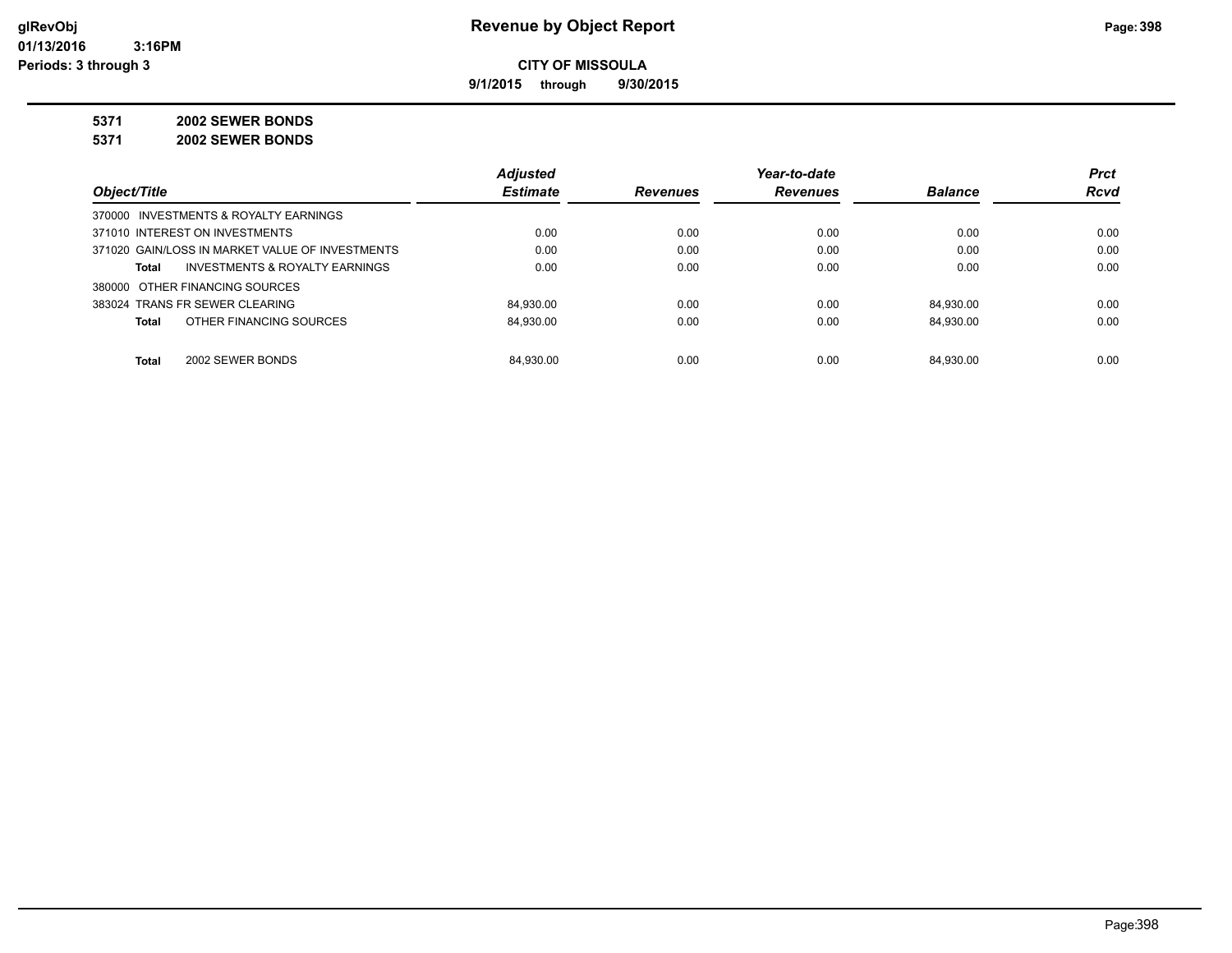**9/1/2015 through 9/30/2015**

#### **5371 2002 SEWER BONDS**

|                                                | <b>Adjusted</b> |                 | Year-to-date    |                | <b>Prct</b> |
|------------------------------------------------|-----------------|-----------------|-----------------|----------------|-------------|
| Object/Title                                   | <b>Estimate</b> | <b>Revenues</b> | <b>Revenues</b> | <b>Balance</b> | <b>Rcvd</b> |
| 370000 INVESTMENTS & ROYALTY EARNINGS          |                 |                 |                 |                |             |
| 371010 INTEREST ON INVESTMENTS                 | 0.00            | 0.00            | 0.00            | 0.00           | 0.00        |
| 371020 GAIN/LOSS IN MARKET VALUE OF INVESTMENT | 0.00            | 0.00            | 0.00            | 0.00           | 0.00        |
| INVESTMENTS & ROYALTY EARNINGS<br>Total        | 0.00            | 0.00            | 0.00            | 0.00           | 0.00        |
| 380000 OTHER FINANCING SOURCES                 |                 |                 |                 |                |             |
| 383024 TRANS FR SEWER CLEARING                 | 84.930.00       | 0.00            | 0.00            | 84.930.00      | 0.00        |
| OTHER FINANCING SOURCES<br>Total               | 84.930.00       | 0.00            | 0.00            | 84.930.00      | 0.00        |
|                                                |                 |                 |                 |                |             |
| 2002 SEWER BONDS<br><b>Total</b>               | 84.930.00       | 0.00            | 0.00            | 84.930.00      | 0.00        |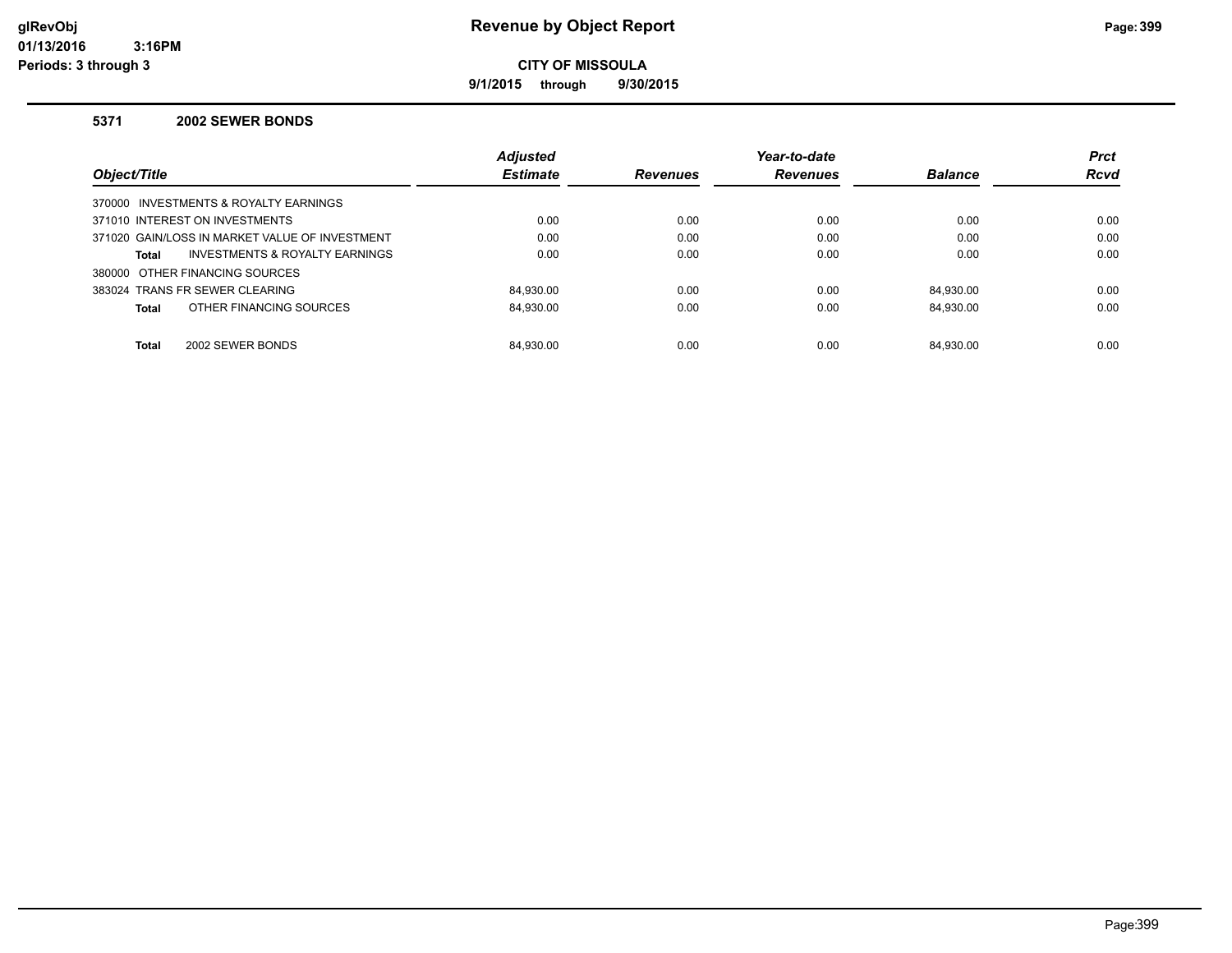**9/1/2015 through 9/30/2015**

#### **5372 2002 SEWER REVENUE BOND**

#### **5372 2002 SEWER REVENUE BOND**

|                                                    | <b>Adjusted</b> |                 | Year-to-date    |                | <b>Prct</b> |
|----------------------------------------------------|-----------------|-----------------|-----------------|----------------|-------------|
| Object/Title                                       | <b>Estimate</b> | <b>Revenues</b> | <b>Revenues</b> | <b>Balance</b> | <b>Rcvd</b> |
| 360000 MISCELLANEOUS REVENUES                      |                 |                 |                 |                |             |
| 360000 MISCELLANEOUS REVENUES                      | 0.00            | 0.00            | 0.00            | 0.00           | 0.00        |
| MISCELLANEOUS REVENUES<br>Total                    | 0.00            | 0.00            | 0.00            | 0.00           | 0.00        |
| 370000 INVESTMENTS & ROYALTY EARNINGS              |                 |                 |                 |                |             |
| 371010 INTEREST ON INVESTMENTS                     | 0.00            | 0.00            | 0.00            | 0.00           | 0.00        |
| 371020 GAIN/LOSS IN MARKET VALUE OF INVESTMENTS    | 0.00            | 0.00            | 0.00            | 0.00           | 0.00        |
| <b>INVESTMENTS &amp; ROYALTY EARNINGS</b><br>Total | 0.00            | 0.00            | 0.00            | 0.00           | 0.00        |
| 380000 OTHER FINANCING SOURCES                     |                 |                 |                 |                |             |
| 383024 TRANS FR SEWER CLEARING                     | 0.00            | 0.00            | 0.00            | 0.00           | 0.00        |
| 383042 TRANSFERS FROM OTHER FUNDS                  | 0.00            | 0.00            | 0.00            | 0.00           | 0.00        |
| OTHER FINANCING SOURCES<br>Total                   | 0.00            | 0.00            | 0.00            | 0.00           | 0.00        |
| 2002 SEWER REVENUE BOND<br>Total                   | 0.00            | 0.00            | 0.00            | 0.00           | 0.00        |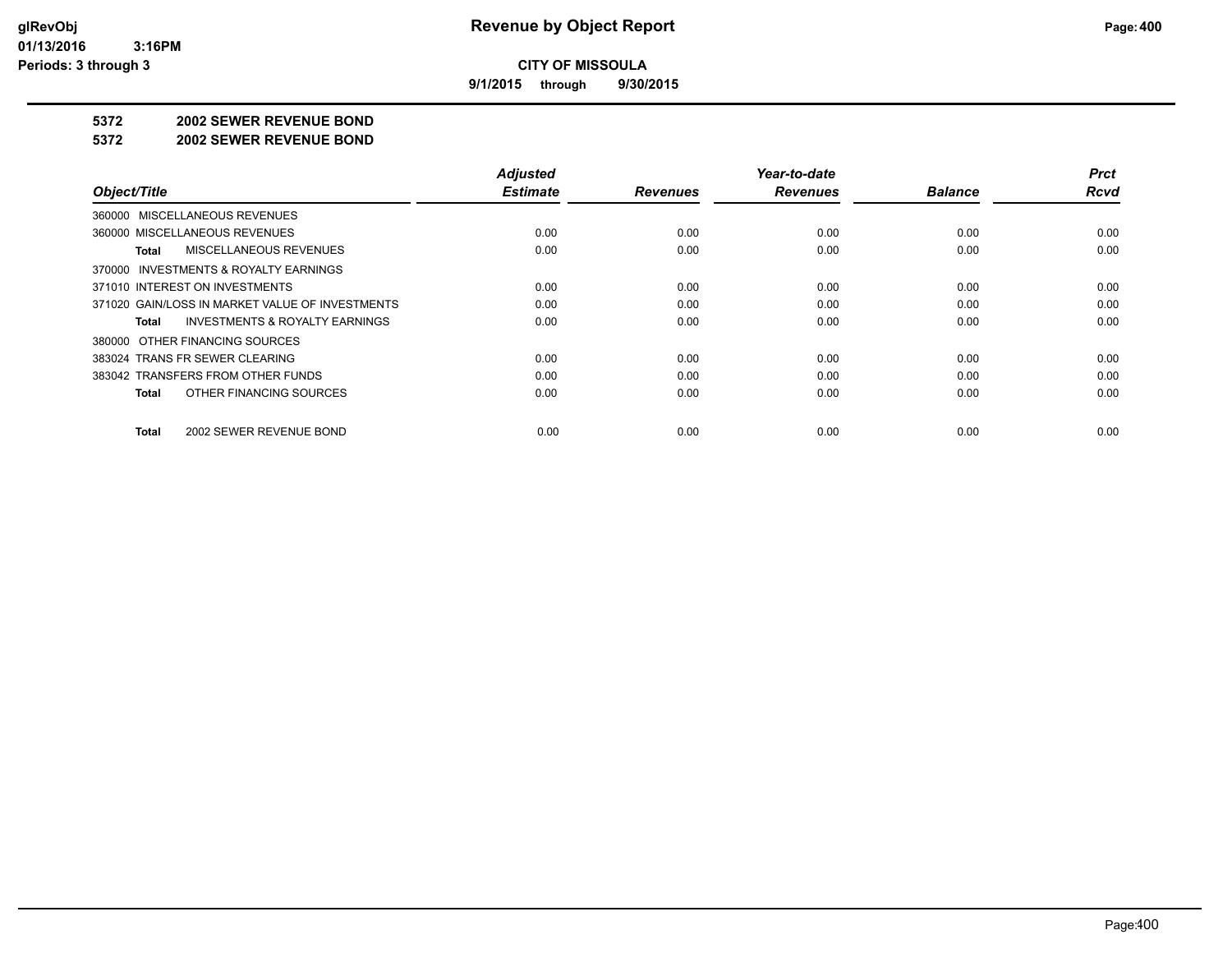**9/1/2015 through 9/30/2015**

## **5372 2002 SEWER REVENUE BOND**

| Object/Title                                   | <b>Adjusted</b><br><b>Estimate</b> | <b>Revenues</b> | Year-to-date<br><b>Revenues</b> | <b>Balance</b> | <b>Prct</b><br>Rcvd |
|------------------------------------------------|------------------------------------|-----------------|---------------------------------|----------------|---------------------|
| 360000 MISCELLANEOUS REVENUES                  |                                    |                 |                                 |                |                     |
| 360000 MISCELLANEOUS REVENUES                  | 0.00                               | 0.00            | 0.00                            | 0.00           | 0.00                |
| MISCELLANEOUS REVENUES<br>Total                | 0.00                               | 0.00            | 0.00                            | 0.00           | 0.00                |
| 370000 INVESTMENTS & ROYALTY EARNINGS          |                                    |                 |                                 |                |                     |
| 371010 INTEREST ON INVESTMENTS                 | 0.00                               | 0.00            | 0.00                            | 0.00           | 0.00                |
| 371020 GAIN/LOSS IN MARKET VALUE OF INVESTMENT | 0.00                               | 0.00            | 0.00                            | 0.00           | 0.00                |
| INVESTMENTS & ROYALTY EARNINGS<br>Total        | 0.00                               | 0.00            | 0.00                            | 0.00           | 0.00                |
| 380000 OTHER FINANCING SOURCES                 |                                    |                 |                                 |                |                     |
| 383024 TRANS FR SEWER CLEARING                 | 0.00                               | 0.00            | 0.00                            | 0.00           | 0.00                |
| 383042 TRANSFERS FROM OTHER FUNDS              | 0.00                               | 0.00            | 0.00                            | 0.00           | 0.00                |
| OTHER FINANCING SOURCES<br><b>Total</b>        | 0.00                               | 0.00            | 0.00                            | 0.00           | 0.00                |
| 2002 SEWER REVENUE BOND<br><b>Total</b>        | 0.00                               | 0.00            | 0.00                            | 0.00           | 0.00                |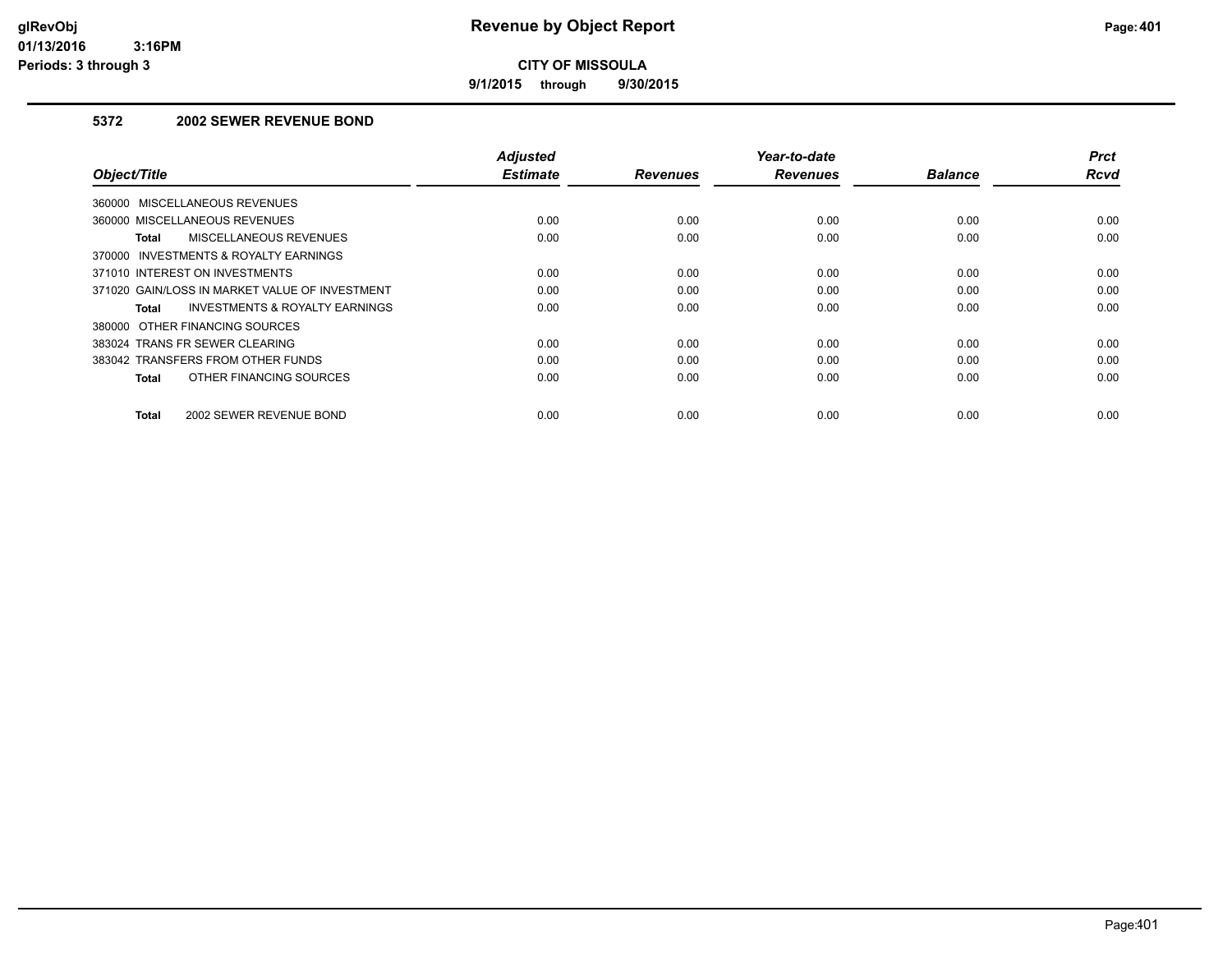**9/1/2015 through 9/30/2015**

# **5373 2002 WWTP UPGRADE REVENUE BOND**

## **5373 2002 WWTP UPGRADE REVENUE BOND**

|                                                 | <b>Adjusted</b> |                 | Year-to-date    |                | <b>Prct</b> |
|-------------------------------------------------|-----------------|-----------------|-----------------|----------------|-------------|
| Object/Title                                    | <b>Estimate</b> | <b>Revenues</b> | <b>Revenues</b> | <b>Balance</b> | <b>Rcvd</b> |
| 370000 INVESTMENTS & ROYALTY EARNINGS           |                 |                 |                 |                |             |
| 371010 INTEREST ON INVESTMENTS                  | 0.00            | 0.00            | 0.00            | 0.00           | 0.00        |
| 371020 GAIN/LOSS IN MARKET VALUE OF INVESTMENTS | 0.00            | 0.00            | 0.00            | 0.00           | 0.00        |
| INVESTMENTS & ROYALTY EARNINGS<br>Total         | 0.00            | 0.00            | 0.00            | 0.00           | 0.00        |
| 380000 OTHER FINANCING SOURCES                  |                 |                 |                 |                |             |
| 383024 TRANS FR SEWER CLEARING                  | 331.640.00      | 0.00            | 0.00            | 331.640.00     | 0.00        |
| OTHER FINANCING SOURCES<br>Total                | 331.640.00      | 0.00            | 0.00            | 331.640.00     | 0.00        |
|                                                 |                 |                 |                 |                |             |
| 2002 WWTP UPGRADE REVENUE BOND<br>Total         | 331.640.00      | 0.00            | 0.00            | 331.640.00     | 0.00        |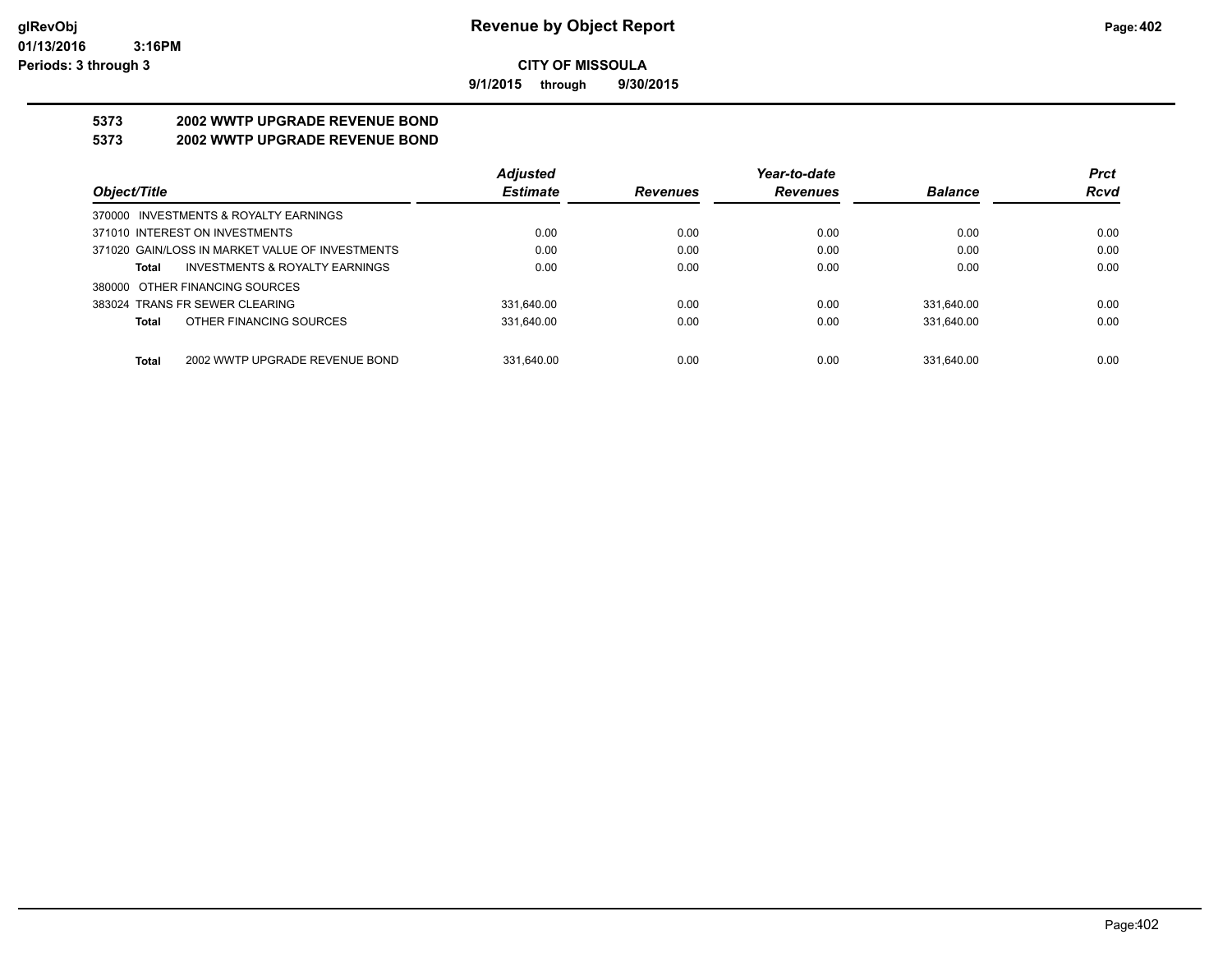**9/1/2015 through 9/30/2015**

## **5373 2002 WWTP UPGRADE REVENUE BOND**

|                                                    | Adjusted        |                 | Year-to-date    |                | <b>Prct</b> |
|----------------------------------------------------|-----------------|-----------------|-----------------|----------------|-------------|
| Object/Title                                       | <b>Estimate</b> | <b>Revenues</b> | <b>Revenues</b> | <b>Balance</b> | <b>Rcvd</b> |
| 370000 INVESTMENTS & ROYALTY EARNINGS              |                 |                 |                 |                |             |
| 371010 INTEREST ON INVESTMENTS                     | 0.00            | 0.00            | 0.00            | 0.00           | 0.00        |
| 371020 GAIN/LOSS IN MARKET VALUE OF INVESTMENT     | 0.00            | 0.00            | 0.00            | 0.00           | 0.00        |
| <b>INVESTMENTS &amp; ROYALTY EARNINGS</b><br>Total | 0.00            | 0.00            | 0.00            | 0.00           | 0.00        |
| 380000 OTHER FINANCING SOURCES                     |                 |                 |                 |                |             |
| 383024 TRANS FR SEWER CLEARING                     | 331.640.00      | 0.00            | 0.00            | 331.640.00     | 0.00        |
| OTHER FINANCING SOURCES<br>Total                   | 331,640.00      | 0.00            | 0.00            | 331.640.00     | 0.00        |
|                                                    |                 |                 |                 |                |             |
| Total<br>2002 WWTP UPGRADE REVENUE BOND            | 331.640.00      | 0.00            | 0.00            | 331.640.00     | 0.00        |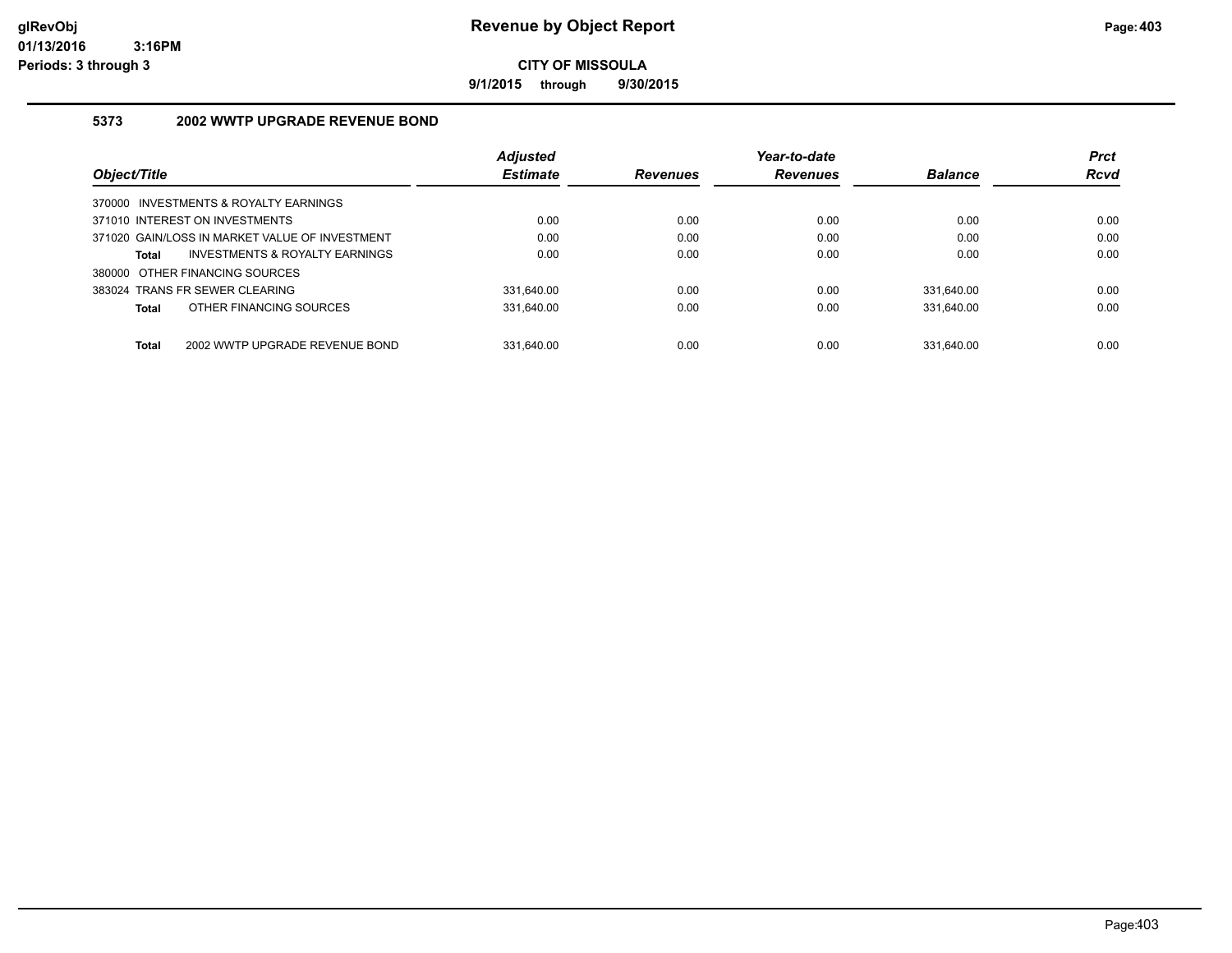**9/1/2015 through 9/30/2015**

# **5374 2002 WWTP UPGRADE RESERVE**

#### **5374 2002 WWTP UPGRADE RESERVE**

|                                                    | <b>Adjusted</b> |                 | Year-to-date    |                | <b>Prct</b> |
|----------------------------------------------------|-----------------|-----------------|-----------------|----------------|-------------|
| Object/Title                                       | <b>Estimate</b> | <b>Revenues</b> | <b>Revenues</b> | <b>Balance</b> | Rcvd        |
| 360000 MISCELLANEOUS REVENUES                      |                 |                 |                 |                |             |
| 360000 MISCELLANEOUS REVENUES                      | 0.00            | 0.00            | 0.00            | 0.00           | 0.00        |
| MISCELLANEOUS REVENUES<br>Total                    | 0.00            | 0.00            | 0.00            | 0.00           | 0.00        |
| 370000 INVESTMENTS & ROYALTY EARNINGS              |                 |                 |                 |                |             |
| 371010 INTEREST ON INVESTMENTS                     | 0.00            | 0.00            | 0.00            | 0.00           | 0.00        |
| 371020 GAIN/LOSS IN MARKET VALUE OF INVESTMENTS    | 0.00            | 0.00            | 0.00            | 0.00           | 0.00        |
| <b>INVESTMENTS &amp; ROYALTY EARNINGS</b><br>Total | 0.00            | 0.00            | 0.00            | 0.00           | 0.00        |
| 380000 OTHER FINANCING SOURCES                     |                 |                 |                 |                |             |
| 381002 SRF LOAN                                    | 0.00            | 0.00            | 0.00            | 0.00           | 0.00        |
| 383042 TRANSFERS FROM OTHER FUNDS                  | 0.00            | 0.00            | 0.00            | 0.00           | 0.00        |
| OTHER FINANCING SOURCES<br>Total                   | 0.00            | 0.00            | 0.00            | 0.00           | 0.00        |
| 2002 WWTP UPGRADE RESERVE<br>Total                 | 0.00            | 0.00            | 0.00            | 0.00           | 0.00        |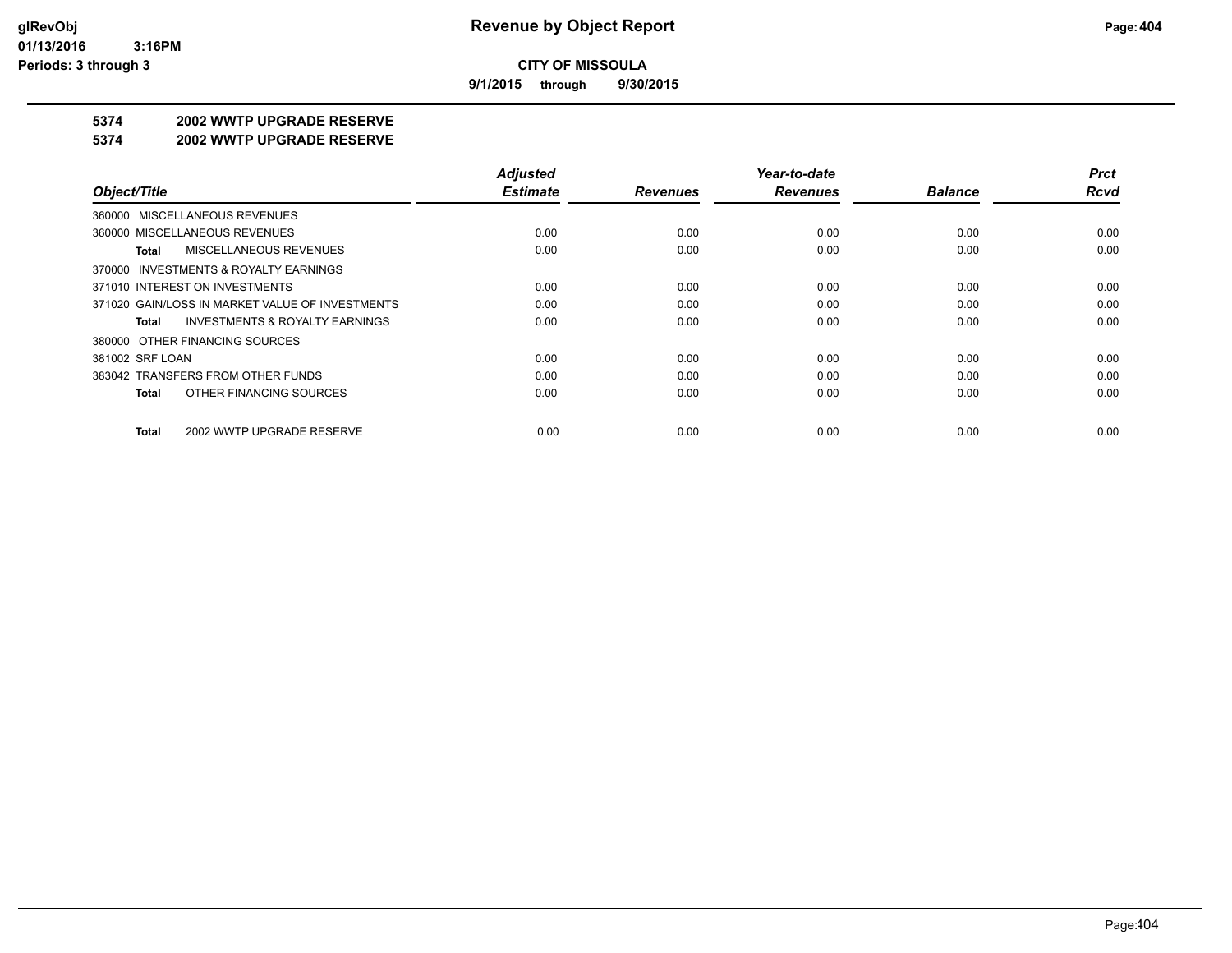**9/1/2015 through 9/30/2015**

## **5374 2002 WWTP UPGRADE RESERVE**

| Object/Title                                   | <b>Adjusted</b><br><b>Estimate</b> | <b>Revenues</b> | Year-to-date<br><b>Revenues</b> | <b>Balance</b> | <b>Prct</b><br><b>Rcvd</b> |
|------------------------------------------------|------------------------------------|-----------------|---------------------------------|----------------|----------------------------|
| 360000 MISCELLANEOUS REVENUES                  |                                    |                 |                                 |                |                            |
| 360000 MISCELLANEOUS REVENUES                  | 0.00                               | 0.00            | 0.00                            | 0.00           | 0.00                       |
| MISCELLANEOUS REVENUES<br>Total                | 0.00                               | 0.00            | 0.00                            | 0.00           | 0.00                       |
| 370000 INVESTMENTS & ROYALTY EARNINGS          |                                    |                 |                                 |                |                            |
| 371010 INTEREST ON INVESTMENTS                 | 0.00                               | 0.00            | 0.00                            | 0.00           | 0.00                       |
| 371020 GAIN/LOSS IN MARKET VALUE OF INVESTMENT | 0.00                               | 0.00            | 0.00                            | 0.00           | 0.00                       |
| INVESTMENTS & ROYALTY EARNINGS<br>Total        | 0.00                               | 0.00            | 0.00                            | 0.00           | 0.00                       |
| 380000 OTHER FINANCING SOURCES                 |                                    |                 |                                 |                |                            |
| 381002 SRF LOAN                                | 0.00                               | 0.00            | 0.00                            | 0.00           | 0.00                       |
| 383042 TRANSFERS FROM OTHER FUNDS              | 0.00                               | 0.00            | 0.00                            | 0.00           | 0.00                       |
| OTHER FINANCING SOURCES<br>Total               | 0.00                               | 0.00            | 0.00                            | 0.00           | 0.00                       |
| 2002 WWTP UPGRADE RESERVE<br><b>Total</b>      | 0.00                               | 0.00            | 0.00                            | 0.00           | 0.00                       |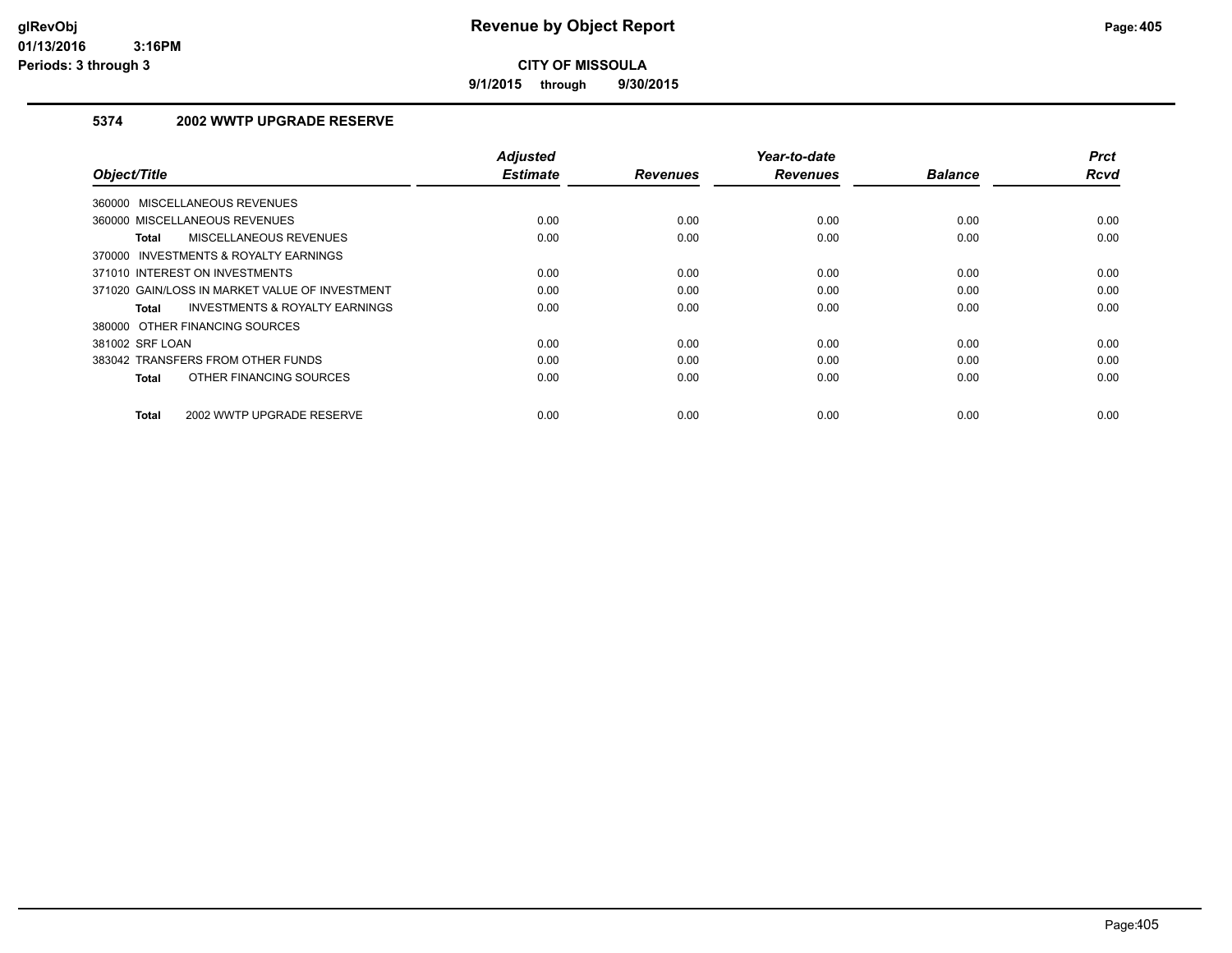**9/1/2015 through 9/30/2015**

## **5375 2003 WWTP SRF \$3.8M EPA DEBT**

**5375 2003 WWTP SRF \$3.8M EPA DEBT**

|                                                    | <b>Adjusted</b> |                 | Year-to-date    |                | <b>Prct</b> |
|----------------------------------------------------|-----------------|-----------------|-----------------|----------------|-------------|
| Object/Title                                       | <b>Estimate</b> | <b>Revenues</b> | <b>Revenues</b> | <b>Balance</b> | Rcvd        |
| 340000 CHARGES FOR SERVICES                        |                 |                 |                 |                |             |
| 343032 SEWER INSTALLATION CHARGES                  | 0.00            | 0.00            | 0.00            | 0.00           | 0.00        |
| <b>CHARGES FOR SERVICES</b><br>Total               | 0.00            | 0.00            | 0.00            | 0.00           | 0.00        |
| 370000 INVESTMENTS & ROYALTY EARNINGS              |                 |                 |                 |                |             |
| 371010 INTEREST ON INVESTMENTS                     | 0.00            | 0.00            | 0.00            | 0.00           | 0.00        |
| 371020 GAIN/LOSS IN MARKET VALUE OF INVESTMENTS    | 0.00            | 0.00            | 0.00            | 0.00           | 0.00        |
| <b>INVESTMENTS &amp; ROYALTY EARNINGS</b><br>Total | 0.00            | 0.00            | 0.00            | 0.00           | 0.00        |
| 380000 OTHER FINANCING SOURCES                     |                 |                 |                 |                |             |
| 383024 TRANS FR SEWER CLEARING                     | 250.926.00      | 0.00            | 0.00            | 250,926.00     | 0.00        |
| OTHER FINANCING SOURCES<br>Total                   | 250,926.00      | 0.00            | 0.00            | 250,926.00     | 0.00        |
| 2003 WWTP SRF \$3.8M EPA DEBT<br>Total             | 250.926.00      | 0.00            | 0.00            | 250.926.00     | 0.00        |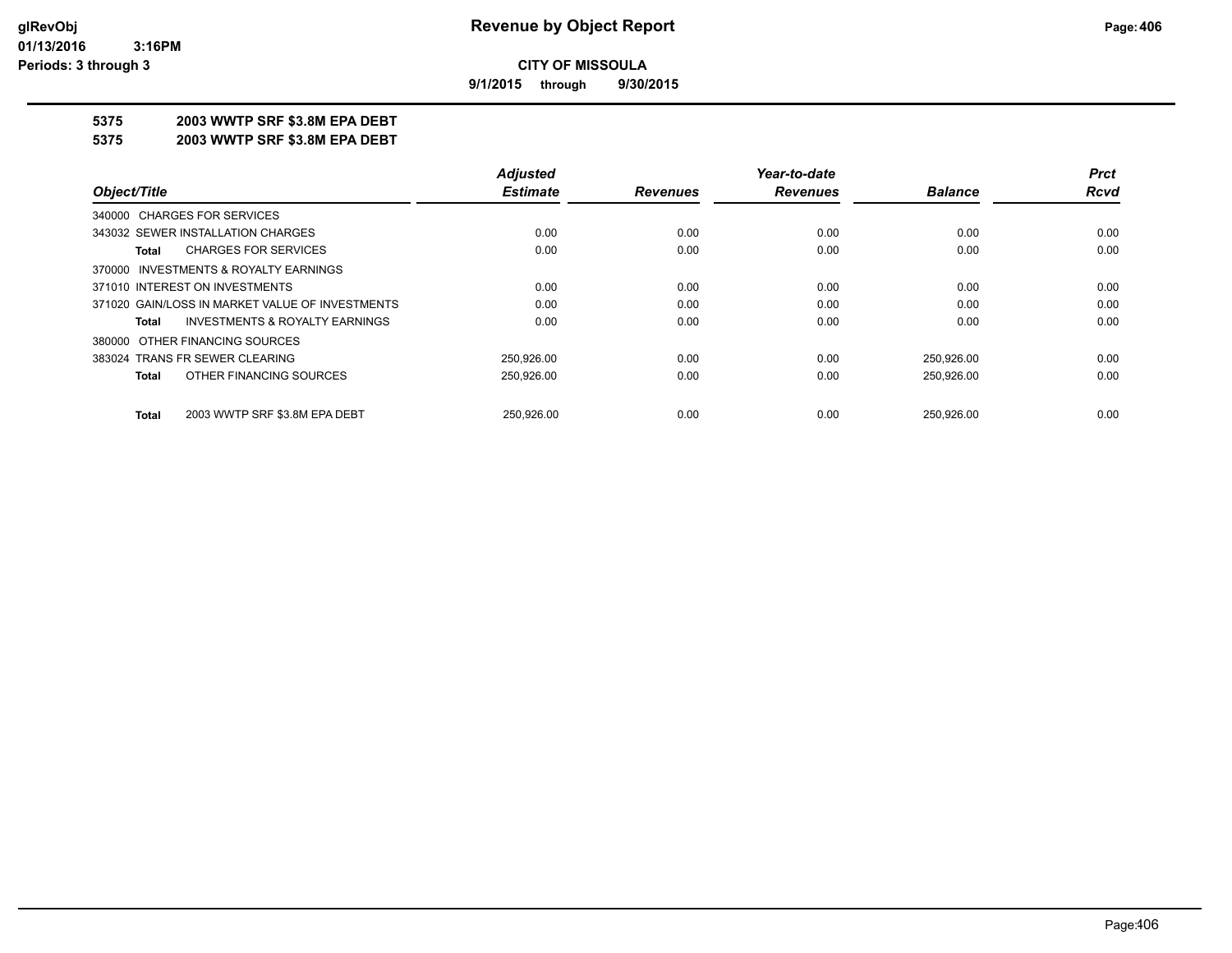**9/1/2015 through 9/30/2015**

## **5375 2003 WWTP SRF \$3.8M EPA DEBT**

| Object/Title                                   | <b>Adjusted</b><br><b>Estimate</b> | <b>Revenues</b> | Year-to-date<br><b>Revenues</b> | <b>Balance</b> | <b>Prct</b><br><b>Rcvd</b> |
|------------------------------------------------|------------------------------------|-----------------|---------------------------------|----------------|----------------------------|
|                                                |                                    |                 |                                 |                |                            |
| <b>CHARGES FOR SERVICES</b><br>340000          |                                    |                 |                                 |                |                            |
| 343032 SEWER INSTALLATION CHARGES              | 0.00                               | 0.00            | 0.00                            | 0.00           | 0.00                       |
| <b>CHARGES FOR SERVICES</b><br>Total           | 0.00                               | 0.00            | 0.00                            | 0.00           | 0.00                       |
| 370000 INVESTMENTS & ROYALTY EARNINGS          |                                    |                 |                                 |                |                            |
| 371010 INTEREST ON INVESTMENTS                 | 0.00                               | 0.00            | 0.00                            | 0.00           | 0.00                       |
| 371020 GAIN/LOSS IN MARKET VALUE OF INVESTMENT | 0.00                               | 0.00            | 0.00                            | 0.00           | 0.00                       |
| INVESTMENTS & ROYALTY EARNINGS<br>Total        | 0.00                               | 0.00            | 0.00                            | 0.00           | 0.00                       |
| 380000 OTHER FINANCING SOURCES                 |                                    |                 |                                 |                |                            |
| 383024 TRANS FR SEWER CLEARING                 | 250.926.00                         | 0.00            | 0.00                            | 250,926.00     | 0.00                       |
| OTHER FINANCING SOURCES<br>Total               | 250,926.00                         | 0.00            | 0.00                            | 250,926.00     | 0.00                       |
| 2003 WWTP SRF \$3.8M EPA DEBT<br>Total         | 250.926.00                         | 0.00            | 0.00                            | 250.926.00     | 0.00                       |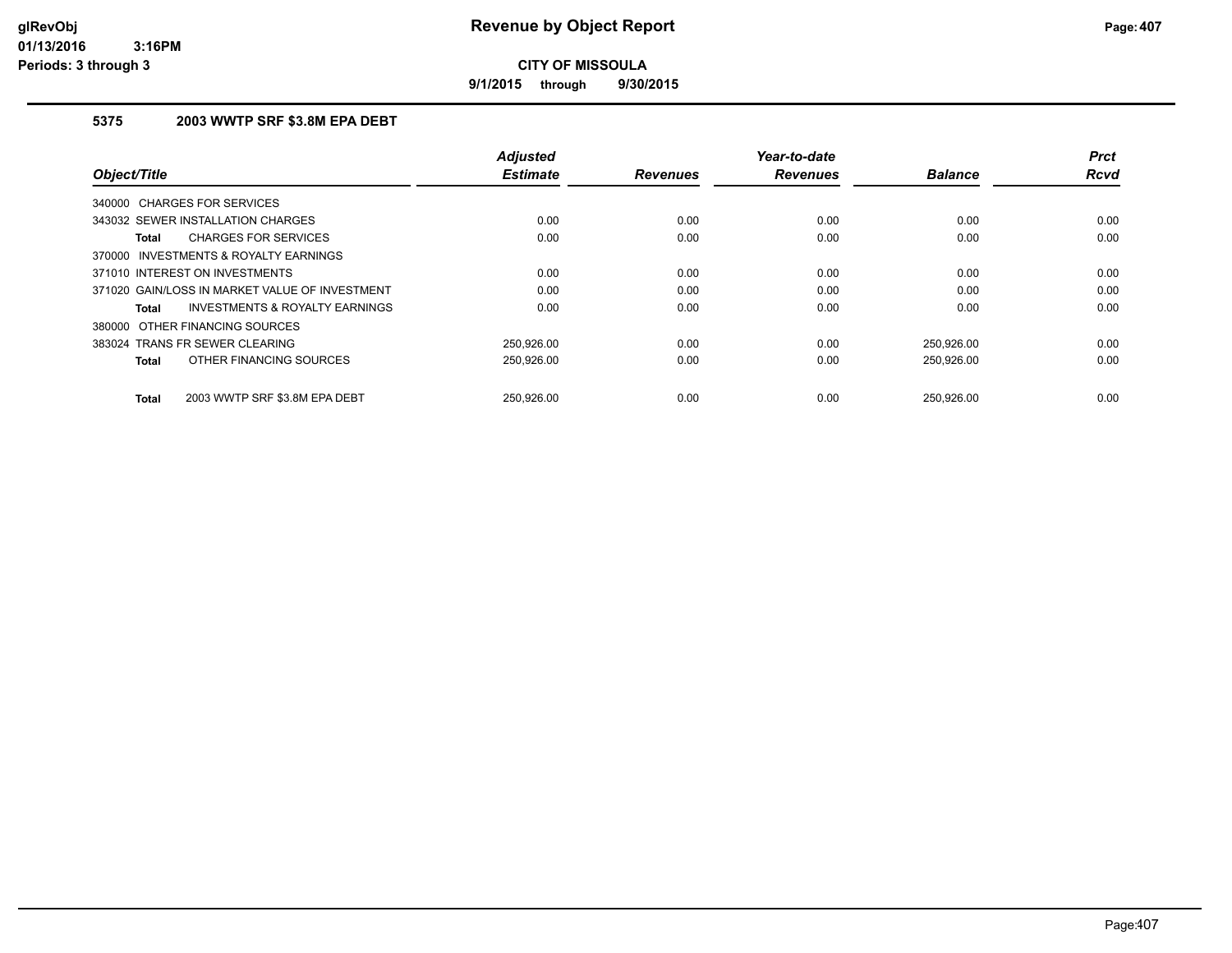**9/1/2015 through 9/30/2015**

# **5376 2003 WWTP SRF \$3.8M EPA RESERVE**

#### **5376 2003 WWTP SRF \$3.8M EPA RESERVE**

|                                                    | <b>Adjusted</b> |                 | Year-to-date    |                | <b>Prct</b> |
|----------------------------------------------------|-----------------|-----------------|-----------------|----------------|-------------|
| Object/Title                                       | <b>Estimate</b> | <b>Revenues</b> | <b>Revenues</b> | <b>Balance</b> | <b>Rcvd</b> |
| MISCELLANEOUS REVENUES<br>360000                   |                 |                 |                 |                |             |
| 360000 MISCELLANEOUS REVENUES                      | 0.00            | 0.00            | 0.00            | 0.00           | 0.00        |
| 360010 MISCELLANEOUS                               | 0.00            | 0.00            | 0.00            | 0.00           | 0.00        |
| MISCELLANEOUS REVENUES<br><b>Total</b>             | 0.00            | 0.00            | 0.00            | 0.00           | 0.00        |
| INVESTMENTS & ROYALTY EARNINGS<br>370000           |                 |                 |                 |                |             |
| 371010 INTEREST ON INVESTMENTS                     | 0.00            | 0.00            | 0.00            | 0.00           | 0.00        |
| 371020 GAIN/LOSS IN MARKET VALUE OF INVESTMENTS    | 0.00            | 0.00            | 0.00            | 0.00           | 0.00        |
| <b>INVESTMENTS &amp; ROYALTY EARNINGS</b><br>Total | 0.00            | 0.00            | 0.00            | 0.00           | 0.00        |
| 380000 OTHER FINANCING SOURCES                     |                 |                 |                 |                |             |
| 381002 SRF LOAN                                    | 0.00            | 0.00            | 0.00            | 0.00           | 0.00        |
| 383042 TRANSFERS FROM OTHER FUNDS                  | 146.00          | 0.00            | 0.00            | 146.00         | 0.00        |
| OTHER FINANCING SOURCES<br><b>Total</b>            | 146.00          | 0.00            | 0.00            | 146.00         | 0.00        |
| 2003 WWTP SRF \$3.8M EPA RESERVE<br><b>Total</b>   | 146.00          | 0.00            | 0.00            | 146.00         | 0.00        |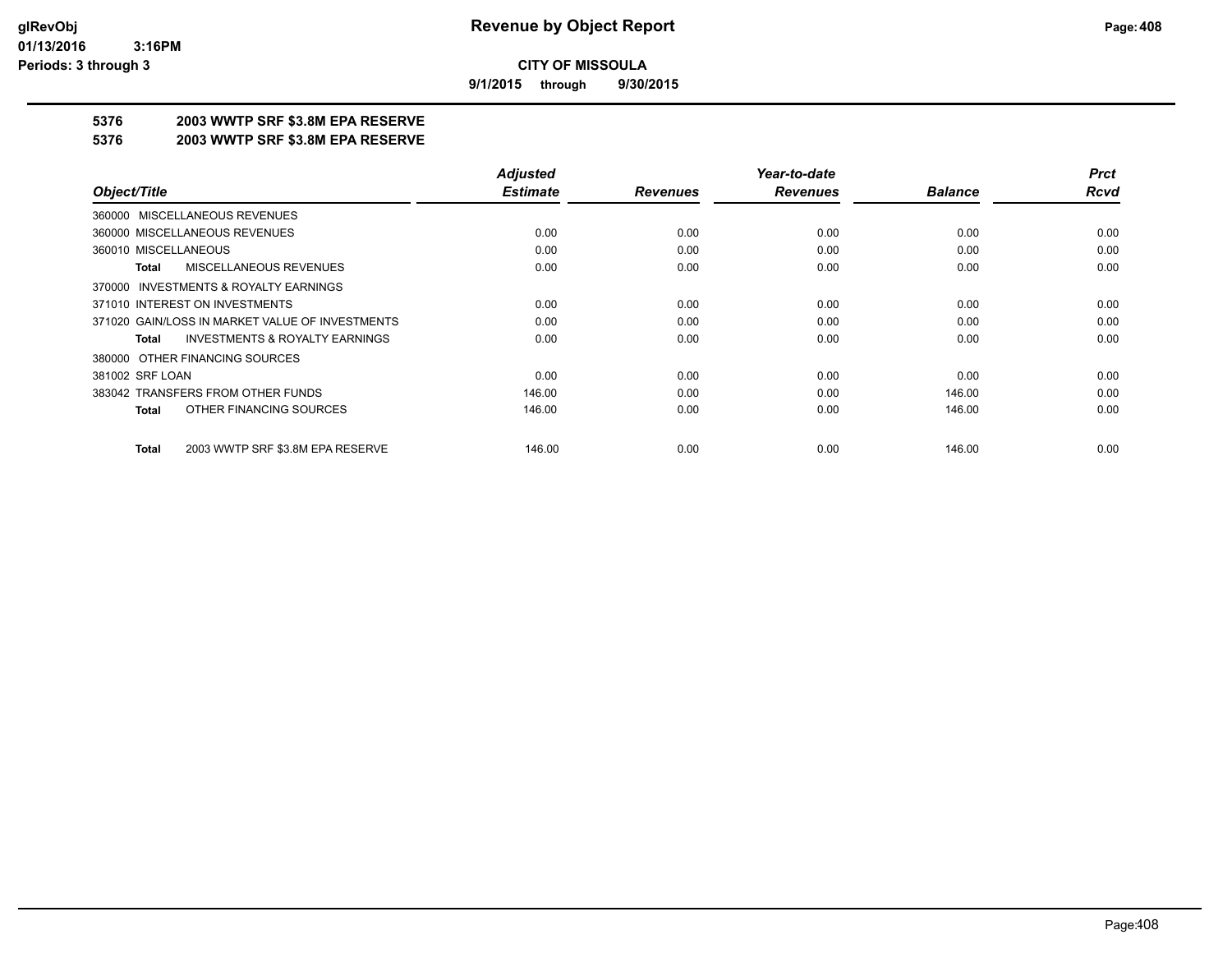**9/1/2015 through 9/30/2015**

## **5376 2003 WWTP SRF \$3.8M EPA RESERVE**

|                                                           | <b>Adjusted</b> |                 | Year-to-date    |                | <b>Prct</b> |
|-----------------------------------------------------------|-----------------|-----------------|-----------------|----------------|-------------|
| Object/Title                                              | <b>Estimate</b> | <b>Revenues</b> | <b>Revenues</b> | <b>Balance</b> | <b>Rcvd</b> |
| 360000 MISCELLANEOUS REVENUES                             |                 |                 |                 |                |             |
| 360000 MISCELLANEOUS REVENUES                             | 0.00            | 0.00            | 0.00            | 0.00           | 0.00        |
| 360010 MISCELLANEOUS                                      | 0.00            | 0.00            | 0.00            | 0.00           | 0.00        |
| <b>MISCELLANEOUS REVENUES</b><br><b>Total</b>             | 0.00            | 0.00            | 0.00            | 0.00           | 0.00        |
| 370000 INVESTMENTS & ROYALTY EARNINGS                     |                 |                 |                 |                |             |
| 371010 INTEREST ON INVESTMENTS                            | 0.00            | 0.00            | 0.00            | 0.00           | 0.00        |
| 371020 GAIN/LOSS IN MARKET VALUE OF INVESTMENT            | 0.00            | 0.00            | 0.00            | 0.00           | 0.00        |
| <b>INVESTMENTS &amp; ROYALTY EARNINGS</b><br><b>Total</b> | 0.00            | 0.00            | 0.00            | 0.00           | 0.00        |
| 380000 OTHER FINANCING SOURCES                            |                 |                 |                 |                |             |
| 381002 SRF LOAN                                           | 0.00            | 0.00            | 0.00            | 0.00           | 0.00        |
| 383042 TRANSFERS FROM OTHER FUNDS                         | 146.00          | 0.00            | 0.00            | 146.00         | 0.00        |
| OTHER FINANCING SOURCES<br><b>Total</b>                   | 146.00          | 0.00            | 0.00            | 146.00         | 0.00        |
| 2003 WWTP SRF \$3.8M EPA RESERVE<br><b>Total</b>          | 146.00          | 0.00            | 0.00            | 146.00         | 0.00        |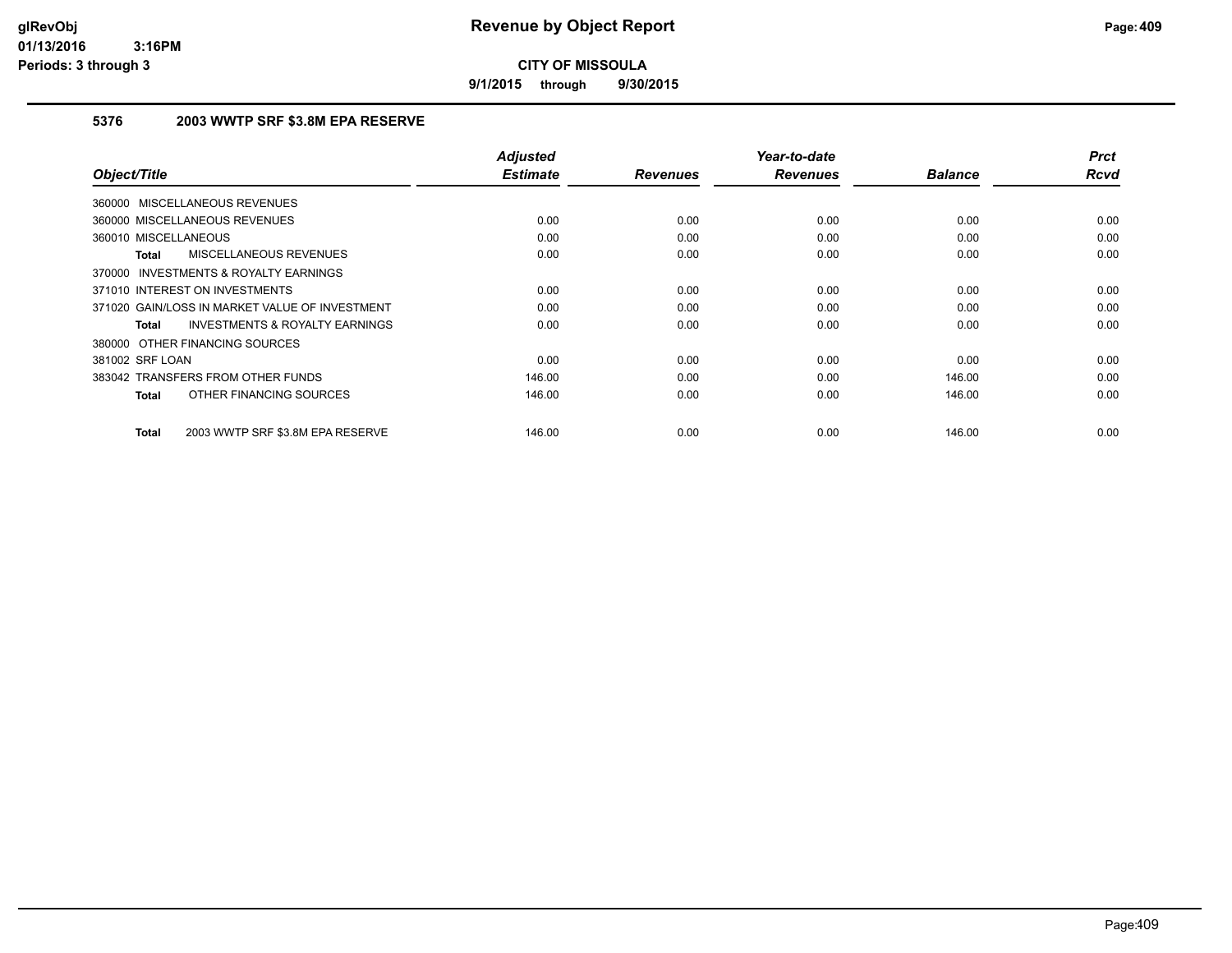**9/1/2015 through 9/30/2015**

# **5377 2004 WWTP \$3.023 LOAN DEBT SERVICE**

## **5377 2004 WWTP \$3.023 LOAN DEBT SERVICE**

|                                                     | <b>Adjusted</b> |                 | Year-to-date    |                | <b>Prct</b> |
|-----------------------------------------------------|-----------------|-----------------|-----------------|----------------|-------------|
| Object/Title                                        | <b>Estimate</b> | <b>Revenues</b> | <b>Revenues</b> | <b>Balance</b> | Rcvd        |
| 340000 CHARGES FOR SERVICES                         |                 |                 |                 |                |             |
| 343032 SEWER INSTALLATION CHARGES                   | 0.00            | 0.00            | 0.00            | 0.00           | 0.00        |
| <b>CHARGES FOR SERVICES</b><br>Total                | 0.00            | 0.00            | 0.00            | 0.00           | 0.00        |
| INVESTMENTS & ROYALTY EARNINGS<br>370000            |                 |                 |                 |                |             |
| 371010 INTEREST ON INVESTMENTS                      | 0.00            | 0.00            | 0.00            | 0.00           | 0.00        |
| 371020 GAIN/LOSS IN MARKET VALUE OF INVESTMENTS     | 0.00            | 0.00            | 0.00            | 0.00           | 0.00        |
| <b>INVESTMENTS &amp; ROYALTY EARNINGS</b><br>Total  | 0.00            | 0.00            | 0.00            | 0.00           | 0.00        |
| OTHER FINANCING SOURCES<br>380000                   |                 |                 |                 |                |             |
| 383024 TRANS FR SEWER CLEARING                      | 244.006.00      | 0.00            | 0.00            | 244.006.00     | 0.00        |
| OTHER FINANCING SOURCES<br><b>Total</b>             | 244,006.00      | 0.00            | 0.00            | 244,006.00     | 0.00        |
| 2004 WWTP \$3.023 LOAN DEBT SERVICE<br><b>Total</b> | 244.006.00      | 0.00            | 0.00            | 244.006.00     | 0.00        |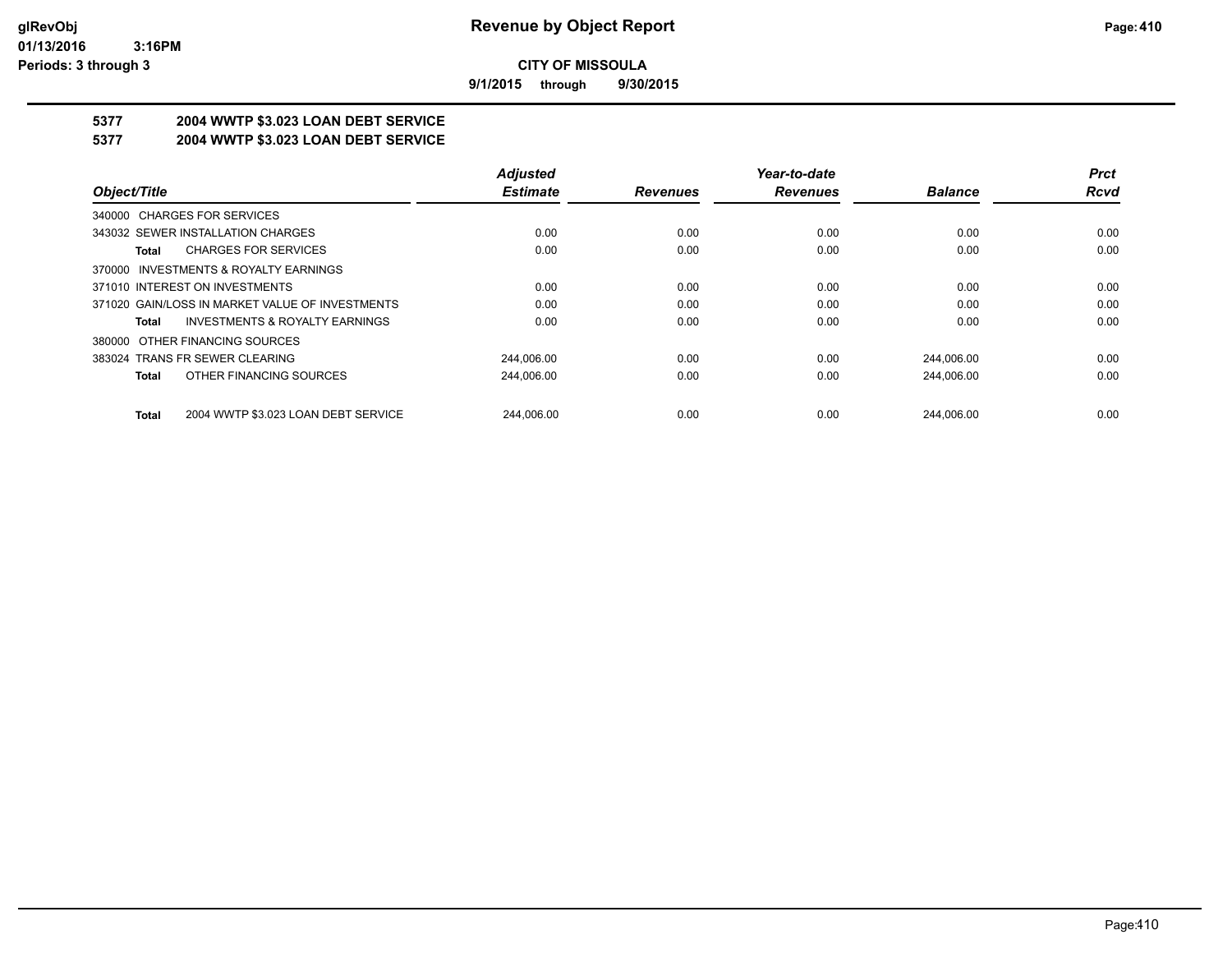**9/1/2015 through 9/30/2015**

## **5377 2004 WWTP \$3.023 LOAN DEBT SERVICE**

|                                                           | <b>Adjusted</b> |                 | Year-to-date    |                | <b>Prct</b> |
|-----------------------------------------------------------|-----------------|-----------------|-----------------|----------------|-------------|
| Object/Title                                              | <b>Estimate</b> | <b>Revenues</b> | <b>Revenues</b> | <b>Balance</b> | Rcvd        |
| 340000 CHARGES FOR SERVICES                               |                 |                 |                 |                |             |
| 343032 SEWER INSTALLATION CHARGES                         | 0.00            | 0.00            | 0.00            | 0.00           | 0.00        |
| <b>CHARGES FOR SERVICES</b><br><b>Total</b>               | 0.00            | 0.00            | 0.00            | 0.00           | 0.00        |
| 370000 INVESTMENTS & ROYALTY EARNINGS                     |                 |                 |                 |                |             |
| 371010 INTEREST ON INVESTMENTS                            | 0.00            | 0.00            | 0.00            | 0.00           | 0.00        |
| 371020 GAIN/LOSS IN MARKET VALUE OF INVESTMENT            | 0.00            | 0.00            | 0.00            | 0.00           | 0.00        |
| <b>INVESTMENTS &amp; ROYALTY EARNINGS</b><br><b>Total</b> | 0.00            | 0.00            | 0.00            | 0.00           | 0.00        |
| 380000 OTHER FINANCING SOURCES                            |                 |                 |                 |                |             |
| 383024 TRANS FR SEWER CLEARING                            | 244.006.00      | 0.00            | 0.00            | 244,006.00     | 0.00        |
| OTHER FINANCING SOURCES<br><b>Total</b>                   | 244,006.00      | 0.00            | 0.00            | 244.006.00     | 0.00        |
| 2004 WWTP \$3.023 LOAN DEBT SERVICE<br><b>Total</b>       | 244.006.00      | 0.00            | 0.00            | 244.006.00     | 0.00        |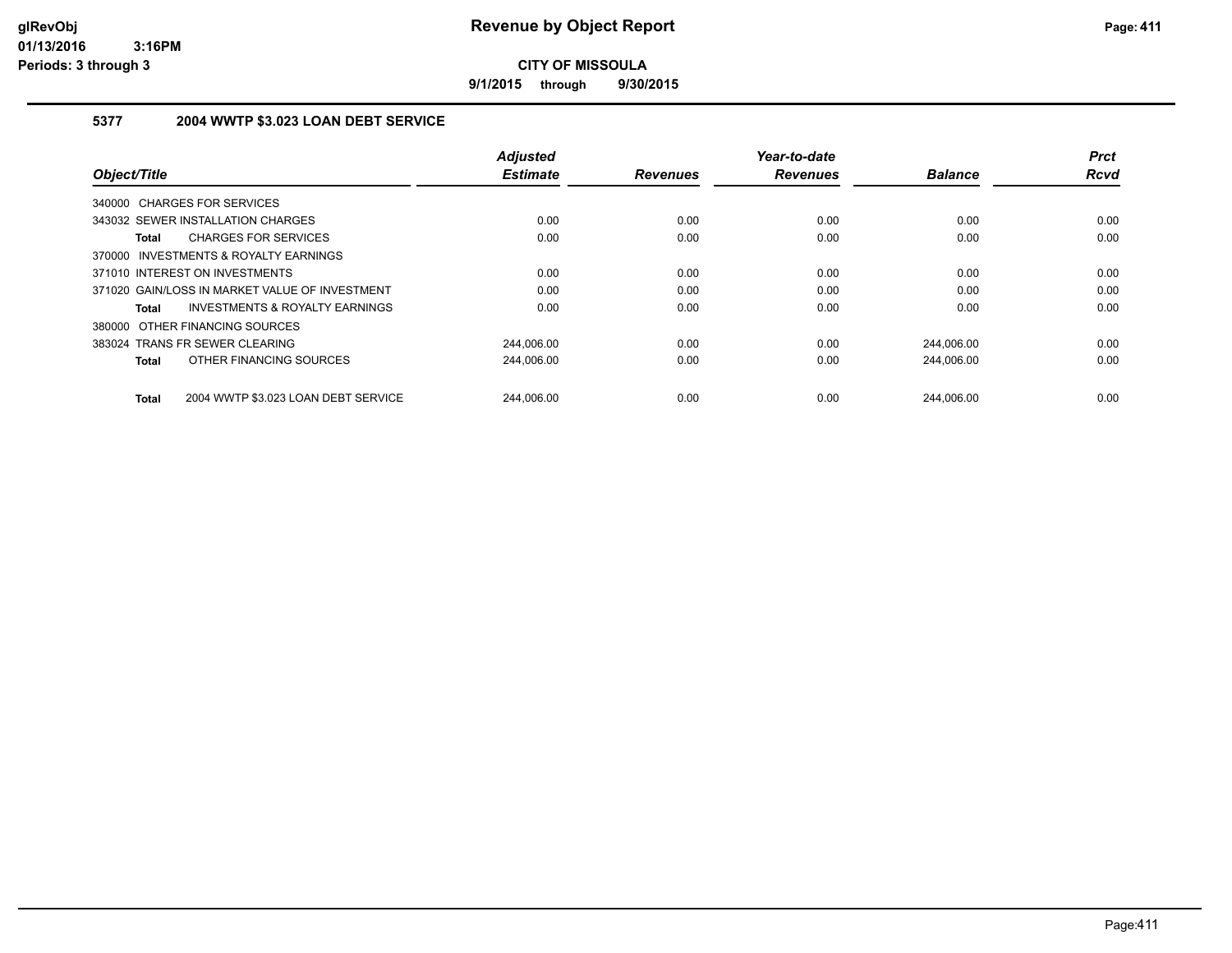**9/1/2015 through 9/30/2015**

## **5378 2004 WWTP \$3.023 LOAN RESERVE**

#### **5378 2004 WWTP \$3.023 LOAN RESERVE**

|                                                    | <b>Adjusted</b> |                 | Year-to-date    |                | <b>Prct</b> |
|----------------------------------------------------|-----------------|-----------------|-----------------|----------------|-------------|
| Object/Title                                       | <b>Estimate</b> | <b>Revenues</b> | <b>Revenues</b> | <b>Balance</b> | <b>Rcvd</b> |
| 360000 MISCELLANEOUS REVENUES                      |                 |                 |                 |                |             |
| 360000 MISCELLANEOUS REVENUES                      | 0.00            | 0.00            | 0.00            | 0.00           | 0.00        |
| MISCELLANEOUS REVENUES<br>Total                    | 0.00            | 0.00            | 0.00            | 0.00           | 0.00        |
| 370000 INVESTMENTS & ROYALTY EARNINGS              |                 |                 |                 |                |             |
| 371010 INTEREST ON INVESTMENTS                     | 0.00            | 0.00            | 0.00            | 0.00           | 0.00        |
| 371020 GAIN/LOSS IN MARKET VALUE OF INVESTMENTS    | 0.00            | 0.00            | 0.00            | 0.00           | 0.00        |
| <b>INVESTMENTS &amp; ROYALTY EARNINGS</b><br>Total | 0.00            | 0.00            | 0.00            | 0.00           | 0.00        |
| 380000 OTHER FINANCING SOURCES                     |                 |                 |                 |                |             |
| 381002 SRF LOAN                                    | 0.00            | 0.00            | 0.00            | 0.00           | 0.00        |
| 383024 TRANS FR SEWER CLEARING                     | 0.00            | 0.00            | 0.00            | 0.00           | 0.00        |
| 383042 TRANSFERS FROM OTHER FUNDS                  | 0.00            | 0.00            | 0.00            | 0.00           | 0.00        |
| OTHER FINANCING SOURCES<br>Total                   | 0.00            | 0.00            | 0.00            | 0.00           | 0.00        |
|                                                    |                 |                 |                 |                |             |
| 2004 WWTP \$3.023 LOAN RESERVE<br>Total            | 0.00            | 0.00            | 0.00            | 0.00           | 0.00        |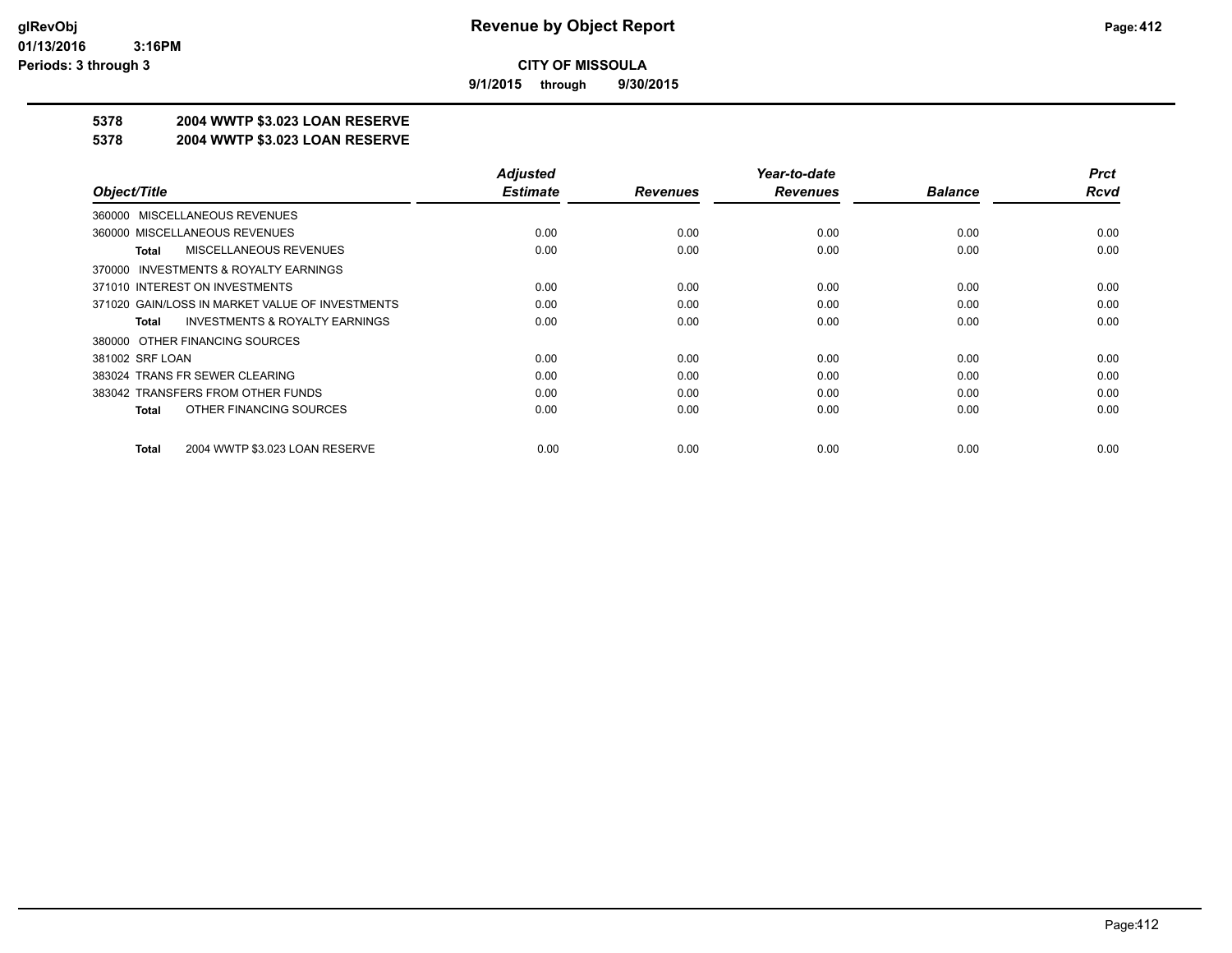**9/1/2015 through 9/30/2015**

## **5378 2004 WWTP \$3.023 LOAN RESERVE**

| Object/Title                                       | <b>Adjusted</b><br><b>Estimate</b> | <b>Revenues</b> | Year-to-date<br><b>Revenues</b> | <b>Balance</b> | <b>Prct</b><br><b>Rcvd</b> |
|----------------------------------------------------|------------------------------------|-----------------|---------------------------------|----------------|----------------------------|
|                                                    |                                    |                 |                                 |                |                            |
| <b>MISCELLANEOUS REVENUES</b><br>360000            |                                    |                 |                                 |                |                            |
| 360000 MISCELLANEOUS REVENUES                      | 0.00                               | 0.00            | 0.00                            | 0.00           | 0.00                       |
| MISCELLANEOUS REVENUES<br><b>Total</b>             | 0.00                               | 0.00            | 0.00                            | 0.00           | 0.00                       |
| INVESTMENTS & ROYALTY EARNINGS<br>370000           |                                    |                 |                                 |                |                            |
| 371010 INTEREST ON INVESTMENTS                     | 0.00                               | 0.00            | 0.00                            | 0.00           | 0.00                       |
| 371020 GAIN/LOSS IN MARKET VALUE OF INVESTMENT     | 0.00                               | 0.00            | 0.00                            | 0.00           | 0.00                       |
| <b>INVESTMENTS &amp; ROYALTY EARNINGS</b><br>Total | 0.00                               | 0.00            | 0.00                            | 0.00           | 0.00                       |
| 380000 OTHER FINANCING SOURCES                     |                                    |                 |                                 |                |                            |
| 381002 SRF LOAN                                    | 0.00                               | 0.00            | 0.00                            | 0.00           | 0.00                       |
| 383024 TRANS FR SEWER CLEARING                     | 0.00                               | 0.00            | 0.00                            | 0.00           | 0.00                       |
| 383042 TRANSFERS FROM OTHER FUNDS                  | 0.00                               | 0.00            | 0.00                            | 0.00           | 0.00                       |
| OTHER FINANCING SOURCES<br><b>Total</b>            | 0.00                               | 0.00            | 0.00                            | 0.00           | 0.00                       |
| 2004 WWTP \$3.023 LOAN RESERVE<br><b>Total</b>     | 0.00                               | 0.00            | 0.00                            | 0.00           | 0.00                       |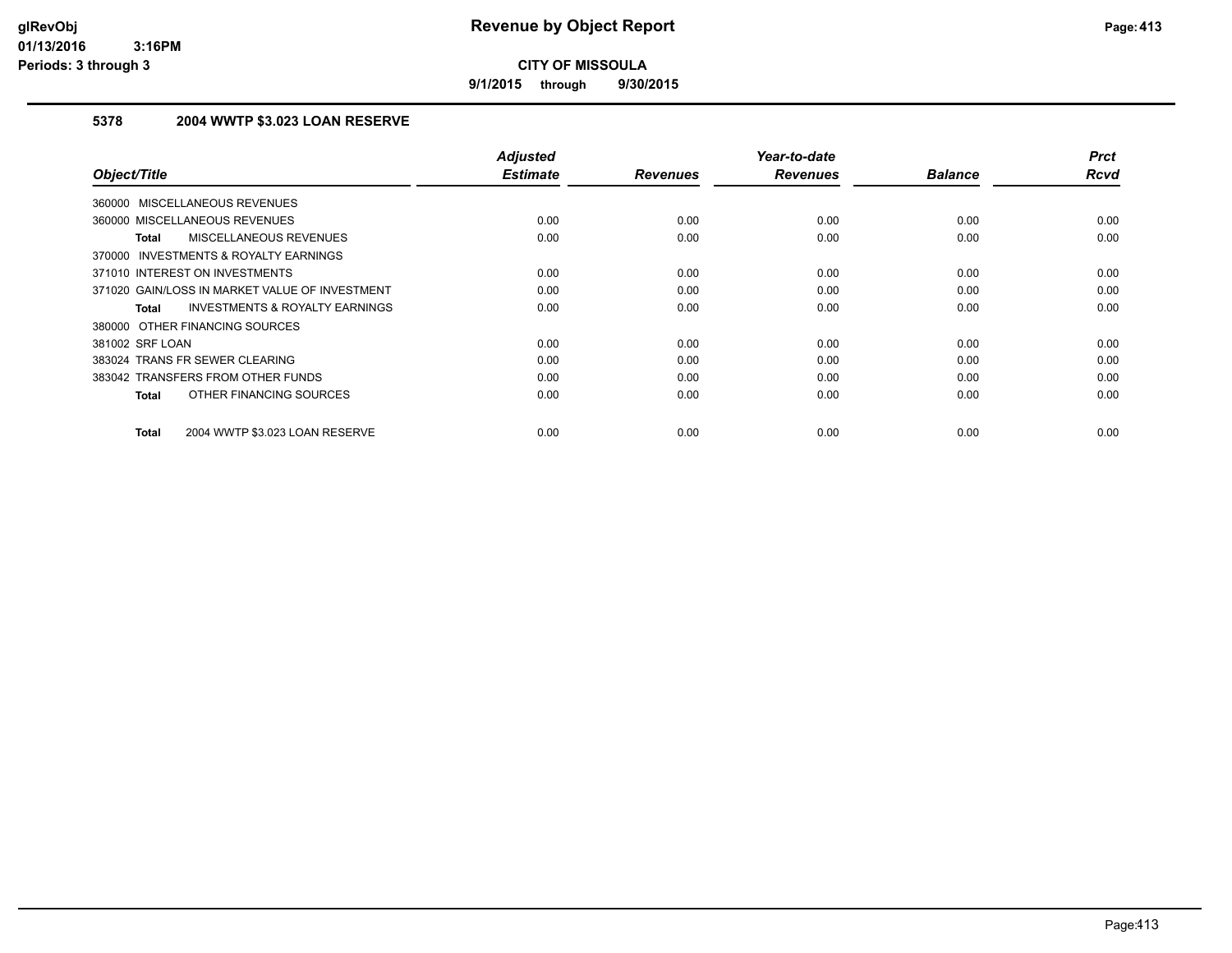**9/1/2015 through 9/30/2015**

# **5379 2005 BRICH/BRDY/LIN/GIL SRF DEBT**

**5379 2005 BRICH/BRDY/LIN/GIL SRF DEBT**

|                                                  | <b>Adjusted</b> |                 | Year-to-date    |                | <b>Prct</b> |
|--------------------------------------------------|-----------------|-----------------|-----------------|----------------|-------------|
| Object/Title                                     | <b>Estimate</b> | <b>Revenues</b> | <b>Revenues</b> | <b>Balance</b> | <b>Rcvd</b> |
| 370000 INVESTMENTS & ROYALTY EARNINGS            |                 |                 |                 |                |             |
| 371010 INTEREST ON INVESTMENTS                   | 0.00            | 0.00            | 0.00            | 0.00           | 0.00        |
| 371020 GAIN/LOSS IN MARKET VALUE OF INVESTMENTS  | 0.00            | 0.00            | 0.00            | 0.00           | 0.00        |
| INVESTMENTS & ROYALTY EARNINGS<br><b>Total</b>   | 0.00            | 0.00            | 0.00            | 0.00           | 0.00        |
| 380000 OTHER FINANCING SOURCES                   |                 |                 |                 |                |             |
| 383024 TRANS FR SEWER CLEARING                   | 109.443.00      | 0.00            | 0.00            | 109.443.00     | 0.00        |
| OTHER FINANCING SOURCES<br><b>Total</b>          | 109.443.00      | 0.00            | 0.00            | 109.443.00     | 0.00        |
| <b>Total</b><br>2005 BRICH/BRDY/LIN/GIL SRF DEBT | 109.443.00      | 0.00            | 0.00            | 109.443.00     | 0.00        |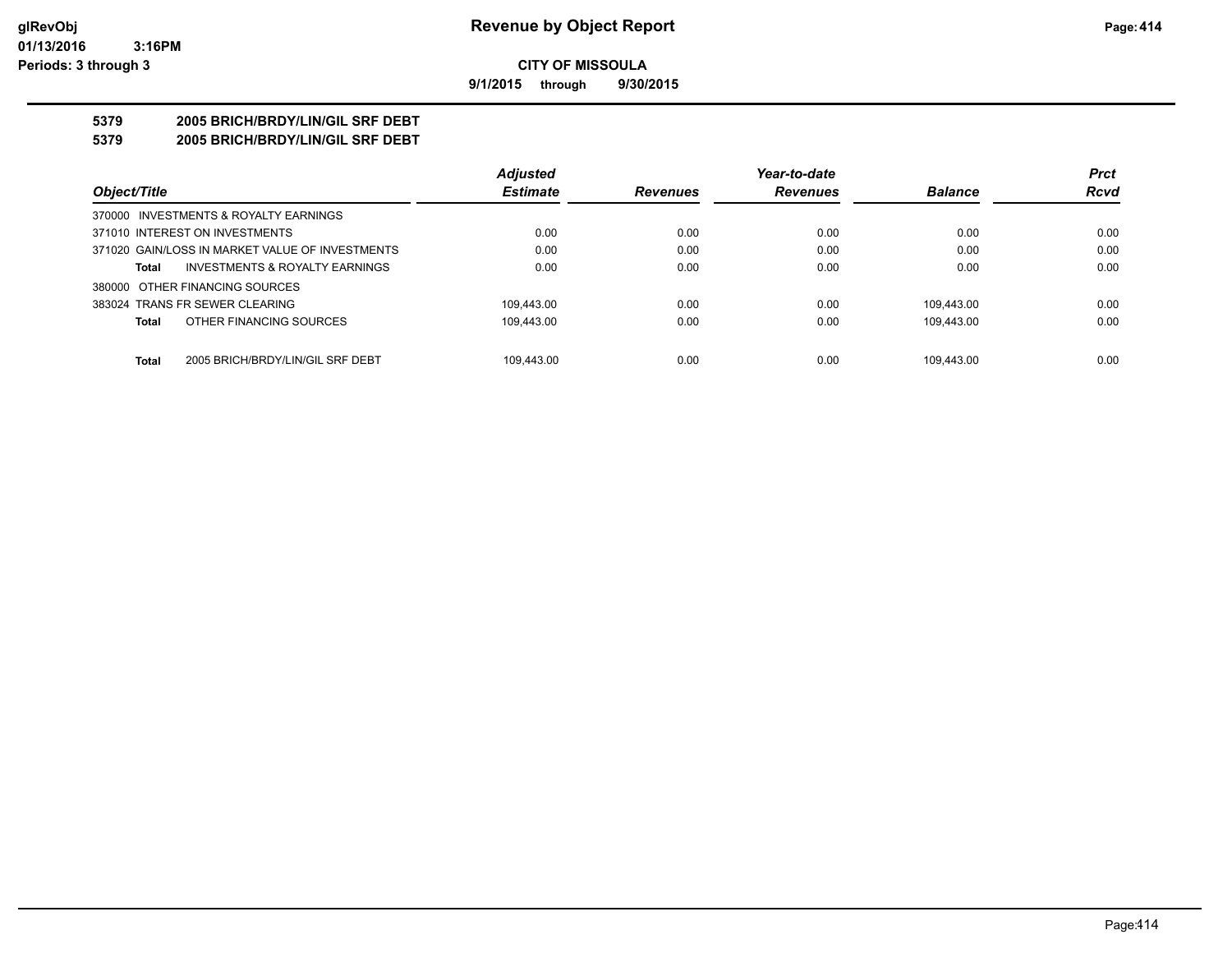**9/1/2015 through 9/30/2015**

### **5379 2005 BRICH/BRDY/LIN/GIL SRF DEBT**

|                                                  | <b>Adjusted</b> |                 | Year-to-date    |                | <b>Prct</b> |
|--------------------------------------------------|-----------------|-----------------|-----------------|----------------|-------------|
| Object/Title                                     | <b>Estimate</b> | <b>Revenues</b> | <b>Revenues</b> | <b>Balance</b> | <b>Rcvd</b> |
| 370000 INVESTMENTS & ROYALTY EARNINGS            |                 |                 |                 |                |             |
| 371010 INTEREST ON INVESTMENTS                   | 0.00            | 0.00            | 0.00            | 0.00           | 0.00        |
| 371020 GAIN/LOSS IN MARKET VALUE OF INVESTMENT   | 0.00            | 0.00            | 0.00            | 0.00           | 0.00        |
| INVESTMENTS & ROYALTY EARNINGS<br><b>Total</b>   | 0.00            | 0.00            | 0.00            | 0.00           | 0.00        |
| 380000 OTHER FINANCING SOURCES                   |                 |                 |                 |                |             |
| 383024 TRANS FR SEWER CLEARING                   | 109.443.00      | 0.00            | 0.00            | 109.443.00     | 0.00        |
| OTHER FINANCING SOURCES<br><b>Total</b>          | 109.443.00      | 0.00            | 0.00            | 109.443.00     | 0.00        |
|                                                  |                 |                 |                 |                |             |
| <b>Total</b><br>2005 BRICH/BRDY/LIN/GIL SRF DEBT | 109.443.00      | 0.00            | 0.00            | 109.443.00     | 0.00        |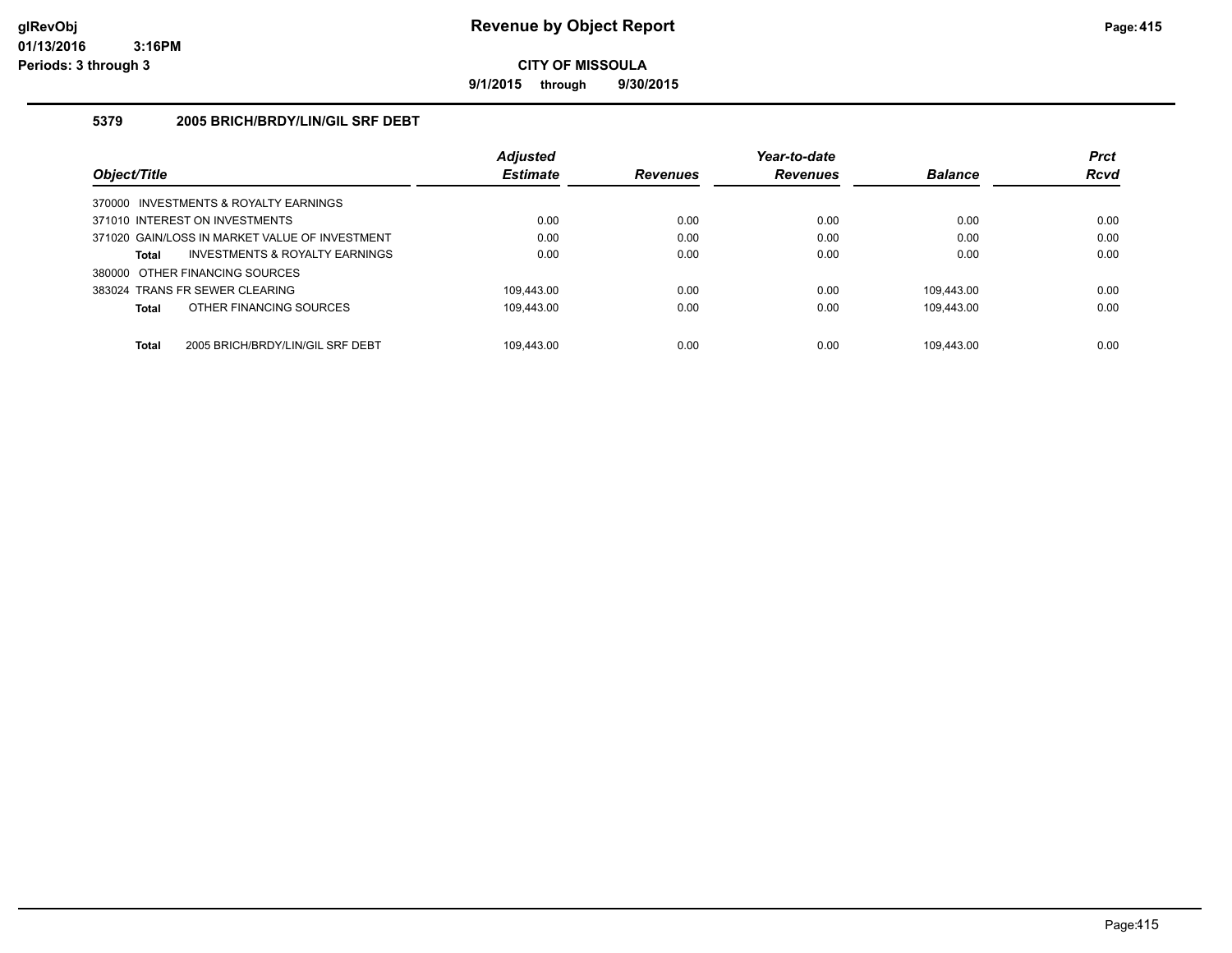**9/1/2015 through 9/30/2015**

#### **5380 BRDWY/BIRCH/GILBERT/LINCOLNWOOD 5380 BRDWY/BIRCH/GILBERT/LINCOLNWOOD**

|                                                    | <b>Adjusted</b> |                 | Year-to-date    |                | <b>Prct</b> |
|----------------------------------------------------|-----------------|-----------------|-----------------|----------------|-------------|
| Object/Title                                       | <b>Estimate</b> | <b>Revenues</b> | <b>Revenues</b> | <b>Balance</b> | <b>Rcvd</b> |
| 370000 INVESTMENTS & ROYALTY EARNINGS              |                 |                 |                 |                |             |
| 371010 INTEREST ON INVESTMENTS                     | 0.00            | 0.00            | 0.00            | 0.00           | 0.00        |
| 371020 GAIN/LOSS IN MARKET VALUE OF INVESTMENTS    | 0.00            | 0.00            | 0.00            | 0.00           | 0.00        |
| <b>INVESTMENTS &amp; ROYALTY EARNINGS</b><br>Total | 0.00            | 0.00            | 0.00            | 0.00           | 0.00        |
| 380000 OTHER FINANCING SOURCES                     |                 |                 |                 |                |             |
| 381002 SRF LOAN                                    | 0.00            | 0.00            | 0.00            | 0.00           | 0.00        |
| 383042 TRANSFERS FROM OTHER FUNDS                  | 203.00          | 0.00            | 0.00            | 203.00         | 0.00        |
| OTHER FINANCING SOURCES<br>Total                   | 203.00          | 0.00            | 0.00            | 203.00         | 0.00        |
|                                                    |                 |                 |                 |                |             |
| BRDWY/BIRCH/GILBERT/LINCOLNWOOD<br><b>Total</b>    | 203.00          | 0.00            | 0.00            | 203.00         | 0.00        |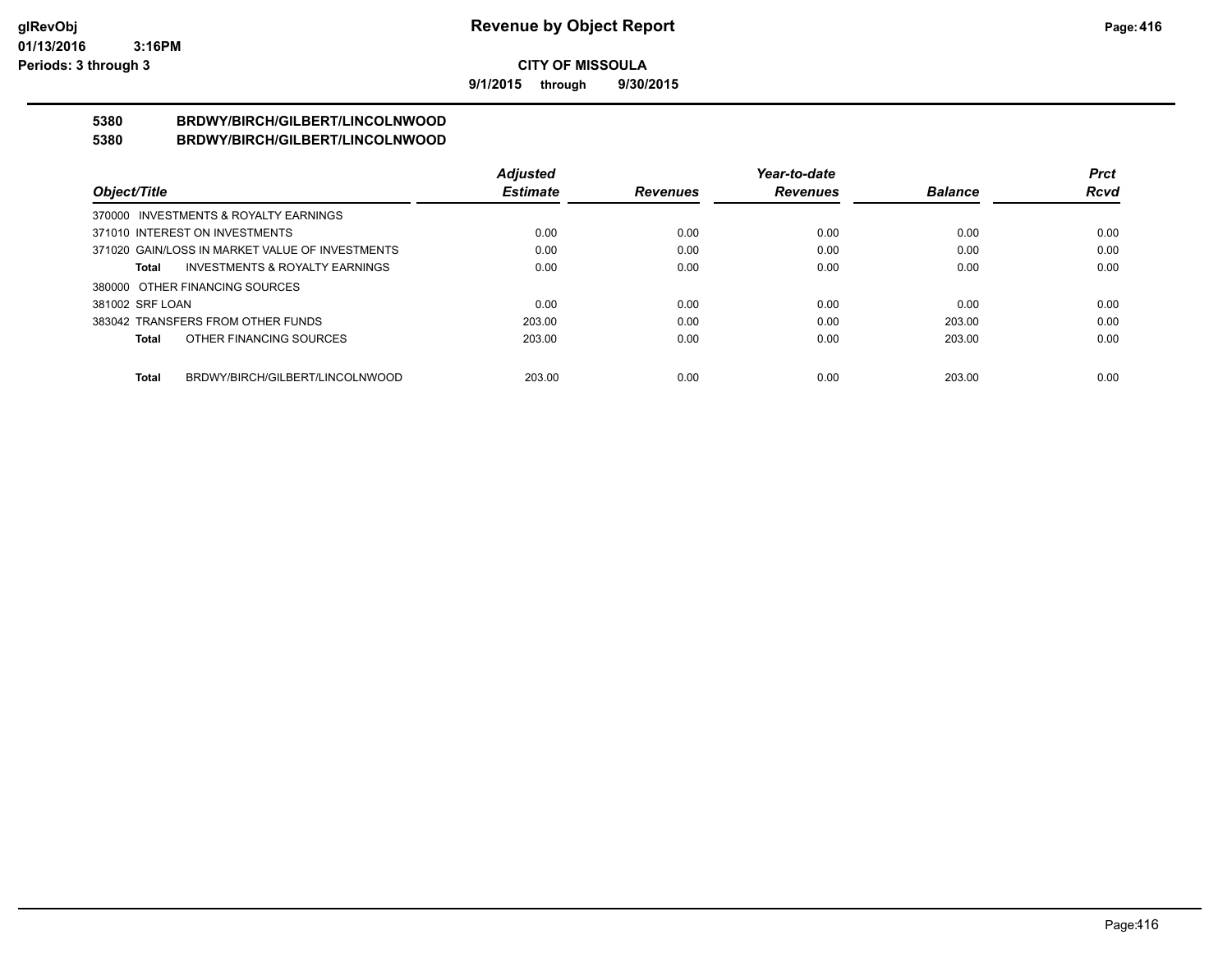**9/1/2015 through 9/30/2015**

#### **5380 BRDWY/BIRCH/GILBERT/LINCOLNWOOD**

|                 |                                                | <b>Adjusted</b> |                 | Year-to-date    |                | <b>Prct</b> |
|-----------------|------------------------------------------------|-----------------|-----------------|-----------------|----------------|-------------|
| Object/Title    |                                                | <b>Estimate</b> | <b>Revenues</b> | <b>Revenues</b> | <b>Balance</b> | Rcvd        |
|                 | 370000 INVESTMENTS & ROYALTY EARNINGS          |                 |                 |                 |                |             |
|                 | 371010 INTEREST ON INVESTMENTS                 | 0.00            | 0.00            | 0.00            | 0.00           | 0.00        |
|                 | 371020 GAIN/LOSS IN MARKET VALUE OF INVESTMENT | 0.00            | 0.00            | 0.00            | 0.00           | 0.00        |
| Total           | INVESTMENTS & ROYALTY EARNINGS                 | 0.00            | 0.00            | 0.00            | 0.00           | 0.00        |
|                 | 380000 OTHER FINANCING SOURCES                 |                 |                 |                 |                |             |
| 381002 SRF LOAN |                                                | 0.00            | 0.00            | 0.00            | 0.00           | 0.00        |
|                 | 383042 TRANSFERS FROM OTHER FUNDS              | 203.00          | 0.00            | 0.00            | 203.00         | 0.00        |
| <b>Total</b>    | OTHER FINANCING SOURCES                        | 203.00          | 0.00            | 0.00            | 203.00         | 0.00        |
| <b>Total</b>    | BRDWY/BIRCH/GILBERT/LINCOLNWOOD                | 203.00          | 0.00            | 0.00            | 203.00         | 0.00        |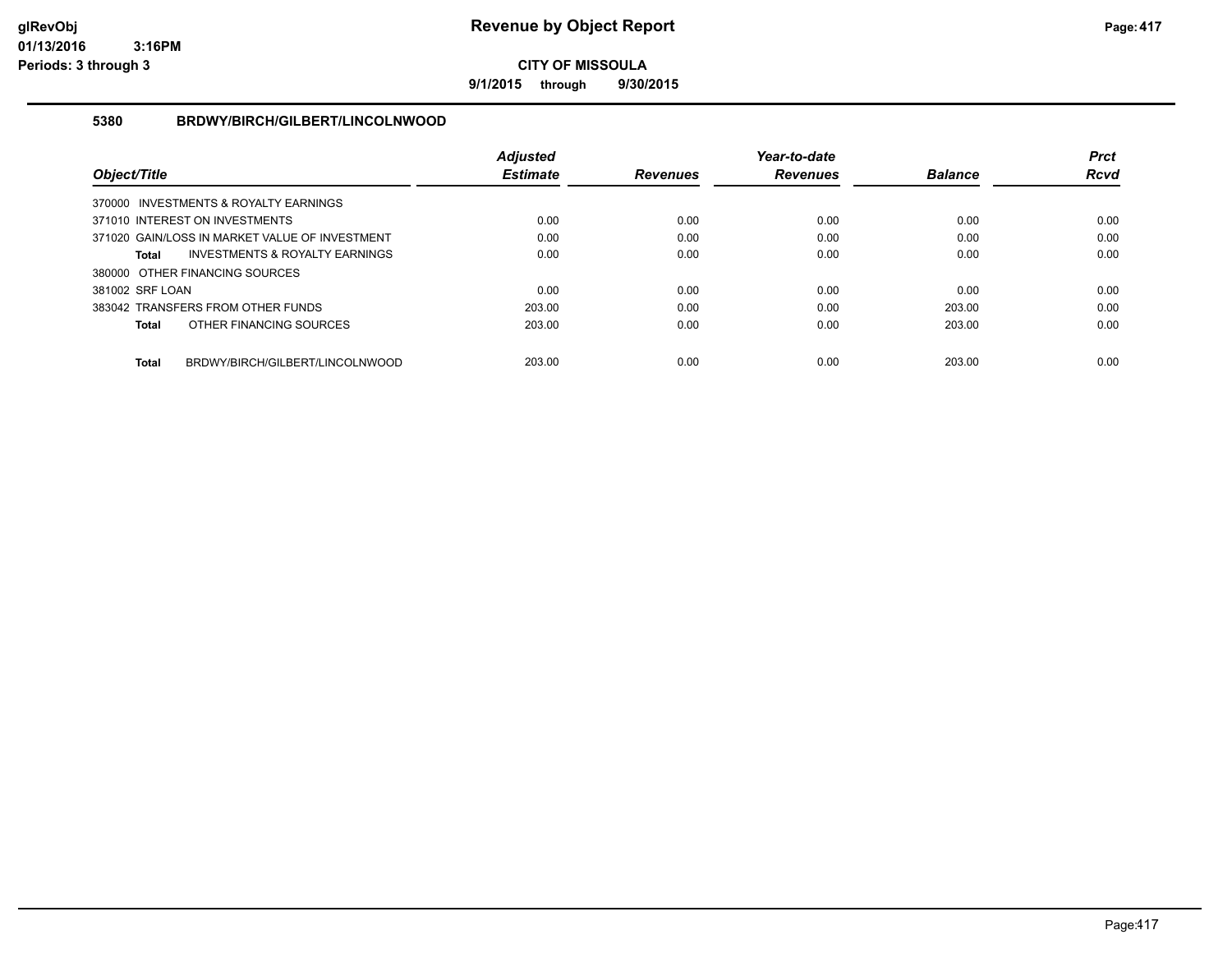**9/1/2015 through 9/30/2015**

# **5382 LINCOLNWOOD PH2 RESERVE FUND**

#### **5382 LINCOLNWOOD PH2 RESERVE FUND**

|                                                    | <b>Adjusted</b> |                 | Year-to-date    |                | <b>Prct</b> |
|----------------------------------------------------|-----------------|-----------------|-----------------|----------------|-------------|
| Object/Title                                       | <b>Estimate</b> | <b>Revenues</b> | <b>Revenues</b> | <b>Balance</b> | <b>Rcvd</b> |
| 370000 INVESTMENTS & ROYALTY EARNINGS              |                 |                 |                 |                |             |
| 371010 INTEREST ON INVESTMENTS                     | 0.00            | 0.00            | 0.00            | 0.00           | 0.00        |
| 371020 GAIN/LOSS IN MARKET VALUE OF INVESTMENTS    | 0.00            | 0.00            | 0.00            | 0.00           | 0.00        |
| <b>INVESTMENTS &amp; ROYALTY EARNINGS</b><br>Total | 0.00            | 0.00            | 0.00            | 0.00           | 0.00        |
| 380000 OTHER FINANCING SOURCES                     |                 |                 |                 |                |             |
| 381002 SRF LOAN                                    | 0.00            | 0.00            | 0.00            | 0.00           | 0.00        |
| 381030 SID BONDS PROCEEDS                          | 0.00            | 0.00            | 0.00            | 0.00           | 0.00        |
| 383024 TRANS FR SEWER CLEARING                     | 0.00            | 0.00            | 0.00            | 0.00           | 0.00        |
| 383042 TRANSFERS FROM OTHER FUNDS                  | 0.00            | 0.00            | 0.00            | 0.00           | 0.00        |
| OTHER FINANCING SOURCES<br><b>Total</b>            | 0.00            | 0.00            | 0.00            | 0.00           | 0.00        |
| LINCOLNWOOD PH2 RESERVE FUND<br><b>Total</b>       | 0.00            | 0.00            | 0.00            | 0.00           | 0.00        |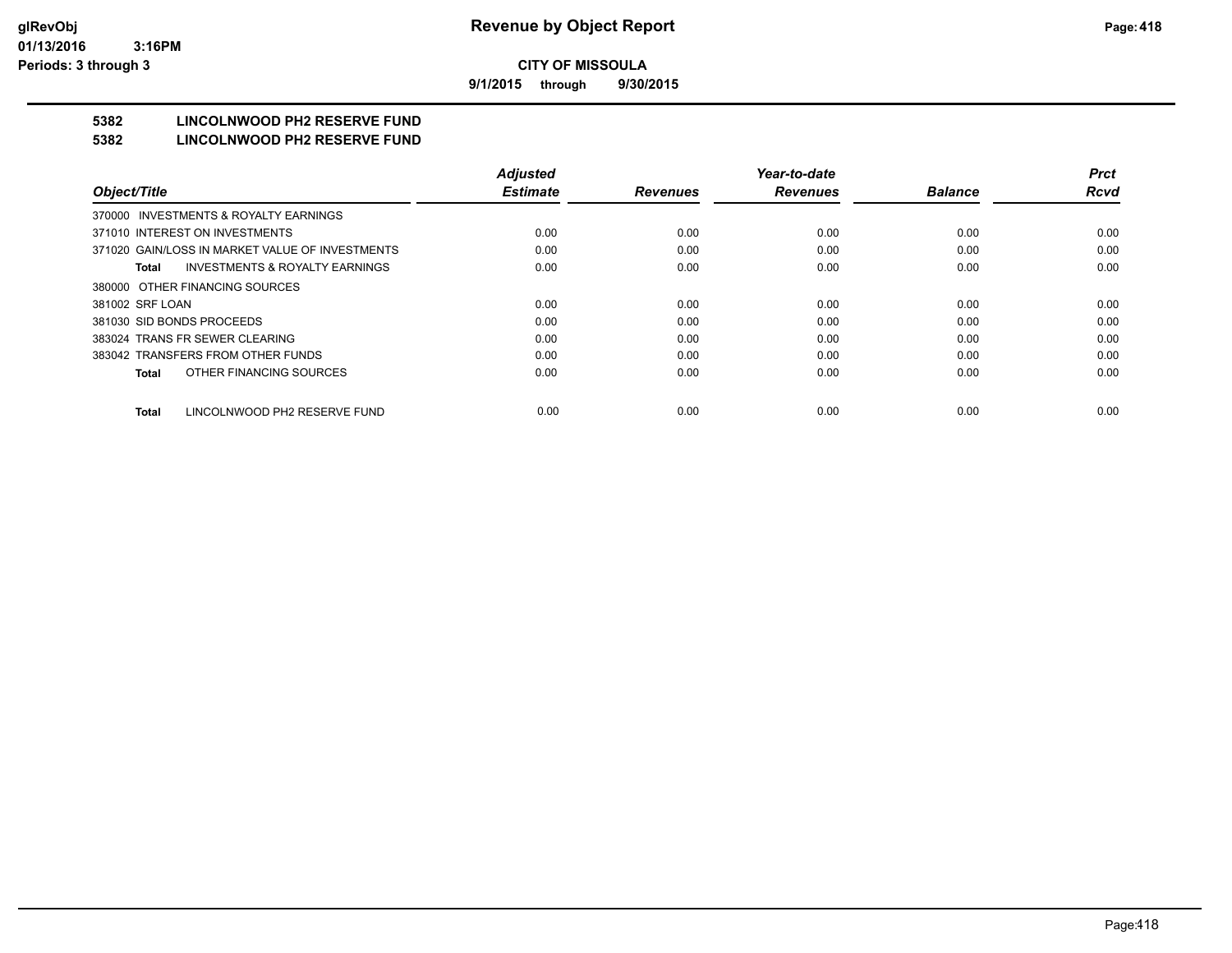**9/1/2015 through 9/30/2015**

## **5382 LINCOLNWOOD PH2 RESERVE FUND**

|                                                           | <b>Adjusted</b> |                 | Year-to-date    |                | Prct        |
|-----------------------------------------------------------|-----------------|-----------------|-----------------|----------------|-------------|
| Object/Title                                              | <b>Estimate</b> | <b>Revenues</b> | <b>Revenues</b> | <b>Balance</b> | <b>Rcvd</b> |
| 370000 INVESTMENTS & ROYALTY EARNINGS                     |                 |                 |                 |                |             |
| 371010 INTEREST ON INVESTMENTS                            | 0.00            | 0.00            | 0.00            | 0.00           | 0.00        |
| 371020 GAIN/LOSS IN MARKET VALUE OF INVESTMENT            | 0.00            | 0.00            | 0.00            | 0.00           | 0.00        |
| <b>INVESTMENTS &amp; ROYALTY EARNINGS</b><br><b>Total</b> | 0.00            | 0.00            | 0.00            | 0.00           | 0.00        |
| 380000 OTHER FINANCING SOURCES                            |                 |                 |                 |                |             |
| 381002 SRF LOAN                                           | 0.00            | 0.00            | 0.00            | 0.00           | 0.00        |
| 381030 SID BONDS PROCEEDS                                 | 0.00            | 0.00            | 0.00            | 0.00           | 0.00        |
| 383024 TRANS FR SEWER CLEARING                            | 0.00            | 0.00            | 0.00            | 0.00           | 0.00        |
| 383042 TRANSFERS FROM OTHER FUNDS                         | 0.00            | 0.00            | 0.00            | 0.00           | 0.00        |
| OTHER FINANCING SOURCES<br><b>Total</b>                   | 0.00            | 0.00            | 0.00            | 0.00           | 0.00        |
| LINCOLNWOOD PH2 RESERVE FUND<br><b>Total</b>              | 0.00            | 0.00            | 0.00            | 0.00           | 0.00        |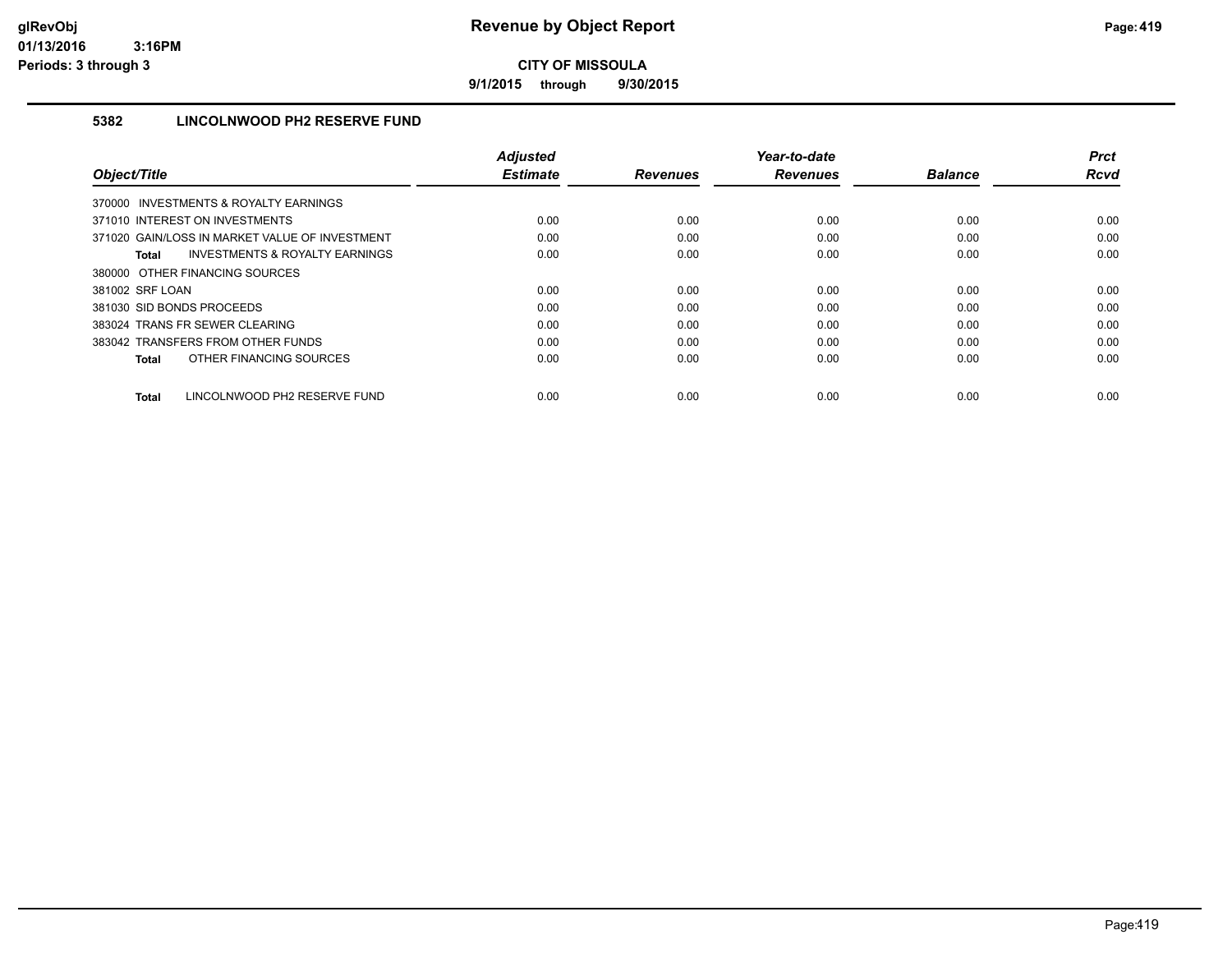**9/1/2015 through 9/30/2015**

# **5383 FY09 RATTLESNAKE SEWER DEBT SVS**

**5383 FY09 RATTLESNAKE SEWER DEBT SVS**

|                                                           | <b>Adjusted</b> |                 | Year-to-date    |                | <b>Prct</b> |
|-----------------------------------------------------------|-----------------|-----------------|-----------------|----------------|-------------|
| Object/Title                                              | <b>Estimate</b> | <b>Revenues</b> | <b>Revenues</b> | <b>Balance</b> | <b>Rcvd</b> |
| 340000 CHARGES FOR SERVICES                               |                 |                 |                 |                |             |
| 343032 SEWER INSTALLATION CHARGES                         | 0.00            | 0.00            | 0.00            | 0.00           | 0.00        |
| <b>CHARGES FOR SERVICES</b><br><b>Total</b>               | 0.00            | 0.00            | 0.00            | 0.00           | 0.00        |
| <b>INVESTMENTS &amp; ROYALTY EARNINGS</b><br>370000       |                 |                 |                 |                |             |
| 371010 INTEREST ON INVESTMENTS                            | 0.00            | 0.00            | 0.00            | 0.00           | 0.00        |
| 371020 GAIN/LOSS IN MARKET VALUE OF INVESTMENTS           | 0.00            | 0.00            | 0.00            | 0.00           | 0.00        |
| <b>INVESTMENTS &amp; ROYALTY EARNINGS</b><br><b>Total</b> | 0.00            | 0.00            | 0.00            | 0.00           | 0.00        |
| OTHER FINANCING SOURCES<br>380000                         |                 |                 |                 |                |             |
| 381002 SRF LOAN                                           | 0.00            | 0.00            | 0.00            | 0.00           | 0.00        |
| 381020 REVENUE BONDS                                      | 0.00            | 0.00            | 0.00            | 0.00           | 0.00        |
| 383024 TRANS FR SEWER CLEARING                            | 30,950.00       | 0.00            | 0.00            | 30,950.00      | 0.00        |
| 383042 TRANSFERS FROM OTHER FUNDS                         | 0.00            | 0.00            | 0.00            | 0.00           | 0.00        |
| OTHER FINANCING SOURCES<br><b>Total</b>                   | 30,950.00       | 0.00            | 0.00            | 30,950.00      | 0.00        |
| <b>FY09 RATTLESNAKE SEWER DEBT SVS</b><br><b>Total</b>    | 30,950.00       | 0.00            | 0.00            | 30,950.00      | 0.00        |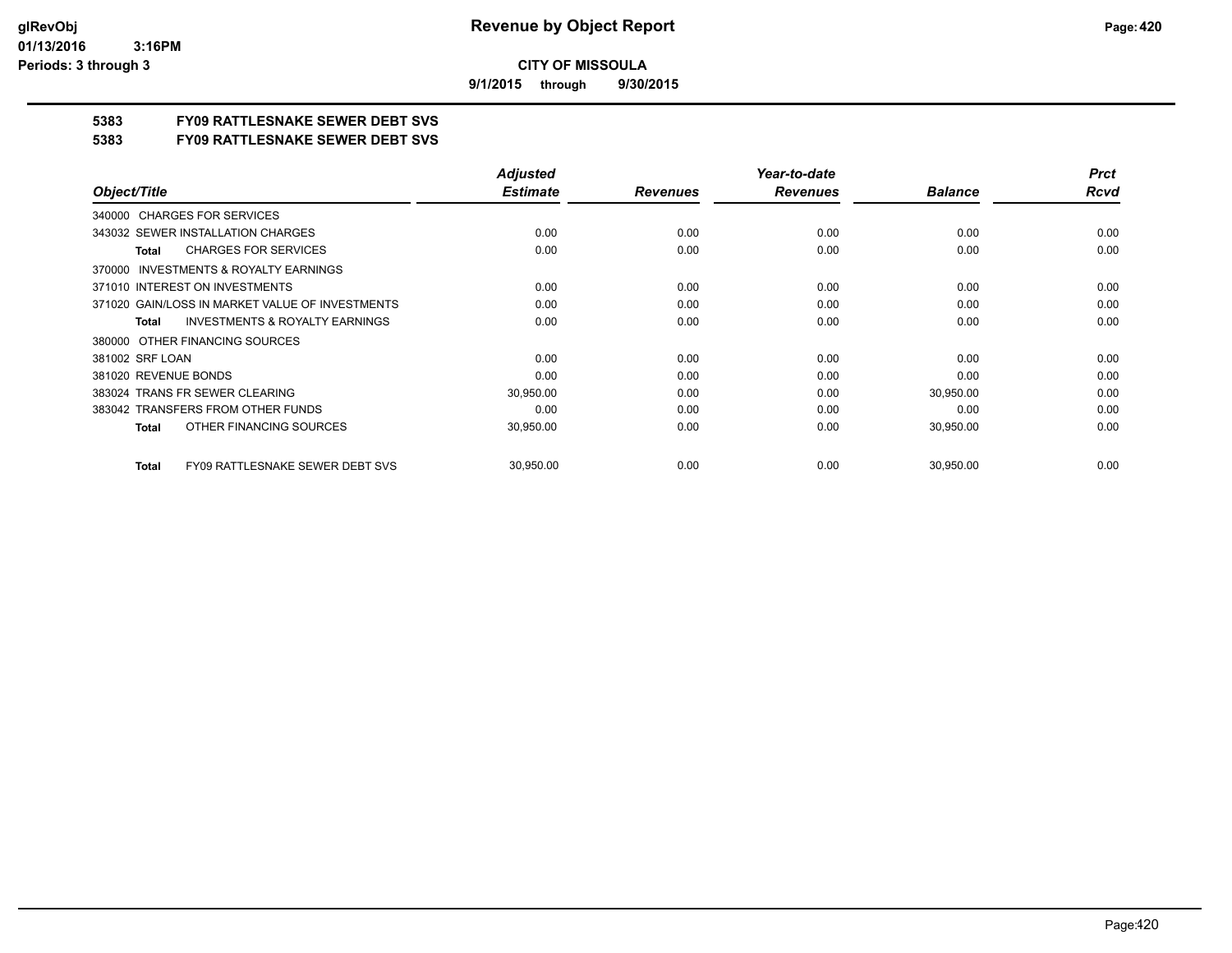**9/1/2015 through 9/30/2015**

## **5383 FY09 RATTLESNAKE SEWER DEBT SVS**

|                                                           | <b>Adjusted</b> |                 | Year-to-date    |                | <b>Prct</b> |
|-----------------------------------------------------------|-----------------|-----------------|-----------------|----------------|-------------|
| Object/Title                                              | <b>Estimate</b> | <b>Revenues</b> | <b>Revenues</b> | <b>Balance</b> | <b>Rcvd</b> |
| 340000 CHARGES FOR SERVICES                               |                 |                 |                 |                |             |
| 343032 SEWER INSTALLATION CHARGES                         | 0.00            | 0.00            | 0.00            | 0.00           | 0.00        |
| <b>CHARGES FOR SERVICES</b><br><b>Total</b>               | 0.00            | 0.00            | 0.00            | 0.00           | 0.00        |
| <b>INVESTMENTS &amp; ROYALTY EARNINGS</b><br>370000       |                 |                 |                 |                |             |
| 371010 INTEREST ON INVESTMENTS                            | 0.00            | 0.00            | 0.00            | 0.00           | 0.00        |
| 371020 GAIN/LOSS IN MARKET VALUE OF INVESTMENT            | 0.00            | 0.00            | 0.00            | 0.00           | 0.00        |
| <b>INVESTMENTS &amp; ROYALTY EARNINGS</b><br><b>Total</b> | 0.00            | 0.00            | 0.00            | 0.00           | 0.00        |
| 380000 OTHER FINANCING SOURCES                            |                 |                 |                 |                |             |
| 381002 SRF LOAN                                           | 0.00            | 0.00            | 0.00            | 0.00           | 0.00        |
| 381020 REVENUE BONDS                                      | 0.00            | 0.00            | 0.00            | 0.00           | 0.00        |
| 383024 TRANS FR SEWER CLEARING                            | 30,950.00       | 0.00            | 0.00            | 30,950.00      | 0.00        |
| 383042 TRANSFERS FROM OTHER FUNDS                         | 0.00            | 0.00            | 0.00            | 0.00           | 0.00        |
| OTHER FINANCING SOURCES<br><b>Total</b>                   | 30,950.00       | 0.00            | 0.00            | 30,950.00      | 0.00        |
| <b>FY09 RATTLESNAKE SEWER DEBT SVS</b><br><b>Total</b>    | 30,950.00       | 0.00            | 0.00            | 30,950.00      | 0.00        |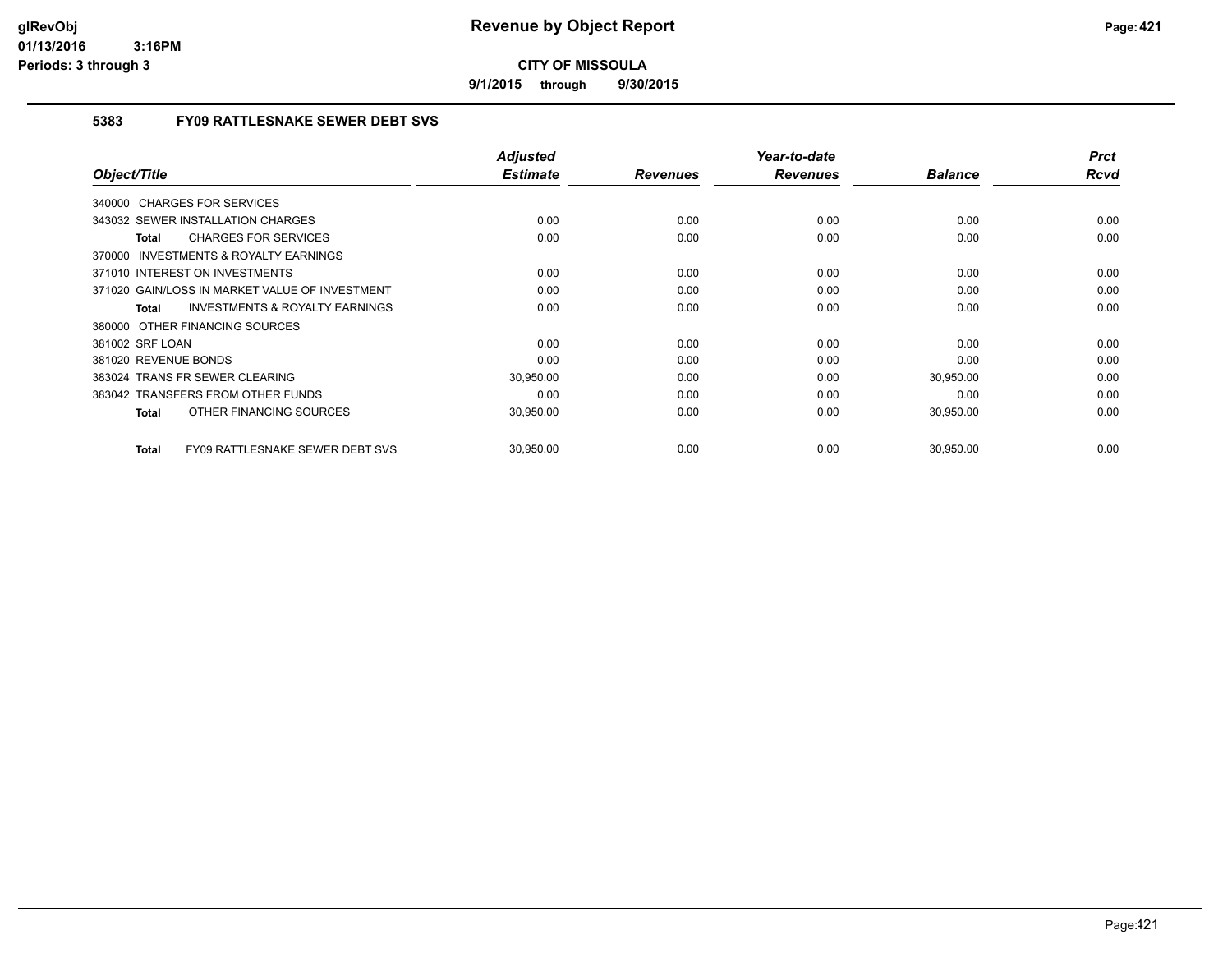**9/1/2015 through 9/30/2015**

#### **5384 09 LOLO BOND RESERVE**

**5384 09 LOLO BOND RESERVE**

|                                                    | <b>Adiusted</b> |                 | Year-to-date    |                | <b>Prct</b> |
|----------------------------------------------------|-----------------|-----------------|-----------------|----------------|-------------|
| Object/Title                                       | <b>Estimate</b> | <b>Revenues</b> | <b>Revenues</b> | <b>Balance</b> | <b>Rcvd</b> |
| 370000 INVESTMENTS & ROYALTY EARNINGS              |                 |                 |                 |                |             |
| 371010 INTEREST ON INVESTMENTS                     | 0.00            | 0.00            | 0.00            | 0.00           | 0.00        |
| 371020 GAIN/LOSS IN MARKET VALUE OF INVESTMENTS    | 0.00            | 0.00            | 0.00            | 0.00           | 0.00        |
| <b>INVESTMENTS &amp; ROYALTY EARNINGS</b><br>Total | 0.00            | 0.00            | 0.00            | 0.00           | 0.00        |
| 380000 OTHER FINANCING SOURCES                     |                 |                 |                 |                |             |
| 381002 SRF LOAN                                    | 0.00            | 0.00            | 0.00            | 0.00           | 0.00        |
| 383024 TRANS FR SEWER CLEARING                     | 0.00            | 0.00            | 0.00            | 0.00           | 0.00        |
| OTHER FINANCING SOURCES<br>Total                   | 0.00            | 0.00            | 0.00            | 0.00           | 0.00        |
|                                                    |                 |                 |                 |                |             |
| 09 LOLO BOND RESERVE<br>Total                      | 0.00            | 0.00            | 0.00            | 0.00           | 0.00        |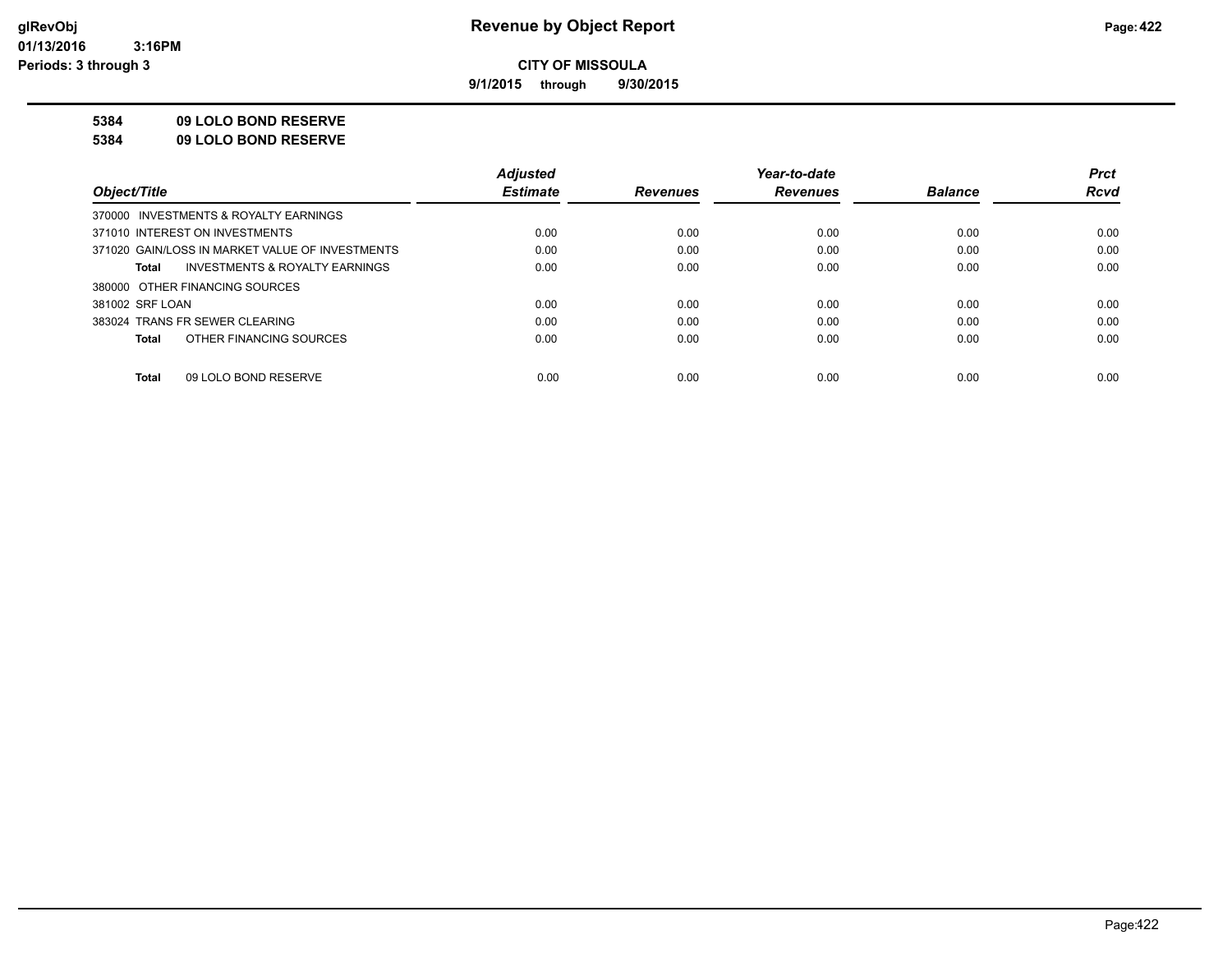**9/1/2015 through 9/30/2015**

#### **5384 09 LOLO BOND RESERVE**

|                                                | <b>Adjusted</b> |                 | Year-to-date    |                | <b>Prct</b> |
|------------------------------------------------|-----------------|-----------------|-----------------|----------------|-------------|
| Object/Title                                   | <b>Estimate</b> | <b>Revenues</b> | <b>Revenues</b> | <b>Balance</b> | <b>Rcvd</b> |
| 370000 INVESTMENTS & ROYALTY EARNINGS          |                 |                 |                 |                |             |
| 371010 INTEREST ON INVESTMENTS                 | 0.00            | 0.00            | 0.00            | 0.00           | 0.00        |
| 371020 GAIN/LOSS IN MARKET VALUE OF INVESTMENT | 0.00            | 0.00            | 0.00            | 0.00           | 0.00        |
| INVESTMENTS & ROYALTY EARNINGS<br>Total        | 0.00            | 0.00            | 0.00            | 0.00           | 0.00        |
| 380000 OTHER FINANCING SOURCES                 |                 |                 |                 |                |             |
| 381002 SRF LOAN                                | 0.00            | 0.00            | 0.00            | 0.00           | 0.00        |
| 383024 TRANS FR SEWER CLEARING                 | 0.00            | 0.00            | 0.00            | 0.00           | 0.00        |
| OTHER FINANCING SOURCES<br>Total               | 0.00            | 0.00            | 0.00            | 0.00           | 0.00        |
| 09 LOLO BOND RESERVE<br><b>Total</b>           | 0.00            | 0.00            | 0.00            | 0.00           | 0.00        |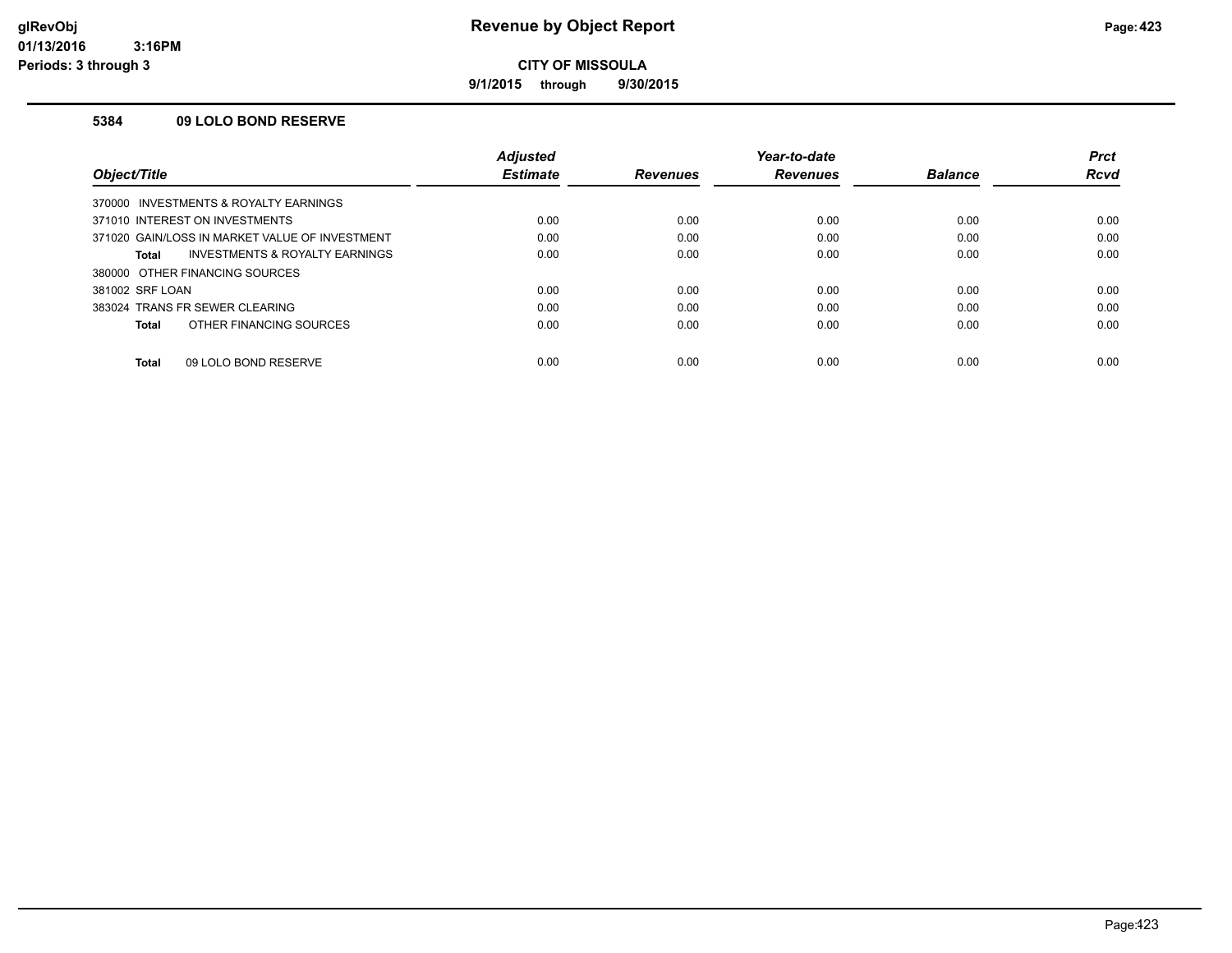**9/1/2015 through 9/30/2015**

# **5385 HEADWORKS 2010 BOND RESERVE**

#### **5385 HEADWORKS 2010 BOND RESERVE**

|                 |                                    | <b>Adjusted</b> |                 | Year-to-date    |                | <b>Prct</b> |
|-----------------|------------------------------------|-----------------|-----------------|-----------------|----------------|-------------|
| Object/Title    |                                    | <b>Estimate</b> | <b>Revenues</b> | <b>Revenues</b> | <b>Balance</b> | <b>Rcvd</b> |
|                 | 380000 OTHER FINANCING SOURCES     |                 |                 |                 |                |             |
| 381002 SRF LOAN |                                    | 0.00            | 0.00            | 0.00            | 0.00           | 0.00        |
| <b>Total</b>    | OTHER FINANCING SOURCES            | 0.00            | 0.00            | 0.00            | 0.00           | 0.00        |
| <b>Total</b>    | <b>HEADWORKS 2010 BOND RESERVE</b> | 0.00            | 0.00            | 0.00            | 0.00           | 0.00        |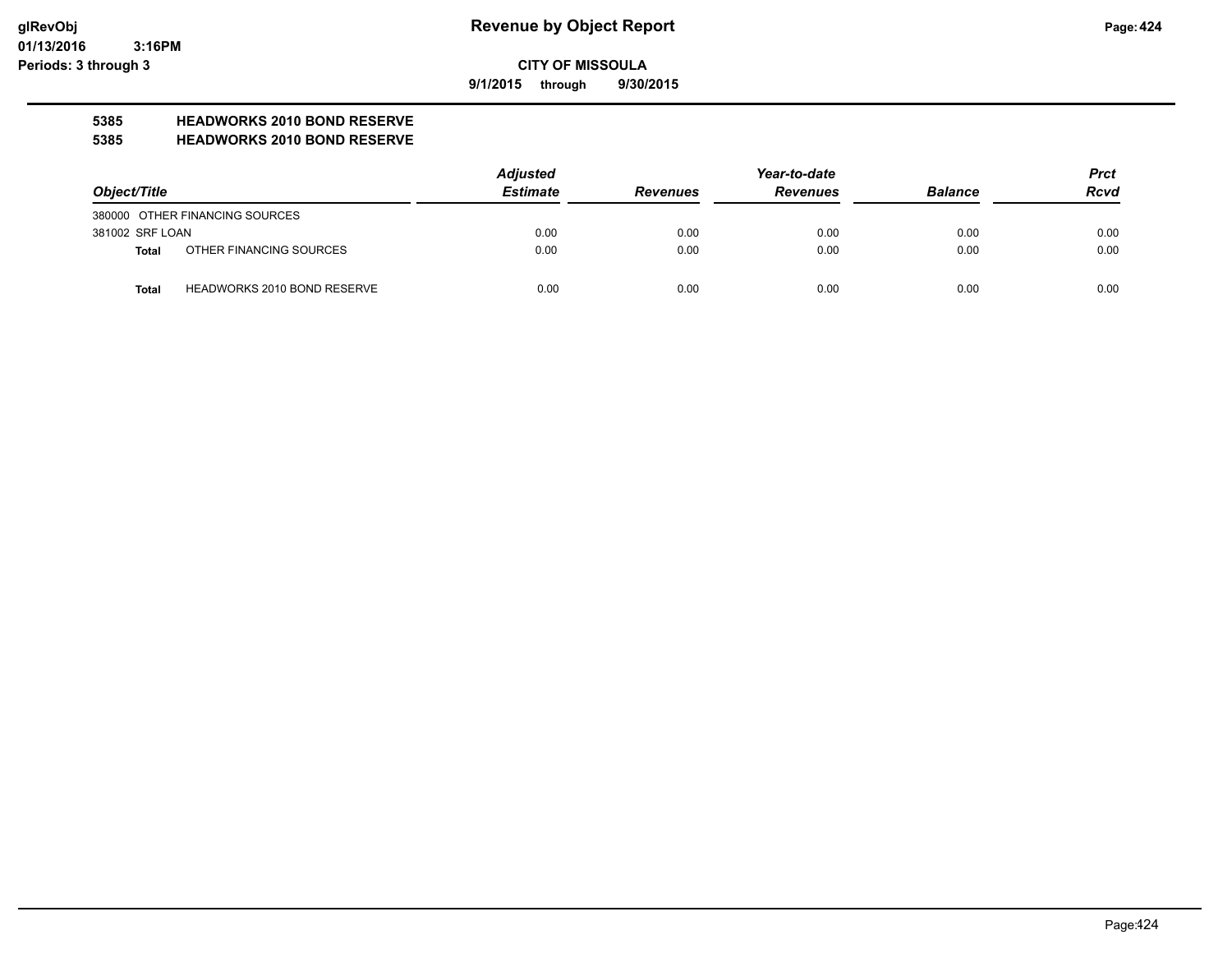**9/1/2015 through 9/30/2015**

#### **5385 HEADWORKS 2010 BOND RESERVE**

|                 |                                    | <b>Adjusted</b> |                 | Year-to-date    |                | <b>Prct</b> |
|-----------------|------------------------------------|-----------------|-----------------|-----------------|----------------|-------------|
| Object/Title    |                                    | <b>Estimate</b> | <b>Revenues</b> | <b>Revenues</b> | <b>Balance</b> | <b>Rcvd</b> |
|                 | 380000 OTHER FINANCING SOURCES     |                 |                 |                 |                |             |
| 381002 SRF LOAN |                                    | 0.00            | 0.00            | 0.00            | 0.00           | 0.00        |
| <b>Total</b>    | OTHER FINANCING SOURCES            | 0.00            | 0.00            | 0.00            | 0.00           | 0.00        |
| <b>Total</b>    | <b>HEADWORKS 2010 BOND RESERVE</b> | 0.00            | 0.00            | 0.00            | 0.00           | 0.00        |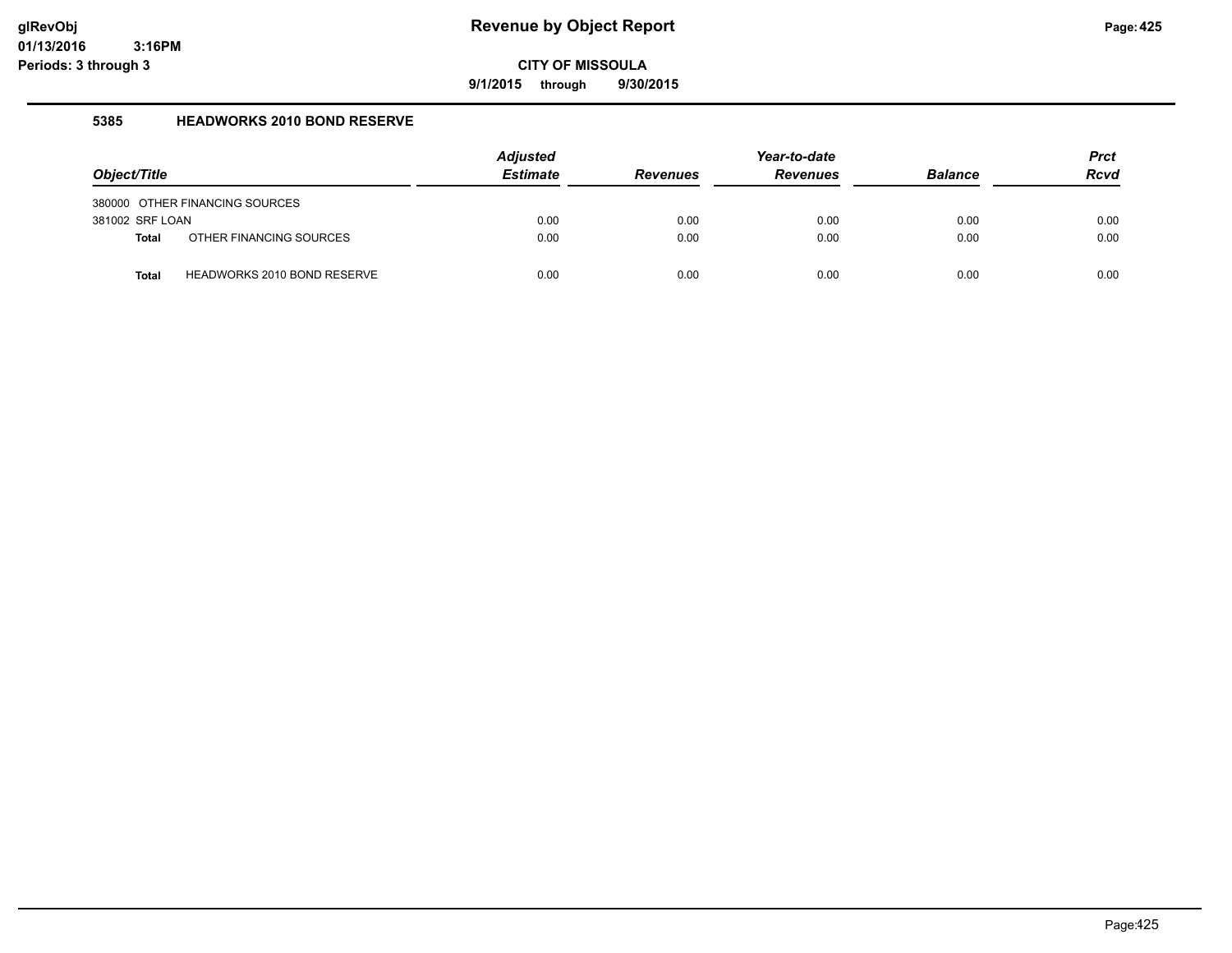**9/1/2015 through 9/30/2015**

## **5386 FY10 HEADWORKS DEBT SERVICE**

#### **5386 FY10 HEADWORKS DEBT SERVICE**

|                                             | <b>Adjusted</b> |                 | Year-to-date    |                | <b>Prct</b> |
|---------------------------------------------|-----------------|-----------------|-----------------|----------------|-------------|
| Object/Title                                | <b>Estimate</b> | <b>Revenues</b> | <b>Revenues</b> | <b>Balance</b> | <b>Rcvd</b> |
| 330000 INTERGOVERNMENTAL REVENUES           |                 |                 |                 |                |             |
| 331990 IRS REIMB/DEBT SVS INTEREST          | 253.177.00      | 0.00            | 0.00            | 253.177.00     | 0.00        |
| INTERGOVERNMENTAL REVENUES<br>Total         | 253.177.00      | 0.00            | 0.00            | 253.177.00     | 0.00        |
| 380000 OTHER FINANCING SOURCES              |                 |                 |                 |                |             |
| 383024 TRANS FR SEWER CLEARING              | 445.139.00      | 0.00            | 0.00            | 445,139.00     | 0.00        |
| OTHER FINANCING SOURCES<br><b>Total</b>     | 445,139.00      | 0.00            | 0.00            | 445.139.00     | 0.00        |
|                                             |                 |                 |                 |                |             |
| FY10 HEADWORKS DEBT SERVICE<br><b>Total</b> | 698.316.00      | 0.00            | 0.00            | 698.316.00     | 0.00        |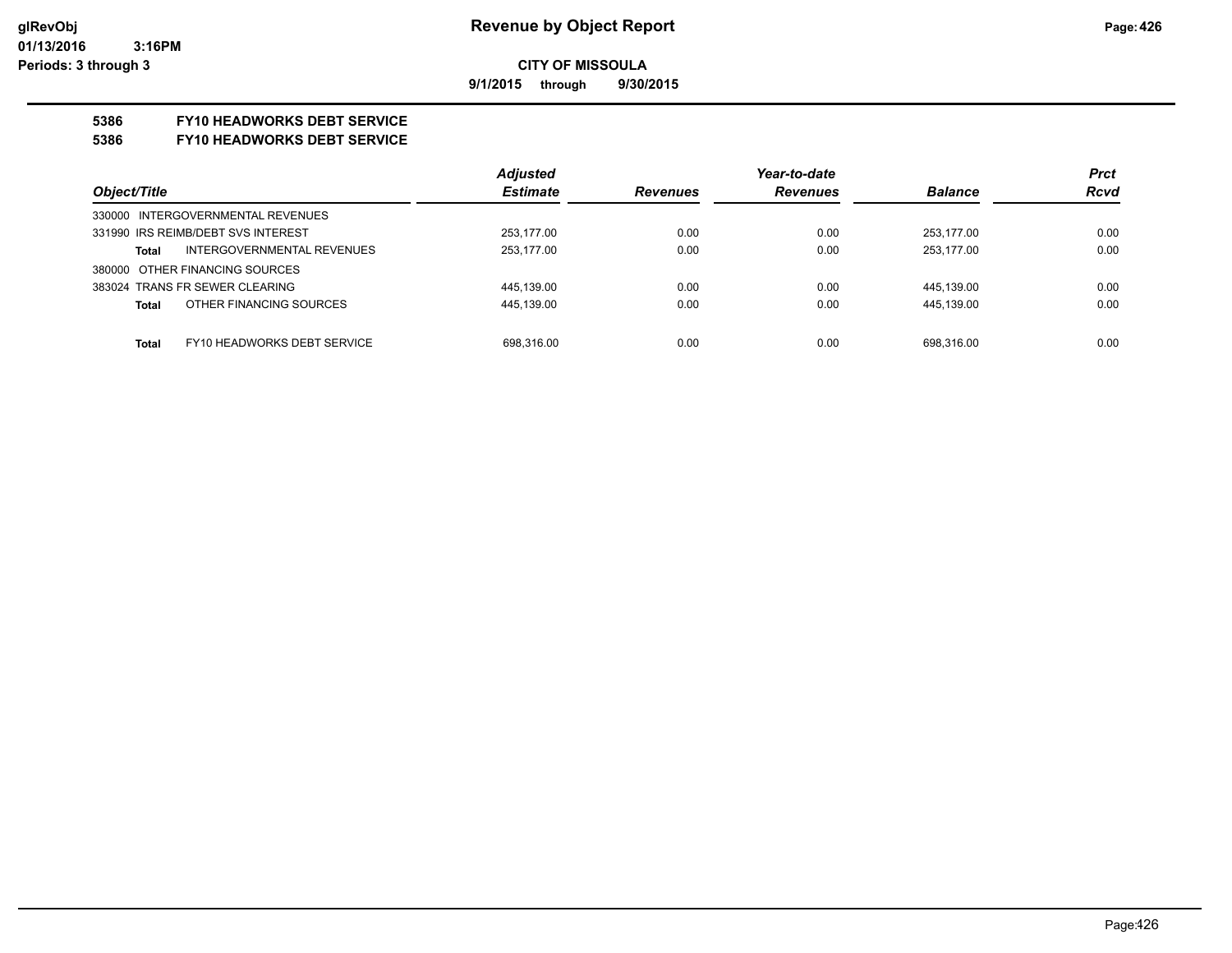**9/1/2015 through 9/30/2015**

## **5386 FY10 HEADWORKS DEBT SERVICE**

| Object/Title                            | <b>Adjusted</b><br><b>Estimate</b> | <b>Revenues</b> | Year-to-date<br><b>Revenues</b> | <b>Balance</b> | <b>Prct</b><br><b>Rcvd</b> |
|-----------------------------------------|------------------------------------|-----------------|---------------------------------|----------------|----------------------------|
| INTERGOVERNMENTAL REVENUES<br>330000    |                                    |                 |                                 |                |                            |
| 331990 IRS REIMB/DEBT SVS INTEREST      | 253.177.00                         | 0.00            | 0.00                            | 253.177.00     | 0.00                       |
| INTERGOVERNMENTAL REVENUES<br>Total     | 253,177.00                         | 0.00            | 0.00                            | 253,177.00     | 0.00                       |
| 380000 OTHER FINANCING SOURCES          |                                    |                 |                                 |                |                            |
| 383024 TRANS FR SEWER CLEARING          | 445.139.00                         | 0.00            | 0.00                            | 445,139.00     | 0.00                       |
| OTHER FINANCING SOURCES<br><b>Total</b> | 445,139.00                         | 0.00            | 0.00                            | 445,139.00     | 0.00                       |
|                                         |                                    |                 |                                 |                |                            |
| FY10 HEADWORKS DEBT SERVICE<br>Total    | 698.316.00                         | 0.00            | 0.00                            | 698.316.00     | 0.00                       |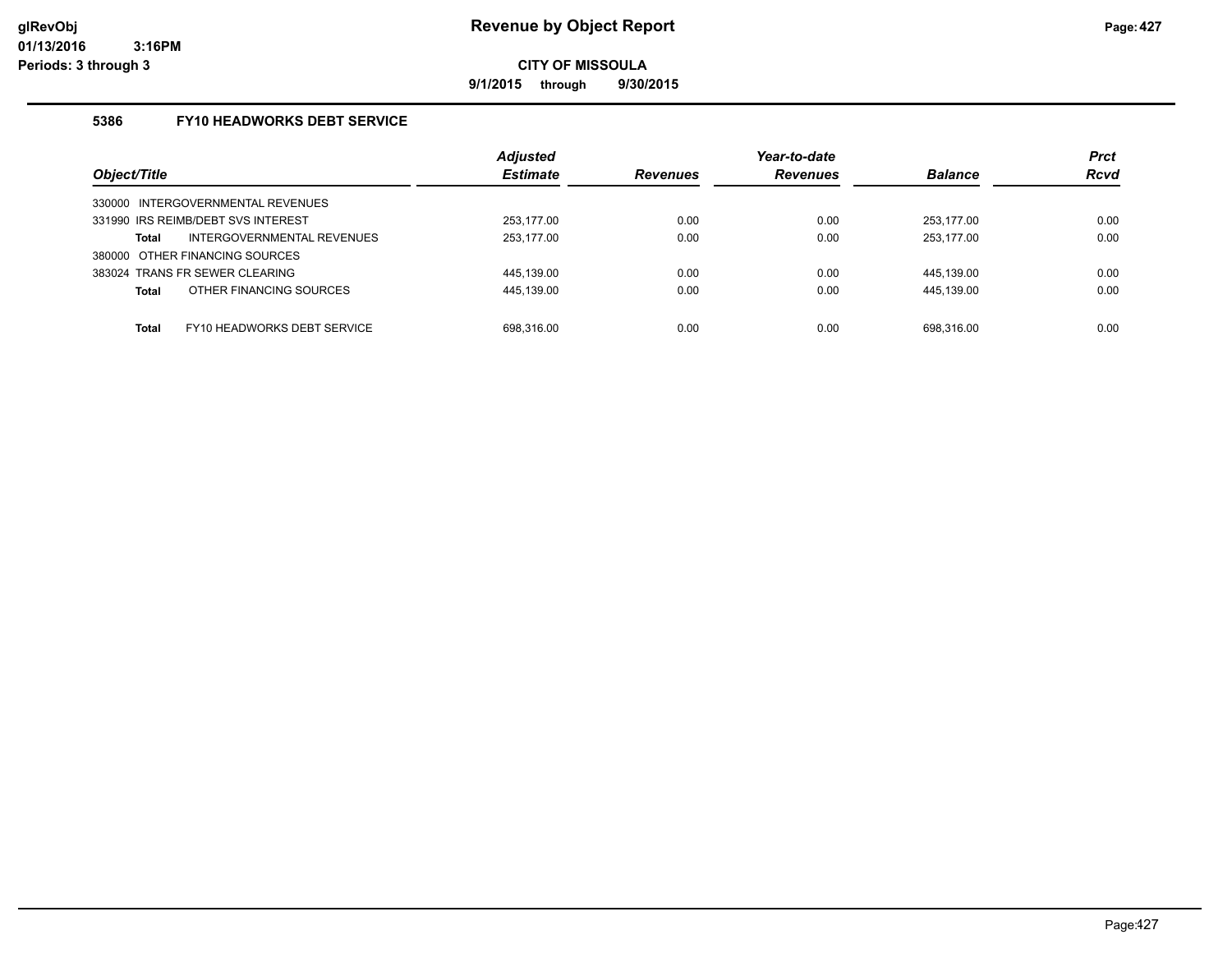**9/1/2015 through 9/30/2015**

# **5387 FY11 SEWER \$1.29M BOND DEBT SERVICE**

# **5387 FY11 SEWER \$1.29M BOND DEBT SERVICE**

|                                                      | <b>Adjusted</b> |                 | Year-to-date    |                | <b>Prct</b> |
|------------------------------------------------------|-----------------|-----------------|-----------------|----------------|-------------|
| Object/Title                                         | <b>Estimate</b> | <b>Revenues</b> | <b>Revenues</b> | <b>Balance</b> | <b>Rcvd</b> |
| 370000 INVESTMENTS & ROYALTY EARNINGS                |                 |                 |                 |                |             |
| 371010 INTEREST ON INVESTMENTS                       | 0.00            | 0.00            | 0.00            | 0.00           | 0.00        |
| 371020 GAIN/LOSS IN MARKET VALUE OF INVESTMENTS      | 0.00            | 0.00            | 0.00            | 0.00           | 0.00        |
| <b>INVESTMENTS &amp; ROYALTY EARNINGS</b><br>Total   | 0.00            | 0.00            | 0.00            | 0.00           | 0.00        |
| 380000 OTHER FINANCING SOURCES                       |                 |                 |                 |                |             |
| 383024 TRANS FR SEWER CLEARING                       | 102.080.00      | 0.00            | 0.00            | 102.080.00     | 0.00        |
| OTHER FINANCING SOURCES<br><b>Total</b>              | 102,080.00      | 0.00            | 0.00            | 102.080.00     | 0.00        |
|                                                      |                 |                 |                 |                |             |
| FY11 SEWER \$1.29M BOND DEBT SERVICE<br><b>Total</b> | 102.080.00      | 0.00            | 0.00            | 102.080.00     | 0.00        |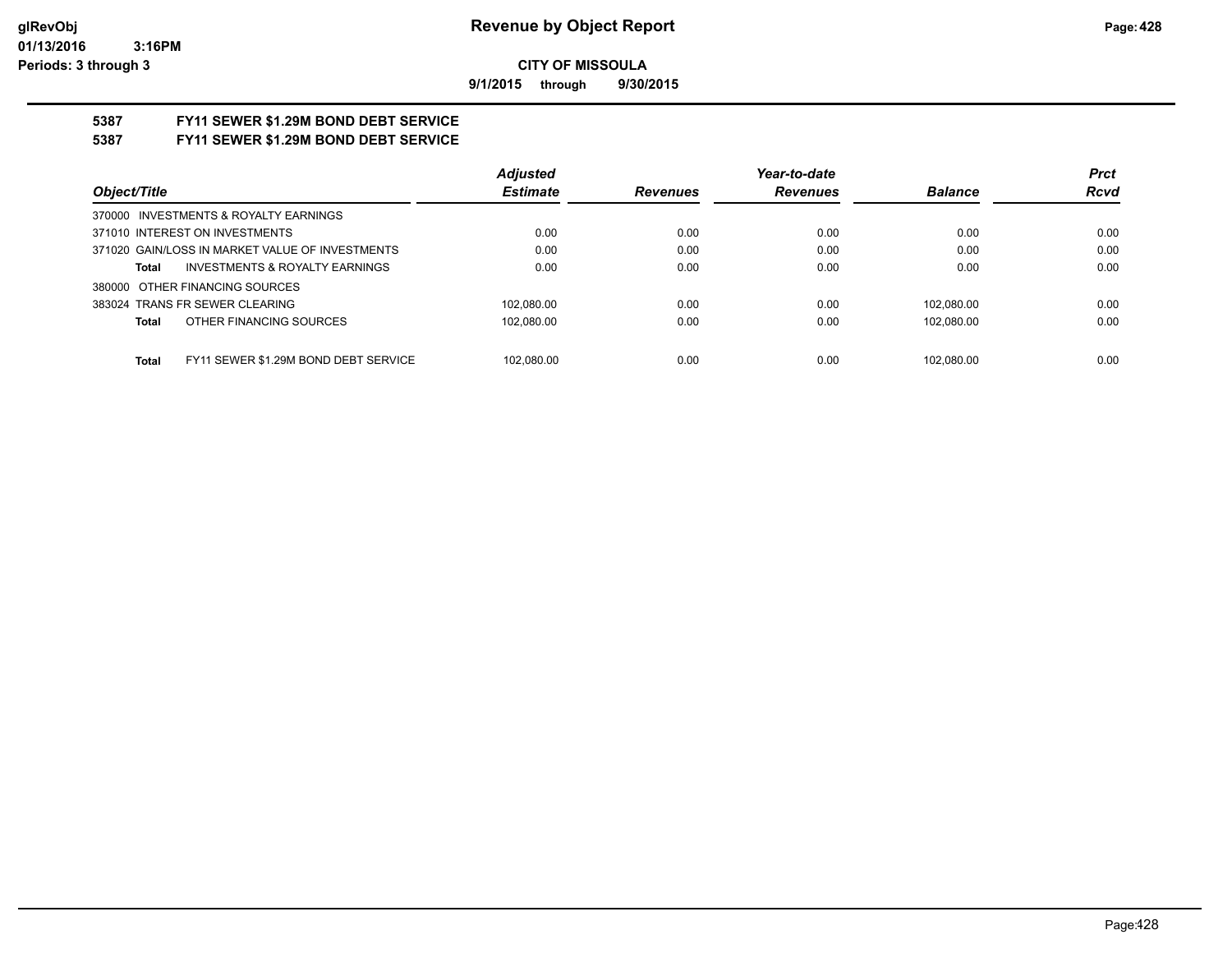**9/1/2015 through 9/30/2015**

## **5387 FY11 SEWER \$1.29M BOND DEBT SERVICE**

|                                                      | <b>Adjusted</b> |                 | Year-to-date    |                | <b>Prct</b> |
|------------------------------------------------------|-----------------|-----------------|-----------------|----------------|-------------|
| Object/Title                                         | <b>Estimate</b> | <b>Revenues</b> | <b>Revenues</b> | <b>Balance</b> | <b>Rcvd</b> |
| 370000 INVESTMENTS & ROYALTY EARNINGS                |                 |                 |                 |                |             |
| 371010 INTEREST ON INVESTMENTS                       | 0.00            | 0.00            | 0.00            | 0.00           | 0.00        |
| 371020 GAIN/LOSS IN MARKET VALUE OF INVESTMENT       | 0.00            | 0.00            | 0.00            | 0.00           | 0.00        |
| INVESTMENTS & ROYALTY EARNINGS<br><b>Total</b>       | 0.00            | 0.00            | 0.00            | 0.00           | 0.00        |
| 380000 OTHER FINANCING SOURCES                       |                 |                 |                 |                |             |
| 383024 TRANS FR SEWER CLEARING                       | 102.080.00      | 0.00            | 0.00            | 102.080.00     | 0.00        |
| OTHER FINANCING SOURCES<br><b>Total</b>              | 102.080.00      | 0.00            | 0.00            | 102.080.00     | 0.00        |
|                                                      |                 |                 |                 |                |             |
| FY11 SEWER \$1.29M BOND DEBT SERVICE<br><b>Total</b> | 102.080.00      | 0.00            | 0.00            | 102.080.00     | 0.00        |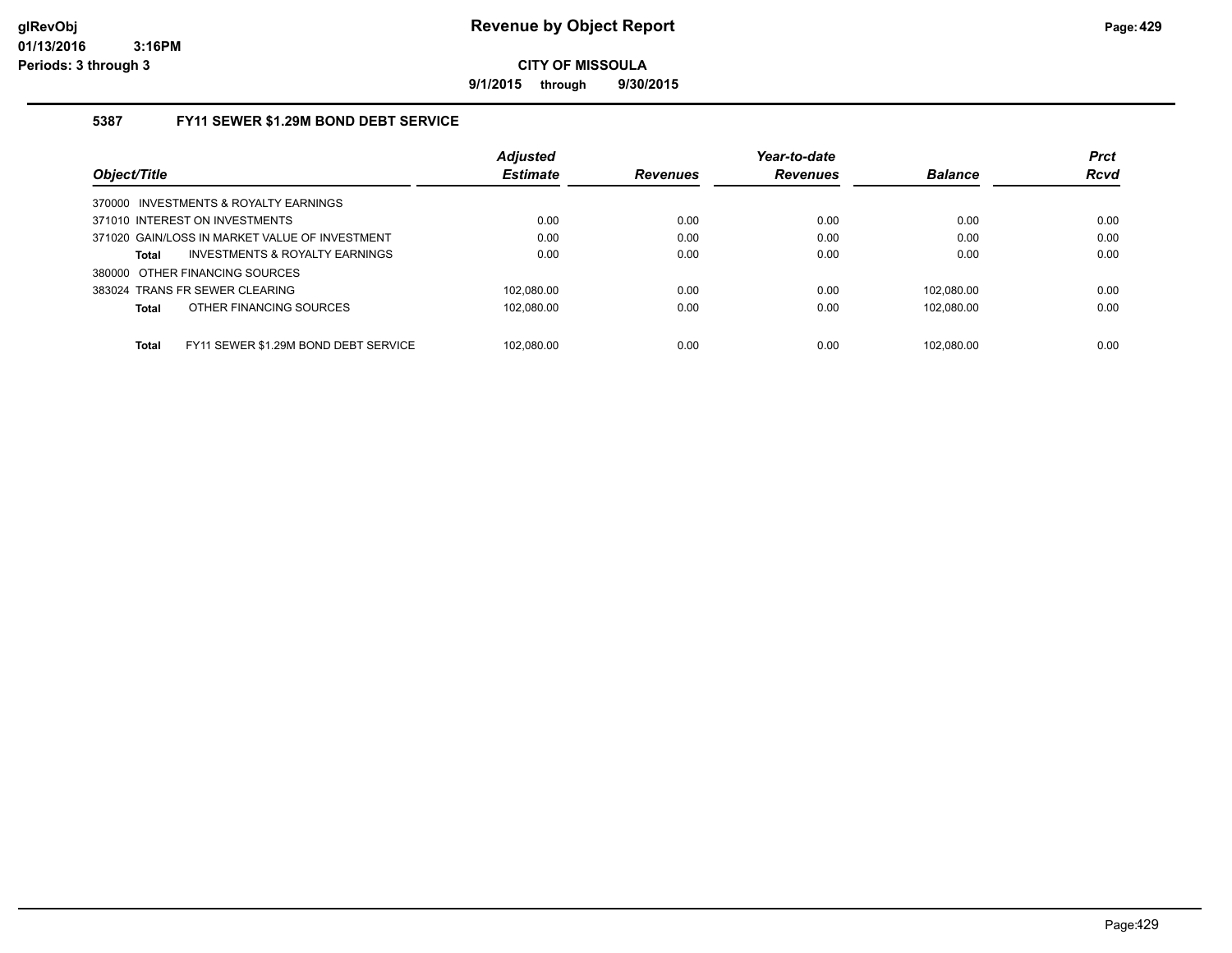**9/1/2015 through 9/30/2015**

## **5388 FY11 \$1.29M SEWER BOND RESERVE**

**5388 FY11 \$1.29M SEWER BOND RESERVE**

|                                                 | <b>Adiusted</b> |                 | Year-to-date    |                | <b>Prct</b> |
|-------------------------------------------------|-----------------|-----------------|-----------------|----------------|-------------|
| Object/Title                                    | <b>Estimate</b> | <b>Revenues</b> | <b>Revenues</b> | <b>Balance</b> | Rcvd        |
| 370000 INVESTMENTS & ROYALTY EARNINGS           |                 |                 |                 |                |             |
| 371010 INTEREST ON INVESTMENTS                  | 0.00            | 0.00            | 0.00            | 0.00           | 0.00        |
| 371020 GAIN/LOSS IN MARKET VALUE OF INVESTMENTS | 0.00            | 0.00            | 0.00            | 0.00           | 0.00        |
| INVESTMENTS & ROYALTY EARNINGS<br>Total         | 0.00            | 0.00            | 0.00            | 0.00           | 0.00        |
| 380000 OTHER FINANCING SOURCES                  |                 |                 |                 |                |             |
| 381002 SRF LOAN                                 | 0.00            | 0.00            | 0.00            | 0.00           | 0.00        |
| 383024 TRANS FR SEWER CLEARING                  | 0.00            | 0.00            | 0.00            | 0.00           | 0.00        |
| 383042 TRANSFERS FROM OTHER FUNDS               | 0.00            | 0.00            | 0.00            | 0.00           | 0.00        |
| OTHER FINANCING SOURCES<br>Total                | 0.00            | 0.00            | 0.00            | 0.00           | 0.00        |
| FY11 \$1.29M SEWER BOND RESERVE<br><b>Total</b> | 0.00            | 0.00            | 0.00            | 0.00           | 0.00        |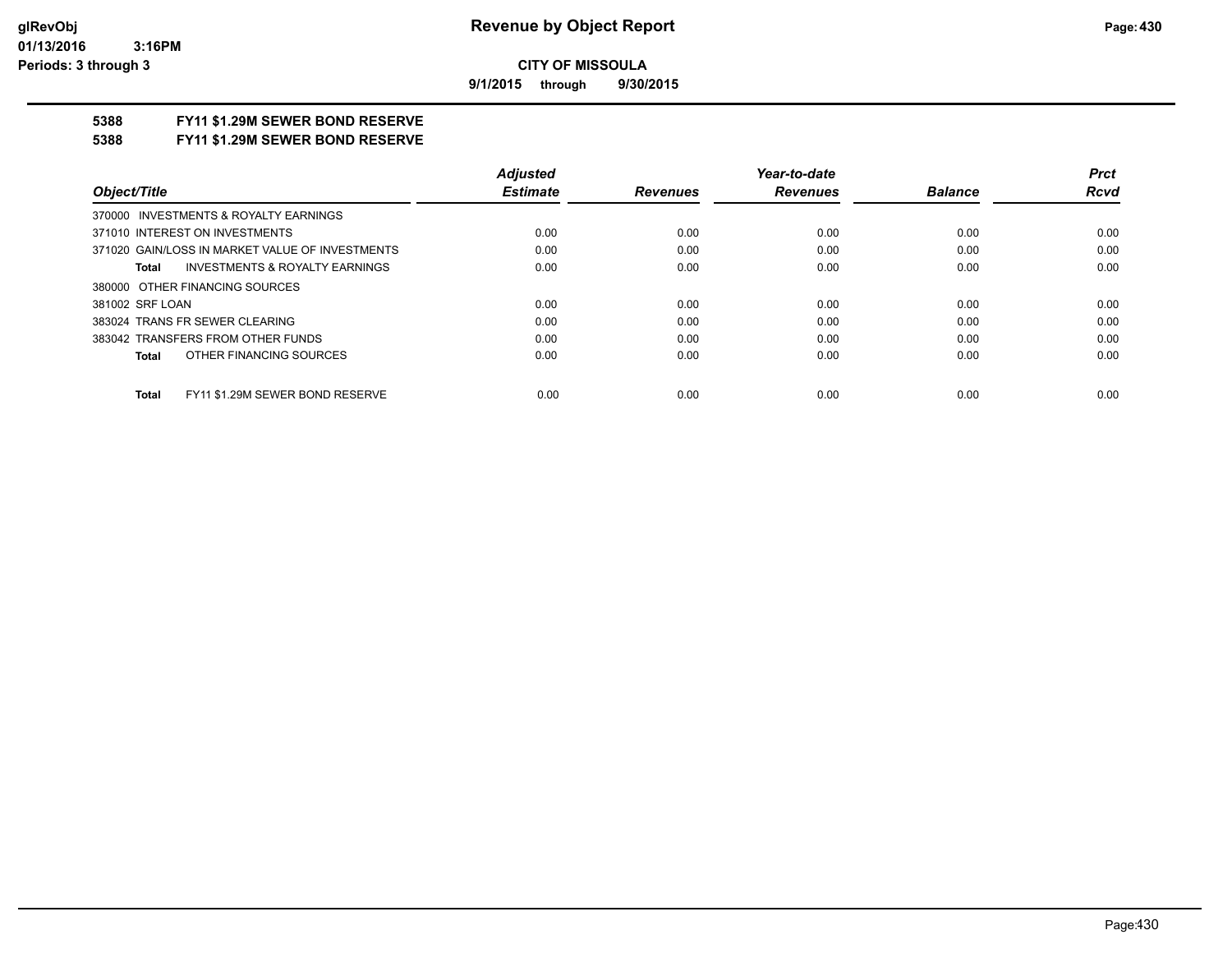**9/1/2015 through 9/30/2015**

## **5388 FY11 \$1.29M SEWER BOND RESERVE**

| Object/Title                                       | <b>Adjusted</b><br><b>Estimate</b> | <b>Revenues</b> | Year-to-date<br><b>Revenues</b> | <b>Balance</b> | <b>Prct</b><br>Rcvd |
|----------------------------------------------------|------------------------------------|-----------------|---------------------------------|----------------|---------------------|
| 370000 INVESTMENTS & ROYALTY EARNINGS              |                                    |                 |                                 |                |                     |
| 371010 INTEREST ON INVESTMENTS                     | 0.00                               | 0.00            | 0.00                            | 0.00           | 0.00                |
| 371020 GAIN/LOSS IN MARKET VALUE OF INVESTMENT     | 0.00                               | 0.00            | 0.00                            | 0.00           | 0.00                |
| <b>INVESTMENTS &amp; ROYALTY EARNINGS</b><br>Total | 0.00                               | 0.00            | 0.00                            | 0.00           | 0.00                |
| 380000 OTHER FINANCING SOURCES                     |                                    |                 |                                 |                |                     |
| 381002 SRF LOAN                                    | 0.00                               | 0.00            | 0.00                            | 0.00           | 0.00                |
| 383024 TRANS FR SEWER CLEARING                     | 0.00                               | 0.00            | 0.00                            | 0.00           | 0.00                |
| 383042 TRANSFERS FROM OTHER FUNDS                  | 0.00                               | 0.00            | 0.00                            | 0.00           | 0.00                |
| OTHER FINANCING SOURCES<br><b>Total</b>            | 0.00                               | 0.00            | 0.00                            | 0.00           | 0.00                |
| FY11 \$1.29M SEWER BOND RESERVE<br><b>Total</b>    | 0.00                               | 0.00            | 0.00                            | 0.00           | 0.00                |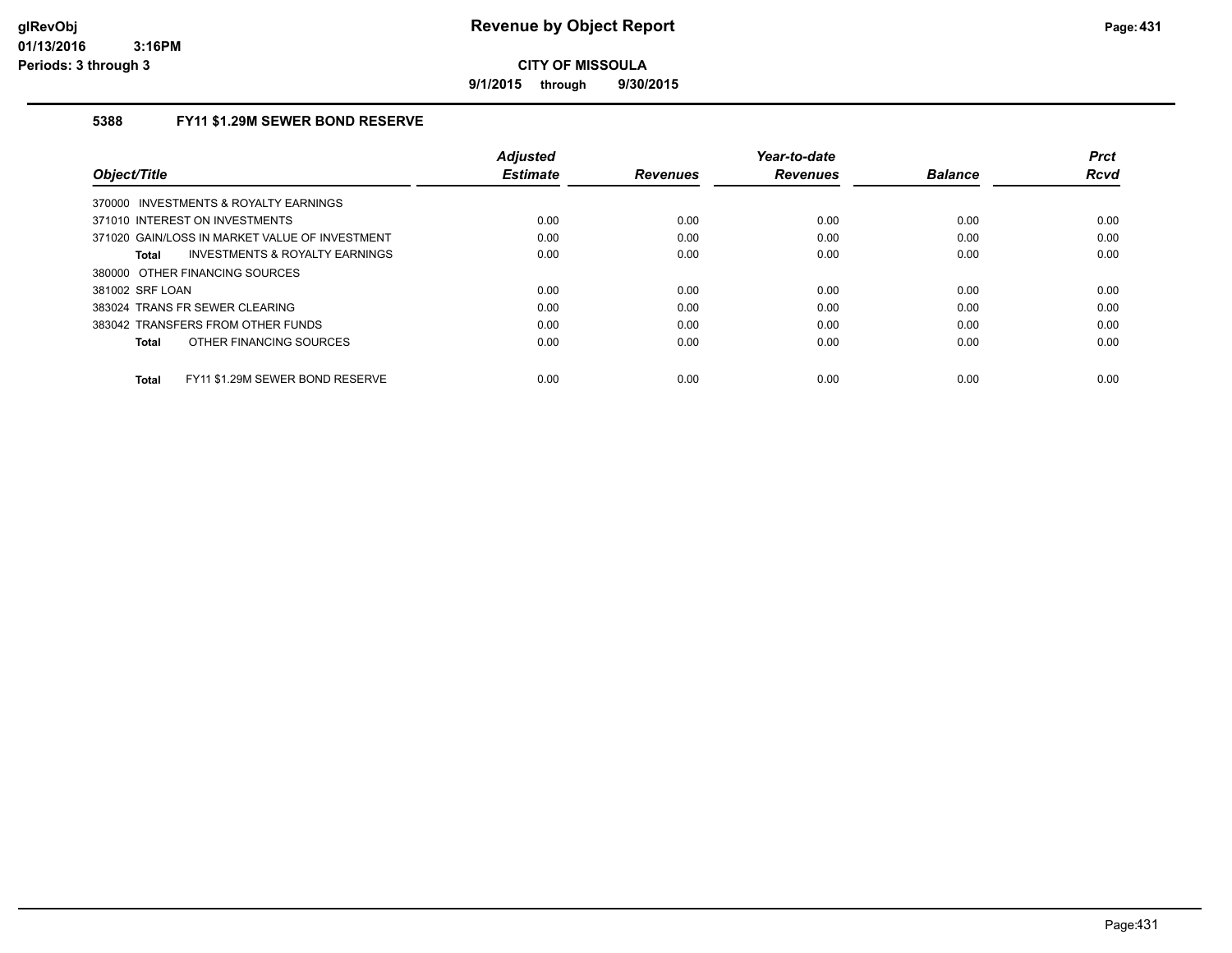**9/1/2015 through 9/30/2015**

# **5389 FY15 SEWER REVENUE BOND DEBT SERVICE**

# **5389 FY15 SEWER REVENUE BOND DEBT SERVICE**

|                                                     | <b>Adjusted</b> |          | Year-to-date    |                | <b>Prct</b> |
|-----------------------------------------------------|-----------------|----------|-----------------|----------------|-------------|
| Object/Title                                        | <b>Estimate</b> | Revenues | <b>Revenues</b> | <b>Balance</b> | <b>Rcvd</b> |
| 370000 INVESTMENTS & ROYALTY EARNINGS               |                 |          |                 |                |             |
| 371010 INTEREST ON INVESTMENTS                      | 0.00            | 0.00     | 0.00            | 0.00           | 0.00        |
| 371020 GAIN/LOSS IN MARKET VALUE OF INVESTMENTS     | 0.00            | 0.00     | 0.00            | 0.00           | 0.00        |
| <b>INVESTMENTS &amp; ROYALTY EARNINGS</b><br>Total  | 0.00            | 0.00     | 0.00            | 0.00           | 0.00        |
| 380000 OTHER FINANCING SOURCES                      |                 |          |                 |                |             |
| 381010 BOND PROCEEDS                                | 0.00            | 0.00     | 0.00            | 0.00           | 0.00        |
| 383024 TRANS FR SEWER CLEARING                      | 0.00            | 0.00     | 0.00            | 0.00           | 0.00        |
| OTHER FINANCING SOURCES<br>Total                    | 0.00            | 0.00     | 0.00            | 0.00           | 0.00        |
|                                                     |                 |          |                 |                |             |
| FY15 SEWER REVENUE BOND DEBT SERVIC<br><b>Total</b> | 0.00            | 0.00     | 0.00            | 0.00           | 0.00        |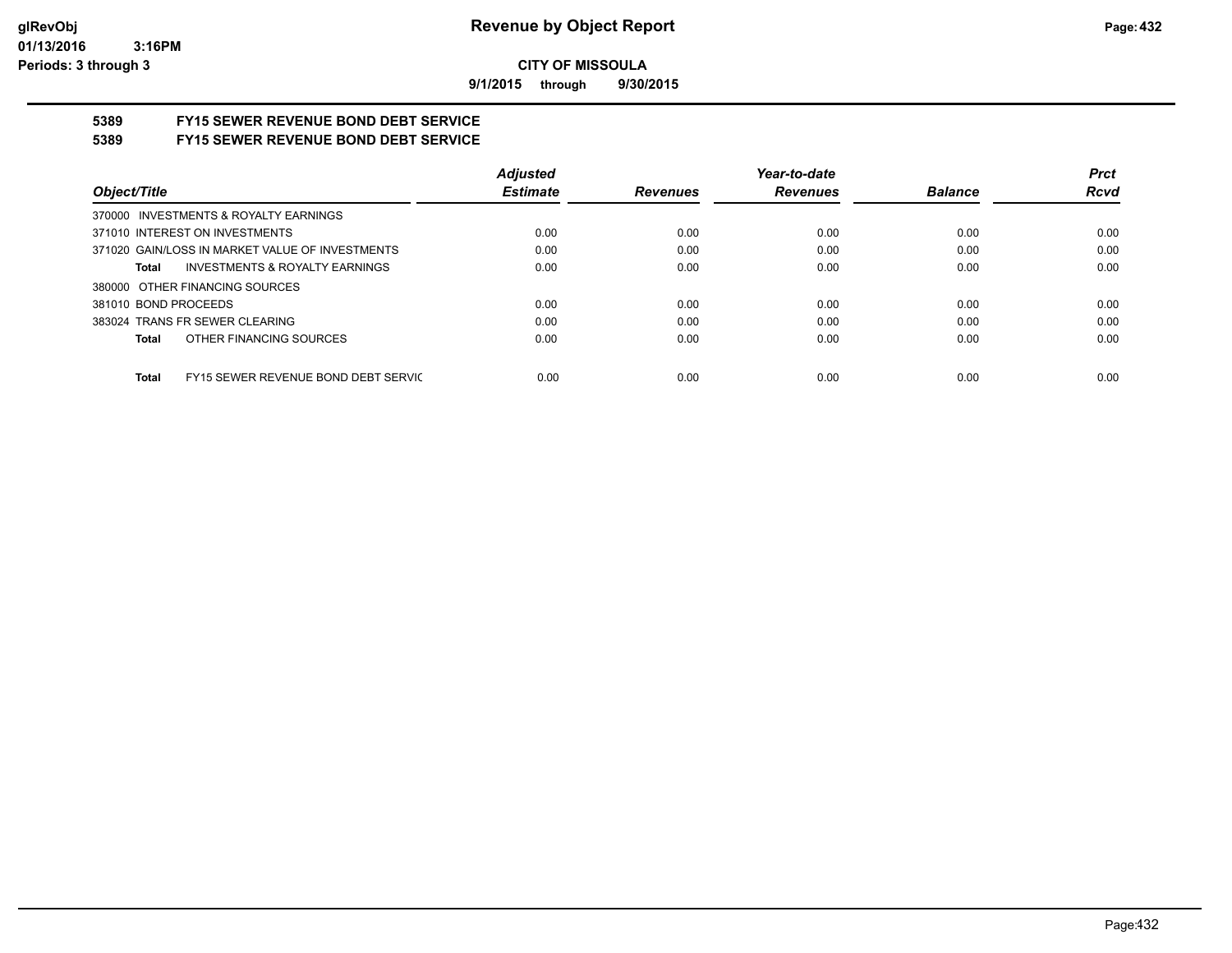**9/1/2015 through 9/30/2015**

## **5389 FY15 SEWER REVENUE BOND DEBT SERVICE**

|                                                     | <b>Adiusted</b> |                 | Year-to-date    |                | <b>Prct</b> |
|-----------------------------------------------------|-----------------|-----------------|-----------------|----------------|-------------|
| Object/Title                                        | <b>Estimate</b> | <b>Revenues</b> | <b>Revenues</b> | <b>Balance</b> | <b>Rcvd</b> |
| 370000 INVESTMENTS & ROYALTY EARNINGS               |                 |                 |                 |                |             |
| 371010 INTEREST ON INVESTMENTS                      | 0.00            | 0.00            | 0.00            | 0.00           | 0.00        |
| 371020 GAIN/LOSS IN MARKET VALUE OF INVESTMENT      | 0.00            | 0.00            | 0.00            | 0.00           | 0.00        |
| INVESTMENTS & ROYALTY EARNINGS<br>Total             | 0.00            | 0.00            | 0.00            | 0.00           | 0.00        |
| 380000 OTHER FINANCING SOURCES                      |                 |                 |                 |                |             |
| 381010 BOND PROCEEDS                                | 0.00            | 0.00            | 0.00            | 0.00           | 0.00        |
| 383024 TRANS FR SEWER CLEARING                      | 0.00            | 0.00            | 0.00            | 0.00           | 0.00        |
| OTHER FINANCING SOURCES<br><b>Total</b>             | 0.00            | 0.00            | 0.00            | 0.00           | 0.00        |
|                                                     |                 |                 |                 |                |             |
| FY15 SEWER REVENUE BOND DEBT SERVIC<br><b>Total</b> | 0.00            | 0.00            | 0.00            | 0.00           | 0.00        |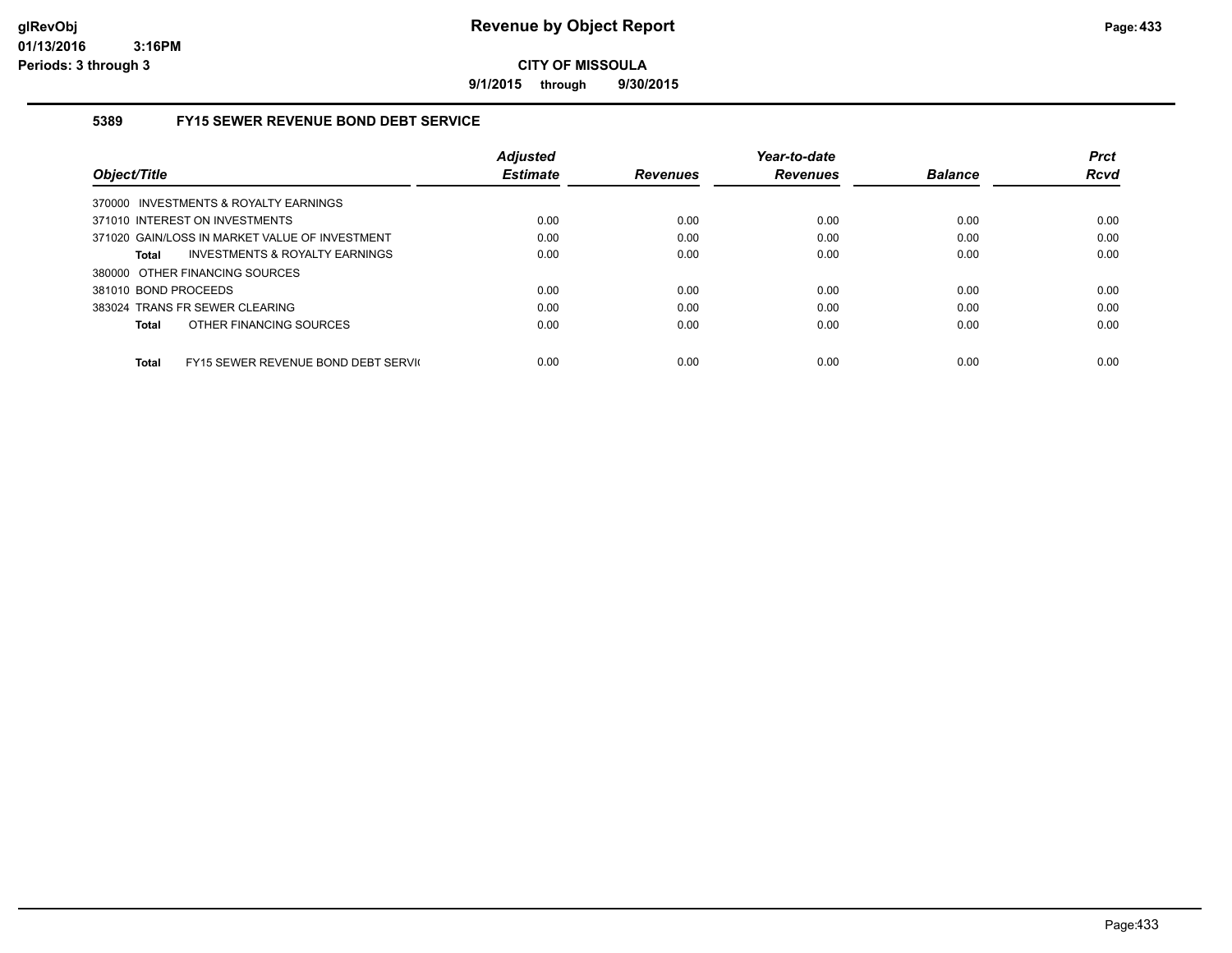**9/1/2015 through 9/30/2015**

## **5390 FY15 SEWER BOND DEBT RESERVE**

#### **5390 FY15 SEWER BOND DEBT RESERVE**

|                                                    | <b>Adjusted</b> |                 | Year-to-date    |                | <b>Prct</b> |
|----------------------------------------------------|-----------------|-----------------|-----------------|----------------|-------------|
| Object/Title                                       | <b>Estimate</b> | <b>Revenues</b> | <b>Revenues</b> | <b>Balance</b> | <b>Rcvd</b> |
| 370000 INVESTMENTS & ROYALTY EARNINGS              |                 |                 |                 |                |             |
| 371010 INTEREST ON INVESTMENTS                     | 0.00            | 0.00            | 0.00            | 0.00           | 0.00        |
| 371020 GAIN/LOSS IN MARKET VALUE OF INVESTMENTS    | 0.00            | 0.00            | 0.00            | 0.00           | 0.00        |
| <b>INVESTMENTS &amp; ROYALTY EARNINGS</b><br>Total | 0.00            | 0.00            | 0.00            | 0.00           | 0.00        |
| 380000 OTHER FINANCING SOURCES                     |                 |                 |                 |                |             |
| 381002 SRF LOAN                                    | 0.00            | 0.00            | 0.00            | 0.00           | 0.00        |
| 383024 TRANS FR SEWER CLEARING                     | 0.00            | 0.00            | 0.00            | 0.00           | 0.00        |
| 383042 TRANSFERS FROM OTHER FUNDS                  | 0.00            | 0.00            | 0.00            | 0.00           | 0.00        |
| OTHER FINANCING SOURCES<br>Total                   | 0.00            | 0.00            | 0.00            | 0.00           | 0.00        |
| FY15 SEWER BOND DEBT RESERVE<br><b>Total</b>       | 0.00            | 0.00            | 0.00            | 0.00           | 0.00        |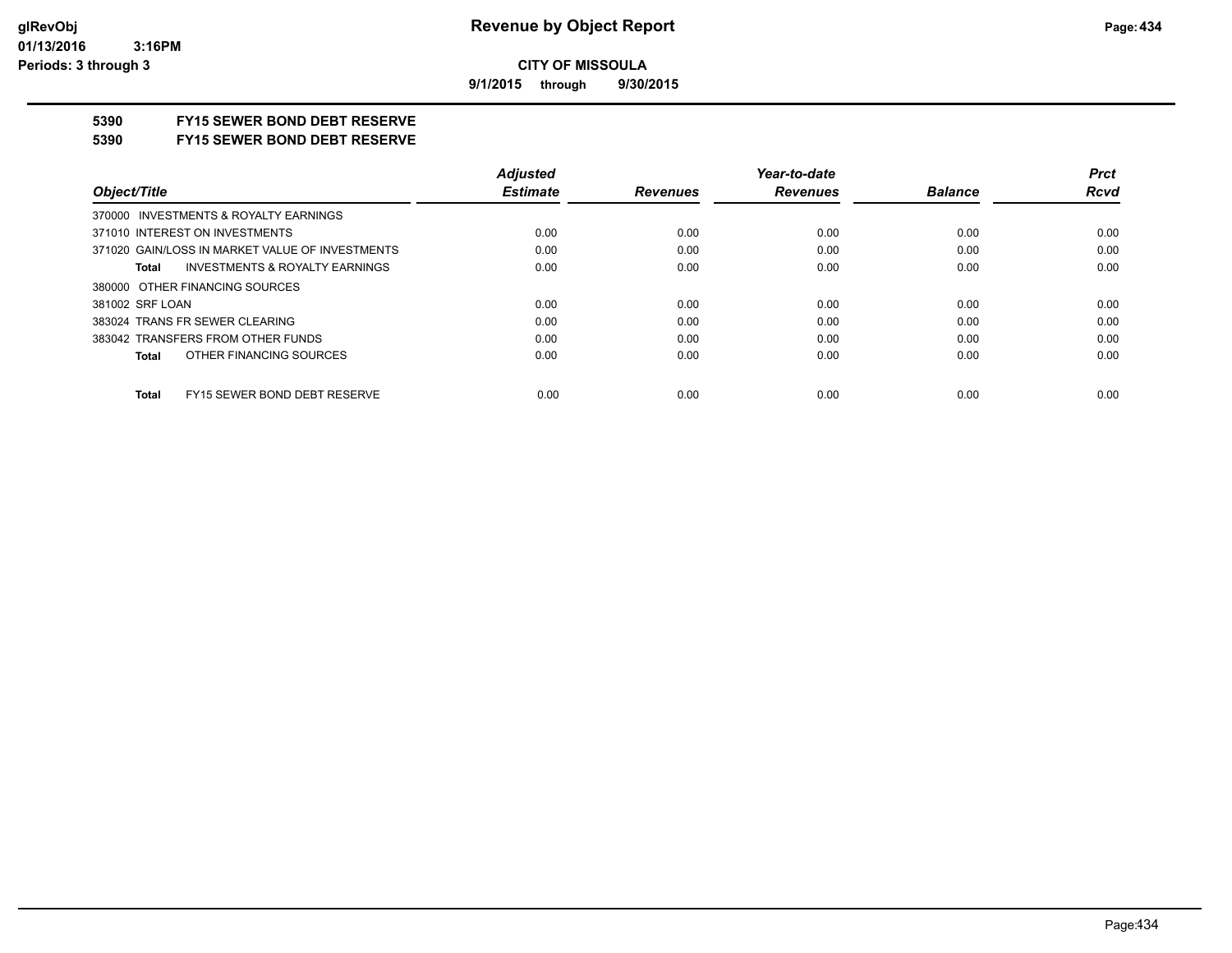**9/1/2015 through 9/30/2015**

## **5390 FY15 SEWER BOND DEBT RESERVE**

| Object/Title                                       | <b>Adjusted</b><br><b>Estimate</b> | <b>Revenues</b> | Year-to-date<br><b>Revenues</b> | <b>Balance</b> | <b>Prct</b><br>Rcvd |
|----------------------------------------------------|------------------------------------|-----------------|---------------------------------|----------------|---------------------|
| 370000 INVESTMENTS & ROYALTY EARNINGS              |                                    |                 |                                 |                |                     |
| 371010 INTEREST ON INVESTMENTS                     | 0.00                               | 0.00            | 0.00                            | 0.00           | 0.00                |
| 371020 GAIN/LOSS IN MARKET VALUE OF INVESTMENT     | 0.00                               | 0.00            | 0.00                            | 0.00           | 0.00                |
| <b>INVESTMENTS &amp; ROYALTY EARNINGS</b><br>Total | 0.00                               | 0.00            | 0.00                            | 0.00           | 0.00                |
| 380000 OTHER FINANCING SOURCES                     |                                    |                 |                                 |                |                     |
| 381002 SRF LOAN                                    | 0.00                               | 0.00            | 0.00                            | 0.00           | 0.00                |
| 383024 TRANS FR SEWER CLEARING                     | 0.00                               | 0.00            | 0.00                            | 0.00           | 0.00                |
| 383042 TRANSFERS FROM OTHER FUNDS                  | 0.00                               | 0.00            | 0.00                            | 0.00           | 0.00                |
| OTHER FINANCING SOURCES<br>Total                   | 0.00                               | 0.00            | 0.00                            | 0.00           | 0.00                |
| FY15 SEWER BOND DEBT RESERVE<br>Total              | 0.00                               | 0.00            | 0.00                            | 0.00           | 0.00                |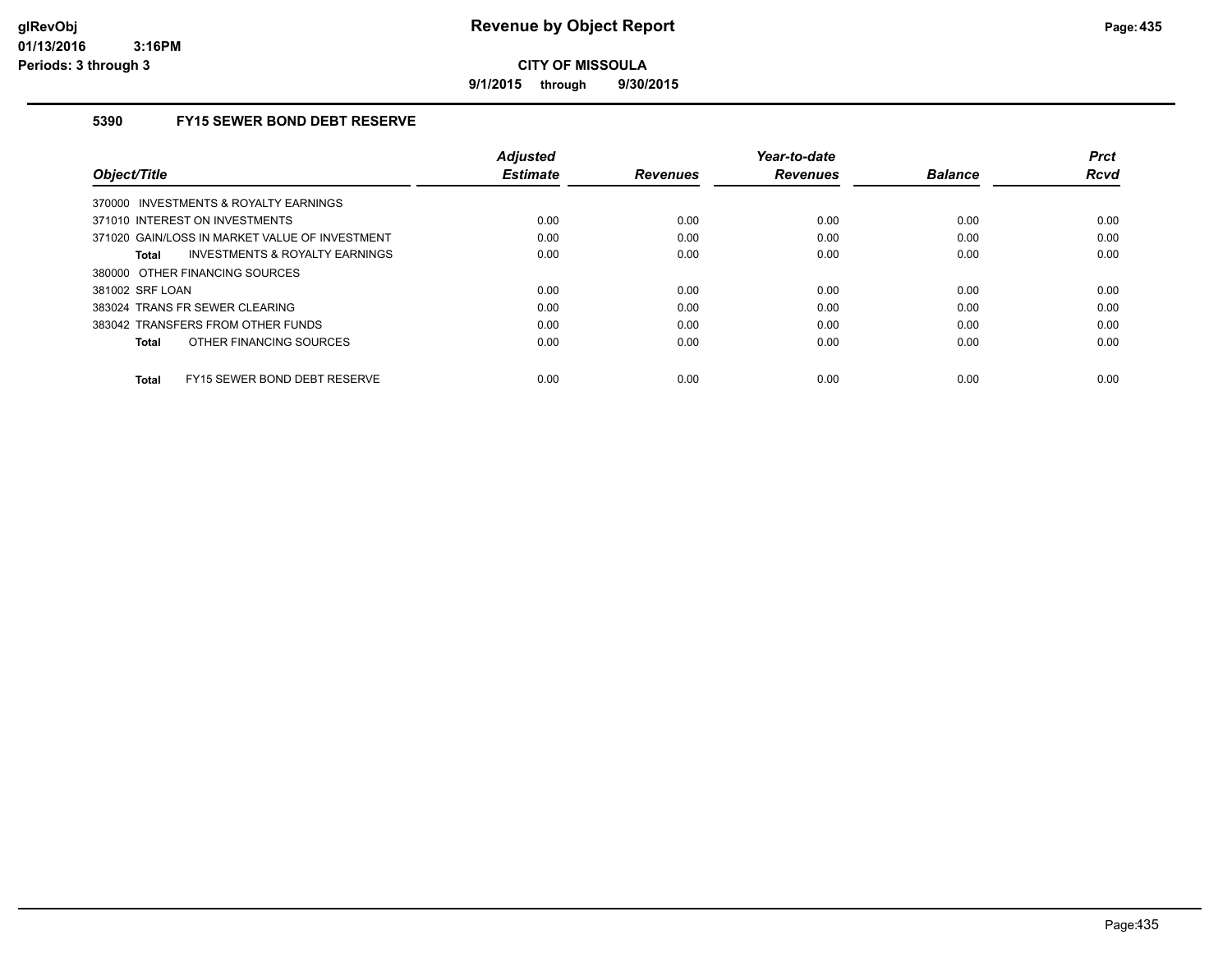**9/1/2015 through 9/30/2015**

## **5711 AQUATICS**

**5711 AQUATICS**

|                                                           | <b>Adjusted</b> |                 | Year-to-date    |                | <b>Prct</b> |
|-----------------------------------------------------------|-----------------|-----------------|-----------------|----------------|-------------|
| Object/Title                                              | <b>Estimate</b> | <b>Revenues</b> | <b>Revenues</b> | <b>Balance</b> | <b>Rcvd</b> |
| 330000 INTERGOVERNMENTAL REVENUES                         |                 |                 |                 |                |             |
| 336020 STATE PENSION CONTRIBUTION                         | 0.00            | 0.00            | 0.00            | 0.00           | 0.00        |
| 336023 STATE CONTRIB. - PERS                              | 0.00            | 0.00            | 173.50          | $-173.50$      | 0.00        |
| <b>INTERGOVERNMENTAL REVENUES</b><br>Total                | 0.00            | 0.00            | 173.50          | $-173.50$      | 0.00        |
| <b>CHARGES FOR SERVICES</b><br>340000                     |                 |                 |                 |                |             |
| 340051 GRILL VAN CONCESSIONS                              | 0.00            | 712.15          | 19,149.90       | $-19,149.90$   | 0.00        |
| 346030 SWIMMING POOL FEES                                 | 1,298,086.00    | 3,822.85        | 294,588.96      | 1,003,497.04   | 22.69       |
| 346060 CURRENTS SWIMMING FACILITY                         | 0.00            | 23,673.77       | 93,424.57       | $-93,424.57$   | 0.00        |
| 346061 CURRENTS ENTERPRISE                                | 0.00            | 0.00            | 0.00            | 0.00           | 0.00        |
| 346062 SPLASH ENTERPRISE                                  | 0.00            | 0.00            | 0.00            | 0.00           | 0.00        |
| <b>CHARGES FOR SERVICES</b><br><b>Total</b>               | 1,298,086.00    | 28,208.77       | 407,163.43      | 890,922.57     | 31.37       |
| 360000 MISCELLANEOUS REVENUES                             |                 |                 |                 |                |             |
| 360010 MISCELLANEOUS                                      | 0.00            | 0.00            | 0.00            | 0.00           | 0.00        |
| 365000 DONATIONS                                          | 0.00            | 0.00            | 0.00            | 0.00           | 0.00        |
| 365019 AQUATICS DONATIONS & GRANTS                        | 75,000.00       | 0.00            | 0.00            | 75,000.00      | 0.00        |
| MISCELLANEOUS REVENUES<br><b>Total</b>                    | 75,000.00       | 0.00            | 0.00            | 75,000.00      | 0.00        |
| <b>INVESTMENTS &amp; ROYALTY EARNINGS</b><br>370000       |                 |                 |                 |                |             |
| 371010 INTEREST ON INVESTMENTS                            | 0.00            | 0.00            | 0.00            | 0.00           | 0.00        |
| <b>INVESTMENTS &amp; ROYALTY EARNINGS</b><br><b>Total</b> | 0.00            | 0.00            | 0.00            | 0.00           | 0.00        |
| OTHER FINANCING SOURCES<br>380000                         |                 |                 |                 |                |             |
| 383029 TRANS FR GENERAL                                   | 203,000.00      | 0.00            | 0.00            | 203,000.00     | 0.00        |
| 383043 TRANSFERS FROM IMPACT FEES                         | 0.00            | 0.00            | 0.00            | 0.00           | 0.00        |
| 383400 CAPITAL CONTRIBUTION                               | 0.00            | 0.00            | 0.00            | 0.00           | 0.00        |
| OTHER FINANCING SOURCES<br><b>Total</b>                   | 203,000.00      | 0.00            | 0.00            | 203,000.00     | 0.00        |
| <b>AQUATICS</b><br><b>Total</b>                           | 1,576,086.00    | 28,208.77       | 407,336.93      | 1,168,749.07   | 25.84       |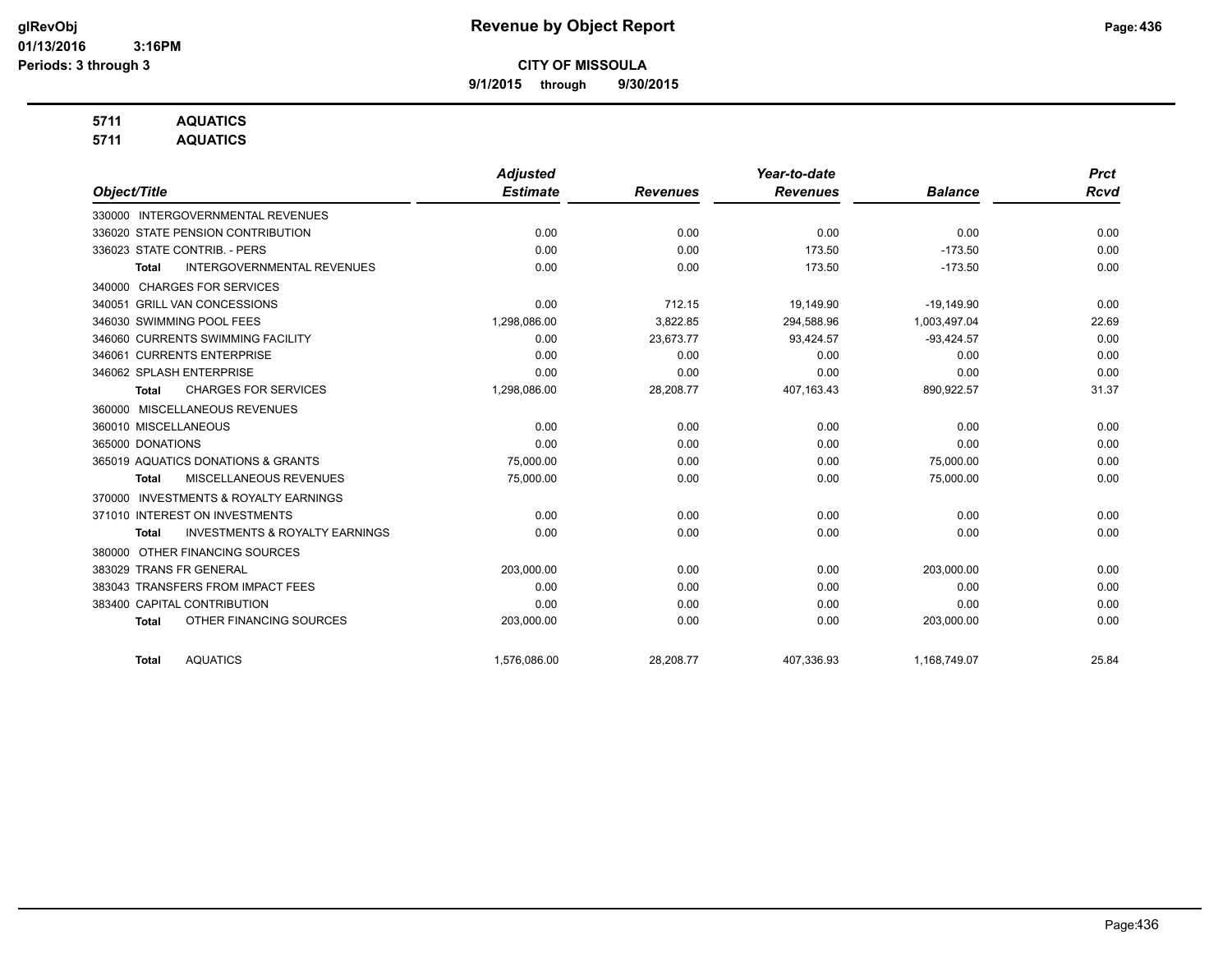**9/1/2015 through 9/30/2015**

## **5711 AQUATICS**

|                                                           | <b>Adjusted</b> |                 | Year-to-date    |                | <b>Prct</b> |
|-----------------------------------------------------------|-----------------|-----------------|-----------------|----------------|-------------|
| Object/Title                                              | <b>Estimate</b> | <b>Revenues</b> | <b>Revenues</b> | <b>Balance</b> | <b>Rcvd</b> |
| 330000 INTERGOVERNMENTAL REVENUES                         |                 |                 |                 |                |             |
| 336020 STATE PENSION CONTRIBUTION                         | 0.00            | 0.00            | 0.00            | 0.00           | 0.00        |
| 336023 STATE CONTRIB. - PERS                              | 0.00            | 0.00            | 173.50          | $-173.50$      | 0.00        |
| <b>INTERGOVERNMENTAL REVENUES</b><br><b>Total</b>         | 0.00            | 0.00            | 173.50          | $-173.50$      | 0.00        |
| <b>CHARGES FOR SERVICES</b><br>340000                     |                 |                 |                 |                |             |
| 340051 GRILL VAN CONCESSIONS                              | 0.00            | 712.15          | 19.149.90       | $-19.149.90$   | 0.00        |
| 346030 SWIMMING POOL FEES                                 | 1,298,086.00    | 3,822.85        | 294,588.96      | 1,003,497.04   | 22.69       |
| 346060 CURRENTS SWIMMING FACILITY                         | 0.00            | 23,673.77       | 93,424.57       | $-93,424.57$   | 0.00        |
| 346061 CURRENTS ENTERPRISE                                | 0.00            | 0.00            | 0.00            | 0.00           | 0.00        |
| 346062 SPLASH ENTERPRISE                                  | 0.00            | 0.00            | 0.00            | 0.00           | 0.00        |
| <b>CHARGES FOR SERVICES</b><br><b>Total</b>               | 1,298,086.00    | 28,208.77       | 407,163.43      | 890,922.57     | 31.37       |
| MISCELLANEOUS REVENUES<br>360000                          |                 |                 |                 |                |             |
| 360010 MISCELLANEOUS                                      | 0.00            | 0.00            | 0.00            | 0.00           | 0.00        |
| 365000 DONATIONS                                          | 0.00            | 0.00            | 0.00            | 0.00           | 0.00        |
| 365019 AQUATICS DONATIONS & GRANTS                        | 75,000.00       | 0.00            | 0.00            | 75,000.00      | 0.00        |
| MISCELLANEOUS REVENUES<br><b>Total</b>                    | 75,000.00       | 0.00            | 0.00            | 75,000.00      | 0.00        |
| <b>INVESTMENTS &amp; ROYALTY EARNINGS</b><br>370000       |                 |                 |                 |                |             |
| 371010 INTEREST ON INVESTMENTS                            | 0.00            | 0.00            | 0.00            | 0.00           | 0.00        |
| <b>INVESTMENTS &amp; ROYALTY EARNINGS</b><br><b>Total</b> | 0.00            | 0.00            | 0.00            | 0.00           | 0.00        |
| OTHER FINANCING SOURCES<br>380000                         |                 |                 |                 |                |             |
| 383029 TRANS FR GENERAL                                   | 203,000.00      | 0.00            | 0.00            | 203,000.00     | 0.00        |
| 383043 TRANSFERS FROM IMPACT FEES                         | 0.00            | 0.00            | 0.00            | 0.00           | 0.00        |
| 383400 CAPITAL CONTRIBUTION                               | 0.00            | 0.00            | 0.00            | 0.00           | 0.00        |
| OTHER FINANCING SOURCES<br><b>Total</b>                   | 203,000.00      | 0.00            | 0.00            | 203,000.00     | 0.00        |
| <b>AQUATICS</b><br><b>Total</b>                           | 1,576,086.00    | 28,208.77       | 407,336.93      | 1,168,749.07   | 25.84       |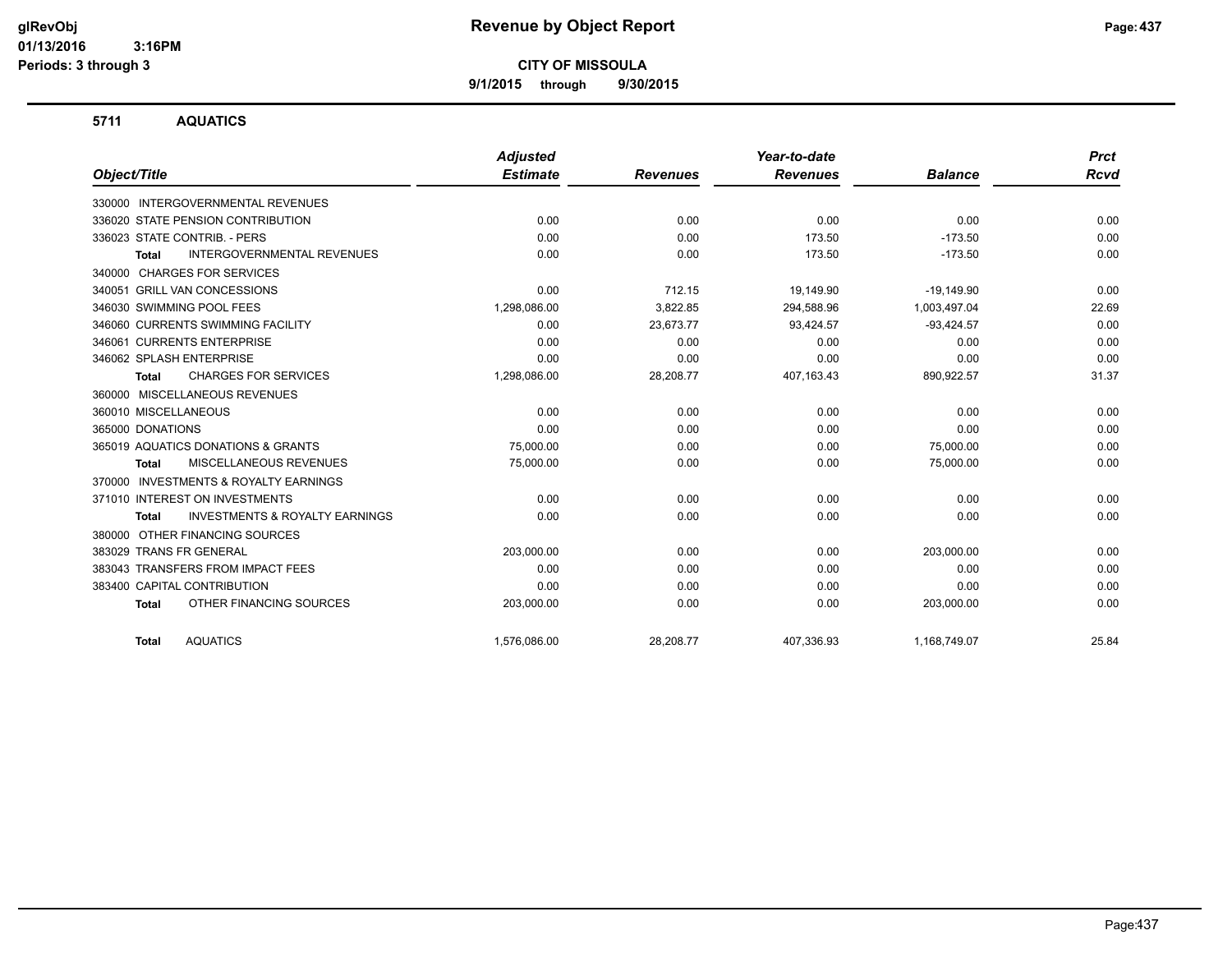**9/1/2015 through 9/30/2015**

## **6050 EMPLOYEE BENEFIT PLAN FUND**

**6050 EMPLOYEE BENEFIT PLAN FUND**

|                                                           | Adjusted        |                 | Year-to-date    |                | <b>Prct</b> |
|-----------------------------------------------------------|-----------------|-----------------|-----------------|----------------|-------------|
| Object/Title                                              | <b>Estimate</b> | <b>Revenues</b> | <b>Revenues</b> | <b>Balance</b> | <b>Rcvd</b> |
| 330000 INTERGOVERNMENTAL REVENUES                         |                 |                 |                 |                |             |
| 334112 WELLNESS GRANT                                     | 0.00            | 0.00            | 0.00            | 0.00           | 0.00        |
| <b>INTERGOVERNMENTAL REVENUES</b><br>Total                | 0.00            | 0.00            | 0.00            | 0.00           | 0.00        |
| 360000 MISCELLANEOUS REVENUES                             |                 |                 |                 |                |             |
| 360010 MISCELLANEOUS                                      | 0.00            | 0.00            | 0.00            | 0.00           | 0.00        |
| MISCELLANEOUS REVENUES<br><b>Total</b>                    | 0.00            | 0.00            | 0.00            | 0.00           | 0.00        |
| 370000 INVESTMENTS & ROYALTY EARNINGS                     |                 |                 |                 |                |             |
| 371010 INTEREST ON INVESTMENTS                            | 0.00            | 0.00            | 0.00            | 0.00           | 0.00        |
| <b>INVESTMENTS &amp; ROYALTY EARNINGS</b><br><b>Total</b> | 0.00            | 0.00            | 0.00            | 0.00           | 0.00        |
| 380000 OTHER FINANCING SOURCES                            |                 |                 |                 |                |             |
| 383028 TRANS FROM GF FOR HEALTH RESERVE                   | 0.00            | 110,500.03      | 110,500.03      | $-110,500.03$  | 0.00        |
| 383029 TRANS FR GENERAL                                   | 442.000.00      | 6.426.54        | 25.273.56       | 416.726.44     | 5.72        |
| OTHER FINANCING SOURCES<br><b>Total</b>                   | 442,000.00      | 116,926.57      | 135,773.59      | 306,226.41     | 30.72       |
| 390000 INTERNAL SERVICES                                  |                 |                 |                 |                |             |
| 396001 INSURANCE REIMBURSEMENTS                           | 0.00            | 0.00            | $-11,470.11$    | 11,470.11      | 0.00        |
| 396002 CITY CONTRIBUTIONS                                 | 3,210,660.00    | 257,475.85      | 1,099,370.23    | 2,111,289.77   | 34.24       |
| 396003 EMPLOYEE DEDUCTION CONTRIBUTIONS                   | 734,400.00      | 62,992.28       | 448.574.91      | 285,825.09     | 61.08       |
| 396004 RETIREE CONTRIBUTIONS                              | 436,800.00      | 35,856.95       | 105,956.23      | 330,843.77     | 24.26       |
| 396005 FIRE + POLICE ADDTL HEALTH CONTRIB                 | 1,340,640.00    | 108.870.00      | 478.541.00      | 862.099.00     | 35.69       |
| 396006 RX REBATES                                         | 0.00            | 9,294.95        | 32,148.78       | $-32,148.78$   | 0.00        |
| 396007 OTHER PARTICIPANT HEALTH PREM CONTRIB              | 0.00            | 837.75          | 872.12          | $-872.12$      | 0.00        |
| 396008 COBRA CONTRIBUTIONS                                | 0.00            | 0.00            | 961.29          | $-961.29$      | 0.00        |
| 396009 WELLNESS PROGRAM CONTRIBUTIONS                     | 0.00            | 0.00            | 0.00            | 0.00           | 0.00        |
| 396010 EMPLOYEE SUPPLI LIFE INSURANCE CONTRI              | 0.00            | 2,759.88        | 6,694.21        | $-6,694.21$    | 0.00        |
| 396011 EMPLOYEE VISION INSURANCE CONTRIBUTIONS            | 0.00            | 102.42          | 377.72          | $-377.72$      | 0.00        |
| <b>INTERNAL SERVICES</b><br><b>Total</b>                  | 5,722,500.00    | 478,190.08      | 2,162,026.38    | 3,560,473.62   | 37.78       |
| <b>EMPLOYEE BENEFIT PLAN FUND</b><br><b>Total</b>         | 6,164,500.00    | 595.116.65      | 2,297,799.97    | 3,866,700.03   | 37.27       |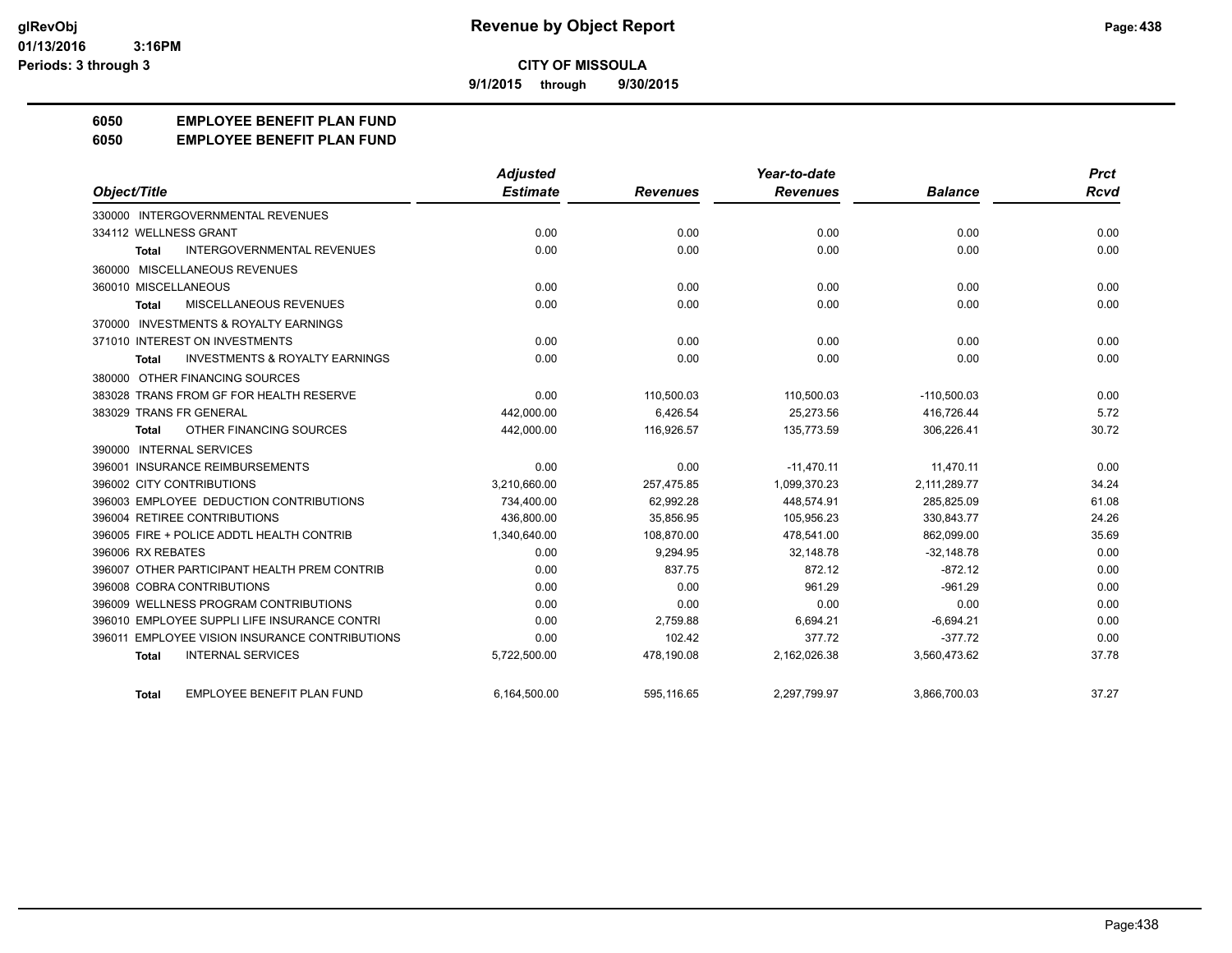**9/1/2015 through 9/30/2015**

## **6050 EMPLOYEE BENEFIT PLAN FUND**

|                                                           | <b>Adjusted</b> |                 | Year-to-date    |                | <b>Prct</b> |
|-----------------------------------------------------------|-----------------|-----------------|-----------------|----------------|-------------|
| Object/Title                                              | <b>Estimate</b> | <b>Revenues</b> | <b>Revenues</b> | <b>Balance</b> | <b>Rcvd</b> |
| 330000 INTERGOVERNMENTAL REVENUES                         |                 |                 |                 |                |             |
| 334112 WELLNESS GRANT                                     | 0.00            | 0.00            | 0.00            | 0.00           | 0.00        |
| <b>INTERGOVERNMENTAL REVENUES</b><br>Total                | 0.00            | 0.00            | 0.00            | 0.00           | 0.00        |
| 360000 MISCELLANEOUS REVENUES                             |                 |                 |                 |                |             |
| 360010 MISCELLANEOUS                                      | 0.00            | 0.00            | 0.00            | 0.00           | 0.00        |
| <b>MISCELLANEOUS REVENUES</b><br><b>Total</b>             | 0.00            | 0.00            | 0.00            | 0.00           | 0.00        |
| 370000 INVESTMENTS & ROYALTY EARNINGS                     |                 |                 |                 |                |             |
| 371010 INTEREST ON INVESTMENTS                            | 0.00            | 0.00            | 0.00            | 0.00           | 0.00        |
| <b>INVESTMENTS &amp; ROYALTY EARNINGS</b><br><b>Total</b> | 0.00            | 0.00            | 0.00            | 0.00           | 0.00        |
| 380000 OTHER FINANCING SOURCES                            |                 |                 |                 |                |             |
| 383028 TRANS FROM GF FOR HEALTH RESERVE                   | 0.00            | 110.500.03      | 110,500.03      | $-110,500.03$  | 0.00        |
| 383029 TRANS FR GENERAL                                   | 442,000.00      | 6,426.54        | 25,273.56       | 416,726.44     | 5.72        |
| OTHER FINANCING SOURCES<br><b>Total</b>                   | 442,000.00      | 116,926.57      | 135,773.59      | 306,226.41     | 30.72       |
| 390000 INTERNAL SERVICES                                  |                 |                 |                 |                |             |
| 396001 INSURANCE REIMBURSEMENTS                           | 0.00            | 0.00            | $-11.470.11$    | 11.470.11      | 0.00        |
| 396002 CITY CONTRIBUTIONS                                 | 3,210,660.00    | 257.475.85      | 1,099,370.23    | 2,111,289.77   | 34.24       |
| 396003 EMPLOYEE DEDUCTION CONTRIBUTIONS                   | 734,400.00      | 62,992.28       | 448,574.91      | 285,825.09     | 61.08       |
| 396004 RETIREE CONTRIBUTIONS                              | 436,800.00      | 35,856.95       | 105,956.23      | 330,843.77     | 24.26       |
| 396005 FIRE + POLICE ADDTL HEALTH CONTRIB                 | 1,340,640.00    | 108,870.00      | 478,541.00      | 862,099.00     | 35.69       |
| 396006 RX REBATES                                         | 0.00            | 9,294.95        | 32,148.78       | $-32,148.78$   | 0.00        |
| 396007 OTHER PARTICIPANT HEALTH PREM CONTRIB              | 0.00            | 837.75          | 872.12          | $-872.12$      | 0.00        |
| 396008 COBRA CONTRIBUTIONS                                | 0.00            | 0.00            | 961.29          | $-961.29$      | 0.00        |
| 396009 WELLNESS PROGRAM CONTRIBUTIONS                     | 0.00            | 0.00            | 0.00            | 0.00           | 0.00        |
| 396010 EMPLOYEE SUPPLI LIFE INSURANCE CONTRI              | 0.00            | 2,759.88        | 6,694.21        | $-6,694.21$    | 0.00        |
| 396011 EMPLOYEE VISION INSURANCE CONTRIBUTION             | 0.00            | 102.42          | 377.72          | $-377.72$      | 0.00        |
| <b>INTERNAL SERVICES</b><br><b>Total</b>                  | 5,722,500.00    | 478,190.08      | 2,162,026.38    | 3,560,473.62   | 37.78       |
| <b>EMPLOYEE BENEFIT PLAN FUND</b><br>Total                | 6,164,500.00    | 595,116.65      | 2,297,799.97    | 3,866,700.03   | 37.27       |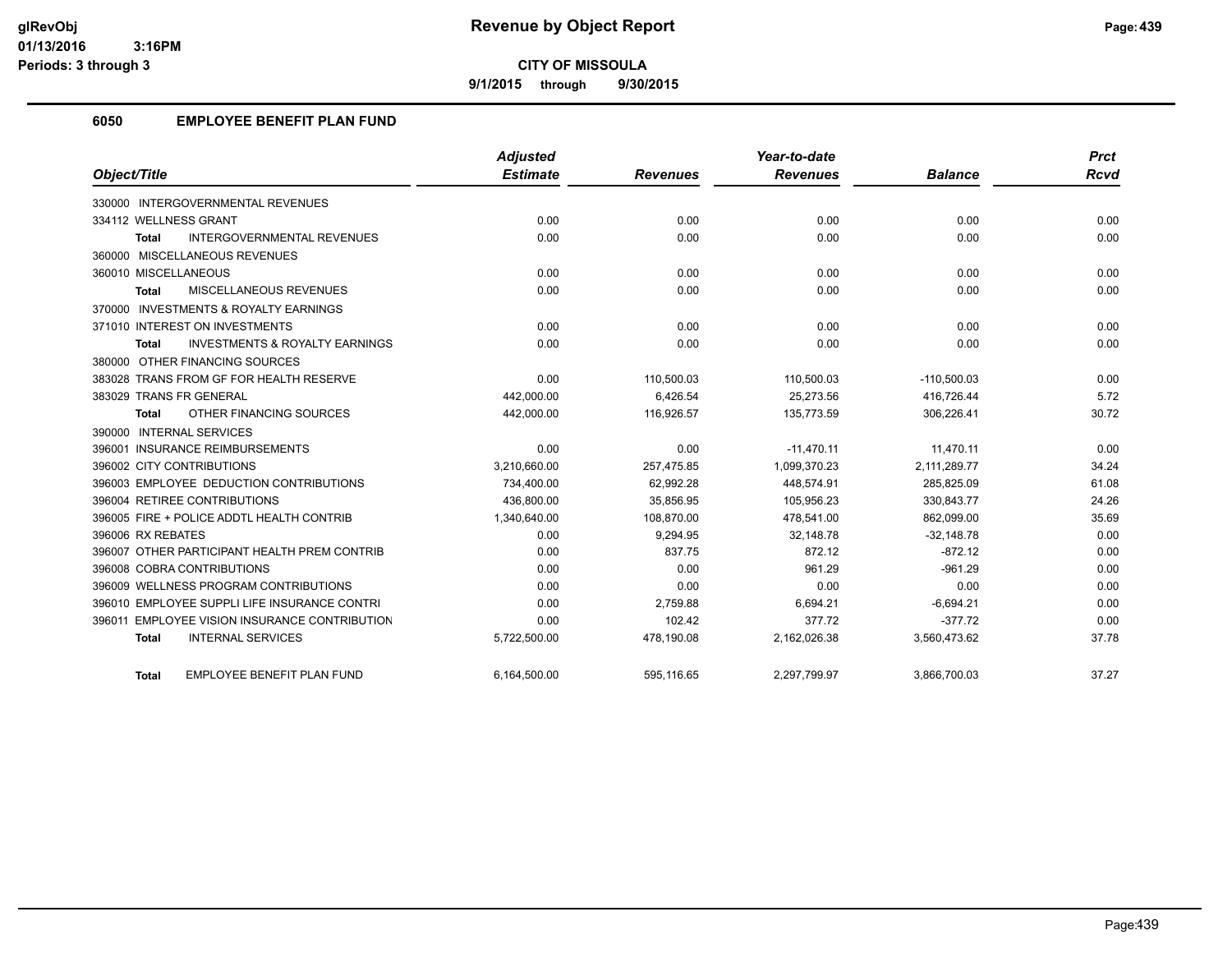**9/1/2015 through 9/30/2015**

## **7370 PARKING COMMISSION FUND**

**7370 PARKING COMMISSION FUND**

|                                                           | <b>Adjusted</b> | Year-to-date    |                 |                 | <b>Prct</b> |  |
|-----------------------------------------------------------|-----------------|-----------------|-----------------|-----------------|-------------|--|
| Object/Title                                              | <b>Estimate</b> | <b>Revenues</b> | <b>Revenues</b> | <b>Balance</b>  | Rcvd        |  |
| 330000 INTERGOVERNMENTAL REVENUES                         |                 |                 |                 |                 |             |  |
| 336020 STATE PENSION CONTRIBUTION                         | 0.00            | 0.00            | 0.00            | 0.00            | 0.00        |  |
| 336023 STATE CONTRIB. - PERS                              | 0.00            | 0.00            | 57.25           | $-57.25$        | 0.00        |  |
| <b>INTERGOVERNMENTAL REVENUES</b><br><b>Total</b>         | 0.00            | 0.00            | 57.25           | $-57.25$        | 0.00        |  |
| 340000 CHARGES FOR SERVICES                               |                 |                 |                 |                 |             |  |
| 343009 TOW CHARGES                                        | 0.00            | 0.00            | 0.00            | 0.00            | 0.00        |  |
| 343015 PARKING                                            | 1,598,000.00    | 0.00            | 0.00            | 1,598,000.00    | 0.00        |  |
| 343016 METER MONEY                                        | 0.00            | 55,360.28       | 156,559.29      | -156,559.29     | 0.00        |  |
| 343017 PARKING LEASE REVENUE                              | 0.00            | 80,216.50       | 195,908.00      | $-195,908.00$   | 0.00        |  |
| 343018 *** Title Not Found ***                            | 0.00            | 7,539.37        | 27,494.95       | $-27,494.95$    | 0.00        |  |
| 343301 BOOT REMOVAL                                       | 0.00            | 300.00          | 925.00          | $-925.00$       | 0.00        |  |
| <b>CHARGES FOR SERVICES</b><br>Total                      | 1,598,000.00    | 143,416.15      | 380,887.24      | 1,217,112.76    | 23.84       |  |
| 350000 FINES & FORFEITURES                                |                 |                 |                 |                 |             |  |
| 352000 TICKETS                                            | 0.00            | 0.00            | 0.00            | 0.00            | 0.00        |  |
| 352001 PARKING TICKET REVENUE                             | 270,000.00      | 11,738.50       | 33,155.50       | 236,844.50      | 12.28       |  |
| 352002 PARKING FINES                                      | 0.00            | $-20.00$        | $-40.00$        | 40.00           | 0.00        |  |
| <b>FINES &amp; FORFEITURES</b><br><b>Total</b>            | 270,000.00      | 11,718.50       | 33,115.50       | 236,884.50      | 12.27       |  |
| 360000 MISCELLANEOUS REVENUES                             |                 |                 |                 |                 |             |  |
| 360010 MISCELLANEOUS                                      | 0.00            | 3,760.00        | 21,681.00       | $-21,681.00$    | 0.00        |  |
| 360018 MARKET ON FRONT UTILITY PAYMENTS                   | 0.00            | 0.00            | 0.00            | 0.00            | 0.00        |  |
| 360019 GARBAGE-MARKET ON FRONT                            | 0.00            | 0.00            | 0.00            | 0.00            | 0.00        |  |
| 362002 BAD CHECK CHARGES                                  | 0.00            | 0.00            | 0.00            | 0.00            | 0.00        |  |
| 362005 LEASE LATE PAYMENT PENALTY                         | 0.00            | 0.00            | 0.00            | 0.00            | 0.00        |  |
| 364040 INSURANCE AND DAMAGE RECOVERY                      | 0.00            | 0.00            | 45.00           | $-45.00$        | 0.00        |  |
| MISCELLANEOUS REVENUES<br><b>Total</b>                    | 0.00            | 3,760.00        | 21,726.00       | $-21,726.00$    | 0.00        |  |
| 370000 INVESTMENTS & ROYALTY EARNINGS                     |                 |                 |                 |                 |             |  |
| 371010 INTEREST ON INVESTMENTS                            | 20,000.00       | 0.00            | 0.00            | 20,000.00       | 0.00        |  |
| 371020 GAIN/LOSS IN MARKET VALUE OF INVESTMENTS           | 0.00            | 0.00            | 0.00            | 0.00            | 0.00        |  |
| <b>INVESTMENTS &amp; ROYALTY EARNINGS</b><br><b>Total</b> | 20,000.00       | 0.00            | 0.00            | 20,000.00       | 0.00        |  |
| 380000 OTHER FINANCING SOURCES                            |                 |                 |                 |                 |             |  |
| 381010 BOND PROCEEDS                                      | 0.00            | 0.00            | 0.00            | 0.00            | 0.00        |  |
| 381090 PROCEEDS FROM CAPITAL LEASE                        | 0.00            | 0.00            | 1,400,000.00    | $-1,400,000.00$ | 0.00        |  |
| 382010 SALE OF FIXED ASSETS                               | 0.00            | 0.00            | 0.00            | 0.00            | 0.00        |  |
| 383013 TRANS FR SID DEBT SERVICE                          | 0.00            | 0.00            | 0.00            | 0.00            | 0.00        |  |
| 383400 CAPITAL CONTRIBUTION                               | 0.00            | 0.00            | 0.00            | 0.00            | 0.00        |  |
| OTHER FINANCING SOURCES<br><b>Total</b>                   | 0.00            | 0.00            | 1,400,000.00    | $-1,400,000.00$ | 0.00        |  |
| PARKING COMMISSION FUND<br><b>Total</b>                   | 1,888,000.00    | 158,894.65      | 1,835,785.99    | 52,214.01       | 97.23       |  |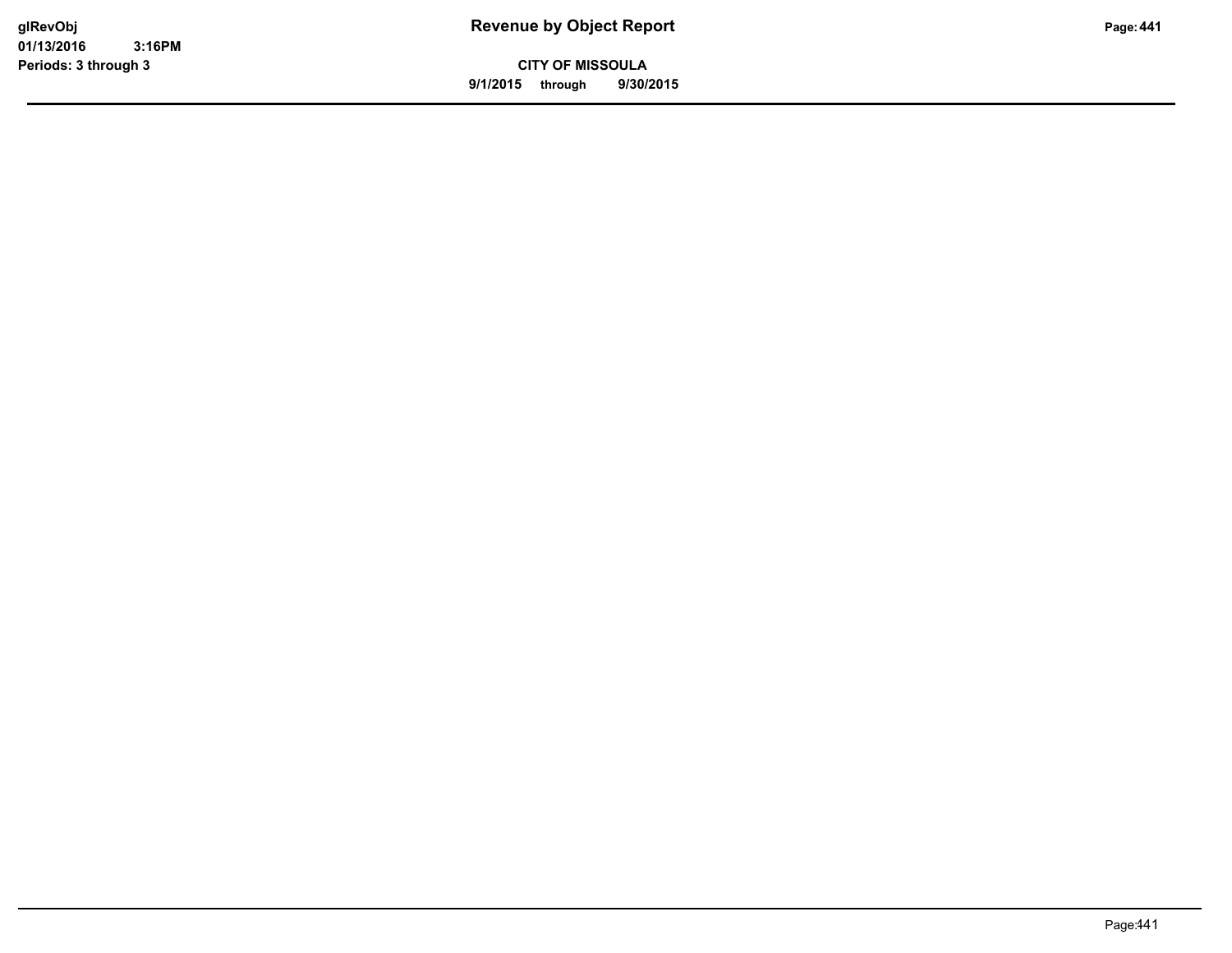**9/1/2015 through 9/30/2015**

## **7370 PARKING COMMISSION FUND**

|                                                           | <b>Adjusted</b> |                 | Year-to-date    | <b>Prct</b>     |             |
|-----------------------------------------------------------|-----------------|-----------------|-----------------|-----------------|-------------|
| Object/Title                                              | <b>Estimate</b> | <b>Revenues</b> | <b>Revenues</b> | <b>Balance</b>  | <b>Rcvd</b> |
| 330000 INTERGOVERNMENTAL REVENUES                         |                 |                 |                 |                 |             |
| 336020 STATE PENSION CONTRIBUTION                         | 0.00            | 0.00            | 0.00            | 0.00            | 0.00        |
| 336023 STATE CONTRIB. - PERS                              | 0.00            | 0.00            | 57.25           | $-57.25$        | 0.00        |
| <b>INTERGOVERNMENTAL REVENUES</b><br><b>Total</b>         | 0.00            | 0.00            | 57.25           | $-57.25$        | 0.00        |
| 340000 CHARGES FOR SERVICES                               |                 |                 |                 |                 |             |
| 343009 TOW CHARGES                                        | 0.00            | 0.00            | 0.00            | 0.00            | 0.00        |
| 343015 PARKING                                            | 1,598,000.00    | 0.00            | 0.00            | 1,598,000.00    | 0.00        |
| 343016 METER MONEY                                        | 0.00            | 55,360.28       | 156,559.29      | $-156,559.29$   | 0.00        |
| 343017 PARKING LEASE REVENUE                              | 0.00            | 80,216.50       | 195,908.00      | $-195,908.00$   | 0.00        |
| 343018 *** Title Not Found ***                            | 0.00            | 7,539.37        | 27,494.95       | $-27,494.95$    | 0.00        |
| 343301 BOOT REMOVAL                                       | 0.00            | 300.00          | 925.00          | $-925.00$       | 0.00        |
| <b>CHARGES FOR SERVICES</b><br>Total                      | 1,598,000.00    | 143,416.15      | 380,887.24      | 1,217,112.76    | 23.84       |
| 350000 FINES & FORFEITURES                                |                 |                 |                 |                 |             |
| 352000 TICKETS                                            | 0.00            | 0.00            | 0.00            | 0.00            | 0.00        |
| 352001 PARKING TICKET REVENUE                             | 270,000.00      | 11,738.50       | 33,155.50       | 236,844.50      | 12.28       |
| 352002 PARKING FINES                                      | 0.00            | $-20.00$        | $-40.00$        | 40.00           | 0.00        |
| <b>FINES &amp; FORFEITURES</b><br><b>Total</b>            | 270,000.00      | 11,718.50       | 33,115.50       | 236,884.50      | 12.27       |
| 360000 MISCELLANEOUS REVENUES                             |                 |                 |                 |                 |             |
| 360010 MISCELLANEOUS                                      | 0.00            | 3,760.00        | 21,681.00       | $-21,681.00$    | 0.00        |
| 360018 MARKET ON FRONT UTILITY PAYMENTS                   | 0.00            | 0.00            | 0.00            | 0.00            | 0.00        |
| 360019 GARBAGE-MARKET ON FRONT                            | 0.00            | 0.00            | 0.00            | 0.00            | 0.00        |
| 362002 BAD CHECK CHARGES                                  | 0.00            | 0.00            | 0.00            | 0.00            | 0.00        |
| 362005 LEASE LATE PAYMENT PENALTY                         | 0.00            | 0.00            | 0.00            | 0.00            | 0.00        |
| 364040 INSURANCE AND DAMAGE RECOVERY                      | 0.00            | 0.00            | 45.00           | $-45.00$        | 0.00        |
| MISCELLANEOUS REVENUES<br><b>Total</b>                    | 0.00            | 3,760.00        | 21,726.00       | $-21,726.00$    | 0.00        |
| 370000 INVESTMENTS & ROYALTY EARNINGS                     |                 |                 |                 |                 |             |
| 371010 INTEREST ON INVESTMENTS                            | 20,000.00       | 0.00            | 0.00            | 20,000.00       | 0.00        |
| 371020 GAIN/LOSS IN MARKET VALUE OF INVESTMENT            | 0.00            | 0.00            | 0.00            | 0.00            | 0.00        |
| <b>INVESTMENTS &amp; ROYALTY EARNINGS</b><br><b>Total</b> | 20,000.00       | 0.00            | 0.00            | 20,000.00       | 0.00        |
| 380000 OTHER FINANCING SOURCES                            |                 |                 |                 |                 |             |
| 381010 BOND PROCEEDS                                      | 0.00            | 0.00            | 0.00            | 0.00            | 0.00        |
| 381090 PROCEEDS FROM CAPITAL LEASE                        | 0.00            | 0.00            | 1,400,000.00    | $-1,400,000.00$ | 0.00        |
| 382010 SALE OF FIXED ASSETS                               | 0.00            | 0.00            | 0.00            | 0.00            | 0.00        |
| 383013 TRANS FR SID DEBT SERVICE                          | 0.00            | 0.00            | 0.00            | 0.00            | 0.00        |
| 383400 CAPITAL CONTRIBUTION                               | 0.00            | 0.00            | 0.00            | 0.00            | 0.00        |
| OTHER FINANCING SOURCES<br><b>Total</b>                   | 0.00            | 0.00            | 1,400,000.00    | $-1,400,000.00$ | 0.00        |
| PARKING COMMISSION FUND<br><b>Total</b>                   | 1,888,000.00    | 158,894.65      | 1,835,785.99    | 52,214.01       | 97.23       |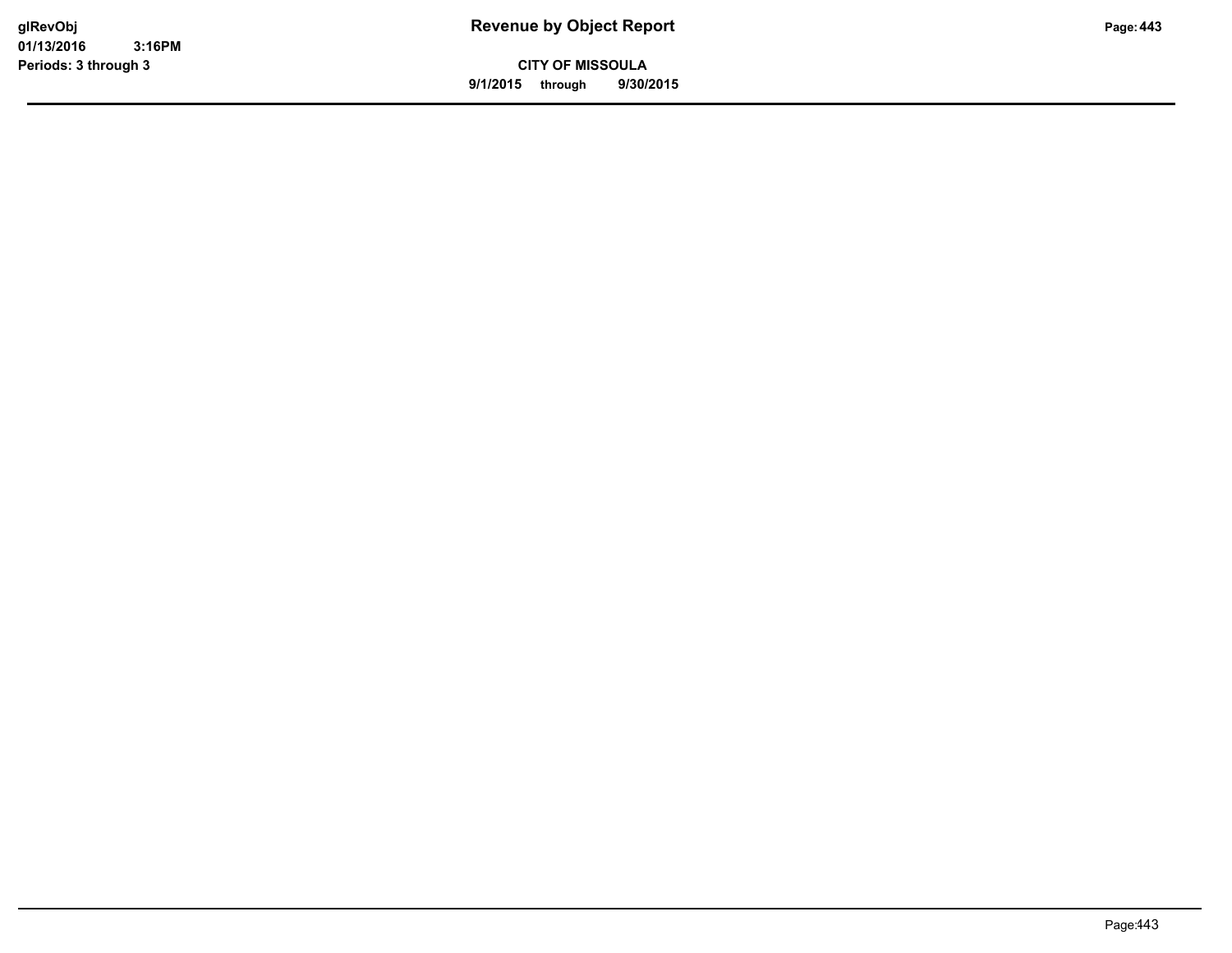**9/1/2015 through 9/30/2015**

## **7371 FRONT STREET PARKING BONDS**

**7371 FRONT STREET PARKING BONDS**

|                                                           | <b>Adjusted</b> |                 | Year-to-date    |                | <b>Prct</b> |
|-----------------------------------------------------------|-----------------|-----------------|-----------------|----------------|-------------|
| Object/Title                                              | <b>Estimate</b> | <b>Revenues</b> | <b>Revenues</b> | <b>Balance</b> | Rcvd        |
| 330000 INTERGOVERNMENTAL REVENUES                         |                 |                 |                 |                |             |
| 331990 IRS REIMB/DEBT SVS INTEREST                        | 0.00            | 0.00            | 0.00            | 0.00           | 0.00        |
| 338000 LOCAL SHARING OF TAX INCREMENT                     | 0.00            | 0.00            | 0.00            | 0.00           | 0.00        |
| <b>INTERGOVERNMENTAL REVENUES</b><br><b>Total</b>         | 0.00            | 0.00            | 0.00            | 0.00           | 0.00        |
| 360000 MISCELLANEOUS REVENUES                             |                 |                 |                 |                |             |
| 360010 MISCELLANEOUS                                      | 0.00            | 0.00            | 0.00            | 0.00           | 0.00        |
| MISCELLANEOUS REVENUES<br><b>Total</b>                    | 0.00            | 0.00            | 0.00            | 0.00           | 0.00        |
| 370000 INVESTMENTS & ROYALTY EARNINGS                     |                 |                 |                 |                |             |
| 371010 INTEREST ON INVESTMENTS                            | 0.00            | 0.00            | 0.00            | 0.00           | 0.00        |
| <b>INVESTMENTS &amp; ROYALTY EARNINGS</b><br><b>Total</b> | 0.00            | 0.00            | 0.00            | 0.00           | 0.00        |
| 380000 OTHER FINANCING SOURCES                            |                 |                 |                 |                |             |
| 381009 TRANSFERS IN                                       | 0.00            | 0.00            | 0.00            | 0.00           | 0.00        |
| 381010 BOND PROCEEDS                                      | 0.00            | 0.00            | 0.00            | 0.00           | 0.00        |
| 383000 OPERATING TRANSFERS                                | 0.00            | 13,721.25       | 41,163.75       | $-41,163.75$   | 0.00        |
| OTHER FINANCING SOURCES<br><b>Total</b>                   | 0.00            | 13,721.25       | 41,163.75       | $-41,163.75$   | 0.00        |
| FRONT STREET PARKING BONDS<br><b>Total</b>                | 0.00            | 13,721.25       | 41,163.75       | $-41,163.75$   | 0.00        |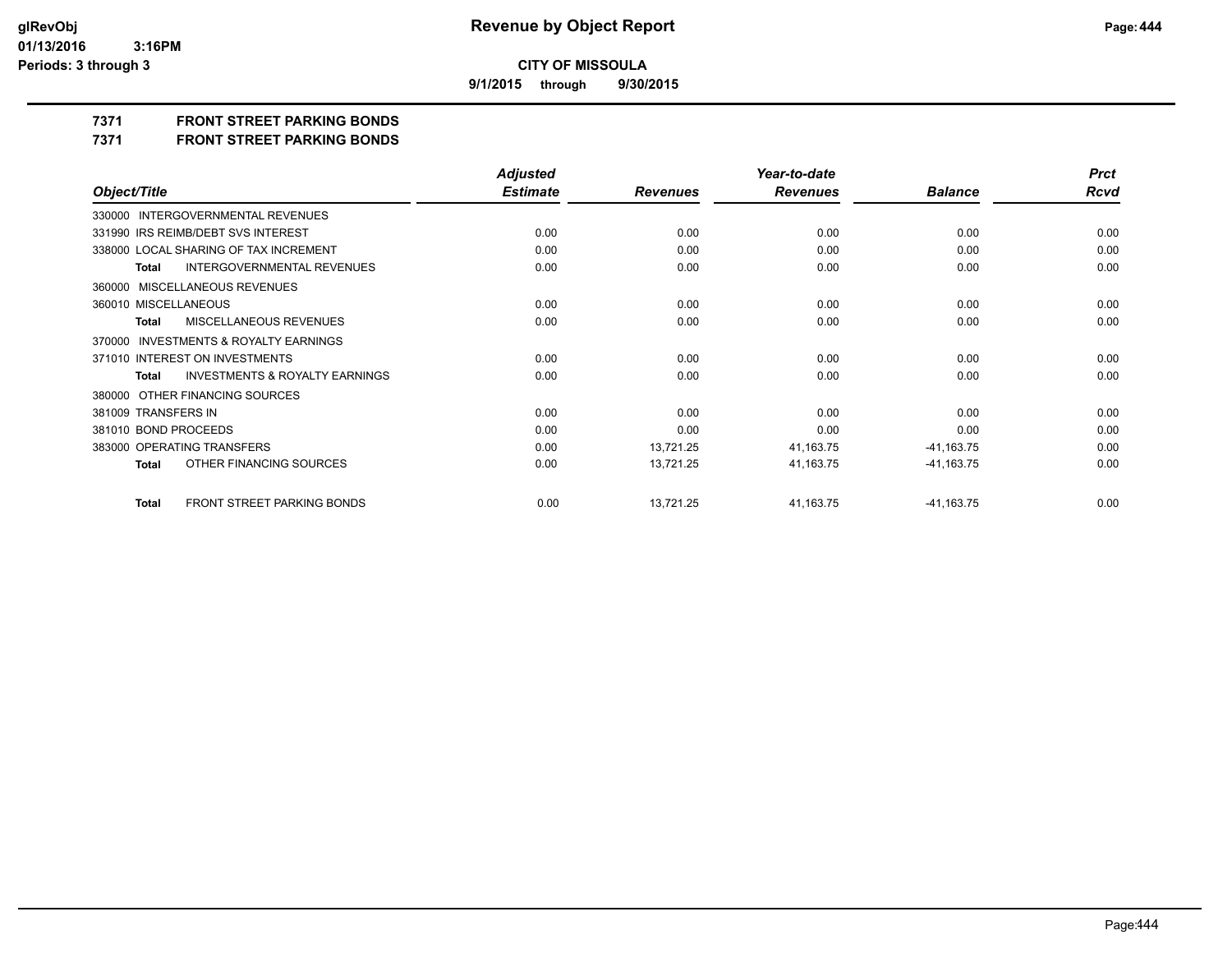**9/1/2015 through 9/30/2015**

## **7371 FRONT STREET PARKING BONDS**

|                                                   | <b>Adjusted</b> |                 | Year-to-date    |                | <b>Prct</b> |
|---------------------------------------------------|-----------------|-----------------|-----------------|----------------|-------------|
| Object/Title                                      | <b>Estimate</b> | <b>Revenues</b> | <b>Revenues</b> | <b>Balance</b> | Rcvd        |
| 330000 INTERGOVERNMENTAL REVENUES                 |                 |                 |                 |                |             |
| 331990 IRS REIMB/DEBT SVS INTEREST                | 0.00            | 0.00            | 0.00            | 0.00           | 0.00        |
| 338000 LOCAL SHARING OF TAX INCREMENT             | 0.00            | 0.00            | 0.00            | 0.00           | 0.00        |
| INTERGOVERNMENTAL REVENUES<br><b>Total</b>        | 0.00            | 0.00            | 0.00            | 0.00           | 0.00        |
| 360000 MISCELLANEOUS REVENUES                     |                 |                 |                 |                |             |
| 360010 MISCELLANEOUS                              | 0.00            | 0.00            | 0.00            | 0.00           | 0.00        |
| MISCELLANEOUS REVENUES<br><b>Total</b>            | 0.00            | 0.00            | 0.00            | 0.00           | 0.00        |
| INVESTMENTS & ROYALTY EARNINGS<br>370000          |                 |                 |                 |                |             |
| 371010 INTEREST ON INVESTMENTS                    | 0.00            | 0.00            | 0.00            | 0.00           | 0.00        |
| INVESTMENTS & ROYALTY EARNINGS<br><b>Total</b>    | 0.00            | 0.00            | 0.00            | 0.00           | 0.00        |
| 380000 OTHER FINANCING SOURCES                    |                 |                 |                 |                |             |
| 381009 TRANSFERS IN                               | 0.00            | 0.00            | 0.00            | 0.00           | 0.00        |
| 381010 BOND PROCEEDS                              | 0.00            | 0.00            | 0.00            | 0.00           | 0.00        |
| 383000 OPERATING TRANSFERS                        | 0.00            | 13,721.25       | 41,163.75       | $-41,163.75$   | 0.00        |
| OTHER FINANCING SOURCES<br><b>Total</b>           | 0.00            | 13,721.25       | 41,163.75       | $-41,163.75$   | 0.00        |
| <b>FRONT STREET PARKING BONDS</b><br><b>Total</b> | 0.00            | 13,721.25       | 41,163.75       | $-41,163.75$   | 0.00        |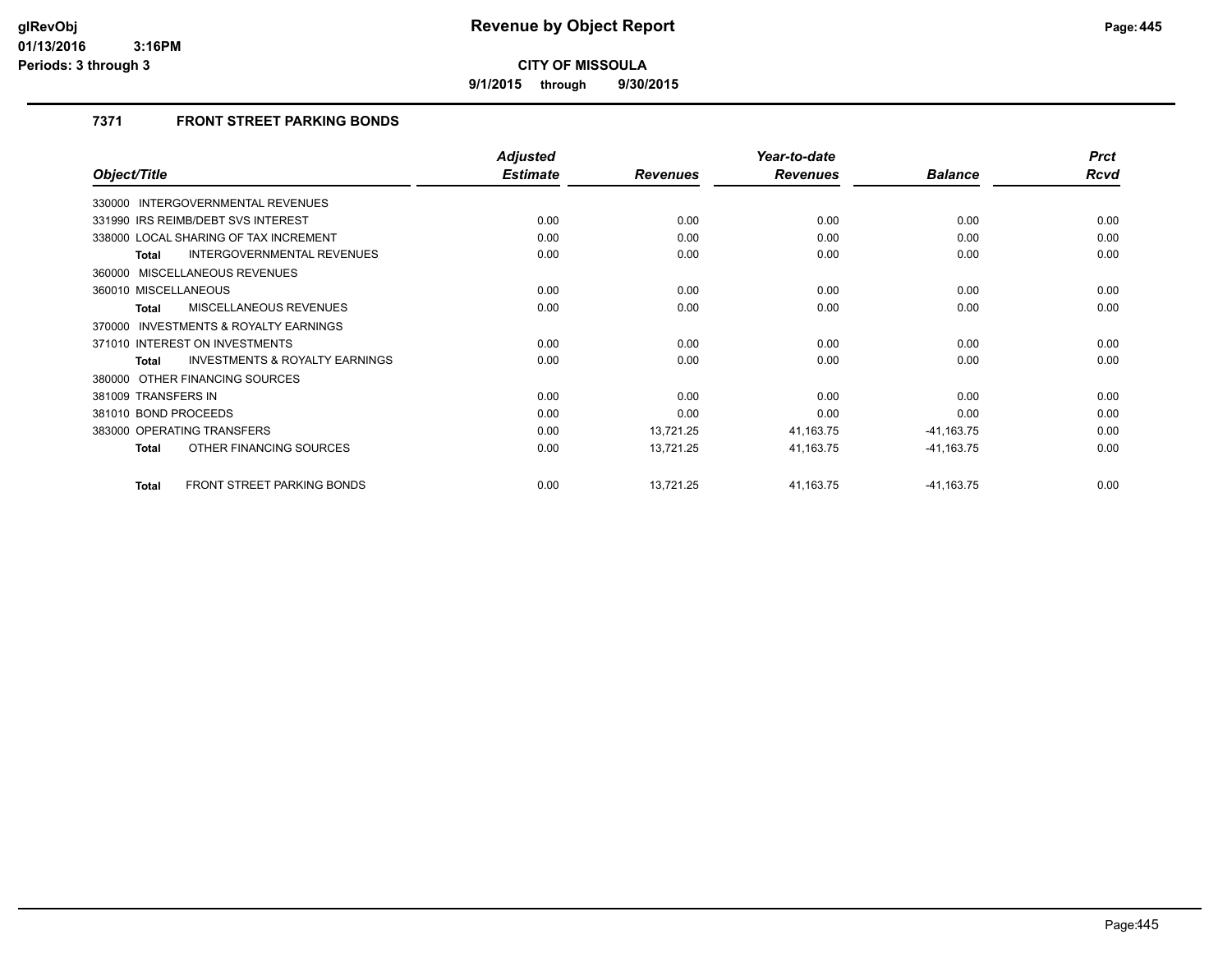**9/1/2015 through 9/30/2015**

## **7372 SINKING FUND/FRONT ST PARKING BONDS**

**7372 SINKING FUND/FRONT ST PARKING BONDS**

|                                                    | <b>Adjusted</b> |                 | Year-to-date    |                | <b>Prct</b> |
|----------------------------------------------------|-----------------|-----------------|-----------------|----------------|-------------|
| Object/Title                                       | <b>Estimate</b> | <b>Revenues</b> | <b>Revenues</b> | <b>Balance</b> | <b>Rcvd</b> |
| 330000 INTERGOVERNMENTAL REVENUES                  |                 |                 |                 |                |             |
| 338000 LOCAL SHARING OF TAX INCREMENT              | 0.00            | 0.00            | 0.00            | 0.00           | 0.00        |
| INTERGOVERNMENTAL REVENUES<br>Total                | 0.00            | 0.00            | 0.00            | 0.00           | 0.00        |
| 370000 INVESTMENTS & ROYALTY EARNINGS              |                 |                 |                 |                |             |
| 371010 INTEREST ON INVESTMENTS                     | 0.00            | 0.00            | 0.00            | 0.00           | 0.00        |
| <b>INVESTMENTS &amp; ROYALTY EARNINGS</b><br>Total | 0.00            | 0.00            | 0.00            | 0.00           | 0.00        |
| 380000 OTHER FINANCING SOURCES                     |                 |                 |                 |                |             |
| 381009 TRANSFERS IN                                | 457,925.00      | 0.00            | 0.00            | 457,925.00     | 0.00        |
| 381010 BOND PROCEEDS                               | 0.00            | 0.00            | 0.00            | 0.00           | 0.00        |
| 383000 OPERATING TRANSFERS                         | 0.00            | 9.250.00        | 27.750.00       | $-27.750.00$   | 0.00        |
| OTHER FINANCING SOURCES<br>Total                   | 457,925.00      | 9,250.00        | 27.750.00       | 430,175.00     | 6.06        |
| SINKING FUND/FRONT ST PARKING BONDS<br>Total       | 457.925.00      | 9,250.00        | 27.750.00       | 430.175.00     | 6.06        |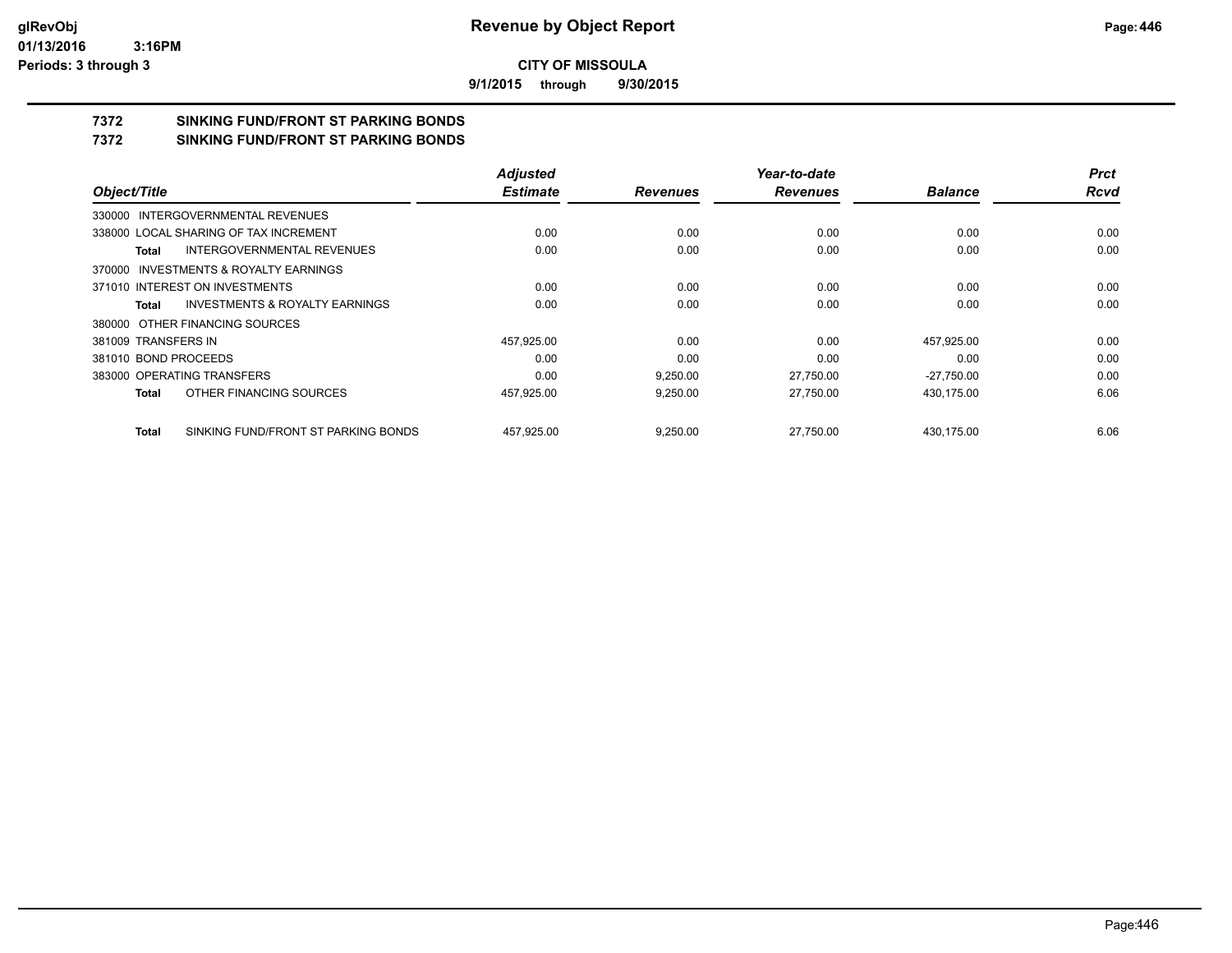**9/1/2015 through 9/30/2015**

## **7372 SINKING FUND/FRONT ST PARKING BONDS**

| Object/Title         |                                           | <b>Adjusted</b><br><b>Estimate</b> |                 | Year-to-date<br><b>Revenues</b> | <b>Balance</b> | <b>Prct</b><br><b>Rcvd</b> |
|----------------------|-------------------------------------------|------------------------------------|-----------------|---------------------------------|----------------|----------------------------|
|                      |                                           |                                    | <b>Revenues</b> |                                 |                |                            |
|                      | 330000 INTERGOVERNMENTAL REVENUES         |                                    |                 |                                 |                |                            |
|                      | 338000 LOCAL SHARING OF TAX INCREMENT     | 0.00                               | 0.00            | 0.00                            | 0.00           | 0.00                       |
| Total                | INTERGOVERNMENTAL REVENUES                | 0.00                               | 0.00            | 0.00                            | 0.00           | 0.00                       |
|                      | 370000 INVESTMENTS & ROYALTY EARNINGS     |                                    |                 |                                 |                |                            |
|                      | 371010 INTEREST ON INVESTMENTS            | 0.00                               | 0.00            | 0.00                            | 0.00           | 0.00                       |
| Total                | <b>INVESTMENTS &amp; ROYALTY EARNINGS</b> | 0.00                               | 0.00            | 0.00                            | 0.00           | 0.00                       |
|                      | 380000 OTHER FINANCING SOURCES            |                                    |                 |                                 |                |                            |
| 381009 TRANSFERS IN  |                                           | 457,925.00                         | 0.00            | 0.00                            | 457.925.00     | 0.00                       |
| 381010 BOND PROCEEDS |                                           | 0.00                               | 0.00            | 0.00                            | 0.00           | 0.00                       |
|                      | 383000 OPERATING TRANSFERS                | 0.00                               | 9,250.00        | 27,750.00                       | $-27,750.00$   | 0.00                       |
| Total                | OTHER FINANCING SOURCES                   | 457,925.00                         | 9,250.00        | 27,750.00                       | 430,175.00     | 6.06                       |
| <b>Total</b>         | SINKING FUND/FRONT ST PARKING BONDS       | 457,925.00                         | 9,250.00        | 27.750.00                       | 430.175.00     | 6.06                       |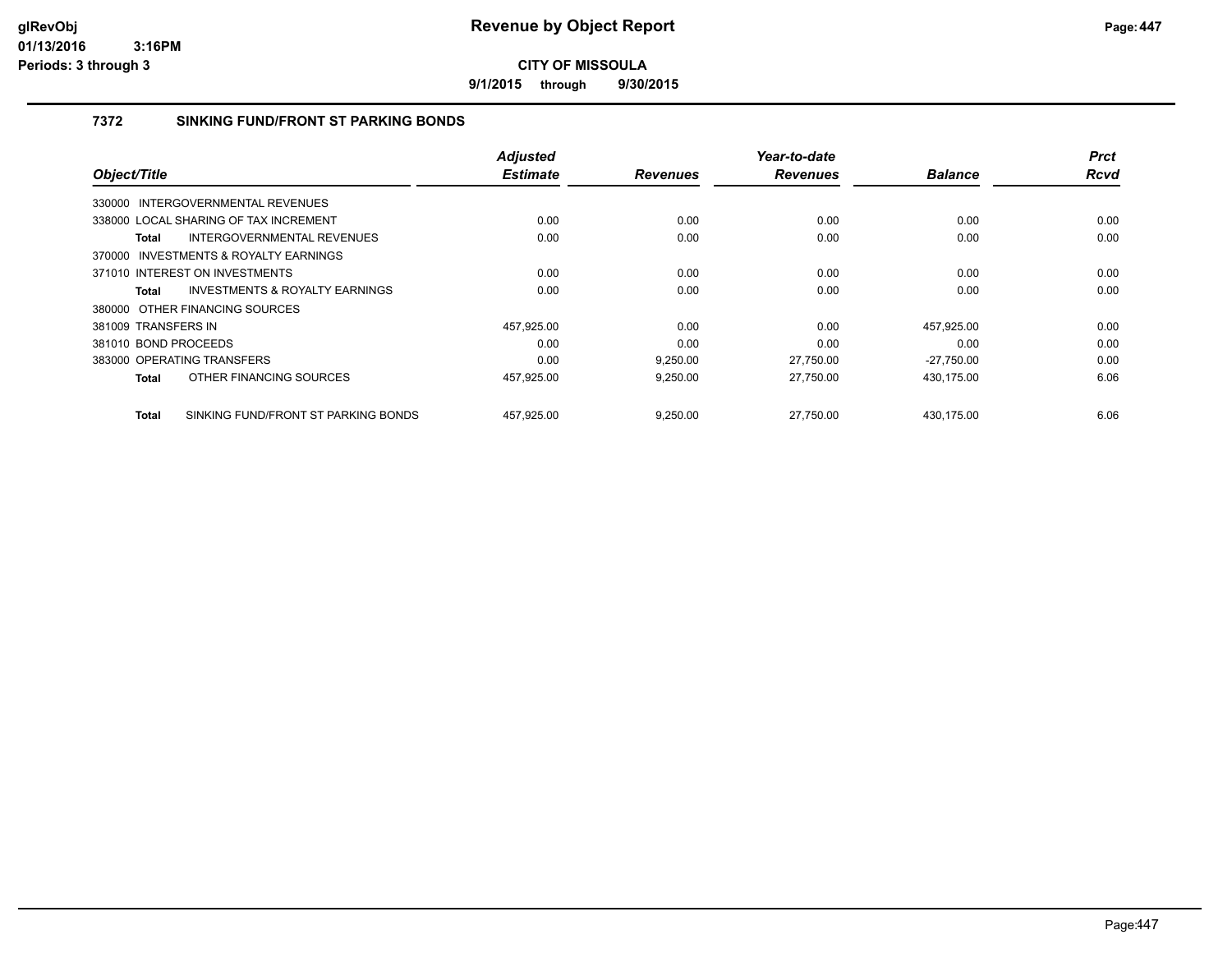**9/1/2015 through 9/30/2015**

## **7373 MPC SERIES 2010B CONSTRUCTION**

### **7373 MPC SERIES 2010B CONSTRUCTION**

|                                                     | <b>Adjusted</b> |                 | Year-to-date    |                | <b>Prct</b> |
|-----------------------------------------------------|-----------------|-----------------|-----------------|----------------|-------------|
| Object/Title                                        | <b>Estimate</b> | <b>Revenues</b> | <b>Revenues</b> | <b>Balance</b> | Rcvd        |
| TAXES/ASSESSMENTS<br>310000                         |                 |                 |                 |                |             |
| PENALTIES & INTEREST<br>312001                      | 0.00            | 0.00            | 0.00            | 0.00           | 0.00        |
| TAXES/ASSESSMENTS<br>Total                          | 0.00            | 0.00            | 0.00            | 0.00           | 0.00        |
| MISCELLANEOUS REVENUES<br>360000                    |                 |                 |                 |                |             |
| 360010 MISCELLANEOUS                                | 0.00            | 0.00            | 0.00            | 0.00           | 0.00        |
| <b>MISCELLANEOUS REVENUES</b><br>Total              | 0.00            | 0.00            | 0.00            | 0.00           | 0.00        |
| <b>INVESTMENTS &amp; ROYALTY EARNINGS</b><br>370000 |                 |                 |                 |                |             |
| 371010 INTEREST ON INVESTMENTS                      | 0.00            | 0.00            | 0.00            | 0.00           | 0.00        |
| <b>INVESTMENTS &amp; ROYALTY EARNINGS</b><br>Total  | 0.00            | 0.00            | 0.00            | 0.00           | 0.00        |
| OTHER FINANCING SOURCES<br>380000                   |                 |                 |                 |                |             |
| 381010 BOND PROCEEDS                                | 0.00            | 0.00            | 0.00            | 0.00           | 0.00        |
| 383000 OPERATING TRANSFERS                          | 0.00            | 0.00            | 0.00            | 0.00           | 0.00        |
| 383042 TRANSFERS FROM OTHER FUNDS                   | 0.00            | 0.00            | 0.00            | 0.00           | 0.00        |
| 383400 CAPITAL CONTRIBUTION                         | 0.00            | 0.00            | 0.00            | 0.00           | 0.00        |
| OTHER FINANCING SOURCES<br><b>Total</b>             | 0.00            | 0.00            | 0.00            | 0.00           | 0.00        |
| MPC SERIES 2010B CONSTRUCTION<br>Total              | 0.00            | 0.00            | 0.00            | 0.00           | 0.00        |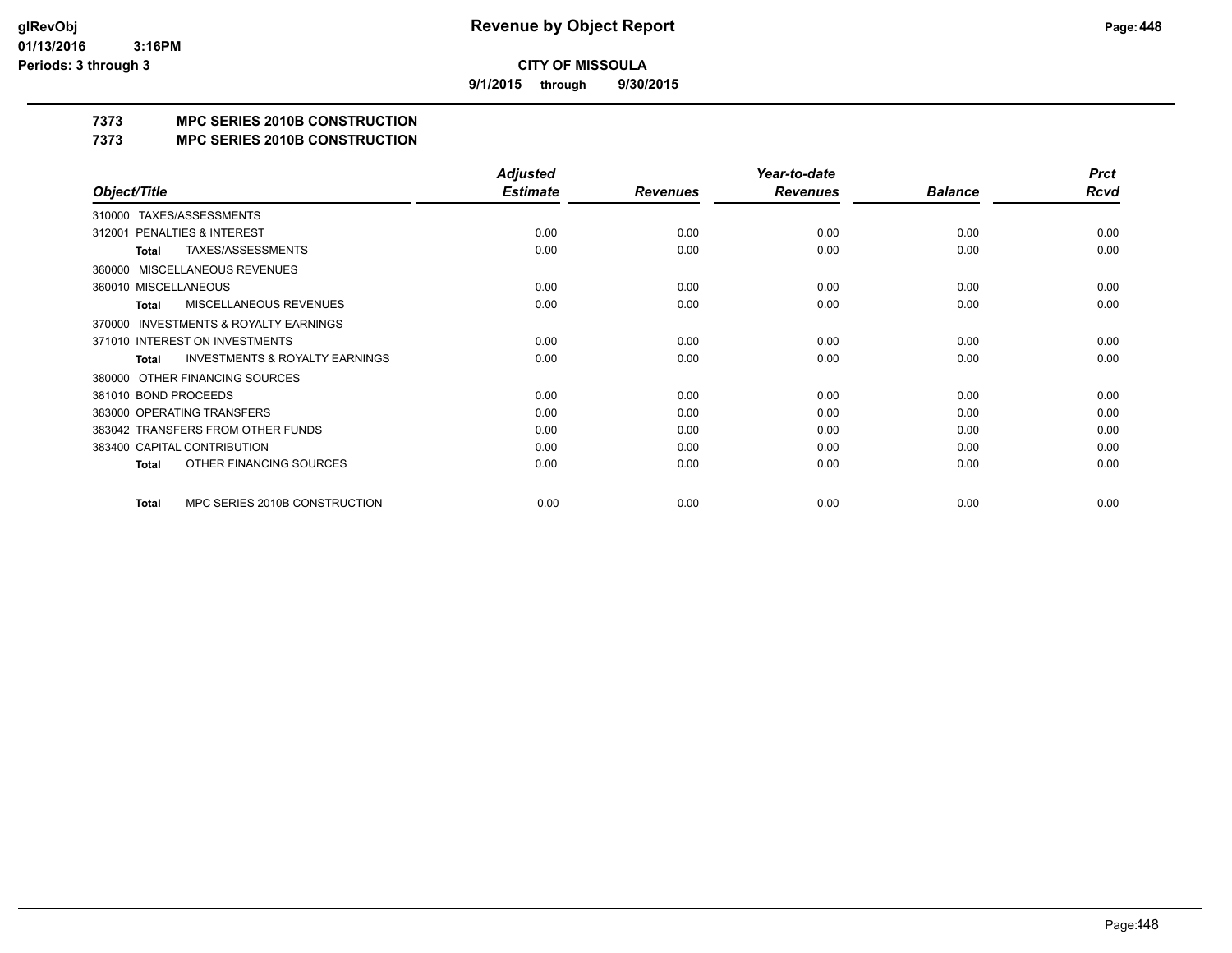**9/1/2015 through 9/30/2015**

## **7373 MPC SERIES 2010B CONSTRUCTION**

|                                                           | <b>Adjusted</b> |                 | Year-to-date    |                | <b>Prct</b> |
|-----------------------------------------------------------|-----------------|-----------------|-----------------|----------------|-------------|
| Object/Title                                              | <b>Estimate</b> | <b>Revenues</b> | <b>Revenues</b> | <b>Balance</b> | Rcvd        |
| TAXES/ASSESSMENTS<br>310000                               |                 |                 |                 |                |             |
| <b>PENALTIES &amp; INTEREST</b><br>312001                 | 0.00            | 0.00            | 0.00            | 0.00           | 0.00        |
| TAXES/ASSESSMENTS<br>Total                                | 0.00            | 0.00            | 0.00            | 0.00           | 0.00        |
| 360000 MISCELLANEOUS REVENUES                             |                 |                 |                 |                |             |
| 360010 MISCELLANEOUS                                      | 0.00            | 0.00            | 0.00            | 0.00           | 0.00        |
| <b>MISCELLANEOUS REVENUES</b><br><b>Total</b>             | 0.00            | 0.00            | 0.00            | 0.00           | 0.00        |
| <b>INVESTMENTS &amp; ROYALTY EARNINGS</b><br>370000       |                 |                 |                 |                |             |
| 371010 INTEREST ON INVESTMENTS                            | 0.00            | 0.00            | 0.00            | 0.00           | 0.00        |
| <b>INVESTMENTS &amp; ROYALTY EARNINGS</b><br><b>Total</b> | 0.00            | 0.00            | 0.00            | 0.00           | 0.00        |
| 380000 OTHER FINANCING SOURCES                            |                 |                 |                 |                |             |
| 381010 BOND PROCEEDS                                      | 0.00            | 0.00            | 0.00            | 0.00           | 0.00        |
| 383000 OPERATING TRANSFERS                                | 0.00            | 0.00            | 0.00            | 0.00           | 0.00        |
| 383042 TRANSFERS FROM OTHER FUNDS                         | 0.00            | 0.00            | 0.00            | 0.00           | 0.00        |
| 383400 CAPITAL CONTRIBUTION                               | 0.00            | 0.00            | 0.00            | 0.00           | 0.00        |
| OTHER FINANCING SOURCES<br><b>Total</b>                   | 0.00            | 0.00            | 0.00            | 0.00           | 0.00        |
| MPC SERIES 2010B CONSTRUCTION<br><b>Total</b>             | 0.00            | 0.00            | 0.00            | 0.00           | 0.00        |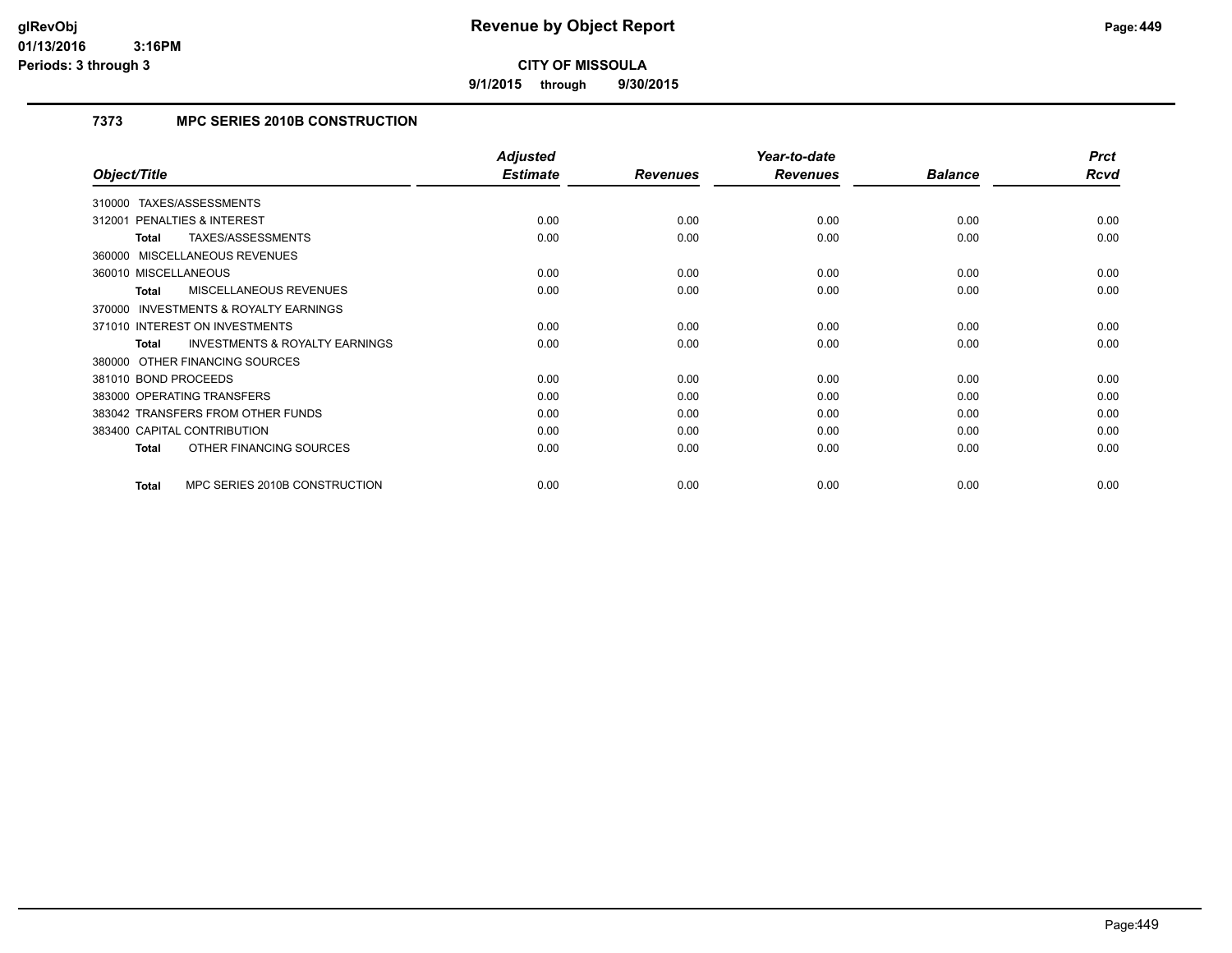**9/1/2015 through 9/30/2015**

## **7374 RESERVE FUND-PARKING BONDS**

#### **7374 RESERVE FUND-PARKING BONDS**

|                      |                                           | <b>Adjusted</b> |                 | Year-to-date    |                | <b>Prct</b> |
|----------------------|-------------------------------------------|-----------------|-----------------|-----------------|----------------|-------------|
| Object/Title         |                                           | <b>Estimate</b> | <b>Revenues</b> | <b>Revenues</b> | <b>Balance</b> | <b>Rcvd</b> |
|                      | 370000 INVESTMENTS & ROYALTY EARNINGS     |                 |                 |                 |                |             |
|                      | 371010 INTEREST ON INVESTMENTS            | 0.00            | 0.00            | 0.00            | 0.00           | 0.00        |
| Total                | <b>INVESTMENTS &amp; ROYALTY EARNINGS</b> | 0.00            | 0.00            | 0.00            | 0.00           | 0.00        |
|                      | 380000 OTHER FINANCING SOURCES            |                 |                 |                 |                |             |
| 381009 TRANSFERS IN  |                                           | 0.00            | 0.00            | 0.00            | 0.00           | 0.00        |
| 381010 BOND PROCEEDS |                                           | 0.00            | 0.00            | 0.00            | 0.00           | 0.00        |
|                      | 383000 OPERATING TRANSFERS                | 0.00            | 0.00            | 0.00            | 0.00           | 0.00        |
| <b>Total</b>         | OTHER FINANCING SOURCES                   | 0.00            | 0.00            | 0.00            | 0.00           | 0.00        |
|                      |                                           |                 |                 |                 |                |             |
| <b>Total</b>         | RESERVE FUND-PARKING BONDS                | 0.00            | 0.00            | 0.00            | 0.00           | 0.00        |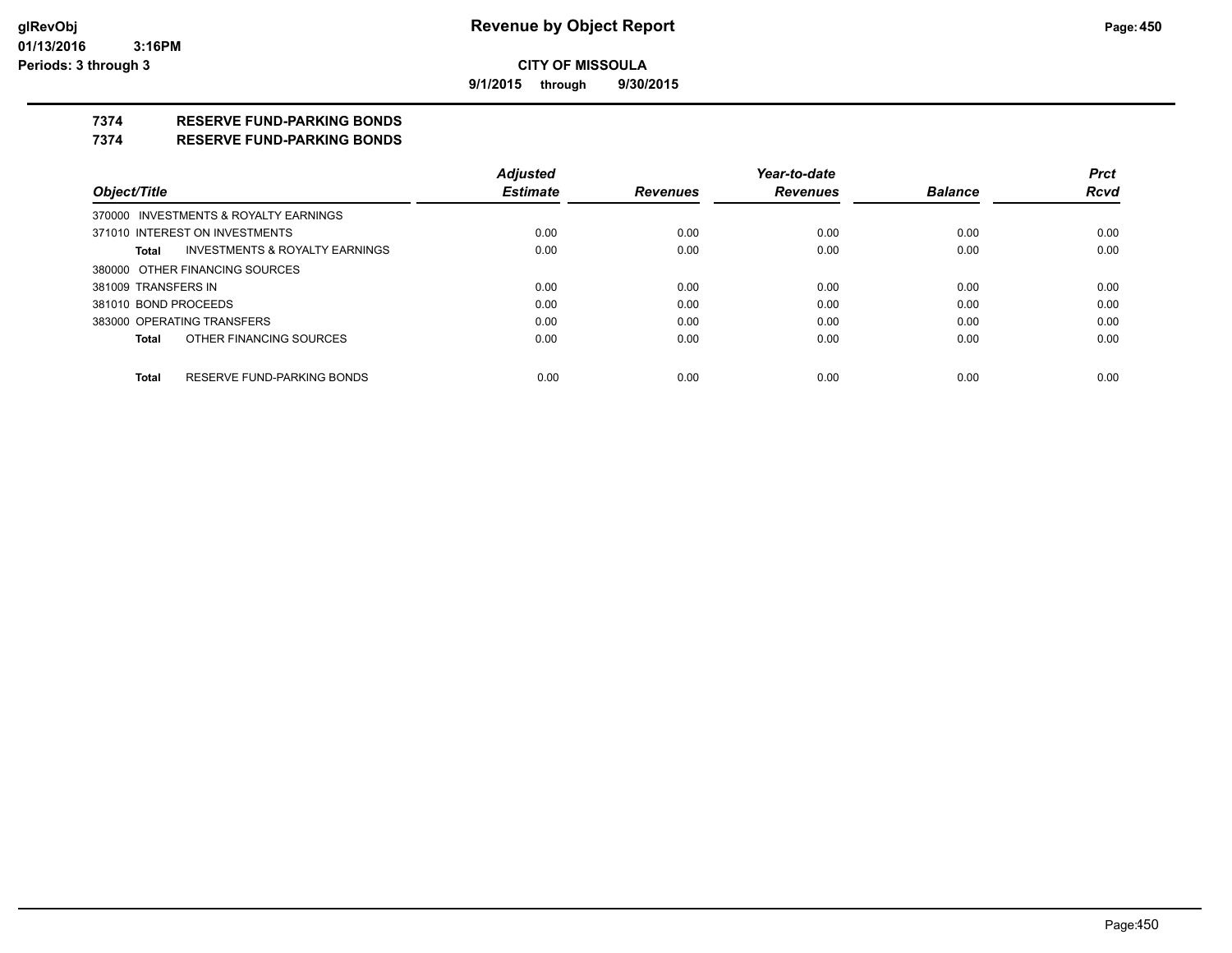**9/1/2015 through 9/30/2015**

## **7374 RESERVE FUND-PARKING BONDS**

|                                                           | <b>Adiusted</b> |                 | Year-to-date    |                | <b>Prct</b> |
|-----------------------------------------------------------|-----------------|-----------------|-----------------|----------------|-------------|
| Object/Title                                              | <b>Estimate</b> | <b>Revenues</b> | <b>Revenues</b> | <b>Balance</b> | <b>Rcvd</b> |
| 370000 INVESTMENTS & ROYALTY EARNINGS                     |                 |                 |                 |                |             |
| 371010 INTEREST ON INVESTMENTS                            | 0.00            | 0.00            | 0.00            | 0.00           | 0.00        |
| <b>INVESTMENTS &amp; ROYALTY EARNINGS</b><br><b>Total</b> | 0.00            | 0.00            | 0.00            | 0.00           | 0.00        |
| 380000 OTHER FINANCING SOURCES                            |                 |                 |                 |                |             |
| 381009 TRANSFERS IN                                       | 0.00            | 0.00            | 0.00            | 0.00           | 0.00        |
| 381010 BOND PROCEEDS                                      | 0.00            | 0.00            | 0.00            | 0.00           | 0.00        |
| 383000 OPERATING TRANSFERS                                | 0.00            | 0.00            | 0.00            | 0.00           | 0.00        |
| OTHER FINANCING SOURCES<br><b>Total</b>                   | 0.00            | 0.00            | 0.00            | 0.00           | 0.00        |
| RESERVE FUND-PARKING BONDS<br><b>Total</b>                | 0.00            | 0.00            | 0.00            | 0.00           | 0.00        |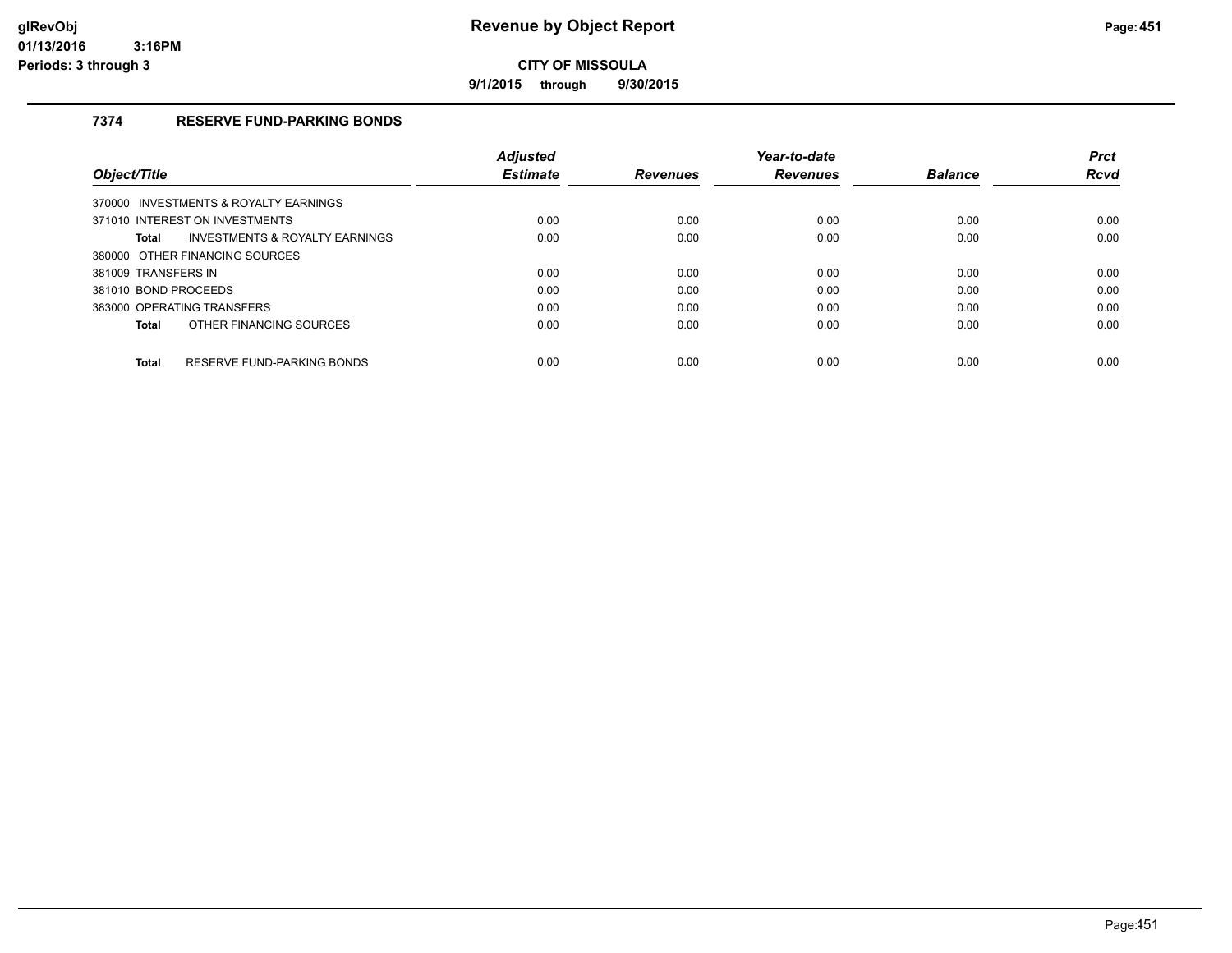**9/1/2015 through 9/30/2015**

# **7375 PLEDGED TAX INCREMENT-2010B BOND**

## **7375 PLEDGED TAX INCREMENT-2010B BOND**

|                                |                                           | <b>Adjusted</b> |                 | Year-to-date    |                | <b>Prct</b> |
|--------------------------------|-------------------------------------------|-----------------|-----------------|-----------------|----------------|-------------|
| Object/Title                   |                                           | <b>Estimate</b> | <b>Revenues</b> | <b>Revenues</b> | <b>Balance</b> | <b>Rcvd</b> |
|                                | 330000 INTERGOVERNMENTAL REVENUES         |                 |                 |                 |                |             |
|                                | 338000 LOCAL SHARING OF TAX INCREMENT     | 266.850.00      | 133.425.29      | 133.425.29      | 133.424.71     | 50.00       |
| Total                          | INTERGOVERNMENTAL REVENUES                | 266.850.00      | 133.425.29      | 133.425.29      | 133.424.71     | 50.00       |
| 370000                         | INVESTMENTS & ROYALTY EARNINGS            |                 |                 |                 |                |             |
| 371010 INTEREST ON INVESTMENTS |                                           | 0.00            | 0.00            | $-27.140.93$    | 27.140.93      | 0.00        |
| Total                          | <b>INVESTMENTS &amp; ROYALTY EARNINGS</b> | 0.00            | 0.00            | $-27.140.93$    | 27.140.93      | 0.00        |
| 380000                         | OTHER FINANCING SOURCES                   |                 |                 |                 |                |             |
| 383000 OPERATING TRANSFERS     |                                           | 0.00            | 0.00            | 0.00            | 0.00           | 0.00        |
| <b>Total</b>                   | OTHER FINANCING SOURCES                   | 0.00            | 0.00            | 0.00            | 0.00           | 0.00        |
| <b>Total</b>                   | PLEDGED TAX INCREMENT-2010B BOND          | 266.850.00      | 133.425.29      | 106.284.36      | 160.565.64     | 39.83       |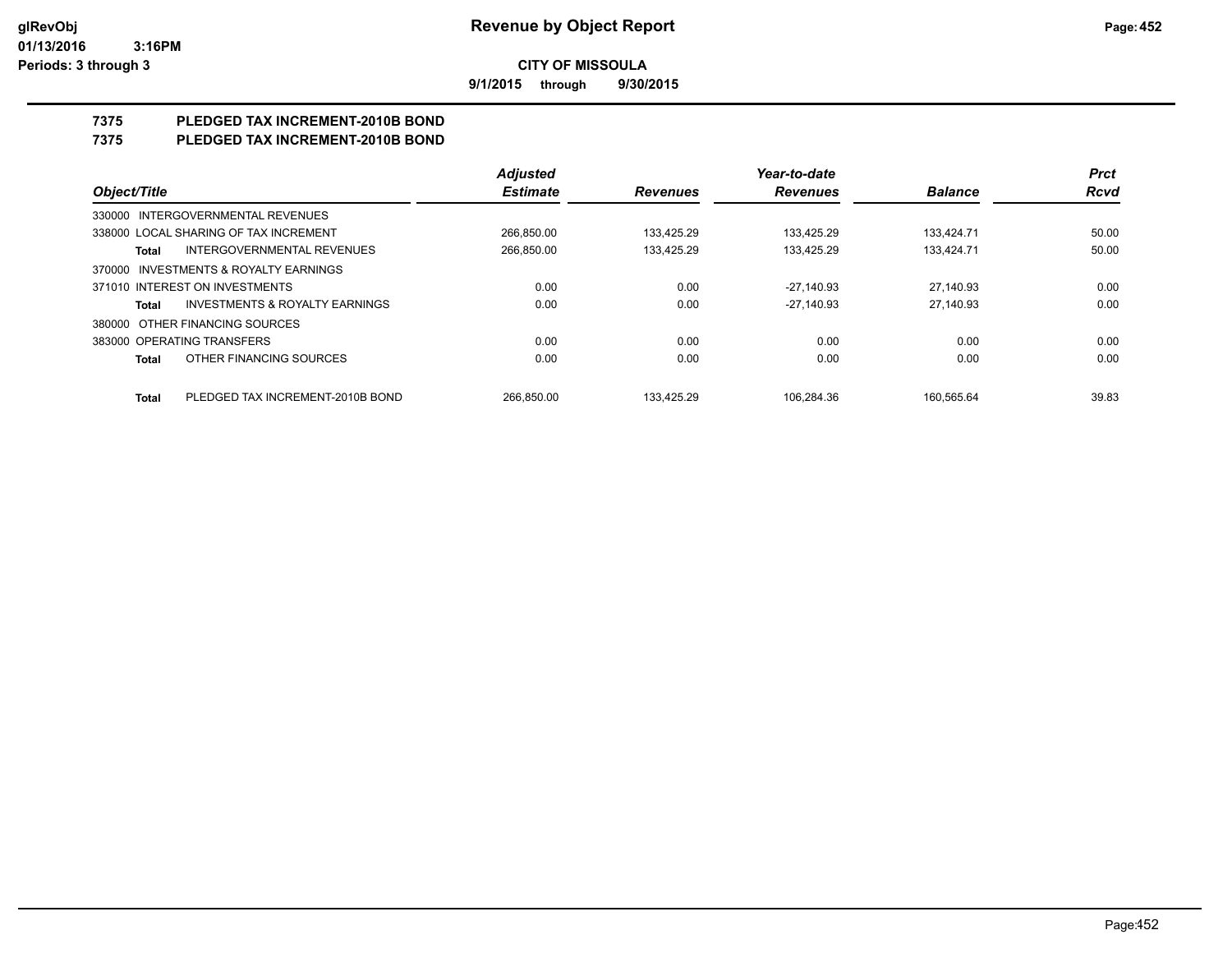**9/1/2015 through 9/30/2015**

## **7375 PLEDGED TAX INCREMENT-2010B BOND**

| Object/Title |                                       | <b>Adjusted</b><br><b>Estimate</b> | <b>Revenues</b> | Year-to-date<br><b>Revenues</b> | <b>Balance</b> | <b>Prct</b><br><b>Rcvd</b> |
|--------------|---------------------------------------|------------------------------------|-----------------|---------------------------------|----------------|----------------------------|
|              | 330000 INTERGOVERNMENTAL REVENUES     |                                    |                 |                                 |                |                            |
|              | 338000 LOCAL SHARING OF TAX INCREMENT | 266.850.00                         | 133.425.29      | 133.425.29                      | 133.424.71     | 50.00                      |
| <b>Total</b> | INTERGOVERNMENTAL REVENUES            | 266,850.00                         | 133,425.29      | 133,425.29                      | 133,424.71     | 50.00                      |
|              | 370000 INVESTMENTS & ROYALTY EARNINGS |                                    |                 |                                 |                |                            |
|              | 371010 INTEREST ON INVESTMENTS        | 0.00                               | 0.00            | $-27.140.93$                    | 27.140.93      | 0.00                       |
| <b>Total</b> | INVESTMENTS & ROYALTY EARNINGS        | 0.00                               | 0.00            | $-27.140.93$                    | 27.140.93      | 0.00                       |
|              | 380000 OTHER FINANCING SOURCES        |                                    |                 |                                 |                |                            |
|              | 383000 OPERATING TRANSFERS            | 0.00                               | 0.00            | 0.00                            | 0.00           | 0.00                       |
| <b>Total</b> | OTHER FINANCING SOURCES               | 0.00                               | 0.00            | 0.00                            | 0.00           | 0.00                       |
| <b>Total</b> | PLEDGED TAX INCREMENT-2010B BOND      | 266.850.00                         | 133.425.29      | 106.284.36                      | 160.565.64     | 39.83                      |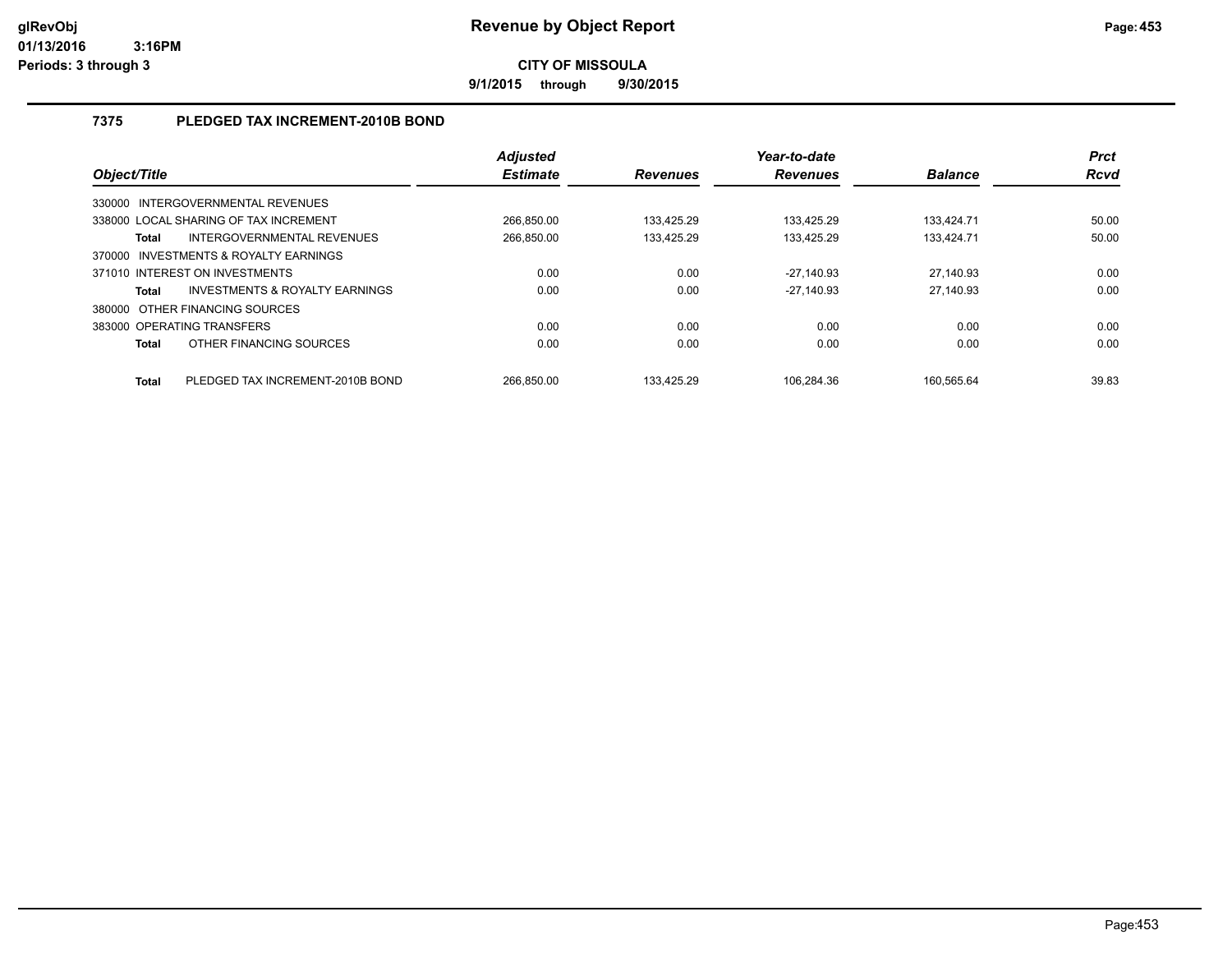**9/1/2015 through 9/30/2015**

## **7376 MPC 2010A BONDS DEBT INTEREST**

#### **7376 MPC 2010A BONDS DEBT INTEREST**

|                            |                                           | <b>Adjusted</b> |                 | Year-to-date    |                | <b>Prct</b> |
|----------------------------|-------------------------------------------|-----------------|-----------------|-----------------|----------------|-------------|
| Object/Title               |                                           | <b>Estimate</b> | <b>Revenues</b> | <b>Revenues</b> | <b>Balance</b> | <b>Rcvd</b> |
|                            | 370000 INVESTMENTS & ROYALTY EARNINGS     |                 |                 |                 |                |             |
|                            | 371010 INTEREST ON INVESTMENTS            | 0.00            | 0.00            | 0.00            | 0.00           | 0.00        |
| Total                      | <b>INVESTMENTS &amp; ROYALTY EARNINGS</b> | 0.00            | 0.00            | 0.00            | 0.00           | 0.00        |
|                            | 380000 OTHER FINANCING SOURCES            |                 |                 |                 |                |             |
| 381009 TRANSFERS IN        |                                           | 0.00            | 0.00            | 0.00            | 0.00           | 0.00        |
| 381010 BOND PROCEEDS       |                                           | 0.00            | 0.00            | 0.00            | 0.00           | 0.00        |
| 383000 OPERATING TRANSFERS |                                           | 0.00            | 0.00            | 0.00            | 0.00           | 0.00        |
| Total                      | OTHER FINANCING SOURCES                   | 0.00            | 0.00            | 0.00            | 0.00           | 0.00        |
|                            |                                           |                 |                 |                 |                |             |
| <b>Total</b>               | MPC 2010A BONDS DEBT INTEREST             | 0.00            | 0.00            | 0.00            | 0.00           | 0.00        |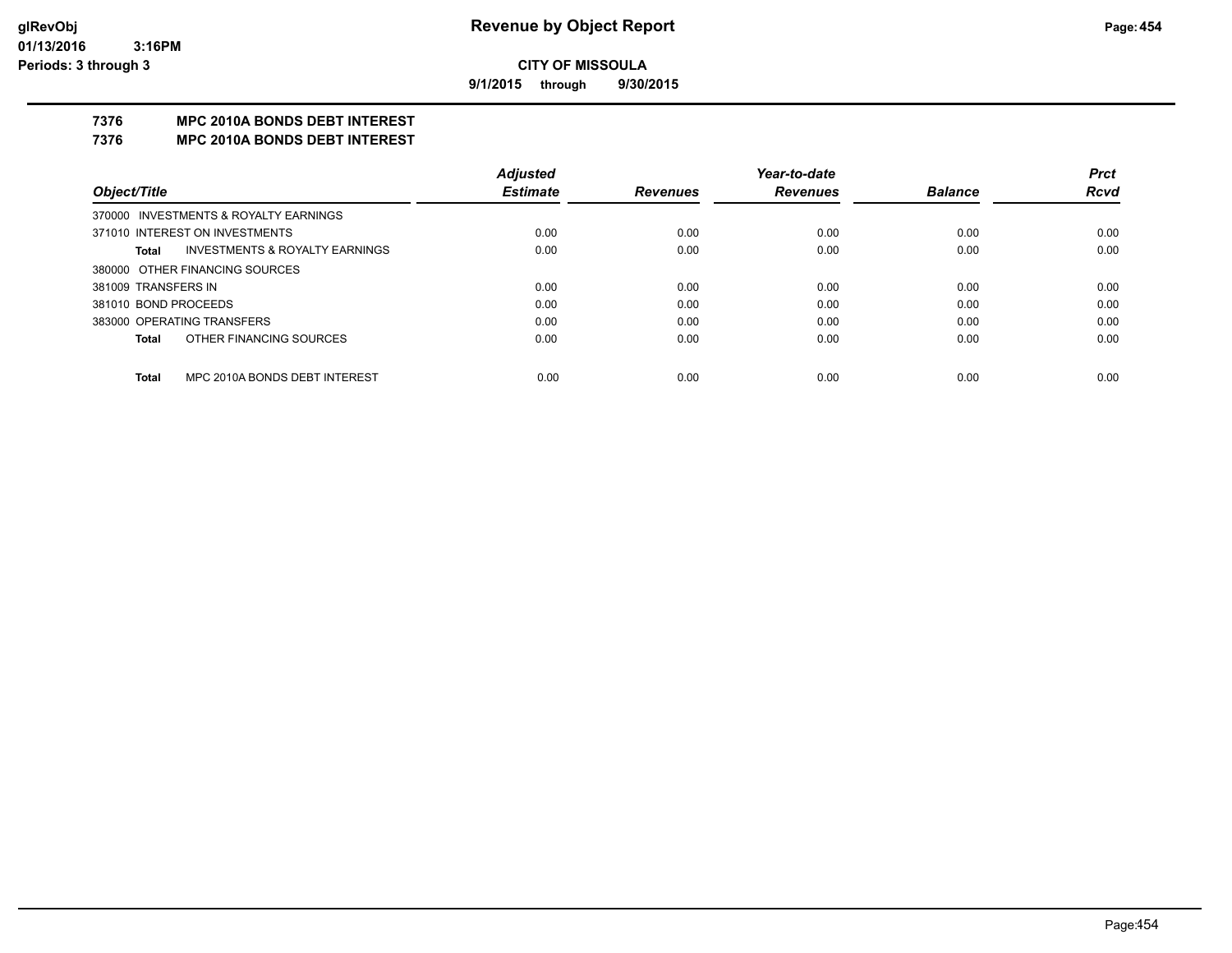**9/1/2015 through 9/30/2015**

## **7376 MPC 2010A BONDS DEBT INTEREST**

|                                                    | <b>Adjusted</b> |                 | Year-to-date    |                | <b>Prct</b> |
|----------------------------------------------------|-----------------|-----------------|-----------------|----------------|-------------|
| Object/Title                                       | <b>Estimate</b> | <b>Revenues</b> | <b>Revenues</b> | <b>Balance</b> | <b>Rcvd</b> |
| 370000 INVESTMENTS & ROYALTY EARNINGS              |                 |                 |                 |                |             |
| 371010 INTEREST ON INVESTMENTS                     | 0.00            | 0.00            | 0.00            | 0.00           | 0.00        |
| <b>INVESTMENTS &amp; ROYALTY EARNINGS</b><br>Total | 0.00            | 0.00            | 0.00            | 0.00           | 0.00        |
| 380000 OTHER FINANCING SOURCES                     |                 |                 |                 |                |             |
| 381009 TRANSFERS IN                                | 0.00            | 0.00            | 0.00            | 0.00           | 0.00        |
| 381010 BOND PROCEEDS                               | 0.00            | 0.00            | 0.00            | 0.00           | 0.00        |
| 383000 OPERATING TRANSFERS                         | 0.00            | 0.00            | 0.00            | 0.00           | 0.00        |
| OTHER FINANCING SOURCES<br>Total                   | 0.00            | 0.00            | 0.00            | 0.00           | 0.00        |
|                                                    |                 |                 |                 |                |             |
| MPC 2010A BONDS DEBT INTEREST<br><b>Total</b>      | 0.00            | 0.00            | 0.00            | 0.00           | 0.00        |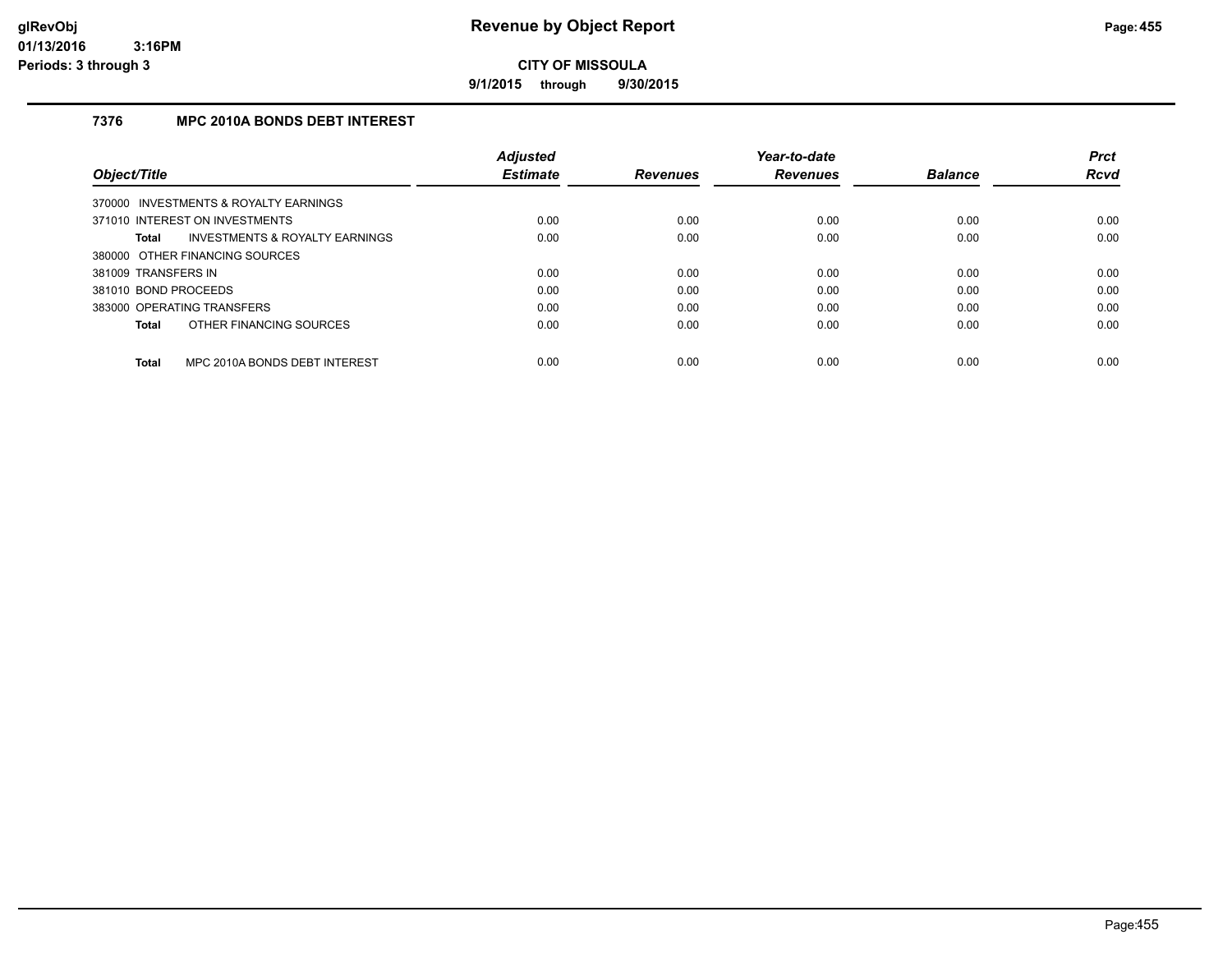**9/1/2015 through 9/30/2015**

## **7377 MPC 2010A BONDS SINKING FUND**

**7377 MPC 2010A BONDS SINKING FUND**

|                                                    | <b>Adjusted</b> |                 | Year-to-date    |                | <b>Prct</b> |
|----------------------------------------------------|-----------------|-----------------|-----------------|----------------|-------------|
| Object/Title                                       | <b>Estimate</b> | <b>Revenues</b> | <b>Revenues</b> | <b>Balance</b> | Rcvd        |
| 370000 INVESTMENTS & ROYALTY EARNINGS              |                 |                 |                 |                |             |
| 371010 INTEREST ON INVESTMENTS                     | 0.00            | 0.00            | 0.00            | 0.00           | 0.00        |
| <b>INVESTMENTS &amp; ROYALTY EARNINGS</b><br>Total | 0.00            | 0.00            | 0.00            | 0.00           | 0.00        |
| 380000 OTHER FINANCING SOURCES                     |                 |                 |                 |                |             |
| 381009 TRANSFERS IN                                | 0.00            | 0.00            | 0.00            | 0.00           | 0.00        |
| 381010 BOND PROCEEDS                               | 0.00            | 0.00            | 0.00            | 0.00           | 0.00        |
| 383000 OPERATING TRANSFERS                         | 0.00            | 0.00            | 0.00            | 0.00           | 0.00        |
| OTHER FINANCING SOURCES<br><b>Total</b>            | 0.00            | 0.00            | 0.00            | 0.00           | 0.00        |
|                                                    |                 |                 |                 |                |             |
| MPC 2010A BONDS SINKING FUND<br><b>Total</b>       | 0.00            | 0.00            | 0.00            | 0.00           | 0.00        |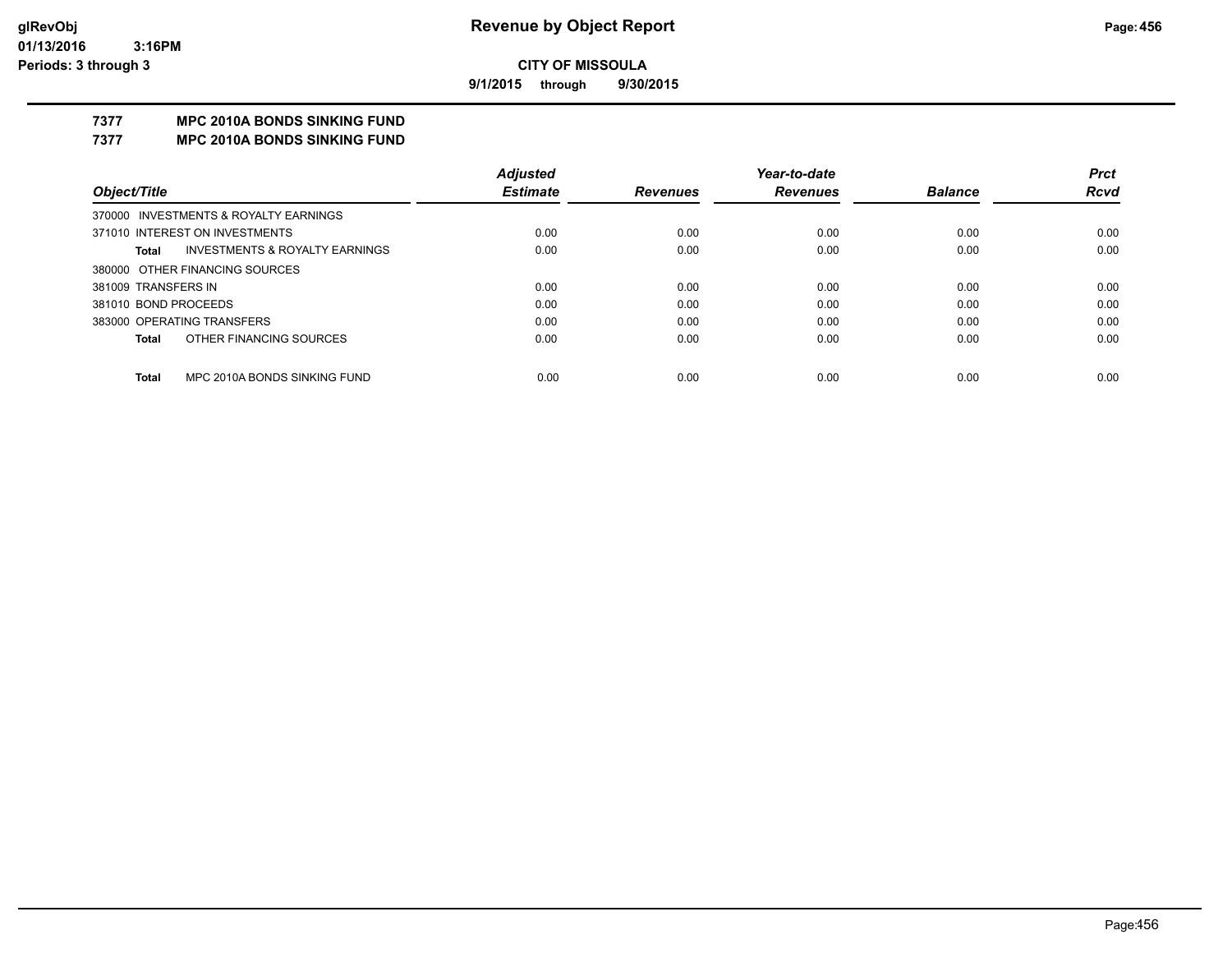**9/1/2015 through 9/30/2015**

## **7377 MPC 2010A BONDS SINKING FUND**

|                      |                                           | <b>Adjusted</b> |                 | Year-to-date    |                | <b>Prct</b> |
|----------------------|-------------------------------------------|-----------------|-----------------|-----------------|----------------|-------------|
| Object/Title         |                                           | <b>Estimate</b> | <b>Revenues</b> | <b>Revenues</b> | <b>Balance</b> | <b>Rcvd</b> |
|                      | 370000 INVESTMENTS & ROYALTY EARNINGS     |                 |                 |                 |                |             |
|                      | 371010 INTEREST ON INVESTMENTS            | 0.00            | 0.00            | 0.00            | 0.00           | 0.00        |
| Total                | <b>INVESTMENTS &amp; ROYALTY EARNINGS</b> | 0.00            | 0.00            | 0.00            | 0.00           | 0.00        |
|                      | 380000 OTHER FINANCING SOURCES            |                 |                 |                 |                |             |
| 381009 TRANSFERS IN  |                                           | 0.00            | 0.00            | 0.00            | 0.00           | 0.00        |
| 381010 BOND PROCEEDS |                                           | 0.00            | 0.00            | 0.00            | 0.00           | 0.00        |
|                      | 383000 OPERATING TRANSFERS                | 0.00            | 0.00            | 0.00            | 0.00           | 0.00        |
| Total                | OTHER FINANCING SOURCES                   | 0.00            | 0.00            | 0.00            | 0.00           | 0.00        |
| Total                | MPC 2010A BONDS SINKING FUND              | 0.00            | 0.00            | 0.00            | 0.00           | 0.00        |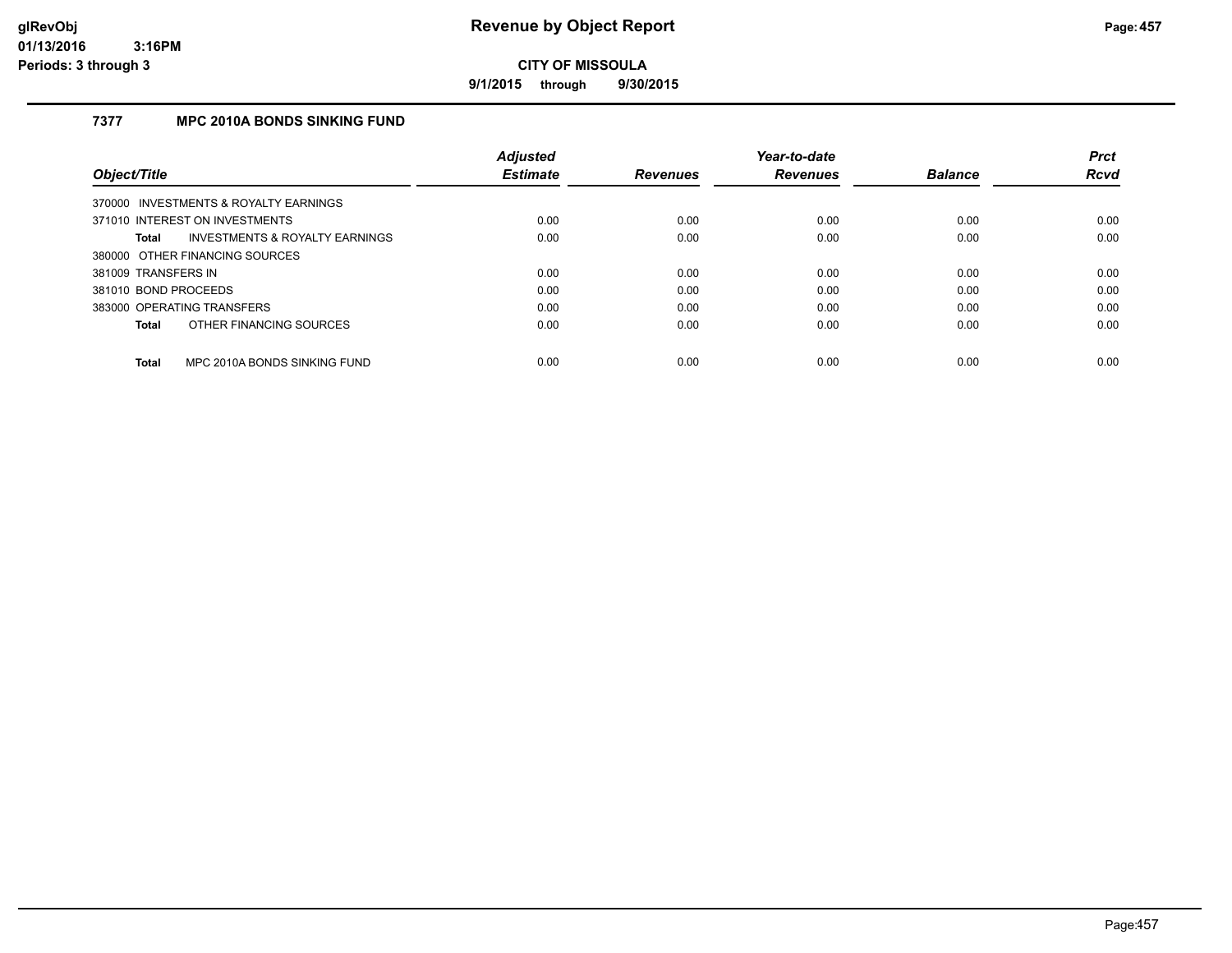**9/1/2015 through 9/30/2015**

#### **7378 MPC 2010A BOND RESERVE**

**7378 MPC 2010A BOND RESERVE**

|                                         | <b>Adjusted</b> |                 | Year-to-date    |                | <b>Prct</b> |
|-----------------------------------------|-----------------|-----------------|-----------------|----------------|-------------|
| Object/Title                            | <b>Estimate</b> | <b>Revenues</b> | <b>Revenues</b> | <b>Balance</b> | <b>Rcvd</b> |
| 370000 INVESTMENTS & ROYALTY EARNINGS   |                 |                 |                 |                |             |
| 371010 INTEREST ON INVESTMENTS          | 0.00            | 0.00            | 0.00            | 0.00           | 0.00        |
| INVESTMENTS & ROYALTY EARNINGS<br>Total | 0.00            | 0.00            | 0.00            | 0.00           | 0.00        |
| 380000 OTHER FINANCING SOURCES          |                 |                 |                 |                |             |
| 381009 TRANSFERS IN                     | 0.00            | 0.00            | 0.00            | 0.00           | 0.00        |
| 381010 BOND PROCEEDS                    | 0.00            | 0.00            | 0.00            | 0.00           | 0.00        |
| 383000 OPERATING TRANSFERS              | 0.00            | 0.00            | 0.00            | 0.00           | 0.00        |
| OTHER FINANCING SOURCES<br><b>Total</b> | 0.00            | 0.00            | 0.00            | 0.00           | 0.00        |
|                                         |                 |                 |                 |                |             |
| MPC 2010A BOND RESERVE<br>Total         | 0.00            | 0.00            | 0.00            | 0.00           | 0.00        |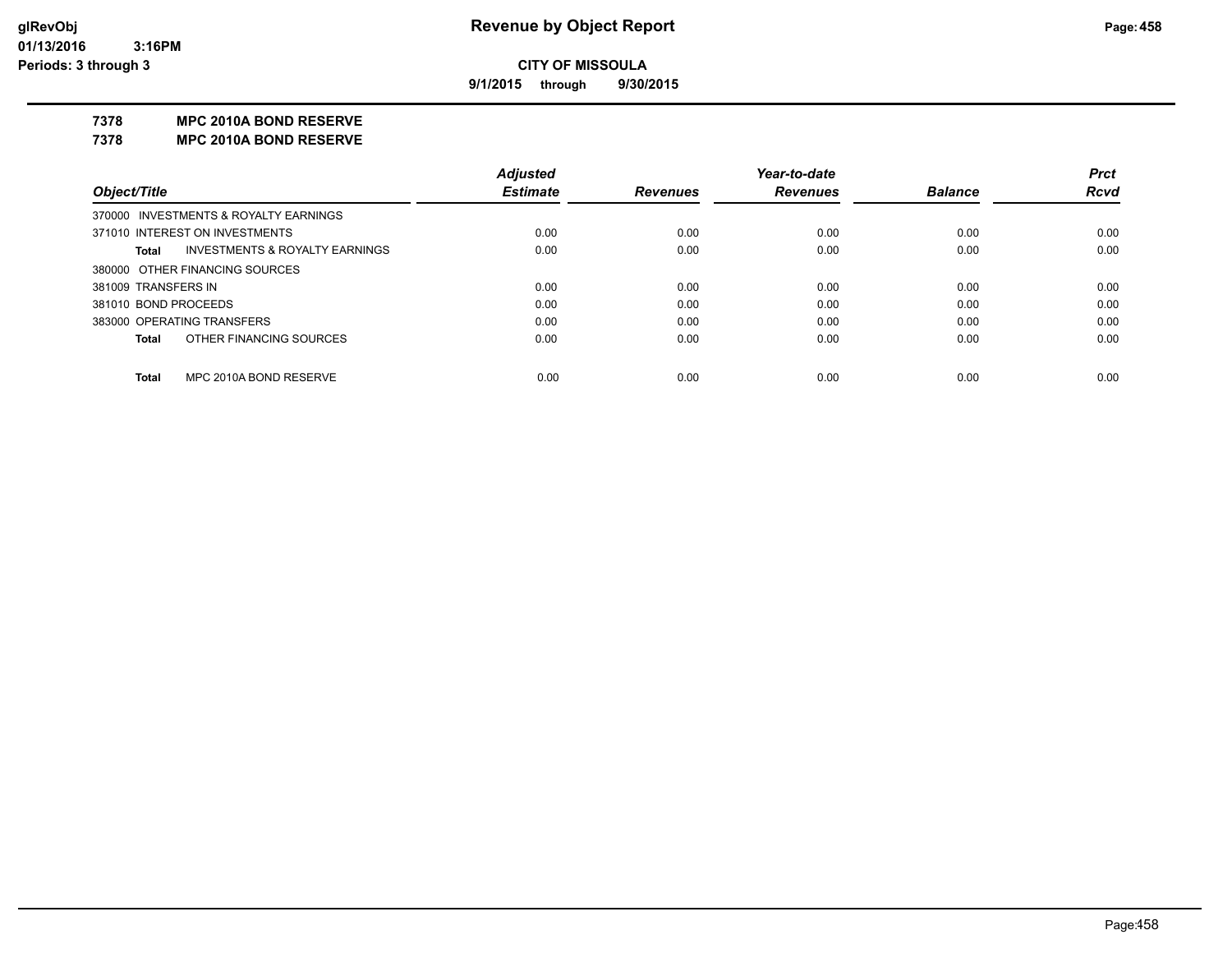**9/1/2015 through 9/30/2015**

## **7378 MPC 2010A BOND RESERVE**

|                                                | <b>Adjusted</b> |                 | Year-to-date    |                | <b>Prct</b> |
|------------------------------------------------|-----------------|-----------------|-----------------|----------------|-------------|
| Object/Title                                   | <b>Estimate</b> | <b>Revenues</b> | <b>Revenues</b> | <b>Balance</b> | <b>Rcvd</b> |
| 370000 INVESTMENTS & ROYALTY EARNINGS          |                 |                 |                 |                |             |
| 371010 INTEREST ON INVESTMENTS                 | 0.00            | 0.00            | 0.00            | 0.00           | 0.00        |
| INVESTMENTS & ROYALTY EARNINGS<br><b>Total</b> | 0.00            | 0.00            | 0.00            | 0.00           | 0.00        |
| 380000 OTHER FINANCING SOURCES                 |                 |                 |                 |                |             |
| 381009 TRANSFERS IN                            | 0.00            | 0.00            | 0.00            | 0.00           | 0.00        |
| 381010 BOND PROCEEDS                           | 0.00            | 0.00            | 0.00            | 0.00           | 0.00        |
| 383000 OPERATING TRANSFERS                     | 0.00            | 0.00            | 0.00            | 0.00           | 0.00        |
| OTHER FINANCING SOURCES<br><b>Total</b>        | 0.00            | 0.00            | 0.00            | 0.00           | 0.00        |
| MPC 2010A BOND RESERVE<br><b>Total</b>         | 0.00            | 0.00            | 0.00            | 0.00           | 0.00        |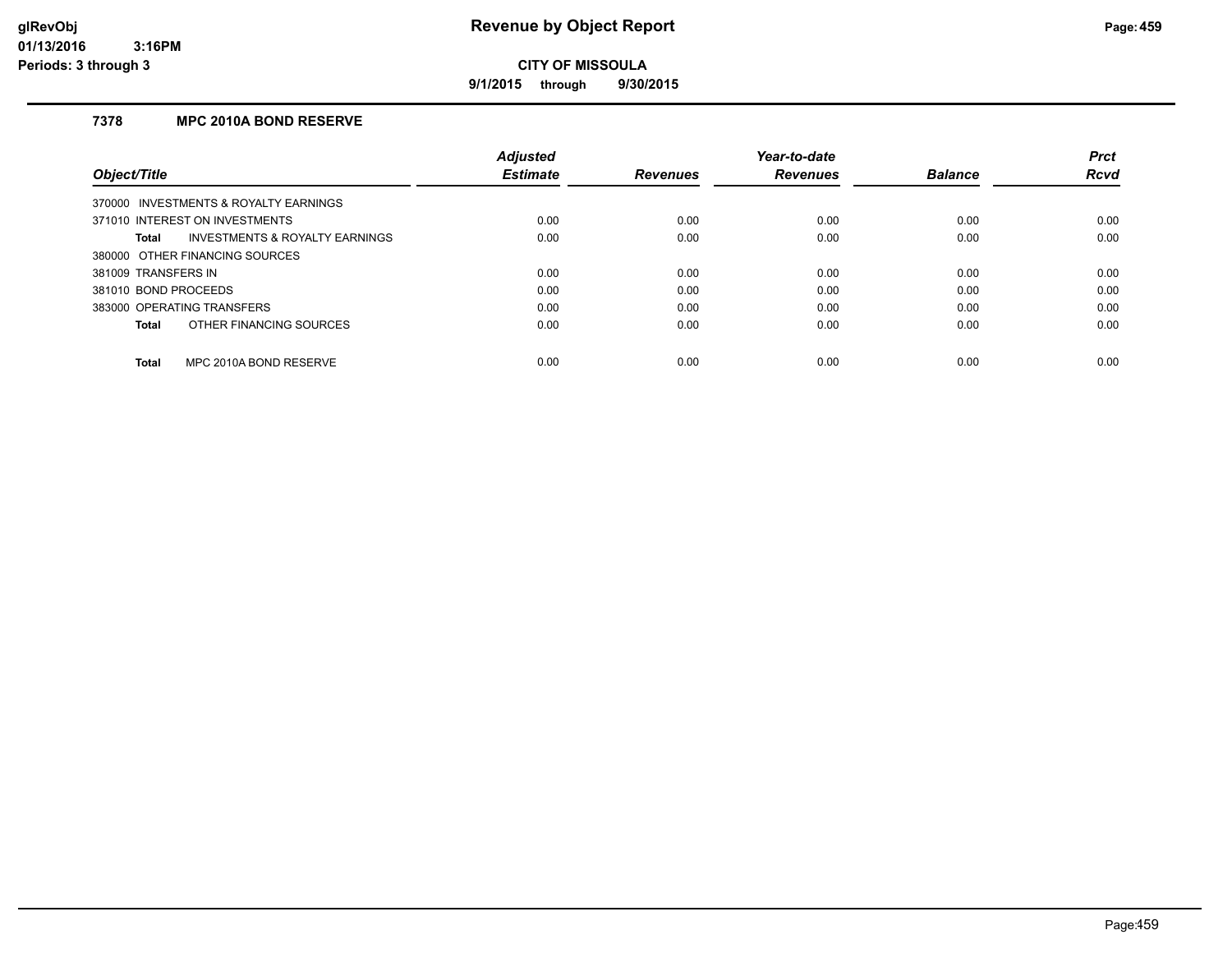**9/1/2015 through 9/30/2015**

## **7379 MPC 2010A BOND CONSTRUCTION**

### **7379 MPC 2010A BOND CONSTRUCTION**

|                      |                                           | <b>Adjusted</b> |                 | Year-to-date    |                | <b>Prct</b> |
|----------------------|-------------------------------------------|-----------------|-----------------|-----------------|----------------|-------------|
| Object/Title         |                                           | <b>Estimate</b> | <b>Revenues</b> | <b>Revenues</b> | <b>Balance</b> | <b>Rcvd</b> |
|                      | 370000 INVESTMENTS & ROYALTY EARNINGS     |                 |                 |                 |                |             |
|                      | 371010 INTEREST ON INVESTMENTS            | 0.00            | 0.00            | 0.00            | 0.00           | 0.00        |
| Total                | <b>INVESTMENTS &amp; ROYALTY EARNINGS</b> | 0.00            | 0.00            | 0.00            | 0.00           | 0.00        |
|                      | 380000 OTHER FINANCING SOURCES            |                 |                 |                 |                |             |
| 381009 TRANSFERS IN  |                                           | 0.00            | 0.00            | 0.00            | 0.00           | 0.00        |
| 381010 BOND PROCEEDS |                                           | 0.00            | 0.00            | 0.00            | 0.00           | 0.00        |
|                      | 383000 OPERATING TRANSFERS                | 0.00            | 0.00            | 0.00            | 0.00           | 0.00        |
| <b>Total</b>         | OTHER FINANCING SOURCES                   | 0.00            | 0.00            | 0.00            | 0.00           | 0.00        |
|                      |                                           |                 |                 |                 |                |             |
| <b>Total</b>         | MPC 2010A BOND CONSTRUCTION               | 0.00            | 0.00            | 0.00            | 0.00           | 0.00        |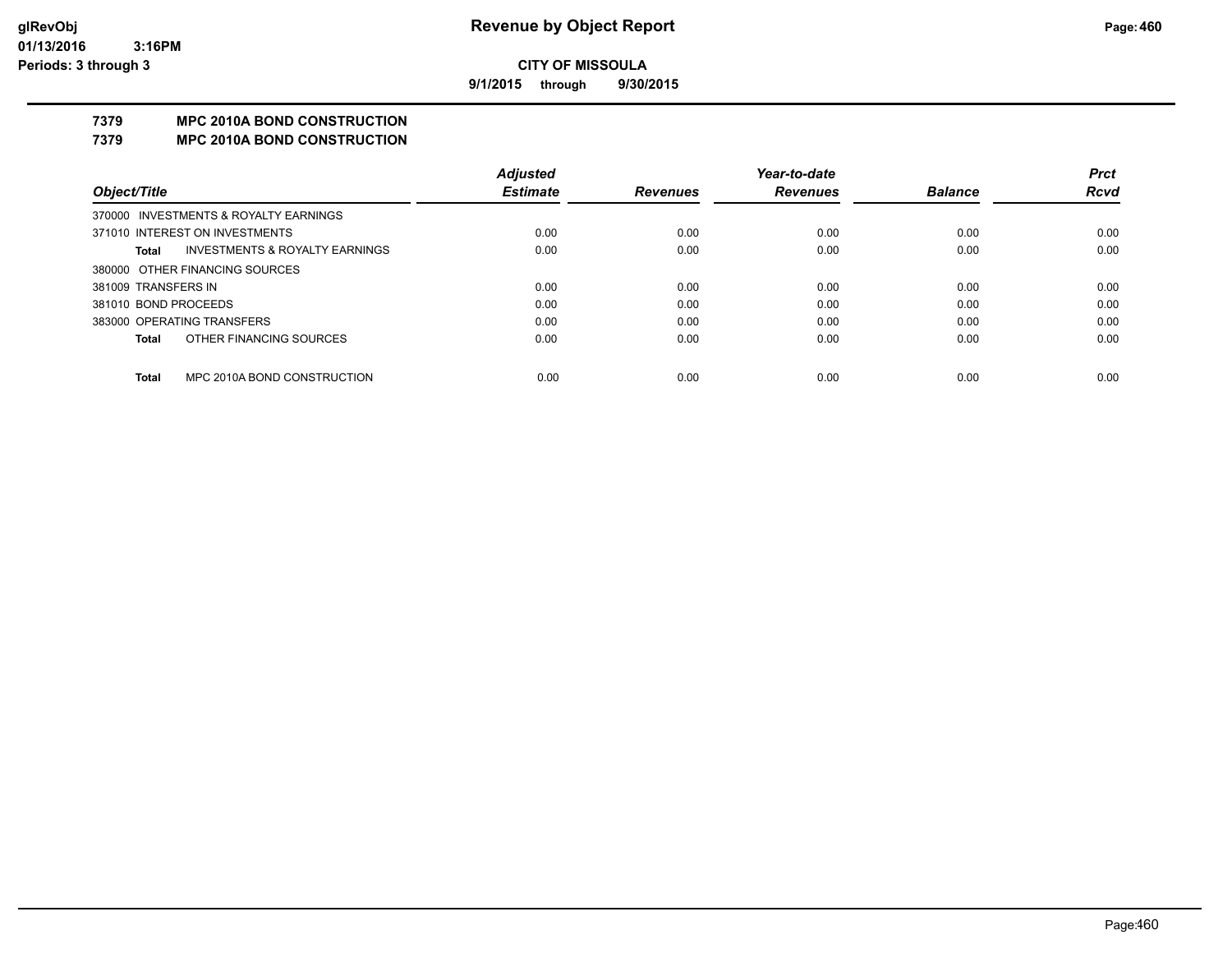**9/1/2015 through 9/30/2015**

## **7379 MPC 2010A BOND CONSTRUCTION**

|                      |                                       | <b>Adjusted</b> |                 | Year-to-date    |                | <b>Prct</b> |
|----------------------|---------------------------------------|-----------------|-----------------|-----------------|----------------|-------------|
| Object/Title         |                                       | <b>Estimate</b> | <b>Revenues</b> | <b>Revenues</b> | <b>Balance</b> | <b>Rcvd</b> |
|                      | 370000 INVESTMENTS & ROYALTY EARNINGS |                 |                 |                 |                |             |
|                      | 371010 INTEREST ON INVESTMENTS        | 0.00            | 0.00            | 0.00            | 0.00           | 0.00        |
| <b>Total</b>         | INVESTMENTS & ROYALTY EARNINGS        | 0.00            | 0.00            | 0.00            | 0.00           | 0.00        |
|                      | 380000 OTHER FINANCING SOURCES        |                 |                 |                 |                |             |
| 381009 TRANSFERS IN  |                                       | 0.00            | 0.00            | 0.00            | 0.00           | 0.00        |
| 381010 BOND PROCEEDS |                                       | 0.00            | 0.00            | 0.00            | 0.00           | 0.00        |
|                      | 383000 OPERATING TRANSFERS            | 0.00            | 0.00            | 0.00            | 0.00           | 0.00        |
| <b>Total</b>         | OTHER FINANCING SOURCES               | 0.00            | 0.00            | 0.00            | 0.00           | 0.00        |
| <b>Total</b>         | MPC 2010A BOND CONSTRUCTION           | 0.00            | 0.00            | 0.00            | 0.00           | 0.00        |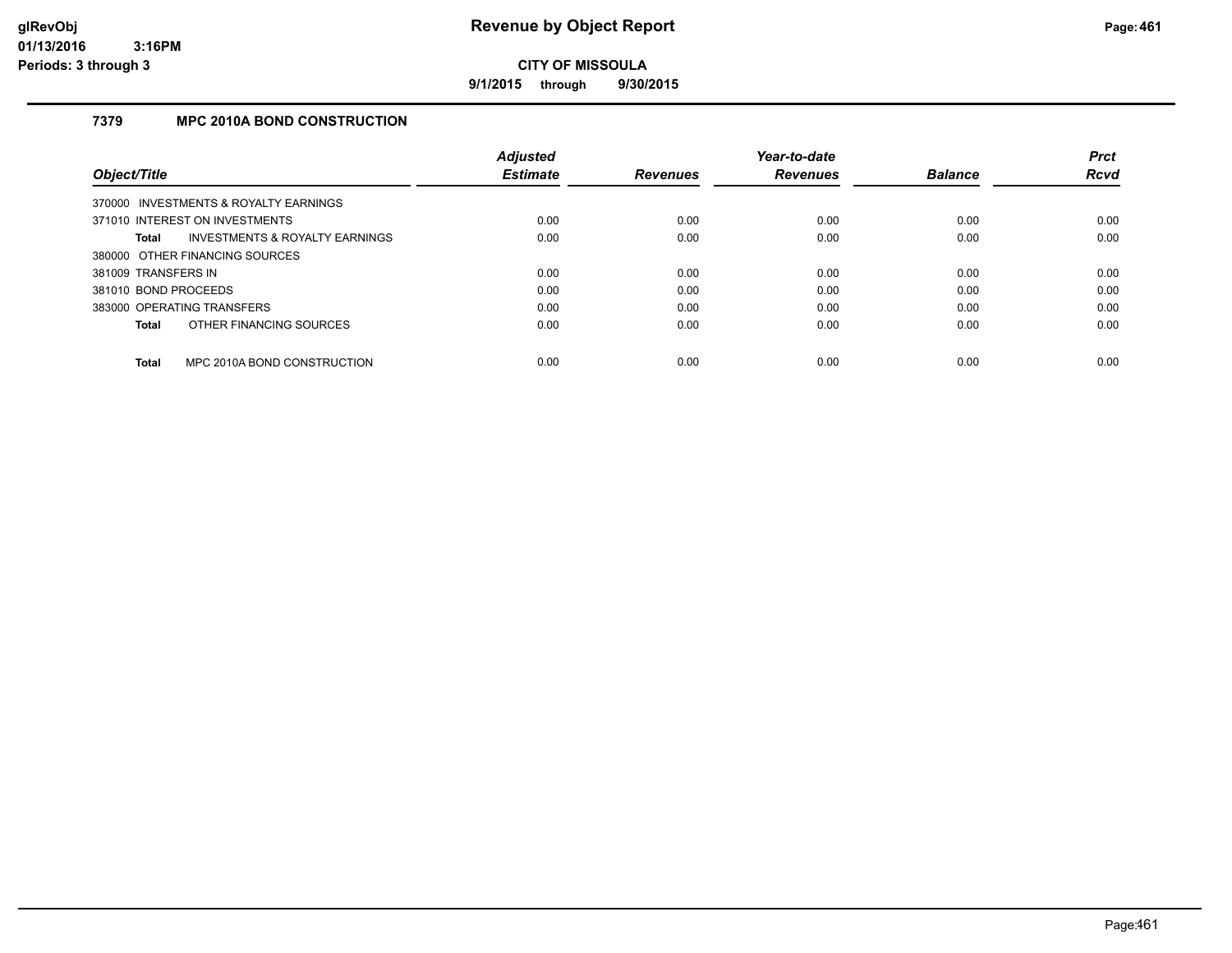**9/1/2015 through 9/30/2015**

## **7380 BUSINESS IMPROVEMENT DISTRICT**

#### **7380 BUSINESS IMPROVEMENT DISTRICT**

|                                                     | <b>Adjusted</b> |                 | Year-to-date    |                | <b>Prct</b> |
|-----------------------------------------------------|-----------------|-----------------|-----------------|----------------|-------------|
| Object/Title                                        | <b>Estimate</b> | <b>Revenues</b> | <b>Revenues</b> | <b>Balance</b> | <b>Rcvd</b> |
| TAXES/ASSESSMENTS<br>310000                         |                 |                 |                 |                |             |
| 311011 TAX INCREMENT                                | 364,322.00      | 964.82          | 4.707.29        | 359,614.71     | 1.29        |
| 312001 PENALTIES & INTEREST                         | 0.00            | 349.44          | 504.34          | $-504.34$      | 0.00        |
| TAXES/ASSESSMENTS<br>Total                          | 364,322.00      | 1,314.26        | 5,211.63        | 359,110.37     | 1.43        |
| <b>CHARGES FOR SERVICES</b><br>340000               |                 |                 |                 |                |             |
| <b>GARBAGE COLLECTION SERVICES</b><br>343041        | 5,000.00        | 2,011.77        | 6,035.31        | $-1,035.31$    | 120.71      |
| <b>CHARGES FOR SERVICES</b><br>Total                | 5,000.00        | 2,011.77        | 6,035.31        | $-1,035.31$    | 120.71      |
| MISCELLANEOUS REVENUES<br>360000                    |                 |                 |                 |                |             |
| 363010 LIGHTING ASSESSMENTS                         | 0.00            | 0.00            | 0.00            | 0.00           | 0.00        |
| 363020 PROPERTY ASSESSMENTS                         | 0.00            | 0.00            | 0.00            | 0.00           | 0.00        |
| MISCELLANEOUS REVENUES<br><b>Total</b>              | 0.00            | 0.00            | 0.00            | 0.00           | 0.00        |
| <b>INVESTMENTS &amp; ROYALTY EARNINGS</b><br>370000 |                 |                 |                 |                |             |
| 371010 INTEREST ON INVESTMENTS                      | 0.00            | 0.00            | 0.00            | 0.00           | 0.00        |
| 371020 GAIN/LOSS IN MARKET VALUE OF INVESTMENTS     | 0.00            | 0.00            | 0.00            | 0.00           | 0.00        |
| <b>INVESTMENTS &amp; ROYALTY EARNINGS</b><br>Total  | 0.00            | 0.00            | 0.00            | 0.00           | 0.00        |
| <b>BUSINESS IMPROVEMENT DISTRICT</b><br>Total       | 369,322.00      | 3,326.03        | 11,246.94       | 358,075.06     | 3.05        |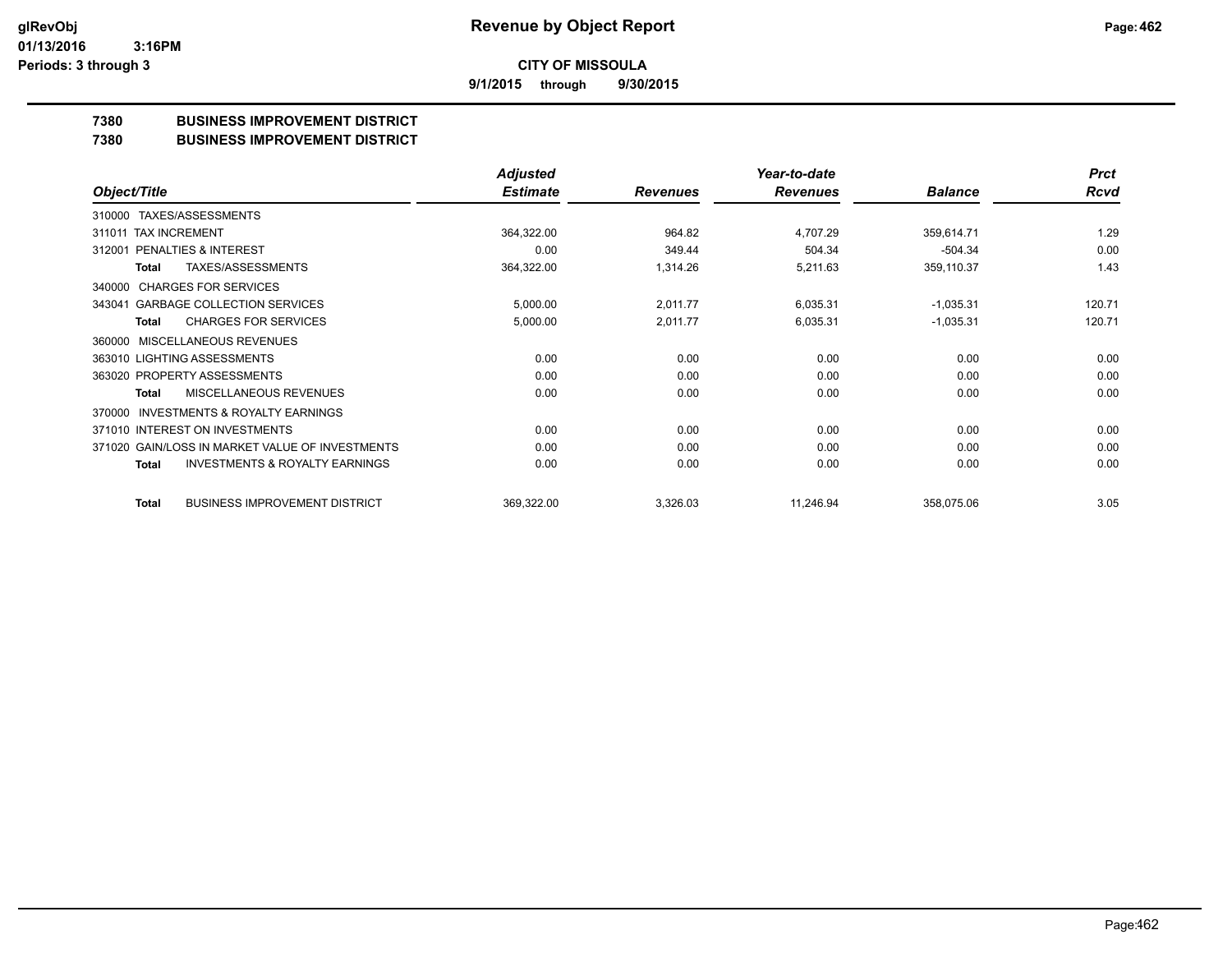**9/1/2015 through 9/30/2015**

## **7380 BUSINESS IMPROVEMENT DISTRICT**

|                                                           | <b>Adjusted</b> |                 | Year-to-date    |                | <b>Prct</b> |
|-----------------------------------------------------------|-----------------|-----------------|-----------------|----------------|-------------|
| Object/Title                                              | <b>Estimate</b> | <b>Revenues</b> | <b>Revenues</b> | <b>Balance</b> | <b>Rcvd</b> |
| 310000 TAXES/ASSESSMENTS                                  |                 |                 |                 |                |             |
| 311011 TAX INCREMENT                                      | 364,322.00      | 964.82          | 4.707.29        | 359,614.71     | 1.29        |
| <b>PENALTIES &amp; INTEREST</b><br>312001                 | 0.00            | 349.44          | 504.34          | $-504.34$      | 0.00        |
| TAXES/ASSESSMENTS<br><b>Total</b>                         | 364,322.00      | 1,314.26        | 5,211.63        | 359,110.37     | 1.43        |
| 340000 CHARGES FOR SERVICES                               |                 |                 |                 |                |             |
| 343041 GARBAGE COLLECTION SERVICES                        | 5,000.00        | 2,011.77        | 6,035.31        | $-1,035.31$    | 120.71      |
| <b>CHARGES FOR SERVICES</b><br><b>Total</b>               | 5,000.00        | 2,011.77        | 6,035.31        | $-1,035.31$    | 120.71      |
| MISCELLANEOUS REVENUES<br>360000                          |                 |                 |                 |                |             |
| 363010 LIGHTING ASSESSMENTS                               | 0.00            | 0.00            | 0.00            | 0.00           | 0.00        |
| 363020 PROPERTY ASSESSMENTS                               | 0.00            | 0.00            | 0.00            | 0.00           | 0.00        |
| <b>MISCELLANEOUS REVENUES</b><br><b>Total</b>             | 0.00            | 0.00            | 0.00            | 0.00           | 0.00        |
| <b>INVESTMENTS &amp; ROYALTY EARNINGS</b><br>370000       |                 |                 |                 |                |             |
| 371010 INTEREST ON INVESTMENTS                            | 0.00            | 0.00            | 0.00            | 0.00           | 0.00        |
| 371020 GAIN/LOSS IN MARKET VALUE OF INVESTMENT            | 0.00            | 0.00            | 0.00            | 0.00           | 0.00        |
| <b>INVESTMENTS &amp; ROYALTY EARNINGS</b><br><b>Total</b> | 0.00            | 0.00            | 0.00            | 0.00           | 0.00        |
| <b>BUSINESS IMPROVEMENT DISTRICT</b><br><b>Total</b>      | 369,322.00      | 3,326.03        | 11,246.94       | 358,075.06     | 3.05        |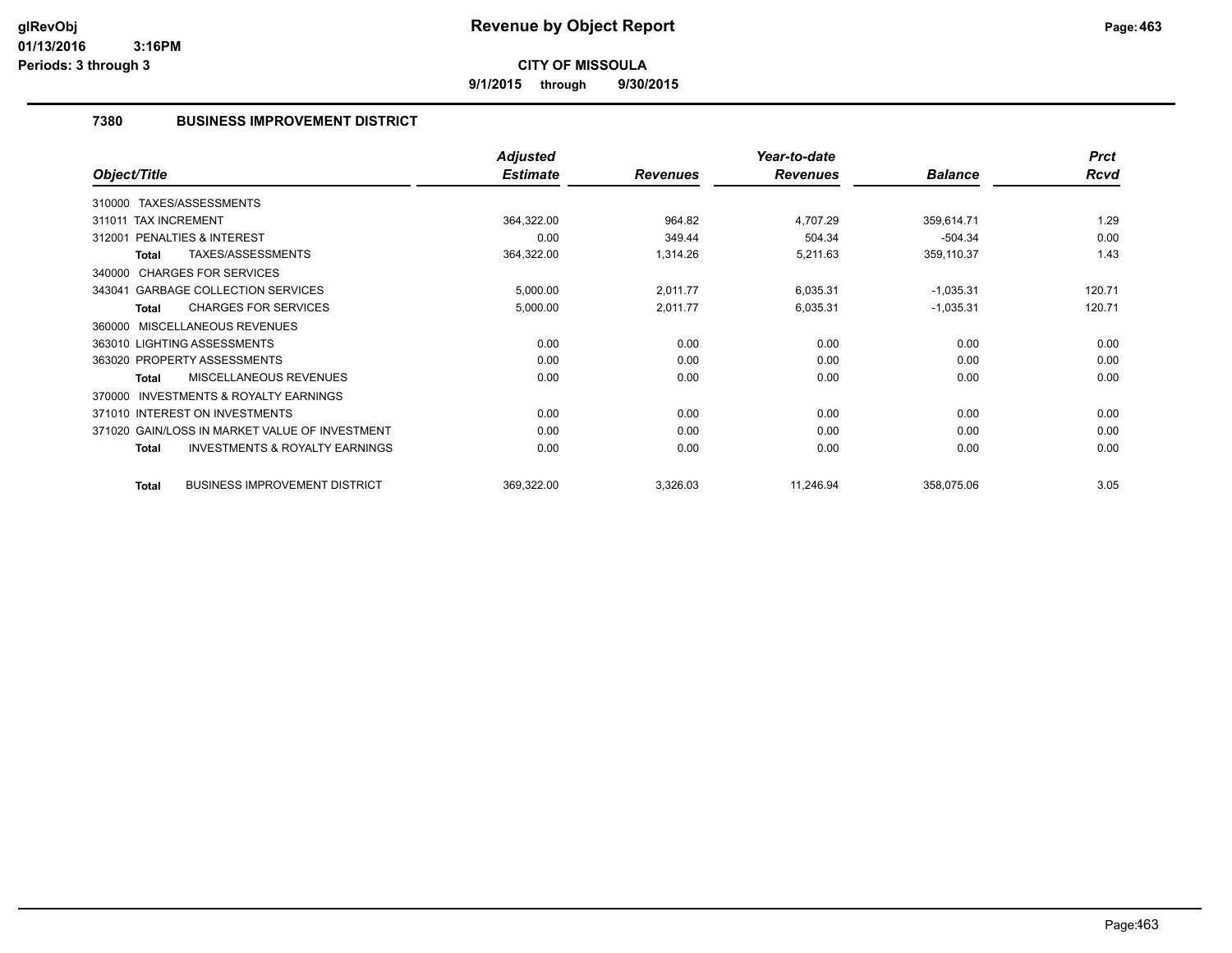**9/1/2015 through 9/30/2015**

#### **7381 TOURISM BUSINESS IMPROVEMENT DISTRICT 7381 TOURISM BUSINESS IMPROVEMENT DISTRICT**

|                                                           | <b>Adjusted</b> |                 | Year-to-date    |                | <b>Prct</b> |
|-----------------------------------------------------------|-----------------|-----------------|-----------------|----------------|-------------|
| Object/Title                                              | <b>Estimate</b> | <b>Revenues</b> | <b>Revenues</b> | <b>Balance</b> | <b>Rcvd</b> |
| 310000 TAXES/ASSESSMENTS                                  |                 |                 |                 |                |             |
| 314100 TBID REVENUE                                       | 680.350.00      | 0.00            | 0.00            | 680.350.00     | 0.00        |
| TAXES/ASSESSMENTS<br>Total                                | 680,350.00      | 0.00            | 0.00            | 680,350.00     | 0.00        |
| 370000 INVESTMENTS & ROYALTY EARNINGS                     |                 |                 |                 |                |             |
| 371010 INTEREST ON INVESTMENTS                            | 0.00            | 0.00            | 0.00            | 0.00           | 0.00        |
| <b>INVESTMENTS &amp; ROYALTY EARNINGS</b><br><b>Total</b> | 0.00            | 0.00            | 0.00            | 0.00           | 0.00        |
|                                                           |                 |                 |                 |                |             |
| TOURISM BUSINESS IMPROVEMENT DISTRI<br><b>Total</b>       | 680,350.00      | 0.00            | 0.00            | 680.350.00     | 0.00        |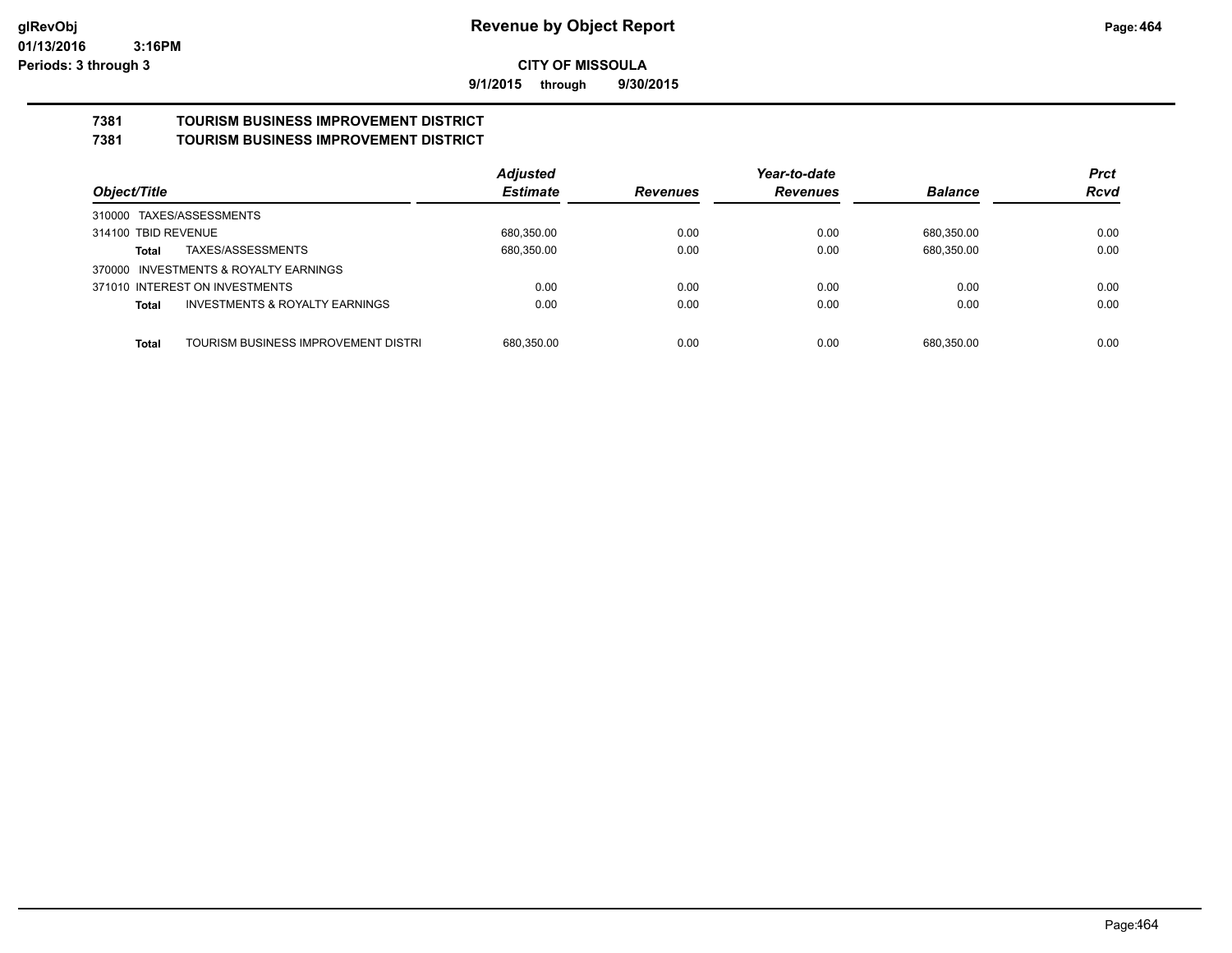**9/1/2015 through 9/30/2015**

## **7381 TOURISM BUSINESS IMPROVEMENT DISTRICT**

| Object/Title                                       | <b>Adjusted</b><br><b>Estimate</b> | <b>Revenues</b> | Year-to-date<br><b>Revenues</b> | <b>Balance</b> | <b>Prct</b><br><b>Rcvd</b> |
|----------------------------------------------------|------------------------------------|-----------------|---------------------------------|----------------|----------------------------|
| 310000 TAXES/ASSESSMENTS                           |                                    |                 |                                 |                |                            |
| 314100 TBID REVENUE                                | 680,350.00                         | 0.00            | 0.00                            | 680.350.00     | 0.00                       |
| TAXES/ASSESSMENTS<br><b>Total</b>                  | 680,350.00                         | 0.00            | 0.00                            | 680,350.00     | 0.00                       |
| 370000 INVESTMENTS & ROYALTY EARNINGS              |                                    |                 |                                 |                |                            |
| 371010 INTEREST ON INVESTMENTS                     | 0.00                               | 0.00            | 0.00                            | 0.00           | 0.00                       |
| INVESTMENTS & ROYALTY EARNINGS<br><b>Total</b>     | 0.00                               | 0.00            | 0.00                            | 0.00           | 0.00                       |
|                                                    |                                    |                 |                                 |                |                            |
| TOURISM BUSINESS IMPROVEMENT DISTR<br><b>Total</b> | 680,350.00                         | 0.00            | 0.00                            | 680.350.00     | 0.00                       |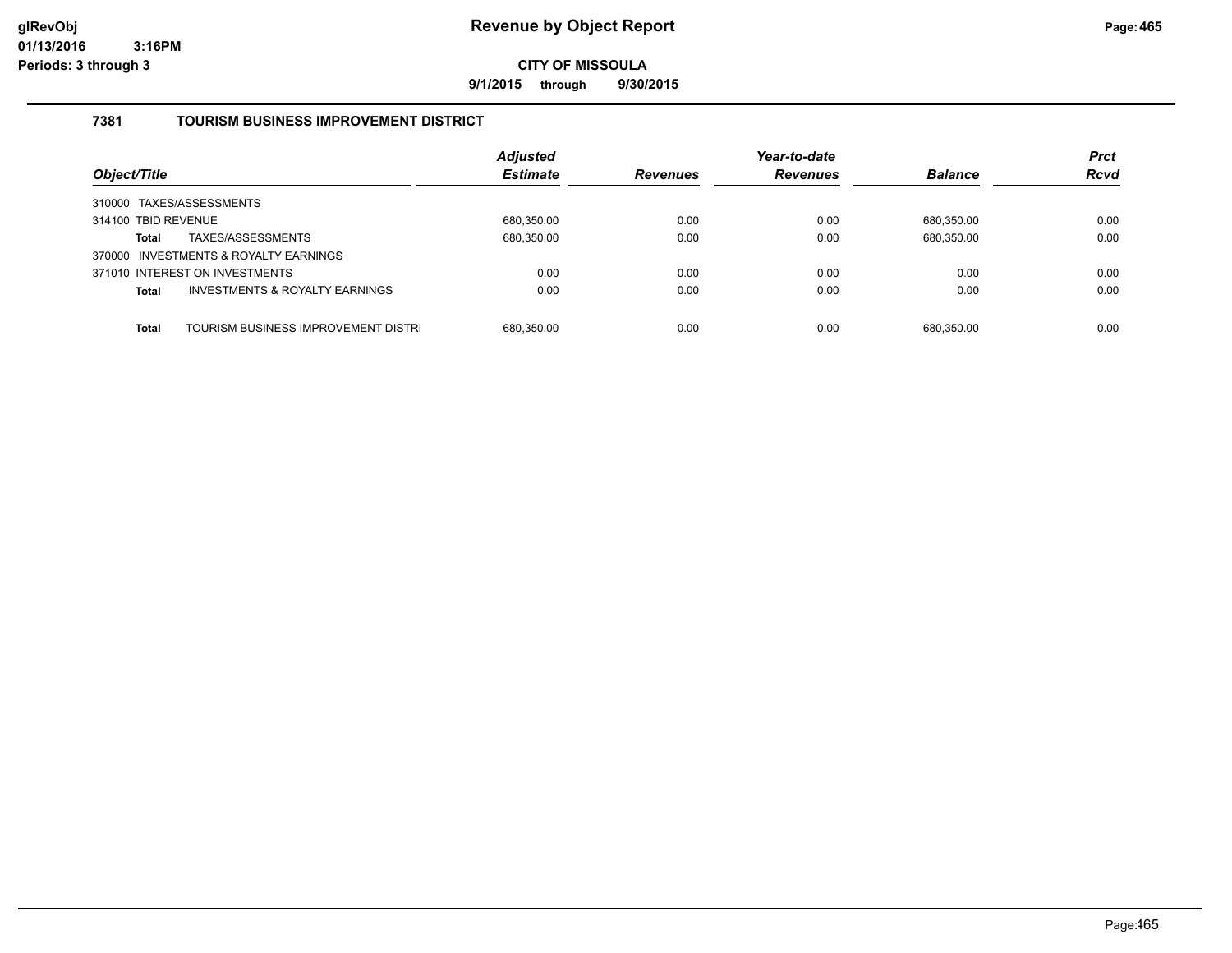**9/1/2015 through 9/30/2015**

## **7382 5.75M TIF RESERVE**

**7382 5.75M TIF RESERVE**

|                                                    | <b>Adjusted</b> |                 | Year-to-date    |                | <b>Prct</b> |
|----------------------------------------------------|-----------------|-----------------|-----------------|----------------|-------------|
| Object/Title                                       | <b>Estimate</b> | <b>Revenues</b> | <b>Revenues</b> | <b>Balance</b> | <b>Rcvd</b> |
| 370000 INVESTMENTS & ROYALTY EARNINGS              |                 |                 |                 |                |             |
| 371010 INTEREST ON INVESTMENTS                     | 0.00            | 0.00            | 0.00            | 0.00           | 0.00        |
| <b>INVESTMENTS &amp; ROYALTY EARNINGS</b><br>Total | 0.00            | 0.00            | 0.00            | 0.00           | 0.00        |
| 380000 OTHER FINANCING SOURCES                     |                 |                 |                 |                |             |
| 381025 BOND PROCEEDS                               | 0.00            | 0.00            | 0.00            | 0.00           | 0.00        |
| 383014 TRANS FR MRA                                | 0.00            | 0.00            | 0.00            | 0.00           | 0.00        |
| 383040 TRANSFER FROM CITY GRANTS                   | 0.00            | 0.00            | 0.00            | 0.00           | 0.00        |
| OTHER FINANCING SOURCES<br>Total                   | 0.00            | 0.00            | 0.00            | 0.00           | 0.00        |
| 5.75M TIF RESERVE<br><b>Total</b>                  | 0.00            | 0.00            | 0.00            | 0.00           | 0.00        |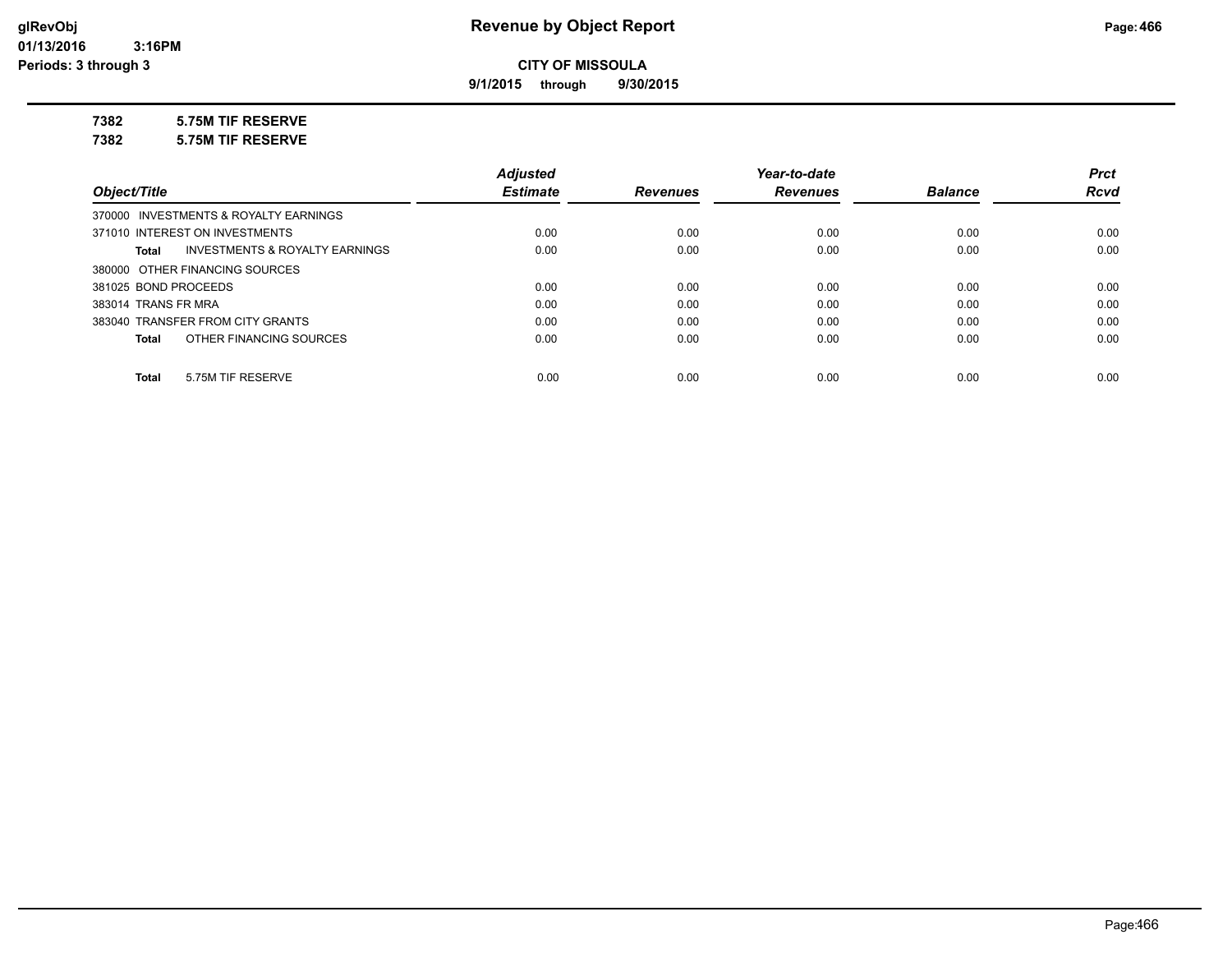**9/1/2015 through 9/30/2015**

## **7382 5.75M TIF RESERVE**

|                                         | <b>Adjusted</b> |                 | Year-to-date    |                | <b>Prct</b> |
|-----------------------------------------|-----------------|-----------------|-----------------|----------------|-------------|
| Object/Title                            | <b>Estimate</b> | <b>Revenues</b> | <b>Revenues</b> | <b>Balance</b> | <b>Rcvd</b> |
| 370000 INVESTMENTS & ROYALTY EARNINGS   |                 |                 |                 |                |             |
| 371010 INTEREST ON INVESTMENTS          | 0.00            | 0.00            | 0.00            | 0.00           | 0.00        |
| INVESTMENTS & ROYALTY EARNINGS<br>Total | 0.00            | 0.00            | 0.00            | 0.00           | 0.00        |
| 380000 OTHER FINANCING SOURCES          |                 |                 |                 |                |             |
| 381025 BOND PROCEEDS                    | 0.00            | 0.00            | 0.00            | 0.00           | 0.00        |
| 383014 TRANS FR MRA                     | 0.00            | 0.00            | 0.00            | 0.00           | 0.00        |
| 383040 TRANSFER FROM CITY GRANTS        | 0.00            | 0.00            | 0.00            | 0.00           | 0.00        |
| OTHER FINANCING SOURCES<br>Total        | 0.00            | 0.00            | 0.00            | 0.00           | 0.00        |
| 5.75M TIF RESERVE<br><b>Total</b>       | 0.00            | 0.00            | 0.00            | 0.00           | 0.00        |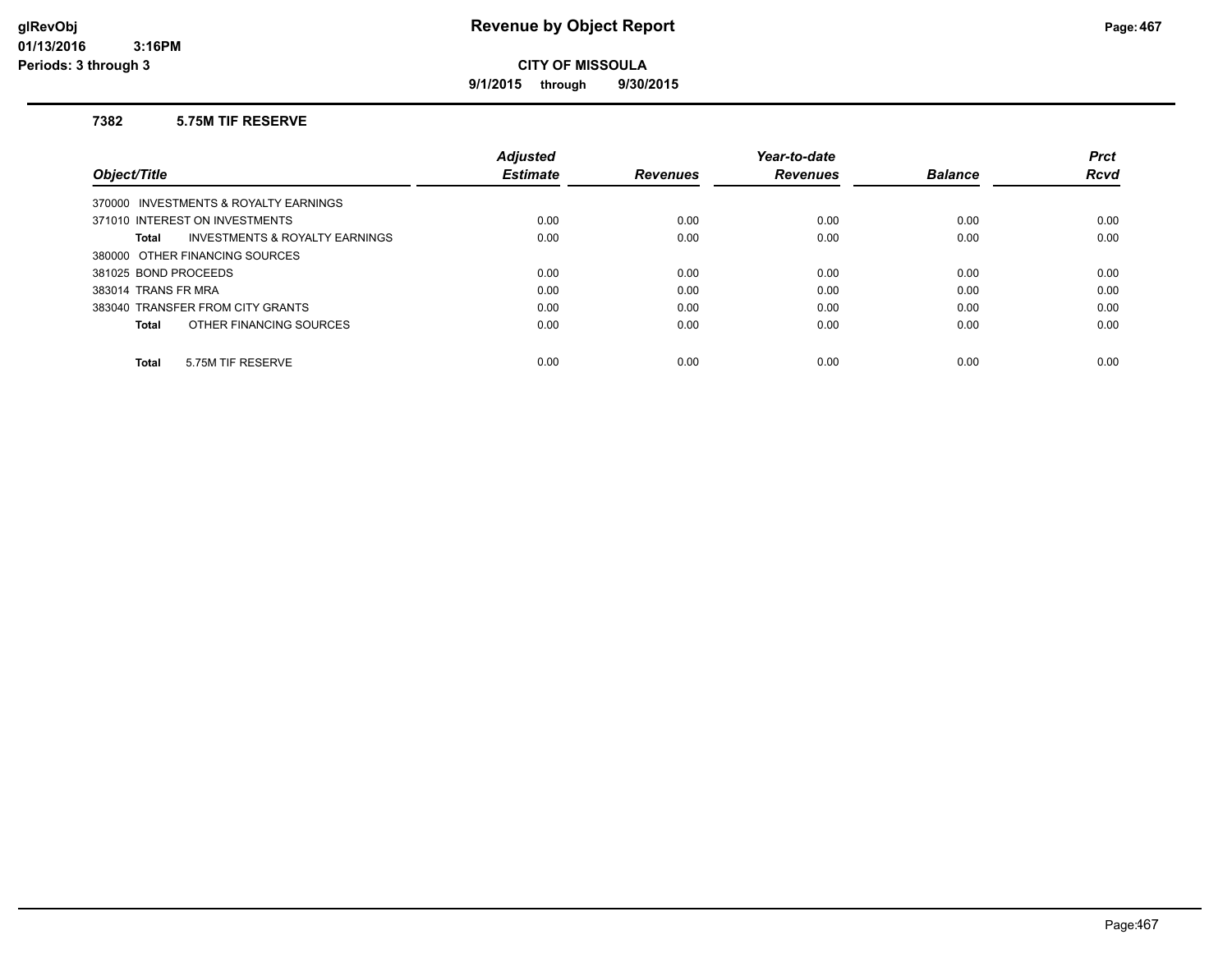**9/1/2015 through 9/30/2015**

## **7383 RIVERFRONT TRIANGLE URD**

**7383 RIVERFRONT TRIANGLE URD**

|                                                    | <b>Adjusted</b> |                 | Year-to-date    |                | <b>Prct</b> |
|----------------------------------------------------|-----------------|-----------------|-----------------|----------------|-------------|
| Object/Title                                       | <b>Estimate</b> | <b>Revenues</b> | <b>Revenues</b> | <b>Balance</b> | <b>Rcvd</b> |
| 310000 TAXES/ASSESSMENTS                           |                 |                 |                 |                |             |
| 311011 TAX INCREMENT                               | 0.00            | 0.00            | 0.00            | 0.00           | 0.00        |
| 312001 PENALTIES & INTEREST                        | 0.00            | 0.00            | 0.14            | $-0.14$        | 0.00        |
| TAXES/ASSESSMENTS<br>Total                         | 0.00            | 0.00            | 0.14            | $-0.14$        | 0.00        |
| 330000 INTERGOVERNMENTAL REVENUES                  |                 |                 |                 |                |             |
| 335210 PERSONAL PROPERTY TAX REIMBURSEMENT         | 11.862.00       | 0.00            | 0.00            | 11.862.00      | 0.00        |
| <b>INTERGOVERNMENTAL REVENUES</b><br>Total         | 11.862.00       | 0.00            | 0.00            | 11.862.00      | 0.00        |
| 370000 INVESTMENTS & ROYALTY EARNINGS              |                 |                 |                 |                |             |
| 371010 INTEREST ON INVESTMENTS                     | 0.00            | 0.00            | 0.00            | 0.00           | 0.00        |
| <b>INVESTMENTS &amp; ROYALTY EARNINGS</b><br>Total | 0.00            | 0.00            | 0.00            | 0.00           | 0.00        |
| RIVERFRONT TRIANGLE URD<br><b>Total</b>            | 11.862.00       | 0.00            | 0.14            | 11.861.86      | 0.00        |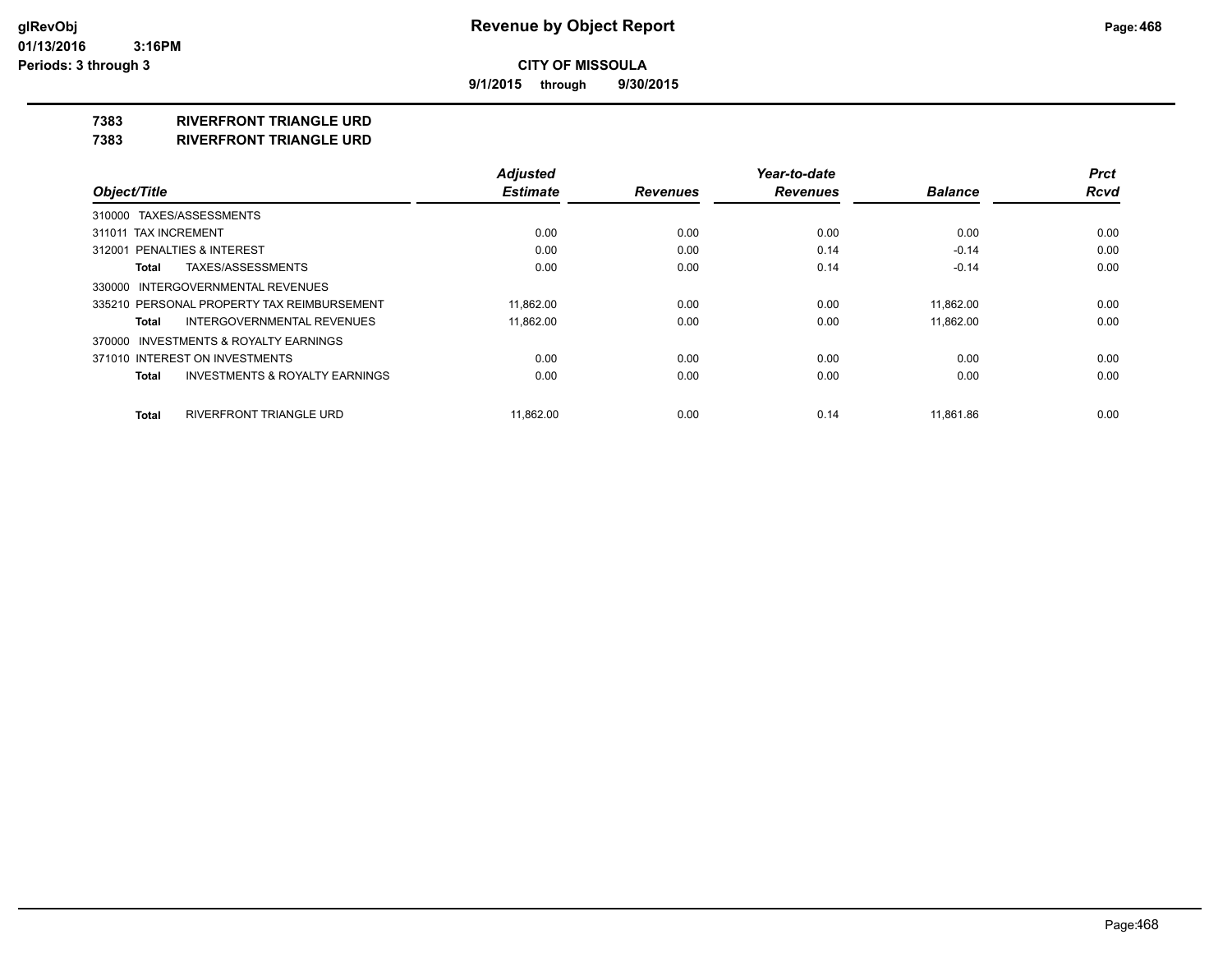**9/1/2015 through 9/30/2015**

## **7383 RIVERFRONT TRIANGLE URD**

| Object/Title                                              | <b>Adjusted</b><br><b>Estimate</b> | <b>Revenues</b> | Year-to-date<br><b>Revenues</b> | <b>Balance</b> | <b>Prct</b><br><b>Rcvd</b> |
|-----------------------------------------------------------|------------------------------------|-----------------|---------------------------------|----------------|----------------------------|
|                                                           |                                    |                 |                                 |                |                            |
| 310000 TAXES/ASSESSMENTS                                  |                                    |                 |                                 |                |                            |
| 311011 TAX INCREMENT                                      | 0.00                               | 0.00            | 0.00                            | 0.00           | 0.00                       |
| PENALTIES & INTEREST<br>312001                            | 0.00                               | 0.00            | 0.14                            | $-0.14$        | 0.00                       |
| TAXES/ASSESSMENTS<br><b>Total</b>                         | 0.00                               | 0.00            | 0.14                            | $-0.14$        | 0.00                       |
| INTERGOVERNMENTAL REVENUES<br>330000                      |                                    |                 |                                 |                |                            |
| 335210 PERSONAL PROPERTY TAX REIMBURSEMENT                | 11.862.00                          | 0.00            | 0.00                            | 11.862.00      | 0.00                       |
| INTERGOVERNMENTAL REVENUES<br><b>Total</b>                | 11,862.00                          | 0.00            | 0.00                            | 11,862.00      | 0.00                       |
| 370000 INVESTMENTS & ROYALTY EARNINGS                     |                                    |                 |                                 |                |                            |
| 371010 INTEREST ON INVESTMENTS                            | 0.00                               | 0.00            | 0.00                            | 0.00           | 0.00                       |
| <b>INVESTMENTS &amp; ROYALTY EARNINGS</b><br><b>Total</b> | 0.00                               | 0.00            | 0.00                            | 0.00           | 0.00                       |
|                                                           |                                    |                 |                                 |                |                            |
| <b>RIVERFRONT TRIANGLE URD</b><br><b>Total</b>            | 11.862.00                          | 0.00            | 0.14                            | 11.861.86      | 0.00                       |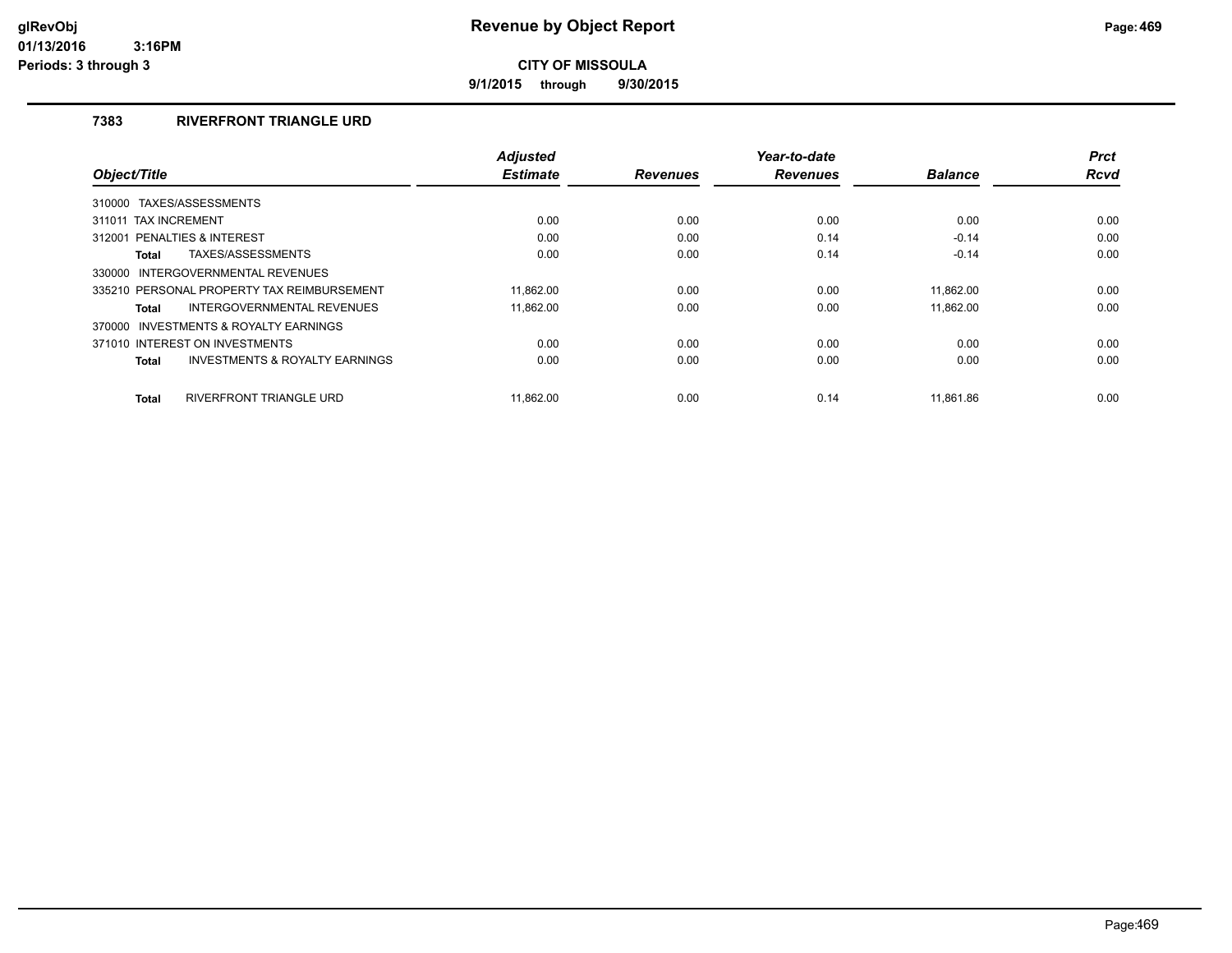**9/1/2015 through 9/30/2015**

#### **7384 NRSS DEBT SERVICE CLEARING**

**7384 NRSS DEBT SERVICE CLEARING**

|                                         | <b>Adjusted</b> |                 | Year-to-date    |                | <b>Prct</b> |
|-----------------------------------------|-----------------|-----------------|-----------------|----------------|-------------|
| Object/Title                            | <b>Estimate</b> | <b>Revenues</b> | <b>Revenues</b> | <b>Balance</b> | <b>Rcvd</b> |
| 310000 TAXES/ASSESSMENTS                |                 |                 |                 |                |             |
| 311011 TAX INCREMENT                    | 0.00            | 0.00            | 0.00            | 0.00           | 0.00        |
| TAXES/ASSESSMENTS<br>Total              | 0.00            | 0.00            | 0.00            | 0.00           | 0.00        |
| 370000 INVESTMENTS & ROYALTY EARNINGS   |                 |                 |                 |                |             |
| 371010 INTEREST ON INVESTMENTS          | 0.00            | 0.00            | 0.00            | 0.00           | 0.00        |
| INVESTMENTS & ROYALTY EARNINGS<br>Total | 0.00            | 0.00            | 0.00            | 0.00           | 0.00        |
| 380000 OTHER FINANCING SOURCES          |                 |                 |                 |                |             |
| 383014 TRANS FR MRA                     | 0.00            | 0.00            | 0.00            | 0.00           | 0.00        |
| OTHER FINANCING SOURCES<br>Total        | 0.00            | 0.00            | 0.00            | 0.00           | 0.00        |
| NRSS DEBT SERVICE CLEARING<br>Total     | 0.00            | 0.00            | 0.00            | 0.00           | 0.00        |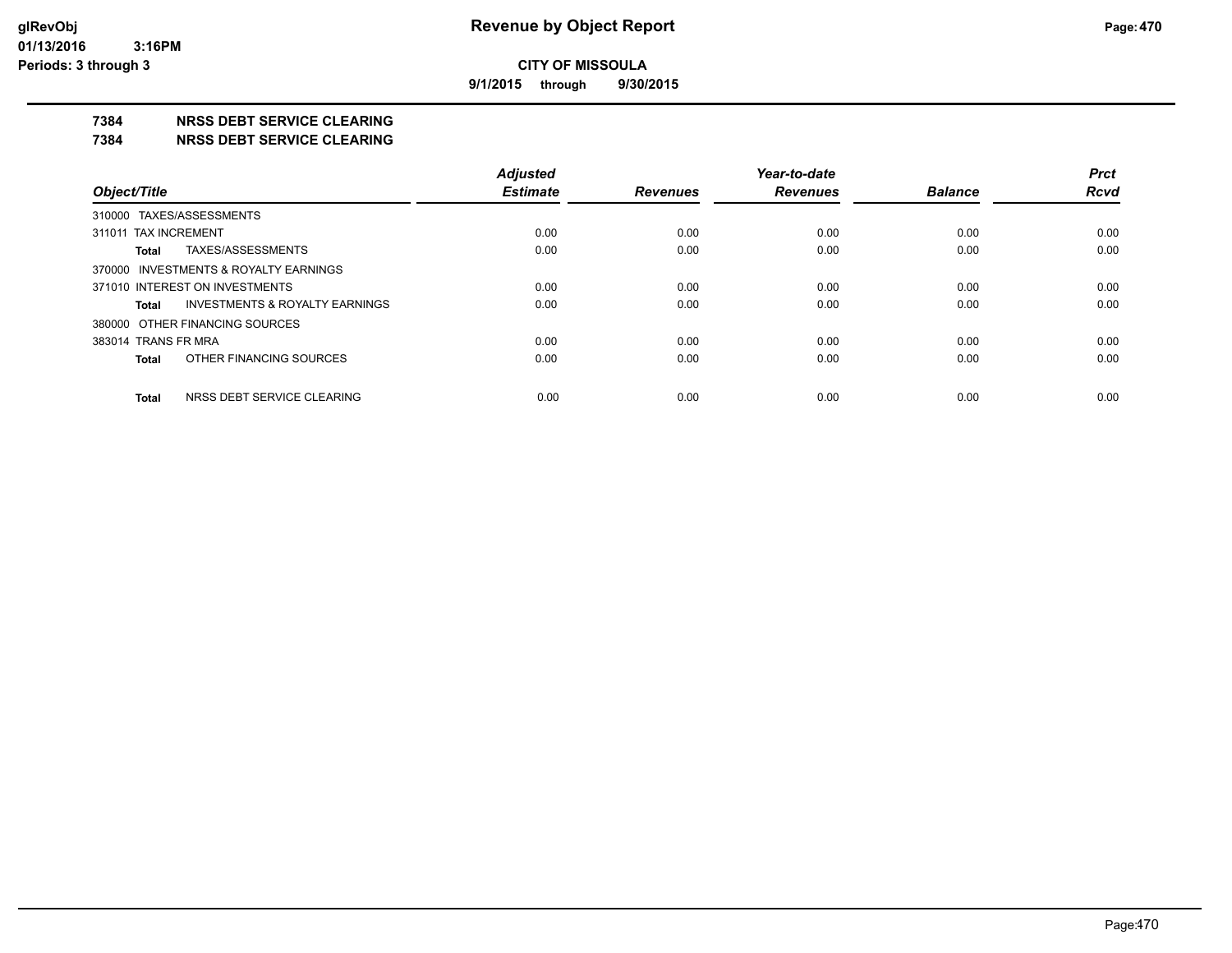**9/1/2015 through 9/30/2015**

## **7384 NRSS DEBT SERVICE CLEARING**

| Object/Title                          |                                           | <b>Adjusted</b><br><b>Estimate</b> | <b>Revenues</b> | Year-to-date<br><b>Revenues</b> | <b>Balance</b> | <b>Prct</b><br>Rcvd |
|---------------------------------------|-------------------------------------------|------------------------------------|-----------------|---------------------------------|----------------|---------------------|
| 310000 TAXES/ASSESSMENTS              |                                           |                                    |                 |                                 |                |                     |
| 311011 TAX INCREMENT                  |                                           | 0.00                               | 0.00            | 0.00                            | 0.00           | 0.00                |
| <b>Total</b>                          | TAXES/ASSESSMENTS                         | 0.00                               | 0.00            | 0.00                            | 0.00           | 0.00                |
| 370000 INVESTMENTS & ROYALTY EARNINGS |                                           |                                    |                 |                                 |                |                     |
| 371010 INTEREST ON INVESTMENTS        |                                           | 0.00                               | 0.00            | 0.00                            | 0.00           | 0.00                |
| <b>Total</b>                          | <b>INVESTMENTS &amp; ROYALTY EARNINGS</b> | 0.00                               | 0.00            | 0.00                            | 0.00           | 0.00                |
| 380000 OTHER FINANCING SOURCES        |                                           |                                    |                 |                                 |                |                     |
| 383014 TRANS FR MRA                   |                                           | 0.00                               | 0.00            | 0.00                            | 0.00           | 0.00                |
| <b>Total</b>                          | OTHER FINANCING SOURCES                   | 0.00                               | 0.00            | 0.00                            | 0.00           | 0.00                |
| <b>Total</b>                          | NRSS DEBT SERVICE CLEARING                | 0.00                               | 0.00            | 0.00                            | 0.00           | 0.00                |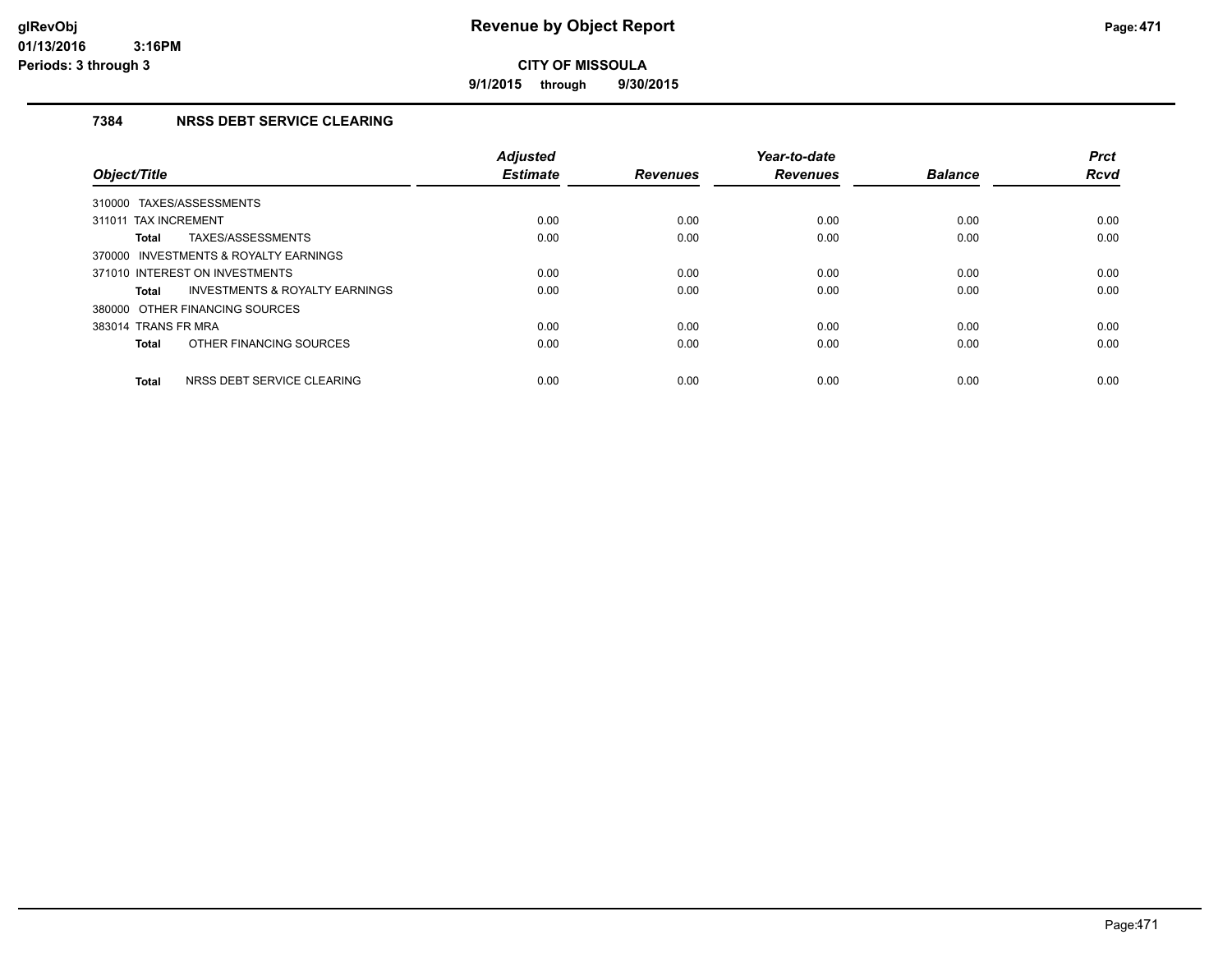*Prct Rcvd*

**CITY OF MISSOULA**

**9/1/2015 through 9/30/2015**

**7385 FRONT STREET URD 7385 FRONT STREET URD**

|                                                           | <b>Adjusted</b> |                 | Year-to-date    |                | <b>Prct</b> |
|-----------------------------------------------------------|-----------------|-----------------|-----------------|----------------|-------------|
| Object/Title                                              | <b>Estimate</b> | <b>Revenues</b> | <b>Revenues</b> | <b>Balance</b> | Rcva        |
| TAXES/ASSESSMENTS<br>310000                               |                 |                 |                 |                |             |
| 311011 TAX INCREMENT                                      | 0.00            | 0.00            | 0.00            | 0.00           | 0.00        |
| TAXES/ASSESSMENTS<br><b>Total</b>                         | 0.00            | 0.00            | 0.00            | 0.00           | 0.00        |
| <b>INTERGOVERNMENTAL REVENUES</b><br>330000               |                 |                 |                 |                |             |
| 331056 MDT FEDERAL CMAQ                                   | 0.00            | 0.00            | 0.00            | 0.00           | 0.00        |
| 335210 PERSONAL PROPERTY TAX REIMBURSEMENT                | 0.00            | 0.00            | 0.00            | 0.00           | 0.00        |
| <b>INTERGOVERNMENTAL REVENUES</b><br><b>Total</b>         | 0.00            | 0.00            | 0.00            | 0.00           | 0.00        |
| <b>MISCELLANEOUS REVENUES</b><br>360000                   |                 |                 |                 |                |             |
| 365000 DONATIONS                                          | 0.00            | 0.00            | 0.00            | 0.00           | 0.00        |
| MISCELLANEOUS REVENUES<br><b>Total</b>                    | 0.00            | 0.00            | 0.00            | 0.00           | 0.00        |
| <b>INVESTMENTS &amp; ROYALTY EARNINGS</b><br>370000       |                 |                 |                 |                |             |
| 371010 INTEREST ON INVESTMENTS                            | 0.00            | 0.00            | 0.00            | 0.00           | 0.00        |
| <b>INVESTMENTS &amp; ROYALTY EARNINGS</b><br><b>Total</b> | 0.00            | 0.00            | 0.00            | 0.00           | 0.00        |
| 380000 OTHER FINANCING SOURCES                            |                 |                 |                 |                |             |
| 381029 PARKING STRUCTURE BOND PROCEEDS                    | 0.00            | 0.00            | 0.00            | 0.00           | 0.00        |

381071 WILMA NOTE PROCEEDS 0.00 0.00 0.00 0.00 0.00  $0.00 \hspace{1.5cm} 0.00 \hspace{3.2cm} 0.00 \hspace{1.5cm} 0.00 \hspace{1.5cm} 0.00 \hspace{1.5cm} 0.00 \hspace{1.5cm} 0.00 \hspace{1.5cm} 0.00 \hspace{1.5cm} 0.00 \hspace{1.5cm} 0.00 \hspace{1.5cm} 0.00 \hspace{1.5cm} 0.00 \hspace{1.5cm} 0.00 \hspace{1.5cm} 0.00 \hspace{1.5cm} 0.00 \hspace{1.5cm} 0.00 \hspace{1.5$ 383066 TRANSFER FROM FRONT ST CLEARING 164,160.00 0.00 0.00 164,160.00 0.00 383067 TRANSFER FROM FSPS 0.00 0.00 0.00 0.00 0.00 383068 TRANSFER FROM SUBORDINATE LIEN 0.00 0.00 0.00 0.00 0.00 **Total** OTHER FINANCING SOURCES 164,160.00 0.00 0.00 164,160.00 0.00

**Total** FRONT STREET URD 164,160.00 0.00 0.00 164,160.00 0.00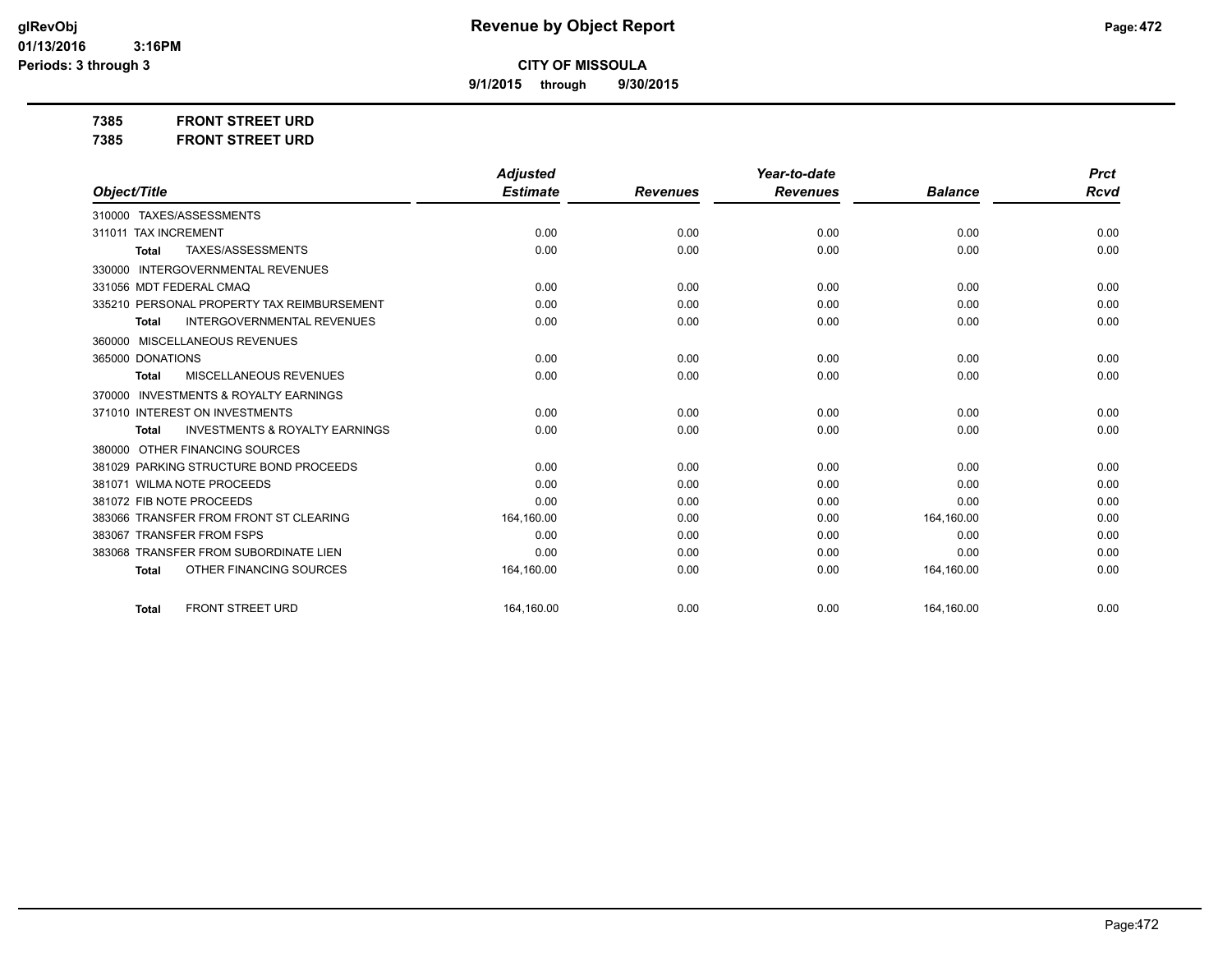**9/1/2015 through 9/30/2015**

#### **7385 FRONT STREET URD**

|                                                           | <b>Adjusted</b> |                 | Year-to-date    |                | <b>Prct</b> |
|-----------------------------------------------------------|-----------------|-----------------|-----------------|----------------|-------------|
| Object/Title                                              | <b>Estimate</b> | <b>Revenues</b> | <b>Revenues</b> | <b>Balance</b> | <b>Rcvd</b> |
| 310000 TAXES/ASSESSMENTS                                  |                 |                 |                 |                |             |
| 311011 TAX INCREMENT                                      | 0.00            | 0.00            | 0.00            | 0.00           | 0.00        |
| TAXES/ASSESSMENTS<br><b>Total</b>                         | 0.00            | 0.00            | 0.00            | 0.00           | 0.00        |
| <b>INTERGOVERNMENTAL REVENUES</b><br>330000               |                 |                 |                 |                |             |
| 331056 MDT FEDERAL CMAQ                                   | 0.00            | 0.00            | 0.00            | 0.00           | 0.00        |
| 335210 PERSONAL PROPERTY TAX REIMBURSEMENT                | 0.00            | 0.00            | 0.00            | 0.00           | 0.00        |
| <b>INTERGOVERNMENTAL REVENUES</b><br><b>Total</b>         | 0.00            | 0.00            | 0.00            | 0.00           | 0.00        |
| 360000 MISCELLANEOUS REVENUES                             |                 |                 |                 |                |             |
| 365000 DONATIONS                                          | 0.00            | 0.00            | 0.00            | 0.00           | 0.00        |
| MISCELLANEOUS REVENUES<br><b>Total</b>                    | 0.00            | 0.00            | 0.00            | 0.00           | 0.00        |
| <b>INVESTMENTS &amp; ROYALTY EARNINGS</b><br>370000       |                 |                 |                 |                |             |
| 371010 INTEREST ON INVESTMENTS                            | 0.00            | 0.00            | 0.00            | 0.00           | 0.00        |
| <b>INVESTMENTS &amp; ROYALTY EARNINGS</b><br><b>Total</b> | 0.00            | 0.00            | 0.00            | 0.00           | 0.00        |
| 380000 OTHER FINANCING SOURCES                            |                 |                 |                 |                |             |
| 381029 PARKING STRUCTURE BOND PROCEEDS                    | 0.00            | 0.00            | 0.00            | 0.00           | 0.00        |
| 381071 WILMA NOTE PROCEEDS                                | 0.00            | 0.00            | 0.00            | 0.00           | 0.00        |
| 381072 FIB NOTE PROCEEDS                                  | 0.00            | 0.00            | 0.00            | 0.00           | 0.00        |
| 383066 TRANSFER FROM FRONT ST CLEARING                    | 164,160.00      | 0.00            | 0.00            | 164,160.00     | 0.00        |
| 383067 TRANSFER FROM FSPS                                 | 0.00            | 0.00            | 0.00            | 0.00           | 0.00        |
| 383068 TRANSFER FROM SUBORDINATE LIEN                     | 0.00            | 0.00            | 0.00            | 0.00           | 0.00        |
| OTHER FINANCING SOURCES<br><b>Total</b>                   | 164,160.00      | 0.00            | 0.00            | 164,160.00     | 0.00        |
| <b>FRONT STREET URD</b><br><b>Total</b>                   | 164.160.00      | 0.00            | 0.00            | 164.160.00     | 0.00        |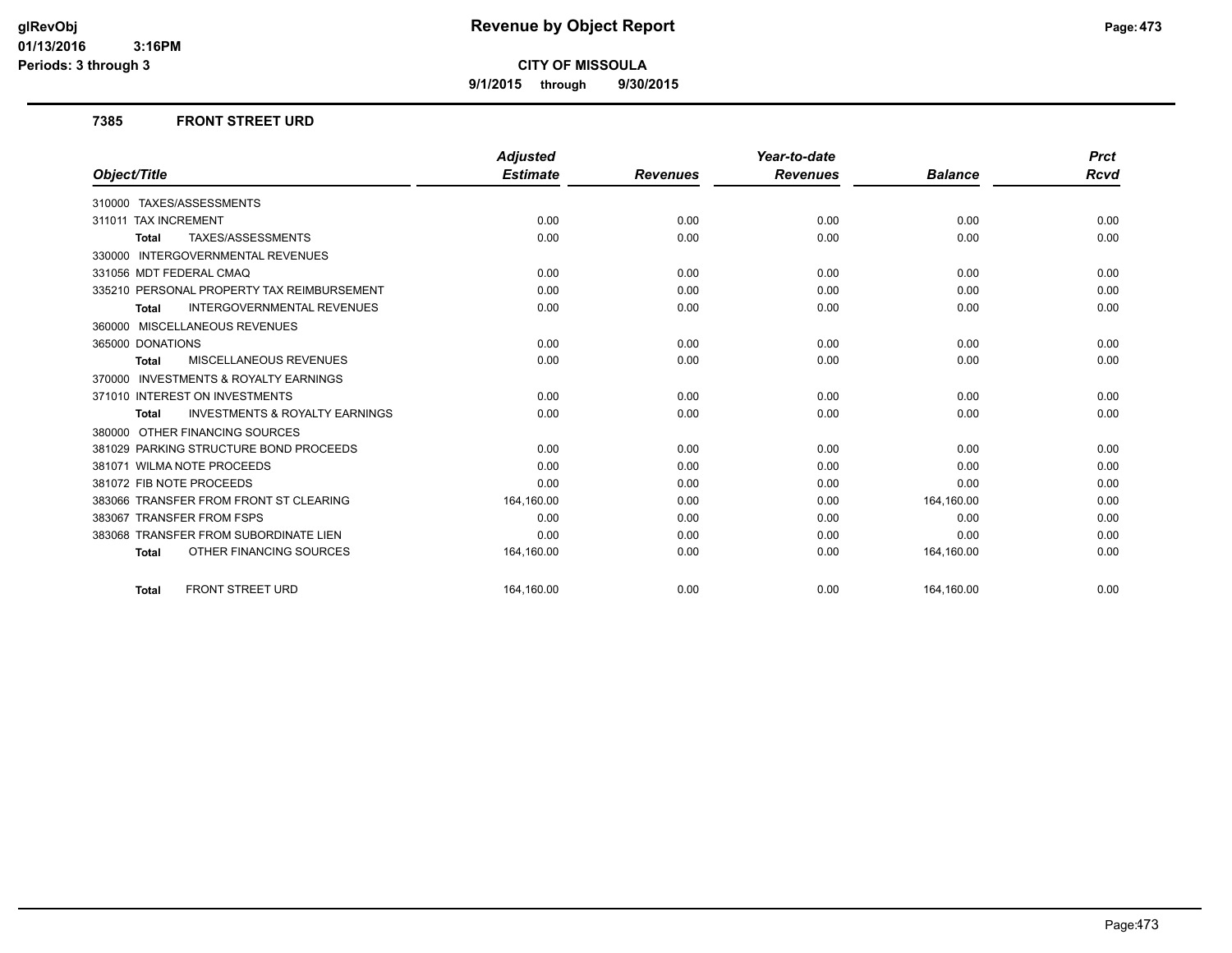**9/1/2015 through 9/30/2015**

## **7386 DEBT SERVICE-SAFEWAY/ST PAT 1.5M**

**7386 DEBT SERVICE-SAFEWAY/ST PAT 1.5M**

|                                                     | <b>Adjusted</b> |                 | Year-to-date    |                | <b>Prct</b> |
|-----------------------------------------------------|-----------------|-----------------|-----------------|----------------|-------------|
| Object/Title                                        | <b>Estimate</b> | <b>Revenues</b> | <b>Revenues</b> | <b>Balance</b> | <b>Rcvd</b> |
| 310000 TAXES/ASSESSMENTS                            |                 |                 |                 |                |             |
| 311011 TAX INCREMENT                                | 0.00            | 0.00            | 0.00            | 0.00           | 0.00        |
| TAXES/ASSESSMENTS<br>Total                          | 0.00            | 0.00            | 0.00            | 0.00           | 0.00        |
| 360000 MISCELLANEOUS REVENUES                       |                 |                 |                 |                |             |
| 365000 DONATIONS                                    | 0.00            | 0.00            | 0.00            | 0.00           | 0.00        |
| <b>MISCELLANEOUS REVENUES</b><br>Total              | 0.00            | 0.00            | 0.00            | 0.00           | 0.00        |
| <b>INVESTMENTS &amp; ROYALTY EARNINGS</b><br>370000 |                 |                 |                 |                |             |
| 371010 INTEREST ON INVESTMENTS                      | 0.00            | 0.00            | 0.00            | 0.00           | 0.00        |
| <b>INVESTMENTS &amp; ROYALTY EARNINGS</b><br>Total  | 0.00            | 0.00            | 0.00            | 0.00           | 0.00        |
| OTHER FINANCING SOURCES<br>380000                   |                 |                 |                 |                |             |
| 383014 TRANS FR MRA                                 | 155,875.00      | 0.00            | 0.00            | 155,875.00     | 0.00        |
| 383037 TRANSFER - URD II                            | 0.00            | 0.00            | 0.00            | 0.00           | 0.00        |
| 384000 GUARANTOR REVENUE                            | 0.00            | 0.00            | 0.00            | 0.00           | 0.00        |
| OTHER FINANCING SOURCES<br>Total                    | 155,875.00      | 0.00            | 0.00            | 155,875.00     | 0.00        |
| DEBT SERVICE-SAFEWAY/ST PAT 1.5M<br><b>Total</b>    | 155,875.00      | 0.00            | 0.00            | 155,875.00     | 0.00        |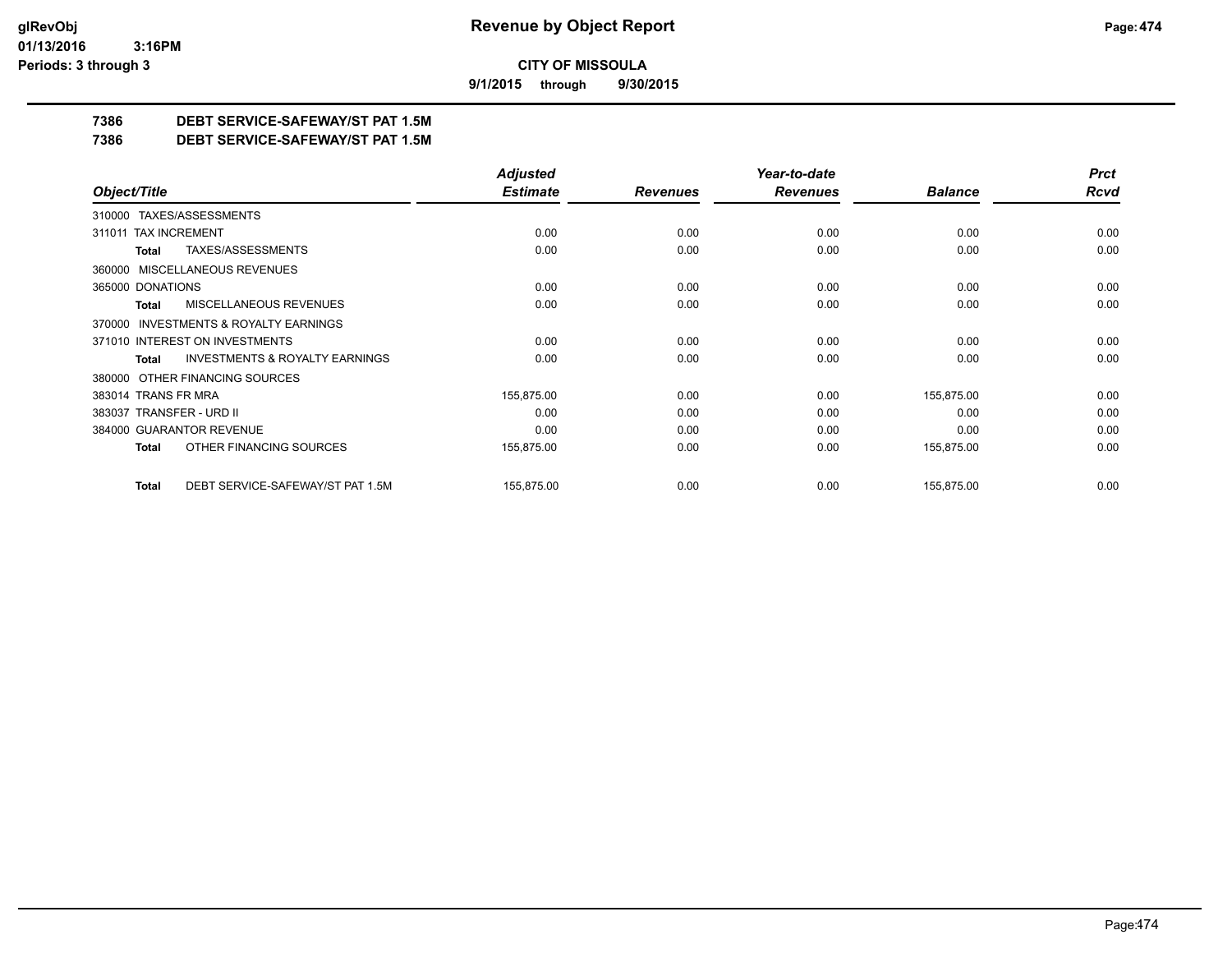**9/1/2015 through 9/30/2015**

## **7386 DEBT SERVICE-SAFEWAY/ST PAT 1.5M**

|                                                           | <b>Adjusted</b> |                 | Year-to-date    |                | <b>Prct</b> |
|-----------------------------------------------------------|-----------------|-----------------|-----------------|----------------|-------------|
| Object/Title                                              | <b>Estimate</b> | <b>Revenues</b> | <b>Revenues</b> | <b>Balance</b> | <b>Rcvd</b> |
| 310000 TAXES/ASSESSMENTS                                  |                 |                 |                 |                |             |
| 311011 TAX INCREMENT                                      | 0.00            | 0.00            | 0.00            | 0.00           | 0.00        |
| TAXES/ASSESSMENTS<br><b>Total</b>                         | 0.00            | 0.00            | 0.00            | 0.00           | 0.00        |
| 360000 MISCELLANEOUS REVENUES                             |                 |                 |                 |                |             |
| 365000 DONATIONS                                          | 0.00            | 0.00            | 0.00            | 0.00           | 0.00        |
| MISCELLANEOUS REVENUES<br><b>Total</b>                    | 0.00            | 0.00            | 0.00            | 0.00           | 0.00        |
| <b>INVESTMENTS &amp; ROYALTY EARNINGS</b><br>370000       |                 |                 |                 |                |             |
| 371010 INTEREST ON INVESTMENTS                            | 0.00            | 0.00            | 0.00            | 0.00           | 0.00        |
| <b>INVESTMENTS &amp; ROYALTY EARNINGS</b><br><b>Total</b> | 0.00            | 0.00            | 0.00            | 0.00           | 0.00        |
| 380000 OTHER FINANCING SOURCES                            |                 |                 |                 |                |             |
| 383014 TRANS FR MRA                                       | 155,875.00      | 0.00            | 0.00            | 155,875.00     | 0.00        |
| 383037 TRANSFER - URD II                                  | 0.00            | 0.00            | 0.00            | 0.00           | 0.00        |
| 384000 GUARANTOR REVENUE                                  | 0.00            | 0.00            | 0.00            | 0.00           | 0.00        |
| OTHER FINANCING SOURCES<br><b>Total</b>                   | 155,875.00      | 0.00            | 0.00            | 155,875.00     | 0.00        |
| DEBT SERVICE-SAFEWAY/ST PAT 1.5M<br><b>Total</b>          | 155,875.00      | 0.00            | 0.00            | 155,875.00     | 0.00        |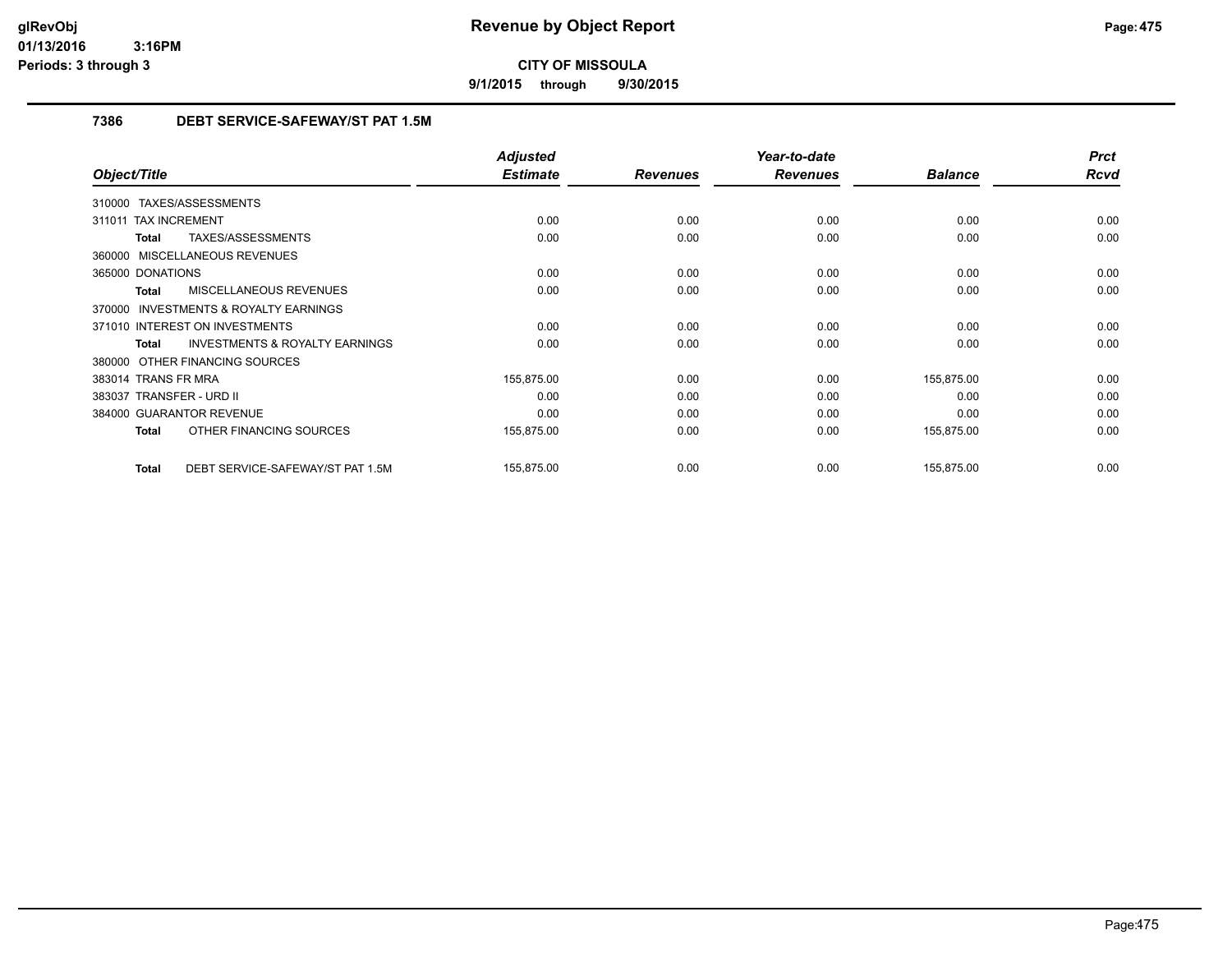**9/1/2015 through 9/30/2015**

# **7387 DEBT SERVICE-BROWNFIELD RLF 1.125M**

**7387 DEBT SERVICE-BROWNFIELD RLF 1.125M**

|                                                    | <b>Adjusted</b> |                 | Year-to-date    |                | <b>Prct</b> |
|----------------------------------------------------|-----------------|-----------------|-----------------|----------------|-------------|
| Object/Title                                       | <b>Estimate</b> | <b>Revenues</b> | <b>Revenues</b> | <b>Balance</b> | Rcvd        |
| 310000 TAXES/ASSESSMENTS                           |                 |                 |                 |                |             |
| 311011 TAX INCREMENT                               | 0.00            | 0.00            | 0.00            | 0.00           | 0.00        |
| TAXES/ASSESSMENTS<br><b>Total</b>                  | 0.00            | 0.00            | 0.00            | 0.00           | 0.00        |
| 370000 INVESTMENTS & ROYALTY EARNINGS              |                 |                 |                 |                |             |
| 371010 INTEREST ON INVESTMENTS                     | 0.00            | 0.00            | 0.00            | 0.00           | 0.00        |
| <b>INVESTMENTS &amp; ROYALTY EARNINGS</b><br>Total | 0.00            | 0.00            | 0.00            | 0.00           | 0.00        |
| 380000 OTHER FINANCING SOURCES                     |                 |                 |                 |                |             |
| 383014 TRANS FR MRA                                | 31.941.00       | 0.00            | 0.00            | 31.941.00      | 0.00        |
| 383016 TRANS FR TAX INCREMENT BOND                 | 0.00            | 0.00            | 0.00            | 0.00           | 0.00        |
| OTHER FINANCING SOURCES<br>Total                   | 31.941.00       | 0.00            | 0.00            | 31.941.00      | 0.00        |
| DEBT SERVICE-BROWNFIELD RLF 1.125M<br><b>Total</b> | 31.941.00       | 0.00            | 0.00            | 31.941.00      | 0.00        |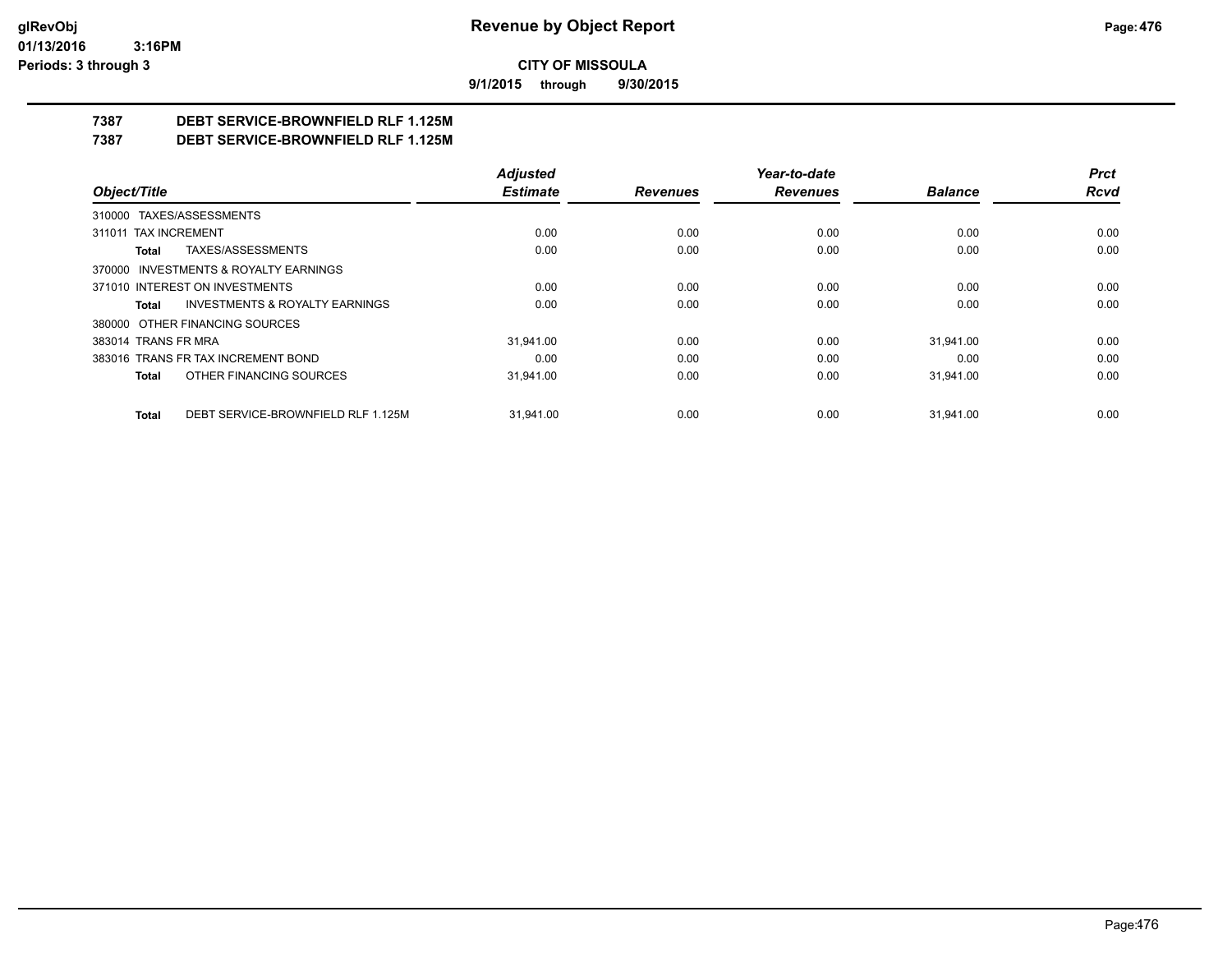**9/1/2015 through 9/30/2015**

## **7387 DEBT SERVICE-BROWNFIELD RLF 1.125M**

|                                                    | <b>Adjusted</b> |                 | Year-to-date    |                | <b>Prct</b> |
|----------------------------------------------------|-----------------|-----------------|-----------------|----------------|-------------|
| Object/Title                                       | <b>Estimate</b> | <b>Revenues</b> | <b>Revenues</b> | <b>Balance</b> | <b>Rcvd</b> |
| TAXES/ASSESSMENTS<br>310000                        |                 |                 |                 |                |             |
| 311011 TAX INCREMENT                               | 0.00            | 0.00            | 0.00            | 0.00           | 0.00        |
| TAXES/ASSESSMENTS<br><b>Total</b>                  | 0.00            | 0.00            | 0.00            | 0.00           | 0.00        |
| 370000 INVESTMENTS & ROYALTY EARNINGS              |                 |                 |                 |                |             |
| 371010 INTEREST ON INVESTMENTS                     | 0.00            | 0.00            | 0.00            | 0.00           | 0.00        |
| INVESTMENTS & ROYALTY EARNINGS<br>Total            | 0.00            | 0.00            | 0.00            | 0.00           | 0.00        |
| 380000 OTHER FINANCING SOURCES                     |                 |                 |                 |                |             |
| 383014 TRANS FR MRA                                | 31.941.00       | 0.00            | 0.00            | 31.941.00      | 0.00        |
| 383016 TRANS FR TAX INCREMENT BOND                 | 0.00            | 0.00            | 0.00            | 0.00           | 0.00        |
| OTHER FINANCING SOURCES<br>Total                   | 31,941.00       | 0.00            | 0.00            | 31,941.00      | 0.00        |
| DEBT SERVICE-BROWNFIELD RLF 1.125M<br><b>Total</b> | 31.941.00       | 0.00            | 0.00            | 31.941.00      | 0.00        |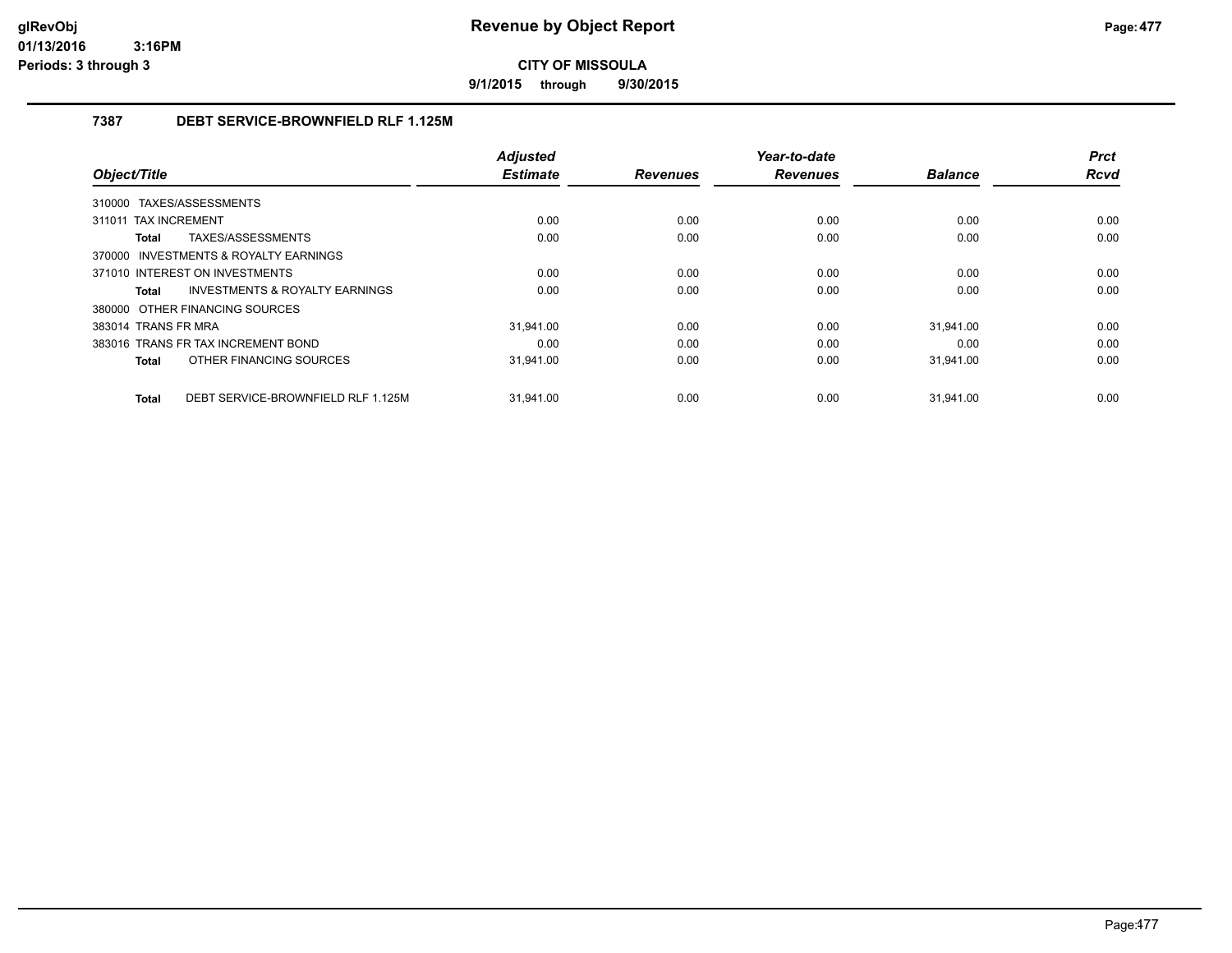**9/1/2015 through 9/30/2015**

**7388 RESERVE-3.6m TIF**

**7388 RESERVE-3.6m TIF**

|                                                 | <b>Adjusted</b> |                 | Year-to-date    |                | <b>Prct</b> |
|-------------------------------------------------|-----------------|-----------------|-----------------|----------------|-------------|
| Object/Title                                    | <b>Estimate</b> | <b>Revenues</b> | <b>Revenues</b> | <b>Balance</b> | <b>Rcvd</b> |
| 370000 INVESTMENTS & ROYALTY EARNINGS           |                 |                 |                 |                |             |
| 371010 INTEREST ON INVESTMENTS                  | 0.00            | 0.00            | 0.00            | 0.00           | 0.00        |
| 371020 GAIN/LOSS IN MARKET VALUE OF INVESTMENTS | 0.00            | 0.00            | 0.00            | 0.00           | 0.00        |
| INVESTMENTS & ROYALTY EARNINGS<br>Total         | 0.00            | 0.00            | 0.00            | 0.00           | 0.00        |
| 380000 OTHER FINANCING SOURCES                  |                 |                 |                 |                |             |
| 381025 BOND PROCEEDS                            | 0.00            | 0.00            | 0.00            | 0.00           | 0.00        |
| 383014 TRANS FR MRA                             | 0.00            | 0.00            | 0.00            | 0.00           | 0.00        |
| 383037 TRANSFER - URD II                        | 0.00            | 0.00            | 0.00            | 0.00           | 0.00        |
| 383040 TRANSFER FROM CITY GRANTS                | 0.00            | 0.00            | 0.00            | 0.00           | 0.00        |
| OTHER FINANCING SOURCES<br>Total                | 0.00            | 0.00            | 0.00            | 0.00           | 0.00        |
| RESERVE-3.6m TIF<br>Total                       | 0.00            | 0.00            | 0.00            | 0.00           | 0.00        |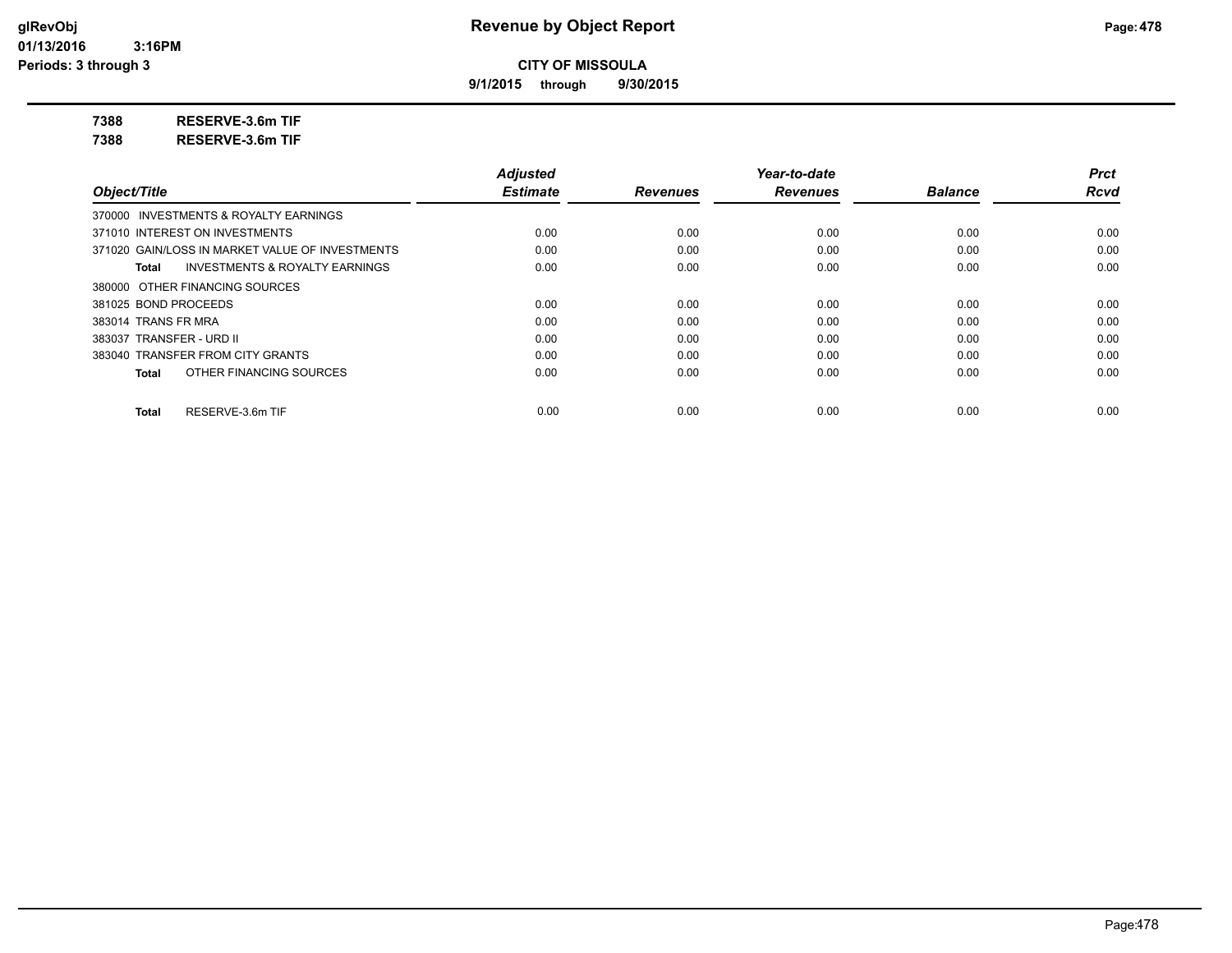**9/1/2015 through 9/30/2015**

#### **7388 RESERVE-3.6m TIF**

|                                                    | <b>Adjusted</b> |                 | Year-to-date    |                | <b>Prct</b> |
|----------------------------------------------------|-----------------|-----------------|-----------------|----------------|-------------|
| Object/Title                                       | <b>Estimate</b> | <b>Revenues</b> | <b>Revenues</b> | <b>Balance</b> | Rcvd        |
| 370000 INVESTMENTS & ROYALTY EARNINGS              |                 |                 |                 |                |             |
| 371010 INTEREST ON INVESTMENTS                     | 0.00            | 0.00            | 0.00            | 0.00           | 0.00        |
| 371020 GAIN/LOSS IN MARKET VALUE OF INVESTMENT     | 0.00            | 0.00            | 0.00            | 0.00           | 0.00        |
| <b>INVESTMENTS &amp; ROYALTY EARNINGS</b><br>Total | 0.00            | 0.00            | 0.00            | 0.00           | 0.00        |
| 380000 OTHER FINANCING SOURCES                     |                 |                 |                 |                |             |
| 381025 BOND PROCEEDS                               | 0.00            | 0.00            | 0.00            | 0.00           | 0.00        |
| 383014 TRANS FR MRA                                | 0.00            | 0.00            | 0.00            | 0.00           | 0.00        |
| 383037 TRANSFER - URD II                           | 0.00            | 0.00            | 0.00            | 0.00           | 0.00        |
| 383040 TRANSFER FROM CITY GRANTS                   | 0.00            | 0.00            | 0.00            | 0.00           | 0.00        |
| OTHER FINANCING SOURCES<br>Total                   | 0.00            | 0.00            | 0.00            | 0.00           | 0.00        |
| RESERVE-3.6m TIF<br><b>Total</b>                   | 0.00            | 0.00            | 0.00            | 0.00           | 0.00        |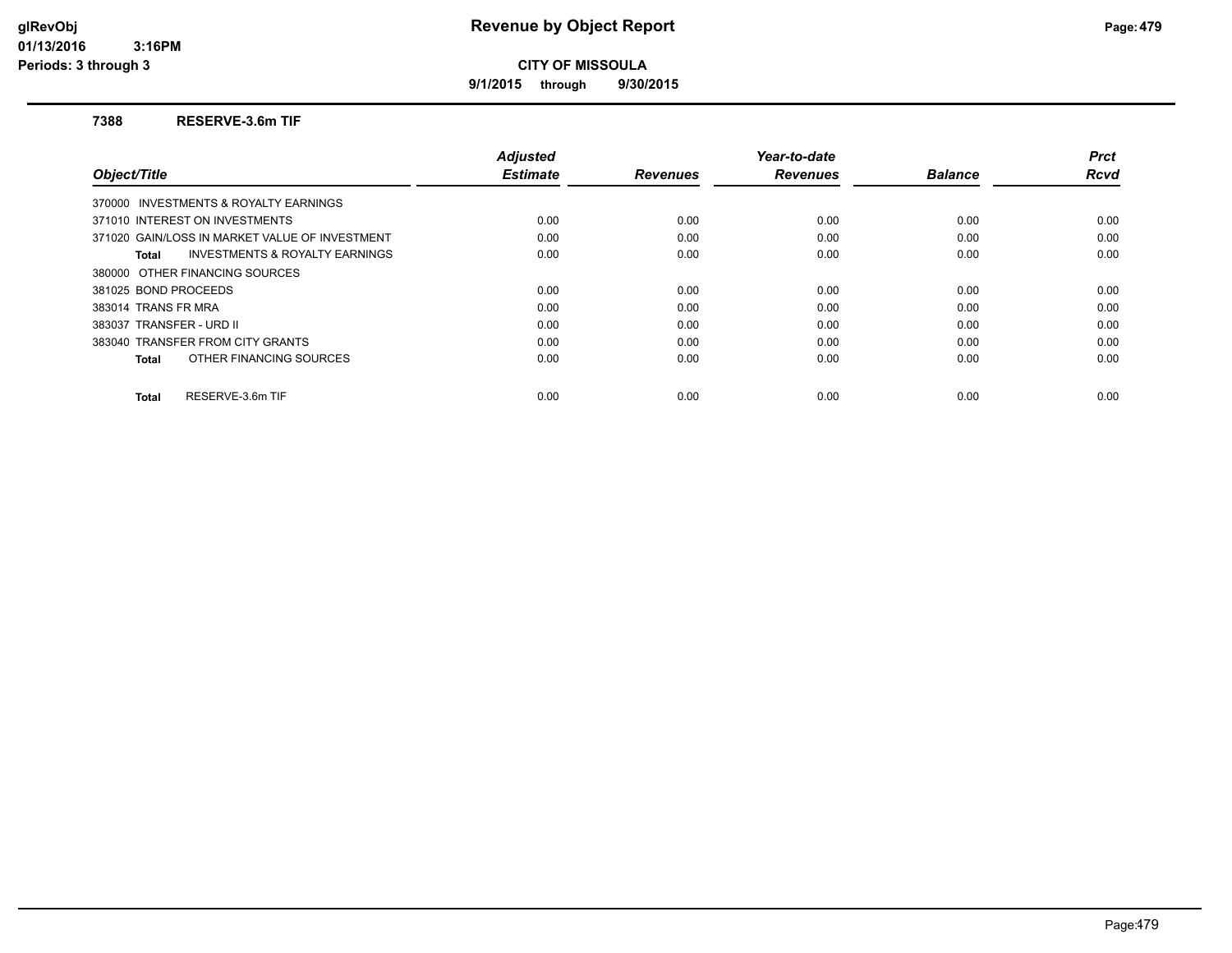**9/1/2015 through 9/30/2015**

**7389 DEBT SERVICE - 3.6M/5.75M**

**7389 DEBT SERVICE - 3.6M/5.75M**

|                      |                                                 | <b>Adjusted</b> |                 | Year-to-date    |                | <b>Prct</b> |
|----------------------|-------------------------------------------------|-----------------|-----------------|-----------------|----------------|-------------|
| Object/Title         |                                                 | <b>Estimate</b> | <b>Revenues</b> | <b>Revenues</b> | <b>Balance</b> | Rcvd        |
|                      | 370000 INVESTMENTS & ROYALTY EARNINGS           |                 |                 |                 |                |             |
|                      | 371010 INTEREST ON INVESTMENTS                  | 0.00            | 0.00            | 0.00            | 0.00           | 0.00        |
|                      | 371020 GAIN/LOSS IN MARKET VALUE OF INVESTMENTS | 0.00            | 0.00            | 0.00            | 0.00           | 0.00        |
| Total                | <b>INVESTMENTS &amp; ROYALTY EARNINGS</b>       | 0.00            | 0.00            | 0.00            | 0.00           | 0.00        |
|                      | 380000 OTHER FINANCING SOURCES                  |                 |                 |                 |                |             |
|                      | 381009 TRANSFER FROM CLEARING                   | 0.00            | 0.00            | 0.00            | 0.00           | 0.00        |
| 381025 BOND PROCEEDS |                                                 | 0.00            | 0.00            | 0.00            | 0.00           | 0.00        |
| 383014 TRANS FR MRA  |                                                 | 921,916.00      | 0.00            | 0.00            | 921,916.00     | 0.00        |
| Total                | OTHER FINANCING SOURCES                         | 921.916.00      | 0.00            | 0.00            | 921.916.00     | 0.00        |
| <b>Total</b>         | DEBT SERVICE - 3.6M/5.75M                       | 921.916.00      | 0.00            | 0.00            | 921.916.00     | 0.00        |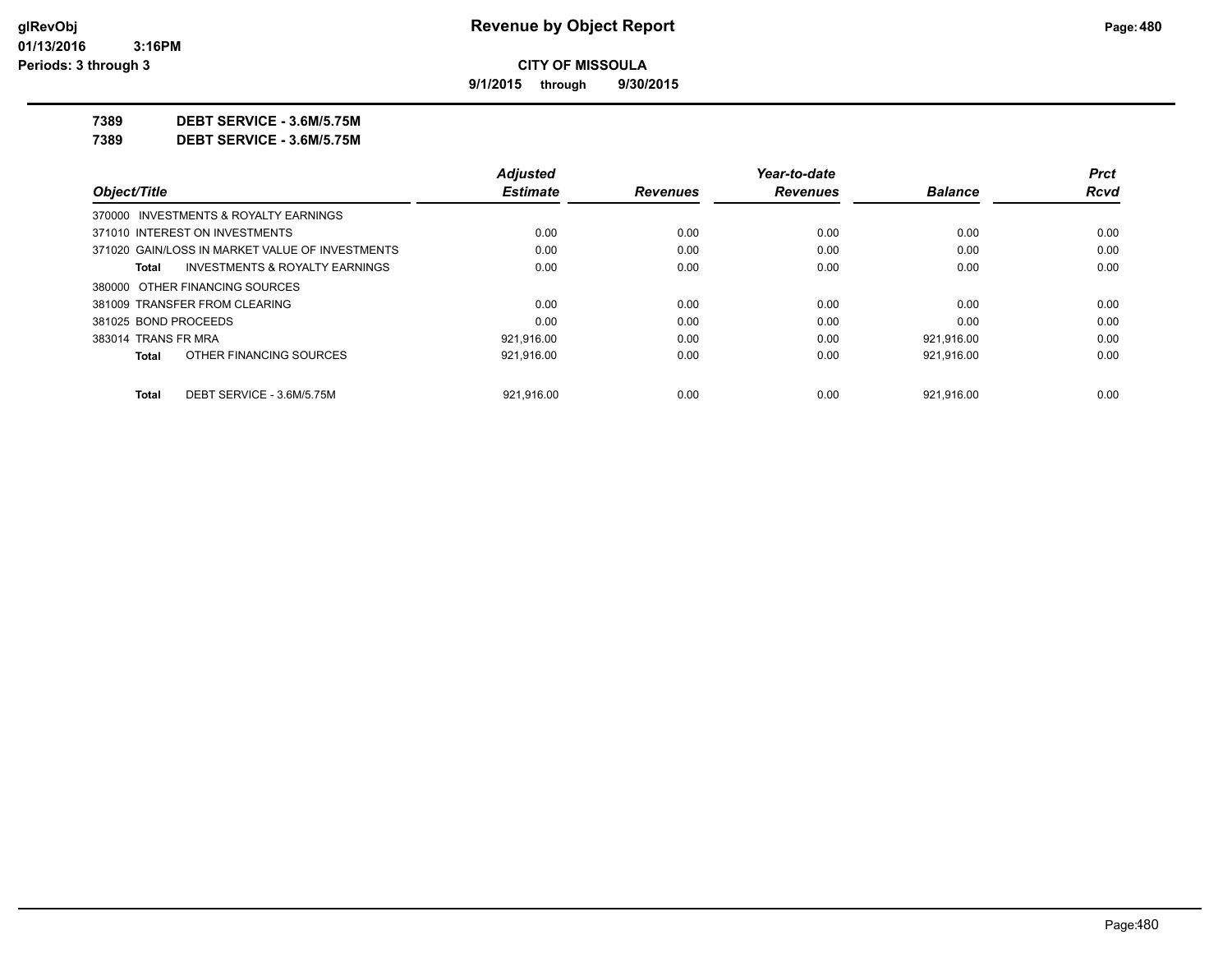**9/1/2015 through 9/30/2015**

## **7389 DEBT SERVICE - 3.6M/5.75M**

| Object/Title                                       | <b>Adjusted</b><br><b>Estimate</b> | <b>Revenues</b> | Year-to-date<br><b>Revenues</b> | <b>Balance</b> | <b>Prct</b><br><b>Rcvd</b> |
|----------------------------------------------------|------------------------------------|-----------------|---------------------------------|----------------|----------------------------|
| 370000 INVESTMENTS & ROYALTY EARNINGS              |                                    |                 |                                 |                |                            |
| 371010 INTEREST ON INVESTMENTS                     | 0.00                               | 0.00            | 0.00                            | 0.00           | 0.00                       |
| 371020 GAIN/LOSS IN MARKET VALUE OF INVESTMENT     | 0.00                               | 0.00            | 0.00                            | 0.00           | 0.00                       |
| <b>INVESTMENTS &amp; ROYALTY EARNINGS</b><br>Total | 0.00                               | 0.00            | 0.00                            | 0.00           | 0.00                       |
| 380000 OTHER FINANCING SOURCES                     |                                    |                 |                                 |                |                            |
| 381009 TRANSFER FROM CLEARING                      | 0.00                               | 0.00            | 0.00                            | 0.00           | 0.00                       |
| 381025 BOND PROCEEDS                               | 0.00                               | 0.00            | 0.00                            | 0.00           | 0.00                       |
| 383014 TRANS FR MRA                                | 921.916.00                         | 0.00            | 0.00                            | 921.916.00     | 0.00                       |
| OTHER FINANCING SOURCES<br><b>Total</b>            | 921,916.00                         | 0.00            | 0.00                            | 921,916.00     | 0.00                       |
| DEBT SERVICE - 3.6M/5.75M<br><b>Total</b>          | 921.916.00                         | 0.00            | 0.00                            | 921.916.00     | 0.00                       |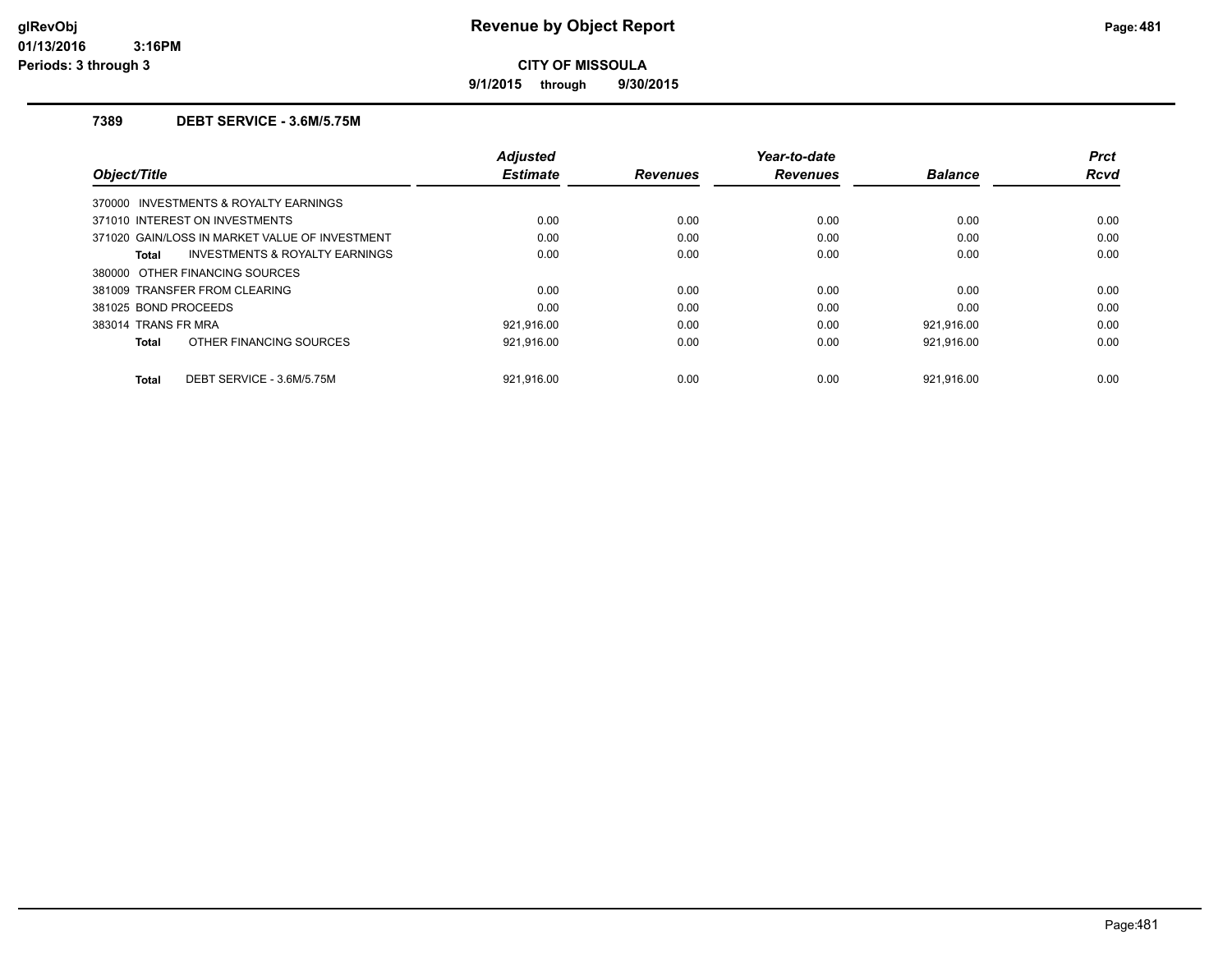**CITY OF MISSOULA**

**9/1/2015 through 9/30/2015**

**7390 URDII CLEARING - 3.6M TIF 7390 URDII CLEARING - 3.6M TIF**

|                                                    | <b>Adjusted</b> |                 | Year-to-date    |                | <b>Prct</b> |
|----------------------------------------------------|-----------------|-----------------|-----------------|----------------|-------------|
| Object/Title                                       | <b>Estimate</b> | <b>Revenues</b> | <b>Revenues</b> | <b>Balance</b> | Rcvd        |
| TAXES/ASSESSMENTS<br>310000                        |                 |                 |                 |                |             |
| 310000 TAXES/ASSESSMENTS                           | 0.00            | 0.00            | 0.00            | 0.00           | 0.00        |
| <b>TAX INCREMENT</b><br>311011                     | 1,617,625.00    | 76,565.00       | 0.00            | 1,617,625.00   | 0.00        |
| PENALTIES & INTEREST<br>312001                     | 0.00            | 2,164.33        | 36.46           | $-36.46$       | 0.00        |
| TAXES/ASSESSMENTS<br>Total                         | 1,617,625.00    | 78,729.33       | 36.46           | 1,617,588.54   | 0.00        |
| INTERGOVERNMENTAL REVENUES<br>330000               |                 |                 |                 |                |             |
| 335210 PERSONAL PROPERTY TAX REIMBURSEMENT         | 0.00            | 0.00            | 0.00            | 0.00           | 0.00        |
| 335230 HB 124 REVENUE                              | 255,260.00      | 0.00            | 0.00            | 255,260.00     | 0.00        |
| <b>INTERGOVERNMENTAL REVENUES</b><br>Total         | 255,260.00      | 0.00            | 0.00            | 255,260.00     | 0.00        |
| INVESTMENTS & ROYALTY EARNINGS<br>370000           |                 |                 |                 |                |             |
| 371010 INTEREST ON INVESTMENTS                     | 0.00            | 0.00            | 0.00            | 0.00           | 0.00        |
| 371020 GAIN/LOSS IN MARKET VALUE OF INVESTMENTS    | 0.00            | 0.00            | 0.00            | 0.00           | 0.00        |
| <b>INVESTMENTS &amp; ROYALTY EARNINGS</b><br>Total | 0.00            | 0.00            | 0.00            | 0.00           | 0.00        |
| OTHER FINANCING SOURCES<br>380000                  |                 |                 |                 |                |             |
| 383037 TRANSFER FROM URD II                        | 0.00            | 0.00            | 0.00            | 0.00           | 0.00        |

**Total** OTHER FINANCING SOURCES 0.00 0.00 0.00 0.00 0.00

**Total** URDII CLEARING - 3.6M TIF 1,872,885.00 1,872,885.00 78,729.33 36.46 1,872,848.54 36.46 1,872,848.54 0.00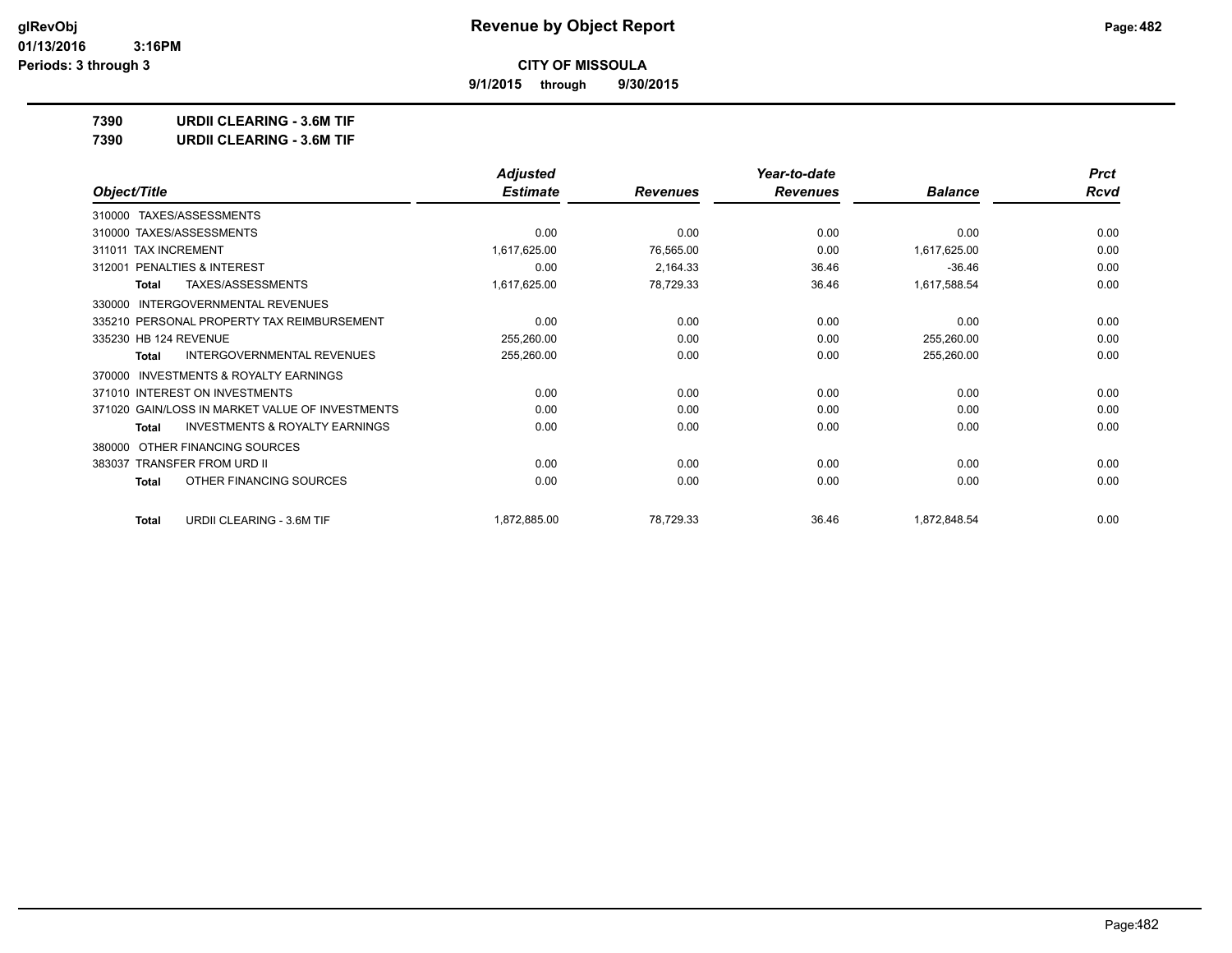**9/1/2015 through 9/30/2015**

#### **7390 URDII CLEARING - 3.6M TIF**

|                                                           | <b>Adjusted</b> |                 | Year-to-date    |                | <b>Prct</b> |
|-----------------------------------------------------------|-----------------|-----------------|-----------------|----------------|-------------|
| Object/Title                                              | <b>Estimate</b> | <b>Revenues</b> | <b>Revenues</b> | <b>Balance</b> | <b>Rcvd</b> |
| 310000 TAXES/ASSESSMENTS                                  |                 |                 |                 |                |             |
| 310000 TAXES/ASSESSMENTS                                  | 0.00            | 0.00            | 0.00            | 0.00           | 0.00        |
| 311011 TAX INCREMENT                                      | 1,617,625.00    | 76,565.00       | 0.00            | 1,617,625.00   | 0.00        |
| 312001 PENALTIES & INTEREST                               | 0.00            | 2,164.33        | 36.46           | $-36.46$       | 0.00        |
| <b>TAXES/ASSESSMENTS</b><br>Total                         | 1,617,625.00    | 78,729.33       | 36.46           | 1,617,588.54   | 0.00        |
| <b>INTERGOVERNMENTAL REVENUES</b><br>330000               |                 |                 |                 |                |             |
| 335210 PERSONAL PROPERTY TAX REIMBURSEMENT                | 0.00            | 0.00            | 0.00            | 0.00           | 0.00        |
| 335230 HB 124 REVENUE                                     | 255,260.00      | 0.00            | 0.00            | 255,260.00     | 0.00        |
| <b>INTERGOVERNMENTAL REVENUES</b><br>Total                | 255,260.00      | 0.00            | 0.00            | 255,260.00     | 0.00        |
| INVESTMENTS & ROYALTY EARNINGS<br>370000                  |                 |                 |                 |                |             |
| 371010 INTEREST ON INVESTMENTS                            | 0.00            | 0.00            | 0.00            | 0.00           | 0.00        |
| 371020 GAIN/LOSS IN MARKET VALUE OF INVESTMENT            | 0.00            | 0.00            | 0.00            | 0.00           | 0.00        |
| <b>INVESTMENTS &amp; ROYALTY EARNINGS</b><br><b>Total</b> | 0.00            | 0.00            | 0.00            | 0.00           | 0.00        |
| OTHER FINANCING SOURCES<br>380000                         |                 |                 |                 |                |             |
| <b>TRANSFER FROM URD II</b><br>383037                     | 0.00            | 0.00            | 0.00            | 0.00           | 0.00        |
| OTHER FINANCING SOURCES<br><b>Total</b>                   | 0.00            | 0.00            | 0.00            | 0.00           | 0.00        |
| URDII CLEARING - 3.6M TIF<br><b>Total</b>                 | 1,872,885.00    | 78,729.33       | 36.46           | 1,872,848.54   | 0.00        |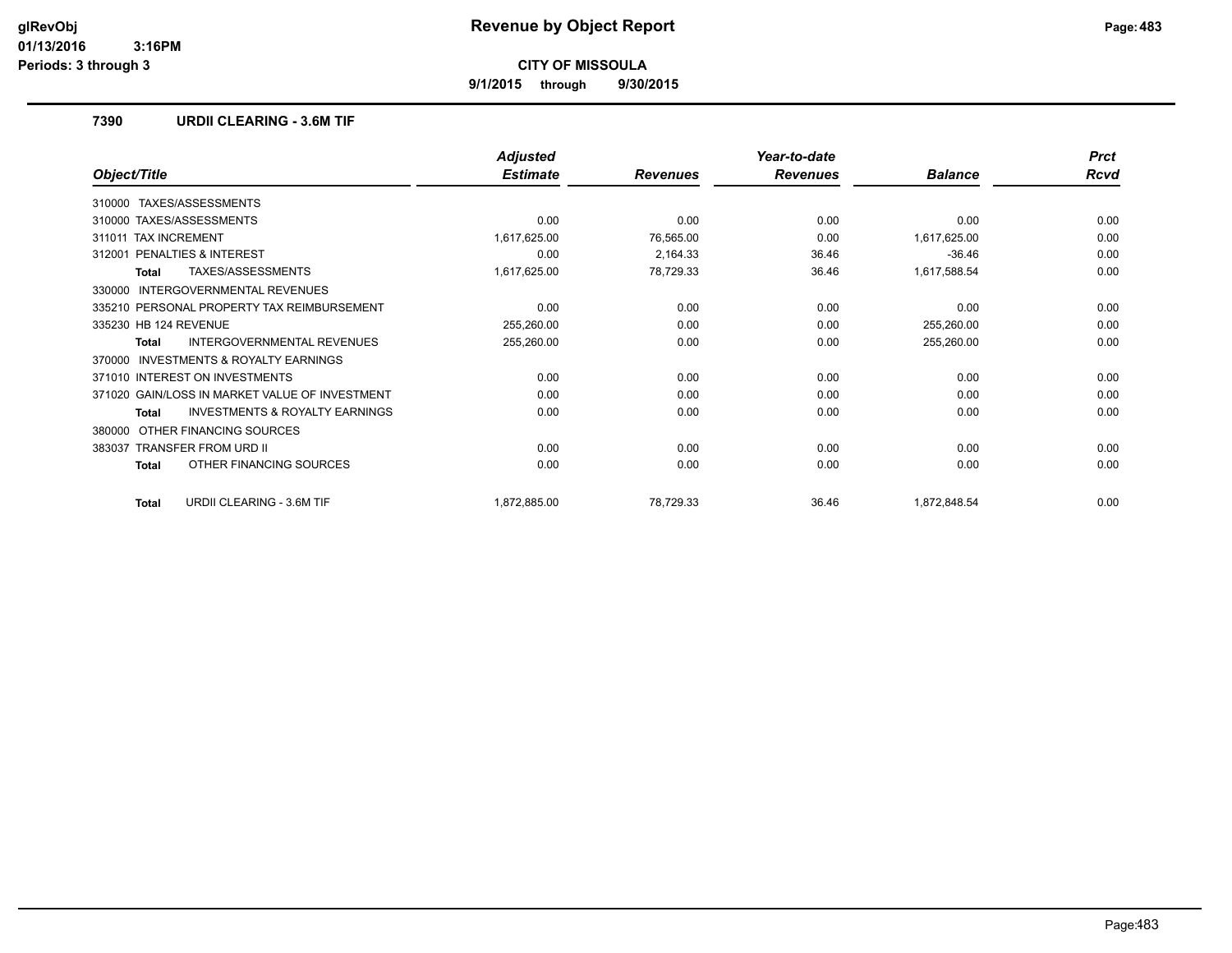**9/1/2015 through 9/30/2015**

**7391 MRA - URD I FUND 7391 MRA - URD I FUND**

|                                                    | <b>Adjusted</b> |                 | Year-to-date    |                | <b>Prct</b> |
|----------------------------------------------------|-----------------|-----------------|-----------------|----------------|-------------|
| Object/Title                                       | <b>Estimate</b> | <b>Revenues</b> | <b>Revenues</b> | <b>Balance</b> | <b>Rcvd</b> |
| 310000 TAXES/ASSESSMENTS                           |                 |                 |                 |                |             |
| 311011 TAX INCREMENT                               | 0.00            | 0.00            | 0.00            | 0.00           | 0.00        |
| 312001 PENALTIES & INTEREST                        | 0.00            | 0.00            | 0.00            | 0.00           | 0.00        |
| TAXES/ASSESSMENTS<br>Total                         | 0.00            | 0.00            | 0.00            | 0.00           | 0.00        |
| 330000 INTERGOVERNMENTAL REVENUES                  |                 |                 |                 |                |             |
| 331050 ISTEA/CTEP GRANT                            | 0.00            | 0.00            | 0.00            | 0.00           | 0.00        |
| 336023 STATE CONTRIB. - PERS                       | 0.00            | 0.00            | 0.00            | 0.00           | 0.00        |
| <b>INTERGOVERNMENTAL REVENUES</b><br><b>Total</b>  | 0.00            | 0.00            | 0.00            | 0.00           | 0.00        |
| 360000 MISCELLANEOUS REVENUES                      |                 |                 |                 |                |             |
| 360000 MISCELLANEOUS REVENUES                      | 0.00            | 0.00            | 0.00            | 0.00           | 0.00        |
| 360010 MISCELLANEOUS                               | 0.00            | 0.00            | 0.00            | 0.00           | 0.00        |
| 364012 SALE OF SURPLUS PROPERTY                    | 0.00            | 0.00            | 0.00            | 0.00           | 0.00        |
| 365000 DONATIONS                                   | 0.00            | 0.00            | 0.00            | 0.00           | 0.00        |
| <b>MISCELLANEOUS REVENUES</b><br>Total             | 0.00            | 0.00            | 0.00            | 0.00           | 0.00        |
| 370000 INVESTMENTS & ROYALTY EARNINGS              |                 |                 |                 |                |             |
| 371010 INTEREST ON INVESTMENTS                     | 0.00            | 0.00            | 0.00            | 0.00           | 0.00        |
| 371020 GAIN/LOSS IN MARKET VALUE OF INVESTMENTS    | 0.00            | 0.00            | 0.00            | 0.00           | 0.00        |
| <b>INVESTMENTS &amp; ROYALTY EARNINGS</b><br>Total | 0.00            | 0.00            | 0.00            | 0.00           | 0.00        |
| 380000 OTHER FINANCING SOURCES                     |                 |                 |                 |                |             |
| 382010 SALE OF FIXED ASSETS                        | 0.00            | 0.00            | 0.00            | 0.00           | 0.00        |
| 383001 TRANS FR FLUSHING DISTRICT                  | 0.00            | 0.00            | 0.00            | 0.00           | 0.00        |
| 383016 TRANS FR TAX INCREMENT BOND                 | 0.00            | 0.00            | 0.00            | 0.00           | 0.00        |
| 383029 TRANS FR GENERAL                            | 0.00            | 0.00            | 0.00            | 0.00           | 0.00        |
| 383037 TRANSFER - URD II                           | 0.00            | 0.00            | 0.00            | 0.00           | 0.00        |
| 383038 TRANSFER - URD III                          | 0.00            | 0.00            | 0.00            | 0.00           | 0.00        |
| OTHER FINANCING SOURCES<br>Total                   | 0.00            | 0.00            | 0.00            | 0.00           | 0.00        |
|                                                    |                 |                 |                 |                |             |
| MRA - URD I FUND<br>Total                          | 0.00            | 0.00            | 0.00            | 0.00           | 0.00        |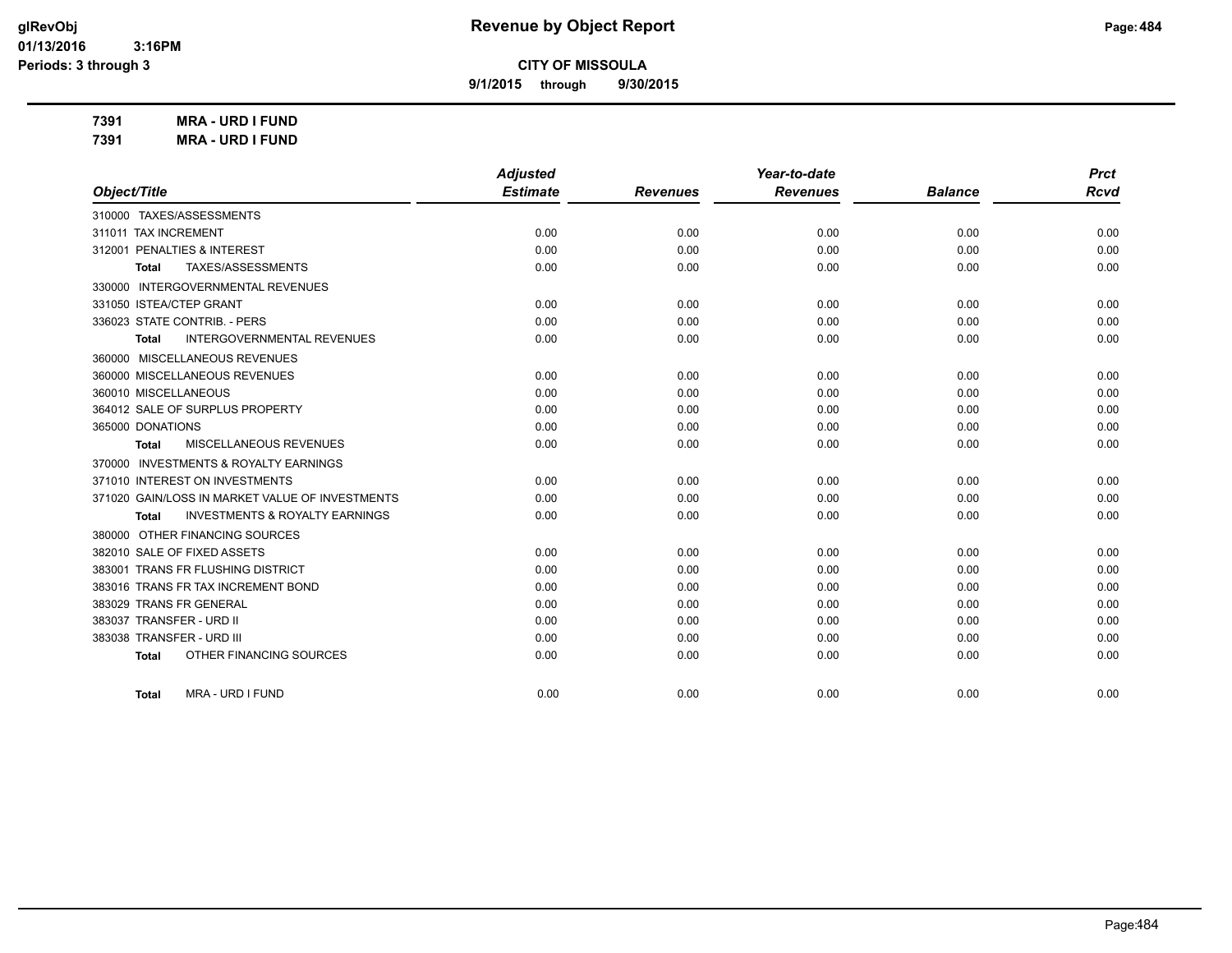**9/1/2015 through 9/30/2015**

#### **7391 MRA - URD I FUND**

|                                                           | <b>Adjusted</b> |                 | Year-to-date    |                | <b>Prct</b> |
|-----------------------------------------------------------|-----------------|-----------------|-----------------|----------------|-------------|
| Object/Title                                              | <b>Estimate</b> | <b>Revenues</b> | <b>Revenues</b> | <b>Balance</b> | <b>Rcvd</b> |
| 310000 TAXES/ASSESSMENTS                                  |                 |                 |                 |                |             |
| 311011 TAX INCREMENT                                      | 0.00            | 0.00            | 0.00            | 0.00           | 0.00        |
| 312001 PENALTIES & INTEREST                               | 0.00            | 0.00            | 0.00            | 0.00           | 0.00        |
| TAXES/ASSESSMENTS<br><b>Total</b>                         | 0.00            | 0.00            | 0.00            | 0.00           | 0.00        |
| 330000 INTERGOVERNMENTAL REVENUES                         |                 |                 |                 |                |             |
| 331050 ISTEA/CTEP GRANT                                   | 0.00            | 0.00            | 0.00            | 0.00           | 0.00        |
| 336023 STATE CONTRIB. - PERS                              | 0.00            | 0.00            | 0.00            | 0.00           | 0.00        |
| <b>INTERGOVERNMENTAL REVENUES</b><br><b>Total</b>         | 0.00            | 0.00            | 0.00            | 0.00           | 0.00        |
| 360000 MISCELLANEOUS REVENUES                             |                 |                 |                 |                |             |
| 360000 MISCELLANEOUS REVENUES                             | 0.00            | 0.00            | 0.00            | 0.00           | 0.00        |
| 360010 MISCELLANEOUS                                      | 0.00            | 0.00            | 0.00            | 0.00           | 0.00        |
| 364012 SALE OF SURPLUS PROPERTY                           | 0.00            | 0.00            | 0.00            | 0.00           | 0.00        |
| 365000 DONATIONS                                          | 0.00            | 0.00            | 0.00            | 0.00           | 0.00        |
| <b>MISCELLANEOUS REVENUES</b><br><b>Total</b>             | 0.00            | 0.00            | 0.00            | 0.00           | 0.00        |
| 370000 INVESTMENTS & ROYALTY EARNINGS                     |                 |                 |                 |                |             |
| 371010 INTEREST ON INVESTMENTS                            | 0.00            | 0.00            | 0.00            | 0.00           | 0.00        |
| 371020 GAIN/LOSS IN MARKET VALUE OF INVESTMENT            | 0.00            | 0.00            | 0.00            | 0.00           | 0.00        |
| <b>INVESTMENTS &amp; ROYALTY EARNINGS</b><br><b>Total</b> | 0.00            | 0.00            | 0.00            | 0.00           | 0.00        |
| 380000 OTHER FINANCING SOURCES                            |                 |                 |                 |                |             |
| 382010 SALE OF FIXED ASSETS                               | 0.00            | 0.00            | 0.00            | 0.00           | 0.00        |
| 383001 TRANS FR FLUSHING DISTRICT                         | 0.00            | 0.00            | 0.00            | 0.00           | 0.00        |
| 383016 TRANS FR TAX INCREMENT BOND                        | 0.00            | 0.00            | 0.00            | 0.00           | 0.00        |
| 383029 TRANS FR GENERAL                                   | 0.00            | 0.00            | 0.00            | 0.00           | 0.00        |
| 383037 TRANSFER - URD II                                  | 0.00            | 0.00            | 0.00            | 0.00           | 0.00        |
| 383038 TRANSFER - URD III                                 | 0.00            | 0.00            | 0.00            | 0.00           | 0.00        |
| OTHER FINANCING SOURCES<br><b>Total</b>                   | 0.00            | 0.00            | 0.00            | 0.00           | 0.00        |
| MRA - URD I FUND<br><b>Total</b>                          | 0.00            | 0.00            | 0.00            | 0.00           | 0.00        |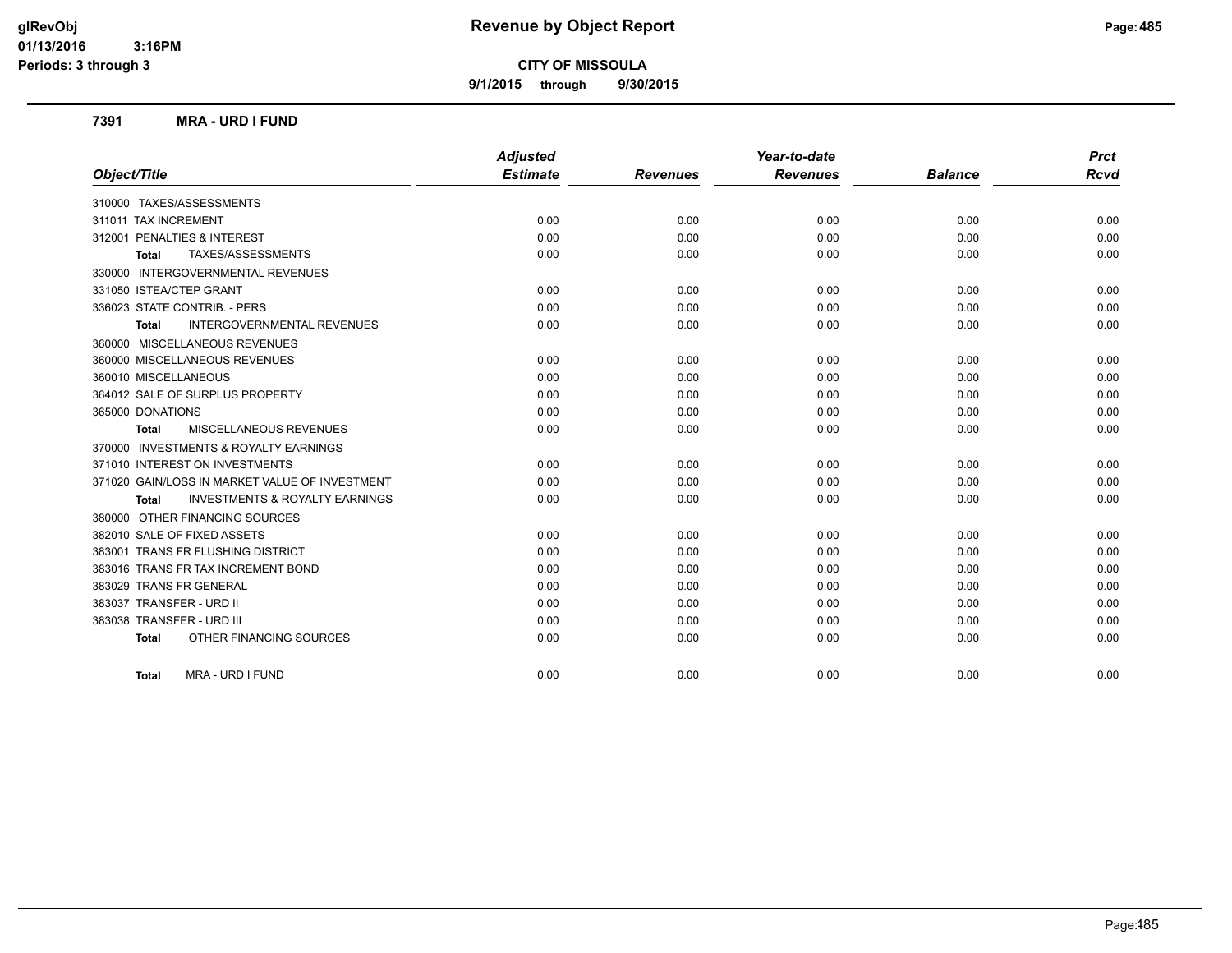**9/1/2015 through 9/30/2015**

**7392 MRA - URD II FUND**

|                                                    | <b>Adjusted</b> |                 | Year-to-date    |                | <b>Prct</b> |
|----------------------------------------------------|-----------------|-----------------|-----------------|----------------|-------------|
| Object/Title                                       | <b>Estimate</b> | <b>Revenues</b> | <b>Revenues</b> | <b>Balance</b> | <b>Rcvd</b> |
| 310000 TAXES/ASSESSMENTS                           |                 |                 |                 |                |             |
| 311011 TAX INCREMENT                               | 0.00            | 0.00            | 0.00            | 0.00           | 0.00        |
| TAXES/ASSESSMENTS<br><b>Total</b>                  | 0.00            | 0.00            | 0.00            | 0.00           | 0.00        |
| 330000 INTERGOVERNMENTAL REVENUES                  |                 |                 |                 |                |             |
| 330000 INTERGOVERNMENTAL REVENUES                  | 0.00            | 0.00            | 0.00            | 0.00           | 0.00        |
| 331050 ISTEA/CTEP GRANT                            | 200,000.00      | 0.00            | 0.00            | 200,000.00     | 0.00        |
| 331060 NATL RECREATION TRAILS GRANTS               | 0.00            | 0.00            | 0.00            | 0.00           | 0.00        |
| 335210 PERSONAL PROPERTY TAX REIMBURSEMENT         | 0.00            | 0.00            | 0.00            | 0.00           | 0.00        |
| 335230 HB 124 REVENUE                              | 0.00            | 0.00            | 0.00            | 0.00           | 0.00        |
| 335250 STATE REIMB - SB #184                       | 0.00            | 0.00            | 0.00            | 0.00           | 0.00        |
| 336023 STATE CONTRIB. - PERS                       | 0.00            | 0.00            | 0.00            | 0.00           | 0.00        |
| INTERGOVERNMENTAL REVENUES<br><b>Total</b>         | 200,000.00      | 0.00            | 0.00            | 200,000.00     | 0.00        |
| 340000 CHARGES FOR SERVICES                        |                 |                 |                 |                |             |
| 343300 MISC CHARGES FOR SERVICES                   | 0.00            | 0.00            | 0.00            | 0.00           | 0.00        |
| <b>CHARGES FOR SERVICES</b><br><b>Total</b>        | 0.00            | 0.00            | 0.00            | 0.00           | 0.00        |
| 360000 MISCELLANEOUS REVENUES                      |                 |                 |                 |                |             |
| 360000 MISCELLANEOUS REVENUES                      | 0.00            | 0.00            | 0.00            | 0.00           | 0.00        |
| 360007 RLF REVENUES                                | 0.00            | 0.00            | 0.00            | 0.00           | 0.00        |
| 360010 MISCELLANEOUS                               | 0.00            | 0.00            | 0.00            | 0.00           | 0.00        |
| 365000 DONATIONS                                   | 0.00            | 0.00            | 0.00            | 0.00           | 0.00        |
| MISCELLANEOUS REVENUES<br><b>Total</b>             | 0.00            | 0.00            | 0.00            | 0.00           | 0.00        |
| 370000 INVESTMENTS & ROYALTY EARNINGS              |                 |                 |                 |                |             |
| 371010 INTEREST ON INVESTMENTS                     | 0.00            | 0.00            | 0.00            | 0.00           | 0.00        |
| 371020 GAIN/LOSS IN MARKET VALUE OF INVESTMENTS    | 0.00            | 0.00            | 0.00            | 0.00           | 0.00        |
| <b>INVESTMENTS &amp; ROYALTY EARNINGS</b><br>Total | 0.00            | 0.00            | 0.00            | 0.00           | 0.00        |
| 380000 OTHER FINANCING SOURCES                     |                 |                 |                 |                |             |
| 381009 TRANSFERS IN                                | 0.00            | 0.00            | 0.00            | 0.00           | 0.00        |
| 381025 BOND PROCEEDS                               | 0.00            | 0.00            | 0.00            | 0.00           | 0.00        |
| 381026 DEBT SERVICE/BROWNSFIELD RLF 1.125M         | 0.00            | 0.00            | 0.00            | 0.00           | 0.00        |
| 381027 SOUTH RESERVE TRAIL CROSSING 5.M            | 0.00            | 0.00            | 0.00            | 0.00           | 0.00        |
| 381028 BOND PROCEEDS-MILL SITE                     | 0.00            | 0.00            | 0.00            | 0.00           | 0.00        |
| 381074 CIVIC STADIUM TIF NOTES 1.5M                | 0.00            | 0.00            | 0.00            | 0.00           | 0.00        |
| 383014 TRANS FR MRA                                | 616,365.00      | 0.00            | 0.00            | 616,365.00     | 0.00        |
| 383037 TRANSFER - URD II                           | 0.00            | 0.00            | 0.00            | 0.00           | 0.00        |
| 383038 TRANSFER - URD III                          | 0.00            | 0.00            | 0.00            | 0.00           | 0.00        |
| 383039 FROM SID TRANSFERS                          | 0.00            | 0.00            | 0.00            | 0.00           | 0.00        |
| 383060 TRANSFERS FROM FRONT ST URD                 | 0.00            | 0.00            | 0.00            | 0.00           | 0.00        |
| 383061 TRANSFERS FROM PARK IMPACT FEES             | 0.00            | 0.00            | 0.00            | 0.00           | 0.00        |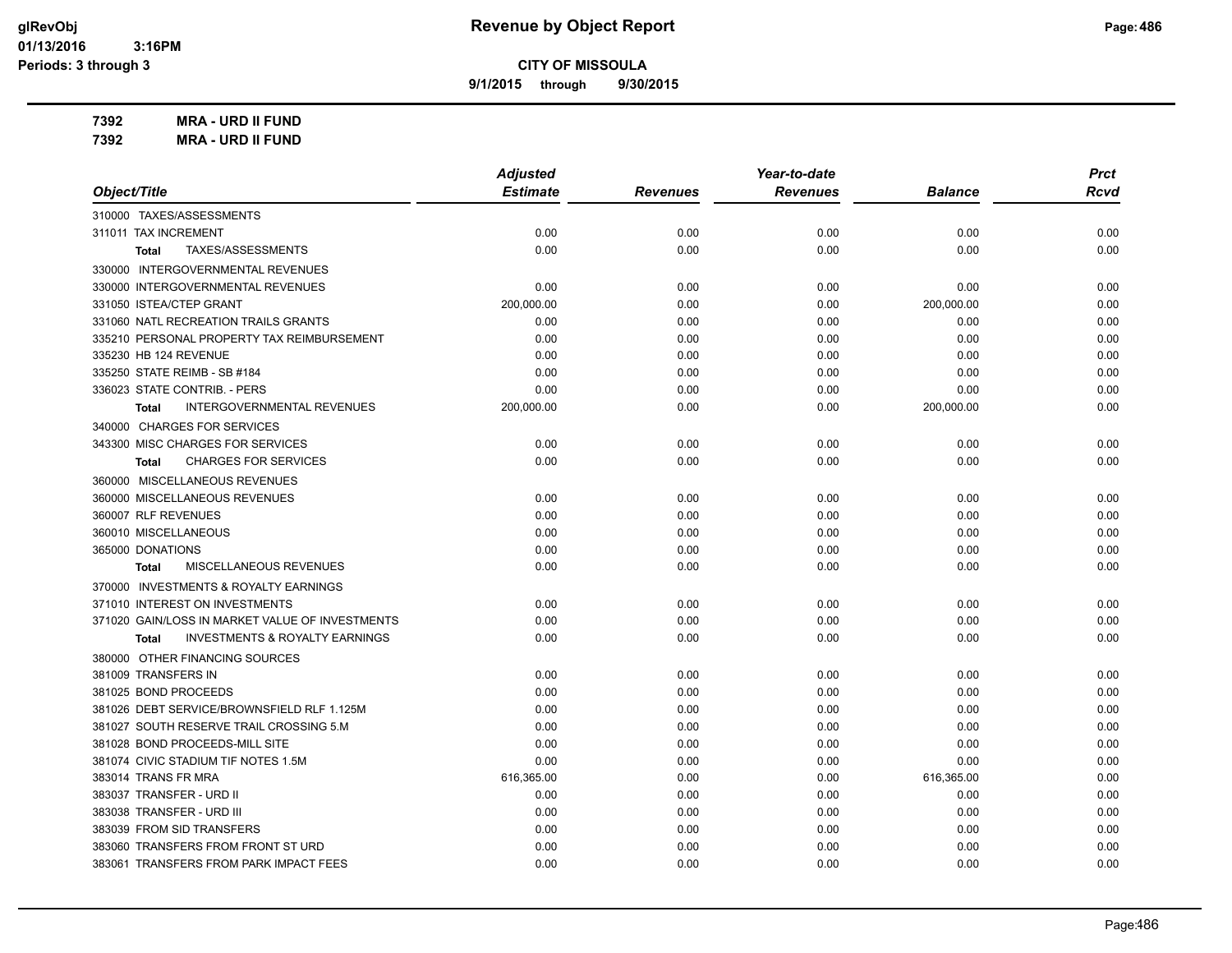**9/1/2015 through 9/30/2015**

**7392 MRA - URD II FUND 7392 MRA - URD II FUND**

|                                         | <b>Adjusted</b> | Year-to-date    |                 |                | Prct |
|-----------------------------------------|-----------------|-----------------|-----------------|----------------|------|
| Object/Title                            | <b>Estimate</b> | <b>Revenues</b> | <b>Revenues</b> | <b>Balance</b> | Rcvd |
| 383062 TRANSFERS FROM PARK SIDS         | 0.00            | 0.00            | 0.00            | 0.00           | 0.00 |
| 383063 TRANSF FROM SAFETY-LU (CTEP)FUND | 0.00            | 0.00            | 0.00            | 0.00           | 0.00 |
| OTHER FINANCING SOURCES<br><b>Total</b> | 616.365.00      | 0.00            | 0.00            | 616.365.00     | 0.00 |
| MRA - URD II FUND<br><b>Total</b>       | 816,365.00      | 0.00            | 0.00            | 816.365.00     | 0.00 |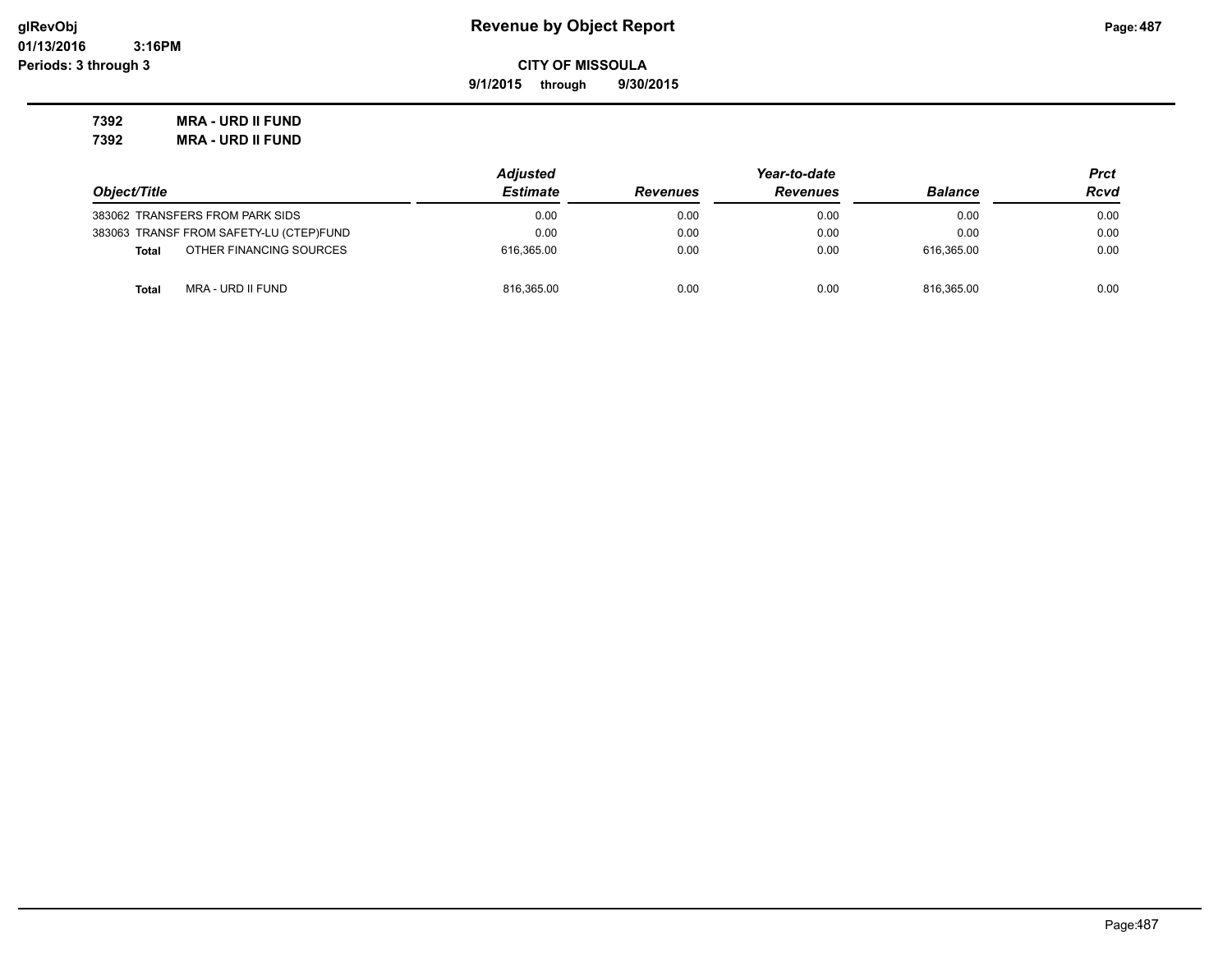**9/1/2015 through 9/30/2015**

#### **7392 MRA - URD II FUND**

|                                                           | <b>Adjusted</b> |                 | Year-to-date    |                | <b>Prct</b> |
|-----------------------------------------------------------|-----------------|-----------------|-----------------|----------------|-------------|
| Object/Title                                              | <b>Estimate</b> | <b>Revenues</b> | <b>Revenues</b> | <b>Balance</b> | Rcvd        |
| 310000 TAXES/ASSESSMENTS                                  |                 |                 |                 |                |             |
| 311011 TAX INCREMENT                                      | 0.00            | 0.00            | 0.00            | 0.00           | 0.00        |
| TAXES/ASSESSMENTS<br><b>Total</b>                         | 0.00            | 0.00            | 0.00            | 0.00           | 0.00        |
| 330000 INTERGOVERNMENTAL REVENUES                         |                 |                 |                 |                |             |
| 330000 INTERGOVERNMENTAL REVENUES                         | 0.00            | 0.00            | 0.00            | 0.00           | 0.00        |
| 331050 ISTEA/CTEP GRANT                                   | 200,000.00      | 0.00            | 0.00            | 200,000.00     | 0.00        |
| 331060 NATL RECREATION TRAILS GRANTS                      | 0.00            | 0.00            | 0.00            | 0.00           | 0.00        |
| 335210 PERSONAL PROPERTY TAX REIMBURSEMENT                | 0.00            | 0.00            | 0.00            | 0.00           | 0.00        |
| 335230 HB 124 REVENUE                                     | 0.00            | 0.00            | 0.00            | 0.00           | 0.00        |
| 335250 STATE REIMB - SB #184                              | 0.00            | 0.00            | 0.00            | 0.00           | 0.00        |
| 336023 STATE CONTRIB. - PERS                              | 0.00            | 0.00            | 0.00            | 0.00           | 0.00        |
| INTERGOVERNMENTAL REVENUES<br><b>Total</b>                | 200,000.00      | 0.00            | 0.00            | 200,000.00     | 0.00        |
| 340000 CHARGES FOR SERVICES                               |                 |                 |                 |                |             |
| 343300 MISC CHARGES FOR SERVICES                          | 0.00            | 0.00            | 0.00            | 0.00           | 0.00        |
| <b>CHARGES FOR SERVICES</b><br><b>Total</b>               | 0.00            | 0.00            | 0.00            | 0.00           | 0.00        |
| 360000 MISCELLANEOUS REVENUES                             |                 |                 |                 |                |             |
| 360000 MISCELLANEOUS REVENUES                             | 0.00            | 0.00            | 0.00            | 0.00           | 0.00        |
| 360007 RLF REVENUES                                       | 0.00            | 0.00            | 0.00            | 0.00           | 0.00        |
| 360010 MISCELLANEOUS                                      | 0.00            | 0.00            | 0.00            | 0.00           | 0.00        |
| 365000 DONATIONS                                          | 0.00            | 0.00            | 0.00            | 0.00           | 0.00        |
| MISCELLANEOUS REVENUES<br><b>Total</b>                    | 0.00            | 0.00            | 0.00            | 0.00           | 0.00        |
| 370000 INVESTMENTS & ROYALTY EARNINGS                     |                 |                 |                 |                |             |
| 371010 INTEREST ON INVESTMENTS                            | 0.00            | 0.00            | 0.00            | 0.00           | 0.00        |
| 371020 GAIN/LOSS IN MARKET VALUE OF INVESTMENT            | 0.00            | 0.00            | 0.00            | 0.00           | 0.00        |
| <b>INVESTMENTS &amp; ROYALTY EARNINGS</b><br><b>Total</b> | 0.00            | 0.00            | 0.00            | 0.00           | 0.00        |
| 380000 OTHER FINANCING SOURCES                            |                 |                 |                 |                |             |
| 381009 TRANSFERS IN                                       | 0.00            | 0.00            | 0.00            | 0.00           | 0.00        |
| 381025 BOND PROCEEDS                                      | 0.00            | 0.00            | 0.00            | 0.00           | 0.00        |
| 381026 DEBT SERVICE/BROWNSFIELD RLF 1.125M                | 0.00            | 0.00            | 0.00            | 0.00           | 0.00        |
| 381027 SOUTH RESERVE TRAIL CROSSING 5.M                   | 0.00            | 0.00            | 0.00            | 0.00           | 0.00        |
| 381028 BOND PROCEEDS-MILL SITE                            | 0.00            | 0.00            | 0.00            | 0.00           | 0.00        |
| 381074 CIVIC STADIUM TIF NOTES 1.5M                       | 0.00            | 0.00            | 0.00            | 0.00           | 0.00        |
| 383014 TRANS FR MRA                                       | 616,365.00      | 0.00            | 0.00            | 616,365.00     | 0.00        |
| 383037 TRANSFER - URD II                                  | 0.00            | 0.00            | 0.00            | 0.00           | 0.00        |
| 383038 TRANSFER - URD III                                 | 0.00            | 0.00            | 0.00            | 0.00           | 0.00        |
| 383039 FROM SID TRANSFERS                                 | 0.00            | 0.00            | 0.00            | 0.00           | 0.00        |
| 383060 TRANSFERS FROM FRONT ST URD                        | 0.00            | 0.00            | 0.00            | 0.00           | 0.00        |
| 383061 TRANSFERS FROM PARK IMPACT FEES                    | 0.00            | 0.00            | 0.00            | 0.00           | 0.00        |
| 383062 TRANSFERS FROM PARK SIDS                           | 0.00            | 0.00            | 0.00            | 0.00           | 0.00        |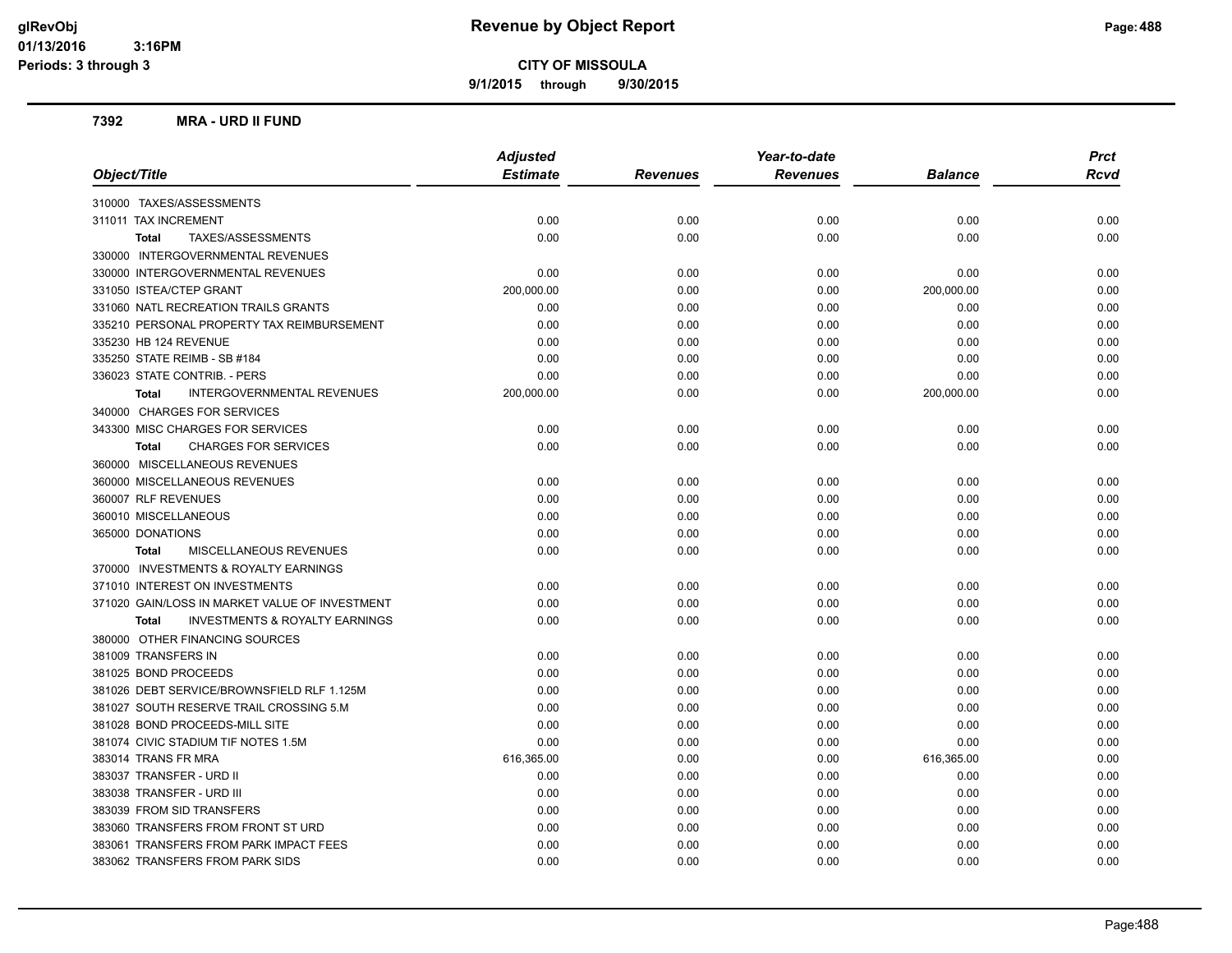## **glRevObj Revenue by Object Report Page:489**

**CITY OF MISSOULA**

**9/1/2015 through 9/30/2015**

#### **7392 MRA - URD II FUND**

|                                         |                         | <b>Adjusted</b> | Year-to-date    |                 |                | <b>Prct</b> |
|-----------------------------------------|-------------------------|-----------------|-----------------|-----------------|----------------|-------------|
| Object/Title                            |                         | <b>Estimate</b> | <b>Revenues</b> | <b>Revenues</b> | <b>Balance</b> | <b>Rcvd</b> |
| 383063 TRANSF FROM SAFETY-LU (CTEP)FUND |                         | 0.00            | 0.00            | 0.00            | 0.00           | 0.00        |
| <b>Total</b>                            | OTHER FINANCING SOURCES | 616.365.00      | 0.00            | 0.00            | 616.365.00     | 0.00        |
| MRA - URD II FUND<br>Total              |                         | 816,365.00      | 0.00            | 0.00            | 816.365.00     | 0.00        |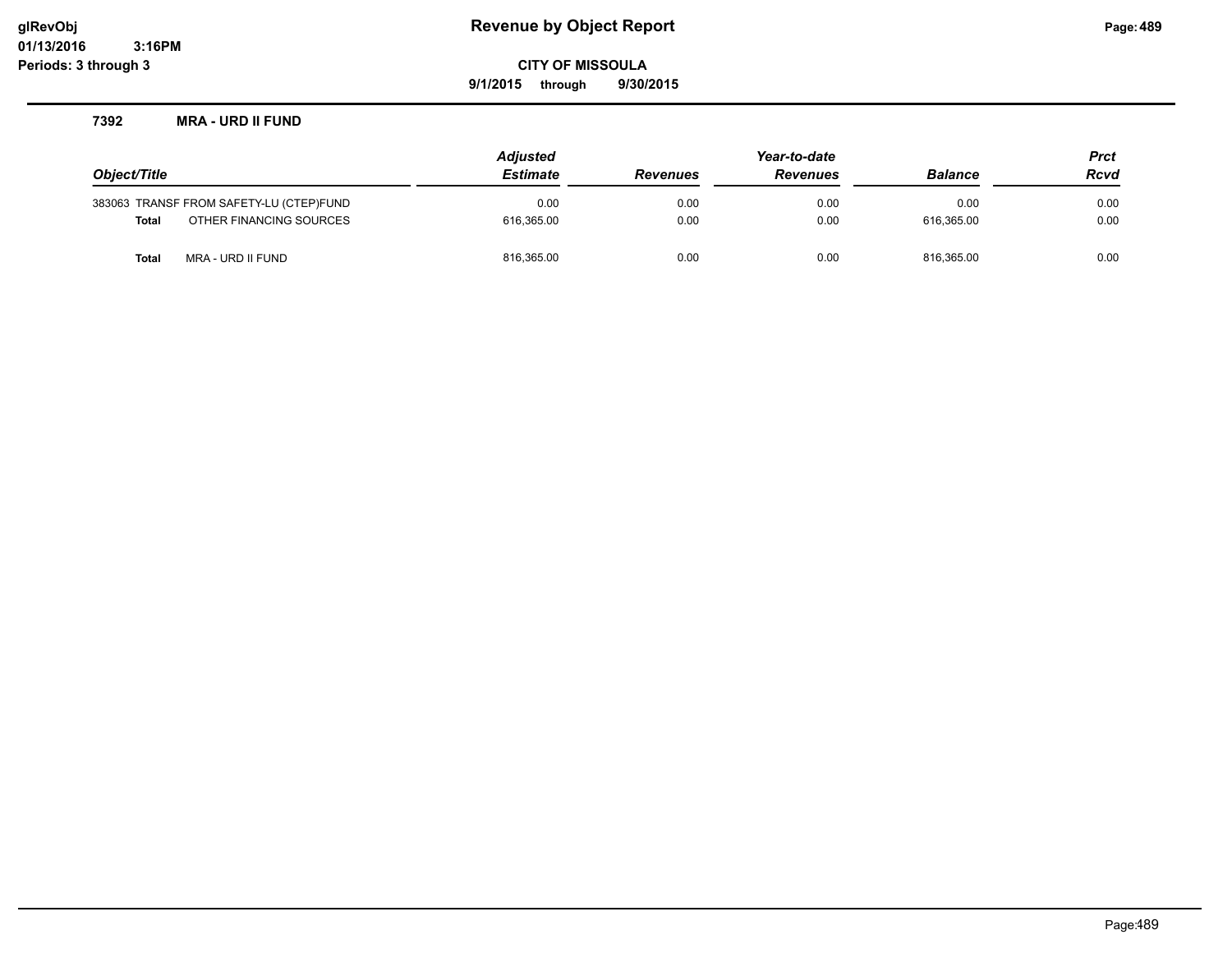**9/1/2015 through 9/30/2015**

**7393 MRA - URD III FUND**

**7393 MRA - URD III FUND**

|                                                    | <b>Adjusted</b> |                 | Year-to-date    |                | <b>Prct</b> |
|----------------------------------------------------|-----------------|-----------------|-----------------|----------------|-------------|
| Object/Title                                       | <b>Estimate</b> | <b>Revenues</b> | <b>Revenues</b> | <b>Balance</b> | <b>Rcvd</b> |
| 310000 TAXES/ASSESSMENTS                           |                 |                 |                 |                |             |
| 311011 TAX INCREMENT                               | 1,837,654.00    | 16,829.65       | 0.00            | 1,837,654.00   | 0.00        |
| 312001 PENALTIES & INTEREST                        | 0.00            | 134.38          | 22.95           | $-22.95$       | 0.00        |
| TAXES/ASSESSMENTS<br>Total                         | 1,837,654.00    | 16,964.03       | 22.95           | 1,837,631.05   | 0.00        |
| 330000 INTERGOVERNMENTAL REVENUES                  |                 |                 |                 |                |             |
| 331050 ISTEA/CTEP GRANT                            | 0.00            | 0.00            | 0.00            | 0.00           | 0.00        |
| 331060 NATL RECREATION TRAILS GRANTS               | 0.00            | 0.00            | 0.00            | 0.00           | 0.00        |
| 335210 PERSONAL PROPERTY TAX REIMBURSEMENT         | 121,116.00      | 0.00            | 0.00            | 121,116.00     | 0.00        |
| 336020 STATE PENSION CONTRIBUTION                  | 0.00            | 0.00            | 0.00            | 0.00           | 0.00        |
| 336023 STATE CONTRIB. - PERS                       | 0.00            | 0.00            | 43.83           | $-43.83$       | 0.00        |
| <b>INTERGOVERNMENTAL REVENUES</b><br>Total         | 121,116.00      | 0.00            | 43.83           | 121,072.17     | 0.04        |
| 360000 MISCELLANEOUS REVENUES                      |                 |                 |                 |                |             |
| 360000 MISCELLANEOUS REVENUES                      | 0.00            | 0.00            | 0.00            | 0.00           | 0.00        |
| 360010 MISCELLANEOUS                               | 0.00            | 0.00            | 0.00            | 0.00           | 0.00        |
| 362000 OTHER MISCELLANEOUS REVENUE                 | 0.00            | 0.00            | 0.00            | 0.00           | 0.00        |
| 362004 URD III FACADE IMPROVEMENT LOAN REC         | 0.00            | 0.00            | 0.00            | 0.00           | 0.00        |
| 365000 DONATIONS                                   | 0.00            | 0.00            | 0.00            | 0.00           | 0.00        |
| MISCELLANEOUS REVENUES<br><b>Total</b>             | 0.00            | 0.00            | 0.00            | 0.00           | 0.00        |
| 370000 INVESTMENTS & ROYALTY EARNINGS              |                 |                 |                 |                |             |
| 371010 INTEREST ON INVESTMENTS                     | 0.00            | 0.00            | 0.00            | 0.00           | 0.00        |
| 371020 GAIN/LOSS IN MARKET VALUE OF INVESTMENTS    | 0.00            | 0.00            | 0.00            | 0.00           | 0.00        |
| <b>INVESTMENTS &amp; ROYALTY EARNINGS</b><br>Total | 0.00            | 0.00            | 0.00            | 0.00           | 0.00        |
| 380000 OTHER FINANCING SOURCES                     |                 |                 |                 |                |             |
| 381000 LOAN PROCEEDS                               | 0.00            | 0.00            | 0.00            | 0.00           | 0.00        |
| 381027 5M SO RESERVE TRAIL CROSSING                | 0.00            | 0.00            | 0.00            | 0.00           | 0.00        |
| 383037 TRANSFER - URD II                           | 250,000.00      | 0.00            | 0.00            | 250,000.00     | 0.00        |
| OTHER FINANCING SOURCES<br>Total                   | 250,000.00      | 0.00            | 0.00            | 250,000.00     | 0.00        |
| MRA - URD III FUND<br>Total                        | 2.208.770.00    | 16.964.03       | 66.78           | 2,208,703.22   | 0.00        |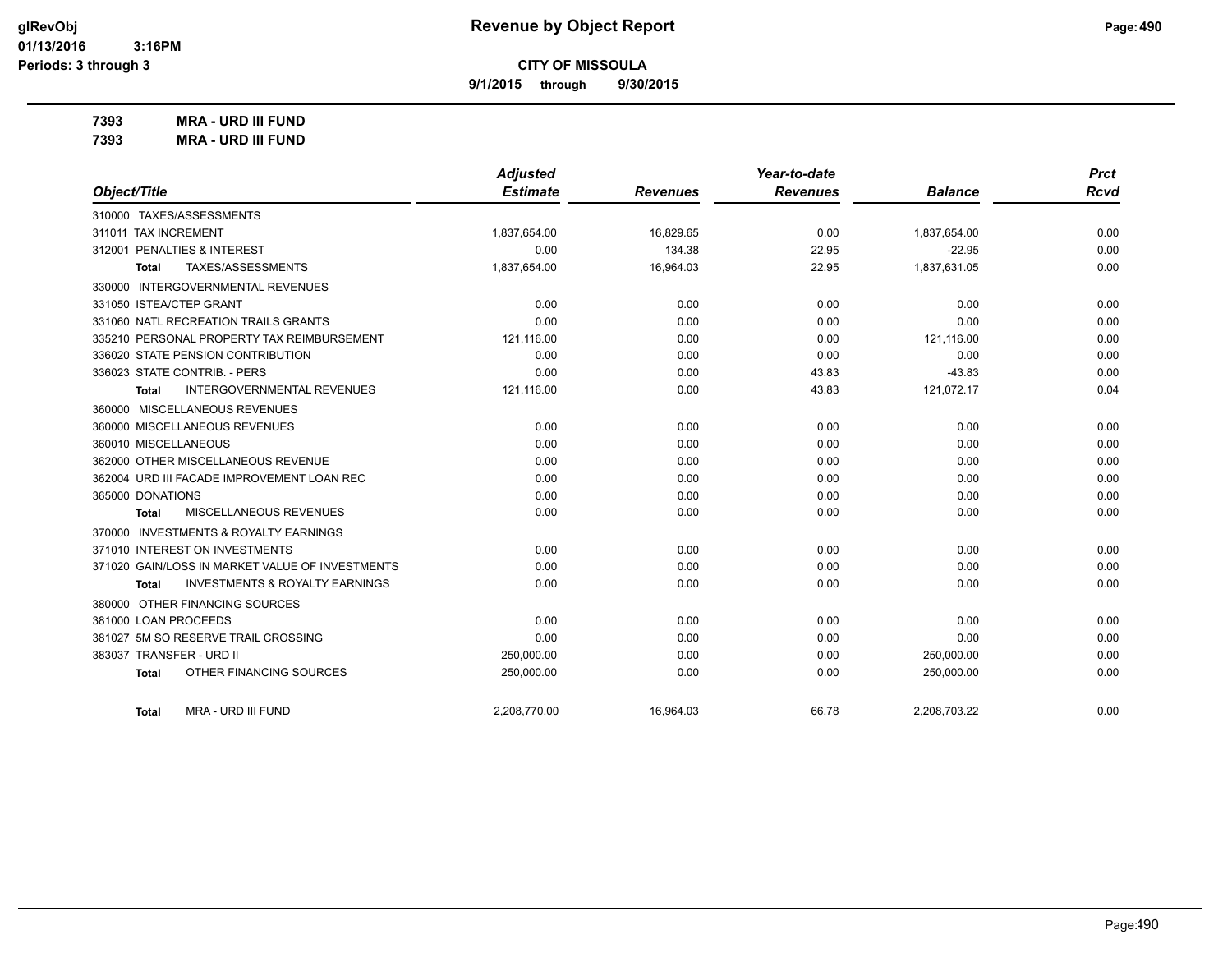**9/1/2015 through 9/30/2015**

#### **7393 MRA - URD III FUND**

|                                                           | <b>Adjusted</b> |                 | Year-to-date    |                | <b>Prct</b> |
|-----------------------------------------------------------|-----------------|-----------------|-----------------|----------------|-------------|
| Object/Title                                              | <b>Estimate</b> | <b>Revenues</b> | <b>Revenues</b> | <b>Balance</b> | <b>Rcvd</b> |
| 310000 TAXES/ASSESSMENTS                                  |                 |                 |                 |                |             |
| 311011 TAX INCREMENT                                      | 1,837,654.00    | 16,829.65       | 0.00            | 1,837,654.00   | 0.00        |
| 312001 PENALTIES & INTEREST                               | 0.00            | 134.38          | 22.95           | $-22.95$       | 0.00        |
| TAXES/ASSESSMENTS<br><b>Total</b>                         | 1,837,654.00    | 16,964.03       | 22.95           | 1,837,631.05   | 0.00        |
| 330000 INTERGOVERNMENTAL REVENUES                         |                 |                 |                 |                |             |
| 331050 ISTEA/CTEP GRANT                                   | 0.00            | 0.00            | 0.00            | 0.00           | 0.00        |
| 331060 NATL RECREATION TRAILS GRANTS                      | 0.00            | 0.00            | 0.00            | 0.00           | 0.00        |
| 335210 PERSONAL PROPERTY TAX REIMBURSEMENT                | 121,116.00      | 0.00            | 0.00            | 121,116.00     | 0.00        |
| 336020 STATE PENSION CONTRIBUTION                         | 0.00            | 0.00            | 0.00            | 0.00           | 0.00        |
| 336023 STATE CONTRIB. - PERS                              | 0.00            | 0.00            | 43.83           | $-43.83$       | 0.00        |
| <b>INTERGOVERNMENTAL REVENUES</b><br>Total                | 121,116.00      | 0.00            | 43.83           | 121,072.17     | 0.04        |
| 360000 MISCELLANEOUS REVENUES                             |                 |                 |                 |                |             |
| 360000 MISCELLANEOUS REVENUES                             | 0.00            | 0.00            | 0.00            | 0.00           | 0.00        |
| 360010 MISCELLANEOUS                                      | 0.00            | 0.00            | 0.00            | 0.00           | 0.00        |
| 362000 OTHER MISCELLANEOUS REVENUE                        | 0.00            | 0.00            | 0.00            | 0.00           | 0.00        |
| 362004 URD III FACADE IMPROVEMENT LOAN REC                | 0.00            | 0.00            | 0.00            | 0.00           | 0.00        |
| 365000 DONATIONS                                          | 0.00            | 0.00            | 0.00            | 0.00           | 0.00        |
| MISCELLANEOUS REVENUES<br>Total                           | 0.00            | 0.00            | 0.00            | 0.00           | 0.00        |
| 370000 INVESTMENTS & ROYALTY EARNINGS                     |                 |                 |                 |                |             |
| 371010 INTEREST ON INVESTMENTS                            | 0.00            | 0.00            | 0.00            | 0.00           | 0.00        |
| 371020 GAIN/LOSS IN MARKET VALUE OF INVESTMENT            | 0.00            | 0.00            | 0.00            | 0.00           | 0.00        |
| <b>INVESTMENTS &amp; ROYALTY EARNINGS</b><br><b>Total</b> | 0.00            | 0.00            | 0.00            | 0.00           | 0.00        |
| 380000 OTHER FINANCING SOURCES                            |                 |                 |                 |                |             |
| 381000 LOAN PROCEEDS                                      | 0.00            | 0.00            | 0.00            | 0.00           | 0.00        |
| 381027 5M SO RESERVE TRAIL CROSSING                       | 0.00            | 0.00            | 0.00            | 0.00           | 0.00        |
| 383037 TRANSFER - URD II                                  | 250,000.00      | 0.00            | 0.00            | 250,000.00     | 0.00        |
| OTHER FINANCING SOURCES<br><b>Total</b>                   | 250,000.00      | 0.00            | 0.00            | 250,000.00     | 0.00        |
| MRA - URD III FUND<br><b>Total</b>                        | 2,208,770.00    | 16,964.03       | 66.78           | 2,208,703.22   | 0.00        |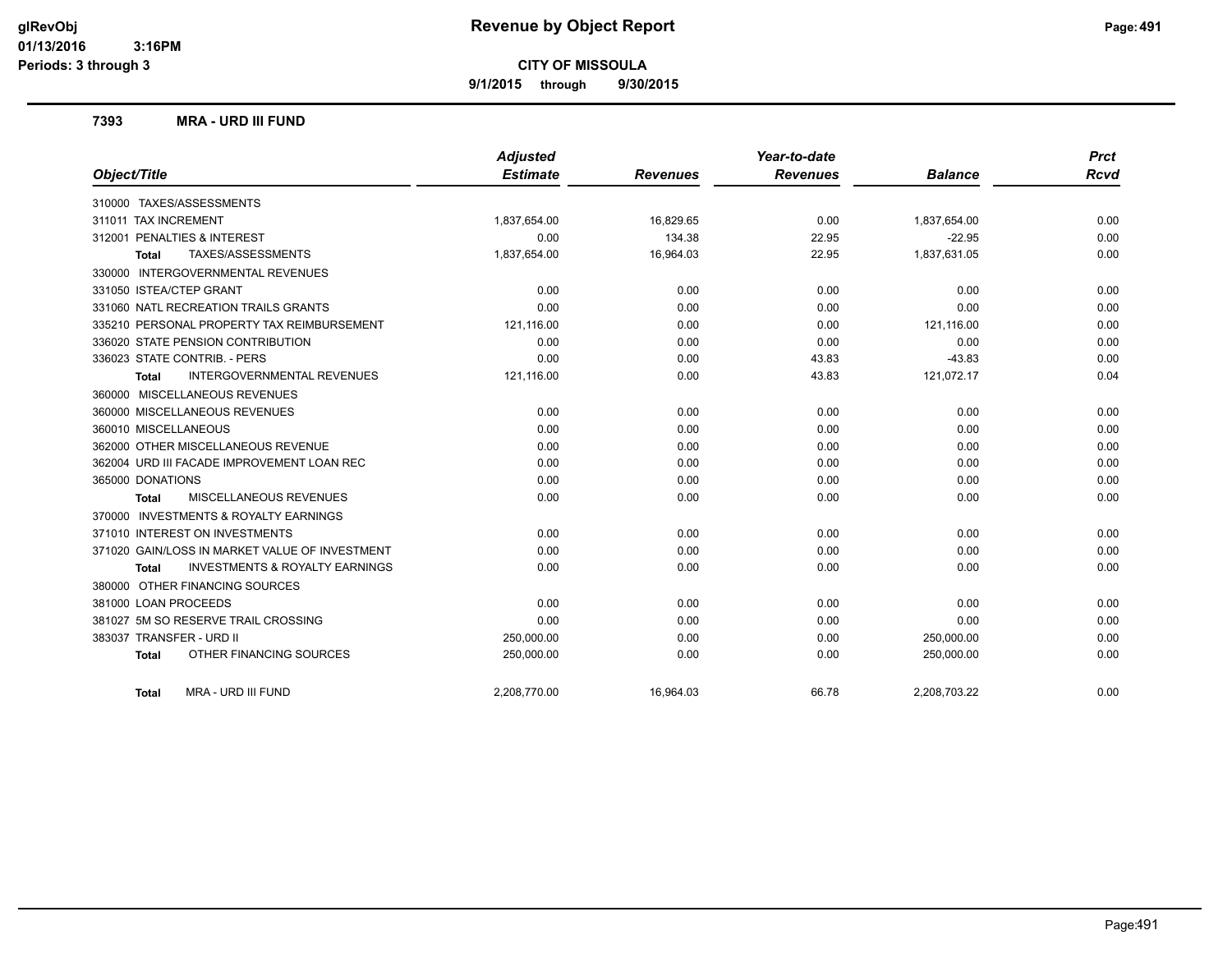**9/1/2015 through 9/30/2015**

## **7394 MRA URD III TI DEBT CLEARING FUND**

**7394 MRA URD III TI DEBT CLEARING FUND**

|                                                           | <b>Adjusted</b> |                 | Year-to-date    |                | <b>Prct</b> |
|-----------------------------------------------------------|-----------------|-----------------|-----------------|----------------|-------------|
| Object/Title                                              | <b>Estimate</b> | <b>Revenues</b> | <b>Revenues</b> | <b>Balance</b> | <b>Rcvd</b> |
| 310000 TAXES/ASSESSMENTS                                  |                 |                 |                 |                |             |
| <b>TAX INCREMENT</b><br>311011                            | 0.00            | 0.00            | 0.00            | 0.00           | 0.00        |
| TAXES/ASSESSMENTS<br><b>Total</b>                         | 0.00            | 0.00            | 0.00            | 0.00           | 0.00        |
| INTERGOVERNMENTAL REVENUES<br>330000                      |                 |                 |                 |                |             |
| 335210 PERSONAL PROPERTY TAX REIMBURSEMENT                | 0.00            | 0.00            | 0.00            | 0.00           | 0.00        |
| 335230 HB 124 REVENUE                                     | 0.00            | 0.00            | 0.00            | 0.00           | 0.00        |
| 335250 STATE REIMB - SB #184                              | 0.00            | 0.00            | 0.00            | 0.00           | 0.00        |
| <b>INTERGOVERNMENTAL REVENUES</b><br><b>Total</b>         | 0.00            | 0.00            | 0.00            | 0.00           | 0.00        |
| <b>INVESTMENTS &amp; ROYALTY EARNINGS</b><br>370000       |                 |                 |                 |                |             |
| 371010 INTEREST ON INVESTMENTS                            | 0.00            | 0.00            | 0.00            | 0.00           | 0.00        |
| 371020 GAIN/LOSS IN MARKET VALUE OF INVESTMENTS           | 0.00            | 0.00            | 0.00            | 0.00           | 0.00        |
| <b>INVESTMENTS &amp; ROYALTY EARNINGS</b><br><b>Total</b> | 0.00            | 0.00            | 0.00            | 0.00           | 0.00        |
| OTHER FINANCING SOURCES<br>380000                         |                 |                 |                 |                |             |
| 383014 TRANS FR MRA                                       | 0.00            | 0.00            | 0.00            | 0.00           | 0.00        |
| OTHER FINANCING SOURCES<br>Total                          | 0.00            | 0.00            | 0.00            | 0.00           | 0.00        |
| MRA URD III TI DEBT CLEARING FUND<br>Total                | 0.00            | 0.00            | 0.00            | 0.00           | 0.00        |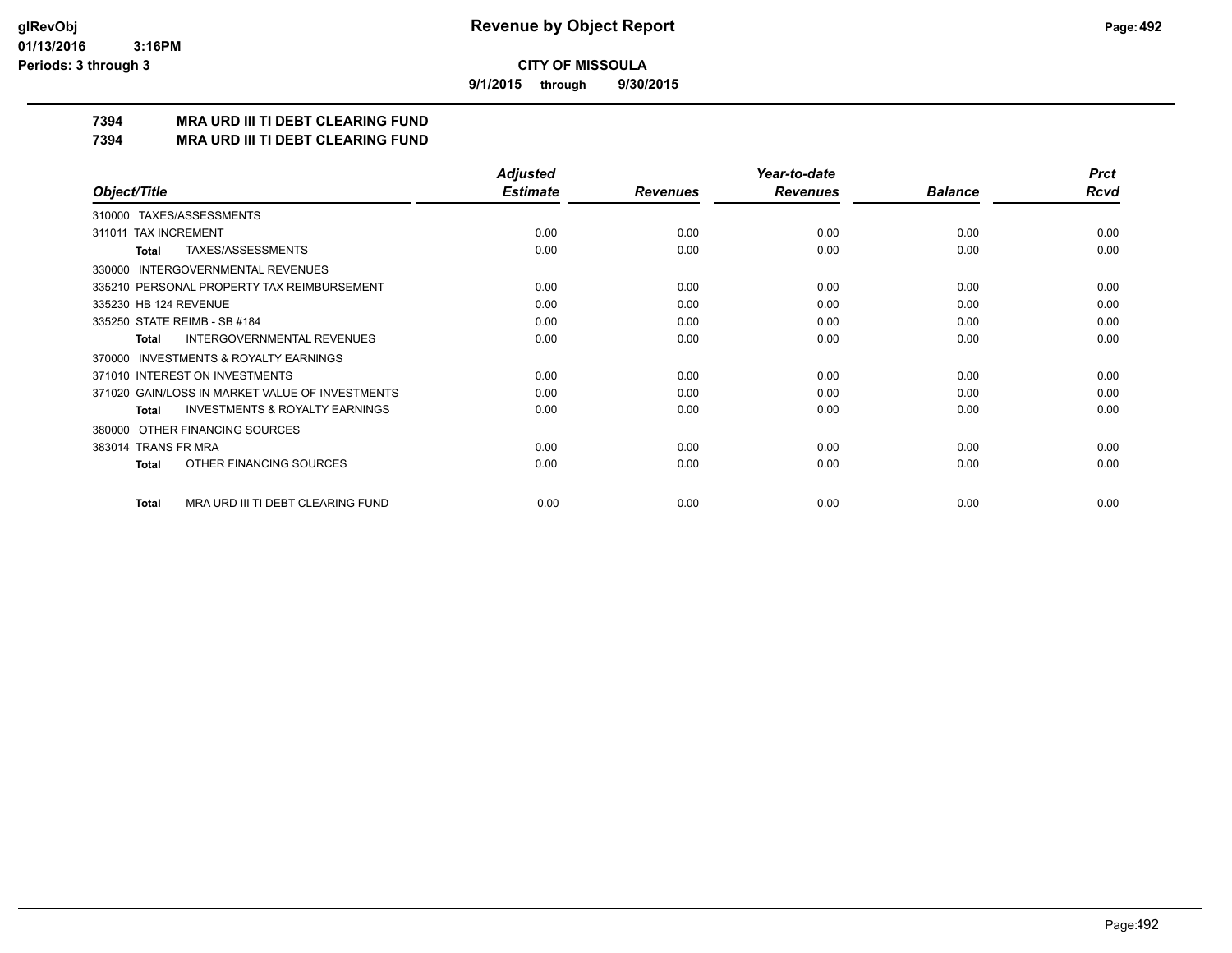**9/1/2015 through 9/30/2015**

## **7394 MRA URD III TI DEBT CLEARING FUND**

|                                                           | <b>Adjusted</b> |                 | Year-to-date    |                | <b>Prct</b> |
|-----------------------------------------------------------|-----------------|-----------------|-----------------|----------------|-------------|
| Object/Title                                              | <b>Estimate</b> | <b>Revenues</b> | <b>Revenues</b> | <b>Balance</b> | Rcvd        |
| TAXES/ASSESSMENTS<br>310000                               |                 |                 |                 |                |             |
| <b>TAX INCREMENT</b><br>311011                            | 0.00            | 0.00            | 0.00            | 0.00           | 0.00        |
| TAXES/ASSESSMENTS<br><b>Total</b>                         | 0.00            | 0.00            | 0.00            | 0.00           | 0.00        |
| 330000 INTERGOVERNMENTAL REVENUES                         |                 |                 |                 |                |             |
| 335210 PERSONAL PROPERTY TAX REIMBURSEMENT                | 0.00            | 0.00            | 0.00            | 0.00           | 0.00        |
| 335230 HB 124 REVENUE                                     | 0.00            | 0.00            | 0.00            | 0.00           | 0.00        |
| 335250 STATE REIMB - SB #184                              | 0.00            | 0.00            | 0.00            | 0.00           | 0.00        |
| <b>INTERGOVERNMENTAL REVENUES</b><br><b>Total</b>         | 0.00            | 0.00            | 0.00            | 0.00           | 0.00        |
| <b>INVESTMENTS &amp; ROYALTY EARNINGS</b><br>370000       |                 |                 |                 |                |             |
| 371010 INTEREST ON INVESTMENTS                            | 0.00            | 0.00            | 0.00            | 0.00           | 0.00        |
| 371020 GAIN/LOSS IN MARKET VALUE OF INVESTMENT            | 0.00            | 0.00            | 0.00            | 0.00           | 0.00        |
| <b>INVESTMENTS &amp; ROYALTY EARNINGS</b><br><b>Total</b> | 0.00            | 0.00            | 0.00            | 0.00           | 0.00        |
| 380000 OTHER FINANCING SOURCES                            |                 |                 |                 |                |             |
| 383014 TRANS FR MRA                                       | 0.00            | 0.00            | 0.00            | 0.00           | 0.00        |
| OTHER FINANCING SOURCES<br><b>Total</b>                   | 0.00            | 0.00            | 0.00            | 0.00           | 0.00        |
| MRA URD III TI DEBT CLEARING FUND<br><b>Total</b>         | 0.00            | 0.00            | 0.00            | 0.00           | 0.00        |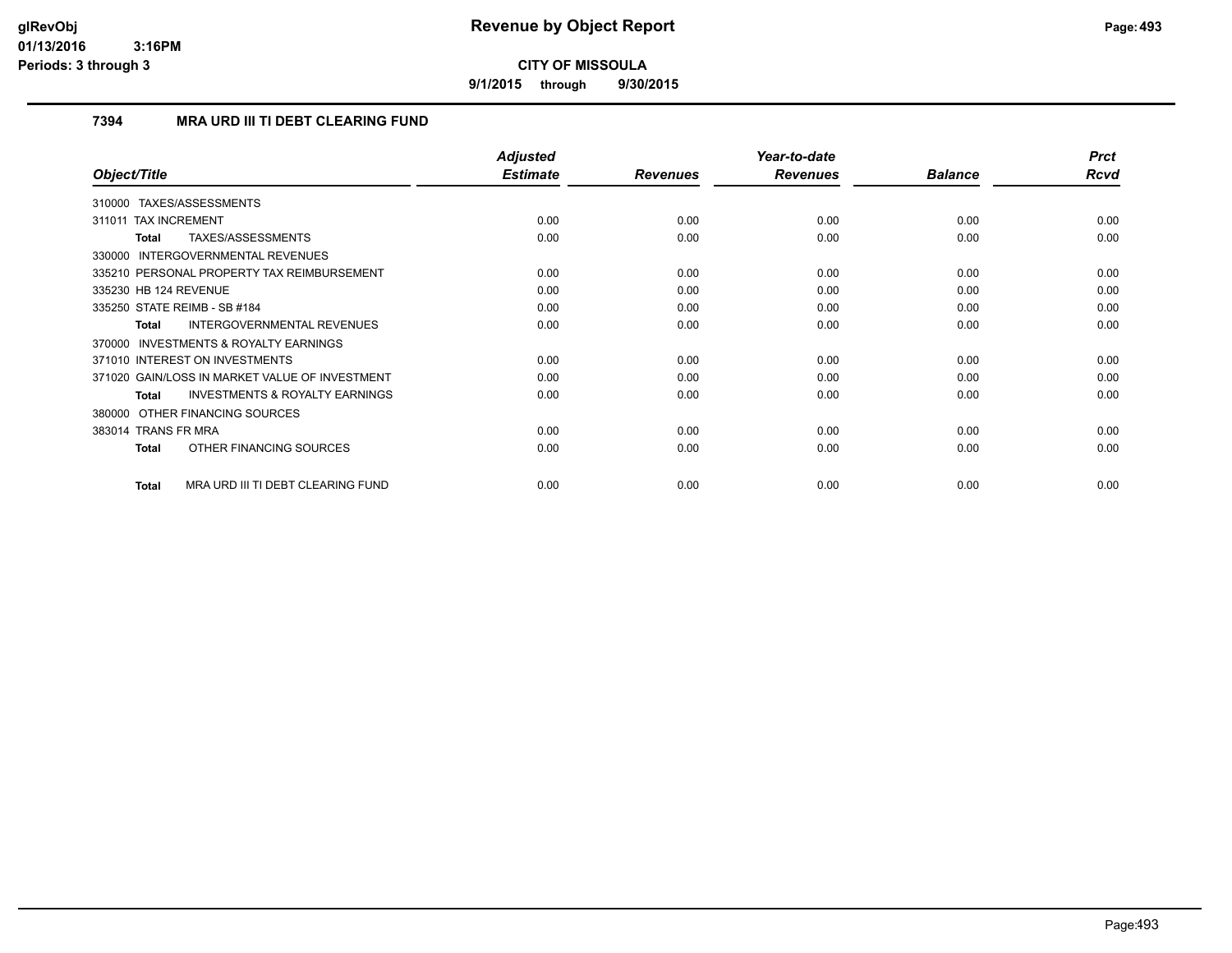**9/1/2015 through 9/30/2015**

# **7395 MRA TAX INCREMENT DEBT SERVICE**

#### **7395 MRA TAX INCREMENT DEBT SERVICE**

|                                                           | <b>Adjusted</b> |                 | Year-to-date    |                | <b>Prct</b> |
|-----------------------------------------------------------|-----------------|-----------------|-----------------|----------------|-------------|
| Object/Title                                              | <b>Estimate</b> | <b>Revenues</b> | <b>Revenues</b> | <b>Balance</b> | <b>Rcvd</b> |
| 370000 INVESTMENTS & ROYALTY EARNINGS                     |                 |                 |                 |                |             |
| 371010 INTEREST ON INVESTMENTS                            | 0.00            | 0.00            | 0.00            | 0.00           | 0.00        |
| <b>INVESTMENTS &amp; ROYALTY EARNINGS</b><br><b>Total</b> | 0.00            | 0.00            | 0.00            | 0.00           | 0.00        |
| 380000 OTHER FINANCING SOURCES                            |                 |                 |                 |                |             |
| 383014 TRANS FR MRA                                       | 0.00            | 0.00            | 0.00            | 0.00           | 0.00        |
| OTHER FINANCING SOURCES<br><b>Total</b>                   | 0.00            | 0.00            | 0.00            | 0.00           | 0.00        |
|                                                           |                 |                 |                 |                |             |
| MRA TAX INCREMENT DEBT SERVICE<br><b>Total</b>            | 0.00            | 0.00            | 0.00            | 0.00           | 0.00        |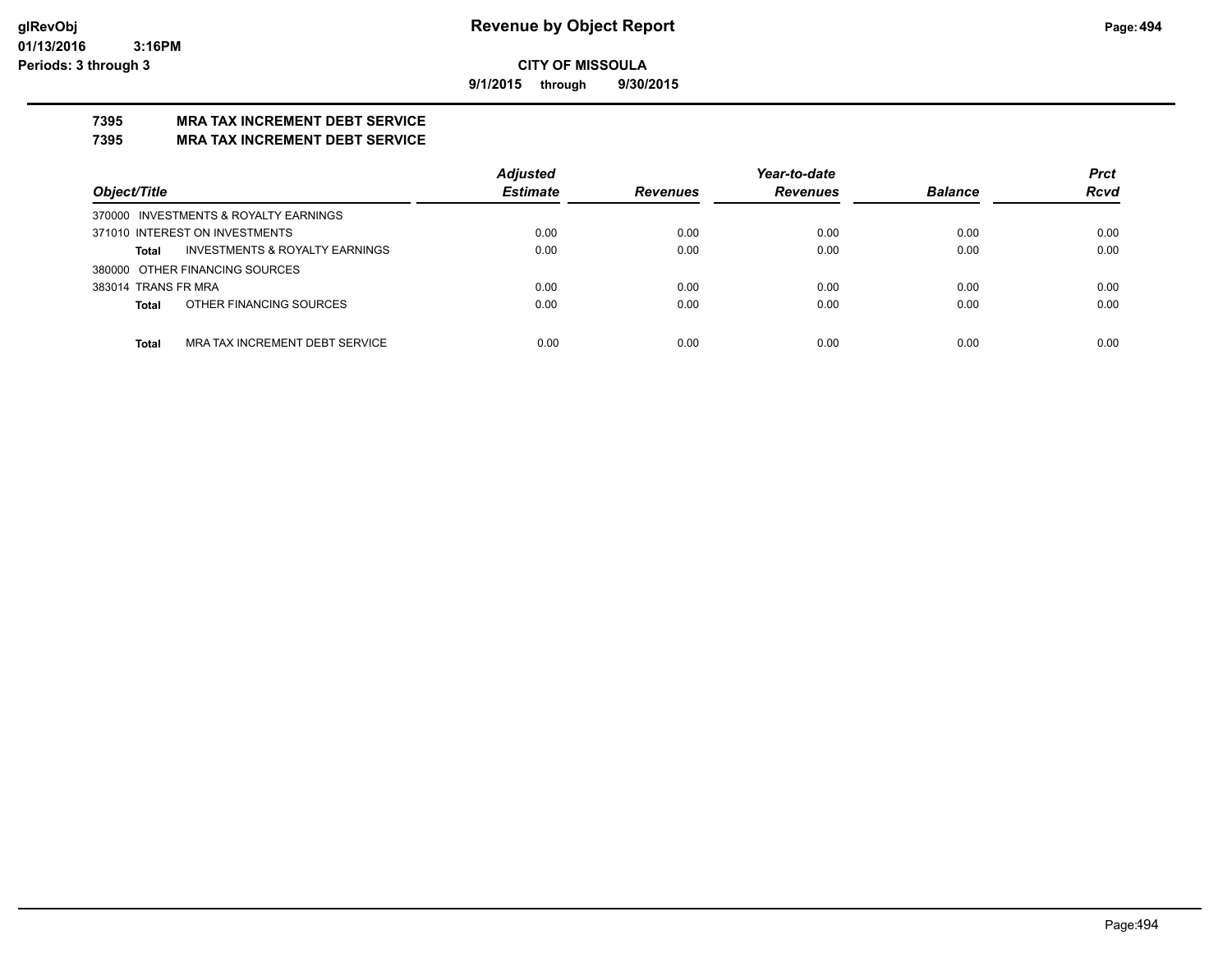**9/1/2015 through 9/30/2015**

## **7395 MRA TAX INCREMENT DEBT SERVICE**

| Object/Title                                       | <b>Adjusted</b><br><b>Estimate</b> | <b>Revenues</b> | Year-to-date<br><b>Revenues</b> | <b>Balance</b> | <b>Prct</b><br><b>Rcvd</b> |
|----------------------------------------------------|------------------------------------|-----------------|---------------------------------|----------------|----------------------------|
| 370000 INVESTMENTS & ROYALTY EARNINGS              |                                    |                 |                                 |                |                            |
| 371010 INTEREST ON INVESTMENTS                     | 0.00                               | 0.00            | 0.00                            | 0.00           | 0.00                       |
| <b>INVESTMENTS &amp; ROYALTY EARNINGS</b><br>Total | 0.00                               | 0.00            | 0.00                            | 0.00           | 0.00                       |
| 380000 OTHER FINANCING SOURCES                     |                                    |                 |                                 |                |                            |
| 383014 TRANS FR MRA                                | 0.00                               | 0.00            | 0.00                            | 0.00           | 0.00                       |
| OTHER FINANCING SOURCES<br>Total                   | 0.00                               | 0.00            | 0.00                            | 0.00           | 0.00                       |
|                                                    |                                    |                 |                                 |                |                            |
| MRA TAX INCREMENT DEBT SERVICE<br><b>Total</b>     | 0.00                               | 0.00            | 0.00                            | 0.00           | 0.00                       |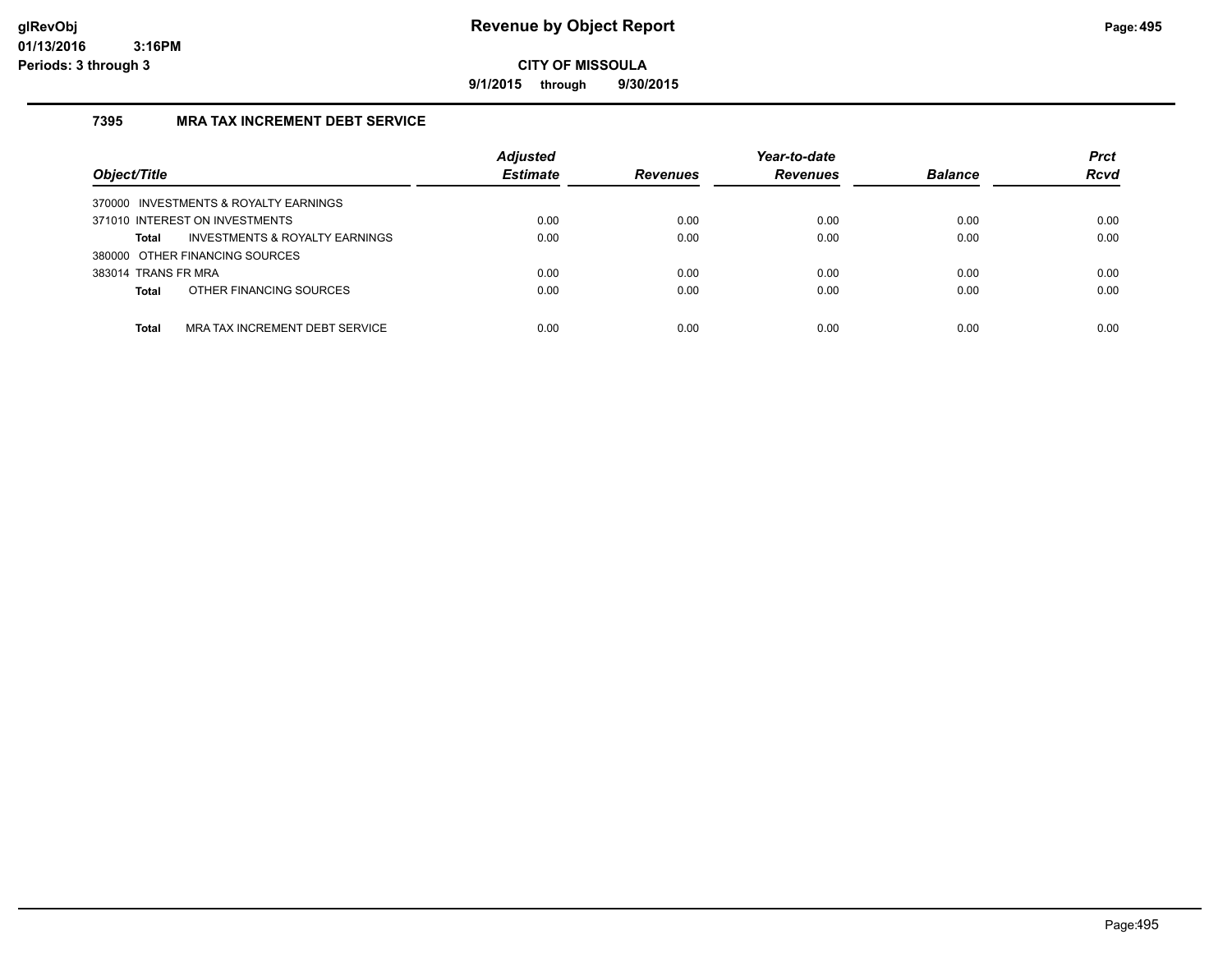**9/1/2015 through 9/30/2015**

## **7396 NRSS DEBT SERVICE SINKING FUND**

**7396 NRSS DEBT SERVICE SINKING FUND**

|                                                 | <b>Adjusted</b> |                 | Year-to-date    |                | <b>Prct</b> |
|-------------------------------------------------|-----------------|-----------------|-----------------|----------------|-------------|
| Object/Title                                    | <b>Estimate</b> | <b>Revenues</b> | <b>Revenues</b> | <b>Balance</b> | <b>Rcvd</b> |
| 370000 INVESTMENTS & ROYALTY EARNINGS           |                 |                 |                 |                |             |
| 371010 INTEREST ON INVESTMENTS                  | 0.00            | 0.00            | 0.00            | 0.00           | 0.00        |
| 371020 GAIN/LOSS IN MARKET VALUE OF INVESTMENTS | 0.00            | 0.00            | 0.00            | 0.00           | 0.00        |
| INVESTMENTS & ROYALTY EARNINGS<br><b>Total</b>  | 0.00            | 0.00            | 0.00            | 0.00           | 0.00        |
| 380000 OTHER FINANCING SOURCES                  |                 |                 |                 |                |             |
| 383014 TRANS FR MRA                             | 0.00            | 0.00            | 0.00            | 0.00           | 0.00        |
| OTHER FINANCING SOURCES<br><b>Total</b>         | 0.00            | 0.00            | 0.00            | 0.00           | 0.00        |
|                                                 |                 |                 |                 |                |             |
| <b>Total</b><br>NRSS DEBT SERVICE SINKING FUND  | 0.00            | 0.00            | 0.00            | 0.00           | 0.00        |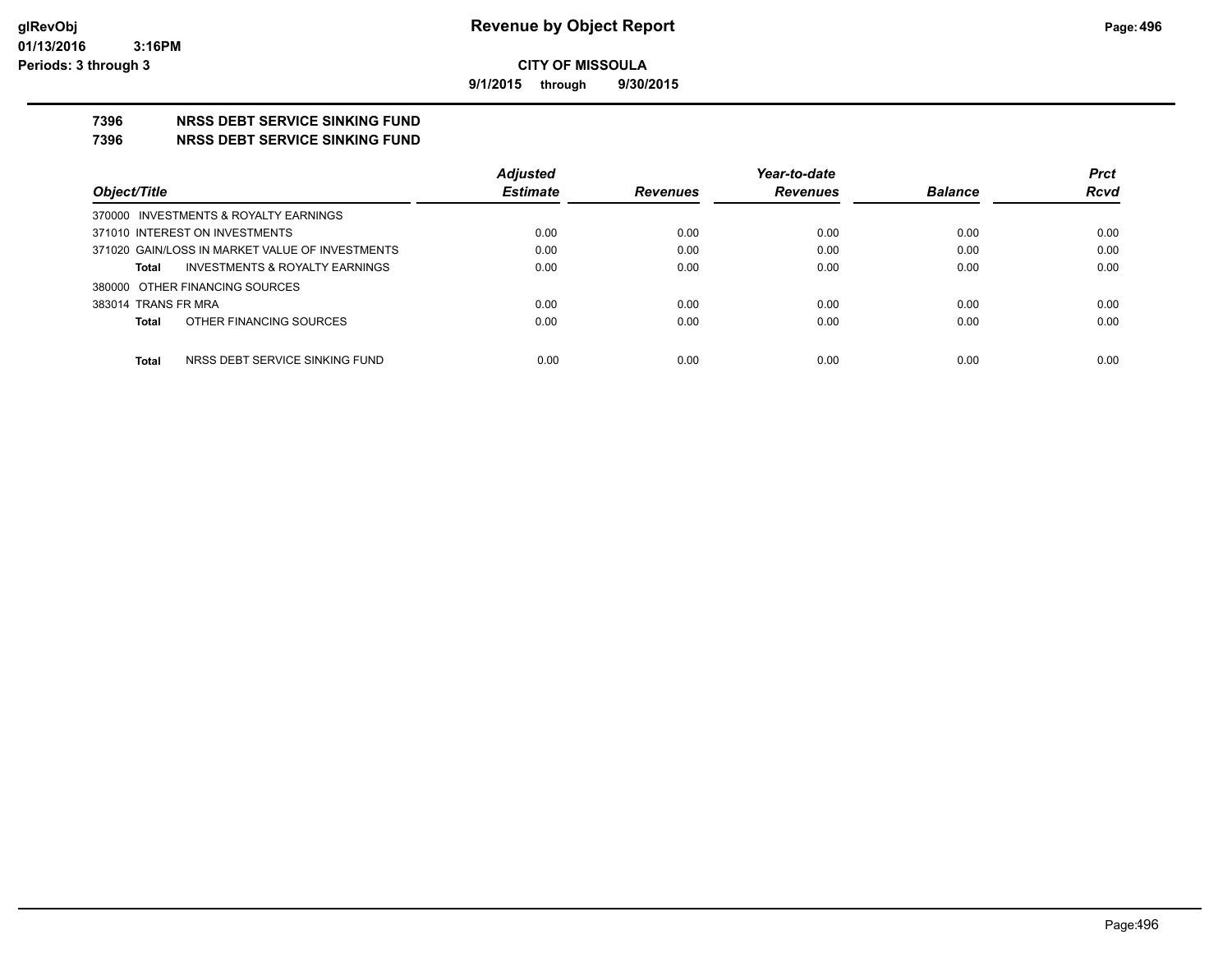**9/1/2015 through 9/30/2015**

## **7396 NRSS DEBT SERVICE SINKING FUND**

|                                                    | <b>Adjusted</b> |                 | Year-to-date    |                | <b>Prct</b> |
|----------------------------------------------------|-----------------|-----------------|-----------------|----------------|-------------|
| Object/Title                                       | <b>Estimate</b> | <b>Revenues</b> | <b>Revenues</b> | <b>Balance</b> | Rcvd        |
| 370000 INVESTMENTS & ROYALTY EARNINGS              |                 |                 |                 |                |             |
| 371010 INTEREST ON INVESTMENTS                     | 0.00            | 0.00            | 0.00            | 0.00           | 0.00        |
| 371020 GAIN/LOSS IN MARKET VALUE OF INVESTMENT     | 0.00            | 0.00            | 0.00            | 0.00           | 0.00        |
| <b>INVESTMENTS &amp; ROYALTY EARNINGS</b><br>Total | 0.00            | 0.00            | 0.00            | 0.00           | 0.00        |
| 380000 OTHER FINANCING SOURCES                     |                 |                 |                 |                |             |
| 383014 TRANS FR MRA                                | 0.00            | 0.00            | 0.00            | 0.00           | 0.00        |
| OTHER FINANCING SOURCES<br>Total                   | 0.00            | 0.00            | 0.00            | 0.00           | 0.00        |
|                                                    |                 |                 |                 |                |             |
| <b>Total</b><br>NRSS DEBT SERVICE SINKING FUND     | 0.00            | 0.00            | 0.00            | 0.00           | 0.00        |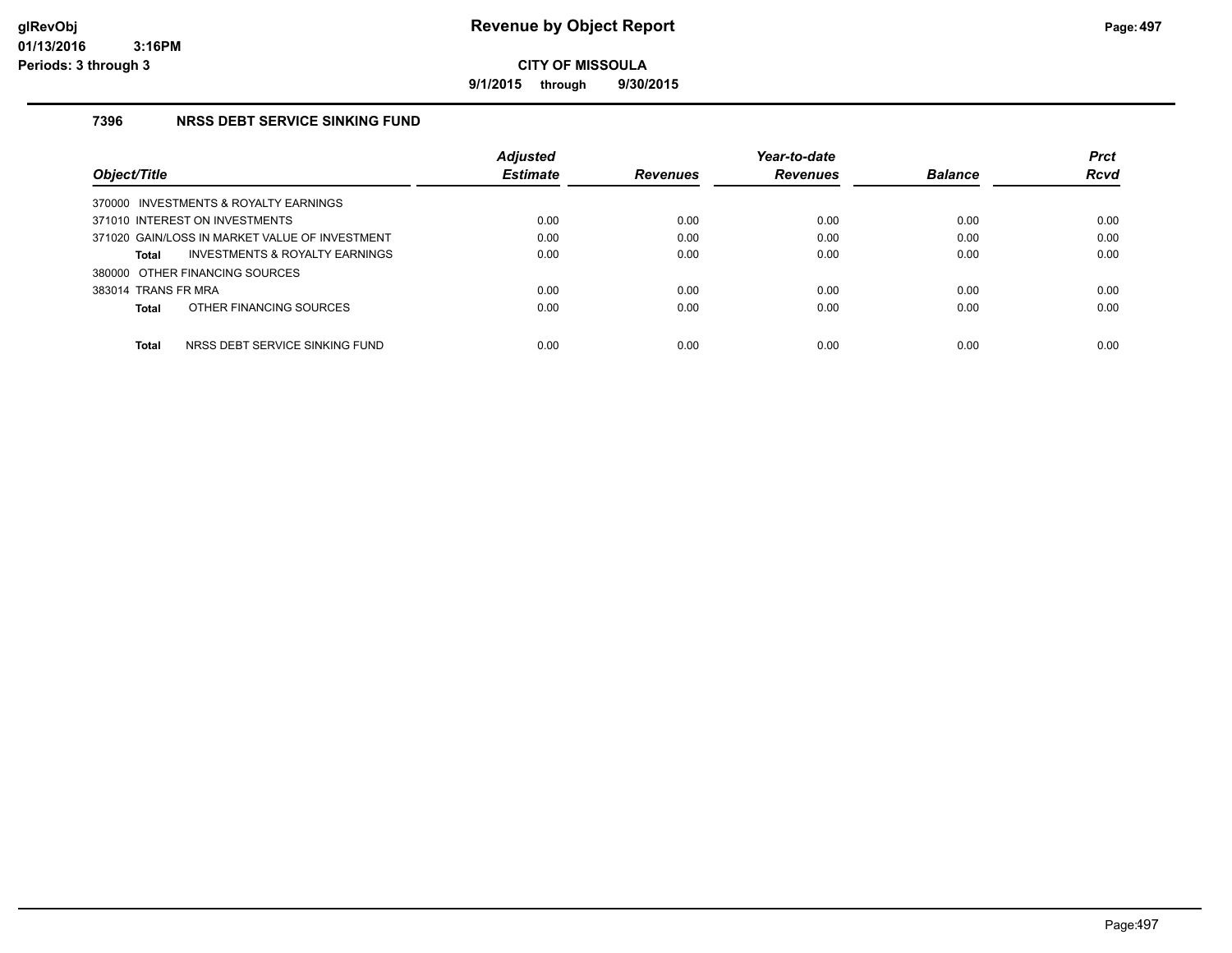**9/1/2015 through 9/30/2015**

**7397 NORTH RESERVE/SCOTT ST URD**

**7397 NORTH RESERVE/SCOTT ST URD**

|                                                           | <b>Adjusted</b> |                 | Year-to-date    |                | <b>Prct</b> |
|-----------------------------------------------------------|-----------------|-----------------|-----------------|----------------|-------------|
| Object/Title                                              | <b>Estimate</b> | <b>Revenues</b> | <b>Revenues</b> | <b>Balance</b> | Rcvd        |
| <b>TAXES/ASSESSMENTS</b><br>310000                        |                 |                 |                 |                |             |
| 311011 TAX INCREMENT                                      | 0.00            | 0.00            | 0.00            | 0.00           | 0.00        |
| 312001 PENALTIES & INTEREST                               | 0.00            | 0.00            | 0.00            | 0.00           | 0.00        |
| TAXES/ASSESSMENTS<br><b>Total</b>                         | 0.00            | 0.00            | 0.00            | 0.00           | 0.00        |
| <b>INTERGOVERNMENTAL REVENUES</b><br>330000               |                 |                 |                 |                |             |
| 335210 PERSONAL PROPERTY TAX REIMBURSEMENT                | 0.00            | 0.00            | 0.00            | 0.00           | 0.00        |
| <b>INTERGOVERNMENTAL REVENUES</b><br><b>Total</b>         | 0.00            | 0.00            | 0.00            | 0.00           | 0.00        |
| MISCELLANEOUS REVENUES<br>360000                          |                 |                 |                 |                |             |
| 360000 MISCELLANEOUS REVENUES                             | 0.00            | 0.00            | 0.00            | 0.00           | 0.00        |
| MISCELLANEOUS REVENUES<br><b>Total</b>                    | 0.00            | 0.00            | 0.00            | 0.00           | 0.00        |
| INVESTMENTS & ROYALTY EARNINGS<br>370000                  |                 |                 |                 |                |             |
| 371010 INTEREST ON INVESTMENTS                            | 0.00            | 0.00            | 0.00            | 0.00           | 0.00        |
| <b>INVESTMENTS &amp; ROYALTY EARNINGS</b><br><b>Total</b> | 0.00            | 0.00            | 0.00            | 0.00           | 0.00        |
| OTHER FINANCING SOURCES<br>380000                         |                 |                 |                 |                |             |
| 381010 BOND PROCEEDS                                      | 0.00            | 0.00            | 0.00            | 0.00           | 0.00        |
| 383014 TRANS FR MRA                                       | 0.00            | 0.00            | 0.00            | 0.00           | 0.00        |
| OTHER FINANCING SOURCES<br><b>Total</b>                   | 0.00            | 0.00            | 0.00            | 0.00           | 0.00        |
| NORTH RESERVE/SCOTT ST URD<br><b>Total</b>                | 0.00            | 0.00            | 0.00            | 0.00           | 0.00        |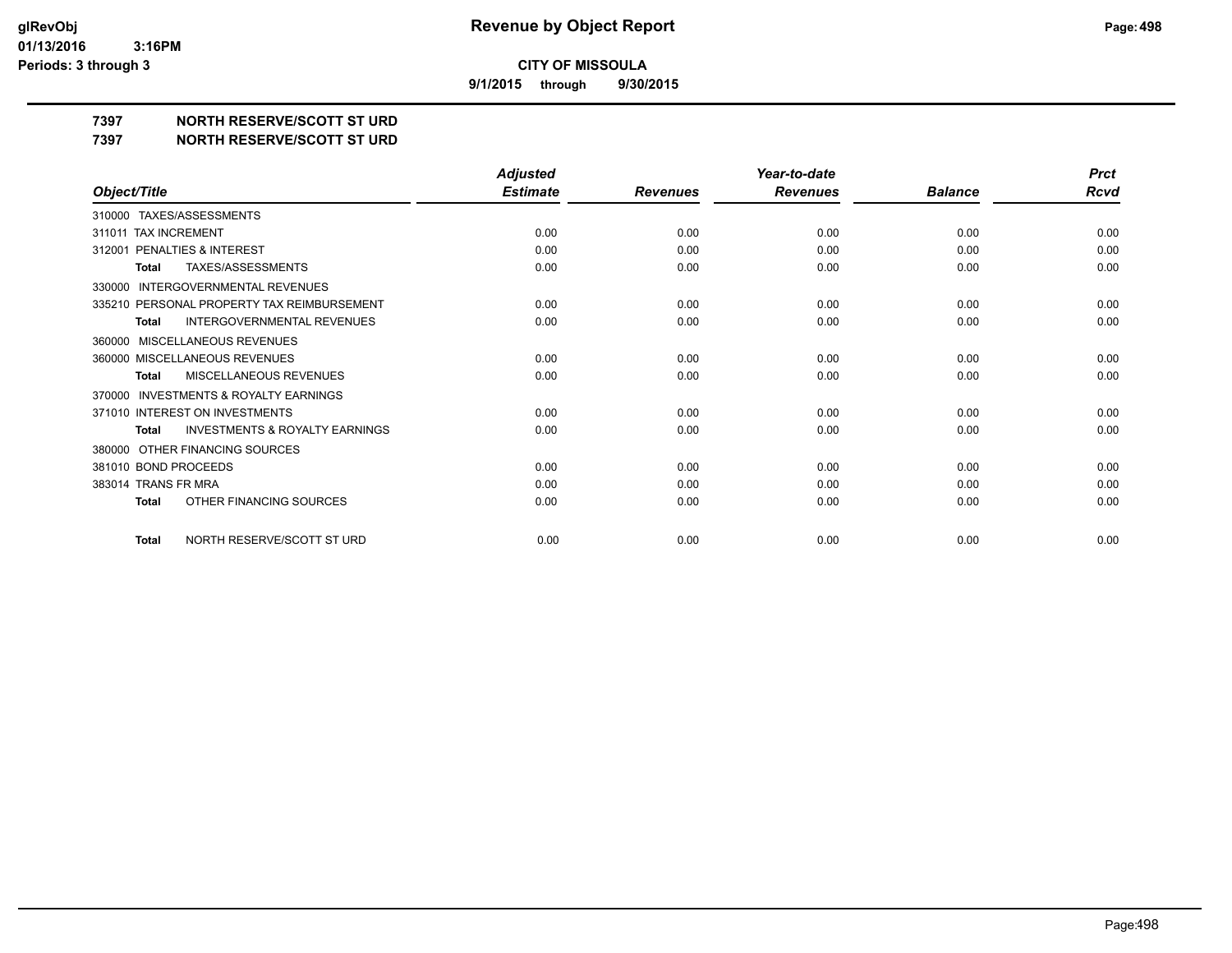**9/1/2015 through 9/30/2015**

## **7397 NORTH RESERVE/SCOTT ST URD**

|                                                    | <b>Adjusted</b> |                 | Year-to-date    |                | <b>Prct</b> |
|----------------------------------------------------|-----------------|-----------------|-----------------|----------------|-------------|
| Object/Title                                       | <b>Estimate</b> | <b>Revenues</b> | <b>Revenues</b> | <b>Balance</b> | Rcvd        |
| 310000 TAXES/ASSESSMENTS                           |                 |                 |                 |                |             |
| <b>TAX INCREMENT</b><br>311011                     | 0.00            | 0.00            | 0.00            | 0.00           | 0.00        |
| PENALTIES & INTEREST<br>312001                     | 0.00            | 0.00            | 0.00            | 0.00           | 0.00        |
| TAXES/ASSESSMENTS<br><b>Total</b>                  | 0.00            | 0.00            | 0.00            | 0.00           | 0.00        |
| <b>INTERGOVERNMENTAL REVENUES</b><br>330000        |                 |                 |                 |                |             |
| 335210 PERSONAL PROPERTY TAX REIMBURSEMENT         | 0.00            | 0.00            | 0.00            | 0.00           | 0.00        |
| <b>INTERGOVERNMENTAL REVENUES</b><br><b>Total</b>  | 0.00            | 0.00            | 0.00            | 0.00           | 0.00        |
| 360000 MISCELLANEOUS REVENUES                      |                 |                 |                 |                |             |
| 360000 MISCELLANEOUS REVENUES                      | 0.00            | 0.00            | 0.00            | 0.00           | 0.00        |
| MISCELLANEOUS REVENUES<br><b>Total</b>             | 0.00            | 0.00            | 0.00            | 0.00           | 0.00        |
| 370000 INVESTMENTS & ROYALTY EARNINGS              |                 |                 |                 |                |             |
| 371010 INTEREST ON INVESTMENTS                     | 0.00            | 0.00            | 0.00            | 0.00           | 0.00        |
| <b>INVESTMENTS &amp; ROYALTY EARNINGS</b><br>Total | 0.00            | 0.00            | 0.00            | 0.00           | 0.00        |
| 380000 OTHER FINANCING SOURCES                     |                 |                 |                 |                |             |
| 381010 BOND PROCEEDS                               | 0.00            | 0.00            | 0.00            | 0.00           | 0.00        |
| 383014 TRANS FR MRA                                | 0.00            | 0.00            | 0.00            | 0.00           | 0.00        |
| OTHER FINANCING SOURCES<br><b>Total</b>            | 0.00            | 0.00            | 0.00            | 0.00           | 0.00        |
| NORTH RESERVE/SCOTT ST URD<br><b>Total</b>         | 0.00            | 0.00            | 0.00            | 0.00           | 0.00        |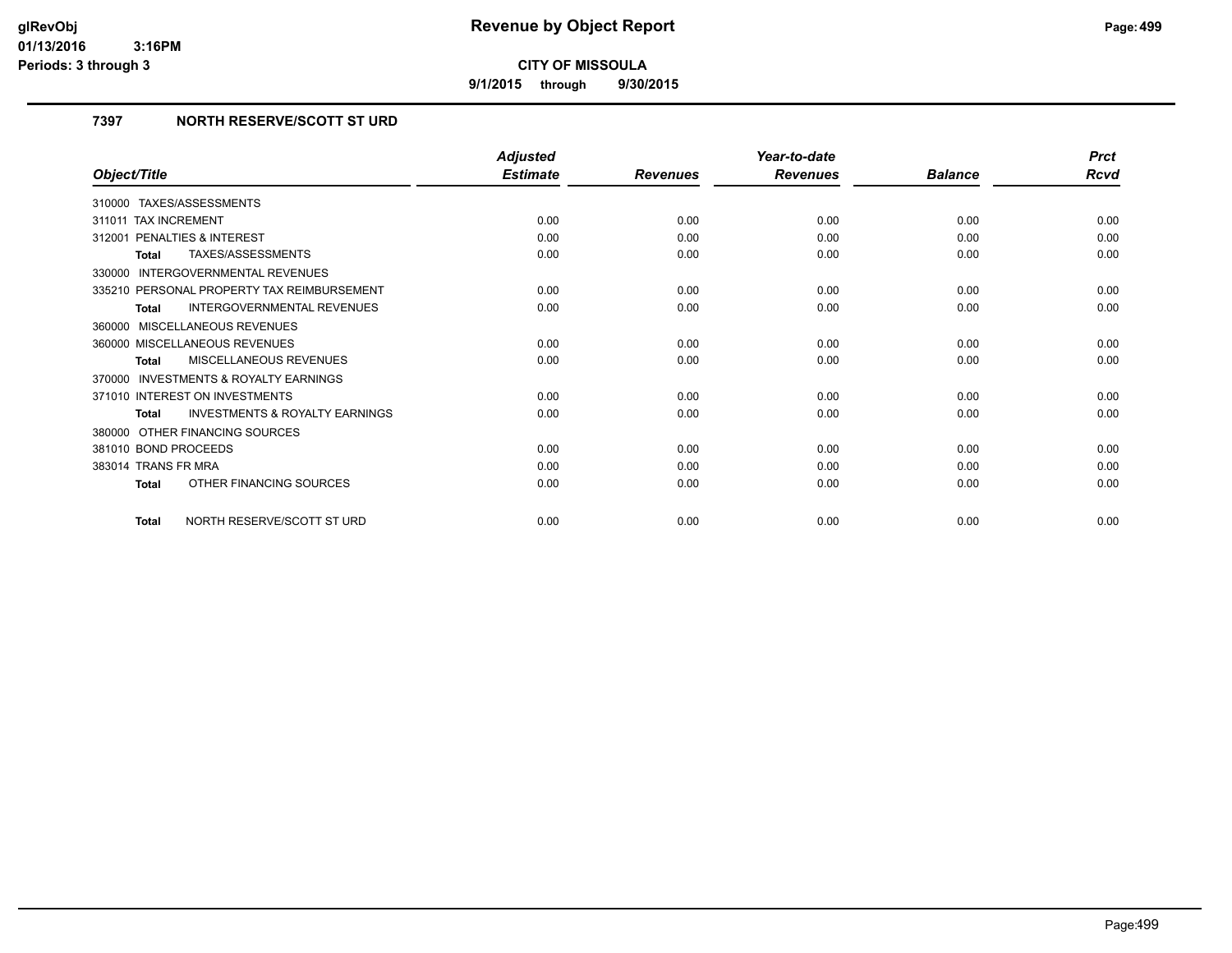**9/1/2015 through 9/30/2015**

# **7399 INTERMOUNTAIN BOND DEBT SERVICE**

**7399 INTERMOUNTAIN BOND DEBT SERVICE**

|                                                    | <b>Adjusted</b> |                 | Year-to-date    |                | <b>Prct</b> |
|----------------------------------------------------|-----------------|-----------------|-----------------|----------------|-------------|
| Object/Title                                       | <b>Estimate</b> | <b>Revenues</b> | <b>Revenues</b> | <b>Balance</b> | <b>Rcvd</b> |
| 310000 TAXES/ASSESSMENTS                           |                 |                 |                 |                |             |
| <b>TAX INCREMENT</b><br>311011                     | 0.00            | 0.00            | 0.00            | 0.00           | 0.00        |
| TAXES/ASSESSMENTS<br><b>Total</b>                  | 0.00            | 0.00            | 0.00            | 0.00           | 0.00        |
| 370000 INVESTMENTS & ROYALTY EARNINGS              |                 |                 |                 |                |             |
| 371010 INTEREST ON INVESTMENTS                     | 0.00            | 0.00            | 0.00            | 0.00           | 0.00        |
| <b>INVESTMENTS &amp; ROYALTY EARNINGS</b><br>Total | 0.00            | 0.00            | 0.00            | 0.00           | 0.00        |
| 380000 OTHER FINANCING SOURCES                     |                 |                 |                 |                |             |
| 381025 BOND PROCEEDS                               | 0.00            | 0.00            | 0.00            | 0.00           | 0.00        |
| 383000 OPERATING TRANSFERS                         | 146,788.00      | 0.00            | 0.00            | 146,788.00     | 0.00        |
| 383014 TRANS FR MRA                                | 0.00            | 0.00            | 0.00            | 0.00           | 0.00        |
| OTHER FINANCING SOURCES<br>Total                   | 146,788.00      | 0.00            | 0.00            | 146,788.00     | 0.00        |
| <b>INTERMOUNTAIN BOND DEBT SERVICE</b><br>Total    | 146.788.00      | 0.00            | 0.00            | 146.788.00     | 0.00        |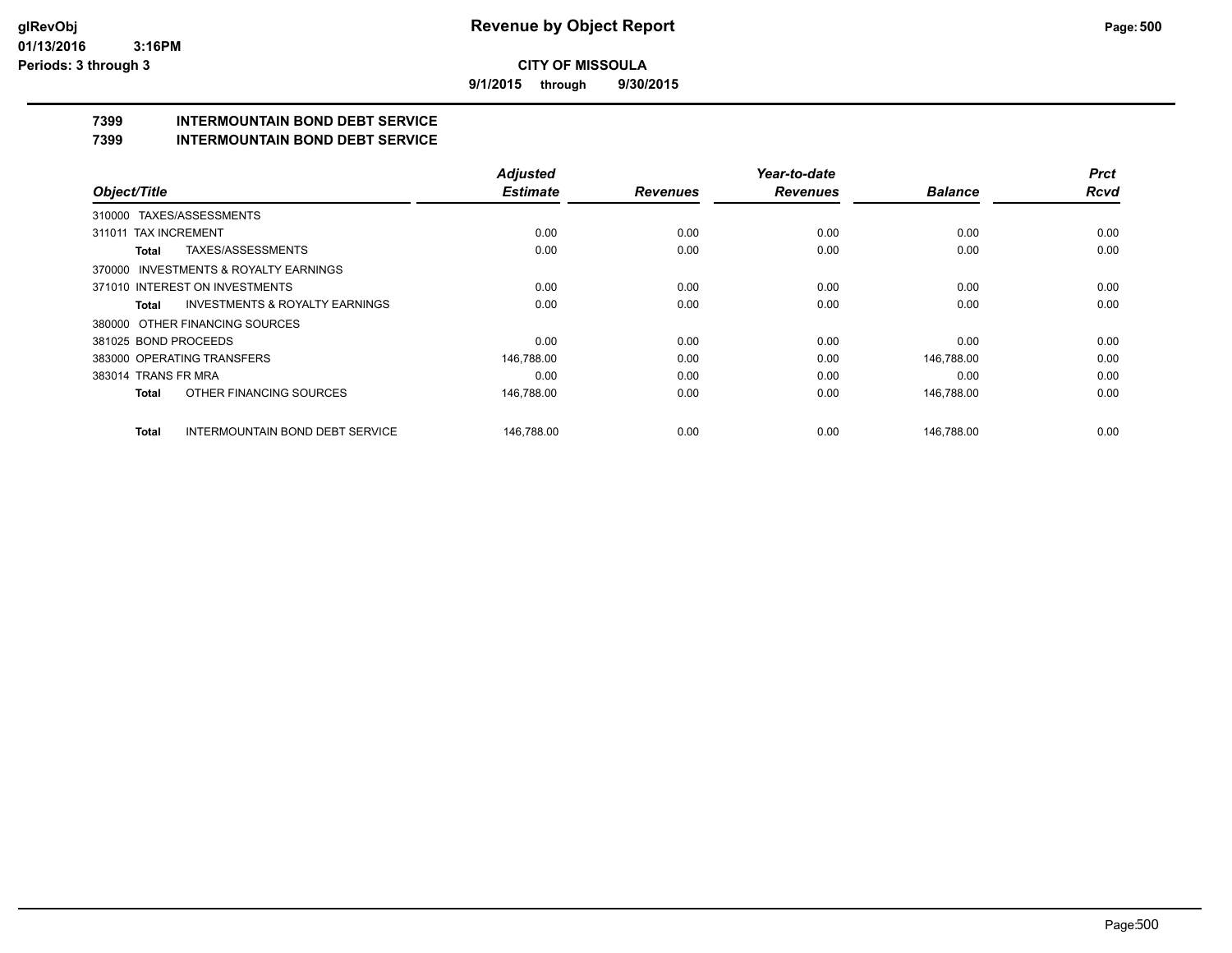**9/1/2015 through 9/30/2015**

## **7399 INTERMOUNTAIN BOND DEBT SERVICE**

| Object/Title         |                                           | <b>Adjusted</b><br><b>Estimate</b> |                 | Year-to-date<br><b>Revenues</b> | <b>Balance</b> | <b>Prct</b><br><b>Rcvd</b> |
|----------------------|-------------------------------------------|------------------------------------|-----------------|---------------------------------|----------------|----------------------------|
|                      |                                           |                                    | <b>Revenues</b> |                                 |                |                            |
|                      | 310000 TAXES/ASSESSMENTS                  |                                    |                 |                                 |                |                            |
| 311011               | <b>TAX INCREMENT</b>                      | 0.00                               | 0.00            | 0.00                            | 0.00           | 0.00                       |
| Total                | TAXES/ASSESSMENTS                         | 0.00                               | 0.00            | 0.00                            | 0.00           | 0.00                       |
|                      | 370000 INVESTMENTS & ROYALTY EARNINGS     |                                    |                 |                                 |                |                            |
|                      | 371010 INTEREST ON INVESTMENTS            | 0.00                               | 0.00            | 0.00                            | 0.00           | 0.00                       |
| Total                | <b>INVESTMENTS &amp; ROYALTY EARNINGS</b> | 0.00                               | 0.00            | 0.00                            | 0.00           | 0.00                       |
|                      | 380000 OTHER FINANCING SOURCES            |                                    |                 |                                 |                |                            |
| 381025 BOND PROCEEDS |                                           | 0.00                               | 0.00            | 0.00                            | 0.00           | 0.00                       |
|                      | 383000 OPERATING TRANSFERS                | 146,788.00                         | 0.00            | 0.00                            | 146,788.00     | 0.00                       |
| 383014 TRANS FR MRA  |                                           | 0.00                               | 0.00            | 0.00                            | 0.00           | 0.00                       |
| Total                | OTHER FINANCING SOURCES                   | 146,788.00                         | 0.00            | 0.00                            | 146,788.00     | 0.00                       |
| <b>Total</b>         | INTERMOUNTAIN BOND DEBT SERVICE           | 146,788.00                         | 0.00            | 0.00                            | 146,788.00     | 0.00                       |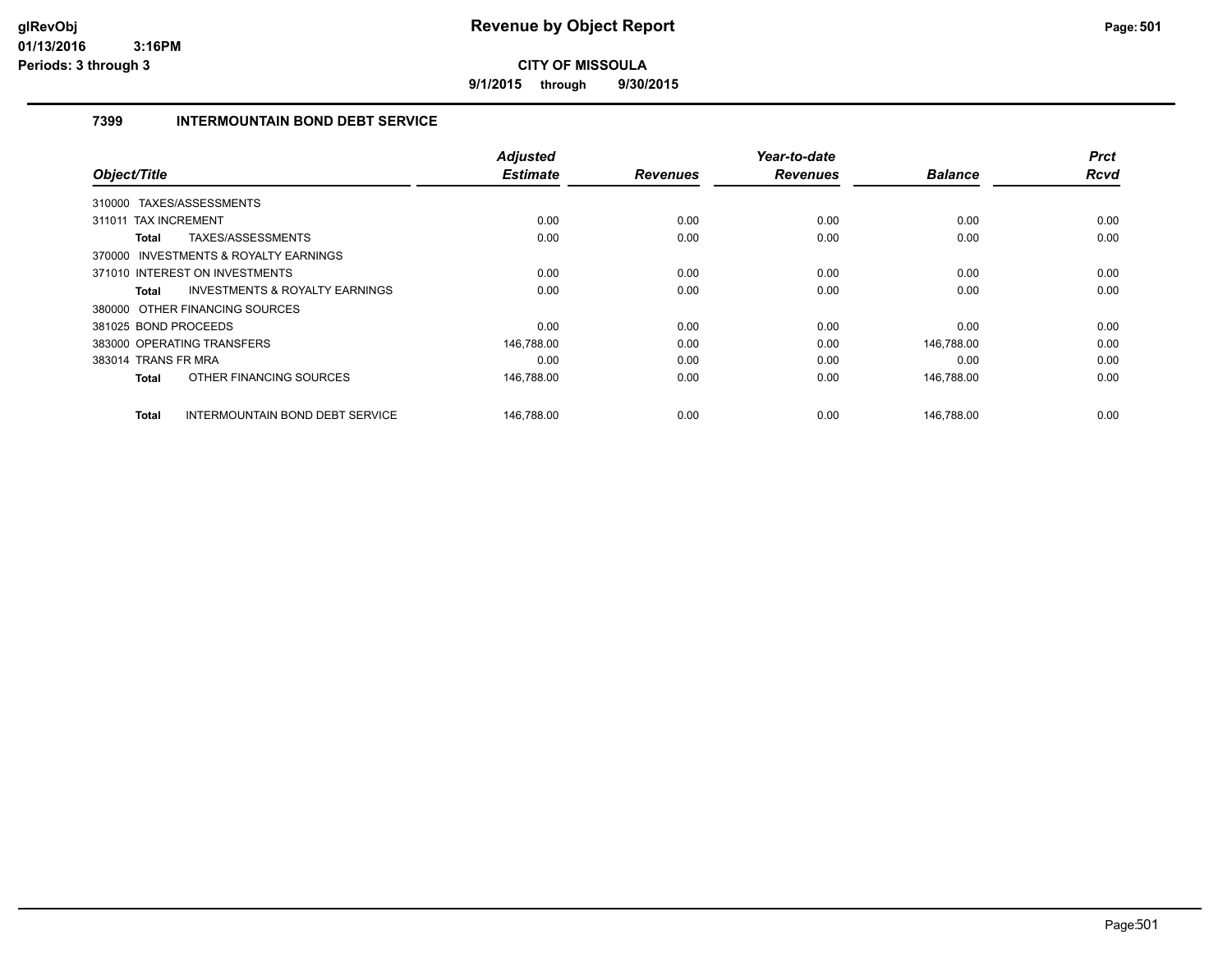**9/1/2015 through 9/30/2015**

#### **7400 FRONT ST BOND CLEARING**

**7400 FRONT ST BOND CLEARING**

|                                                    | <b>Adjusted</b> |                 | Year-to-date    |                | <b>Prct</b> |
|----------------------------------------------------|-----------------|-----------------|-----------------|----------------|-------------|
| Object/Title                                       | <b>Estimate</b> | <b>Revenues</b> | <b>Revenues</b> | <b>Balance</b> | <b>Rcvd</b> |
| 310000 TAXES/ASSESSMENTS                           |                 |                 |                 |                |             |
| 311011 TAX INCREMENT                               | 453.262.00      | 13.070.88       | 0.00            | 453.262.00     | 0.00        |
| 312001 PENALTIES & INTEREST                        | 0.00            | 3.30            | 4.91            | $-4.91$        | 0.00        |
| TAXES/ASSESSMENTS<br><b>Total</b>                  | 453,262.00      | 13.074.18       | 4.91            | 453,257.09     | 0.00        |
| 330000 INTERGOVERNMENTAL REVENUES                  |                 |                 |                 |                |             |
| 335210 PERSONAL PROPERTY TAX REIMBURSEMENT         | 0.00            | 0.00            | 0.00            | 0.00           | 0.00        |
| INTERGOVERNMENTAL REVENUES<br>Total                | 0.00            | 0.00            | 0.00            | 0.00           | 0.00        |
| 370000 INVESTMENTS & ROYALTY EARNINGS              |                 |                 |                 |                |             |
| 371010 INTEREST ON INVESTMENTS                     | 0.00            | 0.00            | 0.00            | 0.00           | 0.00        |
| <b>INVESTMENTS &amp; ROYALTY EARNINGS</b><br>Total | 0.00            | 0.00            | 0.00            | 0.00           | 0.00        |
| FRONT ST BOND CLEARING<br><b>Total</b>             | 453.262.00      | 13.074.18       | 4.91            | 453.257.09     | 0.00        |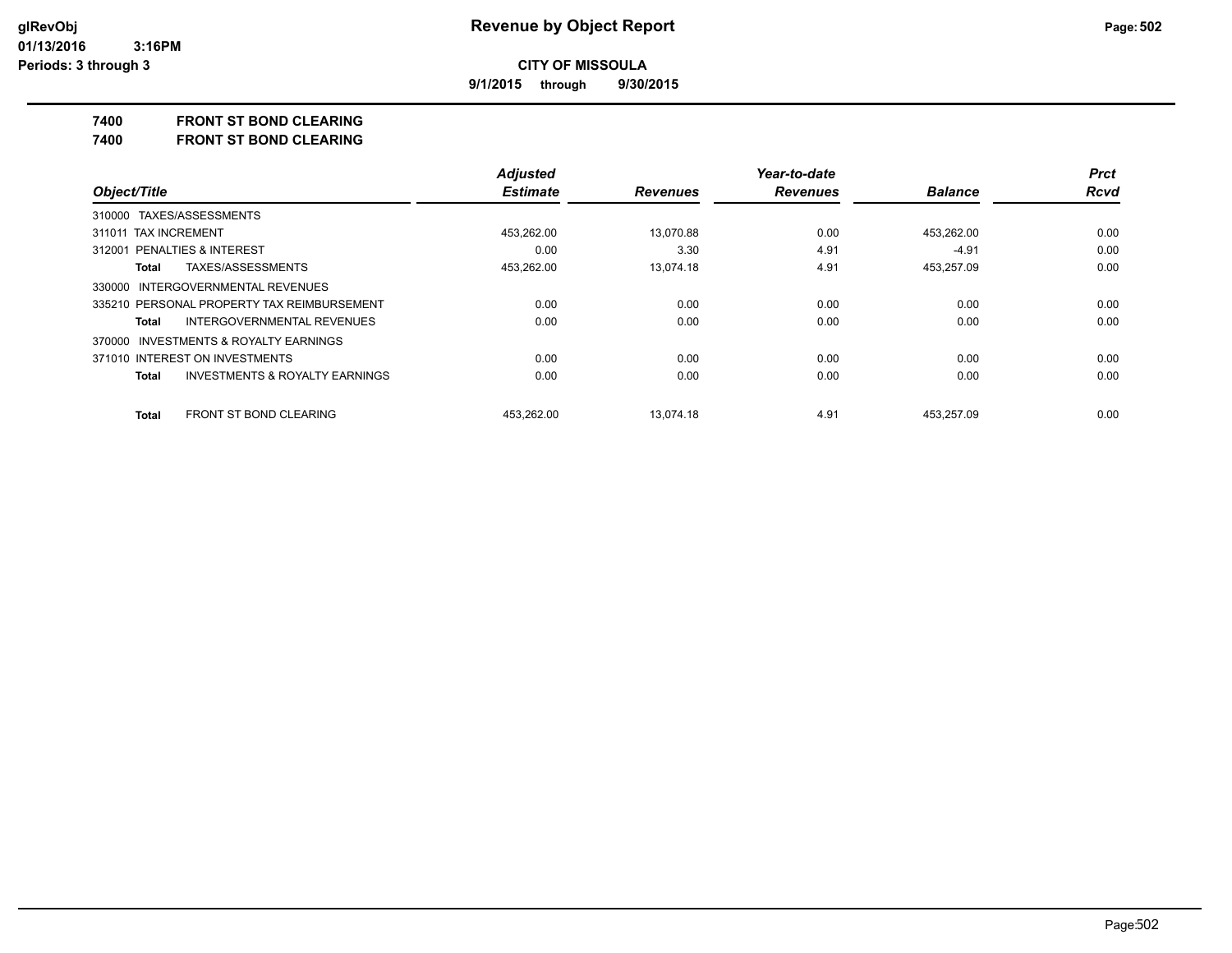**9/1/2015 through 9/30/2015**

## **7400 FRONT ST BOND CLEARING**

|                                                    | <b>Adjusted</b> |                 | Year-to-date    |                | <b>Prct</b> |
|----------------------------------------------------|-----------------|-----------------|-----------------|----------------|-------------|
| Object/Title                                       | <b>Estimate</b> | <b>Revenues</b> | <b>Revenues</b> | <b>Balance</b> | Rcvd        |
| 310000 TAXES/ASSESSMENTS                           |                 |                 |                 |                |             |
| 311011 TAX INCREMENT                               | 453,262.00      | 13.070.88       | 0.00            | 453,262.00     | 0.00        |
| 312001 PENALTIES & INTEREST                        | 0.00            | 3.30            | 4.91            | $-4.91$        | 0.00        |
| TAXES/ASSESSMENTS<br>Total                         | 453,262.00      | 13,074.18       | 4.91            | 453,257.09     | 0.00        |
| INTERGOVERNMENTAL REVENUES<br>330000               |                 |                 |                 |                |             |
| 335210 PERSONAL PROPERTY TAX REIMBURSEMENT         | 0.00            | 0.00            | 0.00            | 0.00           | 0.00        |
| INTERGOVERNMENTAL REVENUES<br>Total                | 0.00            | 0.00            | 0.00            | 0.00           | 0.00        |
| INVESTMENTS & ROYALTY EARNINGS<br>370000           |                 |                 |                 |                |             |
| 371010 INTEREST ON INVESTMENTS                     | 0.00            | 0.00            | 0.00            | 0.00           | 0.00        |
| <b>INVESTMENTS &amp; ROYALTY EARNINGS</b><br>Total | 0.00            | 0.00            | 0.00            | 0.00           | 0.00        |
| <b>FRONT ST BOND CLEARING</b><br><b>Total</b>      | 453,262.00      | 13.074.18       | 4.91            | 453,257.09     | 0.00        |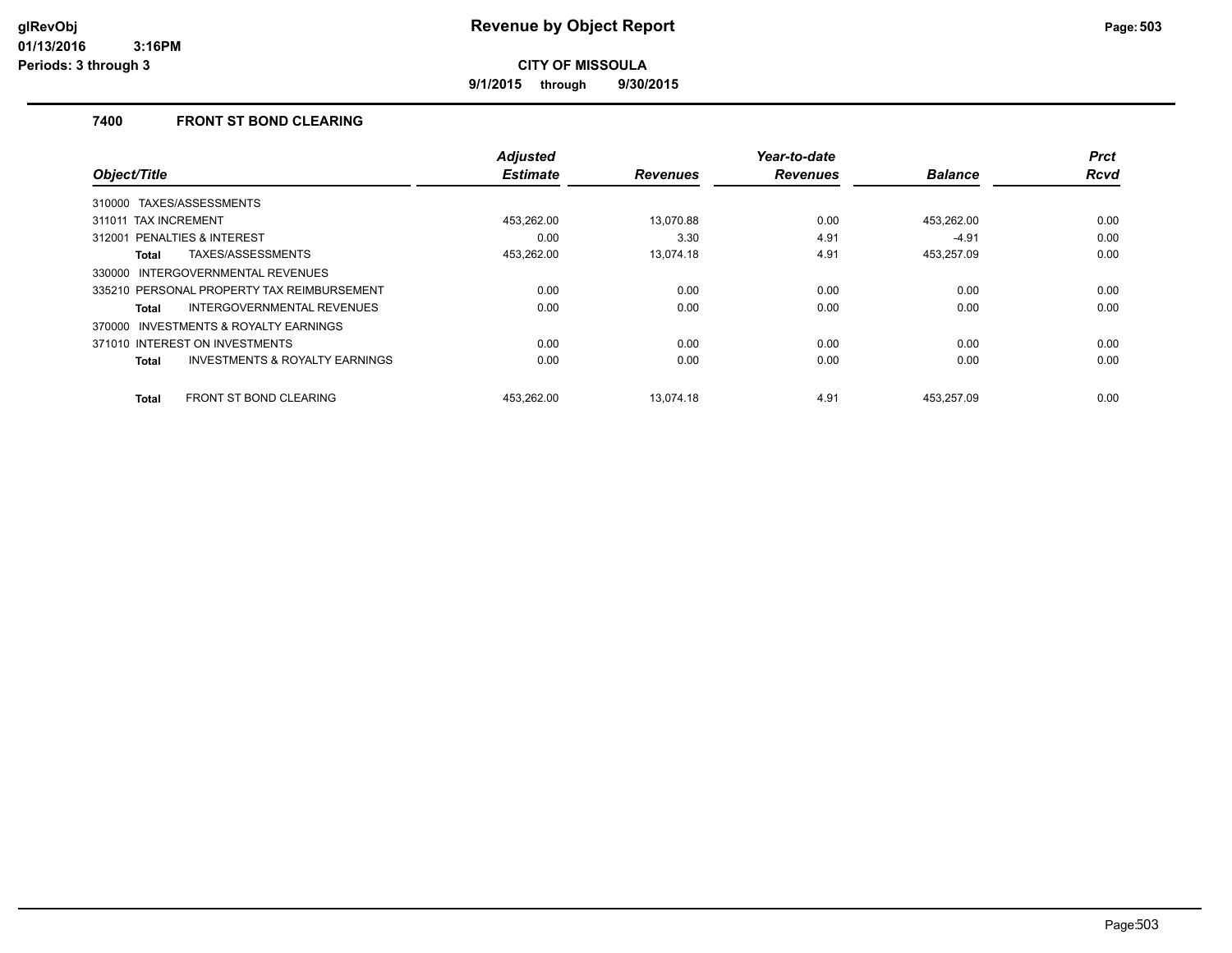**9/1/2015 through 9/30/2015**

# **7401 FRONT ST PARKING STRUCTURE**

**7401 FRONT ST PARKING STRUCTURE**

| Object/Title                                       | <b>Adjusted</b><br><b>Estimate</b> | Year-to-date    |                 |                | <b>Prct</b> |
|----------------------------------------------------|------------------------------------|-----------------|-----------------|----------------|-------------|
|                                                    |                                    | <b>Revenues</b> | <b>Revenues</b> | <b>Balance</b> | <b>Rcvd</b> |
| 370000 INVESTMENTS & ROYALTY EARNINGS              |                                    |                 |                 |                |             |
| 371010 INTEREST ON INVESTMENTS                     | 0.00                               | 0.00            | 0.00            | 0.00           | 0.00        |
| <b>INVESTMENTS &amp; ROYALTY EARNINGS</b><br>Total | 0.00                               | 0.00            | 0.00            | 0.00           | 0.00        |
| 380000 OTHER FINANCING SOURCES                     |                                    |                 |                 |                |             |
| 383066 TRANSFER FROM FRONT ST CLEARING             | 146.472.00                         | 0.00            | 0.00            | 146.472.00     | 0.00        |
| OTHER FINANCING SOURCES<br>Total                   | 146.472.00                         | 0.00            | 0.00            | 146.472.00     | 0.00        |
|                                                    |                                    |                 |                 |                |             |
| <b>FRONT ST PARKING STRUCTURE</b><br>Total         | 146.472.00                         | 0.00            | 0.00            | 146.472.00     | 0.00        |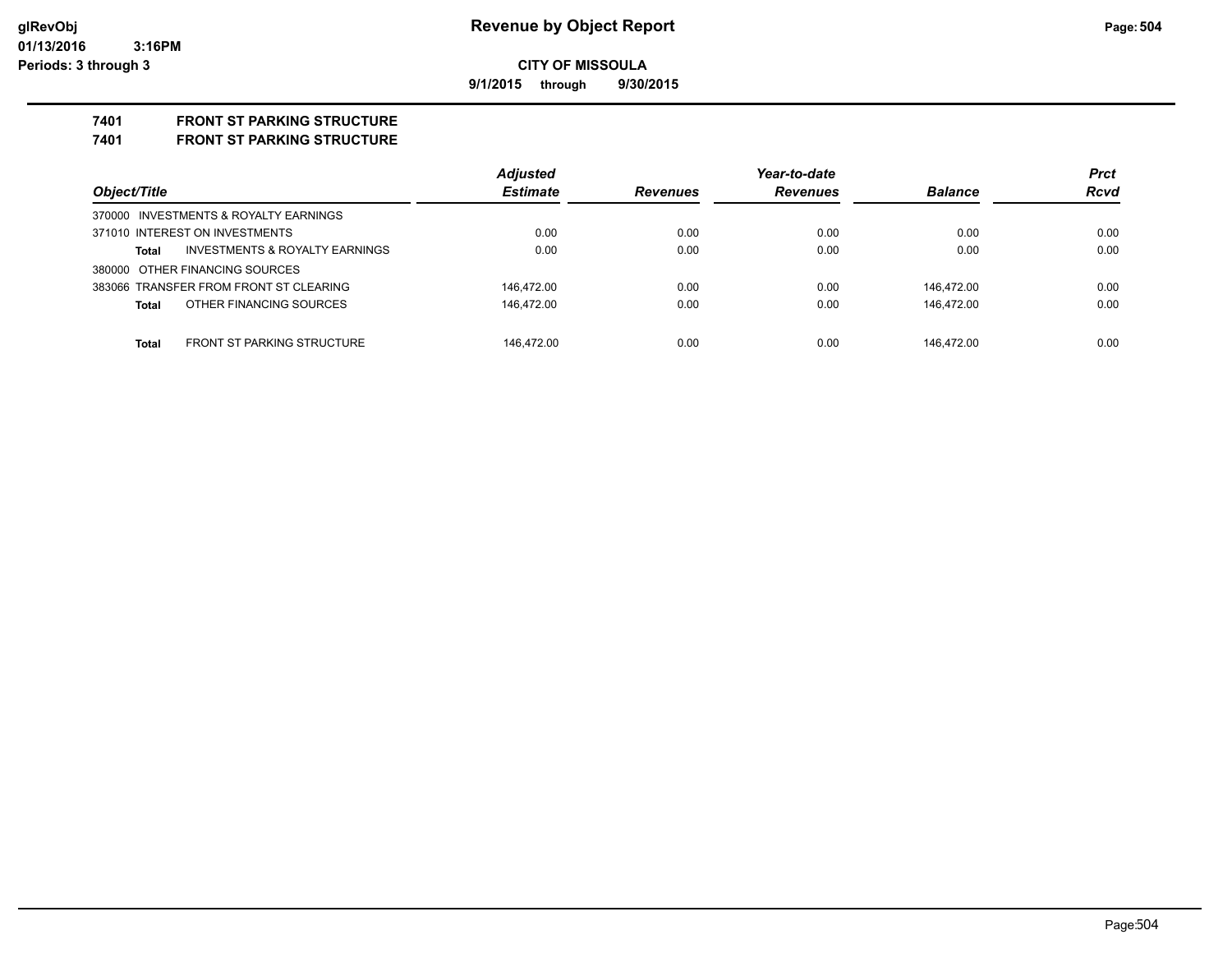**9/1/2015 through 9/30/2015**

#### **7401 FRONT ST PARKING STRUCTURE**

| Object/Title                                       | <b>Adjusted</b><br><b>Estimate</b> | <b>Revenues</b> | Year-to-date<br><b>Revenues</b> | <b>Balance</b> | <b>Prct</b><br><b>Rcvd</b> |
|----------------------------------------------------|------------------------------------|-----------------|---------------------------------|----------------|----------------------------|
| 370000 INVESTMENTS & ROYALTY EARNINGS              |                                    |                 |                                 |                |                            |
| 371010 INTEREST ON INVESTMENTS                     | 0.00                               | 0.00            | 0.00                            | 0.00           | 0.00                       |
| <b>INVESTMENTS &amp; ROYALTY EARNINGS</b><br>Total | 0.00                               | 0.00            | 0.00                            | 0.00           | 0.00                       |
| 380000 OTHER FINANCING SOURCES                     |                                    |                 |                                 |                |                            |
| 383066 TRANSFER FROM FRONT ST CLEARING             | 146.472.00                         | 0.00            | 0.00                            | 146.472.00     | 0.00                       |
| OTHER FINANCING SOURCES<br>Total                   | 146,472.00                         | 0.00            | 0.00                            | 146,472.00     | 0.00                       |
|                                                    |                                    |                 |                                 |                |                            |
| <b>FRONT ST PARKING STRUCTURE</b><br>Total         | 146.472.00                         | 0.00            | 0.00                            | 146.472.00     | 0.00                       |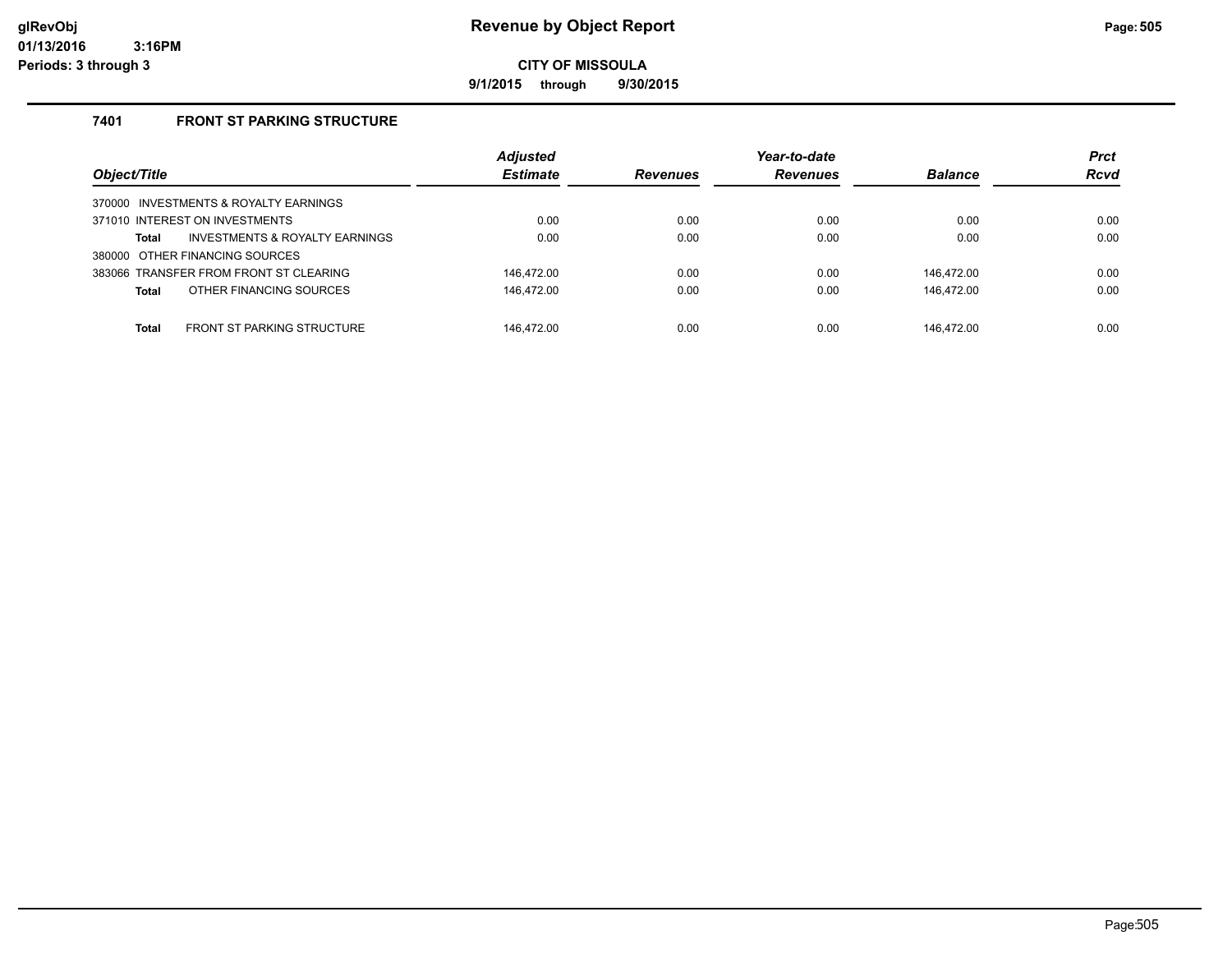**9/1/2015 through 9/30/2015**

## **7402 FRONT ST SUBORDINATE LIEN NOTE**

**7402 FRONT ST SUBORDINATE LIEN NOTE**

|                                                    | <b>Adjusted</b> |                 | Year-to-date    |                | <b>Prct</b> |
|----------------------------------------------------|-----------------|-----------------|-----------------|----------------|-------------|
| Object/Title                                       | <b>Estimate</b> | <b>Revenues</b> | <b>Revenues</b> | <b>Balance</b> | Rcvd        |
| 330000 INTERGOVERNMENTAL REVENUES                  |                 |                 |                 |                |             |
| 338001 EXCESS PLEDGED TAX INCREMENT RETURNED       | 0.00            | 0.00            | 0.00            | 0.00           | 0.00        |
| <b>INTERGOVERNMENTAL REVENUES</b><br>Total         | 0.00            | 0.00            | 0.00            | 0.00           | 0.00        |
| 370000 INVESTMENTS & ROYALTY EARNINGS              |                 |                 |                 |                |             |
| 371010 INTEREST ON INVESTMENTS                     | 0.00            | 0.00            | 0.00            | 0.00           | 0.00        |
| <b>INVESTMENTS &amp; ROYALTY EARNINGS</b><br>Total | 0.00            | 0.00            | 0.00            | 0.00           | 0.00        |
| 380000 OTHER FINANCING SOURCES                     |                 |                 |                 |                |             |
| 383066 TRANSFER FROM FRONT ST CLEARING             | 142.630.00      | 0.00            | 0.00            | 142.630.00     | 0.00        |
| 383067 TRANSFER FROM FSPS                          | 0.00            | 0.00            | 0.00            | 0.00           | 0.00        |
| OTHER FINANCING SOURCES<br>Total                   | 142,630.00      | 0.00            | 0.00            | 142,630.00     | 0.00        |
| FRONT ST SUBORDINATE LIEN NOTE<br>Total            | 142.630.00      | 0.00            | 0.00            | 142.630.00     | 0.00        |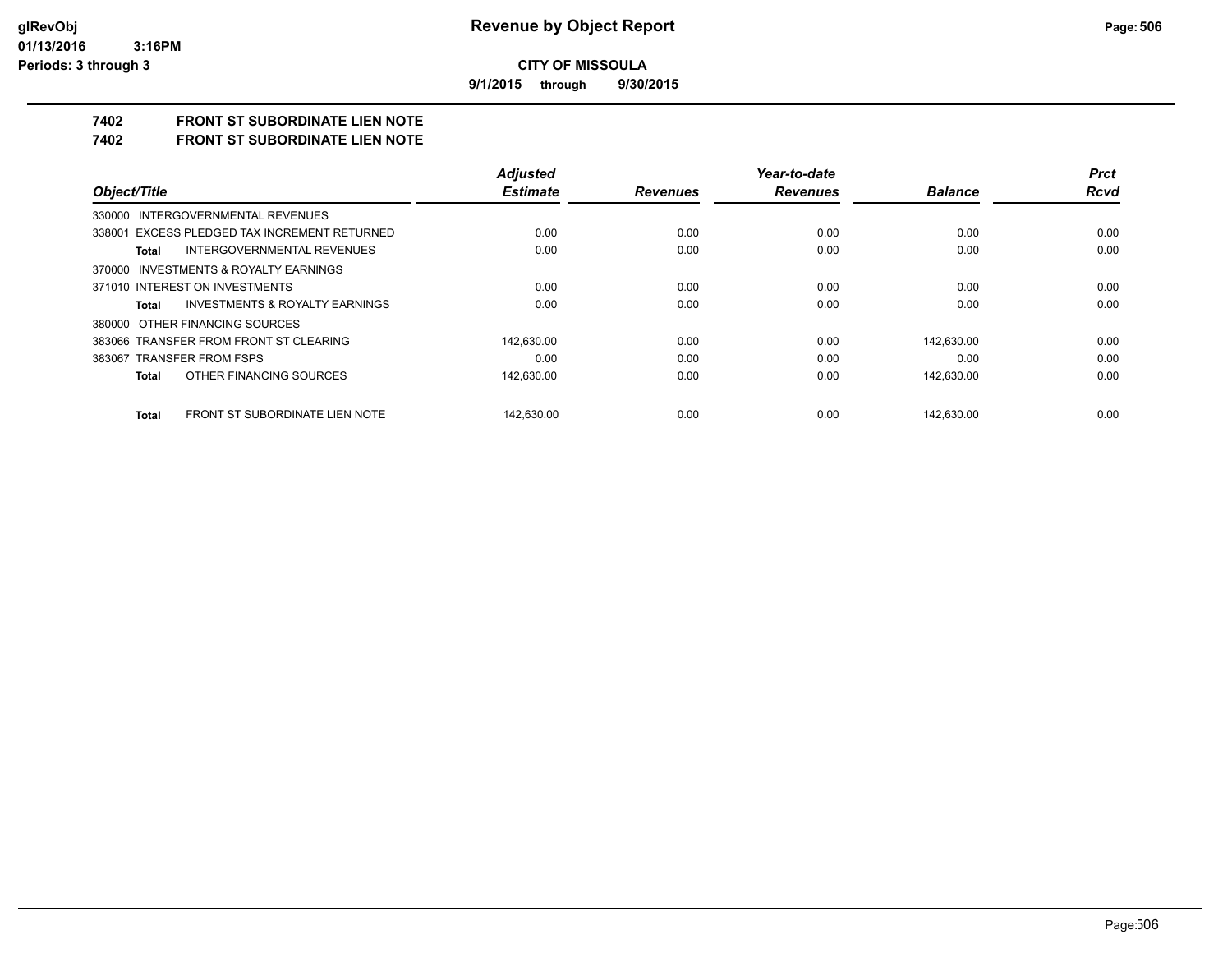**9/1/2015 through 9/30/2015**

### **7402 FRONT ST SUBORDINATE LIEN NOTE**

|                                                | <b>Adjusted</b> |                 | Year-to-date    |                | <b>Prct</b> |
|------------------------------------------------|-----------------|-----------------|-----------------|----------------|-------------|
| Object/Title                                   | <b>Estimate</b> | <b>Revenues</b> | <b>Revenues</b> | <b>Balance</b> | <b>Rcvd</b> |
| INTERGOVERNMENTAL REVENUES<br>330000           |                 |                 |                 |                |             |
| 338001 EXCESS PLEDGED TAX INCREMENT RETURNEL   | 0.00            | 0.00            | 0.00            | 0.00           | 0.00        |
| INTERGOVERNMENTAL REVENUES<br>Total            | 0.00            | 0.00            | 0.00            | 0.00           | 0.00        |
| INVESTMENTS & ROYALTY EARNINGS<br>370000       |                 |                 |                 |                |             |
| 371010 INTEREST ON INVESTMENTS                 | 0.00            | 0.00            | 0.00            | 0.00           | 0.00        |
| INVESTMENTS & ROYALTY EARNINGS<br>Total        | 0.00            | 0.00            | 0.00            | 0.00           | 0.00        |
| 380000 OTHER FINANCING SOURCES                 |                 |                 |                 |                |             |
| 383066 TRANSFER FROM FRONT ST CLEARING         | 142.630.00      | 0.00            | 0.00            | 142.630.00     | 0.00        |
| 383067 TRANSFER FROM FSPS                      | 0.00            | 0.00            | 0.00            | 0.00           | 0.00        |
| OTHER FINANCING SOURCES<br><b>Total</b>        | 142,630.00      | 0.00            | 0.00            | 142,630.00     | 0.00        |
|                                                |                 |                 |                 |                |             |
| FRONT ST SUBORDINATE LIEN NOTE<br><b>Total</b> | 142.630.00      | 0.00            | 0.00            | 142.630.00     | 0.00        |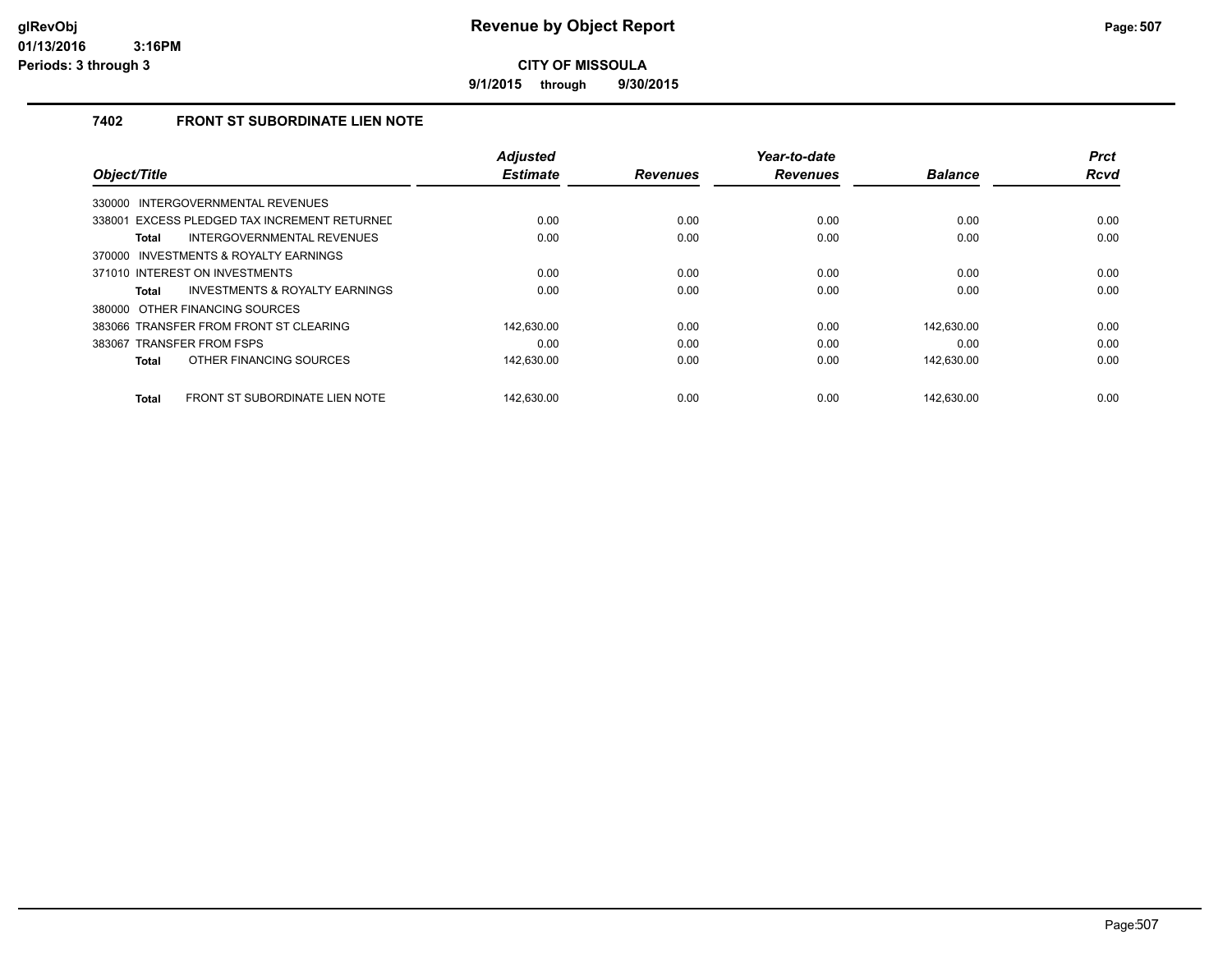**9/1/2015 through 9/30/2015**

## **7447 COURT COLLECTED PARKING FINES**

**7447 COURT COLLECTED PARKING FINES**

|                                               | <b>Adjusted</b> |                 | Year-to-date    |                | <b>Prct</b> |
|-----------------------------------------------|-----------------|-----------------|-----------------|----------------|-------------|
| Object/Title                                  | <b>Estimate</b> | <b>Revenues</b> | <b>Revenues</b> | <b>Balance</b> | <b>Rcvd</b> |
| 350000 FINES & FORFEITURES                    |                 |                 |                 |                |             |
| 352002 PARKING FINES                          | 0.00            | 0.00            | 0.00            | 0.00           | 0.00        |
| <b>FINES &amp; FORFEITURES</b><br>Total       | 0.00            | 0.00            | 0.00            | 0.00           | 0.00        |
| 370000 INVESTMENTS & ROYALTY EARNINGS         |                 |                 |                 |                |             |
| 371010 INTEREST ON INVESTMENTS                | 0.00            | 0.00            | 0.00            | 0.00           | 0.00        |
| INVESTMENTS & ROYALTY EARNINGS<br>Total       | 0.00            | 0.00            | 0.00            | 0.00           | 0.00        |
|                                               |                 |                 |                 |                |             |
| <b>COURT COLLECTED PARKING FINES</b><br>Total | 0.00            | 0.00            | 0.00            | 0.00           | 0.00        |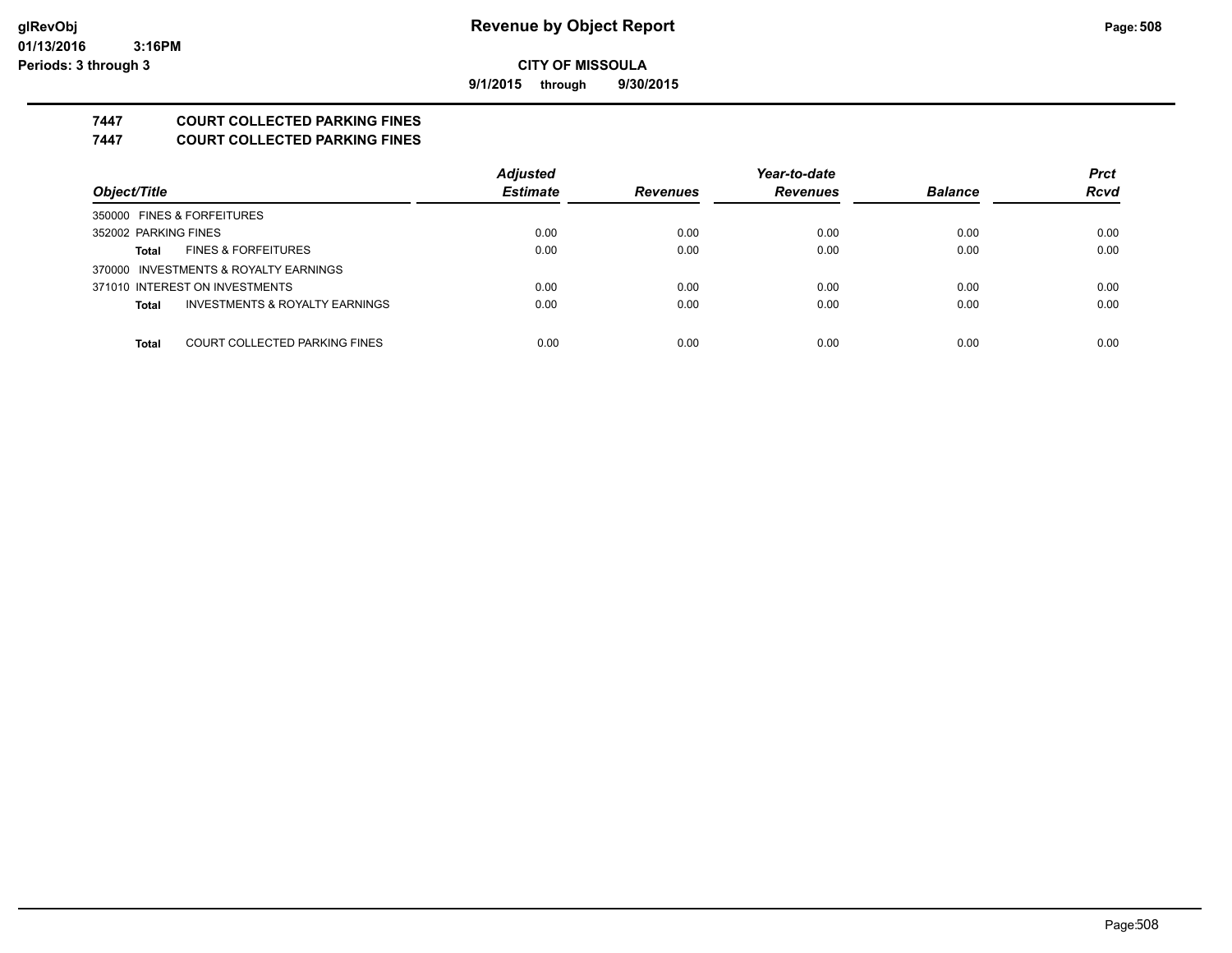**9/1/2015 through 9/30/2015**

#### **7447 COURT COLLECTED PARKING FINES**

| Object/Title                                              | <b>Adjusted</b><br><b>Estimate</b> | <b>Revenues</b> | Year-to-date<br><b>Revenues</b> | <b>Balance</b> | <b>Prct</b><br><b>Rcvd</b> |
|-----------------------------------------------------------|------------------------------------|-----------------|---------------------------------|----------------|----------------------------|
| 350000 FINES & FORFEITURES                                |                                    |                 |                                 |                |                            |
| 352002 PARKING FINES                                      | 0.00                               | 0.00            | 0.00                            | 0.00           | 0.00                       |
| <b>FINES &amp; FORFEITURES</b><br>Total                   | 0.00                               | 0.00            | 0.00                            | 0.00           | 0.00                       |
| 370000 INVESTMENTS & ROYALTY EARNINGS                     |                                    |                 |                                 |                |                            |
| 371010 INTEREST ON INVESTMENTS                            | 0.00                               | 0.00            | 0.00                            | 0.00           | 0.00                       |
| <b>INVESTMENTS &amp; ROYALTY EARNINGS</b><br><b>Total</b> | 0.00                               | 0.00            | 0.00                            | 0.00           | 0.00                       |
|                                                           |                                    |                 |                                 |                |                            |
| COURT COLLECTED PARKING FINES<br>Total                    | 0.00                               | 0.00            | 0.00                            | 0.00           | 0.00                       |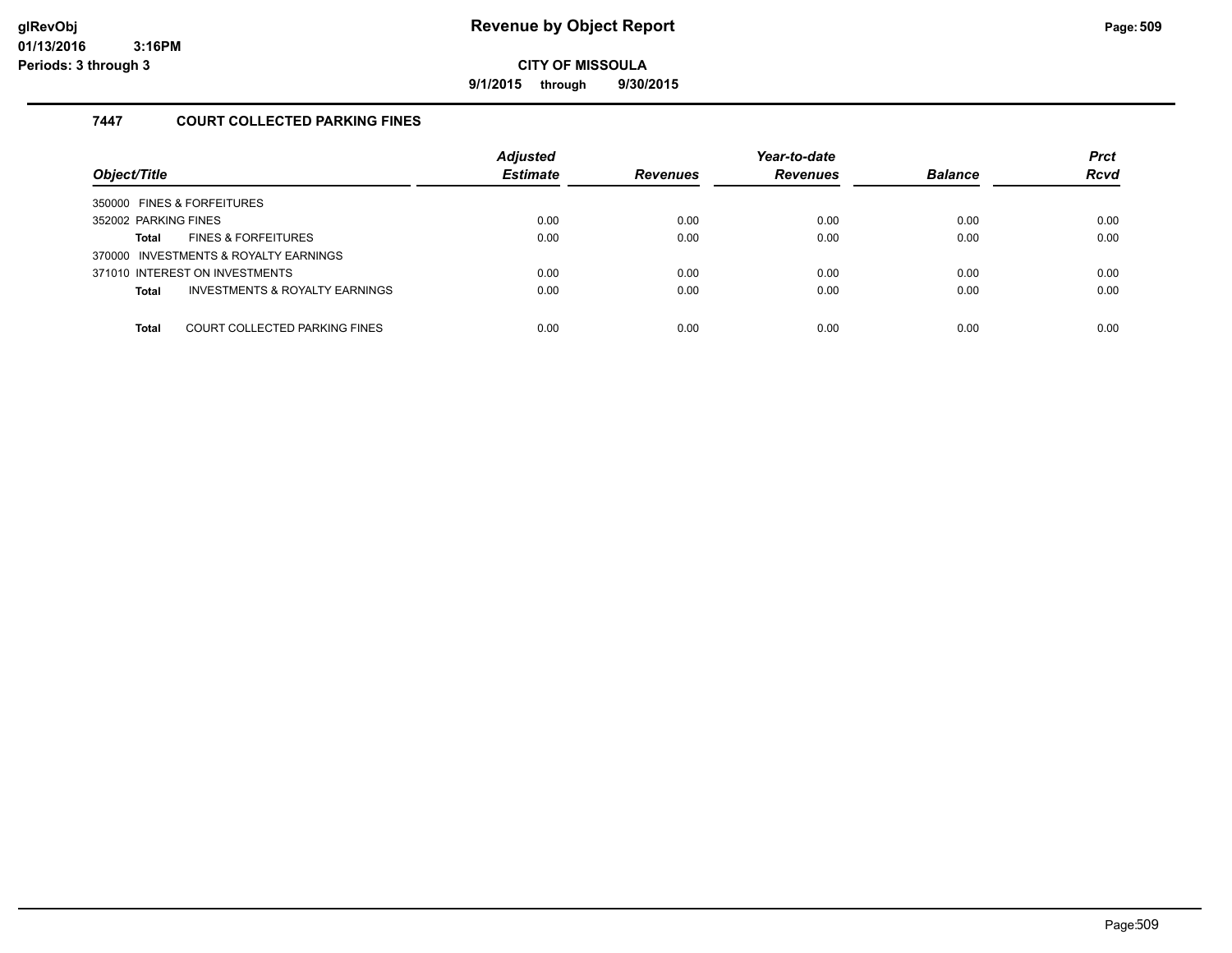**9/1/2015 through 9/30/2015**

**7458 COURT SURCHARGE**

**7458 COURT SURCHARGE**

|                                                    | <b>Adjusted</b> |                 | Year-to-date    |                | <b>Prct</b> |
|----------------------------------------------------|-----------------|-----------------|-----------------|----------------|-------------|
| Object/Title                                       | <b>Estimate</b> | <b>Revenues</b> | <b>Revenues</b> | <b>Balance</b> | <b>Rcvd</b> |
| 350000 FINES & FORFEITURES                         |                 |                 |                 |                |             |
| 351032 SURCHARGE ON FINES                          | 0.00            | 0.00            | 6.264.39        | $-6.264.39$    | 0.00        |
| <b>FINES &amp; FORFEITURES</b><br>Total            | 0.00            | 0.00            | 6.264.39        | $-6.264.39$    | 0.00        |
| 370000 INVESTMENTS & ROYALTY EARNINGS              |                 |                 |                 |                |             |
| 371010 INTEREST ON INVESTMENTS                     | 0.00            | 0.00            | 0.00            | 0.00           | 0.00        |
| 371020 GAIN/LOSS IN MARKET VALUE OF INVESTMENTS    | 0.00            | 0.00            | 0.00            | 0.00           | 0.00        |
| <b>INVESTMENTS &amp; ROYALTY EARNINGS</b><br>Total | 0.00            | 0.00            | 0.00            | 0.00           | 0.00        |
| <b>COURT SURCHARGE</b><br><b>Total</b>             | 0.00            | 0.00            | 6.264.39        | $-6.264.39$    | 0.00        |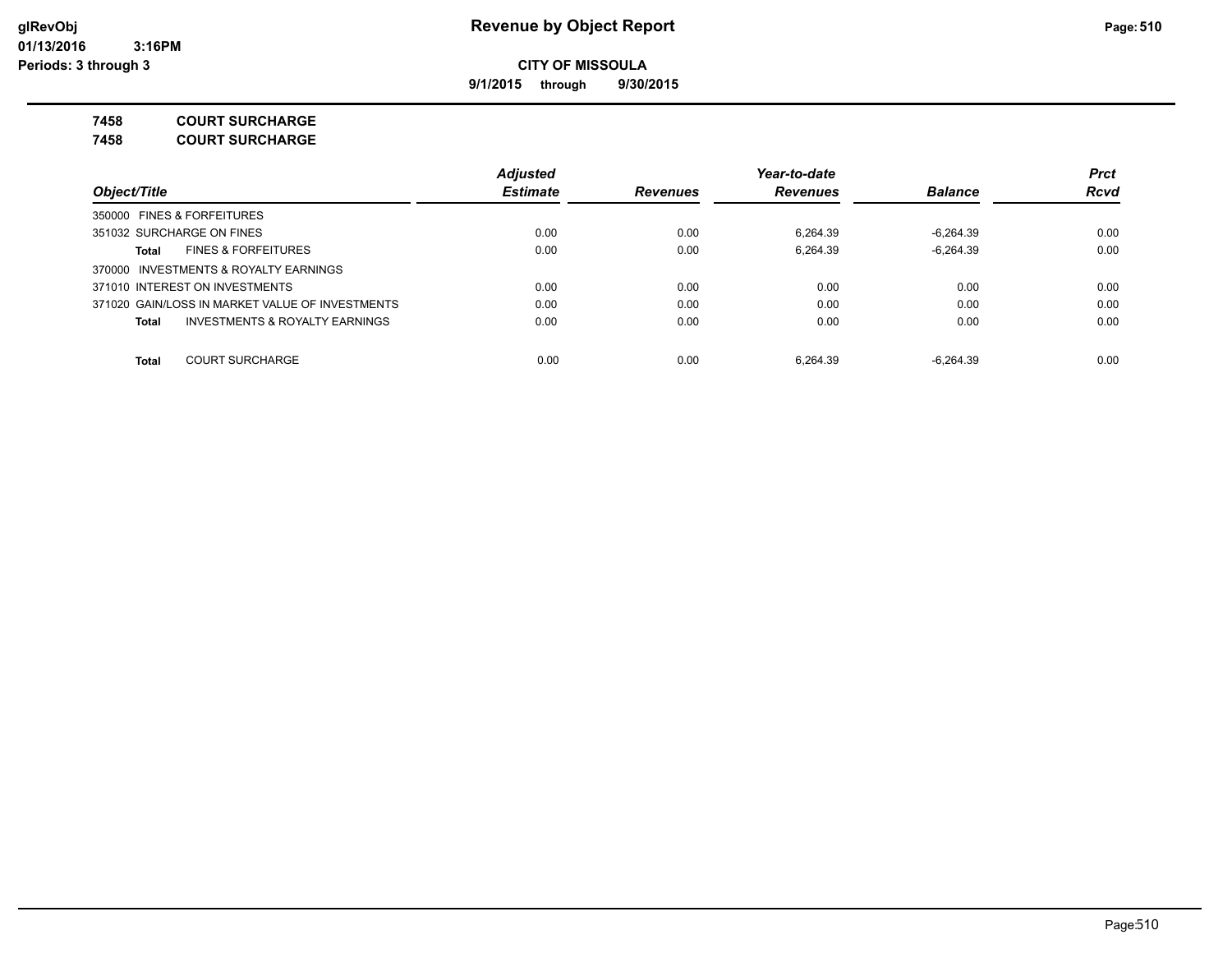**9/1/2015 through 9/30/2015**

#### **7458 COURT SURCHARGE**

|                                                | <b>Adjusted</b> |                 | Year-to-date    |                | <b>Prct</b> |
|------------------------------------------------|-----------------|-----------------|-----------------|----------------|-------------|
| Object/Title                                   | <b>Estimate</b> | <b>Revenues</b> | <b>Revenues</b> | <b>Balance</b> | <b>Rcvd</b> |
| 350000 FINES & FORFEITURES                     |                 |                 |                 |                |             |
| 351032 SURCHARGE ON FINES                      | 0.00            | 0.00            | 6.264.39        | -6.264.39      | 0.00        |
| <b>FINES &amp; FORFEITURES</b><br><b>Total</b> | 0.00            | 0.00            | 6.264.39        | $-6.264.39$    | 0.00        |
| 370000 INVESTMENTS & ROYALTY EARNINGS          |                 |                 |                 |                |             |
| 371010 INTEREST ON INVESTMENTS                 | 0.00            | 0.00            | 0.00            | 0.00           | 0.00        |
| 371020 GAIN/LOSS IN MARKET VALUE OF INVESTMENT | 0.00            | 0.00            | 0.00            | 0.00           | 0.00        |
| INVESTMENTS & ROYALTY EARNINGS<br><b>Total</b> | 0.00            | 0.00            | 0.00            | 0.00           | 0.00        |
| <b>COURT SURCHARGE</b><br><b>Total</b>         | 0.00            | 0.00            | 6.264.39        | $-6.264.39$    | 0.00        |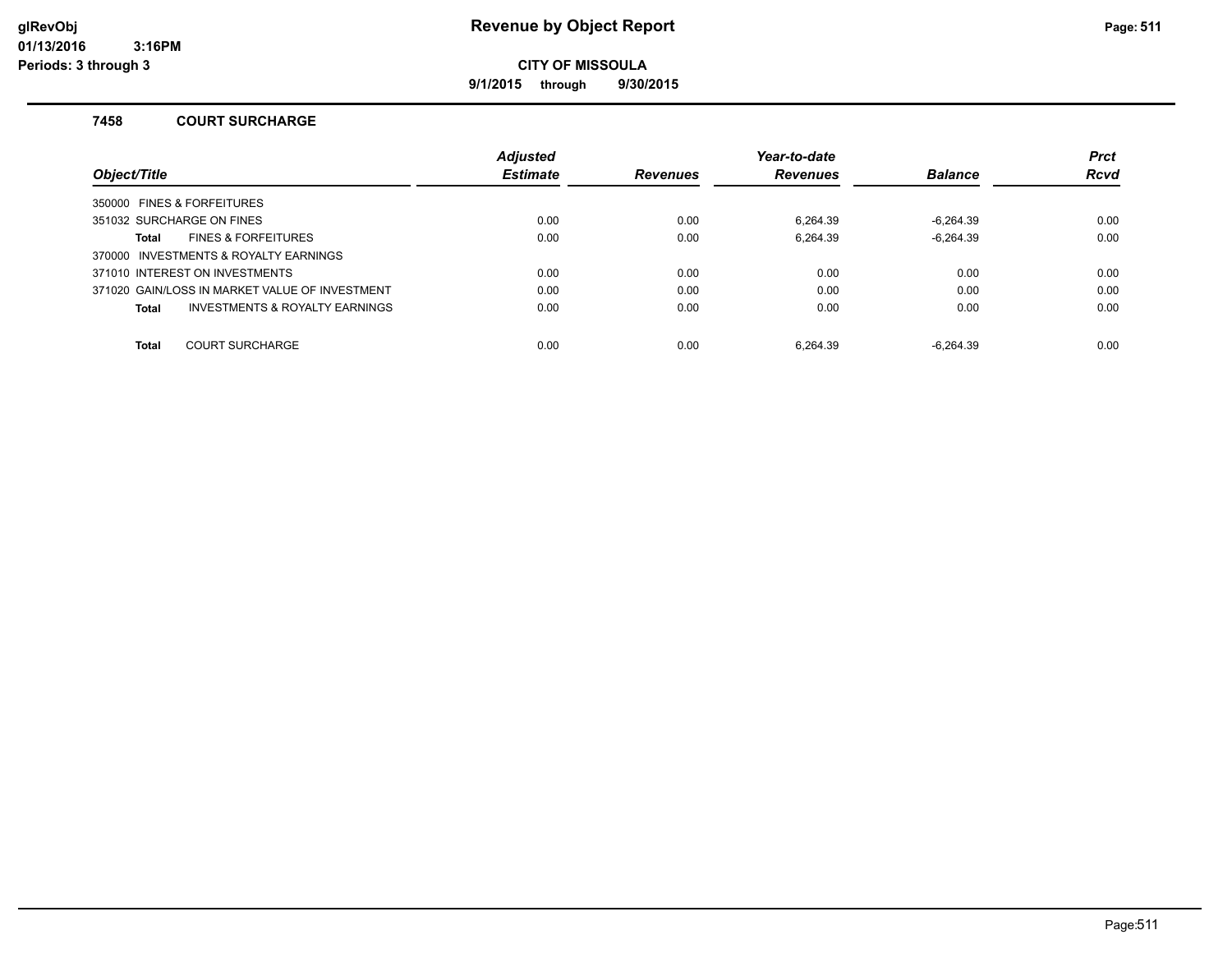**9/1/2015 through 9/30/2015**

**7469 PUBLIC DEFENDER FEES**

**7469 PUBLIC DEFENDER FEES**

|                                                    | <b>Adjusted</b> |                 | Year-to-date    |                | <b>Prct</b> |
|----------------------------------------------------|-----------------|-----------------|-----------------|----------------|-------------|
| Object/Title                                       | <b>Estimate</b> | <b>Revenues</b> | <b>Revenues</b> | <b>Balance</b> | <b>Rcvd</b> |
| 350000 FINES & FORFEITURES                         |                 |                 |                 |                |             |
| 351032 SURCHARGE ON FINES                          | 0.00            | 0.00            | 0.00            | 0.00           | 0.00        |
| 351033 PUBLIC DEFENDER FEES                        | 0.00            | 0.00            | 170.01          | $-170.01$      | 0.00        |
| <b>FINES &amp; FORFEITURES</b><br>Total            | 0.00            | 0.00            | 170.01          | $-170.01$      | 0.00        |
| 370000 INVESTMENTS & ROYALTY EARNINGS              |                 |                 |                 |                |             |
| 371010 INTEREST ON INVESTMENTS                     | 0.00            | 0.00            | 0.00            | 0.00           | 0.00        |
| 371020 GAIN/LOSS IN MARKET VALUE OF INVESTMENTS    | 0.00            | 0.00            | 0.00            | 0.00           | 0.00        |
| <b>INVESTMENTS &amp; ROYALTY EARNINGS</b><br>Total | 0.00            | 0.00            | 0.00            | 0.00           | 0.00        |
| PUBLIC DEFENDER FEES<br>Total                      | 0.00            | 0.00            | 170.01          | $-170.01$      | 0.00        |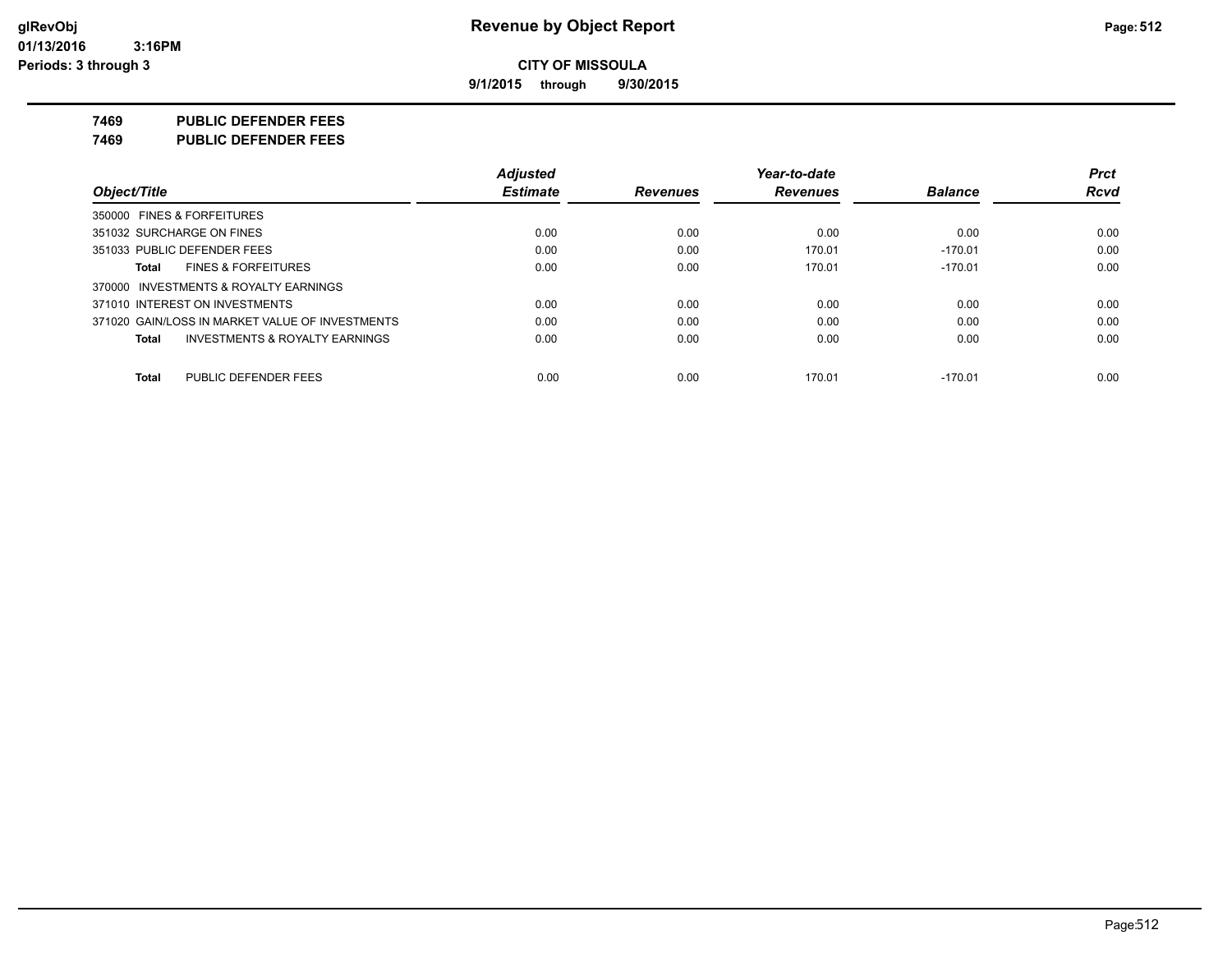**9/1/2015 through 9/30/2015**

#### **7469 PUBLIC DEFENDER FEES**

|                                                | <b>Adjusted</b> |                 | Year-to-date    |                | <b>Prct</b> |
|------------------------------------------------|-----------------|-----------------|-----------------|----------------|-------------|
| Object/Title                                   | <b>Estimate</b> | <b>Revenues</b> | <b>Revenues</b> | <b>Balance</b> | Rcvd        |
| 350000 FINES & FORFEITURES                     |                 |                 |                 |                |             |
| 351032 SURCHARGE ON FINES                      | 0.00            | 0.00            | 0.00            | 0.00           | 0.00        |
| 351033 PUBLIC DEFENDER FEES                    | 0.00            | 0.00            | 170.01          | $-170.01$      | 0.00        |
| <b>FINES &amp; FORFEITURES</b><br>Total        | 0.00            | 0.00            | 170.01          | $-170.01$      | 0.00        |
| 370000 INVESTMENTS & ROYALTY EARNINGS          |                 |                 |                 |                |             |
| 371010 INTEREST ON INVESTMENTS                 | 0.00            | 0.00            | 0.00            | 0.00           | 0.00        |
| 371020 GAIN/LOSS IN MARKET VALUE OF INVESTMENT | 0.00            | 0.00            | 0.00            | 0.00           | 0.00        |
| INVESTMENTS & ROYALTY EARNINGS<br>Total        | 0.00            | 0.00            | 0.00            | 0.00           | 0.00        |
| PUBLIC DEFENDER FEES<br><b>Total</b>           | 0.00            | 0.00            | 170.01          | $-170.01$      | 0.00        |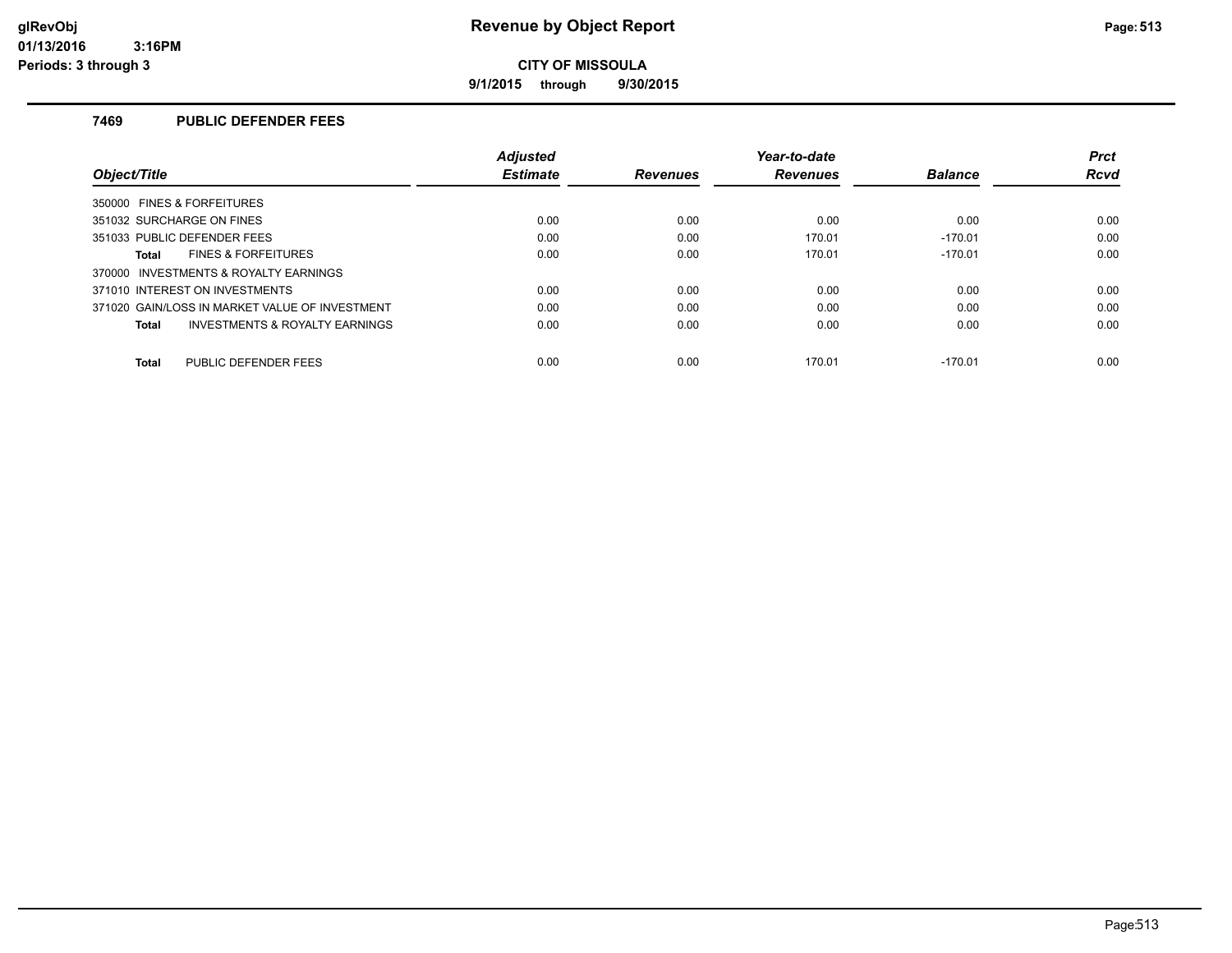**9/1/2015 through 9/30/2015**

**7900 PAYROLL CLEARING FUND 7900 PAYROLL CLEARING FUND**

|                                                 | <b>Adjusted</b> |                 | Year-to-date    |                | Prct |  |
|-------------------------------------------------|-----------------|-----------------|-----------------|----------------|------|--|
| Object/Title                                    | <b>Estimate</b> | <b>Revenues</b> | <b>Revenues</b> | <b>Balance</b> | Rcvd |  |
| 370000 INVESTMENTS & ROYALTY EARNINGS           |                 |                 |                 |                |      |  |
| 371010 INTEREST ON INVESTMENTS                  | 0.00            | 0.00            | 0.00            | 0.00           | 0.00 |  |
| 371020 GAIN/LOSS IN MARKET VALUE OF INVESTMENTS | 0.00            | 0.00            | 0.00            | 0.00           | 0.00 |  |
| INVESTMENTS & ROYALTY EARNINGS<br><b>Total</b>  | 0.00            | 0.00            | 0.00            | 0.00           | 0.00 |  |
|                                                 |                 |                 |                 |                |      |  |
| PAYROLL CLEARING FUND<br>Total                  | 0.00            | 0.00            | 0.00            | 0.00           | 0.00 |  |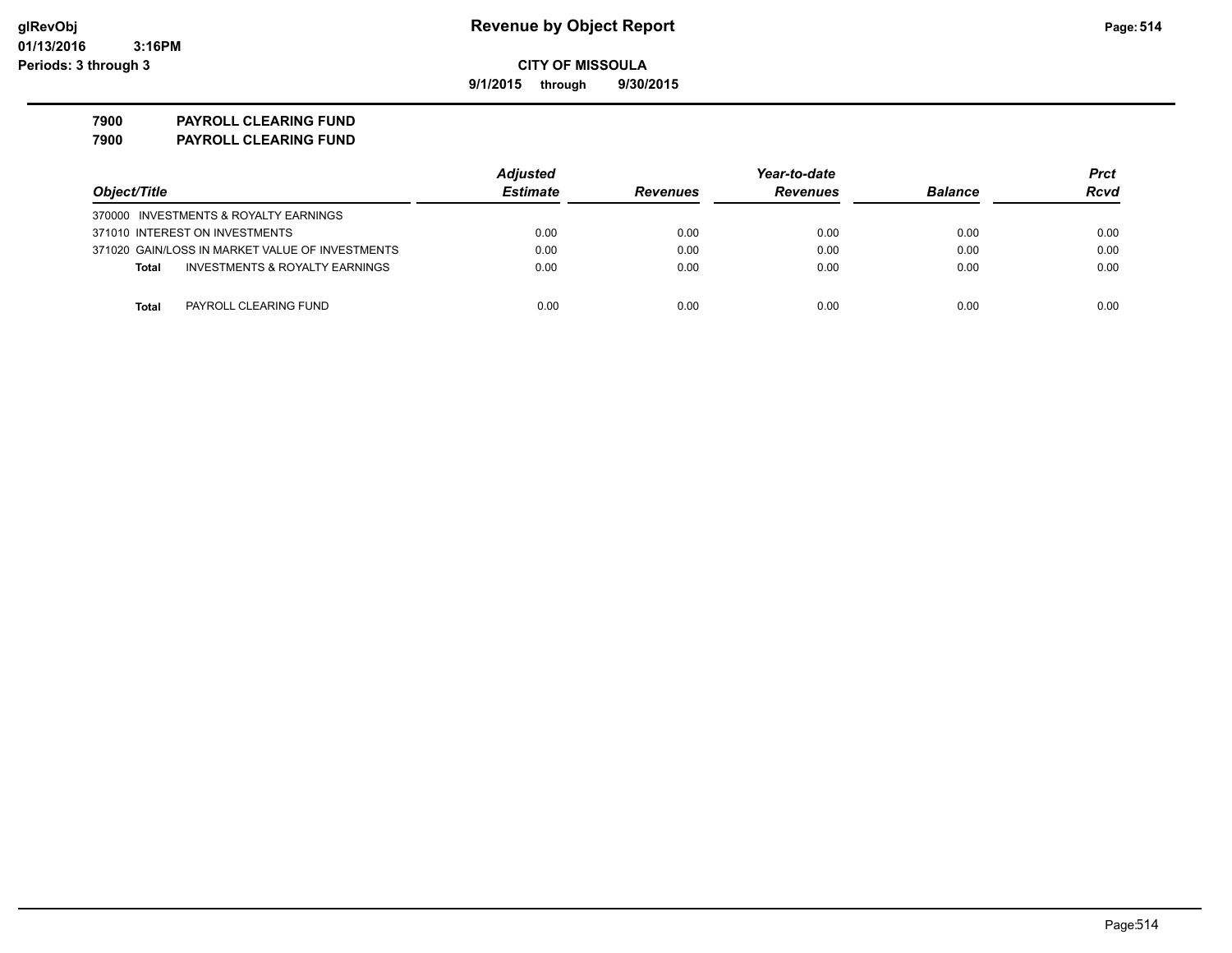### **glRevObj Revenue by Object Report Page:515**

**CITY OF MISSOULA**

**9/1/2015 through 9/30/2015**

#### **7900 PAYROLL CLEARING FUND**

| Object/Title |                                                | <b>Adjusted</b><br><b>Estimate</b> | <b>Revenues</b> | Year-to-date<br><b>Revenues</b> | <b>Balance</b> | <b>Prct</b><br><b>Rcvd</b> |
|--------------|------------------------------------------------|------------------------------------|-----------------|---------------------------------|----------------|----------------------------|
|              | 370000 INVESTMENTS & ROYALTY EARNINGS          |                                    |                 |                                 |                |                            |
|              | 371010 INTEREST ON INVESTMENTS                 | 0.00                               | 0.00            | 0.00                            | 0.00           | 0.00                       |
|              | 371020 GAIN/LOSS IN MARKET VALUE OF INVESTMENT | 0.00                               | 0.00            | 0.00                            | 0.00           | 0.00                       |
| <b>Total</b> | INVESTMENTS & ROYALTY EARNINGS                 | 0.00                               | 0.00            | 0.00                            | 0.00           | 0.00                       |
|              |                                                |                                    |                 |                                 |                |                            |
| Total        | PAYROLL CLEARING FUND                          | 0.00                               | 0.00            | 0.00                            | 0.00           | 0.00                       |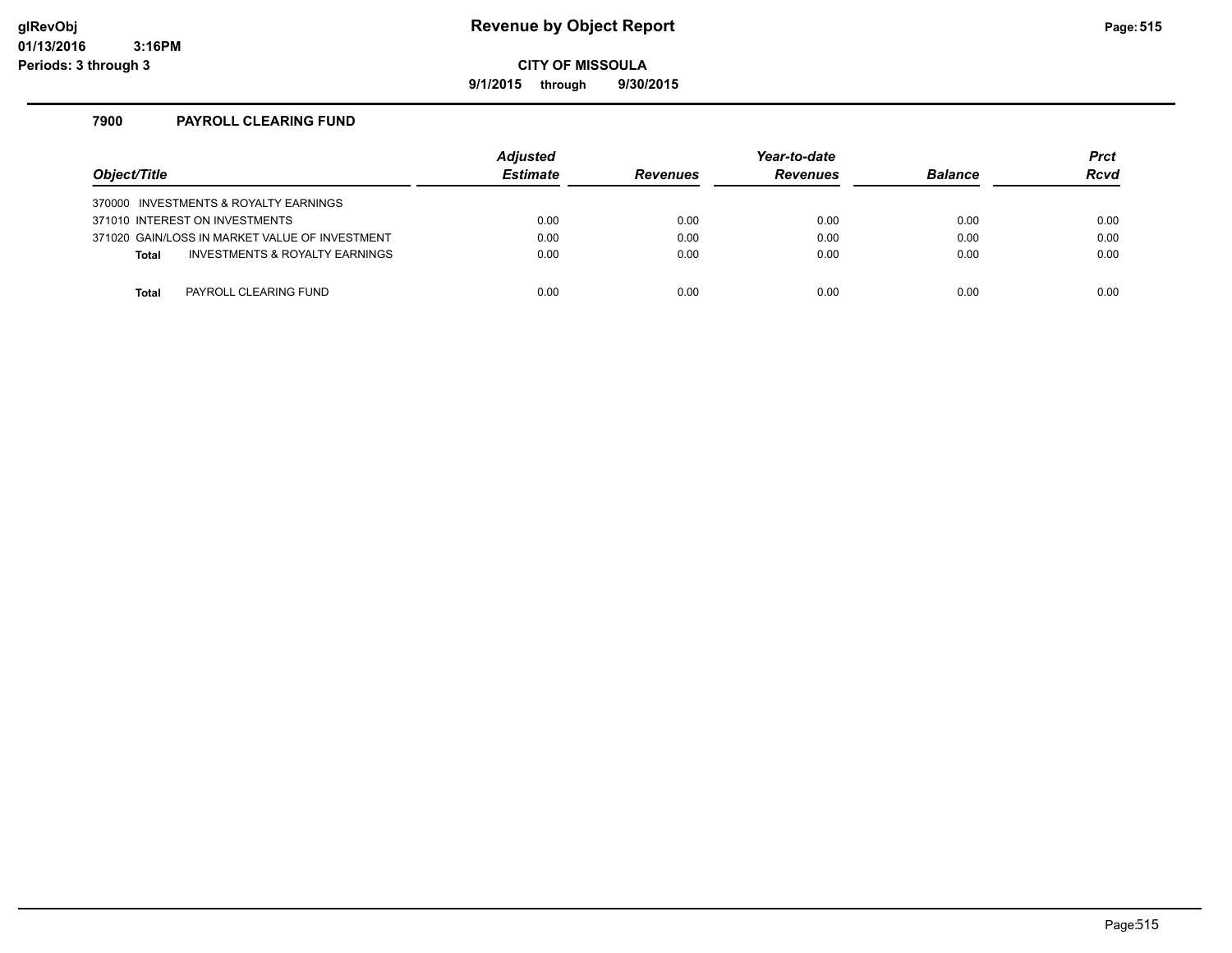**9/1/2015 through 9/30/2015**

**7903 COUNTY CLEARING**

**7903 COUNTY CLEARING**

|                                                           | <b>Adjusted</b> |                 | Year-to-date    |                | <b>Prct</b> |
|-----------------------------------------------------------|-----------------|-----------------|-----------------|----------------|-------------|
| Object/Title                                              | <b>Estimate</b> | <b>Revenues</b> | <b>Revenues</b> | <b>Balance</b> | <b>Rcvd</b> |
| <b>LICENSES &amp; PERMITS</b><br>320000                   |                 |                 |                 |                |             |
| 323030 ANIMAL LICENSES                                    | 0.00            | 985.00          | 2.751.00        | $-2.751.00$    | 0.00        |
| <b>LICENSES &amp; PERMITS</b><br>Total                    | 0.00            | 985.00          | 2.751.00        | $-2.751.00$    | 0.00        |
| 360000 MISCELLANEOUS REVENUES                             |                 |                 |                 |                |             |
| 360010 MISCELLANEOUS                                      | 0.00            | 0.00            | 0.00            | 0.00           | 0.00        |
| MISCELLANEOUS REVENUES<br>Total                           | 0.00            | 0.00            | 0.00            | 0.00           | 0.00        |
| INVESTMENTS & ROYALTY EARNINGS<br>370000                  |                 |                 |                 |                |             |
| 371010 INTEREST ON INVESTMENTS                            | 0.00            | 0.00            | 0.00            | 0.00           | 0.00        |
| 371020 GAIN/LOSS IN MARKET VALUE OF INVESTMENTS           | 0.00            | 0.00            | 0.00            | 0.00           | 0.00        |
| <b>INVESTMENTS &amp; ROYALTY EARNINGS</b><br><b>Total</b> | 0.00            | 0.00            | 0.00            | 0.00           | 0.00        |
| <b>COUNTY CLEARING</b><br><b>Total</b>                    | 0.00            | 985.00          | 2.751.00        | $-2,751.00$    | 0.00        |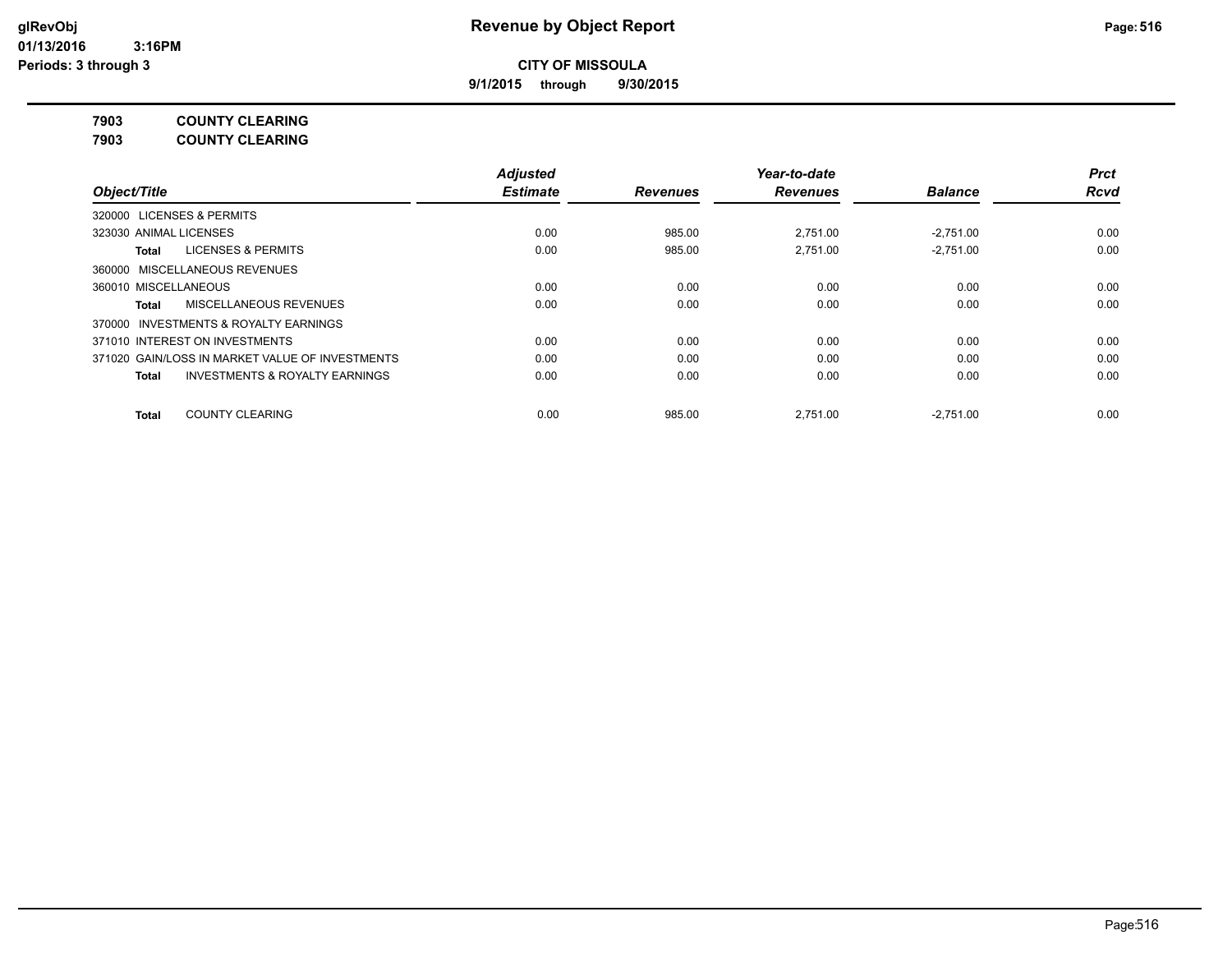**9/1/2015 through 9/30/2015**

#### **7903 COUNTY CLEARING**

|                                                           | <b>Adjusted</b> |                 | Year-to-date    |                | <b>Prct</b> |
|-----------------------------------------------------------|-----------------|-----------------|-----------------|----------------|-------------|
| Object/Title                                              | <b>Estimate</b> | <b>Revenues</b> | <b>Revenues</b> | <b>Balance</b> | <b>Rcvd</b> |
| 320000 LICENSES & PERMITS                                 |                 |                 |                 |                |             |
| 323030 ANIMAL LICENSES                                    | 0.00            | 985.00          | 2.751.00        | $-2.751.00$    | 0.00        |
| <b>LICENSES &amp; PERMITS</b><br>Total                    | 0.00            | 985.00          | 2,751.00        | $-2,751.00$    | 0.00        |
| 360000 MISCELLANEOUS REVENUES                             |                 |                 |                 |                |             |
| 360010 MISCELLANEOUS                                      | 0.00            | 0.00            | 0.00            | 0.00           | 0.00        |
| MISCELLANEOUS REVENUES<br>Total                           | 0.00            | 0.00            | 0.00            | 0.00           | 0.00        |
| 370000 INVESTMENTS & ROYALTY EARNINGS                     |                 |                 |                 |                |             |
| 371010 INTEREST ON INVESTMENTS                            | 0.00            | 0.00            | 0.00            | 0.00           | 0.00        |
| 371020 GAIN/LOSS IN MARKET VALUE OF INVESTMENT            | 0.00            | 0.00            | 0.00            | 0.00           | 0.00        |
| <b>INVESTMENTS &amp; ROYALTY EARNINGS</b><br><b>Total</b> | 0.00            | 0.00            | 0.00            | 0.00           | 0.00        |
|                                                           |                 |                 |                 |                |             |
| <b>COUNTY CLEARING</b><br>Total                           | 0.00            | 985.00          | 2.751.00        | $-2.751.00$    | 0.00        |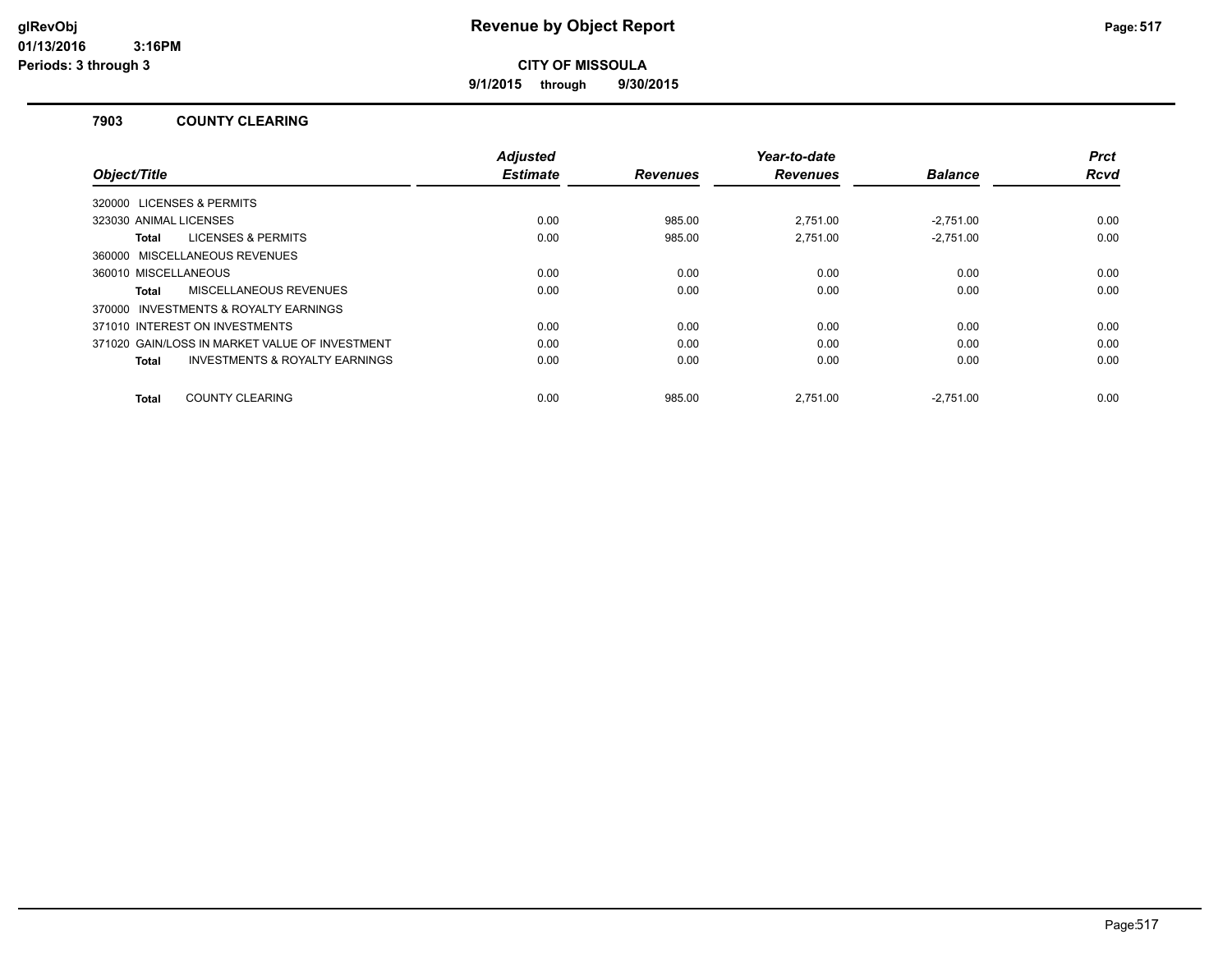**9/1/2015 through 9/30/2015**

**7904 SEWER REBATE**

**7904 SEWER REBATE**

|                                                           | <b>Adjusted</b> |                 | Year-to-date    |                | <b>Prct</b> |
|-----------------------------------------------------------|-----------------|-----------------|-----------------|----------------|-------------|
| Object/Title                                              | <b>Estimate</b> | <b>Revenues</b> | <b>Revenues</b> | <b>Balance</b> | <b>Rcvd</b> |
| 340000 CHARGES FOR SERVICES                               |                 |                 |                 |                |             |
| 343036 *** Title Not Found ***                            | 0.00            | 0.00            | 0.00            | 0.00           | 0.00        |
| <b>CHARGES FOR SERVICES</b><br>Total                      | 0.00            | 0.00            | 0.00            | 0.00           | 0.00        |
| 360000 MISCELLANEOUS REVENUES                             |                 |                 |                 |                |             |
| 360010 MISCELLANEOUS                                      | 0.00            | 0.00            | 0.00            | 0.00           | 0.00        |
| MISCELLANEOUS REVENUES<br>Total                           | 0.00            | 0.00            | 0.00            | 0.00           | 0.00        |
| 370000 INVESTMENTS & ROYALTY EARNINGS                     |                 |                 |                 |                |             |
| 371010 INTEREST ON INVESTMENTS                            | 0.00            | 0.00            | 0.00            | 0.00           | 0.00        |
| 371020 GAIN/LOSS IN MARKET VALUE OF INVESTMENTS           | 0.00            | 0.00            | 0.00            | 0.00           | 0.00        |
| <b>INVESTMENTS &amp; ROYALTY EARNINGS</b><br><b>Total</b> | 0.00            | 0.00            | 0.00            | 0.00           | 0.00        |
| <b>SEWER REBATE</b><br><b>Total</b>                       | 0.00            | 0.00            | 0.00            | 0.00           | 0.00        |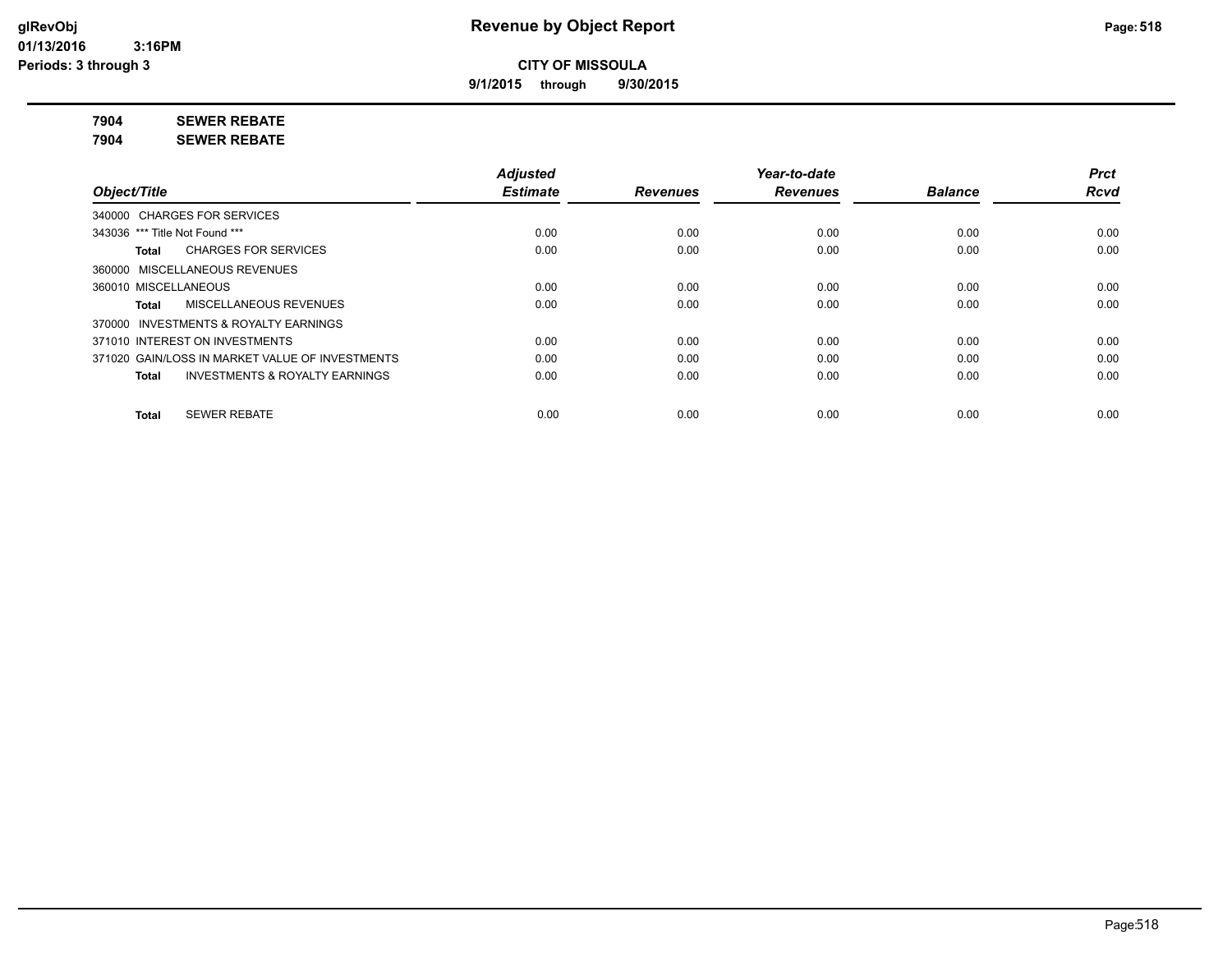**9/1/2015 through 9/30/2015**

#### **7904 SEWER REBATE**

| Object/Title                                              | <b>Adjusted</b><br><b>Estimate</b> | <b>Revenues</b> | Year-to-date<br><b>Revenues</b> | <b>Balance</b> | <b>Prct</b><br><b>Rcvd</b> |
|-----------------------------------------------------------|------------------------------------|-----------------|---------------------------------|----------------|----------------------------|
| 340000 CHARGES FOR SERVICES                               |                                    |                 |                                 |                |                            |
| 343036 *** Title Not Found ***                            | 0.00                               | 0.00            | 0.00                            | 0.00           | 0.00                       |
|                                                           |                                    |                 |                                 |                |                            |
| <b>CHARGES FOR SERVICES</b><br>Total                      | 0.00                               | 0.00            | 0.00                            | 0.00           | 0.00                       |
| 360000 MISCELLANEOUS REVENUES                             |                                    |                 |                                 |                |                            |
| 360010 MISCELLANEOUS                                      | 0.00                               | 0.00            | 0.00                            | 0.00           | 0.00                       |
| MISCELLANEOUS REVENUES<br>Total                           | 0.00                               | 0.00            | 0.00                            | 0.00           | 0.00                       |
| 370000 INVESTMENTS & ROYALTY EARNINGS                     |                                    |                 |                                 |                |                            |
| 371010 INTEREST ON INVESTMENTS                            | 0.00                               | 0.00            | 0.00                            | 0.00           | 0.00                       |
| 371020 GAIN/LOSS IN MARKET VALUE OF INVESTMENT            | 0.00                               | 0.00            | 0.00                            | 0.00           | 0.00                       |
| <b>INVESTMENTS &amp; ROYALTY EARNINGS</b><br><b>Total</b> | 0.00                               | 0.00            | 0.00                            | 0.00           | 0.00                       |
| <b>SEWER REBATE</b><br>Total                              | 0.00                               | 0.00            | 0.00                            | 0.00           | 0.00                       |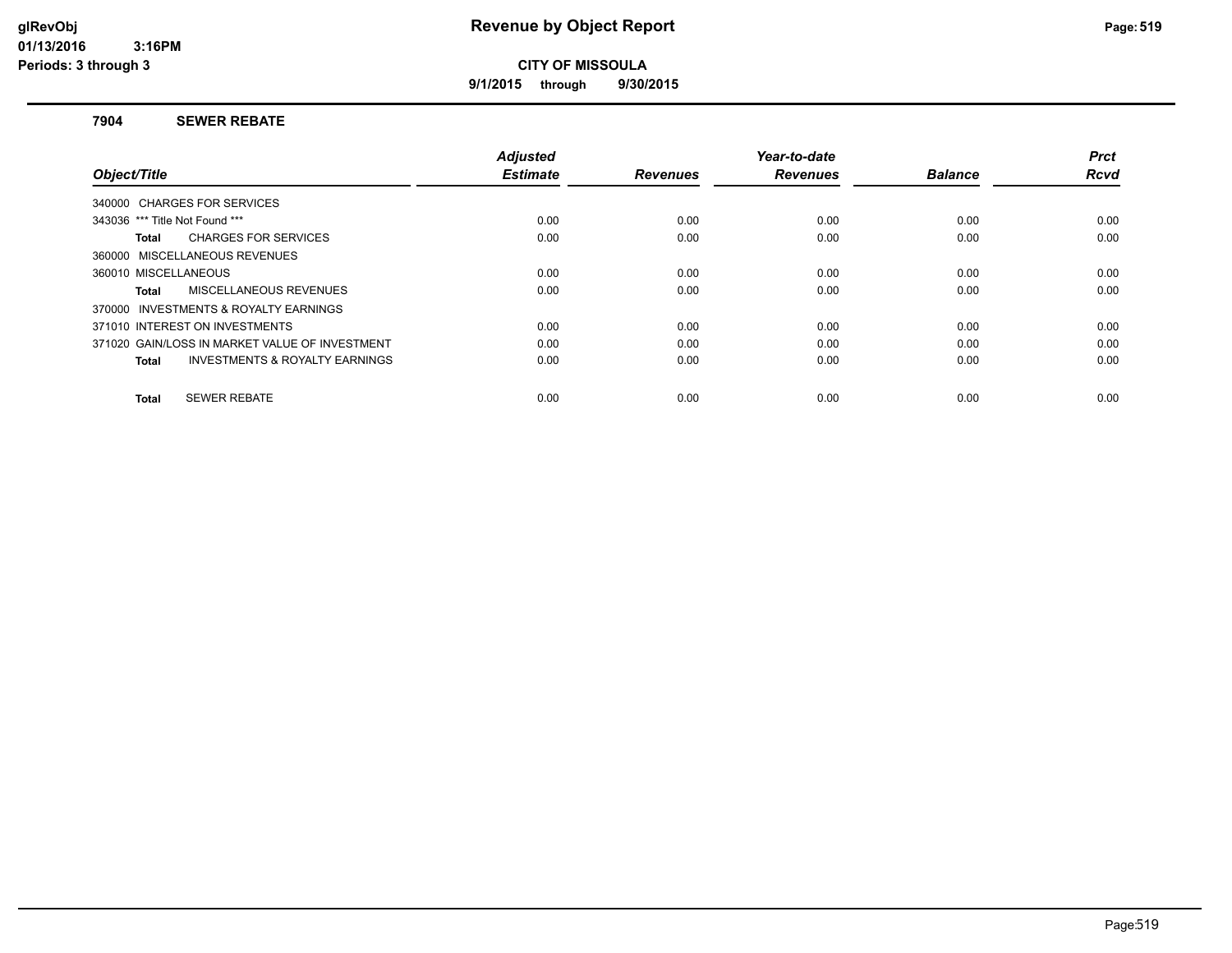**9/1/2015 through 9/30/2015**

**7905 WYE SEWER RSID 8489**

**7905 WYE SEWER RSID 8489**

|                                                 | <b>Adjusted</b> |                 | Year-to-date    |                | <b>Prct</b> |
|-------------------------------------------------|-----------------|-----------------|-----------------|----------------|-------------|
| Object/Title                                    | <b>Estimate</b> | <b>Revenues</b> | <b>Revenues</b> | <b>Balance</b> | <b>Rcvd</b> |
| 360000 MISCELLANEOUS REVENUES                   |                 |                 |                 |                |             |
| 360010 MISCELLANEOUS                            | 0.00            | 0.00            | 0.00            | 0.00           | 0.00        |
| MISCELLANEOUS REVENUES<br>Total                 | 0.00            | 0.00            | 0.00            | 0.00           | 0.00        |
| 370000 INVESTMENTS & ROYALTY EARNINGS           |                 |                 |                 |                |             |
| 371010 INTEREST ON INVESTMENTS                  | 0.00            | 0.00            | 0.00            | 0.00           | 0.00        |
| 371020 GAIN/LOSS IN MARKET VALUE OF INVESTMENTS | 0.00            | 0.00            | 0.00            | 0.00           | 0.00        |
| INVESTMENTS & ROYALTY EARNINGS<br>Total         | 0.00            | 0.00            | 0.00            | 0.00           | 0.00        |
|                                                 |                 |                 |                 |                |             |
| WYE SEWER RSID 8489<br><b>Total</b>             | 0.00            | 0.00            | 0.00            | 0.00           | 0.00        |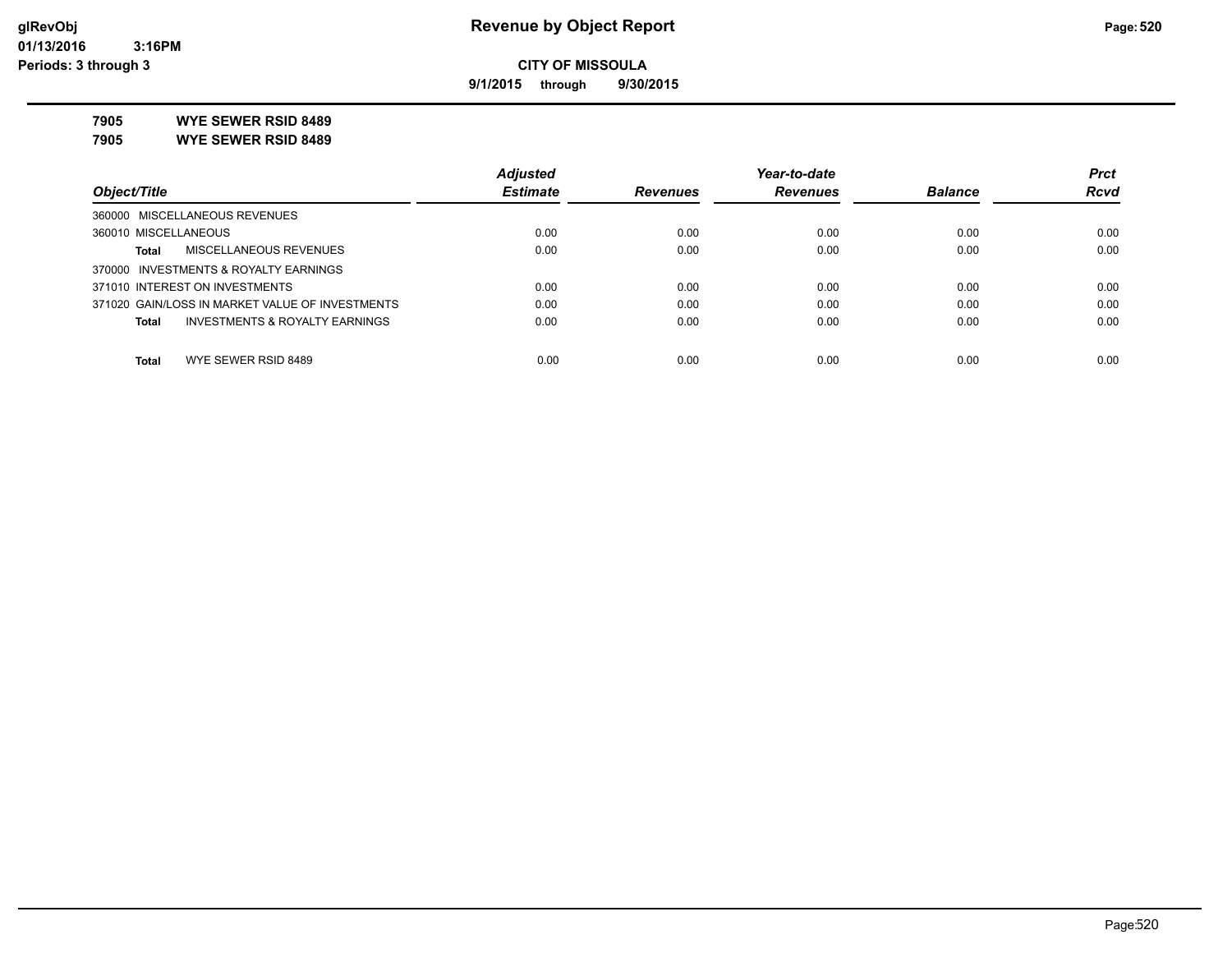**9/1/2015 through 9/30/2015**

#### **7905 WYE SEWER RSID 8489**

|                                                | <b>Adjusted</b> |                 | Year-to-date    |                | <b>Prct</b> |
|------------------------------------------------|-----------------|-----------------|-----------------|----------------|-------------|
| Object/Title                                   | <b>Estimate</b> | <b>Revenues</b> | <b>Revenues</b> | <b>Balance</b> | <b>Rcvd</b> |
| 360000 MISCELLANEOUS REVENUES                  |                 |                 |                 |                |             |
| 360010 MISCELLANEOUS                           | 0.00            | 0.00            | 0.00            | 0.00           | 0.00        |
| MISCELLANEOUS REVENUES<br>Total                | 0.00            | 0.00            | 0.00            | 0.00           | 0.00        |
| 370000 INVESTMENTS & ROYALTY EARNINGS          |                 |                 |                 |                |             |
| 371010 INTEREST ON INVESTMENTS                 | 0.00            | 0.00            | 0.00            | 0.00           | 0.00        |
| 371020 GAIN/LOSS IN MARKET VALUE OF INVESTMENT | 0.00            | 0.00            | 0.00            | 0.00           | 0.00        |
| INVESTMENTS & ROYALTY EARNINGS<br>Total        | 0.00            | 0.00            | 0.00            | 0.00           | 0.00        |
|                                                |                 |                 |                 |                |             |
| WYE SEWER RSID 8489<br><b>Total</b>            | 0.00            | 0.00            | 0.00            | 0.00           | 0.00        |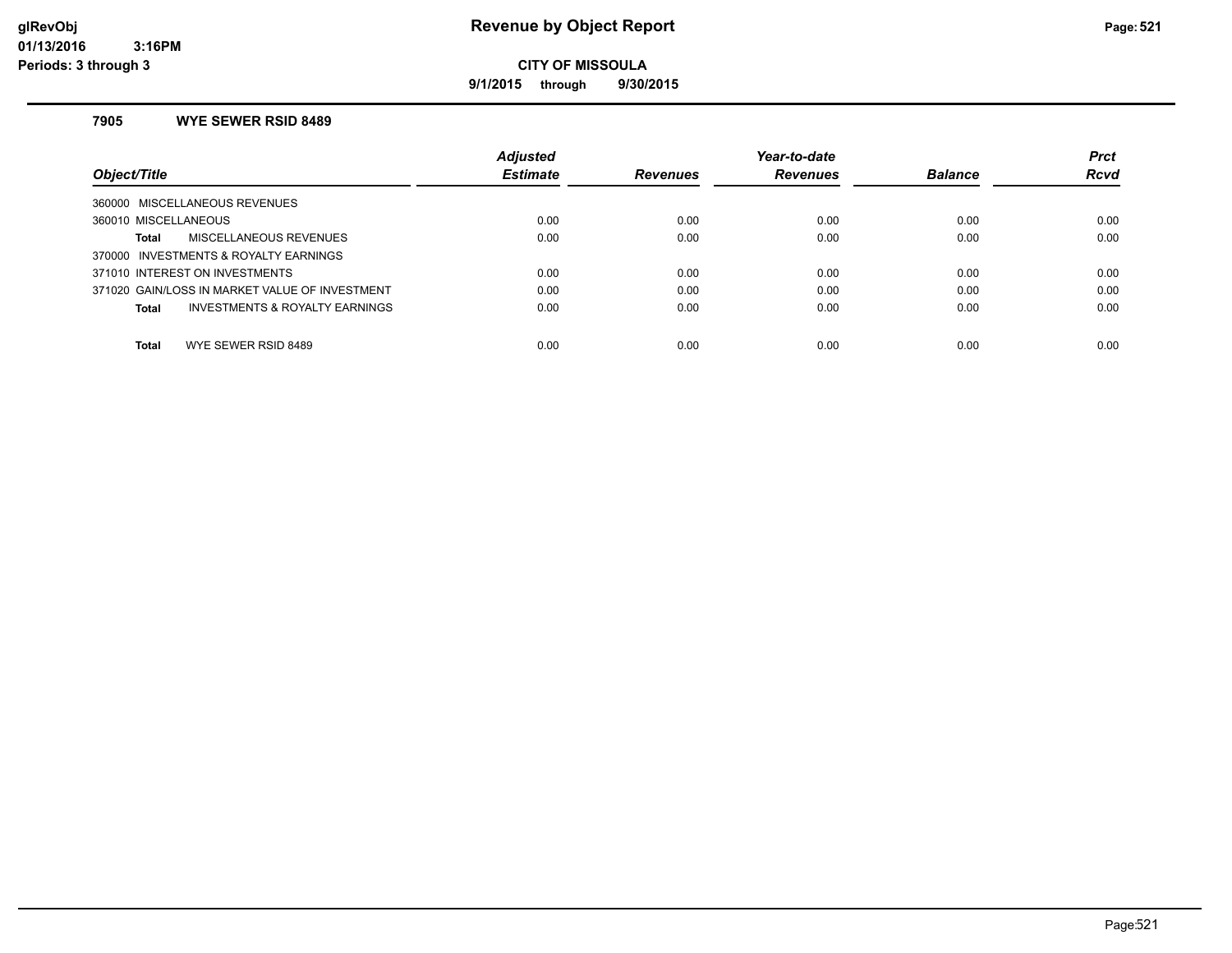**9/1/2015 through 9/30/2015**

**7906 COUNTY PARK BOARD CIP**

**7906 COUNTY PARK BOARD CIP**

|                                                 | <b>Adjusted</b> |                 | Year-to-date    |                | <b>Prct</b> |
|-------------------------------------------------|-----------------|-----------------|-----------------|----------------|-------------|
| Object/Title                                    | <b>Estimate</b> | <b>Revenues</b> | <b>Revenues</b> | <b>Balance</b> | <b>Rcvd</b> |
| 340000 CHARGES FOR SERVICES                     |                 |                 |                 |                |             |
| 346050 COUNTY PLAYGROUND CONTRACT               | 0.00            | 0.00            | 0.00            | 0.00           | 0.00        |
| <b>CHARGES FOR SERVICES</b><br>Total            | 0.00            | 0.00            | 0.00            | 0.00           | 0.00        |
| 370000 INVESTMENTS & ROYALTY EARNINGS           |                 |                 |                 |                |             |
| 371010 INTEREST ON INVESTMENTS                  | 0.00            | 0.00            | 0.00            | 0.00           | 0.00        |
| 371020 GAIN/LOSS IN MARKET VALUE OF INVESTMENTS | 0.00            | 0.00            | 0.00            | 0.00           | 0.00        |
| INVESTMENTS & ROYALTY EARNINGS<br>Total         | 0.00            | 0.00            | 0.00            | 0.00           | 0.00        |
| COUNTY PARK BOARD CIP<br><b>Total</b>           | 0.00            | 0.00            | 0.00            | 0.00           | 0.00        |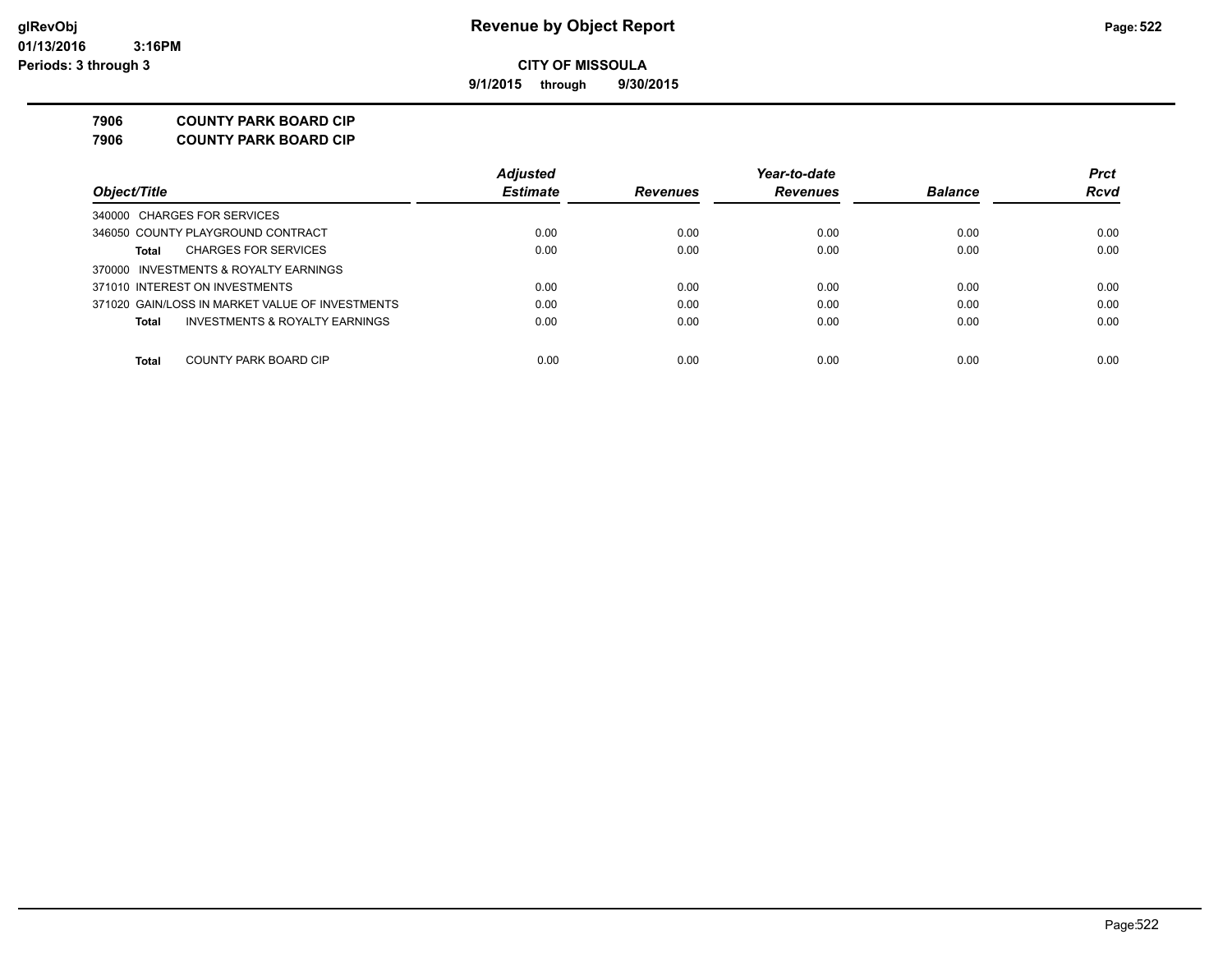### **glRevObj Revenue by Object Report Page:523**

**CITY OF MISSOULA**

**9/1/2015 through 9/30/2015**

#### **7906 COUNTY PARK BOARD CIP**

|                                                | <b>Adjusted</b> |                 | Year-to-date    |                | <b>Prct</b> |
|------------------------------------------------|-----------------|-----------------|-----------------|----------------|-------------|
| Obiect/Title                                   | <b>Estimate</b> | <b>Revenues</b> | <b>Revenues</b> | <b>Balance</b> | <b>Rcvd</b> |
| 340000 CHARGES FOR SERVICES                    |                 |                 |                 |                |             |
| 346050 COUNTY PLAYGROUND CONTRACT              | 0.00            | 0.00            | 0.00            | 0.00           | 0.00        |
| <b>CHARGES FOR SERVICES</b><br>Total           | 0.00            | 0.00            | 0.00            | 0.00           | 0.00        |
| 370000 INVESTMENTS & ROYALTY EARNINGS          |                 |                 |                 |                |             |
| 371010 INTEREST ON INVESTMENTS                 | 0.00            | 0.00            | 0.00            | 0.00           | 0.00        |
| 371020 GAIN/LOSS IN MARKET VALUE OF INVESTMENT | 0.00            | 0.00            | 0.00            | 0.00           | 0.00        |
| INVESTMENTS & ROYALTY EARNINGS<br>Total        | 0.00            | 0.00            | 0.00            | 0.00           | 0.00        |
|                                                |                 |                 |                 |                |             |
| COUNTY PARK BOARD CIP<br><b>Total</b>          | 0.00            | 0.00            | 0.00            | 0.00           | 0.00        |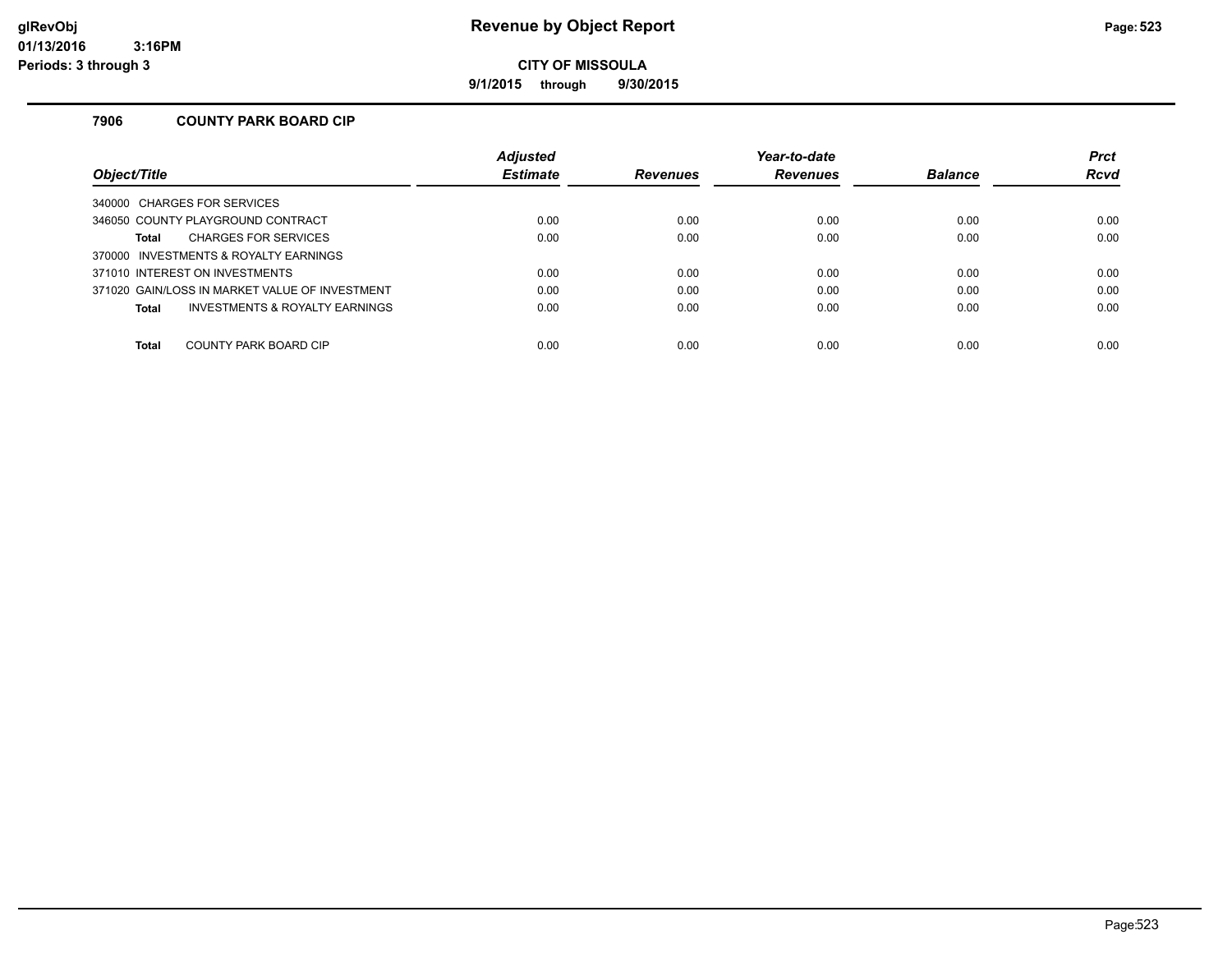**9/1/2015 through 9/30/2015**

#### **7907 ELK HILLS SUBDIVISION**

**7907 ELK HILLS SUBDIVISION**

|                                                 | <b>Adjusted</b> | Year-to-date    |                 |                | Prct        |
|-------------------------------------------------|-----------------|-----------------|-----------------|----------------|-------------|
| Object/Title                                    | <b>Estimate</b> | <b>Revenues</b> | <b>Revenues</b> | <b>Balance</b> | <b>Rcvd</b> |
| 370000 INVESTMENTS & ROYALTY EARNINGS           |                 |                 |                 |                |             |
| 371010 INTEREST ON INVESTMENTS                  | 0.00            | 0.00            | 0.00            | 0.00           | 0.00        |
| 371020 GAIN/LOSS IN MARKET VALUE OF INVESTMENTS | 0.00            | 0.00            | 0.00            | 0.00           | 0.00        |
| INVESTMENTS & ROYALTY EARNINGS<br><b>Total</b>  | 0.00            | 0.00            | 0.00            | 0.00           | 0.00        |
|                                                 |                 |                 |                 |                |             |
| ELK HILLS SUBDIVISION<br><b>Total</b>           | 0.00            | 0.00            | 0.00            | 0.00           | 0.00        |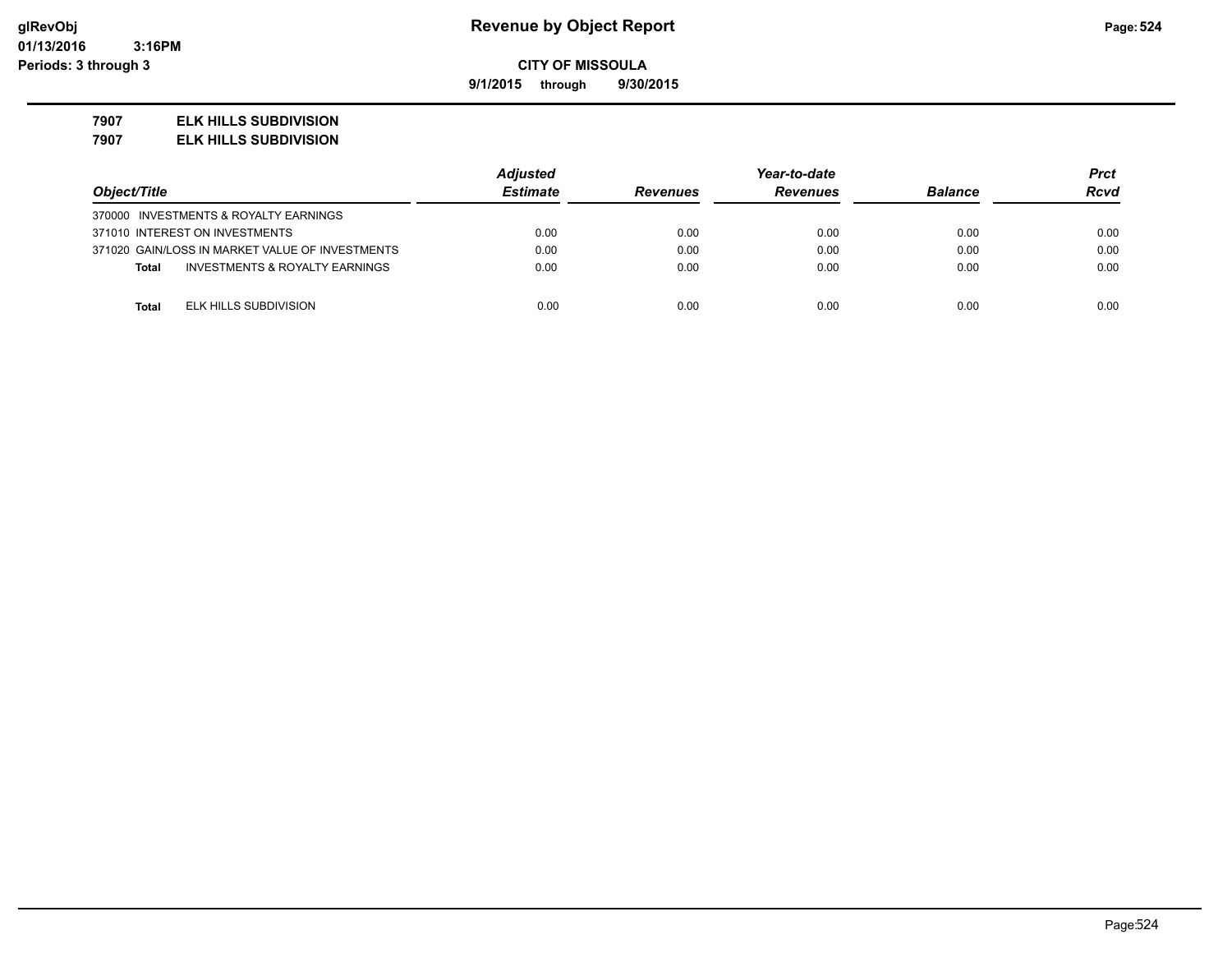### **glRevObj Revenue by Object Report Page:525**

**CITY OF MISSOULA**

**9/1/2015 through 9/30/2015**

#### **7907 ELK HILLS SUBDIVISION**

| Object/Title |                                                | <b>Adjusted</b><br><b>Estimate</b> | <b>Revenues</b> | Year-to-date<br><b>Revenues</b> | <b>Balance</b> | <b>Prct</b><br>Rcvd |
|--------------|------------------------------------------------|------------------------------------|-----------------|---------------------------------|----------------|---------------------|
|              | 370000 INVESTMENTS & ROYALTY EARNINGS          |                                    |                 |                                 |                |                     |
|              | 371010 INTEREST ON INVESTMENTS                 | 0.00                               | 0.00            | 0.00                            | 0.00           | 0.00                |
|              | 371020 GAIN/LOSS IN MARKET VALUE OF INVESTMENT | 0.00                               | 0.00            | 0.00                            | 0.00           | 0.00                |
| <b>Total</b> | <b>INVESTMENTS &amp; ROYALTY EARNINGS</b>      | 0.00                               | 0.00            | 0.00                            | 0.00           | 0.00                |
|              |                                                |                                    |                 |                                 |                |                     |
| Total        | ELK HILLS SUBDIVISION                          | 0.00                               | 0.00            | 0.00                            | 0.00           | 0.00                |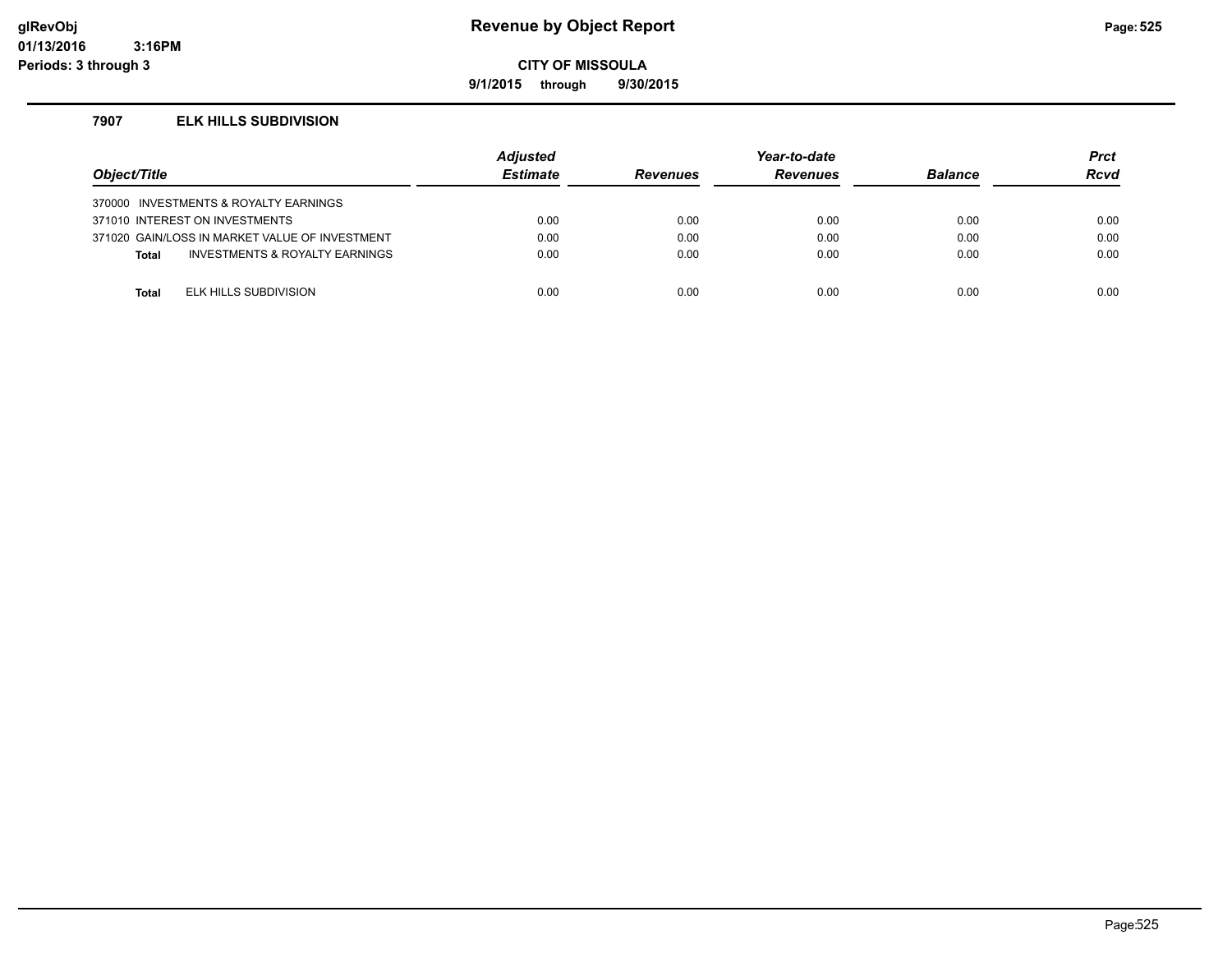**9/1/2015 through 9/30/2015**

# **7908 RATTLESNAKE-CORNERSTONE TRAIL SW**

### **7908 RATTLESNAKE-CORNERSTONE TRAIL SW**

|                                                    | <b>Adjusted</b> |                 | Year-to-date    |                | <b>Prct</b> |
|----------------------------------------------------|-----------------|-----------------|-----------------|----------------|-------------|
| Object/Title                                       | <b>Estimate</b> | <b>Revenues</b> | <b>Revenues</b> | <b>Balance</b> | <b>Rcvd</b> |
| 370000 INVESTMENTS & ROYALTY EARNINGS              |                 |                 |                 |                |             |
| 371010 INTEREST ON INVESTMENTS                     | 0.00            | 0.00            | 0.00            | 0.00           | 0.00        |
| 371020 GAIN/LOSS IN MARKET VALUE OF INVESTMENTS    | 0.00            | 0.00            | 0.00            | 0.00           | 0.00        |
| <b>INVESTMENTS &amp; ROYALTY EARNINGS</b><br>Total | 0.00            | 0.00            | 0.00            | 0.00           | 0.00        |
| 380000 OTHER FINANCING SOURCES                     |                 |                 |                 |                |             |
| 383000 OPERATING TRANSFERS                         | 0.00            | 0.00            | 0.00            | 0.00           | 0.00        |
| OTHER FINANCING SOURCES<br>Total                   | 0.00            | 0.00            | 0.00            | 0.00           | 0.00        |
|                                                    |                 |                 |                 |                |             |
| RATTLESNAKE-CORNERSTONE TRAIL SW<br>Total          | 0.00            | 0.00            | 0.00            | 0.00           | 0.00        |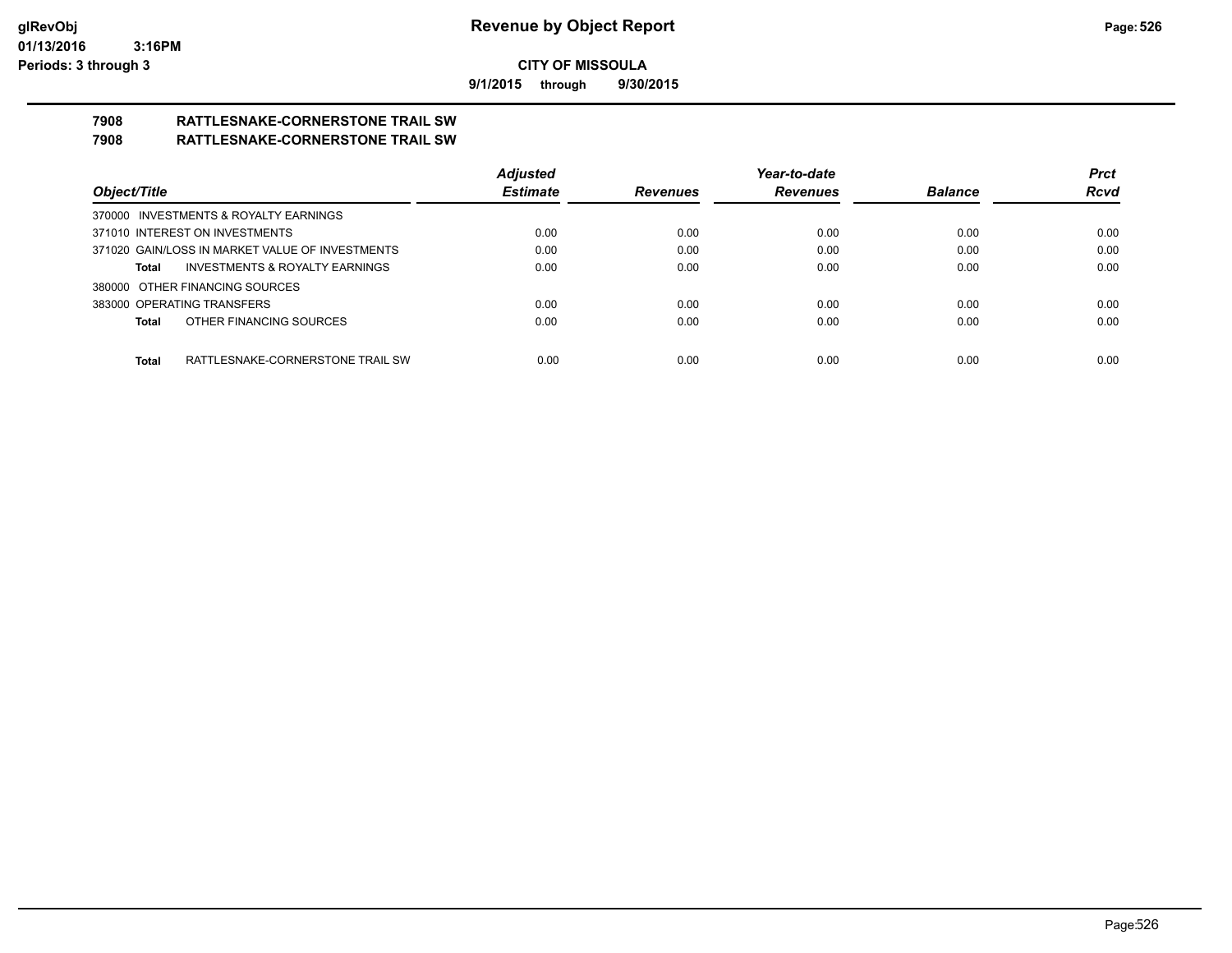**9/1/2015 through 9/30/2015**

#### **7908 RATTLESNAKE-CORNERSTONE TRAIL SW**

|                                                |                                  | <b>Adjusted</b> |                 | Year-to-date    |                | <b>Prct</b> |
|------------------------------------------------|----------------------------------|-----------------|-----------------|-----------------|----------------|-------------|
| Object/Title                                   |                                  | <b>Estimate</b> | <b>Revenues</b> | <b>Revenues</b> | <b>Balance</b> | <b>Rcvd</b> |
| 370000 INVESTMENTS & ROYALTY EARNINGS          |                                  |                 |                 |                 |                |             |
| 371010 INTEREST ON INVESTMENTS                 |                                  | 0.00            | 0.00            | 0.00            | 0.00           | 0.00        |
| 371020 GAIN/LOSS IN MARKET VALUE OF INVESTMENT |                                  | 0.00            | 0.00            | 0.00            | 0.00           | 0.00        |
| Total                                          | INVESTMENTS & ROYALTY EARNINGS   | 0.00            | 0.00            | 0.00            | 0.00           | 0.00        |
| 380000 OTHER FINANCING SOURCES                 |                                  |                 |                 |                 |                |             |
| 383000 OPERATING TRANSFERS                     |                                  | 0.00            | 0.00            | 0.00            | 0.00           | 0.00        |
| OTHER FINANCING SOURCES<br>Total               |                                  | 0.00            | 0.00            | 0.00            | 0.00           | 0.00        |
| <b>Total</b>                                   | RATTLESNAKE-CORNERSTONE TRAIL SW | 0.00            | 0.00            | 0.00            | 0.00           | 0.00        |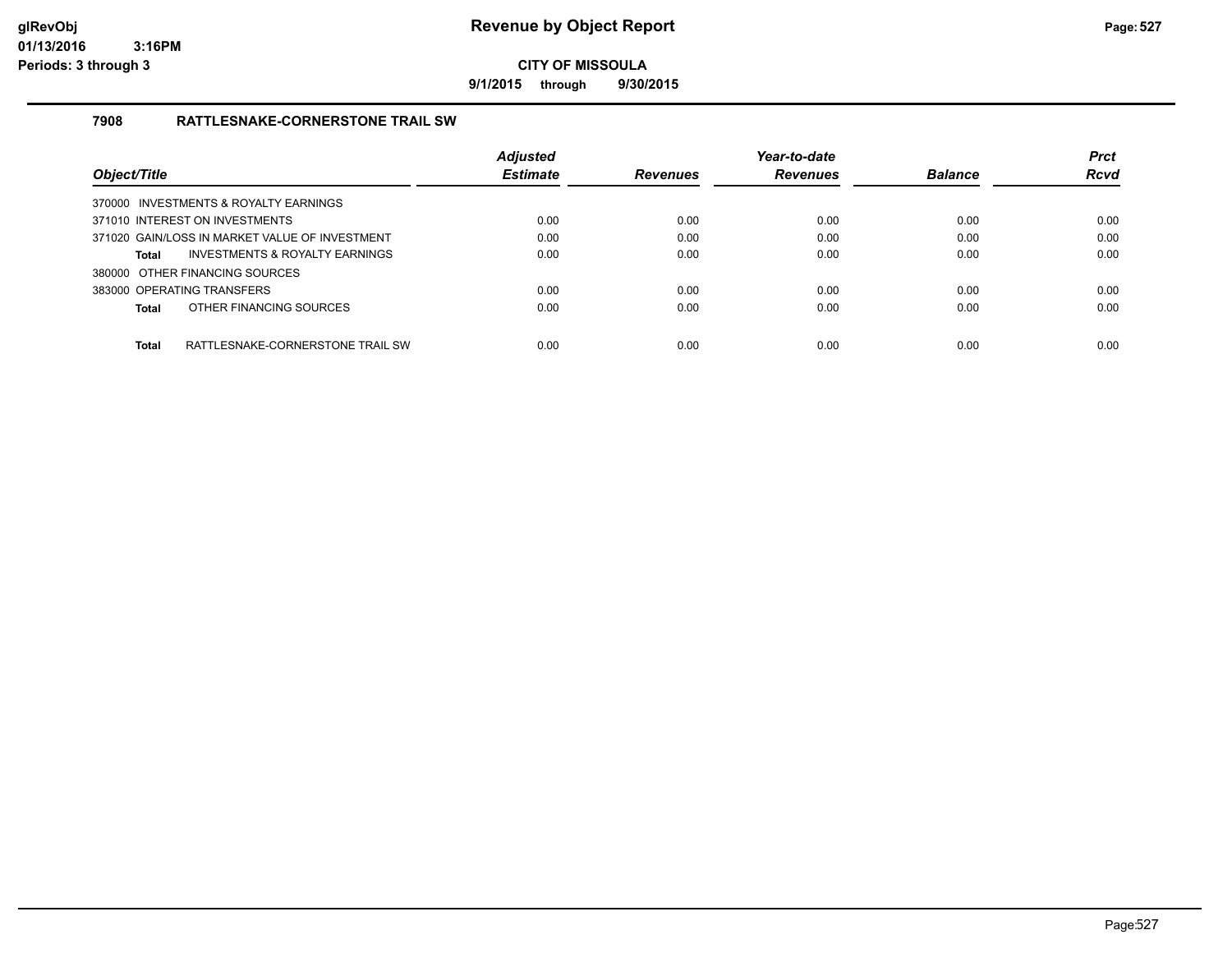**9/1/2015 through 9/30/2015**

**7909 YOUTH PROGRAMS**

|                                                    | <b>Adjusted</b> |                 | Year-to-date    |                | Prct |
|----------------------------------------------------|-----------------|-----------------|-----------------|----------------|------|
| Object/Title                                       | <b>Estimate</b> | <b>Revenues</b> | <b>Revenues</b> | <b>Balance</b> | Rcvd |
| 370000 INVESTMENTS & ROYALTY EARNINGS              |                 |                 |                 |                |      |
| 371010 INTEREST ON INVESTMENTS                     | 0.00            | 0.00            | 0.00            | 0.00           | 0.00 |
| 371020 GAIN/LOSS IN MARKET VALUE OF INVESTMENTS    | 0.00            | 0.00            | 0.00            | 0.00           | 0.00 |
| <b>INVESTMENTS &amp; ROYALTY EARNINGS</b><br>Total | 0.00            | 0.00            | 0.00            | 0.00           | 0.00 |
|                                                    |                 |                 |                 |                |      |
| YOUTH PROGRAMS<br><b>Total</b>                     | 0.00            | 0.00            | 0.00            | 0.00           | 0.00 |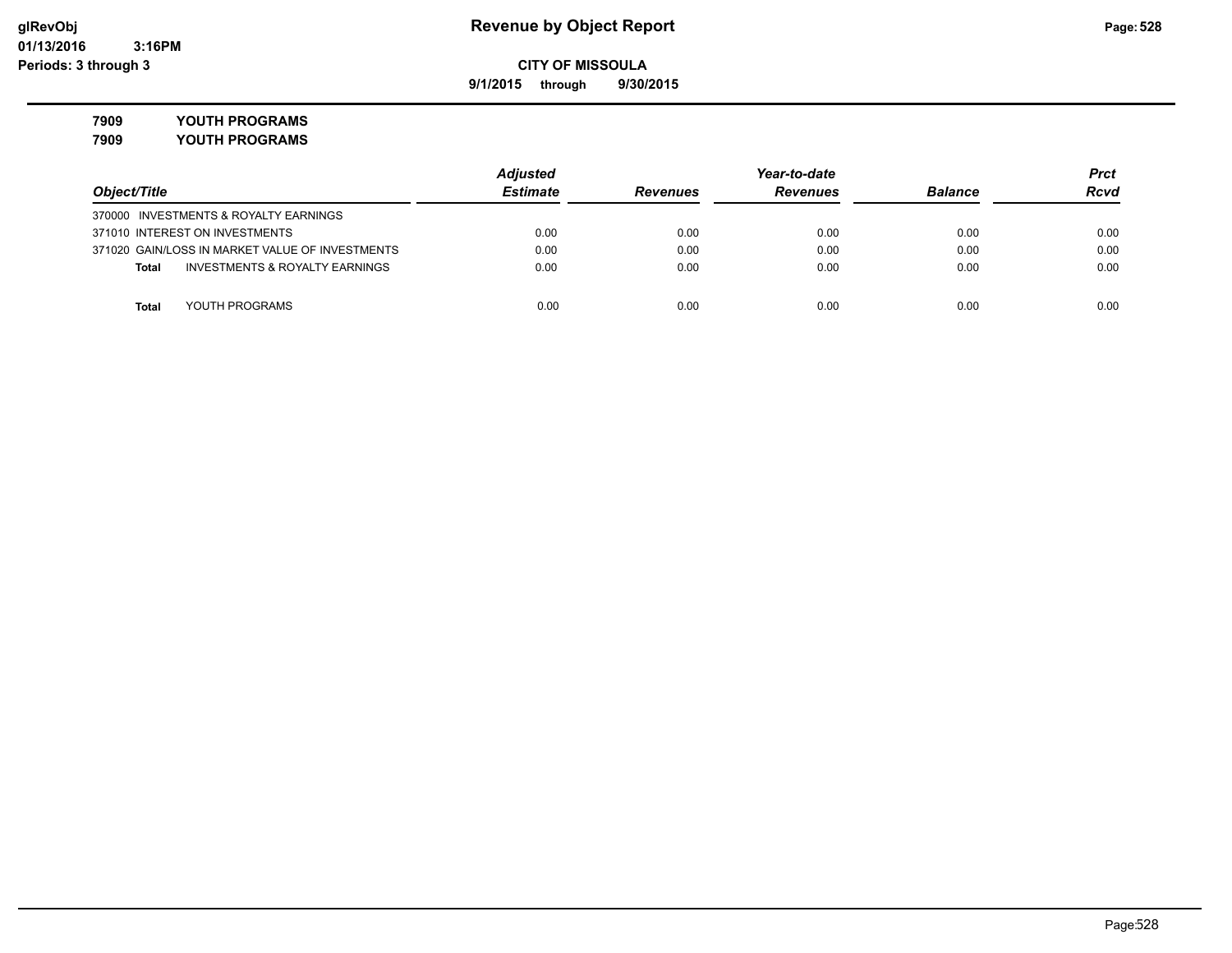#### **glRevObj Revenue by Object Report Page:529**

**CITY OF MISSOULA**

**9/1/2015 through 9/30/2015**

#### **7909 YOUTH PROGRAMS**

| Object/Title |                                                | <b>Adjusted</b><br><b>Estimate</b> | <b>Revenues</b> | Year-to-date<br><b>Revenues</b> | <b>Balance</b> | <b>Prct</b><br><b>Rcvd</b> |
|--------------|------------------------------------------------|------------------------------------|-----------------|---------------------------------|----------------|----------------------------|
|              | 370000 INVESTMENTS & ROYALTY EARNINGS          |                                    |                 |                                 |                |                            |
|              | 371010 INTEREST ON INVESTMENTS                 | 0.00                               | 0.00            | 0.00                            | 0.00           | 0.00                       |
|              | 371020 GAIN/LOSS IN MARKET VALUE OF INVESTMENT | 0.00                               | 0.00            | 0.00                            | 0.00           | 0.00                       |
| <b>Total</b> | INVESTMENTS & ROYALTY EARNINGS                 | 0.00                               | 0.00            | 0.00                            | 0.00           | 0.00                       |
|              |                                                |                                    |                 |                                 |                |                            |
| Total        | YOUTH PROGRAMS                                 | 0.00                               | 0.00            | 0.00                            | 0.00           | 0.00                       |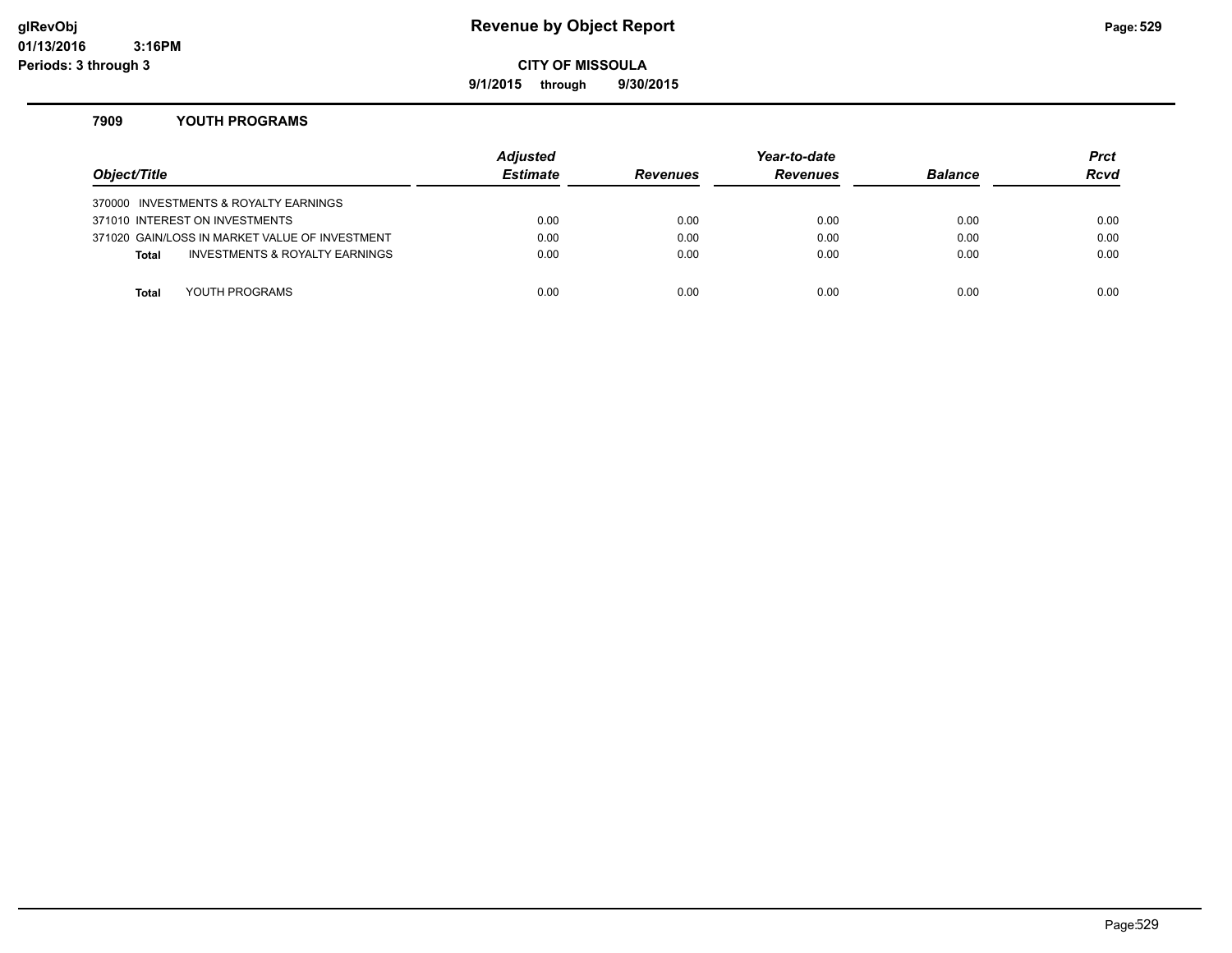**9/1/2015 through 9/30/2015**

### **7910 SIDEWALK & CURB LOAN FUND**

**7910 SIDEWALK & CURB LOAN FUND**

|                                                 |  | Adjusted        | Year-to-date    |                 |                | Prct        |
|-------------------------------------------------|--|-----------------|-----------------|-----------------|----------------|-------------|
| Object/Title                                    |  | <b>Estimate</b> | <b>Revenues</b> | <b>Revenues</b> | <b>Balance</b> | <b>Rcvd</b> |
| 370000 INVESTMENTS & ROYALTY EARNINGS           |  |                 |                 |                 |                |             |
| 371010 INTEREST ON INVESTMENTS                  |  | 0.00            | 0.00            | 0.00            | 0.00           | 0.00        |
| 371020 GAIN/LOSS IN MARKET VALUE OF INVESTMENTS |  | 0.00            | 0.00            | 0.00            | 0.00           | 0.00        |
| INVESTMENTS & ROYALTY EARNINGS<br>Total         |  | 0.00            | 0.00            | 0.00            | 0.00           | 0.00        |
| SIDEWALK & CURB LOAN FUND<br>Total              |  | 0.00            | 0.00            | 0.00            | 0.00           | 0.00        |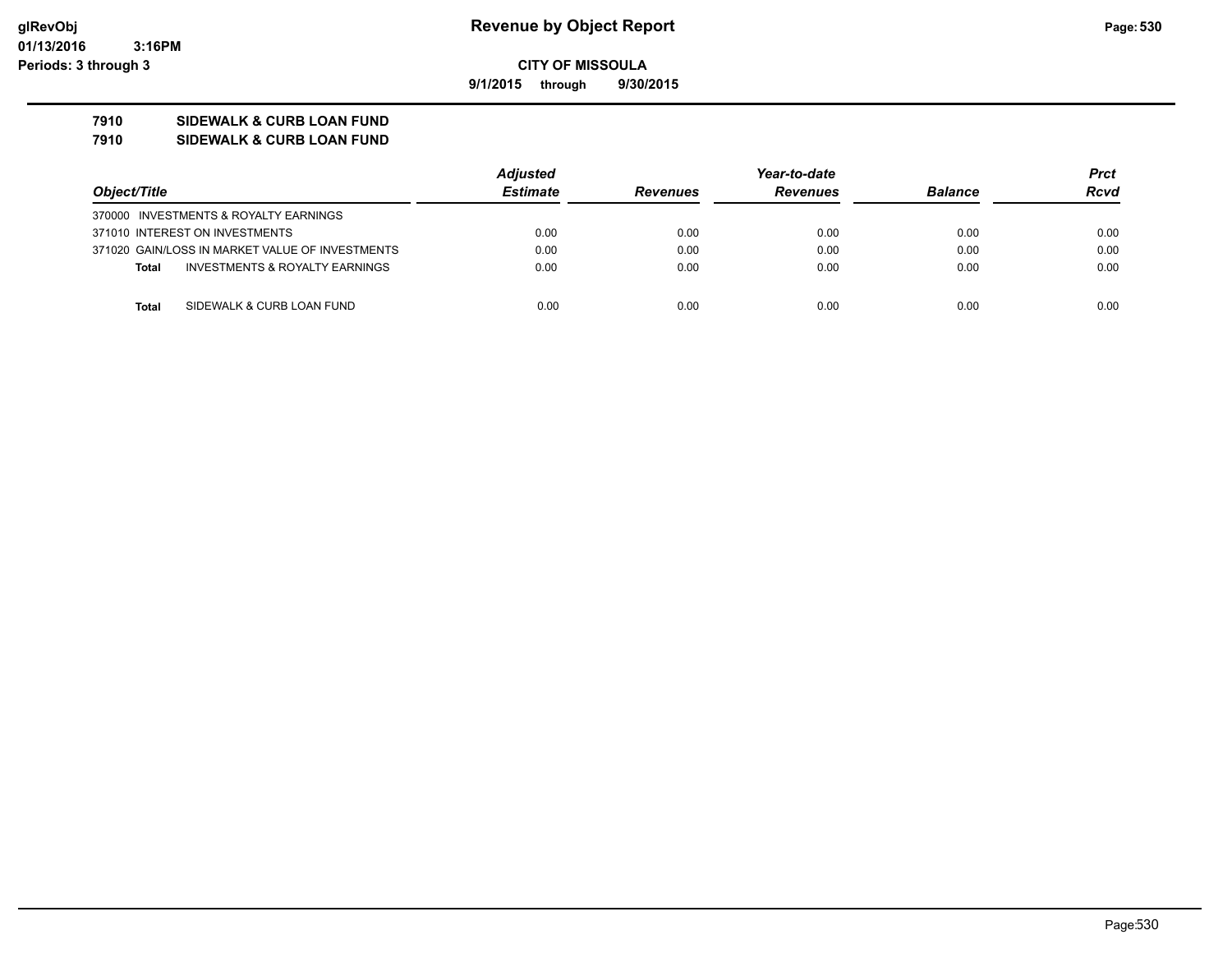### **glRevObj Revenue by Object Report Page:531**

**CITY OF MISSOULA**

**9/1/2015 through 9/30/2015**

### **7910 SIDEWALK & CURB LOAN FUND**

| Object/Title                          |                                                | <b>Adiusted</b><br><b>Estimate</b> | <b>Revenues</b> | Year-to-date<br><b>Revenues</b> | <b>Balance</b> | <b>Prct</b><br><b>Rcvd</b> |
|---------------------------------------|------------------------------------------------|------------------------------------|-----------------|---------------------------------|----------------|----------------------------|
| 370000 INVESTMENTS & ROYALTY EARNINGS |                                                |                                    |                 |                                 |                |                            |
| 371010 INTEREST ON INVESTMENTS        |                                                | 0.00                               | 0.00            | 0.00                            | 0.00           | 0.00                       |
|                                       | 371020 GAIN/LOSS IN MARKET VALUE OF INVESTMENT | 0.00                               | 0.00            | 0.00                            | 0.00           | 0.00                       |
| <b>Total</b>                          | INVESTMENTS & ROYALTY EARNINGS                 | 0.00                               | 0.00            | 0.00                            | 0.00           | 0.00                       |
|                                       |                                                |                                    |                 |                                 |                |                            |
| Total                                 | SIDEWALK & CURB LOAN FUND                      | 0.00                               | 0.00            | 0.00                            | 0.00           | 0.00                       |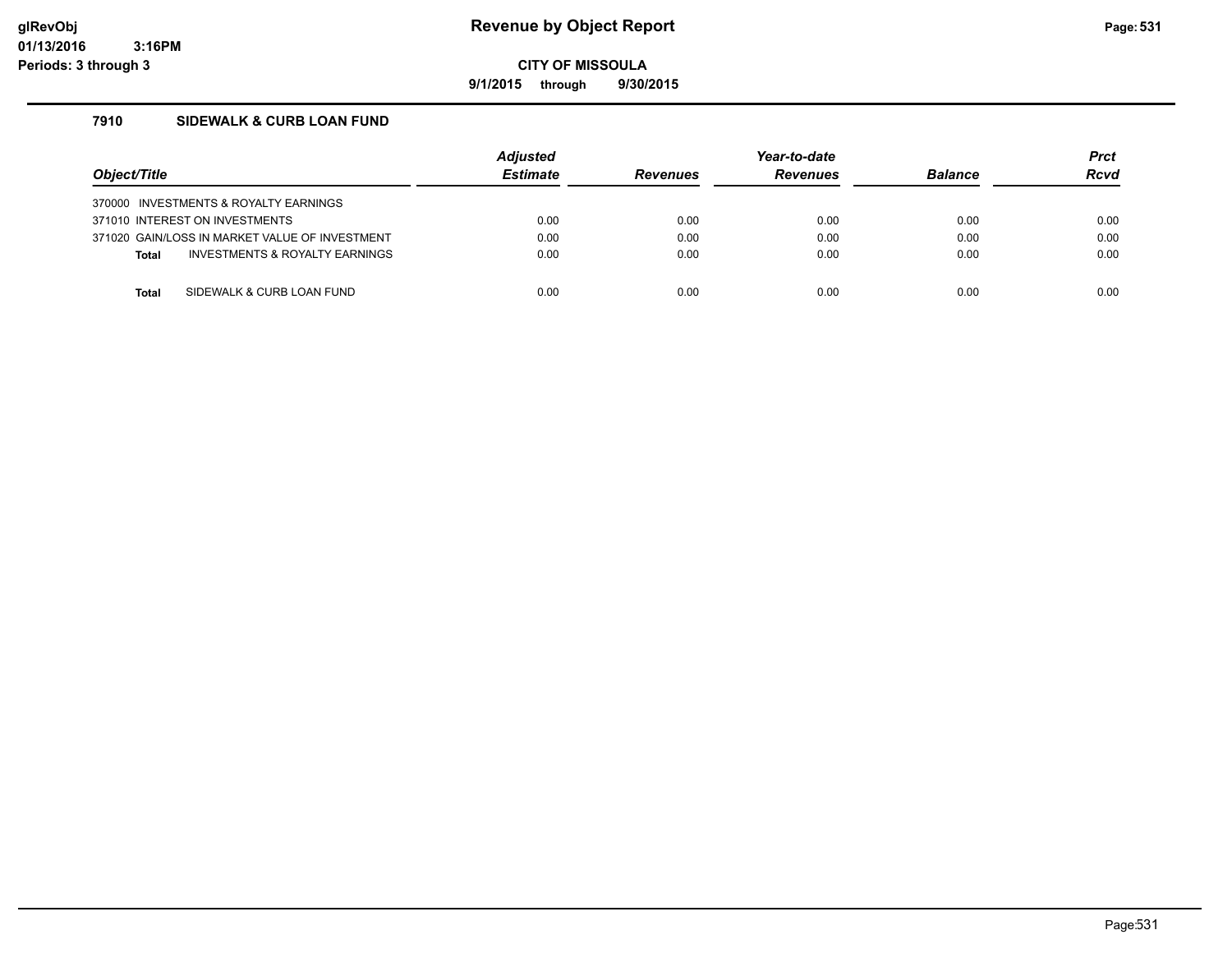**9/1/2015 through 9/30/2015**

## **7911 RESIDENTIAL INSPECTION FUND**

#### **7911 RESIDENTIAL INSPECTION FUND**

|                                                    | <b>Adjusted</b> |                 | Year-to-date    |                | <b>Prct</b> |
|----------------------------------------------------|-----------------|-----------------|-----------------|----------------|-------------|
| Object/Title                                       | <b>Estimate</b> | <b>Revenues</b> | <b>Revenues</b> | <b>Balance</b> | <b>Rcvd</b> |
| 320000 LICENSES & PERMITS                          |                 |                 |                 |                |             |
| 323018 PAVING ASSESSMENTS                          | 0.00            | 0.00            | 0.00            | 0.00           | 0.00        |
| LICENSES & PERMITS<br>Total                        | 0.00            | 0.00            | 0.00            | 0.00           | 0.00        |
| 360000 MISCELLANEOUS REVENUES                      |                 |                 |                 |                |             |
| 360010 MISCELLANEOUS                               | 0.00            | 0.00            | 0.00            | 0.00           | 0.00        |
| 365001 *** Title Not Found ***                     | 0.00            | 0.00            | 0.00            | 0.00           | 0.00        |
| 365002 OTHER RECREATION DONATIONS                  | 0.00            | 0.00            | 0.00            | 0.00           | 0.00        |
| MISCELLANEOUS REVENUES<br>Total                    | 0.00            | 0.00            | 0.00            | 0.00           | 0.00        |
| 370000 INVESTMENTS & ROYALTY EARNINGS              |                 |                 |                 |                |             |
| 371010 INTEREST ON INVESTMENTS                     | 0.00            | 0.00            | 0.00            | 0.00           | 0.00        |
| 371020 GAIN/LOSS IN MARKET VALUE OF INVESTMENTS    | 0.00            | 0.00            | 0.00            | 0.00           | 0.00        |
| <b>INVESTMENTS &amp; ROYALTY EARNINGS</b><br>Total | 0.00            | 0.00            | 0.00            | 0.00           | 0.00        |
| <b>RESIDENTIAL INSPECTION FUND</b><br><b>Total</b> | 0.00            | 0.00            | 0.00            | 0.00           | 0.00        |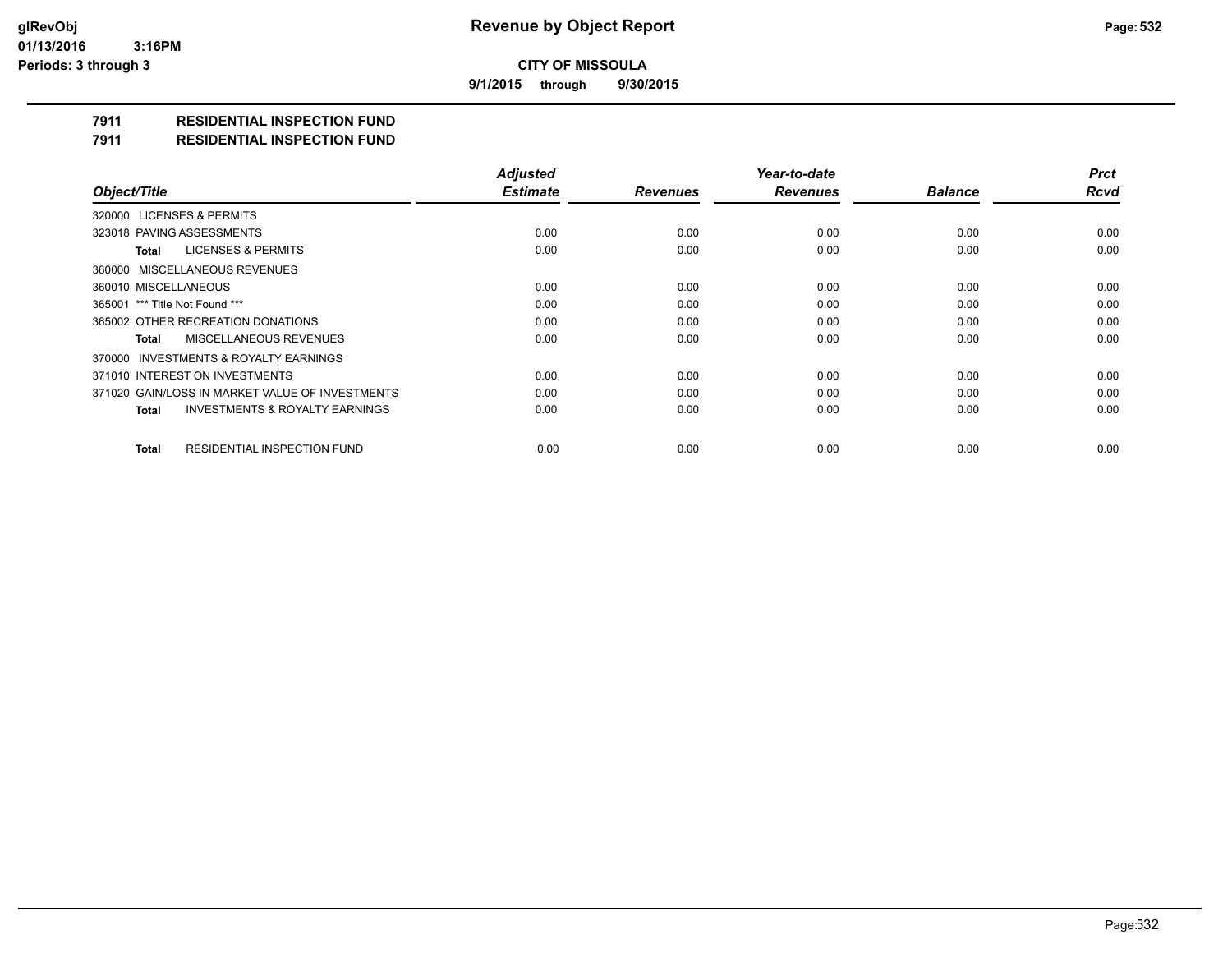**9/1/2015 through 9/30/2015**

#### **7911 RESIDENTIAL INSPECTION FUND**

| Object/Title                                       | <b>Adjusted</b><br><b>Estimate</b> | <b>Revenues</b> | Year-to-date<br><b>Revenues</b> | <b>Balance</b> | <b>Prct</b><br><b>Rcvd</b> |
|----------------------------------------------------|------------------------------------|-----------------|---------------------------------|----------------|----------------------------|
|                                                    |                                    |                 |                                 |                |                            |
| 320000 LICENSES & PERMITS                          |                                    |                 |                                 |                |                            |
| 323018 PAVING ASSESSMENTS                          | 0.00                               | 0.00            | 0.00                            | 0.00           | 0.00                       |
| <b>LICENSES &amp; PERMITS</b><br>Total             | 0.00                               | 0.00            | 0.00                            | 0.00           | 0.00                       |
| 360000 MISCELLANEOUS REVENUES                      |                                    |                 |                                 |                |                            |
| 360010 MISCELLANEOUS                               | 0.00                               | 0.00            | 0.00                            | 0.00           | 0.00                       |
| 365001 *** Title Not Found ***                     | 0.00                               | 0.00            | 0.00                            | 0.00           | 0.00                       |
| 365002 OTHER RECREATION DONATIONS                  | 0.00                               | 0.00            | 0.00                            | 0.00           | 0.00                       |
| <b>MISCELLANEOUS REVENUES</b><br>Total             | 0.00                               | 0.00            | 0.00                            | 0.00           | 0.00                       |
| 370000 INVESTMENTS & ROYALTY EARNINGS              |                                    |                 |                                 |                |                            |
| 371010 INTEREST ON INVESTMENTS                     | 0.00                               | 0.00            | 0.00                            | 0.00           | 0.00                       |
| 371020 GAIN/LOSS IN MARKET VALUE OF INVESTMENT     | 0.00                               | 0.00            | 0.00                            | 0.00           | 0.00                       |
| <b>INVESTMENTS &amp; ROYALTY EARNINGS</b><br>Total | 0.00                               | 0.00            | 0.00                            | 0.00           | 0.00                       |
|                                                    |                                    |                 |                                 |                |                            |
| <b>RESIDENTIAL INSPECTION FUND</b><br><b>Total</b> | 0.00                               | 0.00            | 0.00                            | 0.00           | 0.00                       |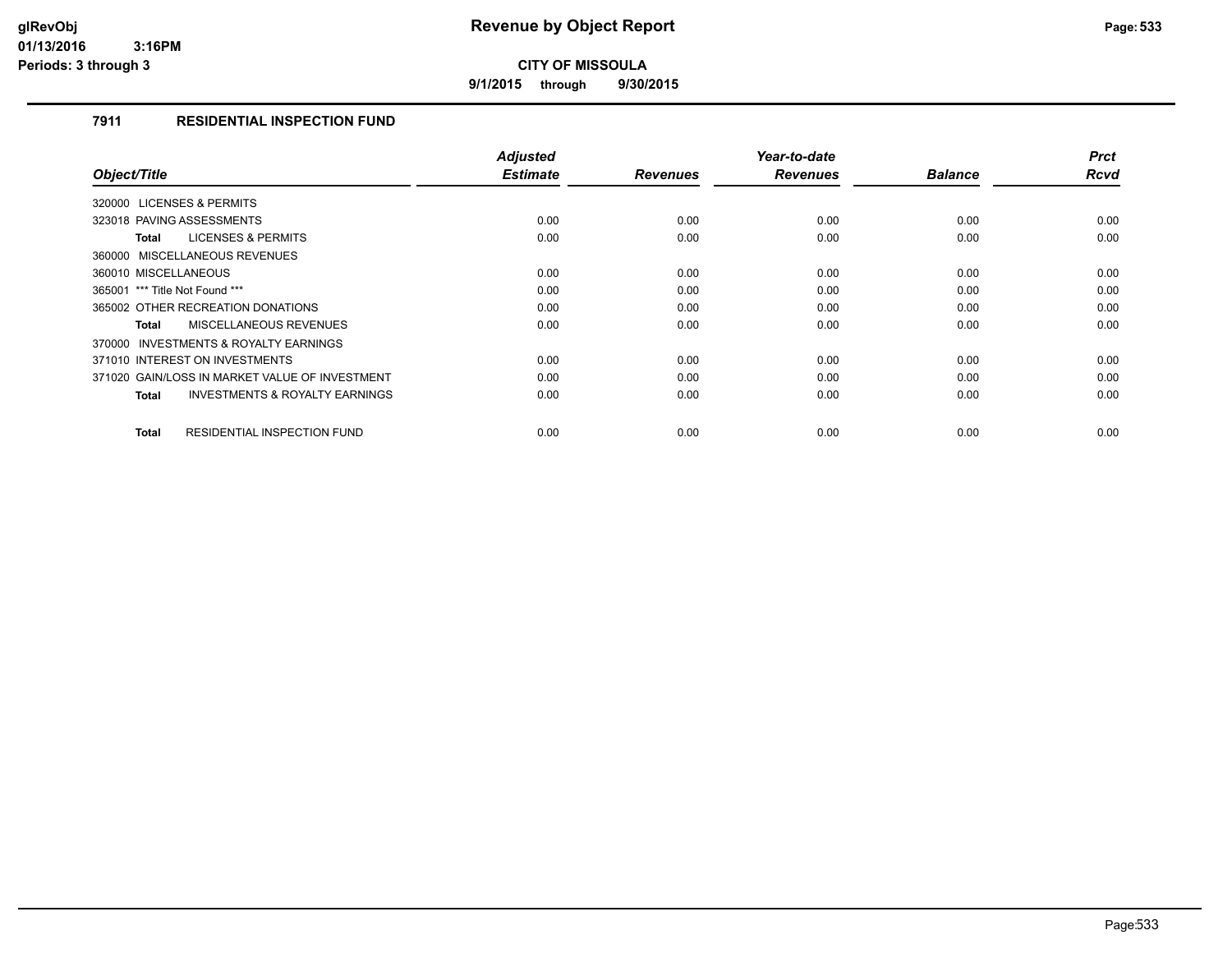**9/1/2015 through 9/30/2015**

#### **9000 GENERAL FIXED ASSETS ACCOUNT GROUP 9000 GENERAL FIXED ASSETS ACCOUNT GROUP**

|                                |                                           | <b>Adjusted</b> |                 | Year-to-date    |                | <b>Prct</b> |
|--------------------------------|-------------------------------------------|-----------------|-----------------|-----------------|----------------|-------------|
| Object/Title                   |                                           | <b>Estimate</b> | <b>Revenues</b> | <b>Revenues</b> | <b>Balance</b> | <b>Rcvd</b> |
|                                | 380000 OTHER FINANCING SOURCES            |                 |                 |                 |                |             |
| 382000 *** Title Not Found *** |                                           | 0.00            | 0.00            | 0.00            | 0.00           | 0.00        |
| <b>Total</b>                   | OTHER FINANCING SOURCES                   | 0.00            | 0.00            | 0.00            | 0.00           | 0.00        |
| <b>Total</b>                   | <b>GENERAL FIXED ASSETS ACCOUNT GROUP</b> | 0.00            | 0.00            | 0.00            | 0.00           | 0.00        |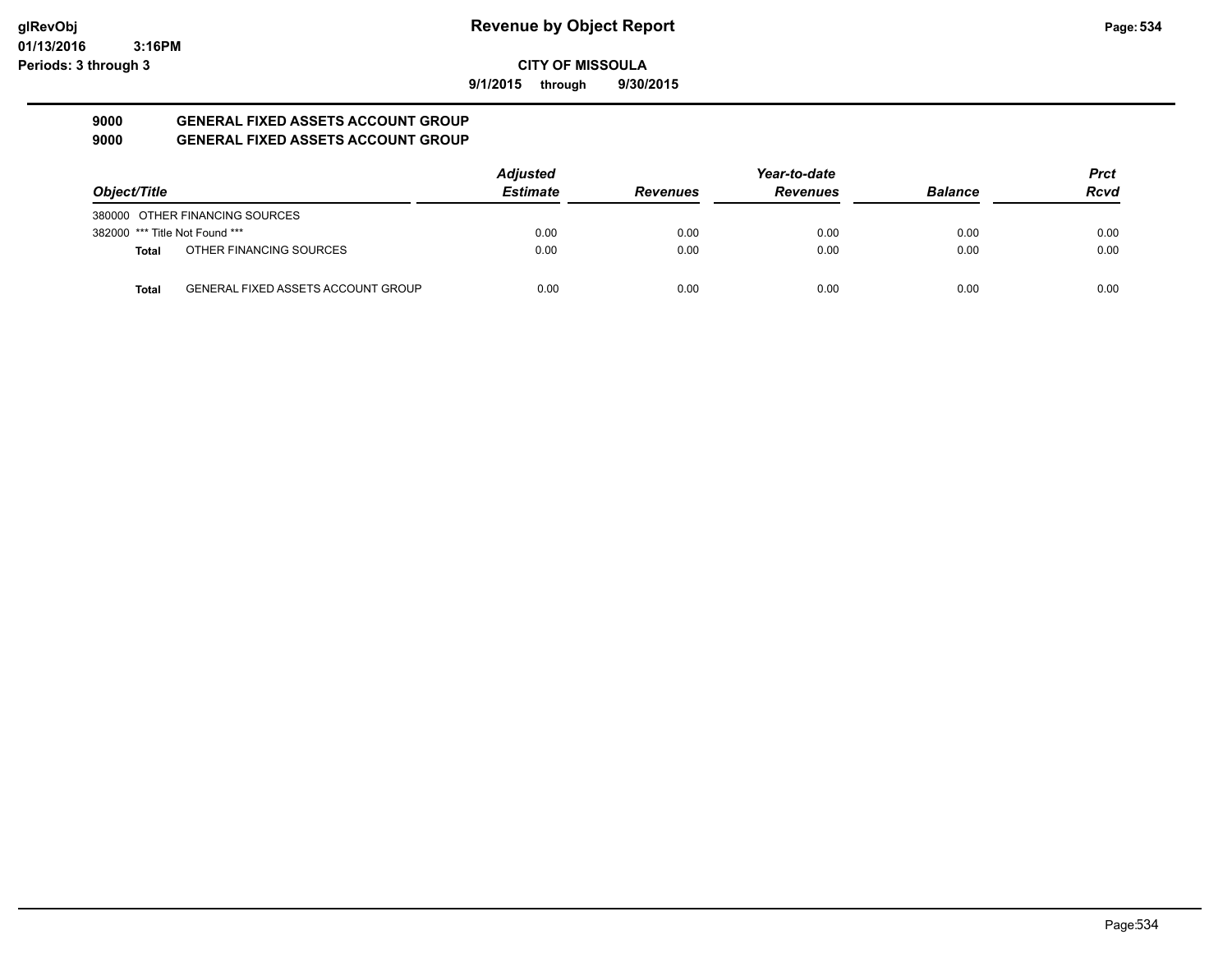**9/1/2015 through 9/30/2015**

#### **9000 GENERAL FIXED ASSETS ACCOUNT GROUP**

| Object/Title                   |                                           | <b>Adjusted</b><br><b>Estimate</b> | <b>Revenues</b> | Year-to-date<br><b>Revenues</b> | <b>Balance</b> | <b>Prct</b><br><b>Rcvd</b> |
|--------------------------------|-------------------------------------------|------------------------------------|-----------------|---------------------------------|----------------|----------------------------|
|                                | 380000 OTHER FINANCING SOURCES            |                                    |                 |                                 |                |                            |
| 382000 *** Title Not Found *** |                                           | 0.00                               | 0.00            | 0.00                            | 0.00           | 0.00                       |
| <b>Total</b>                   | OTHER FINANCING SOURCES                   | 0.00                               | 0.00            | 0.00                            | 0.00           | 0.00                       |
| <b>Total</b>                   | <b>GENERAL FIXED ASSETS ACCOUNT GROUF</b> | 0.00                               | 0.00            | 0.00                            | 0.00           | 0.00                       |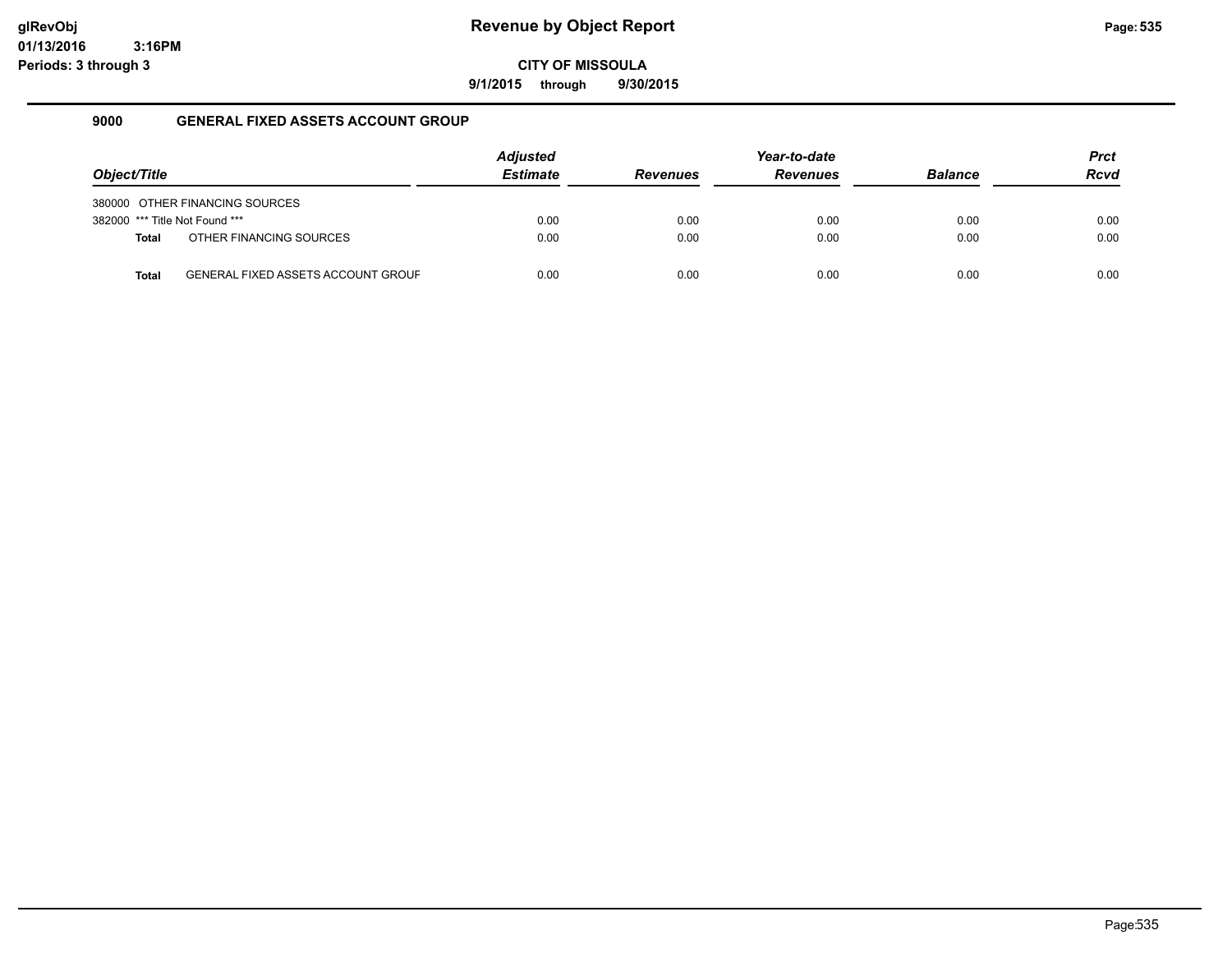**CITY OF MISSOULA 9/1/2015 through 9/30/2015**

#### *Grand Totals*

|                                                | <b>Adjusted</b> |                 | Year-to-date    |                | <b>Prct</b><br><b>Rcvd</b> |
|------------------------------------------------|-----------------|-----------------|-----------------|----------------|----------------------------|
| Object/Title                                   | <b>Estimate</b> | <b>Revenues</b> | <b>Revenues</b> | <b>Balance</b> |                            |
| 310000 TAXES/ASSESSMENTS                       |                 |                 |                 |                |                            |
| 310000 TAXES/ASSESSMENTS                       | 0.00            | 0.00            | 0.00            | 0.00           | 0.00                       |
| 311000 GENERAL PROPERTY TAXES                  | 28,202,811.00   | 272,864.72      | 0.00            | 28,202,811.00  | 0.00                       |
| 311001 CURRENT TAXES                           | 0.00            | 0.00            | 0.00            | 0.00           | 0.00                       |
| 311005 DELINQUENT TAXES                        | 0.00            | 7,277.87        | 0.00            | 0.00           | 0.00                       |
| 311011 TAX INCREMENT                           | 4,272,863.00    | 107,430.35      | 4,707.29        | 4,268,155.71   | 0.11                       |
| 311030 MOTOR VEHICLE TAXES                     | 1,339,988.00    | 129,675.51      | 0.00            | 1,339,988.00   | 0.00                       |
| 312000 PENALTIES & INTEREST - DELINQUENT TAXES | 0.00            | 0.00            | 0.00            | 0.00           | 0.00                       |
| 312001 PENALTIES & INTEREST                    | 63,000.00       | 5,857.10        | 1,108.74        | 61,891.26      | 1.76                       |
| 314000 PROP TAX - OTHER THAN ASSESSED VAL      | 0.00            | 0.00            | 0.00            | 0.00           | 0.00                       |
| 314001 LIGHT VEHICLE TAX                       | 0.00            | 0.00            | 0.00            | 0.00           | 0.00                       |
| 314100 TBID REVENUE                            | 680,350.00      | 0.00            | 0.00            | 680,350.00     | 0.00                       |
| TAXES/ASSESSMENTS<br><b>Total</b>              | 34,559,012.00   | 523,105.55      | 5,816.03        | 34,553,195.97  | 0.02                       |
| 320000 LICENSES & PERMITS                      |                 |                 |                 |                |                            |
| 322011 LIQUOR LICENSES                         | 33,975.00       | 0.00            | 0.00            | 33,975.00      | 0.00                       |
| 322012 BEER LICENSES                           | 34,900.00       | 0.00            | 400.00          | 34,500.00      | 1.15                       |
| 322013 WINE LICENSES                           | 11,700.00       | 0.00            | 0.00            | 11,700.00      | 0.00                       |
| 322014 GOING OUT OF BUSINESS LICENSE           | 0.00            | 0.00            | 0.00            | 0.00           | 0.00                       |
| 322020 GENERAL BUSINESS/PROF/OCCUPATIONAL LIC  | 642,344.00      | 10,452.00       | 26,245.30       | 616,098.70     | 4.09                       |
| 322021 RENTAL LICENSES                         | 60,828.00       | 1,892.25        | 292.70          | 60,535.30      | 0.48                       |
| 322022 BLIC PENALTIES & LICENSES               | 12,360.00       | 3,265.32        | 1,568.50        | 10,791.50      | 12.69                      |
| 322031 FRANCHISE FEE - AT&T                    | 680,000.00      | 0.00            | 0.00            | 680,000.00     | 0.00                       |
| 322034 PEG ACCESS                              | 56,000.00       | 0.00            | 0.00            | 56,000.00      | 0.00                       |
| 323011 BUILDING PERMITS                        | 1,074,058.00    | 146,756.86      | 310,619.36      | 763,438.64     | 28.92                      |
| 323012 ELECTRICAL PERMITS                      | 231,537.00      | 23,015.30       | 70,224.14       | 161,312.86     | 30.33                      |
| 323013 PLUMBING PERMITS                        | 132,373.00      | 11,594.00       | 37,903.00       | 94,470.00      | 28.63                      |
| 323014 BLDG PERMIT REVIEW FEE                  | 0.00            | 0.00            | 0.00            | 0.00           | 0.00                       |
| 323015 EXCAVATING PERMITS                      | 396,550.00      | 28,716.50       | 137,496.00      | 259,054.00     | 34.67                      |
| 323016 MOVING PERMITS                          | 0.00            | 212.00          | 424.00          | $-424.00$      | 0.00                       |
| 323017 MECHANICAL PERMITS                      | 96,891.00       | 9,123.00        | 30,929.00       | 65,962.00      | 31.92                      |
| 323018 PAVING ASSESSMENTS                      | 7,000.00        | 0.00            | 0.00            | 7,000.00       | 0.00                       |
| 323019 ALARM USERS PERMITS                     | 16,068.00       | 520.00          | 5,797.00        | 10,271.00      | 36.08                      |
| 323020 FENCE PERMITS                           | 13,792.00       | 396.00          | 968.00          | 12,824.00      | 7.02                       |
| 323021 PAVING PERMITS                          | 32,960.00       | 2,808.00        | 9,377.88        | 23,582.12      | 28.45                      |
| 323022 GRADING/DRAINAGE PERMITS                | 7,723.00        | 1,234.00        | 4,473.00        | 3,250.00       | 57.92                      |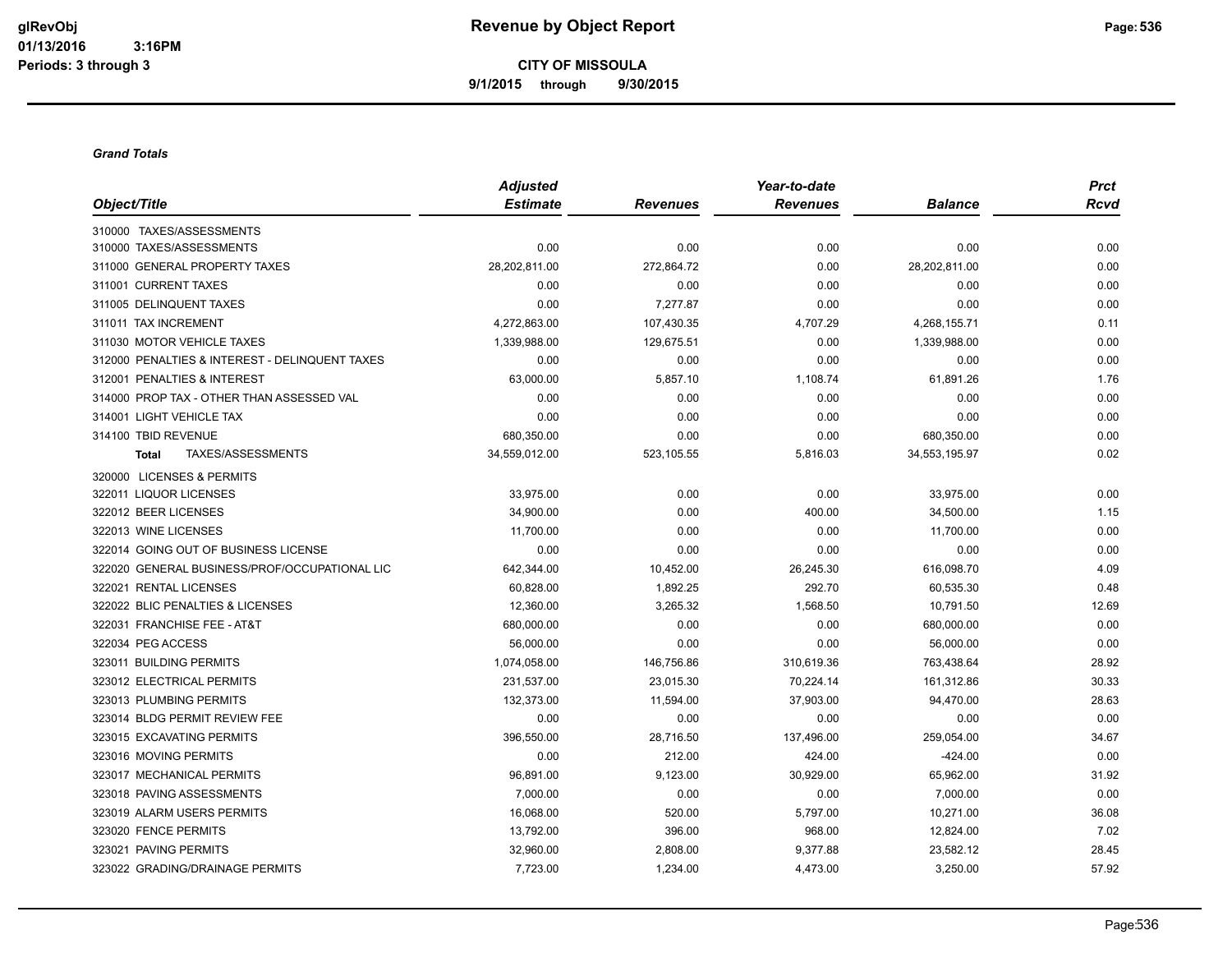**9/1/2015 through 9/30/2015**

| Object/Title                                   | <b>Adjusted</b><br><b>Estimate</b> | Revenues   | Year-to-date<br><b>Revenues</b> | <b>Balance</b> | <b>Prct</b><br>Rcvd |
|------------------------------------------------|------------------------------------|------------|---------------------------------|----------------|---------------------|
| 323023 ADA ACCESS PERMITS                      | 14,343.00                          | 1,581.00   | 5,514.00                        | 8,829.00       | 38.44               |
| 323025 STREET USE PERMITS                      | 3,862.00                           | 435.00     | 1,160.00                        | 2,702.00       | 30.04               |
| 323026 PYROTECHNICS PERMITS                    | 3,000.00                           | $-290.00$  | 48.00                           | 2,952.00       | 1.60                |
| 323027 HAULER PERMITS                          | 0.00                               | 0.00       | 150.00                          | $-150.00$      | 0.00                |
| 323030 ANIMAL LICENSES                         | 0.00                               | 985.00     | 2,751.00                        | $-2,751.00$    | 0.00                |
| 323031 CHICKEN LICENSES                        | 477.00                             | 15.00      | 180.00                          | 297.00         | 37.74               |
| 323051 BICYCLE LICENSES                        | 0.00                               | 0.00       | 0.00                            | 0.00           | 0.00                |
| 323052 STORM WATER POLLUTION PREVENTION PERMIT | 3,811.00                           | 622.00     | 2,438.00                        | 1,373.00       | 63.97               |
| 323054 ZONING COMPLIANCE PERMITS               | 3,090.00                           | 1,250.00   | 4,656.00                        | $-1,566.00$    | 150.68              |
| 323055 FLOOD PLAIN PERMITS                     | 0.00                               | 591.00     | 1,182.00                        | $-1,182.00$    | 0.00                |
| 323056 SIGN PERMITS                            | 10,000.00                          | 1,341.00   | 4,162.00                        | 5,838.00       | 41.62               |
| 323057 SIDEWALK CAFE PERMIT                    | 0.00                               | 52.00      | 227.00                          | $-227.00$      | 0.00                |
| <b>LICENSES &amp; PERMITS</b><br>Total         | 3,579,642.00                       | 246,567.23 | 659,185.88                      | 2,920,456.12   | 18.41               |
| 330000 INTERGOVERNMENTAL REVENUES              |                                    |            |                                 |                |                     |
| 330000 INTERGOVERNMENTAL REVENUES              | 75,921.00                          | 6,000.00   | $-15,760.99$                    | 91,681.99      | $-20.76$            |
| 330005 MUTD GRANT ADMIN FEE                    | 0.00                               | 0.00       | 0.00                            | 0.00           | 0.00                |
| 331000 FEDERAL GRANTS                          | 38,973.00                          | 0.00       | 11,083.06                       | 27,889.94      | 28.44               |
| 331001 GRANTS                                  | 0.00                               | 0.00       | 0.00                            | 0.00           | 0.00                |
| 331002 COUNTY ASSISTANCE CIP PROJECTS          | 0.00                               | 0.00       | 0.00                            | 0.00           | 0.00                |
| 331003 STATE HOME PROGRAM INCOME               | 186,935.00                         | 0.00       | 0.00                            | 186,935.00     | 0.00                |
| 331004 CITY ASSESSMENTS                        | 0.00                               | 0.00       | 0.00                            | 0.00           | 0.00                |
| 331005 WESTERN FEDERAL LANDS GRANT             | 0.00                               | 0.00       | 0.00                            | 0.00           | 0.00                |
| 331010 ENTITLEMENT - CDBG                      | 405,605.00                         | 7,459.20   | $-23,687.48$                    | 429,292.48     | $-5.84$             |
| 331011 NSP GRANT/SILVERTIP PROJECT             | 0.00                               | 0.00       | 0.00                            | 0.00           | 0.00                |
| 331012 ARRA/CDBG STIMULUS REVENUE              | 0.00                               | 0.00       | 0.00                            | 0.00           | 0.00                |
| 331013 NORTHSIDE PED BRIDGE ARRA GRANT         | 0.00                               | 0.00       | 0.00                            | 0.00           | 0.00                |
| 331014 WHITE PINE PLAYGROUND-CDBG GRANT        | 158,650.00                         | 0.00       | 0.00                            | 158,650.00     | 0.00                |
| 331016 HOMEWORD 1800 PHILLIPS                  | 0.00                               | 0.00       | 0.00                            | 0.00           | 0.00                |
| 331017 HUD 6.7M/SILVERTIP APTS                 | 0.00                               | 0.00       | 0.00                            | 0.00           | 0.00                |
| 331018 MHA 1M/SILVERTIP APTS                   | 0.00                               | 0.00       | 0.00                            | 0.00           | 0.00                |
| 331020 COPS GRANT                              | 0.00                               | 0.00       | 0.00                            | 0.00           | 0.00                |
| 331022 EQUIPMENT GRANT                         | 0.00                               | 0.00       | 0.00                            | 0.00           | 0.00                |
| 331023 COPS HIRING GRANT 2011                  | 42,000.00                          | 0.00       | 0.00                            | 42,000.00      | 0.00                |
| 331024 DEPT OF JUSTICE GRANTS                  | 50,000.00                          | 0.00       | 0.00                            | 50,000.00      | 0.00                |
| 331025 DV ACCOUNTABILITY PROJECT               | 993,592.00                         | 0.00       | 0.00                            | 993,592.00     | 0.00                |
| 331026 FY09 POLICE ICAC FEDERAL GRANT          | 0.00                               | 0.00       | $-68.317.90$                    | 68.317.90      | 0.00                |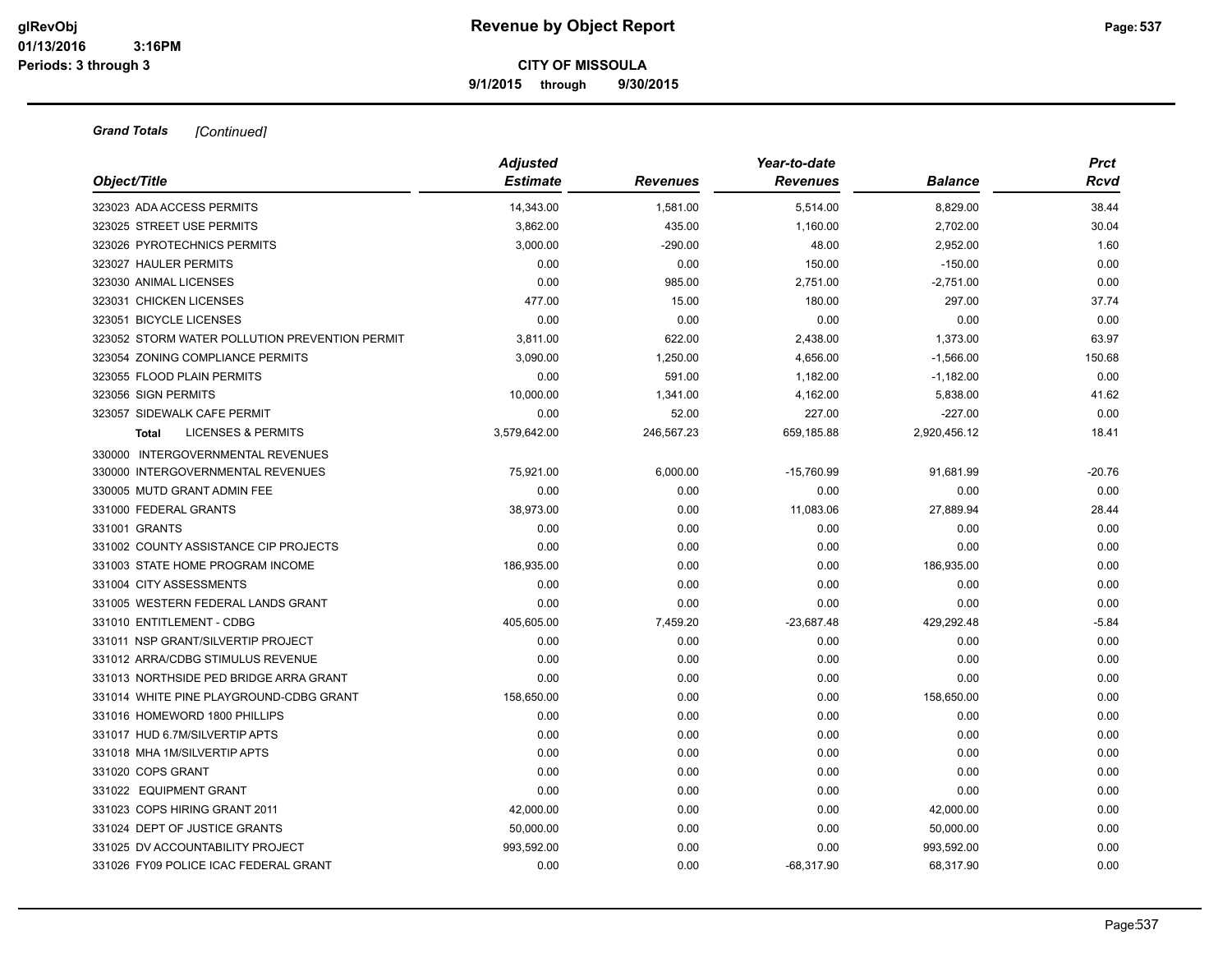**9/1/2015 through 9/30/2015**

|                                             | <b>Adjusted</b> |                 | Year-to-date    |                | <b>Prct</b> |
|---------------------------------------------|-----------------|-----------------|-----------------|----------------|-------------|
| Object/Title                                | <b>Estimate</b> | <b>Revenues</b> | <b>Revenues</b> | <b>Balance</b> | <b>Rcvd</b> |
| 331027 JAG GRANTS REVENUE                   | 0.00            | 0.00            | $-904.61$       | 904.61         | 0.00        |
| 331028 DUI-COPS IN SHOPS                    | 5,000.00        | 0.00            | 0.00            | 5,000.00       | 0.00        |
| 331029 CHRP GRANT                           | 0.00            | 0.00            | 0.00            | 0.00           | 0.00        |
| 331030 COMMUNITY RESOURCE OFFICER/MCPS      | 0.00            | 0.00            | 0.00            | 0.00           | 0.00        |
| 331031 EECBG REVOLVING LOAN                 | 0.00            | 0.00            | 0.00            | 0.00           | 0.00        |
| 331033 WORD                                 | 0.00            | 0.00            | $-999.91$       | 999.91         | 0.00        |
| 331050 ISTEA/CTEP GRANT                     | 200,000.00      | 0.00            | 0.00            | 200,000.00     | 0.00        |
| 331051 ISTEA/CTEP-HIGGINS HILL/BECKWITH     | 0.00            | 0.00            | 0.00            | 0.00           | 0.00        |
| 331052 MDT CMAQ STRIPING GRANT              | 0.00            | 0.00            | 0.00            | 0.00           | 0.00        |
| 331053 CTEP PLAYFAIR                        | 0.00            | 0.00            | $-16,579.25$    | 16,579.25      | 0.00        |
| 331054 FHWA PL GRANT                        | 650,194.00      | 0.00            | 0.00            | 650,194.00     | 0.00        |
| 331055 FTA GRANT                            | 164,937.00      | 0.00            | 0.00            | 164,937.00     | 0.00        |
| 331056 MDT FEDERAL CMAQ                     | 285,698.00      | 66,436.55       | 9,915.79        | 275,782.21     | 3.47        |
| 331057 TRANSIT-MUTD CMAQ                    | 0.00            | 0.00            | 0.00            | 0.00           | 0.00        |
| 331060 NATL RECREATION TRAILS GRANTS        | 0.00            | 0.00            | 0.00            | 0.00           | 0.00        |
| 331081 GRANTS/DONATIONS - FORT MISSOULA     | 0.00            | 0.00            | 0.00            | 0.00           | 0.00        |
| 331090 EPA GRANT                            | 587,106.00      | 0.00            | $-361.50$       | 587,467.50     | $-0.06$     |
| 331091 US DOT HMEP GRANT                    | 0.00            | 0.00            | 0.00            | 0.00           | 0.00        |
| 331112 SAFER GRANT                          | 0.00            | 0.00            | 0.00            | 0.00           | 0.00        |
| 331113 *** Title Not Found ***              | 0.00            | 0.00            | 0.00            | 0.00           | 0.00        |
| 331114 TITLE III GRANT-MSLA CO              | 14,500.00       | 0.00            | 0.00            | 14,500.00      | 0.00        |
| 331153 RUSSELL S 3RD IMPROVEMENTS           | 0.00            | 0.00            | 0.00            | 0.00           | 0.00        |
| 331154 CTEP-MILWAUKEE RR TRAIL              | 0.00            | 0.00            | 0.00            | 0.00           | 0.00        |
| 331155 CTEP/GRANT CREEK TRAIL BCN           | 0.00            | 0.00            | $-39,721.52$    | 39,721.52      | 0.00        |
| 331156 CTEP GRANTS                          | 375,500.00      | 0.00            | 0.00            | 375,500.00     | 0.00        |
| 331159 CTEP-U OF M CROSSWALK PROJECT        | 0.00            | 0.00            | 0.00            | 0.00           | 0.00        |
| 331160 SAFE ROUTES TO SCHOOLS fY08 \$82,500 | 0.00            | 0.00            | 0.00            | 0.00           | 0.00        |
| 331161 CTEP-LOLO ST/BRIDGE TO DUNCAN S/C    | 0.00            | 0.00            | 0.00            | 0.00           | 0.00        |
| 331170 HISTORICAL PRESERVATION GRANT        | 5,500.00        | 0.00            | 0.00            | 5,500.00       | 0.00        |
| 331178 DUI TASK FORCE                       | 0.00            | 0.00            | 0.00            | 0.00           | 0.00        |
| 331180 LIBRARY LITERACY GRANT               | 0.00            | 0.00            | 0.00            | 0.00           | 0.00        |
| 331181 CTEP/CMAQ MADISON ST TO U CONNECTOR  | 0.00            | 0.00            | 0.00            | 0.00           | 0.00        |
| 331990 IRS REIMB/DEBT SVS INTEREST          | 253,177.00      | 0.00            | 0.00            | 253,177.00     | 0.00        |
| 331992 FEDERAL ARRA GRANTS                  | 0.00            | 0.00            | 0.00            | 0.00           | 0.00        |
| 334013 STATE GRANT - OT SEATBELT            | 60,000.00       | 10,338.00       | 10,338.00       | 49,662.00      | 17.23       |
| 334014 *** Title Not Found ***              | 0.00            | 0.00            | 0.00            | 0.00           | 0.00        |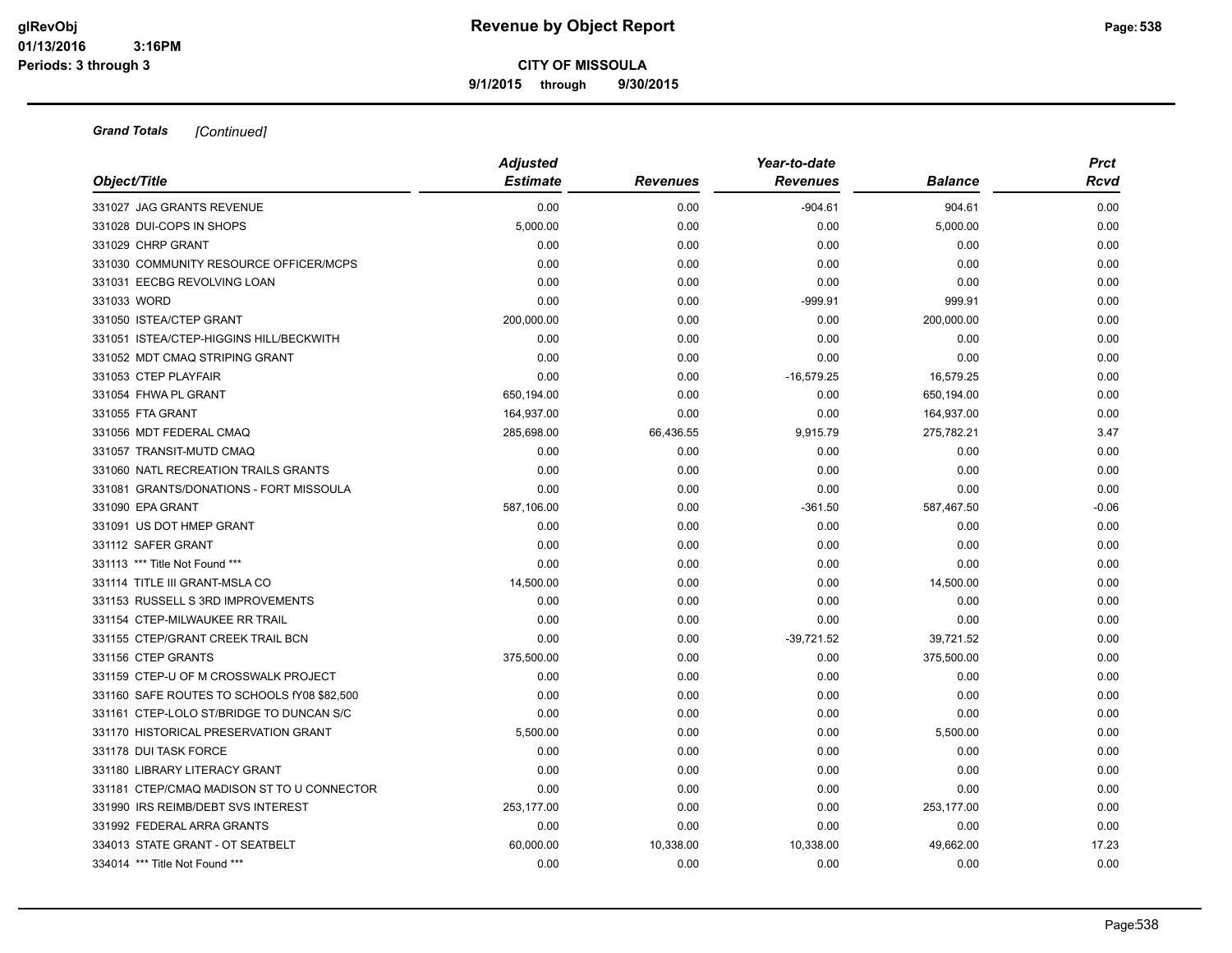**9/1/2015 through 9/30/2015**

|                                               | <b>Adjusted</b> |                 | Year-to-date    |                |             |  |
|-----------------------------------------------|-----------------|-----------------|-----------------|----------------|-------------|--|
| Object/Title                                  | <b>Estimate</b> | <b>Revenues</b> | <b>Revenues</b> | <b>Balance</b> | <b>Rcvd</b> |  |
| 334015 COPS TECHNOLOGY GRANT                  | 299,498.00      | 0.00            | 0.00            | 299,498.00     | 0.00        |  |
| 334016 BULLETPROOF VEST GRANT                 | 10,500.00       | 0.00            | 0.00            | 10,500.00      | 0.00        |  |
| 334017 SCHOOL RESOURCE OFFICER                | 240,000.00      | 68,850.00       | 248,850.00      | $-8,850.00$    | 103.69      |  |
| 334018 STATE GRANT - CAPITAL                  | 0.00            | 0.00            | 0.00            | 0.00           | 0.00        |  |
| 334020 UNDERAGE DRINKING GRANT                | 0.00            | 0.00            | 0.00            | 0.00           | 0.00        |  |
| 334025 COUNTY WEED                            | 15,000.00       | 0.00            | 67.50           | 14,932.50      | 0.45        |  |
| 334026 FOREST HEALTH GRANT                    | 0.00            | 0.00            | $-27,490.00$    | 27,490.00      | 0.00        |  |
| 334028 DEPT OF AG INTERN GRANT                | 0.00            | 0.00            | 0.00            | 0.00           | 0.00        |  |
| 334040 GAS TAX APPORTIONMENT                  | 1,080,419.00    | 90,034.88       | 270,104.65      | 810,314.35     | 25.00       |  |
| 334045 MONTANA DEPARTMENT TRANSPORTATION      | 0.00            | 0.00            | 0.00            | 0.00           | 0.00        |  |
| 334056 BANK CORP. LIC. TAX - (PREVIOUS YEARS) | 0.00            | 0.00            | 0.00            | 0.00           | 0.00        |  |
| 334061 IMPACT FEES-CLEARING ACCOUNT           | 0.00            | 0.00            | 0.00            | 0.00           | 0.00        |  |
| 334071 DEQ/RIVER WATER SAMPLING               | 0.00            | 0.00            | 0.00            | 0.00           | 0.00        |  |
| 334076 BIG SKY TRUST FUND GRANTS              | 0.00            | 0.00            | 0.00            | 0.00           | 0.00        |  |
| 334112 WELLNESS GRANT                         | 0.00            | 0.00            | 0.00            | 0.00           | 0.00        |  |
| 334120 TSEP GRANT                             | 0.00            | 0.00            | 0.00            | 0.00           | 0.00        |  |
| 334121 DNRC GRANT                             | 59,000.00       | 0.00            | 30,000.00       | 29,000.00      | 50.85       |  |
| 334123 MAQI FEDERAL ASSISTANCE                | 0.00            | 0.00            | 0.00            | 0.00           | 0.00        |  |
| 334124 GRANTS-CIP                             | 0.00            | 0.00            | 0.00            | 0.00           | 0.00        |  |
| 334125 FIRE FIGHTER GRANT                     | 90,000.00       | 0.00            | 0.00            | 90,000.00      | 0.00        |  |
| 334126 DEVELOPER ASSESSMENTS                  | 0.00            | 0.00            | 0.00            | 0.00           | 0.00        |  |
| 334127 TONKIN TRAIL - FISH WILDLIFE PARKS     | 0.00            | 0.00            | 0.00            | 0.00           | 0.00        |  |
| 334128 CDBG FIRE HYDRANT GRANT                | 0.00            | 0.00            | 0.00            | 0.00           | 0.00        |  |
| 334140 DNRC GRANT                             | 0.00            | 0.00            | 0.00            | 0.00           | 0.00        |  |
| 334143 MONTANA TOURISM GRANT                  | 0.00            | 0.00            | 0.00            | 0.00           | 0.00        |  |
| 334145 WESTERN MT MENTAL HEALTH CTR           | 0.00            | 0.00            | 0.00            | 0.00           | 0.00        |  |
| 334146 ADDI FUNDS-1ST TIME HOMEBUYERS         | 12,846.00       | 0.00            | 0.00            | 12,846.00      | 0.00        |  |
| 334149 MISSOULA HOMEOWNERSHIP PROGRAM         | 335,666.00      | 0.00            | 0.00            | 335,666.00     | 0.00        |  |
| 334153 FY14 DISTRICT XI HRC TBRA              | 0.00            | 0.00            | 0.00            | 0.00           | 0.00        |  |
| 334154 FY08 homeWORD                          | 0.00            | 0.00            | 0.00            | 0.00           | 0.00        |  |
| 334155 FY08 NMCDC                             | 0.00            | 0.00            | 0.00            | 0.00           | 0.00        |  |
| 334156 HOME PROGRAM INCOME                    | 31,500.00       | 0.00            | 0.00            | 31,500.00      | 0.00        |  |
| 334157 FY09 MHA                               | 0.00            | 0.00            | 0.00            | 0.00           | 0.00        |  |
| 334159 FY09 HOMEWORD                          | 0.00            | 0.00            | 0.00            | 0.00           | 0.00        |  |
| 334160 FY09 NMCDC                             | 0.00            | 0.00            | 0.00            | 0.00           | 0.00        |  |
| 334161 FY10 DISTRICT XI HRC                   | 0.00            | 0.00            | 0.00            | 0.00           | 0.00        |  |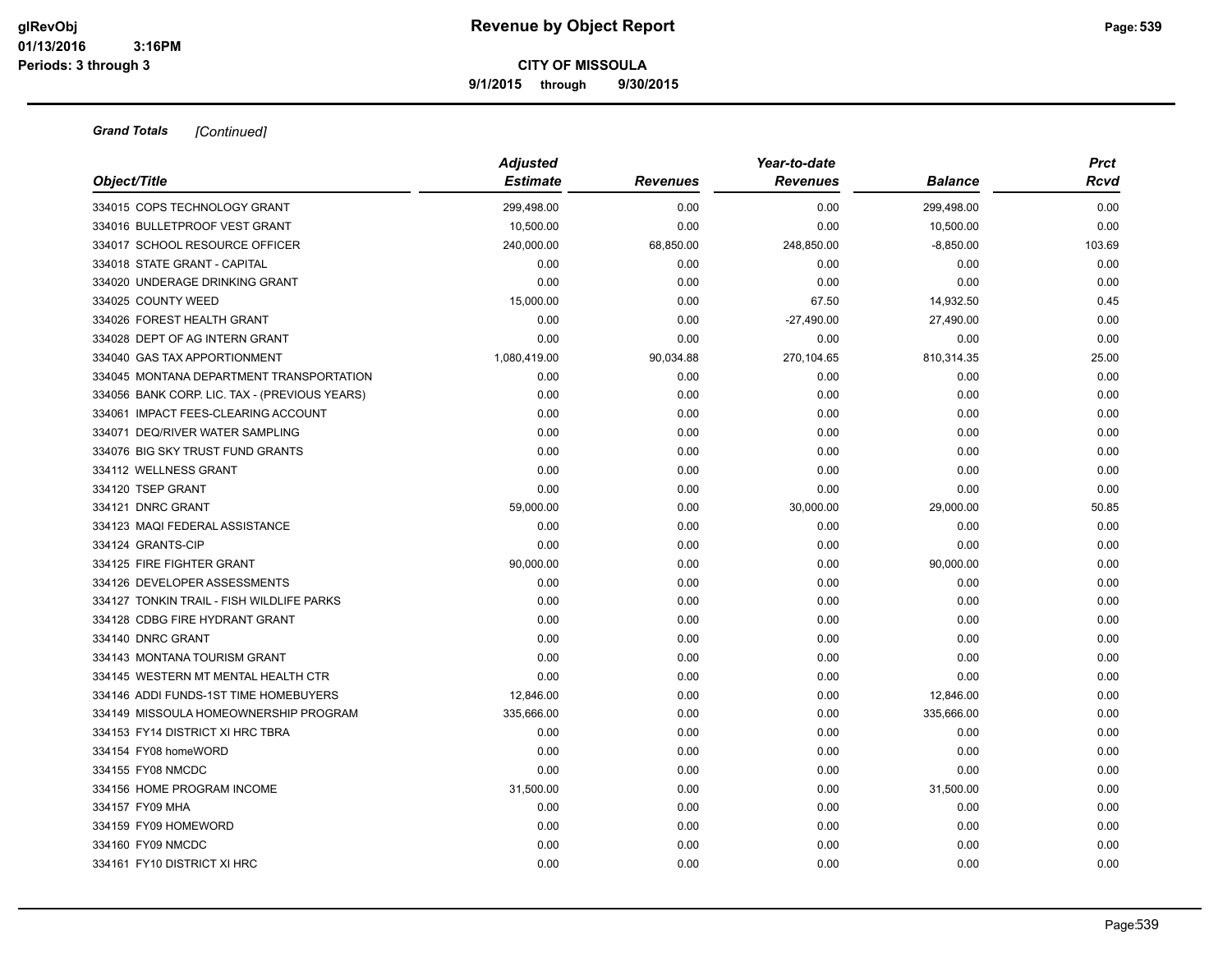**9/1/2015 through 9/30/2015**

| Object/Title                                      | <b>Adjusted</b> |                 | Year-to-date    |                | <b>Prct</b> |
|---------------------------------------------------|-----------------|-----------------|-----------------|----------------|-------------|
|                                                   | <b>Estimate</b> | <b>Revenues</b> | <b>Revenues</b> | <b>Balance</b> | Rcvd        |
| 334163 FY10 homeWORD/SOLSTICE APT                 | 0.00            | 0.00            | 0.00            | 0.00           | 0.00        |
| 334251 RTP/TAP STATE GRANTS                       | 0.00            | 0.00            | 0.00            | 0.00           | 0.00        |
| 334990 ARRA FUNDING                               | 0.00            | 0.00            | 0.00            | 0.00           | 0.00        |
| 334991 ARRA HB645 FUNDING                         | 0.00            | 0.00            | 0.00            | 0.00           | 0.00        |
| 334992 ARRA LOAN                                  | 0.00            | 0.00            | 0.00            | 0.00           | 0.00        |
| 335075 STATE GAMBLING/VIDEO/KENO/BINGO FEES       | 127,650.00      | 0.00            | 0.00            | 127,650.00     | 0.00        |
| 335076 STATE GAMBLING LICENSE FEES                | 0.00            | 0.00            | 0.00            | 0.00           | 0.00        |
| 335077 STATE KENO/BINGO PROCEEDS TAX              | 0.00            | 0.00            | 0.00            | 0.00           | 0.00        |
| 335210 PERSONAL PROPERTY TAX REIMBURSEMENT        | 561,664.00      | 0.00            | 0.00            | 561,664.00     | 0.00        |
| 335230 HB 124 REVENUE                             | 8,029,080.00    | 2,050,626.44    | 2,050,626.44    | 5,978,453.56   | 25.54       |
| 335250 STATE REIMB - SB #184                      | 0.00            | 0.00            | 0.00            | 0.00           | 0.00        |
| 336001 MDT REIMBURSEMENTS                         | 0.00            | 0.00            | 0.00            | 0.00           | 0.00        |
| 336020 STATE PENSION CONTRIBUTION                 | 0.00            | 0.00            | 0.00            | 0.00           | 0.00        |
| 336021 STATE CONTRIB - POLICE RETIREMENT          | 2,257,772.00    | 0.00            | 309,286.21      | 1,948,485.79   | 13.70       |
| 336022 STATE CONTRIB. - FIRE RETIREMENT           | 2,265,164.00    | 0.00            | 336,136.88      | 1,929,027.12   | 14.84       |
| 336023 STATE CONTRIB. - PERS                      | 9,986.00        | 0.00            | 2,335.45        | 7,650.55       | 23.39       |
| 336030 COUNTY CONTRIBUTION                        | 9,900.00        | 0.00            | 0.00            | 9,900.00       | 0.00        |
| 337000 LOCAL GRANTS                               | 0.00            | 0.00            | 0.00            | 0.00           | 0.00        |
| 337002 MRA GRANT                                  | 0.00            | 0.00            | 0.00            | 0.00           | 0.00        |
| 337003 HEALTH DEPT-STORM WATER MGMT               | 0.00            | 0.00            | 0.00            | 0.00           | 0.00        |
| 337009 *** Title Not Found ***                    | 0.00            | 0.00            | 0.00            | 0.00           | 0.00        |
| 337010 COUNTY REIMBURSEMENT-DEANOS                | 0.00            | 0.00            | 0.00            | 0.00           | 0.00        |
| 337012 LEGAL SERVICES-CONTRACTED/REIMB.           | 0.00            | 0.00            | 0.00            | 0.00           | 0.00        |
| 337013 MUTD SIGN MAINTENANCE AGREEMENT            | 3,000.00        | 0.00            | 0.00            | 3,000.00       | 0.00        |
| 338000 LOCAL SHARING OF TAX INCREMENT             | 266,850.00      | 133,425.29      | 133,425.29      | 133,424.71     | 50.00       |
| 338001 EXCESS PLEDGED TAX INCREMENT RETURNED      | 0.00            | 0.00            | 0.00            | 0.00           | 0.00        |
| 338100 PLANNING MILLS PASSED THRU COUNTY          | 329,157.00      | 0.00            | 0.00            | 329,157.00     | 0.00        |
| 339000 PAYMENT IN LIEU OF TAXES                   | 34,056.00       | 0.00            | 0.00            | 34,056.00      | 0.00        |
| <b>INTERGOVERNMENTAL REVENUES</b><br><b>Total</b> | 20,621,996.00   | 2,433,170.36    | 3,218,346.11    | 17,403,649.89  | 15.61       |
| 340000 CHARGES FOR SERVICES                       |                 |                 |                 |                |             |
| 340051 GRILL VAN CONCESSIONS                      | 0.00            | 712.15          | 19,149.90       | $-19,149.90$   | 0.00        |
| 341009 BLDG ADMIN FEES                            | 310,310.00      | 0.00            | 0.00            | 310,310.00     | 0.00        |
| 341010 MISCELLANEOUS COLLECTIONS                  | 350.00          | 0.00            | 0.00            | 350.00         | 0.00        |
| 341011 TRANSPORTATION ADMIN FEES                  | 24,720.00       | 0.00            | 0.00            | 24,720.00      | 0.00        |
| 341012 MAYORS PROCLAMATION FEES                   | 100.00          | 0.00            | 0.00            | 100.00         | 0.00        |
| 341013 AIR FUND FEES                              | 250.00          | 0.00            | 0.00            | 250.00         | 0.00        |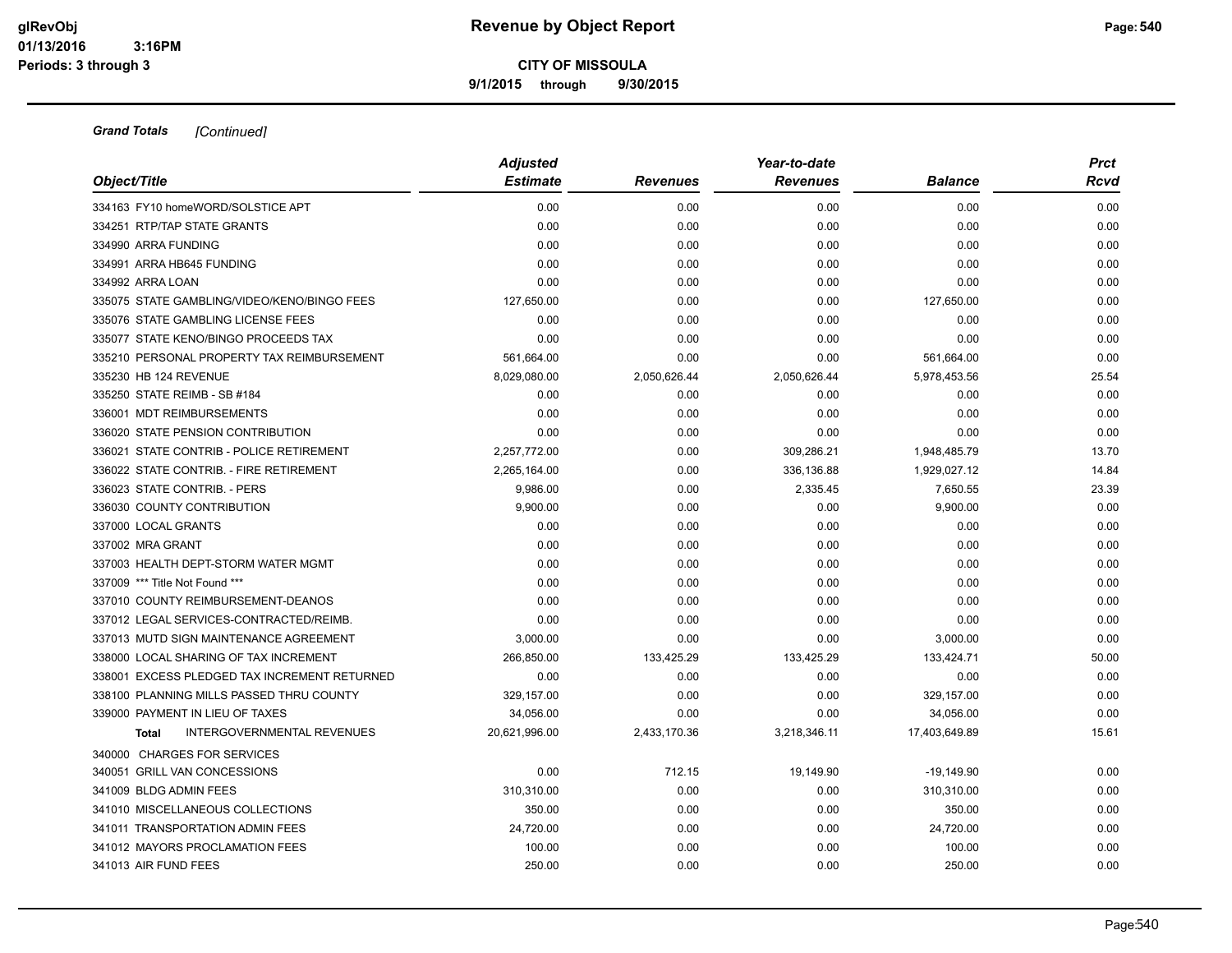**9/1/2015 through 9/30/2015**

|                                            | <b>Adjusted</b> |                 | Year-to-date    |                |       |  |  |
|--------------------------------------------|-----------------|-----------------|-----------------|----------------|-------|--|--|
| Object/Title                               | <b>Estimate</b> | <b>Revenues</b> | <b>Revenues</b> | <b>Balance</b> | Rcvd  |  |  |
| 341015 SEWER ADMINISTRATION FEES           | 1,227,202.00    | 0.00            | 0.00            | 1,227,202.00   | 0.00  |  |  |
| 341016 MRA ADMINISTRATION FEES             | 138,879.00      | 0.00            | 0.00            | 138,879.00     | 0.00  |  |  |
| 341017 LIGHTING ADMINISTRATION FEES        | 15,452.00       | 0.00            | 0.00            | 15,452.00      | 0.00  |  |  |
| 341018 PARKING COMM ADMIN FEES             | 188,805.00      | 0.00            | 0.00            | 188,805.00     | 0.00  |  |  |
| 341019 *** Title Not Found ***             | 4,512.00        | 0.00            | 0.00            | 4,512.00       | 0.00  |  |  |
| 341021 SID ADMINISTRATION FEES             | 0.00            | 0.00            | 0.00            | 0.00           | 0.00  |  |  |
| 341022 PROJECT ADMIN FEES                  | 0.00            | 0.00            | 0.00            | 0.00           | 0.00  |  |  |
| 341023 PLANNING ADMIN FEES                 | 24,720.00       | 0.00            | 0.00            | 24,720.00      | 0.00  |  |  |
| 341031 STATE REIMB MUNI COURT              | 0.00            | 0.00            | 0.00            | 0.00           | 0.00  |  |  |
| 341032 IMPACT FEE CLEARING ACCOUNT         | 1,200,000.00    | 167,498.16      | 332,121.83      | 867,878.17     | 27.68 |  |  |
| 341033 IMPACT FEES-PARKS SHARE             | 0.00            | 0.00            | 0.00            | 0.00           | 0.00  |  |  |
| 341034 IMPACT FEES-FIRE SHARE              | 0.00            | 0.00            | 0.00            | 0.00           | 0.00  |  |  |
| 341035 IMPACT FEES-POLICE SHARE            | 0.00            | 0.00            | 0.00            | 0.00           | 0.00  |  |  |
| 341036 IMPACT FEES-COMMUNITY SERVICE SHARE | 0.00            | 0.00            | 0.00            | 0.00           | 0.00  |  |  |
| 341037 IMPACT FEE-ROAD SHARE               | 0.00            | 0.00            | 0.00            | 0.00           | 0.00  |  |  |
| 341041 SEWER EXTENSION RECORDING FEES      | 4,500.00        | 326.00          | 978.00          | 3,522.00       | 21.73 |  |  |
| 341052 MUNICIPAL COURT FILING FEES         | 283,400.00      | 0.00            | 34,459.35       | 248,940.65     | 12.16 |  |  |
| 341055 CRIME VICTIM SURCHARGE              | 2,500.00        | 0.00            | 124.99          | 2,375.01       | 5.00  |  |  |
| 341067 SUBDIVISION EXEMPTION AFFIDAVITS    | 0.00            | 400.00          | 1,400.00        | $-1,400.00$    | 0.00  |  |  |
| 341068 SUBDIVISON FEES                     | 5,000.00        | 1,213.00        | 2,426.00        | 2,574.00       | 48.52 |  |  |
| 341069 REZONING FEES                       | 5,000.00        | 0.00            | 0.00            | 5,000.00       | 0.00  |  |  |
| 341070 DESIGN REVIEW BOARD                 | 15,000.00       | 787.80          | 4,421.89        | 10,578.11      | 29.48 |  |  |
| 341071 BOARD OF ADJUST, ZONING, SIGNS      | 0.00            | 0.00            | 0.00            | 0.00           | 0.00  |  |  |
| 341072 FLOOD PLAIN-0THER FEES              | 0.00            | 0.00            | 0.00            | 0.00           | 0.00  |  |  |
| 341073 FIRE PLAN CHECK FEES                | 27,981.00       | 2,848.00        | 8,036.00        | 19,945.00      | 28.72 |  |  |
| 341074 FIRE INSPECTION FEES                | 25,000.00       | 3,563.00        | 13,415.00       | 11,585.00      | 53.66 |  |  |
| 341076 ENGINEERING PLAN CHECK FEES         | 33,478.00       | 3,537.00        | 11,459.00       | 22,019.00      | 34.23 |  |  |
| 341077 ZONING COMPLIANCE INSPECTIONS       | 0.00            | 0.00            | 0.00            | 0.00           | 0.00  |  |  |
| 341078 ENGINEERING MAP FEES                | 120.00          | 15.00           | 35.00           | 85.00          | 29.17 |  |  |
| 341079 GREASE INTERCEPTOR APPEAL FEES      | 2,000.00        | 0.00            | 0.00            | 2,000.00       | 0.00  |  |  |
| 341090 STREET VACATION PETITION FEES       | 0.00            | 1,981.00        | 1,981.00        | $-1,981.00$    | 0.00  |  |  |
| 341091 INSPECTION CODE BOOKS & COPIES      | 1,346.00        | 3.50            | 43.75           | 1,302.25       | 3.25  |  |  |
| 341100 GRANT ADMINISTRATION SERVICE FEES   | 0.00            | 0.00            | 0.00            | 0.00           | 0.00  |  |  |
| 341450 *** Title Not Found ***             | 0.00            | 0.00            | 0.00            | 0.00           | 0.00  |  |  |
| 342000 ANTI-GRAFFITI PROJECT               | 5,000.00        | 0.00            | 0.00            | 5,000.00       | 0.00  |  |  |
| 342010 POLICE/BID AGREEMENT                | 0.00            | 23,842.00       | 23,842.00       | $-23,842.00$   | 0.00  |  |  |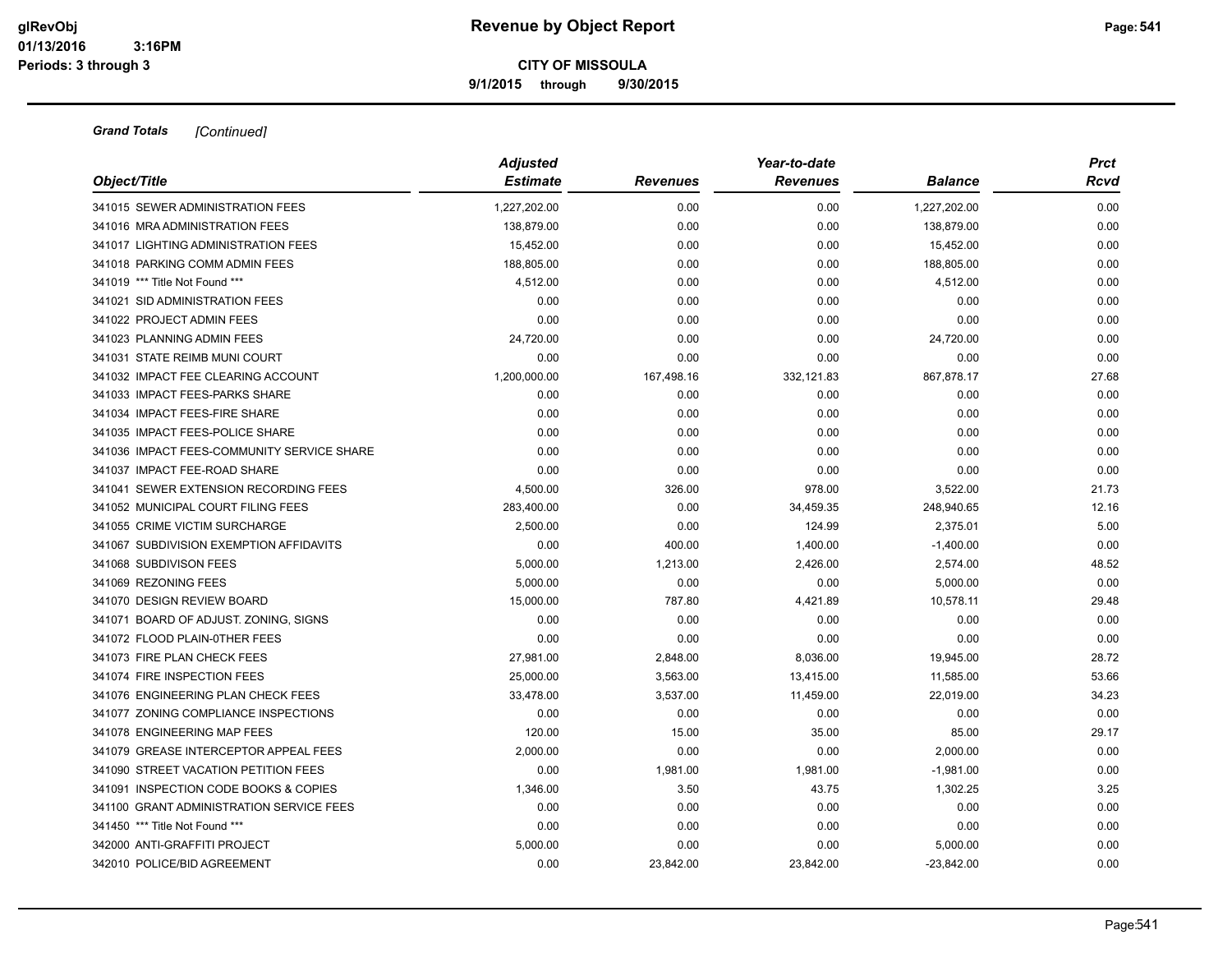**9/1/2015 through 9/30/2015**

|                                             | <b>Adjusted</b> |                 | <b>Prct</b>     |                |        |
|---------------------------------------------|-----------------|-----------------|-----------------|----------------|--------|
| Object/Title                                | <b>Estimate</b> | <b>Revenues</b> | <b>Revenues</b> | <b>Balance</b> | Rcvd   |
| 342012 PD REIMBURSABLE SERVICES             | 0.00            | 0.00            | 0.00            | 0.00           | 0.00   |
| 342013 SECURITY INVEST FEES                 | 61,000.00       | 4,001.94        | 6,119.69        | 54,880.31      | 10.03  |
| 342014 POLICE DEPARTMENT SERVICE FEES       | 157,300.00      | 2,013.00        | 4,587.00        | 152,713.00     | 2.92   |
| 342015 POLICE OVERTIME FEES                 | 84,000.00       | 6,568.85        | 18,343.28       | 65,656.72      | 21.84  |
| 342016 POLICE TRAINING FEES                 | 36,000.00       | 1,490.31        | 2,944.31        | 33,055.69      | 8.18   |
| 342017 CATERING FEES                        | 7,200.00        | 770.00          | 2,345.00        | 4,855.00       | 32.57  |
| 342018 DESK REPORTS                         | 20,000.00       | 3,675.00        | 9,210.00        | 10,790.00      | 46.05  |
| 342019 ABANDONED VEHICLE REVENUE FEES       | 12,500.00       | 0.00            | 490.00          | 12,010.00      | 3.92   |
| 342020 FIRE DEPARTMENT FEES                 | 100.00          | 0.00            | 134.50          | $-34.50$       | 134.50 |
| 342021 CPR EDUCATION PROGRAM                | 7,435.00        | 280.00          | 1,260.00        | 6,175.00       | 16.95  |
| 342022 OUTSIDE HIRES                        | 524,890.00      | 18,288.36       | 19,987.66       | 504,902.34     | 3.81   |
| 342060 BIKE PROGRAM SALES & FEES            | 2,700.00        | 0.00            | 0.00            | 2,700.00       | 0.00   |
| 343000 PW REIMBURSABLE SERVICES             | 31,258.00       | 0.00            | 0.00            | 31,258.00      | 0.00   |
| 343001 SIGN FABRICATION & CONTRACTS         | 500.00          | 0.00            | 0.00            | 500.00         | 0.00   |
| 343002 OTHER AGENCIES - VEH MAINT           | 48,000.00       | 20.40           | 99.90           | 47,900.10      | 0.21   |
| 343003 STATE PAYMENT - TRAFFIC COUNTS       | 4,450.00        | 0.00            | 0.00            | 4,450.00       | 0.00   |
| 343004 SPECIAL STATE CONTRACTS              | 80,000.00       | 129,087.13      | 129,087.13      | -49,087.13     | 161.36 |
| 343005 NON-ARRA MOUNTAIN WATER CONTRACT     | 0.00            | 0.00            | 0.00            | 0.00           | 0.00   |
| 343006 OTHER GOVT AGENCY-STREET PROJECTS    | 98,318.00       | 0.00            | 0.00            | 98,318.00      | 0.00   |
| 343008 PRIVATE COMPANY STREET PAYMENTS      | 0.00            | 0.00            | 0.00            | 0.00           | 0.00   |
| 343009 TOW CHARGES                          | 0.00            | 0.00            | 0.00            | 0.00           | 0.00   |
| 343010 STREET DEPT SALES & SERVICES         | 19,195.00       | 0.00            | 0.00            | 19,195.00      | 0.00   |
| 343011 STREET AND ROADWAY REPAIR CHARGES    | 0.00            | 0.00            | 0.00            | 0.00           | 0.00   |
| 343013 SNOW REMOVAL FEES                    | 1,500.00        | 0.00            | 0.00            | 1,500.00       | 0.00   |
| 343015 PARKING                              | 1,598,000.00    | 0.00            | 0.00            | 1,598,000.00   | 0.00   |
| 343016 METER MONEY                          | 0.00            | 55,360.28       | 156,559.29      | $-156,559.29$  | 0.00   |
| 343017 PARKING LEASE REVENUE                | 0.00            | 80,216.50       | 195,908.00      | $-195,908.00$  | 0.00   |
| 343018 *** Title Not Found ***              | 0.00            | 7,539.37        | 27,494.95       | $-27,494.95$   | 0.00   |
| 343021 WATER FEES                           | 0.00            | 0.00            | 0.00            | 0.00           | 0.00   |
| 343026 WATER INSTALLATION CHARGES           | 0.00            | 0.00            | 0.00            | 0.00           | 0.00   |
| 343031 SEWER SERVICE CHARGES                | 0.00            | 0.00            | 0.00            | 0.00           | 0.00   |
| 343032 SEWER INSTALLATION CHARGES           | 79,000.00       | 0.00            | 596.00          | 78,404.00      | 0.75   |
| 343034 TREATMENT FACILITIES FEES            | 8,006,641.00    | 58,541.37       | 3,479,602.19    | 4,527,038.81   | 43.46  |
| 343035 SALE OF SEWER MATERIALS AND SUPPLIES | 0.00            | 0.00            | $-19,238.01$    | 19,238.01      | 0.00   |
| 343036 *** Title Not Found ***              | 0.00            | 0.00            | 0.00            | 0.00           | 0.00   |
| 343037 DELINQUENT SEWER FEES                | 0.00            | 0.00            | 0.00            | 0.00           | 0.00   |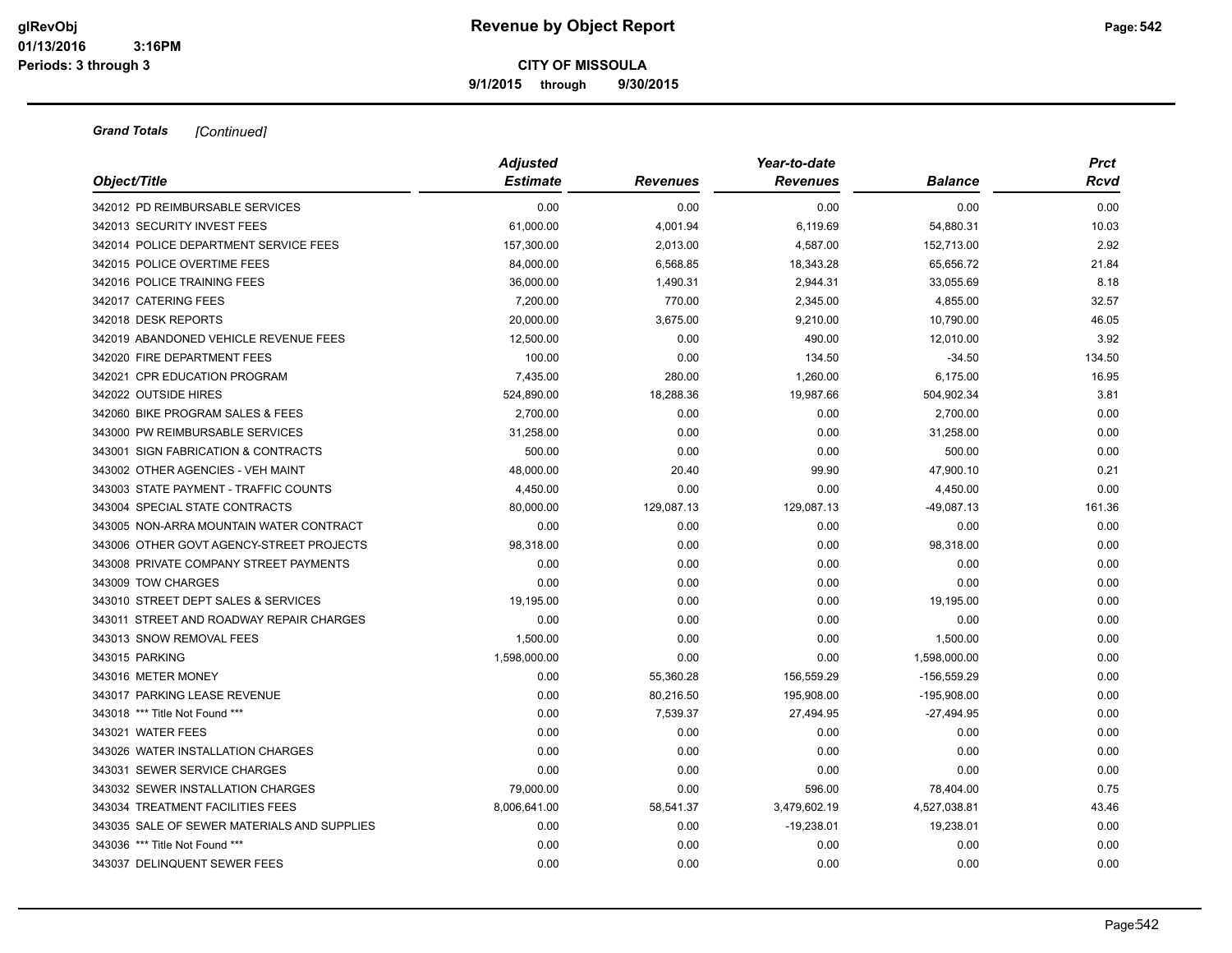**9/1/2015 through 9/30/2015**

| Object/Title                              | <b>Adjusted</b><br><b>Estimate</b> | Revenues  | Year-to-date<br><b>Revenues</b> | <b>Balance</b> | <b>Prct</b><br>Rcvd |
|-------------------------------------------|------------------------------------|-----------|---------------------------------|----------------|---------------------|
| 343038 P & I TAX LIENS                    | 0.00                               | 104.67    | 2,136.26                        | $-2,136.26$    | 0.00                |
| 343039 DISPOSAL FEES                      | 0.00                               | 2,147.16  | 3,911.48                        | $-3,911.48$    | 0.00                |
| 343041 GARBAGE COLLECTION SERVICES        | 5,000.00                           | 2,011.77  | 6,035.31                        | $-1,035.31$    | 120.71              |
| 343065 BUILDING RENTALS                   | 0.00                               | 0.00      | 0.00                            | 0.00           | 0.00                |
| 343080 STATE MAINTENANCE CONTRACT         | 530,082.00                         | 0.00      | 0.00                            | 530,082.00     | 0.00                |
| 343082 MDT URBAN PROJECTS                 | 0.00                               | 0.00      | 0.00                            | 0.00           | 0.00                |
| 343083 CONTRACT SEWER APPLICATIONS        | 0.00                               | 0.00      | 0.00                            | 0.00           | 0.00                |
| 343084 STREET MAINTENANCE MATERIALS REIMB | 55,500.00                          | 0.00      | 0.00                            | 55,500.00      | 0.00                |
| 343097 SIDEWALK AND CURB FEES             | 340,000.00                         | 29,994.25 | 121,993.61                      | 218,006.39     | 35.88               |
| 343300 MISC CHARGES FOR SERVICES          | 0.00                               | 0.00      | 0.00                            | 0.00           | 0.00                |
| 343301 BOOT REMOVAL                       | 0.00                               | 300.00    | 925.00                          | $-925.00$      | 0.00                |
| 343302 PARKS SOIL PROJECT                 | 0.00                               | 0.00      | 0.00                            | 0.00           | 0.00                |
| 343310 SALE OF NICHE NAMEPLATES & VASES   | 0.00                               | 1,000.00  | 3,700.00                        | $-3,700.00$    | 0.00                |
| 343311 SALE OF NICHES                     | 3,200.00                           | 0.00      | 0.00                            | 3,200.00       | 0.00                |
| 343320 CEMETERY - SALE OF PLOTS           | 12,870.00                          | 2,800.00  | 6,600.00                        | 6,270.00       | 51.28               |
| 343321 CEMETERY FOUNDATIONS               | 1,570.00                           | 250.00    | 1,580.00                        | $-10.00$       | 100.64              |
| 343322 CEMETERY FLOWER CARE               | 4,250.00                           | 0.00      | 0.00                            | 4,250.00       | 0.00                |
| 343323 CEMETERY - LINER INSTALL FEES      | 5,580.00                           | 3,200.00  | 7,600.00                        | $-2,020.00$    | 136.20              |
| 343324 OTHER CEMETERY FEES                | 1,500.00                           | 300.00    | 900.00                          | 600.00         | 60.00               |
| 343325 2ND INTERMENT RIGHT                | 0.00                               | 400.00    | 1,200.00                        | $-1,200.00$    | 0.00                |
| 343340 CEMETERY - OPENINGS & CLOSINGS     | 10,950.00                          | 4,050.00  | 8,700.00                        | 2,250.00       | 79.45               |
| 343350 CEMETERY CARE, FEES                | 99,000.00                          | 0.00      | 0.00                            | 99,000.00      | 0.00                |
| 343360 WEED CONTROL                       | 3,000.00                           | 0.00      | 0.00                            | 3,000.00       | 0.00                |
| 346000 FEES                               | 220,000.00                         | 6,083.82  | 17,073.71                       | 202,926.29     | 7.76                |
| 346001 TENNIS FEE                         | 0.00                               | 0.00      | 1,410.00                        | $-1,410.00$    | 0.00                |
| 346029 PARKS PETTY CASH FUND              | 0.00                               | 0.00      | 0.00                            | 0.00           | 0.00                |
| 346030 SWIMMING POOL FEES                 | 1,298,086.00                       | 3,822.85  | 295,338.96                      | 1,002,747.04   | 22.75               |
| 346031 RECREATION FEES                    | 197,194.00                         | 13,541.60 | 57,634.10                       | 139,559.90     | 29.23               |
| 346032 PRESCHOOL PROGRAMS                 | 0.00                               | 0.00      | 0.00                            | 0.00           | 0.00                |
| 346033 PARK FEES/FACILITY RENTALS         | 170,000.00                         | 7,037.08  | 22,506.89                       | 147,493.11     | 13.24               |
| 346034 GROUNDS MAINTENANCE CONTRACT       | 0.00                               | 0.00      | 0.00                            | 0.00           | 0.00                |
| 346036 PARK CONCESSION FEES               | 3,000.00                           | 94.50     | 634.94                          | 2,365.06       | 21.16               |
| 346037 YOUTH DRUG COURT CONTRACT          | 11,700.00                          | 0.00      | 0.00                            | 11,700.00      | 0.00                |
| 346040 MCCORMICK SWIMMING POOL            | 0.00                               | 0.00      | 0.00                            | 0.00           | 0.00                |
| 346050 COUNTY PLAYGROUND CONTRACT         | 3,150.00                           | 0.00      | 0.00                            | 3,150.00       | 0.00                |
| 346051 MONTANA PARKS/REC CONFERENCE 2012  | 4,500.00                           | 0.00      | 333.40                          | 4,166.60       | 7.41                |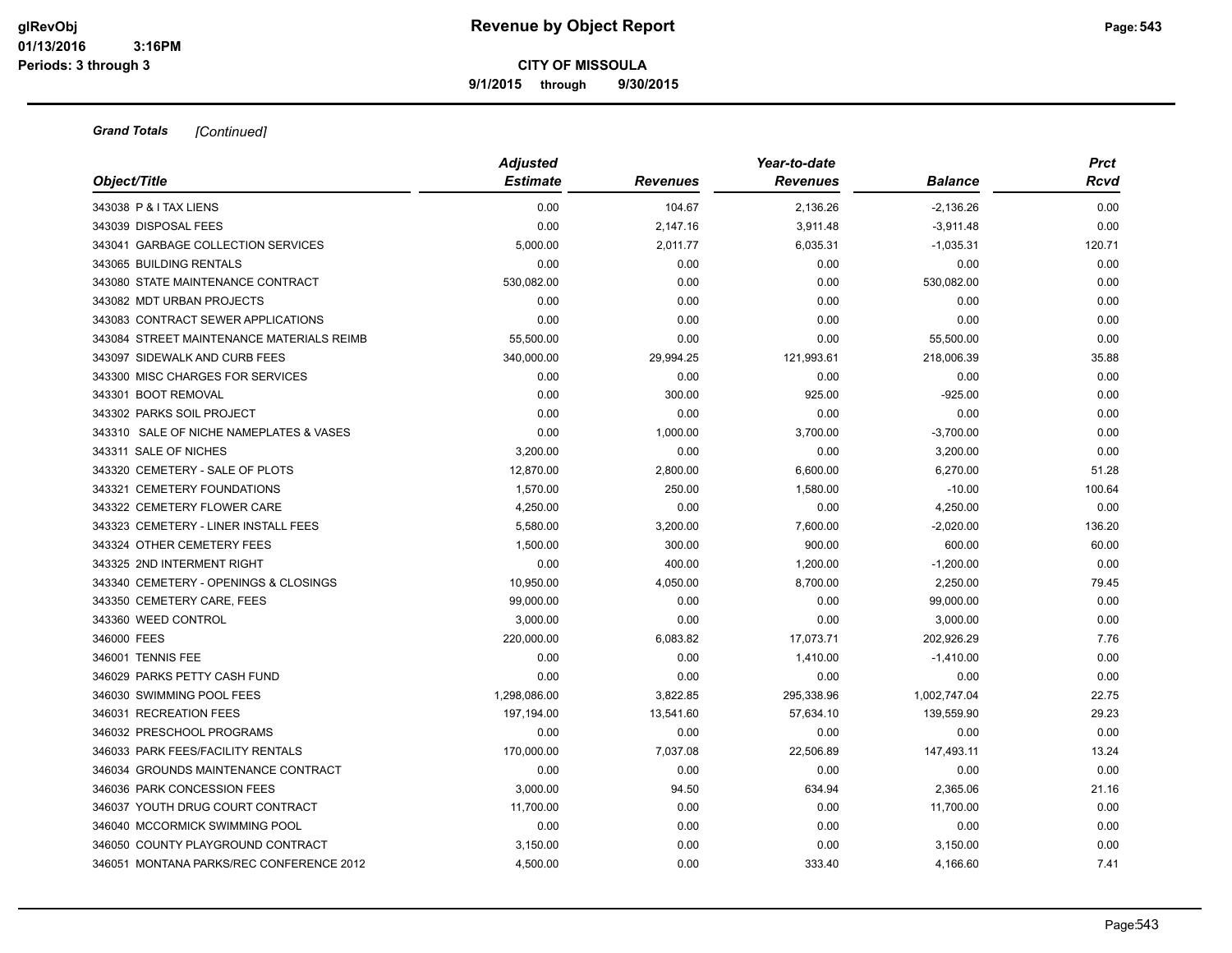**9/1/2015 through 9/30/2015**

| Object/Title                                   | <b>Adjusted</b><br><b>Estimate</b> | <b>Revenues</b> | Year-to-date<br><b>Revenues</b> | Balance       | <b>Prct</b><br>Rcvd |
|------------------------------------------------|------------------------------------|-----------------|---------------------------------|---------------|---------------------|
| 346052 PLAYGROUND SAFETY TRAINING              | 0.00                               | 2,880.00        | 10,480.00                       |               | 0.00                |
|                                                |                                    |                 |                                 | $-10,480.00$  | 0.08                |
| 346053 CITY LIFE PROGRAMS                      | 12,500.00                          | 10.00           | 10.00                           | 12,490.00     |                     |
| 346055 COUNTY PARK SUPPORT                     | 0.00                               | 0.00            | 0.00                            | 0.00          | 0.00                |
| 346056 PICNIC SITE FEES                        | 0.00                               | 0.00            | 0.00                            | 0.00          | 0.00                |
| 346060 CURRENTS SWIMMING FACILITY              | 0.00                               | 23,673.77       | 93,424.57                       | $-93,424.57$  | 0.00                |
| 346061 CURRENTS ENTERPRISE                     | 0.00                               | 0.00            | 0.00                            | 0.00          | 0.00                |
| 346062 SPLASH ENTERPRISE                       | 0.00                               | 0.00            | 0.00                            | 0.00          | 0.00                |
| 346070 RECREATION GENERAL MERCHANDISE          | 0.00                               | 0.00            | 0.00                            | 0.00          | 0.00                |
| 346080 PAYMENT IN LIEU OF PARKS                | 213,578.00                         | 0.00            | 0.00                            | 213,578.00    | 0.00                |
| 346082 HIGH PARK EASEMENT EXCHANGE             | 0.00                               | 0.00            | 0.00                            | 0.00          | 0.00                |
| <b>CHARGES FOR SERVICES</b><br>Total           | 17,631,822.00                      | 678,280.59      | 5,153,552.83                    | 12,478,269.17 | 29.23               |
| 350000 FINES & FORFEITURES                     |                                    |                 |                                 |               |                     |
| 351013 DRUG FORFEITURES                        | 16,800.00                          | 518.67          | 1,465.45                        | 15,334.55     | 8.72                |
| 351022 LAW ENFORCEMENT ACADEMY SURCHARGE #5    | 0.00                               | 0.00            | 6,546.95                        | $-6,546.95$   | 0.00                |
| 351031 TRAFFIC FINES                           | 1,325,000.00                       | 0.00            | 108,971.41                      | 1,216,028.59  | 8.22                |
| 351032 SURCHARGE ON FINES                      | 129,089.00                         | 0.00            | 21,678.40                       | 107,410.60    | 16.79               |
| 351033 PUBLIC DEFENDER FEES                    | 0.00                               | 0.00            | 170.01                          | $-170.01$     | 0.00                |
| 351034 CELLULAR PHONE FINES                    | 80,000.00                          | 0.00            | 21,804.00                       | 58.196.00     | 27.26               |
| 351035 CELL PHONE FINES: EDUCATION             | 0.00                               | 0.00            | 0.00                            | 0.00          | 0.00                |
| 352000 TICKETS                                 | 0.00                               | 0.00            | 0.00                            | 0.00          | 0.00                |
| 352001 PARKING TICKET REVENUE                  | 270,000.00                         | 11,738.50       | 33,155.50                       | 236,844.50    | 12.28               |
| 352002 PARKING FINES                           | 0.00                               | $-20.00$        | $-40.00$                        | 40.00         | 0.00                |
| 355000 FALSE ALARM PENALTY                     | 10.000.00                          | 468.00          | 1,612.00                        | 8,388.00      | 16.12               |
| <b>FINES &amp; FORFEITURES</b><br><b>Total</b> | 1,830,889.00                       | 12,705.17       | 195,363.72                      | 1,635,525.28  | 10.67               |
| 360000 MISCELLANEOUS REVENUES                  |                                    |                 |                                 |               |                     |
| 360000 MISCELLANEOUS REVENUES                  | 25,000.00                          | 0.00            | 0.00                            | 25,000.00     | 0.00                |
| 360001 COPIES                                  | 2.200.00                           | 43.50           | 473.25                          | 1,726.75      | 21.51               |
| 360002 PHONES                                  | 0.00                               | 0.00            | 0.00                            | 0.00          | 0.00                |
| 360003 MMIA REIMBURSEMENT-ATTORNEY             | 0.00                               | 0.00            | 101.42                          | $-101.42$     | 0.00                |
| 360005 LOAN REPAYMENTS                         | 0.00                               | 0.00            | 0.00                            | 0.00          | 0.00                |
| 360007 RLF REVENUES                            | 0.00                               | 0.00            | 0.00                            | 0.00          | 0.00                |
| 360010 MISCELLANEOUS                           | 15,000.00                          | 11,404.37       | 51,159.62                       | $-36,159.62$  | 341.06              |
| 360011 YOUTH COUNCIL FUNDS                     | 9,010.00                           | 0.00            | 0.00                            | 9,010.00      | 0.00                |
| 360012 SEWER GRANT REPAYMENTS                  | 0.00                               | 0.00            | 0.00                            | 0.00          | 0.00                |
| 360013 REPAYMENT OF SEWER GRANT                | 7,000.00                           | 0.00            | 5,390.00                        | 1,610.00      | 77.00               |
| 360014 REPAYMENT OF LOAN/MHA                   | 0.00                               | 0.00            | 0.00                            | 0.00          | 0.00                |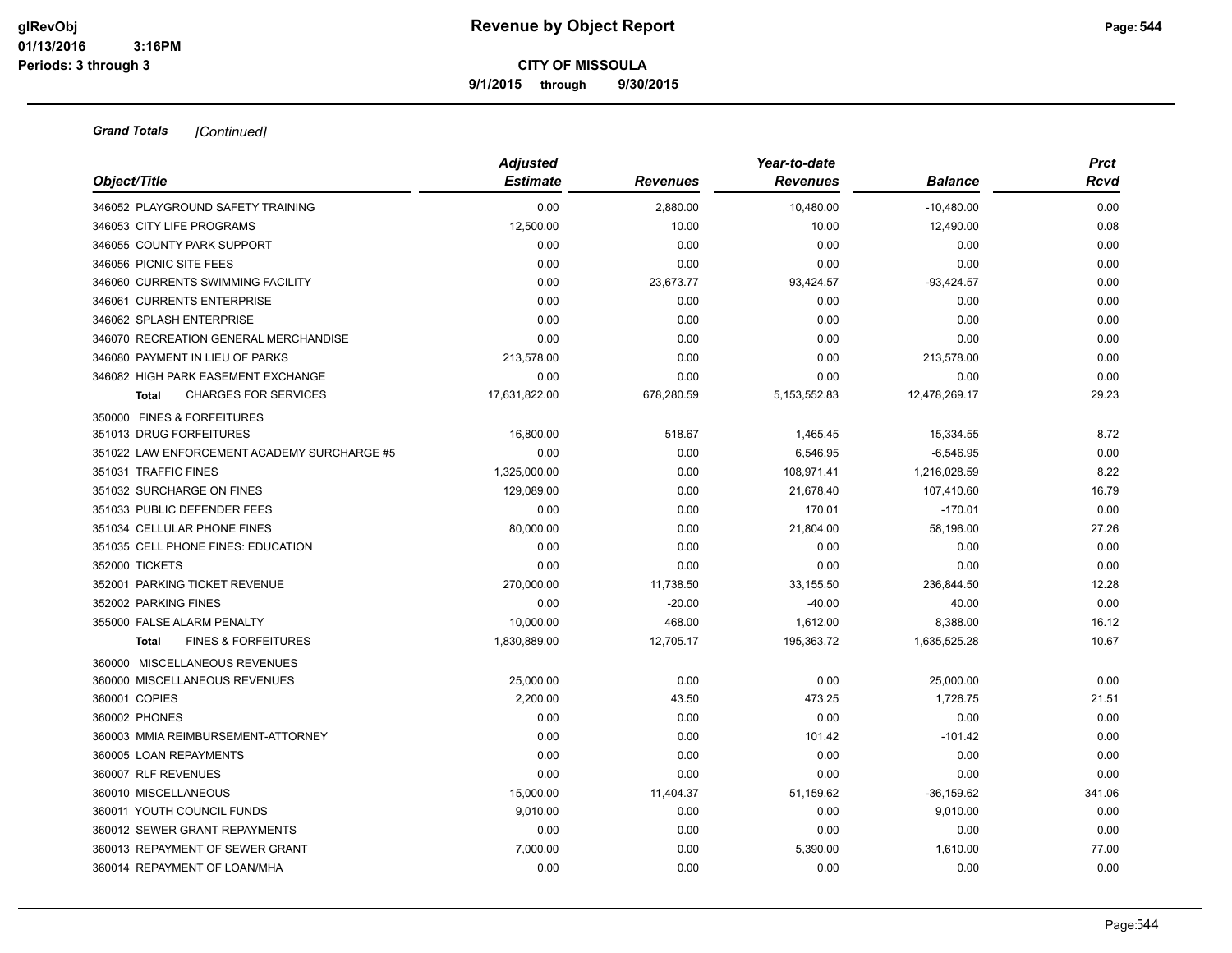**9/1/2015 through 9/30/2015**

|                                            | <b>Adjusted</b> |                 | Year-to-date    |                |        |  |  |
|--------------------------------------------|-----------------|-----------------|-----------------|----------------|--------|--|--|
| Object/Title                               | <b>Estimate</b> | <b>Revenues</b> | <b>Revenues</b> | <b>Balance</b> | Rcvd   |  |  |
| 360015 CONFERENCE REVENUES - BUILDING      | 0.00            | 0.00            | 0.00            | 0.00           | 0.00   |  |  |
| 360016 MRA SHARE OF CIVIC STADIUM PARKING  | 0.00            | 0.00            | 0.00            | 0.00           | 0.00   |  |  |
| 360017 PARK PLANS FORFEITURE               | 0.00            | 0.00            | 210.00          | $-210.00$      | 0.00   |  |  |
| 360018 MARKET ON FRONT UTILITY PAYMENTS    | 0.00            | 0.00            | 0.00            | 0.00           | 0.00   |  |  |
| 360019 GARBAGE-MARKET ON FRONT             | 0.00            | 0.00            | 0.00            | 0.00           | 0.00   |  |  |
| 360020 GREENOUGH PARK ENCROACHMENTS        | 0.00            | 0.00            | 0.00            | 0.00           | 0.00   |  |  |
| 360030 CONTRIBUTIONS FROM PROPERTY OWNERS  | 0.00            | 0.00            | 0.00            | 0.00           | 0.00   |  |  |
| 360050 OVER/SHORT                          | 0.00            | 0.00            | 0.00            | 0.00           | 0.00   |  |  |
| 360100 REFUNDS                             | 200.00          | 0.00            | 0.00            | 200.00         | 0.00   |  |  |
| 361000 RATTLESNAKE LAND LEASES             | 1,100.00        | 0.00            | 0.00            | 1,100.00       | 0.00   |  |  |
| 361003 CARAS PARK CONCERT REVENUE          | 0.00            | 0.00            | 0.00            | 0.00           | 0.00   |  |  |
| 361010 RENTAL REVENUE                      | 120,000.00      | 0.00            | 0.00            | 120,000.00     | 0.00   |  |  |
| 361013 CLOSED GRANT REPAYMENTS             | 0.00            | 0.00            | 0.00            | 0.00           | 0.00   |  |  |
| 361200 RADIO TOWER LEASE PAYMENTS          | 0.00            | 0.00            | 0.00            | 0.00           | 0.00   |  |  |
| 361201 EKO LAND LEASE                      | 0.00            | 0.00            | 0.00            | 0.00           | 0.00   |  |  |
| 362000 OTHER MISCELLANEOUS REVENUE         | 18,000.00       | 0.00            | 32,310.55       | $-14,310.55$   | 179.50 |  |  |
| 362001 MUNICIPAL COURT BAD CHECK CHARGES   | 0.00            | 0.00            | 0.00            | 0.00           | 0.00   |  |  |
| 362002 BAD CHECK CHARGES                   | 500.00          | 60.00           | 105.00          | 395.00         | 21.00  |  |  |
| 362003 US BANK FEE REIMBURSEMENT           | 0.00            | 0.00            | 0.00            | 0.00           | 0.00   |  |  |
| 362004 URD III FACADE IMPROVEMENT LOAN REC | 0.00            | 0.00            | 0.00            | 0.00           | 0.00   |  |  |
| 362005 LEASE LATE PAYMENT PENALTY          | 0.00            | 0.00            | 0.00            | 0.00           | 0.00   |  |  |
| 362006 GAIC INSURANCE SETTLEMENT           | 0.00            | 0.00            | 0.00            | 0.00           | 0.00   |  |  |
| 362007 *** Title Not Found ***             | 0.00            | 0.00            | 420.00          | $-420.00$      | 0.00   |  |  |
| 362011 SALE OF UNCLAIMED PROPERTY          | 0.00            | 0.00            | 0.00            | 0.00           | 0.00   |  |  |
| 362012 REC/GREEN TAG PROGRAM               | 300.00          | 0.00            | 0.00            | 300.00         | 0.00   |  |  |
| 363000 ASSESSMENTS PAID                    | 15,000.00       | 0.00            | 0.00            | 15,000.00      | 0.00   |  |  |
| 363010 LIGHTING ASSESSMENTS                | 404,652.00      | 318.48          | 0.00            | 404,652.00     | 0.00   |  |  |
| 363020 PROPERTY ASSESSMENTS                | 4,272,171.00    | 17,611.49       | $-31.73$        | 4,272,202.73   | 0.00   |  |  |
| 363021 PAYOFF PRINCIPAL ASSESSMENTS        | 0.00            | 0.00            | 9,917.44        | $-9,917.44$    | 0.00   |  |  |
| 363022 BOND INTEREST ASSESSMENTS           | 0.00            | 0.00            | 0.00            | 0.00           | 0.00   |  |  |
| 363030 SIDEWALK AND CURB ASSESSMENTS       | 0.00            | 0.00            | 0.00            | 0.00           | 0.00   |  |  |
| 363040 PENALTY AND INTEREST                | 0.00            | 1,594.67        | 419.82          | $-419.82$      | 0.00   |  |  |
| 364012 SALE OF SURPLUS PROPERTY            | 40,000.00       | 0.00            | 0.00            | 40,000.00      | 0.00   |  |  |
| 364040 INSURANCE AND DAMAGE RECOVERY       | 40,000.00       | 381.50          | 1,148.37        | 38,851.63      | 2.87   |  |  |
| 364041 WORKERS COMPENSATION REIMBURSEMENT  | 2,500.00        | 0.00            | 0.00            | 2,500.00       | 0.00   |  |  |
| 364042 EXPENDITURE REIMBURSEMENTS          | 1,200.00        | 0.00            | 0.00            | 1,200.00       | 0.00   |  |  |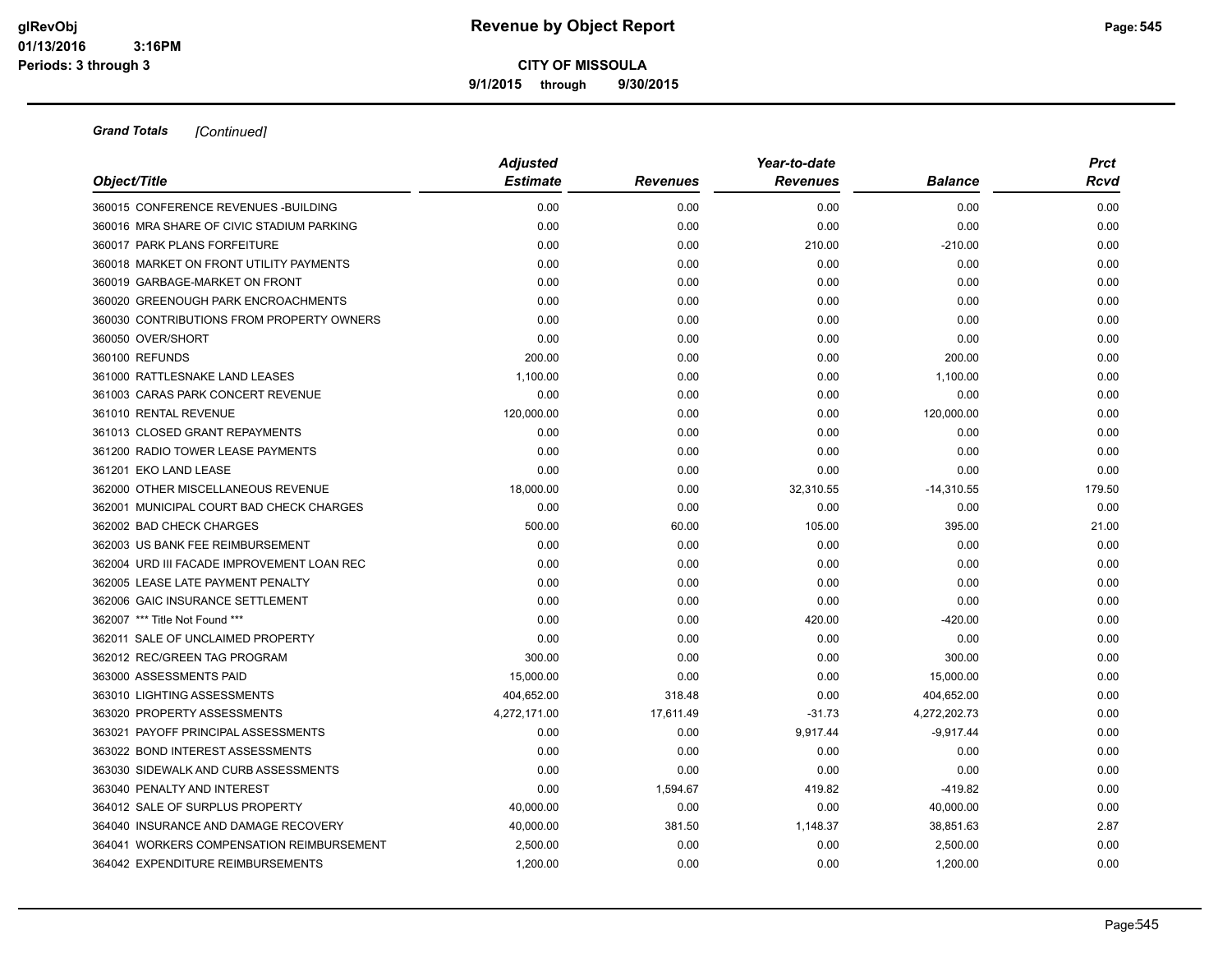**9/1/2015 through 9/30/2015**

|                                            | <b>Adjusted</b> |                 | Year-to-date    |                | <b>Prct</b> |
|--------------------------------------------|-----------------|-----------------|-----------------|----------------|-------------|
| Object/Title                               | <b>Estimate</b> | <b>Revenues</b> | <b>Revenues</b> | <b>Balance</b> | Rcvd        |
| 364043 RATTLESNAKE CORRIDOR REIMBURSEMENT  | 10,000.00       | 572.00          | 2,288.00        | 7,712.00       | 22.88       |
| 364044 EMERGENCY RESPONSE REIMBURSEMENT    | 50.000.00       | 0.00            | 0.00            | 50,000.00      | 0.00        |
| 364047 MMIA EXPENDITURE REIMBURSEMENT      | 0.00            | 0.00            | 0.00            | 0.00           | 0.00        |
| 364051 DOT RADAR GRANT                     | 0.00            | 0.00            | 0.00            | 0.00           | 0.00        |
| 364053 EXPENDITURE REIMB-FIRE SERVICES     | 0.00            | 0.00            | 0.00            | 0.00           | 0.00        |
| 364060 REIMB LETTER OF CREDIT-709 PARKVIEW | 0.00            | 0.00            | 0.00            | 0.00           | 0.00        |
| 364061 REIMB LETTER OF CREDIT-LINNEA LANE  | 0.00            | 0.00            | 0.00            | 0.00           | 0.00        |
| 365000 DONATIONS                           | 453,527.00      | 7,600.00        | 18,050.00       | 435,477.00     | 3.98        |
| 365001 *** Title Not Found ***             | 0.00            | 0.00            | 2,000.00        | $-2,000.00$    | 0.00        |
| 365002 OTHER RECREATION DONATIONS          | 70,000.00       | 50.00           | 3,446.30        | 66,553.70      | 4.92        |
| 365003 DONATIONS - SMOKE ALARMS            | 0.00            | 0.00            | 0.00            | 0.00           | 0.00        |
| 365004 GRANT CR TRAIL ASSN DONATION        | 0.00            | 0.00            | 0.00            | 0.00           | 0.00        |
| 365005 DONATIONS - ARCO                    | 157,270.00      | 0.00            | 0.00            | 157,270.00     | 0.00        |
| 365009 DONATIONS - BASKETBALL/TENNIS COURT | 65,000.00       | 0.00            | 0.00            | 65,000.00      | 0.00        |
| 365010 FRIENDS OF MISSOULA PARKS DONATION  | 0.00            | 0.00            | 0.00            | 0.00           | 0.00        |
| 365015 GREEN BLOCK PILOT PROJECT           | 0.00            | 0.00            | 0.00            | 0.00           | 0.00        |
| 365016 LOCAL MATCH MDT                     | 30,000.00       | 1,823.00        | 4,993.87        | 25,006.13      | 16.65       |
| 365017 LOCAL MATCH TRANSIT                 | 0.00            | 0.00            | 0.00            | 0.00           | 0.00        |
| 365018 DONATIONS - THERMAL IMAGING         | 0.00            | 0.00            | 0.00            | 0.00           | 0.00        |
| 365019 PARKS DONATIONS                     | 715,861.00      | 2,271.96        | 3,845.83        | 712,015.17     | 0.54        |
| 365020 OPEN SPACE DONATIONS                | 10.000.00       | 25.00           | 25.00           | 9,975.00       | 0.25        |
| 365021 COMBAT CHALLENGE DONATIONS          | 0.00            | 0.00            | 0.00            | 0.00           | 0.00        |
| 365022 NEIGHBORHOOD COUNCIL DONATIONS      | 0.00            | 0.00            | 0.00            | 0.00           | 0.00        |
| 365023 NORTHWESTERN ENERGY GRANT           | 0.00            | 0.00            | 0.00            | 0.00           | 0.00        |
| 365030 DONATIONS STADIUM R&D               | 0.00            | 0.00            | 0.00            | 0.00           | 0.00        |
| 365100 RECREATION OUTDOOR                  | 30,000.00       | 706.00          | 3,216.00        | 26,784.00      | 10.72       |
| 365101 RECREATION SCHOLARSHIP              | 0.00            | $-26.19$        | 772.90          | $-772.90$      | 0.00        |
| 365102 RECREATION YOUTH & ADULT SPORTS     | 60,000.00       | 0.00            | 8.00            | 59,992.00      | 0.01        |
| 365103 URBAN FORESTRY PROGRAMS             | 55,000.00       | 1,986.62        | 1,986.62        | 53,013.38      | 3.61        |
| 365109 CONSERVATION LANDS DONATIONS        | 0.00            | 0.00            | 0.00            | 0.00           | 0.00        |
| 368000 SALE OF COINS                       | 0.00            | 0.00            | 0.00            | 0.00           | 0.00        |
| 368001 SALE OF POLICE PROMOTIONS           | 0.00            | 0.00            | 0.00            | 0.00           | 0.00        |
| 368002 SALE OF FIRE PROMOTIONS             | 0.00            | 0.00            | 0.00            | 0.00           | 0.00        |
| 368010 SALE OF T-SHIRTS                    | 0.00            | 0.00            | 0.00            | 0.00           | 0.00        |
| MISCELLANEOUS REVENUES<br><b>Total</b>     | 6,680,491.00    | 46,422.40       | 142,256.26      | 6,538,234.74   | 2.13        |
| 370000 INVESTMENTS & ROYALTY EARNINGS      |                 |                 |                 |                |             |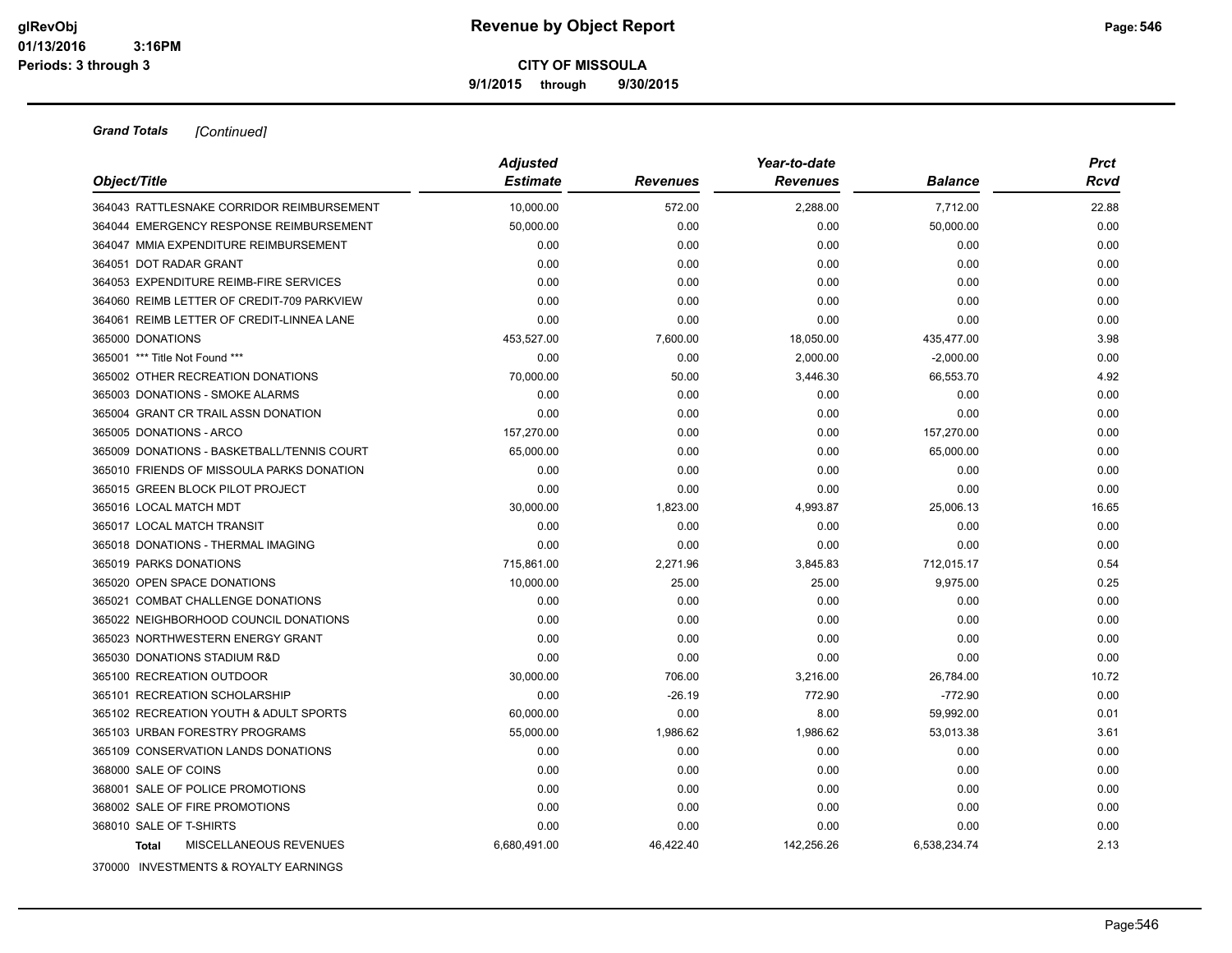**9/1/2015 through 9/30/2015**

| Object/Title                                              | <b>Adjusted</b><br><b>Estimate</b> | <b>Revenues</b> | Year-to-date<br><b>Revenues</b> | <b>Balance</b>    | <b>Prct</b><br>Rcvd |
|-----------------------------------------------------------|------------------------------------|-----------------|---------------------------------|-------------------|---------------------|
| 371010 INTEREST ON INVESTMENTS                            | 23.500.00                          |                 |                                 |                   |                     |
| 371020 GAIN/LOSS IN MARKET VALUE OF INVESTMENTS           | 0.00                               | 0.00<br>0.00    | $-26,865.82$<br>0.00            | 50,365.82<br>0.00 | $-114.32$<br>0.00   |
| 371500 INTEREST ON INTERFUND LOAN                         | 0.00                               | 0.00            | 0.00                            | 0.00              | 0.00                |
| 373002 LOAN REPAYMENT - FAMILY SERVICES                   | 70,000.00                          | 0.00            | 0.00                            | 70,000.00         | 0.00                |
| 373006 BURNS ST COMMONS                                   | 0.00                               | 0.00            | 0.00                            | 0.00              | 0.00                |
| <b>INVESTMENTS &amp; ROYALTY EARNINGS</b><br><b>Total</b> | 93,500.00                          | 0.00            | $-26,865.82$                    | 120,365.82        | $-28.73$            |
|                                                           |                                    |                 |                                 |                   |                     |
| 380000 OTHER FINANCING SOURCES                            |                                    |                 |                                 |                   |                     |
| 380000 OTHER FINANCING SOURCES                            | 0.00                               | 0.00            | 0.00                            | 0.00              | 0.00                |
| 381000 LOAN PROCEEDS                                      | 0.00                               | 0.00            | 0.00                            | 0.00              | 0.00                |
| 381002 SRF LOAN                                           | 0.00                               | 0.00            | 0.00                            | 0.00              | 0.00                |
| 381009 TRANSFERS IN                                       | 457,925.00                         | 0.00            | 0.00                            | 457,925.00        | 0.00                |
| 381010 BOND PROCEEDS                                      | 0.00                               | 0.00            | 0.00                            | 0.00              | 0.00                |
| 381011 OPEN SPACE REVENUE                                 | 0.00                               | 0.00            | 0.00                            | 0.00              | 0.00                |
| 381012 \$680,000 FIRE GF DEBT                             | 0.00                               | 0.00            | 0.00                            | 0.00              | 0.00                |
| 381015 \$1,010,000 LIMITED TAX GO BONDS 2010C             | 0.00                               | 0.00            | 0.00                            | 0.00              | 0.00                |
| 381020 REVENUE BONDS                                      | 3,496,300.00                       | 0.00            | 0.00                            | 3,496,300.00      | 0.00                |
| 381023 DOMESTIC VIOLENCE ACCOUNTABILITY GRANT             | 0.00                               | 0.00            | 0.00                            | 0.00              | 0.00                |
| 381025 BOND PROCEEDS                                      | 0.00                               | 0.00            | 0.00                            | 0.00              | 0.00                |
| 381026 DEBT SERVICE/BROWNSFIELD RLF 1.125M                | 0.00                               | 0.00            | 0.00                            | 0.00              | 0.00                |
| 381027 SOUTH RESERVE TRAIL CROSSING 5.M                   | 0.00                               | 0.00            | 0.00                            | 0.00              | 0.00                |
| 381028 BOND PROCEEDS-MILL SITE                            | 0.00                               | 0.00            | 0.00                            | 0.00              | 0.00                |
| 381029 PARKING STRUCTURE BOND PROCEEDS                    | 0.00                               | 0.00            | 0.00                            | 0.00              | 0.00                |
| 381030 SID BONDS PROCEEDS                                 | 0.00                               | 628,530.00      | 628,530.00                      | $-628,530.00$     | 0.00                |
| 381070 PROCEEDS FROM NOTES/LOANS/INTERCAP                 | 0.00                               | 0.00            | 0.00                            | 0.00              | 0.00                |
| 381071 WILMA NOTE PROCEEDS                                | 0.00                               | 0.00            | 0.00                            | 0.00              | 0.00                |
| 381072 FIB NOTE PROCEEDS                                  | 0.00                               | 0.00            | 0.00                            | 0.00              | 0.00                |
| 381074 CIVIC STADIUM TIF NOTES 1.5M                       | 0.00                               | 0.00            | 0.00                            | 0.00              | 0.00                |
| 381090 PROCEEDS FROM CAPITAL LEASE                        | 0.00                               | 0.00            | 1,400,000.00                    | $-1,400,000.00$   | 0.00                |
| 382000 *** Title Not Found ***                            | 0.00                               | 0.00            | 0.00                            | 0.00              | 0.00                |
| 382010 SALE OF FIXED ASSETS                               | 0.00                               | 0.00            | 0.00                            | 0.00              | 0.00                |
| 383000 OPERATING TRANSFERS                                | 325,338.00                         | 22,971.25       | 68,980.42                       | 256,357.58        | 21.20               |
| 383001 TRANS FR FLUSHING DISTRICT                         | 27,281.00                          | 0.00            | 0.00                            | 27,281.00         | 0.00                |
| 383002 TRANS FR GAS TAX                                   | 564,000.00                         | 0.00            | 0.00                            | 564,000.00        | 0.00                |
| 383003 TRANS FR COMPREHENSIVE INSURANCE LEVY              | 0.00                               | 0.00            | 0.00                            | 0.00              | 0.00                |
| 383004 TRANS FR EMPLOYEE HEALTH INSURANCE LEVY            | 4,409,908.00                       | 0.00            | 0.00                            | 4,409,908.00      | 0.00                |
| 383007 TRANS FR CABLE FRANCHISE                           | 251,433.00                         | 0.00            | 0.00                            | 251,433.00        | 0.00                |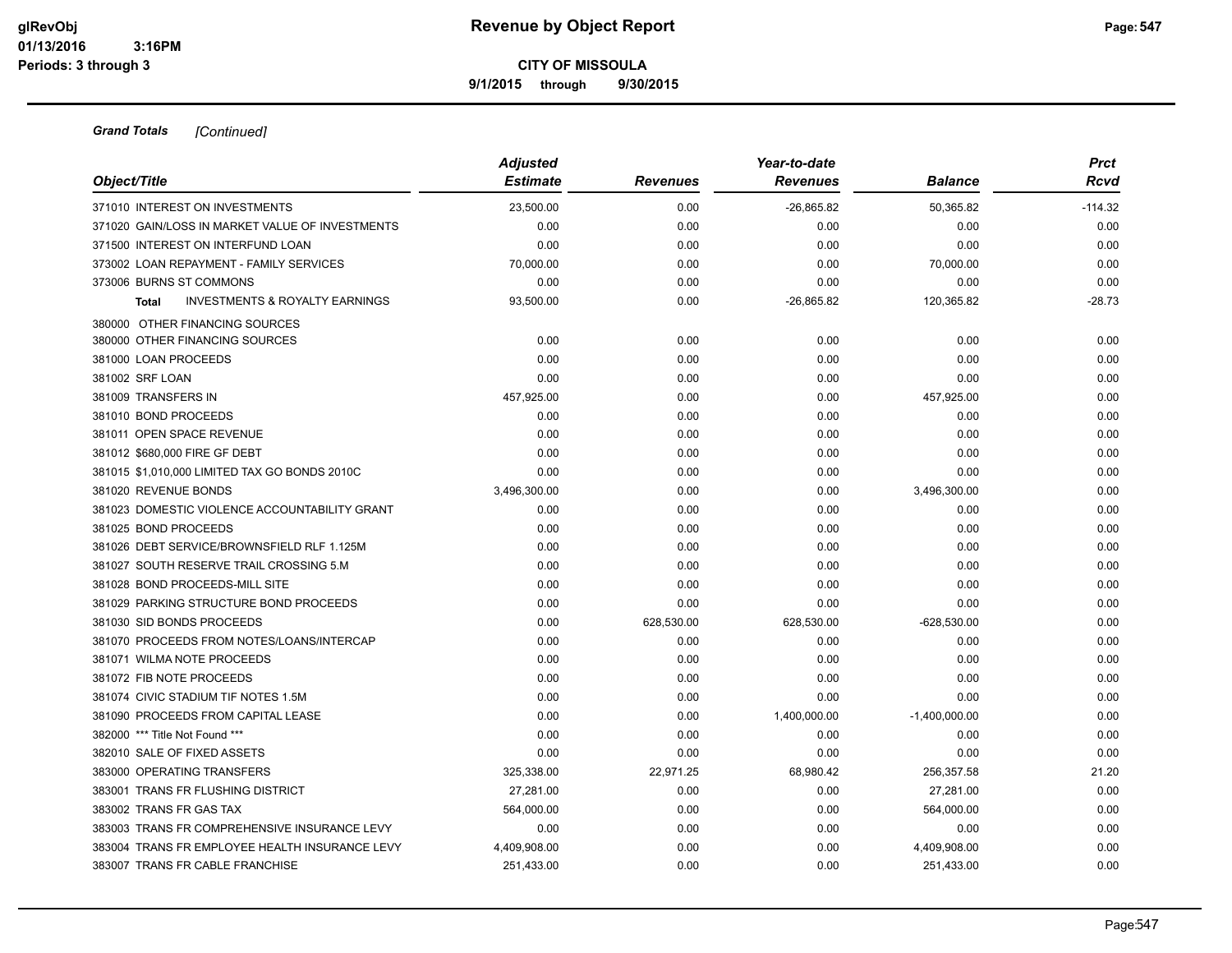**9/1/2015 through 9/30/2015**

|                                             | <b>Adjusted</b> |                 | <b>Prct</b>     |                |      |
|---------------------------------------------|-----------------|-----------------|-----------------|----------------|------|
| Object/Title                                | <b>Estimate</b> | <b>Revenues</b> | <b>Revenues</b> | <b>Balance</b> | Rcvd |
| 383008 TRANS FR RUSSELL PARK DISTRICT       | 0.00            | 0.00            | 0.00            | 0.00           | 0.00 |
| 383009 TRANS FR TITLE I                     | 0.00            | 0.00            | 0.00            | 0.00           | 0.00 |
| 383010 TRANS FR CIP                         | 0.00            | 0.00            | 0.00            | 0.00           | 0.00 |
| 383011 TRANS FR SID REVOLVING               | 100,000.00      | 0.00            | 0.00            | 100,000.00     | 0.00 |
| 383013 TRANS FR SID DEBT SERVICE            | 0.00            | 0.00            | 0.00            | 0.00           | 0.00 |
| 383014 TRANS FR MRA                         | 1,726,097.00    | 0.00            | 0.00            | 1,726,097.00   | 0.00 |
| 383015 TRANS FR MPC                         | 0.00            | 0.00            | 0.00            | 0.00           | 0.00 |
| 383016 TRANS FR TAX INCREMENT BOND          | 0.00            | 0.00            | 0.00            | 0.00           | 0.00 |
| 383017 TRANS FR BUILDING                    | 0.00            | 0.00            | 0.00            | 0.00           | 0.00 |
| 383018 TRANS FR WILLOWWOOD PARK DISTRICT    | 0.00            | 0.00            | 0.00            | 0.00           | 0.00 |
| 383020 TRANS FR CEMETERY CARE               | 9,545.00        | 0.00            | 0.00            | 9,545.00       | 0.00 |
| 383021 TRANS FR P&R TRAILS DEVLP            | 50,000.00       | 0.00            | 0.00            | 50,000.00      | 0.00 |
| 383022 TRANS FR OPEN SPACE BOND             | 0.00            | 0.00            | 0.00            | 0.00           | 0.00 |
| 383023 TRANS FR DRUG FORFEITURE             | 0.00            | 0.00            | 0.00            | 0.00           | 0.00 |
| 383024 TRANS FR SEWER CLEARING              | 6,677,663.00    | 0.00            | 0.00            | 6,677,663.00   | 0.00 |
| 383025 TRANS FR SEWER R & D                 | 0.00            | 0.00            | 0.00            | 0.00           | 0.00 |
| 383026 TRANS FR CDBG                        | 0.00            | 0.00            | 0.00            | 0.00           | 0.00 |
| 383027 TRANS FR URD                         | 0.00            | 0.00            | 0.00            | 0.00           | 0.00 |
| 383028 TRANS FROM GF FOR HEALTH RESERVE     | 0.00            | 110,500.03      | 110,500.03      | $-110,500.03$  | 0.00 |
| 383029 TRANS FR GENERAL                     | 1,901,385.00    | 6,426.54        | 25,273.56       | 1,876,111.44   | 1.33 |
| 383034 TRANS FR 01 SERIES DEBT SERVICE      | 0.00            | 0.00            | 0.00            | 0.00           | 0.00 |
| 383036 TRANSFER - GRANT                     | 0.00            | 0.00            | 0.00            | 0.00           | 0.00 |
| 383037 TRANSFER FROM URD II                 | 250,000.00      | 0.00            | 0.00            | 250,000.00     | 0.00 |
| 383038 TRANSFER - URD III                   | 0.00            | 0.00            | 0.00            | 0.00           | 0.00 |
| 383039 FROM SID TRANSFERS                   | 0.00            | 0.00            | 0.00            | 0.00           | 0.00 |
| 383040 TRANSFER FROM CITY GRANTS            | 0.00            | 0.00            | 0.00            | 0.00           | 0.00 |
| 383041 TRANS FR CDBG                        | 0.00            | 0.00            | 0.00            | 0.00           | 0.00 |
| 383042 TRANSFERS FROM OTHER FUNDS           | 777,816.00      | 0.00            | 0.00            | 777,816.00     | 0.00 |
| 383043 TRANSFERS FROM IMPACT FEES           | 0.00            | 0.00            | 0.00            | 0.00           | 0.00 |
| 383044 TRANSFER FROM PYMT IN LIEU OF PARKS  | 0.00            | 0.00            | 0.00            | 0.00           | 0.00 |
| 383045 TRANSFER FROM PARK ENTERPRISE        | 0.00            | 0.00            | 0.00            | 0.00           | 0.00 |
| 383046 TRANS FR PARKS MAINTENANCE DIST      | 0.00            | 0.00            | 0.00            | 0.00           | 0.00 |
| 383047 TRANS FR STREET MAINTENANCE DISTRICT | 0.00            | 0.00            | 0.00            | 0.00           | 0.00 |
| 383050 TRANSFER FROM IMPACT FEES            | 0.00            | 0.00            | 0.00            | 0.00           | 0.00 |
| 383060 TRANSFERS FROM FRONT ST URD          | 0.00            | 0.00            | 0.00            | 0.00           | 0.00 |
| 383061 TRANSFERS FROM PARK IMPACT FEES      | 0.00            | 0.00            | 0.00            | 0.00           | 0.00 |